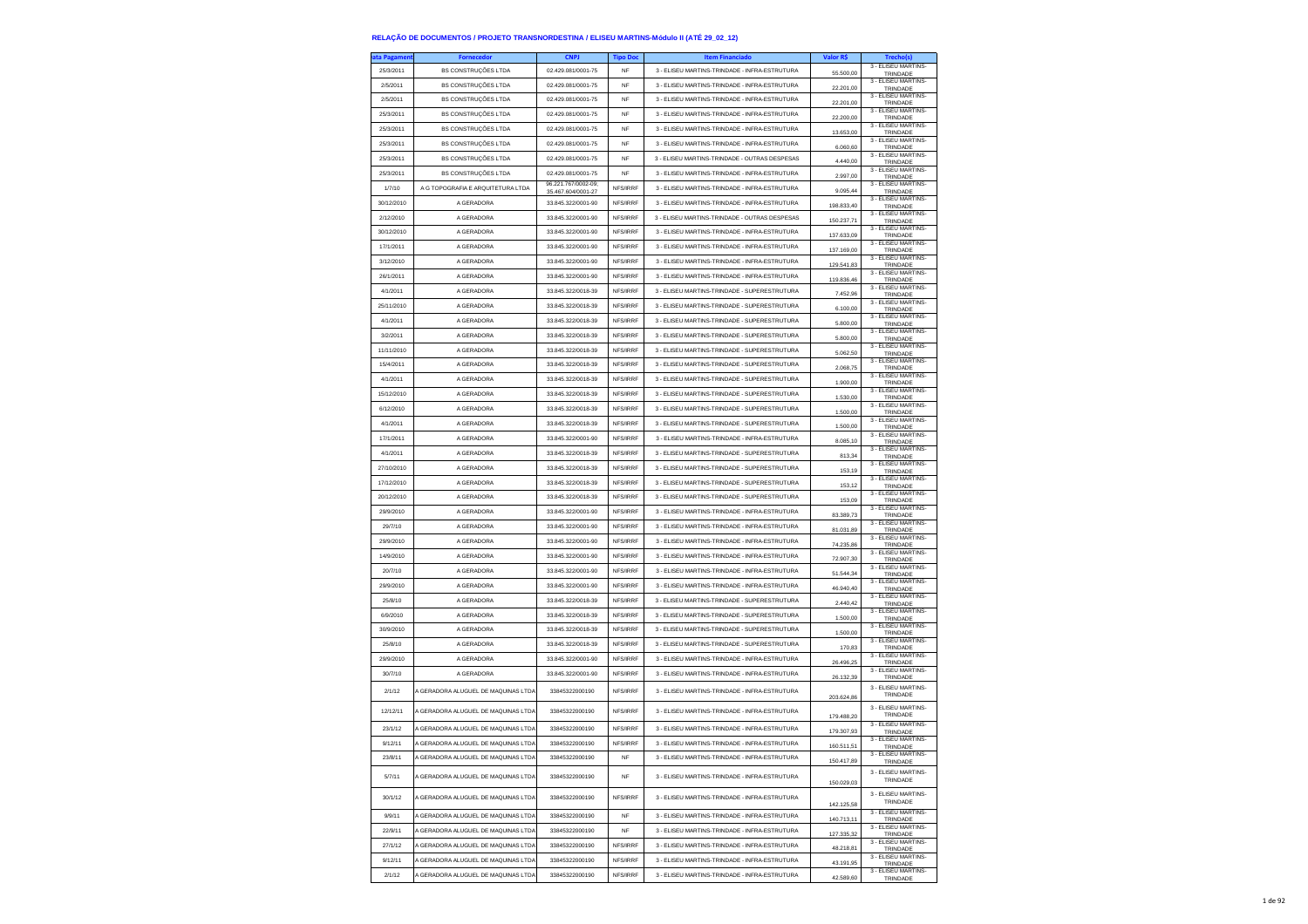| ata Pagameni | <b>Fornecedor</b>                     | <b>CNPJ</b>                                 | <b>Tipo Dor</b> | <b>Item Financiado</b>                        | Valor R\$  |                                                        |
|--------------|---------------------------------------|---------------------------------------------|-----------------|-----------------------------------------------|------------|--------------------------------------------------------|
| 9/12/11      | A GERADORA ALUGUEL DE MAQUINAS LTDA   | 33845322000190                              | NFS/IRRF        | 3 - ELISEU MARTINS-TRINDADE - INFRA-ESTRUTURA | 37,700.00  | 3 - ELISEU MARTINS<br>TRINDADE                         |
| 30/1/12      | A GERADORA ALUGUEL DE MAQUINAS LTDA   | 33845322000190                              | NFS/IRRF        | 3 - ELISEU MARTINS-TRINDADE - INFRA-ESTRUTURA | 32.352,08  | 3 - ELISEU MARTINS-<br>TRINDADE                        |
| 20/1/12      | A GERADORA ALUGUEL DE MAQUINAS LTDA   | 33845322000190                              | NFS/IRRF        | 3 - ELISEU MARTINS-TRINDADE - INFRA-ESTRUTURA | 31.947,04  | 3 - ELISEU MARTINS-<br>TRINDADE                        |
| 2/1/12       | A GERADORA ALUGUEL DE MAQUINAS LTDA   | 33845322000190                              | NFS/IRRF        | 3 - ELISEU MARTINS-TRINDADE - INFRA-ESTRUTURA | 27,477.38  | 3 - ELISEU MARTINS<br>TRINDADE                         |
| 9/12/11      | A GERADORA ALUGUEL DE MAQUINAS LTDA   | 33845322000190                              | NFS/IRRF        | 3 - ELISEU MARTINS-TRINDADE - INFRA-ESTRUTURA | 26.711,96  | 3 - ELISEU MARTINS-<br>TRINDADE                        |
| 9/12/11      | A GERADORA ALUGUEL DE MAQUINAS LTDA   | 33845322000190                              | NFS/IRRF        | 3 - ELISEU MARTINS-TRINDADE - INFRA-ESTRUTURA | 24.390,24  | 3 - ELISEU MARTINS-<br>TRINDADE                        |
| 9/12/11      | A GERADORA ALUGUEL DE MAQUINAS LTDA   | 33845322000190                              | NFS/IRRF        | 3 - ELISEU MARTINS-TRINDADE - INFRA-ESTRUTURA | 21.191.60  | 3 - FLISEU MARTINS-<br>TRINDADE                        |
|              |                                       |                                             |                 |                                               |            | 3 - ELISEU MARTINS                                     |
| 5/7/11       | A GERADORA ALUGUEL DE MAQUINAS LTDA   | 33845322000190                              | NF              | 3 - ELISEU MARTINS-TRINDADE - INFRA-ESTRUTURA | 49.329,46  | TRINDADE                                               |
| 16/5/2011    | A GERADORA ALUGUEL DE MÁQUINAS LTDA   | 33.845.322/0001-90                          | NFS/IRRF        | 3 - ELISEU MARTINS-TRINDADE - INFRA-ESTRUTURA | 175.064,03 | 3 - ELISEU MARTINS<br>TRINDADE                         |
| 16/11/2010   | A GERADORA ALUGUEL DE MÁQUINAS LTDA   | 33.845.322/0001-90                          | NFS/IRRF        | 3 - ELISEU MARTINS-TRINDADE - INFRA-ESTRUTURA | 149 193 89 | 3 - ELISEU MARTINS<br>TRINDADE                         |
| 4/4/2011     | A GERADORA ALUGUEL DE MÁQUINAS LTDA   | 33.845.322/0001-90                          | NFS/IRRF        | 3 - ELISEU MARTINS-TRINDADE - INFRA-ESTRUTURA | 140.292,45 | 3 - ELISEU MARTINS-<br>TRINDADE                        |
| 28/2/2011    | A GERADORA ALUGUEL DE MÁQUINAS LTDA   | 33.845.322/0001-90                          | NFS/IRRF        | 3 - ELISEU MARTINS-TRINDADE - INFRA-ESTRUTURA | 137.169,10 | 3 - ELISEU MARTINS-<br>TRINDADE                        |
| 16/11/2010   | A GERADORA ALUGUEL DE MÁQUINAS LTDA   | 33.845.322/0001-90                          | NFS/IRRF        | 3 - ELISEU MARTINS-TRINDADE - INFRA-ESTRUTURA | 131.832,11 | 3 - ELISEU MARTINS-<br>TRINDADE                        |
| 18/3/2011    | A GERADORA ALUGUEL DE MÁQUINAS LTDA   | 33.845.322/0001-90                          | NFS/IRRF        | 3 - ELISEU MARTINS-TRINDADE - INFRA-ESTRUTURA | 102.799,96 | 3 - ELISEU MARTINS-<br>TRINDADE                        |
| 4/4/2011     | A GERADORA ALUGUEL DE MÁQUINAS LTDA   | 33.845.322/0001-90                          | NFS/IRRF        | 3 - ELISEU MARTINS-TRINDADE - INFRA-ESTRUTURA | 100.965,95 | 3 - ELISEU MARTINS-<br>TRINDADE                        |
| 16/5/2011    | A GERADORA ALUGUEL DE MÁQUINAS LTDA   | 33.845.322/0001-90                          | NFS/IRRF        | 3 - ELISEU MARTINS-TRINDADE - INFRA-ESTRUTURA | 88,440.64  | 3 - ELISEU MARTINS<br>TRINDADE                         |
| 7/10/2010    | A GERADORA ALUGUEL DE MÁQUINAS LTDA   | 33.845.322/0001-90                          | NFS/IRRF        | 3 - ELISEU MARTINS-TRINDADE - INFRA-ESTRUTURA | 83.740,52  | 3 - ELISEU MARTINS-<br>TRINDADE                        |
| 16/5/2011    | A GERADORA ALUGUEL DE MÁQUINAS LTDA   | 33.845.322/0001-90                          | NFS/IRRF        | 3 - ELISEU MARTINS-TRINDADE - INFRA-ESTRUTURA | 56.083,50  | 3 - ELISEU MARTINS-                                    |
| 4/4/2011     | A GERADORA ALUGUEL DE MÁQUINAS LTDA   | 33.845.322/0001-90                          | NFS/IRRF        | 3 - ELISEU MARTINS-TRINDADE - INFRA-ESTRUTURA |            | TRINDADE<br>3 - ELISEU MARTINS-                        |
| 18/3/2011    | A GERADORA ALUGUEL DE MÁQUINAS LTDA   | 33.845.322/0001-90                          | NFS/IRRF        | 3 - ELISEU MARTINS-TRINDADE - INFRA-ESTRUTURA | 33.714,11  | TRINDADE<br>3 - ELISEU MARTINS-                        |
| 16/5/2011    | A GERADORA ALUGUEL DE MÁQUINAS LTDA   | 33.845.322/0001-90                          | NFS/IRRF        | 3 - ELISEU MARTINS-TRINDADE - INFRA-ESTRUTURA | 33.633.02  | TRINDADE<br>3 - ELISEU MARTINS                         |
| 3/3/2011     | A GERADORA ALUGUEL DE MÁQUINAS LTDA   | 33.845.322/0018-39                          | NFS/IRRF        | 3 - ELISEU MARTINS-TRINDADE - SUPERESTRUTURA  | 32.432,83  | TRINDADE<br>3 - ELISEU MARTINS                         |
|              |                                       |                                             |                 |                                               | 5,800.00   | TRINDADE<br>3 - ELISEU MARTINS-                        |
| 31/5/2011    | A GERADORA ALUGUEL DE MÁQUINAS LTDA   | 33.845.322/0001-90                          | NFS/IRRF        | 3 - ELISEU MARTINS-TRINDADE - INFRA-ESTRUTURA | 9.469,08   | TRINDADE<br>3 - ELISEU MARTINS-                        |
| 13/5/2011    | A GERADORA ALUGUEL DE MÁQUINAS LTDA   | 33 845 322/0001-90                          | <b>NES/IRRE</b> | 3 - ELISEU MARTINS-TRINDADE - INFRA-ESTRUTURA | 8.610.09   | TRINDADE<br>3 - ELISEU MARTINS                         |
| 4/4/2011     | A GERADORA ALUGUEL DE MÁQUINAS LTDA   | 33.845.322/0001-90                          | NFS/IRRF        | 3 - ELISEU MARTINS-TRINDADE - INFRA-ESTRUTURA | 7.352,29   | TRINDADE<br>3 - FLISEU MARTINS-                        |
| 16/3/2011    | A GERADORA ALUGUEL DE MÁQUINAS LTDA   | 33.845.322/0001-90                          | NFS/IRRF        | 3 - FLISELLMARTINS-TRINDADE - INFRA-ESTRUTURA | 7.227,08   | TRINDADE<br>3 - ELISEU MARTINS-                        |
| 9/3/2011     | A GERADORA ALUGUEL DE MÁQUINAS LTDA   | 33.845.322/0018-39                          | NFS/IRRF        | 3 - ELISEU MARTINS-TRINDADE - SUPERESTRUTURA  | 127,26     | TRINDADE<br>3 - FLISEU MARTINS-                        |
| 5/7/10       | A. DE ARAUJO LUZ INDUSTRIA E COMERCIO | 03.240.510/0001-24                          | NF              | 3 - ELISEU MARTINS-TRINDADE - INFRA-ESTRUTURA | 13.300,00  | TRINDADE<br>3 - ELISEU MARTINS-                        |
| 5/7/10       | A. DE ARAUJO LUZ INDUSTRIA E COMERCIO | 03.240.510/0001-24                          | <b>NF</b>       | 3 - ELISEU MARTINS-TRINDADE - INFRA-ESTRUTURA | 11.760,00  | TRINDADE                                               |
| 5/7/10       | A. DE ARAUJO LUZ INDUSTRIA E COMERCIO | 03.240.510/0001-24                          | <b>NF</b>       | 3 - ELISEU MARTINS-TRINDADE - INFRA-ESTRUTURA | 3.420,00   | 3 - ELISEU MARTINS-<br>TRINDADE                        |
| 20/1/12      | ABC CONSTRUCAO CIVIL                  | 03434720000153                              | <b>NFS</b>      | 3 - ELISEU MARTINS-TRINDADE - INFRA-ESTRUTURA | 69.852,79  | 3 - ELISEU MARTINS<br>TRINDADE                         |
| 5/7/10       | AC DA SILVA FILTROS ME                | 10.648.718/0001-42                          | <b>NF</b>       | 3 - ELISEU MARTINS-TRINDADE - INFRA-ESTRUTURA | 12,500.00  | 3 - ELISEU MARTINS<br>TRINDADE                         |
| 5/7/10       | AC DA SILVA FILTROS ME                | 10.648.718/0001-42                          | <b>NF</b>       | 3 - ELISEU MARTINS-TRINDADE - INFRA-ESTRUTURA | 12.500,00  | 3 - ELISEU MARTINS-<br>TRINDADE                        |
| 13/8/10      | AC DA SILVA FILTROS ME                | 10.648.718/0001-42                          | NF              | 3 - ELISEU MARTINS-TRINDADE - INFRA-ESTRUTURA | 12,500.00  | 3 - ELISEU MARTINS-<br>TRINDADE                        |
| 26/04/2010   | ACO MARANHÃO                          | 03.062.748/0001-07                          | NF              | 3 - ELISEU MARTINS-TRINDADE - INFRA-ESTRUTURA | 74.579,88  | 3 - ELISEU MARTINS-                                    |
|              |                                       |                                             |                 |                                               |            | TRINDADE<br>3 - ELISEU MARTINS-                        |
| 12/03/2010   | ACO MARANHÃO                          | 03.062.748/0001-07                          | <b>NF</b>       | 3 - ELISEU MARTINS-TRINDADE - INFRA-ESTRUTURA | 4.949,28   | TRINDADE<br>3 - ELISEU MARTINS                         |
| 26/04/2010   | ACO MARANHÃO                          | 03.062.748/0001-07                          | <b>NF</b>       | 3 - ELISEU MARTINS-TRINDADE - INFRA-ESTRUTURA | 2.470.00   | TRINDADE<br>3 - ELISEU MARTINS-                        |
| 12/03/2010   | ACO MARANHÃO                          | 03.062.748/0001-07                          | <b>NF</b>       | 3 - ELISEU MARTINS-TRINDADE - INFRA-ESTRUTURA | 1,386.00   | TRINDADE                                               |
| 26/04/2010   | ACO MARANHÃO                          | 03.062.748/0001-07                          | <b>NF</b>       | 3 - ELISEU MARTINS-TRINDADE - INFRA-ESTRUTURA | 1.380,00   | 3 - ELISEU MARTINS-<br>TRINDADE<br>3 - FLISEU MARTINS- |
| 12/03/2010   | ACO MARANHÃO                          | 03.062.748/0001-07                          | NF              | 3 - ELISEU MARTINS-TRINDADE - INFRA-ESTRUTURA | 293,40     | TRINDADE                                               |
| 25/6/10      | AGAÉ                                  | 96.221.767/0002-09:<br>08.402.620/0001-69 e | NF              | 3 - ELISEU MARTINS-TRINDADE - INFRA-ESTRUTURA |            | 3 - ELISEU MARTINS-<br>TRINDADE                        |
|              |                                       | 08.402.620/0002-40.<br>96.221.767/0002-09:  |                 |                                               | 83.985,00  | 3 - ELISEU MARTINS-                                    |
| 13/05/2010   | AGAÉ                                  | 08 402 620/0001-69 e<br>08.402.620/0002-40. | <b>NF</b>       | 3 - ELISEU MARTINS-TRINDADE - INFRA-ESTRUTURA | 72.700,00  | TRINDADE                                               |
| 27/05/2010   | AGAÉ                                  | 96.221.767/0002-09;<br>08.402.620/0001-69 e | NF              | 3 - ELISEU MARTINS-TRINDADE - INFRA-ESTRUTURA | 50.400,00  | 3 - FLISEU MARTINS-<br>TRINDADE                        |
|              |                                       | 08.402.620/0002-40.<br>96.221.767/0002-09:  |                 |                                               |            |                                                        |
| 15/6/10      | AGAÉ                                  | 08 402 620/0001-69 e<br>08 402 620/0002.40  | <b>NF</b>       | 3 - ELISEU MARTINS-TRINDADE - INFRA-ESTRUTURA | 50 400 00  | 3 - ELISEU MARTINS-<br>TRINDADE                        |
| 15/7/10      | AGAÉ                                  | 96.221.767/0002-09;<br>08.402.620/0001-69 e | NF              | 3 - ELISEU MARTINS-TRINDADE - INFRA-ESTRUTURA |            | 3 - FLISEU MARTINS-                                    |
|              |                                       | 08.402.620/0002-40.<br>96.221.767/0002-09:  |                 |                                               | 16.797,00  | TRINDADE                                               |
| 13/05/2010   | AGAÉ                                  | 08.402.620/0001-69 e<br>08.402.620/0002-40. | <b>NF</b>       | 3 - ELISEU MARTINS-TRINDADE - INFRA-ESTRUTURA | 11.300,00  | 3 - ELISEU MARTINS-<br>TRINDADE                        |
|              |                                       | 96.221.767/0002-09;<br>08 402 620/0001-69 e |                 |                                               |            | 3 - ELISEU MARTINS                                     |
| 26/7/10      | AGAÉ                                  | 08.402.620/0002-40.                         | NF              | 3 - ELISEU MARTINS-TRINDADE - INFRA-ESTRUTURA | 7.418,95   | TRINDADE                                               |
| 26/7/10      | AGAÉ                                  | 96.221.767/0002-09:<br>08.402.620/0001-69 e | NF              | 3 - ELISEU MARTINS-TRINDADE - INFRA-ESTRUTURA |            | 3 - ELISEU MARTINS-<br>TRINDADE                        |
|              |                                       | 08.402.620/0002-40.<br>96.221.767/0002-09;  |                 |                                               | 5.395.60   | 3 - ELISEU MARTINS-                                    |
| 13/05/2010   | AGAÉ                                  | 08.402.620/0001-69 e<br>08.402.620/0002-40. | NF              | 3 - ELISEU MARTINS-TRINDADE - INFRA-ESTRUTURA | 3.300,00   | TRINDADE                                               |
| 22/04/2010   | AGAÉ                                  | 96.221.767/0002-09:<br>08.402.620/0001-69 e | NF              | 3 - ELISEU MARTINS-TRINDADE - INFRA-ESTRUTURA | 2.145,00   | 3 - ELISEU MARTINS-<br>TRINDADE                        |
|              |                                       | 08.402.620/0002-40.                         |                 |                                               |            |                                                        |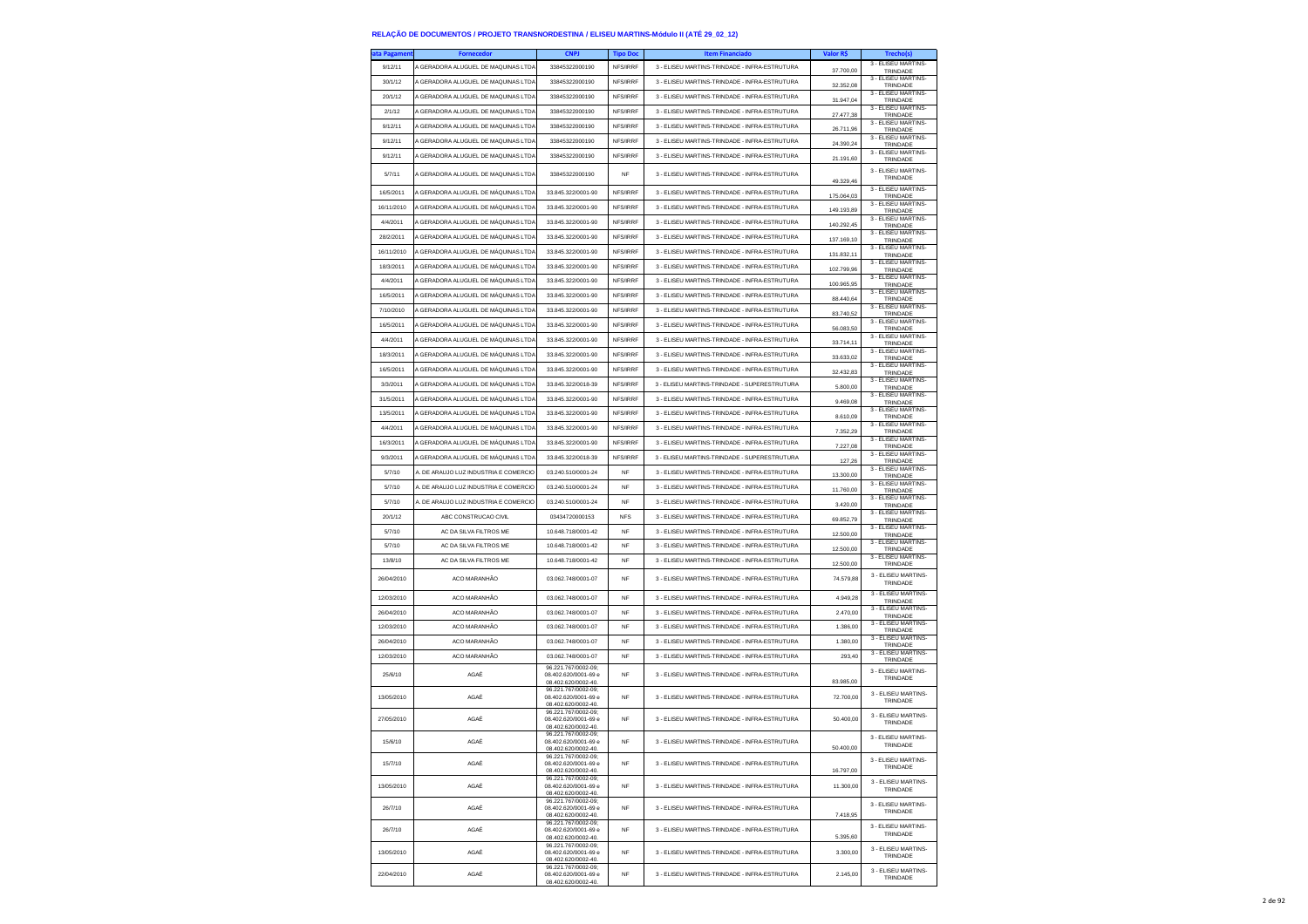| ata Pagamen | <b>Fornecedor</b>                             |                                                                    | <b>Tipo Doc</b> | <b>Item Financiado</b>                        | Valor R\$ | Trecho(s)                                   |
|-------------|-----------------------------------------------|--------------------------------------------------------------------|-----------------|-----------------------------------------------|-----------|---------------------------------------------|
| 22/04/2010  | AGAÉ                                          | 96.221.767/0002-09;<br>08.402.620/0001-69 e<br>08.402.620/0002-40. | <b>NF</b>       | 3 - ELISEU MARTINS-TRINDADE - INFRA-ESTRUTURA | 1.196.00  | 3 - ELISEU MARTINS-<br>TRINDADE             |
| 15/6/10     | AGAÉ                                          | 96.221.767/0002-09;<br>08.402.620/0001-69 e<br>08.402.620/0002-40. | <b>NF</b>       | 3 - ELISEU MARTINS-TRINDADE - INFRA-ESTRUTURA | 1.043,90  | 3 - ELISEU MARTINS-<br>TRINDADE             |
| 24/9/2010   | AGAÉ                                          | 02.284.908/0003-61                                                 | NF              | 3 - ELISEU MARTINS-TRINDADE - INFRA-ESTRUTURA | 285,86    | 3 - ELISEU MARTINS-<br><b>TRINDADE</b>      |
| 26/7/10     | AGAÉ                                          | 96.221.767/0002-09:<br>08.402.620/0001-69 e<br>08.402.620/0002-40. | <b>NF</b>       | 3 - ELISEU MARTINS-TRINDADE - INFRA-ESTRUTURA | 250,51    | 3 - ELISEU MARTINS-<br>TRINDADE             |
| 12/9/11     | AGROMAQUINAS EMPREENDIMENTOS<br>AGRICO        | 05604422000190                                                     | <b>NF</b>       | 3 - ELISEU MARTINS-TRINDADE - INFRA-ESTRUTURA | 60.660,00 | 3 - ELISEU MARTINS-<br>TRINDADE             |
| 8/10/2010   | <b>AGROSOLO</b>                               | 05.604.422/0001-90                                                 | NFS/IRRF        | 3 - ELISEU MARTINS-TRINDADE - INFRA-ESTRUTURA | 65.265,00 | 3 - FLISEU MARTINS-<br>TRINDADE             |
| 6/10/2010   | AGROSOLO                                      | 05.604.422/0001-90                                                 | NFS/IRRF        | 3 - ELISEU MARTINS-TRINDADE - INFRA-ESTRUTURA |           | 3 - ELISEU MARTINS-                         |
| 28/6/10     | <b>AGROSOLO</b>                               | 05.604.422/0001-90                                                 | <b>NFS</b>      | 3 - ELISEU MARTINS-TRINDADE - INFRA-ESTRUTURA | 63.149,80 | TRINDADE<br>3 - ELISEU MARTINS-             |
| 18/6/10     | ALEX MODESTO FERREIRA                         | 08 402 620/0001-69 e                                               | NF              | 3 - ELISEU MARTINS-TRINDADE - INFRA-ESTRUTURA | 73.180,10 | TRINDADE<br>3 - FLISEU MARTINS-             |
| 18/8/10     | ALEX MODESTO FERREIRA                         | 08.402.620/0002-40<br>08.402.620/0001-69 e                         | <b>NF</b>       | 3 - ELISEU MARTINS-TRINDADE - INFRA-ESTRUTURA | 30,100.00 | TRINDADE<br>3 - ELISEU MARTINS-             |
| 18/8/10     | ALEX MODESTO FERREIRA                         | 08.402.620/0002-40<br>08.402.620/0001-69 e                         | <b>NF</b>       | 3 - ELISEU MARTINS-TRINDADE - INFRA-ESTRUTURA | 20.486.82 | TRINDADE<br>3 - ELISEU MARTINS-             |
| 29/7/10     | ALEX MODESTO FERREIRA                         | 08.402.620/0002-40<br>08.402.620/0001-69 e                         | NF              | 3 - ELISEU MARTINS-TRINDADE - INFRA-ESTRUTURA | 20.486,82 | TRINDADE<br>3 - ELISEU MARTINS-             |
| 30/7/10     | ALEX MODESTO FERREIRA                         | 08.402.620/0002-40<br>08.402.620/0001-69 e                         | <b>NF</b>       | 3 - ELISEU MARTINS-TRINDADE - INFRA-ESTRUTURA | 7.525,00  | TRINDADE<br>3 - ELISEU MARTINS-             |
| 24/8/10     | ALEX MODESTO FERREIRA                         | 08.402.620/0002-40<br>08.402.620/0001-69 e                         | <b>NF</b>       | 3 - ELISEU MARTINS-TRINDADE - INFRA-ESTRUTURA | 7,525.00  | TRINDADE<br>3 - ELISEU MARTINS-             |
|             |                                               | 08.402.620/0002-40<br>08.402.620/0001-69 e                         |                 |                                               | 7.525,00  | TRINDADE<br>3 - ELISEU MARTINS-             |
| 4/8/10      | ALEX MODESTO FERREIRA                         | 08.402.620/0002-40<br>08.402.620/0001-69 e                         | NF              | 3 - ELISEU MARTINS-TRINDADE - INFRA-ESTRUTURA | 7.525,00  | TRINDADE<br>3 - ELISEU MARTINS-             |
| 9/8/10      | ALEX MODESTO FERREIRA                         | 08.402.620/0002-40<br>08.402.620/0001-69 e                         | <b>NF</b>       | 3 - ELISEU MARTINS-TRINDADE - INFRA-ESTRUTURA | 7,525.00  | TRINDADE<br>3 - ELISEU MARTINS-             |
| 4/6/10      | ALEX MODESTO FERREIRA                         | 08.402.620/0002-40<br>08.402.620/0001-69 e                         | <b>NF</b>       | 3 - ELISEU MARTINS-TRINDADE - INFRA-ESTRUTURA | 7.350,00  | TRINDADE<br>3 - ELISEU MARTINS-             |
| 4/6/10      | ALEX MODESTO FERREIRA                         | 08.402.620/0002-40<br>08 402 620/0001-69 e                         | NF              | 3 - ELISEU MARTINS-TRINDADE - INFRA-ESTRUTURA | 7.350,00  | TRINDADE<br>3 - ELISEU MARTINS-             |
| 15/6/10     | ALEX MODESTO FERREIRA                         | 08.402.620/0002-40<br>08.402.620/0001-69 e                         | <b>NF</b>       | 3 - ELISEU MARTINS-TRINDADE - INFRA-ESTRUTURA | 7,350.00  | TRINDADE<br>3 - ELISEU MARTINS-             |
| 9/6/10      | ALEX MODESTO FERREIRA                         | 08.402.620/0002-40<br>08.402.620/0001-69 e                         | <b>NF</b>       | 3 - FLISELLMARTINS-TRINDADE - INFRA-ESTRUTURA | 7.350,00  | TRINDADE<br>3 - ELISEU MARTINS-             |
| 14/7/10     | ALEX MODESTO FERREIRA                         | 08.402.620/0002-40<br>08 402 620/0001-69 e                         | <b>NF</b>       | 3 - ELISEU MARTINS-TRINDADE - INFRA-ESTRUTURA | 6.534,13  | TRINDADE<br>3 - ELISEU MARTINS-             |
| 20/7/10     | ALEX MODESTO FERREIRA                         | 08.402.620/0002-40                                                 | <b>NF</b>       | 3 - ELISEU MARTINS-TRINDADE - INFRA-ESTRUTURA | 6.450.00  | TRINDADE                                    |
| 27/05/2010  | ALEX MODESTO FERREIRA                         | 08.402.620/0001-69 e<br>08.402.620/0002-40                         | <b>NF</b>       | 3 - ELISEU MARTINS-TRINDADE - INFRA-ESTRUTURA | 6,300.00  | 3 - ELISEU MARTINS-<br>TRINDADE             |
| 24/6/10     | ALEX MODESTO FERREIRA                         | 08.402.620/0001-69 e<br>08.402.620/0002-40                         | <b>NF</b>       | 3 - ELISEU MARTINS-TRINDADE - INFRA-ESTRUTURA | 6.300,00  | 3 - ELISEU MARTINS-<br>TRINDADE             |
| 17/05/2010  | ALEX MODESTO FERREIRA                         | 08 402 620/0001-69 e<br>08.402.620/0002-40                         | <b>NF</b>       | 3 - ELISEU MARTINS-TRINDADE - INFRA-ESTRUTURA | 6.210,00  | 3 - ELISEU MARTINS-<br>TRINDADE             |
| 7/6/10      | ALEX MODESTO FERREIRA                         | 08.402.620/0001-69 e<br>08.402.620/0002-40                         | <b>NF</b>       | 3 - FLISEU MARTINS-TRINDADE - INFRA-ESTRUTURA | 3,600.00  | 3 - ELISEU MARTINS-<br>TRINDADE             |
| 18/6/10     | ALEX MODESTO FERREIRA                         | 08.402.620/0001-69 e<br>08.402.620/0002-40                         | <b>NF</b>       | 3 - ELISEU MARTINS-TRINDADE - INFRA-ESTRUTURA | 1.950,00  | 3 - ELISEU MARTINS-<br>TRINDADE             |
| 20/7/10     | ALEX MODESTO FERREIRA                         | 08.402.620/0001-69 e<br>08.402.620/0002-40                         | NF              | 3 - ELISEU MARTINS-TRINDADE - INFRA-ESTRUTURA | 1.950.00  | 3 - FLISEU MARTINS-<br>TRINDADE             |
| 7/6/10      | ALEX MODESTO FERREIRA                         | 08.402.620/0001-69 e<br>08.402.620/0002-40                         | <b>NF</b>       | 3 - ELISEU MARTINS-TRINDADE - INFRA-ESTRUTURA | 112,00    | 3 - FLISEU MARTINS-<br>TRINDADE             |
| 1/9/2010    | ALPHA MÁQUINAS E VEÍCULOS DO<br>NORDESTE LTDA | 06.495.634/0010-30                                                 | <b>NF</b>       | 3 - ELISEU MARTINS-TRINDADE - INFRA-ESTRUTURA | 45.000,02 | 3 - ELISEU MARTINS-<br>TRINDADE             |
| 12/4/2011   | APIGUANA                                      | 07.240.450/0001-09                                                 | NF              | 3 - ELISEU MARTINS-TRINDADE - OUTRAS DESPESAS | 10.297,92 | 3 - ELISEU MARTINS-<br>TRINDADE             |
| 12/4/2011   | APIGUANA                                      | 07.240.450/0001-09                                                 | NF              | 3 - ELISEU MARTINS-TRINDADE - OUTRAS DESPESAS | 1.064,82  | 3 - ELISEU MARTINS-<br>TRINDADE             |
| 16/6/2011   | APIGUANA                                      | 07.240.450/0001-09                                                 | NF              | 3 - ELISEU MARTINS-TRINDADE - INFRA-ESTRUTURA | 1.014,00  | 3 - ELISEU MARTINS-<br>TRINDADE             |
| 12/4/2011   | APIGUANA                                      | 07.240.450/0001-09                                                 | <b>NF</b>       | 3 - ELISEU MARTINS-TRINDADE - OUTRAS DESPESAS | 891.44    | 3 - ELISEU MARTINS-<br>TRINDADE             |
| 24/6/2011   | APIGUANA                                      | 07.240.450/0001-09                                                 | <b>NF</b>       | 3 - ELISEU MARTINS-TRINDADE - OUTRAS DESPESAS | 734,63    | 3 - ELISEU MARTINS-<br>TRINDADE             |
| 16/6/2011   | APIGUANA                                      | 07.240.450/0001-09                                                 | NF              | 3 - ELISEU MARTINS-TRINDADE - INFRA-ESTRUTURA | 654,00    | 3 - ELISEU MARTINS-<br>TRINDADE             |
| 16/6/2011   | APIGUANA                                      | 07.240.450/0001-09                                                 | <b>NF</b>       | 3 - ELISEU MARTINS-TRINDADE - INFRA-ESTRUTURA | 626.40    | 3 - ELISEU MARTINS-                         |
| 24/6/2011   | APIGUANA                                      | 07.240.450/0001-09                                                 | <b>NF</b>       | 3 - ELISEU MARTINS-TRINDADE - OUTRAS DESPESAS | 602,76    | TRINDADE<br>3 - ELISEU MARTINS-<br>TRINDADE |
| 24/6/2011   | APIGUANA                                      | 07.240.450/0001-09                                                 | <b>NF</b>       | 3 - ELISEU MARTINS-TRINDADE - OUTRAS DESPESAS | 512,92    | 3 - ELISEU MARTINS-<br>TRINDADE             |
| 16/6/2011   | APIGUANA                                      | 07.240.450/0001-09                                                 | <b>NF</b>       | 3 - ELISEU MARTINS-TRINDADE - INFRA-ESTRUTURA | 447.60    | 3 - ELISEU MARTINS-                         |
| 16/6/2011   | APIGUANA                                      | 07.240.450/0001-09                                                 | <b>NF</b>       | 3 - ELISEU MARTINS-TRINDADE - INFRA-ESTRUTURA | 439,20    | TRINDADE<br>3 - ELISEU MARTINS-             |
| 16/6/2011   | APIGUANA                                      | 07.240.450/0001-09                                                 | <b>NF</b>       | 3 - ELISEU MARTINS-TRINDADE - INFRA-ESTRUTURA |           | TRINDADE<br>3 - FLISEU MARTINS-<br>TRINDADE |
| 16/6/2011   | APIGUANA                                      | 07.240.450/0001-09                                                 | <b>NF</b>       | 3 - ELISEU MARTINS-TRINDADE - INFRA-ESTRUTURA | 235,80    | 3 - ELISEU MARTINS                          |
| 16/6/2011   | APIGUANA                                      | 07.240.450/0001-09                                                 | <b>NF</b>       | 3 - ELISEU MARTINS-TRINDADE - INFRA-ESTRUTURA | 183.90    | <b>TRINDADE</b><br>3 - ELISEU MARTINS-      |
| 16/6/2011   | APIGUANA                                      | 07.240.450/0001-09                                                 | NF              | 3 - ELISEU MARTINS-TRINDADE - INFRA-ESTRUTURA | 168,00    | TRINDADE<br>3 - ELISEU MARTINS-             |
| 16/6/2011   | APIGUANA                                      | 07.240.450/0001-09                                                 | <b>NF</b>       | 3 - ELISEU MARTINS-TRINDADE - INFRA-ESTRUTURA | 113,40    | TRINDADE<br>3 - FLISEU MARTINS-             |
| 16/6/2011   | APIGUANA                                      | 07.240.450/0001-09                                                 | <b>NF</b>       | 3 - ELISEU MARTINS-TRINDADE - INFRA-ESTRUTURA | 102.04    | TRINDADE<br>3 - ELISEU MARTINS-             |
| 16/6/2011   | APIGUANA                                      | 07 240 450/0001-09                                                 | <b>NF</b>       | 3 - ELISEU MARTINS-TRINDADE - INFRA-ESTRUTURA | 94,50     | TRINDADE<br>3 - ELISEU MARTINS-             |
| 16/6/2011   | APIGUANA                                      | 07 240 450/0001-09                                                 | <b>NF</b>       | 3 - FLISELLMARTINS-TRINDADE - INFRA-ESTRUTURA | 48,60     | TRINDADE<br>3 - FLISEU MARTINS-             |
| 16/6/2011   | APIGUANA                                      | 07.240.450/0001-09                                                 | <b>NF</b>       | 3 - ELISEU MARTINS-TRINDADE - INFRA-ESTRUTURA | 45,00     | TRINDADE<br>3 - ELISEU MARTINS-             |
| 2/3/2011    | APIGUANA                                      | 07.240.450/0001-09                                                 | NF              | 3 - ELISEU MARTINS-TRINDADE - OUTRAS DESPESAS | 37,40     | TRINDADE<br>3 - ELISEU MARTINS-             |
| 12/4/2011   | APIGUANA                                      | 07.240.450/0001-09                                                 | <b>NF</b>       | 3 - ELISEU MARTINS-TRINDADE - OUTRAS DESPESAS | 3 759 00  | TRINDADE<br>3 - ELISEU MARTINS-             |
| 2/3/2011    | APIGUANA                                      | 07.240.450/0001-09                                                 | <b>NF</b>       | 3 - ELISEU MARTINS-TRINDADE - OUTRAS DESPESAS | 2.674,31  | TRINDADE<br>3 - ELISEU MARTINS-             |
|             |                                               |                                                                    |                 |                                               | 2.183,52  | TRINDADE                                    |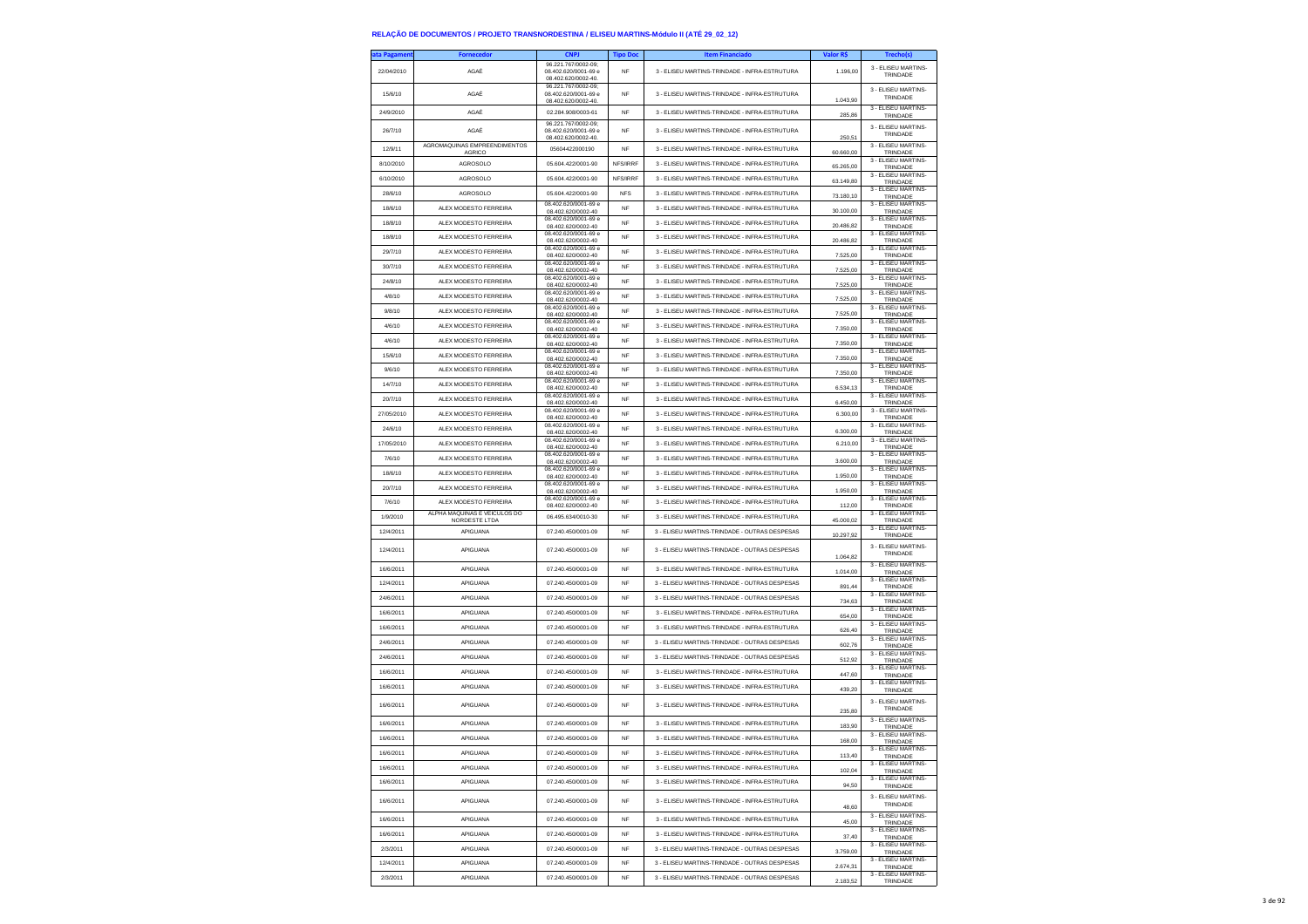| ata Pagameni | <b>Fornecedor</b>                   | <b>CNPJ</b>        | <b>Tipo Doc</b> | <b>Item Financiado</b>                        | Valor R\$              | Trecho(s)                       |
|--------------|-------------------------------------|--------------------|-----------------|-----------------------------------------------|------------------------|---------------------------------|
| 25/5/2011    | APIGUANA                            | 07.240.450/0001-09 | <b>NF</b>       | 3 - ELISEU MARTINS-TRINDADE - OUTRAS DESPESAS | 1.845.82               | 3 - ELISEU MARTINS-<br>TRINDADE |
| 31/06/2011   | APIGUANA MAQUINAS E FERR            | 07.240.450/0001-09 | <b>DIFAL</b>    | 3 - ELISEU MARTINS-TRINDADE - INFRA-ESTRUTURA |                        | 3 - ELISEU MARTINS-             |
|              |                                     |                    |                 |                                               | 202,09                 | TRINDADE<br>3 - ELISEU MARTINS- |
| 31/06/2011   | APIGUANA MAQUINAS E FERR            | 07.240.450/0001-09 | <b>DIFAL</b>    | 3 - ELISEU MARTINS-TRINDADE - INFRA-ESTRUTURA | 8,40                   | TRINDADE                        |
| 5/7/11       | APIGUANA MAQUINAS E FERRAMENTAS     | 07240450000109     | <b>NF</b>       | 3 - ELISEU MARTINS-TRINDADE - OUTRAS DESPESAS |                        | 3 - ELISEU MARTINS-<br>TRINDADE |
|              |                                     |                    |                 |                                               | 3.379,27               | 3 - ELISEU MARTINS-             |
| 30/12/2010   | <b>AQUASOLIS</b>                    | 64.232.770/0001-42 | NFS/IRRF        | 3 - ELISEU MARTINS-TRINDADE - INFRA-ESTRUTURA | 234.639,87             | TRINDADE                        |
| 16/6/2011    | <b>AQUASOLIS</b>                    | 64.232.770/0001-42 | NFS/IRRF        | 3 - ELISEU MARTINS-TRINDADE - INFRA-ESTRUTURA | 227.697,85             | 3 - FLISEU MARTINS<br>TRINDADE  |
| 6/12/2010    | <b>AQUASOLIS</b>                    | 64.232.770/0001-42 | NFS/IRRF        | 3 - ELISEU MARTINS-TRINDADE - INFRA-ESTRUTURA | 174.076,11             | 3 - ELISEU MARTINS-<br>TRINDADE |
| 6/5/2011     | <b>AQUASOLIS</b>                    | 64.232.770/0001-42 | NFS/IRRF        | 3 - ELISEU MARTINS-TRINDADE - INFRA-ESTRUTURA | 161.767.56             | 3 - ELISEU MARTINS<br>TRINDADE  |
| 28/2/2011    | AQUASOLIS                           | 64.232.770/0001-42 | NFS/IRRF        | 3 - ELISEU MARTINS-TRINDADE - INFRA-ESTRUTURA | 160.207,06             | 3 - FLISEU MARTINS<br>TRINDADE  |
|              |                                     |                    |                 |                                               |                        | 3 - ELISEU MARTINS-             |
| 4/4/2011     | <b>AQUASOLIS</b>                    | 64.232.770/0001-42 | NFS/IRRF        | 3 - ELISEU MARTINS-TRINDADE - INFRA-ESTRUTURA | 160.207,06             | TRINDADE                        |
| 18/11/2010   | <b>AQUASOLIS</b>                    | 64.232.770/0001-42 | NFS/IRRF        | 3 - ELISEU MARTINS-TRINDADE - INFRA-ESTRUTURA | 155.439,44             | 3 - ELISEU MARTINS-<br>TRINDADE |
| 25/1/2011    | <b>AQUASOLIS</b>                    | 64.232.770/0001-42 | NFS/IRRF        | 3 - ELISEU MARTINS-TRINDADE - INFRA-ESTRUTURA | 129.874,12             | 3 - ELISEU MARTINS-<br>TRINDADE |
| 7/10/2010    | <b>AQUASOLIS</b>                    | 64.232.770/0001-42 | NFS/IRRF        | 3 - ELISEU MARTINS-TRINDADE - INFRA-ESTRUTURA | 59.230,41              | 3 - ELISEU MARTINS-<br>TRINDADE |
| 21/6/2011    | <b>AQUASOLIS</b>                    | 64.232.770/0001-42 | NFS/IRRF        | 3 - ELISEU MARTINS-TRINDADE - INFRA-ESTRUTURA | 2.090,80               | 3 - ELISEU MARTINS-<br>TRINDADE |
| 11/1/12      | AQUASOLIS TECNOLOGIA SOLAR E CONSTR | 64232770000142     | <b>NFS</b>      | 3 - ELISEU MARTINS-TRINDADE - INFRA-ESTRUTURA |                        | 3 - ELISEU MARTINS-             |
| 5/8/11       | AQUASOLIS TECNOLOGIA SOLAR E CONSTR | 64232770000142     | <b>NF</b>       | 3 - ELISEU MARTINS-TRINDADE - INFRA-ESTRUTURA | 194.322,54             | TRINDADE<br>3 - FLISEU MARTINS- |
|              |                                     |                    |                 |                                               | 174.134.00             | TRINDADE                        |
| 5/7/11       | AQUASOLIS TECNOLOGIA SOLAR E CONSTR | 64232770000142     | NF              | 3 - ELISEU MARTINS-TRINDADE - INFRA-ESTRUTURA | 169.780,20             | 3 - ELISEU MARTINS-<br>TRINDADE |
| 15/9/11      | AQUASOLIS TECNOLOGIA SOLAR E CONSTR | 64232770000142     | <b>NF</b>       | 3 - ELISEU MARTINS-TRINDADE - INFRA-ESTRUTURA | 137.628,22             | 3 - ELISEU MARTINS<br>TRINDADE  |
| 4/11/11      | AQUASOLIS TECNOLOGIA SOLAR E CONSTR | 64232770000142     | <b>NF</b>       | 3 - ELISEU MARTINS-TRINDADE - INFRA-ESTRUTURA | 137.628,22             | 3 - ELISEU MARTINS-<br>TRINDADE |
| 12/12/11     | AQUASOLIS TECNOLOGIA SOLAR E CONSTR | 64232770000142     | <b>NFS</b>      | 3 - ELISEU MARTINS-TRINDADE - INFRA-ESTRUTURA | 137.628,22             | 3 - FLISEU MARTINS<br>TRINDADE  |
| 20/1/12      | AQUASOLIS TECNOLOGIA SOLAR E CONSTE | 64232770000142     | <b>NFS</b>      | 3 - ELISEU MARTINS-TRINDADE - INFRA-ESTRUTURA | 109.526,48             | 3 - ELISEU MARTINS<br>TRINDADE  |
| 22/12/2010   | ARCADIS TETRAPLAN S.A               | 61.371.852/0001-80 | <b>NFS</b>      | 3 - ELISEU MARTINS-TRINDADE - OUTRAS DESPESAS | 1.651.888,27           | 3 - ELISEU MARTINS-<br>TRINDADE |
| 22/11/11     | ARCADIS TETRAPLAN S.A               | 61371852000180     | NF              | 3 - ELISEU MARTINS-TRINDADE - OUTRAS DESPESAS | 556.608,11             | 3 - ELISEU MARTINS-<br>TRINDADE |
| 28/10/2010   | ARCADIS TETRAPLAN S.A.              | 61.371.852/0001-80 | <b>NFS</b>      | 3 - ELISEU MARTINS-TRINDADE - OUTRAS DESPESAS | 428.521,58             | 3 - ELISEU MARTINS-<br>TRINDADE |
| 30/12/2010   | ARCADIS TETRAPLAN S.A               | 61.371.852/0001-80 | <b>NFS</b>      | 3 - ELISEU MARTINS-TRINDADE - OUTRAS DESPESAS | 420.776,85             | 3 - ELISEU MARTINS-<br>TRINDADE |
| 28/2/2011    | ARCADIS TETRAPLAN S.A               | 61.371.852/0001-80 | <b>NFS</b>      | 3 - ELISEU MARTINS-TRINDADE - OUTRAS DESPESAS | 420.141,49             | 3 - ELISEU MARTINS-             |
| 24/11/2010   | ARCADIS TETRAPLAN S.A               | 61.371.852/0001-80 | <b>NFS</b>      | 3 - ELISEU MARTINS-TRINDADE - OUTRAS DESPESAS |                        | TRINDADE<br>3 - ELISEU MARTINS  |
| 25/3/2011    | ARCADIS TETRAPLAN S.A               | 61.371.852/0001-80 | <b>NFS</b>      | 3 - ELISEU MARTINS-TRINDADE - OUTRAS DESPESAS | 393.779,25             | TRINDADE<br>3 - ELISEU MARTINS- |
|              |                                     |                    |                 |                                               | 328.516,52             | TRINDADE<br>3 - ELISEU MARTINS- |
| 3/6/2011     | ARCADIS TETRAPLAN S.A               | 61.371.852/0001-80 | <b>NFS</b>      | 3 - ELISEU MARTINS-TRINDADE - OUTRAS DESPESAS | 268.030,32             | TRINDADE<br>3 - ELISEU MARTINS- |
| 5/1/12       | ARCADIS TETRAPLAN S.A               | 61371852000180     | <b>NFS</b>      | 3 - ELISEU MARTINS-TRINDADE - OUTRAS DESPESAS | 266.022,00             | TRINDADE<br>3 - ELISEU MARTINS- |
| 29/11/11     | ARCADIS TETRAPLAN S.A               | 61371852000180     | <b>NF</b>       | 3 - ELISEU MARTINS-TRINDADE - OUTRAS DESPESAS | 257.247,61             | TRINDADE                        |
| 9/2/2011     | ARCADIS TETRAPLAN S.A               | 61.371.852/0001-80 | <b>NFS</b>      | 3 - ELISEU MARTINS-TRINDADE - INFRA-ESTRUTURA | 224.213,97             | 3 - ELISEU MARTINS-<br>TRINDADE |
| 9/12/11      | ARCADIS TETRAPLAN S.A               | 61371852000180     | <b>NFS</b>      | 3 - ELISEU MARTINS-TRINDADE - OUTRAS DESPESAS | 12.056.87              | 3 - ELISEU MARTINS<br>TRINDADE  |
| 12/12/11     | ARCADIS TETRAPLAN S.A.              | 61371852000180     | <b>NFS</b>      | 3 - ELISEU MARTINS-TRINDADE - OUTRAS DESPESAS | 9.094,90               | 3 - ELISEU MARTINS-<br>TRINDADE |
| 29/11/11     | ARCADIS TETRAPLAN S.A               | 61371852000180     | NF              | 3 - ELISEU MARTINS-TRINDADE - OUTRAS DESPESAS | 17.672,25              | 3 - ELISEU MARTINS-<br>TRINDADE |
| 29/11/11     | ARCADIS TETRAPLAN S.A               | 61371852000180     | <b>NF</b>       | 3 - ELISEU MARTINS-TRINDADE - OUTRAS DESPESAS | 13.211,00              | 3 - ELISEU MARTINS-<br>TRINDADE |
| 29/11/11     | ARCADIS TETRAPLAN S.A.              | 61371852000180     | <b>NF</b>       | 3 - ELISEU MARTINS-TRINDADE - OUTRAS DESPESAS | 12.305,87              | 3 - ELISEU MARTINS-<br>TRINDADE |
| 12/12/11     | ARCADIS TETRAPLAN S.A               | 61371852000180     | <b>NFS</b>      | 3 - ELISEU MARTINS-TRINDADE - OUTRAS DESPESAS | 5.982,40               | 3 - ELISEU MARTINS-<br>TRINDADE |
| 29/11/11     | ARCADIS TETRAPLAN S.A               | 61371852000180     | <b>NF</b>       | 3 - ELISEU MARTINS-TRINDADE - OUTRAS DESPESAS | 12.160.62              | 3 - ELISEU MARTINS<br>TRINDADE  |
| 29/11/11     | ARCADIS TETRAPI AN S.A.             | 61371852000180     | <b>NF</b>       | 3 - ELISEU MARTINS-TRINDADE - OUTRAS DESPESAS | 12.160.62              | 3 - ELISEU MARTINS-<br>TRINDADE |
| 29/11/11     | ARCADIS TETRAPLAN S.A               | 61371852000180     | <b>NF</b>       | 3 - ELISEU MARTINS-TRINDADE - OUTRAS DESPESAS | 12.160,62              | 3 - ELISEU MARTINS-<br>TRINDADE |
| 29/11/11     | ARCADIS TETRAPLAN S.A               | 61371852000180     | <b>NF</b>       | 3 - ELISEU MARTINS-TRINDADE - OUTRAS DESPESAS | 12 160 62              | 3 - ELISEU MARTINS-<br>TRINDADE |
| 29/11/11     | ARCADIS TETRAPI AN S.A.             | 61371852000180     | <b>NF</b>       | 3 - ELISEU MARTINS-TRINDADE - OUTRAS DESPESAS | 12.160.62              | 3 - ELISEU MARTINS-<br>TRINDADE |
| 29/11/11     | ARCADIS TETRAPLAN S.A               | 61371852000180     | NF              | 3 - ELISEU MARTINS-TRINDADE - OUTRAS DESPESAS | 12.056,87              | 3 - ELISEU MARTINS-<br>TRINDADE |
| 29/11/11     | ARCADIS TETRAPLAN S.A.              | 61371852000180     | NF              | 3 - ELISEU MARTINS-TRINDADE - OUTRAS DESPESAS | 12.056.87              | 3 - ELISEU MARTINS-<br>TRINDADE |
| 29/11/11     | ARCADIS TETRAPI AN S.A.             | 61371852000180     | <b>NF</b>       | 3 - ELISEU MARTINS-TRINDADE - OUTRAS DESPESAS |                        | 3 - ELISEU MARTINS-             |
| 29/11/11     | ARCADIS TETRAPLAN S.A               | 61371852000180     | <b>NF</b>       | 3 - ELISEU MARTINS-TRINDADE - OUTRAS DESPESAS | 12.056,87<br>12.056,87 | TRINDADE<br>3 - ELISEU MARTINS- |
| 29/11/11     | ARCADIS TETRAPLAN S.A               | 61371852000180     | NF              | 3 - ELISEU MARTINS-TRINDADE - OUTRAS DESPESAS | 12.056,87              | TRINDADE<br>3 - ELISEU MARTINS- |
| 12/12/11     | ARCADIS TETRAPLAN S.A.              | 61371852000180     | <b>NFS</b>      | 3 - ELISEU MARTINS-TRINDADE - OUTRAS DESPESAS |                        | TRINDADE<br>3 - FLISEU MARTINS- |
|              |                                     |                    |                 |                                               | 4.828,26               | TRINDADE                        |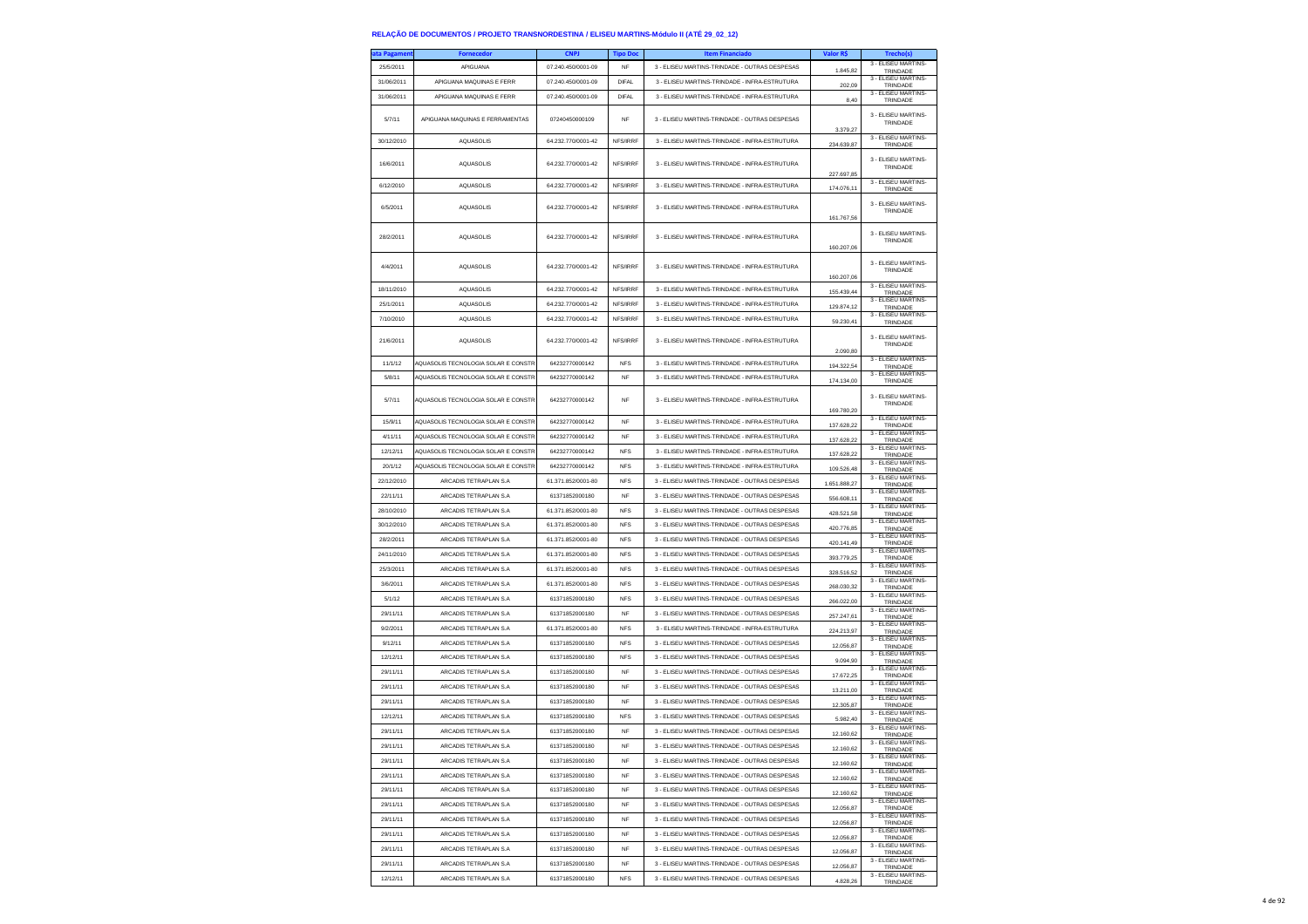| ta Pagamen | Fornecedor             | <b>CNPJ</b>                                                                              | <b>Tipo Doc</b> | <b>Item Financiado</b>                        | Valor R\$    | <b>Trechols</b>                 |
|------------|------------------------|------------------------------------------------------------------------------------------|-----------------|-----------------------------------------------|--------------|---------------------------------|
| 12/12/11   | ARCADIS TETRAPLAN S.A  | 61371852000180                                                                           | <b>NFS</b>      | 3 - ELISEU MARTINS-TRINDADE - OUTRAS DESPESAS | 4.828,26     | 3 - ELISEU MARTINS-<br>TRINDADE |
| 12/12/11   | ARCADIS TETRAPLAN S.A  | 61371852000180                                                                           | <b>NFS</b>      | 3 - ELISEU MARTINS-TRINDADE - OUTRAS DESPESAS | 4.828.26     | 3 - ELISEU MARTINS<br>TRINDADE  |
| 12/12/11   | ARCADIS TETRAPLAN S.A  | 61371852000180                                                                           | <b>NFS</b>      | 3 - ELISEU MARTINS-TRINDADE - OUTRAS DESPESAS | 4.828,26     | 3 - ELISEU MARTINS-<br>TRINDADE |
| 12/12/11   | ARCADIS TETRAPLAN S.A  | 61371852000180                                                                           | <b>NFS</b>      | 3 - ELISEU MARTINS-TRINDADE - OUTRAS DESPESAS | 4.828,26     | 3 - ELISEU MARTINS-<br>TRINDADE |
| 12/12/11   | ARCADIS TETRAPLAN S.A  | 61371852000180                                                                           | <b>NFS</b>      | 3 - ELISEU MARTINS-TRINDADE - OUTRAS DESPESAS | 4.828,26     | 3 - ELISEU MARTINS-<br>TRINDADE |
| 12/12/11   | ARCADIS TETRAPLAN S.A. | 61371852000180                                                                           | <b>NFS</b>      | 3 - ELISEU MARTINS-TRINDADE - OUTRAS DESPESAS | 3.583,26     | 3 - ELISEU MARTINS-<br>TRINDADE |
| 12/12/11   | ARCADIS TETRAPLAN S.A  | 61371852000180                                                                           | <b>NFS</b>      | 3 - ELISEU MARTINS-TRINDADE - OUTRAS DESPESAS | 3,583.26     | 3 - ELISEU MARTINS-<br>TRINDADE |
| 12/12/11   | ARCADIS TETRAPLAN S.A  | 61371852000180                                                                           | <b>NFS</b>      | 3 - ELISEU MARTINS-TRINDADE - OUTRAS DESPESAS | 3,583.26     | 3 - ELISEU MARTINS<br>TRINDADE  |
| 12/12/11   | ARCADIS TETRAPLAN S.A  | 61371852000180                                                                           | <b>NFS</b>      | 3 - ELISEU MARTINS-TRINDADE - OUTRAS DESPESAS | 3.583,26     | 3 - ELISEU MARTINS-<br>TRINDADE |
| 12/12/11   | ARCADIS TETRAPLAN S.A  | 61371852000180                                                                           | <b>NFS</b>      | 3 - ELISEU MARTINS-TRINDADE - OUTRAS DESPESAS | 3.583,26     | 3 - ELISEU MARTINS-<br>TRINDADE |
| 09/10/2009 | ARCADIS TETRAPLAN S.A  | 26.994.285/0001-17:<br>96.221.767/0002-09:<br>73.814.584/0002-93.<br>26.994.285/0001-17; | <b>NFS</b>      | 3 - ELISEU MARTINS-TRINDADE - OUTRAS DESPESAS | 95.813,72    | 3 - ELISEU MARTINS-<br>TRINDADE |
| 22/07/2009 | ARCADIS TETRAPLAN S.A  | 96.221.767/0002-09;<br>73.814.584/0002-93.                                               | <b>NFS</b>      | 3 - ELISEU MARTINS-TRINDADE - OUTRAS DESPESAS | 47.906,86    | 3 - ELISEU MARTINS-<br>TRINDADE |
| 2/12/2010  | ARCO BAHIA ENGENHARIA  | 08.843.714/0001-73                                                                       | NFS/IRRF        | 3 - ELISEU MARTINS-TRINDADE - INFRA-ESTRUTURA | 173,978.44   | 3 - ELISEU MARTINS-<br>TRINDADE |
| 8/12/2010  | ARCOENGE LTDA          | 03.324.817/0001-03                                                                       | NFS/IRRF        | 3 - ELISEU MARTINS-TRINDADE - INFRA-ESTRUTURA | 1.054.589,74 | 3 - ELISEU MARTINS-<br>TRINDADE |
| 11/10/11   | ARCOENGE LTDA          | 03324817000103                                                                           | NF              | 3 - ELISEU MARTINS-TRINDADE - INFRA-ESTRUTURA | 752.725,10   | 3 - ELISEU MARTINS-<br>TRINDADE |
| 28/10/11   | ARCOENGE LTDA          | 03324817000103                                                                           | NF              | 3 - ELISEU MARTINS-TRINDADE - INFRA-ESTRUTURA | 550.783,08   | 3 - ELISEU MARTINS-<br>TRINDADE |
| 14/2/2011  | ARCOENGE LTDA          | 03.324.817/0001-03                                                                       | NFS/IRRF        | 3 - ELISEU MARTINS-TRINDADE - INFRA-ESTRUTURA | 538.445,67   | 3 - ELISEU MARTINS-<br>TRINDADE |
| 1/10/2010  | ARCOENGE LTDA          | 03.324.817/0001-03                                                                       | NFS/IRRF        | 3 - ELISEU MARTINS-TRINDADE - INFRA-ESTRUTURA | 515.926.82   | 3 - ELISEU MARTINS-<br>TRINDADE |
| 5/1/2011   | ARCOENGE LTDA          | 03.324.817/0001-03                                                                       | NFS/IRRF        | 3 - ELISEU MARTINS-TRINDADE - INFRA-ESTRUTURA | 495.998,71   | 3 - ELISEU MARTINS-<br>TRINDADE |
| 19/9/11    | ARCOENGE LTDA          | 03324817000103                                                                           | NF              | 3 - ELISEU MARTINS-TRINDADE - INFRA-ESTRUTURA | 464.201,12   | 3 - ELISEU MARTINS-<br>TRINDADE |
| 12/11/2010 | ARCOENGE LTDA          | 03.324.817/0001-03                                                                       | NFS/IRRF        | 3 - ELISEU MARTINS-TRINDADE - INFRA-ESTRUTURA | 369.569,12   | 3 - ELISEU MARTINS-<br>TRINDADE |
| 28/11/11   | ARCOENGE LTDA          | 03324817000103                                                                           | <b>NF</b>       | 3 - ELISEU MARTINS-TRINDADE - INFRA-ESTRUTURA | 358.120,55   | 3 - ELISEU MARTINS-<br>TRINDADE |
| 1/10/2010  | ARCOENGE LTDA          | 03.324.817/0001-03                                                                       | NFS/IRRF        | 3 - ELISEU MARTINS-TRINDADE - INFRA-ESTRUTURA | 341,807.91   | 3 - ELISEU MARTINS-<br>TRINDADE |
| 27/10/11   | ARCOENGE LTDA          | 03324817000103                                                                           | NF              | 3 - ELISEU MARTINS-TRINDADE - INFRA-ESTRUTURA | 316.029,55   | 3 - ELISEU MARTINS-<br>TRINDADE |
| 27/12/2010 | ARCOENGE LTDA          | 03.324.817/0001-03                                                                       | NFS/IRRF        | 3 - ELISEU MARTINS-TRINDADE - INFRA-ESTRUTURA | 309.359.59   | 3 - ELISEU MARTINS-<br>TRINDADE |
| 3/11/2010  | ARCOENGE LTDA          | 03.324.817/0001-03                                                                       | NFS/IRRF        | 3 - ELISEU MARTINS-TRINDADE - INFRA-ESTRUTURA | 303.501,13   | 3 - FLISEU MARTINS-<br>TRINDADE |
| 6/12/2010  | ARCOENGE LTDA          | 03.324.817/0001-03                                                                       | NFS/IRRF        | 3 - ELISEU MARTINS-TRINDADE - INFRA-ESTRUTURA | 180.446.43   | 3 - ELISEU MARTINS-<br>TRINDADE |
| 4/4/2011   | ARCOENGE LTDA          | 03.324.817/0001-03                                                                       | NFS/IRRF        | 3 - ELISEU MARTINS-TRINDADE - INFRA-ESTRUTURA | 168.777,68   | 3 - ELISEU MARTINS-<br>TRINDADE |
| 27/7/11    | ARCOENGE LTDA          | 03324817000103                                                                           | NF              | 3 - ELISEU MARTINS-TRINDADE - INFRA-ESTRUTURA | 147.419,41   | 3 - ELISEU MARTINS-<br>TRINDADE |
| 20/1/12    | ARCOENGE LTDA          | 03324817000103                                                                           | NFS/IRRF        | 3 - ELISEU MARTINS-TRINDADE - INFRA-ESTRUTURA | 140.611,82   | 3 - ELISEU MARTINS-<br>TRINDADE |
| 20/6/2011  | ARCOENGE LTDA          | 03.324.817/0001-03                                                                       | NFS/IRRF        | 3 - ELISEU MARTINS-TRINDADE - INFRA-ESTRUTURA | 134.458,40   | 3 - ELISEU MARTINS-<br>TRINDADE |
| 6/2/12     | ARCOENGE LTDA          | 03324817000103                                                                           | NFS/IRRF        | 3 - ELISEU MARTINS-TRINDADE - INFRA-ESTRUTURA | 133,262.58   | 3 - ELISEU MARTINS-<br>TRINDADE |
| 24/3/2011  | ARCOENGE LTDA          | 03.324.817/0001-03                                                                       | NFS/IRRF        | 3 - ELISEU MARTINS-TRINDADE - INFRA-ESTRUTURA | 132.773,77   | 3 - ELISEU MARTINS-<br>TRINDADE |
| 28/7/11    | ARCOENGE LTDA          | 03324817000103                                                                           | NF              | 3 - ELISEU MARTINS-TRINDADE - INFRA-ESTRUTURA | 115,325.88   | 3 - ELISEU MARTINS-<br>TRINDADE |
| 14/2/2011  | ARCOENGE LTDA          | 03.324.817/0001-03                                                                       | NFS/IRRF        | 3 - ELISEU MARTINS-TRINDADE - INFRA-ESTRUTURA | 113,592.90   | 3 - ELISEU MARTINS-<br>TRINDADE |
| 11/2/2011  | ARCOENGE LTDA          | 03.324.817/0001-03                                                                       | NFS/IRRF        | 3 - ELISEU MARTINS-TRINDADE - INFRA-ESTRUTURA | 98.817,32    | 3 - ELISEU MARTINS-<br>TRINDADE |
| 8/6/2011   | ARCOENGE LTDA          | 03.324.817/0001-03                                                                       | NFS/IRRF        | 3 - ELISEU MARTINS-TRINDADE - INFRA-ESTRUTURA | 98.549,96    | 3 - ELISEU MARTINS-<br>TRINDADE |
| 23/12/2010 | ARCOENGE LTDA          | 03.324.817/0001-03                                                                       | NFS/IRRF        | 3 - FLISEU MARTINS-TRINDADE - INFRA-ESTRUTURA | 97.584.33    | 3 - ELISEU MARTINS-<br>TRINDADE |
| 7/2/12     | ARCOENGE LTDA          | 03324817000103                                                                           | NFS/IRRF        | 3 - ELISEU MARTINS-TRINDADE - INFRA-ESTRUTURA | 86.917,20    | 3 - ELISEU MARTINS-<br>TRINDADE |
| 7/2/12     | ARCOENGE LTDA          | 03324817000103                                                                           | NFS/IRRF        | 3 - ELISEU MARTINS-TRINDADE - INFRA-ESTRUTURA | 86.917,20    | 3 - ELISEU MARTINS-<br>TRINDADE |
| 10/2/12    | ARCOENGE LTDA          | 03324817000103                                                                           | NFS/IRRF        | 3 - ELISEU MARTINS-TRINDADE - INFRA-ESTRUTURA | 74,500.45    | 3 - ELISEU MARTINS-<br>TRINDADE |
| 4/4/2011   | ARCOENGE LTDA          | 03.324.817/0001-03                                                                       | NFS/IRRF        | 3 - ELISEU MARTINS-TRINDADE - INFRA-ESTRUTURA | 73.581,18    | 3 - FLISEU MARTINS-<br>TRINDADE |
| 23/2/2011  | ARCOENGE LTDA          | 03.324.817/0001-03                                                                       | NES/IRRE        | 3 - ELISEU MARTINS-TRINDADE - INFRA-ESTRUTURA | 50.913.64    | 3 - ELISEU MARTINS-<br>TRINDADE |
| 29/3/2011  | ARCOENGE LTDA          | 03.324.817/0001-03                                                                       | NFS/IRRF        | 3 - ELISEU MARTINS-TRINDADE - INFRA-ESTRUTURA | 18.753,92    | 3 - FLISEU MARTINS-<br>TRINDADE |
| 28/7/10    | ARCOENGE LTDA          | 03.324.817/0001-03                                                                       | NFS/IRRF        | 3 - ELISEU MARTINS-TRINDADE - INFRA-ESTRUTURA | 66 252 58    | 3 - ELISEU MARTINS-<br>TRINDADE |

66.252,58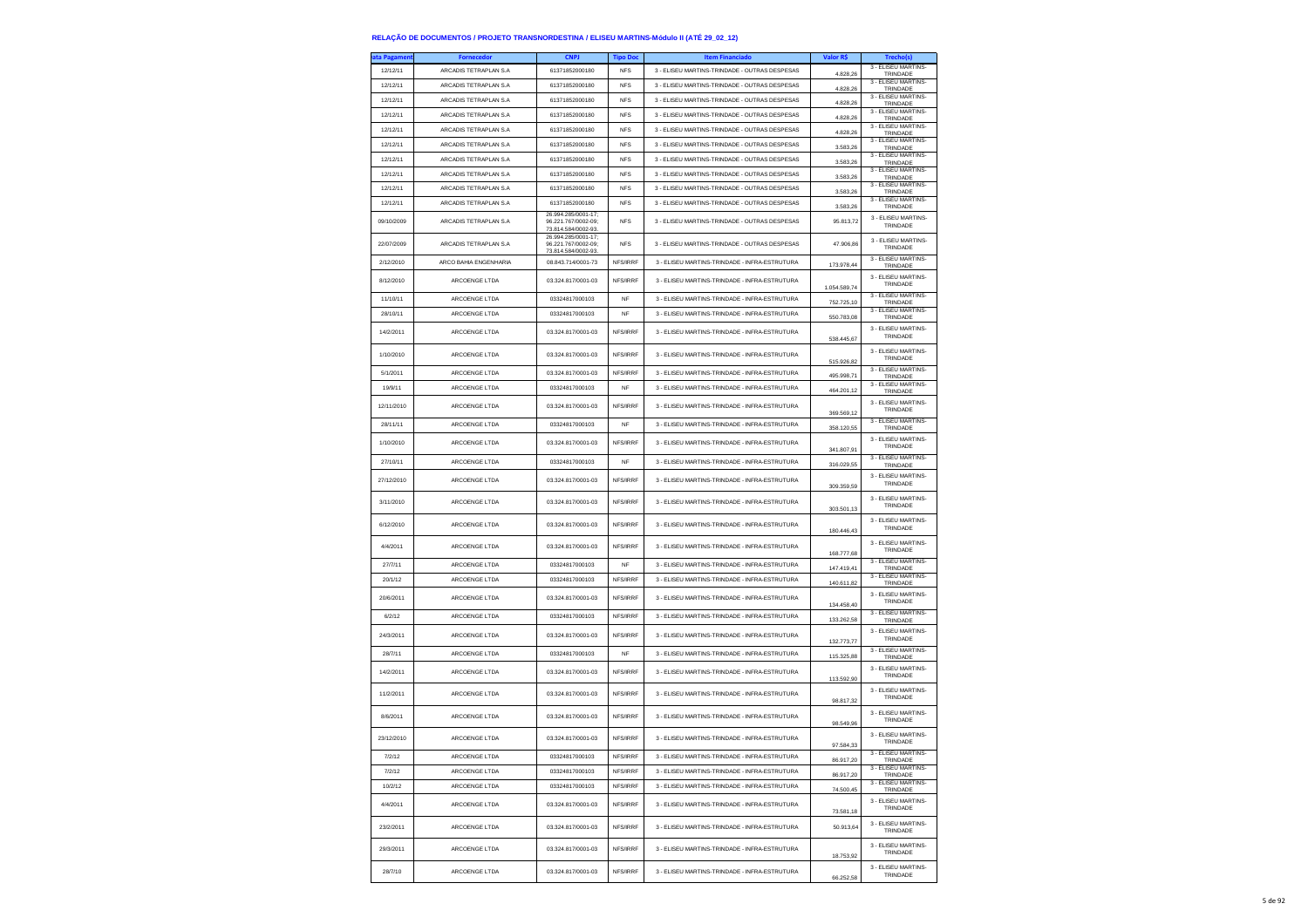| ita Pagameni | <b>Fornecedor</b>                                 | <b>CNPJ</b>        | <b>Tipo Doc</b> | <b>Item Financiado</b>                           | Valor R\$  | Trecho(s)                                              |
|--------------|---------------------------------------------------|--------------------|-----------------|--------------------------------------------------|------------|--------------------------------------------------------|
| 20/1/12      | ATAN ELETRO                                       | 02115136000172     | NF              | 3 - ELISEU MARTINS-TRINDADE - INFRA-ESTRUTURA    | 50,380.00  | 3 - ELISEU MARTINS-<br>TRINDADE                        |
| 8/2/2011     | ATEL ALTA TENSÃO ENGENHARIA LTDA                  | 07.078.766/0001-38 | NFS/IRRF        | 3 - ELISEU MARTINS-TRINDADE - INFRA-ESTRUTURA    | 30.124,64  | 3 - ELISEU MARTINS-                                    |
| 7/6/10       | ATEL AULTA TENSÃO ENGENHARIA LTDA                 | 07.078.766/0001-38 | <b>NFS</b>      | 3 - ELISEU MARTINS-TRINDADE - INFRA-ESTRUTURA    |            | TRINDADE<br>3 - ELISEU MARTINS-                        |
| 30/7/10      | ATEL AULTA TENSÃO ENGENHARIA LTDA                 | 07.078.766/0001-38 | NFS/IRRF        | 3 - ELISEU MARTINS-TRINDADE - INFRA-ESTRUTURA    | 58.050,70  | TRINDADE<br>3 - ELISEU MARTINS-                        |
|              |                                                   |                    |                 |                                                  | 29.025.44  | TRINDADE<br>3 - ELISEU MARTINS-                        |
| 4/10/2010    | ATP FNG                                           | 35.467.604/0001-27 | <b>NFS</b>      | 3 - ELISEU MARTINS-TRINDADE - ESTUDOS E PROJETOS | 253.477,71 | TRINDADE<br>3 - ELISEU MARTINS-                        |
| 7/6/10       | <b>ATP ENG</b>                                    | 35.467.604/0001-27 | <b>NFS</b>      | 3 - ELISEU MARTINS-TRINDADE - INFRA-ESTRUTURA    | 99.862,95  | TRINDADE                                               |
| 18/11/2008   | ATP ENG                                           | 35.467.604/0001-27 | <b>NFS</b>      | 3 - ELISEU MARTINS-TRINDADE - ESTUDOS E PROJETOS | 63.894,45  | 3 - ELISEU MARTINS-<br>TRINDADE                        |
| 10/09/2009   | ATP ENG                                           | 35.467.604/0001-27 | <b>NFS</b>      | 3 - ELISEU MARTINS-TRINDADE - ESTUDOS E PROJETOS | 20.480.02  | 3 - ELISEU MARTINS-<br>TRINDADE                        |
| 23/12/2009   | ATP ENG                                           | 35.467.604/0001-27 | <b>NFS</b>      | 3 - ELISEU MARTINS-TRINDADE - ESTUDOS E PROJETOS | 20.480,02  | 3 - ELISEU MARTINS-<br>TRINDADE                        |
| 7/7/11       | AURECELIO DA ROCHA FREITAS                        | 07653607000110     | <b>NF</b>       | 3 - ELISEU MARTINS-TRINDADE - SUPERESTRUTURA     | 17.800,00  | 3 - ELISEU MARTINS-<br>TRINDADE                        |
| 6/1/2011     | <b>B &amp; A INDUSTRIAL</b>                       | 03.611.805/0003-21 | <b>NF</b>       | 3 - ELISEU MARTINS-TRINDADE - OUTRAS DESPESAS    | 5.758,90   | 3 - ELISEU MARTINS-<br>TRINDADE                        |
| 6/1/2011     | <b>B &amp; A INDUSTRIAL</b>                       | 03.611.805/0003-21 | <b>NF</b>       | 3 - ELISEU MARTINS-TRINDADE - OUTRAS DESPESAS    | 1.008,60   | 3 - FLISEU MARTINS-<br>TRINDADE                        |
| 23/5/2011    | <b>BALANCAS SATURNO</b>                           | 02.169.172/0001-19 | NF              | 3 - ELISEU MARTINS-TRINDADE - INFRA-ESTRUTURA    | 34.900,00  | 3 - ELISEU MARTINS-<br>TRINDADE                        |
| 31/5/11      | BALANCAS SATURNO S.A.                             | 02.169.172/0001-19 | <b>DIFAL</b>    | 3 - ELISEU MARTINS-TRINDADE - INFRA-ESTRUTURA    | 2.562,71   | 3 - ELISEU MARTINS-<br>TRINDADE                        |
| 29/4/2011    | <b>BAUKO RENTAL</b>                               | 09.208.275/0001-90 | NFS/IRRF        | 3 - ELISEU MARTINS-TRINDADE - INFRA-ESTRUTURA    | 159.063.37 | 3 - ELISEU MARTINS<br>TRINDADE                         |
| 5/4/2011     | <b>BAUKO RENTAL</b>                               | 09.208.275/0001-90 | NFS/IRRF        | 3 - ELISEU MARTINS-TRINDADE - INFRA-ESTRUTURA    | 136.185,80 | 3 - ELISEU MARTINS-<br>TRINDADE                        |
| 28/2/2011    | <b>BAUKO RENTAL</b>                               | 09.208.275/0001-90 | NFS/IRRF        | 3 - ELISEU MARTINS-TRINDADE - INFRA-ESTRUTURA    | 31.840,29  | 3 - ELISEU MARTINS-                                    |
| 3/11/11      | BAUKO RENTAL LOCACAO DE                           | 09208275000190     | NF              | 3 - ELISEU MARTINS-TRINDADE - INFRA-ESTRUTURA    |            | TRINDADE<br>3 - ELISEU MARTINS-                        |
| 9/9/11       | <b>EQUIPAMENTO</b><br>BAUKO RENTAL LOCACAO DE     | 09208275000190     | <b>NF</b>       | 3 - ELISEU MARTINS-TRINDADE - INFRA-ESTRUTURA    | 230.475,79 | TRINDADE<br>3 - ELISEU MARTINS-                        |
|              | EQUIPAMENTO<br>BAUKO RENTAL LOCACAO DE            |                    |                 |                                                  | 226,808.73 | TRINDADE<br>3 - ELISEU MARTINS-                        |
| 11/10/11     | EQUIPAMENTO<br>BAUKO RENTAL LOCACAO DE            | 09208275000190     | <b>NF</b>       | 3 - ELISEU MARTINS-TRINDADE - INFRA-ESTRUTURA    | 200.834.65 | TRINDADE<br>3 - ELISEU MARTINS-                        |
| 26/7/11      | <b>EQUIPAMENTO</b>                                | 09208275000190     | NF              | 3 - ELISEU MARTINS-TRINDADE - INFRA-ESTRUTURA    | 171.510,10 | TRINDADE                                               |
| 7/7/11       | BAUKO RENTAL LOCACAO DE<br><b>FOUPAMENTO</b>      | 09208275000190     | <b>NF</b>       | 3 - ELISEU MARTINS-TRINDADE - INFRA-ESTRUTURA    | 154.834,13 | 3 - ELISEU MARTINS-<br>TRINDADE                        |
| 20/1/12      | BAUKO RENTAL LOCACAO DE<br><b>EQUIPAMENTO</b>     | 09208275000190     | <b>NF</b>       | 3 - ELISEU MARTINS-TRINDADE - INFRA-ESTRUTURA    | 241.403.20 | 3 - ELISEU MARTINS-<br>TRINDADE                        |
| 12/12/11     | BAUKO RENTAL LOCACAO DE<br>EQUIPAMENTO            | 09208275000190     | <b>NF</b>       | 3 - FLISELLMARTINS-TRINDADE - INFRA-ESTRUTURA    | 219.959,97 | 3 - ELISEU MARTINS-<br>TRINDADE                        |
| 2/1/12       | BAUKO RENTAL LOCACAO DE<br>EQUIPAMENTO            | 09208275000190     | NF              | 3 - ELISEU MARTINS-TRINDADE - INFRA-ESTRUTURA    | 211.063,91 | 3 - ELISEU MARTINS-<br>TRINDADE                        |
| 26/7/11      | BAUKO RENTAL LOCACAO DE                           | 09208275000190     | <b>NF</b>       | 3 - ELISEU MARTINS-TRINDADE - INFRA-ESTRUTURA    | 186.338,14 | 3 - ELISEU MARTINS-                                    |
| 23/7/10      | EQUIPAMENTO<br>BELGO BEKAERT NORDESTE S/A         | 14.044.853/0006-44 | <b>NF</b>       | 3 - ELISEU MARTINS-TRINDADE - INFRA-ESTRUTURA    |            | TRINDADE<br>3 - ELISEU MARTINS-                        |
| 20/8/10      | BELGO BEKAERT NORDESTE S/A                        | 14.044.853/0006-44 | <b>NF</b>       | 3 - ELISEU MARTINS-TRINDADE - INFRA-ESTRUTURA    | 100.538,36 | TRINDADE<br>3 - ELISEU MARTINS-                        |
|              |                                                   |                    | <b>NF</b>       |                                                  | 80.347,52  | TRINDADE<br>3 - ELISEU MARTINS                         |
| 19/8/10      | BELGO BEKAERT NORDESTE S/A                        | 14.044.853/0006-44 |                 | 3 - ELISEU MARTINS-TRINDADE - INFRA-ESTRUTURA    | 80.254.65  | TRINDADE<br>3 - ELISEU MARTINS-                        |
| 19/8/10      | BELGO BEKAERT NORDESTE S/A                        | 14.044.853/0006-44 | <b>NF</b>       | 3 - ELISEU MARTINS-TRINDADE - INFRA-ESTRUTURA    | 77.401,22  | TRINDADE<br>3 - ELISEU MARTINS-                        |
| 16/6/10      | BELGO BEKAERT NORDESTE S/A                        | 14.044.853/0006-44 | <b>NF</b>       | 3 - ELISEU MARTINS-TRINDADE - INFRA-ESTRUTURA    | 52.304,04  | TRINDADE                                               |
| 16/6/10      | BELGO BEKAERT NORDESTE S/A                        | 14.044.853/0006-44 | <b>NF</b>       | 3 - ELISEU MARTINS-TRINDADE - INFRA-ESTRUTURA    | 52.005.48  | 3 - ELISEU MARTINS-<br>TRINDADE                        |
| 16/6/10      | BELGO BEKAERT NORDESTE S/A                        | 14.044.853/0006-44 | <b>NF</b>       | 3 - ELISEU MARTINS-TRINDADE - INFRA-ESTRUTURA    | 40.642,61  | 3 - ELISEU MARTINS-<br>TRINDADE                        |
| 20/8/10      | BELGO BEKAERT NORDESTE S/A                        | 14.044.853/0006-44 | <b>NF</b>       | 3 - ELISEU MARTINS-TRINDADE - INFRA-ESTRUTURA    | 16.095,77  | 3 - ELISEU MARTINS-<br>TRINDADE                        |
| 7/2/2011     | <b>BLUELOG</b>                                    | 09.450.235/0001-50 | NFS/IRRF        | 3 - ELISEU MARTINS-TRINDADE - INFRA-ESTRUTURA    | 15,479.75  | 3 - ELISEU MARTINS<br>TRINDADE                         |
| 16/3/2011    | <b>BLUELOG</b>                                    | 09.450.235/0001-50 | NES/IRRE        | 3 - ELISEU MARTINS-TRINDADE - INFRA-ESTRUTURA    |            | 3 - ELISEU MARTINS-                                    |
| 24/6/2011    | <b>BLUELOG</b>                                    | 09.450.235/0001-50 | NFS/IRRF        | 3 - ELISEU MARTINS-TRINDADE - INFRA-ESTRUTURA    | 11.272,95  | TRINDADE<br>3 - ELISEU MARTINS-                        |
|              |                                                   |                    |                 |                                                  | 9.107,92   | TRINDADE<br>3 - ELISEU MARTINS-                        |
| 4/4/2011     | <b>BLUELOG</b><br>BLUELOG TRANSPORTES ARMAZENAGEM | 09.450.235/0001-50 | NFS/IRRF        | 3 - ELISEU MARTINS-TRINDADE - INFRA-ESTRUTURA    | 11.272,95  | TRINDADE<br>3 - ELISEU MARTINS-                        |
| 5/8/11       | DIS<br>BLUELOG TRANSPORTES ARMAZENAGEM            | 09450235000150     | <b>NF</b>       | 3 - ELISEU MARTINS-TRINDADE - INFRA-ESTRUTURA    | 16.893,50  | TRINDADE<br>3 - ELISEU MARTINS-                        |
| 27/7/11      | DIS<br>BORRACHARIA E OFICINA ENCONTRO DOS         | 09450235000150     | <b>NF</b>       | 3 - ELISEU MARTINS-TRINDADE - INFRA-ESTRUTURA    | 13.809,36  | TRINDADE<br>3 - ELISEU MARTINS-                        |
| 28/7/10      | AMIGOS                                            | 11.898.279/0001-99 | NFS/IRRF        | 3 - ELISEU MARTINS-TRINDADE - INFRA-ESTRUTURA    | 2.543,00   | TRINDADE                                               |
| 27/7/10      | BORRACHARIA E OFICINA ENCONTRO DOS<br>AMIGOS      | 11 898 279/0001-99 | NFS/IRRF        | 3 - ELISEU MARTINS-TRINDADE - INFRA-ESTRUTURA    | 1.680.00   | 3 - ELISEU MARTINS<br>TRINDADI                         |
| 18/5/2011    | BOTTI & FERRI CONSULTORIA E SERVICOS<br>LTDA      | 03.684.710/0001-76 | <b>NFS</b>      | 3 - ELISEU MARTINS-TRINDADE - SUPERESTRUTURA     | 2.436,00   | 3 - ELISEU MARTINS-<br>TRINDADE<br>3 - ELISEU MARTINS- |
| 31/1/2011    | <b>BRASIF RENTAL</b>                              | 00.316.010/0013-74 | NFS/IRRF        | 3 - ELISEU MARTINS-TRINDADE - INFRA-ESTRUTURA    | 160 355 48 | TRINDADE<br>3 - FLISEU MARTINS-                        |
| 3/12/2010    | <b>BRASIF RENTAL</b>                              | 00.316.010/0013-74 | NFS/IRRF        | 3 - ELISEU MARTINS-TRINDADE - INFRA-ESTRUTURA    | 84.523.52  | TRINDADE                                               |
| 1/3/2011     | <b>BRASIF RENTAL</b>                              | 00.316.010/0013-74 | NFS/IRRF        | 3 - ELISEU MARTINS-TRINDADE - INFRA-ESTRUTURA    | 34.624,83  | 3 - ELISEU MARTINS-<br>TRINDADE                        |
| 13/5/2011    | BRAZELE COMERCIO DE MADEIRAS LTDA                 | 02.202.962/0001-59 | NF              | 3 - ELISEU MARTINS-TRINDADE - SUPERESTRUTURA     | 22,858.19  | 3 - ELISEU MARTINS-<br>TRINDADE                        |
| 16/5/2011    | BRAZELE COMERCIO DE MADEIRAS LTDA                 | 02.202.962/0001-59 | <b>NF</b>       | 3 - ELISEU MARTINS-TRINDADE - SUPERESTRUTURA     | 20.832.99  | 3 - FLISEU MARTINS-<br>TRINDADE                        |
| 16/5/2011    | BRAZELE COMERCIO DE MADEIRAS LTDA                 | 02.202.962/0001-59 | <b>NF</b>       | 3 - ELISEU MARTINS-TRINDADE - SUPERESTRUTURA     | 17.015,00  | 3 - ELISEU MARTINS-<br>TRINDADE                        |
| 16/5/2011    | BRAZELE COMERCIO DE MADEIRAS LTDA                 | 02.202.962/0001-59 | NF              | 3 - ELISEU MARTINS-TRINDADE - SUPERESTRUTURA     | 12.997,80  | 3 - ELISEU MARTINS-<br>TRINDADE                        |
| 13/5/2011    | BRAZELE COMERCIO DE MADEIRAS LTDA                 | 02.202.962/0001-59 | <b>NF</b>       | 3 - ELISEU MARTINS-TRINDADE - SUPERESTRUTURA     |            | 3 - FLISEU MARTINS-                                    |
|              |                                                   |                    |                 |                                                  | 12.948,00  | TRINDADE                                               |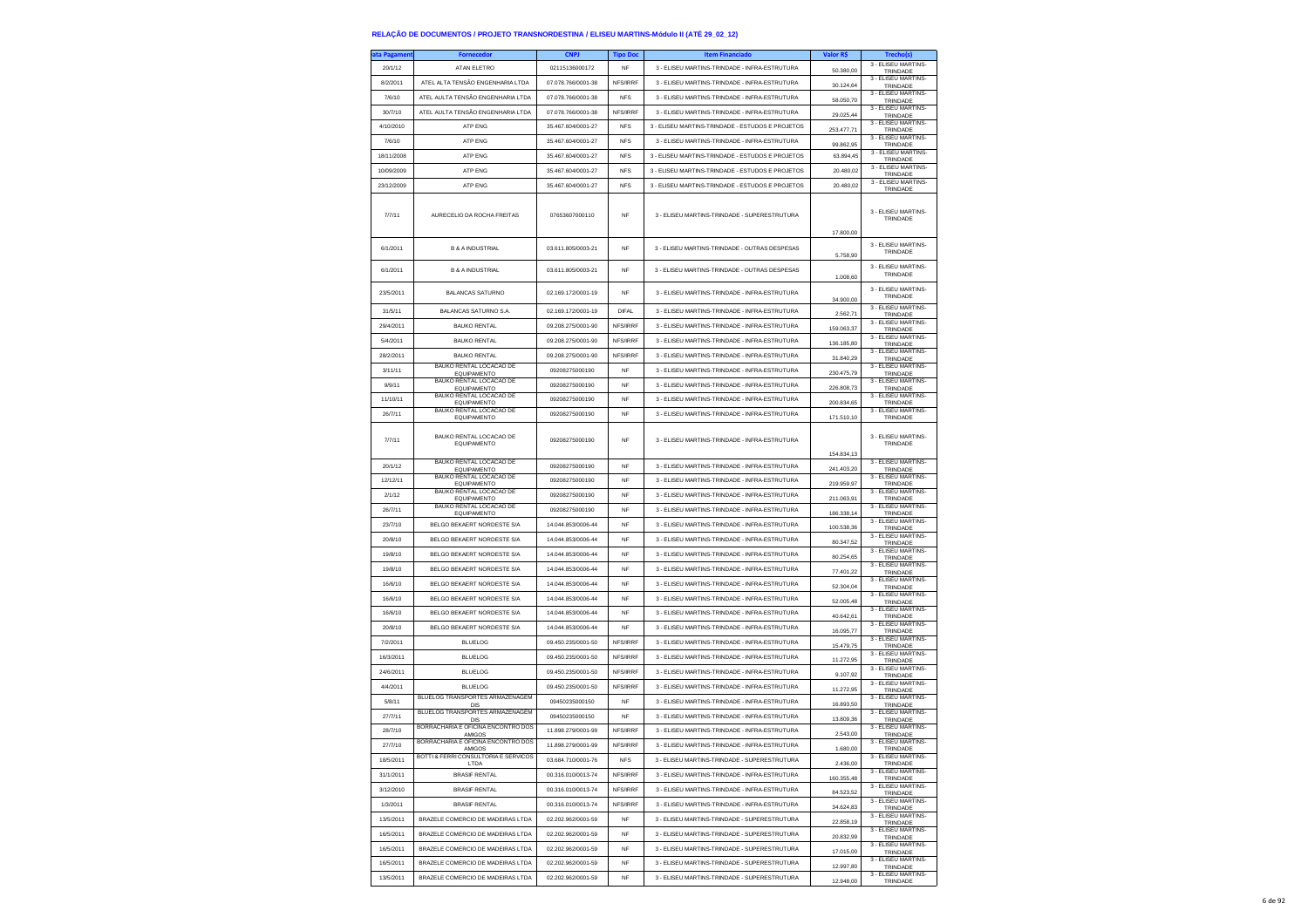| a Pagame  | <b>Fornecedo</b>                  | <b>CNPJ</b>        | <b>Tipo Doc</b> | <b>Item Financiado</b>                        | Valor R\$  | Trecho(s)                       |
|-----------|-----------------------------------|--------------------|-----------------|-----------------------------------------------|------------|---------------------------------|
| 24/6/2011 | BRAZELE COMERCIO DE MADEIRAS LTDA | 02.202.962/0001-59 | NF              | 3 - ELISEU MARTINS-TRINDADE - SUPERESTRUTURA  | 12.101,40  | 3 - ELISEU MARTINS-<br>TRINDADE |
| 16/5/2011 | BRAZELE COMERCIO DE MADEIRAS LTDA | 02.202.962/0001-59 | NF              | 3 - ELISEU MARTINS-TRINDADE - SUPERESTRUTURA  | 11.653,20  | 3 - ELISEU MARTINS-<br>TRINDADE |
| 13/5/2011 | BRAZELE COMERCIO DE MADEIRAS LTDA | 02.202.962/0001-59 | <b>NF</b>       | 3 - ELISEU MARTINS-TRINDADE - SUPERESTRUTURA  | 10 690 40  | 3 - ELISEU MARTINS-<br>TRINDADE |
| 24/6/2011 | BRAZELE COMERCIO DE MADEIRAS LTDA | 02.202.962/0001-59 | <b>NF</b>       | 3 - ELISEU MARTINS-TRINDADE - SUPERESTRUTURA  | 10.624,00  | 3 - ELISEU MARTINS-<br>TRINDADE |
| 16/5/2011 | BRAZELE COMERCIO DE MADEIRAS LTDA | 02.202.962/0001-59 | NF              | 3 - ELISEU MARTINS-TRINDADE - SUPERESTRUTURA  | 9.960,00   | 3 - ELISEU MARTINS-<br>TRINDADE |
| 16/5/2011 | BRAZELE COMERCIO DE MADEIRAS LTDA | 02.202.962/0001-59 | <b>NF</b>       | 3 - ELISEU MARTINS-TRINDADE - SUPERESTRUTURA  | 9.495.20   | 3 - ELISEU MARTINS-<br>TRINDADE |
| 13/5/2011 | BRAZELE COMERCIO DE MADEIRAS LTDA | 02.202.962/0001-59 | NF              | 3 - ELISEU MARTINS-TRINDADE - SUPERESTRUTURA  | 8,964.00   | 3 - ELISEU MARTINS-<br>TRINDADE |
| 16/5/2011 | BRAZELE COMERCIO DE MADEIRAS LTDA | 02.202.962/0001-59 | <b>NF</b>       | 3 - ELISEU MARTINS-TRINDADE - SUPERESTRUTURA  | 8.964,00   | 3 - ELISEU MARTINS-<br>TRINDADE |
| 16/5/2011 | BRAZELE COMERCIO DE MADEIRAS LTDA | 02.202.962/0001-59 | <b>NF</b>       | 3 - ELISEU MARTINS-TRINDADE - SUPERESTRUTURA  | 8,399.60   | 3 - ELISEU MARTINS-<br>TRINDADE |
| 13/5/2011 | BRAZELE COMERCIO DE MADEIRAS LTDA | 02 202 962/0001-59 | <b>NF</b>       | 3 - ELISEU MARTINS-TRINDADE - SUPERESTRUTURA  | 8.034,40   | 3 - ELISEU MARTINS-<br>TRINDADE |
| 24/6/2011 | BRAZELE COMERCIO DE MADEIRAS LTDA | 02.202.962/0001-59 | <b>NF</b>       | 3 - ELISEU MARTINS-TRINDADE - SUPERESTRUTURA  | 8.017,80   | 3 - ELISEU MARTINS-<br>TRINDADE |
| 16/5/2011 | BRAZELE COMERCIO DE MADEIRAS LTDA | 02 202 962/0001-59 | <b>NF</b>       | 3 - ELISEU MARTINS-TRINDADE - SUPERESTRUTURA  | 7.768.80   | 3 - ELISEU MARTINS-<br>TRINDADE |
| 16/5/2011 | BRAZELE COMERCIO DE MADEIRAS LTDA | 02 202 962/0001-59 | <b>NF</b>       | 3 - ELISEU MARTINS-TRINDADE - SUPERESTRUTURA  | 7.569,60   | 3 - FLISEU MARTINS-<br>TRINDADE |
| 16/5/2011 | BRAZELE COMERCIO DE MADEIRAS LTDA | 02.202.962/0001-59 | <b>NF</b>       | 3 - ELISEU MARTINS-TRINDADE - SUPERESTRUTURA  | 7.337,20   | 3 - ELISEU MARTINS-<br>TRINDADE |
| 16/5/2011 | BRAZELE COMERCIO DE MADEIRAS LTDA | 02.202.962/0001-59 | NF              | 3 - ELISEU MARTINS-TRINDADE - SUPERESTRUTURA  | 6,905.60   | 3 - FLISEU MARTINS-<br>TRINDADE |
| 24/6/2011 | BRAZELE COMERCIO DE MADEIRAS LTDA | 02.202.962/0001-59 | <b>NF</b>       | 3 - ELISEU MARTINS-TRINDADE - SUPERESTRUTURA  | 6.872,40   | 3 - ELISEU MARTINS-<br>TRINDADE |
| 13/5/2011 | BRAZELE COMERCIO DE MADEIRAS LTDA | 02.202.962/0001-59 | <b>NF</b>       | 3 - ELISEU MARTINS-TRINDADE - SUPERESTRUTURA  | 6.723,00   | 3 - ELISEU MARTINS-<br>TRINDADE |
| 16/5/2011 | BRAZELE COMERCIO DE MADEIRAS LTDA | 02.202.962/0001-59 | NF              | 3 - ELISEU MARTINS-TRINDADE - SUPERESTRUTURA  | 6.723,00   | 3 - ELISEU MARTINS-<br>TRINDADE |
| 24/6/2011 | BRAZELE COMERCIO DE MADEIRAS LTDA | 02.202.962/0001-59 | NF              | 3 - ELISEU MARTINS-TRINDADE - SUPERESTRUTURA  | 6.374,40   | 3 - ELISEU MARTINS-<br>TRINDADE |
| 24/6/2011 | BRAZELE COMERCIO DE MADEIRAS LTDA | 02.202.962/0001-59 | NF              | 3 - ELISEU MARTINS-TRINDADE - SUPERESTRUTURA  | 6.108,80   | 3 - ELISEU MARTINS-<br>TRINDADE |
| 24/6/2011 | BRAZELE COMERCIO DE MADEIRAS LTDA | 02.202.962/0001-59 | NF              | 3 - ELISEU MARTINS-TRINDADE - SUPERESTRUTURA  | 5.395,00   | 3 - FLISEU MARTINS-<br>TRINDADE |
| 24/6/2011 | BRAZELE COMERCIO DE MADEIRAS LTDA | 02.202.962/0001-59 | <b>NF</b>       | 3 - ELISEU MARTINS-TRINDADE - SUPERESTRUTURA  | 5.229,00   | 3 - FLISEU MARTINS-<br>TRINDADE |
| 24/6/2011 | BRAZELE COMERCIO DE MADEIRAS LTDA | 02.202.962/0001-59 | <b>NF</b>       | 3 - ELISEU MARTINS-TRINDADE - SUPERESTRUTURA  | 4.515,20   | 3 - ELISEU MARTINS-<br>TRINDADE |
| 24/6/2011 | BRAZELE COMERCIO DE MADEIRAS LTDA | 02.202.962/0001-59 | NF              | 3 - ELISEU MARTINS-TRINDADE - SUPERESTRUTURA  | 3.984,00   | 3 - ELISEU MARTINS-<br>TRINDADE |
| 16/5/2011 | BRAZELE COMERCIO DE MADEIRAS LTDA | 02 202 962/0001-59 | <b>NF</b>       | 3 - ELISEU MARTINS-TRINDADE - SUPERESTRUTURA  | 2.838.60   | 3 - FLISEU MARTINS-<br>TRINDADE |
| 24/6/2011 | BRAZELE COMERCIO DE MADEIRAS LTDA | 02.202.962/0001-59 | NF              | 3 - ELISEU MARTINS-TRINDADE - SUPERESTRUTURA  | 2.191,20   | 3 - ELISEU MARTINS-<br>TRINDADE |
| 16/5/2011 | BRAZELE COMERCIO DE MADEIRAS LTDA | 02.202.962/0001-59 | NF              | 3 - ELISEU MARTINS-TRINDADE - SUPERESTRUTURA  | 2.158,00   | 3 - ELISEU MARTINS-<br>TRINDADE |
| 16/5/2011 | BRAZELE COMERCIO DE MADEIRAS LTDA | 02.202.962/0001-59 | <b>NF</b>       | 3 - ELISEU MARTINS-TRINDADE - SUPERESTRUTURA  | 1.145.40   | 3 - ELISEU MARTINS-<br>TRINDADE |
| 13/5/2011 | BRAZELE COMERCIO DE MADEIRAS LTDA | 02.202.962/0001-59 | <b>NF</b>       | 3 - ELISEU MARTINS-TRINDADE - SUPERESTRUTURA  | 1.045,80   | 3 - ELISEU MARTINS-<br>TRINDADE |
| 16/5/2011 | BRAZELE COMERCIO DE MADEIRAS LTDA | 02.202.962/0001-59 | NF              | 3 - ELISEU MARTINS-TRINDADE - SUPERESTRUTURA  | 747,00     | 3 - ELISEU MARTINS-<br>TRINDADE |
| 21/11/11  | <b>BRCON ENGENHARIA LTDA</b>      | 09603875000152     | NF              | 3 - ELISEU MARTINS-TRINDADE - INFRA-ESTRUTURA | 375,233,66 | 3 - ELISEU MARTINS-<br>TRINDADE |
| 25/10/11  | <b>BRCON ENGENHARIA LTDA</b>      | 09603875000152     | NF              | 3 - ELISEU MARTINS-TRINDADE - INFRA-ESTRUTURA | 278.992,97 | 3 - ELISEU MARTINS-<br>TRINDADE |
| 21/12/11  | <b>BRCON ENGENHARIA LTDA</b>      | 09603875000152     | NFS/IRRF        | 3 - ELISEU MARTINS-TRINDADE - INFRA-ESTRUTURA | 354.967,37 | 3 - ELISEU MARTINS-<br>TRINDADE |
| 20/1/12   | <b>BRCON ENGENHARIA LTDA</b>      | 09603875000152     | NFS/IRRF        | 3 - ELISEU MARTINS-TRINDADE - INFRA-ESTRUTURA | 342.207.14 | 3 - ELISEU MARTINS-<br>TRINDADE |
| 11/10/11  | <b>BRCON ENGENHARIA LTDA</b>      | 09603875000152     | <b>NF</b>       | 3 - ELISEU MARTINS-TRINDADE - INFRA-ESTRUTURA | 268.682,57 | 3 - ELISEU MARTINS-<br>TRINDADE |
| 22/9/11   | <b>BRCON ENGENHARIA LTDA</b>      | 09603875000152     | <b>NF</b>       | 3 - ELISEU MARTINS-TRINDADE - INFRA-ESTRUTURA | 263.531,54 | 3 - ELISEU MARTINS-<br>TRINDADE |
| 2/8/11    | <b>BRCON ENGENHARIA LTDA</b>      | 09603875000152     | NF              | 3 - ELISEU MARTINS-TRINDADE - INFRA-ESTRUTURA | 188,476.67 | 3 - ELISEU MARTINS-<br>TRINDADE |
| 22/12/11  | <b>BRCON ENGENHARIA LTDA</b>      | 09603875000152     | NFS/IRRF        | 3 - ELISEU MARTINS-TRINDADE - INFRA-ESTRUTURA | 36.000,00  | 3 - ELISEU MARTINS-<br>TRINDADE |
| 20/1/12   | <b>BRCON ENGENHARIA LTDA</b>      | 09603875000152     | NFS/IRRF        | 3 - ELISEU MARTINS-TRINDADE - INFRA-ESTRUTURA | 7.687,77   | 3 - ELISEU MARTINS-<br>TRINDADE |
| 20/1/12   | <b>BRCON ENGENHARIA LTDA</b>      | 09603875000152     | NFS/IRRF        | 3 - ELISEU MARTINS-TRINDADE - INFRA-ESTRUTURA | 7.012.44   | 3 - ELISEU MARTINS-<br>TRINDADE |
| 6/5/2011  | <b>BRCON ENGENHARIA LTDA</b>      | 09.603.875/0001-52 | NFS/IRRF        | 3 - ELISEU MARTINS-TRINDADE - INFRA-ESTRUTURA | 151.192,05 | 3 - FLISEU MARTINS-<br>TRINDADE |
| 14/6/2011 | <b>BRCON ENGENHARIA LTDA</b>      | 09.603.875/0001-52 | NFS/IRRF        | 3 - ELISEU MARTINS-TRINDADE - INFRA-ESTRUTURA | 89.853,97  | 3 - ELISEU MARTINS-<br>TRINDADE |
| 5/4/2011  | <b>BRCON ENGENHARIA LTDA</b>      | 09.603.875/0001-52 | NFS/IRRF        | 3 - ELISEU MARTINS-TRINDADE - INFRA-ESTRUTURA | 85.742.61  | 3 - ELISEU MARTINS-<br>TRINDADE |
| 24/6/2011 | <b>BRCON ENGENHARIA LTDA</b>      | 09.603.875/0001-52 | <b>NFS/IRRF</b> | 3 - ELISEU MARTINS-TRINDADE - INFRA-ESTRUTURA | 77.567,77  | 3 - FLISEU MARTINS-<br>TRINDADE |
| 15/6/2011 | <b>BRCON ENGENHARIA LTDA</b>      | 09 603 875/0001-52 | <b>NES/IRRE</b> | 3 - ELISEU MARTINS-TRINDADE - INFRA-ESTRUTURA | 55.690,30  | 3 - ELISEU MARTINS-<br>TRINDADE |
| 17/6/2011 | BRCON ENGENHARIA LTDA             | 09.603.875/0001-52 | <b>NFS/IRRF</b> | 3 - ELISEU MARTINS-TRINDADE - INFRA-ESTRUTURA | 44.741.11  | 3 - ELISEU MARTINS-<br>TRINDADE |
| 11/5/2011 | BRCON ENGENHARIA I TDA            | 09-10003-028-000   | <b>NES/IRRE</b> | 3 - FLISELLMARTINS-TRINDADE - INFRA-ESTRUTURA | 26.260,93  | 3 - ELISEU MARTINS-<br>TRINDADE |
| 6/4/2011  | <b>BRCON ENGENHARIA LTDA</b>      | 09.603.875/0001-52 | NFS/IRRF        | 3 - ELISEU MARTINS-TRINDADE - INFRA-ESTRUTURA | 11.562,00  | 3 - ELISEU MARTINS-<br>TRINDADE |
| 11/5/2011 | BRCON ENGENHARIA LTDA             | 09.603.875/0001-52 | NFS/IRRF        | 3 - ELISEU MARTINS-TRINDADE - INFRA-ESTRUTURA | 10.810,47  | 3 - ELISEU MARTINS-<br>TRINDADE |
| 9/6/2011  | BRCON ENGENHARIA LTDA             | 09.603.875/0001-52 | NFS/IRRF        | 3 - ELISEU MARTINS-TRINDADE - INFRA-ESTRUTURA | 3.276,07   | 3 - FLISEU MARTINS-<br>TRINDADE |
| 11/5/2011 | <b>BRCON ENGENHARIA LTDA</b>      | 09.603.875/0001-52 | NFS/IRRF        | 3 - ELISEU MARTINS-TRINDADE - INFRA-ESTRUTURA | 1.154,85   | 3 - ELISEU MARTINS-<br>TRINDADE |
| 21/9/11   | BRITAPLAN MINERACAO LTDA          | 05454846000115     | NF              | 3 - ELISEU MARTINS-TRINDADE - INFRA-ESTRUTURA | 244.249,20 | 3 - ELISEU MARTINS-<br>TRINDADE |
| 5/8/11    | BRITAPLAN MINERACAO LTDA          | 05454846000115     | <b>NF</b>       | 3 - ELISEU MARTINS-TRINDADE - INFRA-ESTRUTURA | 65.101,29  | 3 - FLISEU MARTINS-<br>TRINDADE |
| 5/8/11    | BRITAPLAN MINERACAO LTDA          | 05454846000115     | NF              | 3 - ELISEU MARTINS-TRINDADE - INFRA-ESTRUTURA | 56.558,85  | 3 - ELISEU MARTINS-<br>TRINDADE |
| 4/5/2011  | BRITAPLAN MINERACAO LTDA          | 05.454.846/0001-15 | NF              | 3 - ELISEU MARTINS-TRINDADE - INFRA-ESTRUTURA | 62.627.50  | 3 - ELISEU MARTINS-<br>TRINDADE |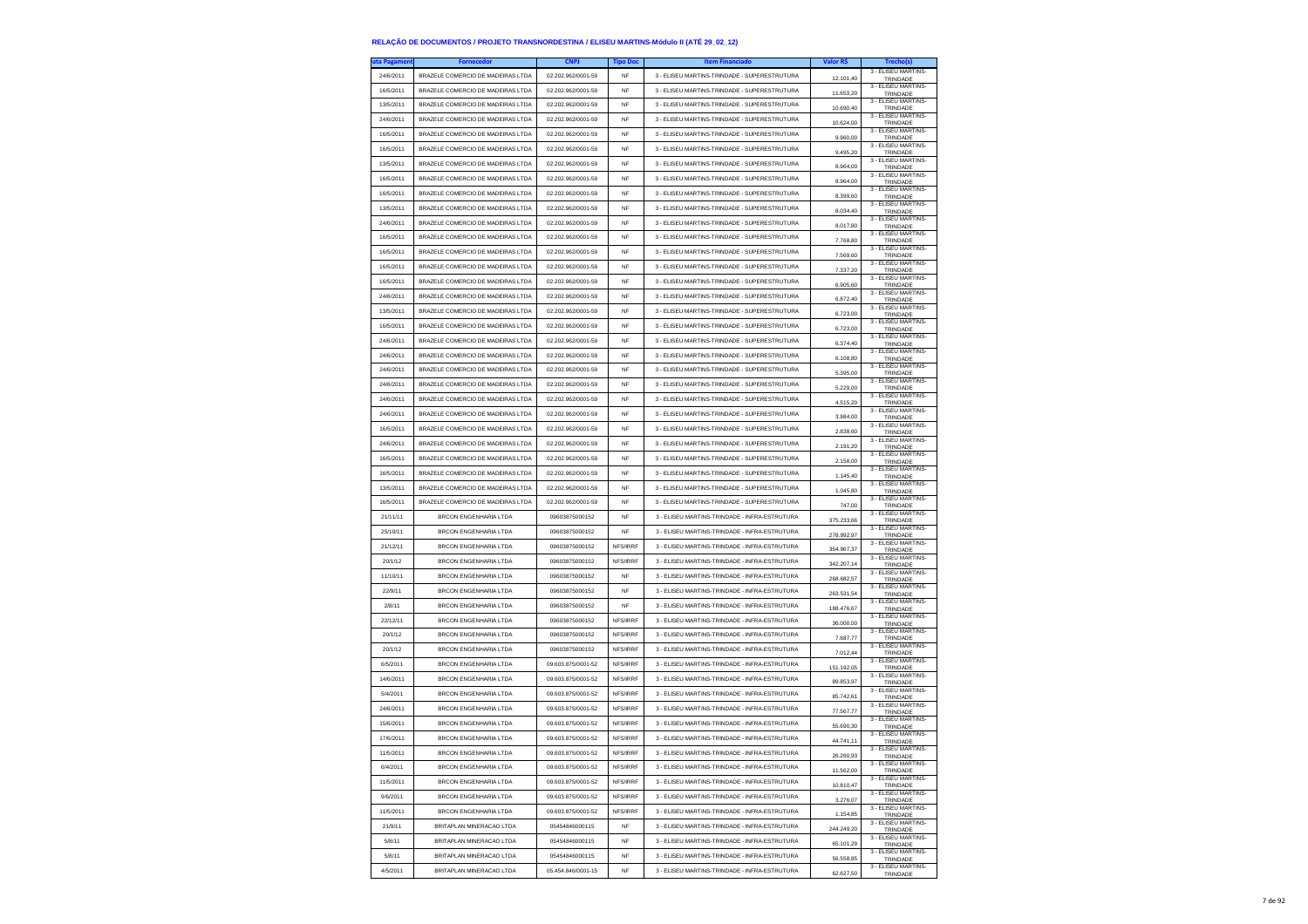| ita Pagamen | Fornecedor                                                               | <b>CNPJ</b>                                                      | <b>Tipo Doc</b> | <b>Item Financiado</b>                           | Valor R\$  | Trecho(s)                                              |
|-------------|--------------------------------------------------------------------------|------------------------------------------------------------------|-----------------|--------------------------------------------------|------------|--------------------------------------------------------|
| 11/1/2011   | BRITAPLAN MINERACAO LTDA                                                 | 05.454.846/0001-15                                               | <b>NF</b>       | 3 - ELISEU MARTINS-TRINDADE - OUTRAS DESPESAS    | 40.467,00  | 3 - ELISEU MARTINS-<br>TRINDADE                        |
| 4/4/2011    | BRITAPLAN MINERACAO LTDA                                                 | 05.454.846/0001-15                                               | <b>NF</b>       | 3 - ELISEU MARTINS-TRINDADE - OUTRAS DESPESAS    | 17,448.25  | 3 - ELISEU MARTINS-<br>TRINDADE                        |
| 4/4/2011    | BRITAPI AN MINERACAO I TDA                                               | 05.454.846/0001-15                                               | NF              | 3 - ELISEU MARTINS-TRINDADE - OUTRAS DESPESAS    | 1.802,48   | 3 - ELISEU MARTINS-<br>TRINDADE                        |
| 4/4/2011    | BRITAPLAN MINERACAO LTDA                                                 | 05.454.846/0001-15                                               | NF              | 3 - ELISEU MARTINS-TRINDADE - OUTRAS DESPESAS    | 1.734,30   | 3 - ELISEU MARTINS-<br>TRINDADE                        |
| 18/2/2011   | BRITAPLAN MINERACAO LTDA                                                 | 05.454.846/0001-15                                               | <b>NF</b>       | 3 - ELISEU MARTINS-TRINDADE - INFRA-ESTRUTURA    | 976.99     | 3 - ELISEU MARTINS-<br>TRINDADE                        |
| 24/1/12     | BRITEC - BRITAGEM TECNICA DO BRASIL                                      | 11491270000169                                                   | NFS/IRRF        | 3 - ELISEU MARTINS-TRINDADE - INFRA-ESTRUTURA    | 576.974,74 | 3 - ELISEU MARTINS-<br>TRINDADE                        |
| 2/12/11     | BRITEC - BRITAGEM TECNICA DO BRASIL                                      | 11491270000169                                                   | NFS/IRRF        | 3 - ELISEU MARTINS-TRINDADE - INFRA-ESTRUTURA    | 524.035,12 | 3 - ELISEU MARTINS-<br>TRINDADE                        |
| 2/12/11     | BRITEC - BRITAGEM TECNICA DO BRASIL                                      | 11491270000169                                                   | NFS/IRRF        | 3 - ELISEU MARTINS-TRINDADE - INFRA-ESTRUTURA    | 514.715.73 | 3 - ELISEU MARTINS-<br>TRINDADE                        |
| 20/12/11    | BRITEC - BRITAGEM TECNICA DO BRASIL                                      | 11491270000169                                                   | NFS/IRRF        | 3 - ELISEU MARTINS-TRINDADE - INFRA-ESTRUTURA    | 463.995,20 | 3 - ELISEU MARTINS-<br>TRINDADE                        |
| 20/1/12     | BRITEC - BRITAGEM TECNICA DO BRASIL                                      | 11491270000169                                                   | NFS/IRRF        | 3 - ELISEU MARTINS-TRINDADE - INFRA-ESTRUTURA    | 301.600,34 | 3 - ELISEU MARTINS-<br>TRINDADE                        |
| 20/9/11     | BRITEC - BRITAGEM TECNICA DO BRASIL                                      | 11491270000169                                                   | <b>NF</b>       | 3 - FLISEU MARTINS-TRINDADE - INFRA-ESTRUTURA    | 387.082.81 | 3 - ELISEU MARTINS-<br>TRINDADE                        |
| 5/7/11      | BRITEC - BRITAGEM TECNICA DO BRASIL                                      | 11491270000169                                                   | NF              | 3 - ELISEU MARTINS-TRINDADE - INFRA-ESTRUTURA    | 222.496,82 | 3 - ELISEU MARTINS-<br>TRINDADE                        |
| 11/10/11    | BRITEC - BRITAGEM TECNICA DO BRASIL                                      | 11491270000169                                                   | <b>NF</b>       | 3 - ELISEU MARTINS-TRINDADE - INFRA-ESTRUTURA    | 194.193,00 | 3 - ELISEU MARTINS-<br>TRINDADE                        |
| 19/9/11     | BRITEC - BRITAGEM TECNICA DO BRASIL                                      | 11491270000169                                                   | NF              | 3 - ELISEU MARTINS-TRINDADE - INFRA-ESTRUTURA    | 43.192,36  | 3 - ELISEU MARTINS-<br>TRINDADE                        |
| 2/10/2010   | C B L CONSTRUTORA LTDA ME                                                | 10.659.815/0002-11                                               | NFS/IRRF        | 3 - ELISEU MARTINS-TRINDADE - INFRA-ESTRUTURA    | 353.338,76 | 3 - ELISEU MARTINS-<br>TRINDADE                        |
| 31/10/10    | C R EQUIPAMENTOS DE PERF                                                 | 02.943.219/0001-50                                               | <b>DIFAL</b>    | 3 - ELISEU MARTINS-TRINDADE - INFRA-ESTRUTURA    | 543.20     | 3 - ELISEU MARTINS-<br>TRINDADE                        |
| 31/10/10    | C R EQUIPAMENTOS DE PERF                                                 | 02.943.219/0001-50                                               | <b>DIFAL</b>    | 3 - ELISEU MARTINS-TRINDADE - INFRA-ESTRUTURA    | 142,59     | 3 - ELISEU MARTINS-<br>TRINDADE                        |
| 31/10/10    | C R EQUIPAMENTOS DE PERF                                                 | 02.943.219/0001-50                                               | DIFAL           | 3 - ELISEU MARTINS-TRINDADE - INFRA-ESTRUTURA    | 54.32      | 3 - ELISEU MARTINS-<br>TRINDADE                        |
| 31/10/10    | C R EQUIPAMENTOS DE PERF                                                 | 02.943.219/0001-50                                               | <b>DIFAL</b>    | 3 - ELISEU MARTINS-TRINDADE - INFRA-ESTRUTURA    | 47.53      | 3 - ELISEU MARTINS-<br>TRINDADE                        |
| 31/10/10    | C.R. FOUIPAMENTOS DE PERE                                                | 02 943 219/0001-50                                               | <b>DIFAL</b>    | 3 - FLISELLMARTINS-TRINDADE - INFRA-ESTRUTURA    | 47,50      | 3 - ELISEU MARTINS-<br>TRINDADE                        |
| 31/10/10    | C R EQUIPAMENTOS DE PERF                                                 | 02.943.219/0001-50                                               | DIFAL           | 3 - ELISEU MARTINS-TRINDADE - INFRA-ESTRUTURA    | 14,00      | 3 - ELISEU MARTINS-<br>TRINDADE                        |
| 26/10/2010  | C R EQUIPAMENTOS DE PERFURACAO<br>LTDA                                   | 02.943.219/0001-50                                               | <b>NF</b>       | 3 - ELISEU MARTINS-TRINDADE - INFRA-ESTRUTURA    | 10 864 00  | 3 - ELISEU MARTINS-<br>TRINDADE                        |
| 4/10/2010   | C R EQUIPAMENTOS DE PERFURACAO<br>LTDA                                   | 02.943.219/0001-50                                               | <b>NF</b>       | 3 - ELISEU MARTINS-TRINDADE - INFRA-ESTRUTURA    | 4.345,60   | 3 - ELISEU MARTINS-<br>TRINDADE                        |
| 5/11/2010   | C R EQUIPAMENTOS DE PERFURACAO<br>LTDA                                   | 02.943.219/0001-50                                               | <b>NF</b>       | 3 - ELISEU MARTINS-TRINDADE - INFRA-ESTRUTURA    | 2.851,80   | 3 - ELISEU MARTINS-<br>TRINDADE                        |
| 6/10/2010   | C.R. FOUIPAMENTOS DE PERFURAÇÃO<br>LTDA                                  | 02.943.219/0001-50                                               | <b>NF</b>       | 3 - ELISEU MARTINS-TRINDADE - INFRA-ESTRUTURA    | 1 086 40   | 3 - ELISEU MARTINS<br>TRINDADE                         |
| 4/10/2010   | C R EQUIPAMENTOS DE PERFURACAO<br>LTDA                                   | 02.943.219/0001-50                                               | <b>NF</b>       | 3 - ELISEU MARTINS-TRINDADE - INFRA-ESTRUTURA    | 950,60     | 3 - ELISEU MARTINS-<br>TRINDADE                        |
| 26/10/2010  | C R EQUIPAMENTOS DE PERFURACAO<br>LTDA<br>C R EQUIPAMENTOS DE PERFURACAO | 02.943.219/0001-50                                               | <b>NF</b>       | 3 - ELISEU MARTINS-TRINDADE - INFRA-ESTRUTURA    | 950,60     | 3 - ELISEU MARTINS-<br>TRINDADE<br>3 - ELISEU MARTINS- |
| 8/10/2010   | LTDA                                                                     | 02.943.219/0001-50                                               | <b>NF</b>       | 3 - ELISEU MARTINS-TRINDADE - INFRA-ESTRUTURA    | 950.00     | TRINDADE                                               |
| 6/10/2010   | C R EQUIPAMENTOS DE PERFURACAO<br>LTDA                                   | 02.943.219/0001-50                                               | NF              | 3 - ELISEU MARTINS-TRINDADE - INFRA-ESTRUTURA    | 280,00     | 3 - ELISEU MARTINS-<br>TRINDADE                        |
| 5/7/11      | C.J.L. ASSESSORIA.CONSULTORIA E                                          | 09017463000130                                                   | NF              | 3 - ELISEU MARTINS-TRINDADE - INFRA-ESTRUTURA    | 58.685,00  | 3 - ELISEU MARTINS-<br>TRINDADE                        |
| 11/8/10     | CAMARGO CORREA CIMENTOS S.A                                              | 35.467.604/0001-27:<br>96.221.767/0002-09;<br>01.550.182/0001-37 | NF              | 3 - ELISEU MARTINS-TRINDADE - INFRA-ESTRUTURA    | 10.928.80  | 3 - ELISEU MARTINS-<br>TRINDADE                        |
| 24/06/2009  | CAMPO CONSULTORIA                                                        | 05.209.821/0001-56                                               | <b>NFS</b>      | 3 - ELISEU MARTINS-TRINDADE - ESTUDOS E PROJETOS | 4.380.00   | 3 - ELISEU MARTINS-<br>TRINDADE                        |
| 24/06/2009  | CAMPO CONSULTORIA                                                        | 05.209.821/0001-56                                               | <b>NFS</b>      | 3 - ELISEU MARTINS-TRINDADE - ESTUDOS E PROJETOS | 4.380,00   | 3 - ELISEU MARTINS-<br>TRINDADE                        |
| 6/9/2010    | CANTEIRO DE OBRAS                                                        | 08.010.381/0001-00                                               | <b>NF</b>       | 3 - ELISEU MARTINS-TRINDADE - INFRA-ESTRUTURA    | 1.456,00   | 3 - ELISEU MARTINS-<br>TRINDADE                        |
| 11/2/2011   | CARVALHO NUNES MATERIAIS DE<br>CONSTRUÇÃO LTDA                           | 04.141.702/0001-46                                               | NF              | 3 - ELISEU MARTINS-TRINDADE - INFRA-ESTRUTURA    | 45.000,00  | 3 - ELISEU MARTINS-<br>TRINDADE                        |
| 28/1/2011   | CARVALHO NUNES MATERIAIS DE<br>CONSTRUÇÃO LTDA                           | 04.141.702/0001-46                                               | NF              | 3 - ELISEU MARTINS-TRINDADE - OUTRAS DESPESAS    | 18.900,00  | 3 - ELISEU MARTINS-<br>TRINDADE                        |
| 16/11/2010  | CARVALHO NUNES MATERIAIS DE<br>CONSTRUÇÃO LTDA                           | 04.141.702/0001-46                                               | NF              | 3 - ELISEU MARTINS-TRINDADE - INFRA-ESTRUTURA    | 18.000,00  | 3 - ELISEU MARTINS-<br>TRINDADE                        |
| 28/1/2011   | CARVALHO NUNES MATERIAIS DE<br>CONSTRUÇÃO LTDA                           | 04.141.702/0001-46                                               | <b>NF</b>       | 3 - ELISEU MARTINS-TRINDADE - OUTRAS DESPESAS    | 12,600.00  | 3 - ELISEU MARTINS-<br>TRINDADE                        |
| 28/1/2011   | CARVALHO NUNES MATERIAIS DE<br>CONSTRUÇÃO LTDA                           | 04.141.702/0001-46                                               | NF              | 3 - ELISEU MARTINS-TRINDADE - OUTRAS DESPESAS    | 12,600.00  | 3 - ELISEU MARTINS-<br>TRINDADE                        |
| 14/2/2011   | CARVALHO NUNES MATERIAIS DE<br>CONSTRUÇÃO LTDA                           | 04.141.702/0001-46                                               | NF              | 3 - ELISEU MARTINS-TRINDADE - OUTRAS DESPESAS    | 7.650,00   | 3 - ELISEU MARTINS-<br>TRINDADE                        |
| 27/1/2011   | CARVALHO NUNES MATERIAIS DE<br>CONSTRUCÃO LTDA                           | 04.141.702/0001-46                                               | NF              | 3 - ELISEU MARTINS-TRINDADE - OUTRAS DESPESAS    | 6.300,00   | 3 - ELISEU MARTINS-<br>TRINDADE                        |
| 28/1/2011   | ᇆ<br>CONSTRUÇÃO LTDA                                                     | 04.141.702/0001-46                                               | <b>NF</b>       | 3 - ELISEU MARTINS-TRINDADE - OUTRAS DESPESAS    | 6.300,00   | TRINDADE                                               |
| 28/1/2011   | CARVALHO NUNES MATERIAIS DE<br>CONSTRUCÃO LTDA                           | 04.141.702/0001-46                                               | NF              | 3 - ELISEU MARTINS-TRINDADE - OUTRAS DESPESAS    | 6.300,00   | 3 - FLISEU MARTINS-<br>TRINDADE                        |
| 28/1/2011   | CARVALHO NUNES MATERIAIS DE<br>CONSTRUÇÃO LTDA                           | 04.141.702/0001-46                                               | NF              | 3 - ELISEU MARTINS-TRINDADE - OUTRAS DESPESAS    | 6,300.00   | 3 - ELISEU MARTINS-<br>TRINDADE                        |
| 28/1/2011   | CARVALHO NUNES MATERIAIS DE<br>CONSTRUCÃO LTDA                           | 04.141.702/0001-46                                               | NF              | 3 - ELISEU MARTINS-TRINDADE - OUTRAS DESPESAS    | 6.300,00   | 3 - FLISEU MARTINS-<br>TRINDADE                        |
| 13/12/2010  | CARVALHO NUNES MATERIAIS DE<br>CONSTRUCÃO LTDA                           | 04.141.702/0001-46                                               | NF              | 3 - ELISEU MARTINS-TRINDADE - OUTRAS DESPESAS    | 3.168,00   | 3 - ELISEU MARTINS<br>TRINDADE                         |
| 26/10/2010  | CARVALHO NUNES MATERIAIS DE<br>CONSTRUÇÃO LTDA                           | 04.141.702/0001-46                                               | <b>NF</b>       | 3 - ELISEU MARTINS-TRINDADE - OUTRAS DESPESAS    | 2 793 93   | 3 - ELISEU MARTINS-<br>TRINDADE                        |
| 28/1/2011   | CARVALHO NUNES MATERIAIS DE<br>CONSTRUÇÃO LTDA                           | 04.141.702/0001-46                                               | NF              | 3 - ELISEU MARTINS-TRINDADE - OUTRAS DESPESAS    | 2.250,00   | 3 - ELISEU MARTINS-<br>TRINDADE                        |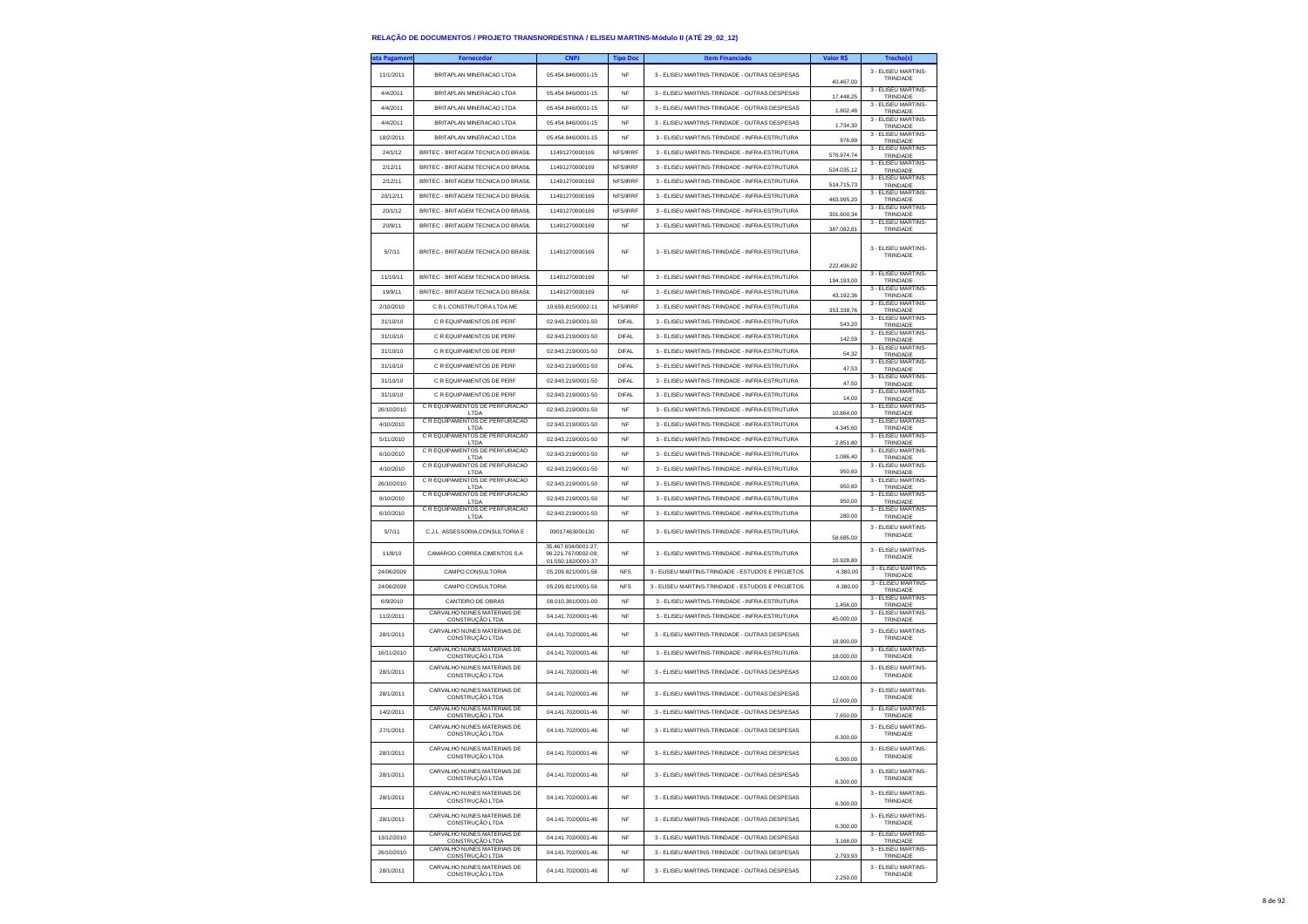| ta Pagamen | Fornecedor                                     | <b>CNPJ</b>                                | <b>Tipo Doc</b> | <b>Item Financiado</b>                        | Valor R\$ | <b>Trecho(s)</b>                |
|------------|------------------------------------------------|--------------------------------------------|-----------------|-----------------------------------------------|-----------|---------------------------------|
| 15/10/2010 | CARVALHO NUNES MATERIAIS DE<br>CONSTRUCÃO LTDA | 04.141.702/0001-46                         | NF              | 3 - ELISEU MARTINS-TRINDADE - OUTRAS DESPESAS | 1.514,85  | 3 - ELISEU MARTINS-<br>TRINDADE |
| 13/12/2010 | CARVALHO NUNES MATERIAIS DE                    | 04.141.702/0001-46                         | <b>NF</b>       | 3 - ELISEU MARTINS-TRINDADE - OUTRAS DESPESAS | 1,485.00  | 3 - ELISEU MARTINS-             |
| 1/7/10     | CONSTRUÇÃO LTDA<br>CARVALHO NUNES MATERIAIS DE | 01.550.182/0001-37                         | <b>NF</b>       | 3 - ELISEU MARTINS-TRINDADE - INFRA-ESTRUTURA |           | TRINDADE<br>3 - ELISEU MARTINS- |
|            | CONSTRUÇÃO LTDA                                |                                            |                 |                                               | 22.400,00 | TRINDADE<br>3 - ELISEU MARTINS- |
| 10/1/2011  | CASA UNIVERSAL                                 | 48.345.730/0001-50                         | NF              | 3 - ELISEU MARTINS-TRINDADE - INFRA-ESTRUTURA | 17,402.16 | TRINDADE                        |
|            |                                                |                                            |                 |                                               |           | 3 - ELISEU MARTINS-             |
| 10/1/2011  | CASA UNIVERSAL                                 | 48.345.730/0001-50                         | NF              | 3 - ELISEU MARTINS-TRINDADE - INFRA-ESTRUTURA | 9.588,94  | TRINDADE                        |
| 31/12/10   | CASA UNIVERSAL                                 | 48.345.730/0001-50                         | <b>DIFAL</b>    | 3 - ELISEU MARTINS-TRINDADE - INFRA-ESTRUTURA | 2.699,11  | 3 - ELISEU MARTINS-<br>TRINDADE |
| 15/6/10    | CASA UNIVERSAL                                 | 96.221.767/0002-09:<br>07.190.822/0001-21; | NF              | 3 - ELISEU MARTINS-TRINDADE - INFRA-ESTRUTURA |           | 3 - ELISEU MARTINS-             |
|            |                                                | 26.994.285/0001-17                         |                 |                                               | 34.371,00 | TRINDADE                        |
| 7/6/10     | CASA UNIVERSAL                                 | 96.221.767/0002-09;<br>07.190.822/0001-21; | NF              | 3 - ELISEU MARTINS-TRINDADE - OUTRAS DESPESAS |           | 3 - ELISEU MARTINS-<br>TRINDADE |
|            |                                                | 26.994.285/0001-17<br>96.221.767/0002-09:  |                 |                                               | 29.600,00 | 3 - ELISEU MARTINS-             |
| 22/04/2010 | CASA UNIVERSAL                                 | 07.190.822/0001-21:<br>26.994.285/0001-17  | NF              | 3 - ELISEU MARTINS-TRINDADE - INFRA-ESTRUTURA | 19,698.00 | TRINDADE                        |
| 7/6/10     | CASA UNIVERSAL                                 | 96.221.767/0002-09;<br>07.190.822/0001-21; | NF              | 3 - ELISEU MARTINS-TRINDADE - OUTRAS DESPESAS |           | 3 - FLISEU MARTINS-             |
|            |                                                | 26.994.285/0001-17                         |                 |                                               | 12.640,00 | TRINDADE                        |
| 7/6/10     | CASA UNIVERSAL                                 | 96.221.767/0002-09;<br>07.190.822/0001-21; | NF              | 3 - ELISEU MARTINS-TRINDADE - OUTRAS DESPESAS |           | 3 - ELISEU MARTINS-<br>TRINDADE |
|            |                                                | 26.994.285/0001-17                         |                 |                                               | 11.920.00 | 3 - ELISEU MARTINS-             |
| 6/10/2010  | CAULIM                                         | 09.933.219/0001-18                         | <b>NF</b>       | 3 - ELISEU MARTINS-TRINDADE - INFRA-ESTRUTURA | 26.303,56 | TRINDADE<br>3 - ELISEU MARTINS- |
| 31/10/10   | CAULIM                                         | 09.933.219/0001-18                         | DIFAL           | 3 - ELISEU MARTINS-TRINDADE - INFRA-ESTRUTURA | 1.315.17  | TRINDADE                        |
| 8/6/10     | CAULIM                                         | 09.933.219/0001-18                         | NF              | 3 - ELISEU MARTINS-TRINDADE - INFRA-ESTRUTURA | 26.400,00 | 3 - ELISEU MARTINS-<br>TRINDADE |
| 14/7/10    | CAULIM                                         | 09.933.219/0001-18                         | NF              | 3 - ELISEU MARTINS-TRINDADE - INFRA-ESTRUTURA | 26.400,00 | 3 - ELISEU MARTINS-<br>TRINDADE |
| 22/9/2010  | CAULIM                                         | 09.933.219/0001-18                         | NF              | 3 - ELISEU MARTINS-TRINDADE - INFRA-ESTRUTURA | 26.303,56 | 3 - ELISEU MARTINS-<br>TRINDADE |
| 28/6/10    | CAULIM                                         | 09.933.219/0001-18                         | <b>NF</b>       | 3 - ELISEU MARTINS-TRINDADE - INFRA-ESTRUTURA |           | 3 - ELISEU MARTINS-             |
|            |                                                |                                            |                 |                                               | 24.900,00 | TRINDADE<br>3 - ELISEU MARTINS- |
| 8/6/10     | CAULIM                                         | 09.933.219/0001-18                         | <b>NF</b>       | 3 - ELISEU MARTINS-TRINDADE - INFRA-ESTRUTURA | 11.760.00 | TRINDADE<br>3 - ELISEU MARTINS  |
| 17/6/10    | CAULIM                                         | 09.933.219/0001-18                         | NF              | 3 - ELISEU MARTINS-TRINDADE - INFRA-ESTRUTURA | 11.760,00 | TRINDADE                        |
| 7/10/2010  | CEARENSE MOVEIS E ELETRODOMESTICO              | 11.330.149/0001-55                         | <b>NF</b>       | 3 - ELISEU MARTINS-TRINDADE - OUTRAS DESPESAS | 36.208,00 | 3 - ELISEU MARTINS-<br>TRINDADE |
| 16/12/2010 | CEARENSE MOVEIS E ELETRODOMESTICO              | 11.330.149/0001-55                         | <b>NF</b>       | 3 - ELISEU MARTINS-TRINDADE - OUTRAS DESPESAS | 4.160,00  | 3 - ELISEU MARTINS-<br>TRINDADE |
| 16/12/2010 | CEARENSE MOVEIS E ELETRODOMESTICO              | 11.330.149/0001-55                         | NF              | 3 - ELISEU MARTINS-TRINDADE - OUTRAS DESPESAS | 2.440,00  | 3 - ELISEU MARTINS-<br>TRINDADE |
| 30/12/2010 | CEARENSE MOVEIS E ELETRODOMESTICO              | 11.330.149/0001-55                         | NF              | 3 - ELISEU MARTINS-TRINDADE - OUTRAS DESPESAS | 1 992 00  | 3 - ELISEU MARTINS-<br>TRINDADE |
| 30/12/2010 | CEARENSE MOVEIS E ELETRODOMESTICO              | 11.330.149/0001-55                         | NF              | 3 - ELISEU MARTINS-TRINDADE - OUTRAS DESPESAS |           | 3 - ELISEU MARTINS-             |
| 10/12/2010 | CEARENSE MOVEIS E ELETRODOMESTICO              | 11.330.149/0001-55                         | NF              | 3 - ELISEU MARTINS-TRINDADE - OUTRAS DESPESAS | 1.792,00  | TRINDADE<br>3 - ELISEU MARTINS- |
|            | CEARENSE MOVEIS E ELETRODOMESTICO              |                                            |                 |                                               | 1.746,00  | TRINDADE<br>3 - ELISEU MARTINS- |
| 25/10/2010 |                                                | 11.330.149/0001-55                         | <b>NF</b>       | 3 - ELISEU MARTINS-TRINDADE - OUTRAS DESPESAS | 1.120,00  | TRINDADE<br>3 - ELISEU MARTINS- |
| 29/9/2010  | CEARENSE MOVEIS E ELETRODOMESTICO              | 11.330.149/0001-55                         | <b>NF</b>       | 3 - ELISEU MARTINS-TRINDADE - OUTRAS DESPESAS | 36.435,00 | TRINDADE<br>3 - ELISEU MARTINS- |
| 26/8/10    | CEARENSE MOVEIS E ELETRODOMESTICO              | 11.330.149/0001-55                         | NF              | 3 - ELISEU MARTINS-TRINDADE - OUTRAS DESPESAS | 12.320,00 | TRINDADE                        |
| 25/11/2010 | CECOMIL                                        | 07.792.435/0001-65                         | NF              | 3 - ELISEU MARTINS-TRINDADE - OUTRAS DESPESAS | 4,598.00  | 3 - ELISEU MARTINS-<br>TRINDADE |
| 25/11/2010 | CECOMIL                                        | 07.792.435/0001-65                         | NF              | 3 - ELISEU MARTINS-TRINDADE - OUTRAS DESPESAS | 4.598,00  | 3 - ELISEU MARTINS-<br>TRINDADE |
| 25/10/2010 | CEDISA CENTRAL DE AÇO S/A                      | 27.244.680/0001-45                         | NF              | 3 - ELISEU MARTINS-TRINDADE - SUPERESTRUTURA  | 28.408,62 | 3 - ELISEU MARTINS-<br>TRINDADE |
| 26/04/2010 | CEDISA CENTRAL DE AÇO S/A                      | 27.244.680/0001-45                         | <b>NF</b>       | 3 - ELISEU MARTINS-TRINDADE - INFRA-ESTRUTURA | 15.066,24 | 3 - ELISEU MARTINS-             |
| 26/04/2010 | CEDISA CENTRAL DE AÇO S/A                      | 27.244.680/0001-45                         | <b>NF</b>       | 3 - ELISEU MARTINS-TRINDADE - INFRA-ESTRUTURA | 10.131.76 | TRINDADE<br>3 - ELISEU MARTINS- |
| 26/04/2010 |                                                | 27.244.680/0001-45                         | NF              | 3 - ELISEU MARTINS-TRINDADE - INFRA-ESTRUTURA | 7,485.54  | TRINDADE<br>3 - ELISEU MARTINS- |
|            | CEDISA CENTRAL DE AÇO S/A                      |                                            |                 |                                               |           | TRINDADE<br>3 - ELISEU MARTINS- |
| 26/04/2010 | CEDISA CENTRAL DE AÇO S/A                      | 27.244.680/0001-45                         | NF              | 3 - ELISEU MARTINS-TRINDADE - INFRA-ESTRUTURA | 4.779,00  | TRINDADE                        |
| 26/04/2010 | CEDISA CENTRAL DE AÇO S/A                      | 27.244.680/0001-45                         | <b>NF</b>       | 3 - ELISEU MARTINS-TRINDADE - INFRA-ESTRUTURA | 4.386.20  | 3 - ELISEU MARTINS-<br>TRINDADE |
| 26/04/2010 | CEDISA CENTRAL DE AÇO S/A                      | 27.244.680/0001-45                         | NF              | 3 - ELISEU MARTINS-TRINDADE - INFRA-ESTRUTURA | 2,757.06  | 3 - ELISEU MARTINS-<br>TRINDADE |
| 30/04/2010 | <b>CENTRO ELETRICO II</b>                      | 07 049 972/0004-40                         | NF              | 3 - ELISEU MARTINS-TRINDADE - INFRA-ESTRUTURA | 2.400,00  | 3 - ELISEU MARTINS-             |
|            |                                                |                                            |                 |                                               |           | TRINDADE<br>3 - ELISEU MARTINS- |
| 03/05/2010 | CENTRO ELETRICO II                             | 07.049.972/0004-40                         | NF              | 3 - ELISEU MARTINS-TRINDADE - INFRA-ESTRUTURA | 2.145.00  | TRINDADE                        |
| 03/05/2010 | CENTRO ELETRICO II                             | 07.049.972/0004-40                         | NF              | 3 - ELISEU MARTINS-TRINDADE - INFRA-ESTRUTURA | 1.904,00  | 3 - FLISEU MARTINS-<br>TRINDADE |
| 30/04/2010 | CENTRO ELETRICO II                             | 07.049.972/0004-40                         | <b>NF</b>       | 3 - ELISEU MARTINS-TRINDADE - INFRA-ESTRUTURA | 1.356.22  | 3 - ELISEU MARTINS-<br>TRINDADE |
| 30/04/2010 | CENTRO ELETRICO II                             | 07 049 972/0004-40                         | NF              | 3 - ELISEU MARTINS-TRINDADE - INFRA-ESTRUTURA | 1.187,50  | 3 - ELISEU MARTINS-<br>TRINDADE |
| 03/05/2010 | CENTRO ELETRICO II                             | 07.049.972/0004-40                         | NI              | 3 - ELISEU MARTINS-TRINDADE - INFRA-ESTRUTURA | 777,00    | 3 - ELISEU MARTINS-<br>TRINDADE |
| 03/05/2010 | CENTRO ELETRICO II                             | 07.049.972/0004-40                         | NF              | 3 - ELISEU MARTINS-TRINDADE - INFRA-ESTRUTURA | 438,40    | 3 - ELISEU MARTINS-             |
| 30/04/2010 | CENTRO ELETRICO II                             | 07.049.972/0004-40                         | NF              | 3 - ELISEU MARTINS-TRINDADE - INFRA-ESTRUTURA | 420.00    | TRINDADE<br>3 - ELISEU MARTINS- |
|            |                                                |                                            |                 |                                               |           | TRINDADE<br>3 - ELISEU MARTINS- |
| 30/04/2010 | CENTRO ELETRICO II                             | 07.049.972/0004-40                         | NF              | 3 - ELISEU MARTINS-TRINDADE - INFRA-ESTRUTURA | 315,00    | TRINDADE<br>3 - ELISEU MARTINS- |
| 30/04/2010 | CENTRO ELETRICO II                             | 07.049.972/0004-40                         | NF              | 3 - ELISEU MARTINS-TRINDADE - INFRA-ESTRUTURA | 228,31    | TRINDADE                        |
| 03/05/2010 | CENTRO ELETRICO II                             | 07.049.972/0004-40                         | NF              | 3 - ELISEU MARTINS-TRINDADE - INFRA-ESTRUTURA | 158,00    | 3 - FLISEU MARTINS-<br>TRINDADE |
|            |                                                |                                            |                 |                                               |           | 3 - ELISEU MARTINS-             |
| 30/04/2010 | CENTRO ELETRICO II                             | 07.049.972/0004-40                         | NF              | 3 - ELISEU MARTINS-TRINDADE - INFRA-ESTRUTURA | 112,36    | TRINDADE<br>3 - ELISEU MARTINS- |
| 30/04/2010 | CENTRO ELETRICO II                             | 07.049.972/0004-40                         | NF              | 3 - ELISELLMARTINS-TRINDADE - INFRA-ESTRUTURA | 98.13     | TRINDADE                        |
| 03/05/2010 | CENTRO ELETRICO II                             | 07.049.972/0004-40                         | NF              | 3 - ELISEU MARTINS-TRINDADE - INFRA-ESTRUTURA | 48,00     | 3 - ELISEU MARTINS-<br>TRINDADE |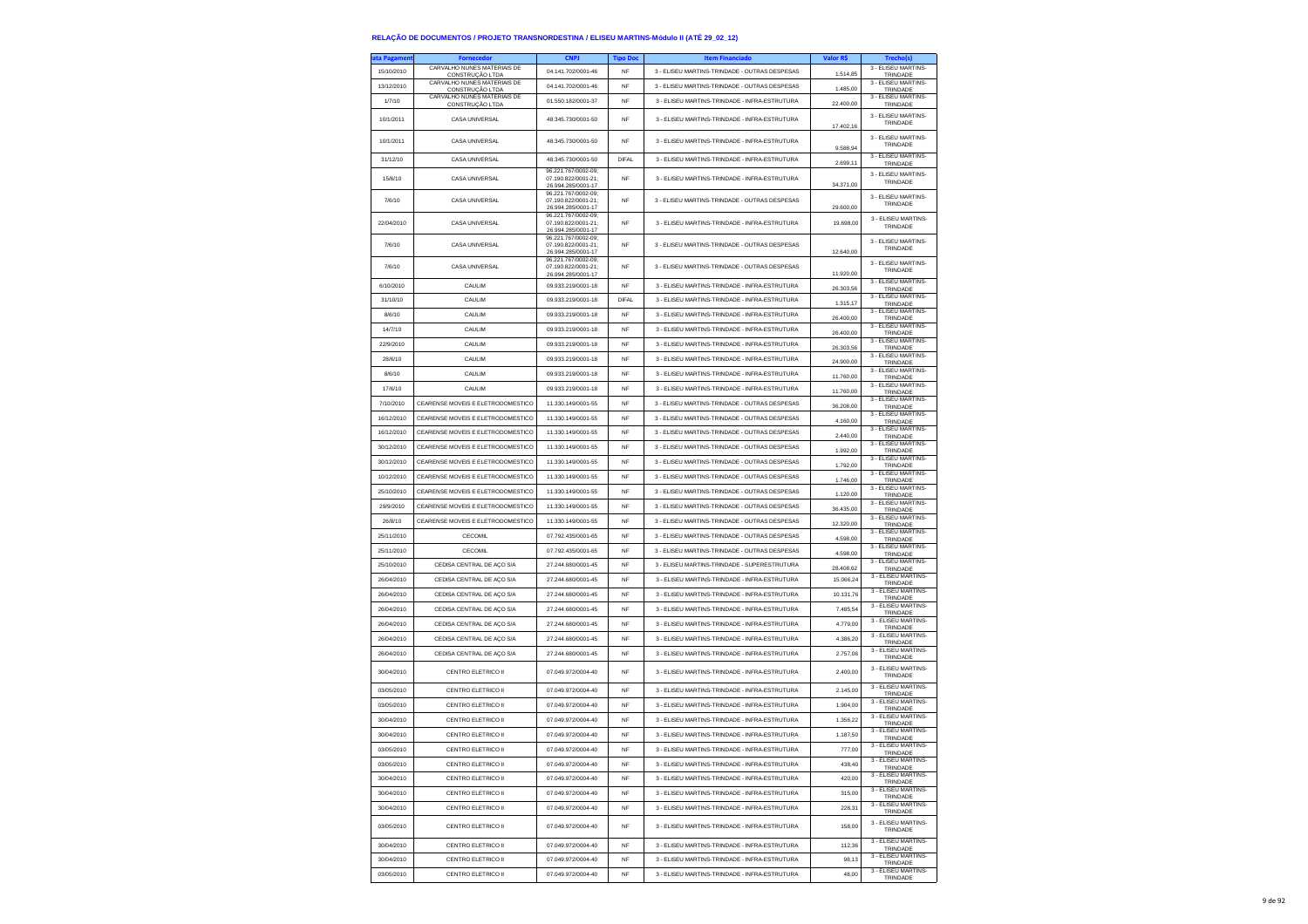| ta Pagamen | <b>Fornecedor</b>                                    | <b>CNPJ</b>        | <b>Tipo Doc</b> | <b>Item Financiado</b>                        | Valor R\$  | Trecho(s)                       |
|------------|------------------------------------------------------|--------------------|-----------------|-----------------------------------------------|------------|---------------------------------|
| 03/05/2010 | <b>CENTRO ELETRICO II</b>                            | 07.049.972/0004-40 | <b>NF</b>       | 3 - ELISEU MARTINS-TRINDADE - INFRA-ESTRUTURA | 48.00      | 3 - ELISEU MARTINS-<br>TRINDADE |
| 03/05/2010 | CENTRO ELETRICO II                                   | 07.049.972/0004-40 | NF              | 3 - ELISEU MARTINS-TRINDADE - INFRA-ESTRUTURA | 22,00      | 3 - FLISEU MARTINS-<br>TRINDADE |
| 03/05/2010 | CENTRO ELETRICO II                                   | 07.049.972/0004-40 | <b>NF</b>       | 3 - ELISEU MARTINS-TRINDADE - INFRA-ESTRUTURA | 22.00      | 3 - ELISEU MARTINS-<br>TRINDADE |
| 03/05/2010 | CENTRO ELETRICO II                                   | 07.049.972/0004-40 | <b>NF</b>       | 3 - ELISEU MARTINS-TRINDADE - INFRA-ESTRUTURA | 22.00      | 3 - ELISEU MARTINS-<br>TRINDADE |
| 21/6/10    | CHAR POINTER TECNOLOGIA E<br><b>INFORMATICA LTDA</b> | 02.605.740/0001-87 | <b>NFS</b>      | 3 - ELISEU MARTINS-TRINDADE - OUTRAS DESPESAS | 25.654,35  | 3 - ELISEU MARTINS-<br>TRINDADE |
| 24/3/2011  | CHB EQUIPAMENTOS                                     | 08 007 853/0001-67 | NFS/IRRF        | 3 - FLISEU MARTINS-TRINDADE - INFRA-ESTRUTURA | 39.097.87  | 3 - ELISEU MARTINS-<br>TRINDADE |
| 27/1/12    | CHB LOCACOES SERVICOS E COMERCIO L'                  | 05158344000147     | NFS/IRRF        | 3 - ELISELLMARTINS-TRINDADE - INFRA-ESTRUTURA | 45.118,97  | 3 - ELISEU MARTINS-<br>TRINDADE |
| 27/1/12    | CHB LOCACOES SERVICOS E COMERCIO LT                  | 05158344000147     | NFS/IRRF        | 3 - ELISEU MARTINS-TRINDADE - INFRA-ESTRUTURA | 29.756,64  | 3 - ELISEU MARTINS-<br>TRINDADE |
| 29/8/11    | CHB LOCACOES SERVICOS E COMERCIO LT                  | 05158344000147     | <b>NF</b>       | 3 - ELISEU MARTINS-TRINDADE - INFRA-ESTRUTURA | 27.956.53  | 3 - ELISEU MARTINS-<br>TRINDADE |
| 27/7/11    | CHB LOCACOES SERVICOS E COMERCIO LT                  | 05158344000147     | <b>NF</b>       | 3 - ELISEU MARTINS-TRINDADE - INFRA-ESTRUTURA | 27.694.46  | 3 - ELISEU MARTINS-<br>TRINDADE |
| 29/8/11    | CHB LOCACOES SERVICOS E COMERCIO LT                  | 05158344000147     | NF              | 3 - ELISEU MARTINS-TRINDADE - INFRA-ESTRUTURA | 13.016,79  | 3 - ELISEU MARTINS-<br>TRINDADE |
| 27/1/12    | CHB LOCACOES SERVICOS E COMERCIO LT                  | 05158344000147     | NFS/IRRF        | 3 - ELISEU MARTINS-TRINDADE - INFRA-ESTRUTURA | 15,296.90  | 3 - FLISEU MARTINS-<br>TRINDADE |
| 5/5/2011   | CHB LOCACOES, SERVICOS E COMERCIO<br>LTDA - ME       | 05.158.344/0001-47 | NFS/IRRF        | 3 - ELISEU MARTINS-TRINDADE - INFRA-ESTRUTURA | 61.638,76  | 3 - ELISEU MARTINS-<br>TRINDADE |
| 22/6/2011  | CHB LOCACOES, SERVICOS E COMERCIO<br>LTDA - ME       | 05.158.344/0001-47 | NFS/IRRF        | 3 - ELISEU MARTINS-TRINDADE - INFRA-ESTRUTURA | 39.097,87  | 3 - ELISEU MARTINS-<br>TRINDADE |
| 24/6/2011  | CHB LOCACOES, SERVICOS E COMERCIO<br>LTDA - ME       | 05.158.344/0001-47 | NFS/IRRF        | 3 - FLISEU MARTINS-TRINDADE - INFRA-ESTRUTURA | 36.989.82  | 3 - FLISEU MARTINS-<br>TRINDADE |
| 5/5/2011   | CHB LOCACOES, SERVICOS E COMERCIO<br>LTDA - ME       | 05.158.344/0001-47 | NFS/IRRF        | 3 - ELISEU MARTINS-TRINDADE - INFRA-ESTRUTURA | 29.288,18  | 3 - ELISEU MARTINS-<br>TRINDADE |
| 5/5/2011   | CHB LOCACOES, SERVICOS E COMERCIO<br>LTDA - ME       | 05.158.344/0001-47 | NFS/IRRF        | 3 - ELISEU MARTINS-TRINDADE - INFRA-ESTRUTURA | 19.910,92  | 3 - ELISEU MARTINS-<br>TRINDADE |
| 6/12/2010  | CIA DOCAS                                            | 07.223.670/0001-16 | NFS/IRRF        | 3 - ELISEU MARTINS-TRINDADE - INFRA-ESTRUTURA | 60.431.94  | 3 - ELISEU MARTINS-<br>TRINDADE |
| 28/7/10    | CIA DOCAS                                            | 07.223.670/0001-16 | NFS/IRRF        | 3 - ELISEU MARTINS-TRINDADE - SUPERESTRUTURA  | 68.077,49  | 3 - ELISEU MARTINS-<br>TRINDADE |
| 23/7/10    | CIA DOCAS                                            | 07.223.670/0001-16 | NES/IRRE        | 3 - ELISEU MARTINS-TRINDADE - SUPERESTRUTURA  | 47.684,24  | 3 - ELISEU MARTINS-<br>TRINDADE |
| 05/03/2010 | CIA DOCAS                                            | 07.223.670/0001-16 | <b>NFS</b>      | 3 - ELISEU MARTINS-TRINDADE - SUPERESTRUTURA  | 31.780,44  | 3 - ELISEU MARTINS-<br>TRINDADE |
| 05/03/2010 | CIA DOCAS                                            | 07.223.670/0001-16 | <b>NFS</b>      | 3 - ELISEU MARTINS-TRINDADE - SUPERESTRUTURA  | 22.260.31  | 3 - FLISEU MARTINS-<br>TRINDADE |
| 20/8/10    | CIA DOCAS                                            | 07.223.670/0001-16 | NFS/IRRF        | 3 - ELISEU MARTINS-TRINDADE - SUPERESTRUTURA  | 22.162,40  | 3 - ELISEU MARTINS-<br>TRINDADE |
| 19/8/10    | CIA DOCAS                                            | 07.223.670/0001-16 | NFS/IRRF        | 3 - ELISEU MARTINS-TRINDADE - SUPERESTRUTURA  | 20.165,92  | 3 - ELISEU MARTINS<br>TRINDADE  |
| 8/10/2010  | COJAM TERRAPLENAGEM SANEAMENTO E<br>OBRAS            | 05.900.208/0002-61 | NES/IRRE        | 3 - ELISEU MARTINS-TRINDADE - INFRA-ESTRUTURA | 170.817,17 | 3 - FLISEU MARTINS-<br>TRINDADE |
| 16/11/2010 | COJAM TERRAPLENAGEM SANEAMENTO E<br>OBRAS            | 05.900.208/0002-61 | NFS/IRRF        | 3 - ELISEU MARTINS-TRINDADE - INFRA-ESTRUTURA | 143.349,89 | 3 - ELISEU MARTINS-<br>TRINDADE |
| 20/12/2010 | COJAM TERRAPLENAGEM SANEAMENTO E<br><b>OBRAS</b>     | 05.900.208/0002-61 | NFS/IRRF        | 3 - ELISEU MARTINS-TRINDADE - INFRA-ESTRUTURA | 51.436,65  | 3 - ELISEU MARTINS-<br>TRINDADE |
| 20/1/2011  | COJAM TERRAPI ENAGEM SANEAMENTO E<br>OBRAS           | 05.900.208/0002-61 | NFS/IRRF        | 3 - ELISEU MARTINS-TRINDADE - INFRA-ESTRUTURA | 47.582.22  | 3 - FLISEU MARTINS-<br>TRINDADE |
| 11/8/10    | COJAM TERRAPLENAGEM SANEAMENTO E<br>OBRAS            | 05.900.208/0002-61 | NFS/IRRF        | 3 - ELISEU MARTINS-TRINDADE - INFRA-ESTRUTURA | 82.524,70  | 3 - ELISEU MARTINS-<br>TRINDADE |
| 16/8/10    | COJAM TERRAPLENAGEM SANEAMENTO E<br>OBRAS            | 05.900.208/0002-61 | NFS/IRRF        | 3 - ELISEU MARTINS-TRINDADE - INFRA-ESTRUTURA | 270,00     | 3 - ELISEU MARTINS-<br>TRINDADE |
| 9/11/2010  | COMERCIAL GERDAU                                     | 07.369.685/0020-50 | <b>NF</b>       | 3 - ELISEU MARTINS-TRINDADE - INFRA-ESTRUTURA | 28.841.85  | 3 - ELISEU MARTINS-<br>TRINDADE |
| 9/11/2010  | COMERCIAL GERDAU                                     | 07.369.685/0020-50 | <b>NF</b>       | 3 - ELISEU MARTINS-TRINDADE - INFRA-ESTRUTURA | 10.487,94  | 3 - ELISEU MARTINS-<br>TRINDADE |
| 5/7/10     | COMERCIAL GERDAU                                     | 07.369.685/0074-42 | NF              | 3 - ELISEU MARTINS-TRINDADE - INFRA-ESTRUTURA | 82.978,32  | 3 - ELISEU MARTINS-<br>TRINDADE |
| 18/6/10    | COMERCIAL GERDAU                                     | 07.369.685/0074-42 | <b>NF</b>       | 3 - ELISEU MARTINS-TRINDADE - INFRA-ESTRUTURA | 75,401.92  | 3 - ELISEU MARTINS-<br>TRINDADE |
| 18/6/10    | <b>COMERCIAL GERDAU</b>                              | 07.369.685/0074-42 | <b>NF</b>       | 3 - ELISEU MARTINS-TRINDADE - INFRA-ESTRUTURA | 68.476,83  | 3 - ELISEU MARTINS-<br>TRINDADE |
| 5/7/10     | COMERCIAL GERDAU                                     | 07.369.685/0074-42 | NF              | 3 - ELISEU MARTINS-TRINDADE - INFRA-ESTRUTURA | 68.326,48  | 3 - ELISEU MARTINS-<br>TRINDADE |
| 14/6/10    | COMERCIAL GERDAU                                     | 07.369.685/0074-42 | NF              | 3 - ELISEU MARTINS-TRINDADE - INFRA-ESTRUTURA | 67.870.00  | 3 - ELISEU MARTINS-<br>TRINDADE |
| 18/6/10    | COMERCIAL GERDAU                                     | 07.369.685/0074-42 | <b>NF</b>       | 3 - ELISEU MARTINS-TRINDADE - INFRA-ESTRUTURA | 65.625,76  | 3 - ELISEU MARTINS-<br>TRINDADE |
| 18/6/10    | COMERCIAL GERDAU                                     | 07.369.685/0074-42 | NF              | 3 - ELISEU MARTINS-TRINDADE - INFRA-ESTRUTURA | 65.330,64  | 3 - ELISEU MARTINS-<br>TRINDADE |
| 18/6/10    | COMERCIAL GERDAU                                     | 07.369.685/0074-42 | <b>NF</b>       | 3 - ELISEU MARTINS-TRINDADE - INFRA-ESTRUTURA | 65.310.80  | 3 - ELISEU MARTINS-<br>TRINDADE |
| 14/6/10    | COMERCIAL GERDAU                                     | 07 369 685/0074-42 | <b>NF</b>       | 3 - FLISELLMARTINS-TRINDADE - INFRA-ESTRUTURA | 65.273,60  | 3 - ELISEU MARTINS-<br>TRINDADE |
| 17/6/10    | <b>COMERCIAL GERDAU</b>                              | 07.369.685/0074-42 | <b>NF</b>       | 3 - ELISEU MARTINS-TRINDADE - INFRA-ESTRUTURA | 65,219.04  | 3 - ELISEU MARTINS-<br>TRINDADE |
| 18/6/10    | COMERCIAL GERDAU                                     | 07.369.685/0074-42 | NF              | 3 - ELISEU MARTINS-TRINDADE - INFRA-ESTRUTURA | 64.909.04  | 3 - FLISEU MARTINS-<br>TRINDADE |
| 24/6/10    | COMERCIAL GERDALL                                    | 07 369 685/0074-42 | <b>NF</b>       | 3 - ELISEU MARTINS-TRINDADE - INFRA-ESTRUTURA | 64.006,32  | 3 - ELISEU MARTINS-<br>TRINDADE |
| 24/6/10    | COMERCIAL GERDAU                                     | 07.369.685/0074-42 | <b>NF</b>       | 3 - FLISELLMARTINS-TRINDADE - INFRA-ESTRUTURA | 63.421,04  | 3 - ELISEU MARTINS-<br>TRINDADE |
| 24/6/10    | COMERCIAL GERDAU                                     | 07.369.685/0074-42 | <b>NF</b>       | 3 - ELISEU MARTINS-TRINDADE - INFRA-ESTRUTURA | 62.409,20  | 3 - FLISEU MARTINS-<br>TRINDADE |
| 24/6/10    | COMERCIAL GERDAU                                     | 07 369 685/0074-42 | NF              | 3 - ELISEU MARTINS-TRINDADE - INFRA-ESTRUTURA | 62.029.76  | 3 - ELISEU MARTINS-<br>TRINDAD  |
| 21/6/10    | COMERCIAL GERDAU                                     | 07.369.685/0074-42 | <b>NF</b>       | 3 - ELISEU MARTINS-TRINDADE - INFRA-ESTRUTURA | 60.804,64  | 3 - ELISEU MARTINS-<br>TRINDADE |
| 14/6/10    | COMERCIAL GERDAU                                     | 07.369.685/0074-42 | NF              | 3 - ELISEU MARTINS-TRINDADE - INFRA-ESTRUTURA | 60.628,56  | 3 - ELISEU MARTINS-<br>TRINDADE |
| 18/6/10    | COMERCIAL GERDAU                                     | 07 369 685/0074-42 | <b>NF</b>       | 3 - ELISEU MARTINS-TRINDADE - INFRA-ESTRUTURA | 60.567,32  | 3 - FLISEU MARTINS-<br>TRINDADE |
| 14/6/10    | COMERCIAL GERDAU                                     | 07.369.685/0074-42 | <b>NF</b>       | 3 - ELISEU MARTINS-TRINDADE - INFRA-ESTRUTURA | 60.435,12  | 3 - ELISEU MARTINS-<br>TRINDADE |
| 17/6/10    | COMERCIAL GERDAU                                     | 07.369.685/0074-42 | NF              | 3 - ELISEU MARTINS-TRINDADE - INFRA-ESTRUTURA | 60.105,28  | 3 - FLISEU MARTINS-<br>TRINDADE |
| 24/6/10    | COMERCIAL GERDAU                                     | 07.369.685/0074-42 | <b>NF</b>       | 3 - ELISEU MARTINS-TRINDADE - INFRA-ESTRUTURA | 46.981,12  | 3 - FLISELLMARTINS-<br>TRINDADE |
| 14/6/10    | COMERCIAL GERDAU                                     | 07.369.685/0074-42 | <b>NF</b>       | 3 - ELISEU MARTINS-TRINDADE - INFRA-ESTRUTURA | 39.244,86  | 3 - ELISEU MARTINS-<br>TRINDADE |
| 10/6/10    | COMERCIAL GERDAU                                     | 07.369.685/0074-42 | NF              | 3 - ELISEU MARTINS-TRINDADE - INFRA-ESTRUTURA | 38.697,82  | 3 - FLISEU MARTINS-<br>TRINDADE |
| 7/6/10     | COMERCIAL GERDAU                                     | 07.369.685/0074-42 | <b>NF</b>       | 3 - ELISEU MARTINS-TRINDADE - INFRA-ESTRUTURA | 37.623.09  | 3 - ELISEU MARTINS-<br>TRINDADE |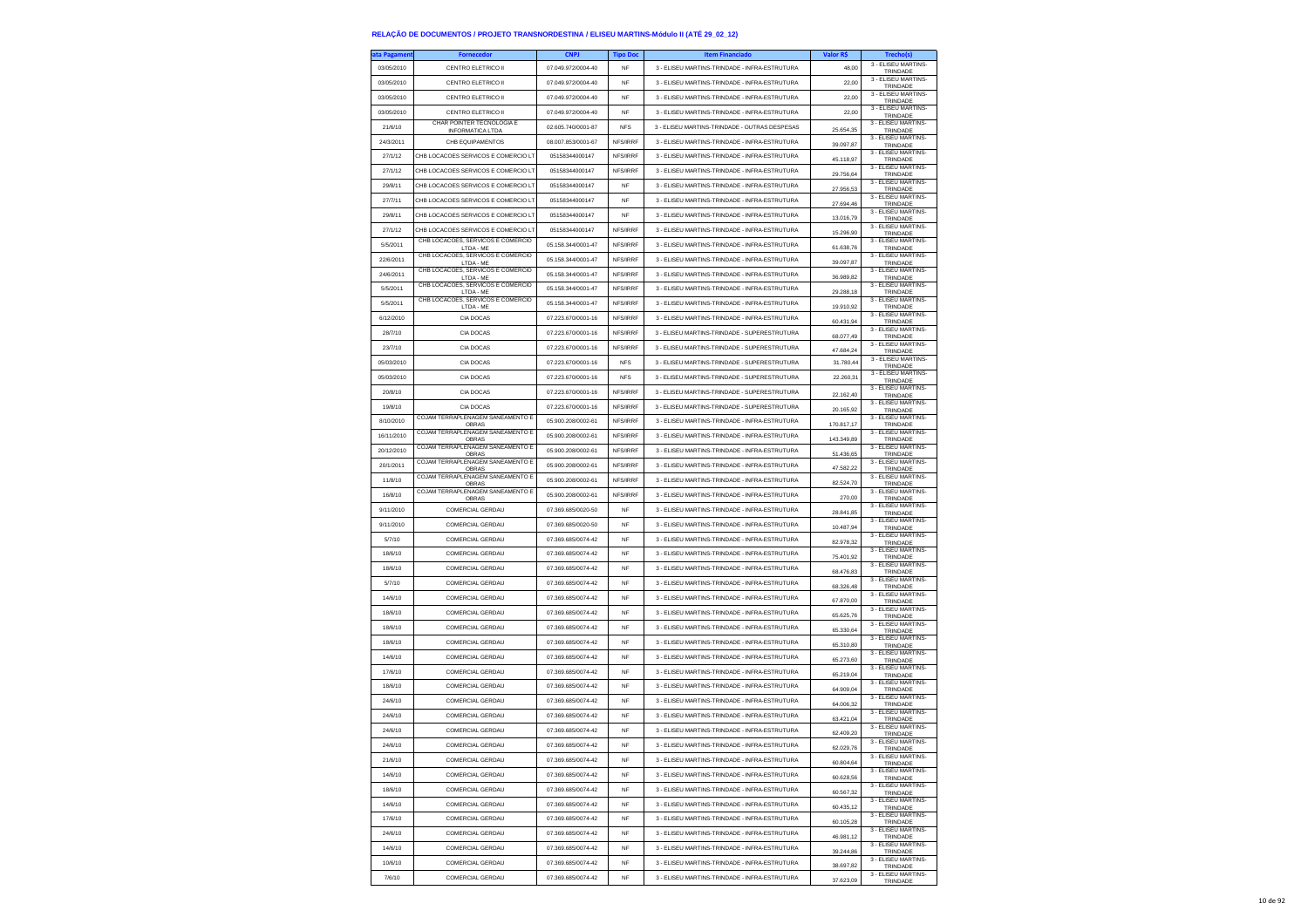| ıta Pagamen | <b>Fornecedor</b>                                     | <b>CNPJ</b>        | <b>Tipo Doc</b> | <b>Item Financiado</b>                           | <b>Valor RS</b> | Trecho(s)                       |
|-------------|-------------------------------------------------------|--------------------|-----------------|--------------------------------------------------|-----------------|---------------------------------|
| 13/05/2010  | COMERCIAL GERDAU                                      | 07.369.685/0074-42 | NF              | 3 - ELISEU MARTINS-TRINDADE - INFRA-ESTRUTURA    | 33,508.83       | 3 - ELISEU MARTINS-<br>TRINDADE |
| 5/7/10      | COMERCIAL GERDAU                                      | 07.369.685/0074-42 | <b>NF</b>       | 3 - ELISEU MARTINS-TRINDADE - INFRA-ESTRUTURA    | 30.479,20       | 3 - ELISEU MARTINS-<br>TRINDADE |
| 18/6/10     | COMERCIAL GERDAU                                      | 07.369.685/0074-42 | <b>NF</b>       | 3 - ELISEU MARTINS-TRINDADE - INFRA-ESTRUTURA    |                 | 3 - FLISEU MARTINS-             |
| 10/6/10     | COMERCIAL GERDAU                                      | 07.369.685/0074-42 | <b>NF</b>       | 3 - ELISEU MARTINS-TRINDADE - INFRA-ESTRUTURA    | 25.960.64       | TRINDADE<br>3 - ELISEU MARTINS- |
| 5/7/10      | COMERCIAL GERDAU                                      | 07.369.685/0074-42 | <b>NF</b>       | 3 - ELISEU MARTINS-TRINDADE - INFRA-ESTRUTURA    | 24.918,64       | TRINDADE<br>3 - ELISEU MARTINS- |
|             |                                                       |                    |                 |                                                  | 23.779,44       | TRINDADE<br>3 - FLISEU MARTINS- |
| 14/6/10     | COMERCIAL GERDAU                                      | 07.369.685/0074-42 | NF              | 3 - ELISEU MARTINS-TRINDADE - INFRA-ESTRUTURA    | 18 260 24       | TRINDADE<br>3 - FLISEU MARTINS- |
| 21/6/10     | COMERCIAL GERDAU                                      | 07.369.685/0074-42 | NF              | 3 - ELISEU MARTINS-TRINDADE - INFRA-ESTRUTURA    | 18.250,32       | TRINDADE<br>3 - ELISEU MARTINS- |
| 14/6/10     | COMERCIAL GERDAU                                      | 07.369.685/0074-42 | <b>NF</b>       | 3 - ELISEU MARTINS-TRINDADE - INFRA-ESTRUTURA    | 16.549,57       | TRINDADE                        |
| 14/6/10     | COMERCIAL GERDAU                                      | 07.369.685/0074-42 | NF              | 3 - ELISEU MARTINS-TRINDADE - INFRA-ESTRUTURA    | 16.070,93       | 3 - ELISEU MARTINS-<br>TRINDADE |
| 14/6/10     | COMERCIAL GERDAU                                      | 07.369.685/0074-42 | <b>NF</b>       | 3 - ELISEU MARTINS-TRINDADE - INFRA-ESTRUTURA    | 16.050,25       | 3 - ELISEU MARTINS-<br>TRINDADE |
| 7/6/10      | COMERCIAL GERDAU                                      | 07.369.685/0074-42 | <b>NF</b>       | 3 - ELISEU MARTINS-TRINDADE - INFRA-ESTRUTURA    | 15.795.01       | 3 - ELISEU MARTINS-<br>TRINDADE |
| 14/6/10     | COMERCIAL GERDAU                                      | 07.369.685/0074-42 | NF              | 3 - ELISEU MARTINS-TRINDADE - INFRA-ESTRUTURA    | 14.841,59       | 3 - ELISEU MARTINS-<br>TRINDADE |
| 14/6/10     | COMERCIAL GERDAU                                      | 07.369.685/0074-42 | <b>NF</b>       | 3 - ELISEU MARTINS-TRINDADE - INFRA-ESTRUTURA    | 14.007,38       | 3 - ELISEU MARTINS-<br>TRINDADE |
| 14/6/10     | COMERCIAL GERDAU                                      | 07 369 685/0074-42 | NF              | 3 - ELISEU MARTINS-TRINDADE - INFRA-ESTRUTURA    | 13.939.35       | 3 - ELISEU MARTINS-<br>TRINDADE |
| 14/6/10     | COMERCIAL GERDAU                                      | 07.369.685/0074-42 | NF              | 3 - ELISEU MARTINS-TRINDADE - INFRA-ESTRUTURA    |                 | 3 - ELISEU MARTINS-             |
| 14/6/10     | COMERCIAL GERDAU                                      | 07.369.685/0074-42 | <b>NF</b>       | 3 - ELISEU MARTINS-TRINDADE - INFRA-ESTRUTURA    | 13.859,88       | TRINDADE<br>3 - ELISEU MARTINS- |
| 14/6/10     | COMERCIAL GERDAU                                      | 07.369.685/0074-42 | <b>NF</b>       | 3 - ELISEU MARTINS-TRINDADE - INFRA-ESTRUTURA    | 13,248.16       | TRINDADE<br>3 - ELISEU MARTINS- |
|             |                                                       |                    |                 |                                                  | 12.519,04       | TRINDADE<br>3 - ELISEU MARTINS- |
| 14/6/10     | COMERCIAL GERDAU                                      | 07.369.685/0074-42 | NF              | 3 - ELISEU MARTINS-TRINDADE - INFRA-ESTRUTURA    | 12.476,88       | TRINDADE<br>3 - ELISEU MARTINS- |
| 13/05/2010  | COMERCIAL GERDAU                                      | 07.369.685/0074-42 | <b>NF</b>       | 3 - ELISEU MARTINS-TRINDADE - INFRA-ESTRUTURA    | 10.685,69       | TRINDADE<br>3 - ELISEU MARTINS- |
| 5/7/10      | COMERCIAL GERDAU                                      | 07.369.685/0074-42 | <b>NF</b>       | 3 - ELISEU MARTINS-TRINDADE - INFRA-ESTRUTURA    | 10.606,96       | TRINDADE                        |
| 5/7/10      | COMERCIAL GERDAU                                      | 07.369.685/0074-42 | NF              | 3 - ELISEU MARTINS-TRINDADE - INFRA-ESTRUTURA    | 10.418,48       | 3 - ELISEU MARTINS-<br>TRINDADE |
| 13/05/2010  | COMERCIAL GERDAU                                      | 07 369 685/0074-42 | <b>NF</b>       | 3 - ELISEU MARTINS-TRINDADE - INFRA-ESTRUTURA    | 9.244,45        | 3 - ELISEU MARTINS-<br>TRINDADE |
| 10/6/10     | COMERCIAL GERDAU                                      | 07.369.685/0074-42 | <b>NF</b>       | 3 - ELISEU MARTINS-TRINDADE - INFRA-ESTRUTURA    | 8.740,92        | 3 - ELISEU MARTINS-<br>TRINDADE |
| 18/6/10     | COMERCIAL GERDAU                                      | 07.369.685/0074-42 | NF              | 3 - ELISEU MARTINS-TRINDADE - INFRA-ESTRUTURA    | 7.896,32        | 3 - ELISEU MARTINS-<br>TRINDADE |
| 14/6/10     | COMERCIAL GERDAU                                      | 07.369.685/0074-42 | <b>NF</b>       | 3 - ELISEU MARTINS-TRINDADE - INFRA-ESTRUTURA    | 6.688.72        | 3 - ELISEU MARTINS-<br>TRINDADE |
| 13/05/2010  | COMERCIAL GERDAU                                      | 07.369.685/0074-42 | NF              | 3 - FLISELLMARTINS-TRINDADE - INFRA-ESTRUTURA    | 5.092.00        | 3 - ELISEU MARTINS-             |
| 14/6/10     | COMERCIAL GERDAU                                      | 07 369 685/0074-42 | <b>NF</b>       | 3 - ELISEU MARTINS-TRINDADE - INFRA-ESTRUTURA    |                 | TRINDADE<br>3 - ELISEU MARTINS- |
| 14/6/10     | COMERCIAL GERDAU                                      | 07.369.685/0074-42 | <b>NF</b>       | 3 - ELISEU MARTINS-TRINDADE - INFRA-ESTRUTURA    | 4.018,00        | TRINDADE<br>3 - ELISEU MARTINS- |
| 14/6/10     | COMERCIAL GERDAU                                      | 07.369.685/0074-42 | <b>NF</b>       | 3 - ELISEU MARTINS-TRINDADE - INFRA-ESTRUTURA    | 4.018.00        | TRINDADE<br>3 - ELISEU MARTINS- |
|             |                                                       |                    |                 |                                                  | 4.018,00        | TRINDADE<br>3 - ELISEU MARTINS- |
| 13/05/2010  | COMERCIAL GERDAU<br>COMERCIAL ZM IRRIGAÇÃO E MAQUINAS | 07.369.685/0074-42 | <b>NF</b>       | 3 - ELISEU MARTINS-TRINDADE - INFRA-ESTRUTURA    | 1.435.00        | TRINDADE<br>3 - ELISEU MARTINS- |
| 28/05/2010  | LTDA<br>COMERCIAL ZM IRRIGAÇÃO E MAQUINAS             | 06.176.769/0001-41 | <b>NF</b>       | 3 - ELISEU MARTINS-TRINDADE - INFRA-ESTRUTURA    | 2.260,00        | TRINDADE<br>3 - ELISEU MARTINS- |
| 28/05/2010  | LTDA                                                  | 06.176.769/0001-41 | <b>NF</b>       | 3 - ELISEU MARTINS-TRINDADE - INFRA-ESTRUTURA    | 855.00          | TRINDADE                        |
| 28/05/2010  | COMERCIAL ZM IRRIGAÇÃO E MAQUINAS<br>LTDA             | 06.176.769/0001-41 | <b>NF</b>       | 3 - ELISEU MARTINS-TRINDADE - INFRA-ESTRUTURA    | 779,00          | 3 - ELISEU MARTINS-<br>TRINDADE |
| 28/05/2010  | COMERCIAL ZM IRRIGAÇÃO E MAQUINAS<br>LTDA             | 06.176.769/0001-41 | NF              | 3 - ELISEU MARTINS-TRINDADE - INFRA-ESTRUTURA    | 731,00          | 3 - ELISEU MARTINS-<br>TRINDADE |
| 28/05/2010  | COMERCIAL ZM IRRIGAÇÃO E MAQUINAS<br>LTDA             | 06.176.769/0001-41 | <b>NF</b>       | 3 - ELISEU MARTINS-TRINDADE - INFRA-ESTRUTURA    | 220.00          | 3 - ELISEU MARTINS-<br>TRINDADE |
| 28/05/2010  | COMERCIAL ZM IRRIGAÇÃO E MAQUINAS<br>LTDA             | 06.176.769/0001-41 | <b>NF</b>       | 3 - ELISEU MARTINS-TRINDADE - INFRA-ESTRUTURA    | 201.00          | 3 - ELISEU MARTINS-<br>TRINDADE |
| 13/10/2009  | CONCREMAT                                             | 33.146.648/0001-20 | <b>NFS</b>      | 3 - ELISEU MARTINS-TRINDADE - ESTUDOS E PROJETOS | 95.184,11       | 3 - ELISEU MARTINS-<br>TRINDADE |
| 18/06/2009  | CONCREMAT                                             | 33.146.648/0001-20 | <b>NFS</b>      | 3 - ELISEU MARTINS-TRINDADE - ESTUDOS E PROJETOS | 80,000.00       | 3 - ELISEU MARTINS-<br>TRINDADE |
| 28/1/2011   | CONSTRUCENTER                                         | 04.899.565/0001-03 | NF              | 3 - ELISEU MARTINS-TRINDADE - OUTRAS DESPESAS    |                 | 3 - ELISEU MARTINS-             |
|             |                                                       |                    |                 |                                                  | 26.400,00       | TRINDADE                        |
| 18/6/10     | CONSTRUCENTER                                         | 04.899.565/0001-03 | <b>NF</b>       | 3 - ELISEU MARTINS-TRINDADE - INFRA-ESTRUTURA    | 99.425.00       | 3 - ELISEU MARTINS-<br>TRINDADE |
| 30/7/10     | CONSTRUCENTER                                         | 04.899.565/0001-03 | NF              | 3 - ELISEU MARTINS-TRINDADE - INFRA-ESTRUTURA    | 66,000.00       | 3 - ELISEU MARTINS-<br>TRINDADE |
| 30/7/10     | CONSTRUCENTER                                         | 04.899.565/0001-03 | NF              | 3 - ELISEU MARTINS-TRINDADE - INFRA-ESTRUTURA    | 66.000,00       | 3 - ELISEU MARTINS-<br>TRINDADE |
| 24/9/2010   | CONSTRUCENTER                                         | 04.899.565/0001-03 | <b>NF</b>       | 3 - ELISEU MARTINS-TRINDADE - OUTRAS DESPESAS    | 66,000.00       | 3 - FLISEU MARTINS-<br>TRINDADE |
| 26/7/10     | <b>CONSTRUCENTER</b>                                  | 04.899.565/0001-03 | <b>NF</b>       | 3 - ELISEU MARTINS-TRINDADE - INFRA-ESTRUTURA    | 54.940,00       | 3 - ELISEU MARTINS-<br>TRINDADE |
| 25/05/2010  | CONSTRUCENTER                                         | 04.899.565/0001-03 | <b>NF</b>       | 3 - ELISEU MARTINS-TRINDADE - INFRA-ESTRUTURA    | 51 250 00       | 3 - ELISEU MARTINS-<br>TRINDADE |
| 25/05/2010  | <b>CONSTRUCENTER</b>                                  | 04 899 565/0001-03 | NF              | 3 - ELISEU MARTINS-TRINDADE - INFRA-ESTRUTURA    | 51 250 00       | 3 - FLISEU MARTINS-             |
| 25/05/2010  | CONSTRUCENTER                                         | 04.899.565/0001-03 | NF              | 3 - ELISEU MARTINS-TRINDADE - INFRA-ESTRUTURA    | 49.712.50       | TRINDADE<br>3 - ELISEU MARTINS- |
| 25/05/2010  | CONSTRUCENTER                                         | 04.899.565/0001-03 | NF              | 3 - ELISEU MARTINS-TRINDADE - INFRA-ESTRUTURA    | 49.712,50       | TRINDADE<br>3 - ELISEU MARTINS- |
| 18/6/10     | CONSTRUCENTER                                         | 04.899.565/0001-03 | <b>NF</b>       | 3 - ELISEU MARTINS-TRINDADE - INFRA-ESTRUTURA    |                 | TRINDADE<br>3 - ELISEU MARTINS- |
|             |                                                       | 04.479.029/0001-59 | NES/IRRE        |                                                  | 25 740 00       | TRINDADE<br>3 - ELISEU MARTINS- |
| 7/12/2010   | CONSTRUPICOS                                          |                    |                 | 3 - ELISEU MARTINS-TRINDADE - INFRA-ESTRUTURA    | 67.328,61       | TRINDADE<br>3 - ELISEU MARTINS- |
| 18/05/2010  | CONSTRUPICOS                                          | 04.479.029/0001-59 | <b>NFS</b>      | 3 - ELISEU MARTINS-TRINDADE - INFRA-ESTRUTURA    | 98.118,05       | TRINDADE<br>3 - FLISEU MARTINS- |
| 28/7/10     | CONSTRUPICOS                                          | 04.479.029/0001-59 | NFS/IRRF        | 3 - ELISEU MARTINS-TRINDADE - INFRA-ESTRUTURA    | 98.118.05       | TRINDADE<br>3 - ELISEU MARTINS- |
| 28/9/2010   | <b>CONSTRUPICOS</b>                                   | 04.479.029/0001-59 | NFS/IRRF        | 3 - ELISEU MARTINS-TRINDADE - INFRA-ESTRUTURA    | 67.348,23       | TRINDADE                        |
| 21/6/2011   | CONSTRUTORA CENTRO OESTE                              | 01.079.751/0001-08 | NFS/IRRF        | 3 - ELISEU MARTINS-TRINDADE - INFRA-ESTRUTURA    | 65.493,64       | 3 - ELISEU MARTINS-<br>TRINDADE |
| 28/7/11     | CONSTRUTORA NEFRON                                    | 10496281000179     | NF              | 3 - ELISEU MARTINS-TRINDADE - INFRA-ESTRUTURA    | 153.651,72      | 3 - ELISEU MARTINS-<br>TRINDADE |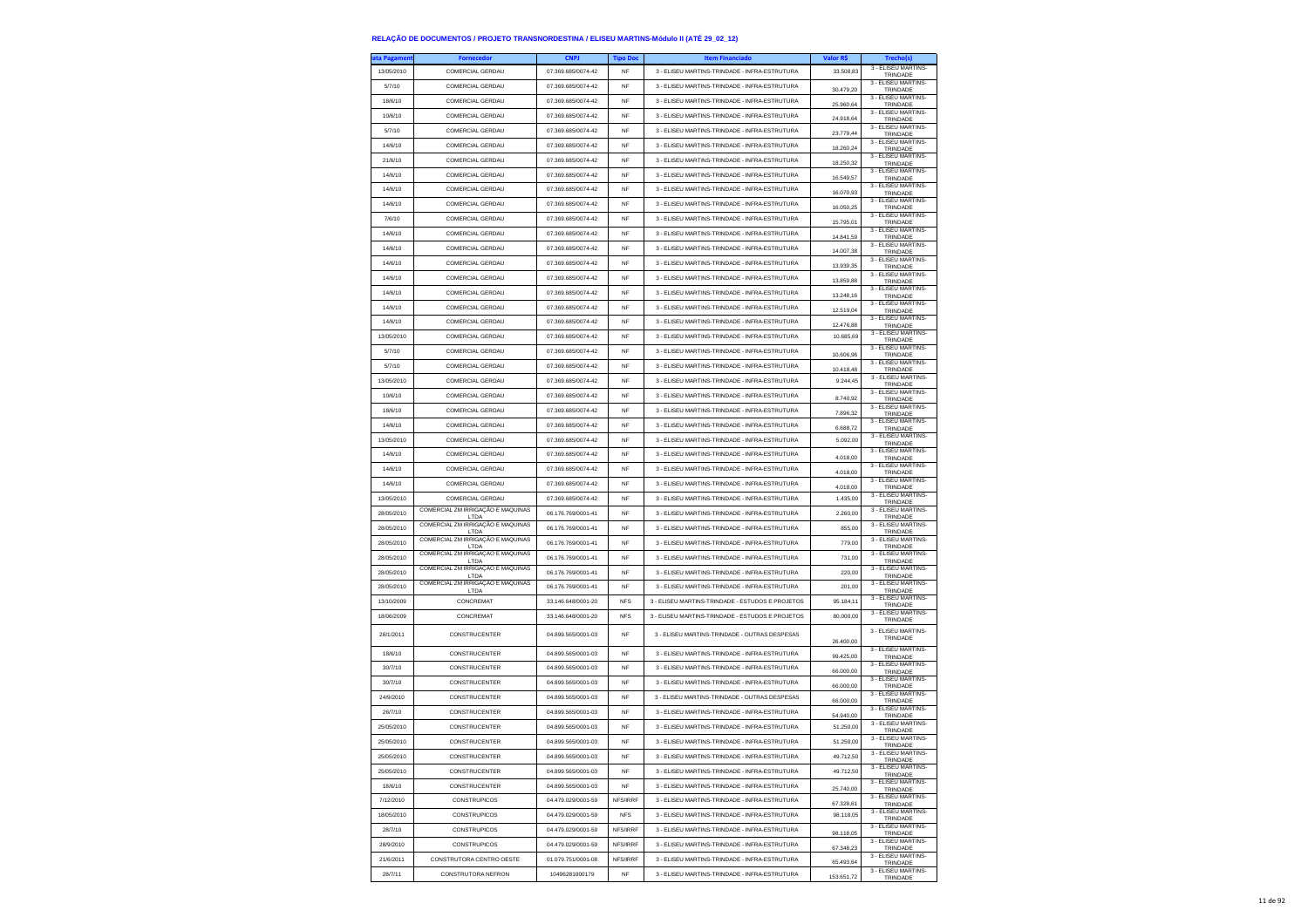| ata Pagamen | <b>Fornecedor</b>             | <b>CNPJ</b>        | <b>Tipo Doc</b> | <b>Item Financiado</b>                               | Valor R\$    | Trecho(s)                       |
|-------------|-------------------------------|--------------------|-----------------|------------------------------------------------------|--------------|---------------------------------|
| 13/12/11    | <b>CONSTRUTORA NEFRON</b>     | 10496281000179     | NFS/IRRF        | 3 - ELISEU MARTINS-TRINDADE - INFRA-ESTRUTURA        | 156.895,64   | 3 - ELISEU MARTINS-<br>TRINDADE |
| 14/12/11    | <b>CONSTRUTORA NEFRON</b>     | 10496281000179     | NFS/IRRF        | 3 - ELISEU MARTINS-TRINDADE - INFRA-ESTRUTURA        | 156.040,84   | 3 - ELISEU MARTINS-<br>TRINDADE |
| 20/1/12     | CONSTRUTORA NEFRON            | 10496281000179     | NFS/IRRF        | 3 - ELISEU MARTINS-TRINDADE - INFRA-ESTRUTURA        | 155,583.08   | 3 - FLISEU MARTINS-             |
| 13/12/11    | <b>CONSTRUTORA NEFRON</b>     | 10496281000179     | NFS/IRRF        | 3 - ELISEU MARTINS-TRINDADE - INFRA-ESTRUTURA        |              | TRINDADE<br>3 - ELISEU MARTINS- |
| 21/12/11    | CONSTRUTORA NEFRON            | 10496281000179     | NFS/IRRF        | 3 - ELISEU MARTINS-TRINDADE - INFRA-ESTRUTURA        | 152.976,27   | TRINDADE<br>3 - ELISEU MARTINS- |
| 5/5/2011    | CONSTRUTORA NEFRON            | 10.496.281/0001-79 | NFS/IRRF        | 3 - ELISEU MARTINS-TRINDADE - INFRA-ESTRUTURA        | 151.568,74   | TRINDADE<br>3 - FLISEU MARTINS- |
| 29/3/2011   | <b>CONSTRUTORA NEFRON</b>     | 10.496.281/0001-79 | NFS/IRRF        | 3 - ELISEU MARTINS-TRINDADE - INFRA-ESTRUTURA        | 130.607,83   | TRINDADE<br>3 - ELISEU MARTINS- |
| 4/3/2011    | <b>CONSTRUTORA NEFRON</b>     | 10.496.281/0001-79 | NFS/IRRF        | 3 - ELISEU MARTINS-TRINDADE - INFRA-ESTRUTURA        | 114.636,63   | TRINDADE<br>3 - ELISEU MARTINS- |
|             |                               |                    |                 |                                                      | 74.596,19    | TRINDADE<br>3 - ELISEU MARTINS- |
| 9/9/11      | CONSTRUTORA NEFRON            | 10496281000179     | NF              | 3 - ELISEU MARTINS-TRINDADE - INFRA-ESTRUTURA        | 156.225,69   | TRINDADE                        |
| 7/7/11      | CONSTRUTORA NEFRON            | 10496281000179     | <b>NF</b>       | 3 - ELISEU MARTINS-TRINDADE - INFRA-ESTRUTURA        | 126.249,39   | 3 - ELISEU MARTINS-<br>TRINDADE |
| 2/8/11      | CONSTRUTORA NEFRON            | 10496281000179     | <b>NF</b>       | 3 - ELISEU MARTINS-TRINDADE - INFRA-ESTRUTURA        | 122.126.11   | 3 - ELISEU MARTINS<br>TRINDADE  |
| 29/2/12     | <b>CONSTRUTORA NEFRON</b>     | 10496281000179     | NFS/IRRF        | 3 - ELISEU MARTINS-TRINDADE - INFRA-ESTRUTURA        | 35.600,57    | 3 - ELISEU MARTINS-<br>TRINDADE |
| 31/1/2011   | CONSTRUTORA NOBERTO ODEBRECHT | 15.102.288/0340-87 | NFS/IRRF        | 3 - ELISEU MARTINS-TRINDADE - INFRA-ESTRUTURA        | 1.723.934,09 | 3 - ELISEU MARTINS-<br>TRINDADE |
| 31/1/2011   | CONSTRUTORA NOBERTO ODEBRECHT | 15.102.288/0340-87 | NFS/IRRF        | 3 - ELISEU MARTINS-TRINDADE - INFRA-ESTRUTURA        | 779,525.10   | 3 - ELISEU MARTINS-<br>TRINDADE |
| 31/1/2011   | CONSTRUTORA NOBERTO ODEBRECHT | 15.102.288/0340-87 | <b>NFS</b>      | 3 - ELISEU MARTINS-TRINDADE - INFRA-ESTRUTURA        | 646.949,15   | 3 - ELISEU MARTINS-<br>TRINDADE |
| 31/1/2011   | CONSTRUTORA NOBERTO ODEBRECHT | 15.102.288/0340-87 | NFS/IRRF        | 3 - ELISEU MARTINS-TRINDADE - INFRA-ESTRUTURA        | 566.184,51   | 3 - ELISEU MARTINS-<br>TRINDADE |
| 31/1/2011   | CONSTRUTORA NOBERTO ODEBRECHT | 15.102.288/0340-87 | <b>NFS</b>      | 3 - ELISEU MARTINS-TRINDADE - INFRA-ESTRUTURA        | 345.541.38   | 3 - ELISEU MARTINS<br>TRINDADE  |
| 31/1/2011   | CONSTRUTORA NOBERTO ODEBRECHT | 15.102.288/0340-87 | <b>NFS</b>      | 3 - ELISEU MARTINS-TRINDADE - INFRA-ESTRUTURA        | 250.973,55   | 3 - ELISEU MARTINS-<br>TRINDADE |
| 18/7/11     | CONSTRUTORA NOBERTO ODEBRECHT | 15102288034087     | <b>NF</b>       | 3 - ELISEU MARTINS-TRINDADE - INFRA-ESTRUTURA        | 358.111,01   | 3 - ELISEU MARTINS-             |
| 18/7/11     | CONSTRUTORA NOBERTO ODEBRECHT | 15102288034087     | <b>NF</b>       | 3 - ELISEU MARTINS-TRINDADE - INFRA-ESTRUTURA        |              | TRINDADE<br>3 - ELISEU MARTINS- |
| 18/7/11     | CONSTRUTORA NOBERTO ODEBRECHT | 15102288034087     | <b>NF</b>       | 3 - ELISEU MARTINS-TRINDADE - INFRA-ESTRUTURA        | 328.772,88   | TRINDADE<br>3 - FLISEU MARTINS- |
|             | CONSTRUTORA NORFRTO ODERRECHT | 15102288034087     | <b>NF</b>       | 3 - ELISEU MARTINS-TRINDADE - INFRA-ESTRUTURA        | 251.222,69   | TRINDADE<br>3 - ELISEU MARTINS- |
| 18/7/11     |                               |                    |                 |                                                      | 42.264.45    | TRINDADE<br>3 - FLISEU MARTINS- |
| 31/1/2011   | CONSTRUTORA NOBERTO ODEBRECHT | 15.102.288/0340-87 | NFS/IRRF        | 3 - ELISEU MARTINS-TRINDADE - INFRA-ESTRUTURA        | 150.334.34   | TRINDADE<br>3 - ELISEU MARTINS- |
| 31/1/2011   | CONSTRUTORA NOBERTO ODEBRECHT | 15 102 288/0340-87 | NFS/IRRF        | 3 - ELISEU MARTINS-TRINDADE - INFRA-ESTRUTURA        | 92.592,65    | TRINDADE<br>3 - ELISEU MARTINS- |
| 31/1/2011   | CONSTRUTORA NOBERTO ODEBRECHT | 15.102.288/0340-87 | <b>NFS</b>      | 3 - ELISEU MARTINS-TRINDADE - INFRA-ESTRUTURA        | 53.831,94    | TRINDADE<br>3 - ELISEU MARTINS- |
| 31/1/2011   | CONSTRUTORA NOBERTO ODEBRECHT | 15.102.288/0340-87 | NFS/IRRF        | 3 - ELISEU MARTINS-TRINDADE - INFRA-ESTRUTURA        | 45.907,08    | TRINDADE<br>3 - ELISEU MARTINS- |
| 31/1/2011   | CONSTRUTORA NOBERTO ODEBRECHT | 15.102.288/0340-87 | <b>NFS</b>      | 3 - ELISEU MARTINS-TRINDADE - INFRA-ESTRUTURA        | 34.747,70    | TRINDADE                        |
| 31/1/2011   | CONSTRUTORA NOBERTO ODEBRECHT | 15.102.288/0340-87 | NFS/IRRF        | 3 - ELISEU MARTINS-TRINDADE - INFRA-ESTRUTURA        | 31.841.42    | 3 - ELISEU MARTINS-<br>TRINDADE |
| 31/1/2011   | CONSTRUTORA NOBERTO ODEBRECHT | 15.102.288/0340-87 | <b>NFS</b>      | 3 - ELISEU MARTINS-TRINDADE - INFRA-ESTRUTURA        | 29.384,69    | 3 - ELISEU MARTINS-<br>TRINDADE |
| 31/1/2011   | CONSTRUTORA NOBERTO ODEBRECHT | 15.102.288/0340-87 | NFS/IRRF        | 3 - ELISEU MARTINS-TRINDADE - INFRA-ESTRUTURA        | 21.276,32    | 3 - ELISEU MARTINS-<br>TRINDADE |
| 31/1/2011   | CONSTRUTORA NOBERTO ODEBRECHT | 15.102.288/0340-87 | <b>NFS</b>      | 3 - ELISEU MARTINS-TRINDADE - INFRA-ESTRUTURA        | 11.457,81    | 3 - ELISEU MARTINS-<br>TRINDADE |
| 31/1/2011   | CONSTRUTORA NOBERTO ODEBRECHT | 15.102.288/0340-87 | <b>NFS</b>      | 3 - ELISEU MARTINS-TRINDADE - INFRA-ESTRUTURA        | 7.984,47     | 3 - ELISEU MARTINS-<br>TRINDADE |
| 31/1/2011   | CONSTRUTORA NOBERTO ODEBRECHT | 15.102.288/0340-87 | NFS/IRRF        | 3 - ELISEU MARTINS-TRINDADE - INFRA-ESTRUTURA        | 5.574.34     | 3 - ELISEU MARTINS-<br>TRINDADE |
| 31/1/2011   | CONSTRUTORA NOBERTO ODEBRECHT | 15.102.288/0340-87 | <b>NFS</b>      | 3 - ELISEU MARTINS-TRINDADE - INFRA-ESTRUTURA        | 1.948,03     | 3 - ELISEU MARTINS-<br>TRINDADE |
| 12/12/11    | CONSTRUTORA NOBERTO ODEBRECHT | 15102288034087     | <b>NFS</b>      | 3 - ELISEU MARTINS-TRINDADE - INFRA-ESTRUTURA        | 1.012.639,36 | 3 - ELISEU MARTINS-<br>TRINDADE |
| 7/10/11     | CONSTRUTORA NORBERTO          | 15102288034168     | <b>NF</b>       | SEU MARTINS-TRINDADE - INFRA-ESTRUTURA - TERRAPLEN   | 2.158.817.44 | 3 - ELISEU MARTINS-<br>TRINDADE |
| 30/11/11    | CONSTRUTORA NORBERTO          | 15102288034168     | <b>NF</b>       | ARTINS-TRINDADE - INFRA-ESTRUTURA - OUTROS DE INFRAI | 2.000.859,84 | 3 - ELISEU MARTINS-<br>TRINDADE |
| 7/10/11     | CONSTRUTORA NORBERTO          | 15102288034168     | NF              | EU MARTINS-TRINDADE - INFRA-ESTRUTURA - DRENAGEM     | 1.984.145,16 | 3 - ELISEU MARTINS-             |
| 11/11/11    | CONSTRUTORA NORBERTO          | 15102288034168     | <b>NF</b>       | ARTINS-TRINDADE - INFRA-ESTRUTURA - OUTROS DE INFRAI | 1.911.016,41 | TRINDADE<br>3 - ELISEU MARTINS- |
| 30/11/11    | CONSTRUTORA NORBERTO          | 15102288034168     | <b>NF</b>       | ARTINS-TRINDADE - INFRA-ESTRUTURA - OUTROS DE INFRAI |              | TRINDADE<br>3 - ELISEU MARTINS- |
| 30/11/11    | CONSTRUTORA NORBERTO          | 15102288034168     | <b>NF</b>       | INS-TRINDADE - INFRA-ESTRUTURA - CONST DE OBRAS DE   | 1.626.374,06 | TRINDADE<br>3 - ELISEU MARTINS- |
| 30/11/11    | CONSTRUTORA NORBERTO          | 15102288034168     | <b>NF</b>       | SEU MARTINS-TRINDADE - INFRA-ESTRUTURA - TERRAPLEN   | 1.444.125,92 | TRINDADE<br>3 - ELISEU MARTINS  |
| 11/11/11    | CONSTRUTORA NORBERTO          | 15102288034168     | <b>NF</b>       | ARTINS-TRINDADE - INFRA-ESTRUTURA - OUTROS DE INFRAE | 1.327.460.46 | TRINDADE<br>3 - ELISEU MARTINS- |
|             | CONSTRUTORA NORBERTO          | 15102288034168     | <b>NFS</b>      | 3 - FLISELLMARTINS-TRINDADE - INFRA-ESTRUTURA        | 1.086.250.72 | TRINDADE<br>3 - ELISEU MARTINS- |
| 28/12/11    |                               |                    |                 |                                                      | 955.904,97   | TRINDADE<br>3 - ELISEU MARTINS  |
| 28/12/11    | CONSTRUTORA NORBERTO          | 15102288034168     | NF              | SEU MARTINS-TRINDADE - INFRA-ESTRUTURA - TERRAPLEN   | 777.896,00   | TRINDADE<br>3 - ELISEU MARTINS  |
| 30/11/11    | CONSTRUTORA NORBERTO          | 15102288034168     | <b>NF</b>       | BEU MARTINS-TRINDADE - INFRA-ESTRUTURA - DRENAGEM E  | 739.962,78   | TRINDADE<br>3 - ELISEU MARTINS- |
| 11/11/11    | CONSTRUTORA NORBERTO          | 15102288034168     | <b>NF</b>       | SEU MARTINS-TRINDADE - INFRA-ESTRUTURA - DRENAGEM E  | 734.361,27   | TRINDADE<br>3 - ELISEU MARTINS- |
| 30/11/11    | CONSTRUTORA NORBERTO          | 15102288034168     | <b>NF</b>       | SEU MARTINS-TRINDADE - INFRA-ESTRUTURA - TERRAPLEN/  | 578.935.68   | TRINDADE<br>3 - FLISEU MARTINS- |
| 28/12/11    | CONSTRUTORA NORBERTO          | 15102288034168     | <b>NF</b>       | ARTINS-TRINDADE - INFRA-ESTRUTURA - OUTROS DE INFRAE | 571.823,64   | TRINDADE                        |
| 11/11/11    | CONSTRUTORA NORBERTO          | 15102288034168     | <b>NF</b>       | SEU MARTINS-TRINDADE - INFRA-ESTRUTURA - TERRAPLEN   | 540.743,14   | 3 - ELISEU MARTINS-<br>TRINDADE |
| 7/10/11     | CONSTRUTORA NORBERTO          | 15102288034168     | NF              | SEU MARTINS-TRINDADE - INFRA-ESTRUTURA - TERRAPLEN   | 539.077,95   | 3 - ELISEU MARTINS-<br>TRINDADE |
| 12/12/11    | CONSTRUTORA NORBERTO          | 15102288034168     | <b>NFS</b>      | 3 - ELISEU MARTINS-TRINDADE - INFRA-ESTRUTURA        | 448.213,36   | 3 - FLISEU MARTINS-<br>TRINDADE |
| 12/12/11    | CONSTRUTORA NORBERTO          | 15102288034168     | <b>NFS</b>      | 3 - ELISEU MARTINS-TRINDADE - INFRA-ESTRUTURA        | 442.315,10   | 3 - ELISEU MARTINS-<br>TRINDADE |
| 11/11/11    | CONSTRUTORA NORBERTO          | 15102288034168     | NF              | SEU MARTINS-TRINDADE - INFRA-ESTRUTURA - TERRAPLEN   | 422.371,64   | 3 - ELISEU MARTINS<br>TRINDADE  |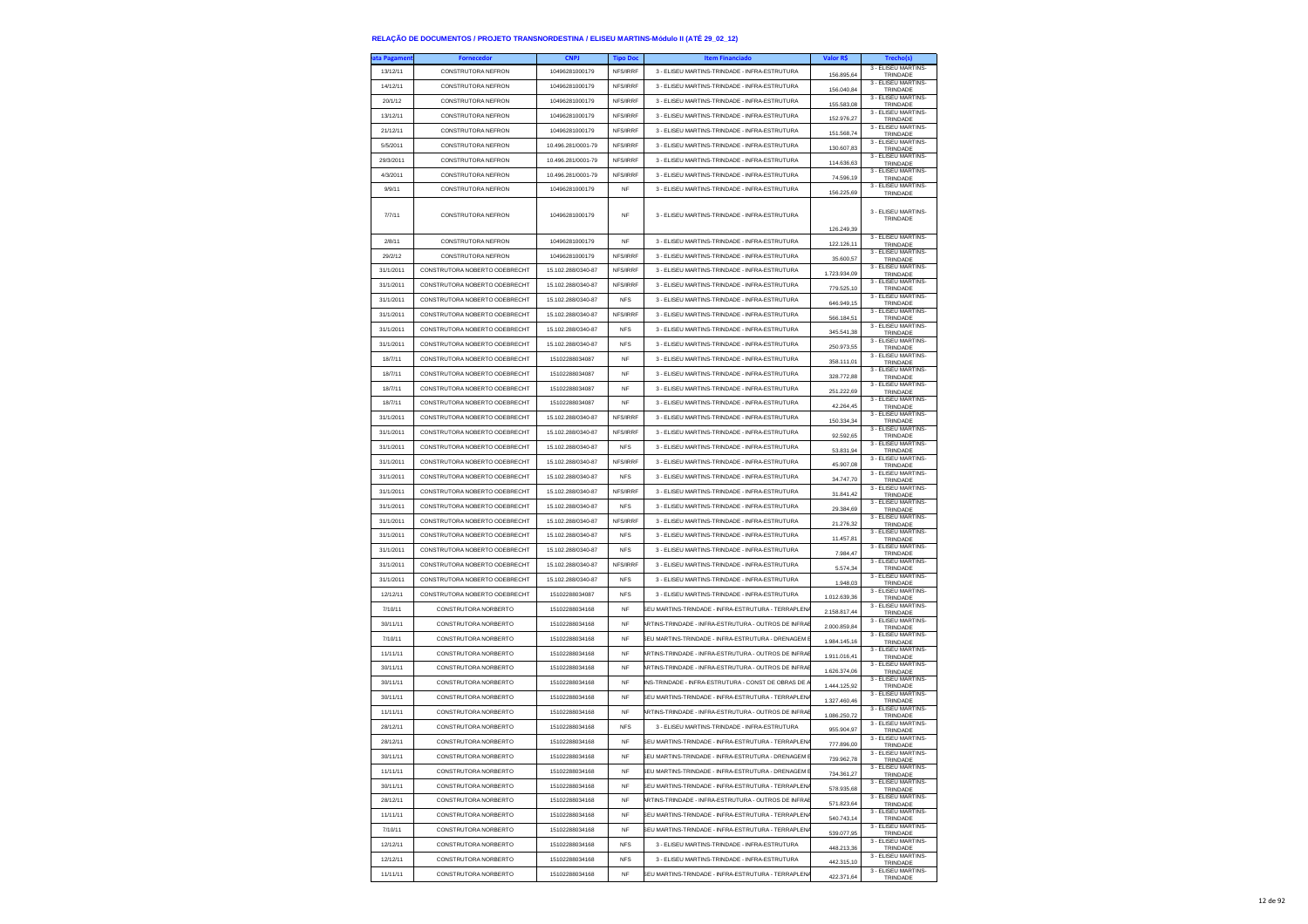| ta Pagameni | <b>Fornecedor</b>    | <b>CNPJ</b>    | <b>Tipo Doc</b> | <b>Item Financiado</b>                               | Valor R\$  | <b>Trecho(s</b>                       |
|-------------|----------------------|----------------|-----------------|------------------------------------------------------|------------|---------------------------------------|
| 22/7/11     | CONSTRUTORA NORBERTO | 15102288034168 | NF              | RTINS-TRINDADE - INFRA-ESTRUTURA - OUTROS DE INFRA   | 409.403,82 | 3 - ELISEU MARTINS-<br>TRINDADE       |
| 26/7/11     | CONSTRUTORA NORBERTO | 15102288034168 | <b>NF</b>       | ARTINS-TRINDADE - INFRA-ESTRUTURA - OUTROS DE INFRAI | 352,775.95 | 3 - ELISEU MARTINS-<br>TRINDADE       |
| 11/11/11    | CONSTRUTORA NORBERTO | 15102288034168 | <b>NF</b>       | SELLMARTINS-TRINDADE - INFRA-ESTRUTURA - DRENAGEM    | 320.591,68 | 3 - ELISEU MARTINS-                   |
| 22/7/11     | CONSTRUTORA NORBERTO | 15102288034168 | NF              | SEU MARTINS-TRINDADE - INFRA-ESTRUTURA - TERRAPLEN   |            | TRINDADE<br>3 - ELISEU MARTINS-       |
| 7/10/11     | CONSTRUTORA NORBERTO | 15102288034168 | <b>NF</b>       | INS-TRINDADE - INFRA-ESTRUTURA - CONST DE OBRAS DE   | 317.342,91 | TRINDADE<br>3 - ELISEU MARTINS        |
| 30/11/11    | CONSTRUTORA NORBERTO | 15102288034168 | <b>NF</b>       | SELLMARTINS-TRINDADE - INFRA-ESTRUTURA - DRENAGEM B  | 308,802.78 | TRINDADE<br>3 - ELISEU MARTINS-       |
| 22/7/11     | CONSTRUTORA NORRERTO | 15102288034168 | <b>NF</b>       | ARTINS-TRINDADE - INFRA-ESTRUTURA - OUTROS DE INFRAI | 306.115,69 | TRINDADE<br>3 - ELISEU MARTINS-       |
|             |                      |                |                 |                                                      | 305.792,21 | TRINDADE<br>3 - ELISEU MARTINS-       |
| 28/12/11    | CONSTRUTORA NORBERTO | 15102288034168 | <b>NF</b>       | SEU MARTINS-TRINDADE - INFRA-ESTRUTURA - TERRAPLEN   | 302.598.03 | TRINDADE<br>3 - ELISEU MARTINS-       |
| 11/11/11    | CONSTRUTORA NORBERTO | 15102288034168 | <b>NF</b>       | ARTINS-TRINDADE - INFRA-ESTRUTURA - OUTROS DE INFRAI | 288.816,86 | TRINDADE<br>3 - ELISEU MARTINS-       |
| 7/10/11     | CONSTRUTORA NORBERTO | 15102288034168 | <b>NF</b>       | SEU MARTINS-TRINDADE - INFRA-ESTRUTURA - TERRAPLEN   | 275.639.02 | TRINDADE<br>3 - ELISEU MARTINS        |
| 7/10/11     | CONSTRUTORA NORBERTO | 15102288034168 | <b>NF</b>       | SEU MARTINS-TRINDADE - INFRA-ESTRUTURA - TERRAPLEN   | 268.957.20 | TRINDADE                              |
| 30/11/11    | CONSTRUTORA NORBERTO | 15102288034168 | <b>NF</b>       | SEU MARTINS-TRINDADE - INFRA-ESTRUTURA - TERRAPLEN   | 263.605,96 | 3 - ELISEU MARTINS-<br>TRINDADE       |
| 11/11/11    | CONSTRUTORA NORBERTO | 15102288034168 | <b>NF</b>       | FU MARTINS-TRINDADE - INFRA-ESTRUTURA - TERRAPI EN   | 240.362,58 | 3 - ELISEU MARTINS-<br>TRINDADE       |
| 11/11/11    | CONSTRUTORA NORBERTO | 15102288034168 | NF              | RTINS-TRINDADE - INFRA-ESTRUTURA - OUTROS DE INFRA   | 234.761,19 | 3 - FLISEU MARTINS-<br>TRINDADE       |
| 11/11/11    | CONSTRUTORA NORBERTO | 15102288034168 | <b>NF</b>       | SEU MARTINS-TRINDADE - INFRA-ESTRUTURA - TERRAPLEN   | 234.149,43 | 3 - ELISEU MARTINS-<br>TRINDADE       |
| 22/7/11     | CONSTRUTORA NORBERTO | 15102288034168 | <b>NF</b>       | SEU MARTINS-TRINDADE - INFRA-ESTRUTURA - TERRAPLEN   | 197.010,81 | 3 - ELISEU MARTINS-<br>TRINDADE       |
| 22/7/11     | CONSTRUTORA NORBERTO | 15102288034168 | NF              | SEU MARTINS-TRINDADE - INFRA-ESTRUTURA - TERRAPLEN   | 189.163,65 | 3 - ELISEU MARTINS<br>TRINDADE        |
| 6/12/11     | CONSTRUTORA NORBERTO | 15102288034168 | <b>NF</b>       | ARTINS-TRINDADE - INFRA-ESTRUTURA - OUTROS DE INFRA  | 179.153,33 | 3 - ELISEU MARTINS-                   |
| 7/10/11     | CONSTRUTORA NORBERTO | 15102288034168 | <b>NF</b>       | SEU MARTINS-TRINDADE - INFRA-ESTRUTURA - DRENAGEM    |            | TRINDADE<br>3 - ELISEU MARTINS-       |
| 11/11/11    | CONSTRUTORA NORBERTO | 15102288034168 | NF              | SEU MARTINS-TRINDADE - INFRA-ESTRUTURA - TERRAPLEN   | 173.838,76 | TRINDADE<br>3 - ELISEU MARTINS-       |
| 11/11/11    | CONSTRUTORA NORBERTO | 15102288034168 | <b>NF</b>       | INS-TRINDADE - INFRA-ESTRUTURA - CONST DE OBRAS DE   | 168.990,16 | TRINDADE<br>3 - FLISEU MARTINS-       |
| 28/12/11    | CONSTRUTORA NORRERTO | 15102288034168 | <b>NF</b>       | SEU MARTINS-TRINDADE - INFRA-ESTRUTURA - DRENAGEM I  | 167,656,34 | TRINDADE<br>3 - ELISEU MARTINS-       |
| 11/11/11    | CONSTRUTORA NORBERTO | 15102288034168 | NF              | ARTINS-TRINDADE - INFRA-ESTRUTURA - OUTROS DE INFRA  | 165.295,47 | TRINDADE<br>3 - ELISEU MARTINS-       |
| 6/12/11     | CONSTRUTORA NORBERTO | 15102288034168 | <b>NF</b>       | ARTINS-TRINDADE - INFRA-ESTRUTURA - OUTROS DE INFRAI | 164.167,89 | TRINDADE<br>3 - ELISEU MARTINS-       |
|             |                      |                |                 | RTINS-TRINDADE - INFRA-ESTRUTURA - OUTROS DE INFRA   | 145.622.57 | TRINDADE<br>3 - ELISEU MARTINS-       |
| 22/7/11     | CONSTRUTORA NORBERTO | 15102288034168 | <b>NF</b>       |                                                      | 138.838,00 | TRINDADE<br>3 - ELISEU MARTINS-       |
| 7/10/11     | CONSTRUTORA NORBERTO | 15102288034168 | NF              | SEU MARTINS-TRINDADE - INFRA-ESTRUTURA - TERRAPLEN   | 129.464,08 | TRINDADE<br>3 - ELISEU MARTINS-       |
| 6/12/11     | CONSTRUTORA NORBERTO | 15102288034168 | <b>NF</b>       | INS-TRINDADE - INFRA-ESTRUTURA - CONST DE OBRAS DE   | 129,304.39 | TRINDADE<br>3 - ELISEU MARTINS-       |
| 28/12/11    | CONSTRUTORA NORBERTO | 15102288034168 | <b>NF</b>       | INS-TRINDADE - INFRA-ESTRUTURA - CONST DE OBRAS DE   | 124.933,99 | TRINDADE<br>3 - ELISEU MARTINS-       |
| 6/12/11     | CONSTRUTORA NORBERTO | 15102288034168 | NF              | SEU MARTINS-TRINDADE - INFRA-ESTRUTURA - TERRAPLEN   | 118.858,38 | TRINDADE<br>3 - ELISEU MARTINS-       |
| 11/11/11    | CONSTRUTORA NORBERTO | 15102288034168 | <b>NF</b>       | SELLMARTINS-TRINDADE - INFRA-ESTRUTURA - DRENAGEM    | 110.985.92 | TRINDADE<br>3 - ELISEU MARTINS-       |
| 7/10/11     | CONSTRUTORA NORBERTO | 15102288034168 | <b>NF</b>       | SEU MARTINS-TRINDADE - INFRA-ESTRUTURA - TERRAPLEN   | 107.140,37 | TRINDADE<br>3 - ELISEU MARTINS        |
| 6/12/11     | CONSTRUTORA NORBERTO | 15102288034168 | NF              | RTINS-TRINDADE - INFRA-ESTRUTURA - OUTROS DE INFRA   | 106.075,13 | TRINDADE<br>3 - ELISEU MARTINS-       |
| 22/7/11     | CONSTRUTORA NORBERTO | 15102288034168 | <b>NF</b>       | ARTINS-TRINDADE - INFRA-ESTRUTURA - OUTROS DE INFRAI | 97.542,02  | TRINDADE<br>3 - ELISEU MARTINS-       |
| 30/11/11    | CONSTRUTORA NORBERTO | 15102288034168 | <b>NF</b>       | INS-TRINDADE - INFRA-ESTRUTURA - CONST DE OBRAS DE   | 94.594,85  | TRINDADE<br>3 - ELISEU MARTINS-       |
| 11/11/11    | CONSTRUTORA NORBERTO | 15102288034168 | <b>NF</b>       | SEU MARTINS-TRINDADE - INFRA-ESTRUTURA - TERRAPLEN   | 79.754,65  | TRINDADE<br>3 - ELISEU MARTINS        |
| 28/12/11    | CONSTRUTORA NORBERTO | 15102288034168 | <b>NF</b>       | SEU MARTINS-TRINDADE - INFRA-ESTRUTURA - DRENAGEM    | 77.021.35  | TRINDADE<br>3 - ELISEU MARTINS-       |
| 11/11/11    | CONSTRUTORA NORBERTO | 15102288034168 | <b>NF</b>       | SEU MARTINS-TRINDADE - INFRA-ESTRUTURA - TERRAPLEN   | 70.323,32  | TRINDADE                              |
| 6/12/11     | CONSTRUTORA NORBERTO | 15102288034168 | <b>NF</b>       | SEU MARTINS-TRINDADE - INFRA-ESTRUTURA - DRENAGEM I  | 66.254,92  | 3 - ELISEU MARTINS-<br>TRINDADE       |
| 22/7/11     | CONSTRUTORA NORBERTO | 15102288034168 | <b>NF</b>       | INS-TRINDADE - INFRA-ESTRUTURA - CONST DE OBRAS DE   | 65.451,62  | 3 - ELISEU MARTINS-<br>TRINDADE       |
| 11/11/11    | CONSTRUTORA NORBERTO | 15102288034168 | <b>NF</b>       | SEU MARTINS-TRINDADE - INFRA-ESTRUTURA - TERRAPLEN   | 63.834,12  | 3 - ELISEU MARTINS-<br>TRINDADE       |
| 11/11/11    | CONSTRUTORA NORBERTO | 15102288034168 | <b>NF</b>       | ARTINS-TRINDADE - INFRA-ESTRUTURA - OUTROS DE INFRAE | 63.178,04  | 3 - ELISEU MARTINS-<br>TRINDADE       |
| 30/11/11    | CONSTRUTORA NORBERTO | 15102288034168 | NF              | SEU MARTINS-TRINDADE - INFRA-ESTRUTURA - TERRAPLEN   | 62.625,52  | 3 - ELISEU MARTINS-<br>TRINDADE       |
| 11/11/11    | CONSTRUTORA NORBERTO | 15102288034168 | <b>NF</b>       | INS-TRINDADE - INFRA-ESTRUTURA - CONST DE OBRAS DE   | 62.170,84  | 3 - FLISEU MARTINS-<br>TRINDADE       |
| 22/7/11     | CONSTRUTORA NORBERTO | 15102288034168 | <b>NF</b>       | NS-TRINDADE - INFRA-ESTRUTURA - CONST DE OBRAS DE    | 61.615,24  | 3 - ELISEU MARTINS-<br>TRINDADE       |
| 11/11/11    | CONSTRUTORA NORBERTO | 15102288034168 | NF              | INS-TRINDADE - INFRA-ESTRUTURA - CONST DE OBRAS DE   | 61.373,76  | 3 - ELISEU MARTINS-<br>TRINDADE       |
| 12/12/11    | CONSTRUTORA NORBERTO | 15102288034168 | <b>NFS</b>      | 3 - FLISELLMARTINS-TRINDADE - INFRA-ESTRUTURA        | 56.187,23  | 3 - ELISEU MARTINS-<br>TRINDADE       |
| 26/7/11     | CONSTRUTORA NORBERTO | 15102288034168 | <b>NF</b>       | ARTINS-TRINDADE - INFRA-ESTRUTURA - OUTROS DE INFRAE |            | 3 - ELISEU MARTINS-<br><b>TRINDAD</b> |
| 6/12/11     | CONSTRUTORA NORBERTO | 15102288034168 | NF              | SEU MARTINS-TRINDADE - INFRA-ESTRUTURA - TERRAPLEN.  | 50.587,75  | 3 - FLISEU MARTINS<br>TRINDADE        |
| 11/11/11    | CONSTRUTORA NORBERTO | 15102288034168 | <b>NF</b>       | SEU MARTINS-TRINDADE - INFRA-ESTRUTURA - DRENAGEM    | 47 284 34  | 3 - ELISEU MARTINS-<br>TRINDADE       |
| 22/7/11     | CONSTRUTORA NORBERTO | 15102288034168 | <b>NF</b>       | INS-TRINDADE - INFRA-ESTRUTURA - CONST DE OBRAS DE.  | 47.062,30  | 3 - ELISEU MARTINS-<br>TRINDADE       |
| 6/12/11     | CONSTRUTORA NORBERTO | 15102288034168 | NF              | SEU MARTINS-TRINDADE - INFRA-ESTRUTURA - TERRAPLEN   | 43.404,02  | 3 - FLISEU MARTINS-<br>TRINDADE       |
| 11/11/11    | CONSTRUTORA NORBERTO | 15102288034168 | <b>NF</b>       | ARTINS-TRINDADE - INFRA-ESTRUTURA - OUTROS DE INFRAE | 37,777.58  | 3 - FLISEU MARTINS-<br>TRINDADE       |
| 11/11/11    | CONSTRUTORA NORBERTO | 15102288034168 | <b>NF</b>       | SEU MARTINS-TRINDADE - INFRA-ESTRUTURA - TERRAPLEN.  | 36.326,62  | 3 - ELISEU MARTINS-<br>TRINDADE       |
| 11/11/11    | CONSTRUTORA NORBERTO | 15102288034168 | NF              | SEU MARTINS-TRINDADE - INFRA-ESTRUTURA - TERRAPLEN.  | 35.387,60  | 3 - ELISEU MARTINS-<br>TRINDADE       |
| 7/10/11     | CONSTRUTORA NORBERTO | 15102288034168 | <b>NF</b>       | SEU MARTINS-TRINDADE - INFRA-ESTRUTURA - DRENAGEM I  | 34 550 01  | 3 - ELISEU MARTINS-<br>TRINDADE       |
| 22/7/11     | CONSTRUTORA NORBERTO | 15102288034168 | <b>NF</b>       | SEU MARTINS-TRINDADE - INFRA-ESTRUTURA - TERRAPI ENA | 33.997.41  | 3 - ELISEU MARTINS-<br>TRINDADE       |
|             |                      |                |                 |                                                      |            |                                       |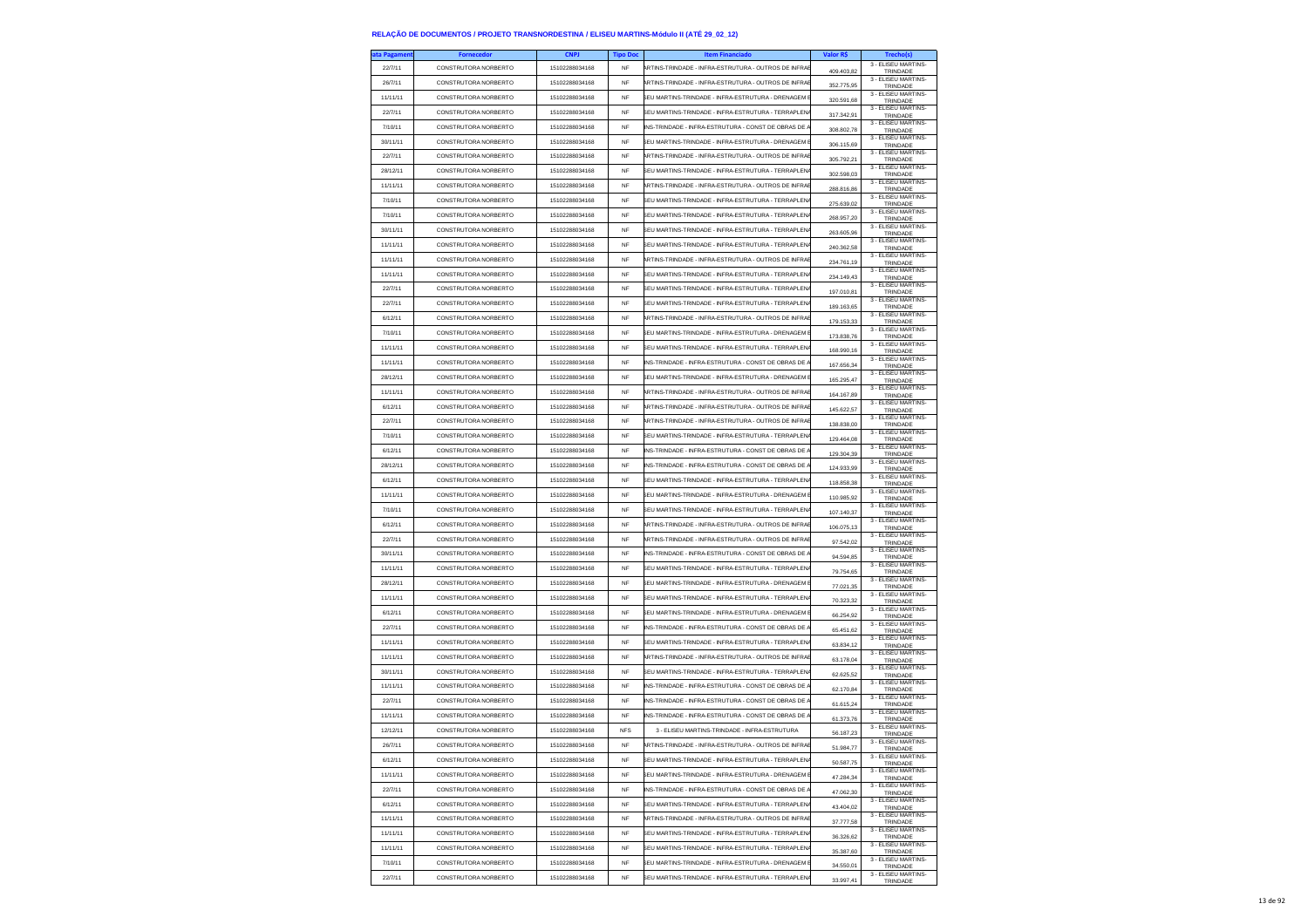| ta Pagamen | <b>Fornecedor</b>                                  | <b>CNPJ</b>        | <b>Tipo Doc</b> | <b>Item Financiado</b>                               | Valor R\$    | <b>Trecho(s)</b>                |
|------------|----------------------------------------------------|--------------------|-----------------|------------------------------------------------------|--------------|---------------------------------|
| 11/11/11   | CONSTRUTORA NORBERTO                               | 15102288034168     | NF              | INS-TRINDADE - INFRA-ESTRUTURA - CONST DE OBRAS DE A | 31.608,48    | 3 - ELISEU MARTINS-<br>TRINDADE |
| 6/12/11    | CONSTRUTORA NORBERTO                               | 15102288034168     | <b>NF</b>       | SEU MARTINS-TRINDADE - INFRA-ESTRUTURA - DRENAGEM E  | 26.748.58    | 3 - ELISEU MARTINS-             |
| 26/7/11    | CONSTRUTORA NORBERTO                               | 15102288034168     | NF              | ARTINS-TRINDADE - INFRA-ESTRUTURA - OUTROS DE INFRAE |              | TRINDADE<br>3 - ELISEU MARTINS- |
| 11/11/11   | CONSTRUTORA NORBERTO                               | 15102288034168     | NF              | SEU MARTINS-TRINDADE - INFRA-ESTRUTURA - TERRAPLENA  | 26.574,26    | TRINDADE<br>3 - ELISEU MARTINS- |
|            |                                                    |                    | <b>NF</b>       |                                                      | 25.539,92    | TRINDADE<br>3 - ELISEU MARTINS- |
| 11/11/11   | CONSTRUTORA NORBERTO                               | 15102288034168     |                 | INS-TRINDADE - INFRA-ESTRUTURA - CONST DE OBRAS DE A | 25.338.34    | TRINDADE<br>3 - ELISEU MARTINS- |
| 6/12/11    | CONSTRUTORA NORBERTO                               | 15102288034168     | NF              | SEU MARTINS-TRINDADE - INFRA-ESTRUTURA - TERRAPI ENA | 23.602,80    | TRINDADE<br>3 - ELISEU MARTINS- |
| 7/10/11    | CONSTRUTORA NORBERTO                               | 15102288034168     | <b>NF</b>       | SEU MARTINS-TRINDADE - INFRA-ESTRUTURA - TERRAPI ENA | 22.837,89    | TRINDADE                        |
| 6/12/11    | CONSTRUTORA NORBERTO                               | 15102288034168     | <b>NF</b>       | SEU MARTINS-TRINDADE - INFRA-ESTRUTURA - DRENAGEM B  | 19.302,68    | 3 - ELISEU MARTINS-<br>TRINDADE |
| 22/7/11    | CONSTRUTORA NORBERTO                               | 15102288034168     | <b>NF</b>       | SEU MARTINS-TRINDADE - INFRA-ESTRUTURA - DRENAGEM E  | 17.882,80    | 3 - ELISEU MARTINS-<br>TRINDADE |
| 30/11/11   | CONSTRUTORA NORBERTO                               | 15102288034168     | NF              | SEU MARTINS-TRINDADE - INFRA-ESTRUTURA - DRENAGEM E  | 15.926,00    | 3 - ELISEU MARTINS-<br>TRINDADE |
| 28/12/11   | CONSTRUTORA NORBERTO                               | 15102288034168     | NF              | SEU MARTINS-TRINDADE - INFRA-ESTRUTURA - DRENAGEM E  | 15.710.65    | 3 - ELISEU MARTINS-<br>TRINDADE |
| 7/10/11    | CONSTRUTORA NORBERTO                               | 15102288034168     | NF              | SEU MARTINS-TRINDADE - INFRA-ESTRUTURA - DRENAGEM E  | 11.058.06    | 3 - ELISEU MARTINS-<br>TRINDADE |
| 11/11/11   | CONSTRUTORA NORBERTO                               | 15102288034168     | NF              | SEU MARTINS-TRINDADE - INFRA-ESTRUTURA - TERRAPLENA  | 10.628,14    | 3 - ELISEU MARTINS-<br>TRINDADE |
| 22/7/11    | CONSTRUTORA NORBERTO                               | 15102288034168     | NF              | SEU MARTINS-TRINDADE - INFRA-ESTRUTURA - DRENAGEM B  | 9.824,90     | 3 - ELISEU MARTINS-<br>TRINDADE |
| 11/11/11   | CONSTRUTORA NORBERTO                               | 15102288034168     | NF              | ARTINS-TRINDADE - INFRA-ESTRUTURA - OUTROS DE INFRAE | 9.548,26     | 3 - ELISEU MARTINS-             |
| 11/11/11   | CONSTRUTORA NORBERTO                               | 15102288034168     | NF              | INS-TRINDADE - INFRA-ESTRUTURA - CONST DE OBRAS DE A |              | TRINDADE<br>3 - ELISEU MARTINS- |
| 22/7/11    | CONSTRUTORA NORBERTO                               | 15102288034168     | NF              | ARTINS-TRINDADE - INFRA-ESTRUTURA - OUTROS DE INFRAE | 9.396,04     | TRINDADE<br>3 - ELISEU MARTINS- |
| 6/12/11    | CONSTRUTORA NORBERTO                               | 15102288034168     | NF              | INS-TRINDADE - INFRA-ESTRUTURA - CONST DE OBRAS DE A | 9.364,72     | TRINDADE<br>3 - ELISEU MARTINS- |
|            |                                                    |                    | NF              |                                                      | 8.469,85     | TRINDADE<br>3 - ELISEU MARTINS- |
| 22/7/11    | CONSTRUTORA NORBERTO                               | 15102288034168     |                 | INS-TRINDADE - INFRA-ESTRUTURA - CONST DE OBRAS DE A | 7.960,57     | TRINDADE<br>3 - ELISEU MARTINS- |
| 22/7/11    | CONSTRUTORA NORBERTO                               | 15102288034168     | NF              | NS-TRINDADE - INFRA-ESTRUTURA - CONST DE OBRAS DE /  | 7.258,42     | TRINDADE<br>3 - ELISEU MARTINS- |
| 11/11/11   | CONSTRUTORA NORBERTO                               | 15102288034168     | <b>NF</b>       | ARTINS-TRINDADE - INFRA-ESTRUTURA - OUTROS DE INFRAE | 5.709.43     | TRINDADE<br>3 - ELISEU MARTINS- |
| 6/12/11    | CONSTRUTORA NORBERTO                               | 15102288034168     | NF              | SEU MARTINS-TRINDADE - INFRA-ESTRUTURA - TERRAPLENA  | 5.607,37     | TRINDADE<br>3 - ELISEU MARTINS- |
| 12/12/11   | CONSTRUTORA NORBERTO                               | 15102288034168     | <b>NFS</b>      | 3 - ELISEU MARTINS-TRINDADE - INFRA-ESTRUTURA        | 4.655,36     | TRINDADE                        |
| 22/7/11    | CONSTRUTORA NORBERTO                               | 15102288034168     | <b>NF</b>       | ARTINS-TRINDADE - INFRA-ESTRUTURA - OUTROS DE INFRAE | 3.468.51     | 3 - ELISEU MARTINS-<br>TRINDADE |
| 26/7/11    | CONSTRUTORA NORBERTO                               | 15102288034168     | NF              | ARTINS-TRINDADE - INFRA-ESTRUTURA - OUTROS DE INFRAE | 3.214,30     | 3 - ELISEU MARTINS-<br>TRINDADE |
| 30/11/11   | CONSTRUTORA NORBERTO                               | 15102288034168     | NF              | SEU MARTINS-TRINDADE - INFRA-ESTRUTURA - TERRAPLEN   | 2.394,33     | 3 - ELISEU MARTINS-<br>TRINDADE |
| 22/7/11    | CONSTRUTORA NORBERTO                               | 15102288034168     | <b>NF</b>       | SEU MARTINS-TRINDADE - INFRA-ESTRUTURA - DRENAGEM E  | 2.161.60     | 3 - ELISEU MARTINS-<br>TRINDADE |
| 6/12/11    | CONSTRUTORA NORBERTO                               | 15102288034168     | NF              | SEU MARTINS-TRINDADE - INFRA-ESTRUTURA - DRENAGEM E  | 1.425,99     | 3 - ELISEU MARTINS-<br>TRINDADE |
| 6/12/11    | CONSTRUTORA NORBERTO                               | 15102288034168     | NF              | INS-TRINDADE - INFRA-ESTRUTURA - CONST DE OBRAS DE A | 1.214,71     | 3 - ELISEU MARTINS-<br>TRINDADE |
| 22/7/11    | CONSTRUTORA NORBERTO                               | 15102288034168     | NF              | ARTINS-TRINDADE - INFRA-ESTRUTURA - OUTROS DE INFRAE | 826.38       | 3 - ELISEU MARTINS-<br>TRINDADE |
| 6/12/11    | CONSTRUTORA NORBERTO                               | 15102288034168     | NF              | SEU MARTINS-TRINDADE - INFRA-ESTRUTURA - TERRAPLENA  | 214,38       | 3 - ELISEU MARTINS-<br>TRINDADE |
| 1/10/2010  | CONSTRUTORA NORBERTO ODEBRECHT S                   | 15.102.288/0340-87 | NFS/IRRF        | 3 - ELISEU MARTINS-TRINDADE - INFRA-ESTRUTURA        | 4.488.935,13 | 3 - ELISEU MARTINS-<br>TRINDADE |
| 18/11/2010 | CONSTRUTORA NORBERTO ODEBRECHT S<br>A              | 15.102.288/0341-68 | NFS/IRRF        | 3 - ELISEU MARTINS-TRINDADE - INFRA-ESTRUTURA        | 3.402.450,96 | 3 - ELISEU MARTINS-<br>TRINDADE |
| 29/11/2010 | CONSTRUTORA NORBERTO ODEBRECHT S<br>Α              | 15.102.288/0340-87 | NFS/IRRF        | 3 - ELISEU MARTINS-TRINDADE - INFRA-ESTRUTURA        | 2.872.657,76 | 3 - ELISEU MARTINS-<br>TRINDADE |
| 18/11/2010 | CONSTRUTORA NORBERTO ODEBRECHT S<br>A              | 15.102.288/0340-87 | NFS/IRRF        | 3 - ELISEU MARTINS-TRINDADE - INFRA-ESTRUTURA        | 2.192.578,02 | 3 - ELISEU MARTINS-<br>TRINDADE |
| 29/11/2010 | CONSTRUTORA NORBERTO ODEBRECHT S                   | 15.102.288/0340-87 | NFS/IRRF        | 3 - ELISEU MARTINS-TRINDADE - INFRA-ESTRUTURA        | 1.809.614.95 | 3 - ELISEU MARTINS-             |
| 20/12/10   | A<br>CONSTRUTORA NORBERTO ODEBRECHT S              | 15.102.288/0340-87 | NFS/IRRF        | 3 - ELISEU MARTINS-TRINDADE - INFRA-ESTRUTURA        | 1.698.785.43 | TRINDADE<br>3 - ELISEU MARTINS- |
| 20/12/10   | CONSTRUTORA NORBERTO ODEBRECHT S                   | 15.102.288/0340-87 | NFS/IRRF        | 3 - ELISEU MARTINS-TRINDADE - INFRA-ESTRUTURA        | 1.687.339,48 | TRINDADE<br>3 - ELISEU MARTINS- |
| 20/12/10   | A<br>CONSTRUTORA NORBERTO ODEBRECHT S              | 15.102.288/0340-87 | NFS/IRRF        | 3 - ELISEU MARTINS-TRINDADE - INFRA-ESTRUTURA        | 1.357.531,29 | TRINDADE<br>3 - ELISEU MARTINS- |
| 18/11/2010 | A<br>CONSTRUTORA NORBERTO ODEBRECHT S              | 15.102.288/0340-87 |                 | 3 - ELISEU MARTINS-TRINDADE - INFRA-ESTRUTURA        |              | TRINDADE<br>3 - ELISEU MARTINS- |
|            | CONSTRUTORA NORBERTO ODEBRECHT S                   |                    | NFS/IRRF        |                                                      | 1.142.477,67 | TRINDADE<br>3 - ELISEU MARTINS- |
| 29/11/2010 | $\mathsf{A}$<br>CONSTRUTORA NORBERTO ODEBRECHT S   | 15.102.288/0340-87 | NFS/IRRF        | 3 - ELISEU MARTINS-TRINDADE - INFRA-ESTRUTURA        | 1.051.570,08 | TRINDADE<br>3 - ELISEU MARTINS- |
| 18/11/2010 | $\mathsf{A}$<br>CONSTRUTORA NORBERTO ODEBRECHT S   | 15.102.288/0340-87 | NFS/IRRF        | 3 - ELISEU MARTINS-TRINDADE - INFRA-ESTRUTURA        | 1.001.766,70 | TRINDADE<br>3 - ELISEU MARTINS- |
| 20/12/10   | CONSTRUTORA NORBERTO ODEBRECHT S                   | 15.102.288/0340-87 | NFS/IRRF        | 3 - ELISEU MARTINS-TRINDADE - INFRA-ESTRUTURA        | 984.099.62   | TRINDADE<br>3 - ELISEU MARTINS- |
| 1/3/2011   | A<br>CONSTRUTORA NORBERTO ODEBRECHT S              | 15.102.288/0341-68 | NFS/IRRF        | 3 - ELISEU MARTINS-TRINDADE - INFRA-ESTRUTURA        | 916.751,53   | TRINDADE                        |
| 29/11/2010 | A                                                  | 15.102.288/0340-87 | <b>NFS</b>      | 3 - ELISEU MARTINS-TRINDADE - INFRA-ESTRUTURA        | 758.397,93   | 3 - ELISEU MARTINS-<br>TRINDADE |
| 18/11/2010 | CONSTRUTORA NORBERTO ODEBRECHT S<br>A              | 15 102 288/0341-68 | NFS/IRRF        | 3 - ELISEU MARTINS-TRINDADE - INFRA-ESTRUTURA        | 666.726,06   | 3 - ELISEU MARTINS-<br>TRINDADE |
| 18/11/2010 | CONSTRUTORA NORBERTO ODEBRECHT S                   | 15.102.288/0340-87 | <b>NFS</b>      | 3 - ELISEU MARTINS-TRINDADE - INFRA-ESTRUTURA        |              | 3 - ELISEU MARTINS-<br>TRIND    |
| 20/12/10   | CONSTRUTORA NORBERTO ODEBRECHT S<br>$\mathsf{A}$   | 15.102.288/0340-87 | NFS/IRRF        | 3 - ELISEU MARTINS-TRINDADE - INFRA-ESTRUTURA        | 498.758,45   | 3 - ELISEU MARTINS<br>TRINDADE  |
| 29/11/2010 | CONSTRUTORA NORBERTO ODEBRECHT S                   | 15.102.288/0340-87 | <b>NFS</b>      | 3 - ELISEU MARTINS-TRINDADE - INFRA-ESTRUTURA        | 477,748.60   | 3 - FLISEU MARTINS-<br>TRINDADE |
| 18/11/2010 | CONSTRUTORA NORBERTO ODEBRECHT S<br>А              | 15.102.288/0341-68 | NFS/IRRF        | 3 - ELISEU MARTINS-TRINDADE - INFRA-ESTRUTURA        | 395.083,51   | 3 - ELISEU MARTINS-<br>TRINDADE |
| 20/12/10   | CONSTRUTORA NORBERTO ODERRECHT S<br>$\mathsf{A}$   | 15.102.288/0340-87 | <b>NFS</b>      | 3 - ELISEU MARTINS-TRINDADE - INFRA-ESTRUTURA        | 347.414,05   | 3 - ELISEU MARTINS-<br>TRINDADE |
| 20/12/10   | CONSTRUTORA NORBERTO ODEBRECHT S<br>$\mathsf{A}$   | 15.102.288/0340-87 | <b>NFS</b>      | 3 - ELISEU MARTINS-TRINDADE - INFRA-ESTRUTURA        | 345.073,27   | 3 - ELISEU MARTINS-<br>TRINDADE |
| 18/11/2010 | CONSTRUTORA NORBERTO ODEBRECHT S<br>$\overline{A}$ | 15.102.288/0340-87 | NFS/IRRF        | 3 - ELISEU MARTINS-TRINDADE - INFRA-ESTRUTURA        | 340.282,99   | 3 - ELISEU MARTINS-<br>TRINDADE |
| 18/11/2010 | CONSTRUTORA NORBERTO ODEBRECHT S<br>А              | 15.102.288/0341-68 | NFS/IRRF        | 3 - ELISEU MARTINS-TRINDADE - INFRA-ESTRUTURA        | 331.881,56   | 3 - ELISEU MARTINS-<br>TRINDADE |
| 20/12/10   | CONSTRUTORA NORBERTO ODEBRECHT S<br>A              | 15.102.288/0340-87 | NFS/IRRF        | 3 - ELISEU MARTINS-TRINDADE - INFRA-ESTRUTURA        | 301.826.94   | 3 - ELISEU MARTINS<br>TRINDADE  |
| 18/11/2010 | CONSTRUTORA NORBERTO ODEBRECHT S                   | 15.102.288/0340-87 | NFS/IRRF        | 3 - ELISELLMARTINS-TRINDADE - INFRA-ESTRUTURA        | 296,549.94   | 3 - ELISEU MARTINS-             |
|            | Α                                                  |                    |                 |                                                      |              | TRINDADE                        |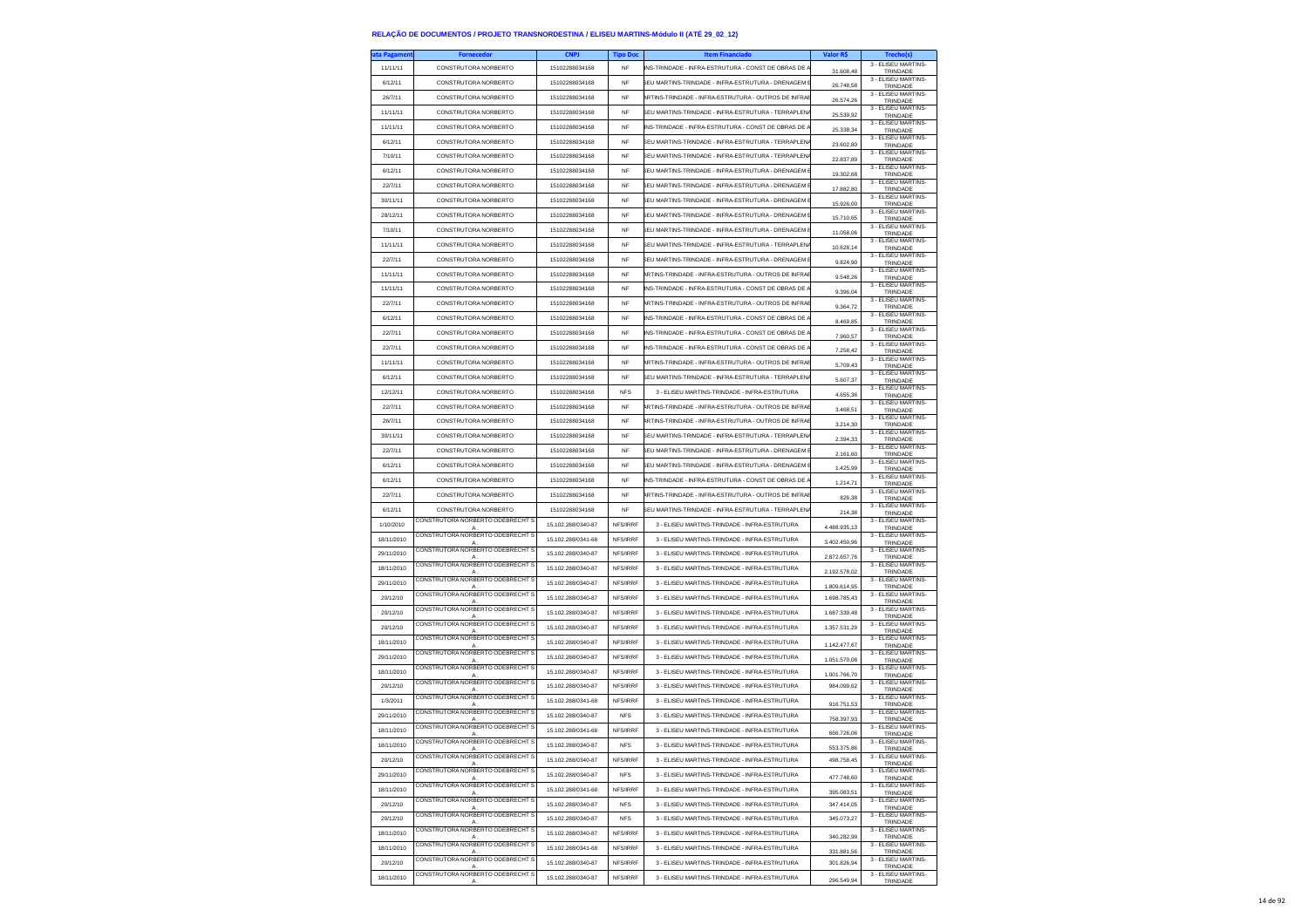| ta Pagamen |                                                    | <b>CNPJ</b>        | <b>Tipo Doc</b> | <b>Item Financiado</b>                        | Valor R\$  | Trecho(s)                           |
|------------|----------------------------------------------------|--------------------|-----------------|-----------------------------------------------|------------|-------------------------------------|
| 18/11/2010 | CONSTRUTORA NORBERTO ODEBRECHT S<br>А              | 15.102.288/0340-87 | <b>NFS</b>      | 3 - ELISEU MARTINS-TRINDADE - INFRA-ESTRUTURA | 288.345,30 | 3 - ELISEU MARTINS-<br>TRINDADE     |
| 29/11/2010 | CONSTRUTORA NORBERTO ODEBRECHT S                   | 15.102.288/0340-87 | NFS/IRRF        | 3 - ELISEU MARTINS-TRINDADE - INFRA-ESTRUTURA |            | 3 - ELISEU MARTINS-                 |
|            | A<br>CONSTRUTORA NORBERTO ODEBRECHT S              |                    |                 |                                               | 283.612.10 | TRINDADE<br>3 - ELISEU MARTINS-     |
| 20/12/10   | А.<br>CONSTRUTORA NORBERTO ODEBRECHT S             | 15.102.288/0340-87 | <b>NFS</b>      | 3 - ELISEU MARTINS-TRINDADE - INFRA-ESTRUTURA | 277,625.08 | TRINDADE                            |
| 29/11/2010 | А                                                  | 15.102.288/0340-87 | <b>NFS</b>      | 3 - ELISEU MARTINS-TRINDADE - INFRA-ESTRUTURA | 277.620,46 | 3 - ELISEU MARTINS-<br>TRINDADE     |
| 1/3/2011   | CONSTRUTORA NORBERTO ODEBRECHT S<br>A              | 15.102.288/0341-68 | <b>NFS</b>      | 3 - ELISEU MARTINS-TRINDADE - INFRA-ESTRUTURA | 263.061.94 | 3 - ELISEU MARTINS<br>TRINDADE      |
| 18/11/2010 | CONSTRUTORA NORBERTO ODEBRECHT S                   | 15 102 288/0341-68 | NFS/IRRF        | 3 - FLISELLMARTINS-TRINDADE - INFRA-ESTRUTURA |            | 3 - ELISEU MARTINS-                 |
|            | A<br>CONSTRUTORA NORBERTO ODEBRECHT S              |                    |                 | 3 - FLISELLMARTINS-TRINDADE - INFRA-ESTRUTURA | 255.064,29 | TRINDADE<br>3 - ELISEU MARTINS-     |
| 18/11/2010 | A<br>CONSTRUTORA NORBERTO ODEBRECHT S              | 15.102.288/0340-87 | <b>NFS</b>      |                                               | 252.831,83 | TRINDADE<br>3 - ELISEU MARTINS-     |
| 1/3/2011   | A                                                  | 15.102.288/0341-68 | NFS/IRRF        | 3 - ELISEU MARTINS-TRINDADE - INFRA-ESTRUTURA | 251.632.01 | TRINDADE                            |
| 18/11/2010 | CONSTRUTORA NORBERTO ODEBRECHT S<br>Α              | 15.102.288/0341-68 | NFS/IRRF        | 3 - ELISEU MARTINS-TRINDADE - INFRA-ESTRUTURA | 249.843,50 | 3 - ELISEU MARTINS-<br>TRINDADE     |
| 20/12/10   | CONSTRUTORA NORBERTO ODEBRECHT S                   | 15.102.288/0340-87 | <b>NFS</b>      | 3 - ELISEU MARTINS-TRINDADE - INFRA-ESTRUTURA | 232.757,50 | 3 - ELISEU MARTINS<br>TRINDADE      |
| 1/3/2011   | A<br>CONSTRUTORA NORBERTO ODEBRECHT S              | 15.102.288/0341-68 | NFS/IRRF        | 3 - FLISEU MARTINS-TRINDADE - INFRA-ESTRUTURA |            | 3 - FLISEU MARTINS-                 |
|            | A<br>CONSTRUTORA NORBERTO ODEBRECHT S              |                    |                 |                                               | 229,320.79 | TRINDADE<br>3 - ELISEU MARTINS-     |
| 1/3/2011   |                                                    | 15.102.288/0341-68 | NFS/IRRF        | 3 - FLISELLMARTINS-TRINDADE - INFRA-ESTRUTURA | 216.330,43 | TRINDADE                            |
| 20/12/10   | CONSTRUTORA NORBERTO ODEBRECHT S<br>A              | 15 102 288/0340-87 | <b>NES/IRRE</b> | 3 - FLISELLMARTINS-TRINDADE - INFRA-ESTRUTURA | 196.401,59 | 3 - ELISEU MARTINS-<br>TRINDADE     |
| 1/10/2010  | CONSTRUTORA NORBERTO ODEBRECHT S<br>A              | 15.102.288/0340-87 | NFS/IRRF        | 3 - ELISEU MARTINS-TRINDADE - INFRA-ESTRUTURA | 192.682,14 | 3 - FLISEU MARTINS-<br>TRINDADE     |
| 29/11/2010 | CONSTRUTORA NORBERTO ODEBRECHT S                   | 15 102 288/0340-87 | NFS/IRRF        | 3 - ELISEU MARTINS-TRINDADE - INFRA-ESTRUTURA |            | 3 - FLISEU MARTINS-                 |
|            | CONSTRUTORA NORBERTO ODEBRECHT S                   |                    |                 |                                               | 176.354,89 | TRINDADE<br>3 - ELISEU MARTINS-     |
| 20/12/10   | A<br>CONSTRUTORA NORBERTO ODEBRECHT S              | 15.102.288/0340-87 | NFS/IRRF        | 3 - ELISEU MARTINS-TRINDADE - INFRA-ESTRUTURA | 167.417,10 | TRINDADE<br>3 - ELISEU MARTINS      |
| 20/12/10   | A.                                                 | 15.102.288/0340-87 | NFS/IRRF        | 3 - ELISEU MARTINS-TRINDADE - INFRA-ESTRUTURA | 162.697,62 | TRINDADE                            |
| 18/11/2010 | CONSTRUTORA NORBERTO ODEBRECHT S                   | 15.102.288/0340-87 | NFS/IRRF        | 3 - ELISEU MARTINS-TRINDADE - INFRA-ESTRUTURA | 157.979,42 | 3 - ELISEU MARTINS-<br>TRINDADE     |
| 29/11/2010 | CONSTRUTORA NORBERTO ODEBRECHT                     | 15.102.288/0340-87 | NFS/IRRF        | 3 - ELISEU MARTINS-TRINDADE - INFRA-ESTRUTURA | 155.402,91 | 3 - ELISEU MARTINS-                 |
| 18/11/2010 | А<br>CONSTRUTORA NORBERTO ODEBRECHT S              | 15.102.288/0340-87 | NFS/IRRF        | 3 - ELISEU MARTINS-TRINDADE - INFRA-ESTRUTURA |            | TRINDADE<br>3 - ELISEU MARTINS-     |
|            | $\mathsf{A}$<br>CONSTRUTORA NORBERTO ODERRECHT S   |                    |                 |                                               | 151.917,89 | TRINDADE<br>3 - FLISEU MARTINS-     |
| 20/12/10   | A                                                  | 15 102 288/0340-87 | <b>NFS</b>      | 3 - ELISEU MARTINS-TRINDADE - INFRA-ESTRUTURA | 117.965,47 | TRINDADE                            |
| 18/11/2010 | CONSTRUTORA NORBERTO ODEBRECHT<br>A                | 15.102.288/0340-87 | NFS/IRRF        | 3 - ELISEU MARTINS-TRINDADE - INFRA-ESTRUTURA | 112.076,57 | 3 - ELISEU MARTINS-<br>TRINDADE     |
| 1/3/2011   | CONSTRUTORA NORBERTO ODEBRECHT S<br>A              | 15.102.288/0341-68 | NFS/IRRF        | 3 - ELISEU MARTINS-TRINDADE - INFRA-ESTRUTURA | 96.608,75  | 3 - ELISEU MARTINS-<br>TRINDADE     |
| 18/11/2010 | CONSTRUTORA NORBERTO ODEBRECHT S                   | 15 102 288/0340-87 | <b>NFS</b>      | 3 - ELISEU MARTINS-TRINDADE - INFRA-ESTRUTURA |            | 3 - ELISEU MARTINS-                 |
|            | A<br>CONSTRUTORA NORBERTO ODEBRECHT S              |                    |                 |                                               | 85 882 64  | TRINDADE<br>3 - ELISEU MARTINS-     |
| 29/11/2010 | Α<br>CONSTRUTORA NORBERTO ODEBRECHT S              | 15.102.288/0340-87 | NFS/IRRF        | 3 - ELISEU MARTINS-TRINDADE - INFRA-ESTRUTURA | 83.667.11  | TRINDADE<br>3 - ELISEU MARTINS-     |
| 20/12/10   | A                                                  | 15.102.288/0340-87 | NFS/IRRF        | 3 - ELISEU MARTINS-TRINDADE - INFRA-ESTRUTURA | 76,492.30  | TRINDADE                            |
| 1/10/2010  | CONSTRUTORA NORBERTO ODEBRECHT \$<br>A             | 15.102.288/0340-87 | NFS/IRRF        | 3 - ELISEU MARTINS-TRINDADE - INFRA-ESTRUTURA | 76 315 16  | 3 - ELISEU MARTINS-<br>TRINDADE     |
| 18/11/2010 | CONSTRUTORA NORBERTO ODEBRECHT S<br>Α              | 15 102 288/0340-87 | <b>NFS</b>      | 3 - ELISEU MARTINS-TRINDADE - INFRA-ESTRUTURA | 76,162.73  | 3 - ELISEU MARTINS-<br>TRINDADE     |
| 29/11/2010 | CONSTRUTORA NORBERTO ODEBRECHT S                   | 15.102.288/0340-87 | <b>NFS</b>      | 3 - ELISEU MARTINS-TRINDADE - INFRA-ESTRUTURA |            | 3 - ELISEU MARTINS-                 |
|            | А<br>CONSTRUTORA NORBERTO ODEBRECHT S              |                    |                 |                                               | 74.875,20  | TRINDADE<br>3 - ELISEU MARTINS-     |
| 18/11/2010 | A                                                  | 15.102.288/0340-87 | <b>NFS</b>      | 3 - ELISEU MARTINS-TRINDADE - INFRA-ESTRUTURA | 74,779.89  | TRINDADE                            |
| 29/11/2010 | CONSTRUTORA NORBERTO ODEBRECHT S<br>A              | 15.102.288/0340-87 | NFS/IRRF        | 3 - ELISEU MARTINS-TRINDADE - INFRA-ESTRUTURA | 74.376,43  | 3 - ELISEU MARTINS-<br>TRINDADE     |
| 1/3/2011   | CONSTRUTORA NORBERTO ODEBRECHT S<br>A              | 15.102.288/0341-68 | <b>NFS</b>      | 3 - ELISEU MARTINS-TRINDADE - INFRA-ESTRUTURA | 72.205,83  | 3 - ELISEU MARTINS-<br>TRINDADE     |
| 20/12/10   | CONSTRUTORA NORBERTO ODEBRECHT S                   | 15.102.288/0340-87 | <b>NFS</b>      | 3 - ELISEU MARTINS-TRINDADE - INFRA-ESTRUTURA | 71.387.57  | 3 - ELISEU MARTINS-                 |
| 20/12/10   | A<br>CONSTRUTORA NORBERTO ODEBRECHT S              | 15.102.288/0340-87 | NFS/IRRF        | 3 - ELISEU MARTINS-TRINDADE - INFRA-ESTRUTURA | 69,322.86  | TRINDADE<br>3 - ELISEU MARTINS-     |
|            | Α<br>CONSTRUTORA NORBERTO ODEBRECHT S              |                    |                 |                                               |            | TRINDADE<br>3 - ELISEU MARTINS-     |
| 18/11/2010 | A                                                  | 15.102.288/0340-87 | NFS/IRRF        | 3 - ELISEU MARTINS-TRINDADE - INFRA-ESTRUTURA | 69.159,72  | TRINDADE                            |
| 1/3/2011   | CONSTRUTORA NORBERTO ODEBRECHT S<br>A              | 15.102.288/0341-68 | NFS/IRRF        | 3 - ELISEU MARTINS-TRINDADE - INFRA-ESTRUTURA | 67.422.58  | 3 - ELISEU MARTINS<br>TRINDADE      |
| 1/3/2011   | CONSTRUTORA NORBERTO ODEBRECHT S<br>Α              | 15.102.288/0341-68 | <b>NFS</b>      | 3 - ELISEU MARTINS-TRINDADE - INFRA-ESTRUTURA | 65.803,62  | 3 - ELISEU MARTINS-<br>TRINDADE     |
| 18/11/2010 | CONSTRUTORA NORBERTO ODEBRECHT S                   | 15.102.288/0340-87 | NFS/IRRF        | 3 - ELISEU MARTINS-TRINDADE - INFRA-ESTRUTURA |            | 3 - ELISEU MARTINS-                 |
|            | A<br>CONSTRUTORA NORBERTO ODEBRECHT S              |                    |                 |                                               | 64.402,36  | TRINDADE<br>3 - ELISEU MARTINS-     |
| 18/11/2010 | A<br>CONSTRUTORA NORBERTO ODEBRECHT S              | 15.102.288/0340-87 | NFS/IRRF        | 3 - ELISEU MARTINS-TRINDADE - INFRA-ESTRUTURA | 62.896.30  | TRINDADE<br>3 - ELISEU MARTINS-     |
| 1/3/2011   |                                                    | 15.102.288/0341-68 | <b>NFS</b>      | 3 - ELISEU MARTINS-TRINDADE - INFRA-ESTRUTURA | 62.076,04  | TRINDADE                            |
| 1/10/2010  | CONSTRUTORA NORBERTO ODEBRECHT S<br>$\mathsf{A}$   | 15.102.288/0340-87 | NFS/IRRF        | 3 - ELISEU MARTINS-TRINDADE - INFRA-ESTRUTURA | 53.036,23  | 3 - ELISEU MARTINS-<br>TRINDADE     |
| 29/11/2010 | CONSTRUTORA NORBERTO ODEBRECHT S                   | 15.102.288/0340-87 | <b>NFS</b>      | 3 - ELISEU MARTINS-TRINDADE - INFRA-ESTRUTURA | 47.567,32  | 3 - ELISEU MARTINS-<br>TRINDADE     |
| 20/12/10   | A<br>CONSTRUTORA NORBERTO ODEBRECHT S              | 15.102.288/0340-87 | <b>NFS</b>      | 3 - ELISEU MARTINS-TRINDADE - INFRA-ESTRUTURA | 46.452.56  | 3 - ELISEU MARTINS-                 |
|            | CONSTRUTORA NORBERTO ODEBRECHT S                   |                    |                 |                                               |            | TRINDADE<br>3 - ELISEU MARTINS-     |
| 29/11/2010 | A                                                  | 15 102 288/0340-87 | NFS/IRRF        | 3 - ELISEU MARTINS-TRINDADE - INFRA-ESTRUTURA | 46.051,42  | TRINDADE                            |
| 18/11/2010 | CONSTRUTORA NORBERTO ODEBRECHT S<br>$\overline{A}$ | 15.102.288/0340-87 | <b>NFS</b>      | 3 - ELISEU MARTINS-TRINDADE - INFRA-ESTRUTURA | 44.309,36  | 3 - FLISEU MARTINS-<br>TRINDADE     |
| 20/12/10   | CONSTRUTORA NORBERTO ODEBRECHT S<br>A              | 15.102.288/0340-87 | <b>NFS</b>      | 3 - ELISEU MARTINS-TRINDADE - INFRA-ESTRUTURA | 39,597.19  | 3 - ELISEU MARTINS-<br>TRINDADE     |
| 29/11/2010 | CONSTRUTORA NORBERTO ODEBRECHT S                   | 15.102.288/0340-87 | <b>NFS</b>      | 3 - ELISEU MARTINS-TRINDADE - INFRA-ESTRUTURA |            | 3 - ELISEU MARTINS-                 |
| 1/3/2011   | CONSTRUTORA NORBERTO ODEBRECHT S                   | 15.102.288/0341-68 | NFS/IRRF        | 3 - ELISEU MARTINS-TRINDADE - INFRA-ESTRUTURA |            | <b>I RINL</b><br>3 - ELISEU MARTINS |
|            | $\mathsf{A}$<br>CONSTRUTORA NORBERTO ODEBRECHT S   |                    |                 |                                               | 39.337,39  | TRINDADE<br>3 - ELISEU MARTINS-     |
| 20/12/10   | A                                                  | 15.102.288/0340-87 | <b>NFS</b>      | 3 - ELISEU MARTINS-TRINDADE - INFRA-ESTRUTURA | 38.480,96  | TRINDADE                            |
| 18/11/2010 | CONSTRUTORA NORBERTO ODEBRECHT S<br>А              | 15.102.288/0340-87 | NFS/IRRF        | 3 - ELISEU MARTINS-TRINDADE - INFRA-ESTRUTURA | 35.308,35  | 3 - ELISEU MARTINS-<br>TRINDADE     |
| 29/11/2010 | CONSTRUTORA NORBERTO ODEBRECHT S<br>$\mathsf{A}$   | 15.102.288/0340-87 | NFS/IRRF        | 3 - ELISEU MARTINS-TRINDADE - INFRA-ESTRUTURA | 34.338,33  | 3 - ELISEU MARTINS-<br>TRINDADE     |
| 20/12/10   | CONSTRUTORA NORBERTO ODEBRECHT S                   | 15.102.288/0340-87 | NFS/IRRF        | 3 - ELISEU MARTINS-TRINDADE - INFRA-ESTRUTURA | 32.034,60  | 3 - FLISEU MARTINS-                 |
|            | A<br>CONSTRUTORA NORBERTO ODEBRECHT S              |                    |                 |                                               |            | TRINDADE<br>3 - ELISEU MARTINS-     |
| 1/10/2010  | A<br>CONSTRUTORA NORBERTO ODEBRECHT S              | 15.102.288/0340-87 | NFS/IRRF        | 3 - ELISEU MARTINS-TRINDADE - INFRA-ESTRUTURA | 29.877,15  | TRINDADE<br>3 - ELISEU MARTINS-     |
| 1/3/2011   | А                                                  | 15.102.288/0341-68 | <b>NFS</b>      | 3 - ELISEU MARTINS-TRINDADE - INFRA-ESTRUTURA | 27.721,89  | TRINDADE                            |
| 1/3/2011   | CONSTRUTORA NORBERTO ODEBRECHT S<br>A              | 15.102.288/0341-68 | NFS/IRRF        | 3 - ELISEU MARTINS-TRINDADE - INFRA-ESTRUTURA | 27.085.24  | 3 - ELISEU MARTINS<br>TRINDADE      |
| 1/3/2011   | CONSTRUTORA NORBERTO ODEBRECHT S<br>Α              | 15 102 288/0341-68 | NFS/IRRF        | 3 - ELISEU MARTINS-TRINDADE - INFRA-ESTRUTURA | 25.696,12  | 3 - ELISEU MARTINS-<br>TRINDADE     |
|            |                                                    |                    |                 |                                               |            |                                     |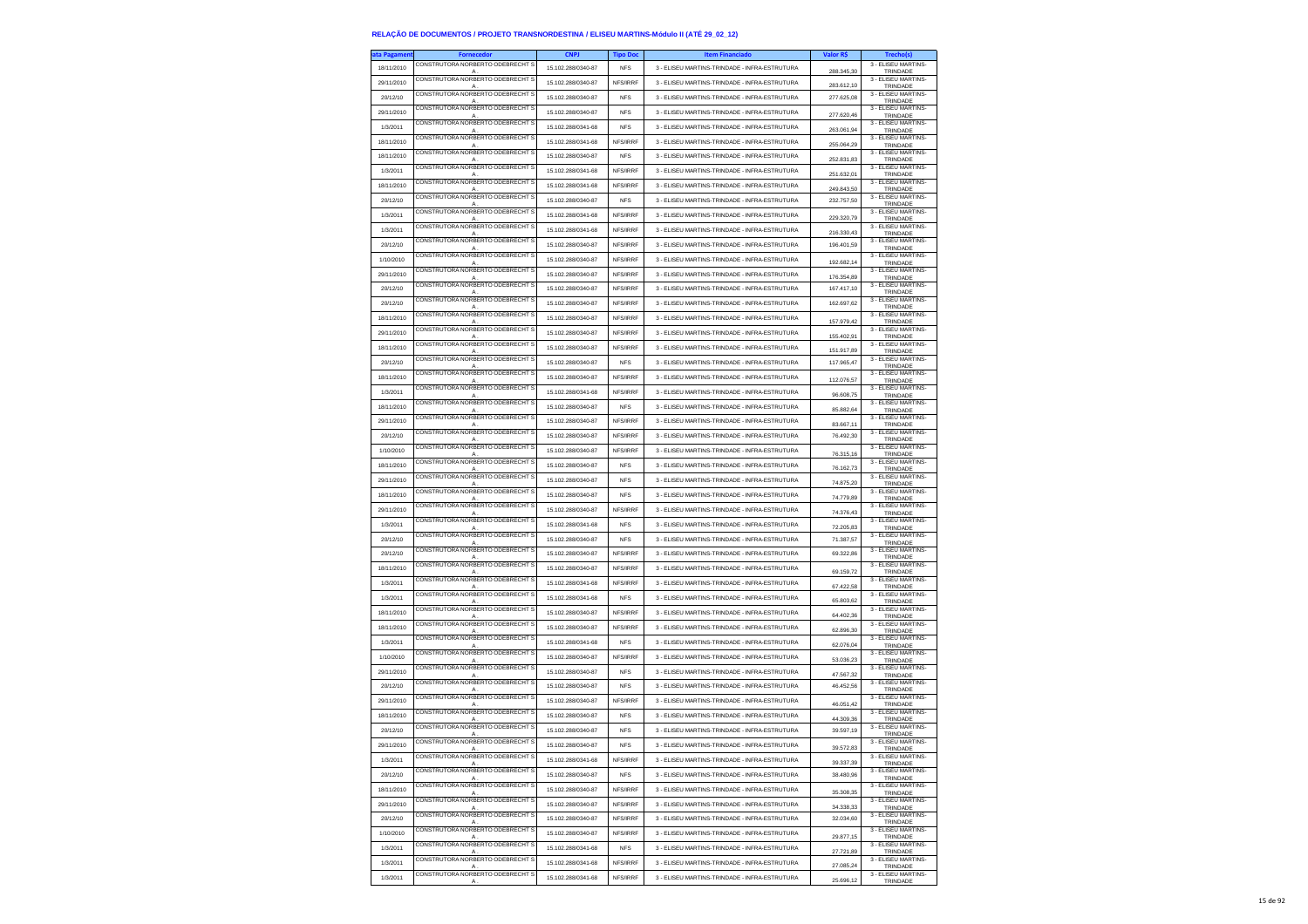| ta Pagamer |                                                    | <b>CNPJ</b>                                  | Tipo Doc   | <b>Item Financiado</b>                        | Valor RŞ               |                                 |
|------------|----------------------------------------------------|----------------------------------------------|------------|-----------------------------------------------|------------------------|---------------------------------|
| 1/3/2011   | CONSTRUTORA NORBERTO ODEBRECHT S                   | 15.102.288/0341-68                           | <b>NFS</b> | 3 - ELISEU MARTINS-TRINDADE - INFRA-ESTRUTURA | 25.692,01              | 3 - ELISEU MARTINS-<br>TRINDADE |
| 29/11/2010 | CONSTRUTORA NORBERTO ODEBRECHT S                   | 15.102.288/0340-87                           | NFS/IRRF   | 3 - ELISEU MARTINS-TRINDADE - INFRA-ESTRUTURA |                        | 3 - ELISEU MARTINS              |
| 29/11/2010 | A<br>CONSTRUTORA NORBERTO ODEBRECHT S              | 15.102.288/0340-87                           | <b>NFS</b> | 3 - ELISEU MARTINS-TRINDADE - INFRA-ESTRUTURA | 25.602,79              | TRINDADE<br>3 - ELISEU MARTINS- |
|            | A<br>CONSTRUTORA NORBERTO ODEBRECHT S              |                                              |            |                                               | 25,100.13              | TRINDADE<br>3 - ELISEU MARTINS- |
| 29/11/2010 | A<br>CONSTRUTORA NORBERTO ODEBRECHT S              | 15.102.288/0340-87                           | NFS/IRRF   | 3 - ELISEU MARTINS-TRINDADE - INFRA-ESTRUTURA | 22.744,99              | TRINDADE<br>3 - ELISEU MARTINS- |
| 29/11/2010 | А                                                  | 15.102.288/0340-87                           | <b>NFS</b> | 3 - ELISEU MARTINS-TRINDADE - INFRA-ESTRUTURA | 22.402,03              | TRINDADE                        |
| 1/10/2010  | CONSTRUTORA NORBERTO ODEBRECHT S<br>A              | 15.102.288/0340-87                           | NFS/IRRF   | 3 - ELISEU MARTINS-TRINDADE - INFRA-ESTRUTURA | 21.744.79              | 3 - FLISEU MARTINS<br>TRINDADE  |
| 29/11/2010 | CONSTRUTORA NORBERTO ODEBRECHT                     | 15 102 288/0340-87                           | NFS/IRRF   | 3 - FLISELLMARTINS-TRINDADE - INFRA-ESTRUTURA | 19.974,42              | 3 - ELISEU MARTINS-<br>TRINDADE |
| 18/11/2010 | CONSTRUTORA NORBERTO ODEBRECHT S                   | 15.102.288/0340-87                           | <b>NFS</b> | 3 - ELISEU MARTINS-TRINDADE - INFRA-ESTRUTURA |                        | 3 - ELISEU MARTINS              |
| 20/12/10   | A<br>CONSTRUTORA NORBERTO ODEBRECHT S              | 15.102.288/0340-87                           | <b>NFS</b> | 3 - ELISEU MARTINS-TRINDADE - INFRA-ESTRUTURA | 19.397,61<br>18.091,82 | TRINDADE<br>3 - ELISEU MARTINS- |
|            | A<br>CONSTRUTORA NORBERTO ODEBRECHT                |                                              |            |                                               |                        | TRINDADE<br>3 - ELISEU MARTINS- |
| 18/11/2010 | А.<br>CONSTRUTORA NORBERTO ODEBRECHT S             | 15.102.288/0340-87                           | <b>NFS</b> | 3 - ELISEU MARTINS-TRINDADE - INFRA-ESTRUTURA | 18.063,29              | TRINDADE<br>3 - ELISEU MARTINS- |
| 18/11/2010 | А                                                  | 15.102.288/0340-87                           | <b>NFS</b> | 3 - ELISEU MARTINS-TRINDADE - INFRA-ESTRUTURA | 17.640,87              | <b>TRINDADE</b>                 |
| 1/10/2010  | CONSTRUTORA NORBERTO ODEBRECHT S<br>A              | 15.102.288/0340-87                           | NFS/IRRF   | 3 - ELISEU MARTINS-TRINDADE - INFRA-ESTRUTURA | 16.619.80              | 3 - ELISEU MARTINS<br>TRINDADE  |
| 20/12/10   | CONSTRUTORA NORBERTO ODEBRECHT S                   | 15 102 288/0340-87                           | <b>NFS</b> | 3 - ELISEU MARTINS-TRINDADE - INFRA-ESTRUTURA | 16 396 12              | 3 - ELISEU MARTINS-<br>TRINDADE |
| 1/3/2011   | CONSTRUTORA NORBERTO ODEBRECHT S                   | 15.102.288/0341-68                           | <b>NFS</b> | 3 - ELISEU MARTINS-TRINDADE - INFRA-ESTRUTURA |                        | 3 - ELISEU MARTINS-<br>TRINDADE |
| 29/11/2010 | A<br>CONSTRUTORA NORBERTO ODEBRECHT S              | 15.102.288/0340-87                           | <b>NFS</b> | 3 - ELISEU MARTINS-TRINDADE - INFRA-ESTRUTURA | 11.289,68              | 3 - FLISEU MARTINS-             |
|            | A<br>CONSTRUTORA NORBERTO ODEBRECHT S              |                                              |            |                                               | 10.093.42              | TRINDADE<br>3 - ELISEU MARTINS- |
| 1/3/2011   | Α<br>CONSTRUTORA NORBERTO ODEBRECHT S              | 15.102.288/0341-68                           | NFS/IRRF   | 3 - ELISEU MARTINS-TRINDADE - INFRA-ESTRUTURA | 9.987,44               | TRINDADE<br>3 - ELISEU MARTINS- |
| 18/11/2010 | A                                                  | 15.102.288/0340-87                           | <b>NFS</b> | 3 - ELISEU MARTINS-TRINDADE - INFRA-ESTRUTURA | 9.903,13               | TRINDADE                        |
| 1/10/2010  | CONSTRUTORA NORBERTO ODEBRECHT S<br>Δ              | 15.102.288/0340-87                           | NFS/IRRF   | 3 - ELISEU MARTINS-TRINDADE - INFRA-ESTRUTURA | 9,895.80               | 3 - ELISEU MARTINS<br>TRINDADE  |
| 29/11/2010 | CONSTRUTORA NORBERTO ODEBRECHT S                   | 15.102.288/0340-87                           | <b>NFS</b> | 3 - ELISEU MARTINS-TRINDADE - INFRA-ESTRUTURA | 9.747,85               | 3 - ELISEU MARTINS-<br>TRINDADE |
| 1/10/2010  | CONSTRUTORA NORBERTO ODEBRECHT S                   | 15.102.288/0340-87                           | NFS/IRRF   | 3 - ELISEU MARTINS-TRINDADE - INFRA-ESTRUTURA | 8.851,80               | 3 - ELISEU MARTINS-             |
| 20/12/10   | $\mathsf{A}$<br>CONSTRUTORA NORBERTO ODEBRECHT S   | 15.102.288/0340-87                           | <b>NFS</b> | 3 - ELISEU MARTINS-TRINDADE - INFRA-ESTRUTURA | 7.576,77               | TRINDADE<br>3 - FLISEU MARTINS- |
|            | $\mathsf{A}$<br>CONSTRUTORA NORBERTO ODEBRECHTS    |                                              |            |                                               |                        | TRINDADE<br>3 - FLISEU MARTINS- |
| 1/3/2011   | Α<br>CONSTRUTORA NORBERTO ODEBRECHT S              | 15.102.288/0341-68                           | <b>NFS</b> | 3 - ELISEU MARTINS-TRINDADE - INFRA-ESTRUTURA | 7.371,69               | TRINDADE<br>3 - ELISEU MARTINS- |
| 29/11/2010 | A                                                  | 15 102 288/0340-87                           | <b>NFS</b> | 3 - ELISEU MARTINS-TRINDADE - INFRA-ESTRUTURA | 6.311,41               | TRINDADE                        |
| 18/11/2010 | CONSTRUTORA NORBERTO ODEBRECHT S<br>$\mathsf{A}$   | 15.102.288/0340-87                           | NFS/IRRF   | 3 - ELISEU MARTINS-TRINDADE - INFRA-ESTRUTURA | 6.217,89               | 3 - ELISEU MARTINS<br>TRINDADE  |
| 18/11/2010 | CONSTRUTORA NORBERTO ODEBRECHT S                   | 15.102.288/0341-68                           | NFS/IRRF   | 3 - ELISEU MARTINS-TRINDADE - INFRA-ESTRUTURA | 3.324,98               | 3 - ELISEU MARTINS-<br>TRINDADE |
| 1/3/2011   | CONSTRUTORA NORBERTO ODEBRECHT                     | 15.102.288/0341-68                           | <b>NFS</b> | 3 - ELISEU MARTINS-TRINDADE - INFRA-ESTRUTURA | 2.865,90               | 3 - ELISEU MARTINS-             |
| 18/11/2010 | CONSTRUTORA NORBERTO ODERRECHT S                   | 15.102.288/0340-87                           | NFS/IRRF   | 3 - ELISEU MARTINS-TRINDADE - INFRA-ESTRUTURA |                        | TRINDADE<br>3 - FLISEU MARTINS  |
|            | $\mathsf{A}$<br>CONSTRUTORA NORBERTO ODEBRECHT S   |                                              |            |                                               | 2.623.78               | TRINDADE<br>3 - ELISEU MARTINS- |
| 18/11/2010 | A<br>CONSTRUTORA NORBERTO ODEBRECHT                | 15.102.288/0340-87                           | <b>NFS</b> | 3 - ELISEU MARTINS-TRINDADE - INFRA-ESTRUTURA | 1.701,94               | TRINDADE<br>3 - ELISEU MARTINS- |
| 1/3/2011   | A                                                  | 15.102.288/0341-68                           | NFS/IRRF   | 3 - ELISEU MARTINS-TRINDADE - INFRA-ESTRUTURA | 1.631,53               | TRINDADE                        |
| 1/3/2011   | CONSTRUTORA NORBERTO ODEBRECHT S<br>$\overline{A}$ | 15.102.288/0341-68                           | <b>NFS</b> | 3 - ELISEU MARTINS-TRINDADE - INFRA-ESTRUTURA | 468,17                 | 3 - ELISEU MARTINS-<br>TRINDADE |
| 2/9/2010   | CONSTRUTORA NORBERTO ODEBRECHT S<br>A              | 15.102.288/0340-87                           | NFS/IRRF   | 3 - ELISEU MARTINS-TRINDADE - INFRA-ESTRUTURA | 89.180.44              | 3 - ELISEU MARTINS-<br>TRINDADE |
| 1/7/10     | CONSTRUTORA NORBERTO ODEBRECHT S                   | 15.102.188/0001-82<br>15.102.188/0263-00 /   | NFS/IRRF   | 3 - ELISEU MARTINS-TRINDADE - INFRA-ESTRUTURA |                        | 3 - ELISEU MARTINS              |
|            | Α.                                                 | 15.102.188/0263-00                           |            |                                               | 78.428,67              | TRINDADE                        |
| 1/7/10     | CONSTRUTORA NORBERTO ODEBRECHT S                   | 15.102.188/0001-82 /<br>15.102.188/0263-00 / | NFS/IRRF   | 3 - ELISEU MARTINS-TRINDADE - INFRA-ESTRUTURA |                        | 3 - ELISEU MARTINS-<br>TRINDADE |
|            | Α.<br>CONSTRUTORA NORBERTO ODEBRECHT S             | 15.102.188/0263-00                           |            |                                               | 51.355,49              | 3 - ELISEU MARTINS-             |
| 2/9/2010   |                                                    | 15.102.288/0340-87                           | <b>NFS</b> | 3 - ELISEU MARTINS-TRINDADE - OUTRAS DESPESAS | 28.278,63              | TRINDADE                        |
| 12/7/10    | CONSTRUTORA NORBERTO ODEBRECHT S<br>Α.             | 15.102.188/0001-82 /<br>15.102.188/0263-00 / | <b>NF</b>  | 3 - ELISEU MARTINS-TRINDADE - INFRA-ESTRUTURA |                        | 3 - ELISEU MARTINS-<br>TRINDADE |
|            | CONSTRUTORA NORBERTO ODEBRECHT S                   | 15.102.188/0263-00                           |            |                                               | 24.561,30              | 3 - ELISEU MARTINS-             |
| 2/9/2010   | Α                                                  | 15.102.288/0340-87                           | NFS/IRRF   | 3 - ELISEU MARTINS-TRINDADE - INFRA-ESTRUTURA | 23.686,38              | TRINDADE                        |
|            | CONSTRUTORA NORBERTO ODEBRECHT S                   | 15.102.188/0001-82 /                         |            |                                               |                        | 3 - ELISEU MARTINS              |
| 02/02/2010 | Α.                                                 | 15.102.188/0263-00 /<br>15.102.188/0263-00   | <b>NF</b>  | 3 - ELISEU MARTINS-TRINDADE - INFRA-ESTRUTURA | 21.931.34              | TRINDADE                        |
|            |                                                    |                                              |            |                                               |                        | 3 - ELISEU MARTINS-             |
| 2/9/2010   | CONSTRUTORA NORBERTO ODEBRECHT S                   | 15.102.288/0340-87                           | NFS/IRRF   | 3 - ELISEU MARTINS-TRINDADE - INFRA-ESTRUTURA | 17.628,76              | TRINDADE                        |
| 12/05/2010 | CONSTRUTORA NORBERTO ODEBRECHT S                   | 15.102.188/0001-82 /<br>15.102.188/0263-00 / | <b>NF</b>  | 3 - ELISEU MARTINS-TRINDADE - INFRA-ESTRUTURA | 14.179.99              | 3 - ELISEU MARTINS-             |
|            | Α.                                                 | 15.102.188/0263-00                           |            |                                               |                        | TRINDADE                        |
| 2/9/2010   | CONSTRUTORA NORBERTO ODEBRECHT S<br>Α              | 15 102 288/0340-87                           | <b>NFS</b> | 3 - ELISEU MARTINS-TRINDADE - OUTRAS DESPESAS | 9.177,15               | 3 - ELISEU MARTINS-<br>TRINDADE |
| 2/9/2010   | CONSTRUTORA NORBERTO ODEBRECHT S<br>А              | 15.102.288/0340-87                           | <b>NFS</b> | 3 - ELISEU MARTINS-TRINDADE - OUTRAS DESPESAS | 7.329,84               | 3 - ELISEU MARTINS-<br>TRINDADE |
| 2/9/2010   | CONSTRUTORA NORBERTO ODEBRECHT S                   | 15.102.288/0340-87                           | <b>NFS</b> | 3 - ELISEU MARTINS-TRINDADE - OUTRAS DESPESAS | 5,589.98               | 3 - FLISEU MARTINS-<br>TRINDADE |
|            | CONSTRUTORA NORBERTO ODEBRECHT S                   | 15.102.188/0001-82 /                         |            |                                               |                        | 3 - ELISEU MARTINS              |
| 12/7/10    | Α                                                  | 15.102.188/0263-00 /<br>15.102<br>.188/0     | NF         | 3 - ELISEU MARTINS-TRINDADE - INFRA-ESTRUTURA |                        | TRINDADE                        |
| 12/7/10    | CONSTRUTORA NORBERTO ODEBRECHT S                   | 15.102.188/0001-82 /<br>15.102.188/0263-00 / | <b>NF</b>  | 3 - ELISEU MARTINS-TRINDADE - INFRA-ESTRUTURA |                        | 3 - ELISEU MARTINS-             |
|            | Α.                                                 | 15.102.188/0263-00                           |            |                                               | 1.617,20               | TRINDADE                        |
| 12/7/10    | CONSTRUTORA NORBERTO ODEBRECHT S                   | 15.102.188/0001-82 /<br>15.102.188/0263-00 / | <b>NF</b>  | 3 - ELISEU MARTINS-TRINDADE - INFRA-ESTRUTURA |                        | 3 - ELISEU MARTINS-<br>TRINDADE |
|            | Α.                                                 | 15.102.188/0263-00<br>15.102.188/0001-82 /   |            |                                               | 1.386,84               |                                 |
| 12/7/10    | CONSTRUTORA NORBERTO ODEBRECHT S<br>Α.             | 15.102.188/0263-00 /                         | NF         | 3 - ELISEU MARTINS-TRINDADE - INFRA-ESTRUTURA |                        | 3 - ELISEU MARTINS-<br>TRINDADE |
|            | CONSTRUTORA NORBERTO ODEBRECHT S                   | 15.102.188/0263-00<br>15.102.188/0001-82 /   |            |                                               | 1.103.84               | 3 - ELISEU MARTINS-             |
| 12/7/10    | Α.                                                 | 15.102.188/0263-00 /<br>15.102.188/0263-00   | <b>NF</b>  | 3 - ELISEU MARTINS-TRINDADE - INFRA-ESTRUTURA | 367,92                 | TRINDADE                        |
|            | CONSTRUTORA NORBERTO ODEBRECHT S                   | 15.102.188/0001-82 /<br>15 102 188/0263-00 / |            |                                               |                        | 3 - ELISEU MARTINS-             |
| 12/7/10    | Α.                                                 | 15.102.188/0263-00                           | <b>NF</b>  | 3 - ELISEU MARTINS-TRINDADE - INFRA-ESTRUTURA | 360.87                 | TRINDADE                        |
| 12/7/10    | CONSTRUTORA NORBERTO ODEBRECHT S                   | 15.102.188/0001-82 /<br>15.102.188/0263-00 / | <b>NF</b>  | 3 - ELISEU MARTINS-TRINDADE - INFRA-ESTRUTURA |                        | 3 - ELISEU MARTINS-             |
|            | Α.                                                 | 15.102.188/0263-00                           |            |                                               | 290,11                 | TRINDADE                        |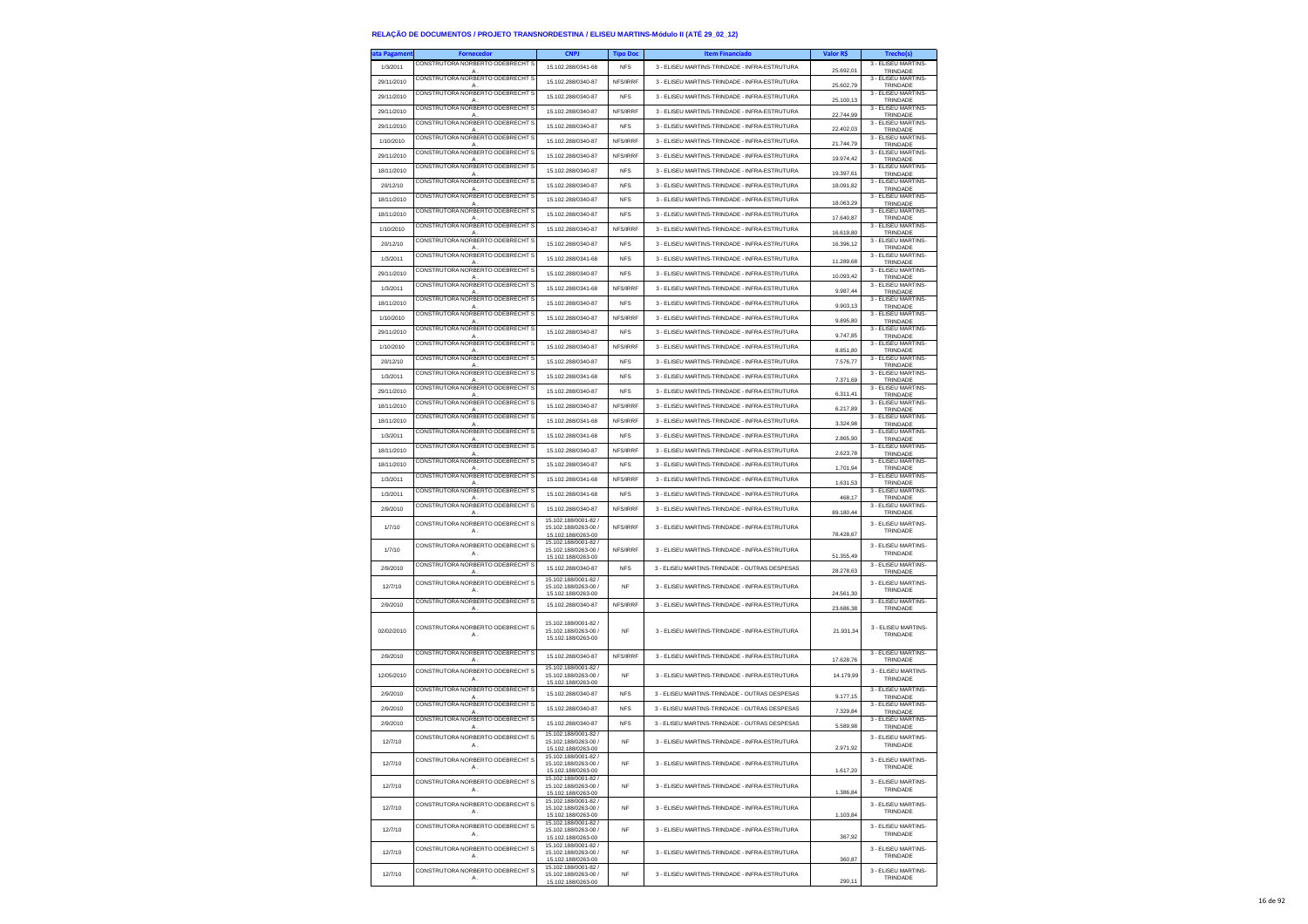| ta Pagamen | <b>Fornecedor</b>                      | <b>CNPJ</b>        | <b>Tipo Doc</b> | <b>Item Financiado</b>                        | Valor R\$    | <b>Trecho(s)</b>                |
|------------|----------------------------------------|--------------------|-----------------|-----------------------------------------------|--------------|---------------------------------|
| 4/4/2011   | CONSTRUTORA NORBERTO ODEBRECHT<br>S/A  | 15.102.288/0341-68 | NFS/IRRF        | 3 - ELISEU MARTINS-TRINDADE - INFRA-ESTRUTURA | 2.087.262,10 | 3 - ELISEU MARTINS-<br>TRINDADE |
| 29/4/2011  | CONSTRUTORA NORBERTO ODEBRECHT         | 15.102.288/0341-68 | NFS/IRRF        | 3 - ELISEU MARTINS-TRINDADE - INFRA-ESTRUTURA |              | 3 - ELISEU MARTINS-             |
| 30/5/2011  | S/A<br>CONSTRUTORA NORBERTO ODEBRECHT  | 15.102.288/0341-68 | NFS/IRRF        | 3 - ELISEU MARTINS-TRINDADE - INFRA-ESTRUTURA | 2.069.330.94 | TRINDADE<br>3 - ELISEU MARTINS- |
|            | S/A<br>CONSTRUTORA NORBERTO ODEBRECHT  |                    |                 |                                               | 1.662.917,24 | TRINDADE<br>3 - ELISEU MARTINS- |
| 4/4/2011   | S/A<br>CONSTRUTORA NORBERTO ODEBRECHT  | 15.102.288/0341-68 | NFS/IRRF        | 3 - ELISEU MARTINS-TRINDADE - INFRA-ESTRUTURA | 1.516.981,45 | TRINDADE<br>3 - ELISEU MARTINS  |
| 4/4/2011   | S/A                                    | 15.102.288/0341-68 | NFS/IRRF        | 3 - ELISEU MARTINS-TRINDADE - INFRA-ESTRUTURA | 1.286.587.93 | TRINDADE                        |
| 31/5/2011  | CONSTRUTORA NORBERTO ODEBRECHT<br>S/A  | 15 102 288/0341-68 | NFS/IRRF        | 3 - ELISEU MARTINS-TRINDADE - INFRA-ESTRUTURA | 1.283.393,04 | 3 - ELISEU MARTINS-<br>TRINDADE |
| 29/4/2011  | CONSTRUTORA NORBERTO ODEBRECHT<br>S/A  | 15.102.288/0341-68 | NFS/IRRF        | 3 - ELISEU MARTINS-TRINDADE - INFRA-ESTRUTURA | 1.246.376,44 | 3 - ELISEU MARTINS-<br>TRINDADE |
| 29/4/2011  | CONSTRUTORA NORBERTO ODEBRECHT         | 15.102.288/0341-68 | NFS/IRRF        | 3 - ELISEU MARTINS-TRINDADE - INFRA-ESTRUTURA |              | 3 - ELISEU MARTINS-             |
| 24/6/2011  | S/A<br>CONSTRUTORA NORBERTO ODEBRECHT  | 15.102.288/0341-68 | NFS/IRRF        | 3 - ELISEU MARTINS-TRINDADE - INFRA-ESTRUTURA | 1.180.699.21 | TRINDADE<br>3 - ELISEU MARTINS- |
|            | S/A<br>CONSTRUTORA NORBERTO ODEBRECHT  |                    |                 |                                               | 1.154.327,42 | TRINDADE<br>3 - ELISEU MARTINS  |
| 29/4/2011  | S/A<br>CONSTRUITORA NORBERTO ODEBRECHT | 15.102.288/0341-68 | NFS/IRRF        | 3 - ELISEU MARTINS-TRINDADE - INFRA-ESTRUTURA | 1.149.186,23 | TRINDADE<br>3 - ELISEU MARTINS- |
| 30/5/2011  | S/A                                    | 15.102.288/0341-68 | NFS/IRRF        | 3 - ELISEU MARTINS-TRINDADE - INFRA-ESTRUTURA | 892 705 47   | TRINDADE                        |
| 24/6/2011  | CONSTRUTORA NORBERTO ODEBRECHT<br>S/A  | 15.102.288/0341-68 | NES/IRRE        | 3 - ELISEU MARTINS-TRINDADE - INFRA-ESTRUTURA | 843.876,80   | 3 - ELISEU MARTINS-<br>TRINDADE |
| 4/4/2011   | CONSTRUTORA NORBERTO ODEBRECHT<br>S/A  | 15.102.288/0341-68 | <b>NES/IRRE</b> | 3 - FLISELLMARTINS-TRINDADE - INFRA-ESTRUTURA | 820.856.24   | 3 - ELISEU MARTINS-<br>TRINDADE |
| 31/5/2011  | CONSTRUTORA NORBERTO ODEBRECHT<br>S/A  | 15.102.288/0341-68 | NFS/IRRF        | 3 - ELISEU MARTINS-TRINDADE - INFRA-ESTRUTURA | 793.552,70   | 3 - FLISEU MARTINS-<br>TRINDADE |
| 4/4/2011   | CONSTRUTORA NORBERTO ODEBRECHT         | 15.102.288/0341-68 | NFS/IRRF        | 3 - ELISEU MARTINS-TRINDADE - INFRA-ESTRUTURA |              | 3 - FLISEU MARTINS-             |
|            | S/A<br>CONSTRUTORA NORBERTO ODEBRECHT  | 15.102.288/0341-68 | NFS/IRRF        | 3 - ELISEU MARTINS-TRINDADE - INFRA-ESTRUTURA | 705.035,06   | TRINDADE<br>3 - ELISEU MARTINS- |
| 30/5/2011  | S/A<br>CONSTRUTORA NORBERTO ODEBRECHT  |                    |                 |                                               | 556.064,42   | TRINDADE<br>3 - ELISEU MARTINS  |
| 4/4/2011   | S/A<br>CONSTRUTORA NORBERTO ODEBRECHT  | 15.102.288/0341-68 | NFS/IRRF        | 3 - ELISEU MARTINS-TRINDADE - INFRA-ESTRUTURA | 534.006.22   | TRINDADE<br>3 - ELISEU MARTINS- |
| 29/4/2011  | S/A                                    | 15.102.288/0341-68 | NFS/IRRF        | 3 - ELISEU MARTINS-TRINDADE - INFRA-ESTRUTURA | 498.362,69   | TRINDADE                        |
| 4/4/2011   | CONSTRUTORA NORBERTO ODEBRECHT<br>S/A  | 15.102.288/0341-68 | <b>NFS</b>      | 3 - ELISEU MARTINS-TRINDADE - INFRA-ESTRUTURA | 498.183,82   | 3 - ELISEU MARTINS-<br>TRINDADE |
| 24/6/2011  | CONSTRUTORA NORBERTO ODEBRECHT<br>S/A  | 15.102.288/0341-68 | <b>NFS</b>      | 3 - ELISEU MARTINS-TRINDADE - INFRA-ESTRUTURA | 497.382,49   | 3 - ELISEU MARTINS-<br>TRINDADE |
| 24/6/2011  | CONSTRUTORA NORBERTO ODEBRECHT<br>S/A  | 15.102.288/0341-68 | NFS/IRRF        | 3 - ELISEU MARTINS-TRINDADE - INFRA-ESTRUTURA | 444.018.14   | 3 - ELISEU MARTINS-<br>TRINDADE |
| 29/4/2011  | CONSTRUTORA NORBERTO ODEBRECH          | 15.102.288/0341-68 | <b>NFS</b>      | 3 - ELISEU MARTINS-TRINDADE - INFRA-ESTRUTURA | 422.060.47   | 3 - ELISEU MARTINS-             |
| 4/4/2011   | S/A<br>CONSTRUTORA NORBERTO ODEBRECHT  | 15.102.288/0341-68 | NFS/IRRF        | 3 - ELISEU MARTINS-TRINDADE - INFRA-ESTRUTURA |              | TRINDADE<br>3 - ELISEU MARTINS- |
|            | S/A<br>CONSTRUTORA NORBERTO ODEBRECHT  |                    |                 |                                               | 412 833 92   | TRINDADE<br>3 - ELISEU MARTINS- |
| 24/6/2011  | S/A<br>CONSTRUTORA NORBERTO ODEBRECHT  | 15.102.288/0341-68 | NFS/IRRF        | 3 - ELISEU MARTINS-TRINDADE - INFRA-ESTRUTURA | 407.702.71   | TRINDADE<br>3 - ELISEU MARTINS- |
| 24/6/2011  | S/A<br>CONSTRUTORA NORBERTO ODEBRECHT  | 15.102.288/0341-68 | NFS/IRRF        | 3 - ELISEU MARTINS-TRINDADE - INFRA-ESTRUTURA | 366.182.27   | TRINDADE<br>3 - ELISEU MARTINS- |
| 4/4/2011   | S/A                                    | 15.102.288/0341-68 | <b>NFS</b>      | 3 - ELISEU MARTINS-TRINDADE - INFRA-ESTRUTURA | 362.052,96   | TRINDADE                        |
| 4/4/2011   | CONSTRUTORA NORBERTO ODEBRECHT<br>S/A  | 15.102.288/0341-68 | NFS/IRRF        | 3 - ELISEU MARTINS-TRINDADE - INFRA-ESTRUTURA | 356 673 81   | 3 - ELISEU MARTINS-<br>TRINDADE |
| 30/5/2011  | CONSTRUTORA NORBERTO ODEBRECHT<br>S/A  | 15 102 288/0341-68 | NFS/IRRF        | 3 - ELISEU MARTINS-TRINDADE - INFRA-ESTRUTURA | 349.131,51   | 3 - ELISEU MARTINS-<br>TRINDADE |
| 24/6/2011  | CONSTRUTORA NORBERTO ODEBRECHT<br>S/A  | 15.102.288/0341-68 | <b>NFS</b>      | 3 - ELISEU MARTINS-TRINDADE - INFRA-ESTRUTURA | 314.264,08   | 3 - ELISEU MARTINS<br>TRINDADE  |
| 4/4/2011   | CONSTRUTORA NORBERTO ODEBRECHT         | 15.102.288/0341-68 | <b>NFS</b>      | 3 - ELISEU MARTINS-TRINDADE - INFRA-ESTRUTURA | 307.065.69   | 3 - ELISEU MARTINS-             |
| 31/5/2011  | S/A<br>CONSTRUTORA NORBERTO ODEBRECHT  | 15.102.288/0341-68 | <b>NFS</b>      | 3 - ELISEU MARTINS-TRINDADE - INFRA-ESTRUTURA |              | TRINDADE<br>3 - ELISEU MARTINS- |
|            | S/A<br>CONSTRUTORA NORBERTO ODEBRECHT  |                    |                 |                                               | 293.590,98   | TRINDADE<br>3 - ELISEU MARTINS  |
| 4/4/2011   | S/A<br>CONSTRUTORA NORBERTO ODEBRECHT  | 15.102.288/0341-68 | NFS/IRRF        | 3 - ELISEU MARTINS-TRINDADE - INFRA-ESTRUTURA | 279.242,40   | TRINDADE<br>3 - ELISEU MARTINS- |
| 29/4/2011  | S/A                                    | 15.102.288/0341-68 | NFS/IRRF        | 3 - ELISEU MARTINS-TRINDADE - INFRA-ESTRUTURA | 273,575.18   | TRINDADE                        |
| 4/4/2011   | CONSTRUTORA NORBERTO ODEBRECHT<br>S/A  | 15.102.288/0341-68 | NFS/IRRF        | 3 - ELISEU MARTINS-TRINDADE - INFRA-ESTRUTURA | 272.090,66   | 3 - ELISEU MARTINS-<br>TRINDADE |
| 24/6/2011  | CONSTRUTORA NORBERTO ODEBRECHT<br>S/A  | 15.102.288/0341-68 | <b>NFS</b>      | 3 - ELISEU MARTINS-TRINDADE - INFRA-ESTRUTURA | 265.856,81   | 3 - ELISEU MARTINS-<br>TRINDADE |
| 29/4/2011  | CONSTRUTORA NORBERTO ODEBRECHT<br>S/A  | 15.102.288/0341-68 | NFS/IRRF        | 3 - ELISEU MARTINS-TRINDADE - INFRA-ESTRUTURA | 264,306.39   | 3 - ELISEU MARTINS<br>TRINDADE  |
| 29/4/2011  | CONSTRUTORA NORBERTO ODEBRECHT         | 15.102.288/0341-68 | <b>NFS</b>      | 3 - ELISEU MARTINS-TRINDADE - INFRA-ESTRUTURA |              | 3 - ELISEU MARTINS-             |
| 24/6/2011  | S/A<br>CONSTRUTORA NORBERTO ODEBRECHT  | 15.102.288/0341-68 | NFS/IRRF        | 3 - ELISEU MARTINS-TRINDADE - INFRA-ESTRUTURA | 254.210,79   | TRINDADE<br>3 - ELISEU MARTINS- |
|            | S/A<br>CONSTRUTORA NORBERTO ODEBRECHT  |                    |                 |                                               | 250.899,66   | TRINDADE<br>3 - ELISEU MARTINS- |
| 29/4/2011  | S/A<br>CONSTRUTORA NORBERTO ODEBRECHT  | 15.102.288/0341-68 | <b>NFS</b>      | 3 - ELISEU MARTINS-TRINDADE - INFRA-ESTRUTURA | 240.815.26   | TRINDADE<br>3 - ELISEU MARTINS- |
| 29/4/2011  | S/A                                    | 15.102.288/0341-68 | <b>NFS</b>      | 3 - ELISEU MARTINS-TRINDADE - INFRA-ESTRUTURA | 240.175,23   | TRINDADE<br>3 - ELISEU MARTINS- |
| 31/5/2011  | CONSTRUTORA NORBERTO ODEBRECHT<br>S/A  | 15.102.288/0341-68 | NFS/IRRF        | 3 - ELISEU MARTINS-TRINDADE - INFRA-ESTRUTURA | 232.982.79   | TRINDADE                        |
| 31/5/2011  | CONSTRUTORA NORBERTO ODEBRECHT<br>S/A  | 15.102.288/0341-68 | <b>NFS</b>      | 3 - ELISEU MARTINS-TRINDADE - INFRA-ESTRUTURA | 225 803 77   | 3 - ELISEU MARTINS-<br>TRINDADE |
| 4/4/2011   | CONSTRUTORA NORBERTO ODEBRECHT<br>S/A  | 15.102.288/0341-68 | <b>NFS</b>      | 3 - ELISEU MARTINS-TRINDADE - INFRA-ESTRUTURA | 195.911,05   | 3 - FLISEU MARTINS-<br>TRINDADE |
| 24/6/2011  | CONSTRUTORA NORBERTO ODEBRECHT<br>S/A  | 15 102 288/0341-68 | <b>NFS</b>      | 3 - ELISEU MARTINS-TRINDADE - INFRA-ESTRUTURA | 194.331,80   | 3 - ELISEU MARTINS-<br>TRINDADE |
| 4/4/2011   | CONSTRUTORA NORBERTO ODEBRECHT         | 15.102.288/0341-68 | NFS/IRRF        | 3 - ELISEU MARTINS-TRINDADE - INFRA-ESTRUTURA |              | 3 - FLISEU MARTINS-             |
| 4/4/2011   | S/A<br>CONSTRUTORA NORBERTO ODEBRECHT  | 15.102.288/0341-68 | <b>NFS</b>      | 3 - ELISEU MARTINS-TRINDADE - INFRA-ESTRUTURA | 175.993,35   | TRINDADE<br>3 - FLISEU MARTINS- |
|            | S/A<br>CONSTRUTORA NORBERTO ODEBRECHT  |                    |                 |                                               | 168.268,39   | TRINDADE<br>3 - ELISEU MARTINS- |
| 30/5/2011  | CONSTRUTORA NORBERTO ODEBRECHT         | 15.102.288/0341-68 | NES/IRRE        | 3 - ELISEU MARTINS-TRINDADE - INFRA-ESTRUTURA | $\sim$       | TRINI<br>3 - ELISEU MARTINS     |
| 29/4/2011  | S/A                                    | 15.102.288/0341-68 | NFS/IRRF        | 3 - ELISEU MARTINS-TRINDADE - INFRA-ESTRUTURA | 163.888,91   | TRINDADE<br>3 - FLISEU MARTINS- |
| 31/5/2011  | CONSTRUTORA NORBERTO ODEBRECHT<br>S/A  | 15 102 288/0341-68 | <b>NFS</b>      | 3 - ELISEU MARTINS-TRINDADE - INFRA-ESTRUTURA | 156.429.95   | TRINDADE                        |
| 31/5/2011  | CONSTRUTORA NORBERTO ODEBRECHT<br>S/A  | 15.102.288/0341-68 | <b>NFS</b>      | 3 - ELISEU MARTINS-TRINDADE - INFRA-ESTRUTURA | 139.619,89   | 3 - ELISEU MARTINS-<br>TRINDADE |
| 30/5/2011  | CONSTRUTORA NORBERTO ODEBRECHT<br>S/A  | 15.102.288/0341-68 | NFS/IRRF        | 3 - ELISEU MARTINS-TRINDADE - INFRA-ESTRUTURA | 130.002,07   | 3 - ELISEU MARTINS-<br>TRINDADE |
| 24/6/2011  | CONSTRUTORA NORBERTO ODEBRECHT<br>S/A  | 15.102.288/0341-68 | NFS/IRRF        | 3 - ELISEU MARTINS-TRINDADE - INFRA-ESTRUTURA | 128 400 92   | 3 - ELISEU MARTINS-<br>TRINDADE |
| 4/4/2011   | CONSTRUTORA NORBERTO ODEBRECHT         | 15.102.288/0341-68 | <b>NFS</b>      | 3 - ELISEU MARTINS-TRINDADE - INFRA-ESTRUTURA |              | 3 - ELISEU MARTINS-             |
| 29/4/2011  | S/A<br>CONSTRUTORA NORBERTO ODEBRECHT  | 15.102.288/0341-68 | NFS/IRRF        | 3 - ELISEU MARTINS-TRINDADE - INFRA-ESTRUTURA | 127,449.50   | TRINDADE<br>3 - ELISEU MARTINS- |
|            | S/A<br>CONSTRUTORA NORBERTO ODEBRECHT  |                    |                 |                                               | 125.209,41   | TRINDADE<br>3 - FLISEU MARTINS  |
| 4/4/2011   | S/A<br>CONSTRUTORA NORBERTO ODEBRECHT  | 15.102.288/0341-68 | NFS/IRRF        | 3 - ELISEU MARTINS-TRINDADE - INFRA-ESTRUTURA | 123.174,67   | TRINDADE<br>3 - ELISEU MARTINS- |
| 24/6/2011  | S/A                                    | 15.102.288/0341-68 | NFS/IRRF        | 3 - ELISEU MARTINS-TRINDADE - INFRA-ESTRUTURA | 114.828,73   | TRINDADE                        |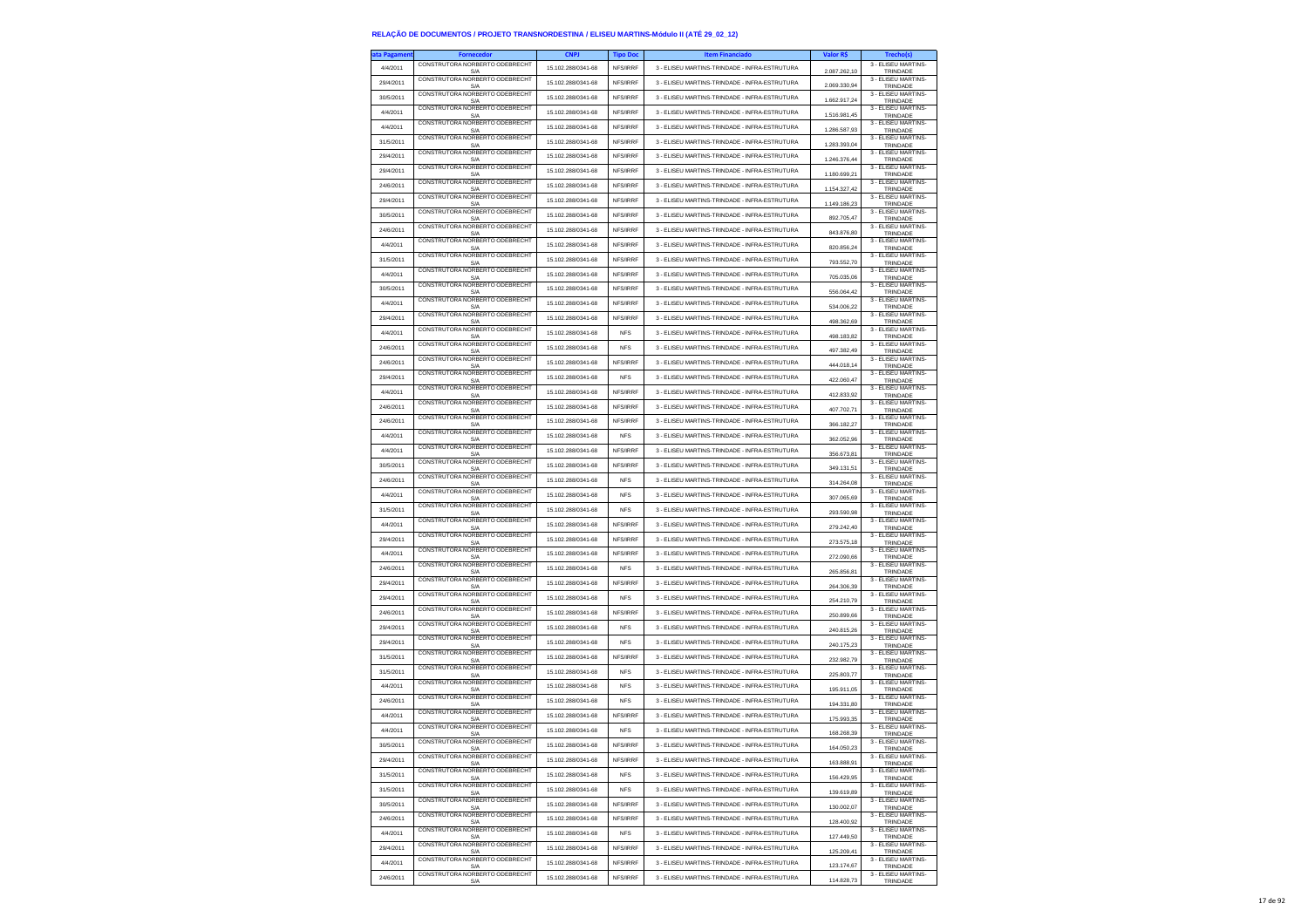| ta Pagameni | <b>Fornecedor</b>                     | <b>CNPJ</b>        | <b>Tipo Doc</b> | <b>Item Financiado</b>                        | Valor R\$  | <b>Trecho(s)</b>                    |
|-------------|---------------------------------------|--------------------|-----------------|-----------------------------------------------|------------|-------------------------------------|
| 24/6/2011   | CONSTRUTORA NORBERTO ODEBRECHT<br>S/A | 15.102.288/0341-68 | <b>NFS</b>      | 3 - ELISEU MARTINS-TRINDADE - INFRA-ESTRUTURA | 112.153,32 | 3 - ELISEU MARTINS-<br>TRINDADE     |
| 29/4/2011   | CONSTRUTORA NORBERTO ODEBRECHT        | 15.102.288/0341-68 | <b>NFS</b>      | 3 - ELISEU MARTINS-TRINDADE - INFRA-ESTRUTURA | 101.645.99 | 3 - ELISEU MARTINS-                 |
| 24/6/2011   | S/A<br>CONSTRUTORA NORBERTO ODEBRECHT | 15.102.288/0341-68 | NFS/IRRF        | 3 - FLISELLMARTINS-TRINDADE - INFRA-ESTRUTURA |            | TRINDADE<br>3 - ELISEU MARTINS-     |
|             | S/A<br>CONSTRUTORA NORBERTO ODEBRECHT |                    |                 |                                               | 100.675,83 | TRINDADE<br>3 - ELISEU MARTINS-     |
| 31/5/2011   | S/A<br>CONSTRUTORA NORBERTO ODEBRECHT | 15.102.288/0341-68 | <b>NFS</b>      | 3 - ELISEU MARTINS-TRINDADE - INFRA-ESTRUTURA | 98.606,53  | TRINDADE<br>3 - ELISEU MARTINS      |
| 4/4/2011    | S/A                                   | 15.102.288/0341-68 | <b>NFS</b>      | 3 - ELISEU MARTINS-TRINDADE - INFRA-ESTRUTURA | 98.529.71  | TRINDADE<br>3 - ELISEU MARTINS-     |
| 24/6/2011   | CONSTRUTORA NORBERTO ODEBRECHT<br>S/A | 15 102 288/0341-68 | <b>NFS</b>      | 3 - ELISEU MARTINS-TRINDADE - INFRA-ESTRUTURA | 91.605,18  | TRINDADE                            |
| 4/4/2011    | CONSTRUTORA NORBERTO ODEBRECHT<br>S/A | 15.102.288/0341-68 | NFS/IRRF        | 3 - ELISEU MARTINS-TRINDADE - INFRA-ESTRUTURA | 85.361,83  | 3 - ELISEU MARTINS-<br>TRINDADE     |
| 4/4/2011    | CONSTRUTORA NORBERTO ODEBRECHT<br>S/A | 15.102.288/0341-68 | <b>NFS</b>      | 3 - ELISEU MARTINS-TRINDADE - INFRA-ESTRUTURA | 85.126.16  | 3 - ELISEU MARTINS-<br>TRINDADE     |
| 24/6/2011   | CONSTRUTORA NORBERTO ODEBRECHT        | 15.102.288/0341-68 | <b>NFS</b>      | 3 - ELISEU MARTINS-TRINDADE - INFRA-ESTRUTURA | 84.400,81  | 3 - ELISEU MARTINS-                 |
| 4/4/2011    | S/A<br>CONSTRUTORA NORBERTO ODEBRECHT | 15.102.288/0341-68 | NFS/IRRF        | 3 - ELISEU MARTINS-TRINDADE - INFRA-ESTRUTURA |            | TRINDADE<br>3 - ELISEU MARTINS      |
| 4/4/2011    | S/A<br>CONSTRUTORA NORBERTO ODEBRECHT | 15.102.288/0341-68 | NFS/IRRF        | 3 - ELISEU MARTINS-TRINDADE - INFRA-ESTRUTURA | 76.265,10  | TRINDADE<br>3 - ELISEU MARTINS-     |
|             | S/A<br>CONSTRUTORA NORBERTO ODEBRECHT |                    |                 |                                               | 74.126.69  | TRINDADE<br>3 - ELISEU MARTINS-     |
| 31/5/2011   | S/A<br>CONSTRUTORA NORBERTO ODEBRECHT | 15.102.288/0341-68 | NFS/IRRF        | 3 - ELISEU MARTINS-TRINDADE - INFRA-ESTRUTURA | 71.436,71  | TRINDADE<br>3 - ELISEU MARTINS-     |
| 29/4/2011   | S/A<br>CONSTRUTORA NORBERTO ODEBRECHT | 15.102.288/0341-68 | NES/IRRE        | 3 - FLISELLMARTINS-TRINDADE - INFRA-ESTRUTURA | 68.441,08  | TRINDADE<br>3 - FLISEU MARTINS-     |
| 4/4/2011    | S/A                                   | 15.102.288/0341-68 | <b>NFS</b>      | 3 - ELISEU MARTINS-TRINDADE - INFRA-ESTRUTURA | 66.645,86  | TRINDADE                            |
| 4/4/2011    | CONSTRUTORA NORBERTO ODEBRECHT<br>S/A | 15 102 288/0341-68 | <b>NFS</b>      | 3 - ELISEU MARTINS-TRINDADE - INFRA-ESTRUTURA | 64.938,98  | 3 - FLISEU MARTINS-<br>TRINDADE     |
| 24/6/2011   | CONSTRUTORA NORBERTO ODEBRECHT<br>S/A | 15.102.288/0341-68 | <b>NFS</b>      | 3 - ELISEU MARTINS-TRINDADE - INFRA-ESTRUTURA | 62.379,19  | 3 - ELISEU MARTINS-<br>TRINDADE     |
| 31/5/2011   | CONSTRUTORA NORBERTO ODEBRECHT<br>S/A | 15.102.288/0341-68 | <b>NFS</b>      | 3 - ELISEU MARTINS-TRINDADE - INFRA-ESTRUTURA | 61.116,80  | 3 - ELISEU MARTINS<br>TRINDADE      |
| 4/4/2011    | CONSTRUTORA NORBERTO ODEBRECHT        | 15.102.288/0341-68 | NFS/IRRF        | 3 - ELISEU MARTINS-TRINDADE - INFRA-ESTRUTURA | 60.973,58  | 3 - ELISEU MARTINS-                 |
| 31/5/2011   | S/A<br>CONSTRUTORA NORBERTO ODEBRECHT | 15.102.288/0341-68 | <b>NFS</b>      | 3 - ELISEU MARTINS-TRINDADE - INFRA-ESTRUTURA |            | TRINDADE<br>3 - ELISEU MARTINS-     |
| 24/6/2011   | S/A<br>CONSTRUTORA NORBERTO ODEBRECHT | 15.102.288/0341-68 | <b>NFS</b>      | 3 - ELISEU MARTINS-TRINDADE - INFRA-ESTRUTURA | 57.845,22  | TRINDADE<br>3 - ELISEU MARTINS-     |
|             | S/A<br>CONSTRUTORA NORBERTO ODEBRECHT |                    |                 |                                               | 57.808,15  | TRINDADE<br>3 - ELISEU MARTINS-     |
| 29/4/2011   | S/A<br>CONSTRUTORA NORBERTO ODEBRECH  | 15.102.288/0341-68 | <b>NFS</b>      | 3 - ELISEU MARTINS-TRINDADE - INFRA-ESTRUTURA | 57.176,10  | TRINDADE<br>3 - ELISEU MARTINS-     |
| 31/5/2011   | S/A<br>CONSTRUTORA NORBERTO ODEBRECHT | 15.102.288/0341-68 | <b>NFS</b>      | 3 - ELISEU MARTINS-TRINDADE - INFRA-ESTRUTURA | 55.083,29  | TRINDADE<br>3 - ELISEU MARTINS-     |
| 29/4/2011   | S/A                                   | 15.102.288/0341-68 | <b>NFS</b>      | 3 - ELISEU MARTINS-TRINDADE - INFRA-ESTRUTURA | 53.907,90  | TRINDADE                            |
| 29/4/2011   | CONSTRUTORA NORBERTO ODEBRECHT<br>S/A | 15.102.288/0341-68 | NFS/IRRF        | 3 - ELISEU MARTINS-TRINDADE - INFRA-ESTRUTURA | 47.037.87  | 3 - ELISEU MARTINS-<br>TRINDADE     |
| 31/5/2011   | CONSTRUTORA NORBERTO ODEBRECHT<br>S/A | 15.102.288/0341-68 | <b>NFS</b>      | 3 - ELISEU MARTINS-TRINDADE - INFRA-ESTRUTURA | 43.043,89  | 3 - ELISEU MARTINS-<br>TRINDADE     |
| 29/4/2011   | CONSTRUTORA NORBERTO ODEBRECHT<br>S/A | 15.102.288/0341-68 | NFS/IRRF        | 3 - ELISEU MARTINS-TRINDADE - INFRA-ESTRUTURA | 42.253,43  | 3 - ELISEU MARTINS-<br>TRINDADE     |
| 4/4/2011    | CONSTRUTORA NORBERTO ODEBRECHT<br>S/A | 15.102.288/0341-68 | <b>NFS</b>      | 3 - ELISEU MARTINS-TRINDADE - INFRA-ESTRUTURA | 42.003.75  | 3 - ELISEU MARTINS-<br>TRINDADE     |
| 24/6/2011   | CONSTRUTORA NORBERTO ODEBRECHT        | 15.102.288/0341-68 | NFS/IRRF        | 3 - ELISEU MARTINS-TRINDADE - INFRA-ESTRUTURA |            | 3 - ELISEU MARTINS-                 |
| 31/5/2011   | S/A<br>CONSTRUTORA NORBERTO ODEBRECHT | 15.102.288/0341-68 | <b>NFS</b>      | 3 - ELISEU MARTINS-TRINDADE - INFRA-ESTRUTURA | 41.078,80  | TRINDADE<br>3 - ELISEU MARTINS      |
|             | S/A<br>CONSTRUTORA NORBERTO ODEBRECHT | 15.102.288/0341-68 | NFS/IRRF        | 3 - ELISEU MARTINS-TRINDADE - INFRA-ESTRUTURA | 40.991,65  | TRINDADE<br>3 - ELISEU MARTINS-     |
| 31/5/2011   | S/A<br>CONSTRUTORA NORBERTO ODEBRECHT |                    |                 |                                               | 34,455.08  | TRINDADE<br>3 - ELISEU MARTINS-     |
| 29/4/2011   | S/A<br>CONSTRUTORA NORBERTO ODEBRECHT | 15.102.288/0341-68 | <b>NFS</b>      | 3 - ELISEU MARTINS-TRINDADE - INFRA-ESTRUTURA | 33.426,77  | TRINDADE<br>3 - ELISEU MARTINS      |
| 24/6/2011   | S/A<br>CONSTRUTORA NORBERTO ODEBRECHT | 15.102.288/0341-68 | <b>NFS</b>      | 3 - ELISEU MARTINS-TRINDADE - INFRA-ESTRUTURA | 29.538,92  | TRINDADE<br>3 - ELISEU MARTINS-     |
| 4/4/2011    | S/A                                   | 15.102.288/0341-68 | <b>NFS</b>      | 3 - ELISEU MARTINS-TRINDADE - INFRA-ESTRUTURA | 29,397.69  | TRINDADE                            |
| 31/5/2011   | CONSTRUTORA NORBERTO ODEBRECHT<br>S/A | 15.102.288/0341-68 | <b>NFS</b>      | 3 - ELISEU MARTINS-TRINDADE - INFRA-ESTRUTURA | 28.402,83  | 3 - ELISEU MARTINS-<br>TRINDADE     |
| 4/4/2011    | CONSTRUTORA NORBERTO ODEBRECHT<br>S/A | 15.102.288/0341-68 | NFS/IRRF        | 3 - ELISEU MARTINS-TRINDADE - INFRA-ESTRUTURA | 28.016,66  | 3 - ELISEU MARTINS-<br>TRINDADE     |
| 29/4/2011   | CONSTRUTORA NORBERTO ODEBRECHT<br>S/A | 15.102.288/0341-68 | NFS/IRRF        | 3 - ELISEU MARTINS-TRINDADE - INFRA-ESTRUTURA | 27.817.33  | 3 - ELISEU MARTINS<br>TRINDADE      |
| 24/6/2011   | CONSTRUTORA NORBERTO ODEBRECHT        | 15.102.288/0341-68 | <b>NFS</b>      | 3 - ELISEU MARTINS-TRINDADE - INFRA-ESTRUTURA |            | 3 - ELISEU MARTINS-                 |
| 29/4/2011   | S/A<br>CONSTRUTORA NORBERTO ODEBRECHT | 15.102.288/0341-68 | <b>NFS</b>      | 3 - ELISEU MARTINS-TRINDADE - INFRA-ESTRUTURA | 25.826,21  | TRINDADE<br>3 - ELISEU MARTINS-     |
|             | S/A<br>CONSTRUTORA NORBERTO ODEBRECHT |                    |                 |                                               | 25.537,69  | TRINDADE<br>3 - ELISEU MARTINS-     |
| 4/4/2011    | S/A<br>CONSTRUTORA NORBERTO ODEBRECHT | 15.102.288/0341-68 | NFS/IRRF        | 3 - ELISEU MARTINS-TRINDADE - INFRA-ESTRUTURA | 24.166.19  | TRINDADE<br>3 - ELISEU MARTINS-     |
| 24/6/2011   | S/A                                   | 15.102.288/0341-68 | <b>NFS</b>      | 3 - ELISEU MARTINS-TRINDADE - INFRA-ESTRUTURA | 23.175,41  | TRINDADE                            |
| 31/5/2011   | CONSTRUTORA NORBERTO ODEBRECHT<br>S/A | 15.102.288/0341-68 | <b>NFS</b>      | 3 - FLISELLMARTINS-TRINDADE - INFRA-ESTRUTURA | 22.497,70  | 3 - ELISEU MARTINS-<br>TRINDADE     |
| 4/4/2011    | CONSTRUTORA NORBERTO ODEBRECHT<br>S/A | 15.102.288/0341-68 | <b>NFS</b>      | 3 - ELISEU MARTINS-TRINDADE - INFRA-ESTRUTURA | 20.373,03  | 3 - ELISEU MARTINS-<br>TRINDADE     |
| 4/4/2011    | CONSTRUTORA NORBERTO ODEBRECHT<br>S/A | 15.102.288/0341-68 | NFS/IRRF        | 3 - ELISEU MARTINS-TRINDADE - INFRA-ESTRUTURA | 20.146,81  | 3 - ELISEU MARTINS-<br>TRINDADE     |
| 29/4/2011   | CONSTRUTORA NORBERTO ODEBRECHT<br>S/A | 15 102 288/0341-68 | NFS/IRRF        | 3 - ELISEU MARTINS-TRINDADE - INFRA-ESTRUTURA | 19.315,14  | 3 - ELISEU MARTINS-<br>TRINDADE     |
| 4/4/2011    | CONSTRUTORA NORBERTO ODEBRECHT        | 15.102.288/0341-68 | <b>NFS</b>      | 3 - ELISEU MARTINS-TRINDADE - INFRA-ESTRUTURA | 18.201,94  | 3 - FLISEU MARTINS-                 |
| 4/4/2011    | S/A<br>CONSTRUTORA NORBERTO ODEBRECHT | 15 102 288/0341-68 | <b>NFS</b>      | 3 - ELISEU MARTINS-TRINDADE - INFRA-ESTRUTURA |            | TRINDADE<br>3 - FLISEU MARTINS-     |
| 4/4/2011    | S/A<br>CONSTRUTORA NORBERTO ODEBRECHT | 15.102.288/0341-68 |                 | 3 - ELISEU MARTINS-TRINDADE - INFRA-ESTRUTURA | 17.691,57  | TRINDADE<br>3 - ELISEU MARTINS-     |
|             | CONSTRUTORA NORBERTO ODEBRECHT        |                    | <b>NFS</b>      |                                               |            | <b>I RINL</b><br>3 - ELISEU MARTINS |
| 29/4/2011   | S/A<br>CONSTRUTORA NORBERTO ODEBRECHT | 15.102.288/0341-68 | <b>NFS</b>      | 3 - ELISEU MARTINS-TRINDADE - INFRA-ESTRUTURA | 13.959,23  | TRINDADE<br>3 - FLISEU MARTINS-     |
| 31/5/2011   | S/A                                   | 15.102.288/0341-68 | <b>NFS</b>      | 3 - ELISEU MARTINS-TRINDADE - INFRA-ESTRUTURA | 12.568.77  | TRINDADE                            |
| 4/4/2011    | CONSTRUTORA NORBERTO ODEBRECHT<br>S/A | 15.102.288/0341-68 | NFS/IRRF        | 3 - ELISEU MARTINS-TRINDADE - INFRA-ESTRUTURA | 11.765,35  | 3 - ELISEU MARTINS-<br>TRINDADE     |
| 30/5/2011   | CONSTRUTORA NORBERTO ODEBRECHT<br>S/A | 15.102.288/0341-68 | NFS/IRRF        | 3 - ELISEU MARTINS-TRINDADE - INFRA-ESTRUTURA | 11.083,54  | 3 - ELISEU MARTINS-<br>TRINDADE     |
| 29/4/2011   | CONSTRUTORA NORBERTO ODEBRECHT<br>S/A | 15.102.288/0341-68 | <b>NFS</b>      | 3 - ELISEU MARTINS-TRINDADE - INFRA-ESTRUTURA | 9.830.72   | 3 - ELISEU MARTINS-<br>TRINDADE     |
| 24/6/2011   | CONSTRUTORA NORBERTO ODEBRECHT<br>S/A | 15.102.288/0341-68 | <b>NFS</b>      | 3 - ELISEU MARTINS-TRINDADE - INFRA-ESTRUTURA | 9.435,47   | 3 - ELISEU MARTINS-                 |
| 29/4/2011   | CONSTRUTORA NORBERTO ODEBRECHT        | 15.102.288/0341-68 | <b>NFS</b>      | 3 - ELISEU MARTINS-TRINDADE - INFRA-ESTRUTURA |            | TRINDADE<br>3 - ELISEU MARTINS-     |
| 31/5/2011   | S/A<br>CONSTRUTORA NORBERTO ODEBRECHT | 15.102.288/0341-68 | <b>NFS</b>      | 3 - ELISEU MARTINS-TRINDADE - INFRA-ESTRUTURA | 8.618,00   | TRINDADE<br>3 - FLISEU MARTINS      |
|             | S/A<br>CONSTRUTORA NORBERTO ODEBRECHT | 15 102 288/0341-68 |                 |                                               | 7.923.73   | TRINDADE<br>3 - ELISEU MARTINS-     |
| 29/4/2011   | S/A                                   |                    | NFS/IRRF        | 3 - ELISEU MARTINS-TRINDADE - INFRA-ESTRUTURA | 7.864,31   | TRINDADE                            |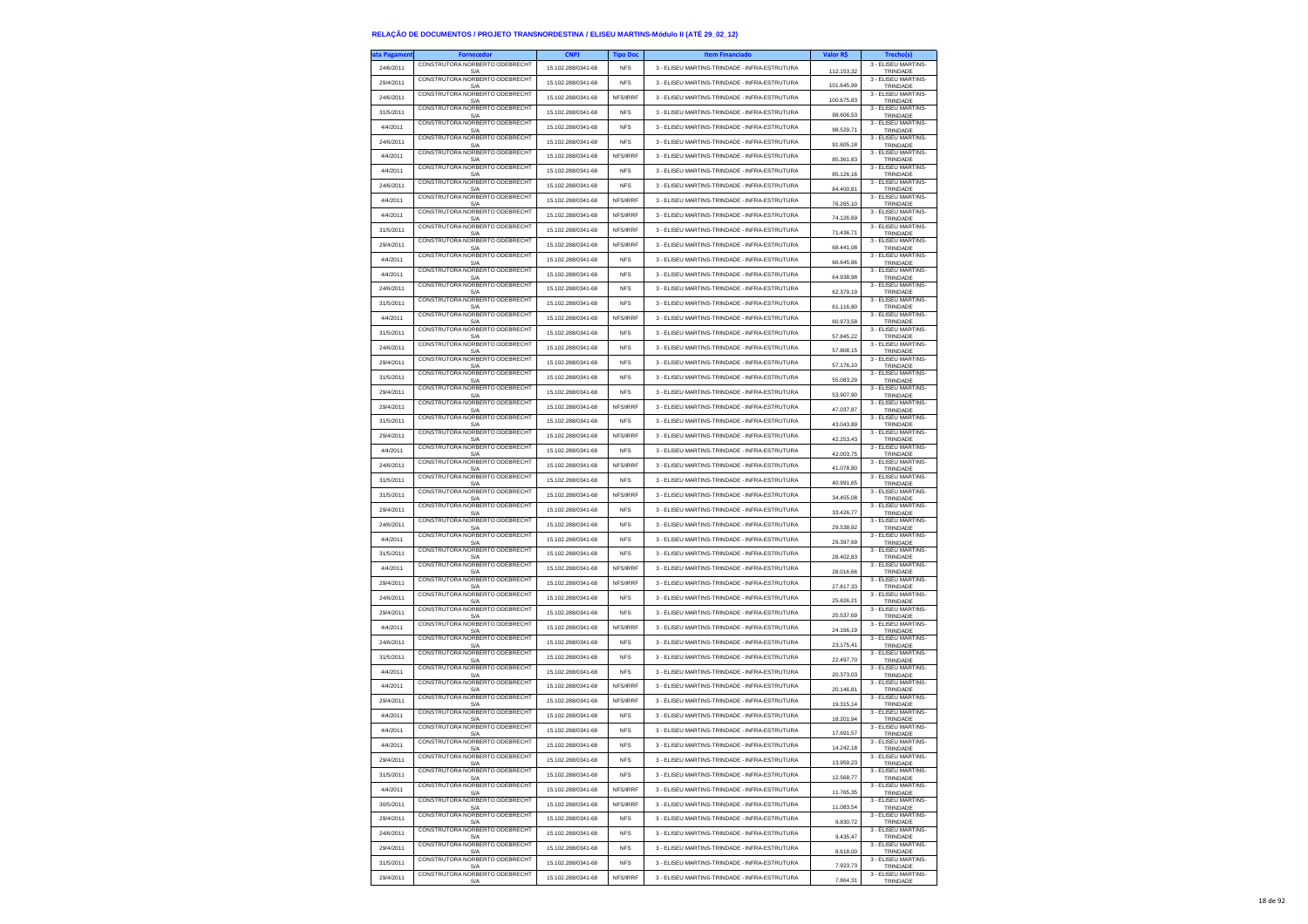| ta Pagamen | <b>Fornecedor</b>                                           | <b>CNPJ</b>        | <b>Tipo Doc</b> | <b>Item Financiado</b>                        | Valor R\$   | Trecho(s)                       |
|------------|-------------------------------------------------------------|--------------------|-----------------|-----------------------------------------------|-------------|---------------------------------|
| 31/5/2011  | CONSTRUTORA NORBERTO ODEBRECHT<br>S/A                       | 15.102.288/0341-68 | NFS/IRRF        | 3 - ELISEU MARTINS-TRINDADE - INFRA-ESTRUTURA | 7.562,67    | 3 - ELISEU MARTINS-<br>TRINDADE |
| 31/5/2011  | CONSTRUTORA NORBERTO ODEBRECHT<br>S/A                       | 15.102.288/0341-68 | <b>NFS</b>      | 3 - ELISEU MARTINS-TRINDADE - INFRA-ESTRUTURA | 7.436,13    | 3 - ELISEU MARTINS-<br>TRINDADE |
| 4/4/2011   | CONSTRUTORA NORBERTO ODEBRECHT                              | 15.102.288/0341-68 | NFS/IRRF        | 3 - ELISEU MARTINS-TRINDADE - INFRA-ESTRUTURA |             | 3 - ELISEU MARTINS-             |
| 4/4/2011   | S/A<br>CONSTRUTORA NORBERTO ODEBRECHT                       | 15.102.288/0341-68 | <b>NFS</b>      | 3 - ELISEU MARTINS-TRINDADE - INFRA-ESTRUTURA | 6.948,26    | TRINDADE<br>3 - ELISEU MARTINS- |
|            | S/A<br>CONSTRUTORA NORBERTO ODEBRECHT                       |                    |                 | 3 - FLISELLMARTINS-TRINDADE - INFRA-ESTRUTURA | 6.686,64    | TRINDADE<br>3 - ELISEU MARTINS- |
| 31/5/2011  | S/A<br>CONSTRUTORA NORBERTO ODEBRECHT                       | 15.102.288/0341-68 | <b>NFS</b>      |                                               | 6.062,12    | TRINDADE<br>3 - ELISEU MARTINS- |
| 29/4/2011  | S/A<br>CONSTRUTORA NORBERTO ODEBRECHT                       | 15.102.288/0341-68 | NFS/IRRF        | 3 - ELISEU MARTINS-TRINDADE - INFRA-ESTRUTURA | 6.031,01    | TRINDADE<br>3 - FLISEU MARTINS- |
| 4/4/2011   | S/A                                                         | 15.102.288/0341-68 | <b>NFS</b>      | 3 - ELISEU MARTINS-TRINDADE - INFRA-ESTRUTURA | 5.767,66    | TRINDADE                        |
| 29/4/2011  | CONSTRUTORA NORBERTO ODEBRECHT<br>S/A                       | 15.102.288/0341-68 | <b>NFS</b>      | 3 - ELISEU MARTINS-TRINDADE - INFRA-ESTRUTURA | 5.536,91    | 3 - ELISEU MARTINS-<br>TRINDADE |
| 4/4/2011   | CONSTRUTORA NORBERTO ODEBRECHT<br>S/A                       | 15.102.288/0341-68 | <b>NFS</b>      | 3 - ELISEU MARTINS-TRINDADE - INFRA-ESTRUTURA | 4.808,37    | 3 - ELISEU MARTINS-<br>TRINDADE |
| 29/4/2011  | CONSTRUTORA NORBERTO ODEBRECHT<br>S/A                       | 15.102.288/0341-68 | <b>NFS</b>      | 3 - ELISEU MARTINS-TRINDADE - INFRA-ESTRUTURA | 3 9 3 9 5 1 | 3 - ELISEU MARTINS-<br>TRINDADE |
| 24/6/2011  | CONSTRUTORA NORBERTO ODEBRECHT<br>S/A                       | 15.102.288/0341-68 | NFS/IRRF        | 3 - ELISEU MARTINS-TRINDADE - INFRA-ESTRUTURA | 3.120,12    | 3 - ELISEU MARTINS-<br>TRINDADE |
| 4/4/2011   | CONSTRUTORA NORBERTO ODEBRECHT<br>S/A                       | 15.102.288/0341-68 | <b>NFS</b>      | 3 - ELISEU MARTINS-TRINDADE - INFRA-ESTRUTURA | 2.808,00    | 3 - ELISEU MARTINS-<br>TRINDADE |
| 31/5/2011  | CONSTRUTORA NORBERTO ODEBRECHT<br>S/A                       | 15.102.288/0341-68 | <b>NFS</b>      | 3 - ELISEU MARTINS-TRINDADE - INFRA-ESTRUTURA | 1.947.79    | 3 - FLISEU MARTINS-<br>TRINDADE |
| 4/4/2011   | CONSTRUTORA NORBERTO ODEBRECHT                              | 15.102.288/0341-68 | <b>NFS</b>      | 3 - ELISEU MARTINS-TRINDADE - INFRA-ESTRUTURA |             | 3 - ELISEU MARTINS-             |
| 29/4/2011  | S/A<br>CONSTRUTORA NORBERTO ODEBRECHT                       | 15.102.288/0341-68 | <b>NFS</b>      | 3 - ELISEU MARTINS-TRINDADE - INFRA-ESTRUTURA | 1.658,32    | TRINDADE<br>3 - ELISEU MARTINS- |
| 24/6/2011  | S/A<br>CONSTRUTORA NORBERTO ODEBRECHT                       | 15.102.288/0341-68 | NFS/IRRF        | 3 - ELISEU MARTINS-TRINDADE - INFRA-ESTRUTURA | 1.604,00    | TRINDADE<br>3 - ELISEU MARTINS- |
|            | S/A<br>CONSTRUTORA NORBERTO ODEBRECHT                       |                    |                 |                                               | 1,503.39    | TRINDADE<br>3 - ELISEU MARTINS- |
| 31/5/2011  | S/A<br>CONSTRUTORA NORBERTO ODEBRECHT                       | 15.102.288/0341-68 | <b>NFS</b>      | 3 - ELISEU MARTINS-TRINDADE - INFRA-ESTRUTURA | 1.330,60    | TRINDADE<br>3 - ELISEU MARTINS- |
| 29/4/2011  | S/A<br>CONSTRUTORA NORBERTO ODEBRECHT                       | 15.102.288/0341-68 | <b>NFS</b>      | 3 - ELISEU MARTINS-TRINDADE - INFRA-ESTRUTURA | 1.230,08    | TRINDADE<br>3 - ELISEU MARTINS- |
| 24/6/2011  | S/A                                                         | 15.102.288/0341-68 | <b>NFS</b>      | 3 - ELISEU MARTINS-TRINDADE - INFRA-ESTRUTURA | 271.51      | TRINDADE                        |
| 31/5/2011  | CONSTRUTORA NORBERTO ODEBRECHT<br>S/A                       | 15.102.288/0341-68 | <b>NFS</b>      | 3 - ELISEU MARTINS-TRINDADE - INFRA-ESTRUTURA | 91,85       | 3 - ELISEU MARTINS-<br>TRINDADE |
| 16/3/2011  | CONSTRUTORA TERRAPLENAGEM E<br>LOCACÃO DE EQUIPAMENTOS LTDA | 08.596.422/0001-83 | NFS/IRRF        | 3 - ELISEU MARTINS-TRINDADE - INFRA-ESTRUTURA | 33.693,68   | 3 - ELISEU MARTINS-<br>TRINDADE |
| 4/2/2011   | CONTECO INDUSTRIA E COMERCIO                                | 17.154.931/0001-47 | <b>NF</b>       | 3 - ELISEU MARTINS-TRINDADE - INFRA-ESTRUTURA | 24.472.90   | 3 - FLISEU MARTINS-<br>TRINDADE |
| 21/1/2011  | CONTECO INDUSTRIA E COMERCIO                                | 17.154.931/0001-47 | NF              | 3 - ELISEU MARTINS-TRINDADE - INFRA-ESTRUTURA |             | 3 - ELISEU MARTINS-             |
|            |                                                             |                    |                 |                                               | 17.632.05   | TRINDADE<br>3 - ELISEU MARTINS- |
| 18/2/2011  | CONTECO INDUSTRIA E COMERCIO                                | 17.154.931/0001-47 | NF              | 3 - ELISEU MARTINS-TRINDADE - OUTRAS DESPESAS | 5.700,00    | TRINDADE                        |
| 18/2/2011  | CONTECO INDUSTRIA E COMERCIO                                | 17.154.931/0001-47 | <b>NF</b>       | 3 - ELISEU MARTINS-TRINDADE - OUTRAS DESPESAS | 4.800,00    | 3 - ELISEU MARTINS-<br>TRINDADE |
| 18/2/2011  | CONTECO INDUSTRIA E COMERCIO                                | 17.154.931/0001-47 | <b>NF</b>       | 3 - ELISEU MARTINS-TRINDADE - OUTRAS DESPESAS |             | 3 - ELISEU MARTINS-<br>TRINDADE |
|            |                                                             |                    |                 |                                               | 3.600,00    | 3 - FLISEU MARTINS-             |
| 18/2/2011  | CONTECO INDUSTRIA E COMERCIO                                | 17.154.931/0001-47 | <b>NF</b>       | 3 - ELISEU MARTINS-TRINDADE - OUTRAS DESPESAS | 2.900.00    | TRINDADE<br>3 - ELISEU MARTINS- |
| 16/8/10    | CONTECO INDUSTRIA E COMERCIO                                | 17 154 931/0001-47 | <b>NF</b>       | 3 - ELISEU MARTINS-TRINDADE - INFRA-ESTRUTURA | 190,00      | TRINDADE<br>3 - ELISEU MARTINS- |
| 16/8/10    | CONTECO INDUSTRIA E COMERCIO                                | 17.154.931/0001-47 | <b>NF</b>       | 3 - ELISEU MARTINS-TRINDADE - INFRA-ESTRUTURA | 190,00      | TRINDADE<br>3 - ELISEU MARTINS- |
| 16/8/10    | CONTECO INDUSTRIA E COMERCIO                                | 17.154.931/0001-47 | <b>NF</b>       | 3 - ELISEU MARTINS-TRINDADE - INFRA-ESTRUTURA | 190.00      | TRINDADE                        |
| 16/8/10    | CONTECO INDUSTRIA E COMERCIO                                | 17.154.931/0001-47 | <b>NF</b>       | 3 - ELISEU MARTINS-TRINDADE - INFRA-ESTRUTURA | 190,00      | 3 - ELISEU MARTINS-<br>TRINDADE |
| 16/8/10    | CONTECO INDUSTRIA E COMERCIO                                | 17.154.931/0001-47 | <b>NF</b>       | 3 - ELISEU MARTINS-TRINDADE - INFRA-ESTRUTURA | 190,00      | 3 - ELISEU MARTINS-<br>TRINDADE |
| 16/8/10    | CONTECO INDUSTRIA E COMERCIO                                | 17.154.931/0001-47 | NF              | 3 - ELISEU MARTINS-TRINDADE - INFRA-ESTRUTURA | 190.00      | 3 - ELISEU MARTINS-<br>TRINDADE |
| 16/8/10    | CONTECO INDUSTRIA E COMERCIO                                | 17.154.931/0001-47 | <b>NF</b>       | 3 - ELISEU MARTINS-TRINDADE - INFRA-ESTRUTURA | 190,00      | 3 - ELISEU MARTINS-<br>TRINDADE |
| 16/8/10    | CONTECO INDUSTRIA E COMERCIO                                | 17.154.931/0001-47 | <b>NF</b>       | 3 - ELISEU MARTINS-TRINDADE - INFRA-ESTRUTURA | 190,00      | 3 - ELISEU MARTINS-<br>TRINDADE |
| 16/8/10    | CONTECO INDUSTRIA E COMERCIO                                | 17.154.931/0001-47 | NF              | 3 - ELISEU MARTINS-TRINDADE - INFRA-ESTRUTURA | 190,00      | 3 - ELISEU MARTINS-             |
| 28/2/11    | CONTECO INDUSTRIA E COMERCIO L                              | 17.154.931/0001-47 | <b>DIFAL</b>    | 3 - ELISEU MARTINS-TRINDADE - INFRA-ESTRUTURA |             | TRINDADE<br>3 - ELISEU MARTINS- |
| 31/1/11    | CONTECO INDUSTRIA E COMERCIO L                              | 17.154.931/0001-47 | DIFAI           | 3 - ELISEU MARTINS-TRINDADE - INFRA-ESTRUTURA | 2.447,29    | TRINDADE<br>3 - ELISEU MARTINS- |
|            | CONTELA COMERCIO E INDUSTRIA DE                             |                    |                 |                                               | 856,74      | TRINDADE<br>3 - ELISEU MARTINS- |
| 7/6/10     | TELAS DO NORDESTE LTDA                                      | 08.065.641/0001-36 | <b>NF</b>       | 3 - ELISEU MARTINS-TRINDADE - INFRA-ESTRUTURA | 48,800.00   | TRINDADE                        |
| 4/10/2010  | <b>CSN CIMENTOS</b>                                         | 42.564.807/0020-60 | <b>NF</b>       | 3 - ELISEU MARTINS-TRINDADE - INFRA-ESTRUTURA | 14.447,16   | 3 - ELISEU MARTINS-<br>TRINDADE |
| 14/10/2010 | <b>CSN CIMENTOS</b>                                         | 42.564.807/0020-60 | NF              | 3 - ELISEU MARTINS-TRINDADE - INFRA-ESTRUTURA | 13.912,08   | 3 - ELISEU MARTINS-<br>TRINDADE |
| 4/11/2010  | <b>CSN CIMENTOS</b>                                         | 42.564.807/0020-60 | <b>NF</b>       | 3 - ELISEU MARTINS-TRINDADE - INFRA-ESTRUTURA | 13.912.08   | 3 - ELISEU MARTINS-             |
| 11/10/2010 | <b>CSN CIMENTOS</b>                                         | 42.564.807/0020-60 | <b>NF</b>       | 3 - ELISEU MARTINS-TRINDADE - INFRA-ESTRUTURA |             | TRINDADE<br>3 - ELISEU MARTINS- |
| 4/10/2010  | <b>CSN CIMENTOS</b>                                         | 42 564 807/0020-60 | <b>NF</b>       | 3 - ELISEU MARTINS-TRINDADE - INFRA-ESTRUTURA | 13.377,00   | TRINDADE<br>3 - ELISEU MARTINS- |
| 4/10/2010  | <b>CSN CIMENTOS</b>                                         | 42.564.807/0020-60 |                 | 3 - ELISEU MARTINS-TRINDADE - INFRA-ESTRUTURA | 10.701,60   | TRINDADE<br>3 - FLISEU MARTINS- |
|            |                                                             |                    |                 |                                               | 10.701,60   | TRINDADE<br>3 - ELISEU MARTINS- |
| 11/10/2010 | <b>CSN CIMENTOS</b>                                         | 42.564.807/0020-60 | NF              | 3 - ELISEU MARTINS-TRINDADE - INFRA-ESTRUTURA | 10.701,60   | TRINDADE<br>3 - ELISEU MARTINS- |
| 11/10/2010 | <b>CSN CIMENTOS</b>                                         | 42.564.807/0020-60 | NF              | 3 - ELISEU MARTINS-TRINDADE - INFRA-ESTRUTURA | 10.701,60   | TRINDADE<br>3 - ELISEU MARTINS- |
| 4/10/2010  | <b>CSN CIMENTOS</b>                                         | 42.564.807/0020-60 | NF              | 3 - ELISEU MARTINS-TRINDADE - OUTRAS DESPESAS | 10.701.60   | TRINDADE                        |
| 11/10/2010 | <b>CSN CIMENTOS</b>                                         | 42 564 807/0020-60 | NF              | 3 - ELISEU MARTINS-TRINDADE - INFRA-ESTRUTURA | 10,701.60   | 3 - ELISEU MARTINS-<br>TRINDADE |
| 4/10/2010  | <b>CSN CIMENTOS</b>                                         | 42.564.807/0020-60 | <b>NF</b>       | 3 - ELISEU MARTINS-TRINDADE - OUTRAS DESPESAS | 9.096,36    | 3 - ELISEU MARTINS-<br>TRINDADE |
| 4/10/2010  | <b>CSN CIMENTOS</b>                                         | 42.564.807/0020-60 | NF              | 3 - ELISEU MARTINS-TRINDADE - OUTRAS DESPESAS | 8.561,28    | 3 - ELISEU MARTINS-<br>TRINDADE |
| 8/10/2010  | CSN CIMENTOS                                                | 42 564 807/0020-60 | NF              | 3 - ELISEU MARTINS-TRINDADE - OUTRAS DESPESAS | 8.561,28    | 3 - FLISEU MARTINS-<br>TRINDADE |
| 8/10/2010  | <b>CSN CIMENTOS</b>                                         | 42.564.807/0020-60 | NF              | 3 - ELISEU MARTINS-TRINDADE - OUTRAS DESPESAS | 8.561,28    | 3 - ELISEU MARTINS-<br>TRINDADE |
| 8/10/2010  | <b>CSN CIMENTOS</b>                                         | 42.564.807/0020-60 | NF              | 3 - ELISEU MARTINS-TRINDADE - OUTRAS DESPESAS |             | 3 - FLISEU MARTINS-             |
|            |                                                             |                    |                 |                                               | 8.561,28    | TRINDADE                        |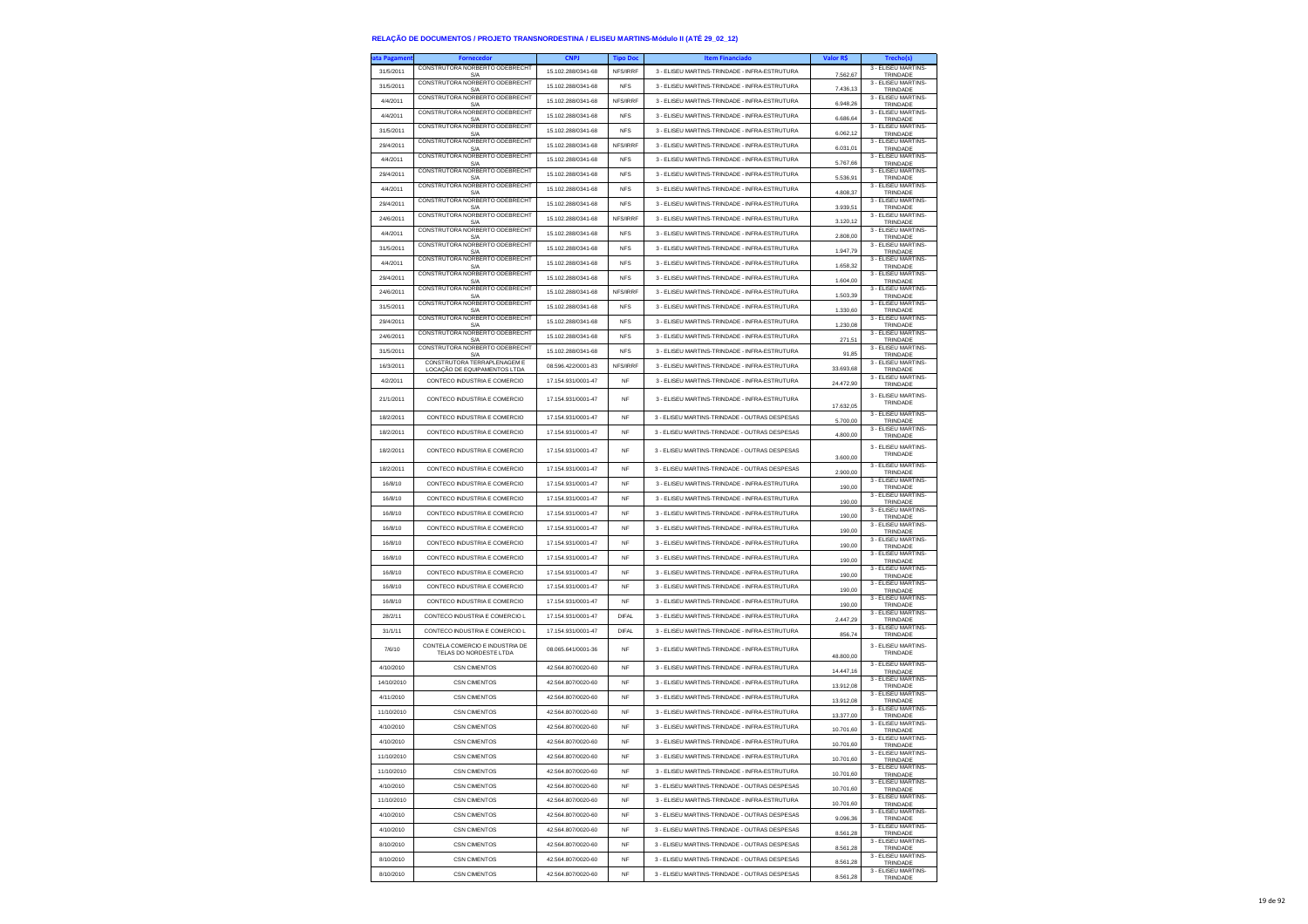| ta Pagamen | <b>Fornecedor</b>                   | <b>CNPJ</b>        | <b>Tipo Doc</b> | <b>Item Financiado</b>                        | Valor R\$  | Trecho(s)                       |
|------------|-------------------------------------|--------------------|-----------------|-----------------------------------------------|------------|---------------------------------|
| 11/10/2010 | <b>CSN CIMENTOS</b>                 | 42.564.807/0020-60 | NF              | 3 - ELISEU MARTINS-TRINDADE - OUTRAS DESPESAS | 8.561,28   | 3 - ELISEU MARTINS-<br>TRINDADE |
| 11/10/2010 | <b>CSN CIMENTOS</b>                 | 42.564.807/0020-60 | NF              | 3 - ELISEU MARTINS-TRINDADE - OUTRAS DESPESAS | 8.561,28   | 3 - FLISEU MARTINS-             |
| 8/10/2010  | <b>CSN CIMENTOS</b>                 | 42.564.807/0020-60 | <b>NF</b>       | 3 - ELISEU MARTINS-TRINDADE - INFRA-ESTRUTURA |            | TRINDADE<br>3 - ELISEU MARTINS- |
| 8/10/2010  | <b>CSN CIMENTOS</b>                 | 42.564.807/0020-60 | NF              | 3 - ELISEU MARTINS-TRINDADE - INFRA-ESTRUTURA | 10.166.52  | TRINDADE<br>3 - ELISEU MARTINS- |
|            |                                     |                    |                 |                                               | 10.166,52  | TRINDADE<br>3 - ELISEU MARTINS- |
| 6/10/2010  | <b>CSN CIMENTOS</b><br>CSN CIMENTOS | 42.564.807/0020-60 | NF              | 3 - ELISEU MARTINS-TRINDADE - INFRA-ESTRUTURA | 9.631,44   | TRINDADE<br>3 - ELISEU MARTINS- |
| 4/10/2010  |                                     | 42.564.807/0020-60 | <b>NF</b>       | 3 - ELISEU MARTINS-TRINDADE - OUTRAS DESPESAS | 7.491.12   | TRINDADE<br>3 - ELISEU MARTINS- |
| 6/10/2010  | <b>CSN CIMENTOS</b>                 | 42.564.807/0020-60 | <b>NF</b>       | 3 - ELISEU MARTINS-TRINDADE - INFRA-ESTRUTURA | 8,561.28   | TRINDADE<br>3 - ELISEU MARTINS- |
| 8/10/2010  | <b>CSN CIMENTOS</b>                 | 42.564.807/0020-60 | NF              | 3 - ELISEU MARTINS-TRINDADE - INFRA-ESTRUTURA | 8.561,28   | TRINDADE                        |
| 8/10/2010  | <b>CSN CIMENTOS</b>                 | 42.564.807/0020-60 | NF              | 3 - ELISEU MARTINS-TRINDADE - INFRA-ESTRUTURA | 8.561.28   | 3 - ELISEU MARTINS-<br>TRINDADE |
| 11/10/2010 | <b>CSN CIMENTOS</b>                 | 42.564.807/0020-60 | NF              | 3 - ELISEU MARTINS-TRINDADE - INFRA-ESTRUTURA | 8.561,28   | 3 - ELISEU MARTINS-<br>TRINDADE |
| 11/10/2010 | <b>CSN CIMENTOS</b>                 | 42.564.807/0020-60 | NF              | 3 - ELISEU MARTINS-TRINDADE - INFRA-ESTRUTURA | 7.491,12   | 3 - ELISEU MARTINS-<br>TRINDADE |
| 30/9/2010  | <b>CSN CIMENTOS</b>                 | 42.564.807/0020-60 | <b>NF</b>       | 3 - ELISEU MARTINS-TRINDADE - OUTRAS DESPESAS | 10.701.60  | 3 - FLISEU MARTINS-<br>TRINDADE |
| 16/2/12    | DALL EMPREENDIMENTOS E SERVICOS     | 01422254002880     | <b>NF</b>       | 3 - ELISEU MARTINS-TRINDADE - INFRA-ESTRUTURA | 65.204,82  | 3 - ELISEU MARTINS-<br>TRINDADE |
| 9/2/12     | DALL EMPREENDIMENTOS E SERVICOS     | 01422254002880     | <b>NF</b>       | 3 - ELISEU MARTINS-TRINDADE - INFRA-ESTRUTURA | 36.607,81  | 3 - ELISEU MARTINS-<br>TRINDADE |
| 16/2/12    | DALL EMPREENDIMENTOS E SERVICOS     | 01422254002880     | <b>NF</b>       | 3 - ELISEU MARTINS-TRINDADE - INFRA-ESTRUTURA | 34.939.76  | 3 - FLISEU MARTINS-<br>TRINDADE |
| 16/2/12    | DALL EMPREENDIMENTOS E SERVICOS     | 01422254002880     | NF              | 3 - ELISEU MARTINS-TRINDADE - INFRA-ESTRUTURA | 28.687,90  | 3 - ELISEU MARTINS-             |
| 16/2/12    | DALL EMPREENDIMENTOS E SERVICOS     | 01422254002880     | <b>NF</b>       | 3 - ELISEU MARTINS-TRINDADE - INFRA-ESTRUTURA |            | TRINDADE<br>3 - ELISEU MARTINS- |
| 9/2/12     | DALL EMPREENDIMENTOS E SERVICOS     | 01422254002880     | <b>NF</b>       | 3 - ELISEU MARTINS-TRINDADE - INFRA-ESTRUTURA | 26.361,45  | TRINDADE<br>3 - ELISEU MARTINS- |
| 16/2/12    | DALL EMPREENDIMENTOS E SERVICOS     | 01422254002880     | <b>NF</b>       | 3 - ELISEU MARTINS-TRINDADE - INFRA-ESTRUTURA | 25.104.58  | TRINDADE<br>3 - ELISEU MARTINS- |
|            |                                     |                    | <b>NF</b>       |                                               | 24.343,37  | TRINDADE<br>3 - ELISEU MARTINS- |
| 16/2/12    | DALL EMPREENDIMENTOS E SERVICOS     | 01422254002880     |                 | 3 - ELISEU MARTINS-TRINDADE - INFRA-ESTRUTURA | 21.445,78  | TRINDADE<br>3 - FLISEU MARTINS- |
| 9/2/12     | DALL EMPREENDIMENTOS E SERVICOS     | 01422254002880     | NF              | 3 - ELISEU MARTINS-TRINDADE - INFRA-ESTRUTURA | 16.115,83  | TRINDADE<br>3 - FLISEU MARTINS- |
| 9/2/12     | DALL EMPREENDIMENTOS E SERVICOS     | 01422254002880     | <b>NF</b>       | 3 - ELISEU MARTINS-TRINDADE - INFRA-ESTRUTURA | 15.799,00  | TRINDADE<br>3 - ELISEU MARTINS- |
| 9/2/12     | DALL EMPREENDIMENTOS E SERVICOS     | 01422254002880     | NF              | 3 - ELISEU MARTINS-TRINDADE - INFRA-ESTRUTURA | 15.762.24  | TRINDADE                        |
| 16/2/12    | DALL EMPREENDIMENTOS E SERVICOS     | 01422254002880     | NF              | 3 - ELISEU MARTINS-TRINDADE - INFRA-ESTRUTURA | 15.518,07  | 3 - FLISEU MARTINS<br>TRINDADE  |
| 9/2/12     | DALL EMPREENDIMENTOS E SERVICOS     | 01422254002880     | <b>NF</b>       | 3 - ELISEU MARTINS-TRINDADE - INFRA-ESTRUTURA | 14.184,60  | 3 - FLISEU MARTINS-<br>TRINDADE |
| 9/2/12     | DALL EMPREENDIMENTOS E SERVICOS     | 01422254002880     | NF              | 3 - ELISEU MARTINS-TRINDADE - INFRA-ESTRUTURA | 9.156,81   | 3 - ELISEU MARTINS-<br>TRINDADE |
| 16/2/12    | DALL EMPREENDIMENTOS E SERVICOS     | 01422254002880     | NF              | 3 - ELISEU MARTINS-TRINDADE - INFRA-ESTRUTURA | 5.109,40   | 3 - FLISEU MARTINS-<br>TRINDADE |
| 9/2/12     | DALL EMPREENDIMENTOS E SERVICOS     | 01422254002880     | <b>NF</b>       | 3 - ELISEU MARTINS-TRINDADE - INFRA-ESTRUTURA | 397617     | 3 - ELISEU MARTINS-<br>TRINDADE |
| 14/11/11   | DALL EMPREENDIMENTOS E SERVICOS LTD | 01422254002880     | NF              | 3 - ELISEU MARTINS-TRINDADE - INFRA-ESTRUTURA | 73.963,86  | 3 - ELISEU MARTINS-<br>TRINDADE |
| 22/9/11    | DALL EMPREENDIMENTOS E SERVICOS LTD | 01422254002880     | NF              | 3 - ELISEU MARTINS-TRINDADE - INFRA-ESTRUTURA |            | 3 - FLISEU MARTINS-<br>TRINDADE |
| 5/9/11     | DALL EMPREENDIMENTOS E SERVICOS LTD | 01422254002880     | <b>NF</b>       | 3 - ELISEU MARTINS-TRINDADE - INFRA-ESTRUTURA | 70.120,48  | 3 - ELISEU MARTINS-             |
| 17/8/11    | DALL EMPREENDIMENTOS E SERVICOS LTD | 01422254002880     | <b>NF</b>       | 3 - ELISEU MARTINS-TRINDADE - INFRA-ESTRUTURA | 67.526.42  | TRINDADE<br>3 - ELISEU MARTINS- |
|            |                                     |                    |                 |                                               | 67.358,72  | TRINDADE<br>3 - ELISEU MARTINS- |
| 22/7/11    | DALL EMPREENDIMENTOS E SERVICOS LTD | 01422254002880     | NF              | 3 - ELISEU MARTINS-TRINDADE - INFRA-ESTRUTURA | 66.240,96  | TRINDADE<br>3 - ELISEU MARTINS- |
| 22/9/11    | DALL EMPREENDIMENTOS E SERVICOS LTD | 01422254002880     | <b>NF</b>       | 3 - ELISEU MARTINS-TRINDADE - INFRA-ESTRUTURA | 62.626.51  | TRINDADE<br>3 - ELISEU MARTINS- |
| 4/11/11    | DALL EMPREENDIMENTOS E SERVICOS LTD | 01422254002880     | NF              | 3 - ELISEU MARTINS-TRINDADE - INFRA-ESTRUTURA | 59.699,13  | TRINDADE<br>3 - ELISEU MARTINS- |
| 9/12/11    | DALL EMPREENDIMENTOS E SERVICOS LTD | 01422254002880     | NF              | 3 - ELISEU MARTINS-TRINDADE - INFRA-ESTRUTURA | 59.036,14  | TRINDADE                        |
| 25/7/11    | DALL EMPREENDIMENTOS E SERVICOS LTD | 01422254002880     | <b>NF</b>       | 3 - ELISEU MARTINS-TRINDADE - INFRA-ESTRUTURA | 55,306.02  | 3 - ELISEU MARTINS-<br>TRINDADE |
| 22/9/11    | DALL EMPREENDIMENTOS E SERVICOS LTD | 01422254002880     | <b>NF</b>       | 3 - ELISEU MARTINS-TRINDADE - INFRA-ESTRUTURA | 54.859,14  | 3 - ELISEU MARTINS-<br>TRINDADE |
| 14/11/11   | DALL EMPREENDIMENTOS E SERVICOS LTD | 01422254002880     | NF              | 3 - ELISEU MARTINS-TRINDADE - INFRA-ESTRUTURA | 50.121,08  | 3 - ELISEU MARTINS-<br>TRINDADE |
| 22/9/11    | DALL EMPREENDIMENTOS E SERVICOS LTD | 01422254002880     | <b>NF</b>       | 3 - ELISEU MARTINS-TRINDADE - INFRA-ESTRUTURA | 46.331.40  | 3 - ELISEU MARTINS-<br>TRINDADE |
| 22/7/11    | DALL EMPREENDIMENTOS E SERVICOS LTD | 01422254002880     | <b>NF</b>       | 3 - ELISEU MARTINS-TRINDADE - INFRA-ESTRUTURA | 39.466,29  | 3 - ELISEU MARTINS-<br>TRINDADE |
| 5/9/11     | DALL EMPREENDIMENTOS E SERVICOS LTD | 01422254002880     | <b>NF</b>       | 3 - ELISEU MARTINS-TRINDADE - INFRA-ESTRUTURA | 35.662.65  | 3 - ELISEU MARTINS-<br>TRINDADE |
| 14/11/11   | DALL EMPREENDIMENTOS E SERVICOS LTD | 01422254002880     | <b>NF</b>       | 3 - ELISEU MARTINS-TRINDADE - INFRA-ESTRUTURA | 35.421.69  | 3 - FLISEU MARTINS-<br>TRINDADE |
| 9/12/11    | DALL EMPREENDIMENTOS E SERVICOS LTD | 01422254002880     | <b>NF</b>       | 3 - ELISEU MARTINS-TRINDADE - INFRA-ESTRUTURA | 34.819,28  | 3 - ELISEU MARTINS-<br>TRINDADE |
| 17/8/11    | DALL EMPREENDIMENTOS E SERVICOS LTD | 01422254002880     | <b>NF</b>       | 3 - ELISEU MARTINS-TRINDADE - INFRA-ESTRUTURA |            | 3 - ELISEU MARTINS-             |
| 22/9/11    | DALL EMPREENDIMENTOS E SERVICOS LTD | 01422254002880     | <b>NF</b>       | 3 - ELISEU MARTINS-TRINDADE - INFRA-ESTRUTURA | 33.332,76  | TRINDADE<br>3 - FLISEU MARTINS- |
| 14/11/11   | DALL EMPREENDIMENTOS E SERVICOS LTD | 01422254002880     | NF              | 3 - ELISEU MARTINS-TRINDADE - INFRA-ESTRUTURA | 32.951.81  | TRINDADE<br>3 - ELISEU MARTINS- |
| 22/9/11    | DALL EMPREENDIMENTOS E SERVICOS LTD | 01422254002880     | NF              | 3 - ELISEU MARTINS-TRINDADE - INFRA-ESTRUTURA | 32.650.60  | TRINDADE<br>3 - ELISEU MARTINS- |
|            |                                     |                    |                 |                                               | 32.530,12  | TRINDADE<br>3 - ELISEU MARTINS- |
| 4/11/11    | DALL EMPREENDIMENTOS E SERVICOS LTD | 01422254002880     | NF              | 3 - ELISEU MARTINS-TRINDADE - INFRA-ESTRUTURA | 32.168,67  | TRINDADE<br>3 - ELISEU MARTINS- |
| 22/9/11    | DALL EMPREENDIMENTOS E SERVICOS LTD | 01422254002880     | NF              | 3 - ELISEU MARTINS-TRINDADE - INFRA-ESTRUTURA | 29.375,02  | TRINDADE<br>3 - ELISEU MARTINS- |
| 4/11/11    | DALL EMPREENDIMENTOS E SERVICOS LTD | 01422254002880     | NF              | 3 - ELISEU MARTINS-TRINDADE - INFRA-ESTRUTURA | 29.337,35  | TRINDADE<br>3 - ELISEU MARTINS- |
| 24/12/2010 | DANTEC CONSTRUTORA                  | 11.379.632/0001-24 | NFS/IRRF        | 3 - ELISEU MARTINS-TRINDADE - INFRA-ESTRUTURA | 210.565,97 | TRINDADE<br>3. ELISELLMARTINS.  |
| 4/3/2011   | DANTEC CONSTRUTORA                  | 11.379.632/0001-24 | NFS/IRRF        | 3 - ELISEU MARTINS-TRINDADE - INFRA-ESTRUTURA | 134.721,69 | TRINDADE                        |
| 24/12/2010 | DANTEC CONSTRUTORA                  | 11.379.632/0001-24 | NFS/IRRF        | 3 - ELISEU MARTINS-TRINDADE - INFRA-ESTRUTURA | 128.087,68 | 3 - ELISEU MARTINS-<br>TRINDADE |
| 11/4/2011  | DANTEC CONSTRUTORA                  | 11.379.632/0001-24 | NFS/IRRF        | 3 - ELISEU MARTINS-TRINDADE - INFRA-ESTRUTURA | 96.444,39  | 3 - FLISEU MARTINS-<br>TRINDADE |
| 20/5/2011  | DANTEC CONSTRUTORA                  | 11.379.632/0001-24 | NFS/IRRF        | 3 - ELISEU MARTINS-TRINDADE - INFRA-ESTRUTURA | 92.620.03  | 3 - ELISEU MARTINS-<br>TRINDADE |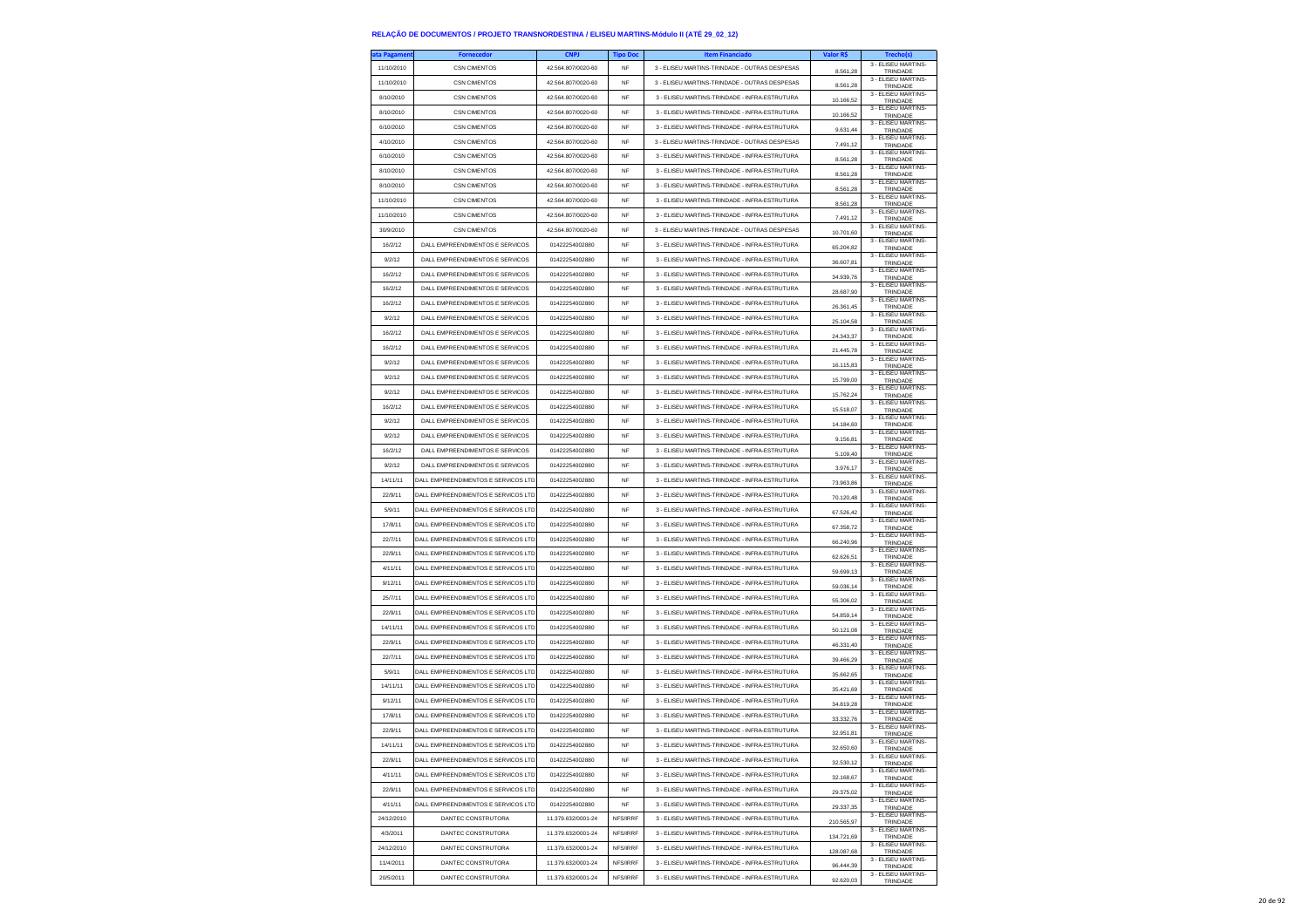| ta Pagament | <b>Fornecedor</b>                                                              | <b>CNPJ</b>        | <b>Tipo Doc</b> | <b>Item Financiado</b>                        | Valor R\$  | <b>Trechols</b>                        |
|-------------|--------------------------------------------------------------------------------|--------------------|-----------------|-----------------------------------------------|------------|----------------------------------------|
| 19/5/2011   | DANTEC CONSTRUTORA                                                             | 11.379.632/0001-24 | NFS/IRRF        | 3 - ELISEU MARTINS-TRINDADE - INFRA-ESTRUTURA | 33.512,10  | 3 - ELISEU MARTINS-<br>TRINDADE        |
| 20/4/2011   | DANTEC CONSTRUTORA                                                             | 11.379.632/0001-24 | NFS/IRRF        | 3 - ELISEU MARTINS-TRINDADE - INFRA-ESTRUTURA | 17.437.17  | 3 - FLISEU MARTINS-<br>TRINDADE        |
| 24/5/2011   | DANTEC CONSTRUTORA                                                             | 11.379.632/0001-24 | NFS/IRRF        | 3 - ELISEU MARTINS-TRINDADE - INFRA-ESTRUTURA |            | 3 - ELISEU MARTINS-                    |
| 2/6/2011    | DANTEC CONSTRUTORA                                                             | 11.379.632/0001-24 | NFS/IRRF        | 3 - ELISEU MARTINS-TRINDADE - INFRA-ESTRUTURA | 8.691,63   | TRINDADE<br>3 - ELISEU MARTINS-        |
| 27/9/11     |                                                                                | 20286415000180     | <b>NF</b>       |                                               | 545,83     | TRINDADE<br>3 - ELISEU MARTINS         |
|             | DEFESA FLORESTAL LTDA.                                                         |                    |                 | 3 - ELISEU MARTINS-TRINDADE - INFRA-ESTRUTURA | 32.213.74  | TRINDADE<br>3 - ELISEU MARTINS-        |
| 27/9/11     | DEFESA FLORESTAL LTDA                                                          | 20286415000180     | <b>NF</b>       | 3 - ELISEU MARTINS-TRINDADE - INFRA-ESTRUTURA | 32.213,74  | TRINDADE<br>3 - ELISEU MARTINS-        |
| 21/12/11    | DEFESA FLORESTAL LTDA                                                          | 20286415000180     | <b>NFS</b>      | 3 - ELISEU MARTINS-TRINDADE - INFRA-ESTRUTURA | 37.020,04  | TRINDADE                               |
| 21/12/11    | DEFESA FLORESTAL LTDA.                                                         | 20286415000180     | <b>NFS</b>      | 3 - ELISEU MARTINS-TRINDADE - INFRA-ESTRUTURA | 21.967.80  | 3 - ELISEU MARTINS-<br>TRINDADE        |
| 13/12/2010  | DEFRAN CONSTRUTORA LTDA                                                        | 00.282.596/0001-60 | NFS/IRRF        | 3 - ELISEU MARTINS-TRINDADE - INFRA-ESTRUTURA | 154.024,24 | 3 - ELISEU MARTINS-<br>TRINDADE        |
| 3/8/10      | DELTA VINIL INDUSTRIA E COMERCIO LTDA                                          | 72.027.337/0001-01 | <b>NF</b>       | 3 - ELISEU MARTINS-TRINDADE - INFRA-ESTRUTURA | 75.606,00  | 3 - ELISEU MARTINS<br>TRINDADE         |
| 4/8/10      | DELTA VINIL INDUSTRIA E COMERCIO LTDA                                          | 72.027.337/0001-01 | <b>NF</b>       | 3 - ELISEU MARTINS-TRINDADE - INFRA-ESTRUTURA |            | 3 - ELISEU MARTINS-<br>TRINDADE        |
| 3/8/10      | DELTA VINIL INDUSTRIA E COMERCIO LTDA                                          | 72.027.337/0001-01 | <b>NF</b>       | 3 - ELISEU MARTINS-TRINDADE - INFRA-ESTRUTURA | 75,606.00  | 3 - FLISEU MARTINS-                    |
|             |                                                                                | 72 027 337/0001-01 | <b>NF</b>       |                                               | 74.700,00  | TRINDADE<br>3 - ELISEU MARTINS-        |
| 4/8/10      | DELTA VINIL INDUSTRIA E COMERCIO LTDA<br>DIESEL-LUB IMPORT'S DIST. DE VEICULOS |                    |                 | 3 - ELISEU MARTINS-TRINDADE - INFRA-ESTRUTURA | 74.700,00  | TRINDADE<br>3 - FLISEU MARTINS-        |
| 9/2/2011    | PECAS E SERVICOS LTDA                                                          | 69.340.974/0001-10 | NF              | 3 - ELISEU MARTINS-TRINDADE - OUTRAS DESPESAS | 17.000,00  | TRINDADE                               |
| 9/2/2011    | DIESEL-LUB IMPORT'S DIST. DE VEICULOS<br>PECAS E SERVICOS LTDA                 | 69.340.974/0001-10 | NF              | 3 - ELISEU MARTINS-TRINDADE - OUTRAS DESPESAS | 6.560,00   | 3 - FLISEU MARTINS-<br>TRINDADE        |
| 9/2/2011    | DIESEL-LUB IMPORT'S DIST. DE VEICULOS<br>PECAS E SERVICOS LTDA                 | 69.340.974/0001-10 | NF              | 3 - ELISEU MARTINS-TRINDADE - OUTRAS DESPESAS | 5.600,00   | 3 - ELISEU MARTINS-<br>TRINDADE        |
| 9/2/2011    | DIESEL-LUB IMPORT'S DIST. DE VEICULOS<br>PECAS E SERVICOS LTDA                 | 69.340.974/0001-10 | <b>NF</b>       | 3 - ELISEU MARTINS-TRINDADE - OUTRAS DESPESAS | 4.000.00   | 3 - ELISEU MARTINS-<br>TRINDADE        |
|             | DIESEL-LUB IMPORT'S DIST. DE VEICULOS                                          |                    |                 |                                               |            | 3 - ELISEU MARTINS-                    |
| 9/2/2011    | PECAS E SERVICOS LTDA                                                          | 69.340.974/0001-10 | <b>NF</b>       | 3 - ELISEU MARTINS-TRINDADE - OUTRAS DESPESAS | 1.620,00   | TRINDADE                               |
| 9/5/2011    | <b>DIMEP</b>                                                                   | 61.099.008/0001-41 | NF              | 3 - ELISEU MARTINS-TRINDADE - OUTRAS DESPESAS | 4.265.24   | 3 - ELISEU MARTINS-<br>TRINDADE        |
| 8/6/2011    | <b>DISTAK</b>                                                                  | 06.878.247/0001-91 | NFS/IRRF        | 3 - ELISEU MARTINS-TRINDADE - SUPERESTRUTURA  | 76,770.00  | 3 - FLISEU MARTINS-<br>TRINDADE        |
| 16/5/2011   | <b>DISTAK</b>                                                                  | 06 878 247/0001-91 | NFS/IRRF        | 3 - ELISEU MARTINS-TRINDADE - SUPERESTRUTURA  | 39.920,40  | 3 - ELISEU MARTINS-<br>TRINDADE        |
| 27/12/2010  | DJHG TOPOGRAFIA LTDA                                                           | 11.328.692/0001-18 | NFS/IRRF        | 3 - ELISEU MARTINS-TRINDADE - INFRA-ESTRUTURA |            | 3 - ELISEU MARTINS-                    |
| 25/1/2011   | DJHG TOPOGRAFIA LTDA                                                           | 11.328.692/0001-18 | NES/IRRE        | 3 - ELISEU MARTINS-TRINDADE - INFRA-ESTRUTURA | 32.113,75  | TRINDADE<br>3 - FLISEU MARTINS-        |
|             |                                                                                |                    |                 |                                               | 32.113,75  | TRINDADE<br>3 - ELISEU MARTINS-        |
| 26/11/2010  | DJHG TOPOGRAFIA LTDA                                                           | 11 328 692/0001-18 | NFS/IRRF        | 3 - ELISEU MARTINS-TRINDADE - INFRA-ESTRUTURA | 32.110,56  | TRINDADE<br>3 - FLISEU MARTINS-        |
| 8/10/2010   | DJHG TOPOGRAFIA LTDA                                                           | 11.328.692/0001-18 | NFS/IRRF        | 3 - ELISEU MARTINS-TRINDADE - INFRA-ESTRUTURA | 25.693,09  | TRINDADE<br>3 - FLISEU MARTINS-        |
| 14/3/2011   | DJHG TOPOGRAFIA LTDA                                                           | 11.328.692/0001-18 | NFS/IRRF        | 3 - ELISEU MARTINS-TRINDADE - INFRA-ESTRUTURA | 9.639,60   | TRINDADE                               |
| 11/8/10     | DJHG TOPOGRAFIA LTDA                                                           | 11.328.692/0001-18 | NFS/IRRF        | 3 - ELISEU MARTINS-TRINDADE - INFRA-ESTRUTURA | 51.376,90  | 3 - ELISEU MARTINS-<br>TRINDADE        |
| 8/9/2010    | DJHG TOPOGRAFIA LTDA                                                           | 11.328.692/0001-18 | NFS/IRRF        | 3 - ELISEU MARTINS-TRINDADE - INFRA-ESTRUTURA | 51.376,90  | 3 - ELISEU MARTINS-<br>TRINDADE        |
| 14/3/2011   | DOUTOR BUS SUPPORT - HOME                                                      | 05.113.606/0001-57 | CTRC            | 3 - ELISEU MARTINS-TRINDADE - INFRA-ESTRUTURA | 8,400.00   | 3 - ELISEU MARTINS-<br>TRINDADE        |
| 23/8/11     | DTC - CONSTRUTORA E                                                            | 11379632000124     | <b>NF</b>       | 3 - ELISEU MARTINS-TRINDADE - INFRA-ESTRUTURA |            | 3 - ELISEU MARTINS-                    |
| 31/8/11     | <b>EMPREENDIMENTOS</b><br>DUARTE CARVALHO EMPREENDIMENTOS                      | 04199032000119     | NF              | 3 - ELISEU MARTINS-TRINDADE - INFRA-ESTRUTURA | 101.359,12 | TRINDADE<br>3 - ELISEU MARTINS-        |
|             | <b>LTD</b><br>DUARTE CARVALHO EMPREENDIMENTOS                                  |                    |                 |                                               | 17.322,19  | TRINDADE<br>3 - ELISEU MARTINS-        |
| 20/12/11    | <b>LTD</b><br>DUARTE CARVALHO EMPREENDIMENTOS                                  | 04199032000119     | <b>NFS</b>      | 3 - ELISEU MARTINS-TRINDADE - INFRA-ESTRUTURA | 16,399.40  | TRINDADE<br>3 - ELISEU MARTINS-        |
| 25/10/11    | LTD                                                                            | 04199032000119     | <b>NF</b>       | 3 - ELISEU MARTINS-TRINDADE - INFRA-ESTRUTURA | 13.969,73  | TRINDADE                               |
| 7/12/11     | DUARTE CARVALHO EMPREENDIMENTOS<br>LTD                                         | 04199032000119     | <b>NFS</b>      | 3 - ELISEU MARTINS-TRINDADE - INFRA-ESTRUTURA | 14.817,74  | 3 - ELISEU MARTINS-<br>TRINDADE        |
| 29/2/12     | DUARTE CARVALHO EMPREENDIMENTOS<br><b>ITD</b>                                  | 04199032000119     | <b>NFS</b>      | 3 - ELISEU MARTINS-TRINDADE - INFRA-ESTRUTURA | 11.139,72  | 3 - ELISEU MARTINS<br>TRINDADE         |
| 20/1/12     | DUARTE CARVALHO EMPREENDIMENTOS<br>LTD                                         | 04199032000119     | <b>NFS</b>      | 3 - ELISEU MARTINS-TRINDADE - INFRA-ESTRUTURA | 10.563,52  | 3 - ELISEU MARTINS-<br>TRINDADE        |
| 8/12/2010   | DUARTE CARVALHO EMPREENDIMENTOS<br>LTDA                                        | 04.199.032/0001-19 | NFS/IRRF        | 3 - ELISEU MARTINS-TRINDADE - INFRA-ESTRUTURA | 16.053,64  | 3 - ELISEU MARTINS-<br>TRINDADE        |
| 29/12/2010  | DUARTE CARVALHO EMPREENDIMENTOS                                                | 04.199.032/0001-19 | NFS/IRRF        | 3 - ELISEU MARTINS-TRINDADE - INFRA-ESTRUTURA |            | 3 - ELISEU MARTINS-                    |
| 19/1/2011   | LTDA<br>DUARTE CARVALHO EMPREENDIMENTOS                                        | 04.199.032/0001-19 | NFS/IRRF        | 3 - ELISEU MARTINS-TRINDADE - INFRA-ESTRUTURA | 15.887.42  | TRINDADE<br>3 - ELISEU MARTINS-        |
|             | LTDA<br>DUARTE CARVALHO EMPREENDIMENTOS                                        | 04 199 032/0001-19 |                 |                                               | 15.747,44  | TRINDADE<br>3 - FLISEU MARTINS         |
| 25/2/2011   | LTDA<br>DUARTE CARVALHO EMPREENDIMENTOS                                        |                    | NFS/IRRF        | 3 - ELISEU MARTINS-TRINDADE - INFRA-ESTRUTURA | 15.747,44  | TRINDADE<br>3 - ELISEU MARTINS-        |
| 7/10/2010   | LTDA                                                                           | 04.199.032/0001-19 | NFS/IRRF        | 3 - ELISEU MARTINS-TRINDADE - INFRA-ESTRUTURA | 15.673.96  | TRINDADE<br>3 - ELISEU MARTINS-        |
| 9/11/2010   | DUARTE CARVALHO EMPREENDIMENTOS<br>LTDA                                        | 04 199 032/0001-19 | NFS/IRRF        | 3 - ELISEU MARTINS-TRINDADE - INFRA-ESTRUTURA | 14.620,23  | TRINDADE                               |
| 1/4/2011    | DUARTE CARVALHO EMPREENDIMENTOS<br>LTDA                                        | 04.199.032/0001-19 | NFS/IRRF        | 3 - ELISEU MARTINS-TRINDADE - INFRA-ESTRUTURA | 13.059,01  | 3 - ELISEU MARTINS-<br>TRINDADE        |
| 20/6/2011   | DUARTE CARVALHO EMPREENDIMENTOS<br>I TDA                                       | 04.199.032/0001-19 | NFS/IRRF        | 3 - ELISEU MARTINS-TRINDADE - INFRA-ESTRUTURA | 12.894.74  | 3 - FLISEU MARTINS-<br>TRINDADE        |
| 13/5/2011   | DUARTE CARVALHO EMPREENDIMENTOS<br>LTDA                                        | 04.199.032/0001-19 | NFS/IRRF        | 3 - FLISELLMARTINS-TRINDADE - INFRA-ESTRUTURA | 15.747,44  | 3 - ELISEU MARTINS-<br>TRINDADE        |
| 23/5/2011   | DUARTE CARVALHO EMPREENDIMENTOS                                                | 04.199.032/0001-19 | NES/IRRE        | 3 - ELISEU MARTINS-TRINDADE - INFRA-ESTRUTURA |            | 3 - ELISEU MARTINS-                    |
| 27/8/10     | DUARTE CARVALHO EMPREENDIMENTOS                                                | 04.199.032/0001-19 | NFS/IRRF        | 3 - ELISEU MARTINS-TRINDADE - INFRA-ESTRUTURA | 14.561,91  | <b>I RINDAL</b><br>3 - ELISEU MARTINS- |
|             | LTDA<br>DUARTE CARVALHO EMPREENDIMENTOS                                        |                    |                 |                                               | 15.673.96  | TRINDADE<br>3 - ELISEU MARTINS-        |
| 30/7/10     | LTDA                                                                           | 04 199 032/0001-19 | NFS/IRRF        | 3 - ELISEU MARTINS-TRINDADE - INFRA-ESTRUTURA | 15.613,59  | TRINDADE<br>3 - ELISEU MARTINS-        |
| 4/10/2010   | E. J. DE CARVALHO COMERCIO - MEE                                               | 08.233.286/0001-67 | <b>NF</b>       | 3 - ELISEU MARTINS-TRINDADE - INFRA-ESTRUTURA | 9.880,00   | TRINDADE                               |
| 22/12/2010  | E. J. DE CARVALHO COMERCIO - MEE                                               | 08.233.286/0001-67 | NF              | 3 - ELISEU MARTINS-TRINDADE - INFRA-ESTRUTURA | 5.200,00   | 3 - FLISEU MARTINS-<br>TRINDADE        |
| 3/11/2010   | E. J. DE CARVALHO COMERCIO - MEE                                               | 08.233.286/0001-67 | NF              | 3 - ELISEU MARTINS-TRINDADE - INFRA-ESTRUTURA | 1.140,00   | 3 - FLISEU MARTINS-<br>TRINDADE        |
| 3/11/2010   | E. J. DE CARVALHO COMERCIO - MEE                                               | 08.233.286/0001-67 | NF              | 3 - ELISEU MARTINS-TRINDADE - INFRA-ESTRUTURA | 1.100,00   | 3 - ELISEU MARTINS-<br>TRINDADE        |
| 3/11/2010   | E. J. DE CARVALHO COMERCIO - MEE                                               | 08.233.286/0001-67 | NF              | 3 - ELISEU MARTINS-TRINDADE - INFRA-ESTRUTURA |            | 3 - ELISEU MARTINS-                    |
| 3/11/2010   | E. J. DE CARVALHO COMERCIO - MEE                                               | 08.233.286/0001-67 | NF              | 3 - ELISEU MARTINS-TRINDADE - INFRA-ESTRUTURA | 1.060,00   | TRINDADE<br>3 - FLISEU MARTINS-        |
|             |                                                                                |                    |                 |                                               | 1.060,00   | TRINDADE<br>3 - ELISEU MARTINS-        |
| 16/11/2010  | E. J. DE CARVALHO COMERCIO - MEE                                               | 08.233.286/0001-67 | <b>NF</b>       | 3 - ELISEU MARTINS-TRINDADE - INFRA-ESTRUTURA | 1.008,00   | TRINDADE                               |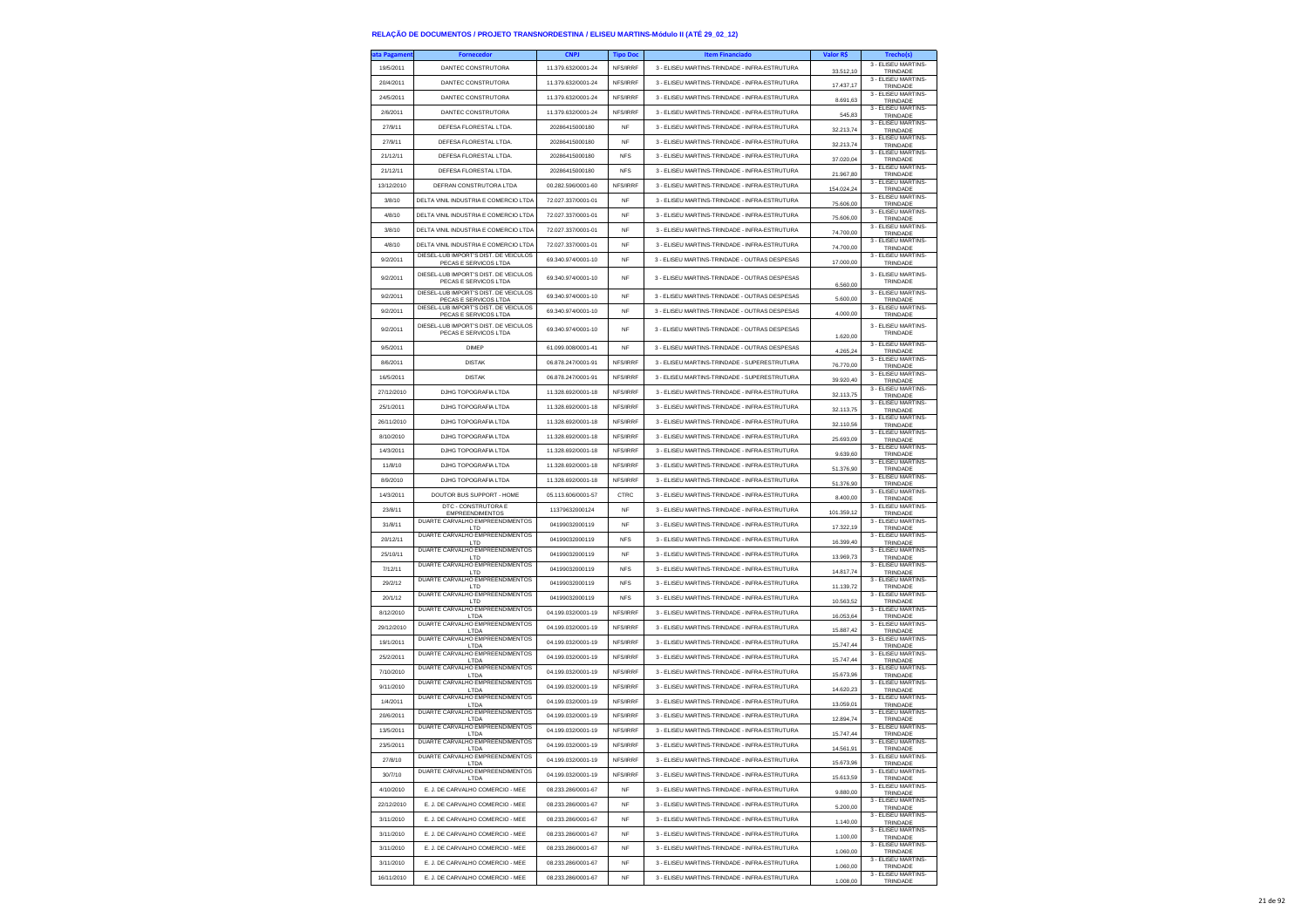| ata Pagamen <sup>.</sup> | <b>Fornecedor</b>                | <b>CNPJ</b>        | <b>Tipo Doc</b> | <b>Item Financiado</b>                        | Valor R\$ | Trecho(s)                       |
|--------------------------|----------------------------------|--------------------|-----------------|-----------------------------------------------|-----------|---------------------------------|
| 3/11/2010                | E. J. DE CARVALHO COMERCIO - MEE | 08.233.286/0001-67 | <b>NF</b>       | 3 - ELISEU MARTINS-TRINDADE - INFRA-ESTRUTURA | 1.000,00  | 3 - ELISEU MARTINS-<br>TRINDADE |
| 3/11/2010                | E. J. DE CARVALHO COMERCIO - MEE | 08.233.286/0001-67 | <b>NF</b>       | 3 - ELISEU MARTINS-TRINDADE - INFRA-ESTRUTURA | 936,00    | 3 - ELISEU MARTINS-<br>TRINDADE |
| 3/11/2010                | E. J. DE CARVALHO COMERCIO - MEE | 08.233.286/0001-67 | NF              | 3 - ELISEU MARTINS-TRINDADE - INFRA-ESTRUTURA | 936,00    | 3 - ELISEU MARTINS<br>TRINDADE  |
| 8/10/2010                | E. J. DE CARVALHO COMERCIO - MEE | 08.233.286/0001-67 | <b>NF</b>       | 3 - ELISEU MARTINS-TRINDADE - INFRA-ESTRUTURA |           | 3 - ELISEU MARTINS-             |
| 3/11/2010                | E. J. DE CARVALHO COMERCIO - MEE | 08.233.286/0001-67 | <b>NF</b>       | 3 - ELISEU MARTINS-TRINDADE - INFRA-ESTRUTURA | 868,00    | TRINDADE<br>3 - ELISEU MARTINS- |
|                          |                                  |                    |                 |                                               | 430,00    | TRINDADE<br>3 - ELISEU MARTINS- |
| 16/11/2010               | E. J. DE CARVALHO COMERCIO - MEE | 08.233.286/0001-67 | NF              | 3 - ELISEU MARTINS-TRINDADE - INFRA-ESTRUTURA | 414,00    | TRINDADE<br>3 - ELISEU MARTINS- |
| 3/11/2010                | E. J. DE CARVALHO COMERCIO - MEE | 08.233.286/0001-67 | <b>NF</b>       | 3 - ELISEU MARTINS-TRINDADE - INFRA-ESTRUTURA | 404,00    | TRINDADE<br>3 - ELISEU MARTINS- |
| 3/11/2010                | E. J. DE CARVALHO COMERCIO - MEE | 08.233.286/0001-67 | <b>NF</b>       | 3 - ELISEU MARTINS-TRINDADE - INFRA-ESTRUTURA | 348,00    | TRINDADE                        |
| 13/1/2011                | E. J. DE CARVALHO COMERCIO - MEE | 08.233.286/0001-67 | <b>NF</b>       | 3 - ELISEU MARTINS-TRINDADE - INFRA-ESTRUTURA | 346,80    | 3 - ELISEU MARTINS-<br>TRINDADE |
| 8/10/2010                | E. J. DE CARVALHO COMERCIO - MEE | 08.233.286/0001-67 | <b>NF</b>       | 3 - FLISELLMARTINS-TRINDADE - INFRA-ESTRUTURA | 330,00    | 3 - ELISEU MARTINS-<br>TRINDADE |
| 3/11/2010                | E. J. DE CARVALHO COMERCIO - MEE | 08.233.286/0001-67 | <b>NF</b>       | 3 - ELISEU MARTINS-TRINDADE - INFRA-ESTRUTURA | 319,00    | 3 - ELISEU MARTINS-<br>TRINDADE |
| 16/2/2011                | E. J. DE CARVALHO COMERCIO - MEE | 08.233.286/0001-67 | <b>NF</b>       | 3 - ELISEU MARTINS-TRINDADE - INFRA-ESTRUTURA | 315.00    | 3 - FLISEU MARTINS-<br>TRINDADE |
| 8/10/2010                | E. J. DE CARVALHO COMERCIO - MEE | 08.233.286/0001-67 | <b>NF</b>       | 3 - ELISEU MARTINS-TRINDADE - INFRA-ESTRUTURA | 304,70    | 3 - ELISEU MARTINS-             |
| 3/11/2010                | E. J. DE CARVALHO COMERCIO - MEE | 08.233.286/0001-67 | <b>NF</b>       | 3 - FLISELLMARTINS-TRINDADE - INFRA-ESTRUTURA |           | TRINDADE<br>3 - ELISEU MARTINS- |
| 8/10/2010                | E. J. DE CARVALHO COMERCIO - MEE | 08.233.286/0001-67 | <b>NF</b>       | 3 - ELISEU MARTINS-TRINDADE - INFRA-ESTRUTURA | 290,00    | TRINDADE<br>3 - ELISEU MARTINS- |
|                          |                                  |                    |                 |                                               | 209,70    | TRINDADE<br>3 - ELISEU MARTINS- |
| 3/11/2010                | E. J. DE CARVALHO COMERCIO - MEE | 08.233.286/0001-67 | <b>NF</b>       | 3 - ELISEU MARTINS-TRINDADE - INFRA-ESTRUTURA | 200,00    | TRINDADE<br>3 - ELISEU MARTINS- |
| 8/10/2010                | E. J. DE CARVALHO COMERCIO - MEE | 08.233.286/0001-67 | <b>NF</b>       | 3 - ELISEU MARTINS-TRINDADE - INFRA-ESTRUTURA | 189,00    | TRINDADE<br>3 - ELISEU MARTINS- |
| 3/11/2010                | E. J. DE CARVALHO COMERCIO - MEE | 08.233.286/0001-67 | NF              | 3 - ELISEU MARTINS-TRINDADE - INFRA-ESTRUTURA | 182.00    | TRINDADE                        |
| 8/10/2010                | E. J. DE CARVALHO COMERCIO - MEE | 08.233.286/0001-67 | <b>NF</b>       | 3 - ELISEU MARTINS-TRINDADE - INFRA-ESTRUTURA | 176,00    | 3 - ELISEU MARTINS<br>TRINDADE  |
| 8/10/2010                | E. J. DE CARVALHO COMERCIO - MEE | 08.233.286/0001-67 | <b>NF</b>       | 3 - ELISEU MARTINS-TRINDADE - INFRA-ESTRUTURA | 176,00    | 3 - ELISEU MARTINS-<br>TRINDADE |
| 3/11/2010                | E. J. DE CARVALHO COMERCIO - MEE | 08.233.286/0001-67 | NF              | 3 - ELISEU MARTINS-TRINDADE - INFRA-ESTRUTURA | 175,50    | 3 - ELISEU MARTINS-<br>TRINDADE |
| 3/11/2010                | E JI DE CARVALHO COMERCIO - MEE  | 08.233.286/0001-67 | <b>NF</b>       | 3 - ELISEU MARTINS-TRINDADE - INFRA-ESTRUTURA | 140,80    | 3 - ELISEU MARTINS-<br>TRINDADE |
| 16/11/2010               | E. J. DE CARVALHO COMERCIO - MEE | 08 233 286/0001-67 | <b>NF</b>       | 3 - ELISEU MARTINS-TRINDADE - INFRA-ESTRUTURA | 140,00    | 3 - ELISEU MARTINS-<br>TRINDADE |
| 3/11/2010                | E. J. DE CARVALHO COMERCIO - MEE | 08.233.286/0001-67 | NF              | 3 - ELISEU MARTINS-TRINDADE - INFRA-ESTRUTURA |           | 3 - ELISEU MARTINS              |
| 3/11/2010                | E. J. DE CARVALHO COMERCIO - MEE | 08.233.286/0001-67 | <b>NF</b>       | 3 - ELISEU MARTINS-TRINDADE - INFRA-ESTRUTURA | 132,50    | TRINDADE<br>3 - ELISEU MARTINS  |
| 3/11/2010                | E. J. DE CARVALHO COMERCIO - MEE | 08.233.286/0001-67 | <b>NF</b>       | 3 - ELISEU MARTINS-TRINDADE - INFRA-ESTRUTURA | 132,50    | TRINDADE<br>3 - ELISEU MARTINS- |
| 3/11/2010                |                                  |                    |                 |                                               | 120,00    | TRINDADE<br>3 - ELISEU MARTINS- |
|                          | E. J. DE CARVALHO COMERCIO - MEE | 08.233.286/0001-67 | NF              | 3 - ELISEU MARTINS-TRINDADE - INFRA-ESTRUTURA | 120,00    | TRINDADE<br>3 - ELISEU MARTINS- |
| 3/11/2010                | E. J. DE CARVALHO COMERCIO - MEE | 08 233 286/0001-67 | <b>NF</b>       | 3 - ELISEU MARTINS-TRINDADE - INFRA-ESTRUTURA | 114,00    | TRINDADE<br>3 - ELISEU MARTINS- |
| 16/11/2010               | E JI DE CARVALHO COMERCIO - MEE  | 08.233.286/0001-67 | <b>NF</b>       | 3 - ELISEU MARTINS-TRINDADE - INFRA-ESTRUTURA | 105,00    | TRINDADE<br>3 - ELISEU MARTINS- |
| 3/11/2010                | E. J. DE CARVALHO COMERCIO - MEE | 08.233.286/0001-67 | NF              | 3 - ELISEU MARTINS-TRINDADE - INFRA-ESTRUTURA | 104,40    | TRINDADE                        |
| 3/11/2010                | E. J. DE CARVALHO COMERCIO - MEE | 08.233.286/0001-67 | <b>NF</b>       | 3 - ELISEU MARTINS-TRINDADE - INFRA-ESTRUTURA | 100,00    | 3 - ELISEU MARTINS-<br>TRINDADE |
| 3/11/2010                | E. J. DE CARVALHO COMERCIO - MEE | 08.233.286/0001-67 | <b>NF</b>       | 3 - ELISEU MARTINS-TRINDADE - INFRA-ESTRUTURA | 96,00     | 3 - ELISEU MARTINS-<br>TRINDADE |
| 3/11/2010                | E. J. DE CARVALHO COMERCIO - MEE | 08.233.286/0001-67 | NF              | 3 - ELISEU MARTINS-TRINDADE - INFRA-ESTRUTURA | 95,00     | 3 - ELISEU MARTINS-<br>TRINDADE |
| 3/11/2010                | E. J. DE CARVALHO COMERCIO - MEE | 08.233.286/0001-67 | <b>NF</b>       | 3 - ELISEU MARTINS-TRINDADE - INFRA-ESTRUTURA | 90.00     | 3 - ELISEU MARTINS-<br>TRINDADE |
| 3/11/2010                | E. J. DE CARVALHO COMERCIO - MEE | 08.233.286/0001-67 | <b>NF</b>       | 3 - ELISEU MARTINS-TRINDADE - INFRA-ESTRUTURA | 80,00     | 3 - ELISEU MARTINS-<br>TRINDADE |
| 3/11/2010                | E. J. DE CARVALHO COMERCIO - MEE | 08.233.286/0001-67 | NF              | 3 - ELISEU MARTINS-TRINDADE - INFRA-ESTRUTURA | 75,00     | 3 - ELISEU MARTINS-<br>TRINDADE |
| 16/11/2010               | E. J. DE CARVALHO COMERCIO - MEE | 08.233.286/0001-67 | <b>NF</b>       | 3 - ELISEU MARTINS-TRINDADE - INFRA-ESTRUTURA | 70.80     | 3 - ELISEU MARTINS-             |
| 8/10/2010                | E. J. DE CARVALHO COMERCIO - MEE | 08.233.286/0001-67 | <b>NF</b>       | 3 - ELISEU MARTINS-TRINDADE - INFRA-ESTRUTURA |           | TRINDADE<br>3 - ELISEU MARTINS- |
| 3/11/2010                | E. J. DE CARVALHO COMERCIO - MEE | 08.233.286/0001-67 | <b>NF</b>       | 3 - ELISEU MARTINS-TRINDADE - INFRA-ESTRUTURA | 69,60     | TRINDADE<br>3 - ELISEU MARTINS- |
| 3/11/2010                | E. J. DE CARVALHO COMERCIO - MEE | 08.233.286/0001-67 | <b>NF</b>       | 3 - ELISEU MARTINS-TRINDADE - INFRA-ESTRUTURA | 60,00     | TRINDADE<br>3 - ELISEU MARTINS- |
|                          |                                  |                    |                 |                                               | 53,00     | TRINDADE<br>3 - ELISEU MARTINS- |
| 3/11/2010                | E. J. DE CARVALHO COMERCIO - MEE | 08.233.286/0001-67 | <b>NF</b>       | 3 - ELISEU MARTINS-TRINDADE - INFRA-ESTRUTURA | 44,00     | TRINDADE<br>3 - ELISEU MARTINS- |
| 3/11/2010                | E. J. DE CARVALHO COMERCIO - MEE | 08.233.286/0001-67 | <b>NF</b>       | 3 - ELISEU MARTINS-TRINDADE - INFRA-ESTRUTURA | 40,70     | TRINDADE<br>3 - ELISEU MARTINS  |
| 8/10/2010                | E. J. DE CARVALHO COMERCIO - MEE | 08.233.286/0001-67 | <b>NF</b>       | 3 - ELISEU MARTINS-TRINDADE - INFRA-ESTRUTURA | 40.00     | TRINDADE<br>3 - ELISEU MARTINS- |
| 3/11/2010                | E J. DE CARVALHO COMERCIO - MEE  | 08.233.286/0001-67 | <b>NF</b>       | 3 - ELISEU MARTINS-TRINDADE - INFRA-ESTRUTURA | 36,00     | TRINDADE                        |
| 8/10/2010                | E. J. DE CARVALHO COMERCIO - MEE | 08.233.286/0001-67 | <b>NF</b>       | 3 - ELISEU MARTINS-TRINDADE - INFRA-ESTRUTURA | 35,00     | 3 - ELISEU MARTINS-<br>TRINDADE |
| 3/11/2010                | E. J. DE CARVALHO COMERCIO - MEE | 08.233.286/0001-67 | NF              | 3 - ELISEU MARTINS-TRINDADE - INFRA-ESTRUTURA | 35.00     | 3 - FLISEU MARTINS-<br>TRINDADE |
| 3/11/2010                | F. J. DE CARVALHO COMERCIO - MEE | 08.233.286/0001-67 | NF              | 3 - ELISEU MARTINS-TRINDADE - INFRA-ESTRUTURA | 35,00     | 3 - ELISEU MARTINS-<br>TRINDADE |
| 3/11/2010                | E. J. DE CARVALHO COMERCIO - MEE | 08.233.286/0001-67 | NF              | 3 - ELISEU MARTINS-TRINDADE - INFRA-ESTRUTURA | 33,00     | 3 - FLISEU MARTINS-<br>TRINDADE |
| 13/1/2011                | E. J. DE CARVALHO COMERCIO - MEE | 08.233.286/0001-67 | <b>NF</b>       | 3 - ELISEU MARTINS-TRINDADE - INFRA-ESTRUTURA | 33,00     | 3 - ELISEU MARTINS-<br>TRINDADE |
| 3/11/2010                | E. J. DE CARVALHO COMERCIO - MEE | 08.233.286/0001-67 | <b>NF</b>       | 3 - ELISEU MARTINS-TRINDADE - INFRA-ESTRUTURA | 28,40     | 3 - ELISEU MARTINS-<br>TRINDADE |
| 3/11/2010                | E. J. DE CARVALHO COMERCIO - MEE | 08.233.286/0001-67 | NF              | 3 - ELISEU MARTINS-TRINDADE - INFRA-ESTRUTURA | 26.40     | 3 - ELISEU MARTINS-<br>TRINDADE |
| 3/11/2010                | E. J. DE CARVALHO COMERCIO - MEE | 08.233.286/0001-67 | <b>NF</b>       | 3 - ELISEU MARTINS-TRINDADE - INFRA-ESTRUTURA |           | 3 - FLISEU MARTINS-             |
| 8/10/2010                | E. J. DE CARVALHO COMERCIO - MEE | 08.233.286/0001-67 | <b>NF</b>       | 3 - ELISEU MARTINS-TRINDADE - INFRA-ESTRUTURA | 25,00     | TRINDADE<br>3 - ELISEU MARTINS- |
| 8/10/2010                | E. J. DE CARVALHO COMERCIO - MEE | 08.233.286/0001-67 | NF              | 3 - ELISEU MARTINS-TRINDADE - INFRA-ESTRUTURA | 23,10     | TRINDADE<br>3 - ELISEU MARTINS  |
|                          |                                  |                    |                 |                                               | 22,00     | TRINDADE                        |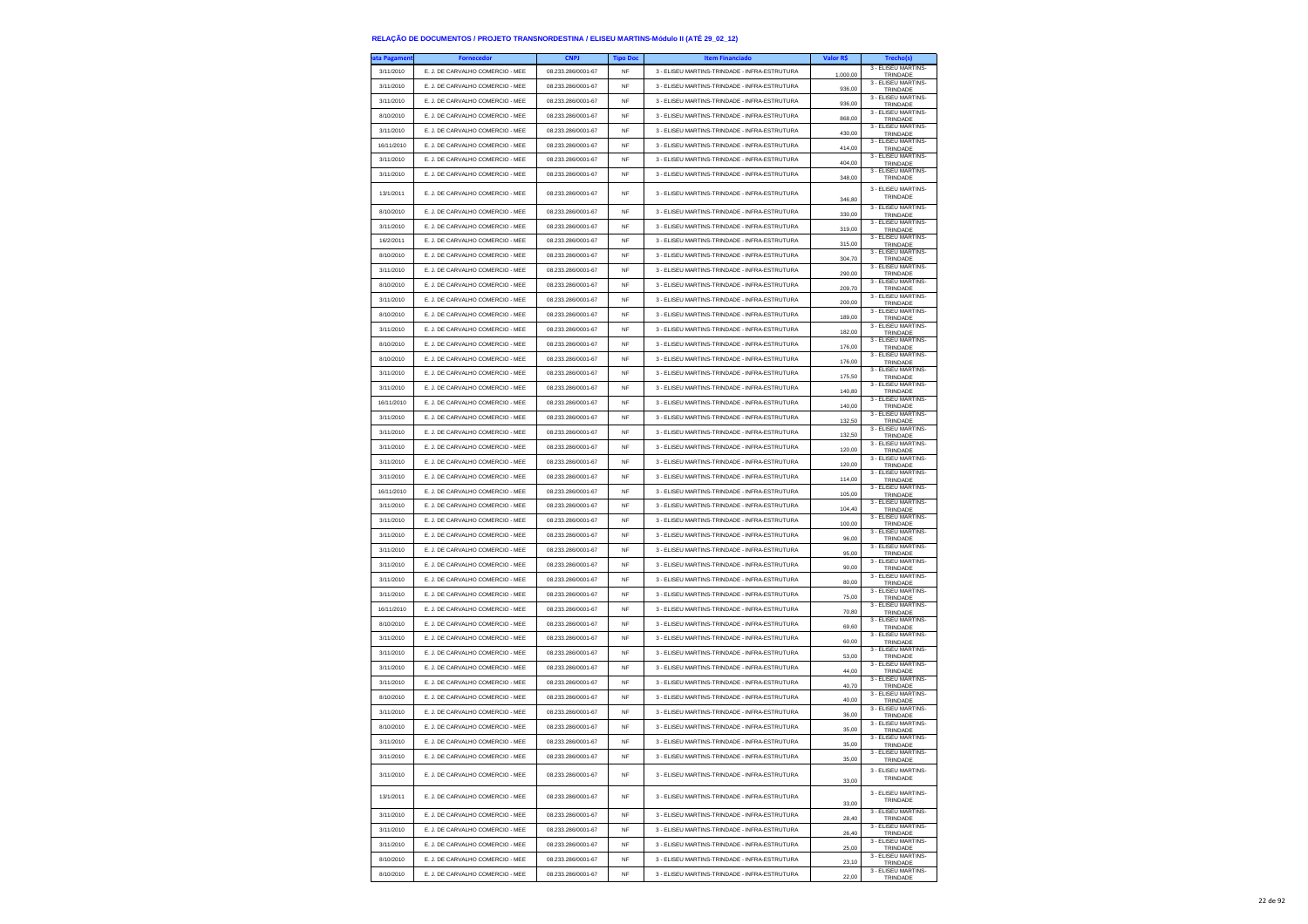| ita Pagamen | <b>Fornecedor</b>                | <b>CNPJ</b>        | <b>Tipo Doc</b> | <b>Item Financiado</b>                        | Valor R\$ | Trecho(s)                              |
|-------------|----------------------------------|--------------------|-----------------|-----------------------------------------------|-----------|----------------------------------------|
| 8/10/2010   | E. J. DE CARVALHO COMERCIO - MEE | 08.233.286/0001-67 | <b>NF</b>       | 3 - ELISEU MARTINS-TRINDADE - INFRA-ESTRUTURA | 22,00     | 3 - ELISEU MARTINS-<br>TRINDADE        |
| 8/10/2010   | E. J. DE CARVALHO COMERCIO - MEE | 08.233.286/0001-67 | NF              | 3 - ELISEU MARTINS-TRINDADE - INFRA-ESTRUTURA |           | 3 - ELISEU MARTINS                     |
|             | E. J. DE CARVALHO COMERCIO - MEE | 08 233 286/0001-67 |                 | 3 - ELISEU MARTINS-TRINDADE - INFRA-ESTRUTURA | 21,12     | TRINDADE<br>3 - ELISEU MARTINS-        |
| 8/10/2010   |                                  |                    | <b>NF</b>       |                                               | 19,25     | <b>TRINDADE</b>                        |
| 8/10/2010   | E. J. DE CARVALHO COMERCIO - MEE | 08.233.286/0001-67 | <b>NF</b>       | 3 - ELISEU MARTINS-TRINDADE - INFRA-ESTRUTURA | 17,00     | 3 - ELISEU MARTINS-<br>TRINDADE        |
|             |                                  | 08 233 286/0001-67 |                 |                                               |           | 3 - ELISEU MARTINS-                    |
| 13/1/2011   | E. J. DE CARVALHO COMERCIO - MEE |                    | <b>NF</b>       | 3 - ELISEU MARTINS-TRINDADE - INFRA-ESTRUTURA | 16,80     | TRINDADE                               |
| 3/11/2010   | E. J. DE CARVALHO COMERCIO - MEE | 08.233.286/0001-67 | <b>NF</b>       | 3 - ELISEU MARTINS-TRINDADE - INFRA-ESTRUTURA | 15,95     | 3 - ELISEU MARTINS-<br>TRINDADE        |
| 3/11/2010   | E. J. DE CARVALHO COMERCIO - MEE | 08.233.286/0001-67 | NF              | 3 - ELISEU MARTINS-TRINDADE - INFRA-ESTRUTURA | 15,95     | 3 - ELISEU MARTINS-<br>TRINDADE        |
| 3/11/2010   | E. J. DE CARVALHO COMERCIO - MEE | 08.233.286/0001-67 | <b>NF</b>       | 3 - ELISEU MARTINS-TRINDADE - INFRA-ESTRUTURA | 15,40     | 3 - ELISEU MARTINS-<br>TRINDADE        |
| 3/11/2010   | E. J. DE CARVALHO COMERCIO - MEE | 08.233.286/0001-67 | <b>NF</b>       | 3 - ELISEU MARTINS-TRINDADE - INFRA-ESTRUTURA | 14,00     | 3 - ELISEU MARTINS-<br>TRINDADE        |
| 8/10/2010   | E. J. DE CARVALHO COMERCIO - MEE | 08.233.286/0001-67 | NF              | 3 - ELISEU MARTINS-TRINDADE - INFRA-ESTRUTURA |           | 3 - ELISEU MARTINS<br>TRINDADE         |
| 8/10/2010   | E. J. DE CARVALHO COMERCIO - MEE | 08.233.286/0001-67 | <b>NF</b>       | 3 - ELISEU MARTINS-TRINDADE - INFRA-ESTRUTURA | 13,75     | 3 - ELISEU MARTINS                     |
| 8/10/2010   | E. J. DE CARVALHO COMERCIO - MEE | 08 233 286/0001-67 | NF              | 3 - ELISEU MARTINS-TRINDADE - INFRA-ESTRUTURA | 13,20     | TRINDADE<br>3 - ELISEU MARTINS-        |
|             |                                  |                    |                 |                                               | 13,20     | TRINDADE                               |
| 3/11/2010   | E. J. DE CARVALHO COMERCIO - MEE | 08.233.286/0001-67 | <b>NF</b>       | 3 - ELISEU MARTINS-TRINDADE - INFRA-ESTRUTURA | 13.20     | 3 - ELISEU MARTINS-<br>TRINDADE        |
| 8/10/2010   | E. J. DE CARVALHO COMERCIO - MEE | 08.233.286/0001-67 | <b>NF</b>       | 3 - ELISEU MARTINS-TRINDADE - INFRA-ESTRUTURA | 12,00     | 3 - ELISEU MARTINS-<br>TRINDADE        |
| 8/10/2010   | E. J. DE CARVALHO COMERCIO - MEE | 08.233.286/0001-67 | <b>NF</b>       | 3 - ELISEU MARTINS-TRINDADE - INFRA-ESTRUTURA |           | 3 - ELISEU MARTINS-                    |
| 3/11/2010   | E. J. DE CARVALHO COMERCIO - MEE | 08.233.286/0001-67 | <b>NF</b>       | 3 - ELISEU MARTINS-TRINDADE - INFRA-ESTRUTURA | 12,00     | TRINDADE<br>3 - ELISEU MARTINS         |
|             |                                  |                    |                 |                                               | 12.00     | TRINDADE<br>3 - ELISEU MARTINS-        |
| 8/10/2010   | E. J. DE CARVALHO COMERCIO - MEE | 08.233.286/0001-67 | NF              | 3 - ELISEU MARTINS-TRINDADE - INFRA-ESTRUTURA | 11,41     | TRINDADE                               |
| 8/10/2010   | E. J. DE CARVALHO COMERCIO - MEE | 08.233.286/0001-67 | NF              | 3 - ELISEU MARTINS-TRINDADE - INFRA-ESTRUTURA | 11,00     | 3 - ELISEU MARTINS<br>TRINDADE         |
| 8/10/2010   | E. J. DE CARVALHO COMERCIO - MEE | 08.233.286/0001-67 | <b>NF</b>       | 3 - ELISEU MARTINS-TRINDADE - INFRA-ESTRUTURA | 11,00     | 3 - ELISEU MARTINS-<br>TRINDADE        |
| 8/10/2010   | E. J. DE CARVALHO COMERCIO - MEE | 08.233.286/0001-67 | <b>NF</b>       | 3 - ELISEU MARTINS-TRINDADE - INFRA-ESTRUTURA |           | 3 - ELISEU MARTINS-                    |
| 3/11/2010   | E. J. DE CARVALHO COMERCIO - MEE | 08.233.286/0001-67 | NF              | 3 - ELISEU MARTINS-TRINDADE - INFRA-ESTRUTURA | 11,00     | TRINDADE<br>3 - ELISEU MARTINS-        |
| 3/11/2010   | E. J. DE CARVALHO COMERCIO - MEE | 08.233.286/0001-67 | <b>NF</b>       | 3 - ELISEU MARTINS-TRINDADE - INFRA-ESTRUTURA | 10.90     | TRINDADE<br>3 - ELISEU MARTINS         |
|             |                                  |                    |                 |                                               | 10.50     | <b>TRINDADE</b><br>3 - ELISEU MARTINS- |
| 8/10/2010   | E. J. DE CARVALHO COMERCIO - MEE | 08.233.286/0001-67 | <b>NF</b>       | 3 - ELISEU MARTINS-TRINDADE - INFRA-ESTRUTURA | 9,90      | TRINDADE<br>3 - ELISEU MARTINS-        |
| 8/10/2010   | E. J. DE CARVALHO COMERCIO - MEE | 08.233.286/0001-67 | NF              | 3 - ELISEU MARTINS-TRINDADE - INFRA-ESTRUTURA | 9,35      | TRINDADE                               |
| 13/1/2011   | E. J. DE CARVALHO COMERCIO - MEE | 08.233.286/0001-67 | <b>NF</b>       | 3 - ELISEU MARTINS-TRINDADE - INFRA-ESTRUTURA | 9,00      | 3 - ELISEU MARTINS-<br>TRINDADE        |
| 8/10/2010   | E. J. DE CARVALHO COMERCIO - MEE | 08.233.286/0001-67 | <b>NF</b>       | 3 - ELISEU MARTINS-TRINDADE - INFRA-ESTRUTURA |           | 3 - ELISEU MARTINS-                    |
| 8/10/2010   | E. J. DE CARVALHO COMERCIO - MEE | 08.233.286/0001-67 | NF              | 3 - ELISEU MARTINS-TRINDADE - INFRA-ESTRUTURA | 8,80      | TRINDADE<br>3 - ELISEU MARTINS-        |
|             |                                  |                    |                 |                                               | 8.70      | TRINDADE<br>3 - ELISEU MARTINS-        |
| 8/10/2010   | E. J. DE CARVALHO COMERCIO - MEE | 08.233.286/0001-67 | NF              | 3 - ELISEU MARTINS-TRINDADE - INFRA-ESTRUTURA | 8,30      | TRINDADE                               |
| 8/10/2010   | E. J. DE CARVALHO COMERCIO - MEE | 08.233.286/0001-67 | NF              | 3 - ELISEU MARTINS-TRINDADE - INFRA-ESTRUTURA | 8,00      | 3 - ELISEU MARTINS-<br>TRINDADE        |
|             |                                  |                    |                 |                                               |           | 3 - ELISEU MARTINS-                    |
| 13/1/2011   | E. J. DE CARVALHO COMERCIO - MEE | 08.233.286/0001-67 | NF              | 3 - ELISEU MARTINS-TRINDADE - INFRA-ESTRUTURA | 8,00      | TRINDADE                               |
| 13/1/2011   | E. J. DE CARVALHO COMERCIO - MEE | 08.233.286/0001-67 | <b>NF</b>       | 3 - ELISEU MARTINS-TRINDADE - INFRA-ESTRUTURA |           | 3 - ELISEU MARTINS-<br>TRINDADE        |
| 8/10/2010   | E. J. DE CARVALHO COMERCIO - MEE | 08.233.286/0001-67 | <b>NF</b>       | 3 - ELISEU MARTINS-TRINDADE - INFRA-ESTRUTURA | 8,00      | 3 - ELISEU MARTINS-                    |
|             |                                  |                    |                 |                                               | 7,70      | TRINDADE                               |
| 3/11/2010   | E. J. DE CARVALHO COMERCIO - MEE | 08.233.286/0001-67 | <b>NF</b>       | 3 - ELISEU MARTINS-TRINDADE - INFRA-ESTRUTURA | 7,70      | 3 - ELISEU MARTINS-<br>TRINDADE        |
| 8/10/2010   | E. J. DE CARVALHO COMERCIO - MEE | 08.233.286/0001-67 | <b>NF</b>       | 3 - ELISEU MARTINS-TRINDADE - INFRA-ESTRUTURA | 6.60      | 3 - ELISEU MARTINS                     |
| 8/10/2010   | E. J. DE CARVALHO COMERCIO - MEE | 08.233.286/0001-67 | <b>NF</b>       | 3 - ELISEU MARTINS-TRINDADE - INFRA-ESTRUTURA |           | TRINDADE<br>3 - ELISEU MARTINS-        |
| 3/11/2010   | E. J. DE CARVALHO COMERCIO - MEE | 08.233.286/0001-67 | <b>NF</b>       | 3 - ELISEU MARTINS-TRINDADE - INFRA-ESTRUTURA | 6,60      | TRINDADE<br>3 - ELISEU MARTINS-        |
|             |                                  |                    |                 |                                               | 6,60      | TRINDADE<br>3 - ELISEU MARTINS-        |
| 8/10/2010   | E. J. DE CARVALHO COMERCIO - MEE | 08.233.286/0001-67 | <b>NF</b>       | 3 - ELISEU MARTINS-TRINDADE - INFRA-ESTRUTURA | 6.40      | TRINDADE<br>3 - ELISEU MARTINS-        |
| 8/10/2010   | E. J. DE CARVALHO COMERCIO - MEE | 08.233.286/0001-67 | <b>NF</b>       | 3 - ELISEU MARTINS-TRINDADE - INFRA-ESTRUTURA | 6,20      | TRINDADE<br>3 - ELISEU MARTINS-        |
| 3/11/2010   | E. J. DE CARVALHO COMERCIO - MEE | 08.233.286/0001-67 | <b>NF</b>       | 3 - ELISEU MARTINS-TRINDADE - INFRA-ESTRUTURA | 6,20      | TRINDADE                               |
| 3/11/2010   | E. J. DE CARVALHO COMERCIO - MEE | 08.233.286/0001-67 | NF              | 3 - ELISEU MARTINS-TRINDADE - INFRA-ESTRUTURA | 5.80      | 3 - ELISEU MARTINS-<br>TRINDADE        |
| 8/10/2010   | E. J. DE CARVALHO COMERCIO - MEE | 08.233.286/0001-67 | <b>NF</b>       | 3 - ELISEU MARTINS-TRINDADE - INFRA-ESTRUTURA | 5,60      | 3 - ELISEU MARTINS-<br>TRINDADE        |
| 8/10/2010   | E. J. DE CARVALHO COMERCIO - MEE | 08.233.286/0001-67 | <b>NF</b>       | 3 - ELISEU MARTINS-TRINDADE - INFRA-ESTRUTURA | 5,60      | 3 - ELISEU MARTINS-<br>TRINDADE        |
| 8/10/2010   | E. J. DE CARVALHO COMERCIO - MEE | 08.233.286/0001-67 | NF              | 3 - ELISEU MARTINS-TRINDADE - INFRA-ESTRUTURA | 5,40      | 3 - ELISEU MARTINS-<br>TRINDADE        |
| 3/11/2010   | E. J. DE CARVALHO COMERCIO - MEE | 08.233.286/0001-67 | NF              | 3 - ELISEU MARTINS-TRINDADE - INFRA-ESTRUTURA | 5,30      | 3 - FLISEU MARTINS-<br>TRINDADE        |
| 8/10/2010   | E. J. DE CARVALHO COMERCIO - MEE | 08.233.286/0001-67 | NF              | 3 - ELISEU MARTINS-TRINDADE - INFRA-ESTRUTURA |           | 3 - ELISEU MARTINS-                    |
| 3/11/2010   | E. J. DE CARVALHO COMERCIO - MEE | 08.233.286/0001-67 | NF              | 3 - ELISEU MARTINS-TRINDADE - INFRA-ESTRUTURA | 4,40      | TRINDADE<br>3 - ELISEU MARTINS-        |
| 3/11/2010   | E. J. DE CARVALHO COMERCIO - MEE | 08.233.286/0001-67 | <b>NF</b>       | 3 - ELISEU MARTINS-TRINDADE - INFRA-ESTRUTURA | 4,40      | TRINDADE<br>3 - ELISEU MARTINS-        |
|             |                                  |                    |                 |                                               | 4.40      | TRINDADE<br>3 - ELISEU MARTINS-        |
| 8/10/2010   | E. J. DE CARVALHO COMERCIO - MEE | 08.233.286/0001-67 | NF              | 3 - ELISEU MARTINS-TRINDADE - INFRA-ESTRUTURA | 4,35      | TRINDADE<br>3 - ELISEU MARTINS-        |
| 3/11/2010   | E. J. DE CARVALHO COMERCIO - MEE | 08.233.286/0001-67 | NF              | 3 - ELISEU MARTINS-TRINDADE - INFRA-ESTRUTURA | 4,00      | TRINDADE                               |
| 13/1/2011   | E. J. DE CARVALHO COMERCIO - MEE | 08.233.286/0001-67 | NF              | 3 - ELISEU MARTINS-TRINDADE - INFRA-ESTRUTURA | 4,00      | 3 - ELISEU MARTINS-<br>TRINDADE        |
| 3/11/2010   | E. J. DE CARVALHO COMERCIO - MEE | 08.233.286/0001-67 | <b>NF</b>       | 3 - ELISEU MARTINS-TRINDADE - INFRA-ESTRUTURA | 3,60      | 3 - ELISEU MARTINS-                    |
|             |                                  |                    |                 |                                               |           | TRINDADE                               |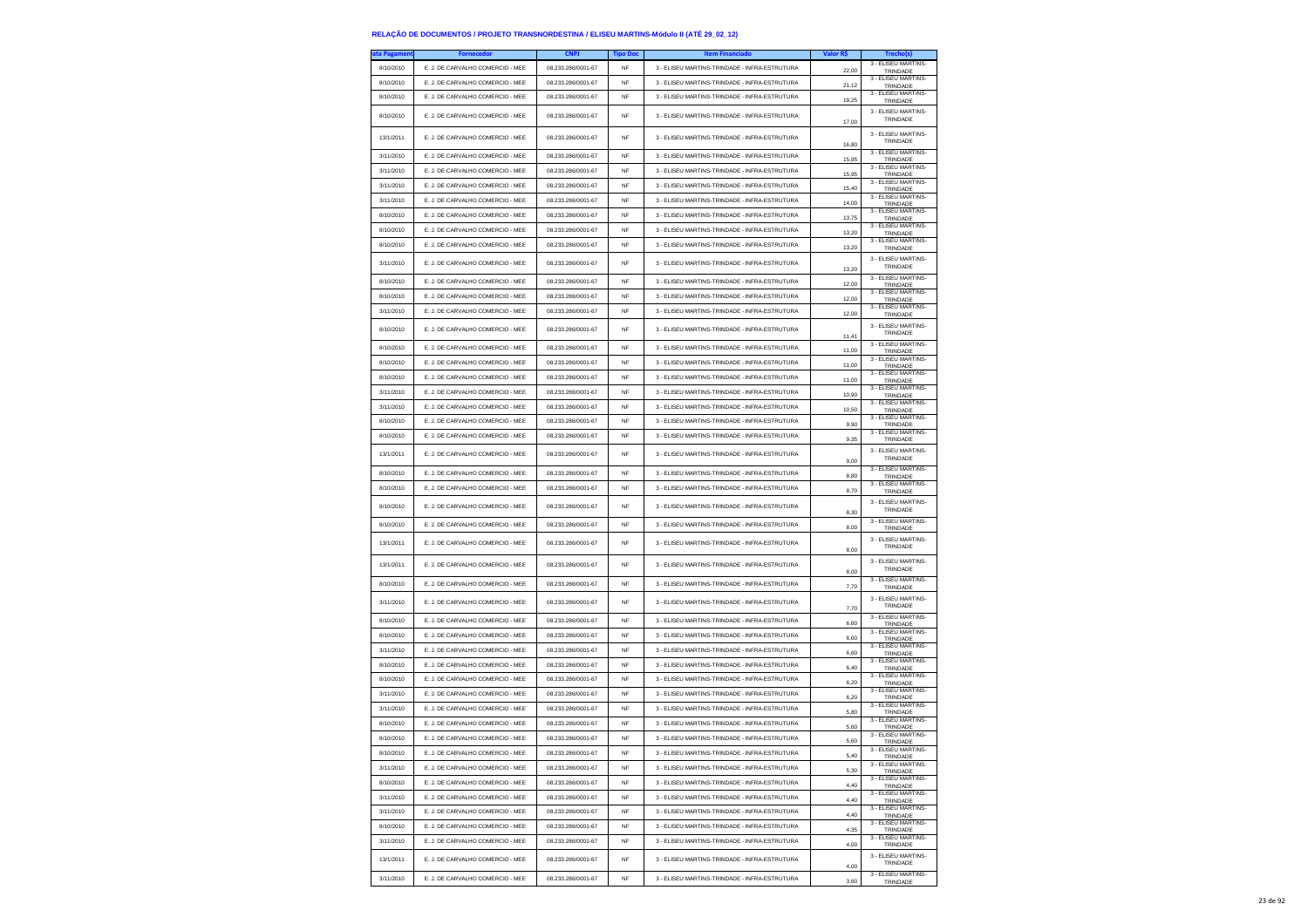| ita Pagament | <b>Fornecedor</b>                | <b>CNPJ</b>        | <b>Tipo Do</b>  | <b>Item Financiado</b>                        | Valor R\$        |                                             |
|--------------|----------------------------------|--------------------|-----------------|-----------------------------------------------|------------------|---------------------------------------------|
| 3/11/2010    | E. J. DE CARVALHO COMERCIO - MEE | 08.233.286/0001-67 | NF              | 3 - ELISEU MARTINS-TRINDADE - INFRA-ESTRUTURA | 3.60             | 3 - ELISEU MARTINS-<br>TRINDADE             |
| 3/11/2010    | E. J. DE CARVALHO COMERCIO - MEE | 08.233.286/0001-67 | NF              | 3 - ELISEU MARTINS-TRINDADE - INFRA-ESTRUTURA | 3,40             | 3 - ELISEU MARTINS-<br>TRINDADE             |
| 3/11/2010    | E. J. DE CARVALHO COMERCIO - MEE | 08.233.286/0001-67 | NF              | 3 - ELISEU MARTINS-TRINDADE - INFRA-ESTRUTURA | 3,30             | 3 - ELISEU MARTINS-<br>TRINDADE             |
| 3/11/2010    | E. J. DE CARVALHO COMERCIO - MEE | 08.233.286/0001-67 | <b>NF</b>       | 3 - ELISEU MARTINS-TRINDADE - INFRA-ESTRUTURA | 3.30             | 3 - ELISEU MARTINS-<br>TRINDADE             |
| 8/10/2010    | E. J. DE CARVALHO COMERCIO - MEE | 08.233.286/0001-67 | NF              | 3 - ELISEU MARTINS-TRINDADE - INFRA-ESTRUTURA | 3,00             | 3 - ELISEU MARTINS-<br>TRINDADE             |
| 8/10/2010    | E. J. DE CARVALHO COMERCIO - MEE | 08.233.286/0001-67 | NF              | 3 - ELISEU MARTINS-TRINDADE - INFRA-ESTRUTURA | 2,80             | 3 - ELISEU MARTINS-<br>TRINDADE             |
| 3/11/2010    | E. J. DE CARVALHO COMERCIO - MEE | 08.233.286/0001-67 | <b>NF</b>       | 3 - ELISEU MARTINS-TRINDADE - INFRA-ESTRUTURA | 2.80             | 3 - ELISEU MARTINS<br>TRINDADE              |
| 8/10/2010    | E. J. DE CARVALHO COMERCIO - MEE | 08.233.286/0001-67 | <b>NF</b>       | 3 - ELISEU MARTINS-TRINDADE - INFRA-ESTRUTURA | 2,64             | 3 - ELISEU MARTINS-                         |
| 3/11/2010    | E. J. DE CARVALHO COMERCIO - MEE | 08.233.286/0001-67 | NF              | 3 - ELISEU MARTINS-TRINDADE - INFRA-ESTRUTURA |                  | TRINDADE<br>3 - ELISEU MARTINS-             |
| 3/11/2010    | E. J. DE CARVALHO COMERCIO - MEE | 08.233.286/0001-67 | <b>NF</b>       | 3 - ELISEU MARTINS-TRINDADE - INFRA-ESTRUTURA | 2,64<br>2.40     | TRINDADE<br>3 - ELISEU MARTINS-             |
| 3/11/2010    | E. J. DE CARVALHO COMERCIO - MEE | 08.233.286/0001-67 | NF              | 3 - ELISEU MARTINS-TRINDADE - INFRA-ESTRUTURA |                  | TRINDADE<br>3 - ELISEU MARTINS-             |
| 8/10/2010    | E. J. DE CARVALHO COMERCIO - MEE | 08.233.286/0001-67 | <b>NF</b>       | 3 - ELISEU MARTINS-TRINDADE - INFRA-ESTRUTURA | 2,22             | TRINDADE<br>3 - ELISEU MARTINS-             |
| 8/10/2010    | E. J. DE CARVALHO COMERCIO - MEE | 08.233.286/0001-67 | <b>NF</b>       | 3 - ELISEU MARTINS-TRINDADE - INFRA-ESTRUTURA | 2,20             | TRINDADE<br>3 - ELISEU MARTINS-             |
| 8/10/2010    | E. J. DE CARVALHO COMERCIO - MEE | 08.233.286/0001-67 | <b>NF</b>       | 3 - ELISEU MARTINS-TRINDADE - INFRA-ESTRUTURA | 2.20             | TRINDADE<br>3 - ELISEU MARTINS-             |
| 3/11/2010    | E. J. DE CARVALHO COMERCIO - MEE | 08.233.286/0001-67 | <b>NF</b>       | 3 - ELISEU MARTINS-TRINDADE - INFRA-ESTRUTURA | 2,20             | TRINDADE<br>3 - ELISEU MARTINS-             |
| 8/10/2010    | E. J. DE CARVALHO COMERCIO - MEE | 08.233.286/0001-67 | <b>NF</b>       | 3 - ELISEU MARTINS-TRINDADE - INFRA-ESTRUTURA | 2,20             | TRINDADE<br>3 - ELISEU MARTINS-             |
| 3/11/2010    | E. J. DE CARVALHO COMERCIO - MEE | 08.233.286/0001-67 | <b>NF</b>       | 3 - ELISEU MARTINS-TRINDADE - INFRA-ESTRUTURA | 2.00             | TRINDADE<br>3 - ELISEU MARTINS-             |
| 3/11/2010    | E. J. DE CARVALHO COMERCIO - MEE | 08.233.286/0001-67 | <b>NF</b>       | 3 - ELISEU MARTINS-TRINDADE - INFRA-ESTRUTURA | 2,00             | TRINDADE<br>3 - ELISEU MARTINS-             |
|              |                                  |                    |                 |                                               | 2,00             | TRINDADE<br>3 - ELISEU MARTINS-             |
| 3/11/2010    | E. J. DE CARVALHO COMERCIO - MEE | 08.233.286/0001-67 | NF<br><b>NF</b> | 3 - ELISEU MARTINS-TRINDADE - INFRA-ESTRUTURA | 2.00             | TRINDADE<br>3 - ELISEU MARTINS-             |
| 3/11/2010    | E. J. DE CARVALHO COMERCIO - MEE | 08.233.286/0001-67 |                 | 3 - ELISEU MARTINS-TRINDADE - INFRA-ESTRUTURA | 2,00             | TRINDADE<br>3 - ELISEU MARTINS-             |
| 8/10/2010    | E. J. DE CARVALHO COMERCIO - MEE | 08.233.286/0001-67 | <b>NF</b>       | 3 - ELISEU MARTINS-TRINDADE - INFRA-ESTRUTURA | 1,80             | TRINDADE<br>3 - ELISEU MARTINS-             |
| 3/11/2010    | E. J. DE CARVALHO COMERCIO - MEE | 08.233.286/0001-67 | NF              | 3 - ELISEU MARTINS-TRINDADE - INFRA-ESTRUTURA | 1,70             | TRINDADE<br>3 - ELISEU MARTINS-             |
| 3/11/2010    | E. J. DE CARVALHO COMERCIO - MEE | 08.233.286/0001-67 | <b>NF</b>       | 3 - ELISEU MARTINS-TRINDADE - INFRA-ESTRUTURA | 1,60             | TRINDADE<br>3 - ELISEU MARTINS-             |
| 8/10/2010    | E. J. DE CARVALHO COMERCIO - MEE | 08.233.286/0001-67 | <b>NF</b>       | 3 - ELISEU MARTINS-TRINDADE - INFRA-ESTRUTURA | 1,30             | TRINDADE<br>3 - ELISEU MARTINS-             |
| 3/11/2010    | E. J. DE CARVALHO COMERCIO - MEE | 08.233.286/0001-67 | NF              | 3 - ELISEU MARTINS-TRINDADE - INFRA-ESTRUTURA | 1,20             | TRINDADE                                    |
| 13/1/2011    | E. J. DE CARVALHO COMERCIO - MEE | 08.233.286/0001-67 | NF              | 3 - ELISEU MARTINS-TRINDADE - INFRA-ESTRUTURA | 1,20             | 3 - ELISEU MARTINS-<br>TRINDADE             |
| 3/11/2010    | E. J. DE CARVALHO COMERCIO - MEE | 08.233.286/0001-67 | <b>NF</b>       | 3 - ELISEU MARTINS-TRINDADE - INFRA-ESTRUTURA | 1,10             | 3 - ELISEU MARTINS-<br>TRINDADE             |
| 3/11/2010    | E. J. DE CARVALHO COMERCIO - MEE | 08.233.286/0001-67 | <b>NF</b>       | 3 - ELISEU MARTINS-TRINDADE - INFRA-ESTRUTURA | 1,10             | 3 - ELISEU MARTINS-<br>TRINDADE             |
| 3/11/2010    | E. J. DE CARVALHO COMERCIO - MEE | 08.233.286/0001-67 | <b>NF</b>       | 3 - ELISEU MARTINS-TRINDADE - INFRA-ESTRUTURA | 1,10             | 3 - ELISEU MARTINS-<br>TRINDADE             |
| 3/11/2010    | E. J. DE CARVALHO COMERCIO - MEE | 08.233.286/0001-67 | NF              | 3 - ELISEU MARTINS-TRINDADE - INFRA-ESTRUTURA | 1,10             | 3 - ELISEU MARTINS<br>TRINDADE              |
| 3/11/2010    | E. J. DE CARVALHO COMERCIO - MEE | 08.233.286/0001-67 | <b>NF</b>       | 3 - ELISEU MARTINS-TRINDADE - INFRA-ESTRUTURA | 0,90             | 3 - ELISEU MARTINS-<br>TRINDADE             |
| 13/1/2011    | E. J. DE CARVALHO COMERCIO - MEE | 08.233.286/0001-67 | <b>NF</b>       | 3 - ELISEU MARTINS-TRINDADE - INFRA-ESTRUTURA |                  | 3 - ELISEU MARTINS-<br>TRINDADE             |
| 24/9/2010    | E. J. DE CARVALHO COMERCIO - MEE | 08.233.286/0001-67 | <b>NF</b>       | 3 - ELISEU MARTINS-TRINDADE - INFRA-ESTRUTURA | 0,80             | 3 - ELISEU MARTINS-                         |
| 13/9/2010    | E. J. DE CARVALHO COMERCIO - MEE | 08.233.286/0001-67 | <b>NF</b>       | 3 - ELISEU MARTINS-TRINDADE - INFRA-ESTRUTURA | 2.200,00         | TRINDADE<br>3 - ELISEU MARTINS-             |
| 13/9/2010    | E. J. DE CARVALHO COMERCIO - MEE | 08.233.286/0001-67 | <b>NF</b>       | 3 - ELISEU MARTINS-TRINDADE - INFRA-ESTRUTURA | 907,20           | TRINDADE<br>3 - ELISEU MARTINS-             |
| 13/9/2010    | E. J. DE CARVALHO COMERCIO - MEE | 08.233.286/0001-67 | <b>NF</b>       | 3 - ELISEU MARTINS-TRINDADE - INFRA-ESTRUTURA | 816,00           | TRINDADE<br>3 - ELISEU MARTINS-             |
| 13/9/2010    | E. J. DE CARVALHO COMERCIO - MEE | 08.233.286/0001-67 | <b>NF</b>       | 3 - ELISEU MARTINS-TRINDADE - INFRA-ESTRUTURA | 780,00           | TRINDADE<br>3 - ELISEU MARTINS-             |
| 13/9/2010    | E. J. DE CARVALHO COMERCIO - MEE | 08.233.286/0001-67 | <b>NF</b>       | 3 - ELISEU MARTINS-TRINDADE - INFRA-ESTRUTURA | 660,00           | TRINDADE<br>3 - ELISEU MARTINS-             |
| 13/9/2010    | E. J. DE CARVALHO COMERCIO - MEE | 08.233.286/0001-67 | <b>NF</b>       | 3 - ELISEU MARTINS-TRINDADE - INFRA-ESTRUTURA | 540,00           | TRINDADE<br>3 - ELISEU MARTINS-             |
| 13/9/2010    | E. J. DE CARVALHO COMERCIO - MEE | 08.233.286/0001-67 | <b>NF</b>       | 3 - ELISEU MARTINS-TRINDADE - INFRA-ESTRUTURA | 525.00           | TRINDADE<br>3 - ELISEU MARTINS-             |
| 24/9/2010    | E. J. DE CARVALHO COMERCIO - MEE | 08.233.286/0001-67 | <b>NF</b>       | 3 - ELISEU MARTINS-TRINDADE - INFRA-ESTRUTURA | 462,00           | TRINDADE<br>3 - ELISEU MARTINS-             |
| 13/9/2010    | E. J. DE CARVALHO COMERCIO - MEE | 08.233.286/0001-67 | NF              | 3 - ELISEU MARTINS-TRINDADE - INFRA-ESTRUTURA | 270,00           | TRINDADE<br>3 - ELISEU MARTINS-             |
| 13/9/2010    | E. J. DE CARVALHO COMERCIO - MEE | 08.233.286/0001-67 | NF              | 3 - ELISEU MARTINS-TRINDADE - INFRA-ESTRUTURA | 231,00           | TRINDADE<br>3 - ELISEU MARTINS-             |
| 13/9/2010    | E. J. DE CARVALHO COMERCIO - MEE | 08.233.286/0001-67 | <b>NF</b>       | 3 - ELISEU MARTINS-TRINDADE - INFRA-ESTRUTURA | 176,00<br>154,00 | TRINDADE<br>3 - ELISEU MARTINS-             |
| 13/9/2010    | E. J. DE CARVALHO COMERCIO - MEE | 08.233.286/0001-67 | <b>NF</b>       | 3 - ELISEU MARTINS-TRINDADE - INFRA-ESTRUTURA |                  | TRINDADE<br>3 - ELISEU MARTINS-             |
| 13/9/2010    | E. J. DE CARVALHO COMERCIO - MEE | 08.233.286/0001-67 | <b>NF</b>       | 3 - ELISEU MARTINS-TRINDADE - INFRA-ESTRUTURA | 138,60           | TRINDADE<br>3 - ELISEU MART                 |
| 13/9/2010    | E. J. DE CARVALHO COMERCIO - MEE | 08.233.286/0001-67 | NF              | 3 - ELISEU MARTINS-TRINDADE - INFRA-ESTRUTURA | 115,50           | TRINDADE<br>3 - ELISEU MARTINS-             |
| 13/9/2010    | E. J. DE CARVALHO COMERCIO - MEE | 08.233.286/0001-67 | <b>NF</b>       | 3 - ELISEU MARTINS-TRINDADE - INFRA-ESTRUTURA | 115,50           | TRINDADE<br>3 - ELISEU MARTINS-             |
| 13/9/2010    | E J DE CARVALHO COMERCIO - MEE   | 08 233 286/0001-67 | NF              | 3 - ELISEU MARTINS-TRINDADE - INFRA-ESTRUTURA | 78.00            | TRINDADE<br>3 - ELISEU MARTINS-             |
| 13/9/2010    | E. J. DE CARVALHO COMERCIO - MEE | 08.233.286/0001-67 | NF              | 3 - ELISEU MARTINS-TRINDADE - INFRA-ESTRUTURA | 77,00            | TRINDADE<br>3 - ELISEU MARTINS-             |
| 13/9/2010    | E. J. DE CARVALHO COMERCIO - MEE | 08.233.286/0001-67 | <b>NF</b>       | 3 - ELISEU MARTINS-TRINDADE - INFRA-ESTRUTURA | 66,00            | TRINDADE<br>3 - ELISEU MARTINS-             |
| 13/9/2010    | E. J. DE CARVALHO COMERCIO - MEE | 08.233.286/0001-67 | <b>NF</b>       | 3 - ELISEU MARTINS-TRINDADE - INFRA-ESTRUTURA | 66,00<br>66,00   | TRINDADE<br>3 - ELISEU MARTINS-<br>TRINDADE |
| 13/9/2010    | E. J. DE CARVALHO COMERCIO - MEE | 08.233.286/0001-67 | <b>NF</b>       | 3 - ELISEU MARTINS-TRINDADE - INFRA-ESTRUTURA |                  | 3 - ELISEU MARTINS-<br>TRINDADE             |
| 13/9/2010    | E. J. DE CARVALHO COMERCIO - MEE | 08.233.286/0001-67 | <b>NF</b>       | 3 - ELISEU MARTINS-TRINDADE - INFRA-ESTRUTURA | 42,90<br>36.00   | 3 - ELISEU MARTINS-<br>TRINDADE             |
|              |                                  |                    |                 |                                               |                  |                                             |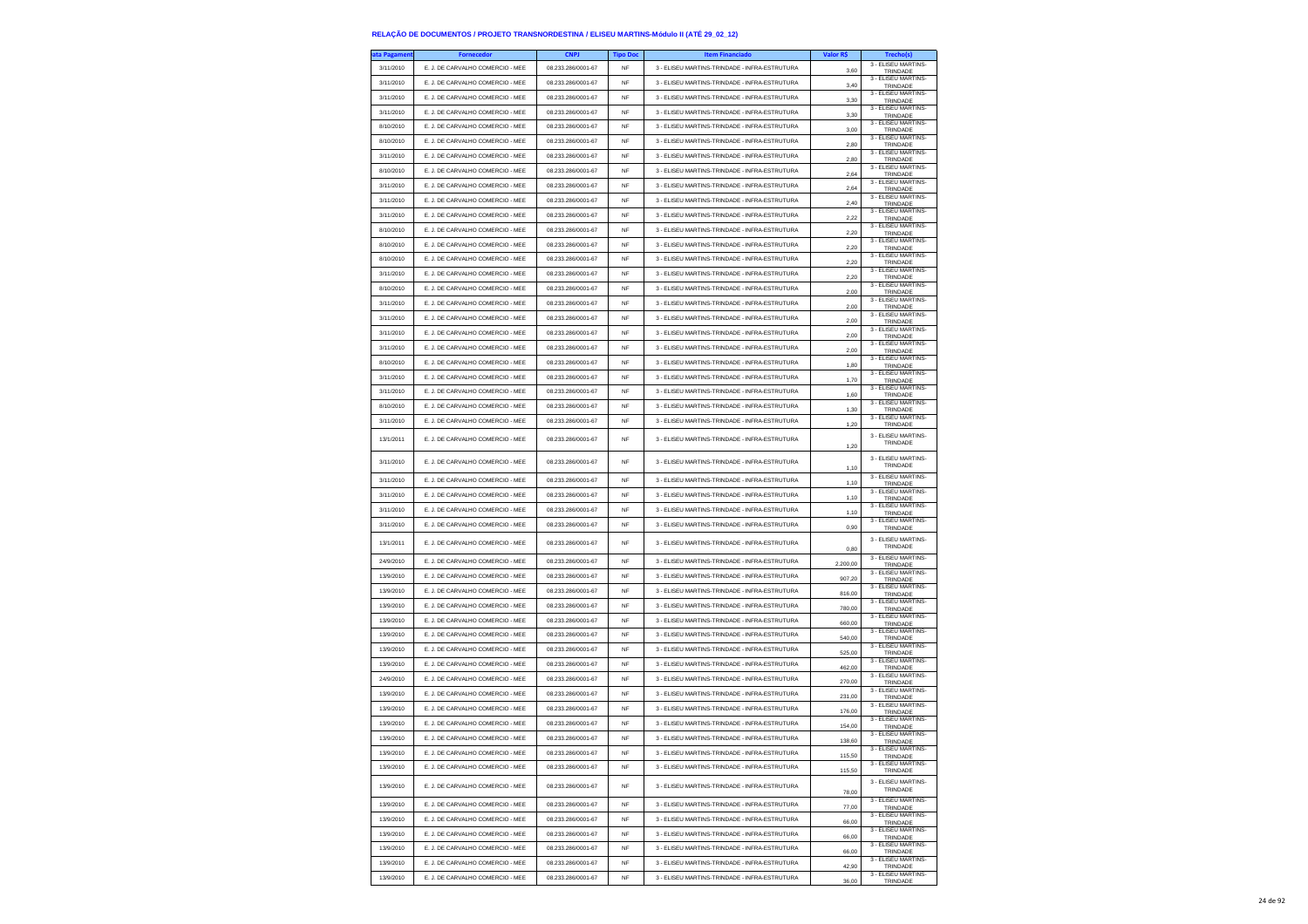| ata Pagamen | <b>Fornecedor</b>                | <b>CNPJ</b>        | <b>Tipo Doc</b> | <b>Item Financiado</b>                        | Valor R\$ | Trecho(s)                       |
|-------------|----------------------------------|--------------------|-----------------|-----------------------------------------------|-----------|---------------------------------|
| 13/9/2010   | E. J. DE CARVALHO COMERCIO - MEE | 08.233.286/0001-67 | NF              | 3 - ELISEU MARTINS-TRINDADE - INFRA-ESTRUTURA | 30,80     | 3 - ELISEU MARTINS-<br>TRINDADE |
| 19/8/10     | E. J. DE CARVALHO COMERCIO - MEE | 08.233.286/0001-67 | <b>NF</b>       | 3 - ELISEU MARTINS-TRINDADE - INFRA-ESTRUTURA | 25,00     | 3 - ELISEU MARTINS-<br>TRINDADE |
| 13/9/2010   | E. J. DE CARVALHO COMERCIO - MEE | 08.233.286/0001-67 | <b>NF</b>       | 3 - ELISEU MARTINS-TRINDADE - INFRA-ESTRUTURA |           | 3 - FLISEU MARTINS-             |
|             |                                  |                    |                 |                                               | 24.00     | TRINDADE<br>3 - ELISEU MARTINS- |
| 13/9/2010   | E. J. DE CARVALHO COMERCIO - MEE | 08.233.286/0001-67 | <b>NF</b>       | 3 - ELISEU MARTINS-TRINDADE - INFRA-ESTRUTURA | 22,00     | TRINDADE<br>3 - ELISEU MARTINS- |
| 13/9/2010   | E. J. DE CARVALHO COMERCIO - MEE | 08.233.286/0001-67 | NF              | 3 - ELISEU MARTINS-TRINDADE - INFRA-ESTRUTURA | 19,00     | TRINDADE<br>3 - FLISEU MARTINS- |
| 19/8/10     | E. J. DE CARVALHO COMERCIO - MEE | 08.233.286/0001-67 | NF              | 3 - ELISEU MARTINS-TRINDADE - INFRA-ESTRUTURA | 18.00     | TRINDADE                        |
| 19/8/10     | E J DE CARVALHO COMERCIO - MEE   | 08 233 286/0001-67 | NF              | 3 - ELISEU MARTINS-TRINDADE - INFRA-ESTRUTURA | 17,00     | 3 - FLISEU MARTINS-<br>TRINDADE |
| 13/9/2010   | E. J. DE CARVALHO COMERCIO - MEE | 08.233.286/0001-67 | NF              | 3 - ELISEU MARTINS-TRINDADE - INFRA-ESTRUTURA | 16,00     | 3 - ELISEU MARTINS-<br>TRINDADE |
| 19/8/10     | E. J. DE CARVALHO COMERCIO - MEE | 08.233.286/0001-67 | NF              | 3 - ELISEU MARTINS-TRINDADE - INFRA-ESTRUTURA | 15,00     | 3 - ELISEU MARTINS-<br>TRINDADE |
| 13/9/2010   | E J. DE CARVALHO COMERCIO - MEE  | 08.233.286/0001-67 | NF              | 3 - ELISEU MARTINS-TRINDADE - INFRA-ESTRUTURA |           | 3 - ELISEU MARTINS              |
| 13/9/2010   | E. J. DE CARVALHO COMERCIO - MEE | 08 233 286/0001-67 | NF              | 3 - ELISEU MARTINS-TRINDADE - INFRA-ESTRUTURA | 13,20     | TRINDADE<br>3 - ELISEU MARTINS- |
| 13/9/2010   | E. J. DE CARVALHO COMERCIO - MEE | 08.233.286/0001-67 | NF              | 3 - ELISEU MARTINS-TRINDADE - INFRA-ESTRUTURA | 13,20     | TRINDADE<br>3 - ELISEU MARTINS  |
| 13/9/2010   | E. J. DE CARVALHO COMERCIO - MEE | 08.233.286/0001-67 | <b>NF</b>       | 3 - ELISEU MARTINS-TRINDADE - INFRA-ESTRUTURA | 12,10     | TRINDADE<br>3 - ELISEU MARTINS- |
|             |                                  |                    |                 |                                               | 8,80      | TRINDADE<br>3 - ELISEU MARTINS- |
| 13/9/2010   | E. J. DE CARVALHO COMERCIO - MEE | 08.233.286/0001-67 | NF              | 3 - ELISEU MARTINS-TRINDADE - INFRA-ESTRUTURA | 7,80      | TRINDADE<br>3 - ELISEU MARTINS  |
| 13/9/2010   | E. J. DE CARVALHO COMERCIO - MEE | 08.233.286/0001-67 | NF              | 3 - ELISEU MARTINS-TRINDADE - INFRA-ESTRUTURA | 6,80      | TRINDADE                        |
| 13/9/2010   | E. J. DE CARVALHO COMERCIO - MEE | 08.233.286/0001-67 | <b>NF</b>       | 3 - ELISEU MARTINS-TRINDADE - INFRA-ESTRUTURA | 4.40      | 3 - ELISEU MARTINS<br>TRINDADE  |
| 13/9/2010   | E. J. DE CARVALHO COMERCIO - MEE | 08.233.286/0001-67 | NF              | 3 - ELISEU MARTINS-TRINDADE - INFRA-ESTRUTURA | 3,40      | 3 - ELISEU MARTINS-<br>TRINDADE |
| 13/9/2010   | E. J. DE CARVALHO COMERCIO - MEE | 08.233.286/0001-67 | NF              | 3 - ELISEU MARTINS-TRINDADE - INFRA-ESTRUTURA | 3,30      | 3 - ELISEU MARTINS-<br>TRINDADE |
| 13/9/2010   | E. J. DE CARVALHO COMERCIO - MEE | 08.233.286/0001-67 | NF              | 3 - ELISEU MARTINS-TRINDADE - INFRA-ESTRUTURA |           | 3 - ELISEU MARTINS-             |
|             |                                  |                    |                 |                                               | 2,60      | TRINDADE<br>3 - ELISEU MARTINS- |
| 13/9/2010   | E. J. DE CARVALHO COMERCIO - MEE | 08.233.286/0001-67 | NF              | 3 - ELISEU MARTINS-TRINDADE - INFRA-ESTRUTURA | 0,35      | TRINDADE                        |
| 21/12/2010  | <b>ELOS EMPREENDIMENTOS</b>      | 00.914.178/0001-48 | NFS/IRRF        | 3 - ELISEU MARTINS-TRINDADE - SUPERESTRUTURA  | 33,970.00 | 3 - ELISEU MARTINS<br>TRINDADE  |
| 18/11/2010  | FLOS EMPREENDIMENTOS             | 00.914.178/0001-48 | NFS/IRRF        | 3 - ELISEU MARTINS-TRINDADE - SUPERESTRUTURA  | 25,226.00 | 3 - FLISEU MARTINS-<br>TRINDADE |
| 12/11/2010  | <b>EMPRECON</b>                  | 07.129.304/0001-00 | NF              | 3 - ELISEU MARTINS-TRINDADE - INFRA-ESTRUTURA | 18.240,00 | 3 - ELISEU MARTINS-<br>TRINDADE |
| 12/11/2010  | <b>EMPRECON</b>                  | 07.129.304/0001-00 | NF              | 3 - ELISEU MARTINS-TRINDADE - INFRA-ESTRUTURA | 18,240.00 | 3 - FLISEU MARTINS-<br>TRINDADE |
| 6/4/2011    | <b>EMPRECON</b>                  | 07.129.304/0001-00 | <b>NF</b>       | 3 - ELISEU MARTINS-TRINDADE - INFRA-ESTRUTURA | 17.280,11 | 3 - ELISEU MARTINS-             |
| 2/5/2011    | <b>EMPRECON</b>                  | 07.129.304/0001-00 | NF              | 3 - ELISEU MARTINS-TRINDADE - INFRA-ESTRUTURA |           | TRINDADE<br>3 - ELISEU MARTINS- |
| 25/5/2011   | <b>EMPRECON</b>                  | 07.129.304/0001-00 | NF              | 3 - ELISEU MARTINS-TRINDADE - INFRA-ESTRUTURA | 17.280,11 | TRINDADE<br>3 - ELISEU MARTINS- |
| 23/3/2011   |                                  |                    |                 |                                               | 17.280,11 | TRINDADE<br>3 - ELISEU MARTINS- |
|             | <b>EMPRECON</b>                  | 07.129.304/0001-00 | NF              | 3 - ELISEU MARTINS-TRINDADE - INFRA-ESTRUTURA | 17.280,11 | TRINDADE<br>3 - ELISEU MARTINS- |
| 1/6/2011    | <b>EMPRECON</b>                  | 07.129.304/0001-00 | NF              | 3 - ELISEU MARTINS-TRINDADE - INFRA-ESTRUTURA | 17,280.00 | TRINDADE<br>3 - ELISEU MARTINS  |
| 18/3/2011   | <b>EMPRECON</b>                  | 07.129.304/0001-00 | NF              | 3 - ELISEU MARTINS-TRINDADE - INFRA-ESTRUTURA | 14.560,43 | TRINDADE                        |
| 21/2/2011   | <b>EMPRECON</b>                  | 07.129.304/0001-00 | <b>NF</b>       | 3 - ELISEU MARTINS-TRINDADE - INFRA-ESTRUTURA | 14.560,02 | 3 - ELISEU MARTINS-<br>TRINDADE |
| 2/5/2011    | <b>EMPRECON</b>                  | 07.129.304/0001-00 | NF              | 3 - ELISEU MARTINS-TRINDADE - INFRA-ESTRUTURA | 14.560,00 | 3 - ELISEU MARTINS-<br>TRINDADE |
| 13/6/2011   | <b>EMPRECON</b>                  | 07.129.304/0001-00 | NF              | 3 - ELISEU MARTINS-TRINDADE - INFRA-ESTRUTURA | 14.560,00 | 3 - ELISEU MARTINS<br>TRINDADE  |
| 15/6/2011   | <b>EMPRECON</b>                  | 07.129.304/0001-00 | <b>NF</b>       | 3 - ELISEU MARTINS-TRINDADE - INFRA-ESTRUTURA | 14,560.00 | 3 - ELISEU MARTINS-<br>TRINDADE |
| 7/2/2011    | <b>EMPRECON</b>                  | 07.129.304/0001-00 | NF              | 3 - ELISEU MARTINS-TRINDADE - INFRA-ESTRUTURA | 14.560,00 | 3 - ELISEU MARTINS-<br>TRINDADE |
| 7/2/2011    | <b>EMPRECON</b>                  | 07.129.304/0001-00 | NF              | 3 - ELISEU MARTINS-TRINDADE - INFRA-ESTRUTURA |           | 3 - ELISEU MARTINS-             |
| 2/3/2011    | <b>EMPRECON</b>                  | 07.129.304/0001-00 | <b>NF</b>       | 3 - ELISEU MARTINS-TRINDADE - INFRA-ESTRUTURA | 14.560,00 | TRINDADE<br>3 - ELISEU MARTINS  |
|             | <b>EMPRECON</b>                  | 07.129.304/0001-00 |                 | 3 - ELISEU MARTINS-TRINDADE - INFRA-ESTRUTURA | 14,559.84 | TRINDADE<br>3 - ELISEU MARTINS- |
| 7/2/2011    |                                  |                    | NF              |                                               | 14.558,92 | TRINDADE<br>3 - ELISEU MARTINS- |
| 29/3/2011   | <b>EMPRECON</b>                  | 07.129.304/0001-00 | NF              | 3 - ELISEU MARTINS-TRINDADE - INFRA-ESTRUTURA | 14.040,09 | TRINDADE<br>3 - ELISEU MARTINS- |
| 10/5/2011   | <b>EMPRECON</b>                  | 07.129.304/0001-00 | NF              | 3 - ELISEU MARTINS-TRINDADE - INFRA-ESTRUTURA | 12,960.08 | TRINDADE<br>3 - ELISEU MARTINS- |
| 25/4/2011   | <b>EMPRECON</b>                  | 07.129.304/0001-00 | NF              | 3 - FLISELLMARTINS-TRINDADE - INFRA-ESTRUTURA | 12.960,08 | TRINDADE                        |
| 12/11/2010  | <b>EMPRECON</b>                  | 07.129.304/0001-00 | NF              | 3 - ELISEU MARTINS-TRINDADE - INFRA-ESTRUTURA | 12.740,00 | 3 - ELISEU MARTINS-<br>TRINDADE |
| 13/6/2011   | <b>EMPRECON</b>                  | 07.129.304/0001-00 | <b>NF</b>       | 3 - ELISEU MARTINS-TRINDADE - INFRA-ESTRUTURA | 12,740.00 | 3 - ELISEU MARTINS<br>TRINDADE  |
| 24/6/2011   | <b>EMPRECON</b>                  | 07 129 304/0001-00 | <b>NF</b>       | 3 - ELISEU MARTINS-TRINDADE - INFRA-ESTRUTURA | 12.740,00 | 3 - ELISEU MARTINS-<br>TRINDADE |
| 10/5/2011   | <b>EMPRECON</b>                  | 07.129.304/0001-00 | <b>NF</b>       | 3 - ELISEU MARTINS-TRINDADE - INFRA-ESTRUTURA | 11.830,00 | 3 - ELISEU MARTINS-<br>TRINDADE |
| 24/6/2011   | EMPRECON                         | 07.129.304/0001-00 | NF              | 3 - ELISEU MARTINS-TRINDADE - INFRA-ESTRUTURA | 11.830,00 | 3 - FLISEU MARTINS-             |
| 25/11/2010  | <b>EMPRECON</b>                  | 07.129.304/0001-00 | NF              | 3 - ELISEU MARTINS-TRINDADE - INFRA-ESTRUTURA |           | TRINDADE<br>3 - ELISEU MARTINS  |
| 21/2/2011   | <b>EMPRECON</b>                  | 07.129.304/0001-00 | NF              | 3 - ELISEU MARTINS-TRINDADE - INFRA-ESTRUTURA | 11.500,00 | TRINDADE<br>3 - ELISEU MARTINS- |
|             |                                  |                    |                 |                                               | 11.500,00 | TRINDADE<br>3 - ELISEU MARTINS- |
| 5/4/2011    | <b>EMPRECON</b>                  | 07.129.304/0001-00 | <b>NF</b>       | 3 - ELISEU MARTINS-TRINDADE - INFRA-ESTRUTURA | 11.003.18 | TRINDADE<br>3 - ELISEU MARTINS- |
| 18/4/2011   | <b>EMPRECON</b>                  | 07.129.304/0001-00 | NF              | 3 - ELISEU MARTINS-TRINDADE - INFRA-ESTRUTURA | 11.003,18 | TRINDADE<br>3 - ELISEU MARTINS- |
| 12/4/2011   | <b>EMPRECON</b>                  | 07.129.304/0001-00 | NF              | 3 - ELISEU MARTINS-TRINDADE - INFRA-ESTRUTURA | 11.003,00 | TRINDADE<br>3 - FLISEU MARTINS- |
| 12/4/2011   | <b>EMPRECON</b>                  | 07.129.304/0001-00 | NF              | 3 - ELISEU MARTINS-TRINDADE - INFRA-ESTRUTURA | 11.003,00 | TRINDADE                        |
| 24/2/2011   | <b>EMPRECON</b>                  | 07.129.304/0001-00 | NF              | 3 - ELISEU MARTINS-TRINDADE - INFRA-ESTRUTURA | 11.000,11 | 3 - FLISEU MARTINS-<br>TRINDADE |
| 25/2/2011   | <b>EMPRECON</b>                  | 07.129.304/0001-00 | NF              | 3 - ELISEU MARTINS-TRINDADE - INFRA-ESTRUTURA | 11.000,11 | 3 - ELISEU MARTINS-<br>TRINDADE |
| 9/5/2011    | <b>EMPRECON</b>                  | 07.129.304/0001-00 | NF              | 3 - ELISEU MARTINS-TRINDADE - INFRA-ESTRUTURA | 11.000,09 | 3 - ELISEU MARTINS<br>TRINDADE  |
|             |                                  |                    |                 |                                               |           |                                 |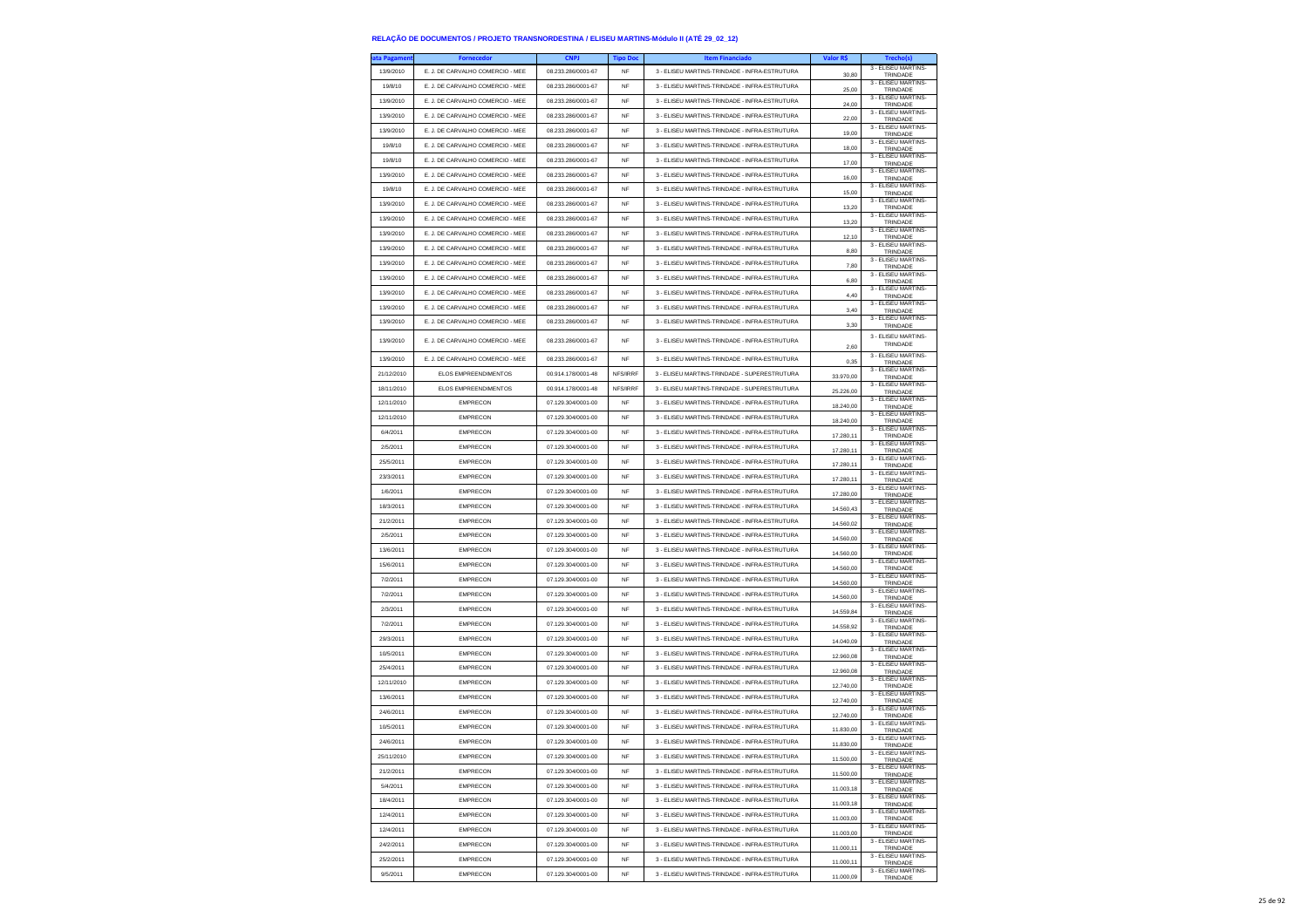| ta Pagamen | <b>Fornecedor</b> | CNP.               | <b>Tipo Doc</b> | <b>Item Financiado</b>                        | Valor R\$ | <b>Trecho(s)</b>                |
|------------|-------------------|--------------------|-----------------|-----------------------------------------------|-----------|---------------------------------|
| 2/5/2011   | <b>EMPRECON</b>   | 07.129.304/0001-00 | NF              | 3 - ELISEU MARTINS-TRINDADE - INFRA-ESTRUTURA | 11.000,01 | 3 - ELISEU MARTINS-<br>TRINDADE |
| 2/5/2011   | <b>EMPRECON</b>   | 07.129.304/0001-00 | NF              | 3 - ELISEU MARTINS-TRINDADE - INFRA-ESTRUTURA | 11.000.01 | 3 - ELISEU MARTINS-<br>TRINDADE |
| 10/5/2011  | <b>EMPRECON</b>   | 07.129.304/0001-00 | NF              | 3 - FLISELLMARTINS-TRINDADE - INFRA-ESTRUTURA | 11.000,01 | 3 - ELISEU MARTINS-<br>TRINDADE |
| 10/5/2011  | <b>EMPRECON</b>   | 07.129.304/0001-00 | NF              | 3 - ELISEU MARTINS-TRINDADE - INFRA-ESTRUTURA | 11.000,01 | 3 - ELISEU MARTINS-             |
| 10/5/2011  | <b>EMPRECON</b>   | 07.129.304/0001-00 | <b>NF</b>       | 3 - ELISEU MARTINS-TRINDADE - INFRA-ESTRUTURA |           | TRINDADE<br>3 - ELISEU MARTINS- |
| 10/5/2011  | <b>EMPRECON</b>   | 07.129.304/0001-00 | <b>NF</b>       | 3 - ELISEU MARTINS-TRINDADE - INFRA-ESTRUTURA | 11.000.01 | TRINDADE<br>3 - ELISEU MARTINS- |
| 12/11/2010 | <b>EMPRECON</b>   | 07.129.304/0001-00 | NF              | 3 - ELISEU MARTINS-TRINDADE - INFRA-ESTRUTURA | 11.000,01 | TRINDADE<br>3 - ELISEU MARTINS- |
| 4/2/2011   | <b>EMPRECON</b>   | 07.129.304/0001-00 |                 |                                               | 11.000,00 | TRINDADE<br>3 - ELISEU MARTINS- |
|            |                   |                    | <b>NF</b>       | 3 - ELISEU MARTINS-TRINDADE - INFRA-ESTRUTURA | 11.000,00 | TRINDADE<br>3 - ELISEU MARTINS- |
| 14/2/2011  | <b>EMPRECON</b>   | 07.129.304/0001-00 | <b>NF</b>       | 3 - ELISEU MARTINS-TRINDADE - INFRA-ESTRUTURA | 11.000,00 | TRINDADE<br>3 - ELISEU MARTINS- |
| 9/2/2011   | <b>EMPRECON</b>   | 07.129.304/0001-00 | NF              | 3 - ELISEU MARTINS-TRINDADE - INFRA-ESTRUTURA | 11.000,00 | TRINDADE<br>3 - ELISEU MARTINS- |
| 17/2/2011  | <b>EMPRECON</b>   | 07.129.304/0001-00 | <b>NF</b>       | 3 - ELISEU MARTINS-TRINDADE - INFRA-ESTRUTURA | 10 999 85 | TRINDADE<br>3 - ELISEU MARTINS- |
| 21/6/2011  | <b>EMPRECON</b>   | 07 129 304/0001-00 | <b>NF</b>       | 3 - ELISEU MARTINS-TRINDADE - INFRA-ESTRUTURA | 10.920,00 | TRINDADE<br>3 - ELISEU MARTINS- |
| 24/6/2011  | <b>EMPRECON</b>   | 07.129.304/0001-00 | <b>NF</b>       | 3 - ELISEU MARTINS-TRINDADE - INFRA-ESTRUTURA | 10.920,00 | TRINDADE<br>3 - ELISEU MARTINS- |
| 14/3/2011  | <b>EMPRECON</b>   | 07.129.304/0001-00 | NF              | 3 - ELISEU MARTINS-TRINDADE - INFRA-ESTRUTURA | 10.919,88 | TRINDADE                        |
| 24/6/2011  | <b>EMPRECON</b>   | 07 129 304/0001-00 | NF              | 3 - FLISELLMARTINS-TRINDADE - INFRA-ESTRUTURA | 10.800,00 | 3 - ELISEU MARTINS-<br>TRINDADE |
| 14/3/2011  | <b>EMPRECON</b>   | 07.129.304/0001-00 | NF              | 3 - ELISEU MARTINS-TRINDADE - INFRA-ESTRUTURA | 10.349,96 | 3 - ELISEU MARTINS-<br>TRINDADE |
| 14/3/2011  | <b>EMPRECON</b>   | 07.129.304/0001-00 | NF              | 3 - ELISEU MARTINS-TRINDADE - INFRA-ESTRUTURA | 10.349,96 | 3 - ELISEU MARTINS-<br>TRINDADE |
| 14/3/2011  | <b>EMPRECON</b>   | 07.129.304/0001-00 | <b>NF</b>       | 3 - ELISEU MARTINS-TRINDADE - INFRA-ESTRUTURA | 10.349,96 | 3 - ELISEU MARTINS-<br>TRINDADE |
| 11/3/2011  | <b>EMPRECON</b>   | 07.129.304/0001-00 | NF              | 3 - ELISEU MARTINS-TRINDADE - INFRA-ESTRUTURA | 10.349,82 | 3 - ELISEU MARTINS-<br>TRINDADE |
| 28/4/2011  | <b>EMPRECON</b>   | 07.129.304/0001-00 | NF              | 3 - ELISEU MARTINS-TRINDADE - INFRA-ESTRUTURA | 9.200,01  | 3 - ELISEU MARTINS-<br>TRINDADE |
| 10/5/2011  | <b>EMPRECON</b>   | 07.129.304/0001-00 | NF              | 3 - ELISEU MARTINS-TRINDADE - INFRA-ESTRUTURA | 9,200.00  | 3 - FLISEU MARTINS-<br>TRINDADE |
| 5/11/2010  | <b>EMPRECON</b>   | 07.129.304/0001-00 | NF              | 3 - ELISEU MARTINS-TRINDADE - INFRA-ESTRUTURA | 9.120,00  | 3 - ELISEU MARTINS-<br>TRINDADE |
| 5/11/2010  | <b>EMPRECON</b>   | 07.129.304/0001-00 | NF              | 3 - ELISEU MARTINS-TRINDADE - INFRA-ESTRUTURA | 9.119.87  | 3 - ELISEU MARTINS-<br>TRINDADE |
| 5/11/2010  | <b>EMPRECON</b>   | 07.129.304/0001-00 | <b>NF</b>       | 3 - ELISEU MARTINS-TRINDADE - INFRA-ESTRUTURA | 9.119,87  | 3 - ELISEU MARTINS-<br>TRINDADE |
| 16/6/2011  | <b>EMPRECON</b>   | 07 129 304/0001-00 | NF              | 3 - ELISEU MARTINS-TRINDADE - INFRA-ESTRUTURA | 9.100,00  | 3 - ELISEU MARTINS-<br>TRINDADE |
| 5/11/2010  | EMPRECON          | 07.129.304/0001-00 | NF              | 3 - ELISEU MARTINS-TRINDADE - INFRA-ESTRUTURA | 8.640,00  | 3 - ELISEU MARTINS-<br>TRINDADE |
| 19/11/2010 | <b>EMPRECON</b>   | 07.129.304/0001-00 | <b>NF</b>       | 3 - ELISEU MARTINS-TRINDADE - INFRA-ESTRUTURA | 8,640.00  | 3 - ELISEU MARTINS-<br>TRINDADE |
| 9/5/2011   | <b>EMPRECON</b>   | 07.129.304/0001-00 | NF              | 3 - ELISEU MARTINS-TRINDADE - INFRA-ESTRUTURA | 8.399,94  | 3 - ELISEU MARTINS-<br>TRINDADE |
| 8/10/2010  | <b>EMPRECON</b>   | 07.129.304/0001-00 | NF              | 3 - ELISEU MARTINS-TRINDADE - INFRA-ESTRUTURA | 8.252,47  | 3 - ELISEU MARTINS-<br>TRINDADE |
| 29/3/2011  | EMPRECON          | 07.129.304/0001-00 | <b>NF</b>       | 3 - ELISEU MARTINS-TRINDADE - INFRA-ESTRUTURA | 8 190 24  | 3 - ELISEU MARTINS-             |
| 2/5/2011   | <b>EMPRECON</b>   | 07.129.304/0001-00 | NF              | 3 - ELISEU MARTINS-TRINDADE - INFRA-ESTRUTURA | 7.560,05  | TRINDADE<br>3 - ELISEU MARTINS- |
| 10/5/2011  | EMPRECON          | 07.129.304/0001-00 | NF              | 3 - ELISEU MARTINS-TRINDADE - INFRA-ESTRUTURA |           | TRINDADE<br>3 - ELISEU MARTINS- |
| 21/2/2011  | <b>EMPRECON</b>   | 07.129.304/0001-00 | <b>NF</b>       | 3 - ELISEU MARTINS-TRINDADE - INFRA-ESTRUTURA | 7.560,05  | TRINDADE<br>3 - ELISEU MARTINS- |
| 9/11/2010  | <b>EMPRECON</b>   | 07.129.304/0001-00 | NF              | 3 - ELISEU MARTINS-TRINDADE - INFRA-ESTRUTURA | 7,280.17  | TRINDADE<br>3 - ELISEU MARTINS- |
| 25/11/2010 | <b>EMPRECON</b>   | 07.129.304/0001-00 | <b>NF</b>       | 3 - ELISEU MARTINS-TRINDADE - INFRA-ESTRUTURA | 7.280,00  | TRINDADE<br>3 - ELISEU MARTINS- |
| 24/11/2010 | <b>EMPRECON</b>   | 07.129.304/0001-00 | <b>NF</b>       | 3 - ELISEU MARTINS-TRINDADE - INFRA-ESTRUTURA | 7.280,00  | TRINDADE<br>3 - ELISEU MARTINS- |
| 16/12/2010 | <b>EMPRECON</b>   | 07.129.304/0001-00 | <b>NF</b>       | 3 - ELISEU MARTINS-TRINDADE - INFRA-ESTRUTURA | 7,280.00  | TRINDADE<br>3 - ELISEU MARTINS- |
| 2/5/2011   | <b>EMPRECON</b>   | 07.129.304/0001-00 | NF              | 3 - ELISEU MARTINS-TRINDADE - INFRA-ESTRUTURA | 7.280,00  | TRINDADE<br>3 - ELISEU MARTINS- |
| 26/10/2010 | <b>EMPRECON</b>   | 07.129.304/0001-00 |                 |                                               | 7.280,00  | TRINDADE<br>3 - ELISEU MARTINS- |
|            |                   |                    | <b>NF</b>       | 3 - ELISEU MARTINS-TRINDADE - INFRA-ESTRUTURA | 7,280.00  | TRINDADE<br>3 - ELISEU MARTINS- |
| 3/11/2010  | <b>EMPRECON</b>   | 07.129.304/0001-00 | NF              | 3 - ELISEU MARTINS-TRINDADE - INFRA-ESTRUTURA | 7.280,00  | TRINDADE<br>3 - ELISEU MARTINS- |
| 26/11/2010 | <b>EMPRECON</b>   | 07.129.304/0001-00 | NF              | 3 - ELISEU MARTINS-TRINDADE - INFRA-ESTRUTURA | 7.280,00  | TRINDADE<br>3 - ELISEU MARTINS- |
| 29/4/2011  | <b>EMPRECON</b>   | 07.129.304/0001-00 | NF              | 3 - ELISEU MARTINS-TRINDADE - INFRA-ESTRUTURA | 7.200,00  | TRINDADE<br>3 - ELISEU MARTINS- |
| 5/11/2010  | <b>EMPRECON</b>   | 07 129 304/0001-00 | NF              | 3 - FLISELLMARTINS-TRINDADE - INFRA-ESTRUTURA | 6.600,00  | TRINDADE<br>3 - ELISEU MARTINS- |
| 5/11/2010  | <b>EMPRECON</b>   | 07.129.304/0001-00 | NF              | 3 - ELISEU MARTINS-TRINDADE - INFRA-ESTRUTURA | 6.600,00  | TRINDADE<br>3 - ELISEU MARTINS- |
| 5/11/2010  | <b>EMPRECON</b>   | 07.129.304/0001-00 | NF              | 3 - ELISEU MARTINS-TRINDADE - INFRA-ESTRUTURA | 6.600,00  | TRINDADE<br>3 - ELISEU MARTINS- |
| 5/11/2010  | <b>EMPRECON</b>   | 07.129.304/0001-00 | <b>NF</b>       | 3 - ELISEU MARTINS-TRINDADE - INFRA-ESTRUTURA | 6.600,00  | TRINDADE<br>3 - ELISEU MARTINS- |
| 5/11/2010  | <b>EMPRECON</b>   | 07.129.304/0001-00 | NF              | 3 - ELISEU MARTINS-TRINDADE - INFRA-ESTRUTURA |           | <b>TRINDAD</b>                  |
| 16/6/2011  | <b>EMPRECON</b>   | 07.129.304/0001-00 | NF              | 3 - ELISEU MARTINS-TRINDADE - INFRA-ESTRUTURA | 6.480,00  | 3 - ELISEU MARTINS-<br>TRINDADE |
| 29/3/2011  | <b>EMPRECON</b>   | 07.129.304/0001-00 | <b>NF</b>       | 3 - FLISEU MARTINS-TRINDADE - INFRA-ESTRUTURA | 6,369.93  | 3 - ELISEU MARTINS-<br>TRINDADE |
| 14/2/2011  | <b>EMPRECON</b>   | 07.129.304/0001-00 | NF              | 3 - ELISEU MARTINS-TRINDADE - INFRA-ESTRUTURA | 6.368,37  | 3 - ELISEU MARTINS-<br>TRINDADE |
| 28/4/2011  | <b>EMPRECON</b>   | 07.129.304/0001-00 | NF              | 3 - ELISEU MARTINS-TRINDADE - INFRA-ESTRUTURA | 6.325,01  | 3 - ELISEU MARTINS-<br>TRINDADE |
| 18/2/2011  | <b>EMPRECON</b>   | 07.129.304/0001-00 | NF              | 3 - ELISEU MARTINS-TRINDADE - INFRA-ESTRUTURA | 5,750.00  | 3 - FLISEU MARTINS-<br>TRINDADE |
| 18/2/2011  | <b>EMPRECON</b>   | 07.129.304/0001-00 | NF              | 3 - ELISEU MARTINS-TRINDADE - INFRA-ESTRUTURA | 5.750,00  | 3 - ELISEU MARTINS-<br>TRINDADE |
| 7/2/2011   | <b>EMPRECON</b>   | 07.129.304/0001-00 | NF              | 3 - ELISEU MARTINS-TRINDADE - INFRA-ESTRUTURA | 5.749,90  | 3 - ELISEU MARTINS-<br>TRINDADE |
| 16/2/2011  | <b>EMPRECON</b>   | 07.129.304/0001-00 | <b>NF</b>       | 3 - ELISEU MARTINS-TRINDADE - INFRA-ESTRUTURA | 5,501.64  | 3 - ELISEU MARTINS-<br>TRINDADE |
| 7/2/2011   | <b>EMPRECON</b>   | 07.129.304/0001-00 | NF              | 3 - FLISELLMARTINS-TRINDADE - INFRA-ESTRUTURA | 5,500.04  | 3 - ELISEU MARTINS-<br>TRINDADE |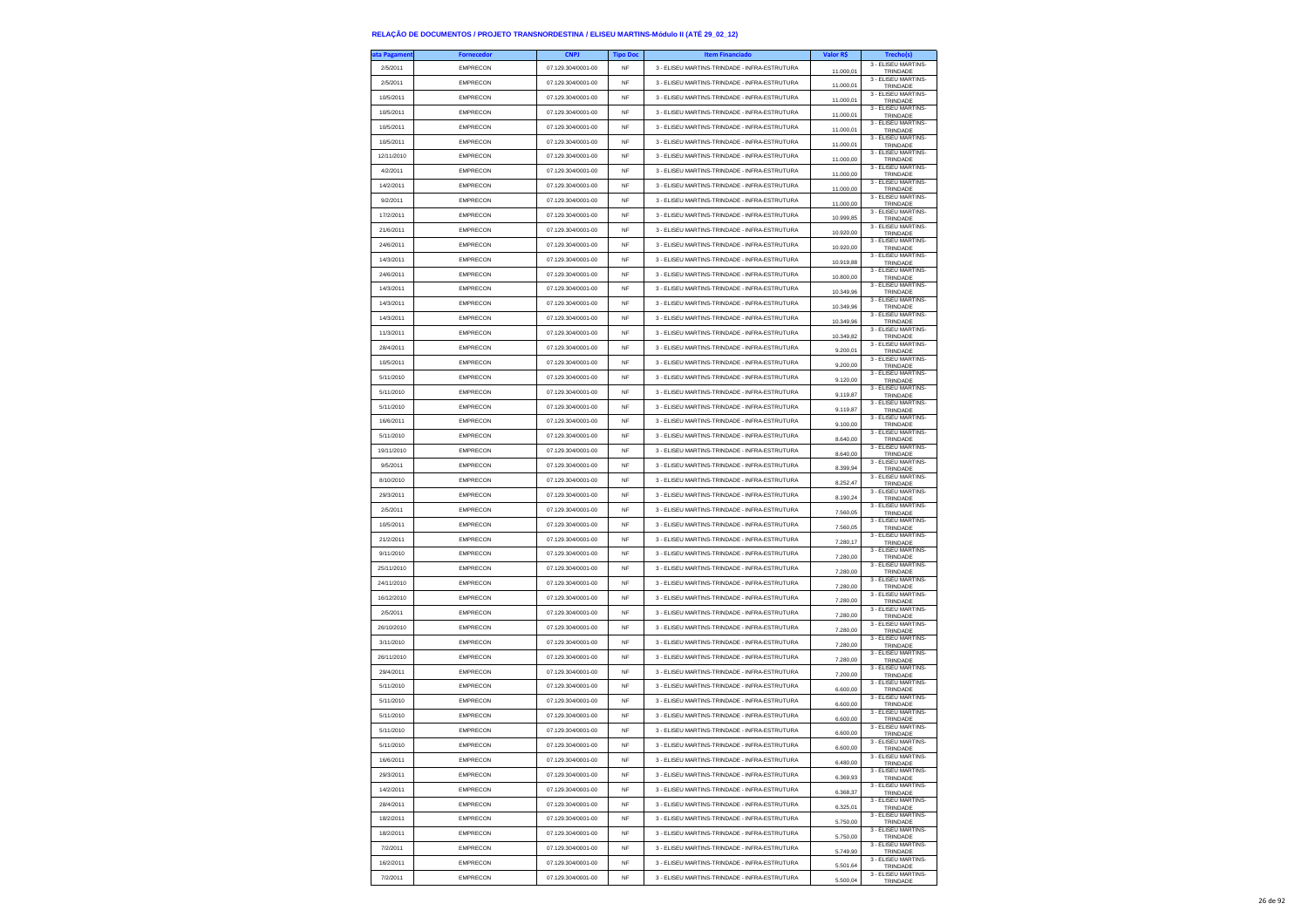| ata Pagamen <sup>.</sup> | <b>Fornecedor</b>                 | <b>CNPJ</b>        | <b>Tipo Doc</b> | <b>Item Financiado</b>                           | Valor R\$  | Trecho(s)                              |
|--------------------------|-----------------------------------|--------------------|-----------------|--------------------------------------------------|------------|----------------------------------------|
| 16/2/2011                | <b>EMPRECON</b>                   | 07.129.304/0001-00 | <b>NF</b>       | 3 - ELISEU MARTINS-TRINDADE - INFRA-ESTRUTURA    | 5,500.00   | 3 - ELISEU MARTINS-<br>TRINDADE        |
| 16/6/2011                | <b>EMPRECON</b>                   | 07.129.304/0001-00 | <b>NF</b>       | 3 - ELISEU MARTINS-TRINDADE - INFRA-ESTRUTURA    | 5.460,16   | 3 - ELISEU MARTINS-<br>TRINDADE        |
| 16/12/2010               | EMPRECON                          | 07.129.304/0001-00 | NF              | 3 - ELISEU MARTINS-TRINDADE - INFRA-ESTRUTURA    | 5.460,00   | 3 - ELISEU MARTINS-<br>TRINDADE        |
| 13/6/2011                | <b>EMPRECON</b>                   | 07.129.304/0001-00 | <b>NF</b>       | 3 - ELISEU MARTINS-TRINDADE - INFRA-ESTRUTURA    | 5,460.00   | 3 - ELISEU MARTINS-<br>TRINDADE        |
| 6/4/2011                 | <b>EMPRECON</b>                   | 07 129 304/0001-00 | <b>NF</b>       | 3 - ELISEU MARTINS-TRINDADE - INFRA-ESTRUTURA    | 5.174,91   | 3 - ELISEU MARTINS-<br>TRINDADE        |
| 6/4/2011                 | EMPRECON                          | 07.129.304/0001-00 | NF              | 3 - ELISEU MARTINS-TRINDADE - INFRA-ESTRUTURA    | 4.950,02   | 3 - ELISEU MARTINS-<br>TRINDADE        |
| 26/10/2010               | <b>EMPRECON</b>                   | 07.129.304/0001-00 | <b>NF</b>       | 3 - ELISEU MARTINS-TRINDADE - INFRA-ESTRUTURA    | 4.319.99   | 3 - ELISEU MARTINS-<br>TRINDADE        |
| 9/5/2011                 | <b>EMPRECON</b>                   | 07.129.304/0001-00 | <b>NF</b>       | 3 - ELISEU MARTINS-TRINDADE - INFRA-ESTRUTURA    | 3.640,00   | 3 - ELISEU MARTINS-<br>TRINDADE        |
| 26/5/2011                | <b>EMPRECON</b>                   | 07.129.304/0001-00 | <b>NF</b>       | 3 - ELISEU MARTINS-TRINDADE - INFRA-ESTRUTURA    | 3.640,00   | 3 - ELISEU MARTINS-<br>TRINDADE        |
| 26/10/2010               | <b>EMPRECON</b>                   | 07.129.304/0001-00 | <b>NF</b>       | 3 - ELISEU MARTINS-TRINDADE - INFRA-ESTRUTURA    | 3,640.00   | 3 - ELISEU MARTINS<br>TRINDADE         |
| 12/4/2011                | <b>EMPRECON</b>                   | 07.129.304/0001-00 | <b>NF</b>       | 3 - ELISEU MARTINS-TRINDADE - INFRA-ESTRUTURA    | 3.640,00   | 3 - ELISEU MARTINS-<br>TRINDADE        |
| 2/5/2011                 | <b>EMPRECON</b>                   | 07.129.304/0001-00 | <b>NF</b>       | 3 - ELISEU MARTINS-TRINDADE - INFRA-ESTRUTURA    | 3.480,00   | 3 - ELISEU MARTINS-<br>TRINDADE        |
| 2/5/2011                 | <b>EMPRECON</b>                   | 07.129.304/0001-00 | <b>NF</b>       | 3 - ELISEU MARTINS-TRINDADE - INFRA-ESTRUTURA    | 3,300.00   | 3 - ELISEU MARTINS-<br>TRINDADE        |
| 10/5/2011                | <b>EMPRECON</b>                   | 07.129.304/0001-00 | <b>NF</b>       | 3 - ELISEU MARTINS-TRINDADE - INFRA-ESTRUTURA    | 3.300,00   | 3 - FLISEU MARTINS-<br>TRINDADE        |
| 21/6/2011                | <b>EMPRECON</b>                   | 07.129.304/0001-00 | <b>NF</b>       | 3 - ELISEU MARTINS-TRINDADE - INFRA-ESTRUTURA    | 2.875,00   | 3 - ELISEU MARTINS-<br>TRINDADE        |
| 28/4/2011                | <b>EMPRECON</b>                   | 07.129.304/0001-00 | NF              | 3 - ELISEU MARTINS-TRINDADE - INFRA-ESTRUTURA    | 2,750.00   | 3 - ELISEU MARTINS-<br>TRINDADE        |
| 14/3/2011                | <b>EMPRECON</b>                   | 07.129.304/0001-00 | <b>NF</b>       | 3 - ELISEU MARTINS-TRINDADE - INFRA-ESTRUTURA    | 2.299,96   | 3 - ELISEU MARTINS-<br>TRINDADE        |
| 31/5/2011                | <b>EMPRECON</b>                   | 07.129.304/0001-00 | <b>NF</b>       | 3 - ELISEU MARTINS-TRINDADE - INFRA-ESTRUTURA    | 2.160,02   | 3 - ELISEU MARTINS-<br>TRINDADE        |
| 16/12/2010               | <b>EMPRECON</b>                   | 07.129.304/0001-00 | NF              | 3 - ELISEU MARTINS-TRINDADE - INFRA-ESTRUTURA    | 1.820,00   | 3 - ELISEU MARTINS-<br>TRINDADE        |
| 24/6/2011                | <b>EMPRECON</b>                   | 07.129.304/0001-00 | <b>NF</b>       | 3 - ELISEU MARTINS-TRINDADE - INFRA-ESTRUTURA    | 1.820,00   | 3 - ELISEU MARTINS-<br>TRINDADE        |
| 2/5/2011                 | <b>EMPRECON</b>                   | 07.129.304/0001-00 | <b>NF</b>       | 3 - ELISEU MARTINS-TRINDADE - INFRA-ESTRUTURA    | 1.320,00   | 3 - ELISEU MARTINS-<br>TRINDADE        |
| 21/6/2011                | <b>EMPRECON</b>                   | 07.129.304/0001-00 | NF              | 3 - ELISEU MARTINS-TRINDADE - INFRA-ESTRUTURA    | 1.100,01   | 3 - FLISEU MARTINS-<br>TRINDADE        |
| 31/5/2011                | EMPRECON                          | 07.129.304/0001-00 | <b>NF</b>       | 3 - ELISEU MARTINS-TRINDADE - INFRA-ESTRUTURA    | 550,00     | 3 - ELISEU MARTINS-<br>TRINDADE        |
| 30/8/10                  | <b>EMPRECON</b>                   | 07 129 304/0001-00 | NFS/IRRF        | 3 - ELISEU MARTINS-TRINDADE - INFRA-ESTRUTURA    | 47.560,00  | 3 - ELISEU MARTINS-<br>TRINDADE        |
| 10/8/10                  | <b>EMPRECON</b>                   | 07.129.304/0001-00 | NFS/IRRF        | 3 - ELISEU MARTINS-TRINDADE - INFRA-ESTRUTURA    | 36.100,00  | 3 - ELISEU MARTINS-<br>TRINDADE        |
| 25/8/10                  | <b>EMPRECON</b>                   | 07.129.304/0001-00 | NFS/IRRF        | 3 - ELISEU MARTINS-TRINDADE - INFRA-ESTRUTURA    | 28,880.00  | 3 - ELISEU MARTINS-<br>TRINDADE        |
| 6/9/2010                 | <b>EMPRECON</b>                   | 07 129 304/0001-00 | <b>NF</b>       | 3 - ELISEU MARTINS-TRINDADE - INFRA-ESTRUTURA    | 14,440.17  | 3 - ELISEU MARTINS-<br>TRINDADE        |
| 6/9/2010                 | <b>EMPRECON</b>                   | 07.129.304/0001-00 | NF              | 3 - ELISEU MARTINS-TRINDADE - INFRA-ESTRUTURA    | 14.440,17  | 3 - ELISEU MARTINS-<br>TRINDADE        |
| 6/9/2010                 | <b>EMPRECON</b>                   | 07.129.304/0001-00 | <b>NF</b>       | 3 - ELISEU MARTINS-TRINDADE - INFRA-ESTRUTURA    | 14,440.17  | 3 - ELISEU MARTINS<br>TRINDADE         |
| 6/9/2010                 | <b>EMPRECON</b>                   | 07.129.304/0001-00 | <b>NF</b>       | 3 - FLISELLMARTINS-TRINDADE - INFRA-ESTRUTURA    | 14.440,17  | 3 - ELISEU MARTINS-<br>TRINDADE        |
| 25/8/10                  | <b>EMPRECON</b>                   | 07.129.304/0001-00 | NF              | 3 - ELISEU MARTINS-TRINDADE - INFRA-ESTRUTURA    | 14,440,00  | 3 - ELISEU MARTINS-<br>TRINDADE        |
| 25/8/10                  | <b>EMPRECON</b>                   | 07.129.304/0001-00 | <b>NF</b>       | 3 - ELISEU MARTINS-TRINDADE - INFRA-ESTRUTURA    | 14,440.00  | 3 - ELISEU MARTINS-<br>TRINDADE        |
| 30/8/10                  | <b>EMPRECON</b>                   | 07.129.304/0001-00 | <b>NF</b>       | 3 - ELISEU MARTINS-TRINDADE - INFRA-ESTRUTURA    | 14.440,00  | 3 - ELISEU MARTINS-<br>TRINDADE        |
| 16/9/2010                | <b>EMPRECON</b>                   | 07.129.304/0001-00 | NF              | 3 - ELISEU MARTINS-TRINDADE - INFRA-ESTRUTURA    | 12.400,00  | 3 - ELISEU MARTINS-<br>TRINDADE        |
| 17/9/2010                | <b>EMPRECON</b>                   | 07.129.304/0001-00 | <b>NF</b>       | 3 - ELISEU MARTINS-TRINDADE - INFRA-ESTRUTURA    | 12,400.00  | 3 - ELISEU MARTINS-<br>TRINDADE        |
| 20/9/2010                | <b>EMPRECON</b>                   | 07.129.304/0001-00 | <b>NF</b>       | 3 - ELISEU MARTINS-TRINDADE - INFRA-ESTRUTURA    | 12.400,00  | 3 - ELISEU MARTINS-<br>TRINDADE        |
| 22/9/2010                | <b>EMPRECON</b>                   | 07.129.304/0001-00 | <b>NF</b>       | 3 - ELISEU MARTINS-TRINDADE - INFRA-ESTRUTURA    | 12.400,00  | 3 - ELISEU MARTINS-<br>TRINDADE        |
| 23/9/2010                | <b>EMPRECON</b>                   | 07.129.304/0001-00 | <b>NF</b>       | 3 - ELISEU MARTINS-TRINDADE - INFRA-ESTRUTURA    | 12,400.00  | 3 - ELISEU MARTINS-<br>TRINDADE        |
| 20/9/2010                | <b>EMPRECON</b>                   | 07.129.304/0001-00 | <b>NF</b>       | 3 - ELISEU MARTINS-TRINDADE - INFRA-ESTRUTURA    | 12.100,00  | 3 - ELISEU MARTINS-<br>TRINDADE        |
| 30/8/10                  | <b>EMPRECON</b>                   | 07.129.304/0001-00 | <b>NF</b>       | 3 - ELISEU MARTINS-TRINDADE - INFRA-ESTRUTURA    | 11.040,00  | 3 - ELISEU MARTINS-<br>TRINDADE        |
| 30/8/10                  | EMPRECON                          | 07.129.304/0001-00 | <b>NF</b>       | 3 - ELISEU MARTINS-TRINDADE - INFRA-ESTRUTURA    | 11.040.00  | 3 - FLISEU MARTINS<br>TRINDADE         |
| 30/8/10                  | <b>EMPRECON</b>                   | 07.129.304/0001-00 | <b>NF</b>       | 3 - ELISEU MARTINS-TRINDADE - INFRA-ESTRUTURA    | 11.040,00  | 3 - FLISEU MARTINS-<br>TRINDADE        |
| 24/9/2010                | <b>EMPRECON</b>                   | 07.129.304/0001-00 | <b>NF</b>       | 3 - ELISEU MARTINS-TRINDADE - INFRA-ESTRUTURA    | 11.000,00  | 3 - ELISEU MARTINS-<br>TRINDADE        |
| 1/9/2010                 | <b>EMPRECON</b>                   | 07.129.304/0001-00 | NF              | 3 - ELISEU MARTINS-TRINDADE - INFRA-ESTRUTURA    | 10.120.09  | 3 - ELISEU MARTINS-<br>TRINDADE        |
|                          |                                   |                    |                 |                                                  |            | 3 - ELISEU MARTINS-                    |
| 28/05/2010               | <b>ENGEPILTDA</b>                 | 07 737 780/0001-04 | <b>NFS</b>      | 3 - ELISEU MARTINS-TRINDADE - ESTUDOS E PROJETOS | 7.000,00   | TRINDADE                               |
| 27/7/10                  | <b>ENGEPILTDA</b>                 | 07.737.780/0001-04 | NFS/IRRF        | 3 - ELISEU MARTINS-TRINDADE - ESTUDOS E PROJETOS | 4.000.00   | 3 - ELISEU MARTINS-<br><b>TRINDADE</b> |
| 6/12/11                  | ENTERSA-ENGENHARIA PAVIMENTACAO E | 43992932000251     | <b>NFS</b>      | 3 - ELISEU MARTINS-TRINDADE - INFRA-ESTRUTURA    | 585.132,02 | 3 - ELISEU MARTINS-<br>TRINDADE        |
| 6/12/11                  | ENTERSA-ENGENHARIA PAVIMENTACAO E | 43992932000251     | <b>NFS</b>      | 3 - FLISELLMARTINS-TRINDADE - INFRA-ESTRUTURA    | 543.975,07 | 3 - ELISEU MARTINS-<br>TRINDADE        |
| 20/12/11                 | ENTERSA-ENGENHARIA PAVIMENTACAO E | 43992932000251     | <b>NFS</b>      | 3 - ELISEU MARTINS-TRINDADE - INFRA-ESTRUTURA    | 528.226,16 | 3 - FLISEU MARTINS-<br>TRINDADE        |
| 20/1/12                  | ENTERSA-ENGENHARIA PAVIMENTACAO E | 43992932000251     | <b>NFS</b>      | 3 - ELISEU MARTINS-TRINDADE - INFRA-ESTRUTURA    | 501.982,03 | 3 - ELISEU MARTINS-<br>TRINDADE        |
| 6/12/11                  | ENTERSA-ENGENHARIA PAVIMENTACAO E | 43992932000251     | <b>NFS</b>      | 3 - ELISEU MARTINS-TRINDADE - INFRA-ESTRUTURA    | 489.235,51 | 3 - ELISEU MARTINS-<br>TRINDADE        |
| 26/7/11                  | ENTERSA-ENGENHARIA PAVIMENTACAO E | 43992932000251     | NF              | 3 - ELISEU MARTINS-TRINDADE - INFRA-ESTRUTURA    | 542.922,04 | 3 - ELISEU MARTINS-<br>TRINDADE        |
| 23/8/11                  | ENTERSA-ENGENHARIA PAVIMENTACAO E | 43992932000251     | <b>NF</b>       | 3 - ELISEU MARTINS-TRINDADE - INFRA-ESTRUTURA    | 542.566,16 | 3 - ELISEU MARTINS-<br>TRINDADE        |
| 9/9/11                   | ENTERSA-ENGENHARIA PAVIMENTACAO E | 43992932000251     | <b>NF</b>       | 3 - ELISEU MARTINS-TRINDADE - INFRA-ESTRUTURA    | 450.911,64 | 3 - ELISEU MARTINS-<br>TRINDADE        |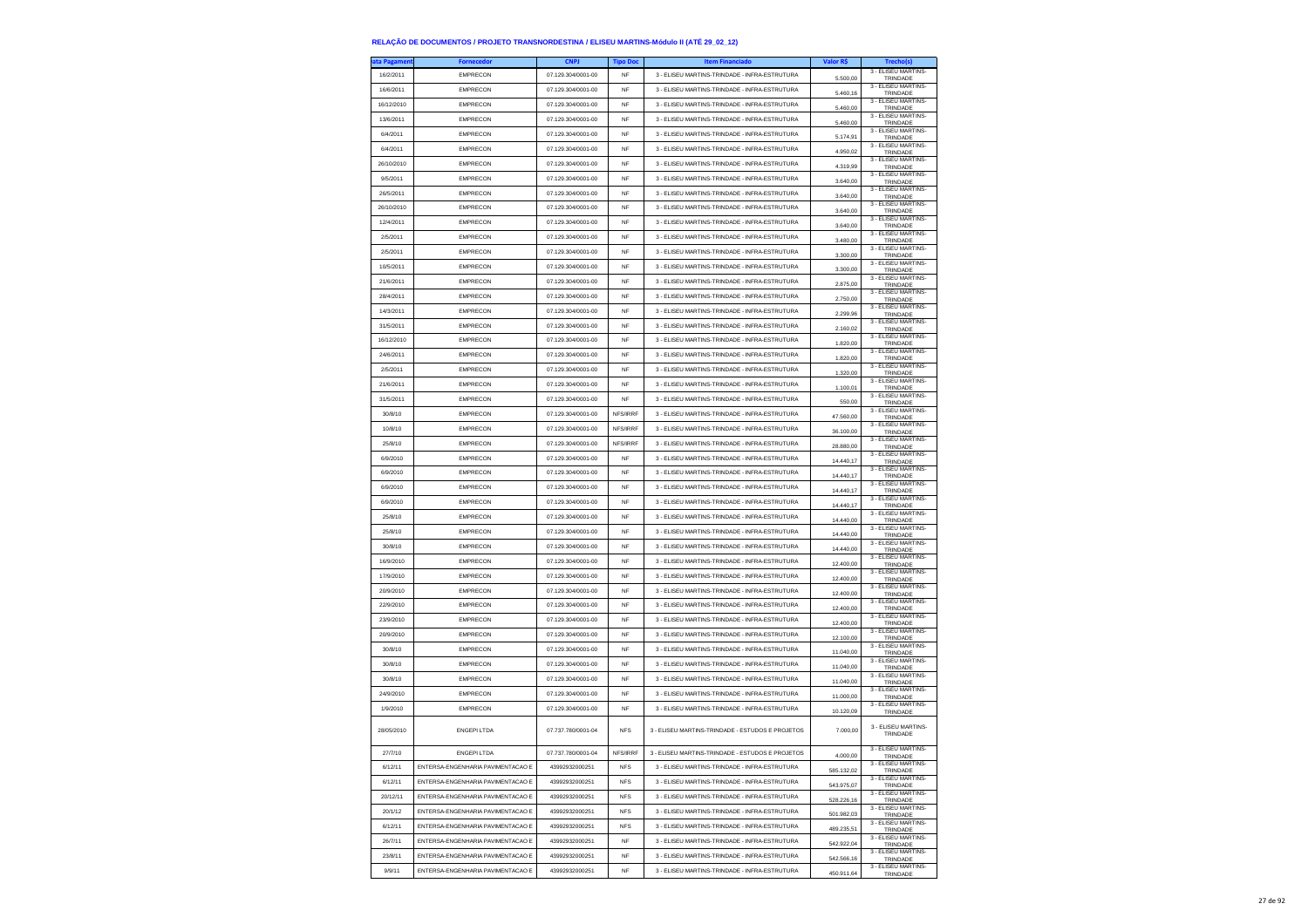| ata Pagamer | <b>Fornecedo</b>                                                                                    | <b>CNPJ</b>        | <b>Tipo Doc</b> | <b>Item Financiado</b>                        | Valor R\$  | Trecho(s)                                              |
|-------------|-----------------------------------------------------------------------------------------------------|--------------------|-----------------|-----------------------------------------------|------------|--------------------------------------------------------|
| 5/7/11      | ENTERSA-ENGENHARIA PAVIMENTACAO E                                                                   | 43992932000251     | <b>NF</b>       | 3 - ELISEU MARTINS-TRINDADE - INFRA-ESTRUTURA | 328.933.53 | 3 - ELISEU MARTINS<br>TRINDADE                         |
| 5/7/11      | ENTERSA-ENGENHARIA PAVIMENTACAO E                                                                   | 43992932000251     | <b>NF</b>       | 3 - ELISEU MARTINS-TRINDADE - INFRA-ESTRUTURA | 191.575,41 | 3 - ELISEU MARTINS<br>TRINDADE                         |
| 6/12/11     | ENTERSA-ENGENHARIA PAVIMENTACAO E                                                                   | 43992932000251     | <b>NFS</b>      | 3 - ELISEU MARTINS-TRINDADE - INFRA-ESTRUTURA | 153.065,86 | 3 - ELISEU MARTINS-<br>TRINDADE                        |
| 6/12/11     | ENTERSA-ENGENHARIA PAVIMENTACAO E                                                                   | 43992932000251     | <b>NFS</b>      | 3 - FLISELLMARTINS-TRINDADE - INFRA-ESTRUTURA | 43,523.98  | 3 - ELISEU MARTINS-<br>TRINDADE                        |
| 21/12/11    | ENTERSA-ENGENHARIA PAVIMENTACAO E                                                                   | 43992932000251     | <b>NFS</b>      | 3 - ELISEU MARTINS-TRINDADE - INFRA-ESTRUTURA | 34.116.63  | 3 - ELISEU MARTINS<br>TRINDADE                         |
| 6/12/11     | ENTERSA-ENGENHARIA PAVIMENTACAO E                                                                   | 43992932000251     | <b>NFS</b>      | 3 - ELISEU MARTINS-TRINDADE - INFRA-ESTRUTURA | 31.639,95  | 3 - ELISEU MARTINS-<br>TRINDADE                        |
| 29/2/12     | ENTERSA-ENGENHARIA PAVIMENTACAO E                                                                   | 43992932000251     | <b>NFS</b>      | 3 - ELISEU MARTINS-TRINDADE - INFRA-ESTRUTURA | 21.354,76  | 3 - ELISEU MARTINS-<br>TRINDADE                        |
| 20/12/11    | ENTERSA-ENGENHARIA PAVIMENTACAO E                                                                   | 43992932000251     | <b>NFS</b>      | 3 - ELISEU MARTINS-TRINDADE - INFRA-ESTRUTURA | 17.689,86  | 3 - ELISEU MARTINS-<br>TRINDADE                        |
| 21/12/11    | ENTERSA-ENGENHARIA PAVIMENTACAO E                                                                   | 43992932000251     | <b>NFS</b>      | 3 - ELISEU MARTINS-TRINDADE - INFRA-ESTRUTURA | 15.766,97  | 3 - FLISEU MARTINS-<br>TRINDADE                        |
| 23/8/11     | ENTERSA-ENGENHARIA PAVIMENTACAO E                                                                   | 43992932000251     | <b>NF</b>       | 3 - ELISEU MARTINS-TRINDADE - INFRA-ESTRUTURA | 12.212,82  | 3 - ELISEU MARTINS-<br>TRINDADE                        |
| 6/12/11     | ENTERSA-ENGENHARIA PAVIMENTACAO E                                                                   | 43992932000251     | <b>NFS</b>      | 3 - ELISEU MARTINS-TRINDADE - INFRA-ESTRUTURA | 3.879.27   | 3 - ELISEU MARTINS-<br>TRINDADE                        |
| 5/5/2011    | ENTERSA-ENGENHARIA PAVIMENTAÇÃO E<br>TERRAPLENAGEM LTDA                                             | 43 992 932/0002-51 | NFS/IRRF        | 3 - ELISEU MARTINS-TRINDADE - INFRA-ESTRUTURA | 490.460,04 | 3 - ELISEU MARTINS-<br>TRINDADE                        |
| 30/3/2011   | ENTERSA-ENGENHARIA PAVIMENTAÇÃO E<br>TERRAPLENAGEM LTDA                                             | 43.992.932/0002-51 | NFS/IRRF        | 3 - ELISEU MARTINS-TRINDADE - INFRA-ESTRUTURA | 427.878,90 | 3 - ELISEU MARTINS-<br>TRINDADE                        |
| 25/2/2011   | ENTERSA-ENGENHARIA PAVIMENTACÃO E<br><b>TERRAPLENAGEM LTDA</b>                                      | 43.992.932/0002-51 | NFS/IRRF        | 3 - ELISEU MARTINS-TRINDADE - INFRA-ESTRUTURA | 336.794,68 | 3 - ELISEU MARTINS-<br>TRINDADE                        |
| 27/1/2011   | ENTERSA-ENGENHARIA PAVIMENTAÇÃO E<br>TERRAPLENAGEM LTDA                                             | 43.992.932/0002-51 | NFS/IRRF        | 3 - ELISEU MARTINS-TRINDADE - INFRA-ESTRUTURA | 248.704.26 | 3 - ELISEU MARTINS-<br>TRINDADE                        |
| 7/2/2011    | ENTERSA-ENGENHARIA PAVIMENTAÇÃO E<br>TERRAPLENAGEM LTDA                                             | 43.992.932/0002-51 | NFS/IRRF        | 3 - ELISEU MARTINS-TRINDADE - INFRA-ESTRUTURA | 185.052,12 | 3 - ELISEU MARTINS-<br>TRINDADE                        |
| 2/3/2011    | ENTERSA-ENGENHARIA PAVIMENTAÇÃO E<br><b>TERRAPLENAGEM LTDA</b>                                      | 43.992.932/0002-51 | NFS/IRRF        | 3 - ELISEU MARTINS-TRINDADE - INFRA-ESTRUTURA | 170.816,59 | 3 - ELISEU MARTINS-<br>TRINDADE                        |
| 26/1/2011   | ENTERSA-ENGENHARIA PAVIMENTAÇÃO E<br>TERRAPLENAGEM LTDA                                             | 43.992.932/0002-51 | NFS/IRRF        | 3 - ELISEU MARTINS-TRINDADE - INFRA-ESTRUTURA | 64 747 20  | 3 - ELISEU MARTINS-<br>TRINDADE                        |
| 26/1/2011   | ENTERSA-ENGENHARIA PAVIMENTAÇÃO E<br>TERRAPLENAGEM LTDA                                             | 43.992.932/0002-51 | NFS/IRRF        | 3 - FLISELLMARTINS-TRINDADE - INFRA-ESTRUTURA | 53.173,64  | 3 - ELISEU MARTINS-<br>TRINDADE                        |
| 31/1/2011   | ENTERSA-ENGENHARIA PAVIMENTAÇÃO E<br>TERRAPLENAGEM LTDA                                             | 43.992.932/0002-51 | NFS/IRRF        | 3 - ELISEU MARTINS-TRINDADE - INFRA-ESTRUTURA | 44.926,87  | 3 - ELISEU MARTINS-<br>TRINDADE                        |
| 4/4/2011    | ENTERSA-ENGENHARIA PAVIMENTAÇÃO E<br>TERRAPLENAGEM LTDA                                             | 43.992.932/0002-51 | NFS/IRRF        | 3 - ELISEU MARTINS-TRINDADE - INFRA-ESTRUTURA | 44.802.75  | 3 - ELISEU MARTINS-<br>TRINDADE                        |
| 12/5/2011   | ENTERSA-ENGENHARIA PAVIMENTAÇÃO E<br>TERRAPLENAGEM LTDA                                             | 43.992.932/0002-51 | NFS/IRRF        | 3 - ELISEU MARTINS-TRINDADE - INFRA-ESTRUTURA | 43.357,50  | 3 - ELISEU MARTINS-<br>TRINDADE                        |
| 25/2/2011   | ENTERSA-ENGENHARIA PAVIMENTAÇÃO E<br><b>TERRAPLENAGEM LTDA</b>                                      | 43.992.932/0002-51 | NFS/IRRF        | 3 - ELISEU MARTINS-TRINDADE - INFRA-ESTRUTURA | 37.562.72  | 3 - ELISEU MARTINS-<br>TRINDADE                        |
| 4/5/2011    | ENTERSA-ENGENHARIA PAVIMENTACÃO E<br>TERRAPLENAGEM LTDA                                             | 43.992.932/0002-51 | NFS/IRRF        | 3 - ELISEU MARTINS-TRINDADE - INFRA-ESTRUTURA | 23 668 91  | 3 - FLISEU MARTINS-<br>TRINDADE                        |
| 7/12/2010   | ENTERSA-ENGENHARIA PAVIMENTAÇÃO E<br>TERRAPLENAGEM LTDA                                             | 43.992.932/0002-51 | NFS/IRRF        | 3 - ELISEU MARTINS-TRINDADE - INFRA-ESTRUTURA | 22.594,07  | 3 - ELISEU MARTINS-<br>TRINDADE                        |
| 29/3/2011   | ENTERSA-ENGENHARIA PAVIMENTAÇÃO E<br>TERRAPLENAGEM LTDA                                             | 43.992.932/0002-51 | NFS/IRRF        | 3 - ELISEU MARTINS-TRINDADE - INFRA-ESTRUTURA | 20.687,15  | 3 - ELISEU MARTINS-<br>TRINDADE                        |
| 25/2/2011   | ENTERSA-ENGENHARIA PAVIMENTAÇÃO E<br><b>TERRAPLENAGEM LTDA</b>                                      | 43 992 932/0002-51 | NFS/IRRF        | 3 - ELISEU MARTINS-TRINDADE - INFRA-ESTRUTURA | 9.666.84   | 3 - ELISEU MARTINS-<br>TRINDADE                        |
| 5/12/11     | EQUITERRA LOCACAO DE EQUIPAMENTOS                                                                   | 11280843000105     | <b>NFS</b>      | 3 - ELISEU MARTINS-TRINDADE - INFRA-ESTRUTURA | 90.877,44  | 3 - ELISEU MARTINS-<br>TRINDADE                        |
| 27/7/11     | EQUITERRA LOCACAO DE EQUIPAMENTOS                                                                   | 11280843000105     | <b>NF</b>       | 3 - ELISEU MARTINS-TRINDADE - INFRA-ESTRUTURA | 50.778,90  | 3 - ELISEU MARTINS-<br>TRINDADE                        |
| 28/10/11    | EQUITERRA LOCACAO DE EQUIPAMENTOS                                                                   | 11280843000105     | <b>NF</b>       | 3 - ELISEU MARTINS-TRINDADE - INFRA-ESTRUTURA | 34.428.60  | 3 - ELISEU MARTINS-<br>TRINDADE                        |
| 5/7/11      | EQUITERRA LOCACAO DE EQUIPAMENTOS                                                                   | 11280843000105     | <b>NF</b>       | 3 - ELISEU MARTINS-TRINDADE - INFRA-ESTRUTURA | 32.662,07  | 3 - ELISEU MARTINS-<br>TRINDADE                        |
| 26/10/11    | EQUITERRA LOCACAO DE EQUIPAMENTOS                                                                   | 11280843000105     | <b>NF</b>       | 3 - ELISEU MARTINS-TRINDADE - INFRA-ESTRUTURA | 30.981.60  | 3 - ELISEU MARTINS<br>TRINDADE                         |
| 20/12/11    | EQUITERRA LOCACAO DE EQUIPAMENTOS                                                                   | 11280843000105     | <b>NFS</b>      | 3 - ELISEU MARTINS-TRINDADE - INFRA-ESTRUTURA | 38.880,00  | 3 - ELISEU MARTINS-<br>TRINDADE                        |
| 6/2/12      | EQUITERRA LOCACAO DE EQUIPAMENTOS                                                                   | 11280843000105     | <b>NFS</b>      | 3 - ELISEU MARTINS-TRINDADE - INFRA-ESTRUTURA | 16.200,00  | 3 - ELISEU MARTINS-<br>TRINDADE                        |
| 5/7/11      | EQUITERRA LOCACAO DE EQUIPAMENTOS                                                                   | 11280843000105     | NF              | 3 - ELISEU MARTINS-TRINDADE - INFRA-ESTRUTURA | 8.844,93   | 3 - ELISEU MARTINS<br>TRINDADE                         |
| 26/10/11    | EQUITERRA LOCACAO DE EQUIPAMENTOS                                                                   | 11280843000105     | NF              | 3 - ELISEU MARTINS-TRINDADE - INFRA-ESTRUTURA | 7.180.24   | 3 - FLISEU MARTINS-<br>TRINDADE                        |
| 27/1/2011   | FOUITERRA LOCACAO DE FOUIPAMENTOS<br>PARA TERRAPLANAGEM LTDA                                        | 11.280.843/0001-05 | NFS/IRRF        | 3 - ELISEU MARTINS-TRINDADE - INFRA-ESTRUTURA | 57.389,43  | 3 - FLISEU MARTINS-<br>TRINDADE                        |
| 25/2/2011   | EQUITERRA LOCACAO DE EQUIPAMENTOS<br>PARA TERRAPLANAGEM LTDA                                        | 11.280.843/0001-05 | NFS/IRRF        | 3 - ELISEU MARTINS-TRINDADE - INFRA-ESTRUTURA | 54.341.40  | 3 - ELISEU MARTINS<br>TRINDADE                         |
| 11/4/2011   | EQUITERRA LOCACAO DE EQUIPAMENTOS<br>PARA TERRAPLANAGEM LTDA                                        | 11.280.843/0001-05 | NFS/IRRF        | 3 - ELISEU MARTINS-TRINDADE - INFRA-ESTRUTURA | 46.302,34  | 3 - ELISEU MARTINS-<br>TRINDADE                        |
| 6/5/2011    | EQUITERRA LOCACAO DE EQUIPAMENTOS<br>PARA TERRAPLANAGEM LTDA                                        | 11.280.843/0001-05 | NFS/IRRF        | 3 - ELISEU MARTINS-TRINDADE - INFRA-ESTRUTURA | 44.841.48  | 3 - ELISEU MARTINS-<br>TRINDADE<br>3 - FLISEU MARTINS- |
| 29/12/2010  | EQUITERRA LOCACAO DE EQUIPAMENTOS<br>PARA TERRAPI ANAGEM I TDA<br>EQUITERRA LOCACAO DE EQUIPAMENTOS | 11.280.843/0001-05 | NFS/IRRF        | 3 - ELISEU MARTINS-TRINDADE - INFRA-ESTRUTURA | 40.962,06  | TRINDADE<br>3 - ELISEU MARTINS-                        |
| 4/5/2011    | PARA TERRAPI ANAGEM I TDA<br>EQUITERRA LOCACAO DE EQUIPAMENTOS                                      | 11.280.843/0001-05 | NFS/IRRF        | 3 - ELISEU MARTINS-TRINDADE - INFRA-ESTRUTURA | 17,689.86  | TRINDADE<br>3 - ELISEU MARTINS-                        |
| 24/6/2011   | PARA TERRAPLANAGEM LTDA<br>EQUITERRA LOCACAO DE EQUIPAMENTOS                                        | 11.280.843/0001-05 | NFS/IRRF        | 3 - ELISEU MARTINS-TRINDADE - INFRA-ESTRUTURA | 13.857,06  | TRINDADE<br>3 - ELISEU MARTINS-                        |
| 21/6/2011   | PARA TERRAPLANAGEM LTDA                                                                             | 11 280 843/0001-05 | NFS/IRRF        | 3 - ELISEU MARTINS-TRINDADE - INFRA-ESTRUTURA | 7.944.71   | TRINDADE                                               |
| 7/4/2011    | EQUITERRA LOCACAO DE EQUIPAMENTOS<br>PARA TERRAPLANAGEM LTDA                                        | 11.280.843/0001-05 | NFS/IRRF        | 3 - ELISEU MARTINS-TRINDADE - INFRA-ESTRUTURA | 9.434,59   | 3 - ELISEU MARTINS-<br>TRINDADE                        |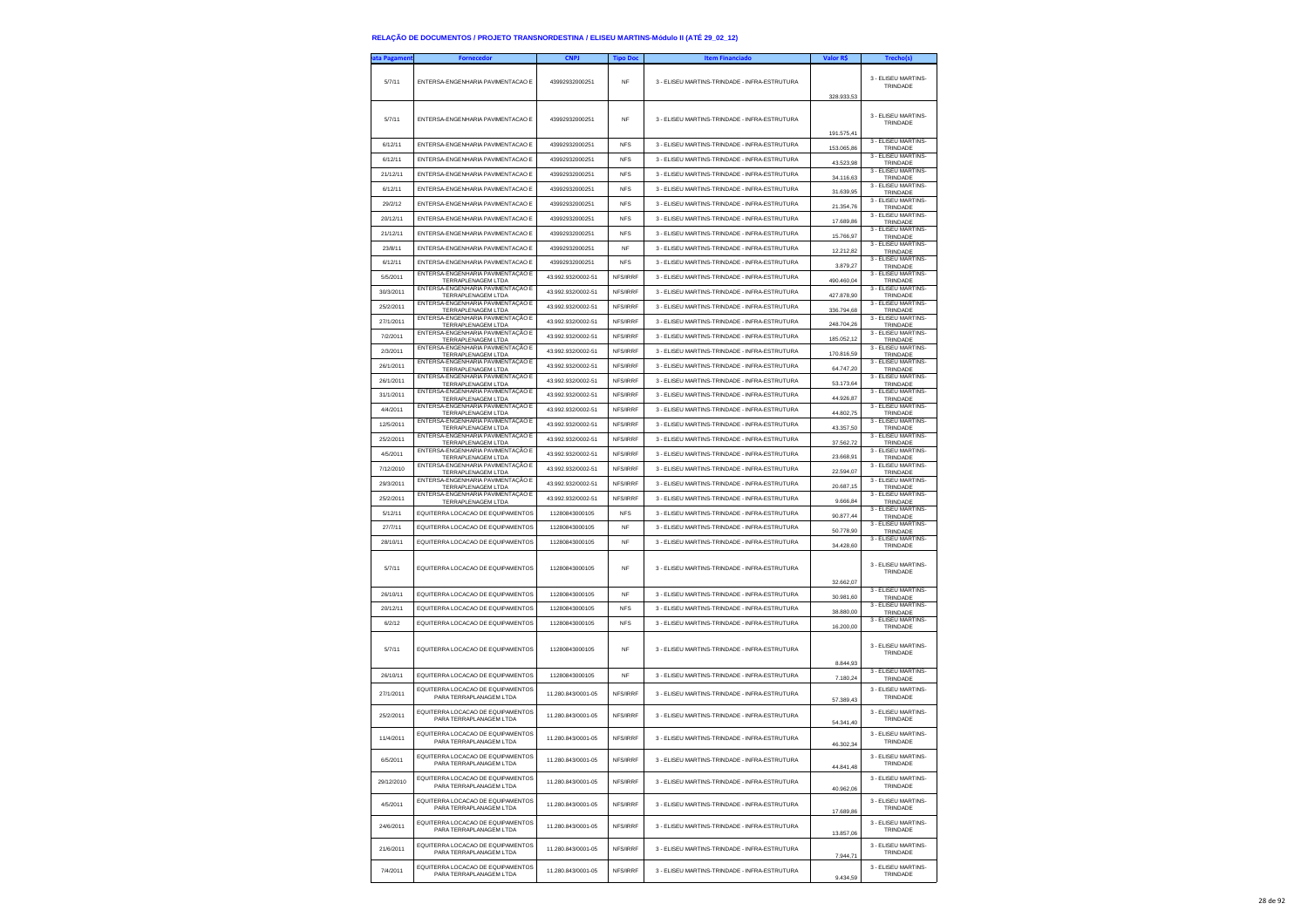| ıta Pagamen | <b>Fornecedor</b>               | <b>CNPJ</b>        | <b>Tipo Doc</b> | <b>Item Financiado</b>                        | Valor R\$  | Trecho(s)                                              |
|-------------|---------------------------------|--------------------|-----------------|-----------------------------------------------|------------|--------------------------------------------------------|
| 12/9/11     | ERALDO DE MACEDO MENDES ME      | 01079751000108     | NF              | 3 - ELISEU MARTINS-TRINDADE - INFRA-ESTRUTURA | 79.032,07  | 3 - ELISEU MARTINS-<br>TRINDADE                        |
| 1/11/2010   | <b>ESCAD RENTAL</b>             | 53.712.535/0003-13 | NFS/IRRF        | 3 - ELISEU MARTINS-TRINDADE - INFRA-ESTRUTURA | 611.831.51 | 3 - FLISEU MARTINS-<br>TRINDADE                        |
| 3/11/2010   | <b>ESCAD RENTAL</b>             | 53.712.535/0003-13 | NFS/IRRF        | 3 - ELISEU MARTINS-TRINDADE - INFRA-ESTRUTURA | 517.193,25 | 3 - ELISEU MARTINS-                                    |
| 3/12/2010   | <b>ESCAD RENTAL</b>             | 53.712.535/0003-13 | NFS/IRRF        | 3 - ELISEU MARTINS-TRINDADE - INFRA-ESTRUTURA |            | TRINDADE<br>3 - ELISEU MARTINS-                        |
| 28/12/2010  | <b>ESCAD RENTAL</b>             | 53.712.535/0003-13 | NFS/IRRF        | 3 - ELISEU MARTINS-TRINDADE - INFRA-ESTRUTURA | 493.824,53 | TRINDADE<br>3 - ELISEU MARTINS-                        |
| 25/11/2010  | <b>ESCAD RENTAL</b>             | 53 712 535/0003-13 | NFS/IRRF        | 3 - ELISEU MARTINS-TRINDADE - INFRA-ESTRUTURA | 477.820.21 | TRINDADE<br>3 - ELISEU MARTINS-                        |
|             | <b>ESCAD RENTAL</b>             | 53.712.535/0003-13 | NFS/IRRF        |                                               | 476.131,85 | TRINDADE<br>3 - ELISEU MARTINS-                        |
| 20/1/2011   |                                 |                    |                 | 3 - ELISEU MARTINS-TRINDADE - INFRA-ESTRUTURA | 446.280,65 | TRINDADE<br>3 - ELISEU MARTINS-                        |
| 28/12/2010  | <b>ESCAD RENTAL</b>             | 53.712.535/0003-13 | NFS/IRRF        | 3 - ELISEU MARTINS-TRINDADE - INFRA-ESTRUTURA | 421.959,77 | TRINDADE<br>3 - ELISEU MARTINS-                        |
| 25/3/2011   | <b>ESCAD RENTAL</b>             | 53.712.535/0003-13 | NFS/IRRF        | 3 - ELISEU MARTINS-TRINDADE - INFRA-ESTRUTURA | 388.180,21 | TRINDADE<br>3 - ELISEU MARTINS-                        |
| 24/2/2011   | <b>ESCAD RENTAL</b>             | 53.712.535/0003-13 | NFS/IRRF        | 3 - ELISEU MARTINS-TRINDADE - INFRA-ESTRUTURA | 388.014.55 | TRINDADE<br>3 - ELISEU MARTINS-                        |
| 20/1/2011   | <b>ESCAD RENTAL</b>             | 53.712.535/0003-13 | NFS/IRRF        | 3 - ELISEU MARTINS-TRINDADE - INFRA-ESTRUTURA | 338.762,51 | TRINDADE<br>3 - ELISEU MARTINS-                        |
| 24/2/2011   | <b>ESCAD RENTAL</b>             | 53.712.535/0003-13 | NFS/IRRF        | 3 - ELISEU MARTINS-TRINDADE - INFRA-ESTRUTURA | 232.938,25 | TRINDADE<br>3 - ELISEU MARTINS-                        |
| 4/4/2011    | <b>ESCAD RENTAL</b>             | 53.712.535/0003-13 | NFS/IRRF        | 3 - ELISEU MARTINS-TRINDADE - INFRA-ESTRUTURA | 143.265,98 | TRINDADE                                               |
| 28/4/2011   | <b>ESCAD RENTAL</b>             | 53.712.535/0003-13 | NFS/IRRF        | 3 - ELISEU MARTINS-TRINDADE - INFRA-ESTRUTURA | 84.185,14  | 3 - ELISEU MARTINS-<br>TRINDADE                        |
| 20/4/2011   | <b>ESCAD RENTAL</b>             | 53.712.535/0003-13 | NFS/IRRF        | 3 - ELISEU MARTINS-TRINDADE - INFRA-ESTRUTURA | 64.193.73  | 3 - FLISEU MARTINS-<br>TRINDADE                        |
| 5/4/2011    | <b>ESCAD RENTAL</b>             | 53.712.535/0003-13 | NFS/IRRF        | 3 - ELISEU MARTINS-TRINDADE - INFRA-ESTRUTURA | 63.716,07  | 3 - ELISEU MARTINS-<br>TRINDADE                        |
| 24/5/2011   | <b>ESCAD RENTAL</b>             | 53.712.535/0003-13 | NFS/IRRF        | 3 - ELISEU MARTINS-TRINDADE - INFRA-ESTRUTURA | 54.411,36  | 3 - ELISEU MARTINS-<br>TRINDADE                        |
| 2/3/2011    | <b>ESCAD RENTAL</b>             | 53.712.535/0003-13 | NFS/IRRF        | 3 - ELISEU MARTINS-TRINDADE - INFRA-ESTRUTURA | 40.930.43  | 3 - ELISEU MARTINS-<br>TRINDADE                        |
| 2/3/2011    | <b>ESCAD RENTAL</b>             | 53.712.535/0003-13 | NFS/IRRF        | 3 - ELISEU MARTINS-TRINDADE - INFRA-ESTRUTURA | 33.861,86  | 3 - ELISEU MARTINS-<br>TRINDADE                        |
| 29/4/2011   | <b>ESCAD RENTAL</b>             | 53.712.535/0003-13 | NFS/IRRF        | 3 - ELISEU MARTINS-TRINDADE - INFRA-ESTRUTURA | 33.107,67  | 3 - ELISEU MARTINS-<br>TRINDADE                        |
| 9/5/2011    | <b>ESCAD RENTAL</b>             | 53.712.535/0003-13 | NFS/IRRF        | 3 - ELISEU MARTINS-TRINDADE - INFRA-ESTRUTURA | 28.198.02  | 3 - ELISEU MARTINS-<br>TRINDADE                        |
| 24/6/2011   | <b>ESCAD RENTAL</b>             | 53.712.535/0003-13 | NFS/IRRF        | 3 - ELISEU MARTINS-TRINDADE - INFRA-ESTRUTURA | 19.057,50  | 3 - ELISEU MARTINS-<br>TRINDADE                        |
| 26/5/2011   | <b>ESCAD RENTAL</b>             | 53.712.535/0003-13 | NFS/IRRF        | 3 - ELISEU MARTINS-TRINDADE - INFRA-ESTRUTURA | 13.378,37  | 3 - ELISEU MARTINS-<br>TRINDADE                        |
| 29/3/2011   | <b>ESCAD RENTAL</b>             | 53.712.535/0003-13 | NFS/IRRF        | 3 - ELISEU MARTINS-TRINDADE - INFRA-ESTRUTURA | 11.751,47  | 3 - ELISEU MARTINS-<br>TRINDADE                        |
| 23/5/2011   | <b>ESCAD RENTAL</b>             | 53 712 535/0003-13 | NFS/IRRF        | 3 - ELISEU MARTINS-TRINDADE - INFRA-ESTRUTURA | 10.893,23  | 3 - ELISEU MARTINS-<br>TRINDADE                        |
| 20/5/2011   | <b>ESCAD RENTAL</b>             | 53.712.535/0003-13 | NFS/IRRF        | 3 - ELISEU MARTINS-TRINDADE - INFRA-ESTRUTURA | 6.720,00   | 3 - ELISEU MARTINS-<br>TRINDADE                        |
| 24/6/2011   | <b>ESCAD RENTAL</b>             | 53.712.535/0003-13 | NFS/IRRF        | 3 - ELISEU MARTINS-TRINDADE - INFRA-ESTRUTURA | 3,540.00   | 3 - ELISEU MARTINS-<br>TRINDADE                        |
| 1/7/10      | <b>ESCAD RENTAL</b>             | 53.712.535/0003-13 | NFS/IRRF        | 3 - ELISEU MARTINS-TRINDADE - INFRA-ESTRUTURA | 55.041.96  | 3 - ELISEU MARTINS-                                    |
|             |                                 |                    |                 |                                               |            |                                                        |
| 26/7/11     | ESCAD RENTAL LOCADORA DE EQUIP. | 53712535000313     | <b>NF</b>       | 3 - ELISEU MARTINS-TRINDADE - INFRA-ESTRUTURA |            | TRINDADE<br>3 - ELISEU MARTINS-                        |
| 26/7/11     | ESCAD RENTAL LOCADORA DE EQUIP. | 53712535000313     | <b>NF</b>       | 3 - ELISEU MARTINS-TRINDADE - INFRA-ESTRUTURA | 44.479,40  | TRINDADE<br>3 - ELISEU MARTINS-                        |
| 29/7/11     | ESCAD RENTAL LOCADORA DE EQUIP. | 53712535000313     | <b>NF</b>       | 3 - ELISEU MARTINS-TRINDADE - INFRA-ESTRUTURA | 30 364 13  | TRINDADE<br>3 - ELISEU MARTINS-                        |
|             |                                 |                    |                 |                                               | 27.389,11  | TRINDADE                                               |
| 14/7/11     | ESCAD RENTAL LOCADORA DE EQUIP. | 53712535000313     | NF              | 3 - ELISEU MARTINS-TRINDADE - INFRA-ESTRUTURA |            | 3 - ELISEU MARTINS-<br>TRINDADE                        |
|             |                                 |                    |                 |                                               | 8.136.60   |                                                        |
| 14/7/11     | ESCAD RENTAL LOCADORA DE EQUIP  | 53712535000313     | <b>NF</b>       | 3 - ELISEU MARTINS-TRINDADE - INFRA-ESTRUTURA |            | 3 - ELISEU MARTINS-<br>TRINDADE                        |
|             |                                 |                    |                 |                                               | 5.153,47   | 3 - ELISEU MARTINS                                     |
| 13/4/2011   | <b>ESTAF EQUIPAMENTOS</b>       | 11.184.785/0001-16 | NFS/IRRF        | 3 - ELISEU MARTINS-TRINDADE - INFRA-ESTRUTURA | 17.999.26  | TRINDADE<br>3 - ELISEU MARTINS-                        |
| 5/5/2011    | <b>ESTAF EQUIPAMENTOS</b>       | 11.184.785/0001-16 | NFS/IRRF        | 3 - ELISEU MARTINS-TRINDADE - INFRA-ESTRUTURA | 15.427,50  | TRINDADE                                               |
| 30/5/2011   | <b>ESTAF EQUIPAMENTOS</b>       | 11.184.785/0001-16 | NFS/IRRF        | 3 - ELISEU MARTINS-TRINDADE - INFRA-ESTRUTURA | 15.427,50  | 3 - ELISEU MARTINS-<br>TRINDADE<br>3 - ELISEU MARTINS- |
| 1/2/2011    | ETATEC AMBIENTAL S/A            | 11.099.810/0002-44 | NF              | 3 - ELISEU MARTINS-TRINDADE - OUTRAS DESPESAS | 77.137,50  | TRINDADE                                               |
| 4/3/2011    | EXPRESSO FLECHA DE PRATA        | 24.640.211/0003-19 | NFS/IRRF        | 3 - ELISEU MARTINS-TRINDADE - INFRA-ESTRUTURA | 46.162,00  | 3 - ELISEU MARTINS-<br>TRINDADE                        |
| 18/4/2011   | EXPRESSO FLECHA DE PRATA        | 24.640.211/0003-19 | NFS/IRRF        | 3 - ELISEU MARTINS-TRINDADE - INFRA-ESTRUTURA | 26.500,00  | 3 - ELISEU MARTINS-<br>TRINDADE<br>3 - ELISEU MARTINS- |
| 3/5/2011    | EXPRESSO FLECHA DE PRATA        | 24.640.211/0003-19 | NFS/IRRF        | 3 - ELISEU MARTINS-TRINDADE - INFRA-ESTRUTURA | 26,500.00  | TRINDADE                                               |
| 24/6/2011   | EXPRESSO FLECHA DE PRATA        | 24.640.211/0003-19 | NFS/IRRF        | 3 - ELISEU MARTINS-TRINDADE - INFRA-ESTRUTURA | 26.014,50  | 3 - ELISEU MARTINS-<br>TRINDADE                        |
| 25/1/2011   | EXPRESSO FLECHA DE PRATA        | 24.640.211/0003-19 | NFS/IRRF        | 3 - ELISEU MARTINS-TRINDADE - INFRA-ESTRUTURA | 25.532,75  | 3 - ELISEU MARTINS-<br>TRINDADE                        |
| 28/1/2011   | EXPRESSO FLECHA DE PRATA        | 24.640.211/0003-19 | NFS/IRRF        | 3 - ELISEU MARTINS-TRINDADE - INFRA-ESTRUTURA | 25.532.75  | 3 - ELISEU MARTINS-<br>TRINDADE                        |
| 28/1/2011   | EXPRESSO FLECHA DE PRATA        | 24 640 211/0003-19 | NFS/IRRF        | 3 - ELISEU MARTINS-TRINDADE - INFRA-ESTRUTURA | 24.087,50  | 3 - FLISEU MARTINS-<br>TRINDADE                        |
| 4/3/2011    | EXPRESSO FLECHA DE PRATA        | 24.640.211/0003-19 | NES/IRRE        | 3 - ELISEU MARTINS-TRINDADE - INFRA-ESTRUTURA | 24.087,50  | 3 - ELISEU MARTINS-<br><b>I RINDAL</b>                 |
| 21/6/2011   | EXPRESSO FLECHA DE PRATA        | 24.640.211/0003-19 | NFS/IRRF        | 3 - ELISEU MARTINS-TRINDADE - INFRA-ESTRUTURA | 24.087.50  | 3 - ELISEU MARTINS-<br>TRINDADE                        |
| 3/5/2011    | EXPRESSO FLECHA DE PRATA        | 24 640 211/0003-19 | NFS/IRRF        | 3 - ELISEU MARTINS-TRINDADE - INFRA-ESTRUTURA | 23.120,25  | 3 - ELISEU MARTINS-<br>TRINDADE                        |
| 15/12/2010  | EXPRESSO FLECHA DE PRATA        | 24.640.211/0003-19 | NFS/IRRF        | 3 - ELISEU MARTINS-TRINDADE - INFRA-ESTRUTURA | 23.061,85  | 3 - ELISEU MARTINS-<br>TRINDADE                        |
| 2/2/2011    | EXPRESSO FLECHA DE PRATA        | 24.640.211/0003-19 | NFS/IRRF        | 3 - ELISEU MARTINS-TRINDADE - INFRA-ESTRUTURA | 23.061,85  | 3 - ELISEU MARTINS-<br>TRINDADE                        |
| 16/6/2011   | EXPRESSO FLECHA DE PRATA        | 24.640.211/0003-19 | CTRC            | 3 - ELISEU MARTINS-TRINDADE - INFRA-ESTRUTURA | 20.967,38  | 3 - ELISEU MARTINS-<br>TRINDADE                        |
| 18/4/2011   | EXPRESSO FLECHA DE PRATA        | 24.640.211/0003-19 | NFS/IRRF        | 3 - ELISEU MARTINS-TRINDADE - INFRA-ESTRUTURA | 20.825,00  | 3 - ELISEU MARTINS-<br>TRINDADE                        |
| 18/4/2011   | EXPRESSO FLECHA DE PRATA        | 24.640.211/0003-19 | NFS/IRRF        | 3 - ELISEU MARTINS-TRINDADE - INFRA-ESTRUTURA | 12.600,00  | 3 - ELISEU MARTINS-<br>TRINDADE                        |
| 18/4/2011   | EXPRESSO FLECHA DE PRATA        | 24.640.211/0003-19 | NFS/IRRF        | 3 - ELISEU MARTINS-TRINDADE - INFRA-ESTRUTURA | 11.200,00  | 3 - ELISEU MARTINS-<br>TRINDADE<br>3 - ELISEU MARTINS- |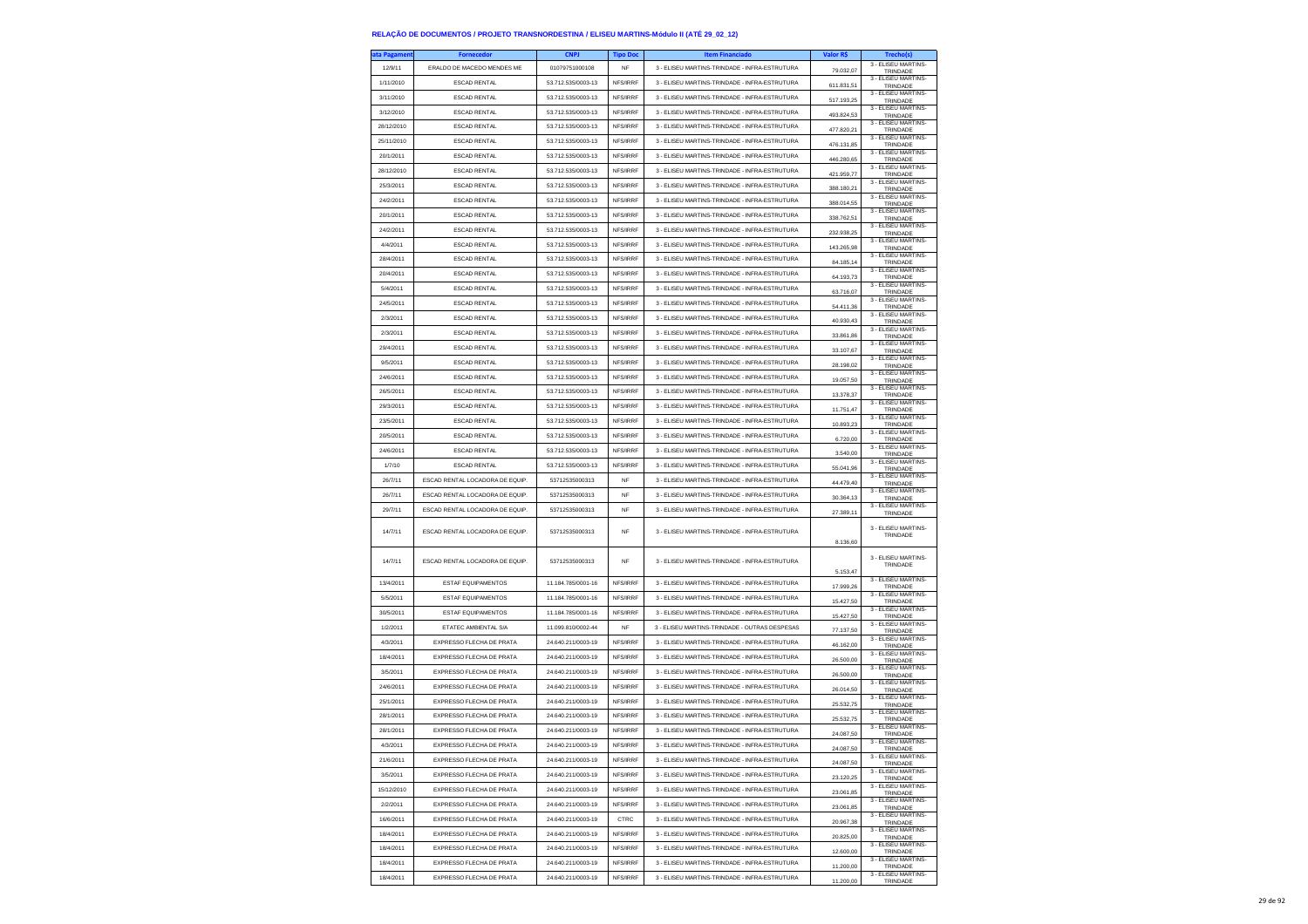| ta Pagament | <b>Fornecedor</b>             | <b>CNPJ</b>        | <b>Tipo Doc</b> | <b>Item Financiado</b>                        | Valor R\$ | Trecho(s)                                              |
|-------------|-------------------------------|--------------------|-----------------|-----------------------------------------------|-----------|--------------------------------------------------------|
| 28/1/2011   | EXPRESSO FLECHA DE PRATA      | 24.640.211/0003-19 | NFS/IRRF        | 3 - ELISEU MARTINS-TRINDADE - INFRA-ESTRUTURA | 9.635,00  | 3 - ELISEU MARTINS-<br>TRINDADE                        |
| 5/11/2010   | EXPRESSO FLECHA DE PRATA      | 24.640.211/0003-19 | CTRC            | 3 - ELISEU MARTINS-TRINDADE - INFRA-ESTRUTURA | 16,604.83 | 3 - ELISEU MARTINS-                                    |
| 29/11/2010  | EXPRESSO ELECHA DE PRATA      | 24.640.211/0003-19 | CTRC            | 3 - ELISEU MARTINS-TRINDADE - INFRA-ESTRUTURA |           | TRINDADE<br>3 - ELISEU MARTINS-                        |
| 12/11/2010  | EXPRESSO FLECHA DE PRATA      | 24.640.211/0003-19 | CTRC            | 3 - ELISEU MARTINS-TRINDADE - INFRA-ESTRUTURA | 16.591,88 | TRINDADE<br>3 - ELISEU MARTINS-                        |
| 10/12/2010  | EXPRESSO FLECHA DE PRATA      | 24.640.211/0003-19 | CTRC            | 3 - ELISEU MARTINS-TRINDADE - INFRA-ESTRUTURA | 12.330,36 | TRINDADE<br>3 - ELISEU MARTINS-                        |
|             |                               |                    |                 |                                               | 12 288 92 | TRINDADE<br>3 - ELISEU MARTINS-                        |
| 31/1/2011   | EXPRESSO FLECHA DE PRATA      | 24.640.211/0003-19 | CTRC            | 3 - ELISEU MARTINS-TRINDADE - INFRA-ESTRUTURA | 11.178,58 | TRINDADE<br>3 - ELISEU MARTINS-                        |
| 29/11/2010  | EXPRESSO FLECHA DE PRATA      | 24.640.211/0003-19 | CTRC            | 3 - ELISEU MARTINS-TRINDADE - INFRA-ESTRUTURA | 10.637,40 | TRINDADE<br>3 - ELISEU MARTINS-                        |
| 12/11/2010  | EXPRESSO FLECHA DE PRATA      | 24.640.211/0003-19 | CTRC            | 3 - ELISEU MARTINS-TRINDADE - INFRA-ESTRUTURA | 10.176.96 | TRINDADE                                               |
| 12/11/2010  | EXPRESSO FLECHA DE PRATA      | 24.640.211/0003-19 | CTRC            | 3 - ELISEU MARTINS-TRINDADE - INFRA-ESTRUTURA | 10.163,08 | 3 - ELISEU MARTINS-<br>TRINDADE                        |
| 11/3/2011   | EXPRESSO FLECHA DE PRATA      | 24.640.211/0003-19 | CTRC            | 3 - ELISEU MARTINS-TRINDADE - INFRA-ESTRUTURA | 10.158,23 | 3 - ELISEU MARTINS-<br>TRINDADE                        |
| 28/2/2011   | EXPRESSO FLECHA DE PRATA      | 24.640.211/0003-19 | CTRC            | 3 - ELISEU MARTINS-TRINDADE - INFRA-ESTRUTURA | 10 108 77 | 3 - ELISEU MARTINS-<br>TRINDADE                        |
| 28/2/2011   | EXPRESSO ELECHA DE PRATA      | 24.640.211/0003-19 | CTRC            | 3 - ELISEU MARTINS-TRINDADE - INFRA-ESTRUTURA | 10.009,84 | 3 - ELISEU MARTINS-<br>TRINDADE                        |
| 26/11/2010  | EXPRESSO ELECHA DE PRATA      | 24.640.211/0003-19 | CTRC            | 3 - ELISEU MARTINS-TRINDADE - INFRA-ESTRUTURA | 9.996,74  | 3 - ELISEU MARTINS-<br>TRINDADE                        |
| 12/4/2011   | EXPRESSO FLECHA DE PRATA      | 24.640.211/0003-19 | CTRC            | 3 - ELISEU MARTINS-TRINDADE - INFRA-ESTRUTURA | 9.980,82  | 3 - ELISEU MARTINS-<br>TRINDADE                        |
| 28/2/2011   | EXPRESSO ELECHA DE PRATA      | 24.640.211/0003-19 | CTRC            | 3 - ELISEU MARTINS-TRINDADE - INFRA-ESTRUTURA | 9.980,62  | 3 - ELISEU MARTINS-<br>TRINDADE                        |
| 11/3/2011   | EXPRESSO FLECHA DE PRATA      | 24.640.211/0003-19 | CTRC            | 3 - ELISEU MARTINS-TRINDADE - INFRA-ESTRUTURA | 9.918,34  | 3 - ELISEU MARTINS-<br>TRINDADE                        |
| 2/2/2011    | EXPRESSO FLECHA DE PRATA      | 24.640.211/0003-19 | CTRC            | 3 - ELISEU MARTINS-TRINDADE - INFRA-ESTRUTURA | 9.806,98  | 3 - ELISEU MARTINS-<br>TRINDADE                        |
| 28/2/2011   | EXPRESSO FLECHA DE PRATA      | 24.640.211/0003-19 | CTRC            | 3 - ELISEU MARTINS-TRINDADE - INFRA-ESTRUTURA |           | 3 - ELISEU MARTINS-                                    |
| 28/2/2011   | EXPRESSO FLECHA DE PRATA      | 24.640.211/0003-19 | CTRC            | 3 - ELISEU MARTINS-TRINDADE - INFRA-ESTRUTURA | 9.514,02  | TRINDADE<br>3 - ELISEU MARTINS-                        |
| 3/11/2010   | EXPRESSO FLECHA DE PRATA      | 24.640.211/0003-19 | CTRC            | 3 - ELISEU MARTINS-TRINDADE - INFRA-ESTRUTURA | 9.419,39  | TRINDADE<br>3 - ELISEU MARTINS-                        |
| 11/3/2011   | EXPRESSO FLECHA DE PRATA      | 24.640.211/0003-19 | CTRC            | 3 - ELISEU MARTINS-TRINDADE - INFRA-ESTRUTURA | 8.678,59  | TRINDADE<br>3 - FLISEU MARTINS-                        |
|             | EXPRESSO ELECHA DE PRATA      |                    |                 |                                               | 8.652.61  | TRINDADE<br>3 - ELISEU MARTINS-                        |
| 11/3/2011   |                               | 24.640.211/0003-19 | CTRC            | 3 - ELISEU MARTINS-TRINDADE - INFRA-ESTRUTURA | 7.644,33  | TRINDADE<br>3 - ELISEU MARTINS-                        |
| 16/2/2011   | EXPRESSO FLECHA DE PRATA      | 24.640.211/0003-19 | CTRC            | 3 - ELISEU MARTINS-TRINDADE - INFRA-ESTRUTURA | 7.618.61  | TRINDADE<br>3 - ELISEU MARTINS-                        |
| 16/2/2011   | EXPRESSO FLECHA DE PRATA      | 24.640.211/0003-19 | CTRC            | 3 - ELISEU MARTINS-TRINDADE - INFRA-ESTRUTURA | 7.618.61  | TRINDADE<br>3 - ELISEU MARTINS-                        |
| 21/3/2011   | EXPRESSO FLECHA DE PRATA      | 24 640 211/0003-19 | CTRC            | 3 - ELISEU MARTINS-TRINDADE - INFRA-ESTRUTURA | 7.550,00  | TRINDADE<br>3 - ELISEU MARTINS-                        |
| 28/12/2010  | EXPRESSO FLECHA DE PRATA      | 24.640.211/0003-19 | CTRC            | 3 - ELISEU MARTINS-TRINDADE - INFRA-ESTRUTURA | 7.284,95  | TRINDADE<br>3 - ELISEU MARTINS-                        |
| 9/11/2010   | EXPRESSO FLECHA DE PRATA      | 24.640.211/0003-19 | CTRC            | 3 - ELISEU MARTINS-TRINDADE - INFRA-ESTRUTURA | 5.194.23  | TRINDADE<br>3 - ELISEU MARTINS-                        |
| 11/5/2011   | EXPRESSO FLECHA DE PRATA      | 24 640 211/0003-19 | CTRC            | 3 - ELISELLMARTINS-TRINDADE - INFRA-ESTRUTURA | 5.045,10  | TRINDADE<br>3 - ELISEU MARTINS-                        |
| 23/12/2010  | EXPRESSO FLECHA DE PRATA      | 24.640.211/0003-19 | CTRC            | 3 - ELISEU MARTINS-TRINDADE - INFRA-ESTRUTURA | 5.009,00  | TRINDADE<br>3 - ELISEU MARTINS-                        |
| 26/11/2010  | EXPRESSO FLECHA DE PRATA      | 24.640.211/0003-19 | CTRC            | 3 - ELISEU MARTINS-TRINDADE - INFRA-ESTRUTURA | 3.814.71  | TRINDADE                                               |
| 21/9/2010   | EXPRESSO FLECHA DE PRATA      | 24.640.211/0003-19 | CTRC            | 3 - ELISEU MARTINS-TRINDADE - INFRA-ESTRUTURA | 10.489,71 | 3 - ELISEU MARTINS-<br>TRINDADE                        |
| 13/9/2010   | EXPRESSO FLECHA DE PRATA      | 24.640.211/0003-19 | CTRC            | 3 - ELISEU MARTINS-TRINDADE - INFRA-ESTRUTURA | 9.596,08  | 3 - ELISEU MARTINS-<br>TRINDADE<br>3 - ELISEU MARTINS- |
| 29/9/2010   | EXPRESSO FLECHA DE PRATA      | 24.640.211/0003-19 | CTRC            | 3 - ELISEU MARTINS-TRINDADE - INFRA-ESTRUTURA | 7.708.03  | TRINDADE                                               |
| 21/9/2010   | EXPRESSO FLECHA DE PRATA      | 24.640.211/0003-19 | CTRC            | 3 - ELISEU MARTINS-TRINDADE - INFRA-ESTRUTURA | 7.564,14  | 3 - ELISEU MARTINS-<br>TRINDADE                        |
| 24/9/2010   | EXPRESSO FLECHA DE PRATA      | 24.640.211/0003-19 | CTRC            | 3 - ELISEU MARTINS-TRINDADE - INFRA-ESTRUTURA | 6.473,40  | 3 - ELISEU MARTINS-<br>TRINDADE                        |
| 29/9/2010   | EXPRESSO FLECHA DE PRATA      | 24.640.211/0003-19 | CTRC            | 3 - ELISEU MARTINS-TRINDADE - INFRA-ESTRUTURA | 6.452.16  | 3 - ELISEU MARTINS<br>TRINDADE                         |
| 10/9/2010   | EXPRESSO FLECHA DE PRATA      | 24.640.211/0003-19 | CTRC            | 3 - ELISEU MARTINS-TRINDADE - INFRA-ESTRUTURA | 6.105,27  | 3 - ELISEU MARTINS-<br>TRINDADE                        |
| 10/9/2010   | EXPRESSO FLECHA DE PRATA      | 24.640.211/0003-19 | CTRC            | 3 - ELISEU MARTINS-TRINDADE - INFRA-ESTRUTURA | 6.007,48  | 3 - ELISEU MARTINS-<br>TRINDADE                        |
| 17/9/2010   | EXPRESSO FLECHA DE PRATA      | 24.640.211/0003-19 | CTRC            | 3 - ELISEU MARTINS-TRINDADE - INFRA-ESTRUTURA | 4.149.31  | 3 - ELISEU MARTINS-<br>TRINDADE                        |
| 27/9/2010   | EXPRESSO FLECHA DE PRATA      | 24.640.211/0003-19 | CTRC            | 3 - ELISEU MARTINS-TRINDADE - INFRA-ESTRUTURA | 4.098,98  | 3 - ELISEU MARTINS-<br>TRINDADE                        |
| 10/9/2010   | EXPRESSO FLECHA DE PRATA      | 24.640.211/0003-19 | CTRC            | 3 - ELISEU MARTINS-TRINDADE - INFRA-ESTRUTURA | 3.002,04  | 3 - ELISEU MARTINS-<br>TRINDADE                        |
| 27/9/2010   | EXPRESSO FLECHA DE PRATA      | 24.640.211/0003-19 | CTRC            | 3 - ELISEU MARTINS-TRINDADE - INFRA-ESTRUTURA | 2.958.07  | 3 - ELISEU MARTINS-<br>TRINDADE                        |
| 21/9/2010   | EXPRESSO FLECHA DE PRATA      | 24.640.211/0003-19 | CTRC            | 3 - FLISELLMARTINS-TRINDADE - INFRA-ESTRUTURA | 2.606,36  | 3 - ELISEU MARTINS-<br>TRINDADE                        |
| 13/9/2010   | EXPRESSO FLECHA DE PRATA      | 24.640.211/0003-19 | CTRC            | 3 - ELISEU MARTINS-TRINDADE - INFRA-ESTRUTURA | 2.501,21  | 3 - ELISEU MARTINS-<br>TRINDADE                        |
| 8/9/2010    | EXPRESSO FLECHA DE PRATA      | 24.640.211/0003-19 | CTRC            | 3 - ELISEU MARTINS-TRINDADE - INFRA-ESTRUTURA | 2.129,14  | 3 - ELISEU MARTINS-<br>TRINDADE                        |
| 8/9/2010    | EXPRESSO FLECHA DE PRATA      | 24.640.211/0003-19 | CTRC            | 3 - ELISEU MARTINS-TRINDADE - INFRA-ESTRUTURA | 2.077,16  | 3 - ELISEU MARTINS-                                    |
| 14/9/2010   | EXPRESSO FLECHA DE PRATA      | 24 640 211/0003-19 | CTRC            | 3 - ELISEU MARTINS-TRINDADE - INFRA-ESTRUTURA | 4,02      | TRINDADE<br>3 - ELISEU MARTINS-                        |
| 6/9/2010    | EXPRESSO FLECHA DE PRATA      | 24.640.211/0003-19 | CTRC            | 3 - ELISEU MARTINS-TRINDADE - INFRA-ESTRUTURA |           | <b>TRINDAD</b><br>3 - ELISEU MARTINS                   |
| 6/9/2010    | EXPRESSO FLECHA DE PRATA      | 24.640.211/0003-19 | CTRC            | 3 - ELISEU MARTINS-TRINDADE - INFRA-ESTRUTURA | 1.734,30  | TRINDADE<br>3 - ELISEU MARTINS-                        |
| 6/9/2010    | EXPRESSO FLECHA DE PRATA      | 24.640.211/0003-19 | CTRC            | 3 - ELISEU MARTINS-TRINDADE - INFRA-ESTRUTURA | 1.734.30  | TRINDADE<br>3 - ELISEU MARTINS-                        |
| 1/2/2011    | EXPRESSO FLECHA DE PRATA      | 24.640.211/0005-80 | CTRC            | 3 - ELISEU MARTINS-TRINDADE - INFRA-ESTRUTURA | 279,11    | TRINDADE<br>3 - ELISEU MARTINS-                        |
| 16/2/2011   | EXPRESSO FLECHA DE PRATA      | 24.640.211/0005-80 | CTRC            | 3 - ELISEU MARTINS-TRINDADE - INFRA-ESTRUTURA | 8.570,06  | TRINDADE<br>3 - FLISEU MARTINS-                        |
| 28/12/2010  | EXPRESSO FLECHA DE PRATA      | 24.640.211/0002-38 | CTRC            | 3 - ELISEU MARTINS-TRINDADE - INFRA-ESTRUTURA | 7.067.28  | TRINDADE<br>3 - ELISEU MARTINS-                        |
| 16/12/11    | EXPRESSO FLECHA DE PRATA LTDA | 24640211000319     | <b>NFS</b>      | 3 - ELISEU MARTINS-TRINDADE - INFRA-ESTRUTURA | 7.006,05  | TRINDADE<br>3 - ELISEU MARTINS-                        |
| 24/8/11     | EXPRESSO FLECHA DE PRATA LTDA | 24640211000319     | <b>NF</b>       | 3 - ELISEU MARTINS-TRINDADE - INFRA-ESTRUTURA | 24.212,51 | TRINDADE<br>3 - ELISEU MARTINS-                        |
| 3/8/11      | EXPRESSO FLECHA DE PRATA LTDA | 24640211000319     | <b>NF</b>       | 3 - ELISEU MARTINS-TRINDADE - INFRA-ESTRUTURA | 9.455.47  | TRINDADE<br>3 - ELISEU MARTINS-                        |
|             |                               |                    |                 |                                               | 8 364 04  | TRINDADE                                               |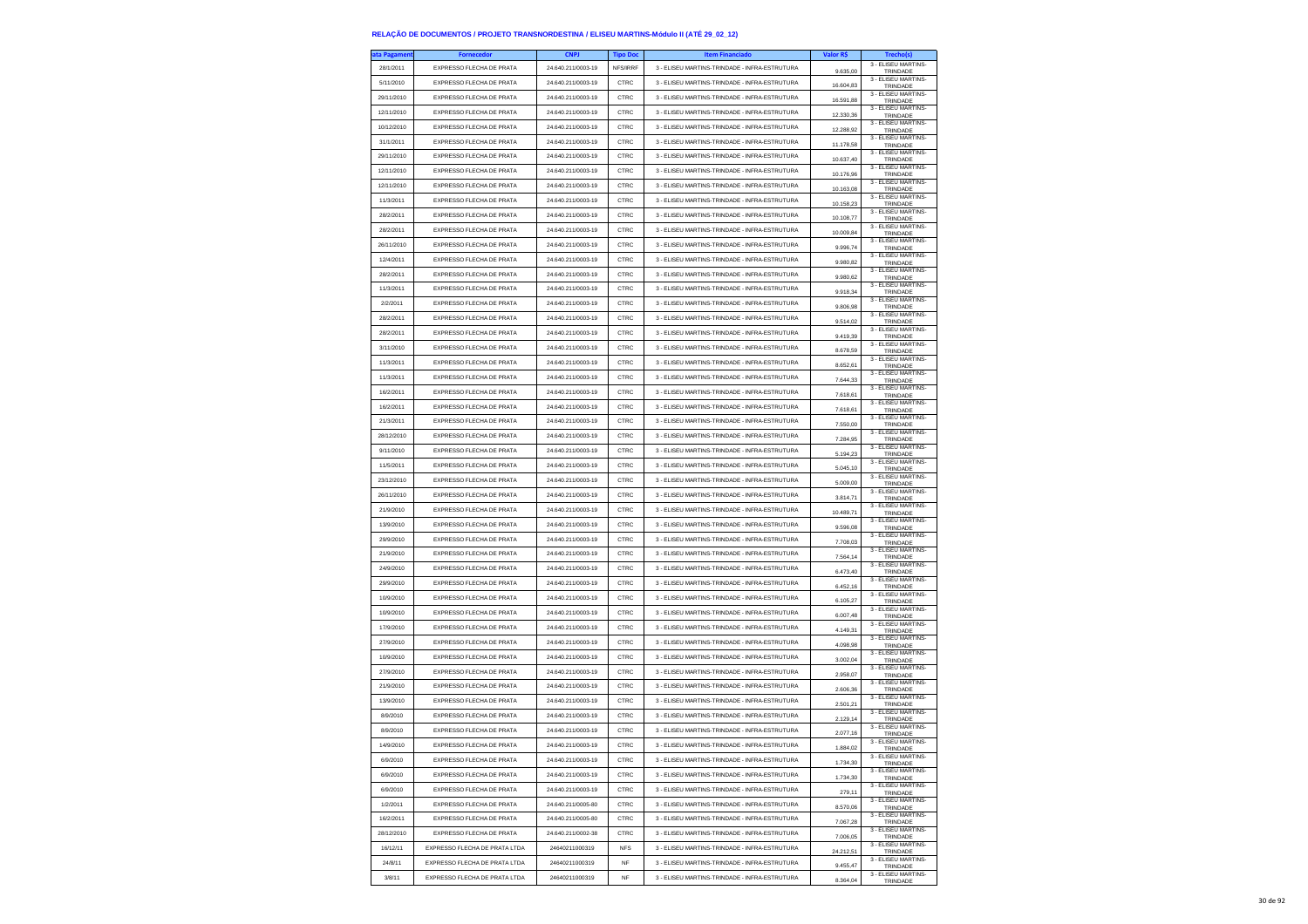| <b>ita Pagament</b> | <b>Fornecedor</b>                          | <b>CNPJ</b>                                                                                                                                                                                                                                                                                                                                                                                                                                                                                                               | <b>Tipo Doc</b> | <b>Item Financiado</b>                        | Valor R\$ | Trecho(s)                       |
|---------------------|--------------------------------------------|---------------------------------------------------------------------------------------------------------------------------------------------------------------------------------------------------------------------------------------------------------------------------------------------------------------------------------------------------------------------------------------------------------------------------------------------------------------------------------------------------------------------------|-----------------|-----------------------------------------------|-----------|---------------------------------|
| 4/8/11              | EXPRESSO FLECHA DE PRATA LTDA              | 24640211000319                                                                                                                                                                                                                                                                                                                                                                                                                                                                                                            | NF              | 3 - ELISEU MARTINS-TRINDADE - INFRA-ESTRUTURA | 5.100,82  | 3 - ELISEU MARTINS-<br>TRINDADE |
| 4/8/11              | EXPRESSO ELECHA DE PRATA LTDA              | 24640211000319                                                                                                                                                                                                                                                                                                                                                                                                                                                                                                            | NF              | 3 - FLISELLMARTINS-TRINDADE - INFRA-ESTRUTURA | 4.607,31  | 3 - ELISEU MARTINS-<br>TRINDADE |
| 5/10/11             | FELIX COMBUSTIVEIS TRINDADE LTDA           | 09266655000180                                                                                                                                                                                                                                                                                                                                                                                                                                                                                                            | <b>NF</b>       | 3 - ELISEU MARTINS-TRINDADE - INFRA-ESTRUTURA | 7.996,11  | 3 - ELISEU MARTINS-<br>TRINDADE |
| 19/11/2010          | FERIMPORT                                  | 01.791.324/0009-05                                                                                                                                                                                                                                                                                                                                                                                                                                                                                                        | <b>NF</b>       | 3 - ELISEU MARTINS-TRINDADE - OUTRAS DESPESAS | 5.473,97  | 3 - ELISEU MARTINS-<br>TRINDADE |
| 19/1/2011           | <b>FERIMPORT</b>                           | 01.791.324/0009-05                                                                                                                                                                                                                                                                                                                                                                                                                                                                                                        | NF              | 3 - ELISEU MARTINS-TRINDADE - OUTRAS DESPESAS | 3,300.00  | 3 - ELISEU MARTINS-<br>TRINDADE |
| 3/12/2010           | <b>FERIMPORT</b>                           | 01.791.324/0009-05                                                                                                                                                                                                                                                                                                                                                                                                                                                                                                        | NF              | 3 - ELISEU MARTINS-TRINDADE - OUTRAS DESPESAS | 1.030.00  | 3 - ELISEU MARTINS-<br>TRINDADE |
| 8/10/2010           | FERIMPORT COMERCIO REP. IMPORTACAO<br>LTDA | 08.374.051/0001-95                                                                                                                                                                                                                                                                                                                                                                                                                                                                                                        | NFS/IRRF        | 3 - ELISEU MARTINS-TRINDADE - INFRA-ESTRUTURA | 25.656.54 | 3 - ELISEU MARTINS-<br>TRINDADE |
| 10/9/2010           | FERIMPORT COMERCIO REP. IMPORTACAO<br>LTDA | 08.374.051/0001-95                                                                                                                                                                                                                                                                                                                                                                                                                                                                                                        | NFS/IRRF        | 3 - ELISEU MARTINS-TRINDADE - INFRA-ESTRUTURA | 28.405,52 | 3 - ELISEU MARTINS-<br>TRINDADE |
| 21/1/2011           | FIAT AUTOMOVEIS S/A                        | 16.701.716/0005-80                                                                                                                                                                                                                                                                                                                                                                                                                                                                                                        | <b>NF</b>       | 3 - ELISEU MARTINS-TRINDADE - INFRA-ESTRUTURA | 70.061,97 | 3 - ELISEU MARTINS-<br>TRINDADE |
| 21/1/2011           | FIAT AUTOMOVEIS S/A                        | 16.701.716/0005-80                                                                                                                                                                                                                                                                                                                                                                                                                                                                                                        | <b>NF</b>       | 3 - ELISEU MARTINS-TRINDADE - INFRA-ESTRUTURA | 70.061,97 | 3 - ELISEU MARTINS-<br>TRINDADE |
| 31/1/11             | FIAT AUTOMOVEIS S/A                        | 16.701.716/0005-80                                                                                                                                                                                                                                                                                                                                                                                                                                                                                                        | <b>DIFAL</b>    | 3 - ELISEU MARTINS-TRINDADE - INFRA-ESTRUTURA | 3,503.09  | 3 - ELISEU MARTINS-<br>TRINDADE |
| 31/1/11             | FIAT AUTOMOVEIS S/A                        | 16.701.716/0005-80                                                                                                                                                                                                                                                                                                                                                                                                                                                                                                        | DIFAL           | 3 - ELISEU MARTINS-TRINDADE - INFRA-ESTRUTURA | 3.503,09  | 3 - ELISEU MARTINS-<br>TRINDADE |
| 1/3/2011            | FIRE                                       | 10.740.113/0001-87                                                                                                                                                                                                                                                                                                                                                                                                                                                                                                        | NF              | 3 - ELISEU MARTINS-TRINDADE - OUTRAS DESPESAS | 13.380,00 | 3 - ELISEU MARTINS-<br>TRINDADE |
| 25/3/2011           | FIRE                                       | 10.740.113/0001-87                                                                                                                                                                                                                                                                                                                                                                                                                                                                                                        | <b>NF</b>       | 3 - ELISEU MARTINS-TRINDADE - OUTRAS DESPESAS | 7.505,00  | 3 - ELISEU MARTINS-<br>TRINDADE |
| 25/3/2011           | FIRE                                       | 10.740.113/0001-87                                                                                                                                                                                                                                                                                                                                                                                                                                                                                                        | NF              | 3 - ELISEU MARTINS-TRINDADE - OUTRAS DESPESAS | 4.959,00  | 3 - ELISEU MARTINS-<br>TRINDADE |
| 25/3/2011           | FIRE                                       | 10.740.113/0001-87                                                                                                                                                                                                                                                                                                                                                                                                                                                                                                        | <b>NF</b>       | 3 - ELISEU MARTINS-TRINDADE - OUTRAS DESPESAS | 3.784,80  | 3 - ELISEU MARTINS-<br>TRINDADE |
| 25/3/2011           | FIRE                                       | 10.740.113/0001-87                                                                                                                                                                                                                                                                                                                                                                                                                                                                                                        | <b>NF</b>       | 3 - ELISEU MARTINS-TRINDADE - OUTRAS DESPESAS | 3.275,60  | 3 - ELISEU MARTINS-<br>TRINDADE |
| 18/4/2011           | FIRE                                       | 10.740.113/0001-87                                                                                                                                                                                                                                                                                                                                                                                                                                                                                                        | <b>NF</b>       | 3 - ELISEU MARTINS-TRINDADE - OUTRAS DESPESAS | 3.002,00  | 3 - ELISEU MARTINS-<br>TRINDADE |
| 18/4/2011           | FIRE                                       | 10.740.113/0001-87                                                                                                                                                                                                                                                                                                                                                                                                                                                                                                        | <b>NF</b>       | 3 - ELISEU MARTINS-TRINDADE - OUTRAS DESPESAS | 2.878,50  | 3 - ELISEU MARTINS-<br>TRINDADE |
| 25/5/2011           | FIRE                                       | 10.740.113/0001-87                                                                                                                                                                                                                                                                                                                                                                                                                                                                                                        | <b>NF</b>       | 3 - ELISEU MARTINS-TRINDADE - OUTRAS DESPESAS | 1.282,50  | 3 - ELISEU MARTINS-<br>TRINDADE |
| 11/8/10             | FLECHA DE PRATA                            | 27.143.007/0001-19<br>27.143.007/0009-76 e<br>27.143.007/0010-00;<br>08.402.620/0001-69:<br>08.402.620/0002-40;<br>19.737.741/0001-89;<br>96.221.767/0002-09;<br>05 384 385/0001-51:<br>01 550 182/0001-37<br>96.221.767/0002-09:<br>05.209.821/0001-56;                                                                                                                                                                                                                                                                  | NFS/IRRF        | 3 - ELISEU MARTINS-TRINDADE - INFRA-ESTRUTURA | 25.532,75 | 3 - ELISEU MARTINS-<br>TRINDADE |
| 16/8/10             | <b>FLECHA DE PRATA</b>                     | 27.143.007/0001-19;<br>27.143.007/0009-76 e<br>27.143.007/0010-00;<br>08.402.620/0001-69;<br>08.402.620/0002-40:<br>19.737.741/0001-89;<br>96.221.767/0002-09;<br>05.384.385/0001-51;<br>01.550.182/0001-37:<br>96.221.767/0002-09:<br>05.209.821/0001-56:<br>08.402.620/0001-69:<br>08.402.620/0002-40:<br>07.190.822/0001-21:<br>26.994.285/0001-17;<br>73.814.584/0002-93;<br>96.221.767/0002-09;<br>27.143.007/0001-19;<br>27.143.007/0009-76 e<br>27.143.007/0010-00;<br>01.550.182/0001-37;<br>33.253.071./0001-55; | CTRC            | 3 - ELISEU MARTINS-TRINDADE - INFRA-ESTRUTURA | 23.797,73 | 3 - ELISEU MARTINS-<br>TRINDADE |
| 31/8/10             | FLECHA DE PRATA                            | 27.143.007/0001-19;<br>27.143.007/0009-76 e<br>27.143.007/0010-00:<br>08.402.620/0001-69;<br>08.402.620/0002-40:<br>19.737.741/0001-89;<br>96 221 767/0002-09:<br>05.384.385/0001-51:<br>01.550.182/0001-37:<br>96.221.767/0002-09:<br>05.209.821/0001-56:<br>08.402.620/0001-69:<br>08.402.620/0002-40;<br>07.190.822/0001-21;<br>26.994.285/0001-17:<br>73.814.584/0002-93;<br>96.221.767/0002-09;<br>27.143.007/0001-19;<br>27.143.007/0009-76 e<br>27.143.007/0010-00:<br>01.550.182/0001-37;<br>33.253.071./0001-55: | CTRC            | 3 - ELISEU MARTINS-TRINDADE - INFRA-ESTRUTURA | 23 704 19 | 3 - ELISEU MARTINS-<br>TRINDADE |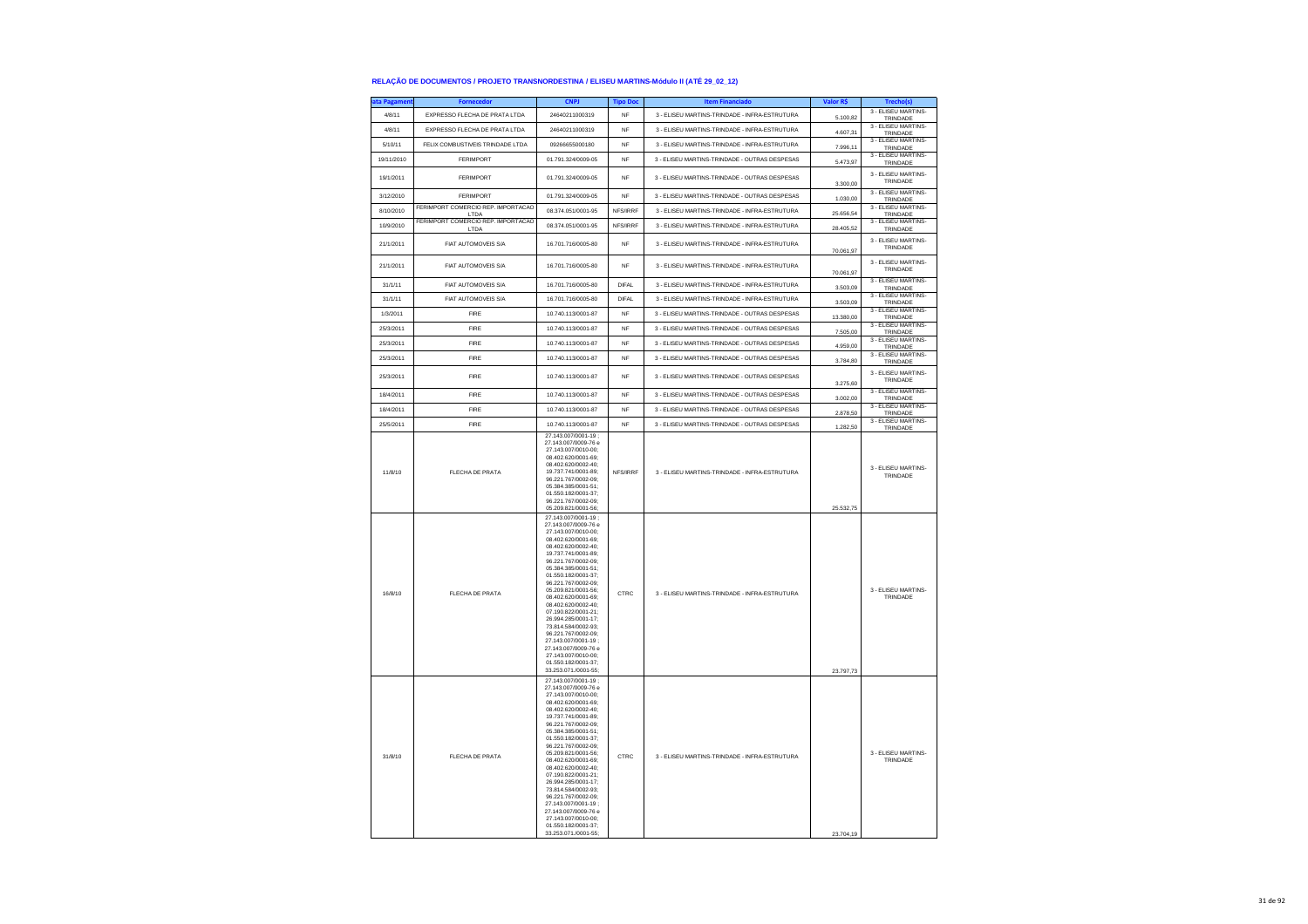| ata Pagament | <b>Fornecedor</b> | <b>CNPJ</b>                                                                                                                                                                                                                                                                                                                                                                                                                                                                                                               | <b>Tipo Doc</b> | <b>Item Financiado</b>                        | Valor R\$ | Trecho(s)                       |
|--------------|-------------------|---------------------------------------------------------------------------------------------------------------------------------------------------------------------------------------------------------------------------------------------------------------------------------------------------------------------------------------------------------------------------------------------------------------------------------------------------------------------------------------------------------------------------|-----------------|-----------------------------------------------|-----------|---------------------------------|
| 30/03/2010   | FLECHA DE PRATA   | 27.143.007/0001-19;<br>27.143.007/0009-76 e<br>27.143.007/0010-00;<br>08.402.620/0001-69;<br>08.402.620/0002-40;<br>19.737.741/0001-89:<br>96.221.767/0002-09:<br>05.384.385/0001-51;<br>01.550.182/0001-37;<br>96.221.767/0002-09;<br>05.209.821/0001-56;<br>08.402.620/0001-69;<br>08.402.620/0002-40;<br>07 190 822/0001-21:<br>26.994.285/0001-17:<br>73.814.584/0002-93;<br>96.221.767/0002-09;<br>27.143.007/0001-19;<br>27.143.007/0009-76 e<br>27.143.007/0010-00;<br>01.550.182/0001-37;<br>33.253.071./0001-55; | CTRC            | 3 - ELISEU MARTINS-TRINDADE - OUTRAS DESPESAS | 16,833,80 | 3 - ELISEU MARTINS-<br>TRINDADE |
| 23/02/2010   | FLECHA DE PRATA   | 27.143.007/0001-19;<br>27.143.007/0009-76 e<br>27.143.007/0010-00;<br>08.402.620/0001-69;<br>08.402.620/0002-40;<br>19 737 741/0001-89<br>96 221 767/0002-09:<br>05.384.385/0001-51;<br>01.550.182/0001-37;<br>96.221.767/0002-09;<br>05.209.821/0001-56;<br>08.402.620/0001-69;<br>08.402.620/0002-40;<br>07.190.822/0001-21;<br>26.994.285/0001-17:<br>73.814.584/0002-93:<br>96.221.767/0002-09;<br>27.143.007/0001-19;<br>27.143.007/0009-76 e<br>27.143.007/0010-00;<br>01.550.182/0001-37;<br>33.253.071./0001-55;  | CTRC            | 3 - ELISEU MARTINS-TRINDADE - OUTRAS DESPESAS | 15.200,00 | 3 - ELISEU MARTINS-<br>TRINDADE |
| 10/03/2010   | FLECHA DE PRATA   | 27.143.007/0001-19;<br>27.143.007/0009-76 e<br>27.143.007/0010-00;<br>08.402.620/0001-69;<br>08.402.620/0002-40;<br>19.737.741/0001-89;<br>96.221.767/0002-09:<br>05 384 385/0001-51:<br>01.550.182/0001-37;<br>96.221.767/0002-09;<br>05.209.821/0001-56;<br>08.402.620/0001-69;<br>08.402.620/0002-40;<br>07.190.822/0001-21;<br>26 994 285/0001-17:<br>73.814.584/0002-93:<br>96.221.767/0002-09;<br>27.143.007/0001-19;<br>27.143.007/0009-76 e<br>27.143.007/0010-00;<br>01.550.182/0001-37;<br>33.253.071./0001-55; | CTRC            | 3 - ELISEU MARTINS-TRINDADE - OUTRAS DESPESAS | 14.870,15 | 3 - ELISEU MARTINS-<br>TRINDADE |
| 27/05/2010   | FLECHA DE PRATA   | 27.143.007/0001-19;<br>27.143.007/0009-76 e<br>27.143.007/0010-00;<br>08.402.620/0001-69;<br>08.402.620/0002-40;<br>19.737.741/0001-89;<br>96.221.767/0002-09:<br>05.384.385/0001-51:<br>01.550.182/0001-37;<br>96.221.767/0002-09;<br>05.209.821/0001-56;<br>08.402.620/0001-69;<br>08.402.620/0002-40;<br>07.190.822/0001-21;<br>26.994.285/0001-17;<br>73 814 584/0002-93:<br>96 221 767/0002-09:<br>27.143.007/0001-19:<br>27.143.007/0009-76 e<br>27.143.007/0010-00;<br>01.550.182/0001-37;<br>33.253.071./0001-55; | CTRC            | 3 - ELISEU MARTINS-TRINDADE - INFRA-ESTRUTURA | 14.075.47 | 3 - ELISEU MARTINS-<br>TRINDADE |
| 31/8/10      | FLECHA DE PRATA   | 27.143.007/0001-19;<br>27.143.007/0009-76 e<br>27.143.007/0010-00;<br>08.402.620/0001-69;<br>08.402.620/0002-40;<br>19.737.741/0001-89;<br>96.221.767/0002-09;<br>05.384.385/0001-51:<br>01 550 182/0001-37<br>96.221.767/0002-09:<br>05.209.821/0001-56;<br>08.402.620/0001-69;<br>08.402.620/0002-40;<br>07.190.822/0001-21;<br>26.994.285/0001-17;<br>73.814.584/0002-93;<br>96 221 767/0002-09:<br>27.143.007/0001-19:<br>27.143.007/0009-76 e<br>27.143.007/0010-00;<br>01.550.182/0001-37;<br>33.253.071./0001-55;  | CTRC            | 3 - ELISEU MARTINS-TRINDADE - INFRA-ESTRUTURA | 13.541,39 | 3 - ELISEU MARTINS-<br>TRINDADE |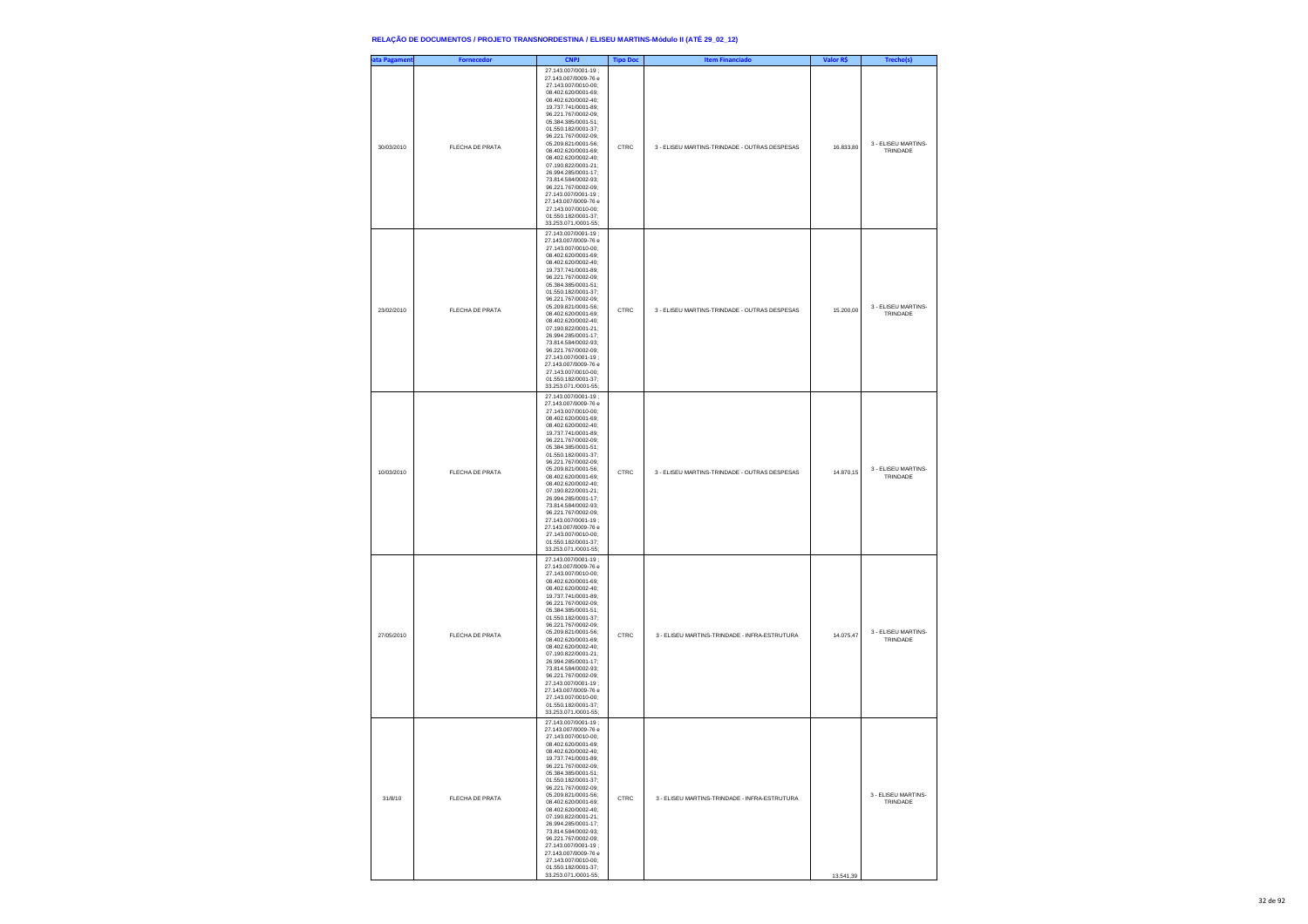| ata Pagament | <b>Fornecedor</b> | <b>CNPJ</b>                                                                                                                                                                                                                                                                                                                                                                                                                                                                                                               | <b>Tipo Doc</b> | <b>Item Financiado</b>                        | Valor R\$ | Trecho(s)                       |
|--------------|-------------------|---------------------------------------------------------------------------------------------------------------------------------------------------------------------------------------------------------------------------------------------------------------------------------------------------------------------------------------------------------------------------------------------------------------------------------------------------------------------------------------------------------------------------|-----------------|-----------------------------------------------|-----------|---------------------------------|
| 16/03/2010   | FLECHA DE PRATA   | 27.143.007/0001-19;<br>27.143.007/0009-76 e<br>27.143.007/0010-00;<br>08.402.620/0001-69;<br>08.402.620/0002-40;<br>19.737.741/0001-89:<br>96.221.767/0002-09:<br>05.384.385/0001-51;<br>01.550.182/0001-37;<br>96.221.767/0002-09;<br>05.209.821/0001-56;<br>08.402.620/0001-69;<br>08.402.620/0002-40;<br>07 190 822/0001-21:<br>26.994.285/0001-17:<br>73.814.584/0002-93;<br>96.221.767/0002-09;<br>27.143.007/0001-19;<br>27.143.007/0009-76 e<br>27.143.007/0010-00;<br>01.550.182/0001-37;<br>33.253.071./0001-55; | CTRC            | 3 - ELISEU MARTINS-TRINDADE - OUTRAS DESPESAS | 13.020,00 | 3 - ELISEU MARTINS-<br>TRINDADE |
| 21/6/10      | FLECHA DE PRATA   | 27.143.007/0001-19;<br>27.143.007/0009-76 e<br>27.143.007/0010-00;<br>08.402.620/0001-69;<br>08.402.620/0002-40;<br>19.737.741/0001-89:<br>96.221.767/0002-09:<br>05.384.385/0001-51;<br>01.550.182/0001-37;<br>96.221.767/0002-09;<br>05.209.821/0001-56;<br>08.402.620/0001-69;<br>08.402.620/0002-40;<br>07.190.822/0001-21;<br>26.994.285/0001-17:<br>73.814.584/0002-93:<br>96.221.767/0002-09;<br>27.143.007/0001-19:<br>27.143.007/0009-76 e<br>27.143.007/0010-00;<br>01.550.182/0001-37;<br>33.253.071./0001-55; | CTRC            | 3 - ELISEU MARTINS-TRINDADE - INFRA-ESTRUTURA | 12.982,66 | 3 - ELISEU MARTINS-<br>TRINDADE |
| 25/8/10      | FLECHA DE PRATA   | 27.143.007/0001-19:<br>27.143.007/0009-76 e<br>27.143.007/0010-00;<br>08.402.620/0001-69;<br>08.402.620/0002-40;<br>19.737.741/0001-89;<br>96.221.767/0002-09:<br>05 384 385/0001-51:<br>01.550.182/0001-37:<br>96.221.767/0002-09;<br>05.209.821/0001-56;<br>08.402.620/0001-69;<br>08.402.620/0002-40;<br>07.190.822/0001-21;<br>26 994 285/0001-17:<br>73.814.584/0002-93:<br>96.221.767/0002-09;<br>27.143.007/0001-19;<br>27.143.007/0009-76 e<br>27.143.007/0010-00;<br>01.550.182/0001-37;<br>33.253.071./0001-55; | CTRC            | 3 - ELISEU MARTINS-TRINDADE - INFRA-ESTRUTURA | 12.977,32 | 3 - ELISEU MARTINS-<br>TRINDADE |
| 10/03/2010   | FLECHA DE PRATA   | 27.143.007/0001-19;<br>27.143.007/0009-76 e<br>27.143.007/0010-00;<br>08.402.620/0001-69;<br>08.402.620/0002-40;<br>19.737.741/0001-89;<br>96.221.767/0002-09:<br>05.384.385/0001-51:<br>01.550.182/0001-37;<br>96.221.767/0002-09;<br>05.209.821/0001-56;<br>08.402.620/0001-69;<br>08.402.620/0002-40;<br>07.190.822/0001-21;<br>26.994.285/0001-17;<br>73.814.584/0002-93:<br>96 221 767/0002-09:<br>27.143.007/0001-19;<br>27.143.007/0009-76 e<br>27.143.007/0010-00;<br>01.550.182/0001-37;<br>33.253.071./0001-55; | CTRC            | 3 - ELISEU MARTINS-TRINDADE - OUTRAS DESPESAS | 12.751,87 | 3 - ELISEU MARTINS-<br>TRINDADE |
| 10/03/2010   | FLECHA DE PRATA   | 27.143.007/0001-19;<br>27.143.007/0009-76 e<br>27.143.007/0010-00;<br>08.402.620/0001-69;<br>08.402.620/0002-40;<br>19.737.741/0001-89;<br>96.221.767/0002-09;<br>05.384.385/0001-51:<br>01.550.182/0001-37:<br>96.221.767/0002-09:<br>05 209 821/0001-56:<br>08.402.620/0001-69;<br>08.402.620/0002-40;<br>07.190.822/0001-21;<br>26.994.285/0001-17;<br>73.814.584/0002-93;<br>96.221.767/0002-09:<br>27.143.007/0001-19;<br>27.143.007/0009-76 e<br>27.143.007/0010-00;<br>01.550.182/0001-37;<br>33.253.071./0001-55; | CTRC            | 3 - ELISEU MARTINS-TRINDADE - OUTRAS DESPESAS | 12.742,64 | 3 - ELISEU MARTINS-<br>TRINDADE |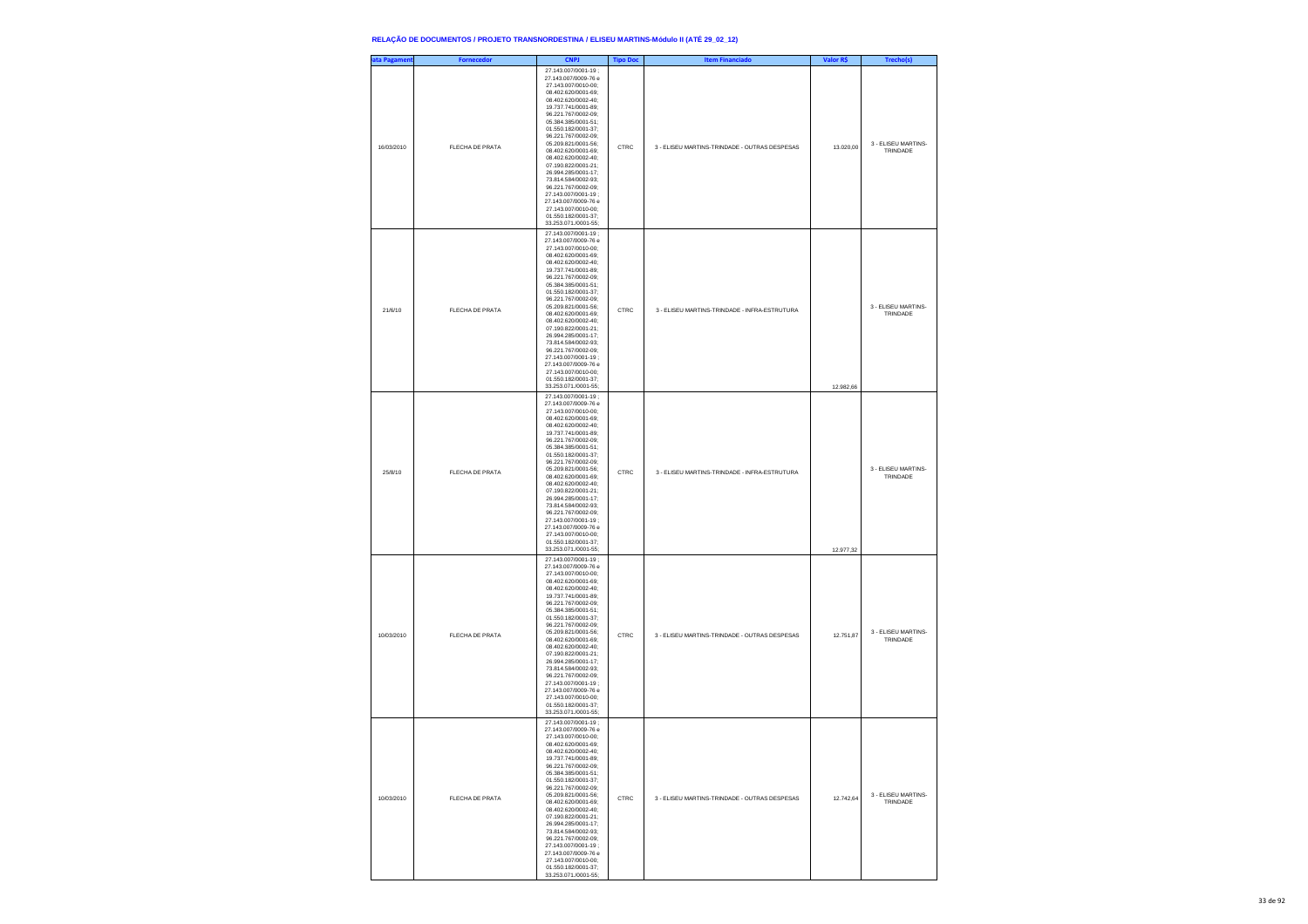| ata Pagament | <b>Fornecedor</b> | <b>CNPJ</b>                                                                                                                                                                                                                                                                                                                                                                                                                                                                                                               | <b>Tipo Doc</b> | <b>Item Financiado</b>                        | Valor R\$ | Trecho(s)                       |
|--------------|-------------------|---------------------------------------------------------------------------------------------------------------------------------------------------------------------------------------------------------------------------------------------------------------------------------------------------------------------------------------------------------------------------------------------------------------------------------------------------------------------------------------------------------------------------|-----------------|-----------------------------------------------|-----------|---------------------------------|
| 24/02/2010   | FLECHA DE PRATA   | 27 143 007/0001-19<br>27.143.007/0009-76 e<br>27.143.007/0010-00;<br>08.402.620/0001-69;<br>08.402.620/0002-40;<br>19.737.741/0001-89;<br>96.221.767/0002-09;<br>05.384.385/0001-51:<br>01.550.182/0001-37:<br>96.221.767/0002-09;<br>05.209.821/0001-56;<br>08.402.620/0001-69;<br>08.402.620/0002-40;<br>07.190.822/0001-21;<br>26.994.285/0001-17;<br>73.814.584/0002-93:<br>96.221.767/0002-09:<br>27.143.007/0001-19;<br>27.143.007/0009-76 e<br>27.143.007/0010-00;<br>01.550.182/0001-37;<br>33.253.071./0001-55;  | CTRC            | 3 - ELISEU MARTINS-TRINDADE - OUTRAS DESPESAS | 11.400,00 | 3 - FLISEU MARTINS-<br>TRINDADE |
| 29/7/10      | FLECHA DE PRATA   | 27.143.007/0001-19;<br>27.143.007/0009-76 e<br>27.143.007/0010-00;<br>08.402.620/0001-69;<br>08.402.620/0002-40;<br>19.737.741/0001-89;<br>96.221.767/0002-09;<br>05.384.385/0001-51:<br>01.550.182/0001-37:<br>96.221.767/0002-09;<br>05.209.821/0001-56;<br>08.402.620/0001-69;<br>08.402.620/0002-40;<br>07.190.822/0001-21;<br>26.994.285/0001-17;<br>73.814.584/0002-93;<br>96.221.767/0002-09:<br>27.143.007/0001-19:<br>27.143.007/0009-76 e<br>27.143.007/0010-00;<br>01.550.182/0001-37;<br>33.253.071./0001-55; | CTRC            | 3 - ELISEU MARTINS-TRINDADE - INFRA-ESTRUTURA | 11.219,21 | 3 - ELISEU MARTINS-<br>TRINDADE |
| 29/7/10      | FLECHA DE PRATA   | 27.143.007/0001-19;<br>27 143 007/0009-76 e<br>27.143.007/0010-00:<br>08.402.620/0001-69;<br>08.402.620/0002-40;<br>19.737.741/0001-89;<br>96.221.767/0002-09;<br>05.384.385/0001-51;<br>01.550.182/0001-37:<br>96.221.767/0002-09:<br>05.209.821/0001-56;<br>08.402.620/0001-69;<br>08.402.620/0002-40;<br>07.190.822/0001-21;<br>26.994.285/0001-17;<br>73.814.584/0002-93;<br>96.221.767/0002-09:<br>27.143.007/0001-19:<br>27.143.007/0009-76 e<br>27.143.007/0010-00;<br>01.550.182/0001-37;<br>33.253.071./0001-55; | CTRC            | 3 - ELISEU MARTINS-TRINDADE - INFRA-ESTRUTURA | 9.633,02  | 3 - FLISEU MARTINS-<br>TRINDADE |
| 29/7/10      | FLECHA DE PRATA   | 27.143.007/0001-19;<br>27.143.007/0009-76 e<br>27.143.007/0010-00;<br>08.402.620/0001-69;<br>08.402.620/0002-40;<br>19.737.741/0001-89;<br>96.221.767/0002-09;<br>05.384.385/0001-51;<br>01.550.182/0001-37:<br>96.221.767/0002-09:<br>05.209.821/0001-56;<br>08.402.620/0001-69;<br>08.402.620/0002-40;<br>07.190.822/0001-21;<br>26.994.285/0001-17;<br>73.814.584/0002-93;<br>96.221.767/0002-09;<br>27.143.007/0001-19:<br>27.143.007/0009-76 e<br>27.143.007/0010-00:<br>01.550.182/0001-37:<br>33.253.071./0001-55; | CTRC            | 3 - ELISEU MARTINS-TRINDADE - INFRA-ESTRUTURA | 9.577,03  | 3 - ELISEU MARTINS-<br>TRINDADE |
| 29/7/10      | FLECHA DE PRATA   | 27.143.007/0001-19;<br>27.143.007/0009-76 e<br>27 143 007/0010-00:<br>08.402.620/0001-69;<br>402 620/0002-40<br>19.737.741/0001-89;<br>96.221.767/0002-09;<br>05.384.385/0001-51;<br>01.550.182/0001-37;<br>96.221.767/0002-09:<br>05 209 821/0001-56:<br>08.402.620/0001-69:<br>08.402.620/0002-40;<br>07.190.822/0001-21;<br>26.994.285/0001-17;<br>73.814.584/0002-93;<br>96.221.767/0002-09;<br>27.143.007/0001-19:<br>27 143 007/0009-76 e<br>27 143 007/0010-00:<br>01.550.182/0001-37;<br>33.253.071./0001-55;     | CTRC            | 3 - ELISEU MARTINS-TRINDADE - INFRA-ESTRUTURA | 9.577,02  | 3 - FLISEU MARTINS-<br>TRINDADE |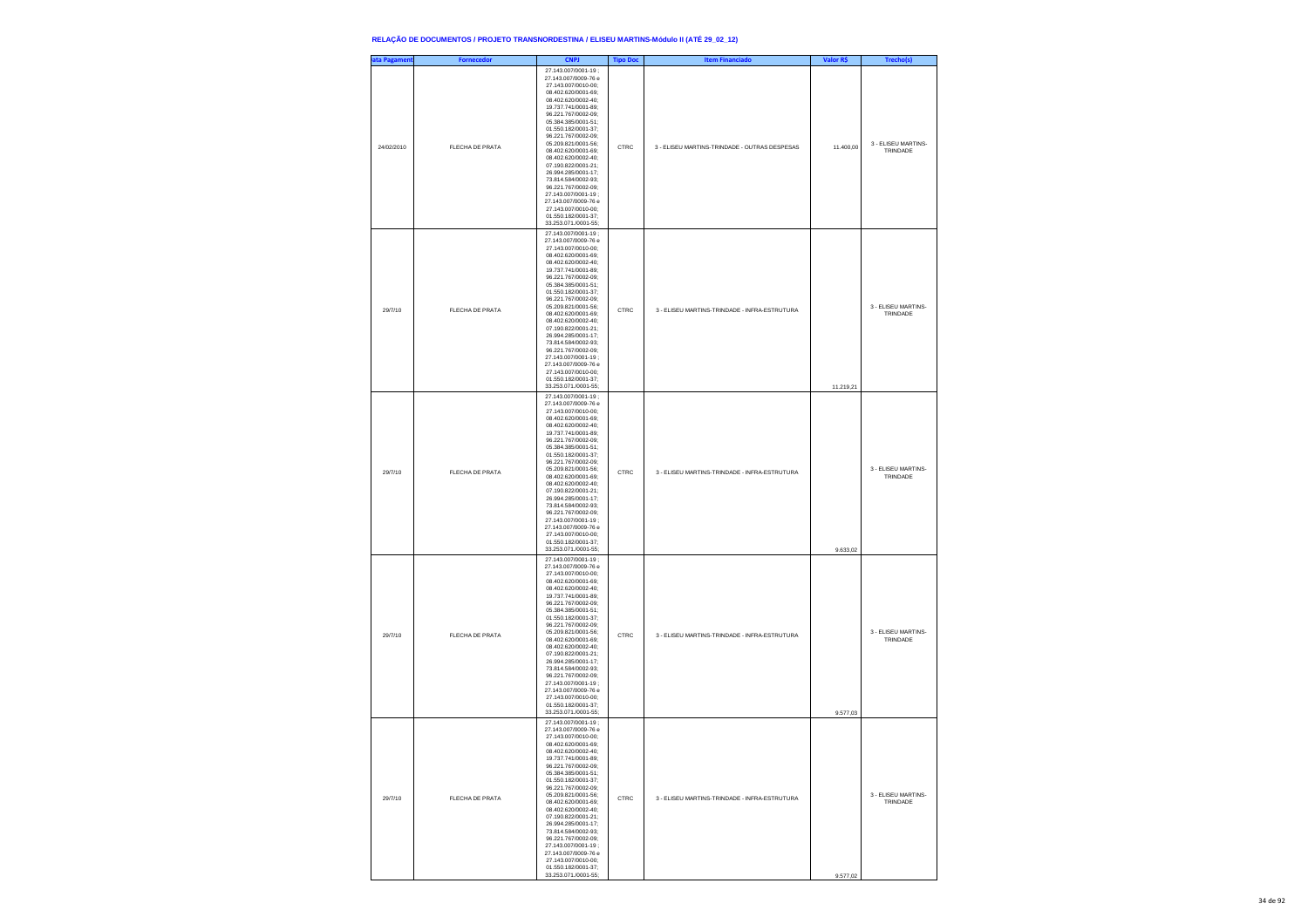| ata Pagament | <b>Fornecedor</b> | <b>CNPJ</b>                                                                                                                                                                                                                                                                                                                                                                                                                                                                                                                | <b>Tipo Doc</b> | <b>Item Financiado</b>                        | Valor R\$ | Trecho(s)                       |
|--------------|-------------------|----------------------------------------------------------------------------------------------------------------------------------------------------------------------------------------------------------------------------------------------------------------------------------------------------------------------------------------------------------------------------------------------------------------------------------------------------------------------------------------------------------------------------|-----------------|-----------------------------------------------|-----------|---------------------------------|
| 30/8/10      | FLECHA DE PRATA   | 27 143 007/0001-19 :<br>27.143.007/0009-76 e<br>27.143.007/0010-00;<br>08.402.620/0001-69;<br>08.402.620/0002-40;<br>19.737.741/0001-89;<br>96.221.767/0002-09;<br>05.384.385/0001-51:<br>01.550.182/0001-37:<br>96.221.767/0002-09:<br>05.209.821/0001-56;<br>08.402.620/0001-69;<br>08.402.620/0002-40;<br>07.190.822/0001-21;<br>26.994.285/0001-17;<br>73.814.584/0002-93:<br>96.221.767/0002-09:<br>27.143.007/0001-19;<br>27.143.007/0009-76 e<br>27.143.007/0010-00;<br>01.550.182/0001-37;<br>33.253.071./0001-55; | CTRC            | 3 - ELISEU MARTINS-TRINDADE - INFRA-ESTRUTURA | 9.355,39  | 3 - FLISEU MARTINS-<br>TRINDADE |
| 30/8/10      | FLECHA DE PRATA   | 27.143.007/0001-19;<br>27.143.007/0009-76 e<br>27.143.007/0010-00:<br>08.402.620/0001-69;<br>08.402.620/0002-40;<br>19.737.741/0001-89;<br>96.221.767/0002-09;<br>05.384.385/0001-51:<br>01.550.182/0001-37:<br>96.221.767/0002-09;<br>05.209.821/0001-56;<br>08.402.620/0001-69;<br>08.402.620/0002-40;<br>07.190.822/0001-21;<br>26.994.285/0001-17;<br>73.814.584/0002-93;<br>96.221.767/0002-09:<br>27.143.007/0001-19;<br>27.143.007/0009-76 e<br>27.143.007/0010-00;<br>01.550.182/0001-37;<br>33.253.071./0001-55;  | CTRC            | 3 - ELISEU MARTINS-TRINDADE - INFRA-ESTRUTURA | 9.350,53  | 3 - ELISEU MARTINS-<br>TRINDADE |
| 29/7/10      | FLECHA DE PRATA   | 27.143.007/0001-19;<br>27.143.007/0009-76 e<br>27.143.007/0010-00;<br>08.402.620/0001-69;<br>08.402.620/0002-40;<br>19.737.741/0001-89;<br>96.221.767/0002-09;<br>05.384.385/0001-51;<br>01.550.182/0001-37:<br>96.221.767/0002-09:<br>05.209.821/0001-56;<br>08.402.620/0001-69;<br>08.402.620/0002-40;<br>07.190.822/0001-21;<br>26.994.285/0001-17;<br>73.814.584/0002-93;<br>96.221.767/0002-09:<br>27.143.007/0001-19:<br>27.143.007/0009-76 e<br>27.143.007/0010-00;<br>01.550.182/0001-37;<br>33.253.071./0001-55;  | CTRC            | 3 - ELISEU MARTINS-TRINDADE - INFRA-ESTRUTURA | 9.223,74  | 3 - ELISEU MARTINS-<br>TRINDADE |
| 29/7/10      | FLECHA DE PRATA   | 27.143.007/0001-19;<br>27.143.007/0009-76 e<br>27.143.007/0010-00;<br>08.402.620/0001-69;<br>08.402.620/0002-40;<br>19.737.741/0001-89;<br>96.221.767/0002-09;<br>05.384.385/0001-51;<br>01.550.182/0001-37:<br>96.221.767/0002-09:<br>05.209.821/0001-56;<br>08.402.620/0001-69;<br>08.402.620/0002-40;<br>07.190.822/0001-21;<br>26.994.285/0001-17;<br>73.814.584/0002-93;<br>96.221.767/0002-09;<br>27.143.007/0001-19:<br>27.143.007/0009-76 e<br>27.143.007/0010-00;<br>01.550.182/0001-37;<br>33.253.071./0001-55;  | CTRC            | 3 - ELISEU MARTINS-TRINDADE - INFRA-ESTRUTURA | 9.223,74  | 3 - ELISEU MARTINS-<br>TRINDADE |
| 29/7/10      | FLECHA DE PRATA   | 27.143.007/0001-19;<br>27.143.007/0009-76 e<br>27.143.007/0010-00:<br>08 402 620/0001-69:<br>402.620/0002<br>19.737.741/0001-89;<br>96.221.767/0002-09;<br>05.384.385/0001-51;<br>01.550.182/0001-37;<br>96.221.767/0002-09:<br>05 209 821/0001-56:<br>08.402.620/0001-69:<br>08.402.620/0002-40:<br>07.190.822/0001-21;<br>26.994.285/0001-17;<br>73.814.584/0002-93;<br>96.221.767/0002-09;<br>27.143.007/0001-19:<br>27 143 007/0009-76 e<br>27 143 007/0010-00:<br>01.550.182/0001-37:<br>33.253.071./0001-55;         | CTRC            | 3 - ELISEU MARTINS-TRINDADE - INFRA-ESTRUTURA | 9.189,55  | 3 - FLISEU MARTINS-<br>TRINDADE |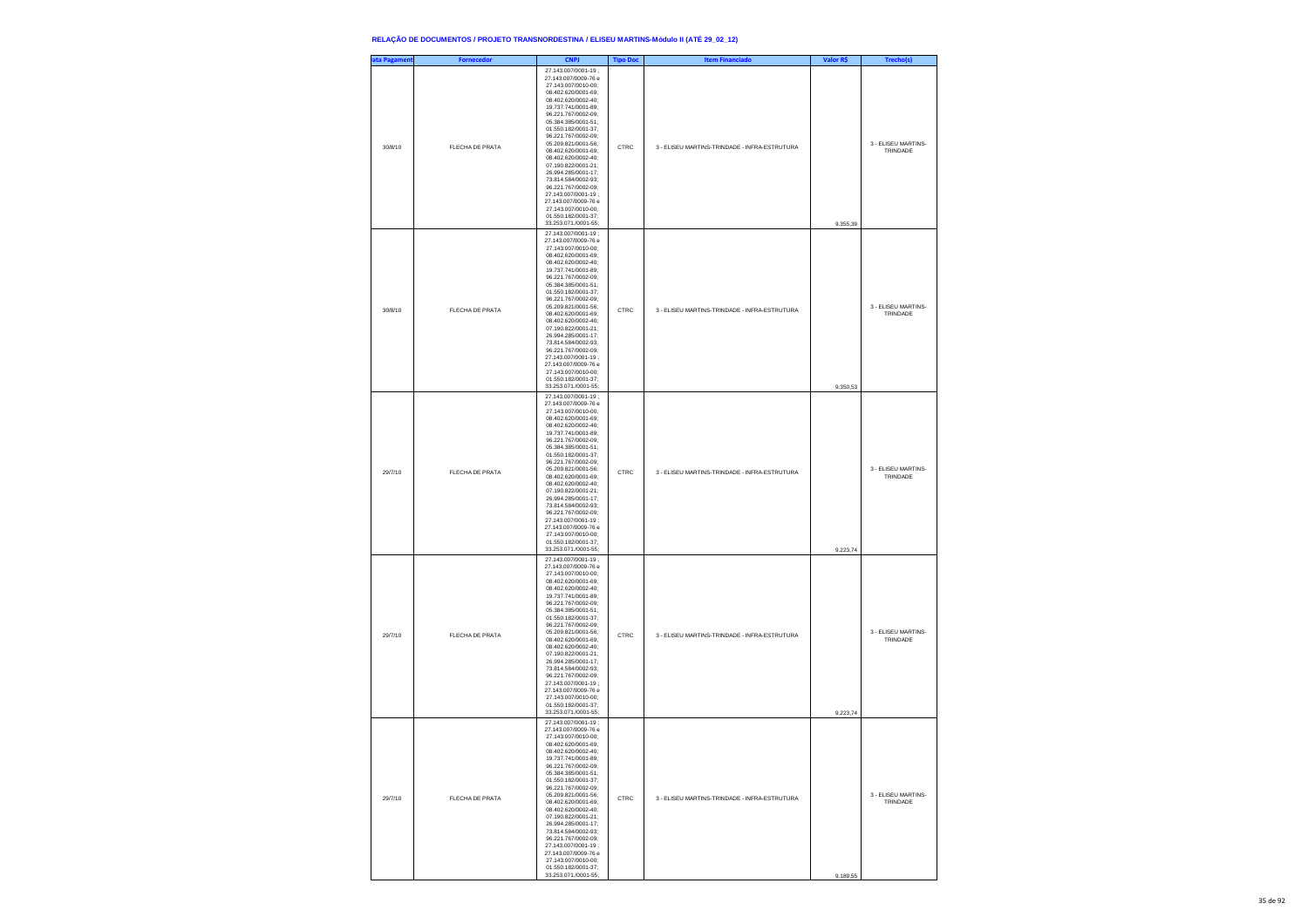| ata Pagament | <b>Fornecedor</b> | <b>CNPJ</b>                                                                                                                                                                                                                                                                                                                                                                                                                                                                                                                | <b>Tipo Doc</b> | <b>Item Financiado</b>                        | Valor R\$ | Trecho(s)                       |
|--------------|-------------------|----------------------------------------------------------------------------------------------------------------------------------------------------------------------------------------------------------------------------------------------------------------------------------------------------------------------------------------------------------------------------------------------------------------------------------------------------------------------------------------------------------------------------|-----------------|-----------------------------------------------|-----------|---------------------------------|
| 2/8/10       | FLECHA DE PRATA   | 27.143.007/0001-19:<br>27.143.007/0009-76 e<br>27.143.007/0010-00;<br>08.402.620/0001-69;<br>08.402.620/0002-40;<br>19.737.741/0001-89;<br>96.221.767/0002-09;<br>05.384.385/0001-51:<br>01.550.182/0001-37:<br>96.221.767/0002-09;<br>05.209.821/0001-56;<br>08.402.620/0001-69;<br>08.402.620/0002-40;<br>07.190.822/0001-21;<br>26.994.285/0001-17;<br>73.814.584/0002-93:<br>96.221.767/0002-09:<br>27.143.007/0001-19;<br>27.143.007/0009-76 e<br>27.143.007/0010-00;<br>01.550.182/0001-37;<br>33.253.071./0001-55;  | CTRC            | 3 - ELISEU MARTINS-TRINDADE - INFRA-ESTRUTURA | 9.041,84  | 3 - ELISEU MARTINS-<br>TRINDADE |
| 29/7/10      | FLECHA DE PRATA   | 27.143.007/0001-19:<br>27.143.007/0009-76 e<br>27.143.007/0010-00:<br>08.402.620/0001-69;<br>08.402.620/0002-40;<br>19.737.741/0001-89;<br>96.221.767/0002-09;<br>05.384.385/0001-51:<br>01.550.182/0001-37:<br>96.221.767/0002-09;<br>05.209.821/0001-56;<br>08.402.620/0001-69;<br>08.402.620/0002-40;<br>07.190.822/0001-21;<br>26.994.285/0001-17;<br>73.814.584/0002-93;<br>96.221.767/0002-09:<br>27.143.007/0001-19:<br>27.143.007/0009-76 e<br>27.143.007/0010-00;<br>01.550.182/0001-37;<br>33.253.071./0001-55;  | CTRC            | 3 - ELISEU MARTINS-TRINDADE - INFRA-ESTRUTURA | 8.847,66  | 3 - ELISEU MARTINS-<br>TRINDADE |
| 24/8/10      | FLECHA DE PRATA   | 27.143.007/0001-19;<br>27 143 007/0009-76 e<br>27 143 007/0010-00:<br>08.402.620/0001-69;<br>08.402.620/0002-40;<br>19.737.741/0001-89;<br>96.221.767/0002-09;<br>05.384.385/0001-51;<br>01 550 182/0001-37<br>96.221.767/0002-09:<br>05.209.821/0001-56:<br>08.402.620/0001-69;<br>08.402.620/0002-40;<br>07.190.822/0001-21;<br>26.994.285/0001-17;<br>73.814.584/0002-93;<br>96.221.767/0002-09:<br>27.143.007/0001-19:<br>27.143.007/0009-76 e<br>27.143.007/0010-00;<br>01.550.182/0001-37;<br>33.253.071./0001-55;   | CTRC            | 3 - ELISEU MARTINS-TRINDADE - INFRA-ESTRUTURA | 7.363,69  | 3 - ELISEU MARTINS-<br>TRINDADE |
| 24/8/10      | FLECHA DE PRATA   | 27.143.007/0001-19;<br>27.143.007/0009-76 e<br>27.143.007/0010-00:<br>08.402.620/0001-69;<br>08.402.620/0002-40;<br>19.737.741/0001-89;<br>96.221.767/0002-09;<br>05.384.385/0001-51;<br>01.550.182/0001-37:<br>96.221.767/0002-09:<br>05.209.821/0001-56;<br>08.402.620/0001-69;<br>08.402.620/0002-40;<br>07.190.822/0001-21;<br>26.994.285/0001-17;<br>73.814.584/0002-93;<br>96.221.767/0002-09;<br>27 143 007/0001-19 :<br>27.143.007/0009-76 e<br>27.143.007/0010-00:<br>01.550.182/0001-37;<br>33.253.071./0001-55; | CTRC            | 3 - ELISEU MARTINS-TRINDADE - INFRA-ESTRUTURA | 7.046,54  | 3 - ELISEU MARTINS-<br>TRINDADE |
| 24/8/10      | FLECHA DE PRATA   | 27.143.007/0001-19;<br>27.143.007/0009-76 e<br>27.143.007/0010-00:<br>08.402.620/0001-69:<br>402.620/0002<br>19.737.741/0001-89;<br>96.221.767/0002-09;<br>05.384.385/0001-51;<br>01.550.182/0001-37;<br>96.221.767/0002-09:<br>05 209 821/0001-56:<br>08.402.620/0001-69:<br>08.402.620/0002-40;<br>07.190.822/0001-21;<br>26.994.285/0001-17;<br>73.814.584/0002-93;<br>96.221.767/0002-09;<br>27.143.007/0001-19:<br>27 143 007/0009-76 e<br>27.143.007/0010-00:<br>01.550.182/0001-37;<br>33.253.071./0001-55;         | CTRC            | 3 - ELISEU MARTINS-TRINDADE - INFRA-ESTRUTURA | 6.965,22  | 3 - ELISEU MARTINS-<br>TRINDADE |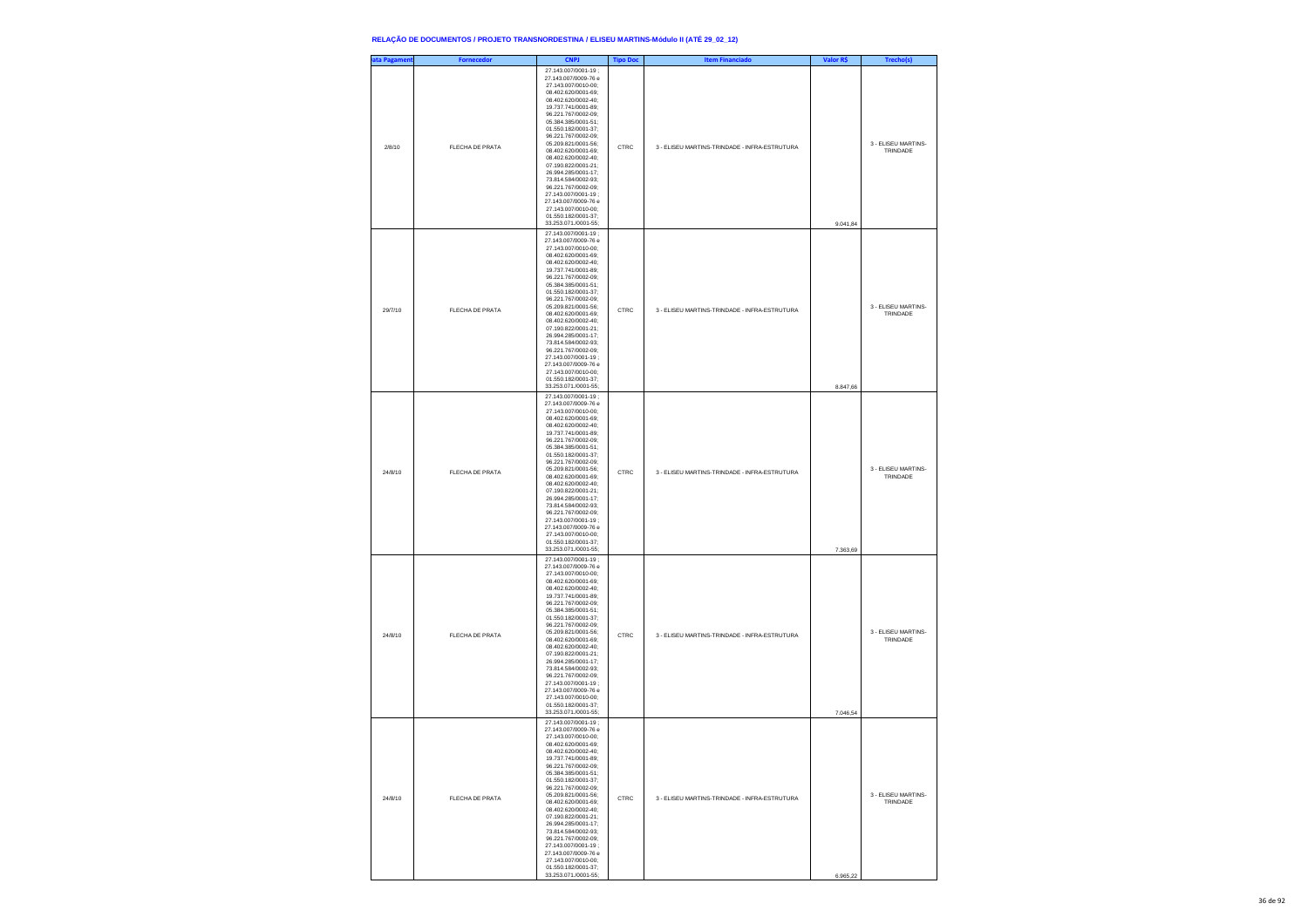| ata Pagament | <b>Fornecedor</b> | <b>CNPJ</b>                                                                                                                                                                                                                                                                                                                                                                                                                                                                                                               | <b>Tipo Doc</b> | <b>Item Financiado</b>                        | Valor R\$ | Trecho(s)                       |
|--------------|-------------------|---------------------------------------------------------------------------------------------------------------------------------------------------------------------------------------------------------------------------------------------------------------------------------------------------------------------------------------------------------------------------------------------------------------------------------------------------------------------------------------------------------------------------|-----------------|-----------------------------------------------|-----------|---------------------------------|
| 24/8/10      | FLECHA DE PRATA   | 27.143.007/0001-19;<br>27.143.007/0009-76 e<br>27.143.007/0010-00;<br>08.402.620/0001-69;<br>08.402.620/0002-40;<br>19.737.741/0001-89;<br>96.221.767/0002-09;<br>05.384.385/0001-51:<br>01.550.182/0001-37:<br>96.221.767/0002-09;<br>05.209.821/0001-56;<br>08.402.620/0001-69;<br>08.402.620/0002-40;<br>07.190.822/0001-21;<br>26.994.285/0001-17;<br>73.814.584/0002-93:<br>96.221.767/0002-09:<br>27.143.007/0001-19;<br>27.143.007/0009-76 e<br>27.143.007/0010-00;<br>01.550.182/0001-37;<br>33.253.071./0001-55; | CTRC            | 3 - ELISEU MARTINS-TRINDADE - INFRA-ESTRUTURA | 6.965,22  | 3 - FLISEU MARTINS-<br>TRINDADE |
| 16/8/10      | FLECHA DE PRATA   | 27.143.007/0001-19;<br>27.143.007/0009-76 e<br>27.143.007/0010-00:<br>08.402.620/0001-69;<br>08.402.620/0002-40;<br>19.737.741/0001-89;<br>96.221.767/0002-09;<br>05.384.385/0001-51:<br>01.550.182/0001-37:<br>96.221.767/0002-09;<br>05.209.821/0001-56;<br>08.402.620/0001-69;<br>08.402.620/0002-40;<br>07.190.822/0001-21;<br>26.994.285/0001-17;<br>73.814.584/0002-93;<br>96.221.767/0002-09:<br>27.143.007/0001-19;<br>27.143.007/0009-76 e<br>27.143.007/0010-00:<br>01.550.182/0001-37;<br>33.253.071./0001-55; | CTRC            | 3 - ELISEU MARTINS-TRINDADE - INFRA-ESTRUTURA | 6.957,07  | 3 - ELISEU MARTINS-<br>TRINDADE |
| 12/7/10      | FLECHA DE PRATA   | 27.143.007/0001-19;<br>27.143.007/0009-76 e<br>27.143.007/0010-00;<br>08.402.620/0001-69;<br>08.402.620/0002-40;<br>19.737.741/0001-89;<br>96.221.767/0002-09;<br>05.384.385/0001-51;<br>01.550.182/0001-37:<br>96.221.767/0002-09:<br>05.209.821/0001-56;<br>08.402.620/0001-69;<br>08.402.620/0002-40;<br>07.190.822/0001-21;<br>26.994.285/0001-17;<br>73.814.584/0002-93;<br>96.221.767/0002-09:<br>27.143.007/0001-19:<br>27.143.007/0009-76 e<br>27.143.007/0010-00;<br>01.550.182/0001-37;<br>33.253.071./0001-55; | CTRC            | 3 - ELISEU MARTINS-TRINDADE - INFRA-ESTRUTURA | 6.725,99  | 3 - ELISEU MARTINS-<br>TRINDADE |
| 12/7/10      | FLECHA DE PRATA   | 27.143.007/0001-19;<br>27.143.007/0009-76 e<br>27.143.007/0010-00;<br>08.402.620/0001-69;<br>08.402.620/0002-40;<br>19.737.741/0001-89;<br>96.221.767/0002-09;<br>05.384.385/0001-51;<br>01.550.182/0001-37:<br>96.221.767/0002-09:<br>05.209.821/0001-56;<br>08.402.620/0001-69;<br>08.402.620/0002-40;<br>07.190.822/0001-21;<br>26.994.285/0001-17;<br>73.814.584/0002-93;<br>96.221.767/0002-09;<br>27.143.007/0001-19:<br>27.143.007/0009-76 e<br>27.143.007/0010-00;<br>01.550.182/0001-37:<br>33.253.071./0001-55; | CTRC            | 3 - ELISEU MARTINS-TRINDADE - INFRA-ESTRUTURA | 6.725,99  | 3 - ELISEU MARTINS-<br>TRINDADE |
| 27/7/10      | FLECHA DE PRATA   | 27.143.007/0001-19;<br>27.143.007/0009-76 e<br>27 143 007/0010-00:<br>08.402.620/0001-69:<br>402.620/0002<br>19.737.741/0001-89;<br>96.221.767/0002-09;<br>05.384.385/0001-51;<br>01.550.182/0001-37;<br>96.221.767/0002-09:<br>05 209 821/0001-56:<br>08.402.620/0001-69:<br>08.402.620/0002-40:<br>07.190.822/0001-21;<br>26.994.285/0001-17;<br>73.814.584/0002-93;<br>96.221.767/0002-09;<br>27.143.007/0001-19:<br>27 143 007/0009-76 e<br>27 143 007/0010-00:<br>01.550.182/0001-37:<br>33.253.071./0001-55;        | CTRC            | 3 - ELISEU MARTINS-TRINDADE - INFRA-ESTRUTURA | 6.617,42  | 3 - FLISEU MARTINS-<br>TRINDADE |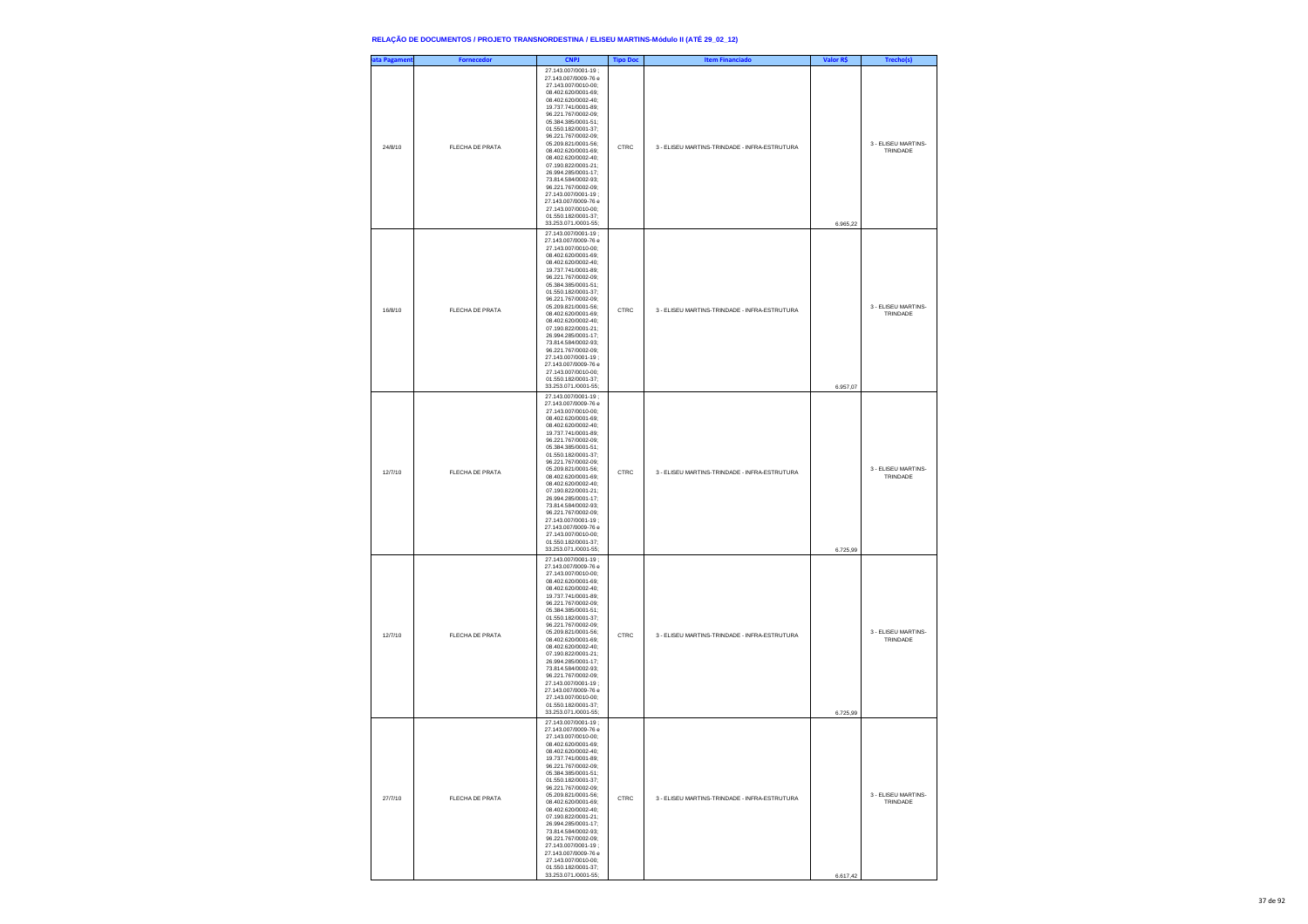| ata Pagament | <b>Fornecedor</b> | <b>CNPJ</b>                                                                                                                                                                                                                                                                                                                                                                                                                                                                                                               | <b>Tipo Doc</b> | <b>Item Financiado</b>                        | Valor R\$ | Trecho(s)                       |
|--------------|-------------------|---------------------------------------------------------------------------------------------------------------------------------------------------------------------------------------------------------------------------------------------------------------------------------------------------------------------------------------------------------------------------------------------------------------------------------------------------------------------------------------------------------------------------|-----------------|-----------------------------------------------|-----------|---------------------------------|
| 27/7/10      | FLECHA DE PRATA   | 27.143.007/0001-19;<br>27.143.007/0009-76 e<br>27.143.007/0010-00;<br>08.402.620/0001-69;<br>08.402.620/0002-40;<br>19.737.741/0001-89;<br>96.221.767/0002-09;<br>05.384.385/0001-51:<br>01.550.182/0001-37:<br>96.221.767/0002-09;<br>05.209.821/0001-56;<br>08.402.620/0001-69;<br>08.402.620/0002-40;<br>07.190.822/0001-21;<br>26.994.285/0001-17;<br>73.814.584/0002-93:<br>96.221.767/0002-09:<br>27.143.007/0001-19;<br>27.143.007/0009-76 e<br>27.143.007/0010-00;<br>01.550.182/0001-37;<br>33.253.071./0001-55; | CTRC            | 3 - ELISEU MARTINS-TRINDADE - INFRA-ESTRUTURA | 6.617,42  | 3 - FLISEU MARTINS-<br>TRINDADE |
| 27/7/10      | FLECHA DE PRATA   | 27.143.007/0001-19;<br>27.143.007/0009-76 e<br>27.143.007/0010-00:<br>08.402.620/0001-69;<br>08.402.620/0002-40;<br>19.737.741/0001-89;<br>96.221.767/0002-09;<br>05.384.385/0001-51:<br>01.550.182/0001-37:<br>96.221.767/0002-09;<br>05.209.821/0001-56;<br>08.402.620/0001-69;<br>08.402.620/0002-40;<br>07.190.822/0001-21;<br>26.994.285/0001-17;<br>73.814.584/0002-93;<br>96.221.767/0002-09:<br>27.143.007/0001-19;<br>27.143.007/0009-76 e<br>27.143.007/0010-00:<br>01.550.182/0001-37;<br>33.253.071./0001-55; | CTRC            | 3 - ELISEU MARTINS-TRINDADE - INFRA-ESTRUTURA | 6.617,42  | 3 - ELISEU MARTINS-<br>TRINDADE |
| 27/7/10      | FLECHA DE PRATA   | 27.143.007/0001-19;<br>27.143.007/0009-76 e<br>27.143.007/0010-00;<br>08.402.620/0001-69;<br>08.402.620/0002-40;<br>19.737.741/0001-89;<br>96.221.767/0002-09;<br>05.384.385/0001-51;<br>01.550.182/0001-37:<br>96.221.767/0002-09:<br>05.209.821/0001-56;<br>08.402.620/0001-69;<br>08.402.620/0002-40;<br>07.190.822/0001-21;<br>26.994.285/0001-17;<br>73.814.584/0002-93;<br>96.221.767/0002-09:<br>27.143.007/0001-19:<br>27.143.007/0009-76 e<br>27.143.007/0010-00;<br>01.550.182/0001-37;<br>33.253.071./0001-55; | CTRC            | 3 - ELISEU MARTINS-TRINDADE - INFRA-ESTRUTURA | 6.617,42  | 3 - ELISEU MARTINS-<br>TRINDADE |
| 3/8/10       | FLECHA DE PRATA   | 27.143.007/0001-19;<br>27.143.007/0009-76 e<br>27.143.007/0010-00;<br>08.402.620/0001-69;<br>08.402.620/0002-40;<br>19.737.741/0001-89;<br>96.221.767/0002-09;<br>05.384.385/0001-51;<br>01.550.182/0001-37:<br>96.221.767/0002-09:<br>05.209.821/0001-56;<br>08.402.620/0001-69;<br>08.402.620/0002-40;<br>07.190.822/0001-21;<br>26.994.285/0001-17;<br>73.814.584/0002-93;<br>96.221.767/0002-09;<br>27.143.007/0001-19:<br>27.143.007/0009-76 e<br>27.143.007/0010-00;<br>01.550.182/0001-37:<br>33.253.071./0001-55; | CTRC            | 3 - ELISEU MARTINS-TRINDADE - INFRA-ESTRUTURA | 6.520,98  | 3 - ELISEU MARTINS-<br>TRINDADE |
| 29/7/10      | FLECHA DE PRATA   | 27.143.007/0001-19;<br>27.143.007/0009-76 e<br>27.143.007/0010-00:<br>08 402 620/0001-69:<br>402.620/0002<br>19.737.741/0001-89;<br>96.221.767/0002-09;<br>05.384.385/0001-51;<br>01.550.182/0001-37;<br>96.221.767/0002-09:<br>05 209 821/0001-56:<br>08.402.620/0001-69:<br>08.402.620/0002-40:<br>07.190.822/0001-21;<br>26.994.285/0001-17;<br>73.814.584/0002-93;<br>96.221.767/0002-09;<br>27.143.007/0001-19:<br>27 143 007/0009-76 e<br>27 143 007/0010-00:<br>01.550.182/0001-37:<br>33.253.071./0001-55;        | CTRC            | 3 - ELISEU MARTINS-TRINDADE - INFRA-ESTRUTURA | 6.384,06  | 3 - FLISEU MARTINS-<br>TRINDADE |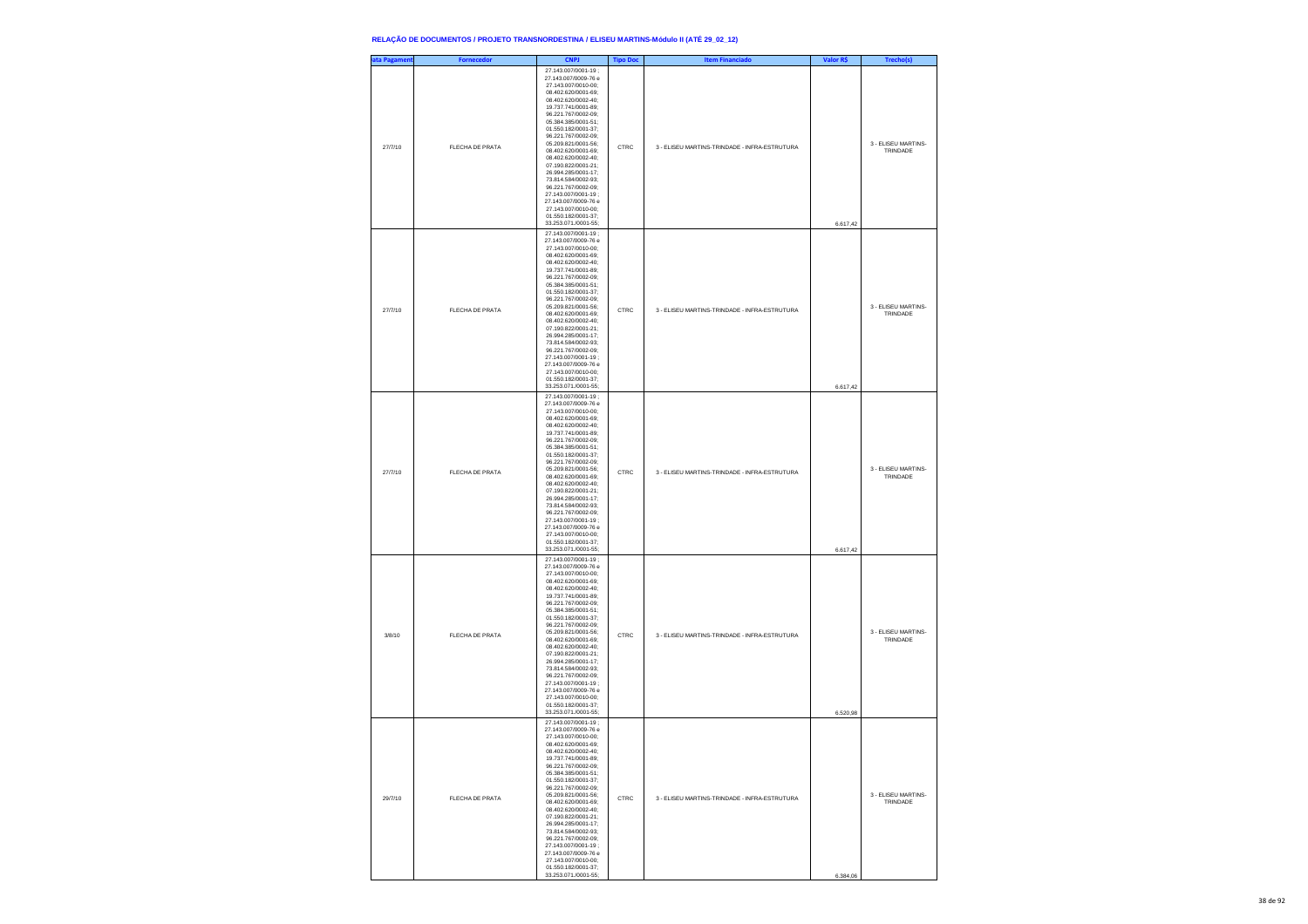| ata Pagament | <b>Fornecedor</b> | <b>CNPJ</b>                                                                                                                                                                                                                                                                                                                                                                                                                                                                                                                | <b>Tipo Doc</b> | <b>Item Financiado</b>                        | Valor R\$ | Trecho(s)                       |
|--------------|-------------------|----------------------------------------------------------------------------------------------------------------------------------------------------------------------------------------------------------------------------------------------------------------------------------------------------------------------------------------------------------------------------------------------------------------------------------------------------------------------------------------------------------------------------|-----------------|-----------------------------------------------|-----------|---------------------------------|
| 29/7/10      | FLECHA DE PRATA   | 27 143 007/0001-19 :<br>27.143.007/0009-76 e<br>27.143.007/0010-00;<br>08.402.620/0001-69;<br>08.402.620/0002-40;<br>19.737.741/0001-89;<br>96.221.767/0002-09;<br>05.384.385/0001-51:<br>01.550.182/0001-37:<br>96.221.767/0002-09:<br>05.209.821/0001-56;<br>08.402.620/0001-69;<br>08.402.620/0002-40;<br>07.190.822/0001-21;<br>26.994.285/0001-17;<br>73.814.584/0002-93:<br>96.221.767/0002-09:<br>27.143.007/0001-19;<br>27.143.007/0009-76 e<br>27.143.007/0010-00;<br>01.550.182/0001-37;<br>33.253.071./0001-55; | CTRC            | 3 - ELISEU MARTINS-TRINDADE - INFRA-ESTRUTURA | 6.369,95  | 3 - FLISEU MARTINS-<br>TRINDADE |
| 29/7/10      | FLECHA DE PRATA   | 27.143.007/0001-19;<br>27.143.007/0009-76 e<br>27.143.007/0010-00:<br>08.402.620/0001-69;<br>08.402.620/0002-40;<br>19.737.741/0001-89;<br>96.221.767/0002-09;<br>05.384.385/0001-51:<br>01.550.182/0001-37:<br>96.221.767/0002-09;<br>05.209.821/0001-56;<br>08.402.620/0001-69;<br>08.402.620/0002-40;<br>07.190.822/0001-21;<br>26.994.285/0001-17;<br>73.814.584/0002-93;<br>96.221.767/0002-09:<br>27.143.007/0001-19;<br>27.143.007/0009-76 e<br>27.143.007/0010-00;<br>01.550.182/0001-37;<br>33.253.071./0001-55;  | CTRC            | 3 - ELISEU MARTINS-TRINDADE - INFRA-ESTRUTURA | 6.369,95  | 3 - ELISEU MARTINS-<br>TRINDADE |
| 29/7/10      | FLECHA DE PRATA   | 27.143.007/0001-19;<br>27.143.007/0009-76 e<br>27.143.007/0010-00;<br>08.402.620/0001-69;<br>08.402.620/0002-40;<br>19.737.741/0001-89;<br>96.221.767/0002-09;<br>05.384.385/0001-51;<br>01.550.182/0001-37:<br>96.221.767/0002-09:<br>05.209.821/0001-56;<br>08.402.620/0001-69;<br>08.402.620/0002-40;<br>07.190.822/0001-21;<br>26.994.285/0001-17;<br>73.814.584/0002-93;<br>96.221.767/0002-09:<br>27.143.007/0001-19:<br>27.143.007/0009-76 e<br>27.143.007/0010-00;<br>01.550.182/0001-37;<br>33.253.071./0001-55;  | CTRC            | 3 - ELISEU MARTINS-TRINDADE - INFRA-ESTRUTURA | 6.369,95  | 3 - ELISEU MARTINS-<br>TRINDADE |
| 29/7/10      | FLECHA DE PRATA   | 27.143.007/0001-19;<br>27.143.007/0009-76 e<br>27.143.007/0010-00;<br>08.402.620/0001-69;<br>08.402.620/0002-40;<br>19.737.741/0001-89;<br>96.221.767/0002-09;<br>05.384.385/0001-51;<br>01.550.182/0001-37:<br>96.221.767/0002-09:<br>05.209.821/0001-56;<br>08.402.620/0001-69;<br>08.402.620/0002-40;<br>07.190.822/0001-21;<br>26.994.285/0001-17;<br>73.814.584/0002-93;<br>96.221.767/0002-09;<br>27.143.007/0001-19:<br>27.143.007/0009-76 e<br>27.143.007/0010-00;<br>01.550.182/0001-37;<br>33.253.071./0001-55;  | CTRC            | 3 - ELISEU MARTINS-TRINDADE - INFRA-ESTRUTURA | 6.369,95  | 3 - ELISEU MARTINS-<br>TRINDADE |
| 29/7/10      | FLECHA DE PRATA   | 27.143.007/0001-19;<br>27.143.007/0009-76 e<br>27.143.007/0010-00:<br>08 402 620/0001-69:<br>402.620/0002<br>19.737.741/0001-89;<br>96.221.767/0002-09;<br>05.384.385/0001-51;<br>01.550.182/0001-37;<br>96.221.767/0002-09:<br>05 209 821/0001-56:<br>08.402.620/0001-69:<br>08.402.620/0002-40:<br>07.190.822/0001-21;<br>26.994.285/0001-17;<br>73.814.584/0002-93;<br>96.221.767/0002-09;<br>27.143.007/0001-19:<br>27 143 007/0009-76 e<br>27 143 007/0010-00:<br>01.550.182/0001-37:<br>33.253.071./0001-55;         | CTRC            | 3 - ELISEU MARTINS-TRINDADE - INFRA-ESTRUTURA | 6.369,95  | 3 - FLISEU MARTINS-<br>TRINDADE |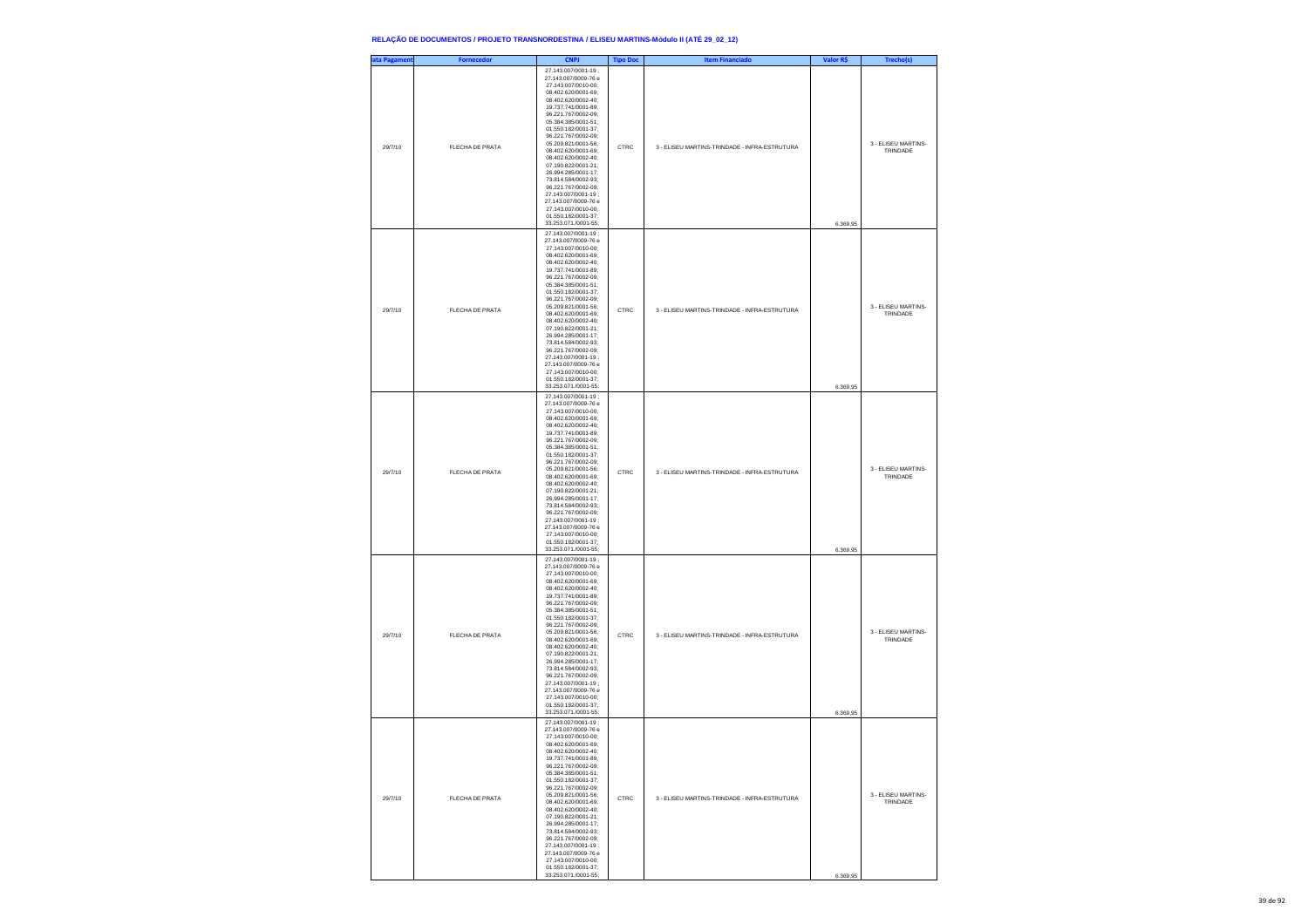| ata Pagameni | <b>Fornecedor</b>      | <b>CNPJ</b>                                                                                                                                                                                                                                                                                                                                                                                                                                                                                                               | <b>Tipo Doc</b> | <b>Item Financiado</b>                        | Valor R\$ | Trecho(s)                       |
|--------------|------------------------|---------------------------------------------------------------------------------------------------------------------------------------------------------------------------------------------------------------------------------------------------------------------------------------------------------------------------------------------------------------------------------------------------------------------------------------------------------------------------------------------------------------------------|-----------------|-----------------------------------------------|-----------|---------------------------------|
| 29/7/10      | FLECHA DE PRATA        | 27.143.007/0001-19;<br>27.143.007/0009-76 e<br>27.143.007/0010-00:<br>08.402.620/0001-69:<br>08.402.620/0002-40:<br>19.737.741/0001-89;<br>96.221.767/0002-09;<br>05.384.385/0001-51;<br>01.550.182/0001-37;<br>96.221.767/0002-09;<br>05.209.821/0001-56:<br>08.402.620/0001-69:<br>08.402.620/0002-40;<br>07.190.822/0001-21;<br>26.994.285/0001-17;<br>73.814.584/0002-93;<br>96.221.767/0002-09;<br>27.143.007/0001-19;<br>27.143.007/0009-76 e<br>27 143 007/0010-00:<br>01.550.182/0001-37;<br>33.253.071./0001-55; | CTRC            | 3 - ELISEU MARTINS-TRINDADE - INFRA-ESTRUTURA | 6.217,15  | 3 - ELISEU MARTINS-<br>TRINDADE |
| 4/8/10       | FLECHA DE PRATA        | 27.143.007/0001-19;<br>27.143.007/0009-76 e<br>27 143 007/0010-00:<br>08 402 620/0001-69:<br>08.402.620/0002-40;<br>19.737.741/0001-89;<br>96.221.767/0002-09;<br>05.384.385/0001-51;<br>01.550.182/0001-37;<br>96.221.767/0002-09;<br>05.209.821/0001-56:<br>08.402.620/0001-69:<br>08.402.620/0002-40;<br>07.190.822/0001-21;<br>26.994.285/0001-17;<br>73.814.584/0002-93;<br>96.221.767/0002-09;<br>27.143.007/0001-19;<br>27.143.007/0009-76 e<br>27 143 007/0010-00:<br>01.550.182/0001-37:<br>33.253.071./0001-55; | CTRC            | 3 - ELISEU MARTINS-TRINDADE - INFRA-ESTRUTURA | 6.217,15  | 3 - ELISEU MARTINS-<br>TRINDADE |
| 4/8/10       | <b>FLECHA DE PRATA</b> | 27.143.007/0001-19;<br>27.143.007/0009-76 e<br>27.143.007/0010-00;<br>08 402 620/0001-69:<br>08.402.620/0002-40:<br>19.737.741/0001-89;<br>96.221.767/0002-09;<br>05.384.385/0001-51;<br>01.550.182/0001-37;<br>96.221.767/0002-09;<br>05.209.821/0001-56;<br>08.402.620/0001-69:<br>08.402.620/0002-40:<br>07.190.822/0001-21;<br>26.994.285/0001-17;<br>73.814.584/0002-93;<br>96.221.767/0002-09;<br>27.143.007/0001-19;<br>27.143.007/0009-76 e<br>27.143.007/0010-00:<br>01.550.182/0001-37:<br>33.253.071./0001-55; | CTRC            | 3 - ELISEU MARTINS-TRINDADE - INFRA-ESTRUTURA | 6.217,15  | 3 - ELISEU MARTINS-<br>TRINDADE |
| 10/8/10      | <b>FLECHA DE PRATA</b> | 27.143.007/0001-19;<br>27.143.007/0009-76 e<br>27.143.007/0010-00;<br>08.402.620/0001-69:<br>08.402.620/0002-40:<br>19.737.741/0001-89;<br>96.221.767/0002-09;<br>05.384.385/0001-51;<br>01.550.182/0001-37;<br>96.221.767/0002-09;<br>05.209.821/0001-56;<br>08.402.620/0001-69:<br>08.402.620/0002-40:<br>07.190.822/0001-21:<br>26.994.285/0001-17;<br>73.814.584/0002-93;<br>96.221.767/0002-09;<br>27.143.007/0001-19;<br>27.143.007/0009-76 e<br>27.143.007/0010-00;<br>01 550 182/0001-37<br>33.253.071./0001-55;  | CTRC            | 3 - ELISEU MARTINS-TRINDADE - INFRA-ESTRUTURA | 6.105,27  | 3 - ELISEU MARTINS-<br>TRINDADE |
| 16/8/10      | <b>FLECHA DE PRATA</b> | 27.143.007/0001-19;<br>27.143.007/0009-76 e<br>27.143.007/0010-00;<br>08.402.620/0001-69;<br>08.402.620/0002-40:<br>19 737 741/0001-89<br>96 221 767/0002-09:<br>05.384.385/0001-51;<br>01.550.182/0001-37;<br>96.221.767/0002-09;<br>05.209.821/0001-56;<br>08.402.620/0001-69;<br>08 402 620/0002-40:<br>07 190 822/0001-21:<br>26 994 285/0001-17:<br>73.814.584/0002-93;<br>96.221.767/0002-09;<br>27.143.007/0001-19;<br>27.143.007/0009-76 e<br>27.143.007/0010-00;<br>01.550.182/0001-37;<br>33.253.071./0001-55:  | CTRC            | 3 - ELISEU MARTINS-TRINDADE - INFRA-ESTRUTURA | 5.896,89  | 3 - ELISEU MARTINS-<br>TRINDADE |
| 6/9/2010     | FLECHA DE PRATA        | 24.640.211/0001-57                                                                                                                                                                                                                                                                                                                                                                                                                                                                                                        | CTRC            | 3 - ELISEU MARTINS-TRINDADE - INFRA-ESTRUTURA | 5.202,90  | 3 - ELISEU MARTINS-<br>TRINDADE |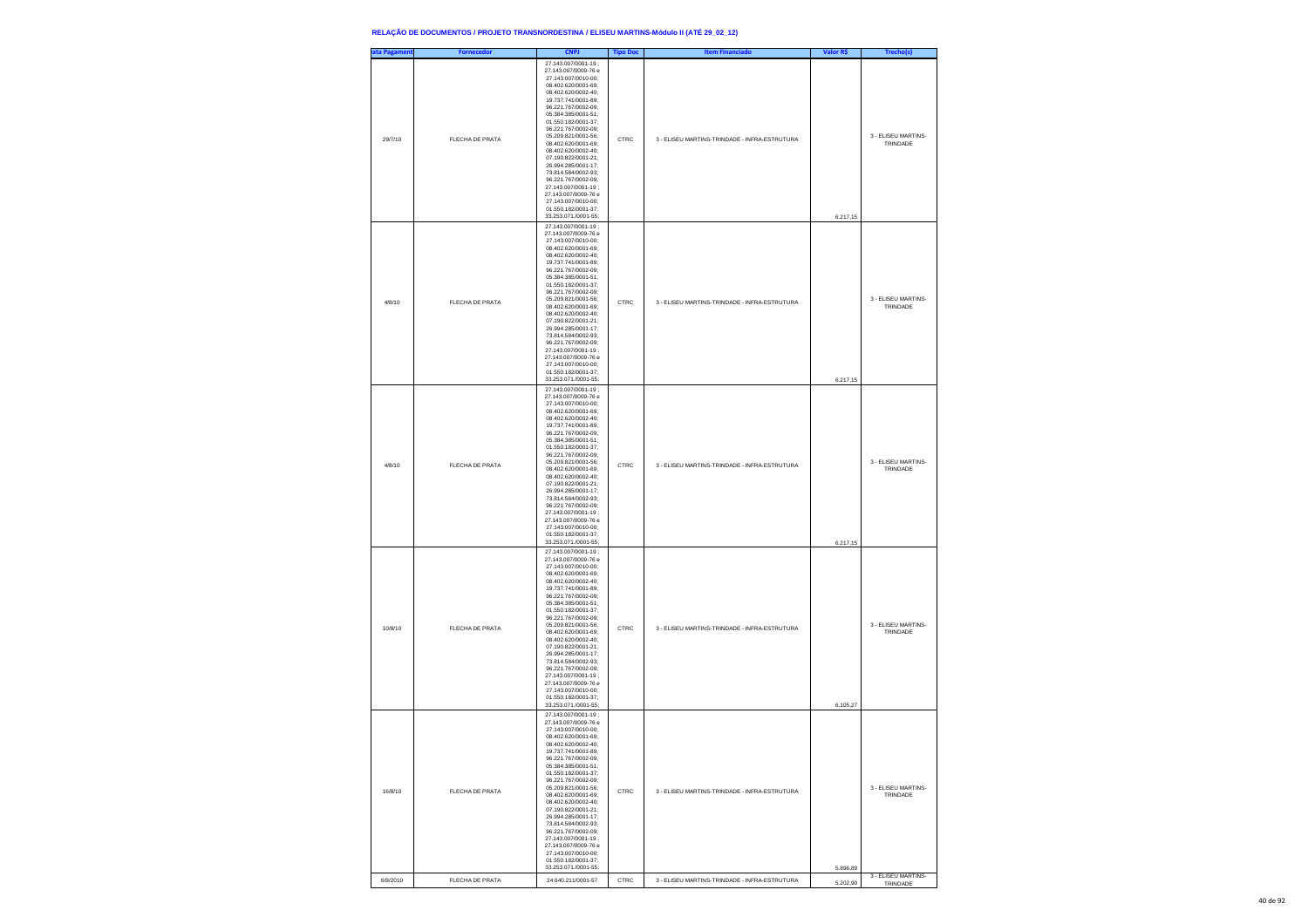| ata Pagament | <b>Fornecedor</b> | <b>CNPJ</b>                                                                                                                                                                                                                                                                                                                                                                                                                                                                                                                | <b>Tipo Doc</b> | <b>Item Financiado</b>                        | Valor R\$ | Trecho(s)                       |
|--------------|-------------------|----------------------------------------------------------------------------------------------------------------------------------------------------------------------------------------------------------------------------------------------------------------------------------------------------------------------------------------------------------------------------------------------------------------------------------------------------------------------------------------------------------------------------|-----------------|-----------------------------------------------|-----------|---------------------------------|
| 6/9/2010     | FLECHA DE PRATA   | 24.640.211/0001-57                                                                                                                                                                                                                                                                                                                                                                                                                                                                                                         | CTRC            | 3 - ELISEU MARTINS-TRINDADE - INFRA-ESTRUTURA | 5.202,90  | 3 - ELISEU MARTINS-<br>TRINDADE |
| 6/9/2010     | FLECHA DE PRATA   | 24.640.211/0001-57                                                                                                                                                                                                                                                                                                                                                                                                                                                                                                         | CTRC            | 3 - ELISEU MARTINS-TRINDADE - INFRA-ESTRUTURA | 5.202,90  | 3 - ELISEU MARTINS-<br>TRINDADE |
| 10/8/10      | FLECHA DE PRATA   | 27 143 007/0001-19 :<br>27 143 007/0009-76 e<br>27.143.007/0010-00:<br>08.402.620/0001-69;<br>08.402.620/0002-40;<br>19.737.741/0001-89;<br>96.221.767/0002-09;<br>05.384.385/0001-51;<br>01.550.182/0001-37:<br>96.221.767/0002-09:<br>05.209.821/0001-56:<br>08.402.620/0001-69;<br>08.402.620/0002-40;<br>07.190.822/0001-21;<br>26.994.285/0001-17;<br>73.814.584/0002-93:<br>96.221.767/0002-09:<br>27.143.007/0001-19:<br>27.143.007/0009-76 e<br>27.143.007/0010-00;<br>01.550.182/0001-37;<br>33.253.071./0001-55; | CTRC            | 3 - ELISEU MARTINS-TRINDADE - INFRA-ESTRUTURA | 5.097,22  | 3 - ELISEU MARTINS-<br>TRINDADE |
| 23/7/10      | FLECHA DE PRATA   | 27.143.007/0001-19;<br>27.143.007/0009-76 e<br>27.143.007/0010-00;<br>08.402.620/0001-69;<br>08.402.620/0002-40;<br>19.737.741/0001-89;<br>96.221.767/0002-09;<br>05 384 385/0001-51:<br>01 550 182/0001-37:<br>96.221.767/0002-09:<br>05.209.821/0001-56;<br>08.402.620/0001-69;<br>08.402.620/0002-40;<br>07.190.822/0001-21;<br>26.994.285/0001-17:<br>73 814 584/0002-93:<br>96.221.767/0002-09:<br>27.143.007/0001-19;<br>27.143.007/0009-76 e<br>27.143.007/0010-00;<br>01.550.182/0001-37;<br>33.253.071./0001-55;  | CTRC            | 3 - ELISEU MARTINS-TRINDADE - INFRA-ESTRUTURA | 4.823,31  | 3 - ELISEU MARTINS-<br>TRINDADE |
| 23/7/10      | FLECHA DE PRATA   | 27.143.007/0001-19;<br>27.143.007/0009-76 e<br>27.143.007/0010-00;<br>08.402.620/0001-69;<br>08.402.620/0002-40;<br>19.737.741/0001-89:<br>96.221.767/0002-09:<br>05.384.385/0001-51:<br>01.550.182/0001-37:<br>96.221.767/0002-09;<br>05.209.821/0001-56;<br>08.402.620/0001-69;<br>08.402.620/0002-40;<br>07.190.822/0001-21;<br>26 994 285/0001-17:<br>73 814 584/0002-93:<br>96.221.767/0002-09:<br>27.143.007/0001-19;<br>27.143.007/0009-76 e<br>27.143.007/0010-00;<br>01.550.182/0001-37;<br>33.253.071./0001-55;  | CTRC            | 3 - ELISEU MARTINS-TRINDADE - INFRA-ESTRUTURA | 4.714,67  | 3 - ELISEU MARTINS-<br>TRINDADE |
| 4/8/10       | FLECHA DE PRATA   | 27.143.007/0001-19;<br>27.143.007/0009-76 e<br>27.143.007/0010-00;<br>08.402.620/0001-69;<br>08.402.620/0002-40;<br>19.737.741/0001-89:<br>96.221.767/0002-09:<br>05.384.385/0001-51:<br>01.550.182/0001-37;<br>96.221.767/0002-09;<br>05.209.821/0001-56;<br>08.402.620/0001-69;<br>08.402.620/0002-40:<br>07.190.822/0001-21:<br>26.994.285/0001-17:<br>73.814.584/0002-93;<br>96.221.767/0002-09;<br>27.143.007/0001-19;<br>27.143.007/0009-76 e<br>27.143.007/0010-00;<br>01.550.182/0001-37;<br>33.253.071./0001-55:  | CTRC            | 3 - ELISEU MARTINS-TRINDADE - INFRA-ESTRUTURA | 4,572.89  | 3 - ELISEU MARTINS-<br>TRINDADE |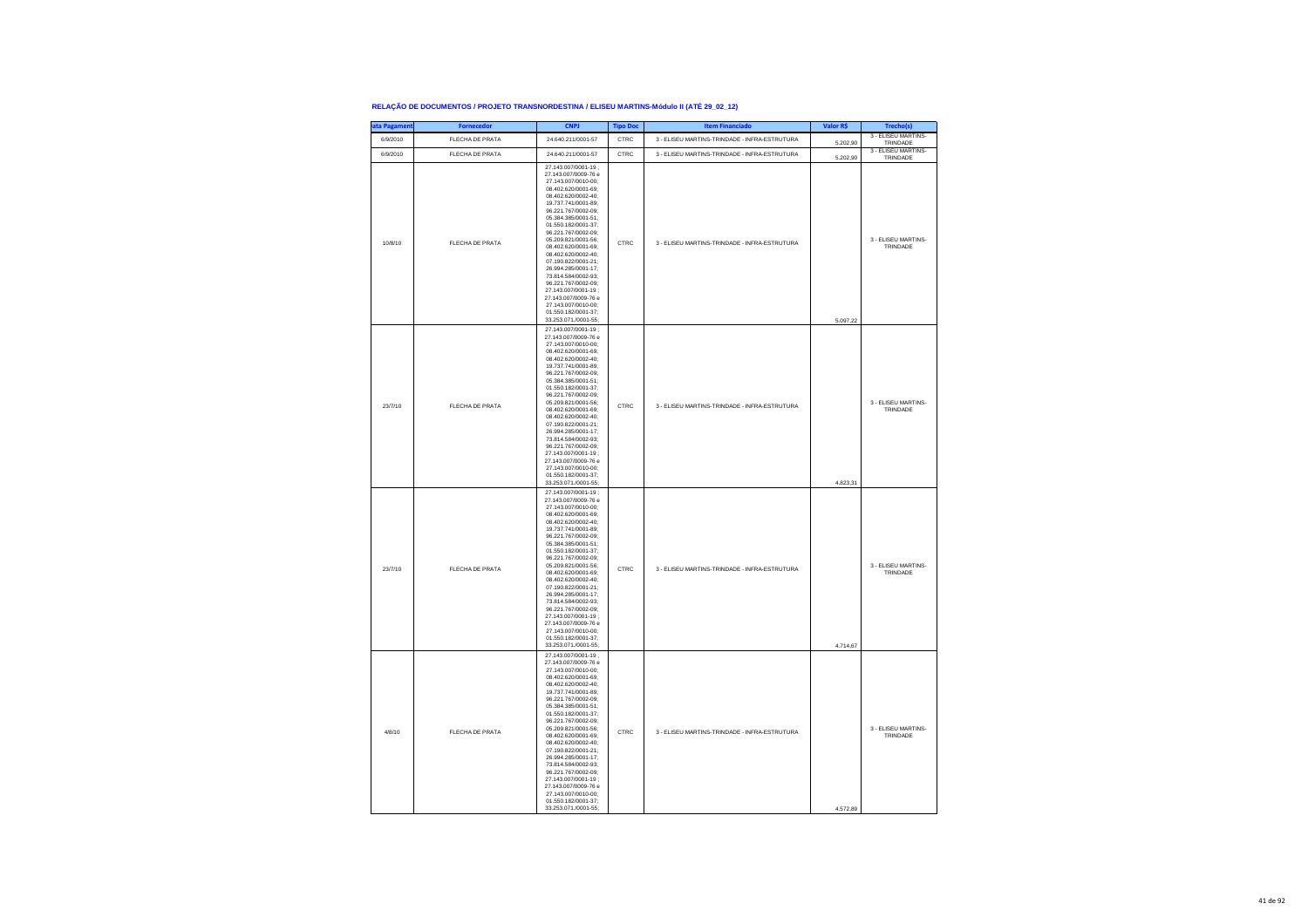| ata Pagament | <b>Fornecedor</b> | <b>CNPJ</b>                                                                                                                                                                                                                                                                                                                                                                                                                                                                                                                | <b>Tipo Doc</b> | <b>Item Financiado</b>                        | Valor R\$ | Trecho(s)                       |
|--------------|-------------------|----------------------------------------------------------------------------------------------------------------------------------------------------------------------------------------------------------------------------------------------------------------------------------------------------------------------------------------------------------------------------------------------------------------------------------------------------------------------------------------------------------------------------|-----------------|-----------------------------------------------|-----------|---------------------------------|
| 27/05/2010   | FLECHA DE PRATA   | 27.143.007/0001-19;<br>27.143.007/0009-76 e<br>27.143.007/0010-00;<br>08.402.620/0001-69;<br>08.402.620/0002-40;<br>19.737.741/0001-89:<br>96.221.767/0002-09:<br>05.384.385/0001-51;<br>01.550.182/0001-37;<br>96.221.767/0002-09;<br>05.209.821/0001-56;<br>08.402.620/0001-69;<br>08.402.620/0002-40;<br>07 190 822/0001-21:<br>26.994.285/0001-17:<br>73.814.584/0002-93;<br>96.221.767/0002-09;<br>27.143.007/0001-19;<br>27.143.007/0009-76 e<br>27.143.007/0010-00;<br>01.550.182/0001-37;<br>33.253.071./0001-55;  | CTRC            | 3 - FLISEU MARTINS-TRINDADE - INFRA-ESTRUTURA | 3.833.77  | 3 - ELISEU MARTINS-<br>TRINDADE |
| 16/8/10      | FLECHA DE PRATA   | 27.143.007/0001-19;<br>27.143.007/0009-76 e<br>27.143.007/0010-00;<br>08.402.620/0001-69;<br>08.402.620/0002-40;<br>19.737.741/0001-89:<br>96.221.767/0002-09:<br>05.384.385/0001-51;<br>01.550.182/0001-37;<br>96.221.767/0002-09;<br>05.209.821/0001-56;<br>08.402.620/0001-69;<br>08.402.620/0002-40;<br>07.190.822/0001-21;<br>26.994.285/0001-17:<br>73.814.584/0002-93:<br>96.221.767/0002-09;<br>27.143.007/0001-19;<br>27.143.007/0009-76 e<br>27.143.007/0010-00;<br>01.550.182/0001-37;<br>33.253.071./0001-55;  | CTRC            | 3 - ELISEU MARTINS-TRINDADE - INFRA-ESTRUTURA | 3.546,05  | 3 - ELISEU MARTINS-<br>TRINDADE |
| 10/8/10      | FLECHA DE PRATA   | 27 143 007/0001-19 :<br>27.143.007/0009-76 e<br>27.143.007/0010-00;<br>08.402.620/0001-69;<br>08.402.620/0002-40;<br>19.737.741/0001-89;<br>96.221.767/0002-09:<br>05 384 385/0001-51:<br>01.550.182/0001-37;<br>96.221.767/0002-09;<br>05.209.821/0001-56;<br>08.402.620/0001-69;<br>08.402.620/0002-40;<br>07.190.822/0001-21;<br>26 994 285/0001-17:<br>73.814.584/0002-93:<br>96.221.767/0002-09;<br>27.143.007/0001-19;<br>27.143.007/0009-76 e<br>27.143.007/0010-00;<br>01.550.182/0001-37;<br>33.253.071./0001-55; | CTRC            | 3 - FLISEU MARTINS-TRINDADE - INFRA-ESTRUTURA | 3.485,27  | 3 - ELISEU MARTINS-<br>TRINDADE |
| 11/8/10      | FLECHA DE PRATA   | 27.143.007/0001-19;<br>27.143.007/0009-76 e<br>27.143.007/0010-00;<br>08.402.620/0001-69;<br>08.402.620/0002-40;<br>19.737.741/0001-89;<br>96.221.767/0002-09:<br>05.384.385/0001-51:<br>01.550.182/0001-37;<br>96.221.767/0002-09;<br>05.209.821/0001-56;<br>08.402.620/0001-69;<br>08.402.620/0002-40;<br>07.190.822/0001-21;<br>26.994.285/0001-17;<br>73 814 584/0002-93:<br>96 221 767/0002-09:<br>27.143.007/0001-19:<br>27.143.007/0009-76 e<br>27.143.007/0010-00;<br>01.550.182/0001-37;<br>33.253.071./0001-55;  | NFS/IRRF        | 3 - ELISEU MARTINS-TRINDADE - INFRA-ESTRUTURA | 2.890,50  | 3 - ELISEU MARTINS-<br>TRINDADE |
| 30/8/10      | FLECHA DE PRATA   | 27.143.007/0001-19;<br>27.143.007/0009-76 e<br>27.143.007/0010-00;<br>08.402.620/0001-69;<br>08.402.620/0002-40;<br>19.737.741/0001-89;<br>96.221.767/0002-09;<br>05.384.385/0001-51:<br>01.550.182/0001-37:<br>96.221.767/0002-09:<br>05.209.821/0001-56;<br>08.402.620/0001-69;<br>08.402.620/0002-40;<br>07.190.822/0001-21;<br>26.994.285/0001-17;<br>73.814.584/0002-93;<br>96 221 767/0002-09:<br>27.143.007/0001-19;<br>27.143.007/0009-76 e<br>27.143.007/0010-00;<br>01.550.182/0001-37;<br>33.253.071./0001-55;  | CTRC            | 3 - ELISEU MARTINS-TRINDADE - INFRA-ESTRUTURA | 2.876,13  | 3 - ELISEU MARTINS-<br>TRINDADE |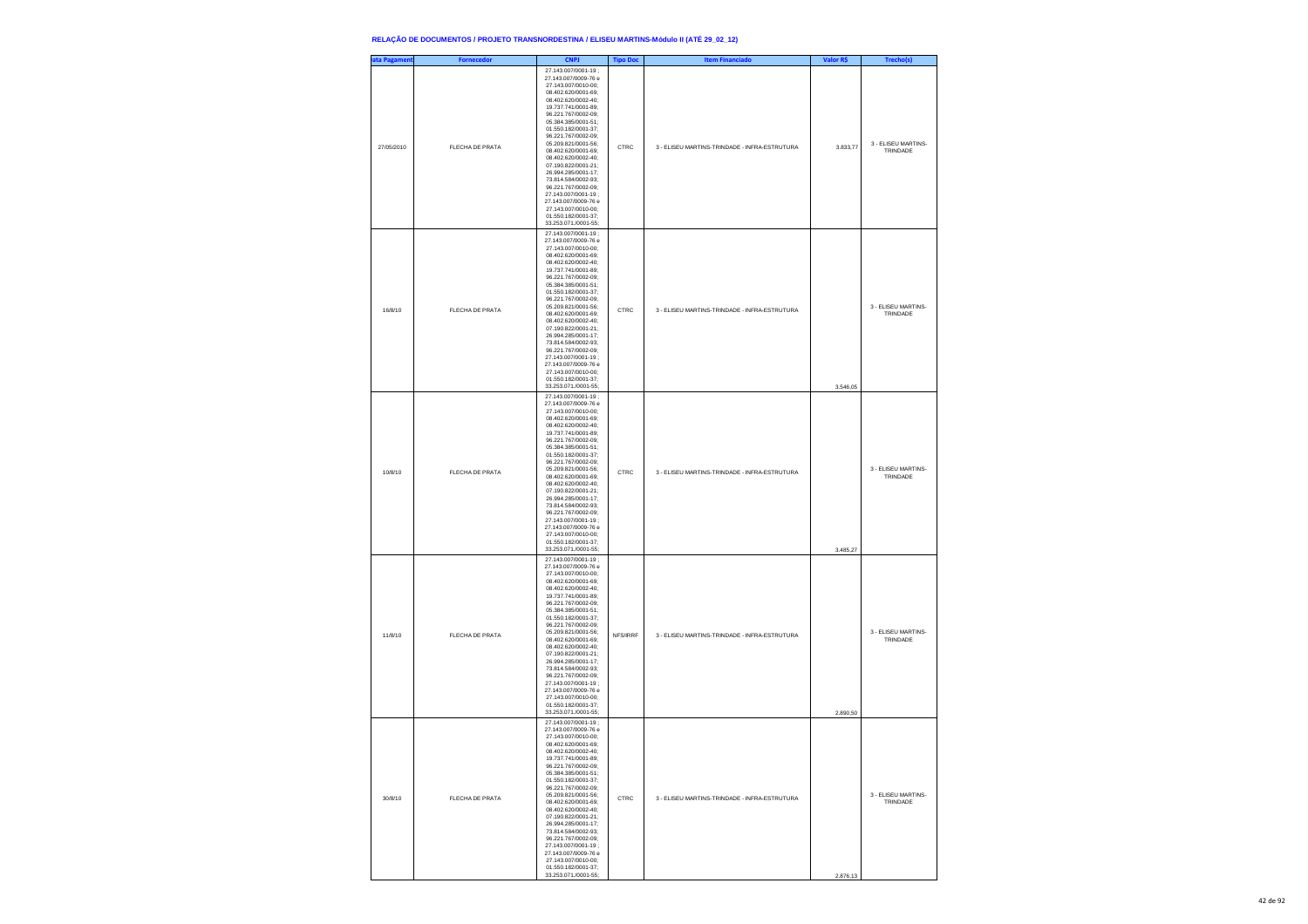| ata Pagament | <b>Fornecedor</b> | <b>CNPJ</b>                                                                                                                                                                                                                                                                                                                                                                                                                                                                                                               | <b>Tipo Doc</b> | <b>Item Financiado</b>                        | Valor R\$ | Trecho(s)                       |
|--------------|-------------------|---------------------------------------------------------------------------------------------------------------------------------------------------------------------------------------------------------------------------------------------------------------------------------------------------------------------------------------------------------------------------------------------------------------------------------------------------------------------------------------------------------------------------|-----------------|-----------------------------------------------|-----------|---------------------------------|
| 16/8/10      | FLECHA DE PRATA   | 27.143.007/0001-19;<br>27.143.007/0009-76 e<br>27.143.007/0010-00;<br>08.402.620/0001-69;<br>08.402.620/0002-40;<br>19.737.741/0001-89;<br>96.221.767/0002-09;<br>05.384.385/0001-51:<br>01.550.182/0001-37:<br>96.221.767/0002-09;<br>05.209.821/0001-56;<br>08.402.620/0001-69;<br>08.402.620/0002-40;<br>07.190.822/0001-21;<br>26.994.285/0001-17;<br>73.814.584/0002-93:<br>96.221.767/0002-09:<br>27.143.007/0001-19;<br>27.143.007/0009-76 e<br>27.143.007/0010-00;<br>01.550.182/0001-37;<br>33.253.071./0001-55; | CTRC            | 3 - ELISEU MARTINS-TRINDADE - INFRA-ESTRUTURA | 2.834,18  | 3 - ELISEU MARTINS-<br>TRINDADE |
| 16/8/10      | FLECHA DE PRATA   | 27.143.007/0001-19;<br>27.143.007/0009-76 e<br>27.143.007/0010-00:<br>08.402.620/0001-69;<br>08.402.620/0002-40;<br>19.737.741/0001-89;<br>96.221.767/0002-09;<br>05.384.385/0001-51:<br>01.550.182/0001-37:<br>96.221.767/0002-09;<br>05.209.821/0001-56;<br>08.402.620/0001-69;<br>08.402.620/0002-40;<br>07.190.822/0001-21;<br>26.994.285/0001-17;<br>73.814.584/0002-93;<br>96.221.767/0002-09:<br>27.143.007/0001-19;<br>27.143.007/0009-76 e<br>27.143.007/0010-00:<br>01.550.182/0001-37;<br>33.253.071./0001-55; | CTRC            | 3 - ELISEU MARTINS-TRINDADE - INFRA-ESTRUTURA | 2.829,52  | 3 - ELISEU MARTINS-<br>TRINDADE |
| 16/8/10      | FLECHA DE PRATA   | 27.143.007/0001-19;<br>27.143.007/0009-76 e<br>27.143.007/0010-00;<br>08.402.620/0001-69;<br>08.402.620/0002-40;<br>19.737.741/0001-89;<br>96.221.767/0002-09;<br>05.384.385/0001-51;<br>01.550.182/0001-37:<br>96.221.767/0002-09:<br>05.209.821/0001-56;<br>08.402.620/0001-69;<br>08.402.620/0002-40;<br>07.190.822/0001-21;<br>26.994.285/0001-17;<br>73.814.584/0002-93;<br>96.221.767/0002-09:<br>27.143.007/0001-19:<br>27.143.007/0009-76 e<br>27.143.007/0010-00;<br>01.550.182/0001-37;<br>33.253.071./0001-55; | CTRC            | 3 - ELISEU MARTINS-TRINDADE - INFRA-ESTRUTURA | 2.791,54  | 3 - ELISEU MARTINS-<br>TRINDADE |
| 30/8/10      | FLECHA DE PRATA   | 27.143.007/0001-19;<br>27.143.007/0009-76 e<br>27.143.007/0010-00;<br>08.402.620/0001-69;<br>08.402.620/0002-40;<br>19.737.741/0001-89;<br>96.221.767/0002-09;<br>05.384.385/0001-51;<br>01.550.182/0001-37:<br>96.221.767/0002-09:<br>05.209.821/0001-56;<br>08.402.620/0001-69;<br>08.402.620/0002-40;<br>07.190.822/0001-21;<br>26.994.285/0001-17;<br>73.814.584/0002-93;<br>96.221.767/0002-09;<br>27.143.007/0001-19:<br>27.143.007/0009-76 e<br>27.143.007/0010-00;<br>01.550.182/0001-37:<br>33.253.071./0001-55; | CTRC            | 3 - ELISEU MARTINS-TRINDADE - INFRA-ESTRUTURA | 2.784,70  | 3 - ELISEU MARTINS-<br>TRINDADE |
| 13/8/10      | FLECHA DE PRATA   | 27.143.007/0001-19;<br>27.143.007/0009-76 e<br>27.143.007/0010-00:<br>08.402.620/0001-69:<br>402.620/0002<br>19.737.741/0001-89;<br>96.221.767/0002-09;<br>05.384.385/0001-51;<br>01.550.182/0001-37;<br>96.221.767/0002-09:<br>05 209 821/0001-56:<br>08 402 620/0001-69:<br>08.402.620/0002-40:<br>07.190.822/0001-21;<br>26.994.285/0001-17;<br>73.814.584/0002-93;<br>96.221.767/0002-09;<br>27.143.007/0001-19:<br>27 143 007/0009-76 e<br>27 143 007/0010-00:<br>01.550.182/0001-37:<br>33.253.071./0001-55;        | CTRC            | 3 - ELISEU MARTINS-TRINDADE - INFRA-ESTRUTURA | 2.773,66  | 3 - FLISEU MARTINS-<br>TRINDADE |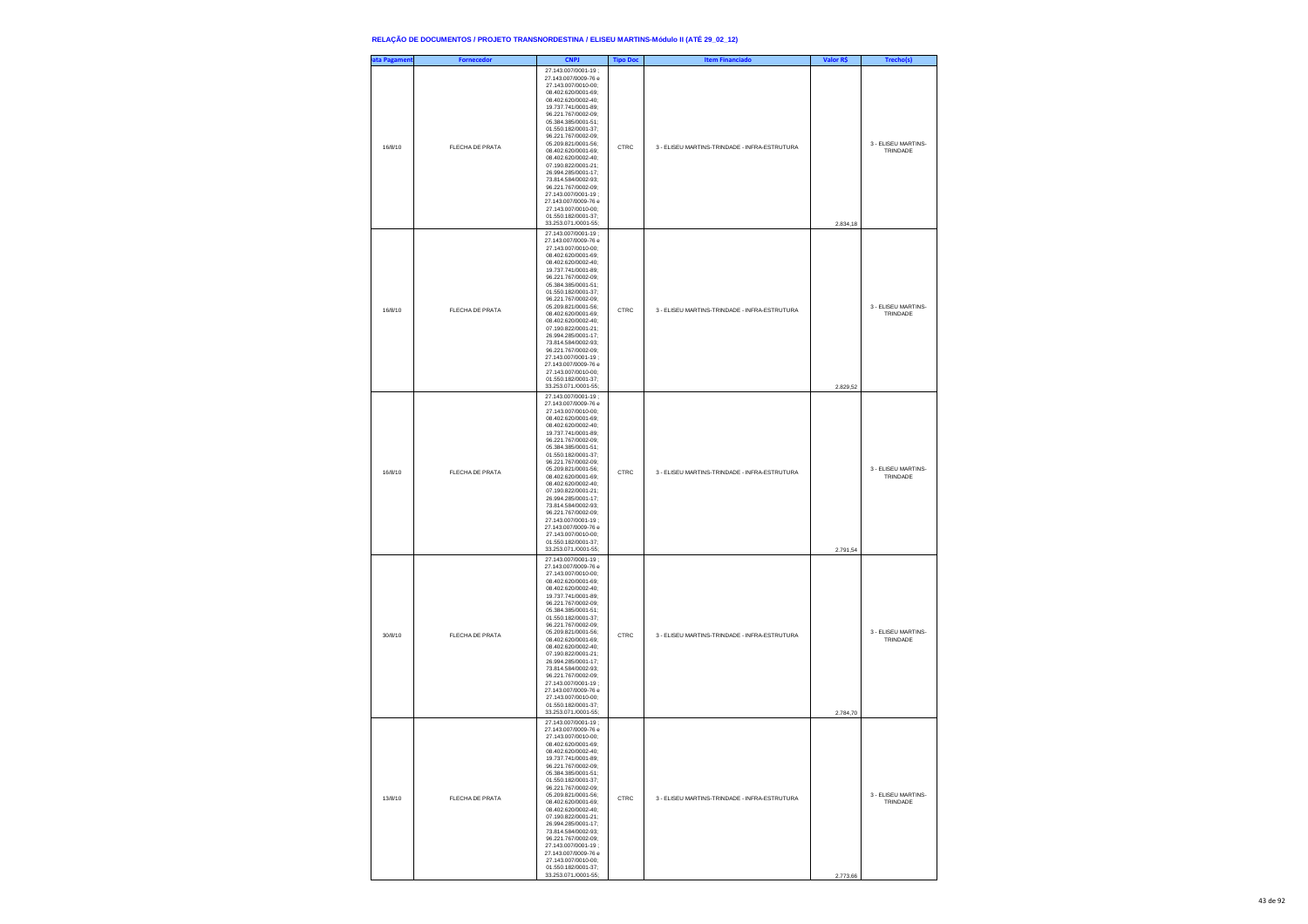| ata Pagament | <b>Fornecedor</b>      | <b>CNP</b>                                                                                                                                                                                                                                                                                                                                                                                                                                                                                                                | <b>Tipo Doc</b> | <b>Item Financiado</b>                        | Valor R\$ | Trecho(s)                       |
|--------------|------------------------|---------------------------------------------------------------------------------------------------------------------------------------------------------------------------------------------------------------------------------------------------------------------------------------------------------------------------------------------------------------------------------------------------------------------------------------------------------------------------------------------------------------------------|-----------------|-----------------------------------------------|-----------|---------------------------------|
| 13/8/10      | FLECHA DE PRATA        | 27.143.007/0001-19:<br>27 143 007/0009-76 e<br>27 143 007/0010-00:<br>08 402 620/0001-69<br>08.402.620/0002-40;<br>19.737.741/0001-89;<br>96.221.767/0002-09;<br>05.384.385/0001-51;<br>01.550.182/0001-37;<br>96.221.767/0002-09:<br>05.209.821/0001-56:<br>08.402.620/0001-69:<br>08.402.620/0002-40;<br>07.190.822/0001-21;<br>26.994.285/0001-17;<br>73.814.584/0002-93;<br>96.221.767/0002-09:<br>27 143 007/0001-19 :<br>27.143.007/0009-76 e<br>27.143.007/0010-00;<br>01.550.182/0001-37;<br>33.253.071./0001-55; | CTRC            | 3 - ELISEU MARTINS-TRINDADE - INFRA-ESTRUTURA | 2.732,79  | 3 - ELISEU MARTINS-<br>TRINDADE |
| 6/9/2010     | FLECHA DE PRATA        | 24.640.211/0001-57                                                                                                                                                                                                                                                                                                                                                                                                                                                                                                        | CTRC            | 3 - ELISEU MARTINS-TRINDADE - INFRA-ESTRUTURA | 2.710,43  | 3 - ELISEU MARTINS<br>TRINDADE  |
| 16/8/10      | <b>FLECHA DE PRATA</b> | 27.143.007/0001-19;<br>27.143.007/0009-76 e<br>27.143.007/0010-00;<br>08.402.620/0001-69;<br>08.402.620/0002-40:<br>19.737.741/0001-89:<br>96.221.767/0002-09;<br>05.384.385/0001-51;<br>01.550.182/0001-37;<br>96.221.767/0002-09;<br>05.209.821/0001-56;<br>08.402.620/0001-69;<br>08 402 620/0002-40:<br>07 190 822/0001-21:<br>26.994.285/0001-17:<br>73.814.584/0002-93:<br>96.221.767/0002-09;<br>27.143.007/0001-19;<br>27.143.007/0009-76 e<br>27.143.007/0010-00:<br>01.550.182/0001-37:<br>33.253.071./0001-55; | CTRC            | 3 - ELISEU MARTINS-TRINDADE - INFRA-ESTRUTURA | 2.686,74  | 3 - ELISEU MARTINS-<br>TRINDADE |
| 10/8/10      | FLECHA DE PRATA        | 27.143.007/0001-19;<br>27.143.007/0009-76 e<br>27.143.007/0010-00:<br>08.402.620/0001-69:<br>08.402.620/0002-40:<br>19.737.741/0001-89;<br>96.221.767/0002-09;<br>05.384.385/0001-51;<br>01.550.182/0001-37;<br>96.221.767/0002-09;<br>05 209 821/0001-56:<br>08 402 620/0001-69:<br>08.402.620/0002-40:<br>07.190.822/0001-21;<br>26.994.285/0001-17;<br>73.814.584/0002-93;<br>96.221.767/0002-09;<br>27.143.007/0001-19:<br>27.143.007/0009-76 e<br>27.143.007/0010-00:<br>01.550.182/0001-37<br>33.253.071./0001-55;  | CTRC            | 3 - ELISEU MARTINS-TRINDADE - INFRA-ESTRUTURA | 2.684,29  | 3 - FLISEU MARTINS-<br>TRINDADE |
| 6/9/2010     | FLECHA DE PRATA        | 24.640.211/0001-57                                                                                                                                                                                                                                                                                                                                                                                                                                                                                                        | CTRC            | 3 - ELISEU MARTINS-TRINDADE - INFRA-ESTRUTURA | 2.617,33  | 3 - ELISEU MARTINS-<br>TRINDADE |
| 31/8/10      | FLECHA DE PRATA        | 27.143.007/0001-19:<br>27.143.007/0009-76 e<br>27.143.007/0010-00;<br>08.402.620/0001-69;<br>08.402.620/0002-40;<br>19.737.741/0001-89;<br>96 221 767/0002-09:<br>05 384 385/0001-51:<br>01.550.182/0001-37;<br>96.221.767/0002-09;<br>05.209.821/0001-56;<br>08.402.620/0001-69;<br>08.402.620/0002-40:<br>07.190.822/0001-21:<br>26.994.285/0001-17:<br>73.814.584/0002-93:<br>96.221.767/0002-09;<br>27.143.007/0001-19;<br>27.143.007/0009-76 e<br>27.143.007/0010-00;<br>01.550.182/0001-37;<br>33.253.071./0001-55: | CTRC            | 3 - ELISEU MARTINS-TRINDADE - INFRA-ESTRUTURA | 2.564,02  | 3 - ELISEU MARTINS-<br>TRINDADE |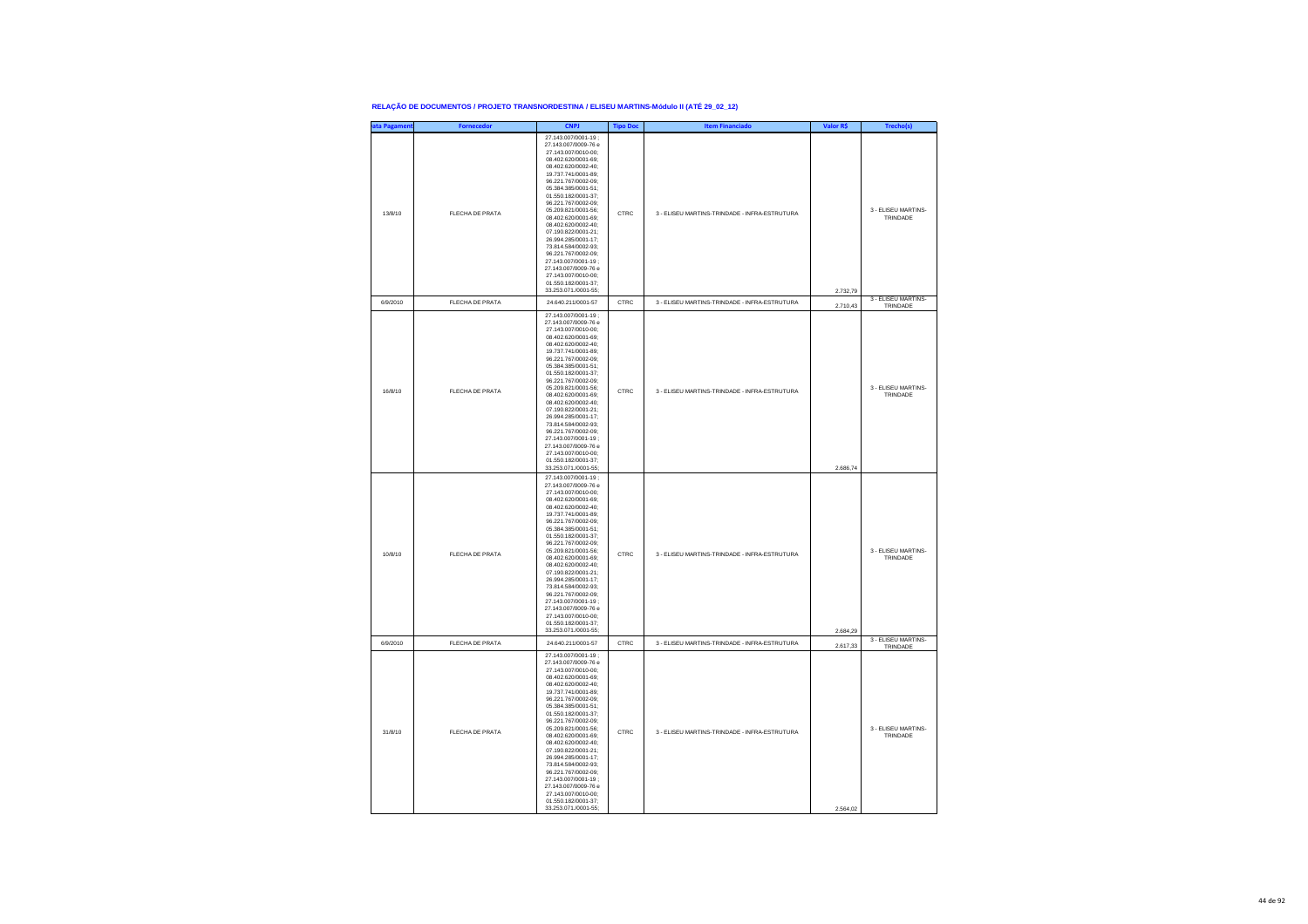| ata Pagameni | <b>Fornecedor</b>               | <b>CNPJ</b>                                                                                                                                                                                                                                                                                                                                                                                                                                                                                                               | <b>Tipo Doc</b> | <b>Item Financiado</b>                        | Valor R\$ | Trecho(s)                       |
|--------------|---------------------------------|---------------------------------------------------------------------------------------------------------------------------------------------------------------------------------------------------------------------------------------------------------------------------------------------------------------------------------------------------------------------------------------------------------------------------------------------------------------------------------------------------------------------------|-----------------|-----------------------------------------------|-----------|---------------------------------|
| 16/8/10      | FLECHA DE PRATA                 | 27.143.007/0001-19;<br>27.143.007/0009-76 e<br>27.143.007/0010-00:<br>08.402.620/0001-69:<br>08.402.620/0002-40:<br>19.737.741/0001-89;<br>96.221.767/0002-09;<br>05.384.385/0001-51;<br>01.550.182/0001-37;<br>96.221.767/0002-09;<br>05.209.821/0001-56:<br>08.402.620/0001-69:<br>08.402.620/0002-40;<br>07.190.822/0001-21;<br>26.994.285/0001-17;<br>73.814.584/0002-93;<br>96.221.767/0002-09;<br>27.143.007/0001-19;<br>27.143.007/0009-76 e<br>27 143 007/0010-00:<br>01.550.182/0001-37;<br>33.253.071./0001-55; | CTRC            | 3 - ELISEU MARTINS-TRINDADE - INFRA-ESTRUTURA | 2.555,69  | 3 - ELISEU MARTINS-<br>TRINDADE |
| 31/8/10      | FLECHA DE PRATA                 | 27.143.007/0001-19;<br>27.143.007/0009-76 e<br>27 143 007/0010-00:<br>08.402.620/0001-69:<br>08.402.620/0002-40;<br>19.737.741/0001-89;<br>96.221.767/0002-09;<br>05.384.385/0001-51;<br>01.550.182/0001-37;<br>96.221.767/0002-09;<br>05.209.821/0001-56:<br>08.402.620/0001-69:<br>08.402.620/0002-40;<br>07.190.822/0001-21;<br>26.994.285/0001-17;<br>73.814.584/0002-93;<br>96.221.767/0002-09;<br>27.143.007/0001-19;<br>27.143.007/0009-76 e<br>27 143 007/0010-00:<br>01.550.182/0001-37:<br>33.253.071./0001-55; | CTRC            | 3 - ELISEU MARTINS-TRINDADE - INFRA-ESTRUTURA | 2.433,53  | 3 - ELISEU MARTINS-<br>TRINDADE |
| 4/8/10       | <b>FLECHA DE PRATA</b>          | 27.143.007/0001-19;<br>27.143.007/0009-76 e<br>27.143.007/0010-00;<br>08 402 620/0001-69:<br>08.402.620/0002-40:<br>19.737.741/0001-89;<br>96.221.767/0002-09;<br>05.384.385/0001-51;<br>01.550.182/0001-37;<br>96.221.767/0002-09;<br>05.209.821/0001-56;<br>08.402.620/0001-69:<br>08.402.620/0002-40:<br>07.190.822/0001-21;<br>26.994.285/0001-17;<br>73.814.584/0002-93;<br>96.221.767/0002-09;<br>27.143.007/0001-19;<br>27.143.007/0009-76 e<br>27.143.007/0010-00:<br>01.550.182/0001-37:<br>33.253.071./0001-55; | CTRC            | 3 - ELISEU MARTINS-TRINDADE - INFRA-ESTRUTURA | 1.954,53  | 3 - ELISEU MARTINS-<br>TRINDADE |
| 17/6/10      | <b>FLECHA DE PRATA</b>          | 27.143.007/0001-19;<br>27.143.007/0009-76 e<br>27.143.007/0010-00;<br>08.402.620/0001-69:<br>08.402.620/0002-40:<br>19.737.741/0001-89;<br>96.221.767/0002-09;<br>05.384.385/0001-51;<br>01.550.182/0001-37;<br>96.221.767/0002-09;<br>05.209.821/0001-56;<br>08.402.620/0001-69:<br>08.402.620/0002-40:<br>07.190.822/0001-21:<br>26.994.285/0001-17;<br>73.814.584/0002-93;<br>96.221.767/0002-09;<br>27.143.007/0001-19;<br>27.143.007/0009-76 e<br>27.143.007/0010-00;<br>01 550 182/0001-37<br>33.253.071./0001-55;  | CTRC            | 3 - ELISEU MARTINS-TRINDADE - INFRA-ESTRUTURA | 1.882,18  | 3 - ELISEU MARTINS-<br>TRINDADE |
| 17/8/10      | <b>FLECHA DE PRATA</b>          | 27.143.007/0001-19;<br>27.143.007/0009-76 e<br>27.143.007/0010-00;<br>08.402.620/0001-69;<br>08.402.620/0002-40:<br>19.737.741/0001-89;<br>96 221 767/0002-09:<br>05.384.385/0001-51;<br>01.550.182/0001-37;<br>96.221.767/0002-09;<br>05.209.821/0001-56;<br>08.402.620/0001-69;<br>08 402 620/0002-40:<br>07 190 822/0001-21:<br>26 994 285/0001-17:<br>73.814.584/0002-93;<br>96.221.767/0002-09;<br>27.143.007/0001-19;<br>27.143.007/0009-76 e<br>27.143.007/0010-00;<br>01 550 182/0001-37<br>33.253.071./0001-55;  | CTRC            | 3 - ELISEU MARTINS-TRINDADE - INFRA-ESTRUTURA | 375,76    | 3 - ELISEU MARTINS-<br>TRINDADE |
| 11/10/11     | FRANCISCO DA COSTA ARAUJO FILHO | 07082498000128                                                                                                                                                                                                                                                                                                                                                                                                                                                                                                            | NF              | 3 - ELISEU MARTINS-TRINDADE - INFRA-ESTRUTURA | 13.000,00 | 3 - ELISEU MARTINS-<br>TRINDADE |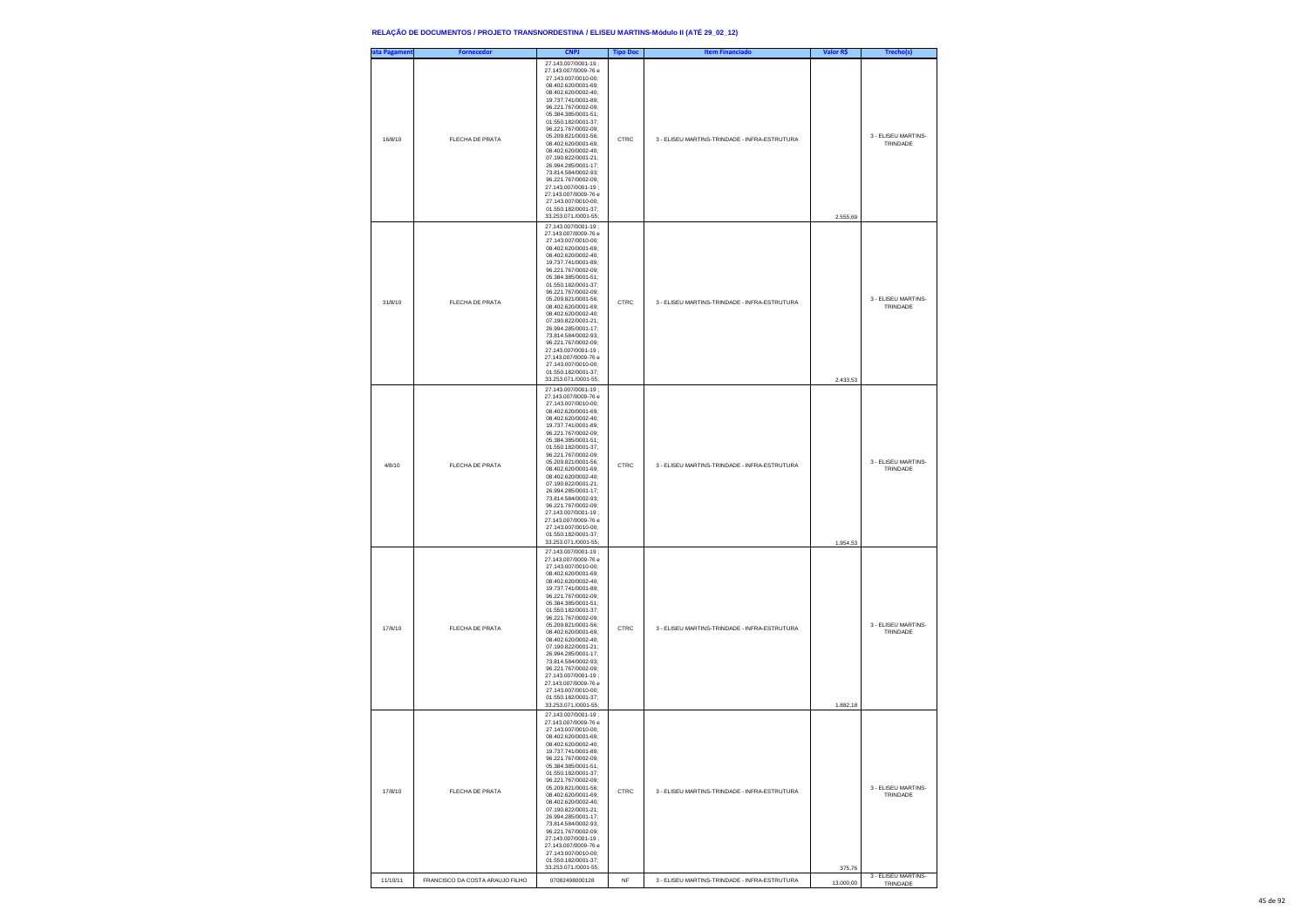| ıta Pagamen | <b>Fornecedor</b>                                        | <b>CNPJ</b>          | <b>Tipo Doc</b> | <b>Item Financiado</b>                        | Valor R\$ | Trecho(s)                       |
|-------------|----------------------------------------------------------|----------------------|-----------------|-----------------------------------------------|-----------|---------------------------------|
| 13/6/2011   | FRANCISCO DEUSIMAR DA SILVA ME                           | 09.369.531/0001-20   | <b>NF</b>       | 3 - ELISEU MARTINS-TRINDADE - INFRA-ESTRUTURA | 13.120,00 | 3 - ELISEU MARTINS-<br>TRINDADE |
| 18/4/2011   | <b>FRIOMAC</b>                                           | 10.770.218/0001-89   | <b>NF</b>       | 3 - ELISEU MARTINS-TRINDADE - OUTRAS DESPESAS | 40.905,00 | 3 - ELISEU MARTINS-<br>TRINDADE |
| 4/10/2010   | <b>FRIOMAC</b>                                           | 10.770.218/0001-89   | NF              | 3 - ELISEU MARTINS-TRINDADE - OUTRAS DESPESAS | 26.000,00 | 3 - ELISEU MARTINS<br>TRINDADE  |
| 18/3/2011   | <b>FRIOMAC</b>                                           | 10.770.218/0001-89   | <b>NF</b>       | 3 - ELISEU MARTINS-TRINDADE - OUTRAS DESPESAS |           | 3 - ELISEU MARTINS-             |
| 13/12/2010  | <b>FRIOMAC</b>                                           | 10.770.218/0001-89   | <b>NF</b>       | 3 - ELISEU MARTINS-TRINDADE - OUTRAS DESPESAS | 17.430,00 | TRINDADE<br>3 - ELISEU MARTINS- |
| 19/11/2010  | <b>FRIOMAC</b>                                           | 10.770.218/0001-89   | NF              | 3 - ELISEU MARTINS-TRINDADE - OUTRAS DESPESAS | 15.770,00 | TRINDADE<br>3 - ELISEU MARTINS- |
|             |                                                          |                      |                 |                                               | 8.910,00  | TRINDADE<br>3 - FLISEU MARTINS- |
| 18/3/2011   | <b>FRIOMAC</b>                                           | 10.770.218/0001-89   | <b>NF</b>       | 3 - ELISEU MARTINS-TRINDADE - OUTRAS DESPESAS | 8.181.00  | TRINDADE<br>3 - ELISEU MARTINS- |
| 4/10/2010   | <b>FRIOMAC</b>                                           | 10.770.218/0001-89   | <b>NF</b>       | 3 - ELISEU MARTINS-TRINDADE - OUTRAS DESPESAS | 3.000,00  | TRINDADE<br>3 - ELISEU MARTINS- |
| 19/11/2010  | <b>FRIOMAC</b>                                           | 10.770.218/0001-89   | NF              | 3 - ELISEU MARTINS-TRINDADE - OUTRAS DESPESAS | 2,300.00  | TRINDADE                        |
| 18/3/2011   | <b>FRIOMAC</b>                                           | 10.770.218/0001-89   | <b>NF</b>       | 3 - ELISEU MARTINS-TRINDADE - OUTRAS DESPESAS | 1,980.00  | 3 - ELISEU MARTINS-<br>TRINDADE |
| 18/3/2011   | <b>FRIOMAC</b>                                           | 10.770.218/0001-89   | <b>NF</b>       | 3 - ELISEU MARTINS-TRINDADE - OUTRAS DESPESAS | 1.300,00  | 3 - ELISEU MARTINS-<br>TRINDADE |
| 19/11/2010  | <b>FRIOMAC</b>                                           | 10.770.218/0001-89   | NF              | 3 - ELISEU MARTINS-TRINDADE - OUTRAS DESPESAS | 1.280,00  | 3 - ELISEU MARTINS-<br>TRINDADE |
| 24/8/10     | <b>FRIOMAC</b>                                           | 10 770 218/0001-89   | <b>NF</b>       | 3 - ELISEU MARTINS-TRINDADE - INFRA-ESTRUTURA | 30 400 00 | 3 - ELISEU MARTINS-<br>TRINDADE |
| 14/7/10     | <b>FRIOMAC</b>                                           | 10.770.218/0001-89   | <b>NF</b>       | 3 - ELISEU MARTINS-TRINDADE - OUTRAS DESPESAS | 13,760.00 | 3 - ELISEU MARTINS-<br>TRINDADE |
| 2/1/12      | FROTA MAIS LOC. DE VEICULOS LTDA                         | 03077285000157       | <b>NFS</b>      | 3 - ELISEU MARTINS-TRINDADE - INFRA-ESTRUTURA | 65.600,42 | 3 - ELISEU MARTINS-<br>TRINDADE |
| 21/12/11    | FROTA MAIS LOC. DE VEICULOS LTDA                         | 03077285000157       | <b>NFS</b>      | 3 - ELISEU MARTINS-TRINDADE - INFRA-ESTRUTURA | 48.104.57 | 3 - ELISEU MARTINS-<br>TRINDADE |
| 20/9/11     | FROTA MAIS LOC. DE VEICULOS LTDA                         | 03077285000157       | <b>NF</b>       | 3 - ELISEU MARTINS-TRINDADE - INFRA-ESTRUTURA | 53.771,91 | 3 - ELISEU MARTINS-             |
| 5/1/12      | FUNDSOLO SERVICOS GEOTECNICOS E                          | 57884702000100       | <b>NFS</b>      | 3 - ELISEU MARTINS-TRINDADE - INFRA-ESTRUTURA |           | TRINDADE<br>3 - ELISEU MARTINS  |
| 7/6/10      | <b>FUN</b><br>FURTADO & SCHMIDT SISTEMAS E               | 00.637.929/0001-26   | <b>NF</b>       | 3 - ELISEU MARTINS-TRINDADE - INFRA-ESTRUTURA | 57.336,49 | TRINDADE<br>3 - ELISEU MARTINS- |
|             | EQUIPAMENTOS TOPOGRAFICOS LTDA<br><b>G N AGRIMENSURA</b> | 08.402.620/0001-69 e |                 |                                               | 2.372.00  | TRINDADE<br>3 - ELISEU MARTINS- |
| 22/04/2010  | <b>GALVAZ CONSTRUÇÕES E</b>                              | 08.402.620/0002-40   | <b>NFS</b>      | 3 - ELISEU MARTINS-TRINDADE - INFRA-ESTRUTURA | 25.629.10 | TRINDADE<br>3 - ELISEU MARTINS- |
| 10/6/10     | INCORPORAÇÕES                                            | 40 881 716/0001-60   | <b>NF</b>       | 3 - ELISEU MARTINS-TRINDADE - INFRA-ESTRUTURA | 19,289.60 | TRINDADE<br>3 - FLISEU MARTINS- |
| 23/8/11     | GEOBETON ENGENHARIA LTDA                                 | 05471926000189       | <b>NF</b>       | 3 - ELISEU MARTINS-TRINDADE - INFRA-ESTRUTURA | 87.620.78 | TRINDADE                        |
| 18/7/11     | GEOBETON ENGENHARIA I TDA                                | 05471926000189       | <b>NF</b>       | 3 - FLISEU MARTINS-TRINDADE - INFRA-ESTRUTURA |           | 3 - ELISEU MARTINS-<br>TRINDADE |
|             |                                                          |                      |                 |                                               | 78.807,64 | 3 - FLISEU MARTINS-             |
| 6/1/2011    | GEOBETON ENGENHARIA LTDA                                 | 05.471.926/0001-89   | NFS/IRRF        | 3 - ELISEU MARTINS-TRINDADE - INFRA-ESTRUTURA | 95 955 96 | TRINDADE<br>3 - ELISEU MARTINS- |
| 1/4/2011    | GEOBETON ENGENHARIA I TDA                                | 05.471.926/0001-89   | NFS/IRRF        | 3 - ELISEU MARTINS-TRINDADE - INFRA-ESTRUTURA | 85.413,55 | TRINDADE<br>3 - ELISEU MARTINS  |
| 6/5/2011    | GEOBETON ENGENHARIA I TDA                                | 05.471.926/0001-89   | NFS/IRRF        | 3 - ELISEU MARTINS-TRINDADE - INFRA-ESTRUTURA | 84.645,98 | TRINDADE                        |
| 24/6/2011   | GEOBETON ENGENHARIA LTDA                                 | 05.471.926/0001-89   | <b>NFS</b>      | 3 - ELISEU MARTINS-TRINDADE - INFRA-ESTRUTURA | 50.940.35 | 3 - ELISEU MARTINS-<br>TRINDADE |
| 27/12/2010  | <b>GERDAU</b>                                            | 07.358.761/0051-28   | <b>NF</b>       | 3 - ELISEU MARTINS-TRINDADE - INFRA-ESTRUTURA | 75.001,91 | 3 - ELISEU MARTINS-<br>TRINDADE |
| 23/11/2010  | <b>GERDAU</b>                                            | 07.358.761/0018-07   | <b>NF</b>       | 3 - ELISEU MARTINS-TRINDADE - INFRA-ESTRUTURA | 62.059,27 | 3 - ELISEU MARTINS<br>TRINDADE  |
| 23/11/2010  | GERDAU                                                   | 07.358.761/0018-07   | <b>NF</b>       | 3 - ELISEU MARTINS-TRINDADE - INFRA-ESTRUTURA | 60.945.33 | 3 - ELISEU MARTINS-<br>TRINDADE |
| 23/11/2010  | GERDAU                                                   | 07.358.761/0018-07   | <b>NF</b>       | 3 - ELISEU MARTINS-TRINDADE - INFRA-ESTRUTURA | 38.352,71 | 3 - ELISEU MARTINS-<br>TRINDADE |
| 7/12/2010   | GERDAU                                                   | 07.358.761/0013-00   | <b>NF</b>       | 3 - ELISEU MARTINS-TRINDADE - INFRA-ESTRUTURA | 32.993,74 | 3 - ELISEU MARTINS-<br>TRINDADE |
| 2/12/2010   | GERDAU                                                   | 07.358.761/0013-00   | NF              | 3 - ELISEU MARTINS-TRINDADE - INFRA-ESTRUTURA | 32.993.72 | 3 - ELISEU MARTINS<br>TRINDADE  |
| 2/12/2010   | <b>GERDAU</b>                                            | 07.358.761/0013-00   | <b>NF</b>       | 3 - ELISEU MARTINS-TRINDADE - INFRA-ESTRUTURA |           | 3 - ELISEU MARTINS-             |
| 3/12/2010   | GERDAU                                                   | 07.358.761/0013-00   | <b>NF</b>       | 3 - ELISEU MARTINS-TRINDADE - INFRA-ESTRUTURA | 32.993,63 | TRINDADE<br>3 - ELISEU MARTINS- |
| 3/12/2010   | GERDAU                                                   | 07.358.761/0013-00   | NF              | 3 - ELISEU MARTINS-TRINDADE - INFRA-ESTRUTURA | 32.993,49 | TRINDADE<br>3 - ELISEU MARTINS- |
| 3/12/2010   | GERDAU                                                   | 07.358.761/0013-00   |                 | 3 - ELISEU MARTINS-TRINDADE - INFRA-ESTRUTURA | 32.993,45 | TRINDADE<br>3 - ELISEU MARTINS- |
|             |                                                          |                      | <b>NF</b>       |                                               | 32.565,98 | TRINDADE<br>3 - ELISEU MARTINS- |
| 2/12/2010   | GERDAU                                                   | 07.358.761/0013-00   | <b>NF</b>       | 3 - ELISEU MARTINS-TRINDADE - INFRA-ESTRUTURA | 27.460,09 | TRINDADE<br>3 - ELISEU MARTINS- |
| 2/12/2010   | GERDAU                                                   | 07.358.761/0013-00   | NF              | 3 - ELISEU MARTINS-TRINDADE - INFRA-ESTRUTURA | 27.069,83 | TRINDADE<br>3 - FLISEU MARTINS- |
| 23/11/2010  | GERDAU                                                   | 07.358.761/0018-07   | <b>NF</b>       | 3 - ELISEU MARTINS-TRINDADE - INFRA-ESTRUTURA | 22.471,55 | TRINDADE<br>3 - ELISEU MARTINS- |
| 15/12/2010  | GERDAU                                                   | 07.358.761/0013-00   | <b>NF</b>       | 3 - ELISEU MARTINS-TRINDADE - INFRA-ESTRUTURA | 22.087,40 | TRINDADE<br>3 - FLISEU MARTINS- |
| 23/11/2010  | GERDAU                                                   | 07.358.761/0018-07   | NF              | 3 - ELISEU MARTINS-TRINDADE - INFRA-ESTRUTURA | 20.744,78 | TRINDADE                        |
| 20/12/2010  | GERDAU                                                   | 07.358.761/0051-28   | <b>NF</b>       | 3 - ELISEU MARTINS-TRINDADE - INFRA-ESTRUTURA | 20.629.05 | 3 - FLISEU MARTINS-<br>TRINDADE |
| 15/12/2010  | GERDAU                                                   | 07.358.761/0013-00   | <b>NF</b>       | 3 - ELISEU MARTINS-TRINDADE - INFRA-ESTRUTURA | 20.472,33 | 3 - ELISEU MARTINS-<br>TRINDADE |
| 20/12/2010  | GERDAU                                                   | 07.358.761/0051-28   | NF              | 3 - ELISEU MARTINS-TRINDADE - INFRA-ESTRUTURA | 19.273,89 | 3 - ELISEU MARTINS-<br>TRINDADE |
| 23/11/2010  | GERDAU                                                   | 07.358.761/0018-07   | <b>NF</b>       | 3 - ELISEU MARTINS-TRINDADE - INFRA-ESTRUTURA | 18.649,93 | 3 - ELISEU MARTINS-<br>TRINDADE |
| 23/11/2010  | <b>GERDAU</b>                                            | 07.358.761/0018-07   | <b>NF</b>       | 3 - ELISEU MARTINS-TRINDADE - INFRA-ESTRUTURA | 18.070,16 | 3 - ELISEU MARTINS-<br>TRINDADE |
| 15/12/2010  | GERDAU                                                   | 07.358.761/0013-00   | NF              | 3 - ELISEU MARTINS-TRINDADE - INFRA-ESTRUTURA | 17.491,95 | 3 - ELISEU MARTINS<br>TRINDADE  |
| 7/12/2010   | GERDAU                                                   | 07.358.761/0013-00   | NF              | 3 - ELISEU MARTINS-TRINDADE - INFRA-ESTRUTURA | 16 959 27 | 3 - ELISEU MARTINS-             |
| 3/12/2010   | GERDAU                                                   | 07.358.761/0013-00   | <b>NF</b>       | 3 - ELISEU MARTINS-TRINDADE - INFRA-ESTRUTURA |           | TRINDADE<br>3 - ELISEU MARTINS- |
| 15/12/2010  | GERDAU                                                   | 07.358.761/0013-00   | NF              | 3 - ELISEU MARTINS-TRINDADE - INFRA-ESTRUTURA | 16,959.25 | TRINDADE<br>3 - ELISEU MARTINS- |
|             | GERDAU                                                   |                      |                 |                                               | 16,399.94 | TRINDADE<br>3 - ELISEU MARTINS  |
| 20/12/2010  |                                                          | 07.358.761/0051-28   | NF              | 3 - ELISEU MARTINS-TRINDADE - INFRA-ESTRUTURA | 15,807.80 | TRINDADE<br>3 - ELISEU MARTINS- |
| 3/12/2010   | <b>GERDAU</b>                                            | 07.358.761/0013-00   | <b>NF</b>       | 3 - ELISEU MARTINS-TRINDADE - INFRA-ESTRUTURA | 15.061,88 | TRINDADE<br>3 - ELISEU MARTINS- |
| 7/12/2010   | GERDAU                                                   | 07.358.761/0013-00   | <b>NF</b>       | 3 - ELISEU MARTINS-TRINDADE - INFRA-ESTRUTURA | 15.059,57 | TRINDADE<br>3 - FLISEU MARTINS- |
| 15/12/2010  | GERDAU                                                   | 07.358.761/0013-00   | <b>NF</b>       | 3 - ELISEU MARTINS-TRINDADE - INFRA-ESTRUTURA | 14,857.43 | TRINDADE                        |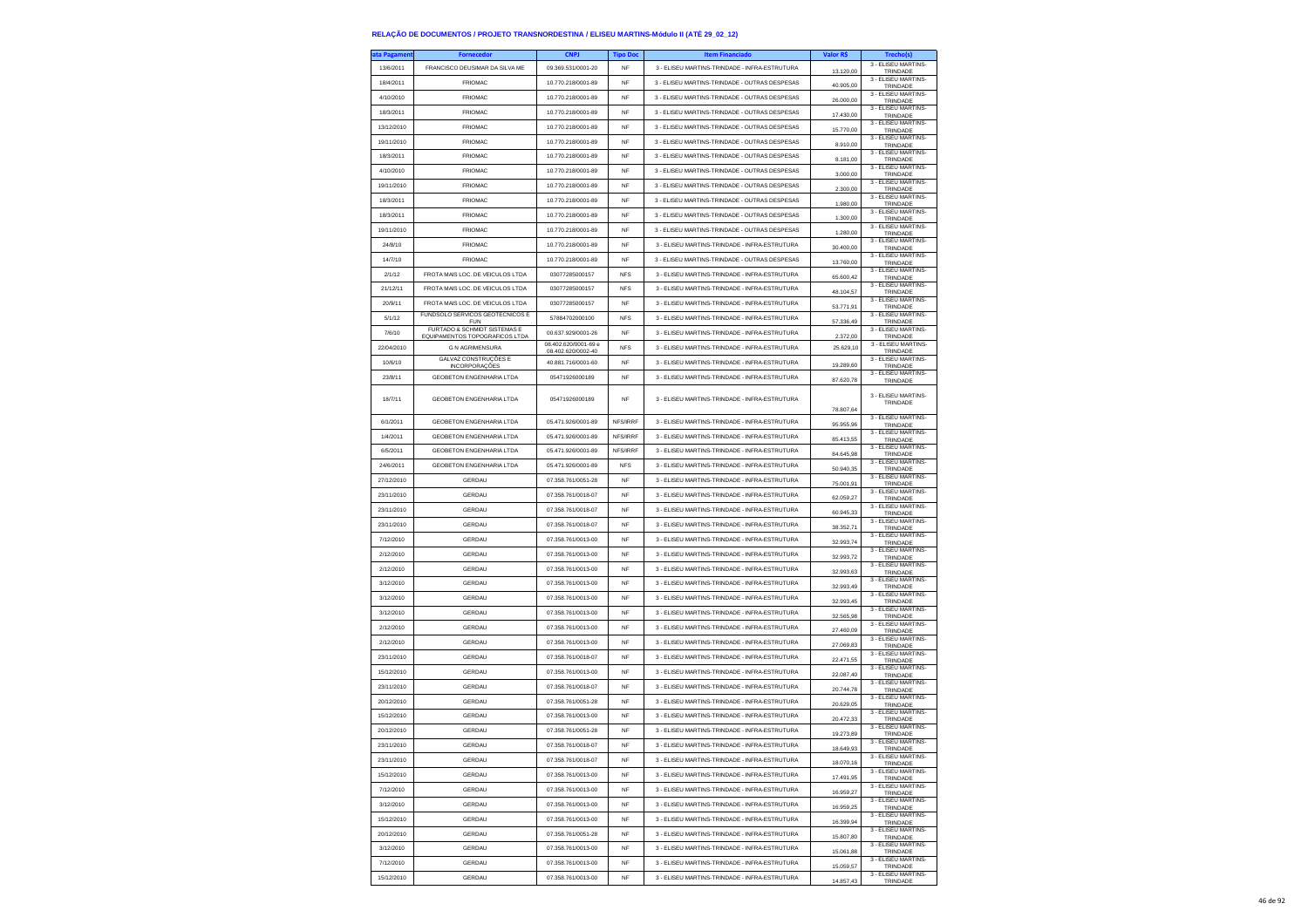| ta Pagamen | <b>Fornecedor</b> | <b>CNPJ</b>        | <b>Tipo Doc</b> | <b>Item Financiado</b>                        | Valor R\$ | Trecho(s)                            |
|------------|-------------------|--------------------|-----------------|-----------------------------------------------|-----------|--------------------------------------|
| 2/12/2010  | GERDAU            | 07.358.761/0013-00 | NF              | 3 - ELISEU MARTINS-TRINDADE - INFRA-ESTRUTURA | 14.027,78 | 3 - ELISEU MARTINS-<br>TRINDADE      |
| 7/12/2010  | <b>GERDAU</b>     | 07.358.761/0013-00 | NF              | 3 - ELISEU MARTINS-TRINDADE - INFRA-ESTRUTURA | 14.024.44 | 3 - ELISEU MARTINS-<br>TRINDADE      |
| 2/12/2010  | GERDAU            | 07.358.761/0013-00 | <b>NF</b>       | 3 - ELISEU MARTINS-TRINDADE - INFRA-ESTRUTURA | 14.024.40 | 3 - ELISEU MARTINS-<br>TRINDADE      |
| 3/12/2010  | GERDAU            | 07.358.761/0013-00 | NF              | 3 - ELISEU MARTINS-TRINDADE - INFRA-ESTRUTURA | 14.024,32 | 3 - ELISEU MARTINS-<br>TRINDADE      |
| 3/12/2010  | GERDAU            | 07.358.761/0013-00 | <b>NF</b>       | 3 - ELISEU MARTINS-TRINDADE - INFRA-ESTRUTURA | 14.023.35 | 3 - ELISEU MARTINS-<br>TRINDADE      |
| 2/12/2010  | GERDAU            | 07.358.761/0013-00 | <b>NF</b>       | 3 - ELISEU MARTINS-TRINDADE - INFRA-ESTRUTURA | 13.975,19 | 3 - ELISEU MARTINS-<br>TRINDADE      |
| 23/11/2010 | GERDAU            | 07 358 761/0018-07 | <b>NF</b>       | 3 - ELISEU MARTINS-TRINDADE - INFRA-ESTRUTURA | 13.171,41 | 3 - ELISEU MARTINS-                  |
| 2/12/2010  | GERDAU            | 07.358.761/0013-00 | <b>NF</b>       | 3 - ELISEU MARTINS-TRINDADE - INFRA-ESTRUTURA |           | TRINDADE<br>3 - ELISEU MARTINS-      |
| 3/12/2010  | <b>GERDAU</b>     | 07.358.761/0013-00 | <b>NF</b>       | 3 - ELISEU MARTINS-TRINDADE - INFRA-ESTRUTURA | 11.687,03 | TRINDADE<br>3 - ELISEU MARTINS-      |
| 15/12/2010 | GERDAU            | 07.358.761/0013-00 | <b>NF</b>       | 3 - ELISEU MARTINS-TRINDADE - INFRA-ESTRUTURA | 11.582,94 | TRINDADE<br>3 - ELISEU MARTINS-      |
| 15/12/2010 | GERDAU            | 07.358.761/0013-00 | <b>NF</b>       | 3 - ELISEU MARTINS-TRINDADE - INFRA-ESTRUTURA | 11.117,10 | TRINDADE<br>3 - ELISEU MARTINS-      |
| 15/12/2010 | GERDAU            | 07.358.761/0013-00 | <b>NF</b>       | 3 - FLISELLMARTINS-TRINDADE - INFRA-ESTRUTURA | 9 087 72  | TRINDADE<br>3 - ELISEU MARTINS-      |
| 2/12/2010  | GERDAU            | 07.358.761/0013-00 | <b>NF</b>       | 3 - ELISEU MARTINS-TRINDADE - INFRA-ESTRUTURA | 7.653,80  | TRINDADE<br>3 - ELISEU MARTINS-      |
| 2/12/2010  | GERDAU            | 07.358.761/0013-00 | NF              | 3 - ELISEU MARTINS-TRINDADE - INFRA-ESTRUTURA | 7.025,10  | TRINDADE<br>3 - ELISEU MARTINS-      |
| 7/12/2010  |                   |                    |                 |                                               | 6.826,67  | TRINDADE<br>3 - FLISEU MARTINS-      |
|            | <b>GERDAU</b>     | 07.358.761/0013-00 | <b>NF</b>       | 3 - ELISEU MARTINS-TRINDADE - INFRA-ESTRUTURA | 6.825,31  | TRINDADE<br>3 - ELISEU MARTINS-      |
| 3/12/2010  | <b>GERDAU</b>     | 07.358.761/0013-00 | NF              | 3 - ELISEU MARTINS-TRINDADE - INFRA-ESTRUTURA | 6.825,25  | TRINDADE<br>3 - ELISEU MARTINS-      |
| 3/12/2010  | GERDAU            | 07.358.761/0013-00 | NF              | 3 - ELISEU MARTINS-TRINDADE - INFRA-ESTRUTURA | 6.824,20  | TRINDADE<br>3 - ELISEU MARTINS-      |
| 2/12/2010  | GERDAU            | 07.358.761/0013-00 | <b>NF</b>       | 3 - ELISEU MARTINS-TRINDADE - INFRA-ESTRUTURA | 6.823,70  | TRINDADE<br>3 - ELISEU MARTINS-      |
| 2/12/2010  | <b>GERDAU</b>     | 07.358.761/0013-00 | NF              | 3 - ELISEU MARTINS-TRINDADE - INFRA-ESTRUTURA | 6.743,07  | TRINDADE<br>3 - ELISEU MARTINS-      |
| 15/12/2010 | GERDAU            | 07.358.761/0013-00 | NF              | 3 - ELISEU MARTINS-TRINDADE - INFRA-ESTRUTURA | 6.110,77  | TRINDADE<br>3 - FLISEU MARTINS-      |
| 3/12/2010  | GERDAU            | 07.358.761/0013-00 | <b>NF</b>       | 3 - ELISEU MARTINS-TRINDADE - INFRA-ESTRUTURA | 6.074.90  | TRINDADE<br>3 - ELISEU MARTINS-      |
| 15/12/2010 | GERDAU            | 07.358.761/0013-00 | NF              | 3 - ELISEU MARTINS-TRINDADE - INFRA-ESTRUTURA | 6.030.07  | TRINDADE                             |
| 15/12/2010 | GERDAU            | 07.358.761/0013-00 | NF              | 3 - ELISEU MARTINS-TRINDADE - INFRA-ESTRUTURA | 5.973,09  | 3 - ELISEU MARTINS-<br>TRINDADE      |
| 2/12/2010  | GERDAU            | 07.358.761/0013-00 | <b>NF</b>       | 3 - ELISEU MARTINS-TRINDADE - INFRA-ESTRUTURA | 5.721,30  | 3 - ELISEU MARTINS-<br>TRINDADE      |
| 7/12/2010  | <b>GERDAU</b>     | 07.358.761/0013-00 | NF              | 3 - ELISEU MARTINS-TRINDADE - INFRA-ESTRUTURA | 5.696,96  | 3 - ELISEU MARTINS-<br>TRINDADE      |
| 2/12/2010  | GERDAU            | 07.358.761/0013-00 | NF              | 3 - ELISEU MARTINS-TRINDADE - INFRA-ESTRUTURA | 5.696,94  | 3 - ELISEU MARTINS-<br>TRINDADE      |
| 3/12/2010  | GERDAU            | 07.358.761/0013-00 | <b>NF</b>       | 3 - ELISEU MARTINS-TRINDADE - INFRA-ESTRUTURA | 5.696.91  | 3 - ELISEU MARTINS-<br>TRINDADE      |
| 3/12/2010  | <b>GERDAU</b>     | 07.358.761/0013-00 | <b>NF</b>       | 3 - FLISELLMARTINS-TRINDADE - INFRA-ESTRUTURA | 5.695,07  | 3 - ELISEU MARTINS-<br>TRINDADE      |
| 2/12/2010  | GERDAU            | 07.358.761/0013-00 | NF              | 3 - ELISEU MARTINS-TRINDADE - INFRA-ESTRUTURA | 5.687,53  | 3 - ELISEU MARTINS-<br>TRINDADE      |
| 3/12/2010  | GERDAU            | 07.358.761/0013-00 | <b>NF</b>       | 3 - ELISEU MARTINS-TRINDADE - INFRA-ESTRUTURA | 5.603.81  | 3 - ELISEU MARTINS-<br>TRINDADE      |
| 15/12/2010 | <b>GERDAU</b>     | 07.358.761/0013-00 | <b>NF</b>       | 3 - ELISEU MARTINS-TRINDADE - INFRA-ESTRUTURA | 5.479,09  | 3 - ELISEU MARTINS-<br>TRINDADE      |
| 7/12/2010  | GERDAU            | 07.358.761/0013-00 | NF              | 3 - ELISEU MARTINS-TRINDADE - INFRA-ESTRUTURA | 5.414,78  | 3 - ELISEU MARTINS-<br>TRINDADE      |
| 3/12/2010  | GERDAU            | 07.358.761/0013-00 | <b>NF</b>       | 3 - ELISEU MARTINS-TRINDADE - INFRA-ESTRUTURA | 5.413.84  | 3 - ELISEU MARTINS-<br>TRINDADE      |
| 15/12/2010 | <b>GERDAU</b>     | 07.358.761/0013-00 | <b>NF</b>       | 3 - ELISEU MARTINS-TRINDADE - INFRA-ESTRUTURA | 4.945,43  | 3 - ELISEU MARTINS-<br>TRINDADE      |
| 2/12/2010  | GERDAU            | 07.358.761/0013-00 | <b>NF</b>       | 3 - ELISEU MARTINS-TRINDADE - INFRA-ESTRUTURA | 4.747,46  | 3 - ELISEU MARTINS-<br>TRINDADE      |
| 7/12/2010  | GERDAU            | 07.358.761/0013-00 | <b>NF</b>       | 3 - ELISEU MARTINS-TRINDADE - INFRA-ESTRUTURA | 3.988.38  | 3 - ELISEU MARTINS<br>TRINDADE       |
| 3/12/2010  | GERDAU            | 07.358.761/0013-00 | <b>NF</b>       | 3 - ELISEU MARTINS-TRINDADE - INFRA-ESTRUTURA | 3.987,74  | 3 - ELISEU MARTINS-                  |
| 7/12/2010  | <b>GERDAU</b>     | 07.358.761/0013-00 | <b>NF</b>       | 3 - ELISEU MARTINS-TRINDADE - INFRA-ESTRUTURA | 3.966,28  | TRINDADE<br>3 - ELISEU MARTINS-      |
| 3/12/2010  | GERDAU            | 07.358.761/0013-00 | <b>NF</b>       | 3 - ELISEU MARTINS-TRINDADE - INFRA-ESTRUTURA |           | TRINDADE<br>3 - ELISEU MARTINS-      |
| 7/12/2010  | <b>GERDAU</b>     | 07.358.761/0013-00 | <b>NF</b>       | 3 - ELISEU MARTINS-TRINDADE - INFRA-ESTRUTURA | 3.965.89  | TRINDADE<br>3 - ELISEU MARTINS-      |
| 3/12/2010  | <b>GERDAU</b>     | 07.358.761/0013-00 | NF              | 3 - ELISEU MARTINS-TRINDADE - INFRA-ESTRUTURA | 3.503,59  | TRINDADE<br>3 - ELISEU MARTINS-      |
| 15/12/2010 | GERDAU            | 07.358.761/0013-00 | NF              | 3 - ELISEU MARTINS-TRINDADE - INFRA-ESTRUTURA | 3,503.17  | TRINDADE<br>3 - ELISEU MARTINS-      |
| 15/12/2010 | GERDAU            | 07 358 761/0013-00 | <b>NF</b>       | 3 - ELISEU MARTINS-TRINDADE - INFRA-ESTRUTURA | 3.462,86  | TRINDADE<br>3 - ELISEU MARTINS-      |
| 16/12/2010 | GERDAU            | 07.369.685/0015-92 | <b>NF</b>       | 3 - ELISEU MARTINS-TRINDADE - INFRA-ESTRUTURA | 3.434,28  | TRINDADE<br>3 - ELISEU MARTINS-      |
| 2/12/2010  | GERDAU            | 07.358.761/0013-00 | NF              | 3 - ELISEU MARTINS-TRINDADE - INFRA-ESTRUTURA | 3.273,56  | TRINDADE<br>3 - ELISEU MARTINS-      |
|            |                   |                    |                 |                                               | 3.075,16  | TRINDADE<br>3 - ELISEU MARTINS-      |
| 7/12/2010  | <b>GERDAU</b>     | 07.358.761/0013-00 | <b>NF</b>       | 3 - ELISEU MARTINS-TRINDADE - INFRA-ESTRUTURA | 3.074,42  | TRINDADE<br>3 - ELISEU MARTINS-      |
| 2/12/2010  | <b>GERDAU</b>     | 07 358 761/0013-00 | NF              | 3 - ELISEU MARTINS-TRINDADE - INFRA-ESTRUTURA | 74.02     | <b>TRINDAD</b><br>3 - ELISEU MARTINS |
| 3/12/2010  | GERDAU            | 07.358.761/0013-00 | NF              | 3 - ELISEU MARTINS-TRINDADE - INFRA-ESTRUTURA | 3.073,50  | TRINDADE<br>3 - ELISEU MARTINS-      |
| 3/12/2010  | GERDAU            | 07.358.761/0013-00 | <b>NF</b>       | 3 - ELISEU MARTINS-TRINDADE - INFRA-ESTRUTURA | 3.069.12  | TRINDADE<br>3 - ELISEU MARTINS-      |
| 2/12/2010  | GERDAU            | 07.358.761/0013-00 | NF              | 3 - ELISEU MARTINS-TRINDADE - INFRA-ESTRUTURA | 3.018,71  | TRINDADE<br>3 - ELISEU MARTINS-      |
| 16/12/2010 | GERDAU            | 07.369.685/0015-92 | NF              | 3 - ELISEU MARTINS-TRINDADE - INFRA-ESTRUTURA | 2.747,20  | TRINDADE<br>3 - ELISEU MARTINS-      |
| 2/12/2010  | GERDAU            | 07.358.761/0013-00 | NF              | 3 - ELISEU MARTINS-TRINDADE - INFRA-ESTRUTURA | 2.562.02  | TRINDADE                             |
| 16/12/2010 | <b>GERDAU</b>     | 07.369.685/0015-92 | NF              | 3 - ELISEU MARTINS-TRINDADE - INFRA-ESTRUTURA | 2.558,15  | 3 - ELISEU MARTINS-<br>TRINDADE      |
| 3/12/2010  | GERDAU            | 07.358.761/0013-00 | NF              | 3 - ELISEU MARTINS-TRINDADE - INFRA-ESTRUTURA | 2.502,91  | 3 - ELISEU MARTINS-<br>TRINDADE      |
| 16/12/2010 | GERDAU            | 07.369.685/0015-92 | NF              | 3 - ELISEU MARTINS-TRINDADE - INFRA-ESTRUTURA | 1.985.81  | 3 - ELISEU MARTINS-<br>TRINDADE      |
| 16/12/2010 | <b>GERDAU</b>     | 07.369.685/0015-92 | <b>NF</b>       | 3 - FLISELLMARTINS-TRINDADE - INFRA-ESTRUTURA | 1.180.87  | 3 - ELISEU MARTINS-<br>TRINDADE      |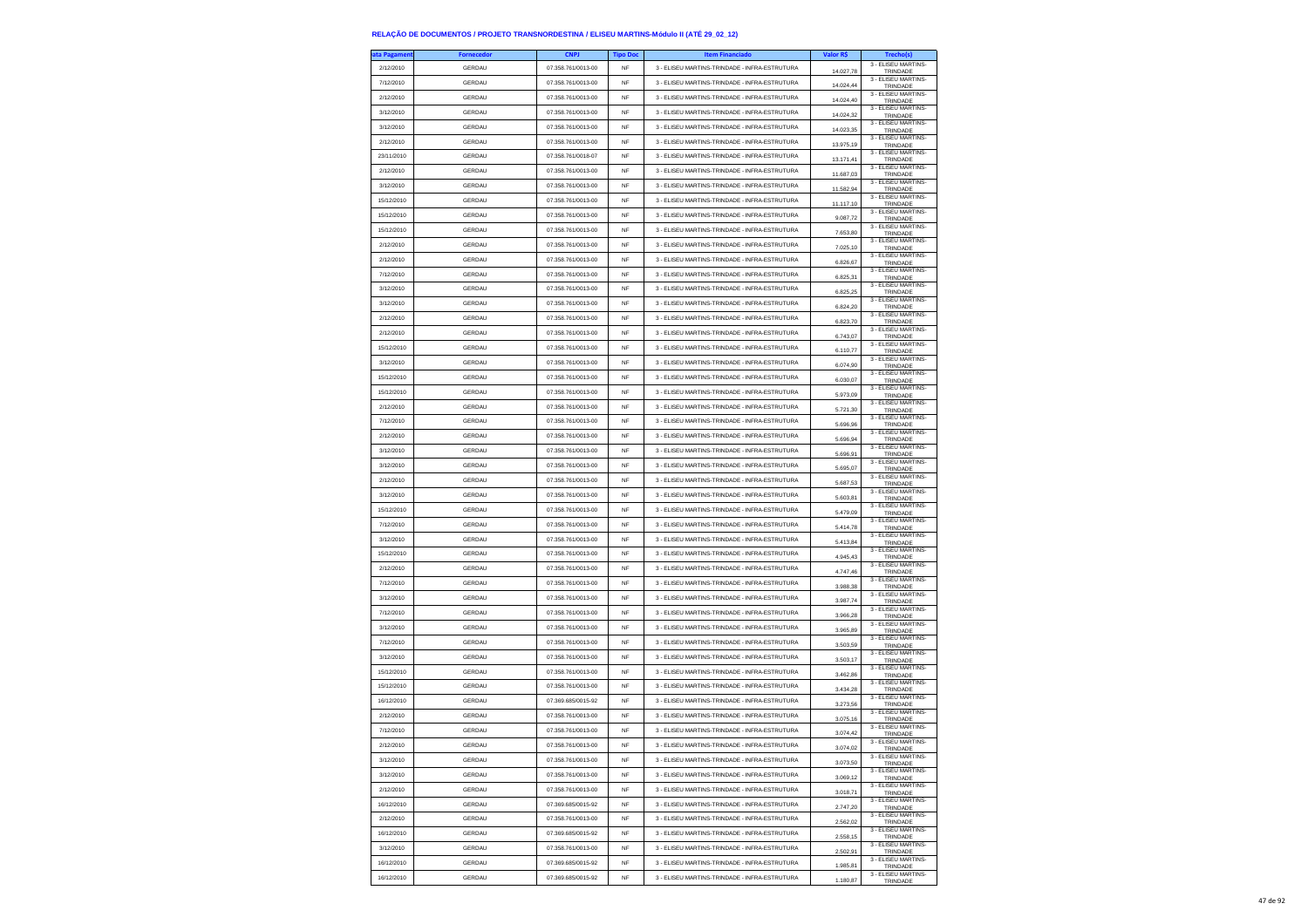| ıta Pagameni | <b>Fornecedor</b>  | <b>CNPJ</b>        | <b>Tipo Doc</b> | <b>Item Financiado</b>                        | Valor R\$   | Trecho(s)                                              |
|--------------|--------------------|--------------------|-----------------|-----------------------------------------------|-------------|--------------------------------------------------------|
| 16/12/2010   | GERDAU             | 07.369.685/0015-92 | <b>NF</b>       | 3 - ELISEU MARTINS-TRINDADE - INFRA-ESTRUTURA | 893.54      | 3 - ELISEU MARTINS-<br>TRINDADE                        |
| 16/12/2010   | GERDAU             | 07.369.685/0015-92 | <b>NF</b>       | 3 - ELISEU MARTINS-TRINDADE - INFRA-ESTRUTURA | 857,61      | 3 - ELISEU MARTINS-<br>TRINDADE                        |
| 16/12/2010   | GERDAU             | 07.369.685/0015-92 | NF              | 3 - ELISEU MARTINS-TRINDADE - INFRA-ESTRUTURA |             | 3 - ELISEU MARTINS-                                    |
| 15/12/2010   | GERDAU             | 07.358.761/0013-00 | <b>NF</b>       | 3 - ELISEU MARTINS-TRINDADE - INFRA-ESTRUTURA | 655,22      | TRINDADE<br>3 - ELISEU MARTINS-                        |
| 15/10/2010   |                    | 07 358 761/0013-00 |                 |                                               | 15.816.22   | TRINDADE<br>3 - ELISEU MARTINS-                        |
|              | <b>GERDAU ACOS</b> |                    | <b>NF</b>       | 3 - ELISEU MARTINS-TRINDADE - INFRA-ESTRUTURA | 62.973.07   | TRINDADE<br>3 - ELISEU MARTINS-                        |
| 3/11/2010    | <b>GERDAU ACOS</b> | 07.358.761/0051-28 | <b>NF</b>       | 3 - ELISEU MARTINS-TRINDADE - INFRA-ESTRUTURA | 58.582,14   | TRINDADE<br>3 - ELISEU MARTINS-                        |
| 16/11/2010   | <b>GERDAU ACOS</b> | 07.358.761/0051-28 | NF              | 3 - ELISEU MARTINS-TRINDADE - INFRA-ESTRUTURA | 58.385,36   | TRINDADE<br>3 - ELISEU MARTINS-                        |
| 15/10/2010   | <b>GERDAU ACOS</b> | 07.358.761/0013-00 | <b>NF</b>       | 3 - ELISEU MARTINS-TRINDADE - INFRA-ESTRUTURA | 55.879,82   | TRINDADE                                               |
| 29/4/2011    | <b>GERDAU ACOS</b> | 07.358.761/0051-28 | NF              | 3 - ELISEU MARTINS-TRINDADE - OUTRAS DESPESAS | 54.806,12   | 3 - ELISEU MARTINS-<br>TRINDADE                        |
| 4/10/2010    | GERDAU ACOS        | 07.358.761/0013-00 | NF              | 3 - ELISEU MARTINS-TRINDADE - INFRA-ESTRUTURA | 50.387,13   | 3 - ELISEU MARTINS-<br>TRINDADE                        |
| 3/11/2010    | <b>GERDAU ACOS</b> | 07.358.761/0051-28 | <b>NF</b>       | 3 - ELISEU MARTINS-TRINDADE - INFRA-ESTRUTURA | 47.369,83   | 3 - ELISEU MARTINS-<br>TRINDADE                        |
| 16/11/2010   | <b>GERDAU ACOS</b> | 07.358.761/0051-28 | NF              | 3 - ELISEU MARTINS-TRINDADE - INFRA-ESTRUTURA | 47.142,50   | 3 - ELISEU MARTINS-<br>TRINDADE                        |
| 15/10/2010   | <b>GERDAU ACOS</b> | 07.358.761/0013-00 | NF              | 3 - ELISEU MARTINS-TRINDADE - INFRA-ESTRUTURA | 46.338,20   | 3 - FLISEU MARTINS-<br>TRINDADE                        |
| 15/10/2010   | <b>GERDAU ACOS</b> | 07.358.761/0013-00 | <b>NF</b>       | 3 - ELISEU MARTINS-TRINDADE - INFRA-ESTRUTURA | 41.039.78   | 3 - ELISEU MARTINS-<br>TRINDADE                        |
| 15/10/2010   | <b>GERDAU ACOS</b> | 07.358.761/0013-00 | NF              | 3 - ELISEU MARTINS-TRINDADE - INFRA-ESTRUTURA | 30.973,10   | 3 - ELISEU MARTINS-<br>TRINDADE                        |
| 17/3/2011    | <b>GERDAU ACOS</b> | 07.358.761/0051-28 | NF              | 3 - ELISEU MARTINS-TRINDADE - INFRA-ESTRUTURA | 29.330,80   | 3 - ELISEU MARTINS-<br>TRINDADE                        |
| 15/10/2010   | <b>GERDAU ACOS</b> | 07.358.761/0034-27 | <b>NF</b>       | 3 - ELISEU MARTINS-TRINDADE - INFRA-ESTRUTURA | 28.175,85   | 3 - ELISEU MARTINS-                                    |
| 15/10/2010   | <b>GERDAU ACOS</b> | 07.358.761/0013-00 | <b>NF</b>       | 3 - ELISEU MARTINS-TRINDADE - INFRA-ESTRUTURA |             | TRINDADE<br>3 - ELISEU MARTINS-                        |
| 15/10/2010   | <b>GERDAU ACOS</b> | 07.358.761/0013-00 | NF              | 3 - ELISEU MARTINS-TRINDADE - INFRA-ESTRUTURA | 26.892,97   | TRINDADE<br>3 - ELISEU MARTINS-                        |
| 4/5/2011     | <b>GERDAU ACOS</b> | 07.358.761/0051-28 | <b>NF</b>       | 3 - ELISEU MARTINS-TRINDADE - INFRA-ESTRUTURA | 26.769,43   | TRINDADE<br>3 - ELISEU MARTINS-                        |
|              |                    |                    |                 |                                               | 26 493 48   | TRINDADE<br>3 - ELISEU MARTINS-                        |
| 15/10/2010   | <b>GERDAU ACOS</b> | 07.358.761/0013-00 | NF              | 3 - ELISEU MARTINS-TRINDADE - INFRA-ESTRUTURA | 24.922.59   | TRINDADE<br>3 - ELISEU MARTINS-                        |
| 16/11/2010   | <b>GERDAU ACOS</b> | 07.358.761/0051-28 | NF              | 3 - ELISEU MARTINS-TRINDADE - INFRA-ESTRUTURA | 22.046,77   | TRINDADE<br>3 - ELISEU MARTINS-                        |
| 15/3/2011    | <b>GERDAU ACOS</b> | 07.358.761/0051-28 | <b>NF</b>       | 3 - ELISEU MARTINS-TRINDADE - INFRA-ESTRUTURA | 21,508.30   | TRINDADE<br>3 - ELISEU MARTINS-                        |
| 4/5/2011     | <b>GERDAU ACOS</b> | 07 358 761/0051-28 | <b>NF</b>       | 3 - FLISELLMARTINS-TRINDADE - INFRA-ESTRUTURA | 21.166.67   | TRINDADE                                               |
| 17/3/2011    | <b>GERDAU ACOS</b> | 07.358.761/0051-28 | NF              | 3 - ELISEU MARTINS-TRINDADE - INFRA-ESTRUTURA | 20.950,27   | 3 - ELISEU MARTINS-<br>TRINDADE<br>3 - FLISEU MARTINS- |
| 17/3/2011    | <b>GERDAU ACOS</b> | 07.358.761/0051-28 | <b>NF</b>       | 3 - ELISEU MARTINS-TRINDADE - INFRA-ESTRUTURA | 20.690.18   | TRINDADE                                               |
| 16/11/2010   | <b>GERDAU ACOS</b> | 07.358.761/0051-28 | <b>NF</b>       | 3 - ELISEU MARTINS-TRINDADE - INFRA-ESTRUTURA | 20.512,73   | 3 - ELISEU MARTINS-<br>TRINDADE                        |
| 31/5/2011    | <b>GERDAU ACOS</b> | 07 358 761/0051-28 | NF              | 3 - ELISEU MARTINS-TRINDADE - INFRA-ESTRUTURA | 20.364,56   | 3 - ELISEU MARTINS-<br>TRINDADE                        |
| 15/10/2010   | GERDAU ACOS        | 07.358.761/0013-00 | <b>NF</b>       | 3 - ELISEU MARTINS-TRINDADE - INFRA-ESTRUTURA | 19.838.59   | 3 - FLISEU MARTINS-<br>TRINDADE                        |
| 5/11/2010    | <b>GERDAU ACOS</b> | 07.358.761/0051-28 | <b>NF</b>       | 3 - ELISEU MARTINS-TRINDADE - INFRA-ESTRUTURA | 19.742,67   | 3 - ELISEU MARTINS-<br>TRINDADE                        |
| 19/11/2010   | <b>GERDAU ACOS</b> | 07.358.761/0051-28 | <b>NF</b>       | 3 - ELISEU MARTINS-TRINDADE - INFRA-ESTRUTURA | 19.270,74   | 3 - ELISEU MARTINS-<br>TRINDADE                        |
| 15/10/2010   | <b>GERDAU ACOS</b> | 07.358.761/0013-00 | <b>NF</b>       | 3 - ELISEU MARTINS-TRINDADE - INFRA-ESTRUTURA | 15.664,62   | 3 - ELISEU MARTINS-<br>TRINDADE                        |
| 15/10/2010   | <b>GERDAU ACOS</b> | 07.358.761/0013-00 | <b>NF</b>       | 3 - ELISEU MARTINS-TRINDADE - INFRA-ESTRUTURA | 15.193,48   | 3 - ELISEU MARTINS-<br>TRINDADE                        |
| 15/10/2010   | <b>GERDAU ACOS</b> | 07.358.761/0034-27 | NF              | 3 - ELISEU MARTINS-TRINDADE - INFRA-ESTRUTURA | 14.438,07   | 3 - ELISEU MARTINS-<br>TRINDADE                        |
| 15/10/2010   | GERDAU ACOS        | 07.358.761/0013-00 | NF              | 3 - ELISEU MARTINS-TRINDADE - INFRA-ESTRUTURA | 13.308,56   | 3 - ELISEU MARTINS-                                    |
| 15/10/2010   | <b>GERDAU ACOS</b> | 07.358.761/0013-00 | <b>NF</b>       | 3 - ELISEU MARTINS-TRINDADE - INFRA-ESTRUTURA |             | TRINDADE<br>3 - ELISEU MARTINS-                        |
| 15/10/2010   | <b>GERDAU ACOS</b> | 07.358.761/0013-00 | NF              | 3 - ELISEU MARTINS-TRINDADE - INFRA-ESTRUTURA | 13.025,42   | TRINDADE<br>3 - ELISEU MARTINS-                        |
| 15/10/2010   | GERDAU ACOS        | 07.358.761/0013-00 | NF              | 3 - ELISEU MARTINS-TRINDADE - INFRA-ESTRUTURA | 11.803,90   | TRINDADE<br>3 - ELISEU MARTINS-                        |
|              |                    |                    |                 |                                               | 11.203,75   | TRINDADE<br>3 - ELISEU MARTINS-                        |
| 15/10/2010   | <b>GERDAU ACOS</b> | 07.358.761/0013-00 | <b>NF</b>       | 3 - ELISEU MARTINS-TRINDADE - INFRA-ESTRUTURA | 10.546,53   | TRINDADE<br>3 - ELISEU MARTINS-                        |
| 15/10/2010   | <b>GERDAU ACOS</b> | 07.358.761/0013-00 | <b>NF</b>       | 3 - ELISEU MARTINS-TRINDADE - INFRA-ESTRUTURA | 9.519,25    | TRINDADE<br>3 - ELISEU MARTINS-                        |
| 4/5/2011     | GERDAU ACOS        | 07.358.761/0051-28 | NF              | 3 - ELISEU MARTINS-TRINDADE - INFRA-ESTRUTURA | 9.241,64    | TRINDADE<br>3 - ELISEU MARTINS-                        |
| 15/10/2010   | GERDAU ACOS        | 07.358.761/0013-00 | <b>NF</b>       | 3 - ELISEU MARTINS-TRINDADE - INFRA-ESTRUTURA | 9.219.48    | TRINDADE                                               |
| 15/10/2010   | <b>GERDAU ACOS</b> | 07.358.761/0013-00 | NF              | 3 - ELISEU MARTINS-TRINDADE - INFRA-ESTRUTURA | 8.980,68    | 3 - ELISEU MARTINS-<br>TRINDADE                        |
| 15/10/2010   | <b>GERDAU ACOS</b> | 07.358.761/0013-00 | NF              | 3 - ELISEU MARTINS-TRINDADE - INFRA-ESTRUTURA | 8.108,51    | 3 - ELISEU MARTINS-<br>TRINDADE                        |
| 31/5/2011    | GERDAU ACOS        | 07.358.761/0051-28 | <b>NF</b>       | 3 - ELISEU MARTINS-TRINDADE - INFRA-ESTRUTURA | 7.953.53    | 3 - FLISEU MARTINS-<br>TRINDADE                        |
| 31/5/2011    | <b>GERDAU ACOS</b> | 07 358 761/0051-28 | NF              | 3 - ELISEU MARTINS-TRINDADE - INFRA-ESTRUTURA | 7.903,32    | 3 - ELISEU MARTINS-<br>TRINDADE                        |
| 15/10/2010   | <b>GERDAU ACOS</b> | 07.358.761/0013-00 | NF              | 3 - ELISEU MARTINS-TRINDADE - INFRA-ESTRUTURA |             | 3 - ELISEU MARTINS-<br><b>TRINDADI</b>                 |
| 15/10/2010   | GERDAU ACOS        | 07.358.761/0013-00 | <b>NF</b>       | 3 - ELISEU MARTINS-TRINDADE - INFRA-ESTRUTURA | 6.010.19    | 3 - ELISEU MARTINS-<br>TRINDADE                        |
| 16/11/2010   | <b>GERDAU ACOS</b> | 07.358.761/0051-28 | NF              | 3 - ELISEU MARTINS-TRINDADE - INFRA-ESTRUTURA | 5.489,07    | 3 - ELISEU MARTINS-<br>TRINDADE                        |
| 15/10/2010   | <b>GERDAU ACOS</b> | 07.358.761/0013-00 | NF              | 3 - ELISEU MARTINS-TRINDADE - INFRA-ESTRUTURA | 4.866,54    | 3 - ELISEU MARTINS-<br>TRINDADE                        |
| 4/10/2010    | GERDAU ACOS        | 07.358.761/0013-00 | NF              | 3 - ELISEU MARTINS-TRINDADE - INFRA-ESTRUTURA |             | 3 - ELISEU MARTINS-                                    |
| 15/10/2010   | <b>GERDAU ACOS</b> | 07.358.761/0034-27 | NF              | 3 - ELISEU MARTINS-TRINDADE - INFRA-ESTRUTURA | 4.610.89    | TRINDADE<br>3 - ELISEU MARTINS-                        |
| 15/10/2010   | GERDAU ACOS        | 07.358.761/0013-00 | NF              | 3 - ELISEU MARTINS-TRINDADE - INFRA-ESTRUTURA | 4.453,15    | TRINDADE<br>3 - ELISEU MARTINS-                        |
|              |                    |                    |                 |                                               | 4.328,05    | TRINDADE<br>3 - FLISEU MARTINS-                        |
| 15/10/2010   | GERDAU ACOS        | 07.358.761/0013-00 | NF              | 3 - ELISEU MARTINS-TRINDADE - INFRA-ESTRUTURA | 3 3 3 7 5 1 | TRINDADE<br>3 - ELISEU MARTINS-                        |
| 15/3/2011    | <b>GERDAU ACOS</b> | 07.358.761/0051-28 | NF              | 3 - ELISEU MARTINS-TRINDADE - INFRA-ESTRUTURA | 2.558,69    | TRINDADE<br>3 - ELISEU MARTINS-                        |
| 31/5/2011    | <b>GERDAU ACOS</b> | 07.358.761/0051-28 | NF              | 3 - ELISEU MARTINS-TRINDADE - INFRA-ESTRUTURA | 2.215,55    | TRINDADE                                               |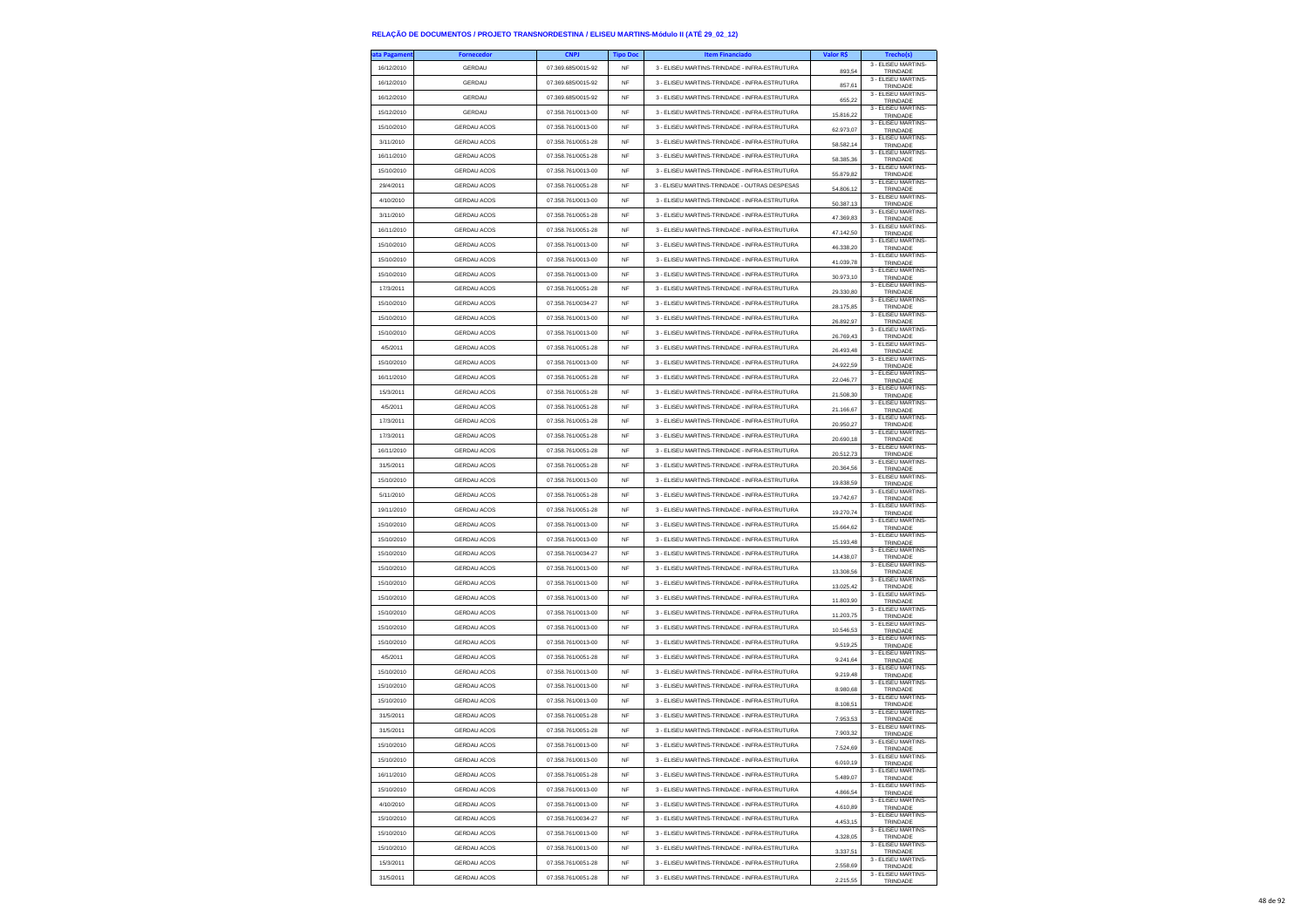| ta Pagamen         | <b>Fornecedor</b>                 | <b>CNPJ</b>                              | <b>Tipo Doc</b> | <b>Item Financiado</b>                        | Valor R\$ | Trecho(s)                                             |
|--------------------|-----------------------------------|------------------------------------------|-----------------|-----------------------------------------------|-----------|-------------------------------------------------------|
| 4/5/2011           | <b>GERDAU ACOS</b>                | 07.358.761/0051-28                       | <b>NF</b>       | 3 - ELISEU MARTINS-TRINDADE - INFRA-ESTRUTURA | 2.120.79  | 3 - ELISEU MARTINS-<br>TRINDADE                       |
| 31/5/2011          | <b>GERDAU ACOS</b>                | 07.358.761/0051-28                       | <b>NF</b>       | 3 - ELISEU MARTINS-TRINDADE - INFRA-ESTRUTURA | 2.115,85  | 3 - ELISEU MARTINS-<br>TRINDADE                       |
| 15/10/2010         | <b>GERDAU ACOS</b>                | 07.358.761/0013-00                       | <b>NF</b>       | 3 - ELISEU MARTINS-TRINDADE - INFRA-ESTRUTURA | 1.898,58  | 3 - ELISEU MARTINS-<br>TRINDADE                       |
| 15/10/2010         | <b>GERDAU ACOS</b>                | 07.358.761/0013-00                       | <b>NF</b>       | 3 - ELISEU MARTINS-TRINDADE - INFRA-ESTRUTURA | 1.770.24  | 3 - ELISEU MARTINS<br>TRINDADE                        |
| 15/10/2010         | <b>GERDAU ACOS</b>                | 07 358 761/0034-27                       | <b>NF</b>       | 3 - FLISELLMARTINS-TRINDADE - INFRA-ESTRUTURA | 1.665,17  | 3 - ELISEU MARTINS-<br>TRINDADE                       |
| 15/10/2010         | <b>GERDAU ACOS</b>                | 07.358.761/0013-00                       | <b>NF</b>       | 3 - ELISEU MARTINS-TRINDADE - INFRA-ESTRUTURA | 1.309,99  | 3 - ELISEU MARTINS-                                   |
| 15/10/2010         | GERDAU ACOS                       | 07.358.761/0013-00                       | NF              | 3 - ELISEU MARTINS-TRINDADE - INFRA-ESTRUTURA |           | TRINDADE<br>3 - ELISEU MARTINS                        |
| 15/10/2010         | <b>GERDAU ACOS</b>                | 07.358.761/0013-00                       | <b>NF</b>       | 3 - ELISEU MARTINS-TRINDADE - INFRA-ESTRUTURA | 795.81    | TRINDADE<br>3 - ELISEU MARTINS-                       |
| 15/10/2010         | <b>GERDAU ACOS</b>                | 07.358.761/0013-00                       | <b>NF</b>       | 3 - ELISEU MARTINS-TRINDADE - INFRA-ESTRUTURA | 204,78    | TRINDADE<br>3 - ELISEU MARTINS-                       |
| 15/10/2010         | GERDAU ACOS                       | 07.358.761/0013-00                       | NF              | 3 - ELISEU MARTINS-TRINDADE - INFRA-ESTRUTURA | 13.838,44 | TRINDADE<br>3 - ELISEU MARTINS                        |
| 15/2/2011          | <b>GERDAU ACOS</b>                | 07.358.761/0051-28                       | <b>NF</b>       | 3 - ELISEU MARTINS-TRINDADE - INFRA-ESTRUTURA | 11.050,92 | TRINDADE<br>3 - ELISEU MARTINS                        |
| 15/2/2011          | <b>GERDAU ACOS</b>                | 07.358.761/0051-28                       | <b>NF</b>       | 3 - ELISEU MARTINS-TRINDADE - INFRA-ESTRUTURA | 8.978,00  | TRINDADE<br>3 - ELISEU MARTINS-                       |
| 15/2/2011          | <b>GERDAU ACOS</b>                | 07.358.761/0051-28                       | NF              | 3 - ELISEU MARTINS-TRINDADE - INFRA-ESTRUTURA | 8.607,38  | TRINDADE<br>3 - ELISEU MARTINS                        |
| 17/6/10            | <b>GERDAU ACOS</b>                | 07.358.761/0051-28                       | <b>NF</b>       | 3 - ELISEU MARTINS-TRINDADE - INFRA-ESTRUTURA | 8.599,39  | TRINDADE<br>3 - FLISEU MARTINS                        |
| 21/6/10            | <b>GERDAU ACOS</b>                | 07.358.761/0051-28                       | <b>NF</b>       | 3 - ELISEU MARTINS-TRINDADE - INFRA-ESTRUTURA | 73.387,90 | TRINDADE<br>3 - ELISEU MARTINS-                       |
| 16/8/10            | <b>GERDAU ACOS</b>                | 07.358.761/0051-28                       | NF              | 3 - ELISEU MARTINS-TRINDADE - INFRA-ESTRUTURA | 70.545,50 | TRINDADE<br>3 - ELISEU MARTINS                        |
| 27/7/10            | <b>GERDAU ACOS</b>                | 07.358.761/0051-28                       | <b>NF</b>       | 3 - ELISEU MARTINS-TRINDADE - INFRA-ESTRUTURA | 64.864,38 | TRINDADE<br>3 - ELISEU MARTINS                        |
|                    |                                   | 07.358.761/0051-28                       | <b>NF</b>       |                                               | 64,856.20 | TRINDADE<br>3 - ELISEU MARTINS-                       |
| 22/6/10            | <b>GERDAU ACOS</b>                |                                          |                 | 3 - ELISEU MARTINS-TRINDADE - INFRA-ESTRUTURA | 63.443,97 | TRINDADE<br>3 - ELISEU MARTINS-                       |
| 12/7/10            | <b>GERDAU ACOS</b>                | 07.358.761/0051-28                       | NF              | 3 - ELISEU MARTINS-TRINDADE - INFRA-ESTRUTURA | 63.277,75 | TRINDADE<br>3 - ELISEU MARTINS                        |
| 22/6/10            | <b>GERDAU ACOS</b>                | 07.358.761/0051-28                       | <b>NF</b>       | 3 - ELISEU MARTINS-TRINDADE - INFRA-ESTRUTURA | 63,178.99 | TRINDADE<br>3 - ELISEU MARTINS-                       |
| 22/6/10            | <b>GERDAU ACOS</b>                | 07.358.761/0051-28                       | <b>NF</b>       | 3 - ELISEU MARTINS-TRINDADE - INFRA-ESTRUTURA | 62.780,50 | TRINDADE<br>3 - ELISEU MARTINS-                       |
| 21/6/10            | <b>GERDAU ACOS</b>                | 07.358.761/0051-28                       | NF              | 3 - ELISEU MARTINS-TRINDADE - INFRA-ESTRUTURA | 61.358,60 | TRINDADE<br>3 - ELISEU MARTINS                        |
| 21/6/10            | <b>GERDAU ACOS</b>                | 07.358.761/0051-28                       | <b>NF</b>       | 3 - ELISEU MARTINS-TRINDADE - INFRA-ESTRUTURA | 60,560.48 | TRINDADE<br>3 - ELISEU MARTINS-                       |
| 28/7/10            | <b>GERDAU ACOS</b>                | 07.358.761/0051-28                       | <b>NF</b>       | 3 - FLISEU MARTINS-TRINDADE - INFRA-ESTRUTURA | 59.531,54 | TRINDADE<br>3 - ELISEU MARTINS-                       |
| 15/9/2010          | <b>GERDAU ACOS</b>                | 07.358.761/0013-00                       | NF              | 3 - ELISEU MARTINS-TRINDADE - INFRA-ESTRUTURA | 56.356,42 | TRINDADE<br>3 - ELISEU MARTINS                        |
| 15/9/2010          | <b>GERDAU ACOS</b>                | 07.358.761/0013-00                       | <b>NF</b>       | 3 - ELISEU MARTINS-TRINDADE - INFRA-ESTRUTURA | 56,008.82 | TRINDADE<br>3 - ELISEU MARTINS-                       |
| 15/9/2010          | <b>GERDAU ACOS</b>                | 07.358.761/0013-00                       | <b>NF</b>       | 3 - FLISEU MARTINS-TRINDADE - INFRA-ESTRUTURA | 55.238.15 | TRINDADE<br>3 - ELISEU MARTINS-                       |
| 15/7/10            | <b>GERDAU ACOS</b>                | 07.358.761/0051-28                       | <b>NF</b>       | 3 - ELISEU MARTINS-TRINDADE - INFRA-ESTRUTURA | 53.020,84 | TRINDADE<br>3 - FLISEU MARTINS-                       |
| 15/7/10            | <b>GERDAU ACOS</b>                | 07.358.761/0051-28                       | <b>NF</b>       | 3 - ELISEU MARTINS-TRINDADE - INFRA-ESTRUTURA | 51.692.66 | TRINDADE<br>3 - ELISEU MARTINS-                       |
| 15/9/2010          | <b>GERDAU ACOS</b>                | 07.358.761/0013-00                       | <b>NF</b>       | 3 - ELISEU MARTINS-TRINDADE - INFRA-ESTRUTURA | 49.634,74 | TRINDADE                                              |
| 12/7/10            | <b>GERDAU ACOS</b>                | 07.358.761/0051-28                       | <b>NF</b>       | 3 - ELISEU MARTINS-TRINDADE - INFRA-ESTRUTURA | 47.749,79 | 3 - ELISEU MARTINS-<br>TRINDADE<br>3 - ELISEU MARTINS |
| 20/9/2010          | <b>GERDAU ACOS</b>                | 07.358.761/0013-00                       | <b>NF</b>       | 3 - ELISEU MARTINS-TRINDADE - INFRA-ESTRUTURA | 46.011.55 | TRINDADE<br>3 - ELISEU MARTINS                        |
| 15/9/2010          | <b>GERDAU ACOS</b>                | 07.358.761/0013-00                       | <b>NF</b>       | 3 - ELISEU MARTINS-TRINDADE - INFRA-ESTRUTURA | 45.656,04 | TRINDADE                                              |
| 15/9/2010          | <b>GERDAU ACOS</b>                | 07.358.761/0013-00                       | <b>NF</b>       | 3 - ELISEU MARTINS-TRINDADE - INFRA-ESTRUTURA | 44.767,32 | 3 - ELISEU MARTINS-<br>TRINDADE                       |
| 15/7/10            | GERDAU ACOS                       | 07.358.761/0051-28                       | NF              | 3 - ELISEU MARTINS-TRINDADE - INFRA-ESTRUTURA | 43.728.99 | 3 - ELISEU MARTINS<br>TRINDADE                        |
| 15/7/10            | <b>GERDAU ACOS</b>                | 07.358.761/0051-28                       | <b>NF</b>       | 3 - ELISEU MARTINS-TRINDADE - INFRA-ESTRUTURA | 42.537,50 | 3 - ELISEU MARTINS-<br>TRINDADE                       |
| 30/8/10            | <b>GERDAU ACOS</b>                | 07.358.761/0051-28                       | <b>NF</b>       | 3 - ELISEU MARTINS-TRINDADE - INFRA-ESTRUTURA |           | 3 - ELISEU MARTINS<br>TRINDADE                        |
| 27/7/10            | GERDAU ACOS                       | 07.358.761/0051-28                       | <b>NF</b>       | 3 - ELISEU MARTINS-TRINDADE - INFRA-ESTRUTURA | 39.854,07 | 3 - ELISEU MARTINS                                    |
| 15/6/10            | <b>GERDAU ACOS</b>                | 07.358.761/0051-28                       | <b>NF</b>       | 3 - ELISEU MARTINS-TRINDADE - INFRA-ESTRUTURA | 38.944.44 | TRINDADE<br>3 - ELISEU MARTINS-                       |
| 15/7/10            | <b>GERDAU ACOS</b>                | 07.358.761/0051-28                       | NF              | 3 - ELISEU MARTINS-TRINDADE - INFRA-ESTRUTURA | 38.865,11 | TRINDADE<br>3 - ELISEU MARTINS-                       |
| 27/7/10            | GERDAU ACOS                       | 07.358.761/0051-28                       | <b>NF</b>       | 3 - ELISEU MARTINS-TRINDADE - INFRA-ESTRUTURA | 37.974,72 | TRINDADE<br>3 - ELISEU MARTINS-                       |
| 7/6/10             | <b>GERDAU ACOS</b>                | 07.358.761/0051-28                       | <b>NF</b>       | 3 - ELISEU MARTINS-TRINDADE - INFRA-ESTRUTURA | 37,566.73 | TRINDADE<br>3 - ELISEU MARTINS-                       |
| 15/7/10            | GERDAU ACOS                       | 07.358.761/0051-28                       | NF              | 3 - ELISEU MARTINS-TRINDADE - INFRA-ESTRUTURA | 37.320,67 | TRINDADE<br>3 - ELISEU MARTINS-                       |
|                    |                                   |                                          |                 |                                               | 37.150,09 | TRINDADE<br>3 - ELISEU MARTINS                        |
| 15/9/2010          | <b>GERDAU ACOS</b>                | 07.358.761/0043-18                       | <b>NF</b>       | 3 - ELISEU MARTINS-TRINDADE - INFRA-ESTRUTURA | 36.865.45 | TRINDADE                                              |
| 20/9/2010          | <b>GERDAU ACOS</b>                | 07.358.761/0043-18                       | <b>NF</b>       | 3 - ELISEU MARTINS-TRINDADE - INFRA-ESTRUTURA |           | 3 - ELISEU MARTINS-<br>TRINDADE                       |
|                    |                                   |                                          |                 | 3 - ELISEU MARTINS-TRINDADE - INFRA-ESTRUTURA | 35,869.08 | 3 - ELISEU MARTINS-                                   |
| 17/6/10<br>18/6/10 | <b>GERDAU ACOS</b><br>GERDAU ACOS | 07.358.761/0051-28<br>07.358.761/0051-28 | NF<br><b>NF</b> |                                               | 35.799,40 | TRINDADE<br>3 - ELISEU MARTINS-                       |
|                    |                                   |                                          |                 | 3 - ELISEU MARTINS-TRINDADE - INFRA-ESTRUTURA | 35.799,40 | TRINDADE<br>3 - ELISEU MARTINS-                       |
| 18/6/10            | GERDAU ACOS                       | 07.358.761/0051-28                       | NF              | 3 - ELISEU MARTINS-TRINDADE - INFRA-ESTRUTURA | 35.797,19 | TRINDADE<br>3 - FLISEU MARTINS-                       |
| 24/6/10            | GERDAU ACOS                       | 07.358.761/0051-28                       | <b>NF</b>       | 3 - ELISEU MARTINS-TRINDADE - INFRA-ESTRUTURA | 34,776.13 | TRINDADE<br>3 - ELISEU MARTINS-                       |
| 15/7/10            | <b>GERDAU ACOS</b>                | 07.358.761/0051-28                       | <b>NF</b>       | 3 - ELISEU MARTINS-TRINDADE - INFRA-ESTRUTURA | 33.380,38 | TRINDADE<br>3 - ELISEU MARTINS-                       |
| 15/9/2010          | <b>GERDAU ACOS</b>                | 07.358.761/0051-28                       | NF              | 3 - ELISEU MARTINS-TRINDADE - INFRA-ESTRUTURA | 33.337,40 | TRINDADE<br>3 - ELISEU MARTINS-                       |
| 27/7/10            | GERDAU ACOS                       | 07.358.761/0051-28                       | <b>NF</b>       | 3 - ELISEU MARTINS-TRINDADE - INFRA-ESTRUTURA | 32.938.90 | TRINDADE<br>3 - ELISEU MARTINS-                       |
| 15/9/2010          | GERDAU ACOS                       | 07.358.761/0013-00                       | <b>NF</b>       | 3 - ELISEU MARTINS-TRINDADE - INFRA-ESTRUTURA | 32.643,43 | TRINDADE<br>3 - ELISEU MARTINS-                       |
| 18/8/10            | <b>GERDAU ACOS</b>                | 07.358.761/0051-28                       | <b>NF</b>       | 3 - ELISEU MARTINS-TRINDADE - INFRA-ESTRUTURA | 32.604,47 | TRINDADE                                              |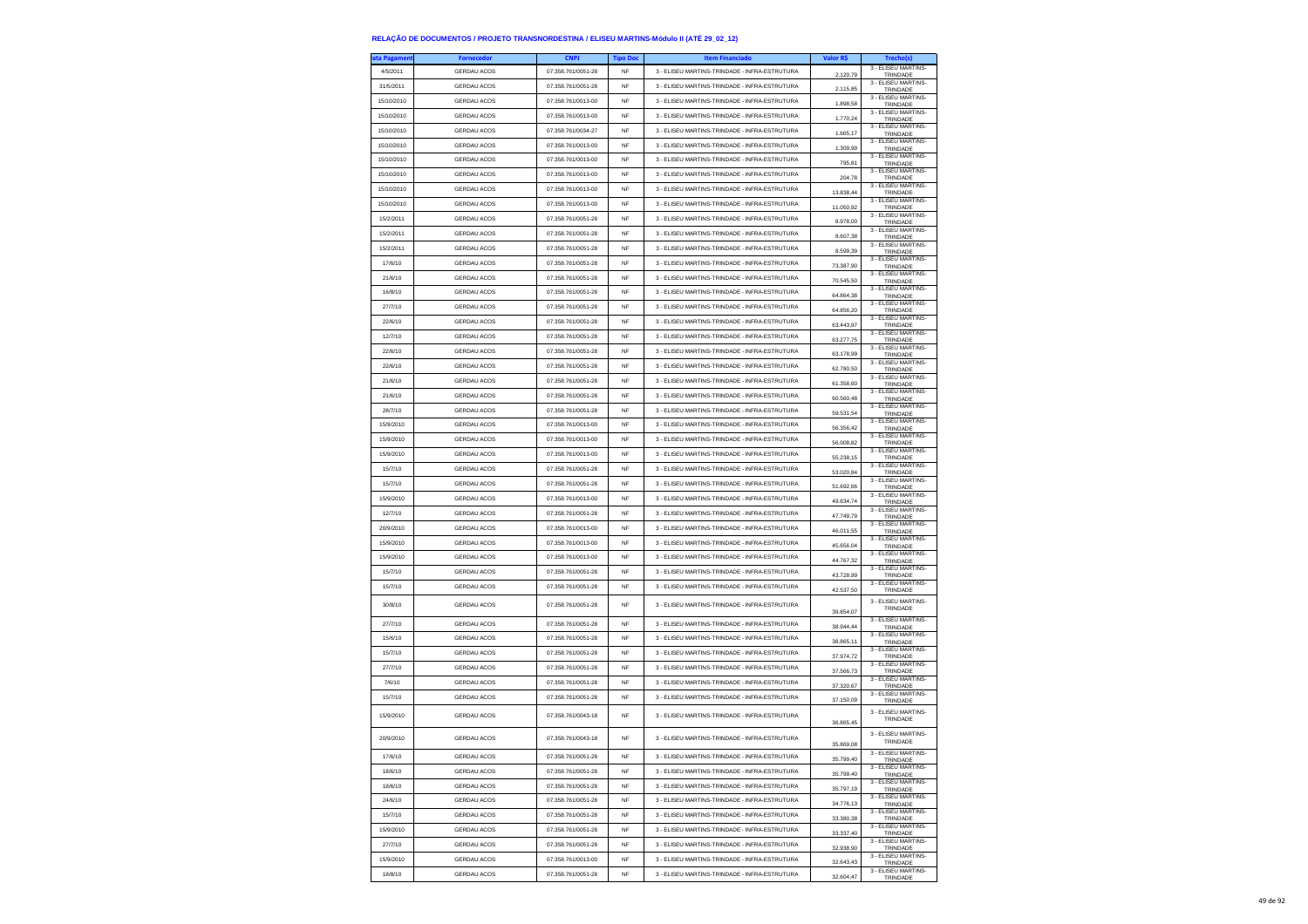| ata Pagamen | <b>Fornecedor</b>  | CNP.               | <b>Tipo Doc</b> | <b>Item Financiado</b>                        | Valor R\$              | Trecho(s)                                              |
|-------------|--------------------|--------------------|-----------------|-----------------------------------------------|------------------------|--------------------------------------------------------|
| 18/8/10     | <b>GERDAU ACOS</b> | 07.358.761/0051-28 | NF              | 3 - ELISEU MARTINS-TRINDADE - INFRA-ESTRUTURA | 32.371,31              | 3 - ELISEU MARTINS-<br>TRINDADE                        |
| 15/9/2010   | <b>GERDAU ACOS</b> | 07.358.761/0013-00 | <b>NF</b>       | 3 - ELISEU MARTINS-TRINDADE - INFRA-ESTRUTURA | 32.309,67              | 3 - ELISEU MARTINS-<br>TRINDADE                        |
| 15/9/2010   | GERDAU ACOS        | 07.358.761/0013-00 | <b>NF</b>       | 3 - ELISEU MARTINS-TRINDADE - INFRA-ESTRUTURA | 32 187 63              | 3 - FLISEU MARTINS-                                    |
| 15/9/2010   | <b>GERDAU ACOS</b> | 07.358.761/0013-00 | <b>NF</b>       | 3 - ELISEU MARTINS-TRINDADE - INFRA-ESTRUTURA |                        | TRINDADE<br>3 - ELISEU MARTINS-                        |
| 7/6/10      | <b>GERDAU ACOS</b> | 07.358.761/0051-28 | <b>NF</b>       | 3 - ELISEU MARTINS-TRINDADE - INFRA-ESTRUTURA | 31.734,86              | TRINDADE<br>3 - ELISEU MARTINS-                        |
| 16/8/10     | <b>GERDAU ACOS</b> | 07.358.761/0051-28 | NF              | 3 - ELISEU MARTINS-TRINDADE - INFRA-ESTRUTURA | 31.105,14              | TRINDADE<br>3 - FLISEU MARTINS-                        |
| 15/9/2010   |                    |                    |                 | 3 - FLISELLMARTINS-TRINDADE - INFRA-ESTRUTURA | 31.018.25              | TRINDADE<br>3 - ELISEU MARTINS-                        |
|             | <b>GERDAU ACOS</b> | 07.358.761/0013-00 | NF              |                                               | 30.976,73              | TRINDADE<br>3 - ELISEU MARTINS-                        |
| 15/9/2010   | <b>GERDAU ACOS</b> | 07.358.761/0013-00 | NF              | 3 - ELISEU MARTINS-TRINDADE - INFRA-ESTRUTURA | 30.724,40              | TRINDADE<br>3 - ELISEU MARTINS-                        |
| 21/9/2010   | GERDAU ACOS        | 07.358.761/0051-28 | NF              | 3 - ELISEU MARTINS-TRINDADE - INFRA-ESTRUTURA | 29.823,79              | TRINDADE<br>3 - ELISEU MARTINS-                        |
| 15/9/2010   | <b>GERDAU ACOS</b> | 07.358.761/0013-00 | NF              | 3 - FLISELLMARTINS-TRINDADE - INFRA-ESTRUTURA | 29.751,35              | TRINDADE                                               |
| 7/6/10      | <b>GERDAU ACOS</b> | 07.358.761/0051-28 | NF              | 3 - ELISEU MARTINS-TRINDADE - INFRA-ESTRUTURA | 29.353,66              | 3 - ELISEU MARTINS-<br>TRINDADE                        |
| 16/8/10     | <b>GERDAU ACOS</b> | 07.358.761/0051-28 | NF              | 3 - ELISEU MARTINS-TRINDADE - INFRA-ESTRUTURA | 28.789,15              | 3 - ELISEU MARTINS-<br>TRINDADE                        |
| 21/9/2010   | <b>GERDAU ACOS</b> | 07.358.761/0051-28 | <b>NF</b>       | 3 - ELISEU MARTINS-TRINDADE - INFRA-ESTRUTURA | 28.293,24              | 3 - ELISEU MARTINS-<br>TRINDADE                        |
| 21/6/10     | <b>GERDAU ACOS</b> | 07 358 761/0051-28 | NF              | 3 - ELISEU MARTINS-TRINDADE - INFRA-ESTRUTURA | 28.168,08              | 3 - ELISEU MARTINS-<br>TRINDADE                        |
| 16/8/10     | GERDAU ACOS        | 07.358.761/0051-28 | NF              | 3 - ELISEU MARTINS-TRINDADE - INFRA-ESTRUTURA | 27.832,97              | 3 - ELISEU MARTINS-<br>TRINDADE                        |
| 21/9/2010   | <b>GERDAU ACOS</b> | 07.358.761/0051-28 | <b>NF</b>       | 3 - ELISEU MARTINS-TRINDADE - INFRA-ESTRUTURA | 27.780.23              | 3 - ELISEU MARTINS-<br>TRINDADE                        |
| 15/7/10     | <b>GERDAU ACOS</b> | 07.358.761/0051-28 | NF              | 3 - ELISEU MARTINS-TRINDADE - INFRA-ESTRUTURA | 27.185,95              | 3 - ELISEU MARTINS-<br>TRINDADE                        |
| 15/9/2010   | <b>GERDAU ACOS</b> | 07.358.761/0013-00 | NF              | 3 - ELISEU MARTINS-TRINDADE - INFRA-ESTRUTURA | 27.102,09              | 3 - ELISEU MARTINS-<br>TRINDADE                        |
| 17/6/10     | GERDAU ACOS        | 07.358.761/0051-28 | <b>NF</b>       | 3 - ELISEU MARTINS-TRINDADE - INFRA-ESTRUTURA | 26.849.55              | 3 - ELISEU MARTINS-                                    |
| 15/9/2010   | <b>GERDAU ACOS</b> | 07.358.761/0013-00 | NF              | 3 - ELISEU MARTINS-TRINDADE - INFRA-ESTRUTURA |                        | TRINDADE<br>3 - ELISEU MARTINS-                        |
| 15/9/2010   | <b>GERDAU ACOS</b> | 07.358.761/0013-00 | NF              | 3 - ELISEU MARTINS-TRINDADE - INFRA-ESTRUTURA | 25.876,93              | TRINDADE<br>3 - ELISEU MARTINS-                        |
| 15/9/2010   | GERDAU ACOS        | 07.358.761/0013-00 | <b>NF</b>       | 3 - ELISEU MARTINS-TRINDADE - INFRA-ESTRUTURA | 25.530,98              | TRINDADE<br>3 - ELISEU MARTINS-                        |
| 15/9/2010   | <b>GERDAU ACOS</b> | 07 358 761/0013-00 | <b>NF</b>       | 3 - ELISEU MARTINS-TRINDADE - INFRA-ESTRUTURA | 25,393.60              | TRINDADE<br>3 - ELISEU MARTINS-                        |
|             |                    |                    |                 |                                               | 24.826,65              | TRINDADE<br>3 - ELISEU MARTINS-                        |
| 15/9/2010   | <b>GERDAU ACOS</b> | 07.358.761/0013-00 | NF              | 3 - ELISEU MARTINS-TRINDADE - INFRA-ESTRUTURA | 24.513,92              | TRINDADE<br>3 - ELISEU MARTINS-                        |
| 17/6/10     | <b>GERDAU ACOS</b> | 07.358.761/0051-28 | <b>NF</b>       | 3 - ELISEU MARTINS-TRINDADE - INFRA-ESTRUTURA | 23,306.56              | TRINDADE<br>3 - ELISEU MARTINS-                        |
| 15/7/10     | <b>GERDAU ACOS</b> | 07.358.761/0051-28 | NF              | 3 - ELISEU MARTINS-TRINDADE - INFRA-ESTRUTURA | 23.173,70              | TRINDADE<br>3 - ELISEU MARTINS-                        |
| 15/7/10     | <b>GERDAU ACOS</b> | 07.358.761/0051-28 | NF              | 3 - ELISEU MARTINS-TRINDADE - INFRA-ESTRUTURA | 22.408,89              | TRINDADE<br>3 - ELISEU MARTINS-                        |
| 15/9/2010   | GERDAU ACOS        | 07.358.761/0013-00 | <b>NF</b>       | 3 - FLISEU MARTINS-TRINDADE - INFRA-ESTRUTURA | 22 044 07              | TRINDADE<br>3 - ELISEU MARTINS-                        |
| 15/9/2010   | <b>GERDAU ACOS</b> | 07.358.761/0013-00 | NF              | 3 - FLISELLMARTINS-TRINDADE - INFRA-ESTRUTURA | 21.992,08              | TRINDADE                                               |
| 28/7/10     | <b>GERDAU ACOS</b> | 07.358.761/0051-28 | NF              | 3 - ELISEU MARTINS-TRINDADE - INFRA-ESTRUTURA | 21.122,07              | 3 - ELISEU MARTINS-<br>TRINDADE<br>3 - ELISEU MARTINS- |
| 7/6/10      | GERDAU ACOS        | 07.358.761/0051-28 | NF              | 3 - ELISEU MARTINS-TRINDADE - INFRA-ESTRUTURA | 21.005.26              | TRINDADE                                               |
| 15/9/2010   | <b>GERDAU ACOS</b> | 07.358.761/0043-18 | NF              | 3 - ELISEU MARTINS-TRINDADE - INFRA-ESTRUTURA | 20.923,57              | 3 - ELISEU MARTINS-<br>TRINDADE                        |
| 17/6/10     | <b>GERDAU ACOS</b> | 07.358.761/0051-28 | NF              | 3 - ELISEU MARTINS-TRINDADE - INFRA-ESTRUTURA | 20.830,53              | 3 - ELISEU MARTINS-<br>TRINDADE                        |
| 1/9/2010    | <b>GERDAU ACOS</b> | 07.369.685/0015-92 | <b>NF</b>       | 3 - ELISEU MARTINS-TRINDADE - INFRA-ESTRUTURA | 20,578.24              | 3 - ELISEU MARTINS-<br>TRINDADE                        |
| 27/05/2010  | <b>GERDAU ACOS</b> | 07.358.761/0051-28 | NF              | 3 - ELISEU MARTINS-TRINDADE - INFRA-ESTRUTURA | 20.471,56              | 3 - ELISEU MARTINS-<br>TRINDADE                        |
| 21/6/10     | GERDAU ACOS        | 07.358.761/0051-28 | NF              | 3 - ELISEU MARTINS-TRINDADE - INFRA-ESTRUTURA | 20.453,67              | 3 - ELISEU MARTINS-<br>TRINDADE                        |
| 18/8/10     | GERDAU ACOS        | 07.358.761/0051-28 | <b>NF</b>       | 3 - ELISEU MARTINS-TRINDADE - INFRA-ESTRUTURA | 20.421.69              | 3 - ELISEU MARTINS-<br>TRINDADE                        |
| 15/9/2010   | <b>GERDAU ACOS</b> | 07.358.761/0013-00 | NF              | 3 - ELISEU MARTINS-TRINDADE - INFRA-ESTRUTURA | 19.838,72              | 3 - ELISEU MARTINS-<br>TRINDADE                        |
| 16/8/10     | <b>GERDAU ACOS</b> | 07.358.761/0051-28 | NF              | 3 - ELISEU MARTINS-TRINDADE - INFRA-ESTRUTURA | 19.354,92              | 3 - ELISEU MARTINS-<br>TRINDADE                        |
| 27/7/10     | GERDAU ACOS        | 07.358.761/0051-28 | NF              | 3 - ELISEU MARTINS-TRINDADE - INFRA-ESTRUTURA | 19 211 89              | 3 - ELISEU MARTINS-<br>TRINDADE                        |
| 7/6/10      | <b>GERDAU ACOS</b> | 07.358.761/0051-28 | NF              | 3 - ELISEU MARTINS-TRINDADE - INFRA-ESTRUTURA |                        | 3 - ELISEU MARTINS-                                    |
| 16/8/10     | <b>GERDAU ACOS</b> | 07.358.761/0051-28 | NF              | 3 - ELISEU MARTINS-TRINDADE - INFRA-ESTRUTURA | 19.144,34              | TRINDADE<br>3 - ELISEU MARTINS-                        |
| 21/6/10     | GERDAU ACOS        | 07.358.761/0051-28 | <b>NF</b>       | 3 - ELISEU MARTINS-TRINDADE - INFRA-ESTRUTURA | 19.123,86              | TRINDADE<br>3 - FLISEU MARTINS-                        |
| 16/8/10     | <b>GERDAU ACOS</b> | 07.358.761/0051-28 | <b>NF</b>       | 3 - ELISEU MARTINS-TRINDADE - INFRA-ESTRUTURA | 18.051.01              | TRINDADE<br>3 - ELISEU MARTINS-                        |
| 15/7/10     | <b>GERDAU ACOS</b> | 07.358.761/0051-28 | <b>NF</b>       | 3 - ELISEU MARTINS-TRINDADE - INFRA-ESTRUTURA | 17.972,02              | TRINDADE<br>3 - ELISEU MARTINS-                        |
| 12/7/10     | GERDAU ACOS        | 07.358.761/0051-28 | <b>NF</b>       | 3 - FLISEU MARTINS-TRINDADE - INFRA-ESTRUTURA | 17.667,55              | TRINDADE<br>3 - FLISEU MARTINS-                        |
| 22/6/10     | GERDAU ACOS        | 07.358.761/0051-28 | NF              | 3 - ELISEU MARTINS-TRINDADE - INFRA-ESTRUTURA | 17,582.77              | TRINDADE<br>3 - ELISEU MARTINS-                        |
| 15/9/2010   | <b>GERDAU ACOS</b> | 07.358.761/0013-00 | NF              | 3 - ELISEU MARTINS-TRINDADE - INFRA-ESTRUTURA | 17.450,29              | TRINDADE<br>3 - ELISEU MARTINS-                        |
| 15/7/10     | GERDAU ACOS        | 07.358.761/0051-28 | <b>NF</b>       | 3 - ELISEU MARTINS-TRINDADE - INFRA-ESTRUTURA | 17.357,88              | TRINDADE<br>3 - ELISEU MARTINS-                        |
| 24/6/10     | <b>GERDAU ACOS</b> | 07.358.761/0051-28 | NF              | 3 - FLISELLMARTINS-TRINDADE - INFRA-ESTRUTURA | 17.173,30              | TRINDADE<br>3 - FLISEU MARTINS-                        |
| 27/05/2010  | <b>GERDAU ACOS</b> | 07.358.761/0051-28 | NF              | 3 - ELISEU MARTINS-TRINDADE - INFRA-ESTRUTURA | 16.784,47<br>16.633,85 | TRINDADE<br>3 - ELISEU MARTINS-                        |
|             |                    |                    |                 |                                               |                        | TRINDADE<br>3 - FLISEU MARTINS-                        |
| 15/9/2010   | <b>GERDAU ACOS</b> | 07.358.761/0051-28 | NF              | 3 - ELISEU MARTINS-TRINDADE - INFRA-ESTRUTURA | 16.630,72              | TRINDADE<br>3 - ELISEU MARTINS-                        |
| 15/6/10     | <b>GERDAU ACOS</b> | 07.358.761/0051-28 | NF              | 3 - ELISEU MARTINS-TRINDADE - INFRA-ESTRUTURA | 16.449,74              | TRINDADE<br>3 - ELISEU MARTINS-                        |
| 15/9/2010   | <b>GERDAU ACOS</b> | 07.358.761/0013-00 | NF              | 3 - ELISEU MARTINS-TRINDADE - INFRA-ESTRUTURA | 15.767,22              | TRINDADE<br>3 - ELISEU MARTINS-                        |
| 18/8/10     | <b>GERDAU ACOS</b> | 07.358.761/0051-28 | NF              | 3 - ELISEU MARTINS-TRINDADE - INFRA-ESTRUTURA | 15.714,80              | TRINDADE                                               |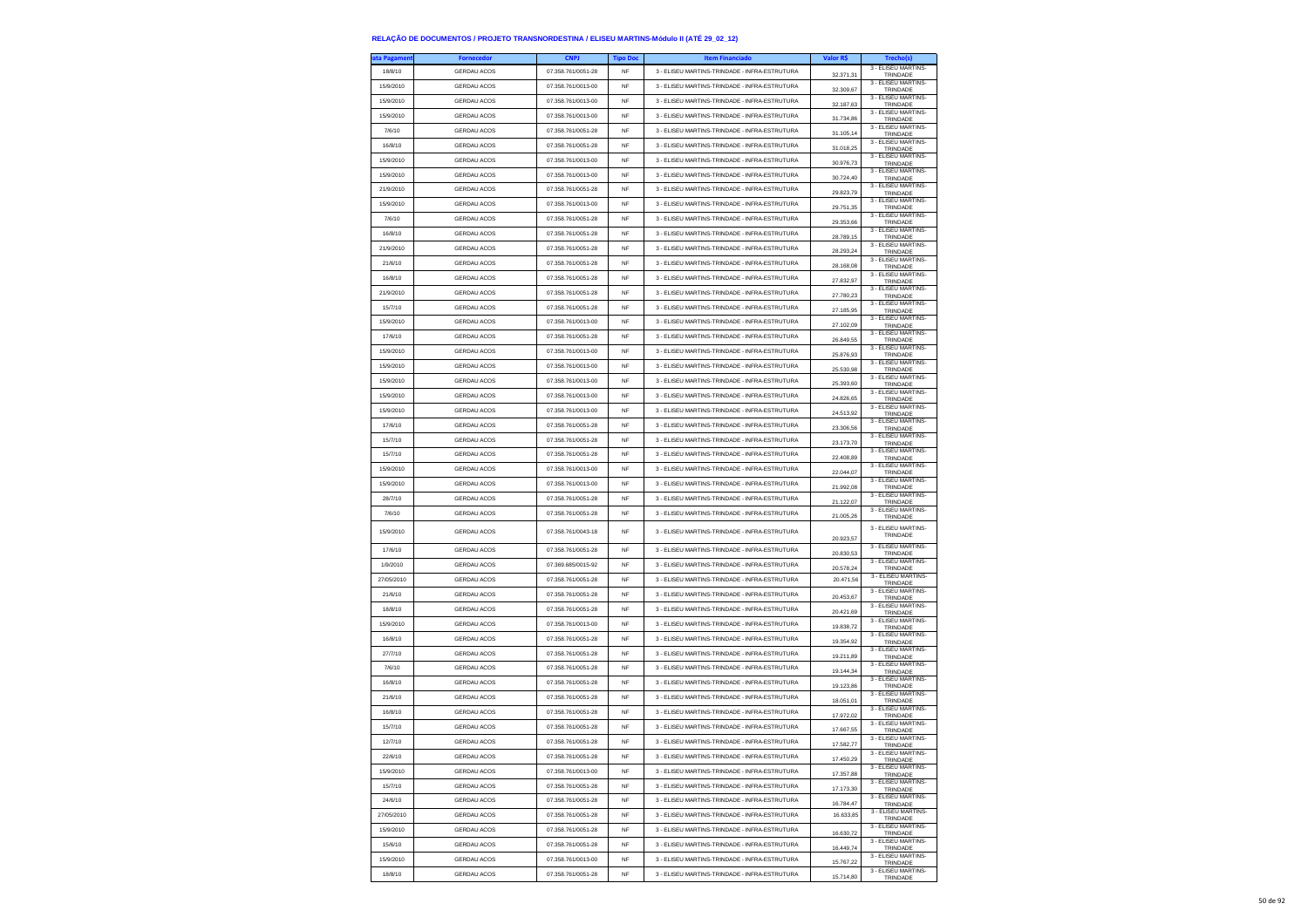| ıta Pagameni | <b>Fornecedor</b>  | <b>CNPJ</b>        | <b>Tipo Doc</b> | <b>Item Financiado</b>                        | Valor R\$            | Trecho(s)                       |
|--------------|--------------------|--------------------|-----------------|-----------------------------------------------|----------------------|---------------------------------|
| 15/9/2010    | GERDAU ACOS        | 07.358.761/0013-00 | <b>NF</b>       | 3 - ELISEU MARTINS-TRINDADE - INFRA-ESTRUTURA | 15.713.37            | 3 - ELISEU MARTINS-<br>TRINDADE |
| 27/7/10      | <b>GERDAU ACOS</b> | 07.358.761/0051-28 | <b>NF</b>       | 3 - ELISEU MARTINS-TRINDADE - INFRA-ESTRUTURA | 15.701,67            | 3 - ELISEU MARTINS-             |
| 18/8/10      | GERDAU ACOS        | 07.358.761/0051-28 | <b>NF</b>       | 3 - ELISEU MARTINS-TRINDADE - INFRA-ESTRUTURA |                      | TRINDADE<br>3 - ELISEU MARTINS  |
|              | <b>GERDAU ACOS</b> | 07.358.761/0051-28 | <b>NF</b>       |                                               | 15.541,52            | TRINDADE<br>3 - ELISEU MARTINS- |
| 27/7/10      |                    |                    |                 | 3 - ELISEU MARTINS-TRINDADE - INFRA-ESTRUTURA | 15,420.00            | TRINDADE<br>3 - ELISEU MARTINS- |
| 17/6/10      | <b>GERDAU ACOS</b> | 07.358.761/0051-28 | <b>NF</b>       | 3 - ELISEU MARTINS-TRINDADE - INFRA-ESTRUTURA | 15.049,86            | TRINDADE                        |
| 17/6/10      | <b>GERDAU ACOS</b> | 07.358.761/0051-28 | <b>NF</b>       | 3 - ELISEU MARTINS-TRINDADE - INFRA-ESTRUTURA | 15.005,40            | 3 - ELISEU MARTINS-<br>TRINDADE |
| 18/6/10      | <b>GERDAU ACOS</b> | 07.358.761/0051-28 | NF              | 3 - ELISEU MARTINS-TRINDADE - INFRA-ESTRUTURA | 15.005,40            | 3 - FLISEU MARTINS-<br>TRINDADE |
| 18/6/10      | <b>GERDAU ACOS</b> | 07.358.761/0051-28 | <b>NF</b>       | 3 - ELISEU MARTINS-TRINDADE - INFRA-ESTRUTURA | 15.005,40            | 3 - ELISEU MARTINS-<br>TRINDADE |
| 15/7/10      | <b>GERDAU ACOS</b> | 07.358.761/0051-28 | NF              | 3 - ELISEU MARTINS-TRINDADE - INFRA-ESTRUTURA | 14.796,21            | 3 - ELISEU MARTINS-<br>TRINDADE |
| 17/6/10      | GERDAU ACOS        | 07.358.761/0051-28 | NF              | 3 - ELISEU MARTINS-TRINDADE - INFRA-ESTRUTURA | 14.316,95            | 3 - ELISEU MARTINS<br>TRINDADE  |
| 15/9/2010    | <b>GERDAU ACOS</b> | 07 358 761/0013-00 | <b>NF</b>       | 3 - ELISEU MARTINS-TRINDADE - INFRA-ESTRUTURA |                      | 3 - ELISEU MARTINS-             |
|              |                    | 07 358 761/0051-28 |                 |                                               | 14.159,73            | TRINDADE<br>3 - ELISEU MARTINS- |
| 28/7/10      | <b>GERDAU ACOS</b> |                    | NF              | 3 - ELISEU MARTINS-TRINDADE - INFRA-ESTRUTURA | 14.048,27            | TRINDADE<br>3 - FLISEU MARTINS- |
| 18/8/10      | GERDAU ACOS        | 07.358.761/0051-28 | NF              | 3 - ELISEU MARTINS-TRINDADE - INFRA-ESTRUTURA | 13.798,73            | TRINDADE<br>3 - FLISEU MARTINS- |
| 15/9/2010    | <b>GERDAU ACOS</b> | 07.358.761/0013-00 | <b>NF</b>       | 3 - ELISEU MARTINS-TRINDADE - INFRA-ESTRUTURA | 13,481.96            | TRINDADE                        |
| 20/9/2010    | <b>GERDAU ACOS</b> | 07.358.761/0013-00 | NF              | 3 - ELISEU MARTINS-TRINDADE - INFRA-ESTRUTURA | 13.329,82            | 3 - ELISEU MARTINS-<br>TRINDADE |
| 15/9/2010    | <b>GERDAU ACOS</b> | 07.358.761/0013-00 | NF              | 3 - ELISEU MARTINS-TRINDADE - INFRA-ESTRUTURA | 13.232,84            | 3 - ELISEU MARTINS-<br>TRINDADE |
| 15/9/2010    | <b>GERDAU ACOS</b> | 07.358.761/0051-28 | <b>NF</b>       | 3 - ELISEU MARTINS-TRINDADE - INFRA-ESTRUTURA | 13,225.08            | 3 - ELISEU MARTINS-<br>TRINDADE |
| 16/8/10      | <b>GERDAU ACOS</b> | 07.358.761/0051-28 | <b>NF</b>       | 3 - ELISEU MARTINS-TRINDADE - INFRA-ESTRUTURA |                      | 3 - ELISEU MARTINS-             |
| 24/6/10      | GERDAU ACOS        | 07.358.761/0051-28 | NF              | 3 - ELISEU MARTINS-TRINDADE - INFRA-ESTRUTURA | 12.769,50            | TRINDADE<br>3 - ELISEU MARTINS- |
| 15/9/2010    | <b>GERDAU ACOS</b> | 07.358.761/0013-00 | <b>NF</b>       |                                               | 12.385,21            | TRINDADE<br>3 - ELISEU MARTINS- |
|              |                    |                    |                 | 3 - ELISEU MARTINS-TRINDADE - INFRA-ESTRUTURA | 11 477 49            | TRINDADE<br>3 - ELISEU MARTINS- |
| 17/6/10      | <b>GERDAU ACOS</b> | 07.358.761/0051-28 | NF              | 3 - FLISEU MARTINS-TRINDADE - INFRA-ESTRUTURA | 11.476,04            | TRINDADE<br>3 - ELISEU MARTINS- |
| 18/8/10      | <b>GERDAU ACOS</b> | 07.358.761/0051-28 | NF              | 3 - ELISEU MARTINS-TRINDADE - INFRA-ESTRUTURA | 11.264,46            | TRINDADE                        |
| 17/6/10      | <b>GERDAU ACOS</b> | 07.358.761/0051-28 | <b>NF</b>       | 3 - ELISEU MARTINS-TRINDADE - INFRA-ESTRUTURA | 11.251.24            | 3 - ELISEU MARTINS-<br>TRINDADE |
| 27/7/10      | <b>GERDAU ACOS</b> | 07.358.761/0051-28 | <b>NF</b>       | 3 - ELISEU MARTINS-TRINDADE - INFRA-ESTRUTURA | 11.000,06            | 3 - ELISEU MARTINS-<br>TRINDADE |
| 15/7/10      | <b>GERDAU ACOS</b> | 07.358.761/0051-28 | NF              | 3 - ELISEU MARTINS-TRINDADE - INFRA-ESTRUTURA | 10.853,18            | 3 - ELISEU MARTINS-<br>TRINDADE |
| 15/9/2010    | <b>GERDAU ACOS</b> | 07.358.761/0013-00 | <b>NF</b>       | 3 - ELISEU MARTINS-TRINDADE - INFRA-ESTRUTURA | 10.631.80            | 3 - FLISEU MARTINS-<br>TRINDADE |
| 15/9/2010    | <b>GERDAU ACOS</b> | 07.358.761/0013-00 | <b>NF</b>       | 3 - ELISEU MARTINS-TRINDADE - INFRA-ESTRUTURA |                      | 3 - ELISEU MARTINS-             |
| 16/8/10      | <b>GERDAU ACOS</b> | 07 358 761/0051-28 | NF              | 3 - ELISEU MARTINS-TRINDADE - INFRA-ESTRUTURA | 10.506,72            | TRINDADE<br>3 - ELISEU MARTINS- |
| 18/8/10      | <b>GERDAU ACOS</b> | 07.358.761/0051-28 | <b>NF</b>       | 3 - ELISEU MARTINS-TRINDADE - INFRA-ESTRUTURA | 10.157.69            | TRINDADE<br>3 - FLISEU MARTINS- |
|              |                    |                    |                 |                                               | 10 105 88            | TRINDADE<br>3 - ELISEU MARTINS- |
| 15/9/2010    | <b>GERDAU ACOS</b> | 07.358.761/0013-00 | <b>NF</b>       | 3 - ELISEU MARTINS-TRINDADE - INFRA-ESTRUTURA | 9.808,42             | TRINDADE<br>3 - ELISEU MARTINS- |
| 15/9/2010    | <b>GERDAU ACOS</b> | 07.358.761/0013-00 | <b>NF</b>       | 3 - ELISEU MARTINS-TRINDADE - INFRA-ESTRUTURA | 9.800,46             | TRINDADE<br>3 - ELISEU MARTINS- |
| 16/8/10      | <b>GERDAU ACOS</b> | 07.358.761/0051-28 | <b>NF</b>       | 3 - ELISEU MARTINS-TRINDADE - INFRA-ESTRUTURA | 9.675.02             | TRINDADE                        |
| 27/7/10      | <b>GERDAU ACOS</b> | 07.358.761/0051-28 | <b>NF</b>       | 3 - ELISEU MARTINS-TRINDADE - INFRA-ESTRUTURA | 9.378,14             | 3 - ELISEU MARTINS-<br>TRINDADE |
| 27/7/10      | <b>GERDAU ACOS</b> | 07.358.761/0051-28 | NF              | 3 - ELISEU MARTINS-TRINDADE - INFRA-ESTRUTURA | 9.100,16             | 3 - ELISEU MARTINS-<br>TRINDADE |
| 27/7/10      | <b>GERDAU ACOS</b> | 07.358.761/0051-28 | NF              | 3 - ELISEU MARTINS-TRINDADE - INFRA-ESTRUTURA | 8.836,46             | 3 - ELISEU MARTINS-<br>TRINDADE |
| 15/6/10      | <b>GERDAU ACOS</b> | 07.358.761/0051-28 | <b>NF</b>       | 3 - ELISEU MARTINS-TRINDADE - INFRA-ESTRUTURA | 8.620,92             | 3 - ELISEU MARTINS-<br>TRINDADE |
| 18/6/10      | <b>GERDAU ACOS</b> | 07.358.761/0051-28 | NF              | 3 - ELISEU MARTINS-TRINDADE - INFRA-ESTRUTURA |                      | 3 - ELISEU MARTINS-             |
| 17/6/10      | GERDAU ACOS        | 07.358.761/0051-28 | NF              | 3 - ELISEU MARTINS-TRINDADE - INFRA-ESTRUTURA | 8.425,01             | TRINDADE<br>3 - ELISEU MARTINS- |
|              |                    |                    |                 |                                               | 8.422,96             | TRINDADE<br>3 - ELISEU MARTINS- |
| 18/6/10      | <b>GERDAU ACOS</b> | 07.358.761/0051-28 | <b>NF</b>       | 3 - ELISEU MARTINS-TRINDADE - INFRA-ESTRUTURA | 8.422,96             | TRINDADE<br>3 - ELISEU MARTINS- |
| 15/9/2010    | <b>GERDAU ACOS</b> | 07.358.761/0013-00 | <b>NF</b>       | 3 - ELISEU MARTINS-TRINDADE - INFRA-ESTRUTURA | 8.417,09             | TRINDADE<br>3 - FLISEU MARTINS- |
| 1/9/2010     | GERDAU ACOS        | 07.369.685/0015-92 | NF              | 3 - ELISEU MARTINS-TRINDADE - INFRA-ESTRUTURA | 8.371,40             | TRINDADE                        |
| 15/7/10      | GERDAU ACOS        | 07.358.761/0051-28 | <b>NF</b>       | 3 - ELISEU MARTINS-TRINDADE - INFRA-ESTRUTURA | 8.370.25             | 3 - ELISEU MARTINS-<br>TRINDADE |
| 15/9/2010    | <b>GERDAU ACOS</b> | 07.358.761/0013-00 | NF              | 3 - ELISEU MARTINS-TRINDADE - INFRA-ESTRUTURA | 8.255,90             | 3 - ELISEU MARTINS-<br>TRINDADE |
| 21/9/2010    | <b>GERDAU ACOS</b> | 07.358.761/0051-28 | NF              | 3 - ELISEU MARTINS-TRINDADE - INFRA-ESTRUTURA | 8.116,01             | 3 - FLISEU MARTINS-<br>TRINDADE |
| 17/6/10      | GERDAU ACOS        | 07.358.761/0051-28 | <b>NF</b>       | 3 - ELISEU MARTINS-TRINDADE - INFRA-ESTRUTURA |                      | 3 - FLISEU MARTINS-             |
| 27/05/2010   | <b>GERDAU ACOS</b> | 07 358 761/0051-28 | NF              | 3 - ELISEU MARTINS-TRINDADE - INFRA-ESTRUTURA | 8.000.07<br>7,883.18 | TRINDADE<br>3 - ELISEU MARTINS- |
|              |                    |                    |                 |                                               |                      | TRINDADE<br>3 - ELISEU MARTINS- |
| 22/6/10      | <b>GERDAU ACOS</b> | 07.358.761/0051-28 | NF              | 3 - ELISEU MARTINS-TRINDADE - INFRA-ESTRUTURA | 7.661.41             | TRINDADE<br>3 - ELISEU MARTINS- |
| 15/9/2010    | GERDAU ACOS        | 07.358.761/0013-00 | <b>NF</b>       | 3 - ELISEU MARTINS-TRINDADE - INFRA-ESTRUTURA | 7,522.09             | TRINDADE                        |
| 15/9/2010    | <b>GERDAU ACOS</b> | 07.358.761/0013-00 | NF              | 3 - ELISEU MARTINS-TRINDADE - INFRA-ESTRUTURA | 7.249,45             | 3 - ELISEU MARTINS-<br>TRINDADE |
| 18/8/10      | GERDAU ACOS        | 07.358.761/0051-28 | NF              | 3 - ELISEU MARTINS-TRINDADE - INFRA-ESTRUTURA | 7.240,23             | 3 - ELISEU MARTINS-<br>TRINDADE |
| 18/8/10      | GERDAU ACOS        | 07.358.761/0051-28 | NF              | 3 - ELISEU MARTINS-TRINDADE - INFRA-ESTRUTURA | 7 232 61             | 3 - FLISEU MARTINS-<br>TRINDADE |
| 15/7/10      | <b>GERDAU ACOS</b> | 07.358.761/0051-28 | NF              | 3 - ELISEU MARTINS-TRINDADE - INFRA-ESTRUTURA | 7.100.54             | 3 - ELISEU MARTINS-<br>TRINDADE |
| 15/9/2010    | GERDAU ACOS        | 07.358.761/0013-00 | NF              | 3 - ELISEU MARTINS-TRINDADE - INFRA-ESTRUTURA |                      | 3 - ELISEU MARTINS-             |
| 17/6/10      | GERDAU ACOS        | 07.358.761/0051-28 | NF              | 3 - ELISEU MARTINS-TRINDADE - INFRA-ESTRUTURA | 6.970,43             | TRINDADE<br>3 - FLISEU MARTINS- |
|              |                    |                    |                 | 3 - FLISELLMARTINS-TRINDADE - INFRA-ESTRUTURA | 6.317.94             | TRINDADE<br>3 - ELISEU MARTINS- |
| 17/6/10      | <b>GERDAU ACOS</b> | 07.358.761/0051-28 | NF              |                                               | 6.146,00             | TRINDADE<br>3 - ELISEU MARTINS- |
| 27/05/2010   | <b>GERDAU ACOS</b> | 07.358.761/0051-28 | NF              | 3 - ELISEU MARTINS-TRINDADE - INFRA-ESTRUTURA | 5.985.02             | TRINDADE                        |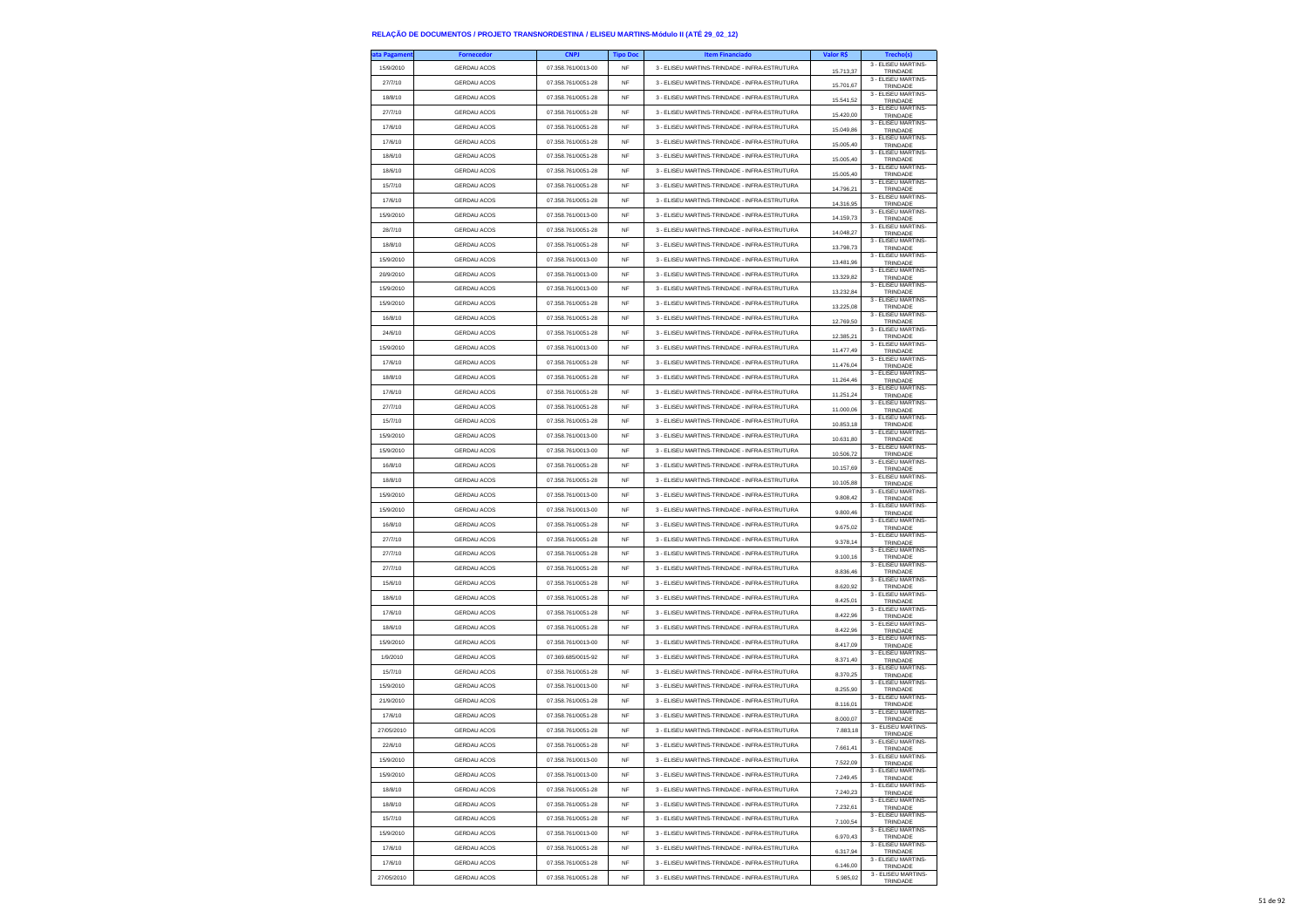| 27/7/10<br><b>GERDAU ACOS</b><br>07.358.761/0051-28<br>3 - ELISEU MARTINS-TRINDADE - INFRA-ESTRUTURA<br><b>NF</b><br>5.942.00<br>TRINDADE<br>3 - ELISEU MARTINS-<br>07.358.761/0013-00<br>3 - ELISEU MARTINS-TRINDADE - INFRA-ESTRUTURA<br>15/9/2010<br><b>GERDAU ACOS</b><br><b>NF</b><br>5.805,60<br>TRINDADE<br>3 - ELISEU MARTINS-<br>16/8/10<br><b>GERDAU ACOS</b><br>07 358 761/0051-28<br><b>NF</b><br>3 - ELISEU MARTINS-TRINDADE - INFRA-ESTRUTURA<br>5.694,71<br>TRINDADE<br>3 - ELISEU MARTINS-<br>18/8/10<br><b>GERDAU ACOS</b><br>07.358.761/0051-28<br><b>NF</b><br>3 - ELISEU MARTINS-TRINDADE - INFRA-ESTRUTURA<br>5.605.22<br>TRINDADE<br>3 - ELISEU MARTINS-<br>07.358.761/0051-28<br>17/6/10<br><b>GERDAU ACOS</b><br><b>NF</b><br>3 - ELISEU MARTINS-TRINDADE - INFRA-ESTRUTURA<br>5.560,99<br>TRINDADE<br>3 - ELISEU MARTINS-<br>27/7/10<br><b>GERDAU ACOS</b><br>07.358.761/0051-28<br><b>NF</b><br>3 - ELISEU MARTINS-TRINDADE - INFRA-ESTRUTURA<br>5.402,42<br>TRINDADE<br>3 - ELISEU MARTINS-<br>GERDAU ACOS<br>07.358.761/0013-00<br>3 - ELISEU MARTINS-TRINDADE - INFRA-ESTRUTURA<br>15/9/2010<br>NF<br>5.337,19<br>TRINDADE<br>3 - ELISEU MARTINS-<br>16/8/10<br><b>GERDAU ACOS</b><br>07.358.761/0051-28<br>3 - ELISEU MARTINS-TRINDADE - INFRA-ESTRUTURA<br><b>NF</b><br>5.010,68<br>TRINDADE<br>3 - ELISEU MARTINS-<br>16/8/10<br><b>GERDAU ACOS</b><br>07.358.761/0051-28<br><b>NF</b><br>3 - ELISEU MARTINS-TRINDADE - INFRA-ESTRUTURA<br>4.885,20<br>TRINDADE<br>3 - ELISEU MARTINS-<br>GERDAU ACOS<br>07.358.761/0051-28<br>3 - ELISEU MARTINS-TRINDADE - INFRA-ESTRUTURA<br>28/7/10<br>NF<br>4.589,14<br>TRINDADE<br>3 - ELISEU MARTINS-<br>07.358.761/0051-28<br>15/7/10<br><b>GERDAU ACOS</b><br><b>NF</b><br>3 - ELISEU MARTINS-TRINDADE - INFRA-ESTRUTURA<br>4.507,04<br>TRINDADE<br>3 - ELISEU MARTINS-<br>27/05/2010<br><b>GERDAU ACOS</b><br>07.358.761/0051-28<br><b>NF</b><br>3 - ELISEU MARTINS-TRINDADE - INFRA-ESTRUTURA<br>4.503,39<br>TRINDADE<br>3 - ELISEU MARTINS-<br>28/7/10<br><b>GERDAU ACOS</b><br>07.358.761/0051-28<br>NF<br>3 - ELISEU MARTINS-TRINDADE - INFRA-ESTRUTURA<br>4.393,37<br>TRINDADE<br>3 - FLISEU MARTINS-<br>16/8/10<br><b>GERDAU ACOS</b><br>07.358.761/0051-28<br>3 - ELISEU MARTINS-TRINDADE - INFRA-ESTRUTURA<br><b>NF</b><br>4.050.83<br>TRINDADE<br>3 - ELISEU MARTINS-<br>15/9/2010<br><b>GERDAU ACOS</b><br>07.358.761/0013-00<br><b>NF</b><br>3 - ELISEU MARTINS-TRINDADE - INFRA-ESTRUTURA<br>3.984,44<br>TRINDADE<br>3 - ELISEU MARTINS-<br>20/9/2010<br><b>GERDAU ACOS</b><br>07.358.761/0013-00<br>3 - ELISEU MARTINS-TRINDADE - INFRA-ESTRUTURA<br>NF<br>3.798.03<br>TRINDADE<br>3 - ELISEU MARTINS-<br>15/9/2010<br><b>GERDAU ACOS</b><br>07.358.761/0013-00<br>3 - ELISEU MARTINS-TRINDADE - INFRA-ESTRUTURA<br><b>NF</b><br>3.337.53<br>TRINDADE<br>3 - ELISEU MARTINS-<br>16/8/10<br><b>GERDAU ACOS</b><br>07.358.761/0051-28<br><b>NF</b><br>3 - ELISEU MARTINS-TRINDADE - INFRA-ESTRUTURA<br>3.219,47<br>TRINDADE<br>3 - ELISEU MARTINS-<br>GERDAU ACOS<br>07.358.761/0051-28<br>3 - ELISEU MARTINS-TRINDADE - INFRA-ESTRUTURA<br>16/8/10<br>NF<br>2.954,72<br>TRINDADE<br>3 - ELISEU MARTINS-<br>15/9/2010<br><b>GERDAU ACOS</b><br>07.358.761/0013-00<br>3 - ELISEU MARTINS-TRINDADE - INFRA-ESTRUTURA<br><b>NF</b><br>2.919.73<br>TRINDADE<br>3 - ELISEU MARTINS-<br><b>GERDAU ACOS</b><br>07.358.761/0051-28<br>3 - ELISEU MARTINS-TRINDADE - INFRA-ESTRUTURA<br>16/8/10<br><b>NF</b><br>2.338,31<br>TRINDADE<br>3 - ELISEU MARTINS-<br><b>GERDAU ACOS</b><br>07.358.761/0013-00<br>3 - ELISEU MARTINS-TRINDADE - INFRA-ESTRUTURA<br>15/9/2010<br>NF<br>2.280,74<br>TRINDADE<br>3 - ELISEU MARTINS-<br>18/8/10<br><b>GERDAU ACOS</b><br>07.358.761/0051-28<br><b>NF</b><br>3 - ELISEU MARTINS-TRINDADE - INFRA-ESTRUTURA<br>2.243.66<br>TRINDADE<br>3 - ELISEU MARTINS-<br>20/9/2010<br><b>GERDAU ACOS</b><br>07.358.761/0013-00<br><b>NF</b><br>3 - ELISEU MARTINS-TRINDADE - INFRA-ESTRUTURA<br>1.949,95<br>TRINDADE<br>3 - ELISEU MARTINS-<br><b>GERDAU ACOS</b><br>07.358.761/0013-00<br>3 - ELISEU MARTINS-TRINDADE - INFRA-ESTRUTURA<br>15/9/2010<br>NF<br>1.703,49<br>TRINDADE<br>3 - ELISEU MARTINS-<br>13/9/2010<br><b>GERDAU ACOS</b><br>07.369.685/0015-92<br>3 - ELISEU MARTINS-TRINDADE - INFRA-ESTRUTURA<br><b>NF</b><br>1.701.57<br>TRINDADE<br>3 - ELISEU MARTINS-<br>15/9/2010<br><b>GERDAU ACOS</b><br>07.358.761/0013-00<br>3 - ELISEU MARTINS-TRINDADE - INFRA-ESTRUTURA<br><b>NF</b><br>1.671,62<br>TRINDADE<br>3 - ELISEU MARTINS-<br>17/6/10<br><b>GERDAU ACOS</b><br>07.358.761/0051-28<br><b>NF</b><br>3 - ELISEU MARTINS-TRINDADE - INFRA-ESTRUTURA<br>1.506,12<br>TRINDADE<br>3 - ELISEU MARTINS-<br>27/7/10<br><b>GERDAU ACOS</b><br>07.358.761/0051-28<br><b>NF</b><br>3 - ELISEU MARTINS-TRINDADE - INFRA-ESTRUTURA<br>1.391.60<br>TRINDADE<br>3 - ELISEU MARTINS-<br>07.358.761/0051-28<br>15/7/10<br><b>GERDAU ACOS</b><br>3 - ELISELLMARTINS-TRINDADE - INFRA-ESTRUTURA<br><b>NF</b><br>1.337,72<br>TRINDADE<br>3 - ELISEU MARTINS-<br>15/9/2010<br><b>GERDAU ACOS</b><br>07.358.761/0013-00<br><b>NF</b><br>3 - ELISEU MARTINS-TRINDADE - INFRA-ESTRUTURA<br>1.309,99<br>TRINDADE<br>3 - ELISEU MARTINS-<br><b>GERDAU ACOS</b><br>07.358.761/0051-28<br>3 - ELISEU MARTINS-TRINDADE - INFRA-ESTRUTURA<br>17/6/10<br><b>NF</b><br>1.218.40<br>TRINDADE<br>3 - ELISEU MARTINS-<br>15/9/2010<br><b>GERDAU ACOS</b><br>07.358.761/0013-00<br>3 - ELISEU MARTINS-TRINDADE - INFRA-ESTRUTURA<br><b>NF</b><br>1.147,12<br>TRINDADE<br>3 - ELISEU MARTINS-<br>16/8/10<br><b>GERDAU ACOS</b><br>07.358.761/0051-28<br><b>NF</b><br>3 - ELISEU MARTINS-TRINDADE - INFRA-ESTRUTURA<br>1.120,46<br>TRINDADE<br>3 - ELISEU MARTINS-<br><b>GERDAU ACOS</b><br>07.358.761/0013-00<br>3 - ELISEU MARTINS-TRINDADE - INFRA-ESTRUTURA<br>20/9/2010<br>NF<br>1.082.78<br>TRINDADE<br>3 - ELISEU MARTINS-<br>16/8/10<br><b>GERDAU ACOS</b><br>07.358.761/0051-28<br>3 - ELISEU MARTINS-TRINDADE - INFRA-ESTRUTURA<br><b>NF</b><br>1.037,40<br>TRINDADE<br>3 - ELISEU MARTINS-<br>13/9/2010<br><b>GERDAU ACOS</b><br>07.369.685/0015-92<br><b>NF</b><br>3 - ELISEU MARTINS-TRINDADE - INFRA-ESTRUTURA<br>1.020,94<br>TRINDADE<br>3 - ELISEU MARTINS-<br><b>GERDAU ACOS</b><br>07.358.761/0051-28<br>3 - ELISEU MARTINS-TRINDADE - INFRA-ESTRUTURA<br>15/7/10<br>NF<br>984,12<br>TRINDADE<br>3 - ELISEU MARTINS-<br>15/9/2010<br><b>GERDAU ACOS</b><br>07.358.761/0013-00<br>3 - ELISEU MARTINS-TRINDADE - INFRA-ESTRUTURA<br><b>NF</b><br>893,90<br>TRINDADE<br>3 - ELISEU MARTINS-<br>13/9/2010<br><b>GERDAU ACOS</b><br>07.369.685/0015-92<br><b>NF</b><br>3 - ELISEU MARTINS-TRINDADE - INFRA-ESTRUTURA<br>817,84<br>TRINDADE<br>3 - ELISEU MARTINS-<br>15/9/2010<br><b>GERDAU ACOS</b><br>07.358.761/0013-00<br>3 - ELISEU MARTINS-TRINDADE - INFRA-ESTRUTURA<br>NF<br>782,43<br>TRINDADE<br>3 - ELISEU MARTINS-<br>16/8/10<br><b>GERDAU ACOS</b><br>07.358.761/0051-28<br>3 - ELISEU MARTINS-TRINDADE - INFRA-ESTRUTURA<br><b>NF</b><br>782.37<br>TRINDADE<br>3 - ELISEU MARTINS-<br>13/9/2010<br><b>GERDAU ACOS</b><br>07.369.685/0015-92<br><b>NF</b><br>3 - ELISEU MARTINS-TRINDADE - INFRA-ESTRUTURA<br>633,23<br>TRINDADE<br>3 - ELISEU MARTINS-<br>07.358.761/0051-28<br>16/8/10<br><b>GERDAU ACOS</b><br>NF<br>3 - ELISEU MARTINS-TRINDADE - INFRA-ESTRUTURA<br>556,70<br>TRINDADE<br>3 - FLISEU MARTINS-<br>15/9/2010<br><b>GERDAU ACOS</b><br>07.358.761/0013-00<br>3 - ELISEU MARTINS-TRINDADE - INFRA-ESTRUTURA<br><b>NF</b><br>556.69<br>TRINDADE<br>3 - ELISEU MARTINS-<br>13/9/2010<br><b>GERDAU ACOS</b><br>07.369.685/0015-92<br><b>NF</b><br>3 - ELISEU MARTINS-TRINDADE - INFRA-ESTRUTURA<br>544,50<br>TRINDADE<br>3 - ELISEU MARTINS-<br>15/9/2010<br><b>GERDAU ACOS</b><br>07.358.761/0013-00<br>NF<br>3 - ELISEU MARTINS-TRINDADE - INFRA-ESTRUTURA<br>444,17<br>TRINDADI<br>3 - ELISEU MARTINS-<br>27/05/2010<br><b>GERDAU ACOS</b><br>07.358.761/0051-28<br><b>NF</b><br>3 - ELISEU MARTINS-TRINDADE - INFRA-ESTRUTURA<br>417,85<br>TRINDADE<br>3 - ELISEU MARTINS-<br>20/9/2010<br><b>GERDAU ACOS</b><br>07.358.761/0013-00<br><b>NF</b><br>3 - FLISELLMARTINS-TRINDADE - INFRA-ESTRUTURA<br>354,39<br>TRINDADE<br>3 - ELISEU MARTINS-<br>18/8/10<br><b>GERDAU ACOS</b><br>07.358.761/0051-28<br>3 - ELISEU MARTINS-TRINDADE - INFRA-ESTRUTURA<br>NF<br>333,03<br>TRINDADE<br>3 - FLISEU MARTINS-<br>13/9/2010<br><b>GERDAU ACOS</b><br>07.369.685/0015-92<br><b>NF</b><br>3 - ELISEU MARTINS-TRINDADE - INFRA-ESTRUTURA<br>217.80<br>TRINDADE<br>3 - ELISEU MARTINS-<br>07.358.761/0013-00<br>3 - ELISEU MARTINS-TRINDADE - INFRA-ESTRUTURA<br>15/9/2010<br><b>GERDAU ACOS</b><br><b>NF</b><br>204,78<br>TRINDADE<br>3 - ELISEU MARTINS-<br>13/9/2010<br><b>GERDAU ACOS</b><br>07.369.685/0015-92<br>3 - ELISEU MARTINS-TRINDADE - INFRA-ESTRUTURA<br>NF<br>204,19<br>TRINDADE<br>3 - FLISEU MARTINS-<br>15/9/2010<br><b>GERDAU ACOS</b><br>07.358.761/0013-00<br>NF<br>3 - ELISEU MARTINS-TRINDADE - INFRA-ESTRUTURA<br>177.47<br>TRINDADE<br>3 - ELISEU MARTINS-<br>27/7/10<br><b>GERDAU ACOS</b><br>07.358.761/0051-28<br><b>NF</b><br>3 - ELISEU MARTINS-TRINDADE - INFRA-ESTRUTURA<br>177,20<br>TRINDADE<br>3 - ELISEU MARTINS-<br>17/6/10<br><b>GERDAU ACOS</b><br>07.358.761/0051-28<br><b>NF</b><br>3 - ELISEU MARTINS-TRINDADE - INFRA-ESTRUTURA<br>123,06<br>TRINDADE | ita Pagament | <b>Fornecedor</b> | <b>CNPJ</b> | <b>Tipo Doc</b> | <b>Item Financiado</b> | Valor R\$ | Trecho(s)           |
|-------------------------------------------------------------------------------------------------------------------------------------------------------------------------------------------------------------------------------------------------------------------------------------------------------------------------------------------------------------------------------------------------------------------------------------------------------------------------------------------------------------------------------------------------------------------------------------------------------------------------------------------------------------------------------------------------------------------------------------------------------------------------------------------------------------------------------------------------------------------------------------------------------------------------------------------------------------------------------------------------------------------------------------------------------------------------------------------------------------------------------------------------------------------------------------------------------------------------------------------------------------------------------------------------------------------------------------------------------------------------------------------------------------------------------------------------------------------------------------------------------------------------------------------------------------------------------------------------------------------------------------------------------------------------------------------------------------------------------------------------------------------------------------------------------------------------------------------------------------------------------------------------------------------------------------------------------------------------------------------------------------------------------------------------------------------------------------------------------------------------------------------------------------------------------------------------------------------------------------------------------------------------------------------------------------------------------------------------------------------------------------------------------------------------------------------------------------------------------------------------------------------------------------------------------------------------------------------------------------------------------------------------------------------------------------------------------------------------------------------------------------------------------------------------------------------------------------------------------------------------------------------------------------------------------------------------------------------------------------------------------------------------------------------------------------------------------------------------------------------------------------------------------------------------------------------------------------------------------------------------------------------------------------------------------------------------------------------------------------------------------------------------------------------------------------------------------------------------------------------------------------------------------------------------------------------------------------------------------------------------------------------------------------------------------------------------------------------------------------------------------------------------------------------------------------------------------------------------------------------------------------------------------------------------------------------------------------------------------------------------------------------------------------------------------------------------------------------------------------------------------------------------------------------------------------------------------------------------------------------------------------------------------------------------------------------------------------------------------------------------------------------------------------------------------------------------------------------------------------------------------------------------------------------------------------------------------------------------------------------------------------------------------------------------------------------------------------------------------------------------------------------------------------------------------------------------------------------------------------------------------------------------------------------------------------------------------------------------------------------------------------------------------------------------------------------------------------------------------------------------------------------------------------------------------------------------------------------------------------------------------------------------------------------------------------------------------------------------------------------------------------------------------------------------------------------------------------------------------------------------------------------------------------------------------------------------------------------------------------------------------------------------------------------------------------------------------------------------------------------------------------------------------------------------------------------------------------------------------------------------------------------------------------------------------------------------------------------------------------------------------------------------------------------------------------------------------------------------------------------------------------------------------------------------------------------------------------------------------------------------------------------------------------------------------------------------------------------------------------------------------------------------------------------------------------------------------------------------------------------------------------------------------------------------------------------------------------------------------------------------------------------------------------------------------------------------------------------------------------------------------------------------------------------------------------------------------------------------------------------------------------------------------------------------------------------------------------------------------------------------------------------------------------------------------------------------------------------------------------------------------------------------------------------------------------------------------------------------------------------------------------------------------------------------------------------------------------------------------------------------------------------------------------------------------------------------------------------------------------------------------------------------------------------------------------------------------------------------------------------------------------------------------------------------------------------------------------------------------------------------------------------------------------------------------------------------------------------------------------------------------------------------------------------------------------------------------------------------------------------------------------------------------------------------------------------------------------------------------------------------------------------------------------------------------------------------------------------------------------------------------------------------------------------------------------------------------------------------------------------------------------------------------------------------------------------------------------------------------------------------------------------------------------------------------------------------------------------------------------------------------------------------------------------------------------------------------------------------------------------------------------------------------------------------------------------------------------------------------------------------------------------------------------------------------------------------------------------------------------------------------------------------------------------------------------------------------------------------------------------------------------------------------------------------------------------------------------------------------------------------------------------------------------------------------------------------------------------------------------------------------------------------------------------------------|--------------|-------------------|-------------|-----------------|------------------------|-----------|---------------------|
|                                                                                                                                                                                                                                                                                                                                                                                                                                                                                                                                                                                                                                                                                                                                                                                                                                                                                                                                                                                                                                                                                                                                                                                                                                                                                                                                                                                                                                                                                                                                                                                                                                                                                                                                                                                                                                                                                                                                                                                                                                                                                                                                                                                                                                                                                                                                                                                                                                                                                                                                                                                                                                                                                                                                                                                                                                                                                                                                                                                                                                                                                                                                                                                                                                                                                                                                                                                                                                                                                                                                                                                                                                                                                                                                                                                                                                                                                                                                                                                                                                                                                                                                                                                                                                                                                                                                                                                                                                                                                                                                                                                                                                                                                                                                                                                                                                                                                                                                                                                                                                                                                                                                                                                                                                                                                                                                                                                                                                                                                                                                                                                                                                                                                                                                                                                                                                                                                                                                                                                                                                                                                                                                                                                                                                                                                                                                                                                                                                                                                                                                                                                                                                                                                                                                                                                                                                                                                                                                                                                                                                                                                                                                                                                                                                                                                                                                                                                                                                                                                                                                                                                                                                                                                                                                                                                                                                                                                                                                                                                                                                                                                                                                                                                                                                                                                                                                                                                                                                                                                                                                                                                                                                                                                                                                                                                                                                                                                                                                                                                                                                                                                                                                                                                                                                                                                                                                                                                                                               |              |                   |             |                 |                        |           | 3 - ELISEU MARTINS- |
|                                                                                                                                                                                                                                                                                                                                                                                                                                                                                                                                                                                                                                                                                                                                                                                                                                                                                                                                                                                                                                                                                                                                                                                                                                                                                                                                                                                                                                                                                                                                                                                                                                                                                                                                                                                                                                                                                                                                                                                                                                                                                                                                                                                                                                                                                                                                                                                                                                                                                                                                                                                                                                                                                                                                                                                                                                                                                                                                                                                                                                                                                                                                                                                                                                                                                                                                                                                                                                                                                                                                                                                                                                                                                                                                                                                                                                                                                                                                                                                                                                                                                                                                                                                                                                                                                                                                                                                                                                                                                                                                                                                                                                                                                                                                                                                                                                                                                                                                                                                                                                                                                                                                                                                                                                                                                                                                                                                                                                                                                                                                                                                                                                                                                                                                                                                                                                                                                                                                                                                                                                                                                                                                                                                                                                                                                                                                                                                                                                                                                                                                                                                                                                                                                                                                                                                                                                                                                                                                                                                                                                                                                                                                                                                                                                                                                                                                                                                                                                                                                                                                                                                                                                                                                                                                                                                                                                                                                                                                                                                                                                                                                                                                                                                                                                                                                                                                                                                                                                                                                                                                                                                                                                                                                                                                                                                                                                                                                                                                                                                                                                                                                                                                                                                                                                                                                                                                                                                                                               |              |                   |             |                 |                        |           |                     |
|                                                                                                                                                                                                                                                                                                                                                                                                                                                                                                                                                                                                                                                                                                                                                                                                                                                                                                                                                                                                                                                                                                                                                                                                                                                                                                                                                                                                                                                                                                                                                                                                                                                                                                                                                                                                                                                                                                                                                                                                                                                                                                                                                                                                                                                                                                                                                                                                                                                                                                                                                                                                                                                                                                                                                                                                                                                                                                                                                                                                                                                                                                                                                                                                                                                                                                                                                                                                                                                                                                                                                                                                                                                                                                                                                                                                                                                                                                                                                                                                                                                                                                                                                                                                                                                                                                                                                                                                                                                                                                                                                                                                                                                                                                                                                                                                                                                                                                                                                                                                                                                                                                                                                                                                                                                                                                                                                                                                                                                                                                                                                                                                                                                                                                                                                                                                                                                                                                                                                                                                                                                                                                                                                                                                                                                                                                                                                                                                                                                                                                                                                                                                                                                                                                                                                                                                                                                                                                                                                                                                                                                                                                                                                                                                                                                                                                                                                                                                                                                                                                                                                                                                                                                                                                                                                                                                                                                                                                                                                                                                                                                                                                                                                                                                                                                                                                                                                                                                                                                                                                                                                                                                                                                                                                                                                                                                                                                                                                                                                                                                                                                                                                                                                                                                                                                                                                                                                                                                                               |              |                   |             |                 |                        |           |                     |
|                                                                                                                                                                                                                                                                                                                                                                                                                                                                                                                                                                                                                                                                                                                                                                                                                                                                                                                                                                                                                                                                                                                                                                                                                                                                                                                                                                                                                                                                                                                                                                                                                                                                                                                                                                                                                                                                                                                                                                                                                                                                                                                                                                                                                                                                                                                                                                                                                                                                                                                                                                                                                                                                                                                                                                                                                                                                                                                                                                                                                                                                                                                                                                                                                                                                                                                                                                                                                                                                                                                                                                                                                                                                                                                                                                                                                                                                                                                                                                                                                                                                                                                                                                                                                                                                                                                                                                                                                                                                                                                                                                                                                                                                                                                                                                                                                                                                                                                                                                                                                                                                                                                                                                                                                                                                                                                                                                                                                                                                                                                                                                                                                                                                                                                                                                                                                                                                                                                                                                                                                                                                                                                                                                                                                                                                                                                                                                                                                                                                                                                                                                                                                                                                                                                                                                                                                                                                                                                                                                                                                                                                                                                                                                                                                                                                                                                                                                                                                                                                                                                                                                                                                                                                                                                                                                                                                                                                                                                                                                                                                                                                                                                                                                                                                                                                                                                                                                                                                                                                                                                                                                                                                                                                                                                                                                                                                                                                                                                                                                                                                                                                                                                                                                                                                                                                                                                                                                                                                               |              |                   |             |                 |                        |           |                     |
|                                                                                                                                                                                                                                                                                                                                                                                                                                                                                                                                                                                                                                                                                                                                                                                                                                                                                                                                                                                                                                                                                                                                                                                                                                                                                                                                                                                                                                                                                                                                                                                                                                                                                                                                                                                                                                                                                                                                                                                                                                                                                                                                                                                                                                                                                                                                                                                                                                                                                                                                                                                                                                                                                                                                                                                                                                                                                                                                                                                                                                                                                                                                                                                                                                                                                                                                                                                                                                                                                                                                                                                                                                                                                                                                                                                                                                                                                                                                                                                                                                                                                                                                                                                                                                                                                                                                                                                                                                                                                                                                                                                                                                                                                                                                                                                                                                                                                                                                                                                                                                                                                                                                                                                                                                                                                                                                                                                                                                                                                                                                                                                                                                                                                                                                                                                                                                                                                                                                                                                                                                                                                                                                                                                                                                                                                                                                                                                                                                                                                                                                                                                                                                                                                                                                                                                                                                                                                                                                                                                                                                                                                                                                                                                                                                                                                                                                                                                                                                                                                                                                                                                                                                                                                                                                                                                                                                                                                                                                                                                                                                                                                                                                                                                                                                                                                                                                                                                                                                                                                                                                                                                                                                                                                                                                                                                                                                                                                                                                                                                                                                                                                                                                                                                                                                                                                                                                                                                                                               |              |                   |             |                 |                        |           |                     |
|                                                                                                                                                                                                                                                                                                                                                                                                                                                                                                                                                                                                                                                                                                                                                                                                                                                                                                                                                                                                                                                                                                                                                                                                                                                                                                                                                                                                                                                                                                                                                                                                                                                                                                                                                                                                                                                                                                                                                                                                                                                                                                                                                                                                                                                                                                                                                                                                                                                                                                                                                                                                                                                                                                                                                                                                                                                                                                                                                                                                                                                                                                                                                                                                                                                                                                                                                                                                                                                                                                                                                                                                                                                                                                                                                                                                                                                                                                                                                                                                                                                                                                                                                                                                                                                                                                                                                                                                                                                                                                                                                                                                                                                                                                                                                                                                                                                                                                                                                                                                                                                                                                                                                                                                                                                                                                                                                                                                                                                                                                                                                                                                                                                                                                                                                                                                                                                                                                                                                                                                                                                                                                                                                                                                                                                                                                                                                                                                                                                                                                                                                                                                                                                                                                                                                                                                                                                                                                                                                                                                                                                                                                                                                                                                                                                                                                                                                                                                                                                                                                                                                                                                                                                                                                                                                                                                                                                                                                                                                                                                                                                                                                                                                                                                                                                                                                                                                                                                                                                                                                                                                                                                                                                                                                                                                                                                                                                                                                                                                                                                                                                                                                                                                                                                                                                                                                                                                                                                                               |              |                   |             |                 |                        |           |                     |
|                                                                                                                                                                                                                                                                                                                                                                                                                                                                                                                                                                                                                                                                                                                                                                                                                                                                                                                                                                                                                                                                                                                                                                                                                                                                                                                                                                                                                                                                                                                                                                                                                                                                                                                                                                                                                                                                                                                                                                                                                                                                                                                                                                                                                                                                                                                                                                                                                                                                                                                                                                                                                                                                                                                                                                                                                                                                                                                                                                                                                                                                                                                                                                                                                                                                                                                                                                                                                                                                                                                                                                                                                                                                                                                                                                                                                                                                                                                                                                                                                                                                                                                                                                                                                                                                                                                                                                                                                                                                                                                                                                                                                                                                                                                                                                                                                                                                                                                                                                                                                                                                                                                                                                                                                                                                                                                                                                                                                                                                                                                                                                                                                                                                                                                                                                                                                                                                                                                                                                                                                                                                                                                                                                                                                                                                                                                                                                                                                                                                                                                                                                                                                                                                                                                                                                                                                                                                                                                                                                                                                                                                                                                                                                                                                                                                                                                                                                                                                                                                                                                                                                                                                                                                                                                                                                                                                                                                                                                                                                                                                                                                                                                                                                                                                                                                                                                                                                                                                                                                                                                                                                                                                                                                                                                                                                                                                                                                                                                                                                                                                                                                                                                                                                                                                                                                                                                                                                                                                               |              |                   |             |                 |                        |           |                     |
|                                                                                                                                                                                                                                                                                                                                                                                                                                                                                                                                                                                                                                                                                                                                                                                                                                                                                                                                                                                                                                                                                                                                                                                                                                                                                                                                                                                                                                                                                                                                                                                                                                                                                                                                                                                                                                                                                                                                                                                                                                                                                                                                                                                                                                                                                                                                                                                                                                                                                                                                                                                                                                                                                                                                                                                                                                                                                                                                                                                                                                                                                                                                                                                                                                                                                                                                                                                                                                                                                                                                                                                                                                                                                                                                                                                                                                                                                                                                                                                                                                                                                                                                                                                                                                                                                                                                                                                                                                                                                                                                                                                                                                                                                                                                                                                                                                                                                                                                                                                                                                                                                                                                                                                                                                                                                                                                                                                                                                                                                                                                                                                                                                                                                                                                                                                                                                                                                                                                                                                                                                                                                                                                                                                                                                                                                                                                                                                                                                                                                                                                                                                                                                                                                                                                                                                                                                                                                                                                                                                                                                                                                                                                                                                                                                                                                                                                                                                                                                                                                                                                                                                                                                                                                                                                                                                                                                                                                                                                                                                                                                                                                                                                                                                                                                                                                                                                                                                                                                                                                                                                                                                                                                                                                                                                                                                                                                                                                                                                                                                                                                                                                                                                                                                                                                                                                                                                                                                                                               |              |                   |             |                 |                        |           |                     |
|                                                                                                                                                                                                                                                                                                                                                                                                                                                                                                                                                                                                                                                                                                                                                                                                                                                                                                                                                                                                                                                                                                                                                                                                                                                                                                                                                                                                                                                                                                                                                                                                                                                                                                                                                                                                                                                                                                                                                                                                                                                                                                                                                                                                                                                                                                                                                                                                                                                                                                                                                                                                                                                                                                                                                                                                                                                                                                                                                                                                                                                                                                                                                                                                                                                                                                                                                                                                                                                                                                                                                                                                                                                                                                                                                                                                                                                                                                                                                                                                                                                                                                                                                                                                                                                                                                                                                                                                                                                                                                                                                                                                                                                                                                                                                                                                                                                                                                                                                                                                                                                                                                                                                                                                                                                                                                                                                                                                                                                                                                                                                                                                                                                                                                                                                                                                                                                                                                                                                                                                                                                                                                                                                                                                                                                                                                                                                                                                                                                                                                                                                                                                                                                                                                                                                                                                                                                                                                                                                                                                                                                                                                                                                                                                                                                                                                                                                                                                                                                                                                                                                                                                                                                                                                                                                                                                                                                                                                                                                                                                                                                                                                                                                                                                                                                                                                                                                                                                                                                                                                                                                                                                                                                                                                                                                                                                                                                                                                                                                                                                                                                                                                                                                                                                                                                                                                                                                                                                                               |              |                   |             |                 |                        |           |                     |
|                                                                                                                                                                                                                                                                                                                                                                                                                                                                                                                                                                                                                                                                                                                                                                                                                                                                                                                                                                                                                                                                                                                                                                                                                                                                                                                                                                                                                                                                                                                                                                                                                                                                                                                                                                                                                                                                                                                                                                                                                                                                                                                                                                                                                                                                                                                                                                                                                                                                                                                                                                                                                                                                                                                                                                                                                                                                                                                                                                                                                                                                                                                                                                                                                                                                                                                                                                                                                                                                                                                                                                                                                                                                                                                                                                                                                                                                                                                                                                                                                                                                                                                                                                                                                                                                                                                                                                                                                                                                                                                                                                                                                                                                                                                                                                                                                                                                                                                                                                                                                                                                                                                                                                                                                                                                                                                                                                                                                                                                                                                                                                                                                                                                                                                                                                                                                                                                                                                                                                                                                                                                                                                                                                                                                                                                                                                                                                                                                                                                                                                                                                                                                                                                                                                                                                                                                                                                                                                                                                                                                                                                                                                                                                                                                                                                                                                                                                                                                                                                                                                                                                                                                                                                                                                                                                                                                                                                                                                                                                                                                                                                                                                                                                                                                                                                                                                                                                                                                                                                                                                                                                                                                                                                                                                                                                                                                                                                                                                                                                                                                                                                                                                                                                                                                                                                                                                                                                                                                               |              |                   |             |                 |                        |           |                     |
|                                                                                                                                                                                                                                                                                                                                                                                                                                                                                                                                                                                                                                                                                                                                                                                                                                                                                                                                                                                                                                                                                                                                                                                                                                                                                                                                                                                                                                                                                                                                                                                                                                                                                                                                                                                                                                                                                                                                                                                                                                                                                                                                                                                                                                                                                                                                                                                                                                                                                                                                                                                                                                                                                                                                                                                                                                                                                                                                                                                                                                                                                                                                                                                                                                                                                                                                                                                                                                                                                                                                                                                                                                                                                                                                                                                                                                                                                                                                                                                                                                                                                                                                                                                                                                                                                                                                                                                                                                                                                                                                                                                                                                                                                                                                                                                                                                                                                                                                                                                                                                                                                                                                                                                                                                                                                                                                                                                                                                                                                                                                                                                                                                                                                                                                                                                                                                                                                                                                                                                                                                                                                                                                                                                                                                                                                                                                                                                                                                                                                                                                                                                                                                                                                                                                                                                                                                                                                                                                                                                                                                                                                                                                                                                                                                                                                                                                                                                                                                                                                                                                                                                                                                                                                                                                                                                                                                                                                                                                                                                                                                                                                                                                                                                                                                                                                                                                                                                                                                                                                                                                                                                                                                                                                                                                                                                                                                                                                                                                                                                                                                                                                                                                                                                                                                                                                                                                                                                                                               |              |                   |             |                 |                        |           |                     |
|                                                                                                                                                                                                                                                                                                                                                                                                                                                                                                                                                                                                                                                                                                                                                                                                                                                                                                                                                                                                                                                                                                                                                                                                                                                                                                                                                                                                                                                                                                                                                                                                                                                                                                                                                                                                                                                                                                                                                                                                                                                                                                                                                                                                                                                                                                                                                                                                                                                                                                                                                                                                                                                                                                                                                                                                                                                                                                                                                                                                                                                                                                                                                                                                                                                                                                                                                                                                                                                                                                                                                                                                                                                                                                                                                                                                                                                                                                                                                                                                                                                                                                                                                                                                                                                                                                                                                                                                                                                                                                                                                                                                                                                                                                                                                                                                                                                                                                                                                                                                                                                                                                                                                                                                                                                                                                                                                                                                                                                                                                                                                                                                                                                                                                                                                                                                                                                                                                                                                                                                                                                                                                                                                                                                                                                                                                                                                                                                                                                                                                                                                                                                                                                                                                                                                                                                                                                                                                                                                                                                                                                                                                                                                                                                                                                                                                                                                                                                                                                                                                                                                                                                                                                                                                                                                                                                                                                                                                                                                                                                                                                                                                                                                                                                                                                                                                                                                                                                                                                                                                                                                                                                                                                                                                                                                                                                                                                                                                                                                                                                                                                                                                                                                                                                                                                                                                                                                                                                                               |              |                   |             |                 |                        |           |                     |
|                                                                                                                                                                                                                                                                                                                                                                                                                                                                                                                                                                                                                                                                                                                                                                                                                                                                                                                                                                                                                                                                                                                                                                                                                                                                                                                                                                                                                                                                                                                                                                                                                                                                                                                                                                                                                                                                                                                                                                                                                                                                                                                                                                                                                                                                                                                                                                                                                                                                                                                                                                                                                                                                                                                                                                                                                                                                                                                                                                                                                                                                                                                                                                                                                                                                                                                                                                                                                                                                                                                                                                                                                                                                                                                                                                                                                                                                                                                                                                                                                                                                                                                                                                                                                                                                                                                                                                                                                                                                                                                                                                                                                                                                                                                                                                                                                                                                                                                                                                                                                                                                                                                                                                                                                                                                                                                                                                                                                                                                                                                                                                                                                                                                                                                                                                                                                                                                                                                                                                                                                                                                                                                                                                                                                                                                                                                                                                                                                                                                                                                                                                                                                                                                                                                                                                                                                                                                                                                                                                                                                                                                                                                                                                                                                                                                                                                                                                                                                                                                                                                                                                                                                                                                                                                                                                                                                                                                                                                                                                                                                                                                                                                                                                                                                                                                                                                                                                                                                                                                                                                                                                                                                                                                                                                                                                                                                                                                                                                                                                                                                                                                                                                                                                                                                                                                                                                                                                                                                               |              |                   |             |                 |                        |           |                     |
|                                                                                                                                                                                                                                                                                                                                                                                                                                                                                                                                                                                                                                                                                                                                                                                                                                                                                                                                                                                                                                                                                                                                                                                                                                                                                                                                                                                                                                                                                                                                                                                                                                                                                                                                                                                                                                                                                                                                                                                                                                                                                                                                                                                                                                                                                                                                                                                                                                                                                                                                                                                                                                                                                                                                                                                                                                                                                                                                                                                                                                                                                                                                                                                                                                                                                                                                                                                                                                                                                                                                                                                                                                                                                                                                                                                                                                                                                                                                                                                                                                                                                                                                                                                                                                                                                                                                                                                                                                                                                                                                                                                                                                                                                                                                                                                                                                                                                                                                                                                                                                                                                                                                                                                                                                                                                                                                                                                                                                                                                                                                                                                                                                                                                                                                                                                                                                                                                                                                                                                                                                                                                                                                                                                                                                                                                                                                                                                                                                                                                                                                                                                                                                                                                                                                                                                                                                                                                                                                                                                                                                                                                                                                                                                                                                                                                                                                                                                                                                                                                                                                                                                                                                                                                                                                                                                                                                                                                                                                                                                                                                                                                                                                                                                                                                                                                                                                                                                                                                                                                                                                                                                                                                                                                                                                                                                                                                                                                                                                                                                                                                                                                                                                                                                                                                                                                                                                                                                                                               |              |                   |             |                 |                        |           |                     |
|                                                                                                                                                                                                                                                                                                                                                                                                                                                                                                                                                                                                                                                                                                                                                                                                                                                                                                                                                                                                                                                                                                                                                                                                                                                                                                                                                                                                                                                                                                                                                                                                                                                                                                                                                                                                                                                                                                                                                                                                                                                                                                                                                                                                                                                                                                                                                                                                                                                                                                                                                                                                                                                                                                                                                                                                                                                                                                                                                                                                                                                                                                                                                                                                                                                                                                                                                                                                                                                                                                                                                                                                                                                                                                                                                                                                                                                                                                                                                                                                                                                                                                                                                                                                                                                                                                                                                                                                                                                                                                                                                                                                                                                                                                                                                                                                                                                                                                                                                                                                                                                                                                                                                                                                                                                                                                                                                                                                                                                                                                                                                                                                                                                                                                                                                                                                                                                                                                                                                                                                                                                                                                                                                                                                                                                                                                                                                                                                                                                                                                                                                                                                                                                                                                                                                                                                                                                                                                                                                                                                                                                                                                                                                                                                                                                                                                                                                                                                                                                                                                                                                                                                                                                                                                                                                                                                                                                                                                                                                                                                                                                                                                                                                                                                                                                                                                                                                                                                                                                                                                                                                                                                                                                                                                                                                                                                                                                                                                                                                                                                                                                                                                                                                                                                                                                                                                                                                                                                                               |              |                   |             |                 |                        |           |                     |
|                                                                                                                                                                                                                                                                                                                                                                                                                                                                                                                                                                                                                                                                                                                                                                                                                                                                                                                                                                                                                                                                                                                                                                                                                                                                                                                                                                                                                                                                                                                                                                                                                                                                                                                                                                                                                                                                                                                                                                                                                                                                                                                                                                                                                                                                                                                                                                                                                                                                                                                                                                                                                                                                                                                                                                                                                                                                                                                                                                                                                                                                                                                                                                                                                                                                                                                                                                                                                                                                                                                                                                                                                                                                                                                                                                                                                                                                                                                                                                                                                                                                                                                                                                                                                                                                                                                                                                                                                                                                                                                                                                                                                                                                                                                                                                                                                                                                                                                                                                                                                                                                                                                                                                                                                                                                                                                                                                                                                                                                                                                                                                                                                                                                                                                                                                                                                                                                                                                                                                                                                                                                                                                                                                                                                                                                                                                                                                                                                                                                                                                                                                                                                                                                                                                                                                                                                                                                                                                                                                                                                                                                                                                                                                                                                                                                                                                                                                                                                                                                                                                                                                                                                                                                                                                                                                                                                                                                                                                                                                                                                                                                                                                                                                                                                                                                                                                                                                                                                                                                                                                                                                                                                                                                                                                                                                                                                                                                                                                                                                                                                                                                                                                                                                                                                                                                                                                                                                                                                               |              |                   |             |                 |                        |           |                     |
|                                                                                                                                                                                                                                                                                                                                                                                                                                                                                                                                                                                                                                                                                                                                                                                                                                                                                                                                                                                                                                                                                                                                                                                                                                                                                                                                                                                                                                                                                                                                                                                                                                                                                                                                                                                                                                                                                                                                                                                                                                                                                                                                                                                                                                                                                                                                                                                                                                                                                                                                                                                                                                                                                                                                                                                                                                                                                                                                                                                                                                                                                                                                                                                                                                                                                                                                                                                                                                                                                                                                                                                                                                                                                                                                                                                                                                                                                                                                                                                                                                                                                                                                                                                                                                                                                                                                                                                                                                                                                                                                                                                                                                                                                                                                                                                                                                                                                                                                                                                                                                                                                                                                                                                                                                                                                                                                                                                                                                                                                                                                                                                                                                                                                                                                                                                                                                                                                                                                                                                                                                                                                                                                                                                                                                                                                                                                                                                                                                                                                                                                                                                                                                                                                                                                                                                                                                                                                                                                                                                                                                                                                                                                                                                                                                                                                                                                                                                                                                                                                                                                                                                                                                                                                                                                                                                                                                                                                                                                                                                                                                                                                                                                                                                                                                                                                                                                                                                                                                                                                                                                                                                                                                                                                                                                                                                                                                                                                                                                                                                                                                                                                                                                                                                                                                                                                                                                                                                                                               |              |                   |             |                 |                        |           |                     |
|                                                                                                                                                                                                                                                                                                                                                                                                                                                                                                                                                                                                                                                                                                                                                                                                                                                                                                                                                                                                                                                                                                                                                                                                                                                                                                                                                                                                                                                                                                                                                                                                                                                                                                                                                                                                                                                                                                                                                                                                                                                                                                                                                                                                                                                                                                                                                                                                                                                                                                                                                                                                                                                                                                                                                                                                                                                                                                                                                                                                                                                                                                                                                                                                                                                                                                                                                                                                                                                                                                                                                                                                                                                                                                                                                                                                                                                                                                                                                                                                                                                                                                                                                                                                                                                                                                                                                                                                                                                                                                                                                                                                                                                                                                                                                                                                                                                                                                                                                                                                                                                                                                                                                                                                                                                                                                                                                                                                                                                                                                                                                                                                                                                                                                                                                                                                                                                                                                                                                                                                                                                                                                                                                                                                                                                                                                                                                                                                                                                                                                                                                                                                                                                                                                                                                                                                                                                                                                                                                                                                                                                                                                                                                                                                                                                                                                                                                                                                                                                                                                                                                                                                                                                                                                                                                                                                                                                                                                                                                                                                                                                                                                                                                                                                                                                                                                                                                                                                                                                                                                                                                                                                                                                                                                                                                                                                                                                                                                                                                                                                                                                                                                                                                                                                                                                                                                                                                                                                                               |              |                   |             |                 |                        |           |                     |
|                                                                                                                                                                                                                                                                                                                                                                                                                                                                                                                                                                                                                                                                                                                                                                                                                                                                                                                                                                                                                                                                                                                                                                                                                                                                                                                                                                                                                                                                                                                                                                                                                                                                                                                                                                                                                                                                                                                                                                                                                                                                                                                                                                                                                                                                                                                                                                                                                                                                                                                                                                                                                                                                                                                                                                                                                                                                                                                                                                                                                                                                                                                                                                                                                                                                                                                                                                                                                                                                                                                                                                                                                                                                                                                                                                                                                                                                                                                                                                                                                                                                                                                                                                                                                                                                                                                                                                                                                                                                                                                                                                                                                                                                                                                                                                                                                                                                                                                                                                                                                                                                                                                                                                                                                                                                                                                                                                                                                                                                                                                                                                                                                                                                                                                                                                                                                                                                                                                                                                                                                                                                                                                                                                                                                                                                                                                                                                                                                                                                                                                                                                                                                                                                                                                                                                                                                                                                                                                                                                                                                                                                                                                                                                                                                                                                                                                                                                                                                                                                                                                                                                                                                                                                                                                                                                                                                                                                                                                                                                                                                                                                                                                                                                                                                                                                                                                                                                                                                                                                                                                                                                                                                                                                                                                                                                                                                                                                                                                                                                                                                                                                                                                                                                                                                                                                                                                                                                                                                               |              |                   |             |                 |                        |           |                     |
|                                                                                                                                                                                                                                                                                                                                                                                                                                                                                                                                                                                                                                                                                                                                                                                                                                                                                                                                                                                                                                                                                                                                                                                                                                                                                                                                                                                                                                                                                                                                                                                                                                                                                                                                                                                                                                                                                                                                                                                                                                                                                                                                                                                                                                                                                                                                                                                                                                                                                                                                                                                                                                                                                                                                                                                                                                                                                                                                                                                                                                                                                                                                                                                                                                                                                                                                                                                                                                                                                                                                                                                                                                                                                                                                                                                                                                                                                                                                                                                                                                                                                                                                                                                                                                                                                                                                                                                                                                                                                                                                                                                                                                                                                                                                                                                                                                                                                                                                                                                                                                                                                                                                                                                                                                                                                                                                                                                                                                                                                                                                                                                                                                                                                                                                                                                                                                                                                                                                                                                                                                                                                                                                                                                                                                                                                                                                                                                                                                                                                                                                                                                                                                                                                                                                                                                                                                                                                                                                                                                                                                                                                                                                                                                                                                                                                                                                                                                                                                                                                                                                                                                                                                                                                                                                                                                                                                                                                                                                                                                                                                                                                                                                                                                                                                                                                                                                                                                                                                                                                                                                                                                                                                                                                                                                                                                                                                                                                                                                                                                                                                                                                                                                                                                                                                                                                                                                                                                                                               |              |                   |             |                 |                        |           |                     |
|                                                                                                                                                                                                                                                                                                                                                                                                                                                                                                                                                                                                                                                                                                                                                                                                                                                                                                                                                                                                                                                                                                                                                                                                                                                                                                                                                                                                                                                                                                                                                                                                                                                                                                                                                                                                                                                                                                                                                                                                                                                                                                                                                                                                                                                                                                                                                                                                                                                                                                                                                                                                                                                                                                                                                                                                                                                                                                                                                                                                                                                                                                                                                                                                                                                                                                                                                                                                                                                                                                                                                                                                                                                                                                                                                                                                                                                                                                                                                                                                                                                                                                                                                                                                                                                                                                                                                                                                                                                                                                                                                                                                                                                                                                                                                                                                                                                                                                                                                                                                                                                                                                                                                                                                                                                                                                                                                                                                                                                                                                                                                                                                                                                                                                                                                                                                                                                                                                                                                                                                                                                                                                                                                                                                                                                                                                                                                                                                                                                                                                                                                                                                                                                                                                                                                                                                                                                                                                                                                                                                                                                                                                                                                                                                                                                                                                                                                                                                                                                                                                                                                                                                                                                                                                                                                                                                                                                                                                                                                                                                                                                                                                                                                                                                                                                                                                                                                                                                                                                                                                                                                                                                                                                                                                                                                                                                                                                                                                                                                                                                                                                                                                                                                                                                                                                                                                                                                                                                                               |              |                   |             |                 |                        |           |                     |
|                                                                                                                                                                                                                                                                                                                                                                                                                                                                                                                                                                                                                                                                                                                                                                                                                                                                                                                                                                                                                                                                                                                                                                                                                                                                                                                                                                                                                                                                                                                                                                                                                                                                                                                                                                                                                                                                                                                                                                                                                                                                                                                                                                                                                                                                                                                                                                                                                                                                                                                                                                                                                                                                                                                                                                                                                                                                                                                                                                                                                                                                                                                                                                                                                                                                                                                                                                                                                                                                                                                                                                                                                                                                                                                                                                                                                                                                                                                                                                                                                                                                                                                                                                                                                                                                                                                                                                                                                                                                                                                                                                                                                                                                                                                                                                                                                                                                                                                                                                                                                                                                                                                                                                                                                                                                                                                                                                                                                                                                                                                                                                                                                                                                                                                                                                                                                                                                                                                                                                                                                                                                                                                                                                                                                                                                                                                                                                                                                                                                                                                                                                                                                                                                                                                                                                                                                                                                                                                                                                                                                                                                                                                                                                                                                                                                                                                                                                                                                                                                                                                                                                                                                                                                                                                                                                                                                                                                                                                                                                                                                                                                                                                                                                                                                                                                                                                                                                                                                                                                                                                                                                                                                                                                                                                                                                                                                                                                                                                                                                                                                                                                                                                                                                                                                                                                                                                                                                                                                               |              |                   |             |                 |                        |           |                     |
|                                                                                                                                                                                                                                                                                                                                                                                                                                                                                                                                                                                                                                                                                                                                                                                                                                                                                                                                                                                                                                                                                                                                                                                                                                                                                                                                                                                                                                                                                                                                                                                                                                                                                                                                                                                                                                                                                                                                                                                                                                                                                                                                                                                                                                                                                                                                                                                                                                                                                                                                                                                                                                                                                                                                                                                                                                                                                                                                                                                                                                                                                                                                                                                                                                                                                                                                                                                                                                                                                                                                                                                                                                                                                                                                                                                                                                                                                                                                                                                                                                                                                                                                                                                                                                                                                                                                                                                                                                                                                                                                                                                                                                                                                                                                                                                                                                                                                                                                                                                                                                                                                                                                                                                                                                                                                                                                                                                                                                                                                                                                                                                                                                                                                                                                                                                                                                                                                                                                                                                                                                                                                                                                                                                                                                                                                                                                                                                                                                                                                                                                                                                                                                                                                                                                                                                                                                                                                                                                                                                                                                                                                                                                                                                                                                                                                                                                                                                                                                                                                                                                                                                                                                                                                                                                                                                                                                                                                                                                                                                                                                                                                                                                                                                                                                                                                                                                                                                                                                                                                                                                                                                                                                                                                                                                                                                                                                                                                                                                                                                                                                                                                                                                                                                                                                                                                                                                                                                                                               |              |                   |             |                 |                        |           |                     |
|                                                                                                                                                                                                                                                                                                                                                                                                                                                                                                                                                                                                                                                                                                                                                                                                                                                                                                                                                                                                                                                                                                                                                                                                                                                                                                                                                                                                                                                                                                                                                                                                                                                                                                                                                                                                                                                                                                                                                                                                                                                                                                                                                                                                                                                                                                                                                                                                                                                                                                                                                                                                                                                                                                                                                                                                                                                                                                                                                                                                                                                                                                                                                                                                                                                                                                                                                                                                                                                                                                                                                                                                                                                                                                                                                                                                                                                                                                                                                                                                                                                                                                                                                                                                                                                                                                                                                                                                                                                                                                                                                                                                                                                                                                                                                                                                                                                                                                                                                                                                                                                                                                                                                                                                                                                                                                                                                                                                                                                                                                                                                                                                                                                                                                                                                                                                                                                                                                                                                                                                                                                                                                                                                                                                                                                                                                                                                                                                                                                                                                                                                                                                                                                                                                                                                                                                                                                                                                                                                                                                                                                                                                                                                                                                                                                                                                                                                                                                                                                                                                                                                                                                                                                                                                                                                                                                                                                                                                                                                                                                                                                                                                                                                                                                                                                                                                                                                                                                                                                                                                                                                                                                                                                                                                                                                                                                                                                                                                                                                                                                                                                                                                                                                                                                                                                                                                                                                                                                                               |              |                   |             |                 |                        |           |                     |
|                                                                                                                                                                                                                                                                                                                                                                                                                                                                                                                                                                                                                                                                                                                                                                                                                                                                                                                                                                                                                                                                                                                                                                                                                                                                                                                                                                                                                                                                                                                                                                                                                                                                                                                                                                                                                                                                                                                                                                                                                                                                                                                                                                                                                                                                                                                                                                                                                                                                                                                                                                                                                                                                                                                                                                                                                                                                                                                                                                                                                                                                                                                                                                                                                                                                                                                                                                                                                                                                                                                                                                                                                                                                                                                                                                                                                                                                                                                                                                                                                                                                                                                                                                                                                                                                                                                                                                                                                                                                                                                                                                                                                                                                                                                                                                                                                                                                                                                                                                                                                                                                                                                                                                                                                                                                                                                                                                                                                                                                                                                                                                                                                                                                                                                                                                                                                                                                                                                                                                                                                                                                                                                                                                                                                                                                                                                                                                                                                                                                                                                                                                                                                                                                                                                                                                                                                                                                                                                                                                                                                                                                                                                                                                                                                                                                                                                                                                                                                                                                                                                                                                                                                                                                                                                                                                                                                                                                                                                                                                                                                                                                                                                                                                                                                                                                                                                                                                                                                                                                                                                                                                                                                                                                                                                                                                                                                                                                                                                                                                                                                                                                                                                                                                                                                                                                                                                                                                                                                               |              |                   |             |                 |                        |           |                     |
|                                                                                                                                                                                                                                                                                                                                                                                                                                                                                                                                                                                                                                                                                                                                                                                                                                                                                                                                                                                                                                                                                                                                                                                                                                                                                                                                                                                                                                                                                                                                                                                                                                                                                                                                                                                                                                                                                                                                                                                                                                                                                                                                                                                                                                                                                                                                                                                                                                                                                                                                                                                                                                                                                                                                                                                                                                                                                                                                                                                                                                                                                                                                                                                                                                                                                                                                                                                                                                                                                                                                                                                                                                                                                                                                                                                                                                                                                                                                                                                                                                                                                                                                                                                                                                                                                                                                                                                                                                                                                                                                                                                                                                                                                                                                                                                                                                                                                                                                                                                                                                                                                                                                                                                                                                                                                                                                                                                                                                                                                                                                                                                                                                                                                                                                                                                                                                                                                                                                                                                                                                                                                                                                                                                                                                                                                                                                                                                                                                                                                                                                                                                                                                                                                                                                                                                                                                                                                                                                                                                                                                                                                                                                                                                                                                                                                                                                                                                                                                                                                                                                                                                                                                                                                                                                                                                                                                                                                                                                                                                                                                                                                                                                                                                                                                                                                                                                                                                                                                                                                                                                                                                                                                                                                                                                                                                                                                                                                                                                                                                                                                                                                                                                                                                                                                                                                                                                                                                                                               |              |                   |             |                 |                        |           |                     |
|                                                                                                                                                                                                                                                                                                                                                                                                                                                                                                                                                                                                                                                                                                                                                                                                                                                                                                                                                                                                                                                                                                                                                                                                                                                                                                                                                                                                                                                                                                                                                                                                                                                                                                                                                                                                                                                                                                                                                                                                                                                                                                                                                                                                                                                                                                                                                                                                                                                                                                                                                                                                                                                                                                                                                                                                                                                                                                                                                                                                                                                                                                                                                                                                                                                                                                                                                                                                                                                                                                                                                                                                                                                                                                                                                                                                                                                                                                                                                                                                                                                                                                                                                                                                                                                                                                                                                                                                                                                                                                                                                                                                                                                                                                                                                                                                                                                                                                                                                                                                                                                                                                                                                                                                                                                                                                                                                                                                                                                                                                                                                                                                                                                                                                                                                                                                                                                                                                                                                                                                                                                                                                                                                                                                                                                                                                                                                                                                                                                                                                                                                                                                                                                                                                                                                                                                                                                                                                                                                                                                                                                                                                                                                                                                                                                                                                                                                                                                                                                                                                                                                                                                                                                                                                                                                                                                                                                                                                                                                                                                                                                                                                                                                                                                                                                                                                                                                                                                                                                                                                                                                                                                                                                                                                                                                                                                                                                                                                                                                                                                                                                                                                                                                                                                                                                                                                                                                                                                                               |              |                   |             |                 |                        |           |                     |
|                                                                                                                                                                                                                                                                                                                                                                                                                                                                                                                                                                                                                                                                                                                                                                                                                                                                                                                                                                                                                                                                                                                                                                                                                                                                                                                                                                                                                                                                                                                                                                                                                                                                                                                                                                                                                                                                                                                                                                                                                                                                                                                                                                                                                                                                                                                                                                                                                                                                                                                                                                                                                                                                                                                                                                                                                                                                                                                                                                                                                                                                                                                                                                                                                                                                                                                                                                                                                                                                                                                                                                                                                                                                                                                                                                                                                                                                                                                                                                                                                                                                                                                                                                                                                                                                                                                                                                                                                                                                                                                                                                                                                                                                                                                                                                                                                                                                                                                                                                                                                                                                                                                                                                                                                                                                                                                                                                                                                                                                                                                                                                                                                                                                                                                                                                                                                                                                                                                                                                                                                                                                                                                                                                                                                                                                                                                                                                                                                                                                                                                                                                                                                                                                                                                                                                                                                                                                                                                                                                                                                                                                                                                                                                                                                                                                                                                                                                                                                                                                                                                                                                                                                                                                                                                                                                                                                                                                                                                                                                                                                                                                                                                                                                                                                                                                                                                                                                                                                                                                                                                                                                                                                                                                                                                                                                                                                                                                                                                                                                                                                                                                                                                                                                                                                                                                                                                                                                                                                               |              |                   |             |                 |                        |           |                     |
|                                                                                                                                                                                                                                                                                                                                                                                                                                                                                                                                                                                                                                                                                                                                                                                                                                                                                                                                                                                                                                                                                                                                                                                                                                                                                                                                                                                                                                                                                                                                                                                                                                                                                                                                                                                                                                                                                                                                                                                                                                                                                                                                                                                                                                                                                                                                                                                                                                                                                                                                                                                                                                                                                                                                                                                                                                                                                                                                                                                                                                                                                                                                                                                                                                                                                                                                                                                                                                                                                                                                                                                                                                                                                                                                                                                                                                                                                                                                                                                                                                                                                                                                                                                                                                                                                                                                                                                                                                                                                                                                                                                                                                                                                                                                                                                                                                                                                                                                                                                                                                                                                                                                                                                                                                                                                                                                                                                                                                                                                                                                                                                                                                                                                                                                                                                                                                                                                                                                                                                                                                                                                                                                                                                                                                                                                                                                                                                                                                                                                                                                                                                                                                                                                                                                                                                                                                                                                                                                                                                                                                                                                                                                                                                                                                                                                                                                                                                                                                                                                                                                                                                                                                                                                                                                                                                                                                                                                                                                                                                                                                                                                                                                                                                                                                                                                                                                                                                                                                                                                                                                                                                                                                                                                                                                                                                                                                                                                                                                                                                                                                                                                                                                                                                                                                                                                                                                                                                                                               |              |                   |             |                 |                        |           |                     |
|                                                                                                                                                                                                                                                                                                                                                                                                                                                                                                                                                                                                                                                                                                                                                                                                                                                                                                                                                                                                                                                                                                                                                                                                                                                                                                                                                                                                                                                                                                                                                                                                                                                                                                                                                                                                                                                                                                                                                                                                                                                                                                                                                                                                                                                                                                                                                                                                                                                                                                                                                                                                                                                                                                                                                                                                                                                                                                                                                                                                                                                                                                                                                                                                                                                                                                                                                                                                                                                                                                                                                                                                                                                                                                                                                                                                                                                                                                                                                                                                                                                                                                                                                                                                                                                                                                                                                                                                                                                                                                                                                                                                                                                                                                                                                                                                                                                                                                                                                                                                                                                                                                                                                                                                                                                                                                                                                                                                                                                                                                                                                                                                                                                                                                                                                                                                                                                                                                                                                                                                                                                                                                                                                                                                                                                                                                                                                                                                                                                                                                                                                                                                                                                                                                                                                                                                                                                                                                                                                                                                                                                                                                                                                                                                                                                                                                                                                                                                                                                                                                                                                                                                                                                                                                                                                                                                                                                                                                                                                                                                                                                                                                                                                                                                                                                                                                                                                                                                                                                                                                                                                                                                                                                                                                                                                                                                                                                                                                                                                                                                                                                                                                                                                                                                                                                                                                                                                                                                                               |              |                   |             |                 |                        |           |                     |
|                                                                                                                                                                                                                                                                                                                                                                                                                                                                                                                                                                                                                                                                                                                                                                                                                                                                                                                                                                                                                                                                                                                                                                                                                                                                                                                                                                                                                                                                                                                                                                                                                                                                                                                                                                                                                                                                                                                                                                                                                                                                                                                                                                                                                                                                                                                                                                                                                                                                                                                                                                                                                                                                                                                                                                                                                                                                                                                                                                                                                                                                                                                                                                                                                                                                                                                                                                                                                                                                                                                                                                                                                                                                                                                                                                                                                                                                                                                                                                                                                                                                                                                                                                                                                                                                                                                                                                                                                                                                                                                                                                                                                                                                                                                                                                                                                                                                                                                                                                                                                                                                                                                                                                                                                                                                                                                                                                                                                                                                                                                                                                                                                                                                                                                                                                                                                                                                                                                                                                                                                                                                                                                                                                                                                                                                                                                                                                                                                                                                                                                                                                                                                                                                                                                                                                                                                                                                                                                                                                                                                                                                                                                                                                                                                                                                                                                                                                                                                                                                                                                                                                                                                                                                                                                                                                                                                                                                                                                                                                                                                                                                                                                                                                                                                                                                                                                                                                                                                                                                                                                                                                                                                                                                                                                                                                                                                                                                                                                                                                                                                                                                                                                                                                                                                                                                                                                                                                                                                               |              |                   |             |                 |                        |           |                     |
|                                                                                                                                                                                                                                                                                                                                                                                                                                                                                                                                                                                                                                                                                                                                                                                                                                                                                                                                                                                                                                                                                                                                                                                                                                                                                                                                                                                                                                                                                                                                                                                                                                                                                                                                                                                                                                                                                                                                                                                                                                                                                                                                                                                                                                                                                                                                                                                                                                                                                                                                                                                                                                                                                                                                                                                                                                                                                                                                                                                                                                                                                                                                                                                                                                                                                                                                                                                                                                                                                                                                                                                                                                                                                                                                                                                                                                                                                                                                                                                                                                                                                                                                                                                                                                                                                                                                                                                                                                                                                                                                                                                                                                                                                                                                                                                                                                                                                                                                                                                                                                                                                                                                                                                                                                                                                                                                                                                                                                                                                                                                                                                                                                                                                                                                                                                                                                                                                                                                                                                                                                                                                                                                                                                                                                                                                                                                                                                                                                                                                                                                                                                                                                                                                                                                                                                                                                                                                                                                                                                                                                                                                                                                                                                                                                                                                                                                                                                                                                                                                                                                                                                                                                                                                                                                                                                                                                                                                                                                                                                                                                                                                                                                                                                                                                                                                                                                                                                                                                                                                                                                                                                                                                                                                                                                                                                                                                                                                                                                                                                                                                                                                                                                                                                                                                                                                                                                                                                                                               |              |                   |             |                 |                        |           |                     |
|                                                                                                                                                                                                                                                                                                                                                                                                                                                                                                                                                                                                                                                                                                                                                                                                                                                                                                                                                                                                                                                                                                                                                                                                                                                                                                                                                                                                                                                                                                                                                                                                                                                                                                                                                                                                                                                                                                                                                                                                                                                                                                                                                                                                                                                                                                                                                                                                                                                                                                                                                                                                                                                                                                                                                                                                                                                                                                                                                                                                                                                                                                                                                                                                                                                                                                                                                                                                                                                                                                                                                                                                                                                                                                                                                                                                                                                                                                                                                                                                                                                                                                                                                                                                                                                                                                                                                                                                                                                                                                                                                                                                                                                                                                                                                                                                                                                                                                                                                                                                                                                                                                                                                                                                                                                                                                                                                                                                                                                                                                                                                                                                                                                                                                                                                                                                                                                                                                                                                                                                                                                                                                                                                                                                                                                                                                                                                                                                                                                                                                                                                                                                                                                                                                                                                                                                                                                                                                                                                                                                                                                                                                                                                                                                                                                                                                                                                                                                                                                                                                                                                                                                                                                                                                                                                                                                                                                                                                                                                                                                                                                                                                                                                                                                                                                                                                                                                                                                                                                                                                                                                                                                                                                                                                                                                                                                                                                                                                                                                                                                                                                                                                                                                                                                                                                                                                                                                                                                                               |              |                   |             |                 |                        |           |                     |
|                                                                                                                                                                                                                                                                                                                                                                                                                                                                                                                                                                                                                                                                                                                                                                                                                                                                                                                                                                                                                                                                                                                                                                                                                                                                                                                                                                                                                                                                                                                                                                                                                                                                                                                                                                                                                                                                                                                                                                                                                                                                                                                                                                                                                                                                                                                                                                                                                                                                                                                                                                                                                                                                                                                                                                                                                                                                                                                                                                                                                                                                                                                                                                                                                                                                                                                                                                                                                                                                                                                                                                                                                                                                                                                                                                                                                                                                                                                                                                                                                                                                                                                                                                                                                                                                                                                                                                                                                                                                                                                                                                                                                                                                                                                                                                                                                                                                                                                                                                                                                                                                                                                                                                                                                                                                                                                                                                                                                                                                                                                                                                                                                                                                                                                                                                                                                                                                                                                                                                                                                                                                                                                                                                                                                                                                                                                                                                                                                                                                                                                                                                                                                                                                                                                                                                                                                                                                                                                                                                                                                                                                                                                                                                                                                                                                                                                                                                                                                                                                                                                                                                                                                                                                                                                                                                                                                                                                                                                                                                                                                                                                                                                                                                                                                                                                                                                                                                                                                                                                                                                                                                                                                                                                                                                                                                                                                                                                                                                                                                                                                                                                                                                                                                                                                                                                                                                                                                                                                               |              |                   |             |                 |                        |           |                     |
|                                                                                                                                                                                                                                                                                                                                                                                                                                                                                                                                                                                                                                                                                                                                                                                                                                                                                                                                                                                                                                                                                                                                                                                                                                                                                                                                                                                                                                                                                                                                                                                                                                                                                                                                                                                                                                                                                                                                                                                                                                                                                                                                                                                                                                                                                                                                                                                                                                                                                                                                                                                                                                                                                                                                                                                                                                                                                                                                                                                                                                                                                                                                                                                                                                                                                                                                                                                                                                                                                                                                                                                                                                                                                                                                                                                                                                                                                                                                                                                                                                                                                                                                                                                                                                                                                                                                                                                                                                                                                                                                                                                                                                                                                                                                                                                                                                                                                                                                                                                                                                                                                                                                                                                                                                                                                                                                                                                                                                                                                                                                                                                                                                                                                                                                                                                                                                                                                                                                                                                                                                                                                                                                                                                                                                                                                                                                                                                                                                                                                                                                                                                                                                                                                                                                                                                                                                                                                                                                                                                                                                                                                                                                                                                                                                                                                                                                                                                                                                                                                                                                                                                                                                                                                                                                                                                                                                                                                                                                                                                                                                                                                                                                                                                                                                                                                                                                                                                                                                                                                                                                                                                                                                                                                                                                                                                                                                                                                                                                                                                                                                                                                                                                                                                                                                                                                                                                                                                                                               |              |                   |             |                 |                        |           |                     |
|                                                                                                                                                                                                                                                                                                                                                                                                                                                                                                                                                                                                                                                                                                                                                                                                                                                                                                                                                                                                                                                                                                                                                                                                                                                                                                                                                                                                                                                                                                                                                                                                                                                                                                                                                                                                                                                                                                                                                                                                                                                                                                                                                                                                                                                                                                                                                                                                                                                                                                                                                                                                                                                                                                                                                                                                                                                                                                                                                                                                                                                                                                                                                                                                                                                                                                                                                                                                                                                                                                                                                                                                                                                                                                                                                                                                                                                                                                                                                                                                                                                                                                                                                                                                                                                                                                                                                                                                                                                                                                                                                                                                                                                                                                                                                                                                                                                                                                                                                                                                                                                                                                                                                                                                                                                                                                                                                                                                                                                                                                                                                                                                                                                                                                                                                                                                                                                                                                                                                                                                                                                                                                                                                                                                                                                                                                                                                                                                                                                                                                                                                                                                                                                                                                                                                                                                                                                                                                                                                                                                                                                                                                                                                                                                                                                                                                                                                                                                                                                                                                                                                                                                                                                                                                                                                                                                                                                                                                                                                                                                                                                                                                                                                                                                                                                                                                                                                                                                                                                                                                                                                                                                                                                                                                                                                                                                                                                                                                                                                                                                                                                                                                                                                                                                                                                                                                                                                                                                                               |              |                   |             |                 |                        |           |                     |
|                                                                                                                                                                                                                                                                                                                                                                                                                                                                                                                                                                                                                                                                                                                                                                                                                                                                                                                                                                                                                                                                                                                                                                                                                                                                                                                                                                                                                                                                                                                                                                                                                                                                                                                                                                                                                                                                                                                                                                                                                                                                                                                                                                                                                                                                                                                                                                                                                                                                                                                                                                                                                                                                                                                                                                                                                                                                                                                                                                                                                                                                                                                                                                                                                                                                                                                                                                                                                                                                                                                                                                                                                                                                                                                                                                                                                                                                                                                                                                                                                                                                                                                                                                                                                                                                                                                                                                                                                                                                                                                                                                                                                                                                                                                                                                                                                                                                                                                                                                                                                                                                                                                                                                                                                                                                                                                                                                                                                                                                                                                                                                                                                                                                                                                                                                                                                                                                                                                                                                                                                                                                                                                                                                                                                                                                                                                                                                                                                                                                                                                                                                                                                                                                                                                                                                                                                                                                                                                                                                                                                                                                                                                                                                                                                                                                                                                                                                                                                                                                                                                                                                                                                                                                                                                                                                                                                                                                                                                                                                                                                                                                                                                                                                                                                                                                                                                                                                                                                                                                                                                                                                                                                                                                                                                                                                                                                                                                                                                                                                                                                                                                                                                                                                                                                                                                                                                                                                                                                               |              |                   |             |                 |                        |           |                     |
|                                                                                                                                                                                                                                                                                                                                                                                                                                                                                                                                                                                                                                                                                                                                                                                                                                                                                                                                                                                                                                                                                                                                                                                                                                                                                                                                                                                                                                                                                                                                                                                                                                                                                                                                                                                                                                                                                                                                                                                                                                                                                                                                                                                                                                                                                                                                                                                                                                                                                                                                                                                                                                                                                                                                                                                                                                                                                                                                                                                                                                                                                                                                                                                                                                                                                                                                                                                                                                                                                                                                                                                                                                                                                                                                                                                                                                                                                                                                                                                                                                                                                                                                                                                                                                                                                                                                                                                                                                                                                                                                                                                                                                                                                                                                                                                                                                                                                                                                                                                                                                                                                                                                                                                                                                                                                                                                                                                                                                                                                                                                                                                                                                                                                                                                                                                                                                                                                                                                                                                                                                                                                                                                                                                                                                                                                                                                                                                                                                                                                                                                                                                                                                                                                                                                                                                                                                                                                                                                                                                                                                                                                                                                                                                                                                                                                                                                                                                                                                                                                                                                                                                                                                                                                                                                                                                                                                                                                                                                                                                                                                                                                                                                                                                                                                                                                                                                                                                                                                                                                                                                                                                                                                                                                                                                                                                                                                                                                                                                                                                                                                                                                                                                                                                                                                                                                                                                                                                                                               |              |                   |             |                 |                        |           |                     |
|                                                                                                                                                                                                                                                                                                                                                                                                                                                                                                                                                                                                                                                                                                                                                                                                                                                                                                                                                                                                                                                                                                                                                                                                                                                                                                                                                                                                                                                                                                                                                                                                                                                                                                                                                                                                                                                                                                                                                                                                                                                                                                                                                                                                                                                                                                                                                                                                                                                                                                                                                                                                                                                                                                                                                                                                                                                                                                                                                                                                                                                                                                                                                                                                                                                                                                                                                                                                                                                                                                                                                                                                                                                                                                                                                                                                                                                                                                                                                                                                                                                                                                                                                                                                                                                                                                                                                                                                                                                                                                                                                                                                                                                                                                                                                                                                                                                                                                                                                                                                                                                                                                                                                                                                                                                                                                                                                                                                                                                                                                                                                                                                                                                                                                                                                                                                                                                                                                                                                                                                                                                                                                                                                                                                                                                                                                                                                                                                                                                                                                                                                                                                                                                                                                                                                                                                                                                                                                                                                                                                                                                                                                                                                                                                                                                                                                                                                                                                                                                                                                                                                                                                                                                                                                                                                                                                                                                                                                                                                                                                                                                                                                                                                                                                                                                                                                                                                                                                                                                                                                                                                                                                                                                                                                                                                                                                                                                                                                                                                                                                                                                                                                                                                                                                                                                                                                                                                                                                                               |              |                   |             |                 |                        |           |                     |
|                                                                                                                                                                                                                                                                                                                                                                                                                                                                                                                                                                                                                                                                                                                                                                                                                                                                                                                                                                                                                                                                                                                                                                                                                                                                                                                                                                                                                                                                                                                                                                                                                                                                                                                                                                                                                                                                                                                                                                                                                                                                                                                                                                                                                                                                                                                                                                                                                                                                                                                                                                                                                                                                                                                                                                                                                                                                                                                                                                                                                                                                                                                                                                                                                                                                                                                                                                                                                                                                                                                                                                                                                                                                                                                                                                                                                                                                                                                                                                                                                                                                                                                                                                                                                                                                                                                                                                                                                                                                                                                                                                                                                                                                                                                                                                                                                                                                                                                                                                                                                                                                                                                                                                                                                                                                                                                                                                                                                                                                                                                                                                                                                                                                                                                                                                                                                                                                                                                                                                                                                                                                                                                                                                                                                                                                                                                                                                                                                                                                                                                                                                                                                                                                                                                                                                                                                                                                                                                                                                                                                                                                                                                                                                                                                                                                                                                                                                                                                                                                                                                                                                                                                                                                                                                                                                                                                                                                                                                                                                                                                                                                                                                                                                                                                                                                                                                                                                                                                                                                                                                                                                                                                                                                                                                                                                                                                                                                                                                                                                                                                                                                                                                                                                                                                                                                                                                                                                                                                               |              |                   |             |                 |                        |           |                     |
|                                                                                                                                                                                                                                                                                                                                                                                                                                                                                                                                                                                                                                                                                                                                                                                                                                                                                                                                                                                                                                                                                                                                                                                                                                                                                                                                                                                                                                                                                                                                                                                                                                                                                                                                                                                                                                                                                                                                                                                                                                                                                                                                                                                                                                                                                                                                                                                                                                                                                                                                                                                                                                                                                                                                                                                                                                                                                                                                                                                                                                                                                                                                                                                                                                                                                                                                                                                                                                                                                                                                                                                                                                                                                                                                                                                                                                                                                                                                                                                                                                                                                                                                                                                                                                                                                                                                                                                                                                                                                                                                                                                                                                                                                                                                                                                                                                                                                                                                                                                                                                                                                                                                                                                                                                                                                                                                                                                                                                                                                                                                                                                                                                                                                                                                                                                                                                                                                                                                                                                                                                                                                                                                                                                                                                                                                                                                                                                                                                                                                                                                                                                                                                                                                                                                                                                                                                                                                                                                                                                                                                                                                                                                                                                                                                                                                                                                                                                                                                                                                                                                                                                                                                                                                                                                                                                                                                                                                                                                                                                                                                                                                                                                                                                                                                                                                                                                                                                                                                                                                                                                                                                                                                                                                                                                                                                                                                                                                                                                                                                                                                                                                                                                                                                                                                                                                                                                                                                                                               |              |                   |             |                 |                        |           |                     |
|                                                                                                                                                                                                                                                                                                                                                                                                                                                                                                                                                                                                                                                                                                                                                                                                                                                                                                                                                                                                                                                                                                                                                                                                                                                                                                                                                                                                                                                                                                                                                                                                                                                                                                                                                                                                                                                                                                                                                                                                                                                                                                                                                                                                                                                                                                                                                                                                                                                                                                                                                                                                                                                                                                                                                                                                                                                                                                                                                                                                                                                                                                                                                                                                                                                                                                                                                                                                                                                                                                                                                                                                                                                                                                                                                                                                                                                                                                                                                                                                                                                                                                                                                                                                                                                                                                                                                                                                                                                                                                                                                                                                                                                                                                                                                                                                                                                                                                                                                                                                                                                                                                                                                                                                                                                                                                                                                                                                                                                                                                                                                                                                                                                                                                                                                                                                                                                                                                                                                                                                                                                                                                                                                                                                                                                                                                                                                                                                                                                                                                                                                                                                                                                                                                                                                                                                                                                                                                                                                                                                                                                                                                                                                                                                                                                                                                                                                                                                                                                                                                                                                                                                                                                                                                                                                                                                                                                                                                                                                                                                                                                                                                                                                                                                                                                                                                                                                                                                                                                                                                                                                                                                                                                                                                                                                                                                                                                                                                                                                                                                                                                                                                                                                                                                                                                                                                                                                                                                                               |              |                   |             |                 |                        |           |                     |
|                                                                                                                                                                                                                                                                                                                                                                                                                                                                                                                                                                                                                                                                                                                                                                                                                                                                                                                                                                                                                                                                                                                                                                                                                                                                                                                                                                                                                                                                                                                                                                                                                                                                                                                                                                                                                                                                                                                                                                                                                                                                                                                                                                                                                                                                                                                                                                                                                                                                                                                                                                                                                                                                                                                                                                                                                                                                                                                                                                                                                                                                                                                                                                                                                                                                                                                                                                                                                                                                                                                                                                                                                                                                                                                                                                                                                                                                                                                                                                                                                                                                                                                                                                                                                                                                                                                                                                                                                                                                                                                                                                                                                                                                                                                                                                                                                                                                                                                                                                                                                                                                                                                                                                                                                                                                                                                                                                                                                                                                                                                                                                                                                                                                                                                                                                                                                                                                                                                                                                                                                                                                                                                                                                                                                                                                                                                                                                                                                                                                                                                                                                                                                                                                                                                                                                                                                                                                                                                                                                                                                                                                                                                                                                                                                                                                                                                                                                                                                                                                                                                                                                                                                                                                                                                                                                                                                                                                                                                                                                                                                                                                                                                                                                                                                                                                                                                                                                                                                                                                                                                                                                                                                                                                                                                                                                                                                                                                                                                                                                                                                                                                                                                                                                                                                                                                                                                                                                                                                               |              |                   |             |                 |                        |           |                     |
|                                                                                                                                                                                                                                                                                                                                                                                                                                                                                                                                                                                                                                                                                                                                                                                                                                                                                                                                                                                                                                                                                                                                                                                                                                                                                                                                                                                                                                                                                                                                                                                                                                                                                                                                                                                                                                                                                                                                                                                                                                                                                                                                                                                                                                                                                                                                                                                                                                                                                                                                                                                                                                                                                                                                                                                                                                                                                                                                                                                                                                                                                                                                                                                                                                                                                                                                                                                                                                                                                                                                                                                                                                                                                                                                                                                                                                                                                                                                                                                                                                                                                                                                                                                                                                                                                                                                                                                                                                                                                                                                                                                                                                                                                                                                                                                                                                                                                                                                                                                                                                                                                                                                                                                                                                                                                                                                                                                                                                                                                                                                                                                                                                                                                                                                                                                                                                                                                                                                                                                                                                                                                                                                                                                                                                                                                                                                                                                                                                                                                                                                                                                                                                                                                                                                                                                                                                                                                                                                                                                                                                                                                                                                                                                                                                                                                                                                                                                                                                                                                                                                                                                                                                                                                                                                                                                                                                                                                                                                                                                                                                                                                                                                                                                                                                                                                                                                                                                                                                                                                                                                                                                                                                                                                                                                                                                                                                                                                                                                                                                                                                                                                                                                                                                                                                                                                                                                                                                                                               |              |                   |             |                 |                        |           |                     |
|                                                                                                                                                                                                                                                                                                                                                                                                                                                                                                                                                                                                                                                                                                                                                                                                                                                                                                                                                                                                                                                                                                                                                                                                                                                                                                                                                                                                                                                                                                                                                                                                                                                                                                                                                                                                                                                                                                                                                                                                                                                                                                                                                                                                                                                                                                                                                                                                                                                                                                                                                                                                                                                                                                                                                                                                                                                                                                                                                                                                                                                                                                                                                                                                                                                                                                                                                                                                                                                                                                                                                                                                                                                                                                                                                                                                                                                                                                                                                                                                                                                                                                                                                                                                                                                                                                                                                                                                                                                                                                                                                                                                                                                                                                                                                                                                                                                                                                                                                                                                                                                                                                                                                                                                                                                                                                                                                                                                                                                                                                                                                                                                                                                                                                                                                                                                                                                                                                                                                                                                                                                                                                                                                                                                                                                                                                                                                                                                                                                                                                                                                                                                                                                                                                                                                                                                                                                                                                                                                                                                                                                                                                                                                                                                                                                                                                                                                                                                                                                                                                                                                                                                                                                                                                                                                                                                                                                                                                                                                                                                                                                                                                                                                                                                                                                                                                                                                                                                                                                                                                                                                                                                                                                                                                                                                                                                                                                                                                                                                                                                                                                                                                                                                                                                                                                                                                                                                                                                                               |              |                   |             |                 |                        |           |                     |
|                                                                                                                                                                                                                                                                                                                                                                                                                                                                                                                                                                                                                                                                                                                                                                                                                                                                                                                                                                                                                                                                                                                                                                                                                                                                                                                                                                                                                                                                                                                                                                                                                                                                                                                                                                                                                                                                                                                                                                                                                                                                                                                                                                                                                                                                                                                                                                                                                                                                                                                                                                                                                                                                                                                                                                                                                                                                                                                                                                                                                                                                                                                                                                                                                                                                                                                                                                                                                                                                                                                                                                                                                                                                                                                                                                                                                                                                                                                                                                                                                                                                                                                                                                                                                                                                                                                                                                                                                                                                                                                                                                                                                                                                                                                                                                                                                                                                                                                                                                                                                                                                                                                                                                                                                                                                                                                                                                                                                                                                                                                                                                                                                                                                                                                                                                                                                                                                                                                                                                                                                                                                                                                                                                                                                                                                                                                                                                                                                                                                                                                                                                                                                                                                                                                                                                                                                                                                                                                                                                                                                                                                                                                                                                                                                                                                                                                                                                                                                                                                                                                                                                                                                                                                                                                                                                                                                                                                                                                                                                                                                                                                                                                                                                                                                                                                                                                                                                                                                                                                                                                                                                                                                                                                                                                                                                                                                                                                                                                                                                                                                                                                                                                                                                                                                                                                                                                                                                                                                               |              |                   |             |                 |                        |           |                     |
|                                                                                                                                                                                                                                                                                                                                                                                                                                                                                                                                                                                                                                                                                                                                                                                                                                                                                                                                                                                                                                                                                                                                                                                                                                                                                                                                                                                                                                                                                                                                                                                                                                                                                                                                                                                                                                                                                                                                                                                                                                                                                                                                                                                                                                                                                                                                                                                                                                                                                                                                                                                                                                                                                                                                                                                                                                                                                                                                                                                                                                                                                                                                                                                                                                                                                                                                                                                                                                                                                                                                                                                                                                                                                                                                                                                                                                                                                                                                                                                                                                                                                                                                                                                                                                                                                                                                                                                                                                                                                                                                                                                                                                                                                                                                                                                                                                                                                                                                                                                                                                                                                                                                                                                                                                                                                                                                                                                                                                                                                                                                                                                                                                                                                                                                                                                                                                                                                                                                                                                                                                                                                                                                                                                                                                                                                                                                                                                                                                                                                                                                                                                                                                                                                                                                                                                                                                                                                                                                                                                                                                                                                                                                                                                                                                                                                                                                                                                                                                                                                                                                                                                                                                                                                                                                                                                                                                                                                                                                                                                                                                                                                                                                                                                                                                                                                                                                                                                                                                                                                                                                                                                                                                                                                                                                                                                                                                                                                                                                                                                                                                                                                                                                                                                                                                                                                                                                                                                                                               |              |                   |             |                 |                        |           |                     |
|                                                                                                                                                                                                                                                                                                                                                                                                                                                                                                                                                                                                                                                                                                                                                                                                                                                                                                                                                                                                                                                                                                                                                                                                                                                                                                                                                                                                                                                                                                                                                                                                                                                                                                                                                                                                                                                                                                                                                                                                                                                                                                                                                                                                                                                                                                                                                                                                                                                                                                                                                                                                                                                                                                                                                                                                                                                                                                                                                                                                                                                                                                                                                                                                                                                                                                                                                                                                                                                                                                                                                                                                                                                                                                                                                                                                                                                                                                                                                                                                                                                                                                                                                                                                                                                                                                                                                                                                                                                                                                                                                                                                                                                                                                                                                                                                                                                                                                                                                                                                                                                                                                                                                                                                                                                                                                                                                                                                                                                                                                                                                                                                                                                                                                                                                                                                                                                                                                                                                                                                                                                                                                                                                                                                                                                                                                                                                                                                                                                                                                                                                                                                                                                                                                                                                                                                                                                                                                                                                                                                                                                                                                                                                                                                                                                                                                                                                                                                                                                                                                                                                                                                                                                                                                                                                                                                                                                                                                                                                                                                                                                                                                                                                                                                                                                                                                                                                                                                                                                                                                                                                                                                                                                                                                                                                                                                                                                                                                                                                                                                                                                                                                                                                                                                                                                                                                                                                                                                                               |              |                   |             |                 |                        |           |                     |
|                                                                                                                                                                                                                                                                                                                                                                                                                                                                                                                                                                                                                                                                                                                                                                                                                                                                                                                                                                                                                                                                                                                                                                                                                                                                                                                                                                                                                                                                                                                                                                                                                                                                                                                                                                                                                                                                                                                                                                                                                                                                                                                                                                                                                                                                                                                                                                                                                                                                                                                                                                                                                                                                                                                                                                                                                                                                                                                                                                                                                                                                                                                                                                                                                                                                                                                                                                                                                                                                                                                                                                                                                                                                                                                                                                                                                                                                                                                                                                                                                                                                                                                                                                                                                                                                                                                                                                                                                                                                                                                                                                                                                                                                                                                                                                                                                                                                                                                                                                                                                                                                                                                                                                                                                                                                                                                                                                                                                                                                                                                                                                                                                                                                                                                                                                                                                                                                                                                                                                                                                                                                                                                                                                                                                                                                                                                                                                                                                                                                                                                                                                                                                                                                                                                                                                                                                                                                                                                                                                                                                                                                                                                                                                                                                                                                                                                                                                                                                                                                                                                                                                                                                                                                                                                                                                                                                                                                                                                                                                                                                                                                                                                                                                                                                                                                                                                                                                                                                                                                                                                                                                                                                                                                                                                                                                                                                                                                                                                                                                                                                                                                                                                                                                                                                                                                                                                                                                                                                               |              |                   |             |                 |                        |           |                     |
|                                                                                                                                                                                                                                                                                                                                                                                                                                                                                                                                                                                                                                                                                                                                                                                                                                                                                                                                                                                                                                                                                                                                                                                                                                                                                                                                                                                                                                                                                                                                                                                                                                                                                                                                                                                                                                                                                                                                                                                                                                                                                                                                                                                                                                                                                                                                                                                                                                                                                                                                                                                                                                                                                                                                                                                                                                                                                                                                                                                                                                                                                                                                                                                                                                                                                                                                                                                                                                                                                                                                                                                                                                                                                                                                                                                                                                                                                                                                                                                                                                                                                                                                                                                                                                                                                                                                                                                                                                                                                                                                                                                                                                                                                                                                                                                                                                                                                                                                                                                                                                                                                                                                                                                                                                                                                                                                                                                                                                                                                                                                                                                                                                                                                                                                                                                                                                                                                                                                                                                                                                                                                                                                                                                                                                                                                                                                                                                                                                                                                                                                                                                                                                                                                                                                                                                                                                                                                                                                                                                                                                                                                                                                                                                                                                                                                                                                                                                                                                                                                                                                                                                                                                                                                                                                                                                                                                                                                                                                                                                                                                                                                                                                                                                                                                                                                                                                                                                                                                                                                                                                                                                                                                                                                                                                                                                                                                                                                                                                                                                                                                                                                                                                                                                                                                                                                                                                                                                                                               |              |                   |             |                 |                        |           |                     |
|                                                                                                                                                                                                                                                                                                                                                                                                                                                                                                                                                                                                                                                                                                                                                                                                                                                                                                                                                                                                                                                                                                                                                                                                                                                                                                                                                                                                                                                                                                                                                                                                                                                                                                                                                                                                                                                                                                                                                                                                                                                                                                                                                                                                                                                                                                                                                                                                                                                                                                                                                                                                                                                                                                                                                                                                                                                                                                                                                                                                                                                                                                                                                                                                                                                                                                                                                                                                                                                                                                                                                                                                                                                                                                                                                                                                                                                                                                                                                                                                                                                                                                                                                                                                                                                                                                                                                                                                                                                                                                                                                                                                                                                                                                                                                                                                                                                                                                                                                                                                                                                                                                                                                                                                                                                                                                                                                                                                                                                                                                                                                                                                                                                                                                                                                                                                                                                                                                                                                                                                                                                                                                                                                                                                                                                                                                                                                                                                                                                                                                                                                                                                                                                                                                                                                                                                                                                                                                                                                                                                                                                                                                                                                                                                                                                                                                                                                                                                                                                                                                                                                                                                                                                                                                                                                                                                                                                                                                                                                                                                                                                                                                                                                                                                                                                                                                                                                                                                                                                                                                                                                                                                                                                                                                                                                                                                                                                                                                                                                                                                                                                                                                                                                                                                                                                                                                                                                                                                                               |              |                   |             |                 |                        |           |                     |
|                                                                                                                                                                                                                                                                                                                                                                                                                                                                                                                                                                                                                                                                                                                                                                                                                                                                                                                                                                                                                                                                                                                                                                                                                                                                                                                                                                                                                                                                                                                                                                                                                                                                                                                                                                                                                                                                                                                                                                                                                                                                                                                                                                                                                                                                                                                                                                                                                                                                                                                                                                                                                                                                                                                                                                                                                                                                                                                                                                                                                                                                                                                                                                                                                                                                                                                                                                                                                                                                                                                                                                                                                                                                                                                                                                                                                                                                                                                                                                                                                                                                                                                                                                                                                                                                                                                                                                                                                                                                                                                                                                                                                                                                                                                                                                                                                                                                                                                                                                                                                                                                                                                                                                                                                                                                                                                                                                                                                                                                                                                                                                                                                                                                                                                                                                                                                                                                                                                                                                                                                                                                                                                                                                                                                                                                                                                                                                                                                                                                                                                                                                                                                                                                                                                                                                                                                                                                                                                                                                                                                                                                                                                                                                                                                                                                                                                                                                                                                                                                                                                                                                                                                                                                                                                                                                                                                                                                                                                                                                                                                                                                                                                                                                                                                                                                                                                                                                                                                                                                                                                                                                                                                                                                                                                                                                                                                                                                                                                                                                                                                                                                                                                                                                                                                                                                                                                                                                                                                               |              |                   |             |                 |                        |           |                     |
|                                                                                                                                                                                                                                                                                                                                                                                                                                                                                                                                                                                                                                                                                                                                                                                                                                                                                                                                                                                                                                                                                                                                                                                                                                                                                                                                                                                                                                                                                                                                                                                                                                                                                                                                                                                                                                                                                                                                                                                                                                                                                                                                                                                                                                                                                                                                                                                                                                                                                                                                                                                                                                                                                                                                                                                                                                                                                                                                                                                                                                                                                                                                                                                                                                                                                                                                                                                                                                                                                                                                                                                                                                                                                                                                                                                                                                                                                                                                                                                                                                                                                                                                                                                                                                                                                                                                                                                                                                                                                                                                                                                                                                                                                                                                                                                                                                                                                                                                                                                                                                                                                                                                                                                                                                                                                                                                                                                                                                                                                                                                                                                                                                                                                                                                                                                                                                                                                                                                                                                                                                                                                                                                                                                                                                                                                                                                                                                                                                                                                                                                                                                                                                                                                                                                                                                                                                                                                                                                                                                                                                                                                                                                                                                                                                                                                                                                                                                                                                                                                                                                                                                                                                                                                                                                                                                                                                                                                                                                                                                                                                                                                                                                                                                                                                                                                                                                                                                                                                                                                                                                                                                                                                                                                                                                                                                                                                                                                                                                                                                                                                                                                                                                                                                                                                                                                                                                                                                                                               |              |                   |             |                 |                        |           |                     |
|                                                                                                                                                                                                                                                                                                                                                                                                                                                                                                                                                                                                                                                                                                                                                                                                                                                                                                                                                                                                                                                                                                                                                                                                                                                                                                                                                                                                                                                                                                                                                                                                                                                                                                                                                                                                                                                                                                                                                                                                                                                                                                                                                                                                                                                                                                                                                                                                                                                                                                                                                                                                                                                                                                                                                                                                                                                                                                                                                                                                                                                                                                                                                                                                                                                                                                                                                                                                                                                                                                                                                                                                                                                                                                                                                                                                                                                                                                                                                                                                                                                                                                                                                                                                                                                                                                                                                                                                                                                                                                                                                                                                                                                                                                                                                                                                                                                                                                                                                                                                                                                                                                                                                                                                                                                                                                                                                                                                                                                                                                                                                                                                                                                                                                                                                                                                                                                                                                                                                                                                                                                                                                                                                                                                                                                                                                                                                                                                                                                                                                                                                                                                                                                                                                                                                                                                                                                                                                                                                                                                                                                                                                                                                                                                                                                                                                                                                                                                                                                                                                                                                                                                                                                                                                                                                                                                                                                                                                                                                                                                                                                                                                                                                                                                                                                                                                                                                                                                                                                                                                                                                                                                                                                                                                                                                                                                                                                                                                                                                                                                                                                                                                                                                                                                                                                                                                                                                                                                                               |              |                   |             |                 |                        |           |                     |
|                                                                                                                                                                                                                                                                                                                                                                                                                                                                                                                                                                                                                                                                                                                                                                                                                                                                                                                                                                                                                                                                                                                                                                                                                                                                                                                                                                                                                                                                                                                                                                                                                                                                                                                                                                                                                                                                                                                                                                                                                                                                                                                                                                                                                                                                                                                                                                                                                                                                                                                                                                                                                                                                                                                                                                                                                                                                                                                                                                                                                                                                                                                                                                                                                                                                                                                                                                                                                                                                                                                                                                                                                                                                                                                                                                                                                                                                                                                                                                                                                                                                                                                                                                                                                                                                                                                                                                                                                                                                                                                                                                                                                                                                                                                                                                                                                                                                                                                                                                                                                                                                                                                                                                                                                                                                                                                                                                                                                                                                                                                                                                                                                                                                                                                                                                                                                                                                                                                                                                                                                                                                                                                                                                                                                                                                                                                                                                                                                                                                                                                                                                                                                                                                                                                                                                                                                                                                                                                                                                                                                                                                                                                                                                                                                                                                                                                                                                                                                                                                                                                                                                                                                                                                                                                                                                                                                                                                                                                                                                                                                                                                                                                                                                                                                                                                                                                                                                                                                                                                                                                                                                                                                                                                                                                                                                                                                                                                                                                                                                                                                                                                                                                                                                                                                                                                                                                                                                                                                               |              |                   |             |                 |                        |           |                     |
|                                                                                                                                                                                                                                                                                                                                                                                                                                                                                                                                                                                                                                                                                                                                                                                                                                                                                                                                                                                                                                                                                                                                                                                                                                                                                                                                                                                                                                                                                                                                                                                                                                                                                                                                                                                                                                                                                                                                                                                                                                                                                                                                                                                                                                                                                                                                                                                                                                                                                                                                                                                                                                                                                                                                                                                                                                                                                                                                                                                                                                                                                                                                                                                                                                                                                                                                                                                                                                                                                                                                                                                                                                                                                                                                                                                                                                                                                                                                                                                                                                                                                                                                                                                                                                                                                                                                                                                                                                                                                                                                                                                                                                                                                                                                                                                                                                                                                                                                                                                                                                                                                                                                                                                                                                                                                                                                                                                                                                                                                                                                                                                                                                                                                                                                                                                                                                                                                                                                                                                                                                                                                                                                                                                                                                                                                                                                                                                                                                                                                                                                                                                                                                                                                                                                                                                                                                                                                                                                                                                                                                                                                                                                                                                                                                                                                                                                                                                                                                                                                                                                                                                                                                                                                                                                                                                                                                                                                                                                                                                                                                                                                                                                                                                                                                                                                                                                                                                                                                                                                                                                                                                                                                                                                                                                                                                                                                                                                                                                                                                                                                                                                                                                                                                                                                                                                                                                                                                                                               |              |                   |             |                 |                        |           |                     |
|                                                                                                                                                                                                                                                                                                                                                                                                                                                                                                                                                                                                                                                                                                                                                                                                                                                                                                                                                                                                                                                                                                                                                                                                                                                                                                                                                                                                                                                                                                                                                                                                                                                                                                                                                                                                                                                                                                                                                                                                                                                                                                                                                                                                                                                                                                                                                                                                                                                                                                                                                                                                                                                                                                                                                                                                                                                                                                                                                                                                                                                                                                                                                                                                                                                                                                                                                                                                                                                                                                                                                                                                                                                                                                                                                                                                                                                                                                                                                                                                                                                                                                                                                                                                                                                                                                                                                                                                                                                                                                                                                                                                                                                                                                                                                                                                                                                                                                                                                                                                                                                                                                                                                                                                                                                                                                                                                                                                                                                                                                                                                                                                                                                                                                                                                                                                                                                                                                                                                                                                                                                                                                                                                                                                                                                                                                                                                                                                                                                                                                                                                                                                                                                                                                                                                                                                                                                                                                                                                                                                                                                                                                                                                                                                                                                                                                                                                                                                                                                                                                                                                                                                                                                                                                                                                                                                                                                                                                                                                                                                                                                                                                                                                                                                                                                                                                                                                                                                                                                                                                                                                                                                                                                                                                                                                                                                                                                                                                                                                                                                                                                                                                                                                                                                                                                                                                                                                                                                                               |              |                   |             |                 |                        |           |                     |
|                                                                                                                                                                                                                                                                                                                                                                                                                                                                                                                                                                                                                                                                                                                                                                                                                                                                                                                                                                                                                                                                                                                                                                                                                                                                                                                                                                                                                                                                                                                                                                                                                                                                                                                                                                                                                                                                                                                                                                                                                                                                                                                                                                                                                                                                                                                                                                                                                                                                                                                                                                                                                                                                                                                                                                                                                                                                                                                                                                                                                                                                                                                                                                                                                                                                                                                                                                                                                                                                                                                                                                                                                                                                                                                                                                                                                                                                                                                                                                                                                                                                                                                                                                                                                                                                                                                                                                                                                                                                                                                                                                                                                                                                                                                                                                                                                                                                                                                                                                                                                                                                                                                                                                                                                                                                                                                                                                                                                                                                                                                                                                                                                                                                                                                                                                                                                                                                                                                                                                                                                                                                                                                                                                                                                                                                                                                                                                                                                                                                                                                                                                                                                                                                                                                                                                                                                                                                                                                                                                                                                                                                                                                                                                                                                                                                                                                                                                                                                                                                                                                                                                                                                                                                                                                                                                                                                                                                                                                                                                                                                                                                                                                                                                                                                                                                                                                                                                                                                                                                                                                                                                                                                                                                                                                                                                                                                                                                                                                                                                                                                                                                                                                                                                                                                                                                                                                                                                                                                               |              |                   |             |                 |                        |           |                     |
|                                                                                                                                                                                                                                                                                                                                                                                                                                                                                                                                                                                                                                                                                                                                                                                                                                                                                                                                                                                                                                                                                                                                                                                                                                                                                                                                                                                                                                                                                                                                                                                                                                                                                                                                                                                                                                                                                                                                                                                                                                                                                                                                                                                                                                                                                                                                                                                                                                                                                                                                                                                                                                                                                                                                                                                                                                                                                                                                                                                                                                                                                                                                                                                                                                                                                                                                                                                                                                                                                                                                                                                                                                                                                                                                                                                                                                                                                                                                                                                                                                                                                                                                                                                                                                                                                                                                                                                                                                                                                                                                                                                                                                                                                                                                                                                                                                                                                                                                                                                                                                                                                                                                                                                                                                                                                                                                                                                                                                                                                                                                                                                                                                                                                                                                                                                                                                                                                                                                                                                                                                                                                                                                                                                                                                                                                                                                                                                                                                                                                                                                                                                                                                                                                                                                                                                                                                                                                                                                                                                                                                                                                                                                                                                                                                                                                                                                                                                                                                                                                                                                                                                                                                                                                                                                                                                                                                                                                                                                                                                                                                                                                                                                                                                                                                                                                                                                                                                                                                                                                                                                                                                                                                                                                                                                                                                                                                                                                                                                                                                                                                                                                                                                                                                                                                                                                                                                                                                                                               |              |                   |             |                 |                        |           |                     |
|                                                                                                                                                                                                                                                                                                                                                                                                                                                                                                                                                                                                                                                                                                                                                                                                                                                                                                                                                                                                                                                                                                                                                                                                                                                                                                                                                                                                                                                                                                                                                                                                                                                                                                                                                                                                                                                                                                                                                                                                                                                                                                                                                                                                                                                                                                                                                                                                                                                                                                                                                                                                                                                                                                                                                                                                                                                                                                                                                                                                                                                                                                                                                                                                                                                                                                                                                                                                                                                                                                                                                                                                                                                                                                                                                                                                                                                                                                                                                                                                                                                                                                                                                                                                                                                                                                                                                                                                                                                                                                                                                                                                                                                                                                                                                                                                                                                                                                                                                                                                                                                                                                                                                                                                                                                                                                                                                                                                                                                                                                                                                                                                                                                                                                                                                                                                                                                                                                                                                                                                                                                                                                                                                                                                                                                                                                                                                                                                                                                                                                                                                                                                                                                                                                                                                                                                                                                                                                                                                                                                                                                                                                                                                                                                                                                                                                                                                                                                                                                                                                                                                                                                                                                                                                                                                                                                                                                                                                                                                                                                                                                                                                                                                                                                                                                                                                                                                                                                                                                                                                                                                                                                                                                                                                                                                                                                                                                                                                                                                                                                                                                                                                                                                                                                                                                                                                                                                                                                                               |              |                   |             |                 |                        |           |                     |
|                                                                                                                                                                                                                                                                                                                                                                                                                                                                                                                                                                                                                                                                                                                                                                                                                                                                                                                                                                                                                                                                                                                                                                                                                                                                                                                                                                                                                                                                                                                                                                                                                                                                                                                                                                                                                                                                                                                                                                                                                                                                                                                                                                                                                                                                                                                                                                                                                                                                                                                                                                                                                                                                                                                                                                                                                                                                                                                                                                                                                                                                                                                                                                                                                                                                                                                                                                                                                                                                                                                                                                                                                                                                                                                                                                                                                                                                                                                                                                                                                                                                                                                                                                                                                                                                                                                                                                                                                                                                                                                                                                                                                                                                                                                                                                                                                                                                                                                                                                                                                                                                                                                                                                                                                                                                                                                                                                                                                                                                                                                                                                                                                                                                                                                                                                                                                                                                                                                                                                                                                                                                                                                                                                                                                                                                                                                                                                                                                                                                                                                                                                                                                                                                                                                                                                                                                                                                                                                                                                                                                                                                                                                                                                                                                                                                                                                                                                                                                                                                                                                                                                                                                                                                                                                                                                                                                                                                                                                                                                                                                                                                                                                                                                                                                                                                                                                                                                                                                                                                                                                                                                                                                                                                                                                                                                                                                                                                                                                                                                                                                                                                                                                                                                                                                                                                                                                                                                                                                               |              |                   |             |                 |                        |           |                     |
|                                                                                                                                                                                                                                                                                                                                                                                                                                                                                                                                                                                                                                                                                                                                                                                                                                                                                                                                                                                                                                                                                                                                                                                                                                                                                                                                                                                                                                                                                                                                                                                                                                                                                                                                                                                                                                                                                                                                                                                                                                                                                                                                                                                                                                                                                                                                                                                                                                                                                                                                                                                                                                                                                                                                                                                                                                                                                                                                                                                                                                                                                                                                                                                                                                                                                                                                                                                                                                                                                                                                                                                                                                                                                                                                                                                                                                                                                                                                                                                                                                                                                                                                                                                                                                                                                                                                                                                                                                                                                                                                                                                                                                                                                                                                                                                                                                                                                                                                                                                                                                                                                                                                                                                                                                                                                                                                                                                                                                                                                                                                                                                                                                                                                                                                                                                                                                                                                                                                                                                                                                                                                                                                                                                                                                                                                                                                                                                                                                                                                                                                                                                                                                                                                                                                                                                                                                                                                                                                                                                                                                                                                                                                                                                                                                                                                                                                                                                                                                                                                                                                                                                                                                                                                                                                                                                                                                                                                                                                                                                                                                                                                                                                                                                                                                                                                                                                                                                                                                                                                                                                                                                                                                                                                                                                                                                                                                                                                                                                                                                                                                                                                                                                                                                                                                                                                                                                                                                                                               |              |                   |             |                 |                        |           |                     |
|                                                                                                                                                                                                                                                                                                                                                                                                                                                                                                                                                                                                                                                                                                                                                                                                                                                                                                                                                                                                                                                                                                                                                                                                                                                                                                                                                                                                                                                                                                                                                                                                                                                                                                                                                                                                                                                                                                                                                                                                                                                                                                                                                                                                                                                                                                                                                                                                                                                                                                                                                                                                                                                                                                                                                                                                                                                                                                                                                                                                                                                                                                                                                                                                                                                                                                                                                                                                                                                                                                                                                                                                                                                                                                                                                                                                                                                                                                                                                                                                                                                                                                                                                                                                                                                                                                                                                                                                                                                                                                                                                                                                                                                                                                                                                                                                                                                                                                                                                                                                                                                                                                                                                                                                                                                                                                                                                                                                                                                                                                                                                                                                                                                                                                                                                                                                                                                                                                                                                                                                                                                                                                                                                                                                                                                                                                                                                                                                                                                                                                                                                                                                                                                                                                                                                                                                                                                                                                                                                                                                                                                                                                                                                                                                                                                                                                                                                                                                                                                                                                                                                                                                                                                                                                                                                                                                                                                                                                                                                                                                                                                                                                                                                                                                                                                                                                                                                                                                                                                                                                                                                                                                                                                                                                                                                                                                                                                                                                                                                                                                                                                                                                                                                                                                                                                                                                                                                                                                                               |              |                   |             |                 |                        |           |                     |
|                                                                                                                                                                                                                                                                                                                                                                                                                                                                                                                                                                                                                                                                                                                                                                                                                                                                                                                                                                                                                                                                                                                                                                                                                                                                                                                                                                                                                                                                                                                                                                                                                                                                                                                                                                                                                                                                                                                                                                                                                                                                                                                                                                                                                                                                                                                                                                                                                                                                                                                                                                                                                                                                                                                                                                                                                                                                                                                                                                                                                                                                                                                                                                                                                                                                                                                                                                                                                                                                                                                                                                                                                                                                                                                                                                                                                                                                                                                                                                                                                                                                                                                                                                                                                                                                                                                                                                                                                                                                                                                                                                                                                                                                                                                                                                                                                                                                                                                                                                                                                                                                                                                                                                                                                                                                                                                                                                                                                                                                                                                                                                                                                                                                                                                                                                                                                                                                                                                                                                                                                                                                                                                                                                                                                                                                                                                                                                                                                                                                                                                                                                                                                                                                                                                                                                                                                                                                                                                                                                                                                                                                                                                                                                                                                                                                                                                                                                                                                                                                                                                                                                                                                                                                                                                                                                                                                                                                                                                                                                                                                                                                                                                                                                                                                                                                                                                                                                                                                                                                                                                                                                                                                                                                                                                                                                                                                                                                                                                                                                                                                                                                                                                                                                                                                                                                                                                                                                                                                               |              |                   |             |                 |                        |           |                     |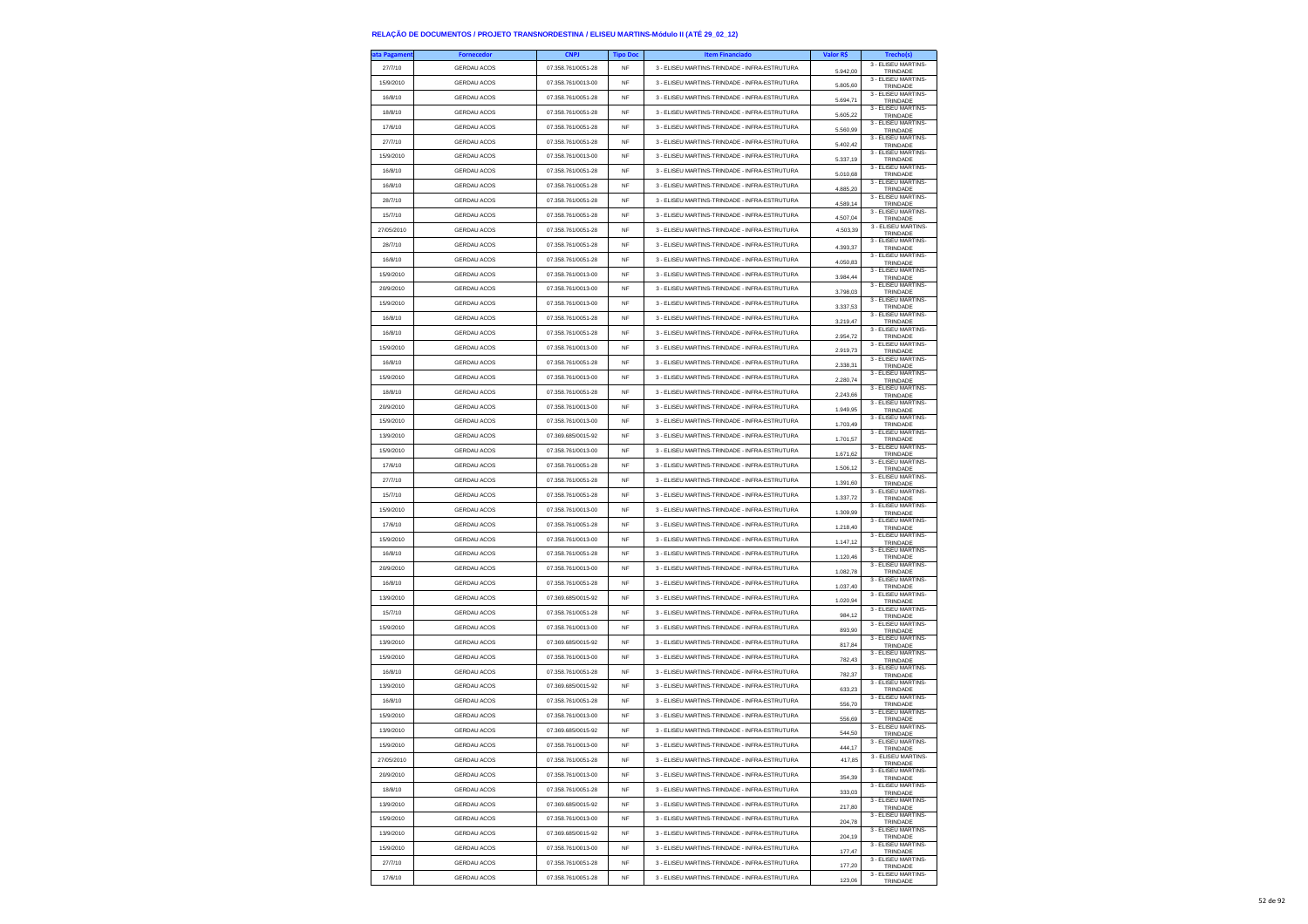| ata Pagamen <sup>.</sup> | <b>Fornecedor</b>       | <b>CNPJ</b>        | <b>Tipo Doc</b> | <b>Item Financiado</b>                        | Valor R\$ | Trecho(s)                       |
|--------------------------|-------------------------|--------------------|-----------------|-----------------------------------------------|-----------|---------------------------------|
| 30/11/10                 | GERDAU ACOS LONGOS S.A. | 07.358.761/0018-07 | DIFAL           | 3 - ELISEU MARTINS-TRINDADE - INFRA-ESTRUTURA | 7.063.63  | 3 - ELISEU MARTINS-<br>TRINDADE |
| 30/11/10                 | GERDAU ACOS LONGOS S.A. | 07.358.761/0018-07 | <b>DIFAL</b>    | 3 - ELISEU MARTINS-TRINDADE - INFRA-ESTRUTURA | 6.205,93  | 3 - ELISEU MARTINS-<br>TRINDADE |
| 30/11/10                 | GERDAU ACOS LONGOS S.A  | 07.358.761/0018-07 | <b>DIFAL</b>    | 3 - ELISEU MARTINS-TRINDADE - INFRA-ESTRUTURA | 6.082,43  | 3 - ELISEU MARTINS-<br>TRINDADE |
| 30/11/10                 | GERDAU ACOS LONGOS S.A. | 07.358.761/0018-07 | DIFAL           | 3 - ELISEU MARTINS-TRINDADE - INFRA-ESTRUTURA | 6.079.24  | 3 - ELISEU MARTINS-<br>TRINDADE |
| 30/11/10                 | GERDAU ACOS LONGOS S.A. | 07.358.761/0034-27 | <b>DIFAL</b>    | 3 - ELISEU MARTINS-TRINDADE - INFRA-ESTRUTURA | 2.030,48  | 3 - ELISEU MARTINS-<br>TRINDADE |
| 3/8/11                   | GERDAU ACOS LONGOS S.A. | 07358761016405     | <b>NF</b>       | 3 - ELISEU MARTINS-TRINDADE - INFRA-ESTRUTURA | 64.357,91 | 3 - ELISEU MARTINS-<br>TRINDADE |
| 16/8/11                  | GERDAU ACOS LONGOS S.A. | 07358761003427     | NF              | 3 - ELISEU MARTINS-TRINDADE - INFRA-ESTRUTURA | 63.223.45 | 3 - ELISEU MARTINS-<br>TRINDADE |
| 5/7/11                   | GERDAU ACOS LONGOS S.A. | 07358761016405     | <b>NF</b>       | 3 - ELISEU MARTINS-TRINDADE - INFRA-ESTRUTURA | 59.092,21 | 3 - ELISEU MARTINS-<br>TRINDADE |
| 5/7/11                   | GERDAU ACOS LONGOS S.A. | 07358761016405     | <b>NF</b>       | 3 - ELISEU MARTINS-TRINDADE - INFRA-ESTRUTURA | 56.250,51 | 3 - ELISEU MARTINS-<br>TRINDADE |
| 5/7/11                   | GERDAU ACOS LONGOS S.A. | 07358761016405     | <b>NF</b>       | 3 - ELISEU MARTINS-TRINDADE - INFRA-ESTRUTURA | 50.861,23 | 3 - ELISEU MARTINS-<br>TRINDADE |
| 5/7/11                   | GERDAU ACOS LONGOS S.A. | 07358761016405     | <b>NF</b>       | 3 - ELISEU MARTINS-TRINDADE - INFRA-ESTRUTURA | 46.271,23 | 3 - ELISEU MARTINS-<br>TRINDADE |
| 5/7/11                   | GERDAU ACOS LONGOS S.A. | 07358761016405     | <b>NF</b>       | 3 - ELISEU MARTINS-TRINDADE - INFRA-ESTRUTURA | 45.539,03 | 3 - ELISEU MARTINS-<br>TRINDADE |
| 3/11/2010                | GERDAU ACOS LONGOS S.A. | 07.358.761/0034-27 | <b>NF</b>       | 3 - ELISEU MARTINS-TRINDADE - INFRA-ESTRUTURA | 23.939,43 | 3 - ELISEU MARTINS-<br>TRINDADE |
| 16/11/2010               | GERDAU ACOS LONGOS S.A. | 07.358.761/0034-27 | <b>NF</b>       | 3 - ELISEU MARTINS-TRINDADE - INFRA-ESTRUTURA | 22.585.25 | 3 - ELISEU MARTINS-<br>TRINDADE |
| 9/11/2010                | GERDAU ACOS LONGOS S.A. | 07.358.761/0034-27 | <b>NF</b>       | 3 - ELISEU MARTINS-TRINDADE - INFRA-ESTRUTURA | 22.321,34 | 3 - ELISEU MARTINS-<br>TRINDADE |
| 9/11/2010                | GERDAU ACOS LONGOS S.A. | 07.358.761/0034-27 | <b>NF</b>       | 3 - ELISEU MARTINS-TRINDADE - INFRA-ESTRUTURA | 20,339.86 | 3 - ELISEU MARTINS-<br>TRINDADE |
| 9/11/2010                | GERDAU ACOS LONGOS S.A. | 07.358.761/0034-27 | NF              | 3 - ELISEU MARTINS-TRINDADE - INFRA-ESTRUTURA | 12.507,67 | 3 - ELISEU MARTINS-<br>TRINDADE |
| 9/11/2010                | GERDAU ACOS LONGOS S.A. | 07 358 761/0034-27 | <b>NF</b>       | 3 - FLISELLMARTINS-TRINDADE - INFRA-ESTRUTURA | 12.335,74 | 3 - ELISEU MARTINS-<br>TRINDADE |
| 3/11/2010                | GERDAU ACOS LONGOS S.A. | 07.358.761/0034-27 | <b>NF</b>       | 3 - ELISEU MARTINS-TRINDADE - INFRA-ESTRUTURA | 10.813,07 | 3 - ELISEU MARTINS-<br>TRINDADE |
| 16/11/2010               | GERDAU ACOS LONGOS S.A. | 07.358.761/0034-27 | NF              | 3 - ELISEU MARTINS-TRINDADE - INFRA-ESTRUTURA | 9.476,49  | 3 - ELISEU MARTINS-<br>TRINDADE |
| 9/11/2010                | GERDAU ACOS LONGOS S.A. | 07.358.761/0034-27 | <b>NF</b>       | 3 - ELISEU MARTINS-TRINDADE - INFRA-ESTRUTURA | 8.929,05  | 3 - ELISEU MARTINS-<br>TRINDADE |
| 16/11/2010               | GERDAU ACOS LONGOS S.A. | 07.358.761/0034-27 | <b>NF</b>       | 3 - ELISEU MARTINS-TRINDADE - INFRA-ESTRUTURA | 7.080,80  | 3 - ELISEU MARTINS-             |
| 9/11/2010                | GERDAU ACOS LONGOS S.A. | 07.358.761/0034-27 | NF              | 3 - ELISEU MARTINS-TRINDADE - INFRA-ESTRUTURA |           | TRINDADE<br>3 - ELISEU MARTINS- |
| 3/11/2010                | GERDAU ACOS LONGOS S.A. | 07.358.761/0034-27 | <b>NF</b>       | 3 - ELISEU MARTINS-TRINDADE - INFRA-ESTRUTURA | 5.576,45  | TRINDADE<br>3 - FLISEU MARTINS- |
| 9/11/2010                | GERDAU ACOS LONGOS S.A. | 07.358.761/0034-27 | <b>NF</b>       | 3 - ELISEU MARTINS-TRINDADE - INFRA-ESTRUTURA | 5.100,44  | TRINDADE<br>3 - ELISEU MARTINS- |
| 9/11/2010                | GERDAU ACOS LONGOS S.A. | 07.358.761/0034-27 | NF              | 3 - ELISEU MARTINS-TRINDADE - INFRA-ESTRUTURA | 5.092,10  | TRINDADE<br>3 - ELISEU MARTINS- |
| 3/11/2010                | GERDAU ACOS LONGOS S.A. | 07.358.761/0034-27 | <b>NF</b>       | 3 - ELISEU MARTINS-TRINDADE - INFRA-ESTRUTURA | 4.714,77  | TRINDADE<br>3 - ELISEU MARTINS- |
| 9/11/2010                | GERDAU ACOS LONGOS S.A. | 07.358.761/0034-27 | NF              | 3 - ELISEU MARTINS-TRINDADE - INFRA-ESTRUTURA | 4.603.97  | TRINDADE<br>3 - ELISEU MARTINS- |
|                          |                         |                    |                 |                                               | 4.600,28  | TRINDADE<br>3 - ELISEU MARTINS- |
| 16/11/2010               | GERDAU ACOS LONGOS S.A. | 07.358.761/0034-27 | NF              | 3 - ELISEU MARTINS-TRINDADE - INFRA-ESTRUTURA | 1.467,18  | TRINDADE<br>3 - ELISEU MARTINS- |
| 3/11/2010                | GERDAU ACOS LONGOS S.A. | 07.358.761/0034-27 | <b>NF</b>       | 3 - ELISEU MARTINS-TRINDADE - INFRA-ESTRUTURA | 497,00    | TRINDADE<br>3 - ELISEU MARTINS- |
| 9/11/2010                | GERDAU ACOS LONGOS S.A. | 07.358.761/0034-27 | <b>NF</b>       | 3 - ELISEU MARTINS-TRINDADE - INFRA-ESTRUTURA | 448,19    | TRINDADE<br>3 - ELISEU MARTINS- |
| 3/11/2010                | GERDAU ACOS LONGOS S.A. | 07.358.761/0034-27 | NF              | 3 - ELISEU MARTINS-TRINDADE - INFRA-ESTRUTURA | 111,49    | TRINDADE<br>3 - ELISEU MARTINS- |
| 9/11/2010                | GERDAU ACOS LONGOS S.A. | 07.358.761/0034-27 | <b>NF</b>       | 3 - ELISEU MARTINS-TRINDADE - INFRA-ESTRUTURA | 100.54    | TRINDADE                        |
| 9/11/2010                | GERDAU ACOS LONGOS S.A. | 07.358.761/0034-27 | <b>NF</b>       | 3 - ELISEU MARTINS-TRINDADE - INFRA-ESTRUTURA | 86,85     | 3 - ELISEU MARTINS-<br>TRINDADE |
| 17/1/2011                | GERDAU ACOS LONGOS S/A  | 07.358.761/0013-00 | <b>NF</b>       | 3 - ELISEU MARTINS-TRINDADE - INFRA-ESTRUTURA | 45.485,06 | 3 - ELISEU MARTINS-<br>TRINDADE |
| 15/2/2011                | GERDAU ACOS LONGOS S/A  | 07.358.761/0013-00 | <b>NF</b>       | 3 - FLISELLMARTINS-TRINDADE - INFRA-ESTRUTURA | 40.295,02 | 3 - ELISEU MARTINS-<br>TRINDADE |
| 30/11/2010               | GERDAU ACOS LONGOS S/A  | 07.358.761/0013-00 | <b>NF</b>       | 3 - ELISEU MARTINS-TRINDADE - INFRA-ESTRUTURA | 32.993,71 | 3 - ELISEU MARTINS-<br>TRINDADE |
| 17/1/2011                | GERDAU ACOS LONGOS S/A  | 07.358.761/0013-00 | <b>NF</b>       | 3 - ELISEU MARTINS-TRINDADE - INFRA-ESTRUTURA | 32.201,39 | 3 - ELISEU MARTINS-<br>TRINDADE |
| 25/11/2010               | GERDAU ACOS LONGOS S/A  | 07.358.761/0013-00 | NF              | 3 - ELISEU MARTINS-TRINDADE - INFRA-ESTRUTURA | 27.504,16 | 3 - ELISEU MARTINS-<br>TRINDADE |
| 17/1/2011                | GERDAU ACOS LONGOS S/A  | 07.358.761/0013-00 | <b>NF</b>       | 3 - FLISELLMARTINS-TRINDADE - INFRA-ESTRUTURA | 27,409.75 | 3 - ELISEU MARTINS-<br>TRINDADE |
| 15/2/2011                | GERDAU ACOS LONGOS S/A  | 07.358.761/0013-00 | <b>NF</b>       | 3 - ELISEU MARTINS-TRINDADE - INFRA-ESTRUTURA | 25,505.61 | 3 - ELISEU MARTINS-<br>INDAD    |
| 21/2/2011                | GERDAU ACOS LONGOS S/A  | 07.358.761/0013-00 | <b>NF</b>       | 3 - ELISEU MARTINS-TRINDADE - INFRA-ESTRUTURA | 25.495,58 | 3 - ELISEU MARTINS-<br>TRINDADE |
| 24/2/2011                | GERDAU ACOS LONGOS S/A  | 07.358.761/0013-00 | NF              | 3 - ELISEU MARTINS-TRINDADE - INFRA-ESTRUTURA | 23.397,24 | 3 - ELISEU MARTINS-<br>TRINDADE |
| 21/2/2011                | GERDAU ACOS LONGOS S/A  | 07 358 761/0013-00 | <b>NF</b>       | 3 - ELISEU MARTINS-TRINDADE - INFRA-ESTRUTURA | 23.189,53 | 3 - FLISEU MARTINS-<br>TRINDADE |
| 21/2/2011                | GERDAU ACOS LONGOS S/A  | 07.358.761/0013-00 | <b>NF</b>       | 3 - ELISEU MARTINS-TRINDADE - INFRA-ESTRUTURA | 23.176,65 | 3 - ELISEU MARTINS-<br>TRINDADE |
| 24/2/2011                | GERDAU ACOS LONGOS S/A  | 07.358.761/0013-00 | NF              | 3 - ELISEU MARTINS-TRINDADE - INFRA-ESTRUTURA | 23.059,73 | 3 - ELISEU MARTINS-<br>TRINDADE |
| 16/11/2010               | GERDAU ACOS LONGOS S/A  | 07.358.761/0013-00 | <b>NF</b>       | 3 - ELISEU MARTINS-TRINDADE - INFRA-ESTRUTURA | 21.344,61 | 3 - FLISEU MARTINS-<br>TRINDADE |
| 3/11/2010                | GERDAU ACOS LONGOS S/A  | 07.358.761/0013-00 | <b>NF</b>       | 3 - ELISEU MARTINS-TRINDADE - INFRA-ESTRUTURA | 20.985,99 | 3 - ELISEU MARTINS-<br>TRINDADE |
| 18/2/2011                | GERDAU ACOS LONGOS S/A  | 07.358.761/0013-00 | NF              | 3 - ELISEU MARTINS-TRINDADE - INFRA-ESTRUTURA | 20.496,95 | 3 - ELISEU MARTINS-<br>TRINDADE |
| 18/2/2011                | GERDAU ACOS LONGOS S/A  | 07.358.761/0013-00 | <b>NF</b>       | 3 - ELISEU MARTINS-TRINDADE - INFRA-ESTRUTURA | 19 295 67 | 3 - ELISEU MARTINS-<br>TRINDADE |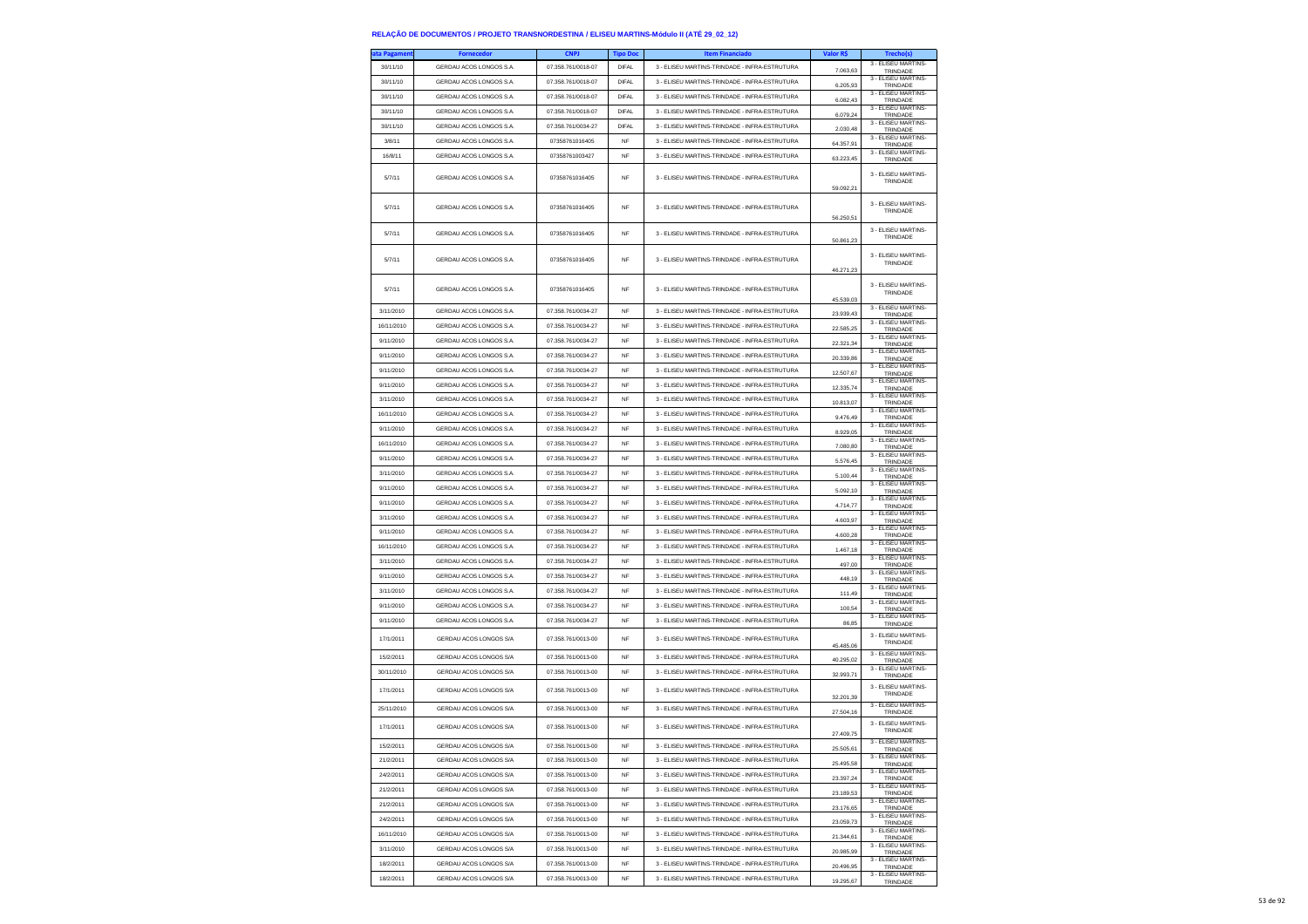| ita Pagameni | <b>Fornecedor</b>      | <b>CNPJ</b>        | <b>Tipo Doc</b> | <b>Item Financiado</b>                        | Valor R\$ |                                                        |
|--------------|------------------------|--------------------|-----------------|-----------------------------------------------|-----------|--------------------------------------------------------|
| 15/2/2011    | GERDAU ACOS LONGOS S/A | 07.358.761/0013-00 | <b>NF</b>       | 3 - ELISEU MARTINS-TRINDADE - INFRA-ESTRUTURA | 18.932.01 | 3 - ELISEU MARTINS-<br>TRINDADE                        |
| 15/2/2011    | GERDAU ACOS LONGOS S/A | 07.358.761/0013-00 | <b>NF</b>       | 3 - ELISEU MARTINS-TRINDADE - INFRA-ESTRUTURA | 18.703,43 | 3 - ELISEU MARTINS-<br>TRINDADE                        |
| 24/2/2011    | GERDAU ACOS LONGOS S/A | 07.358.761/0013-00 | NF              | 3 - ELISEU MARTINS-TRINDADE - INFRA-ESTRUTURA | 18,173.61 | 3 - ELISEU MARTINS-<br>TRINDADE                        |
| 11/3/2011    | GERDAU ACOS LONGOS S/A | 07.358.761/0013-00 | NF              | 3 - ELISEU MARTINS-TRINDADE - INFRA-ESTRUTURA | 17.984.62 | 3 - ELISEU MARTINS-<br>TRINDADE                        |
| 24/2/2011    | GERDAU ACOS LONGOS S/A | 07.358.761/0013-00 | NF              | 3 - ELISEU MARTINS-TRINDADE - INFRA-ESTRUTURA | 16.970,82 | 3 - ELISEU MARTINS-<br>TRINDADE                        |
| 24/2/2011    | GERDAU ACOS LONGOS S/A | 07.358.761/0013-00 | NF              | 3 - ELISEU MARTINS-TRINDADE - INFRA-ESTRUTURA | 16.690,45 | 3 - ELISEU MARTINS-<br>TRINDADE                        |
| 17/1/2011    | GERDAU ACOS LONGOS S/A | 07.358.761/0013-00 | <b>NF</b>       | 3 - ELISEU MARTINS-TRINDADE - INFRA-ESTRUTURA | 16.265,55 | 3 - ELISEU MARTINS-<br>TRINDADE                        |
| 24/2/2011    | GERDAU ACOS LONGOS S/A | 07.358.761/0013-00 | NF              | 3 - ELISEU MARTINS-TRINDADE - INFRA-ESTRUTURA | 15.318,79 | 3 - ELISEU MARTINS-<br>TRINDADE                        |
| 24/2/2011    | GERDAU ACOS LONGOS S/A | 07.358.761/0013-00 | NF              | 3 - ELISEU MARTINS-TRINDADE - INFRA-ESTRUTURA | 15.066,70 | 3 - ELISEU MARTINS-<br>TRINDADE                        |
| 24/2/2011    | GERDAU ACOS LONGOS S/A | 07.358.761/0013-00 | <b>NF</b>       | 3 - ELISEU MARTINS-TRINDADE - INFRA-ESTRUTURA | 14,840.48 | 3 - ELISEU MARTINS-<br>TRINDADE                        |
| 24/2/2011    | GERDAU ACOS LONGOS S/A | 07.358.761/0013-00 | NF              | 3 - ELISEU MARTINS-TRINDADE - INFRA-ESTRUTURA | 14.813,51 | 3 - ELISEU MARTINS-<br>TRINDADE                        |
| 15/2/2011    | GERDAU ACOS LONGOS S/A | 07.358.761/0013-00 | NF              | 3 - ELISEU MARTINS-TRINDADE - INFRA-ESTRUTURA | 14,541,55 | 3 - ELISEU MARTINS-<br>TRINDADE                        |
| 25/11/2010   | GERDAU ACOS LONGOS S/A | 07.358.761/0013-00 | NF              | 3 - ELISEU MARTINS-TRINDADE - INFRA-ESTRUTURA | 14,049.74 | 3 - FLISEU MARTINS-<br>TRINDADE                        |
| 17/1/2011    | GERDAU ACOS LONGOS S/A | 07.358.761/0013-00 | <b>NF</b>       | 3 - ELISEU MARTINS-TRINDADE - INFRA-ESTRUTURA | 13.914.12 | 3 - ELISEU MARTINS-<br>TRINDADE                        |
| 25/1/2011    | GERDAU ACOS LONGOS S/A | 07.358.761/0013-00 | <b>NF</b>       | 3 - ELISEU MARTINS-TRINDADE - INFRA-ESTRUTURA | 13.724,14 | 3 - ELISEU MARTINS-<br>TRINDADE                        |
| 11/3/2011    | GERDAU ACOS LONGOS S/A | 07.358.761/0013-00 | NF              | 3 - ELISEU MARTINS-TRINDADE - INFRA-ESTRUTURA | 13.658,95 | 3 - ELISEU MARTINS-<br>TRINDADE                        |
| 18/2/2011    | GERDAU ACOS LONGOS S/A | 07.358.761/0013-00 | NF              | 3 - ELISEU MARTINS-TRINDADE - INFRA-ESTRUTURA | 13.603,12 | 3 - ELISEU MARTINS-<br>TRINDADE                        |
| 30/11/2010   | GERDAU ACOS LONGOS S/A | 07.358.761/0013-00 | <b>NF</b>       | 3 - ELISEU MARTINS-TRINDADE - INFRA-ESTRUTURA | 11.687.02 | 3 - ELISEU MARTINS-<br>TRINDADE                        |
| 24/2/2011    | GERDAU ACOS LONGOS S/A | 07.358.761/0013-00 | NF              | 3 - ELISEU MARTINS-TRINDADE - INFRA-ESTRUTURA | 11.535,23 | 3 - ELISEU MARTINS-<br>TRINDADE                        |
| 11/3/2011    | GERDAU ACOS LONGOS S/A | 07.358.761/0013-00 | NF              | 3 - ELISEU MARTINS-TRINDADE - INFRA-ESTRUTURA | 10.888,45 | 3 - ELISEU MARTINS-<br>TRINDADE                        |
| 24/2/2011    | GERDAU ACOS LONGOS S/A | 07.358.761/0013-00 | <b>NF</b>       | 3 - ELISEU MARTINS-TRINDADE - INFRA-ESTRUTURA | 10.613.85 | 3 - ELISEU MARTINS-<br>TRINDADE                        |
| 17/1/2011    | GERDAU ACOS LONGOS S/A | 07.358.761/0013-00 | <b>NF</b>       | 3 - ELISEU MARTINS-TRINDADE - INFRA-ESTRUTURA | 10.567,09 | 3 - ELISEU MARTINS-<br>TRINDADE                        |
| 25/1/2011    | GERDAU ACOS LONGOS S/A | 07.358.761/0013-00 | <b>NF</b>       | 3 - ELISEU MARTINS-TRINDADE - INFRA-ESTRUTURA | 10 546 30 | 3 - FLISEU MARTINS-<br>TRINDADE                        |
| 15/2/2011    | GERDAU ACOS LONGOS S/A | 07.358.761/0013-00 | NF              | 3 - ELISEU MARTINS-TRINDADE - INFRA-ESTRUTURA | 10.325,07 | 3 - ELISEU MARTINS-<br>TRINDADE                        |
| 21/2/2011    | GERDAU ACOS LONGOS S/A | 07.358.761/0013-00 | NF              | 3 - ELISEU MARTINS-TRINDADE - INFRA-ESTRUTURA | 10,316.06 | 3 - ELISEU MARTINS-<br>TRINDADE                        |
| 24/2/2011    | GERDAU ACOS LONGOS S/A | 07.358.761/0013-00 | <b>NF</b>       | 3 - ELISEU MARTINS-TRINDADE - INFRA-ESTRUTURA | 10.244.99 | 3 - FLISEU MARTINS-<br>TRINDADE                        |
| 15/2/2011    | GERDAU ACOS LONGOS S/A | 07.358.761/0013-00 | <b>NF</b>       | 3 - ELISEU MARTINS-TRINDADE - INFRA-ESTRUTURA | 10.170.47 | 3 - ELISEU MARTINS-<br>TRINDADE                        |
| 15/2/2011    | GERDAU ACOS LONGOS S/A | 07.358.761/0013-00 | NF              | 3 - ELISEU MARTINS-TRINDADE - INFRA-ESTRUTURA | 9.479,81  | 3 - ELISEU MARTINS-<br>TRINDADE                        |
| 24/2/2011    | GERDAU ACOS LONGOS S/A | 07.358.761/0013-00 | <b>NF</b>       | 3 - ELISEU MARTINS-TRINDADE - INFRA-ESTRUTURA | 9.473.39  | 3 - ELISEU MARTINS-<br>TRINDADE                        |
| 21/2/2011    | GERDAU ACOS LONGOS S/A | 07.358.761/0013-00 | NF              | 3 - ELISEU MARTINS-TRINDADE - INFRA-ESTRUTURA | 9.450,70  | 3 - ELISEU MARTINS-<br>TRINDADE                        |
| 15/2/2011    | GERDAU ACOS LONGOS S/A | 07.358.761/0013-00 | NF              | 3 - ELISEU MARTINS-TRINDADE - INFRA-ESTRUTURA | 9.171,85  | 3 - ELISEU MARTINS-<br>TRINDADE                        |
| 21/2/2011    | GERDAU ACOS LONGOS S/A | 07.358.761/0013-00 | <b>NF</b>       | 3 - ELISEU MARTINS-TRINDADE - INFRA-ESTRUTURA | 9.168,24  | 3 - ELISEU MARTINS-<br>TRINDADE                        |
| 18/2/2011    | GERDAU ACOS LONGOS S/A | 07.358.761/0013-00 | <b>NF</b>       | 3 - ELISEU MARTINS-TRINDADE - INFRA-ESTRUTURA | 9.030,00  | 3 - ELISEU MARTINS-<br>TRINDADE                        |
| 21/2/2011    | GERDAU ACOS LONGOS S/A | 07.358.761/0013-00 | <b>NF</b>       | 3 - ELISEU MARTINS-TRINDADE - INFRA-ESTRUTURA | 8.988,84  | 3 - ELISEU MARTINS-<br>TRINDADE                        |
| 3/11/2010    | GERDAU ACOS LONGOS S/A | 07.358.761/0013-00 | <b>NF</b>       | 3 - ELISEU MARTINS-TRINDADE - INFRA-ESTRUTURA | 8.939.54  | 3 - ELISEU MARTINS-<br>TRINDADE                        |
| 24/2/2011    | GERDAU ACOS LONGOS S/A | 07.358.761/0013-00 | <b>NF</b>       | 3 - ELISEU MARTINS-TRINDADE - INFRA-ESTRUTURA | 8.768,37  | 3 - ELISEU MARTINS-<br>TRINDADE                        |
| 15/2/2011    | GERDAU ACOS LONGOS S/A | 07.358.761/0013-00 | <b>NF</b>       | 3 - ELISEU MARTINS-TRINDADE - INFRA-ESTRUTURA | 8.685,76  | 3 - ELISEU MARTINS-<br>TRINDADE                        |
| 24/2/2011    | GERDAU ACOS LONGOS S/A | 07.358.761/0013-00 | <b>NF</b>       | 3 - ELISEU MARTINS-TRINDADE - INFRA-ESTRUTURA | 8.659.38  | 3 - ELISEU MARTINS-<br>TRINDADE                        |
| 21/2/2011    | GERDAU ACOS LONGOS S/A | 07.358.761/0013-00 | <b>NF</b>       | 3 - ELISEU MARTINS-TRINDADE - INFRA-ESTRUTURA | 8.651,91  | 3 - ELISEU MARTINS-<br>TRINDADE                        |
| 15/2/2011    | GERDAU ACOS LONGOS S/A | 07.358.761/0013-00 | <b>NF</b>       | 3 - ELISEU MARTINS-TRINDADE - INFRA-ESTRUTURA | 8.617,50  | 3 - ELISEU MARTINS-<br>TRINDADE                        |
| 21/2/2011    | GERDAU ACOS LONGOS S/A | 07.358.761/0013-00 | NF              | 3 - ELISEU MARTINS-TRINDADE - INFRA-ESTRUTURA | 8.604,30  | 3 - ELISEU MARTINS-<br>TRINDADE<br>3 - FLISEU MARTINS- |
| 24/2/2011    | GERDAU ACOS LONGOS S/A | 07.358.761/0013-00 | NF              | 3 - ELISEU MARTINS-TRINDADE - INFRA-ESTRUTURA | 8,579.29  | TRINDADE                                               |
| 17/1/2011    | GERDAU ACOS LONGOS S/A | 07.358.761/0013-00 | <b>NF</b>       | 3 - ELISEU MARTINS-TRINDADE - INFRA-ESTRUTURA | 8.363,81  | 3 - ELISEU MARTINS-<br>TRINDADE                        |
| 17/1/2011    | GERDAU ACOS LONGOS S/A | U7.358.761/UU13-UU |                 | s - ELISEU MARTINS-TRINDADE - INFRA-ESTRUTURA | 8.351,36  | 3 - ELISEU MARTINS-<br>TRINDADE                        |
| 16/11/2010   | GERDAU ACOS LONGOS S/A | 07.358.761/0013-00 | <b>NF</b>       | 3 - ELISEU MARTINS-TRINDADE - INFRA-ESTRUTURA | 8.043,57  | 3 - ELISEU MARTINS-<br>TRINDADE                        |
| 21/2/2011    | GERDAU ACOS LONGOS S/A | 07.358.761/0013-00 | NF              | 3 - ELISEU MARTINS-TRINDADE - INFRA-ESTRUTURA | 8.001.87  | 3 - ELISEU MARTINS-<br>TRINDADE<br>3 - FLISEU MARTINS- |
| 24/2/2011    | GERDAU ACOS LONGOS S/A | 07.358.761/0013-00 | NF              | 3 - ELISEU MARTINS-TRINDADE - INFRA-ESTRUTURA | 7.402,64  | TRINDADE                                               |
| 21/2/2011    | GERDAU ACOS LONGOS S/A | 07.358.761/0013-00 | NF              | 3 - ELISEU MARTINS-TRINDADE - INFRA-ESTRUTURA | 7.346,62  | 3 - ELISEU MARTINS-<br>TRINDADE                        |
| 17/1/2011    | GERDAU ACOS LONGOS S/A | 07.358.761/0013-00 | NF              | 3 - ELISEU MARTINS-TRINDADE - INFRA-ESTRUTURA | 6.925.09  | 3 - ELISEU MARTINS-<br>TRINDADE                        |
| 25/11/2010   | GERDAU ACOS LONGOS S/A | 07.358.761/0013-00 | NF              | 3 - FLISELLMARTINS-TRINDADE - INFRA-ESTRUTURA | 6.824,13  | 3 - ELISEU MARTINS-<br>TRINDADE<br>3 - ELISEU MARTINS- |
| 15/2/2011    | GERDAU ACOS LONGOS S/A | 07.358.761/0013-00 | NF              | 3 - ELISEU MARTINS-TRINDADE - INFRA-ESTRUTURA | 6.724,55  | TRINDADE<br>3 - ELISEU MARTINS-                        |
| 3/11/2010    | GERDAU ACOS LONGOS S/A | 07.358.761/0013-00 | <b>NF</b>       | 3 - ELISEU MARTINS-TRINDADE - INFRA-ESTRUTURA | 6.664.16  | TRINDADE                                               |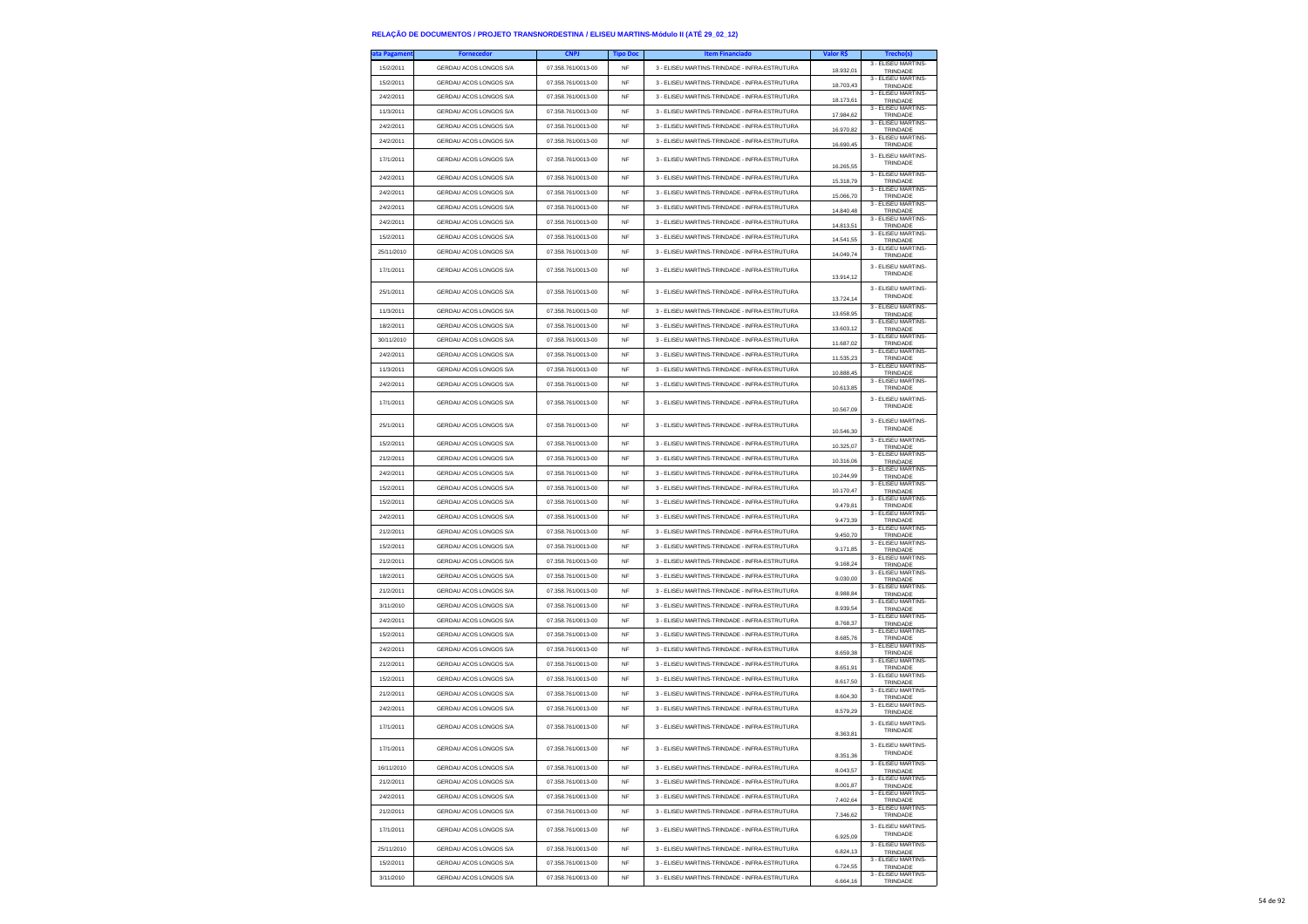| ta Pagament | <b>Fornecedor</b>      | <b>CNPJ</b>        | <b>Tipo Doc</b> | <b>Item Financiado</b>                        | Valor R\$ | Trecho(s)                              |
|-------------|------------------------|--------------------|-----------------|-----------------------------------------------|-----------|----------------------------------------|
| 21/2/2011   | GERDAU ACOS LONGOS S/A | 07.358.761/0013-00 | NF              | 3 - ELISEU MARTINS-TRINDADE - INFRA-ESTRUTURA | 6.610,07  | 3 - ELISEU MARTINS-<br>TRINDADE        |
| 15/2/2011   | GERDAU ACOS LONGOS S/A | 07.358.761/0013-00 | NF              | 3 - ELISEU MARTINS-TRINDADE - INFRA-ESTRUTURA |           | 3 - FLISEU MARTINS-                    |
|             |                        |                    |                 |                                               | 6,529.68  | TRINDADE                               |
| 17/1/2011   | GERDAU ACOS LONGOS S/A | 07.358.761/0013-00 | <b>NF</b>       | 3 - ELISEU MARTINS-TRINDADE - INFRA-ESTRUTURA | 6.337,42  | 3 - ELISEU MARTINS-<br>TRINDADE        |
| 16/11/2010  | GERDAU ACOS LONGOS S/A | 07.358.761/0013-00 | NF              | 3 - ELISEU MARTINS-TRINDADE - INFRA-ESTRUTURA |           | 3 - ELISEU MARTINS-                    |
|             |                        |                    |                 |                                               | 6,326.19  | TRINDADE<br>3 - FLISEU MARTINS-        |
| 17/1/2011   | GERDAU ACOS LONGOS S/A | 07.358.761/0013-00 | NF              | 3 - ELISEU MARTINS-TRINDADE - INFRA-ESTRUTURA | 6.143,11  | TRINDADE                               |
|             |                        |                    |                 |                                               |           | 3 - ELISEU MARTINS                     |
| 17/1/2011   | GERDAU ACOS LONGOS S/A | 07 358 761/0013-00 | <b>NF</b>       | 3 - ELISEU MARTINS-TRINDADE - INFRA-ESTRUTURA | 5.802.95  | TRINDADE                               |
| 25/11/2010  | GERDAU ACOS LONGOS S/A | 07.358.761/0013-00 | <b>NF</b>       | 3 - ELISEU MARTINS-TRINDADE - INFRA-ESTRUTURA | 5.698,90  | 3 - ELISEU MARTINS-<br>TRINDADE        |
| 30/11/2010  | GERDAU ACOS LONGOS S/A | 07.358.761/0013-00 | <b>NF</b>       | 3 - ELISEU MARTINS-TRINDADE - INFRA-ESTRUTURA | 5.687,53  | 3 - ELISEU MARTINS-                    |
| 15/2/2011   | GERDAU ACOS LONGOS S/A | 07.358.761/0013-00 | <b>NF</b>       | 3 - ELISEU MARTINS-TRINDADE - INFRA-ESTRUTURA |           | TRINDADE<br>3 - FLISEU MARTINS-        |
|             |                        |                    |                 |                                               | 5.559.26  | TRINDADE<br>3 - ELISEU MARTINS-        |
| 18/2/2011   | GERDAU ACOS LONGOS S/A | 07.358.761/0013-00 | <b>NF</b>       | 3 - ELISEU MARTINS-TRINDADE - INFRA-ESTRUTURA | 5.469,16  | TRINDADE<br>3 - ELISEU MARTINS         |
| 15/2/2011   | GERDAU ACOS LONGOS S/A | 07.358.761/0013-00 | <b>NF</b>       | 3 - ELISEU MARTINS-TRINDADE - INFRA-ESTRUTURA | 5.457,59  | TRINDADE<br>3 - ELISEU MARTINS         |
| 15/2/2011   | GERDAU ACOS LONGOS S/A | 07.358.761/0013-00 | <b>NF</b>       | 3 - ELISEU MARTINS-TRINDADE - INFRA-ESTRUTURA | 5.086.10  | TRINDADE                               |
| 17/1/2011   | GERDAU ACOS LONGOS S/A | 07.358.761/0013-00 | NF              | 3 - ELISEU MARTINS-TRINDADE - INFRA-ESTRUTURA |           | 3 - FLISEU MARTINS-<br>TRINDADE        |
|             |                        |                    |                 |                                               | 5.042,21  |                                        |
| 25/1/2011   | GERDAU ACOS LONGOS S/A | 07.358.761/0013-00 | <b>NF</b>       | 3 - ELISEU MARTINS-TRINDADE - INFRA-ESTRUTURA |           | 3 - ELISEU MARTINS-<br>TRINDADE        |
| 15/2/2011   | GERDAU ACOS LONGOS S/A | 07.358.761/0013-00 | <b>NF</b>       | 3 - ELISEU MARTINS-TRINDADE - INFRA-ESTRUTURA | 5.021.52  | 3 - ELISEU MARTINS-                    |
|             |                        |                    |                 |                                               | 4.985,07  | TRINDADE                               |
| 17/1/2011   | GERDAU ACOS LONGOS S/A | 07.358.761/0013-00 | NF              | 3 - ELISEU MARTINS-TRINDADE - INFRA-ESTRUTURA | 4.780,09  | 3 - ELISEU MARTINS-<br>TRINDADE        |
| 30/11/2010  | GERDAU ACOS LONGOS S/A | 07.358.761/0013-00 | <b>NF</b>       | 3 - ELISEU MARTINS-TRINDADE - INFRA-ESTRUTURA |           | 3 - ELISEU MARTINS-                    |
|             |                        |                    |                 |                                               | 4.747.45  | TRINDADE<br>3 - FLISEU MARTINS-        |
| 17/1/2011   | GERDAU ACOS LONGOS S/A | 07.358.761/0013-00 | NF              | 3 - ELISEU MARTINS-TRINDADE - INFRA-ESTRUTURA | 4.715,22  | TRINDADE                               |
| 18/2/2011   | GERDAU ACOS LONGOS S/A | 07.358.761/0013-00 | <b>NF</b>       | 3 - ELISEU MARTINS-TRINDADE - INFRA-ESTRUTURA | 4.706.69  | 3 - ELISEU MARTINS-                    |
|             |                        |                    |                 |                                               |           | TRINDADE<br>3 - ELISEU MARTINS-        |
| 17/1/2011   | GERDAU ACOS LONGOS S/A | 07.358.761/0013-00 | NF              | 3 - ELISEU MARTINS-TRINDADE - INFRA-ESTRUTURA | 4.634,89  | TRINDADE                               |
| 25/1/2011   | GERDAU ACOS LONGOS S/A | 07.358.761/0013-00 | NF              | 3 - ELISEU MARTINS-TRINDADE - INFRA-ESTRUTURA |           | 3 - ELISEU MARTINS-                    |
|             |                        |                    |                 |                                               | 4.517.47  | TRINDADE                               |
| 18/2/2011   | GERDAU ACOS LONGOS S/A | 07.358.761/0013-00 | NF              | 3 - ELISEU MARTINS-TRINDADE - INFRA-ESTRUTURA | 4.478,99  | 3 - ELISEU MARTINS-<br>TRINDADE        |
| 15/2/2011   | GERDAU ACOS LONGOS S/A | 07.358.761/0013-00 | NF              | 3 - ELISEU MARTINS-TRINDADE - INFRA-ESTRUTURA | 4.466,53  | 3 - ELISEU MARTINS-<br>TRINDADE        |
| 18/2/2011   | GERDAU ACOS LONGOS S/A | 07.358.761/0013-00 | <b>NF</b>       | 3 - ELISEU MARTINS-TRINDADE - INFRA-ESTRUTURA | 4.266,26  | 3 - ELISEU MARTINS                     |
| 24/2/2011   | GERDAU ACOS LONGOS S/A | 07.358.761/0013-00 | <b>NF</b>       | 3 - ELISEU MARTINS-TRINDADE - INFRA-ESTRUTURA |           | TRINDADE<br>3 - ELISEU MARTINS-        |
|             |                        |                    |                 |                                               | 4.052,65  | TRINDADE<br>3 - ELISEU MARTINS-        |
| 17/1/2011   | GERDAU ACOS LONGOS S/A | 07.358.761/0013-00 | <b>NF</b>       | 3 - ELISEU MARTINS-TRINDADE - INFRA-ESTRUTURA | 3.976,63  | TRINDADE                               |
| 31/12/10    | GERDAU ACOS LONGOS S/A | 07.358.761/0051-28 | <b>DIFAL</b>    | 3 - ELISEU MARTINS-TRINDADE - INFRA-ESTRUTURA | 3.750,09  | 3 - ELISEU MARTINS-                    |
| 15/2/2011   | GERDAU ACOS LONGOS S/A | 07.358.761/0013-00 | NF              | 3 - ELISEU MARTINS-TRINDADE - INFRA-ESTRUTURA |           | TRINDADE<br>3 - ELISEU MARTINS-        |
| 28/2/11     | GERDAU ACOS LONGOS S/A | 07.358.761/0013-00 | DIFAL           | 3 - ELISEU MARTINS-TRINDADE - INFRA-ESTRUTURA | 3.656,01  | TRINDADE<br>3 - ELISEU MARTINS         |
|             |                        |                    |                 |                                               | 3.470,92  | TRINDADE<br>3 - ELISEU MARTINS-        |
| 28/2/11     | GERDAU ACOS LONGOS S/A | 07.358.761/0013-00 | <b>DIFAL</b>    | 3 - ELISEU MARTINS-TRINDADE - INFRA-ESTRUTURA | 3.296.58  | TRINDADE<br>3 - ELISEU MARTINS-        |
| 28/2/11     | GERDAU ACOS LONGOS S/A | 07.358.761/0013-00 | <b>DIFAL</b>    | 3 - ELISEU MARTINS-TRINDADE - INFRA-ESTRUTURA | 3.258,63  | TRINDADE                               |
| 31/12/10    | GERDAU ACOS LONGOS S/A | 07.358.761/0013-00 | DIFAL           | 3 - ELISEU MARTINS-TRINDADE - INFRA-ESTRUTURA | 3.253,80  | 3 - ELISEU MARTINS-<br>TRINDADE        |
| 31/1/11     | GERDAU ACOS LONGOS S/A | 07.358.761/0013-00 | <b>DIFAL</b>    | 3 - ELISEU MARTINS-TRINDADE - INFRA-ESTRUTURA | 3.218,38  | 3 - ELISEU MARTINS-<br>TRINDADE        |
| 24/2/2011   | GERDAU ACOS LONGOS S/A | 07.358.761/0013-00 | NF              | 3 - ELISEU MARTINS-TRINDADE - INFRA-ESTRUTURA | 3.167,10  | 3 - ELISEU MARTINS-                    |
| 31/10/10    | GERDAU ACOS LONGOS S/A | 07.358.761/0013-00 | <b>DIFAL</b>    | 3 - ELISEU MARTINS-TRINDADE - INFRA-ESTRUTURA |           | TRINDADE<br>3 - ELISEU MARTINS-        |
| 31/12/10    | GERDAU ACOS LONGOS S/A | 07.358.761/0013-00 | <b>DIFAL</b>    | 3 - ELISEU MARTINS-TRINDADE - INFRA-ESTRUTURA | 3.148,64  | TRINDADE<br>3 - ELISEU MARTINS         |
|             |                        |                    |                 |                                               | 3.130,48  | TRINDADE<br>3 - ELISEU MARTINS-        |
| 31/12/10    | GERDAU ACOS LONGOS S/A | 07.358.761/0013-00 | DIFAL           | 3 - ELISEU MARTINS-TRINDADE - INFRA-ESTRUTURA | 3.130,48  | TRINDADE<br>3 - ELISEU MARTINS-        |
| 31/12/10    | GERDAU ACOS LONGOS S/A | 07.358.761/0013-00 | DIFAL           | 3 - ELISEU MARTINS-TRINDADE - INFRA-ESTRUTURA | 3.130,48  | TRINDADE                               |
| 31/12/10    | GERDAU ACOS LONGOS S/A | 07.358.761/0013-00 | <b>DIFAL</b>    | 3 - ELISEU MARTINS-TRINDADE - INFRA-ESTRUTURA | 3 130 48  | 3 - ELISEU MARTINS-<br>TRINDADE        |
| 24/2/2011   | GERDAU ACOS LONGOS S/A | 07.358.761/0013-00 | NF              | 3 - ELISEU MARTINS-TRINDADE - INFRA-ESTRUTURA | 3.124,10  | 3 - ELISEU MARTINS-<br>TRINDADE        |
| 21/2/2011   | GERDAU ACOS LONGOS S/A | 07 358 761/0013-00 | <b>NF</b>       | 3 - ELISEU MARTINS-TRINDADE - INFRA-ESTRUTURA | 3.110,63  | 3 - ELISEU MARTINS-<br>TRINDADE        |
| 25/11/2010  | GERDAU ACOS LONGOS S/A | 07 358 761/0013-00 | NF              | 3 - ELISEU MARTINS-TRINDADE - INFRA-ESTRUTURA |           | 3 - ELISEU MARTINS-                    |
| 28/2/11     | GERDAU ACOS LONGOS S/A | 07.358.761/0013-00 | <b>DIFAL</b>    | 3 - ELISEU MARTINS-TRINDADE - INFRA-ESTRUTURA | 3.075.21  | <b>TRINDADE</b><br>3 - ELISEU MARTINS- |
|             |                        |                    |                 |                                               | 2.958,74  | TRINDADE<br>3 - ELISEU MARTINS-        |
| 31/10/10    | GERDAU ACOS LONGOS S/A | 07.358.761/0051-28 | <b>DIFAL</b>    | 3 - ELISEU MARTINS-TRINDADE - INFRA-ESTRUTURA | 2.929,10  | TRINDADE<br>3 - ELISEU MARTINS-        |
| 31/12/10    | GERDAU ACOS LONGOS S/A | 07.358.761/0013-00 | DIFAL           | 3 - ELISEU MARTINS-TRINDADE - INFRA-ESTRUTURA | 2.916,54  | TRINDADE                               |
| 28/2/11     | GERDAU ACOS LONGOS S/A | 07.358.761/0013-00 | <b>DIFAL</b>    | 3 - ELISEU MARTINS-TRINDADE - INFRA-ESTRUTURA | 2.901,79  | 3 - FLISEU MARTINS-<br>TRINDADE        |
| 28/2/11     | GERDAU ACOS LONGOS S/A | 07.358.761/0013-00 | <b>DIFAL</b>    | 3 - ELISEU MARTINS-TRINDADE - INFRA-ESTRUTURA | 2.901,79  | 3 - ELISEU MARTINS-<br>TRINDADE        |
| 31/12/10    | GERDAU ACOS LONGOS S/A | 07.358.761/0013-00 | DIFAL           | 3 - ELISEU MARTINS-TRINDADE - INFRA-ESTRUTURA | 2.888.43  | 3 - FLISEU MARTINS-                    |
| 31/12/10    | GERDAU ACOS LONGOS S/A | 07.358.761/0013-00 | <b>DIFAL</b>    | 3 - ELISEU MARTINS-TRINDADE - INFRA-ESTRUTURA |           | TRINDADE<br>3 - FLISEU MARTINS-        |
|             |                        |                    |                 |                                               | 2.883,67  | TRINDADE<br>3 - ELISEU MARTINS-        |
| 30/11/10    | GERDAU ACOS LONGOS S/A | 07.358.761/0013-00 | <b>DIFAL</b>    | 3 - ELISEU MARTINS-TRINDADE - INFRA-ESTRUTURA | 2.883,67  | TRINDADE<br>3 - FLISEU MARTINS-        |
| 18/2/2011   | GERDAU ACOS LONGOS S/A | 07.358.761/0013-00 | NF              | 3 - ELISEU MARTINS-TRINDADE - INFRA-ESTRUTURA | 2.871.66  | TRINDADE                               |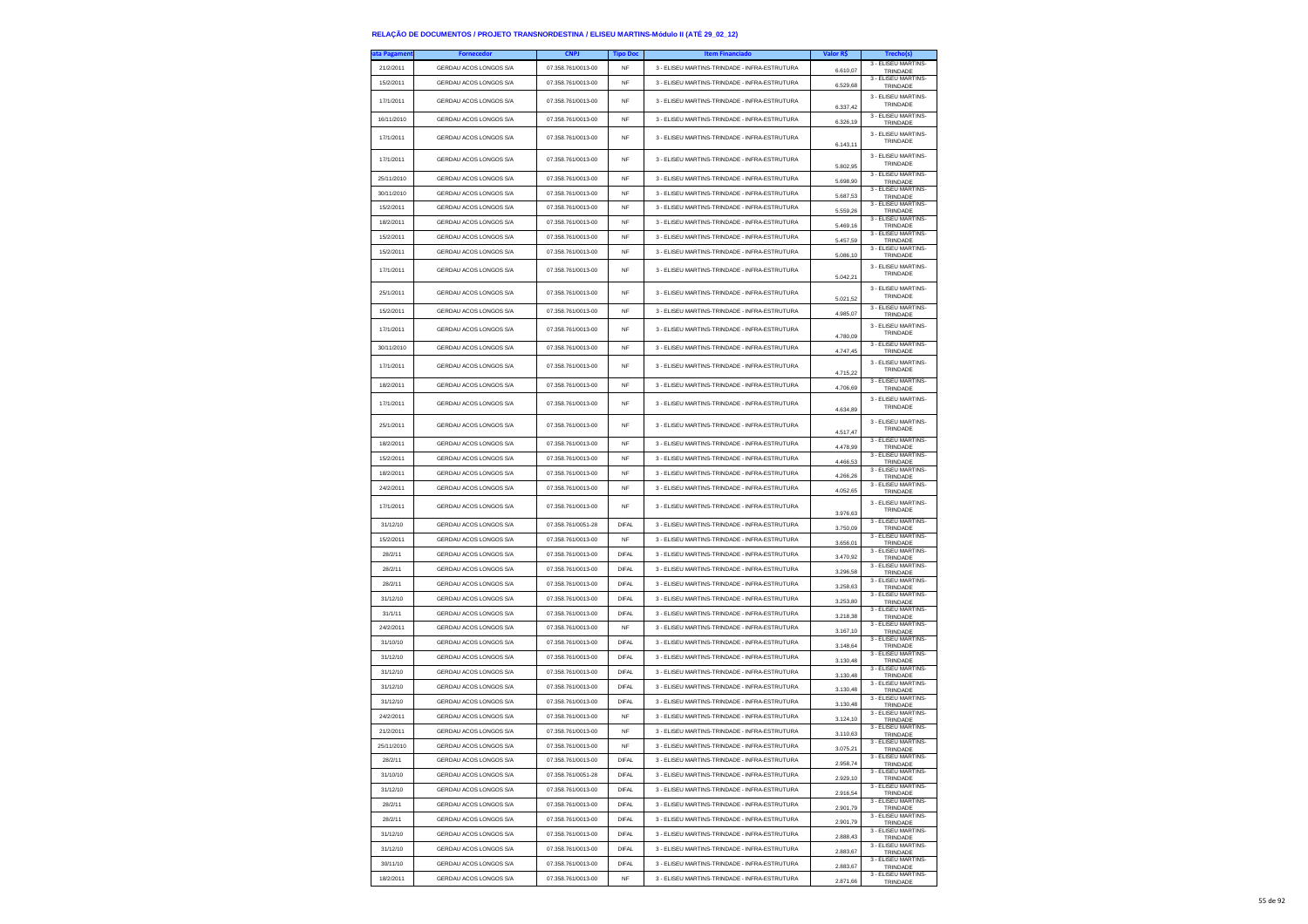| ıta Pagamen' | <b>Fornecedor</b>      | <b>CNPJ</b>        | <b>Tipo Doc</b> | <b>Item Financiado</b>                        | Valor R\$ | Trecho(s)                       |
|--------------|------------------------|--------------------|-----------------|-----------------------------------------------|-----------|---------------------------------|
| 30/11/10     | GERDAU ACOS LONGOS S/A | 07.358.761/0013-00 | <b>DIFAL</b>    | 3 - ELISEU MARTINS-TRINDADE - INFRA-ESTRUTURA | 2.855.55  | 3 - ELISEU MARTINS-<br>TRINDADE |
| 31/12/10     | GERDAU ACOS LONGOS S/A | 07.358.761/0013-00 | <b>DIFAL</b>    | 3 - ELISEU MARTINS-TRINDADE - INFRA-ESTRUTURA | 2.855,55  | 3 - ELISEU MARTINS-<br>TRINDADE |
| 28/2/11      | GERDAU ACOS LONGOS S/A | 07.358.761/0013-00 | <b>DIFAL</b>    | 3 - ELISEU MARTINS-TRINDADE - INFRA-ESTRUTURA |           | 3 - FLISEU MARTINS-             |
| 31/10/10     | GERDAU ACOS LONGOS S/A | 07.358.761/0013-00 | <b>DIFAL</b>    | 3 - ELISEU MARTINS-TRINDADE - INFRA-ESTRUTURA | 2.843.72  | TRINDADE<br>3 - ELISEU MARTINS- |
| 31/10/10     | GERDAU ACOS LONGOS S/A | 07.358.761/0013-00 | DIFAI           | 3 - ELISEU MARTINS-TRINDADE - INFRA-ESTRUTURA | 2.793,93  | TRINDADE<br>3 - ELISEU MARTINS- |
|              |                        |                    |                 |                                               | 2.736,99  | TRINDADE<br>3 - ELISEU MARTINS- |
| 31/12/10     | GERDAU ACOS LONGOS S/A | 07.358.761/0013-00 | <b>DIFAL</b>    | 3 - ELISEU MARTINS-TRINDADE - INFRA-ESTRUTURA | 2.690.69  | TRINDADE<br>3 - FLISEU MARTINS- |
| 24/2/2011    | GERDAU ACOS LONGOS S/A | 07.358.761/0013-00 | <b>NF</b>       | 3 - ELISEU MARTINS-TRINDADE - INFRA-ESTRUTURA | 2.680,79  | TRINDADE                        |
| 31/1/11      | GERDAU ACOS LONGOS S/A | 07.358.761/0013-00 | <b>DIFAL</b>    | 3 - ELISEU MARTINS-TRINDADE - INFRA-ESTRUTURA | 2.647,67  | 3 - ELISEU MARTINS-<br>TRINDADE |
| 15/2/2011    | GERDAU ACOS LONGOS S/A | 07.358.761/0013-00 | NF              | 3 - ELISEU MARTINS-TRINDADE - INFRA-ESTRUTURA | 2.641,72  | 3 - ELISEU MARTINS-<br>TRINDADE |
| 21/2/2011    | GERDAU ACOS LONGOS S/A | 07.358.761/0013-00 | <b>NF</b>       | 3 - ELISEU MARTINS-TRINDADE - INFRA-ESTRUTURA | 2.634,01  | 3 - ELISEU MARTINS-<br>TRINDADE |
| 28/2/11      | GERDAU ACOS LONGOS S/A | 07 358 761/0013-00 | <b>DIFAL</b>    | 3 - ELISEU MARTINS-TRINDADE - INFRA-ESTRUTURA | 2.608,57  | 3 - ELISEU MARTINS-<br>TRINDADE |
| 31/1/11      | GERDAU ACOS LONGOS S/A | 07.358.761/0013-00 | <b>DIFAL</b>    | 3 - ELISEU MARTINS-TRINDADE - INFRA-ESTRUTURA | 2.565,22  | 3 - ELISEU MARTINS-<br>TRINDADE |
| 30/11/2010   | GERDAU ACOS LONGOS S/A | 07 358 761/0013-00 | <b>NF</b>       | 3 - ELISEU MARTINS-TRINDADE - INFRA-ESTRUTURA | 2.557,66  | 3 - FLISEU MARTINS-<br>TRINDADE |
| 28/2/11      | GERDAU ACOS LONGOS S/A | 07.358.761/0013-00 | <b>DIFAL</b>    | 3 - ELISEU MARTINS-TRINDADE - INFRA-ESTRUTURA | 2.542,09  | 3 - ELISEU MARTINS-<br>TRINDADE |
| 31/10/10     | GERDAU ACOS LONGOS S/A | 07.358.761/0013-00 | <b>DIFAL</b>    | 3 - ELISEU MARTINS-TRINDADE - INFRA-ESTRUTURA |           | 3 - ELISEU MARTINS-             |
| 31/12/10     | GERDAU ACOS LONGOS S/A | 07.358.761/0013-00 | <b>DIFAL</b>    | 3 - ELISEU MARTINS-TRINDADE - INFRA-ESTRUTURA | 2.457,84  | TRINDADE<br>3 - ELISEU MARTINS- |
| 31/12/10     | GERDAU ACOS LONGOS S/A | 07.358.761/0013-00 | <b>DIFAL</b>    | 3 - ELISEU MARTINS-TRINDADE - INFRA-ESTRUTURA | 2.444.60  | TRINDADE<br>3 - ELISEU MARTINS- |
|              |                        |                    |                 |                                               | 2.444,60  | TRINDADE<br>3 - ELISEU MARTINS- |
| 15/2/2011    | GERDAU ACOS LONGOS S/A | 07.358.761/0013-00 | NF              | 3 - ELISEU MARTINS-TRINDADE - INFRA-ESTRUTURA | 2.392,68  | TRINDADE<br>3 - ELISEU MARTINS- |
| 31/10/10     | GERDAU ACOS LONGOS S/A | 07.358.761/0051-28 | <b>DIFAL</b>    | 3 - ELISEU MARTINS-TRINDADE - INFRA-ESTRUTURA | 2.368.49  | TRINDADE<br>3 - ELISEU MARTINS- |
| 15/2/2011    | GERDAU ACOS LONGOS S/A | 07.358.761/0013-00 | <b>NF</b>       | 3 - ELISEU MARTINS-TRINDADE - INFRA-ESTRUTURA | 2.347,45  | TRINDADE<br>3 - FLISEU MARTINS- |
| 31/10/10     | GERDAU ACOS LONGOS S/A | 07.358.761/0013-00 | <b>DIFAL</b>    | 3 - ELISEU MARTINS-TRINDADE - INFRA-ESTRUTURA | 2.316,91  | TRINDADE                        |
| 31/10/10     | GERDAU ACOS LONGOS S/A | 07.358.761/0013-00 | <b>DIFAL</b>    | 3 - ELISEU MARTINS-TRINDADE - INFRA-ESTRUTURA | 2.314.36  | 3 - ELISEU MARTINS-<br>TRINDADE |
| 28/2/11      | GERDAU ACOS LONGOS S/A | 07.358.761/0013-00 | <b>DIFAL</b>    | 3 - ELISEU MARTINS-TRINDADE - INFRA-ESTRUTURA | 2.305.66  | 3 - ELISEU MARTINS-<br>TRINDADE |
| 31/3/11      | GERDAU ACOS LONGOS S/A | 07.358.761/0013-00 | <b>DIFAL</b>    | 3 - ELISEU MARTINS-TRINDADE - INFRA-ESTRUTURA | 2.295,41  | 3 - ELISEU MARTINS-<br>TRINDADE |
| 21/2/2011    | GERDAU ACOS LONGOS S/A | 07.358.761/0013-00 | <b>NF</b>       | 3 - ELISEU MARTINS-TRINDADE - INFRA-ESTRUTURA | 2.265.93  | 3 - ELISEU MARTINS-<br>TRINDADE |
| 28/2/11      | GERDAU ACOS LONGOS S/A | 07.358.761/0013-00 | <b>DIFAL</b>    | 3 - ELISEU MARTINS-TRINDADE - INFRA-ESTRUTURA | 2.230,86  | 3 - ELISEU MARTINS-<br>TRINDADE |
| 31/1/11      | GERDAU ACOS LONGOS S/A | 07.358.761/0013-00 | <b>DIFAL</b>    | 3 - ELISEU MARTINS-TRINDADE - INFRA-ESTRUTURA |           | 3 - ELISEU MARTINS-             |
| 28/2/11      | GERDAU ACOS LONGOS S/A | 07.358.761/0013-00 | DIFAL           | 3 - ELISEU MARTINS-TRINDADE - INFRA-ESTRUTURA | 2.183,23  | TRINDADE<br>3 - ELISEU MARTINS- |
| 31/10/10     | GERDAU ACOS LONGOS S/A | 07.358.761/0013-00 | <b>DIFAL</b>    | 3 - ELISEU MARTINS-TRINDADE - INFRA-ESTRUTURA | 2.060.40  | TRINDADE<br>3 - ELISEU MARTINS- |
| 3/11/2010    | GERDAU ACOS LONGOS S/A | 07 358 761/0013-00 | <b>NF</b>       | 3 - ELISEU MARTINS-TRINDADE - INFRA-ESTRUTURA | 2.048,19  | TRINDADE<br>3 - ELISEU MARTINS- |
|              |                        |                    |                 |                                               | 1.899,98  | TRINDADE<br>3 - ELISEU MARTINS- |
| 15/2/2011    | GERDAU ACOS LONGOS S/A | 07.358.761/0013-00 | <b>NF</b>       | 3 - ELISEU MARTINS-TRINDADE - INFRA-ESTRUTURA | 1.818,61  | TRINDADE<br>3 - ELISEU MARTINS- |
| 21/2/2011    | GERDAU ACOS LONGOS S/A | 07.358.761/0013-00 | <b>NF</b>       | 3 - ELISEU MARTINS-TRINDADE - INFRA-ESTRUTURA | 1.817,90  | TRINDADE<br>3 - ELISEU MARTINS- |
| 30/11/10     | GERDAU ACOS LONGOS S/A | 07.358.761/0013-00 | <b>DIFAL</b>    | 3 - ELISEU MARTINS-TRINDADE - INFRA-ESTRUTURA | 1.785,71  | TRINDADE<br>3 - ELISEU MARTINS- |
| 31/12/10     | GERDAU ACOS LONGOS S/A | 07.358.761/0013-00 | DIFAL           | 3 - ELISEU MARTINS-TRINDADE - INFRA-ESTRUTURA | 1.785.71  | TRINDADE                        |
| 24/2/2011    | GERDAU ACOS LONGOS S/A | 07.358.761/0013-00 | <b>NF</b>       | 3 - ELISEU MARTINS-TRINDADE - INFRA-ESTRUTURA | 1.755,46  | 3 - ELISEU MARTINS-<br>TRINDADE |
| 21/2/2011    | GERDAU ACOS LONGOS S/A | 07.358.761/0013-00 | <b>NF</b>       | 3 - ELISEU MARTINS-TRINDADE - INFRA-ESTRUTURA | 1.728,58  | 3 - ELISEU MARTINS-<br>TRINDADE |
| 31/1/11      | GERDAU ACOS LONGOS S/A | 07.358.761/0013-00 | DIFAL           | 3 - ELISEU MARTINS-TRINDADE - INFRA-ESTRUTURA | 1.690,49  | 3 - ELISEU MARTINS-<br>TRINDADE |
| 11/3/2011    | GERDAU ACOS LONGOS S/A | 07.358.761/0013-00 | <b>NF</b>       | 3 - ELISEU MARTINS-TRINDADE - INFRA-ESTRUTURA | 1.577,48  | 3 - ELISEU MARTINS-<br>TRINDADE |
| 31/1/11      | GERDAU ACOS LONGOS S/A | 07.358.761/0013-00 | <b>DIFAL</b>    | 3 - ELISEU MARTINS-TRINDADE - INFRA-ESTRUTURA | 1.545,93  | 3 - ELISEU MARTINS-<br>TRINDADE |
| 28/2/11      | GERDAU ACOS LONGOS S/A | 07.358.761/0013-00 | <b>DIFAL</b>    | 3 - ELISEU MARTINS-TRINDADE - INFRA-ESTRUTURA | 1.511,69  | 3 - ELISEU MARTINS-<br>TRINDADE |
| 15/2/2011    | GERDAU ACOS LONGOS S/A | 07.358.761/0013-00 | <b>NF</b>       | 3 - ELISEU MARTINS-TRINDADE - INFRA-ESTRUTURA |           | 3 - ELISEU MARTINS-             |
| 31/3/11      | GERDAU ACOS LONGOS S/A | 07 358 761/0051-28 | <b>DIFAL</b>    | 3 - ELISEU MARTINS-TRINDADE - INFRA-ESTRUTURA | 1.482,02  | TRINDADE<br>3 - ELISEU MARTINS- |
| 31/10/10     | GERDAU ACOS LONGOS S/A | 07.358.761/0013-00 | <b>DIFAL</b>    | 3 - ELISEU MARTINS-TRINDADE - INFRA-ESTRUTURA | 1.466,52  | TRINDADE<br>3 - ELISEU MARTINS- |
| 15/2/2011    | GERDAU ACOS LONGOS S/A | 07.358.761/0013-00 | <b>NF</b>       | 3 - ELISEU MARTINS-TRINDADE - INFRA-ESTRUTURA | 1.338,44  | TRINDADE<br>3 - ELISEU MARTINS- |
|              |                        |                    |                 |                                               | 1,317.89  | TRINDADE<br>3 - ELISEU MARTINS- |
| 31/3/11      | GERDAU ACOS LONGOS S/A | 07.358.761/0051-28 | DIFAI           | 3 - ELISEU MARTINS-TRINDADE - INFRA-ESTRUTURA | 1.203,34  | TRINDADE<br>3 - ELISEU MARTINS- |
| 24/2/2011    | GERDAU ACOS LONGOS S/A | 07.358.761/0013-00 | <b>NF</b>       | 3 - ELISEU MARTINS-TRINDADE - INFRA-ESTRUTURA | 1.184,29  | TRINDADE<br>3 - FLISEU MARTINS- |
| 11/3/2011    | GERDAU ACOS LONGOS S/A | 07 358 761/0013-00 | <b>NF</b>       | 3 - ELISEU MARTINS-TRINDADE - INFRA-ESTRUTURA | 1.172,60  | TRINDADE<br>3 - ELISEU MARTINS- |
| 15/2/2011    | GERDAU ACOS LONGOS S/A | 07.358.761/0013-00 | NF              | 3 - FLISELLMARTINS-TRINDADE - INFRA-ESTRUTURA | 1.168,12  | TRINDADE                        |
| 31/3/11      | GERDAU ACOS LONGOS S/A | 07.358.761/0051-28 | DIFAL           | 3 - ELISEU MARTINS-TRINDADE - INFRA-ESTRUTURA | 1.047,51  | 3 - ELISEU MARTINS-<br>TRINDADE |
| 31/3/11      | GERDAU ACOS LONGOS S/A | 07.358.761/0051-28 | <b>DIFAL</b>    | 3 - ELISEU MARTINS-TRINDADE - INFRA-ESTRUTURA | 1 034 51  | 3 - FLISEU MARTINS-<br>TRINDADE |
| 18/2/2011    | GERDAU ACOS LONGOS S/A | 07.358.761/0013-00 | NF              | 3 - ELISEU MARTINS-TRINDADE - INFRA-ESTRUTURA | 1.013,20  | 3 - ELISEU MARTINS-<br>TRINDADE |
| 31/10/10     | GERDAU ACOS LONGOS S/A | 07.358.761/0051-28 | DIFAL           | 3 - ELISEU MARTINS-TRINDADE - INFRA-ESTRUTURA | 984,72    | 3 - ELISEU MARTINS-<br>TRINDADE |
| 3/11/2010    | GERDAU ACOS LONGOS S/A | 07.358.761/0013-00 | <b>NF</b>       | 3 - ELISEU MARTINS-TRINDADE - INFRA-ESTRUTURA | 976.05    | 3 - ELISEU MARTINS-<br>TRINDADE |
| 3/11/2010    | GERDAU ACOS LONGOS S/A | 07 358 761/0013-00 | <b>NF</b>       | 3 - ELISEU MARTINS-TRINDADE - INFRA-ESTRUTURA | 870,02    | 3 - ELISEU MARTINS-<br>TRINDADE |
| 17/1/2011    | GERDAU ACOS LONGOS S/A | 07.358.761/0013-00 | <b>NF</b>       | 3 - ELISEU MARTINS-TRINDADE - INFRA-ESTRUTURA |           | 3 - ELISEU MARTINS-             |
|              |                        |                    |                 |                                               | 810,06    | TRINDADE                        |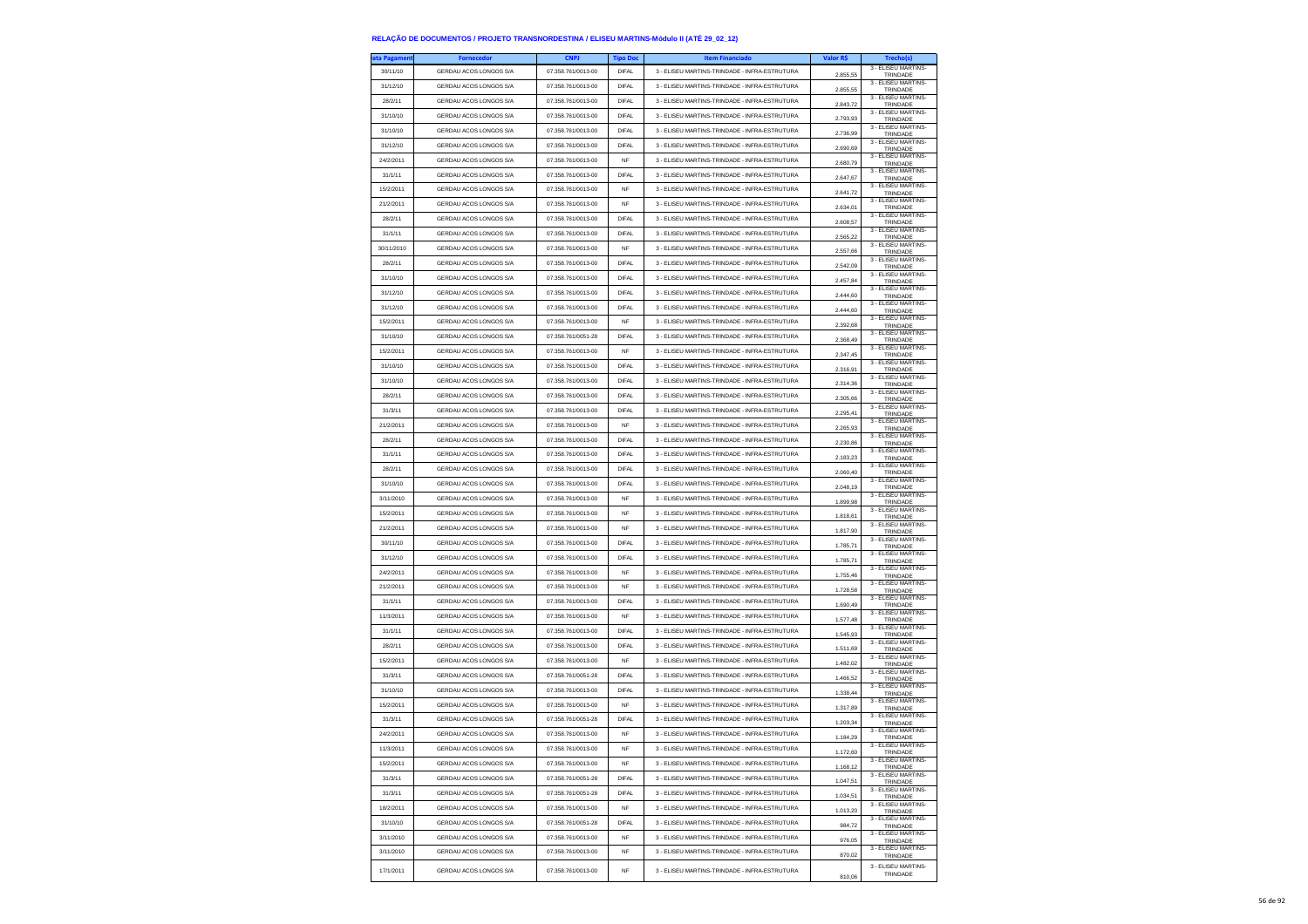| ata Pagamen | <b>Fornecedor</b>             | <b>CNPJ</b>                                                                                                    | <b>Tipo Doc</b> | <b>Item Financiado</b>                           | Valor R\$        |                                             |
|-------------|-------------------------------|----------------------------------------------------------------------------------------------------------------|-----------------|--------------------------------------------------|------------------|---------------------------------------------|
| 15/2/2011   | GERDAU ACOS LONGOS S/A        | 07.358.761/0013-00                                                                                             | <b>NF</b>       | 3 - ELISEU MARTINS-TRINDADE - INFRA-ESTRUTURA    | 730.55           | 3 - ELISEU MARTINS-<br>TRINDADE             |
| 18/2/2011   | GERDAU ACOS LONGOS S/A        | 07.358.761/0013-00                                                                                             | <b>NF</b>       | 3 - ELISEU MARTINS-TRINDADE - INFRA-ESTRUTURA    | 641,81           | 3 - ELISEU MARTINS-<br>TRINDADE             |
| 11/3/2011   | GERDAU ACOS LONGOS S/A        | 07.358.761/0013-00                                                                                             | <b>NF</b>       | 3 - ELISEU MARTINS-TRINDADE - INFRA-ESTRUTURA    | 607,12           | 3 - ELISEU MARTINS-<br>TRINDADE             |
| 21/2/2011   | GERDAU ACOS LONGOS S/A        | 07.358.761/0013-00                                                                                             | <b>NF</b>       | 3 - ELISEU MARTINS-TRINDADE - INFRA-ESTRUTURA    | 544,70           | 3 - ELISEU MARTINS-<br>TRINDADE             |
| 3/11/2010   | GERDAU ACOS LONGOS S/A        | 07.358.761/0013-00                                                                                             | <b>NF</b>       | 3 - ELISEU MARTINS-TRINDADE - INFRA-ESTRUTURA    | 542,51           | 3 - ELISEU MARTINS-<br>TRINDADE             |
| 24/2/2011   | GERDAU ACOS LONGOS S/A        | 07 358 761/0013-00                                                                                             | <b>NF</b>       | 3 - ELISEU MARTINS-TRINDADE - INFRA-ESTRUTURA    | 535,43           | 3 - ELISEU MARTINS-<br>TRINDADE             |
| 24/2/2011   | GERDAU ACOS LONGOS S/A        | 07.358.761/0013-00                                                                                             | NF              | 3 - ELISEU MARTINS-TRINDADE - INFRA-ESTRUTURA    | 535.43           | 3 - ELISEU MARTINS-<br>TRINDADE             |
| 15/2/2011   | GERDAU ACOS LONGOS S/A        | 07.358.761/0013-00                                                                                             | <b>NF</b>       | 3 - ELISEU MARTINS-TRINDADE - INFRA-ESTRUTURA    | 427,61           | 3 - ELISEU MARTINS-<br>TRINDADE             |
| 17/1/2011   | GERDAU ACOS LONGOS S/A        | 07.358.761/0013-00                                                                                             | <b>NF</b>       | 3 - ELISEU MARTINS-TRINDADE - INFRA-ESTRUTURA    | 411,53           | 3 - ELISEU MARTINS-<br>TRINDADE             |
| 17/1/2011   | GERDAU ACOS LONGOS S/A        | 07.358.761/0013-00                                                                                             | <b>NF</b>       | 3 - ELISEU MARTINS-TRINDADE - INFRA-ESTRUTURA    | 202,50           | 3 - ELISEU MARTINS<br>TRINDADE              |
| 3/11/2010   | GERDAU ACOS LONGOS S/A        | 07 358 761/0013-00                                                                                             | <b>NF</b>       | 3 - ELISEU MARTINS-TRINDADE - INFRA-ESTRUTURA    | 175,94           | 3 - ELISEU MARTINS-<br>TRINDADE             |
| 15/2/2011   | GERDAU ACOS LONGOS S/A        | 07.358.761/0013-00                                                                                             | NF              | 3 - ELISEU MARTINS-TRINDADE - INFRA-ESTRUTURA    | 58.52            | 3 - ELISEU MARTINS-<br>TRINDADE             |
| 11/3/2011   | GERDAU ACOS LONGOS S/A        | 07.358.761/0013-00                                                                                             | <b>NF</b>       | 3 - ELISEU MARTINS-TRINDADE - INFRA-ESTRUTURA    | 21,07            | 3 - ELISEU MARTINS-<br>TRINDADE             |
| 15/2/2011   | GERDAU ACOS LONGOS S/A        | 07.358.761/0013-00                                                                                             | <b>NF</b>       | 3 - ELISEU MARTINS-TRINDADE - INFRA-ESTRUTURA    | 9,37             | 3 - ELISEU MARTINS-<br>TRINDADE             |
| 29/7/11     | GERDAU ACOS LONGOS S/A        | 07358761001300                                                                                                 | NF              | 3 - ELISEU MARTINS-TRINDADE - INFRA-ESTRUTURA    | 53.134,41        | 3 - ELISEU MARTINS-<br>TRINDADE             |
| 3/8/11      | GERDAU ACOS LONGOS S/A        | 07358761001300                                                                                                 | <b>NF</b>       | 3 - ELISEU MARTINS-TRINDADE - INFRA-ESTRUTURA    | 52.888,42        | 3 - ELISEU MARTINS-<br>TRINDADE             |
| 16/8/11     | GERDAU ACOS LONGOS S/A        | 07358761001300                                                                                                 | NF              | 3 - ELISEU MARTINS-TRINDADE - INFRA-ESTRUTURA    | 52.340,46        | 3 - ELISEU MARTINS-<br>TRINDADE             |
| 16/8/11     | GERDAU ACOS LONGOS S/A        | 07358761001300                                                                                                 | NF              | 3 - ELISEU MARTINS-TRINDADE - INFRA-ESTRUTURA    | 36.293,30        | 3 - ELISEU MARTINS-<br>TRINDADE             |
| 20/6/2011   | GERDAU ACOS LONGOS S/A        | 07.358.761/0164-05                                                                                             | <b>NF</b>       | 3 - ELISEU MARTINS-TRINDADE - INFRA-ESTRUTURA    | 1.798,94         | 3 - ELISEU MARTINS-<br>TRINDADE             |
| 20/6/2011   | GERDAU ACOS LONGOS S/A        | 07.358.761/0164-05                                                                                             | <b>NF</b>       | 3 - ELISEU MARTINS-TRINDADE - INFRA-ESTRUTURA    | 1.798,94         | 3 - ELISEU MARTINS-<br>TRINDADE             |
| 20/6/2011   | GERDAU ACOS LONGOS S/A        | 07.358.761/0164-05                                                                                             | NF              | 3 - ELISEU MARTINS-TRINDADE - INFRA-ESTRUTURA    | 1.486,65         | 3 - ELISEU MARTINS-<br>TRINDADE             |
| 20/6/2011   | GERDAU ACOS LONGOS S/A        | 07.358.761/0164-05                                                                                             | <b>NF</b>       | 3 - ELISEU MARTINS-TRINDADE - INFRA-ESTRUTURA    | 1,439.16         | 3 - ELISEU MARTINS-<br>TRINDADE             |
| 20/6/2011   | GERDAU ACOS LONGOS S/A        | 07.358.761/0164-05                                                                                             | <b>NF</b>       | 3 - ELISEU MARTINS-TRINDADE - INFRA-ESTRUTURA    | 1.372.29         | 3 - ELISEU MARTINS-<br>TRINDADE             |
| 19/12/11    | GERDAU ACOS LONGOS SA         | 07358761005128                                                                                                 | <b>NF</b>       | 3 - ELISEU MARTINS-TRINDADE - INFRA-ESTRUTURA    | 35.947,25        | 3 - ELISEU MARTINS-<br>TRINDADE             |
| 19/9/11     | GERDAU ACOS LONGOS SA         | 07358761005128                                                                                                 | <b>NF</b>       | 3 - ELISEU MARTINS-TRINDADE - INFRA-ESTRUTURA    | 50.492.48        | 3 - ELISEU MARTINS-<br>TRINDADE             |
| 31/10/10    | GERDAU COMERCIAL DE ACOS      | 07.369.685/0015-92                                                                                             | <b>DIFAL</b>    | 3 - ELISEU MARTINS-TRINDADE - INFRA-ESTRUTURA    | 1.572,48         | 3 - ELISEU MARTINS-<br>TRINDADE             |
| 9/11/2010   | GERDAU COMERCIAL DE ACOS S.A  | 07.369.685/0015-92                                                                                             | NF              | 3 - ELISEU MARTINS-TRINDADE - INFRA-ESTRUTURA    | 31.463,83        | 3 - ELISEU MARTINS-<br>TRINDADE             |
| 18/11/2010  | GERDAU COMERCIAL DE ACOS S.A  | 07.369.685/0015-92                                                                                             | <b>NF</b>       | 3 - ELISEU MARTINS-TRINDADE - INFRA-ESTRUTURA    | 9,554.88         | 3 - ELISEU MARTINS-<br>TRINDADE             |
| 18/11/2010  | GERDAU COMERCIAL DE ACOS S.A. | 07.369.685/0015-92                                                                                             | <b>NF</b>       | 3 - FLISEU MARTINS-TRINDADE - INFRA-ESTRUTURA    | 3.264,39         | 3 - ELISEU MARTINS-<br>TRINDADE             |
| 18/11/2010  | GERDAU COMERCIAL DE ACOS S.A  | 07.369.685/0015-92                                                                                             | NF              | 3 - ELISEU MARTINS-TRINDADE - INFRA-ESTRUTURA    | 3.095,03         | 3 - ELISEU MARTINS-<br>TRINDADE             |
| 18/11/2010  | GERDAU COMERCIAL DE ACOS S.A  | 07.369.685/0015-92                                                                                             | <b>NF</b>       | 3 - ELISEU MARTINS-TRINDADE - INFRA-ESTRUTURA    | 2.541,37         | 3 - ELISEU MARTINS-<br>TRINDADE             |
| 18/11/2010  | GERDAU COMERCIAL DE ACOS S.A. | 07.369.685/0015-92                                                                                             | <b>NF</b>       | 3 - ELISEU MARTINS-TRINDADE - INFRA-ESTRUTURA    | 2.541,37         | 3 - ELISEU MARTINS-<br>TRINDADE             |
| 6/1/2011    | GERDAU COMERCIAL DE ACOS S.A. | 07.369.685/0015-92                                                                                             | <b>NF</b>       | 3 - ELISEU MARTINS-TRINDADE - INFRA-ESTRUTURA    | 2.227.54         | 3 - ELISEU MARTINS-<br>TRINDADE             |
| 6/1/2011    | GERDAU COMERCIAL DE ACOS S.A  | 07.369.685/0015-92                                                                                             | <b>NF</b>       | 3 - ELISEU MARTINS-TRINDADE - INFRA-ESTRUTURA    | 2.017,38         | 3 - ELISEU MARTINS-<br>TRINDADE             |
| 18/11/2010  | GERDAU COMERCIAL DE ACOS S.A  | 07.369.685/0015-92                                                                                             | NF              | 3 - ELISEU MARTINS-TRINDADE - INFRA-ESTRUTURA    | 1.998.61         | 3 - ELISEU MARTINS-<br>TRINDADE             |
| 6/1/2011    | GERDAU COMERCIAL DE ACOS S.A  | 07.369.685/0015-92                                                                                             | <b>NF</b>       | 3 - ELISEU MARTINS-TRINDADE - INFRA-ESTRUTURA    |                  | 3 - ELISEU MARTINS-<br>TRINDADE             |
| 18/11/2010  | GERDAU COMERCIAL DE ACOS S.A  | 07.369.685/0015-92                                                                                             | NF              | 3 - ELISEU MARTINS-TRINDADE - INFRA-ESTRUTURA    | 1.431,44         | 3 - ELISEU MARTINS-                         |
| 6/1/2011    | GERDAU COMERCIAL DE ACOS S.A  | 07.369.685/0015-92                                                                                             | <b>NF</b>       | 3 - ELISEU MARTINS-TRINDADE - INFRA-ESTRUTURA    | 1.397,75         | TRINDADE<br>3 - ELISEU MARTINS-<br>TRINDADE |
| 31/12/10    | GERDAU COMERCIAL DE ACOS S.A. | 07.369.685/0015-92                                                                                             | <b>DIFAL</b>    | 3 - ELISEU MARTINS-TRINDADE - INFRA-ESTRUTURA    | 1.064.50         | 3 - ELISEU MARTINS-                         |
| 6/1/2011    | GERDAU COMERCIAL DE ACOS S.A. | 07.369.685/0015-92                                                                                             | <b>NF</b>       | 3 - ELISEU MARTINS-TRINDADE - INFRA-ESTRUTURA    | 707,60           | TRINDADE<br>3 - ELISEU MARTINS-<br>TRINDADE |
| 18/11/2010  | GERDAU COMERCIAL DE ACOS S.A. | 07.369.685/0015-92                                                                                             | <b>NF</b>       | 3 - ELISEU MARTINS-TRINDADE - INFRA-ESTRUTURA    | 666,20<br>635,34 | 3 - ELISEU MARTINS-                         |
| 6/1/2011    | GERDAU COMERCIAL DE ACOS S.A  | 07.369.685/0015-92                                                                                             | <b>NF</b>       | 3 - ELISEU MARTINS-TRINDADE - INFRA-ESTRUTURA    | 626,27           | TRINDADE<br>3 - ELISEU MARTINS-<br>TRINDADE |
| 6/1/2011    | GERDAU COMERCIAL DE ACOS S.A  | 07.369.685/0015-92                                                                                             |                 | - ELISEU MARTINS-TRINDADE<br>- INFRA-ESIRU I URA | 516,96           | 3 - ELISEU MARTINS-<br>TRINDADE             |
| 31/1/11     | GERDAU COMERCIAL DE ACOS S.A  | 07.369.685/0015-92                                                                                             | <b>DIFAL</b>    | 3 - ELISEU MARTINS-TRINDADE - INFRA-ESTRUTURA    | 427,52           | 3 - ELISEU MARTINS-<br>TRINDADE             |
| 17/6/10     | GERDAU COMERCIAL DE ACOS S.A. | 96.221.767/0002-09:<br>05.209.821/0001-56:<br>04.335.981/0001-89;<br>08.402.620/0001-69;<br>08.402.620/0002-40 | NF              | 3 - FLISELLMARTINS-TRINDADE - INFRA-ESTRUTURA    | 46.568,26        | 3 - ELISEU MARTINS-<br>TRINDADE             |
| 7/6/10      | GERDAU COMERCIAL DE ACOS S.A  | 96.221.767/0002-09:<br>05.209.821/0001-56:<br>04.335.981/0001-89:<br>08.402.620/0001-69;<br>08.402.620/0002-40 | NF              | 3 - ELISEU MARTINS-TRINDADE - INFRA-ESTRUTURA    | 36.615,00        | 3 - ELISEU MARTINS-<br>TRINDADE             |
| 7/6/10      | GERDAU COMERCIAL DE ACOS S.A. | 96.221.767/0002-09;<br>05.209.821/0001-56:<br>04.335.981/0001-89:<br>08.402.620/0001-69:<br>08.402.620/0002-40 | NF              | 3 - FLISELLMARTINS-TRINDADE - INFRA-ESTRUTURA    | 35 770 41        | 3 - ELISEU MARTINS-<br>TRINDADE             |
|             |                               |                                                                                                                |                 |                                                  |                  |                                             |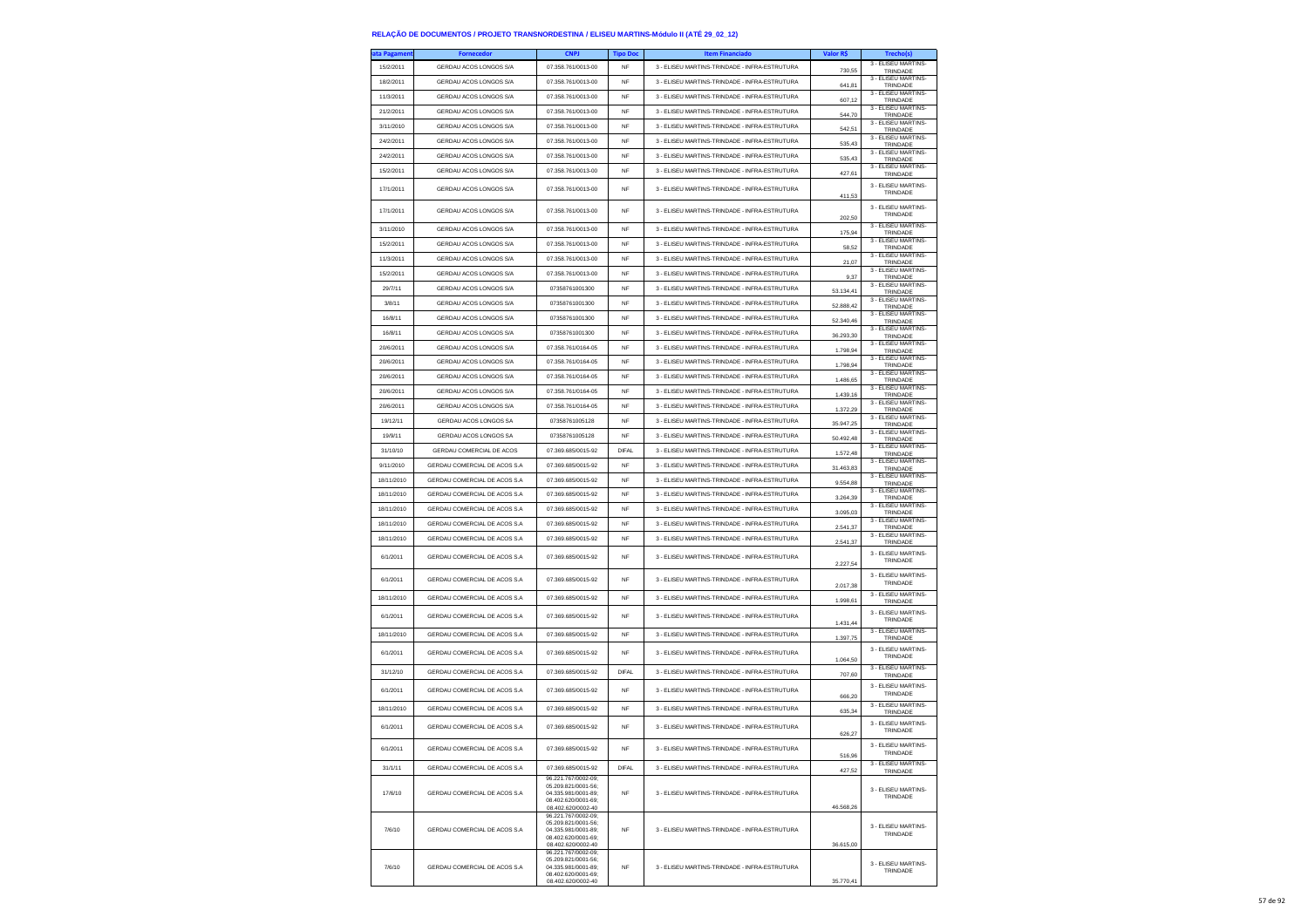| ata Pagameni | Fornecedor                         | <b>CNPJ</b>                                                                                                      | <b>Tipo Doc</b> | <b>Item Financiado</b>                        | Valor R\$ | Trecho(s)                               |
|--------------|------------------------------------|------------------------------------------------------------------------------------------------------------------|-----------------|-----------------------------------------------|-----------|-----------------------------------------|
| 14/6/10      | GERDAU COMERCIAL DE ACOS S.A.      | 96.221.767/0002-09;<br>05.209.821/0001-56:<br>04.335.981/0001-89:<br>08.402.620/0001-69:<br>08.402.620/0002-40   | <b>NF</b>       | 3 - FLISEU MARTINS-TRINDADE - INFRA-ESTRUTURA | 28.026.70 | 3 - ELISEU MARTINS-<br>TRINDADE         |
| 21/6/10      | GERDAU COMERCIAL DE ACOS S.A       | 96.221.767/0002-09;<br>05.209.821/0001-56;<br>04.335.981/0001-89;<br>08.402.620/0001-69:<br>08.402.620/0002-40   | <b>NF</b>       | 3 - ELISEU MARTINS-TRINDADE - INFRA-ESTRUTURA | 25.674,43 | 3 - ELISEU MARTINS-<br>TRINDADE         |
| 19/05/2010   | GERDAU COMERCIAL DE ACOS S.A       | 96.221.767/0002-09;<br>05.209.821/0001-56;<br>04.335.981/0001-89;<br>08.402.620/0001-69;<br>08.402.620/0002-40   | <b>NF</b>       | 3 - ELISEU MARTINS-TRINDADE - INFRA-ESTRUTURA | 24.179,10 | 3 - FLISEU MARTINS-<br>TRINDADE         |
| 21/6/10      | GERDAU COMERCIAL DE ACOS S.A       | 96.221.767/0002-09:<br>05.209.821/0001-56;<br>04.335.981/0001-89;<br>08.402.620/0001-69;<br>08.402.620/0002-40   | <b>NF</b>       | 3 - ELISEU MARTINS-TRINDADE - INFRA-ESTRUTURA | 20.931,58 | 3 - ELISEU MARTINS-<br>TRINDADE         |
| 19/05/2010   | GERDAU COMERCIAL DE ACOS S.A.      | 96.221.767/0002-09:<br>05.209.821/0001-56;<br>04.335.981/0001-89;<br>08.402.620/0001-69;<br>08.402.620/0002-40   | NF              | 3 - ELISEU MARTINS-TRINDADE - INFRA-ESTRUTURA | 20.318,40 | 3 - ELISEU MARTINS-<br>TRINDADE         |
| 17/6/10      | GERDAU COMERCIAL DE ACOS S.A       | 96.221.767/0002-09:<br>05.209.821/0001-56:<br>04.335.981/0001-89;<br>08.402.620/0001-69;<br>08.402.620/0002-40   | <b>NF</b>       | 3 - ELISEU MARTINS-TRINDADE - INFRA-ESTRUTURA | 18.325,59 | 3 - ELISEU MARTINS-<br>TRINDADE         |
| 21/6/10      | GERDAU COMERCIAL DE ACOS S.A.      | 96.221.767/0002-09;<br>05.209.821/0001-56:<br>04.335.981/0001-89:<br>08.402.620/0001-69;<br>08.402.620/0002-40   | <b>NF</b>       | 3 - ELISEU MARTINS-TRINDADE - INFRA-ESTRUTURA | 18.292,85 | 3 - ELISEU MARTINS-<br>TRINDADE         |
| 14/6/10      | GERDAU COMERCIAL DE ACOS S.A.      | 96.221.767/0002-09;<br>05.209.821/0001-56;<br>04.335.981/0001-89:<br>08.402.620/0001-69:<br>08.402.620/0002-40   | <b>NF</b>       | 3 - ELISEU MARTINS-TRINDADE - INFRA-ESTRUTURA | 16.041.44 | 3 - ELISEU MARTINS-<br>TRINDADE         |
| 14/6/10      | GERDAU COMERCIAL DE ACOS S.A       | 96.221.767/0002-09;<br>05.209.821/0001-56;<br>04.335.981/0001-89;<br>08.402.620/0001-69;<br>08.402.620/0002-40   | <b>NF</b>       | 3 - ELISEU MARTINS-TRINDADE - INFRA-ESTRUTURA | 14.870,57 | 3 - ELISEU MARTINS-<br>TRINDADE         |
| 14/6/10      | GERDAU COMERCIAL DE ACOS S.A       | 96.221.767/0002-09;<br>05.209.821/0001-56;<br>04.335.981/0001-89;<br>08.402.620/0001-69;<br>08.402.620/0002-40   | NF              | 3 - ELISEU MARTINS-TRINDADE - INFRA-ESTRUTURA | 13.093,52 | 3 - ELISEU MARTINS-<br>TRINDADE         |
| 19/05/2010   | GERDAU COMERCIAL DE ACOS S.A       | 96.221.767/0002-09:<br>05.209.821/0001-56;<br>04.335.981/0001-89;<br>08.402.620/0001-69;<br>08.402.620/0002-40   | <b>NF</b>       | 3 - ELISEU MARTINS-TRINDADE - INFRA-ESTRUTURA | 9.497,90  | 3 - ELISEU MARTINS-<br>TRINDADE         |
| 19/05/2010   | GERDAU COMERCIAL DE ACOS S.A       | 96.221.767/0002-09:<br>05.209.821/0001-56:<br>04.335.981/0001-89;<br>08.402.620/0001-69;<br>08.402.620/0002-40   | <b>NF</b>       | 3 - ELISEU MARTINS-TRINDADE - INFRA-ESTRUTURA | 4.192.20  | 3 - ELISEU MARTINS-<br>TRINDADE         |
| 19/05/2010   | GERDAU COMERCIAL DE ACOS S.A       | 96.221.767/0002-09:<br>05.209.821/0001-56:<br>04.335.981/0001-89;<br>08.402.620/0001-69:<br>08.402.620/0002-40   | <b>NF</b>       | 3 - ELISEU MARTINS-TRINDADE - INFRA-ESTRUTURA | 3.350.75  | 3 - ELISEU MARTINS-<br>TRINDADE         |
| 17/6/10      | GERDAU COMERCIAL DE ACOS S.A.      | 96.221.767/0002-09;<br>05.209.821/0001-56;<br>04.335.981/0001-89:<br>08.402.620/0001-69:<br>08.402.620/0002-40   | <b>NF</b>       | 3 - ELISEU MARTINS-TRINDADE - INFRA-ESTRUTURA | 3.243,71  | 3 - ELISEU MARTINS-<br>TRINDADE         |
| 17/6/10      | GERDAU COMERCIAL DE ACOS S.A       | 96.221.767/0002-09;<br>05.209.821/0001-56;<br>04.335.981/0001-89;<br>08.402.620/0001-69:<br>08.402.620/0002-40   | <b>NF</b>       | 3 - ELISEU MARTINS-TRINDADE - INFRA-ESTRUTURA | 2.541,08  | 3 - ELISEU MARTINS-<br>TRINDADE         |
| 19/05/2010   | GERDAU COMERCIAL DE ACOS S.A       | 96.221.767/0002-09;<br>05.209.821/0001-56;<br>04.335.981/0001-89;<br>08.402.620/0001-69;<br>08.402.620/0002-40   | <b>NF</b>       | 3 - ELISEU MARTINS-TRINDADE - INFRA-ESTRUTURA | 2.089,50  | 3 - ELISEU MARTINS-<br>TRINDADE         |
| 17/6/10      | GERDAU COMERCIAL DE ACOS S.A       | 96.221.767/0002-09;<br>05.209.821/0001-56;<br>04.335.981/0001-89;<br>08.402.620/0001-69;<br>08.402.620/0002-40   | <b>NF</b>       | 3 - ELISEU MARTINS-TRINDADE - INFRA-ESTRUTURA | 2.089,50  | 3 - FLISEU MARTINS-<br>TRINDADE         |
| 21/6/10      | GERDAU COMERCIAL DE ACOS S.A       | 96.221.767/0002-09:<br>05.209.821/0001-56;<br>04.335.981/0001-89;<br>08.402.620/0001-69;<br>08.402.620/0002-40   | <b>NF</b>       | 3 - ELISEU MARTINS-TRINDADE - INFRA-ESTRUTURA | 2.089,50  | 3 - ELISEU MARTINS-<br>TRINDADE         |
| 19/05/2010   | GERDAU COMERCIAL DE ACOS S.A       | 96.221.767/0002-09:<br>05.209.821/0001-56:<br>04.335.981/0001-89;<br>08.402.620/0001-69:<br>08.402.620/0002-40   | <b>NF</b>       | 3 - ELISEU MARTINS-TRINDADE - INFRA-ESTRUTURA | 63,48     | 3 - ELISEU MARTINS-<br><b>I RINDADE</b> |
| 3/9/2010     | <b>GIDEOES TRANSPORTES</b>         | 01.887.552/0001-26                                                                                               | CTRC            | 3 - ELISEU MARTINS-TRINDADE - INFRA-ESTRUTURA | 6.800,00  | 3 - ELISEU MARTINS-<br>TRINDADE         |
| 3/11/2010    | GRUPO MARES SERVICOS TECNICOS LTDA | 36.092.633/0001-14                                                                                               | NFS/IRRF        | 3 - ELISEU MARTINS-TRINDADE - OUTRAS DESPESAS | 20,508.04 | 3 - ELISEU MARTINS-<br>TRINDADE         |
| 24/6/10      | GRUPO MARES SERVICOS TECNICOS LTDA | 11.948.718/0001-20;<br>04.417.870/0001-11:<br>27 143 007/0001-19 :<br>27.143.007/0009-76;<br>27.143.007/0010-00. | <b>NFS</b>      | 3 - ELISEU MARTINS-TRINDADE - INFRA-ESTRUTURA | 89.154,39 | 3 - ELISEU MARTINS-<br>TRINDADE         |
| 28/6/10      | GRUPO MARES SERVICOS TECNICOS LTDA | 11.948.718/0001-20;<br>04.417.870/0001-11;<br>27.143.007/0001-19:<br>27.143.007/0009-76:<br>27.143.007/0010-00.  | <b>NFS</b>      | 3 - ELISEU MARTINS-TRINDADE - INFRA-ESTRUTURA | 67 460 22 | 3 - ELISEU MARTINS-<br>TRINDADE         |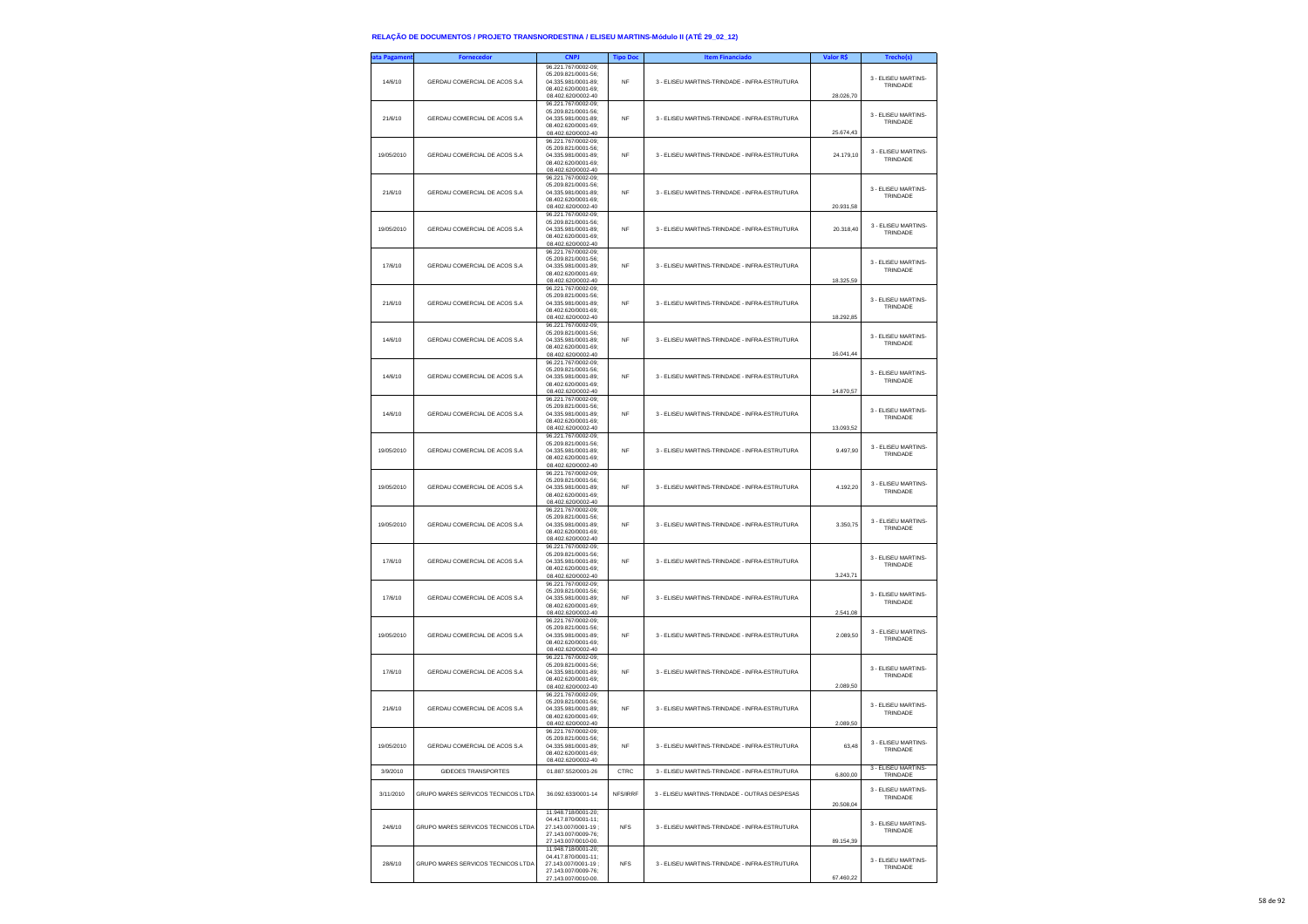| ata Pagamen <sup>.</sup> | <b>Fornecedor</b>                                                   | <b>CNPJ</b>                          | <b>Tipo Doc</b> | <b>Item Financiado</b>                           | Valor R\$            | Trecho(s)                                   |
|--------------------------|---------------------------------------------------------------------|--------------------------------------|-----------------|--------------------------------------------------|----------------------|---------------------------------------------|
| 28/05/2010               | GRUPO MARES SERVICOS TECNICOS LTDA                                  | 36.092.633/0001-14                   | <b>NFS</b>      | 3 - ELISEU MARTINS-TRINDADE - INFRA-ESTRUTURA    | 60.560,60            | 3 - FLISEU MARTINS-<br>TRINDADE             |
| 16/8/10                  | HE PROJETOS E TECNOLOGIA                                            | 11.278.596/0001-02                   | <b>NFS</b>      | 3 - ELISEU MARTINS-TRINDADE - ESTUDOS E PROJETOS | 2.400,00             | 3 - ELISEU MARTINS-<br>TRINDADE             |
| 20/10/2010               | <b>HG CONSULTORIA</b>                                               | 07.190.822/0001-21                   | <b>NFS</b>      | 3 - ELISEU MARTINS-TRINDADE - ESTUDOS E PROJETOS | 106.704,45           | 3 - ELISEU MARTINS-<br>TRINDADE             |
| 15/12/2010               | HG CONSULTORIA                                                      | 07.190.822/0001-21                   | <b>NFS</b>      | 3 - ELISEU MARTINS-TRINDADE - ESTUDOS E PROJETOS | 61.199,12            | 3 - ELISEU MARTINS-<br>TRINDADE             |
| 22/04/2009               | <b>HG CONSULTORIA</b>                                               | 96.221.767/0002-09                   | <b>NFS</b>      | 3 - ELISEU MARTINS-TRINDADE - ESTUDOS E PROJETOS | 45,300.00            | 3 - ELISEU MARTINS-<br>TRINDADE             |
| 22/04/2009               | HG CONSULTORIA                                                      | 96.221.767/0002-09                   | <b>NFS</b>      | 3 - ELISEU MARTINS-TRINDADE - ESTUDOS E PROJETOS | 14.700,00            | 3 - ELISEU MARTINS-<br>TRINDADE             |
| 2/8/10                   | HG CONSULTORIA                                                      | 96.221.767/0002-09                   | <b>NFS</b>      | 3 - ELISEU MARTINS-TRINDADE - ESTUDOS E PROJETOS | 17.872,35            | 3 - ELISEU MARTINS-<br>TRINDADE             |
| 13/9/2010                | HG CONSULTORIA                                                      | 07.190.822/0001-21                   | <b>NFS</b>      | 3 - ELISEU MARTINS-TRINDADE - ESTUDOS E PROJETOS | 30,755.96            | 3 - ELISEU MARTINS-<br>TRINDADE             |
| 3/1/2011                 | <b>HIDROJATO</b>                                                    | 09.286.165/0001-46                   | <b>NF</b>       | 3 - ELISEU MARTINS-TRINDADE - OUTRAS DESPESAS    | 21.160,00            | 3 - FLISEU MARTINS-<br>TRINDADE             |
| 5/11/2010                | HIGH TECH INFORMATICA                                               | 01.244.285/0001-79                   | <b>NF</b>       | 3 - ELISEU MARTINS-TRINDADE - OUTRAS DESPESAS    | 1.125.00             | 3 - ELISEU MARTINS-<br>TRINDADE             |
| 2/6/10                   | HIGH TECH INFORMATICA E CONSULTORIA<br>LTDA                         | 07.366.950/0001-83                   | <b>NF</b>       | 3 - ELISEU MARTINS-TRINDADE - ESTUDOS E PROJETOS | 360,00               | 3 - ELISEU MARTINS-<br>TRINDADE             |
| 10/12/2010               | <b>IP DA SILVA SOLZA</b>                                            | 07.797.412/0001-43                   | NFS/IRRF        | 3 - ELISEU MARTINS-TRINDADE - INFRA-ESTRUTURA    | 80.351.01            | 3 - ELISEU MARTINS-<br>TRINDADE             |
| 2/1/12                   | IBQ INDUSTRIAS QUIMICAS LTDA                                        | 78391612002940                       | <b>NF</b>       | 3 - ELISEU MARTINS-TRINDADE - INFRA-ESTRUTURA    | 23,520.00            | 3 - ELISEU MARTINS-<br>TRINDADE             |
| 25/11/11                 | <b>IBQ INDUSTRIAS QUIMICAS LTDA</b>                                 | 78391612002940                       | <b>NF</b>       | 3 - ELISEU MARTINS-TRINDADE - INFRA-ESTRUTURA    | 17.272,49            | 3 - ELISEU MARTINS-<br>TRINDADE             |
| 9/12/11                  | <b>IBQ INDUSTRIAS QUIMICAS LTDA</b>                                 | 78391612002940                       | <b>NF</b>       | 3 - ELISEU MARTINS-TRINDADE - INFRA-ESTRUTURA    | 21.840,00            | 3 - ELISEU MARTINS-<br>TRINDADE             |
| 22/12/11                 | IBQ INDUSTRIAS QUIMICAS LTDA                                        | 78391612002940                       | NF              | 3 - ELISEU MARTINS-TRINDADE - INFRA-ESTRUTURA    | 16,800.00            | 3 - ELISEU MARTINS-<br>TRINDADE             |
| 22/12/11                 | <b>IBQ INDUSTRIAS QUIMICAS LTDA</b>                                 | 78391612002940                       | <b>NF</b>       | 3 - ELISEU MARTINS-TRINDADE - INFRA-ESTRUTURA    | 16.800,00            | 3 - ELISEU MARTINS-<br>TRINDADE             |
| 22/12/11                 | IBQ INDUSTRIAS QUIMICAS LTDA                                        | 78391612002940                       | <b>NF</b>       | 3 - ELISEU MARTINS-TRINDADE - INFRA-ESTRUTURA    | 14,400,00            | 3 - ELISEU MARTINS-<br>TRINDADE             |
| 20/1/12                  | IBQ INDUSTRIAS QUIMICAS LTDA                                        | 78391612002940                       | NF              | 3 - ELISEU MARTINS-TRINDADE - INFRA-ESTRUTURA    | 13.986,00            | 3 - ELISEU MARTINS-<br>TRINDADE             |
| 9/1/12                   | <b>IBQ INDUSTRIAS QUIMICAS LTDA</b>                                 | 78391612002940                       | <b>NF</b>       | 3 - FLISELLMARTINS-TRINDADE - INFRA-ESTRUTURA    | 13.440,00            | 3 - FLISEU MARTINS-<br>TRINDADE             |
| 7/2/12                   | <b>IBQ INDUSTRIAS QUIMICAS LTDA</b>                                 | 78391612002940                       | <b>NF</b>       | 3 - ELISEU MARTINS-TRINDADE - INFRA-ESTRUTURA    | 13.440,00            | 3 - ELISEU MARTINS-<br>TRINDADE             |
| 9/1/12                   | IBQ INDUSTRIAS QUIMICAS LTDA                                        | 78391612002940                       | NF              | 3 - ELISEU MARTINS-TRINDADE - INFRA-ESTRUTURA    | 13,440.00            | 3 - ELISEU MARTINS-<br>TRINDADE             |
| 25/11/11                 | IBQ INDUSTRIAS QUIMICAS LTDA                                        | 78391612002940                       | <b>NF</b>       | 3 - ELISEU MARTINS-TRINDADE - INFRA-ESTRUTURA    | 11.760,01            | 3 - ELISEU MARTINS-                         |
| 17/2/12                  | <b>IBO INDUSTRIAS QUIMICAS LTDA</b>                                 | 78391612002940                       | <b>NF</b>       | 3 - ELISEU MARTINS-TRINDADE - INFRA-ESTRUTURA    | 10.080,00            | TRINDADE<br>3 - ELISEU MARTINS-             |
| 7/2/12                   | IBQ INDUSTRIAS QUIMICAS LTDA                                        | 78391612002940                       | NF              | 3 - ELISEU MARTINS-TRINDADE - INFRA-ESTRUTURA    | 10.080,00            | TRINDADE<br>3 - ELISEU MARTINS-             |
| 17/2/12                  | <b>IBQ INDUSTRIAS QUIMICAS LTDA</b>                                 | 78391612002940                       | <b>NF</b>       | 3 - ELISEU MARTINS-TRINDADE - INFRA-ESTRUTURA    | 10.080.00            | TRINDADE<br>3 - ELISEU MARTINS-<br>TRINDADE |
| 9/1/12                   | <b>IBQ INDUSTRIAS QUIMICAS LTDA</b>                                 | 78391612002940                       | NF              | 3 - ELISEU MARTINS-TRINDADE - INFRA-ESTRUTURA    |                      | 3 - ELISEU MARTINS-                         |
| 7/2/12                   | IBQ INDUSTRIAS QUIMICAS LTDA                                        | 78391612002940                       | NF              | 3 - ELISEU MARTINS-TRINDADE - INFRA-ESTRUTURA    | 9.870,00             | TRINDADE<br>3 - ELISEU MARTINS-             |
| 7/2/12                   | <b>IBQ INDUSTRIAS QUIMICAS LTDA</b>                                 | 78391612002940                       | <b>NF</b>       | 3 - ELISEU MARTINS-TRINDADE - INFRA-ESTRUTURA    | 9.870,00<br>9,600.00 | TRINDADE<br>3 - ELISEU MARTINS-             |
| 22/9/11                  | <b>IBQ INDUSTRIAS QUIMICAS LTDA</b>                                 | 78391612002940                       | <b>NF</b>       | 3 - ELISEU MARTINS-TRINDADE - INFRA-ESTRUTURA    |                      | TRINDADE<br>3 - ELISEU MARTINS-             |
| 20/1/12                  | IBQ INDUSTRIAS QUIMICAS LTDA                                        | 78391612002940                       | NF              | 3 - ELISEU MARTINS-TRINDADE - INFRA-ESTRUTURA    | 9.600,00             | TRINDADE<br>3 - ELISEU MARTINS-             |
| 20/1/12                  | IBQ INDUSTRIAS QUIMICAS LTDA                                        | 78391612002940                       | <b>NF</b>       | 3 - ELISEU MARTINS-TRINDADE - INFRA-ESTRUTURA    | 9.324,00             | TRINDADE<br>3 - ELISEU MARTINS-             |
| 9/12/11                  | <b>IBQ INDUSTRIAS QUIMICAS LTDA</b>                                 | 78391612002940                       | <b>NF</b>       | 3 - ELISEU MARTINS-TRINDADE - INFRA-ESTRUTURA    | 9.120,00             | TRINDADE<br>3 - ELISEU MARTINS-             |
| 2/1/12                   | IBQ INDUSTRIAS QUIMICAS LTDA                                        | 78391612002940                       | NF              | 3 - ELISEU MARTINS-TRINDADE - INFRA-ESTRUTURA    | 7.402,49             | TRINDADE<br>3 - ELISEU MARTINS-             |
| 17/1/12                  | IBQ INDUSTRIAS QUIMICAS LTDA                                        | 78391612002940                       | <b>NF</b>       | 3 - ELISEU MARTINS-TRINDADE - INFRA-ESTRUTURA    | 7.402,49             | TRINDADE<br>3 - ELISEU MARTINS-             |
| 9/12/11                  | <b>IBQ INDUSTRIAS QUIMICAS LTDA</b>                                 | 78391612002940                       | <b>NF</b>       | 3 - ELISEU MARTINS-TRINDADE - INFRA-ESTRUTURA    | 7,200.00             | TRINDADE<br>3 - ELISEU MARTINS-             |
| 27/5/2011                | IBQ INDUSTRIAS QUIMICAS LTDA                                        | 78.391.612/0029-40                   | <b>NF</b>       | 3 - ELISEU MARTINS-TRINDADE - INFRA-ESTRUTURA    | 7.200,00             | TRINDADE<br>3 - ELISEU MARTINS-             |
| 27/5/2011                | IBQ INDUSTRIAS QUIMICAS LTDA                                        | 78.391.612/0029-40                   | <b>NF</b>       | 3 - ELISEU MARTINS-TRINDADE - INFRA-ESTRUTURA    | 7.050,00             | TRINDADE<br>3 - ELISEU MARTINS-             |
| 27/5/2011                | <b>IBQ INDUSTRIAS QUIMICAS LTDA</b>                                 | 78 391 612/0029-40                   | <b>NF</b>       | 3 - FLISELLMARTINS-TRINDADE - INFRA-ESTRUTURA    | 7.000.00             | TRINDADE<br>3 - ELISEU MARTINS-             |
| 9/12/11                  | <b>IBQ INDUSTRIAS QUIMICAS LTDA</b>                                 | 78391612002940                       | <b>NF</b>       | 3 - ELISEU MARTINS-TRINDADE - INFRA-ESTRUTURA    | 6.750,00             | TRINDADE<br>3 - ELISEU MARTINS-             |
| 27/5/2011                |                                                                     |                                      | <b>NF</b>       | 3 - ELISEU MARTINS-TRINDADE - INFRA-ESTRUTURA    | 6.719,99             | TRINDADE<br>3 - ELISEU MARTINS-             |
|                          | IBQ INDUSTRIAS QUIMICAS LTDA<br><b>IBQ INDUSTRIAS QUIMICAS LTDA</b> | 78.391.612/0029-40<br>78391612002940 |                 | 3 - FLISELLMARTINS-TRINDADE - INFRA-ESTRUTURA    | 5,787.50             | TRINDADE<br>3 - ELISEU MARTINS-             |
| 25/11/11                 |                                                                     |                                      | <b>NF</b>       |                                                  | 5.040,00             | TRINDADE<br>3 - ELISEU MARTINS-             |
| 25/11/11                 | IBQ INDUSTRIAS QUIMICAS LTDA                                        | 78391612002940                       | <b>NF</b>       | 3 - ELISEU MARTINS-TRINDADE - INFRA-ESTRUTURA    | 4.800,00             | TRINDADE<br>3 - ELISEU MARTINS-             |
| 2/1/12                   | IBQ INDUSTRIAS QUIMICAS LTDA                                        | 78391612002940                       | NF              | 3 - ELISEU MARTINS-TRINDADE - INFRA-ESTRUTURA    | 5.040.00             | TRINDADE<br>3 - FLISEU MARTINS-             |
| 22/12/11                 | <b>IBQ INDUSTRIAS QUIMICAS LTDA</b>                                 | 78391612002940                       | <b>NF</b>       | 3 - ELISEU MARTINS-TRINDADE - INFRA-ESTRUTURA    | 4.935,00             | TRINDADE<br>3 - ELISEU MARTINS-             |
| 17/2/12                  | IBQ INDUSTRIAS QUIMICAS LTDA                                        | 78391612002940                       | NF              | 3 - ELISEU MARTINS-TRINDADE - INFRA-ESTRUTURA    | 4.935,00             | TRINDADE<br>3 - ELISEU MARTINS-             |
| 9/1/12                   | IBQ INDUSTRIAS QUIMICAS LTDA                                        | 78391612002940                       | NF              | 3 - ELISEU MARTINS-TRINDADE - INFRA-ESTRUTURA    | 4800.00              | TRINDADE<br>3 - FLISEU MARTINS-             |
| 27/5/2011                | <b>IBO INDUSTRIAS QUIMICAS LTDA</b>                                 | 78.391.612/0029-40                   | <b>NF</b>       | 3 - ELISEU MARTINS-TRINDADE - INFRA-ESTRUTURA    | 4.800,00             | TRINDADE<br>3 - ELISEU MARTINS-             |
| 27/5/2011                | IBQ INDUSTRIAS QUIMICAS LTDA                                        | 78.391.612/0029-40                   | <b>NF</b>       | 3 - ELISEU MARTINS-TRINDADE - INFRA-ESTRUTURA    | 4.800,00             | TRINDADE<br>3 - ELISEU MARTINS-             |
| 27/5/2011                | IBQ INDUSTRIAS QUIMICAS LTDA                                        | 78.391.612/0029-40                   | NF              | 3 - ELISEU MARTINS-TRINDADE - INFRA-ESTRUTURA    | 4.500,00             | TRINDADE<br>3 - FLISEU MARTINS-             |
| 15/4/2011                | IBQ INDUSTRIAS QUIMICAS LTDA                                        | 78.391.612/0029-40                   | <b>NF</b>       | 3 - ELISEU MARTINS-TRINDADE - INFRA-ESTRUTURA    | 14.182,50            | TRINDADE<br>3 - ELISEU MARTINS-             |
| 15/4/2011                | IBQ INDUSTRIAS QUIMICAS LTDA                                        | 78.391.612/0029-40                   | NF              | 3 - ELISEU MARTINS-TRINDADE - INFRA-ESTRUTURA    | 13.841,14            | TRINDADE<br>3 - FLISEU MARTINS-             |
| 15/4/2011                | IBQ INDUSTRIAS QUIMICAS LTDA                                        | 78.391.612/0029-40                   | NF              | 3 - ELISEU MARTINS-TRINDADE - INFRA-ESTRUTURA    | 13.744,23            | TRINDADE<br>3 - FLISEU MARTINS-             |
| 15/4/2011                | IBQ INDUSTRIAS QUIMICAS LTDA                                        | 78.391.612/0029-40                   | <b>NF</b>       | 3 - ELISEU MARTINS-TRINDADE - INFRA-ESTRUTURA    | 12,688.88            | TRINDADE                                    |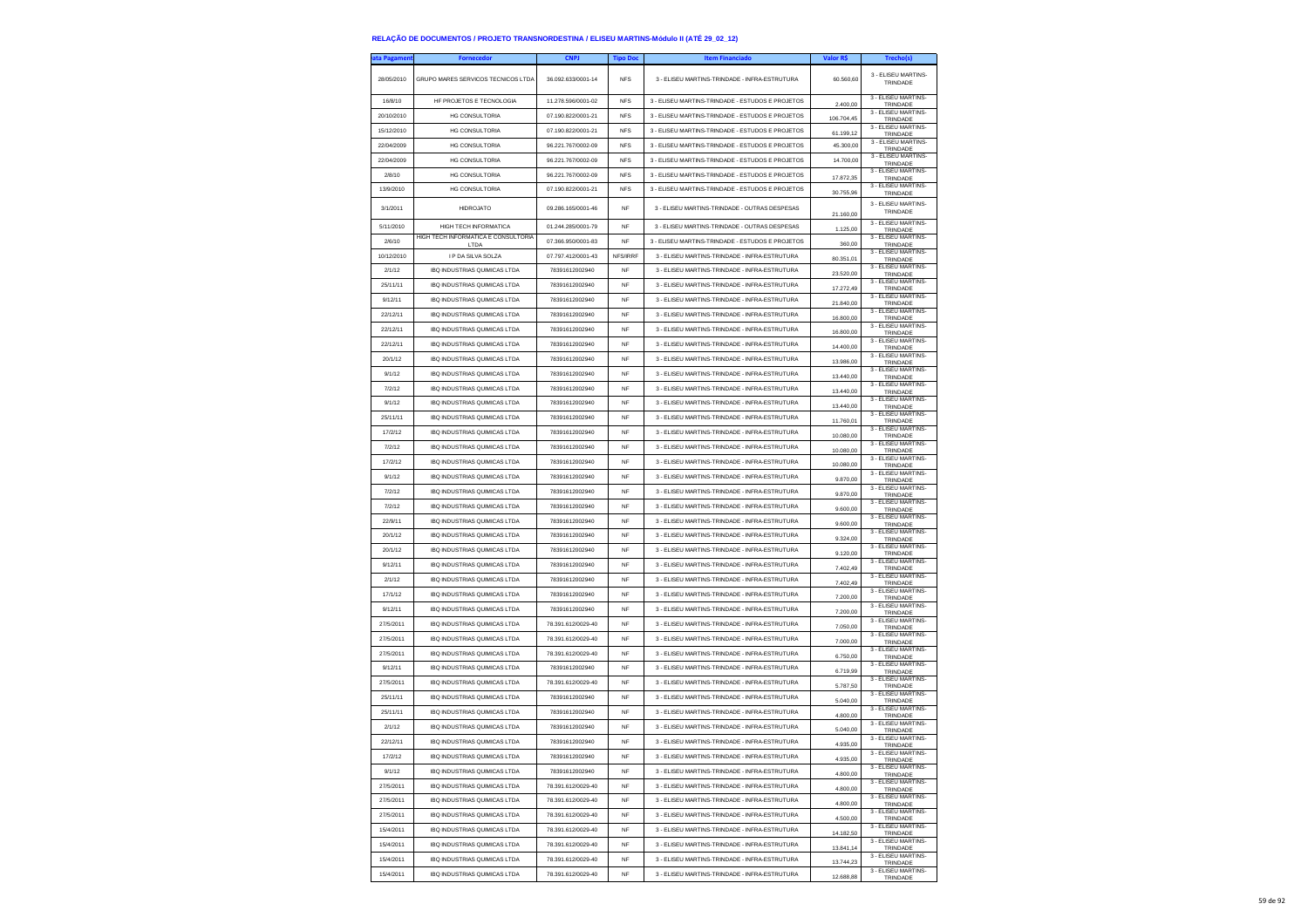| ta Pagamen | <b>Fornecedor</b>                    | <b>CNPJ</b>        | <b>Tipo Doc</b>        | <b>Item Financiado</b>                        | Valor R\$              |                                 |
|------------|--------------------------------------|--------------------|------------------------|-----------------------------------------------|------------------------|---------------------------------|
| 15/4/2011  | IBQ INDUSTRIAS QUIMICAS LTDA         | 78.391.612/0029-40 | NF                     | 3 - ELISEU MARTINS-TRINDADE - INFRA-ESTRUTURA | 11.992,50              | 3 - ELISEU MARTINS-<br>TRINDADE |
| 15/4/2011  | IBQ INDUSTRIAS QUIMICAS LTDA         | 78.391.612/0029-40 | <b>NF</b>              | 3 - ELISEU MARTINS-TRINDADE - INFRA-ESTRUTURA | 11.162,50              | 3 - ELISEU MARTINS-<br>TRINDADE |
| 15/4/2011  | IBQ INDUSTRIAS QUIMICAS LTDA         | 78.391.612/0029-40 | <b>NF</b>              | 3 - ELISEU MARTINS-TRINDADE - INFRA-ESTRUTURA | 11.048,88              | 3 - ELISEU MARTINS-<br>TRINDADE |
| 15/4/2011  | <b>IBQ INDUSTRIAS QUIMICAS LTDA</b>  | 78.391.612/0029-40 | <b>NF</b>              | 3 - ELISEU MARTINS-TRINDADE - INFRA-ESTRUTURA | 9.581,14               | 3 - FLISEU MARTINS-<br>TRINDADE |
| 15/4/2011  | IBQ INDUSTRIAS QUIMICAS LTDA         | 78.391.612/0029-40 | <b>NF</b>              | 3 - ELISEU MARTINS-TRINDADE - INFRA-ESTRUTURA | 9.581,14               | 3 - ELISEU MARTINS-<br>TRINDADE |
| 15/4/2011  | IBQ INDUSTRIAS QUIMICAS LTDA         | 78.391.612/0029-40 | NF                     | 3 - ELISEU MARTINS-TRINDADE - INFRA-ESTRUTURA | 953888                 | 3 - ELISEU MARTINS-<br>TRINDADE |
| 15/4/2011  | IBQ INDUSTRIAS QUIMICAS LTDA         | 78.391.612/0029-40 | <b>NF</b>              | 3 - ELISEU MARTINS-TRINDADE - INFRA-ESTRUTURA | 9 484 23               | 3 - FLISEU MARTINS-<br>TRINDADE |
| 15/4/2011  | IBQ INDUSTRIAS QUIMICAS LTDA         | 78.391.612/0029-40 | <b>NF</b>              | 3 - ELISEU MARTINS-TRINDADE - INFRA-ESTRUTURA | 9.484,23               | 3 - ELISEU MARTINS-             |
| 15/4/2011  | IBQ INDUSTRIAS QUIMICAS LTDA         | 78.391.612/0029-40 | NF                     | 3 - ELISEU MARTINS-TRINDADE - INFRA-ESTRUTURA | 9.472,50               | TRINDADE<br>3 - ELISEU MARTINS- |
| 15/4/2011  | IBQ INDUSTRIAS QUIMICAS LTDA         | 78.391.612/0029-40 | <b>NF</b>              | 3 - ELISEU MARTINS-TRINDADE - INFRA-ESTRUTURA |                        | TRINDADE<br>3 - ELISEU MARTINS- |
| 15/4/2011  | IBQ INDUSTRIAS QUIMICAS LTDA         | 78.391.612/0029-40 | <b>NF</b>              | 3 - ELISEU MARTINS-TRINDADE - INFRA-ESTRUTURA | 4.761,14               | TRINDADE<br>3 - ELISEU MARTINS- |
| 15/4/2011  | IBQ INDUSTRIAS QUIMICAS LTDA         | 78.391.612/0029-40 | NF                     | 3 - ELISEU MARTINS-TRINDADE - INFRA-ESTRUTURA | 4.278,88               | TRINDADE<br>3 - ELISEU MARTINS- |
| 15/4/2011  | <b>IBQ INDUSTRIAS QUIMICAS LTDA</b>  | 78.391.612/0029-40 | <b>NF</b>              | 3 - ELISEU MARTINS-TRINDADE - INFRA-ESTRUTURA | 3.984,50               | TRINDADE<br>3 - ELISEU MARTINS- |
| 15/4/2011  | IBQ INDUSTRIAS QUIMICAS LTDA         | 78.391.612/0029-40 | <b>NF</b>              | 3 - ELISEU MARTINS-TRINDADE - INFRA-ESTRUTURA | 3 984 50               | TRINDADE<br>3 - ELISEU MARTINS- |
| 15/4/2011  | IBQ INDUSTRIAS QUIMICAS LTDA         | 78.391.612/0029-40 | NF                     | 3 - ELISEU MARTINS-TRINDADE - INFRA-ESTRUTURA | 2.968.23               | TRINDADE<br>3 - ELISEU MARTINS- |
| 15/4/2011  | IBQ INDUSTRIAS QUIMICAS LTDA         | 78.391.612/0029-40 | <b>NF</b>              | 3 - ELISEU MARTINS-TRINDADE - INFRA-ESTRUTURA | 2.641,14               | TRINDADE<br>3 - ELISEU MARTINS- |
| 15/4/2011  | <b>IBQ INDUSTRIAS QUIMICAS LTDA</b>  | 78.391.612/0029-40 |                        | 3 - ELISEU MARTINS-TRINDADE - INFRA-ESTRUTURA | 2.641,14               | TRINDADE<br>3 - ELISEU MARTINS- |
|            |                                      |                    | <b>NF</b>              |                                               | 2.421,14               | TRINDADE<br>3 - ELISEU MARTINS- |
| 15/4/2011  | IBQ INDUSTRIAS QUIMICAS LTDA         | 78.391.612/0029-40 | NF                     | 3 - ELISEU MARTINS-TRINDADE - INFRA-ESTRUTURA | 2.324,23               | TRINDADE<br>3 - ELISEU MARTINS- |
| 15/4/2011  | IBQ INDUSTRIAS QUIMICAS LTDA         | 78.391.612/0029-40 | <b>NF</b>              | 3 - ELISEU MARTINS-TRINDADE - INFRA-ESTRUTURA | 2.077.50               | TRINDADE<br>3 - ELISEU MARTINS- |
| 15/4/2011  | <b>IBQ INDUSTRIAS QUIMICAS LTDA</b>  | 78.391.612/0029-40 | <b>NF</b>              | 3 - ELISEU MARTINS-TRINDADE - INFRA-ESTRUTURA | 1.696,23               | TRINDADE<br>3 - ELISEU MARTINS- |
| 15/4/2011  | <b>IBO INDUSTRIAS QUIMICAS LTDA</b>  | 78.391.612/0029-40 | <b>NF</b>              | 3 - ELISEU MARTINS-TRINDADE - INFRA-ESTRUTURA | 1.696,23               | TRINDADE<br>3 - FLISEU MARTINS- |
| 15/4/2011  | <b>IBQ INDUSTRIAS QUIMICAS LTDA</b>  | 78.391.612/0029-40 | <b>NF</b>              | 3 - ELISEU MARTINS-TRINDADE - INFRA-ESTRUTURA | 1.440.50               | TRINDADE<br>3 - ELISEU MARTINS- |
| 15/4/2011  | <b>IBQ INDUSTRIAS QUIMICAS LTDA</b>  | 78.391.612/0029-40 | <b>NF</b>              | 3 - ELISEU MARTINS-TRINDADE - INFRA-ESTRUTURA | 1.440,50               | TRINDADE<br>3 - FLISEU MARTINS- |
| 15/4/2011  | IBQ INDUSTRIAS QUIMICAS LTDA         | 78.391.612/0029-40 | <b>NF</b>              | 3 - ELISEU MARTINS-TRINDADE - INFRA-ESTRUTURA | 1.326,88               | TRINDADE<br>3 - ELISEU MARTINS- |
| 15/4/2011  | IBQ INDUSTRIAS QUIMICAS LTDA         | 78.391.612/0029-40 | <b>NF</b>              | 3 - ELISEU MARTINS-TRINDADE - INFRA-ESTRUTURA | 1.300.00               | TRINDADE<br>3 - ELISEU MARTINS- |
| 16/3/2011  | <b>IBO INDUSTRIAS QUIMICAS LTDA</b>  | 78.391.612/0001-40 | <b>NF</b>              | 3 - ELISEU MARTINS-TRINDADE - INFRA-ESTRUTURA | 14.623,00              | TRINDADE                        |
| 16/3/2011  | <b>IBQ INDUSTRIAS QUIMICAS LTDA</b>  | 78 391 612/0001-40 | <b>NF</b>              | 3 - FLISELLMARTINS-TRINDADE - INFRA-ESTRUTURA | 10.010,00              | 3 - ELISEU MARTINS-<br>TRINDADE |
| 16/3/2011  | IBQ INDUSTRIAS QUIMICAS LTDA         | 78.391.612/0001-40 | NF                     | 3 - ELISEU MARTINS-TRINDADE - INFRA-ESTRUTURA | 8.580,00               | 3 - ELISEU MARTINS-<br>TRINDADE |
| 23/8/11    | <b>IBQ INDUSTRIAS QUIMICAS LTDA.</b> | 78391612000140     | <b>NF</b>              | 3 - ELISEU MARTINS-TRINDADE - INFRA-ESTRUTURA | 36.036.01              | 3 - FLISEU MARTINS-<br>TRINDADE |
| 7/11/11    | IBQ INDUSTRIAS QUIMICAS LTDA.        | 78391612000140     | <b>NF</b>              | 3 - ELISEU MARTINS-TRINDADE - INFRA-ESTRUTURA | 33,075.00              | 3 - ELISEU MARTINS-<br>TRINDADE |
| 20/10/11   | IBQ INDUSTRIAS QUIMICAS LTDA.        | 78391612000140     | NF                     | 3 - ELISEU MARTINS-TRINDADE - INFRA-ESTRUTURA | 28,528.49              | 3 - ELISEU MARTINS-<br>TRINDADE |
| 20/10/11   | IBQ INDUSTRIAS QUIMICAS LTDA         | 78391612000140     | <b>NF</b>              | 3 - ELISEU MARTINS-TRINDADE - INFRA-ESTRUTURA | 27.562,51              | 3 - ELISEU MARTINS-<br>TRINDADE |
| 25/11/11   | IBQ INDUSTRIAS QUIMICAS LTDA.        | 78391612000140     | <b>NF</b>              | 3 - ELISEU MARTINS-TRINDADE - INFRA-ESTRUTURA | 27.027,00              | 3 - ELISEU MARTINS-<br>TRINDADE |
| 6/10/11    | IBQ INDUSTRIAS QUIMICAS LTDA         | 78391612000140     | NF                     | 3 - ELISEU MARTINS-TRINDADE - INFRA-ESTRUTURA | 22.050,00              | 3 - ELISEU MARTINS-<br>TRINDADE |
| 16/11/11   | IBQ INDUSTRIAS QUIMICAS LTDA.        | 78391612000140     | <b>NF</b>              | 3 - ELISEU MARTINS-TRINDADE - INFRA-ESTRUTURA | 22.050.00              | 3 - ELISEU MARTINS-<br>TRINDADE |
| 25/11/11   | IBQ INDUSTRIAS QUIMICAS LTDA.        | 78391612000140     | <b>NF</b>              | 3 - ELISEU MARTINS-TRINDADE - INFRA-ESTRUTURA | 21.021,00              | 3 - ELISEU MARTINS-<br>TRINDADE |
| 7/11/11    | IBQ INDUSTRIAS QUIMICAS LTDA.        | 78391612000140     | NF                     | 3 - ELISEU MARTINS-TRINDADE - INFRA-ESTRUTURA | 21.021,00              | 3 - ELISEU MARTINS-<br>TRINDADE |
| 23/11/11   | IBQ INDUSTRIAS QUIMICAS LTDA.        | 78391612000140     | <b>NF</b>              | 3 - ELISEU MARTINS-TRINDADE - INFRA-ESTRUTURA | 18.018.00              | 3 - ELISEU MARTINS-<br>TRINDADE |
| 23/11/11   | IBQ INDUSTRIAS QUIMICAS LTDA.        | 78391612000140     | <b>NF</b>              | 3 - ELISEU MARTINS-TRINDADE - INFRA-ESTRUTURA | 18.018,00              | 3 - ELISEU MARTINS-<br>TRINDADE |
| 23/11/11   | IBQ INDUSTRIAS QUIMICAS LTDA         | 78391612000140     | NF                     | 3 - ELISEU MARTINS-TRINDADE - INFRA-ESTRUTURA | 17.280,00              | 3 - ELISEU MARTINS-<br>TRINDADE |
| 11/10/11   | <b>IBQ INDUSTRIAS QUIMICAS LTDA.</b> | 78391612000140     | <b>NF</b>              | 3 - ELISEU MARTINS-TRINDADE - INFRA-ESTRUTURA | 13 230 00              | 3 - ELISEU MARTINS-<br>TRINDADE |
| 6/10/11    | IBQ INDUSTRIAS QUIMICAS LTDA.        | 78391612000140     | NF                     | 3 - ELISEU MARTINS-TRINDADE - INFRA-ESTRUTURA | 13.230,00              | 3 - ELISEU MARTINS-<br>TRINDADE |
| 19/10/11   | IBQ INDUSTRIAS QUIMICAS LTDA.        | 78391612000140     | NF                     | 3 - ELISEU MARTINS-TRINDADE - INFRA-ESTRUTURA | 12.127,50              | 3 - ELISEU MARTINS-             |
| 27/12/11   | IBQ INDUSTRIAS QUIMICAS LTDA.        | 78391612000140     | <b>NF</b>              | 3 - ELISEU MARTINS-TRINDADE - INFRA-ESTRUTURA | 12.012,00              | TRINDADE<br>3 - ELISEU MARTINS- |
| 6/10/11    | IBQ INDUSTRIAS QUIMICAS LTDA.        | 78391612000140     | <b>NF</b>              | 3 - FLISELLMARTINS-TRINDADE - INFRA-ESTRUTURA | 12.012.00              | TRINDADE<br>3 - ELISEU MARTINS- |
| 6/10/11    | IBQ INDUSTRIAS QUIMICAS LTDA         | 78391612000140     | NF                     | 3 - ELISEU MARTINS-TRINDADE - INFRA-ESTRUTURA |                        | TRINDADE<br>3 - ELISEU MARTINS- |
| 27/12/11   | <b>IBQ INDUSTRIAS QUIMICAS LTDA</b>  | 78391612000140     | <b>NF</b>              | 3 - ELISEU MARTINS-TRINDADE - INFRA-ESTRUTURA | 12.012,00<br>11 025 00 | TRINDADE<br>3 - ELISEU MARTINS- |
| 11/10/11   | <b>IBQ INDUSTRIAS QUIMICAS LTDA.</b> | 78391612000140     | <b>NF</b>              | 3 - ELISEU MARTINS-TRINDADE - INFRA-ESTRUTURA |                        | TRINDADE<br>3 - ELISEU MARTINS- |
| 6/10/11    | IBQ INDUSTRIAS QUIMICAS LTDA.        | 78391612000140     | <b>NF</b>              | 3 - ELISEU MARTINS-TRINDADE - INFRA-ESTRUTURA | 10.510,51              | TRINDADE<br>3 - ELISEU MARTINS- |
| 11/10/11   | IBQ INDUSTRIAS QUIMICAS LTDA.        | 78391612000140     | NF                     | 3 - ELISEU MARTINS-TRINDADE - INFRA-ESTRUTURA | 10.510.51              | TRINDADE<br>3 - ELISEU MARTINS  |
| 6/10/11    | IBQ INDUSTRIAS QUIMICAS LTDA.        | 78391612000140     |                        | 3 - ELISEU MARTINS-TRINDADE - INFRA-ESTRUTURA | 10 510 49              | TRINDADE<br>3 - ELISEU MARTINS- |
|            |                                      | 78391612000140     | <b>NF</b><br><b>NF</b> |                                               | 10.510,49              | TRINDADE<br>3 - ELISEU MARTINS- |
| 6/10/11    | IBQ INDUSTRIAS QUIMICAS LTDA.        |                    |                        | 3 - ELISEU MARTINS-TRINDADE - INFRA-ESTRUTURA | 9.009,00               | TRINDADE<br>3 - ELISEU MARTINS- |
| 6/10/11    | IBQ INDUSTRIAS QUIMICAS LTDA.        | 78391612000140     | <b>NF</b>              | 3 - ELISEU MARTINS-TRINDADE - INFRA-ESTRUTURA | 9.009.00               | TRINDADE<br>3 - FLISEU MARTINS- |
| 6/10/11    | <b>IBQ INDUSTRIAS QUIMICAS LTDA.</b> | 78391612000140     | NF                     | 3 - ELISEU MARTINS-TRINDADE - INFRA-ESTRUTURA | 8.820,00               | TRINDADE<br>3 - ELISEU MARTINS- |
| 7/11/11    | IBQ INDUSTRIAS QUIMICAS LTDA.        | 78391612000140     | <b>NF</b>              | 3 - ELISEU MARTINS-TRINDADE - INFRA-ESTRUTURA | 8.640,00               | TRINDADE<br>3 - ELISEU MARTINS- |
| 25/11/11   | IBQ INDUSTRIAS QUIMICAS LTDA.        | 78391612000140     | NF                     | 3 - ELISEU MARTINS-TRINDADE - INFRA-ESTRUTURA | 7,488.00               | TRINDADE                        |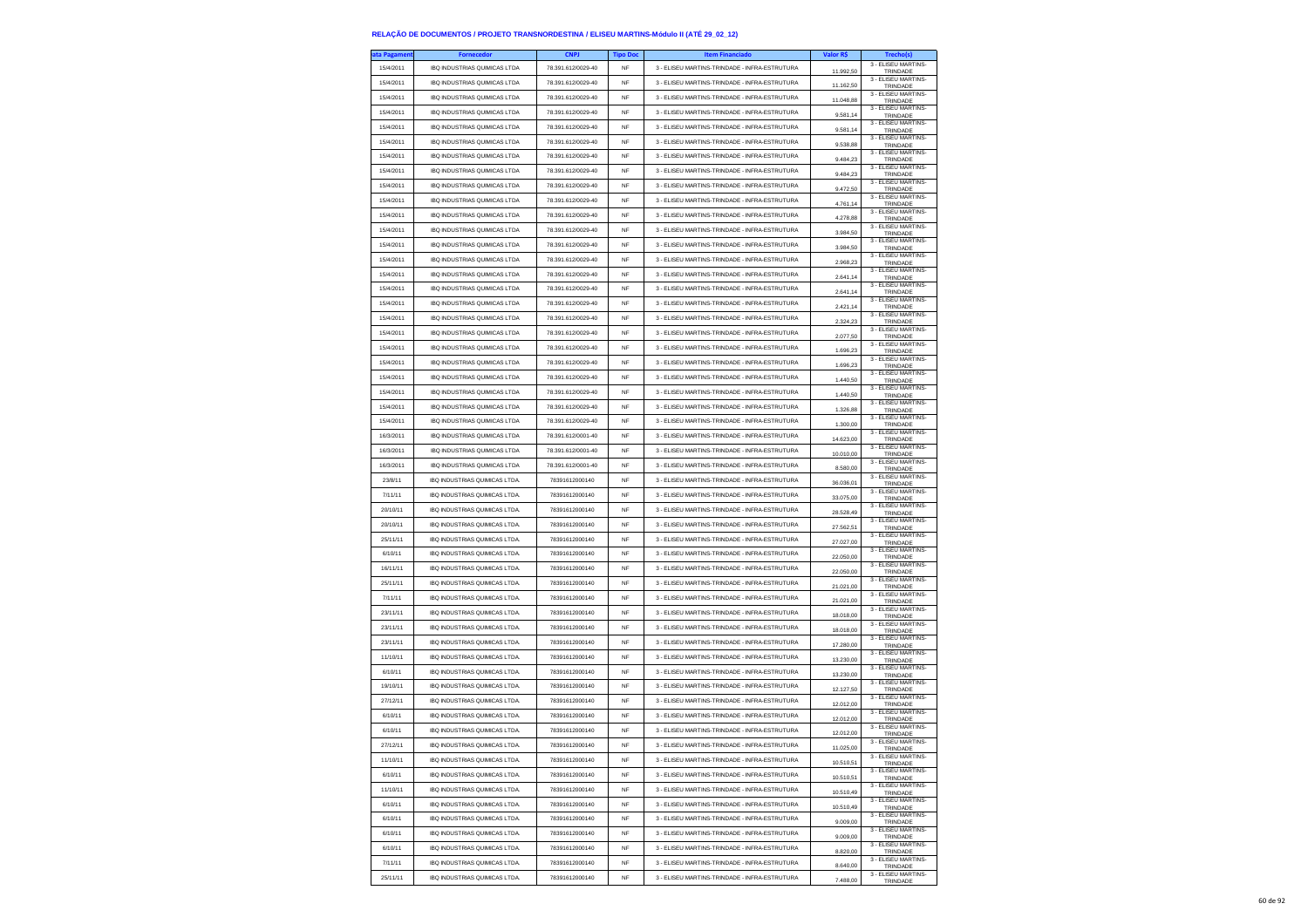| ta Pagamen | <b>Fornecedor</b>                                                  | <b>CNPJ</b>        | <b>Tipo Doc</b> | <b>Item Financiado</b>                        | Valor R\$ | Trecho(s)                                              |
|------------|--------------------------------------------------------------------|--------------------|-----------------|-----------------------------------------------|-----------|--------------------------------------------------------|
| 25/11/11   | IBQ INDUSTRIAS QUIMICAS LTDA.                                      | 78391612000140     | NF              | 3 - ELISEU MARTINS-TRINDADE - INFRA-ESTRUTURA | 7.488,00  | 3 - ELISEU MARTINS-<br>TRINDADE                        |
| 25/11/11   | IBQ INDUSTRIAS QUIMICAS LTDA                                       | 78391612000140     | NF              | 3 - ELISEU MARTINS-TRINDADE - INFRA-ESTRUTURA | 7.236,00  | 3 - FLISEU MARTINS-<br>TRINDADE                        |
| 25/11/11   | <b>IBQ INDUSTRIAS QUIMICAS LTDA.</b>                               | 78391612000140     | <b>NF</b>       | 3 - ELISEU MARTINS-TRINDADE - INFRA-ESTRUTURA | 7,236.00  | 3 - FLISEU MARTINS-<br>TRINDADE                        |
| 6/10/11    | IBQ INDUSTRIAS QUIMICAS LTDA.                                      | 78391612000140     | NF              | 3 - ELISEU MARTINS-TRINDADE - INFRA-ESTRUTURA |           | 3 - ELISEU MARTINS-                                    |
| 25/11/11   | IBQ INDUSTRIAS QUIMICAS LTDA.                                      | 78391612000140     | NF              | 3 - ELISEU MARTINS-TRINDADE - INFRA-ESTRUTURA | 6.480,00  | TRINDADE<br>3 - ELISEU MARTINS-                        |
| 23/8/11    | IBQ INDUSTRIAS QUIMICAS LTDA.                                      | 78391612000140     | <b>NF</b>       | 3 - ELISEU MARTINS-TRINDADE - INFRA-ESTRUTURA | 6.420,00  | TRINDADE<br>3 - ELISEU MARTINS-                        |
| 27/12/11   | <b>IBO INDUSTRIAS OUIMICAS LTDA</b>                                | 78391612000140     | <b>NF</b>       | 3 - FLISELLMARTINS-TRINDADE - INFRA-ESTRUTURA | 6,006.00  | TRINDADE<br>3 - ELISEU MARTINS-                        |
|            |                                                                    |                    |                 |                                               | 6,006.00  | TRINDADE<br>3 - ELISEU MARTINS-                        |
| 25/11/11   | IBQ INDUSTRIAS QUIMICAS LTDA                                       | 78391612000140     | NF              | 3 - ELISEU MARTINS-TRINDADE - INFRA-ESTRUTURA | 5.568,00  | TRINDADE<br>3 - ELISEU MARTINS-                        |
| 25/11/11   | IBQ INDUSTRIAS QUIMICAS LTDA.                                      | 78391612000140     | <b>NF</b>       | 3 - ELISEU MARTINS-TRINDADE - INFRA-ESTRUTURA | 4.320.01  | TRINDADE<br>3 - ELISEU MARTINS-                        |
| 6/10/11    | IBQ INDUSTRIAS QUIMICAS LTDA.                                      | 78391612000140     | NF              | 3 - ELISEU MARTINS-TRINDADE - INFRA-ESTRUTURA | 4.320,00  | TRINDADE<br>3 - ELISEU MARTINS-                        |
| 25/11/11   | IBQ INDUSTRIAS QUIMICAS LTDA.                                      | 78391612000140     | NF              | 3 - ELISEU MARTINS-TRINDADE - INFRA-ESTRUTURA | 3.859,20  | TRINDADE<br>3 - FLISEU MARTINS-                        |
| 25/11/11   | IBQ INDUSTRIAS QUIMICAS LTDA.                                      | 78391612000140     | <b>NF</b>       | 3 - ELISEU MARTINS-TRINDADE - INFRA-ESTRUTURA | 3.859.20  | TRINDADE<br>3 - ELISEU MARTINS-                        |
| 12/7/10    | <b>IBYTE</b>                                                       | 07.272.825/0001-57 | <b>NF</b>       | 3 - FLISELLMARTINS-TRINDADE - INFRA-ESTRUTURA | 30.989,00 | TRINDADE<br>3 - ELISEU MARTINS-                        |
| 19/7/10    | <b>IBYTE</b>                                                       | 07.272.825/0004-57 | <b>NF</b>       | 3 - ELISEU MARTINS-TRINDADE - INFRA-ESTRUTURA | 15.473,00 | TRINDADE<br>3 - FLISEU MARTINS-                        |
| 10/6/10    | <b>IBYTE</b>                                                       | 07.272.825/0001-57 | <b>NF</b>       | 3 - ELISEU MARTINS-TRINDADE - OUTRAS DESPESAS | 5.352.00  | TRINDADE                                               |
| 10/6/10    | <b>IBYTE</b>                                                       | 07.272.825/0001-57 | <b>NF</b>       | 3 - ELISEU MARTINS-TRINDADE - OUTRAS DESPESAS | 2.326,00  | 3 - ELISEU MARTINS-<br>TRINDADE<br>3 - ELISEU MARTINS- |
| 19/7/10    | <b>IBYTE</b>                                                       | 07.272.825/0004-57 | <b>NF</b>       | 3 - ELISEU MARTINS-TRINDADE - INFRA-ESTRUTURA | 2.172,18  | TRINDADE                                               |
| 4/8/11     | IMPAR TRANSPORTES ESPECAIS LTDA                                    | 01342638000173     | <b>NF</b>       | 3 - ELISEU MARTINS-TRINDADE - INFRA-ESTRUTURA | 22.516.00 | 3 - ELISEU MARTINS-<br>TRINDADE                        |
| 28/7/11    | <b>IMPAR TRANSPORTES ESPECAIS LTDA</b>                             | 01342638000173     | <b>NF</b>       | 3 - ELISEU MARTINS-TRINDADE - INFRA-ESTRUTURA | 22.500,00 | 3 - ELISEU MARTINS-<br>TRINDADE                        |
| 23/8/11    | <b>IMPAR TRANSPORTES ESPECAIS LTDA</b>                             | 01342638000173     | <b>NF</b>       | 3 - ELISEU MARTINS-TRINDADE - INFRA-ESTRUTURA | 18.000,00 | 3 - ELISEU MARTINS-<br>TRINDADE                        |
| 12/12/11   | IMPAR TRANSPORTES ESPECAIS LTDA                                    | 01342638000173     | <b>NFS</b>      | 3 - ELISEU MARTINS-TRINDADE - INFRA-ESTRUTURA | 25.620,00 | 3 - ELISEU MARTINS-<br>TRINDADE                        |
| 28/7/11    | <b>IMPAR TRANSPORTES ESPECAIS LTDA</b>                             | 01342638000173     | <b>NF</b>       | 3 - ELISEU MARTINS-TRINDADE - INFRA-ESTRUTURA | 17.900,00 | 3 - FLISEU MARTINS-<br>TRINDADE                        |
| 28/7/11    | IMPAR TRANSPORTES ESPECAIS I TDA                                   | 01342638000173     | NF              | 3 - FLISELLMARTINS-TRINDADE - INFRA-ESTRUTURA | 17.000,00 | 3 - ELISEU MARTINS-<br>TRINDADE                        |
| 23/8/11    | IMPAR TRANSPORTES ESPECAIS LTDA                                    | 01342638000173     | NF              | 3 - ELISEU MARTINS-TRINDADE - INFRA-ESTRUTURA | 17.000,00 | 3 - ELISEU MARTINS-<br>TRINDADE                        |
| 12/12/11   | <b>IMPAR TRANSPORTES ESPECAIS LTDA</b>                             | 01342638000173     | <b>NFS</b>      | 3 - ELISEU MARTINS-TRINDADE - INFRA-ESTRUTURA | 20,070.00 | 3 - FLISEU MARTINS-<br>TRINDADE                        |
| 12/12/11   | <b>IMPAR TRANSPORTES ESPECAIS LTDA</b>                             | 01342638000173     | <b>NFS</b>      | 3 - ELISEU MARTINS-TRINDADE - INFRA-ESTRUTURA | 20.070,00 | 3 - ELISEU MARTINS-<br>TRINDADE                        |
| 12/12/11   | <b>IMPAR TRANSPORTES ESPECAIS LTDA</b>                             | 01342638000173     | <b>NFS</b>      | 3 - ELISEU MARTINS-TRINDADE - INFRA-ESTRUTURA | 18.700,00 | 3 - FLISEU MARTINS-<br>TRINDADE                        |
| 29/12/11   | IMPAR TRANSPORTES ESPECAIS LTDA                                    | 01342638000173     | <b>NFS</b>      | 3 - ELISEU MARTINS-TRINDADE - INFRA-ESTRUTURA | 18 700.00 | 3 - ELISEU MARTINS-<br>TRINDADE                        |
| 22/12/11   | <b>IMPAR TRANSPORTES ESPECAIS LTDA</b>                             | 01342638000173     | <b>NFS</b>      | 3 - FLISELLMARTINS-TRINDADE - INFRA-ESTRUTURA | 17.000,00 | 3 - ELISEU MARTINS-<br>TRINDADE                        |
| 7/2/12     | <b>IMPAR TRANSPORTES ESPECAIS LTDA</b>                             | 01342638000173     | <b>NFS</b>      | 3 - ELISEU MARTINS-TRINDADE - INFRA-ESTRUTURA | 17,000.00 | 3 - FLISEU MARTINS-<br>TRINDADE                        |
| 12/12/11   | IMPAR TRANSPORTES ESPECAIS LTDA                                    | 01342638000173     | <b>NFS</b>      | 3 - ELISEU MARTINS-TRINDADE - INFRA-ESTRUTURA | 17,000.00 | 3 - ELISEU MARTINS-<br>TRINDADE                        |
| 12/12/11   | <b>IMPAR TRANSPORTES ESPECAIS LTDA</b>                             | 01342638000173     | <b>NFS</b>      | 3 - ELISEU MARTINS-TRINDADE - INFRA-ESTRUTURA | 17.000,00 | 3 - ELISEU MARTINS-<br>TRINDADE                        |
| 13/12/11   | <b>IMPAR TRANSPORTES ESPECAIS LTDA</b>                             | 01342638000173     | <b>NFS</b>      | 3 - ELISEU MARTINS-TRINDADE - INFRA-ESTRUTURA | 17.000,00 | 3 - ELISEU MARTINS-<br>TRINDADE                        |
| 13/12/11   | IMPAR TRANSPORTES ESPECAIS LTDA                                    | 01342638000173     | <b>NFS</b>      | 3 - ELISEU MARTINS-TRINDADE - INFRA-ESTRUTURA | 17,000.00 | 3 - ELISEU MARTINS-<br>TRINDADE                        |
| 13/12/11   | <b>IMPAR TRANSPORTES ESPECAIS LTDA</b>                             | 01342638000173     | <b>NFS</b>      | 3 - ELISEU MARTINS-TRINDADE - INFRA-ESTRUTURA | 17.000,00 | 3 - ELISEU MARTINS-                                    |
| 28/7/11    | IMPAR TRANSPORTES ESPECAIS LTDA                                    | 01342638000173     | NF              | 3 - ELISEU MARTINS-TRINDADE - INFRA-ESTRUTURA |           | TRINDADE<br>3 - ELISEU MARTINS-                        |
| 29/7/11    | IMPAR TRANSPORTES ESPECAIS LTDA                                    | 01342638000173     | <b>NF</b>       | 3 - ELISEU MARTINS-TRINDADE - INFRA-ESTRUTURA | 15.600,00 | TRINDADE<br>3 - ELISEU MARTINS-                        |
| 23/8/11    | <b>IMPAR TRANSPORTES ESPECAIS LTDA</b>                             | 01342638000173     | <b>NF</b>       | 3 - ELISEU MARTINS-TRINDADE - INFRA-ESTRUTURA | 15,600.00 | TRINDADE<br>3 - ELISEU MARTINS-                        |
| 28/7/11    | IMPAR TRANSPORTES ESPECAIS LTDA                                    | 01342638000173     | NF              | 3 - ELISEU MARTINS-TRINDADE - INFRA-ESTRUTURA | 15.600,00 | TRINDADE<br>3 - ELISEU MARTINS-                        |
| 16/12/11   | IMPAR TRANSPORTES ESPECAIS LTDA                                    | 01342638000173     | <b>NFS</b>      | 3 - ELISEU MARTINS-TRINDADE - INFRA-ESTRUTURA | 12.600,00 | TRINDADE<br>3 - ELISEU MARTINS-                        |
| 15/12/11   | <b>IMPAR TRANSPORTES ESPECAIS LTDA</b>                             | 01342638000173     | <b>NFS</b>      | 3 - ELISEU MARTINS-TRINDADE - INFRA-ESTRUTURA | 13,900.00 | TRINDADE<br>3 - ELISEU MARTINS-                        |
| 28/7/11    | <b>IMPAR TRANSPORTES ESPECAIS LTDA</b>                             | 01342638000173     | <b>NF</b>       | 3 - ELISEU MARTINS-TRINDADE - INFRA-ESTRUTURA | 13.600,00 | TRINDADE<br>3 - ELISEU MARTINS-                        |
|            |                                                                    | 01342638000173     | <b>NFS</b>      | 3 - ELISEU MARTINS-TRINDADE - INFRA-ESTRUTURA | 12,150.00 | TRINDADE<br>3 - FLISEU MARTINS-                        |
| 16/12/11   | IMPAR TRANSPORTES ESPECAIS LTDA<br>IMPAR TRANSPORTES ESPECAIS LTDA |                    |                 |                                               | 12,000.00 | TRINDADE<br>3 - ELISEU MARTINS-                        |
| 13/12/11   |                                                                    | 01342638000173     | <b>NFS</b>      | 3 - ELISEU MARTINS-TRINDADE - INFRA-ESTRUTURA | 12.000,00 | TRINDADE<br>3 - ELISEU MARTINS-                        |
| 13/12/11   | <b>IMPAR TRANSPORTES ESPECAIS LTDA</b>                             | 01342638000173     | <b>NFS</b>      | 3 - ELISEU MARTINS-TRINDADE - INFRA-ESTRUTURA | 12.000,00 | TRINDADE<br>3 - FLISEU MARTINS-                        |
| 12/12/11   | <b>IMPAR TRANSPORTES ESPECAIS LTDA</b>                             | 01342638000173     | <b>NFS</b>      | 3 - ELISEU MARTINS-TRINDADE - INFRA-ESTRUTURA | 10.152,00 | TRINDADE<br>3 - ELISEU MARTINS-                        |
| 4/10/11    | <b>IMPAR TRANSPORTES ESPECAIS LTDA</b>                             | 01342638000173     | <b>NF</b>       | 3 - FLISEU MARTINS-TRINDADE - INFRA-ESTRUTURA | 10 152 00 | TOMOADE<br>3 - ELISEU MARTINS-                         |
| 29/7/11    | IMPAR TRANSPORTES ESPECAIS LTDA                                    | 01342638000173     | NF              | 3 - ELISEU MARTINS-TRINDADE - INFRA-ESTRUTURA | 9.600,00  | TRINDADE<br>3 - ELISEU MARTINS-                        |
| 2/1/12     | IMPAR TRANSPORTES ESPECAIS LTDA                                    | 01342638000173     | <b>NFS</b>      | 3 - ELISEU MARTINS-TRINDADE - INFRA-ESTRUTURA | 8,600.00  | TRINDADE<br>3 - FLISEU MARTINS-                        |
| 12/12/11   | <b>IMPAR TRANSPORTES ESPECAIS LTDA</b>                             | 01342638000173     | <b>NFS</b>      | 3 - ELISELLMARTINS-TRINDADE - INFRA-ESTRUTURA | 8,500.00  | TRINDADE<br>3 - ELISEU MARTINS-                        |
| 13/12/11   | IMPAR TRANSPORTES ESPECAIS LTDA                                    | 01342638000173     | <b>NFS</b>      | 3 - ELISEU MARTINS-TRINDADE - INFRA-ESTRUTURA | 8.500,00  | TRINDADE<br>3 - ELISEU MARTINS-                        |
| 3/8/11     | IMPAR TRANSPORTES ESPECAIS LTDA                                    | 01342638000173     | NF              | 3 - ELISEU MARTINS-TRINDADE - INFRA-ESTRUTURA | 7.800,00  | TRINDADE<br>3 - FLISELLMARTINS-                        |
| 29/7/11    | <b>IMPAR TRANSPORTES ESPECAIS LTDA</b>                             | 01342638000173     | NF              | 3 - ELISELLMARTINS-TRINDADE - INFRA-ESTRUTURA | 7,800.00  | TRINDADE                                               |
| 29/7/11    | IMPAR TRANSPORTES ESPECAIS LTDA                                    | 01342638000173     | NF              | 3 - ELISEU MARTINS-TRINDADE - INFRA-ESTRUTURA | 7.800,00  | 3 - ELISEU MARTINS-<br>TRINDADE<br>3 - FLISEU MARTINS- |
| 12/12/11   | IMPAR TRANSPORTES ESPECAIS LTDA                                    | 01342638000173     | <b>NFS</b>      | 3 - ELISEU MARTINS-TRINDADE - INFRA-ESTRUTURA | 6.500,00  | TRINDADE                                               |
| 12/12/11   | IMPAR TRANSPORTES ESPECAIS LTDA                                    | 01342638000173     | <b>NFS</b>      | 3 - ELISEU MARTINS-TRINDADE - INFRA-ESTRUTURA | 6,500.00  | 3 - ELISEU MARTINS-<br>TRINDADE                        |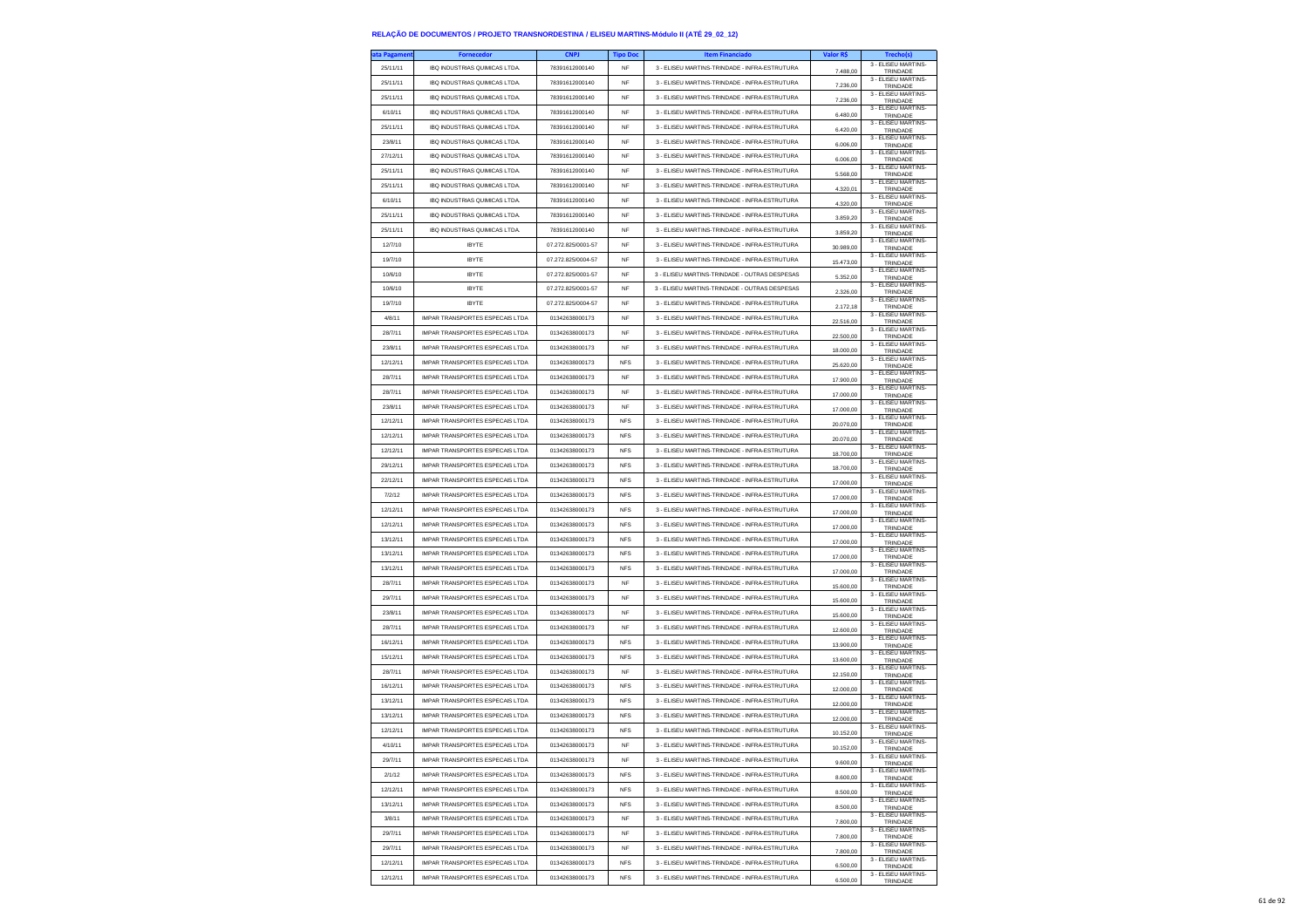| ita Pagameni | <b>Fornecedor</b>                      | <b>CNPJ</b>        | <b>Tipo Doc</b> | <b>Item Financiado</b>                        | Valor R\$ | Trecho(s)                       |
|--------------|----------------------------------------|--------------------|-----------------|-----------------------------------------------|-----------|---------------------------------|
| 12/12/11     | IMPAR TRANSPORTES ESPECAIS LTDA        | 01342638000173     | <b>NFS</b>      | 3 - ELISEU MARTINS-TRINDADE - INFRA-ESTRUTURA | 6,500.00  | 3 - ELISEU MARTINS-<br>TRINDADE |
| 12/12/11     | <b>IMPAR TRANSPORTES ESPECAIS LTDA</b> | 01342638000173     | <b>NFS</b>      | 3 - ELISEU MARTINS-TRINDADE - INFRA-ESTRUTURA |           | 3 - ELISEU MARTINS-             |
| 12/12/11     |                                        |                    |                 |                                               | 6.500,00  | TRINDADE<br>3 - ELISEU MARTINS- |
|              | IMPAR TRANSPORTES ESPECAIS LTDA        | 01342638000173     | <b>NFS</b>      | 3 - ELISEU MARTINS-TRINDADE - INFRA-ESTRUTURA | 6.500,00  | TRINDADE<br>3 - ELISEU MARTINS- |
| 16/12/11     | IMPAR TRANSPORTES ESPECAIS LTDA        | 01342638000173     | <b>NFS</b>      | 3 - ELISEU MARTINS-TRINDADE - INFRA-ESTRUTURA | 6,500.00  | TRINDADE                        |
| 22/12/11     | <b>IMPAR TRANSPORTES ESPECAIS LTDA</b> | 01342638000173     | <b>NFS</b>      | 3 - ELISEU MARTINS-TRINDADE - INFRA-ESTRUTURA | 6,500.00  | 3 - ELISEU MARTINS-<br>TRINDADE |
| 15/12/11     | IMPAR TRANSPORTES ESPECAIS LTDA        | 01342638000173     | <b>NFS</b>      | 3 - ELISEU MARTINS-TRINDADE - INFRA-ESTRUTURA |           | 3 - ELISEU MARTINS-             |
| 14/2/12      | IMPAR TRANSPORTES ESPECAIS LTDA        | 01342638000173     | <b>NFS</b>      | 3 - ELISEU MARTINS-TRINDADE - INFRA-ESTRUTURA | 6.500,00  | TRINDADE<br>3 - ELISEU MARTINS- |
|              |                                        |                    |                 |                                               | 5.700,00  | TRINDADE<br>3 - ELISEU MARTINS- |
| 13/12/11     | <b>IMPAR TRANSPORTES ESPECAIS LTDA</b> | 01342638000173     | <b>NFS</b>      | 3 - ELISEU MARTINS-TRINDADE - INFRA-ESTRUTURA | 5.650,00  | TRINDADE                        |
| 13/12/11     | IMPAR TRANSPORTES ESPECAIS LTDA        | 01342638000173     | <b>NFS</b>      | 3 - ELISEU MARTINS-TRINDADE - INFRA-ESTRUTURA | 5.650,00  | 3 - ELISEU MARTINS-<br>TRINDADE |
| 29/7/11      | IMPAR TRANSPORTES ESPECAIS LTDA        | 01342638000173     | NF              | 3 - ELISEU MARTINS-TRINDADE - INFRA-ESTRUTURA | 5.400,00  | 3 - ELISEU MARTINS-<br>TRINDADE |
| 3/8/11       | <b>IMPAR TRANSPORTES ESPECAIS LTDA</b> | 01342638000173     | <b>NF</b>       | 3 - ELISEU MARTINS-TRINDADE - INFRA-ESTRUTURA |           | 3 - FLISEU MARTINS-             |
|              |                                        |                    |                 |                                               | 5.400,00  | TRINDADE<br>3 - ELISEU MARTINS- |
| 23/8/11      | IMPAR TRANSPORTES ESPECAIS LTDA        | 01342638000173     | NF              | 3 - ELISEU MARTINS-TRINDADE - INFRA-ESTRUTURA | 5.200,00  | TRINDADE<br>3 - FLISEU MARTINS- |
| 12/12/11     | IMPAR TRANSPORTES ESPECAIS LTDA        | 01342638000173     | <b>NFS</b>      | 3 - ELISEU MARTINS-TRINDADE - INFRA-ESTRUTURA | 5.400,00  | TRINDADE                        |
| 22/12/11     | IMPAR TRANSPORTES ESPECAIS LTDA        | 01342638000173     | <b>NFS</b>      | 3 - ELISEU MARTINS-TRINDADE - INFRA-ESTRUTURA | 5,400.00  | 3 - FLISEU MARTINS-<br>TRINDADE |
| 23/8/11      | IMPAR TRANSPORTES ESPECAIS I TDA       | 01342638000173     | NF              | 3 - ELISEU MARTINS-TRINDADE - INFRA-ESTRUTURA | 5.200,00  | 3 - ELISEU MARTINS-             |
| 23/8/11      | IMPAR TRANSPORTES ESPECAIS LTDA        | 01342638000173     | NF              | 3 - ELISEU MARTINS-TRINDADE - INFRA-ESTRUTURA |           | TRINDADE<br>3 - ELISEU MARTINS- |
|              |                                        |                    |                 |                                               | 5.200,00  | TRINDADE<br>3 - ELISEU MARTINS- |
| 23/8/11      | IMPAR TRANSPORTES ESPECAIS LTDA        | 01342638000173     | <b>NF</b>       | 3 - ELISEU MARTINS-TRINDADE - INFRA-ESTRUTURA | 5,200.00  | TRINDADE                        |
| 23/8/11      | IMPAR TRANSPORTES ESPECAIS LTDA        | 01342638000173     | NF              | 3 - ELISEU MARTINS-TRINDADE - INFRA-ESTRUTURA | 5.200,00  | 3 - ELISEU MARTINS-<br>TRINDADE |
| 13/12/11     | IMPAR TRANSPORTES ESPECAIS LTDA        | 01342638000173     | <b>NFS</b>      | 3 - ELISEU MARTINS-TRINDADE - INFRA-ESTRUTURA | 5.200,00  | 3 - ELISEU MARTINS-<br>TRINDADE |
| 13/12/11     | IMPAR TRANSPORTES ESPECAIS LTDA        | 01342638000173     | <b>NFS</b>      | 3 - ELISEU MARTINS-TRINDADE - INFRA-ESTRUTURA | 5,200.00  | 3 - ELISEU MARTINS-             |
| 13/12/11     | IMPAR TRANSPORTES ESPECAIS LTDA        | 01342638000173     | <b>NFS</b>      | 3 - ELISEU MARTINS-TRINDADE - INFRA-ESTRUTURA |           | TRINDADE<br>3 - ELISEU MARTINS- |
|              |                                        |                    |                 |                                               | 5.200,00  | TRINDADE<br>3 - ELISEU MARTINS- |
| 3/8/11       | IMPAR TRANSPORTES ESPECAIS LTDA        | 01342638000173     | NF              | 3 - ELISEU MARTINS-TRINDADE - INFRA-ESTRUTURA | 4.770,00  | TRINDADE                        |
| 28/7/11      | IMPAR TRANSPORTES ESPECAIS LTDA        | 01342638000173     | <b>NF</b>       | 3 - ELISEU MARTINS-TRINDADE - INFRA-ESTRUTURA | 4.770.00  | 3 - ELISEU MARTINS-<br>TRINDADE |
| 29/7/11      | <b>IMPAR TRANSPORTES ESPECAIS LTDA</b> | 01342638000173     | <b>NF</b>       | 3 - ELISEU MARTINS-TRINDADE - INFRA-ESTRUTURA | 4.770,00  | 3 - ELISEU MARTINS-<br>TRINDADE |
| 29/7/11      | IMPAR TRANSPORTES ESPECAIS LTDA        | 01342638000173     | NF              | 3 - ELISEU MARTINS-TRINDADE - INFRA-ESTRUTURA | 4.770,00  | 3 - ELISEU MARTINS-<br>TRINDADE |
| 28/7/11      | IMPAR TRANSPORTES ESPECAIS LTDA        | 01342638000173     | <b>NF</b>       | 3 - ELISEU MARTINS-TRINDADE - INFRA-ESTRUTURA |           | 3 - FLISEU MARTINS-             |
|              |                                        |                    |                 |                                               | 4,770.00  | TRINDADE<br>3 - ELISEU MARTINS- |
| 3/8/11       | IMPAR TRANSPORTES ESPECAIS I TDA       | 01342638000173     | NF              | 3 - ELISEU MARTINS-TRINDADE - INFRA-ESTRUTURA | 4.550,00  | TRINDADE                        |
| 13/12/11     | IMPAR TRANSPORTES ESPECAIS LTDA        | 01342638000173     | <b>NFS</b>      | 3 - ELISEU MARTINS-TRINDADE - INFRA-ESTRUTURA | 4.600,00  | 3 - ELISEU MARTINS-<br>TRINDADE |
| 3/8/11       | IMPAR TRANSPORTES ESPECAIS LTDA        | 01342638000173     | <b>NF</b>       | 3 - ELISEU MARTINS-TRINDADE - INFRA-ESTRUTURA | 4.000.00  | 3 - FLISEU MARTINS-<br>TRINDADE |
| 16/12/11     | <b>IMPAR TRANSPORTES ESPECAIS LTDA</b> | 01342638000173     | <b>NFS</b>      | 3 - ELISEU MARTINS-TRINDADE - INFRA-ESTRUTURA | 3.950,00  | 3 - ELISEU MARTINS-<br>TRINDADE |
| 3/3/2011     | <b>IMPAR TRANSPORTES ESPECIAIS</b>     | 01.342.638/0001-73 | CTRC            | 3 - ELISEU MARTINS-TRINDADE - INFRA-ESTRUTURA |           | 3 - ELISEU MARTINS-             |
| 6/4/2011     | IMPAR TRANSPORTES ESPECIAIS            | 01.342.638/0001-73 | CTRC            | 3 - ELISEU MARTINS-TRINDADE - INFRA-ESTRUTURA | 56.143,28 | TRINDADE<br>3 - ELISEU MARTINS- |
|              |                                        |                    |                 |                                               | 56.143,28 | TRINDADE<br>3 - ELISEU MARTINS- |
| 14/4/2011    | <b>IMPAR TRANSPORTES ESPECIAIS</b>     | 01.342.638/0001-73 | CTRC            | 3 - ELISEU MARTINS-TRINDADE - INFRA-ESTRUTURA | 56.143,28 | TRINDADE<br>3 - ELISEU MARTINS- |
| 11/2/2011    | <b>IMPAR TRANSPORTES ESPECIAIS</b>     | 01.342.638/0001-73 | CTRC            | 3 - ELISEU MARTINS-TRINDADE - INFRA-ESTRUTURA | 24.694,50 | TRINDADE                        |
| 16/11/2010   | <b>IMPAR TRANSPORTES ESPECIAIS</b>     | 01.342.638/0001-73 | CTRC            | 3 - ELISEU MARTINS-TRINDADE - INFRA-ESTRUTURA | 22.160,50 | 3 - ELISEU MARTINS-<br>TRINDADE |
| 20/4/2011    | <b>IMPAR TRANSPORTES ESPECIAIS</b>     | 01.342.638/0001-73 | CTRC            | 3 - ELISEU MARTINS-TRINDADE - INFRA-ESTRUTURA | 15.600,00 | 3 - ELISEU MARTINS-<br>TRINDADE |
| 9/3/2011     | <b>IMPAR TRANSPORTES ESPECIAIS</b>     | 01.342.638/0001-73 | CTRC            | 3 - ELISEU MARTINS-TRINDADE - INFRA-ESTRUTURA |           | 3 - ELISEU MARTINS-             |
| 11/2/2011    | <b>IMPAR TRANSPORTES ESPECIAIS</b>     | 01.342.638/0001-73 | CTRC            | 3 - ELISEU MARTINS-TRINDADE - INFRA-ESTRUTURA | 15.600,00 | TRINDADE<br>3 - ELISEU MARTINS- |
|              |                                        |                    |                 |                                               | 18.884,60 | TRINDADE<br>3 - ELISEU MARTINS- |
| 11/2/2011    | <b>IMPAR TRANSPORTES ESPECIAIS</b>     | 01.342.638/0001-73 | CTRC            | 3 - ELISEU MARTINS-TRINDADE - INFRA-ESTRUTURA | 18.884,60 | TRINDADE                        |
| 14/2/2011    | <b>IMPAR TRANSPORTES ESPECIAIS</b>     | 01.342.638/0001-73 | CTRC            | 3 - ELISEU MARTINS-TRINDADE - INFRA-ESTRUTURA | 18.884,60 | 3 - ELISEU MARTINS-<br>TRINDADE |
| 11/2/2011    | <b>IMPAR TRANSPORTES ESPECIAIS</b>     | 01.342.638/0001-73 | CTRC            | 3 - ELISEU MARTINS-TRINDADE - INFRA-ESTRUTURA | 18.884,60 | 3 - ELISEU MARTINS-<br>TRINDADE |
| 3/2/2011     | <b>IMPAR TRANSPORTES ESPECIAIS</b>     | 01.342.638/0001-73 | CTRC            | 3 - ELISEU MARTINS-TRINDADE - INFRA-ESTRUTURA |           | 3 - ELISEU MARTINS-             |
|              |                                        |                    |                 |                                               | 18 884 60 | TRINDADE<br>3 - ELISEU MARTINS- |
| 16/2/2011    | <b>IMPAR TRANSPORTES ESPECIAIS</b>     | 01.342.638/0001-73 | CTRC            | 3 - ELISEU MARTINS-TRINDADE - INFRA-ESTRUTURA | 18.884,60 | TRINDADE<br>3 - ELISEU MARTINS- |
| 1/12/2010    | <b>IMPAR TRANSPORTES ESPECIAIS</b>     | 01.342.638/0001-73 | CTRC            | 3 - ELISEU MARTINS-TRINDADE - INFRA-ESTRUTURA | 18.595,55 | TRINDADE                        |
| 1/12/2010    | <b>IMPAR TRANSPORTES ESPECIAIS</b>     | 01.342.638/0001-73 | CTRC            | 3 - ELISEU MARTINS-TRINDADE - INFRA-ESTRUTURA | 18,595.55 | 3 - ELISEU MARTINS-<br>TRINDADE |
| 18/11/2010   | <b>IMPAR TRANSPORTES ESPECIAIS</b>     | 01.342.638/0001-73 | CTRC            | 3 - ELISEU MARTINS-TRINDADE - INFRA-ESTRUTURA | 16.379,50 | 3 - ELISEU MARTINS-<br>TRINDADE |
| 11/2/2011    | <b>IMPAR TRANSPORTES ESPECIAIS</b>     | 01.342.638/0001-73 | CTRC            | 3 - ELISEU MARTINS-TRINDADE - INFRA-ESTRUTURA |           | 3 - ELISEU MARTINS-             |
|              |                                        |                    |                 |                                               | 16.379.50 | TRINDAD<br>3 - ELISEU MARTINS-  |
| 10/2/2011    | <b>IMPAR TRANSPORTES ESPECIAIS</b>     | 01.342.638/0001-73 | CTRC            | 3 - ELISEU MARTINS-TRINDADE - INFRA-ESTRUTURA | 16 379 50 | TRINDADE<br>3 - ELISEU MARTINS- |
| 18/11/2010   | <b>IMPAR TRANSPORTES ESPECIAIS</b>     | 01.342.638/0001-73 | CTRC            | 3 - ELISEU MARTINS-TRINDADE - INFRA-ESTRUTURA | 15.030,60 | TRINDADE                        |
| 18/11/2010   | <b>IMPAR TRANSPORTES ESPECIAIS</b>     | 01.342.638/0001-73 | CTRC            | 3 - ELISEU MARTINS-TRINDADE - INFRA-ESTRUTURA | 15.030,60 | 3 - ELISEU MARTINS-<br>TRINDADE |
| 18/11/2010   | IMPAR TRANSPORTES ESPECIAIS            | 01.342.638/0001-73 | CTRC            | 3 - ELISEU MARTINS-TRINDADE - INFRA-ESTRUTURA | 15 030 60 | 3 - FLISEU MARTINS-<br>TRINDADE |
| 2/3/2011     | <b>IMPAR TRANSPORTES ESPECIAIS</b>     | 01.342.638/0001-73 | CTRC            | 3 - ELISEU MARTINS-TRINDADE - INFRA-ESTRUTURA |           | 3 - ELISEU MARTINS-             |
|              |                                        |                    |                 |                                               | 12.815,00 | TRINDADE<br>3 - ELISEU MARTINS- |
| 28/2/2011    | <b>IMPAR TRANSPORTES ESPECIAIS</b>     | 01.342.638/0001-73 | CTRC            | 3 - ELISEU MARTINS-TRINDADE - INFRA-ESTRUTURA | 12.815,00 | TRINDADE<br>3 - FLISEU MARTINS- |
| 21/2/2011    | <b>IMPAR TRANSPORTES ESPECIAIS</b>     | 01.342.638/0001-73 | CTRC            | 3 - ELISEU MARTINS-TRINDADE - INFRA-ESTRUTURA | 8,575.15  | TRINDADE                        |
| 21/9/2010    | <b>IMPAR TRANSPORTES ESPECIAIS</b>     | 01.342.638/0001-73 | NFS/IRRF        | 3 - ELISEU MARTINS-TRINDADE - INFRA-ESTRUTURA | 2.400,00  | 3 - ELISEU MARTINS-<br>TRINDADE |
| 28/2/11      | IMPAR TRANSPORTES ESPECIAIS LT         | 01.342.638/0001-73 | <b>DIFAL</b>    | 3 - ELISEU MARTINS-TRINDADE - INFRA-ESTRUTURA | 2.469,45  | 3 - ELISEU MARTINS-<br>TRINDADE |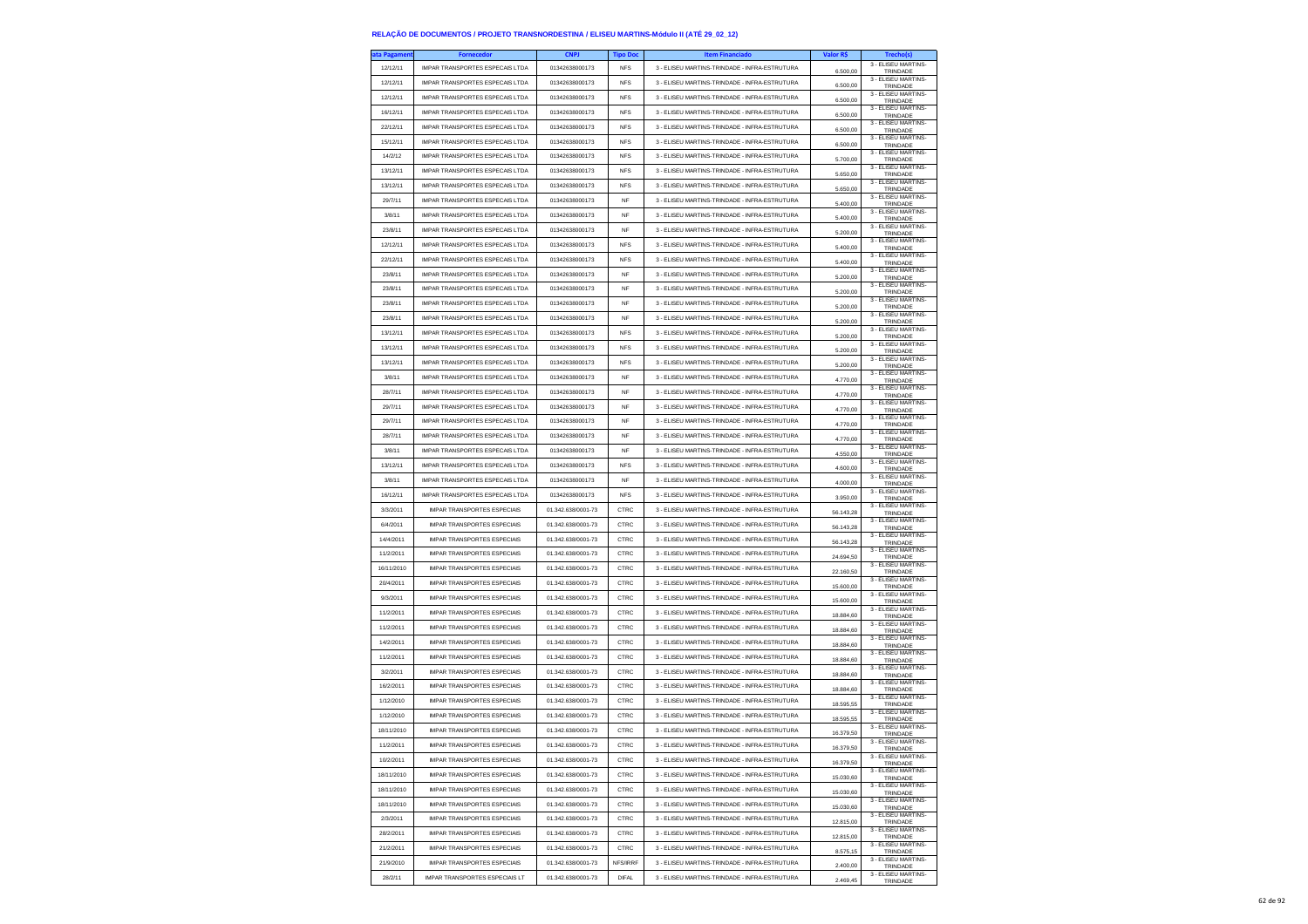| a Pagamen              | <b>Fornecedor</b>                                | <b>CNPJ</b>                              | <b>Tipo Dos</b> | <b>Item Financiado</b>                        | Valor R\$  | Trecho(s)                             |
|------------------------|--------------------------------------------------|------------------------------------------|-----------------|-----------------------------------------------|------------|---------------------------------------|
| 31/12/10               | IMPORTEC COMERCIO DE FERRAMENT                   | 65.469.850/0001-89                       | <b>DIFAL</b>    | 3 - ELISEU MARTINS-TRINDADE - INFRA-ESTRUTURA | 10.237,91  | 3 - ELISEU MARTINS-<br>TRINDADE       |
| 15/12/2010             | <b>IMPORTEC FERRAMENTAS</b>                      | 65.469.850/0001-89                       | NF              | 3 - ELISEU MARTINS-TRINDADE - INFRA-ESTRUTURA | 102.379.20 | 3 - FLISEU MARTINS-<br>TRINDADE       |
| 27/7/10                | <b>IMPORTEC FERRAMENTAS</b>                      | 65.469.850/0001-89                       | <b>NF</b>       | 3 - ELISEU MARTINS-TRINDADE - INFRA-ESTRUTURA | 58.740.82  | 3 - ELISEU MARTINS<br>TRINDADE        |
| 9/7/10                 | <b>IMPORTEC FERRAMENTAS</b>                      | 65.469.850/0001-89                       | <b>NF</b>       | 3 - ELISEU MARTINS-TRINDADE - INFRA-ESTRUTURA | 14.645,20  | 3 - ELISEU MARTINS-<br>TRINDADE       |
| 23/3/2011              | <b>INCONTEP</b>                                  | 59.339.408/0001-35                       | NF              | 3 - ELISEU MARTINS-TRINDADE - INFRA-ESTRUTURA | 62.648,02  | 3 - ELISEU MARTINS-<br>TRINDADE       |
| 23/3/2011              | <b>INCONTEP</b>                                  | 59.339.408/0001-35                       | <b>NF</b>       | 3 - ELISEU MARTINS-TRINDADE - INFRA-ESTRUTURA |            | 3 - ELISEU MARTINS-                   |
| 23/3/2011              | <b>INCONTEP</b>                                  | 59.339.408/0001-35                       | <b>NF</b>       | 3 - ELISEU MARTINS-TRINDADE - INFRA-ESTRUTURA | 30.768.62  | TRINDADE<br>3 - ELISEU MARTINS-       |
| 23/3/2011              | <b>INCONTEP</b>                                  | 59.339.408/0001-35                       | NF              | 3 - ELISEU MARTINS-TRINDADE - INFRA-ESTRUTURA | 22.698.10  | TRINDADE<br>3 - ELISEU MARTINS-       |
| 15/10/2010             | INCONTEP IND. E COM. DE                          | 59.339.408/0001-35                       | <b>NF</b>       | 3 - ELISEU MARTINS-TRINDADE - INFRA-ESTRUTURA | 16.994,94  | TRINDADE<br>3 - ELISEU MARTINS-       |
|                        |                                                  | 59.339.408/0001-35                       |                 |                                               | 12.863.30  | TRINDADE<br>3 - ELISEU MARTINS-       |
| 15/10/2010             | INCONTEP IND. E COM. DE                          |                                          | <b>NF</b>       | 3 - ELISEU MARTINS-TRINDADE - INFRA-ESTRUTURA | 5,594.40   | TRINDADE<br>3 - ELISEU MARTINS-       |
| 15/10/2010             | INCONTEP IND. E COM. DE                          | 59.339.408/0001-35                       | NF              | 3 - ELISEU MARTINS-TRINDADE - INFRA-ESTRUTURA | 2.914,24   | TRINDADE<br>3 - ELISEU MARTINS-       |
| 15/10/2010             | INCONTEP IND. E COM. DE                          | 59.339.408/0001-35                       | <b>NF</b>       | 3 - ELISEU MARTINS-TRINDADE - INFRA-ESTRUTURA | 2.858.24   | TRINDADE<br>3 - ELISEU MARTINS-       |
| 15/10/2010             | INCONTEP IND. E COM. DE                          | 59.339.408/0001-35                       | <b>NF</b>       | 3 - ELISEU MARTINS-TRINDADE - INFRA-ESTRUTURA | 729,00     | TRINDADE<br>3 - ELISEU MARTINS-       |
| 15/10/2010             | INCONTEP IND. E COM. DE                          | 59.339.408/0001-35                       | <b>NF</b>       | 3 - ELISEU MARTINS-TRINDADE - INFRA-ESTRUTURA | 34,72      | TRINDADE<br>3 - FLISEU MARTINS        |
| 31/3/11                | INCONTEP IND. E COM. DE TUBOS DE PR              | 59.339.408/0001-35                       | DIFAL           | 3 - ELISEU MARTINS-TRINDADE - INFRA-ESTRUTURA | 13,310.97  | TRINDADE                              |
| 22/12/11               | <b>INDUSTRIA E COMERCIO DE AGUAS SERTO</b>       | 11097175000185                           | <b>NF</b>       | 3 - ELISEU MARTINS-TRINDADE - INFRA-ESTRUTURA | 34.447,00  | 3 - ELISEU MARTINS-<br>TRINDADE       |
| 1/8/11                 | INDUSTRIA E COMERCIO DE AGUAS SERTO              | 11097175000185                           | <b>NF</b>       | 3 - ELISEU MARTINS-TRINDADE - INFRA-ESTRUTURA | 28.563,50  | 3 - ELISEU MARTINS-<br>TRINDADE       |
| 27/1/12                | INDUSTRIA E COMERCIO DE AGUAS SERTO              | 11097175000185                           | <b>NF</b>       | 3 - ELISEU MARTINS-TRINDADE - INFRA-ESTRUTURA | 16.625.00  | 3 - ELISEU MARTINS-<br>TRINDADE       |
| 13/1/12                | <b>INDUSTRIA E COMERCIO DE AGUAS SERTO</b>       | 11097175000185                           | <b>NF</b>       | 3 - ELISEU MARTINS-TRINDADE - INFRA-ESTRUTURA | 11.200,00  | 3 - ELISEU MARTINS-<br>TRINDADE       |
| 27/1/12                | INDUSTRIA E COMERCIO DE AGUAS SERTO              | 11097175000185                           | <b>NF</b>       | 3 - ELISEU MARTINS-TRINDADE - INFRA-ESTRUTURA | 11.200,00  | 3 - ELISEU MARTINS<br>TRINDADE        |
| 27/1/12                | INDUSTRIA E COMERCIO DE AGUAS SERTO              | 11097175000185                           | NF              | 3 - ELISEU MARTINS-TRINDADE - INFRA-ESTRUTURA | 8.050.00   | 3 - ELISEU MARTINS<br>TRINDADE        |
| 22/12/11               | <b>INDUSTRIA E COMERCIO DE AGUAS SERTO</b>       | 11097175000185                           | <b>NF</b>       | 3 - FLISELLMARTINS-TRINDADE - INFRA-ESTRUTURA | 7.350,00   | 3 - FLISEU MARTINS-<br>TRINDADE       |
| 27/1/12                | <b>INDUSTRIA E COMERCIO DE AGUAS SERTO</b>       | 11097175000185                           | <b>NF</b>       | 3 - FLISELLMARTINS-TRINDADE - INFRA-ESTRUTURA | 5.600.00   | 3 - ELISEU MARTINS-<br>TRINDADE       |
| 2/5/2011               | <b>ISABEL MADEIRAS</b>                           | 34.596.957/0001-64                       | NF              | 3 - ELISEU MARTINS-TRINDADE - INFRA-ESTRUTURA | 26.496,25  | 3 - ELISEU MARTINS-<br>TRINDADE       |
| 19/1/2011              | <b>ISABEL MADEIRAS</b>                           | 34.596.957/0001-64                       | NF              | 3 - ELISEU MARTINS-TRINDADE - INFRA-ESTRUTURA |            | 3 - FLISEU MARTINS-<br>TRINDADE       |
|                        |                                                  |                                          |                 | 3 - ELISEU MARTINS-TRINDADE - INFRA-ESTRUTURA | 21.197,00  | 3 - ELISEU MARTINS-                   |
| 28/2/2011<br>17/2/2011 | <b>ISABEL MADEIRAS</b><br><b>ISABEL MADEIRAS</b> | 34.596.957/0001-64<br>34.596.957/0001-64 | NF<br><b>NF</b> | 3 - ELISEU MARTINS-TRINDADE - INFRA-ESTRUTURA | 21.197,00  | TRINDADE<br>3 - ELISEU MARTINS-       |
|                        |                                                  | 34.596.957/0001-64                       |                 | 3 - FLISEU MARTINS-TRINDADE - INFRA-ESTRUTURA | 20.887.57  | TRINDADE<br>3 - ELISEU MARTINS-       |
| 4/3/2011               | <b>ISABEL MADEIRAS</b>                           |                                          | <b>NF</b>       |                                               | 15.897,75  | TRINDADE<br>3 - ELISEU MARTINS-       |
| 4/3/2011               | <b>ISABEL MADEIRAS</b>                           | 34.596.957/0001-64                       | NF              | 3 - ELISEU MARTINS-TRINDADE - INFRA-ESTRUTURA | 15.897,75  | TRINDADE<br>3 - ELISEU MARTINS        |
| 3/1/2011               | <b>ISABEL MADEIRAS</b>                           | 34.596.957/0001-64                       | <b>NF</b>       | 3 - ELISEU MARTINS-TRINDADE - INFRA-ESTRUTURA | 15.782.14  | TRINDADE<br>3 - ELISEU MARTINS-       |
| 28/2/2011              | <b>ISABEL MADEIRAS</b>                           | 34.596.957/0001-64                       | <b>NF</b>       | 3 - ELISEU MARTINS-TRINDADE - INFRA-ESTRUTURA | 13.778,05  | TRINDADE<br>3 - ELISEU MARTINS-       |
| 9/12/2010              | <b>ISABEL MADEIRAS</b>                           | 34.596.957/0001-64                       | <b>NF</b>       | 3 - ELISEU MARTINS-TRINDADE - INFRA-ESTRUTURA | 13.151,78  | TRINDADE<br>3 - ELISEU MARTINS        |
| 9/12/2010              | <b>ISABEL MADEIRAS</b>                           | 34.596.957/0001-64                       | <b>NF</b>       | 3 - ELISEU MARTINS-TRINDADE - INFRA-ESTRUTURA | 13.151,77  | TRINDADE                              |
| 17/2/2011              | <b>ISABEL MADEIRAS</b>                           | 34.596.957/0001-64                       | <b>NF</b>       | 3 - ELISEU MARTINS-TRINDADE - INFRA-ESTRUTURA | 12.785,51  | 3 - ELISEU MARTINS-<br>TRINDADE       |
| 9/12/2010              | <b>ISABEL MADEIRAS</b>                           | 34.596.957/0001-64                       | <b>NF</b>       | 3 - ELISEU MARTINS-TRINDADE - INFRA-ESTRUTURA | 10.688,01  | 3 - ELISEU MARTINS-<br>TRINDADE       |
| 19/1/2011              | <b>ISABEL MADEIRAS</b>                           | 34.596.957/0001-64                       | <b>NF</b>       | 3 - ELISEU MARTINS-TRINDADE - INFRA-ESTRUTURA | 10,598.50  | 3 - ELISEU MARTINS<br>TRINDADE        |
| 3/1/2011               | <b>ISABEL MADEIRAS</b>                           | 34.596.957/0001-64                       | NF              | 3 - ELISEU MARTINS-TRINDADE - INFRA-ESTRUTURA | 10.521,42  | 3 - ELISEU MARTINS-<br>TRINDADE       |
| 26/10/2010             | <b>ISABEL MADEIRAS</b>                           | 34.596.957/0001-64                       | NF              | 3 - ELISEU MARTINS-TRINDADE - INFRA-ESTRUTURA | 8,800.00   | 3 - ELISEU MARTINS<br>TRINDADE        |
| 26/10/2010             | <b>ISABEL MADEIRAS</b>                           | 34.596.957/0001-64                       | <b>NF</b>       | 3 - ELISEU MARTINS-TRINDADE - INFRA-ESTRUTURA | 8,800.00   | 3 - ELISEU MARTINS-<br>TRINDADE       |
| 26/10/2010             | <b>ISABEL MADEIRAS</b>                           | 34.596.957/0001-64                       | <b>NF</b>       | 3 - ELISELLMARTINS-TRINDADE - INFRA-ESTRUTURA |            | 3 - ELISEU MARTINS-                   |
| 26/10/2010             | <b>ISABEL MADEIRAS</b>                           | 34.596.957/0001-64                       | NF              | 3 - ELISEU MARTINS-TRINDADE - INFRA-ESTRUTURA | 7.700,00   | TRINDADE<br>3 - ELISEU MARTINS-       |
| 17/2/2011              | <b>ISABEL MADEIRAS</b>                           | 34.596.957/0001-64                       | <b>NF</b>       | 3 - ELISEU MARTINS-TRINDADE - INFRA-ESTRUTURA | 7.700,00   | TRINDADE<br>3 - ELISEU MARTINS-       |
| 17/2/2011              | <b>ISABEL MADEIRAS</b>                           | 34.596.957/0001-64                       | <b>NF</b>       | 3 - ELISEU MARTINS-TRINDADE - INFRA-ESTRUTURA | 741895     | TRINDADE<br>3 - ELISEU MARTINS-       |
| 26/10/2010             | <b>ISABEL MADEIRAS</b>                           | 34.596.957/0001-64                       | <b>NF</b>       | 3 - ELISEU MARTINS-TRINDADE - INFRA-ESTRUTURA | 6.340,02   | TRINDADE<br>3 - ELISEU MARTINS-       |
| 17/2/2011              | <b>ISABEL MADEIRAS</b>                           | 34.596.957/0001-64                       | <b>NF</b>       | 3 - ELISEU MARTINS-TRINDADE - INFRA-ESTRUTURA | 5,500.00   | <b>TRINDADE</b><br>3 - ELISEU MARTINS |
|                        |                                                  | 34 596 957/0001-64                       |                 |                                               | 5.299.25   | TRINDADE<br>3 - ELISEU MARTINS-       |
|                        | ISAREL MADEIRAS                                  |                                          | <b>NF</b>       | 3 - ELISELLMARTINS-TRINDADE - INFRA-ESTRUTURA | 5.299,25   | TRINDADE<br>3 - ELISEU MARTINS-       |
| 9/12/2010              | <b>ISABEL MADEIRAS</b>                           | 34.596.957/0001-64                       | <b>NF</b>       | 3 - ELISEU MARTINS-TRINDADE - INFRA-ESTRUTURA | 2.630,36   | TRINDADE<br>3 - FLISEU MARTINS-       |
| 28/2/2011              | <b>ISABEL MADEIRAS</b>                           | 34.596.957/0001-64                       | <b>NF</b>       | 3 - ELISEU MARTINS-TRINDADE - INFRA-ESTRUTURA | 2.119,70   | TRINDADE<br>3 - ELISEU MARTINS-       |
| 2/7/10                 | <b>ISABEL MADEIRAS</b>                           | 34 596 957/0001-64                       | <b>NF</b>       | 3 - FLISELLMARTINS-TRINDADE - INFRA-ESTRUTURA | 30.800,00  | TRINDADE<br>3 - ELISEU MARTINS-       |
| 12/7/10                | <b>ISABEL MADEIRAS</b>                           | 34.596.957/0001-64                       | NF              | 3 - ELISEU MARTINS-TRINDADE - INFRA-ESTRUTURA | 20.750,00  | TRINDADE<br>3 - FLISEU MARTINS-       |
| 25/2/2011              | <b>ITAPISSUMA</b>                                | 11.482.080/0001-85                       | <b>NF</b>       | 3 - ELISEU MARTINS-TRINDADE - INFRA-ESTRUTURA | 11.577.95  | TRINDADE                              |
| 24/2/2011              | <b>ITAPISSUMA</b>                                | 11.482.080/0001-85                       | <b>NF</b>       | 3 - ELISEU MARTINS-TRINDADE - INFRA-ESTRUTURA | 11,577.95  | 3 - ELISEU MARTINS-<br>TRINDADE       |
| 6/1/2011               | <b>ITAPISSUMA</b>                                | 11.482.080/0001-85                       | <b>NF</b>       | 3 - ELISEU MARTINS-TRINDADE - INFRA-ESTRUTURA | 11.576,96  | 3 - ELISEU MARTINS-<br>TRINDADE       |
| 21/2/2011              | <b>ITAPISSUMA</b>                                | 11.482.080/0001-85                       | <b>NF</b>       | 3 - ELISEU MARTINS-TRINDADE - INFRA-ESTRUTURA | 11,576.96  | 3 - ELISEU MARTINS-<br>TRINDADE       |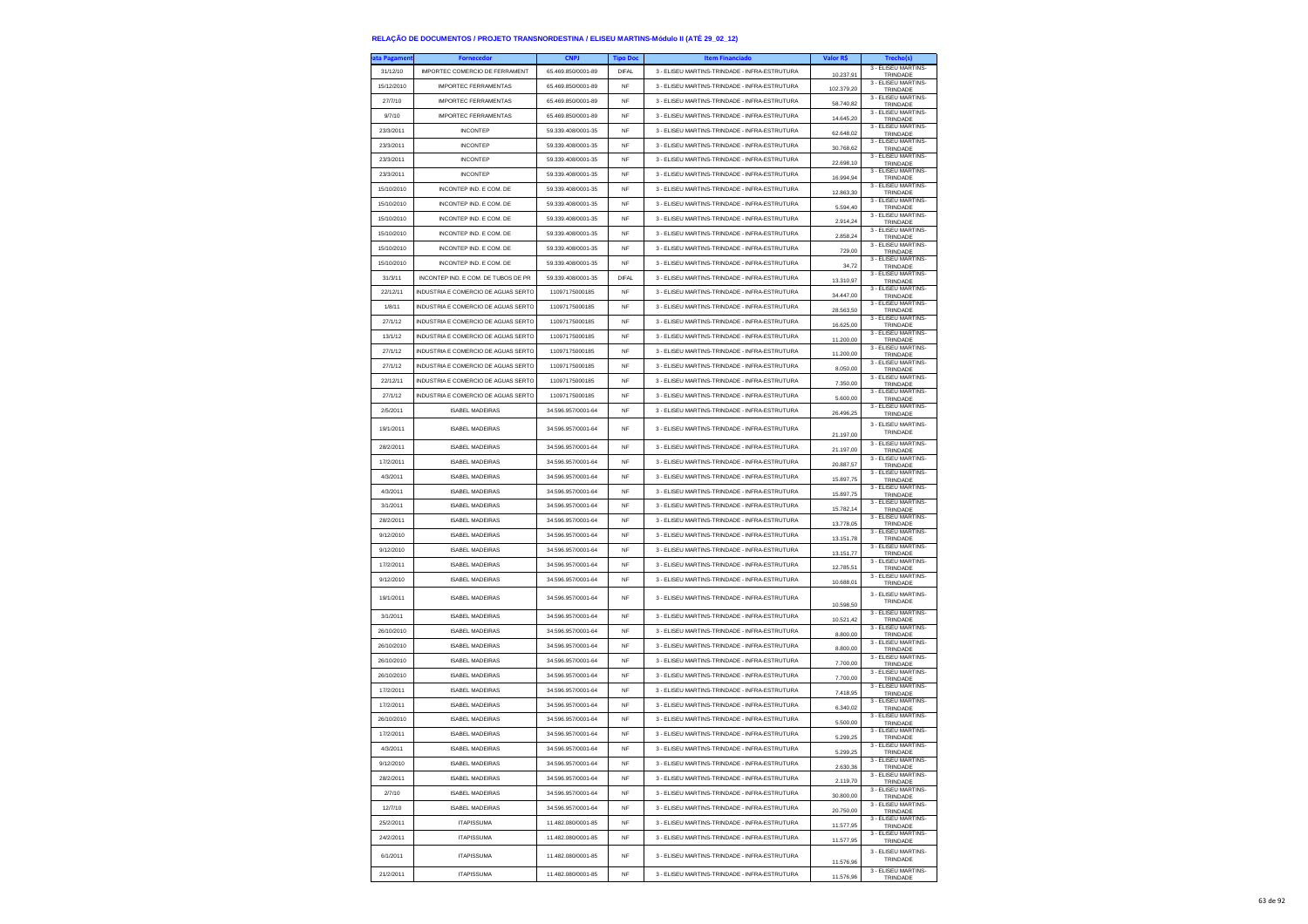| a Pagamer  | Fornecedo                                    | <b>CNPJ</b>        | <b>Tipo Dor</b> | <b>Item Financiad</b>                            | Valor R\$ | Trecho(s)                       |
|------------|----------------------------------------------|--------------------|-----------------|--------------------------------------------------|-----------|---------------------------------|
| 29/4/2011  | <b>ITAPISSUMA</b>                            | 11.482.080/0001-85 | <b>NF</b>       | 3 - ELISEU MARTINS-TRINDADE - INFRA-ESTRUTURA    | 11.576,93 | 3 - ELISEU MARTINS-<br>TRINDADE |
| 29/4/2011  | <b>ITAPISSUMA</b>                            | 11.482.080/0001-85 | NF              | 3 - ELISEU MARTINS-TRINDADE - INFRA-ESTRUTURA    | 11.576,93 | 3 - FLISEU MARTINS-<br>TRINDADE |
| 2/5/2011   | <b>ITAPISSUMA</b>                            | 11.482.080/0001-85 | <b>NF</b>       | 3 - ELISEU MARTINS-TRINDADE - INFRA-ESTRUTURA    | 11,576.93 | 3 - ELISEU MARTINS-<br>TRINDADE |
| 11/5/2011  | <b>ITAPISSUMA</b>                            | 11.482.080/0001-85 | <b>NF</b>       | 3 - ELISEU MARTINS-TRINDADE - INFRA-ESTRUTURA    | 11.576,93 | 3 - ELISEU MARTINS-<br>TRINDADE |
| 11/5/2011  | <b>ITAPISSUMA</b>                            | 11.482.080/0001-85 | NF              | 3 - ELISEU MARTINS-TRINDADE - INFRA-ESTRUTURA    | 11.576,93 | 3 - ELISEU MARTINS-             |
| 11/5/2011  | <b>ITAPISSUMA</b>                            | 11.482.080/0001-85 | <b>NF</b>       | 3 - ELISEU MARTINS-TRINDADE - INFRA-ESTRUTURA    |           | TRINDADE<br>3 - ELISEU MARTINS- |
| 18/5/2011  | <b>ITAPISSUMA</b>                            | 11 482 080/0001-85 | <b>NF</b>       | 3 - ELISEU MARTINS-TRINDADE - INFRA-ESTRUTURA    | 11.576.93 | TRINDADE<br>3 - ELISEU MARTINS- |
| 13/6/2011  | <b>ITAPISSUMA</b>                            | 11.482.080/0001-85 | NF              | 3 - ELISEU MARTINS-TRINDADE - INFRA-ESTRUTURA    | 11.576.93 | TRINDADE<br>3 - ELISEU MARTINS- |
|            | <b>ITAPISSUMA</b>                            | 11.482.080/0001-85 | <b>NF</b>       | 3 - ELISEU MARTINS-TRINDADE - INFRA-ESTRUTURA    | 11.576,93 | TRINDADE<br>3 - ELISEU MARTINS- |
| 15/3/2011  | <b>ITAPISSUMA S/A</b>                        | 11 482 080/0001-85 |                 |                                                  | 8,530.39  | TRINDADE<br>3 - ELISEU MARTINS- |
| 17/03/2010 |                                              |                    | <b>NF</b>       | 3 - ELISEU MARTINS-TRINDADE - INFRA-ESTRUTURA    | 13 870 00 | TRINDADE<br>3 - ELISEU MARTINS- |
| 31/03/2010 | <b>ITAPISSUMA S/A</b>                        | 11.482.080/0001-85 | NF              | 3 - ELISEU MARTINS-TRINDADE - INFRA-ESTRUTURA    | 13.870,00 | TRINDADE<br>3 - ELISEU MARTINS- |
| 1/9/2010   | <b>ITAPISSUMA S/A</b>                        | 11.482.080/0001-85 | NF              | 3 - ELISEU MARTINS-TRINDADE - INFRA-ESTRUTURA    | 12 543 75 | TRINDADE<br>3 - ELISEU MARTINS- |
| 2/9/2010   | <b>ITAPISSUMA S/A</b>                        | 11.482.080/0001-85 | <b>NF</b>       | 3 - ELISEU MARTINS-TRINDADE - INFRA-ESTRUTURA    | 12.543,75 | TRINDADE                        |
| 3/9/2010   | <b>ITAPISSUMA S/A</b>                        | 11.482.080/0001-85 | <b>NF</b>       | 3 - ELISEU MARTINS-TRINDADE - INFRA-ESTRUTURA    | 12.543.75 | 3 - ELISEU MARTINS-<br>TRINDADE |
| 6/9/2010   | <b>ITAPISSUMA S/A</b>                        | 11 482 080/0001-85 | <b>NF</b>       | 3 - ELISEU MARTINS-TRINDADE - INFRA-ESTRUTURA    | 12.543.75 | 3 - FLISEU MARTINS-<br>TRINDADE |
| 8/9/2010   | <b>ITAPISSUMA S/A</b>                        | 11.482.080/0001-85 | <b>NF</b>       | 3 - ELISEU MARTINS-TRINDADE - INFRA-ESTRUTURA    | 12.543,75 | 3 - ELISEU MARTINS-<br>TRINDADE |
| 8/9/2010   | <b>ITAPISSUMA S/A</b>                        | 11.482.080/0001-85 | <b>NF</b>       | 3 - ELISEU MARTINS-TRINDADE - INFRA-ESTRUTURA    | 12.543,75 | 3 - ELISEU MARTINS-<br>TRINDADE |
| 9/9/2010   | <b>ITAPISSUMA S/A</b>                        | 11.482.080/0001-85 | <b>NF</b>       | 3 - ELISEU MARTINS-TRINDADE - INFRA-ESTRUTURA    | 12.543.75 | 3 - ELISEU MARTINS-<br>TRINDADE |
| 10/9/2010  | <b>ITAPISSUMA S/A</b>                        | 11.482.080/0001-85 | <b>NF</b>       | 3 - ELISEU MARTINS-TRINDADE - INFRA-ESTRUTURA    | 12.543,75 | 3 - ELISEU MARTINS-<br>TRINDADE |
| 13/9/2010  | <b>ITAPISSUMA S/A</b>                        | 11.482.080/0001-85 | <b>NF</b>       | 3 - ELISEU MARTINS-TRINDADE - INFRA-ESTRUTURA    | 12.543,75 | 3 - ELISEU MARTINS-<br>TRINDADE |
| 16/9/2010  | <b>ITAPISSUMA S/A</b>                        | 11.482.080/0001-85 | NF              | 3 - ELISEU MARTINS-TRINDADE - INFRA-ESTRUTURA    | 12 543 75 | 3 - ELISEU MARTINS-<br>TRINDADE |
| 27/8/10    | <b>ITAPISSUMA S/A</b>                        | 11 482 080/0001-85 | <b>NF</b>       | 3 - ELISEU MARTINS-TRINDADE - INFRA-ESTRUTURA    |           | 3 - ELISEU MARTINS-             |
| 31/8/10    | <b>ITAPISSUMA S/A</b>                        | 11.482.080/0001-85 | <b>NF</b>       | 3 - ELISEU MARTINS-TRINDADE - INFRA-ESTRUTURA    | 12.540,00 | TRINDADE<br>3 - ELISEU MARTINS- |
| 23/8/10    | <b>ITAPISSUMA S/A</b>                        | 11.482.080/0001-85 | NF              | 3 - ELISEU MARTINS-TRINDADE - INFRA-ESTRUTURA    | 12.540,00 | TRINDADE<br>3 - ELISEU MARTINS- |
| 24/8/10    | <b>ITAPISSUMA S/A</b>                        | 11.482.080/0001-85 | <b>NF</b>       | 3 - ELISEU MARTINS-TRINDADE - INFRA-ESTRUTURA    | 12.160,00 | TRINDADE<br>3 - FLISEU MARTINS- |
|            | <b>ITAPISSUMA S/A</b>                        | 11 482 080/0001-85 | <b>NF</b>       | 3 - ELISEU MARTINS-TRINDADE - INFRA-ESTRUTURA    | 12.160,00 | TRINDADE<br>3 - ELISEU MARTINS- |
| 25/8/10    |                                              |                    |                 |                                                  | 12.160,00 | TRINDADE<br>3 - ELISEU MARTINS- |
| 26/8/10    | <b>ITAPISSUMA S/A</b>                        | 11.482.080/0001-85 | NF              | 3 - ELISEU MARTINS-TRINDADE - INFRA-ESTRUTURA    | 12.160,00 | TRINDADE                        |
| 27/1/2011  | <b>ITAPUI BARB CIM</b>                       | 07.052.194/0001-18 | NF              | 3 - ELISEU MARTINS-TRINDADE - INFRA-ESTRUTURA    | 14.243,59 | 3 - ELISEU MARTINS-<br>TRINDADE |
| 5/4/2011   | <b>ITAPUI BARB CIM</b>                       | 07.052.194/0001-18 | NF              | 3 - ELISEU MARTINS-TRINDADE - INFRA-ESTRUTURA    | 11.244,93 | 3 - ELISEU MARTINS-<br>TRINDADE |
| 20/6/2011  | <b>ITAPUI BARB CIM</b>                       | 07.052.194/0001-18 | <b>NF</b>       | 3 - ELISEU MARTINS-TRINDADE - INFRA-ESTRUTURA    | 11.244.93 | 3 - ELISEU MARTINS-<br>TRINDADE |
| 7/5/2011   | <b>ITAPUI BARB CIM</b>                       | 07.052.194/0001-18 | <b>NF</b>       | 3 - ELISEU MARTINS-TRINDADE - INFRA-ESTRUTURA    | 10.495,28 | 3 - ELISEU MARTINS-<br>TRINDADE |
| 5/4/2011   | <b>ITAPUI BARB CIM</b>                       | 07.052.194/0001-18 | <b>NF</b>       | 3 - ELISEU MARTINS-TRINDADE - INFRA-ESTRUTURA    |           | 3 - ELISEU MARTINS-             |
| 22/3/2011  | <b>ITAPUI BARB CIM</b>                       | 07.052.194/0001-18 | <b>NF</b>       | 3 - ELISEU MARTINS-TRINDADE - INFRA-ESTRUTURA    | 10.120,44 | TRINDADE<br>3 - ELISEU MARTINS- |
| 29/3/2011  | <b>ITAPUI BARB CIM</b>                       | 07.052.194/0001-18 | <b>NF</b>       | 3 - ELISEU MARTINS-TRINDADE - INFRA-ESTRUTURA    | 10.120,44 | TRINDADE<br>3 - ELISEU MARTINS- |
| 14/6/2011  | <b>ITAPUI BARB CIM</b>                       | 07.052.194/0001-18 | <b>NF</b>       | 3 - ELISEU MARTINS-TRINDADE - INFRA-ESTRUTURA    | 10.120,44 | TRINDADE<br>3 - ELISEU MARTINS- |
|            |                                              |                    | <b>NF</b>       |                                                  | 10.120,44 | TRINDADE<br>3 - ELISEU MARTINS- |
| 17/6/2011  | <b>ITAPUI BARB CIM</b>                       | 07.052.194/0001-18 |                 | 3 - ELISEU MARTINS-TRINDADE - INFRA-ESTRUTURA    | 10.120.44 | TRINDADE<br>3 - ELISEU MARTINS- |
| 14/6/2011  | <b>ITAPUI BARB CIM</b>                       | 07.052.194/0001-18 | <b>NF</b>       | 3 - ELISEU MARTINS-TRINDADE - INFRA-ESTRUTURA    | 8.621,12  | TRINDADE<br>3 - ELISEU MARTINS- |
| 7/6/10     | <b>ITAPUI BARB CIM</b>                       | 07.052.194/0001-18 | <b>NF</b>       | 3 - ELISEU MARTINS-TRINDADE - INFRA-ESTRUTURA    | 94.500,00 | TRINDADE<br>3 - ELISEU MARTINS- |
| 29/6/10    | <b>IVANEI COELHO</b>                         | 11.241.663/0001-14 | <b>NFS</b>      | 3 - ELISEU MARTINS-TRINDADE - INFRA-ESTRUTURA    | 12.700,00 | TRINDADE<br>3 - ELISEU MARTINS- |
| 4/2/2011   | J CHAVE                                      | 02.087.560/0001-50 | NFS/IRRF        | 3 - ELISEU MARTINS-TRINDADE - OUTRAS DESPESAS    | 2.040,00  | TRINDADE                        |
| 22/12/11   | <b>JHI BARBOSA EMPREENDIMENTOS E DIS</b>     | 08077834000107     | <b>NFS</b>      | 3 - ELISEU MARTINS-TRINDADE - INFRA-ESTRUTURA    | 69.480,59 | 3 - ELISEU MARTINS-<br>TRINDADE |
| 28/05/2010 | J S A CONSULTORIA E PROJETOS LTDA            | 03.870.152/0001-33 | <b>NFS</b>      | 3 - ELISEU MARTINS-TRINDADE - ESTUDOS E PROJETOS | 1.927,00  | 3 - ELISEU MARTINS-<br>TRINDADE |
| 20/12/11   | J. M. DA SILVA & FILHOS LTDA                 | 33360405000190     | <b>NFS</b>      | 3 - ELISEU MARTINS-TRINDADE - INFRA-ESTRUTURA    | 9.982,50  | 3 - ELISEU MARTINS-<br>TRINDADE |
| 21/12/11   | J. M. DA SILVA & FILHOS LTDA                 | 33360405000190     | <b>NFS</b>      | 3 - ELISEU MARTINS-TRINDADE - INFRA-ESTRUTURA    | 9.982,50  | 3 - ELISEU MARTINS-<br>TRINDADE |
| 3/1/12     | J. M. DA SILVA & FILHOS LTDA                 | 33360405000190     | <b>NFS</b>      | 3 - ELISEU MARTINS-TRINDADE - INFRA-ESTRUTURA    | 9.982.50  | 3 - FLISEU MARTINS-<br>TRINDADE |
| 20/1/12    | J. M. DA SILVA & FILHOS LTDA                 | 33360405000190     | <b>NFS</b>      | 3 - FLISEU MARTINS-TRINDADE - INFRA-ESTRUTURA    | 9.982.50  | 3 - FLISEU MARTINS-<br>TRINDADE |
| 17/2/12    | J. M. DA SILVA & FILHOS LTDA                 | 33360405000190     | <b>NFS</b>      | 3 - ELISEU MARTINS-TRINDADE - INFRA-ESTRUTURA    | 9.982,50  | 3 - ELISEU MARTINS-<br>TRINDADE |
| 3/11/11    | J. M. DA SILVA & FILHOS LTDA                 | 33360405000190     | NF              | 3 - ELISEU MARTINS-TRINDADE - INFRA-ESTRUTURA    | 9.982,50  | 3 - ELISEU MARTINS-<br>TRINDADE |
| 3/11/11    | J. M. DA SILVA & FILHOS LTDA                 | 33360405000190     | NF              | 3 - ELISEU MARTINS-TRINDADE - INFRA-ESTRUTURA    | 9.982.50  | 3 - ELISEU MARTINS-<br>TRINDADE |
| 10/2/12    | J. M. DA SILVA & FILHOS LTDA                 | 33360405000190     | <b>NFS</b>      | 3 - ELISEU MARTINS-TRINDADE - INFRA-ESTRUTURA    | 8.318,42  | 3 - ELISEU MARTINS-<br>TRINDADE |
| 21/9/2010  | JATO CLEAN LIMPADORA E<br>DESENTUPIDORA LTDA | 06.863.105/0001-50 | NFS/IRRF        | 3 - ELISEU MARTINS-TRINDADE - INFRA-ESTRUTURA    | 41.415,53 | 3 - ELISEU MARTINS-<br>TRINDADE |
| 29/6/10    | JATO CLEAN LIMPADORA E                       | 06.863.105/0001-50 | ${\sf NFS}$     | 3 - ELISEU MARTINS-TRINDADE - INFRA-ESTRUTURA    | 13,000.00 | 3 - ELISEU MARTINS-             |
|            | <b>DESENTUPIDORA LTDA</b>                    |                    |                 |                                                  |           | TRINDADE<br>3 - FLISEU MARTINS- |
| 16/11/2010 | JBR ENGENHARIA LTDA                          | 70.074.448/0001-35 | <b>NFS</b>      | 3 - ELISEU MARTINS-TRINDADE - OUTRAS DESPESAS    | 31.844,94 | TRINDADE                        |
| 14/10/2010 | <b>JBR ENGENHARIA LTDA</b>                   | 70.074.448/0001-35 | <b>NFS</b>      | 3 - ELISEU MARTINS-TRINDADE - OUTRAS DESPESAS    |           | 3 - ELISEU MARTINS-<br>TRINDADE |
|            |                                              |                    |                 |                                                  | 31.819.68 |                                 |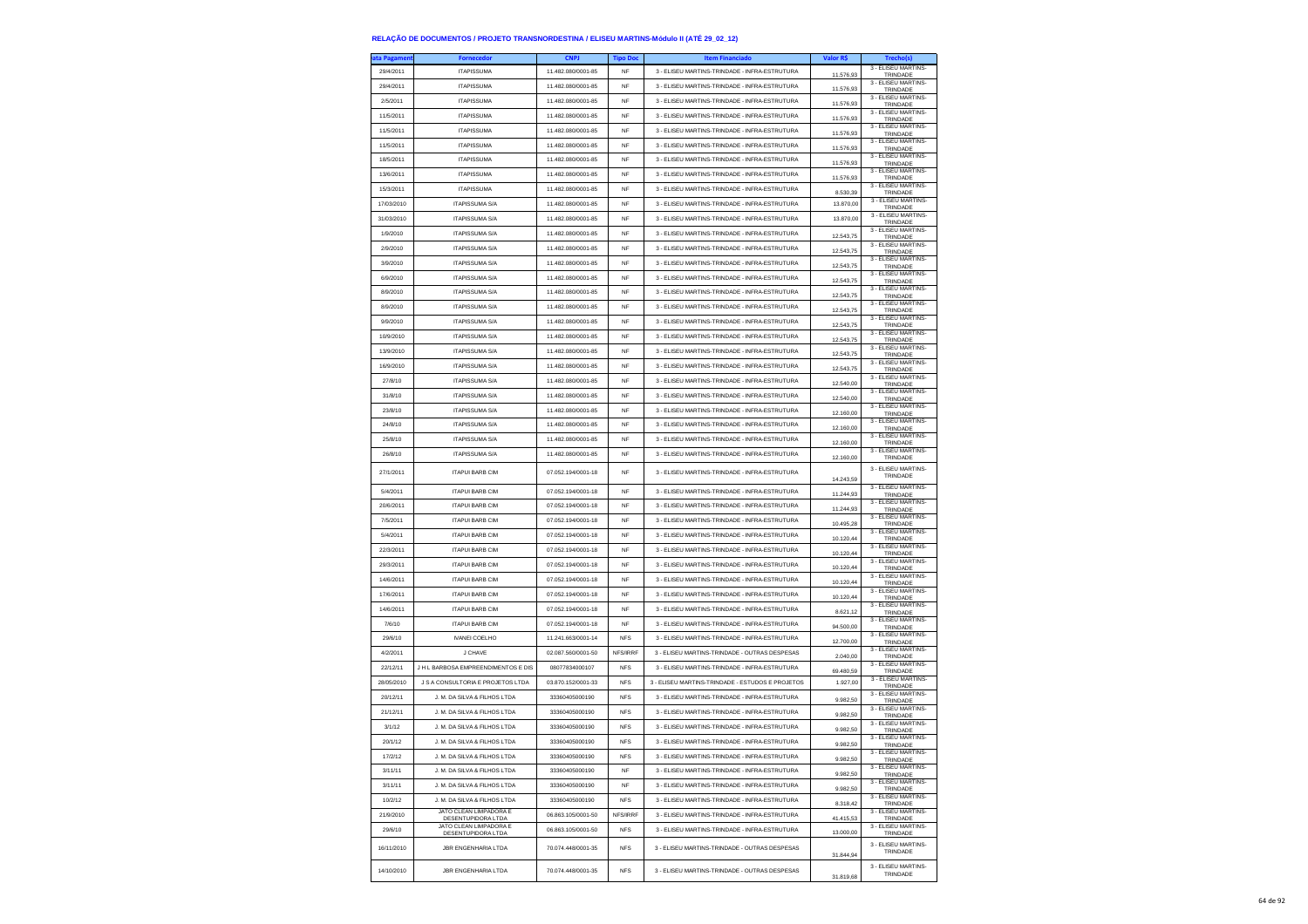| ita Pagamen | <b>Fornecedor</b>                                        | <b>CNPJ</b>        | <b>Tipo Doc</b>      | <b>Item Financiado</b>                        | Valor R\$              | Trecho(s)                       |
|-------------|----------------------------------------------------------|--------------------|----------------------|-----------------------------------------------|------------------------|---------------------------------|
| 13/5/2011   | <b>JBR ENGENHARIA LTDA</b>                               | 70.074.448/0001-35 | <b>NFS</b>           | 3 - ELISEU MARTINS-TRINDADE - OUTRAS DESPESAS | 14.159.36              | 3 - ELISEU MARTINS-<br>TRINDADE |
| 13/5/2011   | <b>JBR ENGENHARIA LTDA</b>                               | 70.074.448/0001-35 | <b>NFS</b>           | 3 - ELISEU MARTINS-TRINDADE - OUTRAS DESPESAS | 10.768,25              | 3 - FLISEU MARTINS-<br>TRINDADE |
| 1/6/2011    | JBR ENGENHARIA LTDA                                      | 70.074.448/0001-35 | <b>NFS</b>           | 3 - ELISEU MARTINS-TRINDADE - OUTRAS DESPESAS | 10.589,77              | 3 - ELISEU MARTINS<br>TRINDADE  |
| 27/8/10     | JBR ENGENHARIA LTDA                                      | 70.074.448/0001-35 | <b>NFS</b>           | 3 - ELISEU MARTINS-TRINDADE - OUTRAS DESPESAS | 30.978,95              | 3 - ELISEU MARTINS-<br>TRINDADE |
| 6/9/2010    | <b>JBR ENGENHARIA LTDA</b>                               | 70.074.448/0001-35 | <b>NFS</b>           | 3 - ELISEU MARTINS-TRINDADE - OUTRAS DESPESAS | 30.922,79              | 3 - ELISEU MARTINS-<br>TRINDADE |
| 28/4/2011   | JJN TERRAPLANAGEM E TRANSPORTES<br>LTDA-ME               | 11.281.424/0001-98 | NFS/IRRF             | 3 - ELISEU MARTINS-TRINDADE - INFRA-ESTRUTURA | 41.625,60              | 3 - ELISEU MARTINS<br>TRINDADE  |
| 27/12/2010  | JJN TERRAPLANAGEM E TRANSPORTES<br>LTDA-ME               | 11.281.424/0001-98 | NFS/IRRF             | 3 - ELISEU MARTINS-TRINDADE - INFRA-ESTRUTURA | 38,600.94              | 3 - ELISEU MARTINS-<br>TRINDADE |
| 23/2/2011   | JJN TERRAPLANAGEM E TRANSPORTES<br>LTDA-ME               | 11.281.424/0001-98 | NFS/IRRF             | 3 - ELISEU MARTINS-TRINDADE - INFRA-ESTRUTURA | 36.637,44              | 3 - FLISEU MARTINS-<br>TRINDADE |
| 4/4/2011    | JJN TERRAPLANAGEM E TRANSPORTES<br>LTDA-ME               | 11.281.424/0001-98 | NFS/IRRF             | 3 - ELISEU MARTINS-TRINDADE - INFRA-ESTRUTURA | 36.637,44              | 3 - ELISEU MARTINS-<br>TRINDADE |
| 25/11/2010  | JJN TERRAPLANAGEM E TRANSPORTES<br>LTDA-ME               | 11.281.424/0001-98 | NFS/IRRF             | 3 - ELISEU MARTINS-TRINDADE - INFRA-ESTRUTURA | 31.726,72              | 3 - FLISEU MARTINS<br>TRINDADE  |
| 6/10/2010   | JJN TERRAPLANAGEM E TRANSPORTES<br>LTDA-ME               | 11.281.424/0001-98 | NFS/IRRF             | 3 - ELISEU MARTINS-TRINDADE - INFRA-ESTRUTURA | 29.019.08              | 3 - ELISEU MARTINS-<br>TRINDADE |
| 18/1/2011   | JJN TERRAPLANAGEM E TRANSPORTES<br>LTDA-ME               | 11.281.424/0001-98 | NFS/IRRF             | 3 - ELISEU MARTINS-TRINDADE - INFRA-ESTRUTURA | 25.749,76              | 3 - ELISEU MARTINS-<br>TRINDADE |
| 28/05/2010  | JJN TERRAPLANAGEM E TRANSPORTES<br>LTDA-ME               | 11.281.424/0001-98 | <b>NFS</b>           | 3 - ELISEU MARTINS-TRINDADE - INFRA-ESTRUTURA | 84.192,64              | 3 - ELISEU MARTINS-<br>TRINDADE |
| 28/6/10     | JJN TERRAPLANAGEM E TRANSPORTES                          | 11.281.424/0001-98 | <b>NFS</b>           | 3 - ELISEU MARTINS-TRINDADE - INFRA-ESTRUTURA |                        | 3 - ELISEU MARTINS-             |
| 20/8/10     | LTDA-ME<br>JJN TERRAPLANAGEM E TRANSPORTES               | 11.281.424/0001-98 | NFS/IRRF             | 3 - ELISEU MARTINS-TRINDADE - INFRA-ESTRUTURA | 46.003,20<br>25.559,68 | TRINDADE<br>3 - ELISEU MARTINS- |
| 27/05/2010  | LTDA-ME<br>JJN TERRAPLANAGEM E TRANSPORTES               | 11.281.424/0001-98 | <b>NFS</b>           | 3 - ELISEU MARTINS-TRINDADE - INFRA-ESTRUTURA | 21.926,40              | TRINDADE<br>3 - ELISEU MARTINS- |
| 19/11/2010  | LTDA-ME<br>JOSÉ CAMILO GOMES DE BRITO                    | 08.824.641/0001-72 | NFS/IRRF             | 3 - ELISEU MARTINS-TRINDADE - INFRA-ESTRUTURA | 76.816.40              | TRINDADE<br>3 - ELISEU MARTINS- |
| 16/11/2010  | JOSÉ CAMILO GOMES DE BRITO                               | 08.824.641/0001-72 | NES/IRRE             | 3 - ELISEU MARTINS-TRINDADE - INFRA-ESTRUTURA |                        | TRINDADE<br>3 - ELISEU MARTINS- |
| 30/12/2010  | JOSÉ CAMILO GOMES DE BRITO                               | 08.824.641/0001-72 | NFS/IRRF             | 3 - ELISEU MARTINS-TRINDADE - INFRA-ESTRUTURA | 66.302,94              | TRINDADE<br>3 - ELISEU MARTINS- |
| 29/12/2010  | JOSÉ CAMILO GOMES DE BRITO                               | 08.824.641/0001-72 | NFS/IRRF             | 3 - ELISEU MARTINS-TRINDADE - INFRA-ESTRUTURA | 24.341,08              | TRINDADE<br>3 - ELISEU MARTINS- |
| 29/12/2010  | JOSÉ CAMILO GOMES DE BRITO                               | 08.824.641/0001-72 | NFS/IRRF             | 3 - ELISEU MARTINS-TRINDADE - INFRA-ESTRUTURA | 18,246.71              | TRINDADE<br>3 - ELISEU MARTINS- |
|             |                                                          | 08.824.641/0001-72 |                      |                                               | 17,159,38              | TRINDADE<br>3 - ELISEU MARTINS- |
| 21/1/2011   | JOSÉ CAMILO GOMES DE BRITO                               | 08.824.641/0001-72 | NFS/IRRF<br>NFS/IRRF | 3 - ELISEU MARTINS-TRINDADE - INFRA-ESTRUTURA | 14.830,33              | TRINDADE<br>3 - ELISEU MARTINS- |
| 27/12/2010  | JOSÉ CAMILO GOMES DE BRITO<br>JOSÉ CAMILO GOMES DE BRITO |                    |                      | 3 - ELISEU MARTINS-TRINDADE - INFRA-ESTRUTURA | 12.976.54              | TRINDADE<br>3 - ELISEU MARTINS- |
| 18/3/2011   |                                                          | 08.824.641/0001-72 | NFS/IRRF             | 3 - ELISEU MARTINS-TRINDADE - INFRA-ESTRUTURA | 12,680.10              | TRINDADE<br>3 - ELISEU MARTINS- |
| 10/1/2011   | JOSÉ CAMILO GOMES DE BRITO                               | 08.824.641/0001-72 | NFS/IRRF             | 3 - ELISEU MARTINS-TRINDADE - INFRA-ESTRUTURA | 12.492,94              | TRINDADE<br>3 - ELISEU MARTINS- |
| 30/7/10     | JOSÉ CAMILO GOMES DE BRITO                               | 08.824.641/0001-72 | NFS/IRRF             | 3 - ELISEU MARTINS-TRINDADE - INFRA-ESTRUTURA | 58.324.46              | TRINDADE<br>3 - ELISEU MARTINS- |
| 30/7/10     | JOSÉ CAMILO GOMES DE BRITO                               | 08.824.641/0001-72 | NFS/IRRF             | 3 - FLISELLMARTINS-TRINDADE - INFRA-ESTRUTURA | 25,815.63              | TRINDADE<br>3 - ELISEU MARTINS- |
| 26/10/11    | L C SERVICE TRANSPORTE                                   | 83768697000172     | <b>NF</b>            | 3 - ELISEU MARTINS-TRINDADE - INFRA-ESTRUTURA | 16.468,73              | TRINDADE<br>3 - ELISEU MARTINS  |
| 5/8/11      | L C SERVICE TRANSPORTE                                   | 83768697000172     | <b>NF</b>            | 3 - ELISEU MARTINS-TRINDADE - INFRA-ESTRUTURA | 16,378.73              | TRINDADE<br>3 - ELISEU MARTINS- |
| 5/10/11     | L C SERVICE TRANSPORTE                                   | 83768697000172     | <b>NF</b>            | 3 - ELISEU MARTINS-TRINDADE - INFRA-ESTRUTURA | 16.378,73              | TRINDADE<br>3 - ELISEU MARTINS- |
| 23/11/11    | L C SERVICE TRANSPORTE                                   | 83768697000172     | <b>NF</b>            | 3 - ELISEU MARTINS-TRINDADE - INFRA-ESTRUTURA | 16.378,73              | TRINDADE<br>3 - ELISEU MARTINS- |
| 20/1/12     | L C SERVICE TRANSPORTE                                   | 83768697000172     | NFS/IRRF             | 3 - ELISEU MARTINS-TRINDADE - INFRA-ESTRUTURA | 16,378.73              | TRINDADE<br>3 - ELISEU MARTINS- |
| 20/12/11    | L C SERVICE TRANSPORTE                                   | 83768697000172     | NFS/IRRF             | 3 - ELISEU MARTINS-TRINDADE - INFRA-ESTRUTURA | 16.378,73              | TRINDADE<br>3 - ELISEU MARTINS  |
| 29/2/12     | L C SERVICE TRANSPORTE                                   | 83768697000172     | NFS/IRRF             | 3 - ELISEU MARTINS-TRINDADE - INFRA-ESTRUTURA | 14.877,35              | TRINDADE<br>3 - ELISEU MARTINS  |
| 26/8/11     | L C SERVICE TRANSPORTE                                   | 83768697000172     | NF                   | 3 - ELISEU MARTINS-TRINDADE - INFRA-ESTRUTURA | 10.919.15              | TRINDADE<br>3 - ELISEU MARTINS- |
| 23/11/11    | L C SERVICE TRANSPORTE                                   | 83768697000172     | <b>NF</b>            | 3 - ELISEU MARTINS-TRINDADE - INFRA-ESTRUTURA | 8.189,36               | TRINDADE                        |
| 25/5/2011   | L C SERVICE TRANSPORTE                                   | 83.768.697/0001-72 | NFS/IRRF             | 3 - ELISEU MARTINS-TRINDADE - INFRA-ESTRUTURA | 16.386,98              | 3 - ELISEU MARTINS-<br>TRINDADE |
| 24/6/2011   | L C SERVICE TRANSPORTE                                   | 83.768.697/0001-72 | NFS/IRRF             | 3 - ELISEU MARTINS-TRINDADE - INFRA-ESTRUTURA | 16.386,98              | 3 - ELISEU MARTINS-<br>TRINDADE |
| 4/3/2011    | L C SERVICE TRANSPORTE                                   | 83.768.697/0001-72 | NFS/IRRF             | 3 - ELISEU MARTINS-TRINDADE - INFRA-ESTRUTURA | 7.418,95               | 3 - ELISEU MARTINS-<br>TRINDADE |
| 30/7/10     | LAURO CARVALHO JUNIOR-ME                                 | 41.593.807/0001-62 | NFS/IRRF             | 3 - ELISEU MARTINS-TRINDADE - INFRA-ESTRUTURA | 75.036,80              | 3 - ELISEU MARTINS-<br>TRINDADE |
| 30/6/10     | LAURO CARVALHO JUNIOR-ME                                 | 41.593.807/0001-62 | <b>NFS</b>           | 3 - ELISEU MARTINS-TRINDADE - INFRA-ESTRUTURA | 63.617,35              | 3 - ELISEU MARTINS-<br>TRINDADE |
| 31/05/2010  | LAURO CARVALHO JUNIOR-ME                                 | 41.593.807/0001-62 | <b>NFS</b>           | 3 - ELISEU MARTINS-TRINDADE - INFRA-ESTRUTURA | 41.130,00              | 3 - ELISEU MARTINS-<br>TRINDADE |
| 11/05/2010  | LAURO CARVALHO JUNIOR-ME                                 | 41.593.807/0001-62 | <b>NFS</b>           | 3 - ELISEU MARTINS-TRINDADE - INFRA-ESTRUTURA | 9.306,00               | 3 - ELISEU MARTINS<br>TRINDADE  |
| 12/1/2011   | LC TRANSPORTES E EQUIPAMENTOS                            | 41.593.807/0001-62 | NFS/IRRF             | 3 - ELISEU MARTINS-TRINDADE - INFRA-ESTRUTURA | 214.312,23             | 3 - FLISEU MARTINS-<br>TRINDADE |
| 13/12/11    | LC TRANSPORTES E EQUIPAMENTOS                            | 41593807000162     | ${\sf NFS}$          | 3 - ELISEU MARTINS-TRINDADE - INFRA-ESTRUTURA | 194 485 93             | 3 - ELISEU MARTINS-<br>TRINDADE |
| 13/12/11    | LC TRANSPORTES E EQUIPAMENTOS                            | 41593807000162     | <b>NFS</b>           | 3 - ELISEU MARTINS-TRINDADE - INFRA-ESTRUTURA | 191.691,48             | 3 - ELISEU MARTINS-<br>TRINDADE |
| 20/1/12     | LC TRANSPORTES E EQUIPAMENTOS                            | 41593807000162     | ${\sf NFS}$          | 3 - ELISEU MARTINS-TRINDADE - INFRA-ESTRUTURA | 190.458,43             | 3 - ELISEU MARTINS-<br>TRINDADE |
| 22/12/11    | LC TRANSPORTES E EQUIPAMENTOS                            | 41593807000162     | <b>NFS</b>           | 3 - ELISEU MARTINS-TRINDADE - INFRA-ESTRUTURA | 189 811 84             | 3 - FLISEU MARTINS-<br>TRINDADE |
| 5/4/2011    | LC TRANSPORTES E EQUIPAMENTOS                            | 41.593.807/0001-62 | NFS/IRRF             | 3 - ELISEU MARTINS-TRINDADE - INFRA-ESTRUTURA | 184.552,03             | 3 - ELISEU MARTINS-<br>TRINDADE |
| 13/12/11    | LC TRANSPORTES E EQUIPAMENTOS                            | 41593807000162     | <b>NFS</b>           | 3 - ELISEU MARTINS-TRINDADE - INFRA-ESTRUTURA | 176.666,56             | 3 - ELISEU MARTINS-<br>TRINDADE |
| 25/1/2011   | LC TRANSPORTES E EQUIPAMENTOS                            | 41.593.807/0001-62 | NFS/IRRF             | 3 - ELISEU MARTINS-TRINDADE - INFRA-ESTRUTURA | 174,320.95             | 3 - FLISEU MARTINS-<br>TRINDADE |
| 29/3/2011   | <b>I C TRANSPORTES E FOURAMENTOS</b>                     | 41.593.807/0001-62 | NES/IRRE             | 3 - FLISEU MARTINS-TRINDADE - INFRA-ESTRUTURA | 168,542.86             | 3 - ELISEU MARTINS-<br>TRINDADE |
| 9/9/11      | LC TRANSPORTES E EQUIPAMENTOS                            | 41593807000162     | NF                   | 3 - ELISEU MARTINS-TRINDADE - INFRA-ESTRUTURA | 146.334,27             | 3 - ELISEU MARTINS-<br>TRINDADE |
|             |                                                          |                    |                      |                                               |                        |                                 |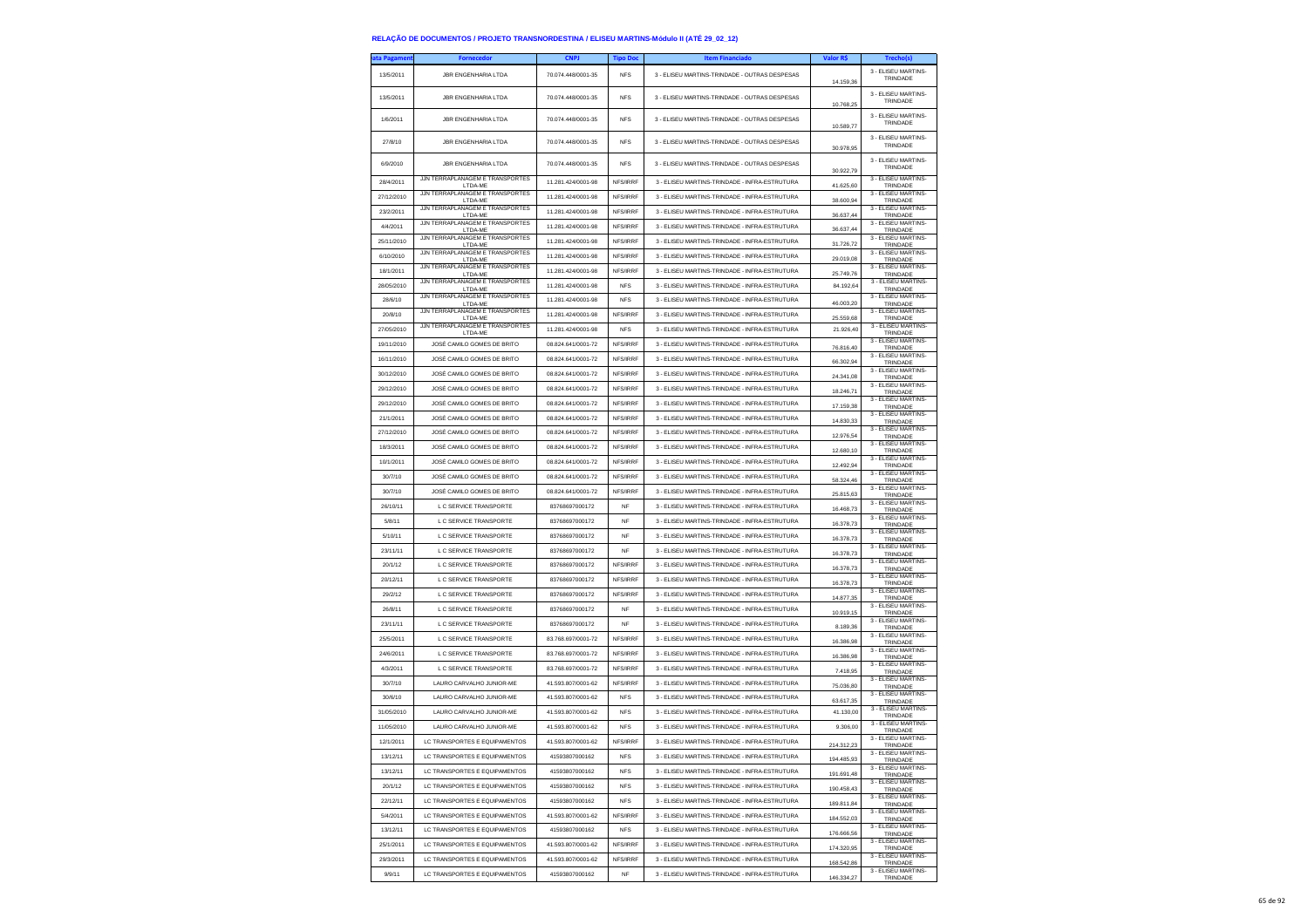| ita Pagamen | <b>Fornecedor</b>                    | <b>CNPJ</b>        | <b>Tipo Doc</b> | <b>Item Financiado</b>                        | Valor R\$  | Trecho(s)                       |
|-------------|--------------------------------------|--------------------|-----------------|-----------------------------------------------|------------|---------------------------------|
| 25/2/2011   | LC TRANSPORTES E EQUIPAMENTOS        | 41.593.807/0001-62 | NFS/IRRF        | 3 - ELISEU MARTINS-TRINDADE - INFRA-ESTRUTURA | 155,018.48 | 3 - FLISELLMARTINS-<br>TRINDADE |
| 25/2/2011   | LC TRANSPORTES E EQUIPAMENTOS        | 41.593.807/0001-62 | NFS/IRRF        | 3 - ELISEU MARTINS-TRINDADE - INFRA-ESTRUTURA |            | 3 - ELISEU MARTINS-             |
| 26/10/2010  | LC TRANSPORTES E EQUIPAMENTOS        | 41 593 807/0001-62 | NFS/IRRF        | 3 - ELISEU MARTINS-TRINDADE - INFRA-ESTRUTURA | 153.221,96 | TRINDADE<br>3 - ELISEU MARTINS- |
| 25/2/2011   | LC TRANSPORTES E EQUIPAMENTOS        | 41.593.807/0001-62 | NFS/IRRF        | 3 - ELISEU MARTINS-TRINDADE - INFRA-ESTRUTURA | 145.945,51 | TRINDADE<br>3 - FLISEU MARTINS  |
|             |                                      |                    |                 |                                               | 117.130.00 | TRINDADE<br>3 - ELISEU MARTINS- |
| 16/12/2010  | LC TRANSPORTES E EQUIPAMENTOS        | 41.593.807/0001-62 | NES/IRRE        | 3 - ELISEU MARTINS-TRINDADE - INFRA-ESTRUTURA | 110.335,80 | TRINDADE<br>3 - ELISEU MARTINS- |
| 12/1/2011   | LC TRANSPORTES E EQUIPAMENTOS        | 41.593.807/0001-62 | NFS/IRRF        | 3 - ELISEU MARTINS-TRINDADE - INFRA-ESTRUTURA | 98.221,02  | TRINDADE<br>3 - ELISEU MARTINS- |
| 12/5/2011   | LC TRANSPORTES E EQUIPAMENTOS        | 41.593.807/0001-62 | NFS/IRRF        | 3 - ELISEU MARTINS-TRINDADE - INFRA-ESTRUTURA | 93.032.67  | TRINDADE                        |
| 26/11/2010  | LC TRANSPORTES E EQUIPAMENTOS        | 41.593.807/0001-62 | NFS/IRRF        | 3 - ELISEU MARTINS-TRINDADE - INFRA-ESTRUTURA | 79.974,82  | 3 - ELISEU MARTINS-<br>TRINDADE |
| 2/12/2010   | LC TRANSPORTES E EQUIPAMENTOS        | 41.593.807/0001-62 | NFS/IRRF        | 3 - ELISEU MARTINS-TRINDADE - INFRA-ESTRUTURA | 74.659,68  | 3 - ELISEU MARTINS-<br>TRINDADE |
| 24/6/2011   | LC TRANSPORTES E EQUIPAMENTOS        | 41.593.807/0001-62 | NFS/IRRF        | 3 - ELISEU MARTINS-TRINDADE - INFRA-ESTRUTURA | 68.538,42  | 3 - ELISEU MARTINS<br>TRINDADE  |
| 13/12/11    | <b>IC TRANSPORTES E FOUIPAMENTOS</b> | 41593807000162     | <b>NFS</b>      | 3 - ELISEU MARTINS-TRINDADE - INFRA-ESTRUTURA | 67.219,41  | 3 - FLISEU MARTINS-<br>TRINDADE |
| 12/12/11    | LC TRANSPORTES E EQUIPAMENTOS        | 41593807000162     | <b>NFS</b>      | 3 - ELISEU MARTINS-TRINDADE - INFRA-ESTRUTURA | 66.716,72  | 3 - ELISEU MARTINS-<br>TRINDADE |
| 16/11/2010  | LC TRANSPORTES E EQUIPAMENTOS        | 41.593.807/0001-62 | NFS/IRRF        | 3 - ELISEU MARTINS-TRINDADE - INFRA-ESTRUTURA | 65.624,28  | 3 - ELISEU MARTINS-<br>TRINDADE |
| 24/6/2011   | LC TRANSPORTES E EQUIPAMENTOS        | 41.593.807/0001-62 | NFS/IRRF        | 3 - ELISEU MARTINS-TRINDADE - INFRA-ESTRUTURA | 65,480.23  | 3 - FLISEU MARTINS-             |
| 24/1/2011   | LC TRANSPORTES E EQUIPAMENTOS        | 41 593 807/0001-62 | NFS/IRRF        | 3 - ELISEU MARTINS-TRINDADE - INFRA-ESTRUTURA |            | TRINDADE<br>3 - ELISEU MARTINS- |
| 12/5/2011   | LC TRANSPORTES E EQUIPAMENTOS        | 41.593.807/0001-62 | NFS/IRRF        | 3 - ELISEU MARTINS-TRINDADE - INFRA-ESTRUTURA | 58.256,88  | TRINDADE<br>3 - ELISEU MARTINS- |
| 21/1/2011   | LC TRANSPORTES E EQUIPAMENTOS        | 41.593.807/0001-62 | NFS/IRRF        | 3 - ELISEU MARTINS-TRINDADE - INFRA-ESTRUTURA | 52.216,23  | TRINDADE<br>3 - ELISEU MARTINS- |
|             |                                      |                    |                 |                                               | 50.294.70  | TRINDADE<br>3 - ELISEU MARTINS- |
| 12/5/2011   | LC TRANSPORTES E EQUIPAMENTOS        | 41.593.807/0001-62 | NFS/IRRF        | 3 - ELISEU MARTINS-TRINDADE - INFRA-ESTRUTURA | 48.983,55  | TRINDADE<br>3 - ELISEU MARTINS- |
| 12/12/11    | LC TRANSPORTES E EQUIPAMENTOS        | 41593807000162     | <b>NFS</b>      | 3 - ELISEU MARTINS-TRINDADE - INFRA-ESTRUTURA | 81.912,13  | TRINDADE<br>3 - ELISEU MARTINS- |
| 20/1/12     | LC TRANSPORTES E EQUIPAMENTOS        | 41593807000162     | <b>NFS</b>      | 3 - ELISEU MARTINS-TRINDADE - INFRA-ESTRUTURA | 34.615.89  | TRINDADE                        |
|             |                                      |                    |                 |                                               |            | 3 - FLISEU MARTINS-             |
| 5/7/11      | LC TRANSPORTES E EQUIPAMENTOS        | 41593807000162     | <b>NF</b>       | 3 - ELISEU MARTINS-TRINDADE - INFRA-ESTRUTURA |            | TRINDADE                        |
|             |                                      |                    |                 |                                               | 56.143.56  |                                 |
| 5/7/11      | LC TRANSPORTES E EQUIPAMENTOS        | 41593807000162     | <b>NF</b>       | 3 - ELISEU MARTINS-TRINDADE - INFRA-ESTRUTURA |            | 3 - ELISEU MARTINS-             |
|             |                                      |                    |                 |                                               | 50.121,27  | TRINDADE                        |
| 9/9/11      | LC TRANSPORTES E EQUIPAMENTOS        | 41593807000162     | <b>NF</b>       | 3 - ELISEU MARTINS-TRINDADE - INFRA-ESTRUTURA | 39.437.98  | 3 - FLISEU MARTINS-<br>TRINDADE |
| 9/9/11      | LC TRANSPORTES E EQUIPAMENTOS        | 41593807000162     | NF              | 3 - ELISEU MARTINS-TRINDADE - INFRA-ESTRUTURA |            | 3 - ELISEU MARTINS-             |
| 29/9/2010   | LC TRANSPORTES E EQUIPAMENTOS        | 41.593.807/0001-62 | NFS/IRRF        | 3 - ELISEU MARTINS-TRINDADE - INFRA-ESTRUTURA | 39.376,75  | TRINDADE<br>3 - ELISEU MARTINS- |
| 16/9/2010   | LC TRANSPORTES E EQUIPAMENTOS        | 41.593.807/0001-62 | NFS/IRRF        | 3 - ELISEU MARTINS-TRINDADE - INFRA-ESTRUTURA | 37.127,52  | TRINDADE<br>3 - ELISEU MARTINS  |
|             |                                      |                    |                 |                                               | 15.040.00  | TRINDADE<br>3 - ELISEU MARTINS- |
| 21/12/11    | LIDER LOCACAO DE MAQUINAS ELETRO     | 07234995000102     | <b>NF</b>       | 3 - ELISEU MARTINS-TRINDADE - INFRA-ESTRUTURA | 54.106.18  | TRINDADE                        |
| 3/9/2010    | LIK EDIFICACOES                      | 07.877.793/0001-70 | NFS/IRRF        | 3 - ELISEU MARTINS-TRINDADE - SUPERESTRUTURA  |            | 3 - ELISEU MARTINS<br>TRINDADE  |
|             |                                      |                    |                 |                                               | 55,883.00  |                                 |
| 11/3/2011   | LINTEC VEICULOS E MOTORES LTDA       | 23.001.852/0001-07 | <b>NF</b>       | 3 - ELISEU MARTINS-TRINDADE - INFRA-ESTRUTURA | 42.154,08  | 3 - ELISEU MARTINS-<br>TRINDADE |
| 13/4/2011   | LINTEC VEICULOS E MOTORES LTDA       | 23.001.852/0001-07 | <b>NF</b>       | 3 - ELISEU MARTINS-TRINDADE - OUTRAS DESPESAS |            | 3 - ELISEU MARTINS-<br>TRINDADE |
| 31/3/11     | LINTEC VEICULOS E MOTORES LTDA       | 23.001.852/0001-07 | <b>DIFAL</b>    | 3 - ELISEU MARTINS-TRINDADE - INFRA-ESTRUTURA | 15,400.00  | 3 - ELISEU MARTINS-             |
| 26/8/10     | LINTEC VEICULOS E MOTORES LTDA       | 23.001.852/0001-07 | <b>NF</b>       | 3 - ELISEU MARTINS-TRINDADE - INFRA-ESTRUTURA | 4.215,40   | TRINDADE<br>3 - ELISEU MARTINS  |
|             |                                      |                    |                 |                                               | 29.427,00  | TRINDADE<br>3 - ELISEU MARTINS  |
| 5/5/2011    | <b>LOCAR TRANSPORTES</b>             | 43.368.422/0020-90 | NFS/IRRF        | 3 - ELISEU MARTINS-TRINDADE - INFRA-ESTRUTURA | 320.845.50 | TRINDADE<br>3 - ELISEU MARTINS- |
| 3/11/2010   | LOCAVEL                              | 00.388.838/0001-02 | NFS/IRRF        | 3 - ELISEU MARTINS-TRINDADE - INFRA-ESTRUTURA | 37.819,61  | TRINDADE<br>3 - ELISEU MARTINS- |
| 19/1/2011   | LOCMINAS                             | 05.231.827/0001-20 | NES/IRRE        | 3 - ELISEU MARTINS-TRINDADE - INFRA-ESTRUTURA | 17.666,01  | TRINDADE<br>3 - ELISEU MARTINS- |
| 8/10/2010   | LOCMINAS                             | 05.231.827/0001-20 | NFS/IRRF        | 3 - ELISEU MARTINS-TRINDADE - INFRA-ESTRUTURA | 9.000,02   | TRINDADE<br>3 - FLISEU MARTINS- |
| 31/8/10     | LOCMINAS                             | 05.231.827/0001-20 | NFS/IRRF        | 3 - ELISEU MARTINS-TRINDADE - INFRA-ESTRUTURA | 5.550,01   | TRINDADE                        |
| 12/5/2011   | LT LUXTON BRASIL TRANSPORTES         | 11 393 631/0001-34 | CTRC            | 3 - ELISEU MARTINS-TRINDADE - INFRA-ESTRUTURA | 12,500.00  | 3 - ELISEU MARTINS-<br>TRINDADE |
| 14/6/10     | LUCCHINI S.P.A                       | 11.111.111/1111-11 | NF IMPORT       | 3 - ELISEU MARTINS-TRINDADE - SUPERESTRUTURA  | 84.429,58  | 3 - ELISEU MARTINS<br>TRINDADE  |
| 6/4/2011    | LUMAX                                | 14.138.176/0001-19 | NFS/IRRF        | 3 - ELISEU MARTINS-TRINDADE - INFRA-ESTRUTURA | 158.000,00 | 3 - ELISEU MARTINS-<br>TRINDADE |
| 10/2/2011   | <b>LUMAX</b>                         | 14.138.176/0001-19 | NFS/IRRF        | 3 - ELISEU MARTINS-TRINDADE - INFRA-ESTRUTURA | 39.936,06  | 3 - ELISEU MARTINS<br>TRINDADE  |
| 26/11/2010  | LUMAX                                | 14.138.176/0001-19 | NFS/IRRF        | 3 - ELISEU MARTINS-TRINDADE - INFRA-ESTRUTURA | 39.003,02  | 3 - ELISEU MARTINS-<br>TRINDADE |
| 30/11/2010  | LUMAX                                | 14.138.176/0001-19 | NFS/IRRF        | 3 - ELISEU MARTINS-TRINDADE - INFRA-ESTRUTURA |            | 3 - ELISEU MARTINS-             |
| 15/3/2011   | M J RENTAL LTDA                      | 12.983.253/0001-01 | NFS/IRRF        | 3 - ELISEU MARTINS-TRINDADE - INFRA-ESTRUTURA | 13.873,98  | TRINDADE<br>3 - ELISEU MARTINS- |
| 30/12/2010  | M. ANDRADE                           | 11.544.650/0001-14 | NFS/IRRF        | 3 - ELISEU MARTINS-TRINDADE - INFRA-ESTRUTURA | 17.176,42  | TRINDADE<br>3 - ELISEU MARTINS- |
|             |                                      |                    |                 |                                               | 92.197,48  | TRINDADE<br>3 - ELISEU MARTINS- |
| 30/11/2010  | M. ANDRADE                           | 11.544.650/0001-14 | NFS/IRRF        | 3 - ELISEU MARTINS-TRINDADE - INFRA-ESTRUTURA | 89,001.68  | TRINDADE<br>3 - ELISEU MARTINS- |
| 3/11/2010   | M ANDRADE                            | 02.541.661/0001-50 | NFS/IRRF        | 3 - ELISEU MARTINS-TRINDADE - INFRA-ESTRUTURA | 76.667,24  | TRINDADE<br>3 - ELISEU MARTINS- |
| 28/4/2011   | M. ANDRADE                           | 11.544.650/0001-14 | NFS/IRRF        | 3 - ELISEU MARTINS-TRINDADE - INFRA-ESTRUTURA | 71.801,43  | TRINDADE<br>3 - FLISEU MARTINS- |
| 27/1/2011   | M. ANDRADE                           | 11.544.650/0001-14 | NFS/IRRF        | 3 - ELISEU MARTINS-TRINDADE - INFRA-ESTRUTURA | 71.788,77  | TRINDADE                        |
| 24/6/2011   | M. ANDRADE                           | 11.544.650/0001-14 | NES/IRRE        | 3 - ELISEU MARTINS-TRINDADE - INFRA-ESTRUTURA | 60.765,02  | 3 - ELISEU MARTINS-<br>TRINDADE |
| 14/6/2011   | M. ANDRADE                           | 11.544.650/0001-14 | NFS/IRRF        | 3 - ELISEU MARTINS-TRINDADE - INFRA-ESTRUTURA | 57.088,48  | 3 - ELISEU MARTINS-<br>TRINDADE |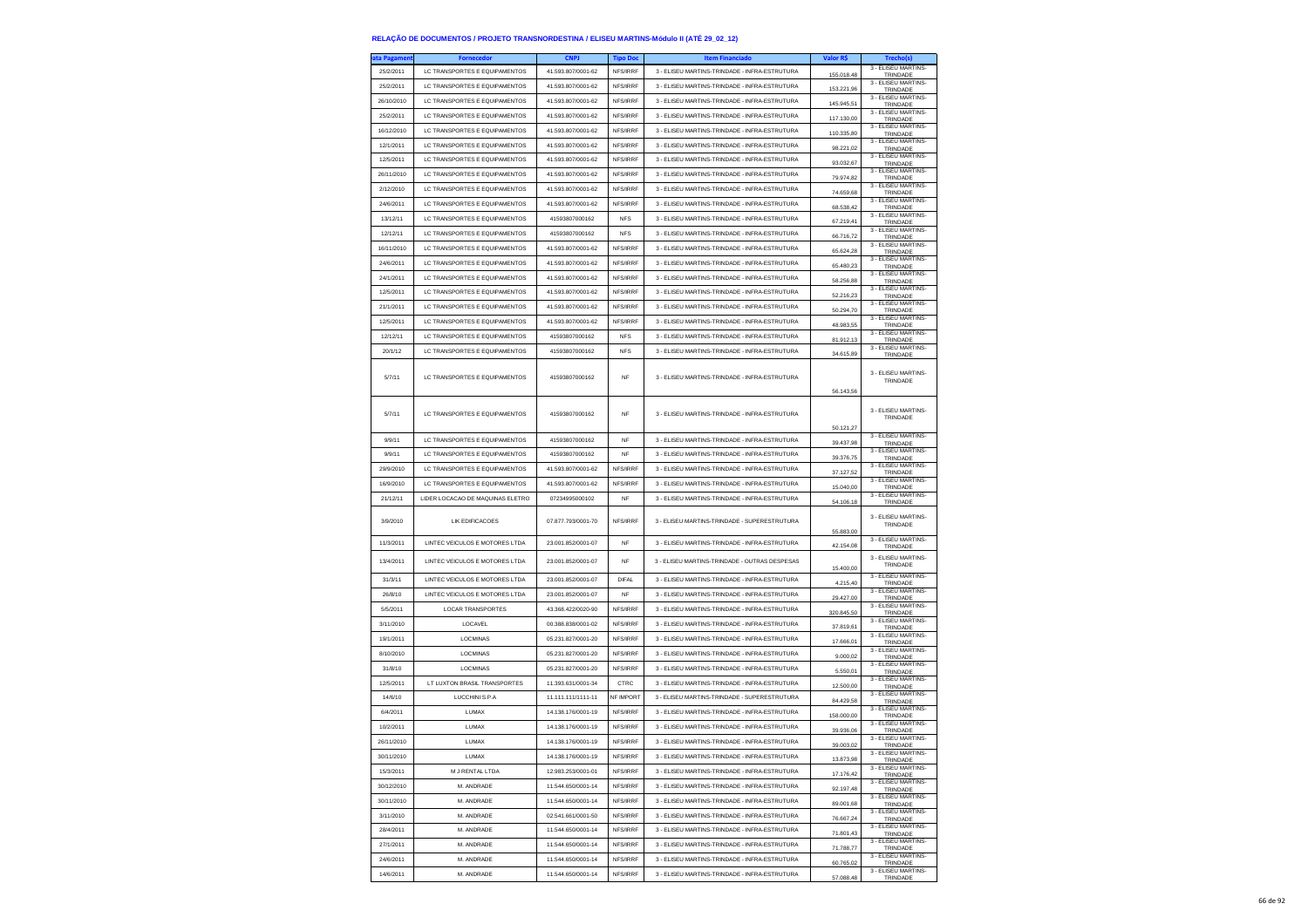| ta Pagamen | <b>Fornecedor</b>                                             | <b>CNPJ</b>        | <b>Tipo Doc</b> | <b>Item Financiado</b>                        | Valor R\$  | Trecho(s)                       |
|------------|---------------------------------------------------------------|--------------------|-----------------|-----------------------------------------------|------------|---------------------------------|
| 4/4/2011   | M. ANDRADE                                                    | 11.544.650/0001-14 | NFS/IRRF        | 3 - ELISEU MARTINS-TRINDADE - INFRA-ESTRUTURA | 54.892,66  | 3 - ELISEU MARTINS-<br>TRINDADE |
| 23/2/2011  | M. ANDRADE                                                    | 11.544.650/0001-14 | NFS/IRRF        | 3 - ELISEU MARTINS-TRINDADE - INFRA-ESTRUTURA | 43.937.78  | 3 - ELISEU MARTINS-<br>TRINDADE |
| 26/4/2011  | M. ANDRADE                                                    | 11.544.650/0001-14 | NFS/IRRF        | 3 - ELISEU MARTINS-TRINDADE - INFRA-ESTRUTURA | 43.192,64  | 3 - ELISEU MARTINS-             |
| 20/6/2011  | M. ANDRADE                                                    | 11.544.650/0001-14 | NFS/IRRF        | 3 - ELISEU MARTINS-TRINDADE - INFRA-ESTRUTURA |            | TRINDADE<br>3 - ELISEU MARTINS- |
| 12/11/2010 | M. ANDRADE                                                    | 11.544.650/0001-14 | NFS/IRRF        | 3 - ELISEU MARTINS-TRINDADE - INFRA-ESTRUTURA | 42.892,96  | TRINDADE<br>3 - ELISEU MARTINS- |
|            |                                                               |                    |                 |                                               | 20.139.00  | TRINDADE<br>3 - ELISEU MARTINS- |
| 23/2/2011  | M. ANDRADE                                                    | 11.544.650/0001-14 | NFS/IRRF        | 3 - ELISEU MARTINS-TRINDADE - INFRA-ESTRUTURA | 19.095.22  | TRINDADE<br>3 - ELISEU MARTINS- |
| 30/11/2010 | M. ANDRADE                                                    | 11.544.650/0001-14 | NFS/IRRF        | 3 - ELISEU MARTINS-TRINDADE - INFRA-ESTRUTURA | 18.060,00  | TRINDADE<br>3 - ELISEU MARTINS- |
| 23/2/2011  | M. ANDRADE                                                    | 11.544.650/0001-14 | NFS/IRRF        | 3 - ELISEU MARTINS-TRINDADE - INFRA-ESTRUTURA | 17.252.14  | TRINDADE                        |
| 20/5/2011  | M. ANDRADE                                                    | 11.544.650/0001-14 | NFS/IRRF        | 3 - ELISEU MARTINS-TRINDADE - INFRA-ESTRUTURA | 16.391,57  | 3 - ELISEU MARTINS-<br>TRINDADE |
| 23/2/2011  | M. ANDRADE                                                    | 11.544.650/0001-14 | NFS/IRRF        | 3 - ELISEU MARTINS-TRINDADE - INFRA-ESTRUTURA | 7.409,53   | 3 - ELISEU MARTINS-<br>TRINDADE |
| 28/4/2011  | M. ANDRADE                                                    | 11.544.650/0001-14 | NFS/IRRF        | 3 - FLISEU MARTINS-TRINDADE - INFRA-ESTRUTURA | 3 708 04   | 3 - ELISEU MARTINS-<br>TRINDADE |
| 28/05/2010 | M ANDRADE                                                     | 11.544.650/0001-14 | <b>NFS</b>      | 3 - ELISEU MARTINS-TRINDADE - INFRA-ESTRUTURA | 79.926.07  | 3 - ELISEU MARTINS-<br>TRINDADE |
| 28/9/2010  | M. ANDRADE                                                    | 11 544 650/0001-14 | <b>NES/IRRE</b> | 3 - ELISEU MARTINS-TRINDADE - INFRA-ESTRUTURA | 76.252,55  | 3 - ELISEU MARTINS-<br>TRINDADE |
| 1/7/10     | M. ANDRADE                                                    | 11.544.650/0001-14 | NFS/IRRF        | 3 - ELISEU MARTINS-TRINDADE - INFRA-ESTRUTURA |            | 3 - ELISEU MARTINS-             |
| 12/8/10    | M. ANDRADE                                                    | 11.544.650/0001-14 | NFS/IRRF        | 3 - FLISELLMARTINS-TRINDADE - INFRA-ESTRUTURA | 74.428,77  | TRINDADE<br>3 - FLISEU MARTINS- |
| 1/7/10     | M. ANDRADE                                                    | 11.544.650/0001-14 | NFS/IRRF        | 3 - ELISEU MARTINS-TRINDADE - INFRA-ESTRUTURA | 57.649,01  | TRINDADE<br>3 - ELISEU MARTINS- |
|            |                                                               |                    |                 |                                               | 20.103,93  | TRINDADE<br>3 - ELISEU MARTINS- |
| 12/7/10    | M. ANDRADE                                                    | 11.544.650/0001-14 | NFS/IRRF        | 3 - ELISEU MARTINS-TRINDADE - INFRA-ESTRUTURA | 15.039,56  | TRINDADE<br>3 - ELISEU MARTINS- |
| 20/7/10    | M. ANDRADE                                                    | 11.544.650/0001-14 | NFS/IRRF        | 3 - ELISEU MARTINS-TRINDADE - INFRA-ESTRUTURA | 10.707,32  | TRINDADE<br>3 - ELISEU MARTINS- |
| 12/7/10    | M. ANDRADE                                                    | 11.544.650/0001-14 | NFS/IRRF        | 3 - ELISEU MARTINS-TRINDADE - INFRA-ESTRUTURA | 10.129,60  | TRINDADE                        |
| 28/05/2010 | M. ANDRADE                                                    | 11.544.650/0001-14 | <b>NFS</b>      | 3 - ELISEU MARTINS-TRINDADE - INFRA-ESTRUTURA | 10.109,55  | 3 - ELISEU MARTINS-<br>TRINDADE |
| 27/7/10    | M. ANDRADE                                                    | 11.544.650/0001-14 | NFS/IRRF        | 3 - ELISEU MARTINS-TRINDADE - INFRA-ESTRUTURA | 3.626.70   | 3 - FLISEU MARTINS-<br>TRINDADE |
| 31/5/11    | MADEFORTE COMERCIO DE MATE                                    | 07 347 599/0001-83 | <b>DIFAL</b>    | 3 - ELISEU MARTINS-TRINDADE - INFRA-ESTRUTURA | 3.625,83   | 3 - ELISEU MARTINS-<br>TRINDADE |
| 10/5/2011  | MADEFORTE COMERCIO DE MATERIAIS<br>PARA CONSTRUCAO LTDA       | 07.347.599/0001-83 | NF              | 3 - ELISEU MARTINS-TRINDADE - INFRA-ESTRUTURA | 35.030.93  | 3 - ELISEU MARTINS-<br>TRINDADE |
| 23/8/11    | MADEIREIRA ESQUADRO LTDA                                      | 11371460000142     | <b>NF</b>       | 3 - ELISEU MARTINS-TRINDADE - INFRA-ESTRUTURA | 41,000.00  | 3 - ELISEU MARTINS-<br>TRINDADE |
| 23/8/11    | MADEIREIRA ESQUADRO LTDA                                      | 11371460000142     | <b>NF</b>       | 3 - ELISEU MARTINS-TRINDADE - INFRA-ESTRUTURA |            | 3 - ELISEU MARTINS-             |
| 23/8/11    | MADEIREIRA ESQUADRO LTDA                                      | 11371460000142     | NF              | 3 - ELISEU MARTINS-TRINDADE - INFRA-ESTRUTURA | 37,440.00  | TRINDADE<br>3 - ELISEU MARTINS- |
| 23/2/2011  | MADEIREIRA SANTA MARIA                                        | 09.379.524/0001-00 | <b>NF</b>       | 3 - ELISEU MARTINS-TRINDADE - INFRA-ESTRUTURA | 35.980,00  | TRINDADE<br>3 - ELISEU MARTINS- |
|            |                                                               |                    |                 |                                               | 17.632.05  | TRINDADE<br>3 - ELISEU MARTINS- |
| 20/8/10    | MADEIREIRA SANTA MARIA                                        | 09.379.524/0001-00 | <b>NF</b>       | 3 - ELISEU MARTINS-TRINDADE - SUPERESTRUTURA  | 57.867,81  | TRINDADE<br>3 - ELISEU MARTINS- |
| 22/6/10    | MADEREIRA ANDRADE                                             | 12.771.697/0001-83 | NF              | 3 - ELISEU MARTINS-TRINDADE - INFRA-ESTRUTURA | 12.655,44  | TRINDADE<br>3 - ELISEU MARTINS- |
| 4/5/2011   | MAKRO                                                         | 05 325 014/0001-07 | NFS/IRRF        | 3 - ELISEU MARTINS-TRINDADE - INFRA-ESTRUTURA | 32 566 30  | TRINDADE                        |
| 7/4/2011   | <b>MAKRO</b>                                                  | 05.325.014/0001-07 | NFS/IRRF        | 3 - ELISEU MARTINS-TRINDADE - INFRA-ESTRUTURA | 32.566,30  | 3 - ELISEU MARTINS-<br>TRINDADE |
| 25/2/2011  | MAKRO                                                         | 05.325.014/0001-07 | NFS/IRRF        | 3 - ELISEU MARTINS-TRINDADE - INFRA-ESTRUTURA | 11.436,86  | 3 - ELISEU MARTINS-<br>TRINDADE |
| 20/1/12    | MANDRADE LOCACAO E SERVICOS LTDA                              | 11544650000114     | <b>NF</b>       | 3 - ELISEU MARTINS-TRINDADE - INFRA-ESTRUTURA | 25.088.40  | 3 - ELISEU MARTINS-<br>TRINDADE |
| 9/12/11    | MANDRADE LOCACAO E SERVICOS LTDA                              | 11544650000114     | <b>NF</b>       | 3 - ELISEU MARTINS-TRINDADE - INFRA-ESTRUTURA | 24.375,29  | 3 - ELISEU MARTINS-<br>TRINDADE |
| 23/12/11   | MANDRADE LOCACAO E SERVICOS LTDA                              | 11544650000114     | <b>NF</b>       | 3 - ELISEU MARTINS-TRINDADE - INFRA-ESTRUTURA | 21.195,26  | 3 - ELISEU MARTINS-<br>TRINDADE |
| 9/12/11    | MANDRADE LOCACAO E SERVICOS LTDA                              | 11544650000114     | <b>NF</b>       | 3 - ELISEU MARTINS-TRINDADE - INFRA-ESTRUTURA | 20.810.07  | 3 - ELISEU MARTINS-             |
| 9/12/11    | MANDRADE LOCACAO E SERVICOS LTDA                              | 11544650000114     | <b>NF</b>       | 3 - ELISEU MARTINS-TRINDADE - INFRA-ESTRUTURA |            | TRINDADE<br>3 - ELISEU MARTINS- |
| 16/12/11   | MANDRADE LOCACAO E SERVICOS LTDA                              | 11544650000114     | <b>NF</b>       | 3 - ELISEU MARTINS-TRINDADE - INFRA-ESTRUTURA | 18.280,58  | TRINDADE<br>3 - ELISEU MARTINS- |
|            | MANOEL GALDINO COM. E REP. DE                                 | 04.485.544/0001-41 |                 | 3 - ELISEU MARTINS-TRINDADE - OUTRAS DESPESAS | 15.245,38  | TRINDADE<br>3 - ELISEU MARTINS- |
| 26/10/2010 | MATERIAL DE CONSTRUÇÃO LTDA.<br>MANOEL GALDINO COM. E REP. DE |                    | <b>NF</b>       |                                               | 9.100.00   | TRINDADE<br>3 - ELISEU MARTINS- |
| 26/10/2010 | MATERIAL DE CONSTRUÇÃO LTDA.<br>MANOEL GALDINO COM. E REP. DE | 04.485.544/0001-41 | <b>NF</b>       | 3 - ELISEU MARTINS-TRINDADE - OUTRAS DESPESAS | 9.100,00   | TRINDADE<br>3 - ELISEU MARTINS- |
| 26/10/2010 | MATERIAL DE CONSTRUÇÃO LTDA.<br>MANOEL GALDINO COM. E REP. DE | 04 485 544/0001-41 | NF              | 3 - ELISEU MARTINS-TRINDADE - OUTRAS DESPESAS | 9.100,00   | TRINDADE<br>3 - ELISEU MARTINS- |
| 26/10/2010 | MATERIAL DE CONSTRUCAO LTDA.                                  | 04.485.544/0001-41 | NF              | 3 - ELISEU MARTINS-TRINDADE - OUTRAS DESPESAS | 9.100,00   | TRINDADE                        |
| 21/7/10    | MANOEL GALDINO COM. E REP. DE<br>MATERIAL DE CONSTRUÇÃO LTDA  | 04.485.544/0001-41 | <b>NF</b>       | 3 - ELISEU MARTINS-TRINDADE - INFRA-ESTRUTURA | 10.988,25  | 3 - ELISEU MARTINS-<br>TRINDADE |
| 12/11/2010 | MARINALVA BENICIA DE AMORIM                                   | 10.391.851/0001-66 | <b>NF</b>       | 3 - ELISEU MARTINS-TRINDADE - OUTRAS DESPESAS | 5.490,00   | 3 - ELISEU MARTINS-<br>TRINDADE |
| 6/10/2010  | MARINALVA BENICIA DE AMORIM                                   | 10.391.851/0001-66 | NF              | 3 - ELISEU MARTINS-TRINDADE - OUTRAS DESPESAS | 1.516,00   | 3 - ELISEU MARTINS-<br>TRINDADE |
| 6/10/2010  | MARINALVA BENICIA DE AMORIM                                   | 10.391.851/0001-66 | <b>NF</b>       | 3 - ELISEU MARTINS-TRINDADE - OUTRAS DESPESAS | 1.400,00   | 3 - ELISEU MARTINS-<br>TRINDADE |
| 27/8/10    | MARINALVA BENICIA DE AMORIM                                   | 10.391.851/0001-66 | NF              | 3 - ELISEU MARTINS-TRINDADE - OUTRAS DESPESAS | 0.00       | 3 - ELISEU MARTINS-<br>TRINDAD  |
| 28/4/2011  | MAXFER PARAF                                                  | 05.261.875/0001-60 | NF              | 3 - ELISEU MARTINS-TRINDADE - SUPERESTRUTURA  |            | 3 - ELISEU MARTINS-             |
| 28/7/10    | MECANICA ELDO                                                 | 11.554.168/0001-65 | NFS/IRRF        | 3 - ELISEU MARTINS-TRINDADE - INFRA-ESTRUTURA | 160,00     | TRINDADE<br>3 - FLISEU MARTINS- |
|            | <b>MECANICA ELDO</b>                                          |                    | NES/IRRE        |                                               | 3,569.00   | TRINDADE<br>3 - ELISEU MARTINS- |
| 4/8/10     | MEDEFIL MINERACAO E TRANSPORTES                               | 11.554.168/0001-65 |                 | 3 - ELISEU MARTINS-TRINDADE - INFRA-ESTRUTURA | 2.212,28   | TRINDADE<br>3 - FLISEU MARTINS- |
| 8/4/2011   | LTDA<br>MEDEFIL MINERACAO E TRANSPORTES                       | 01.121.343/0001-77 | NFS/IRRF        | 3 - ELISEU MARTINS-TRINDADE - INFRA-ESTRUTURA | 650.717,71 | TRINDADE<br>3 - FLISELLMARTINS- |
| 28/4/2011  | LTDA<br>MEDEFIL MINERACAO E TRANSPORTES                       | 01.121.343/0001-77 | NFS/IRRF        | 3 - ELISEU MARTINS-TRINDADE - INFRA-ESTRUTURA | 618.971.67 | TRINDADE                        |
| 27/12/2010 | LTDA                                                          | 01.121.343/0001-77 | NES/IRRE        | 3 - ELISEU MARTINS-TRINDADE - INFRA-ESTRUTURA | 580.536.18 | 3 - ELISEU MARTINS-<br>TRINDADE |
| 30/12/2010 | MEDEFIL MINERACAO E TRANSPORTES<br>LTDA                       | 01.121.343/0001-77 | NFS/IRRF        | 3 - ELISEU MARTINS-TRINDADE - INFRA-ESTRUTURA | 556.481,83 | 3 - ELISEU MARTINS-<br>TRINDADE |
| 3/11/2010  | MEDEFIL MINERACAO E TRANSPORTES<br>LTDA                       | 01.121.343/0001-77 | NFS/IRRF        | 3 - ELISEU MARTINS-TRINDADE - INFRA-ESTRUTURA | 543.298.34 | 3 - ELISEU MARTINS-<br>TRINDADE |
| 28/1/2011  | MEDEFIL MINERACAO E TRANSPORTES<br>LTDA                       | 01 121 343/0001-77 | NFS/IRRF        | 3 - ELISEU MARTINS-TRINDADE - INFRA-ESTRUTURA | 504.832.76 | 3 - ELISEU MARTINS-<br>TRINDADE |
|            |                                                               |                    |                 |                                               |            |                                 |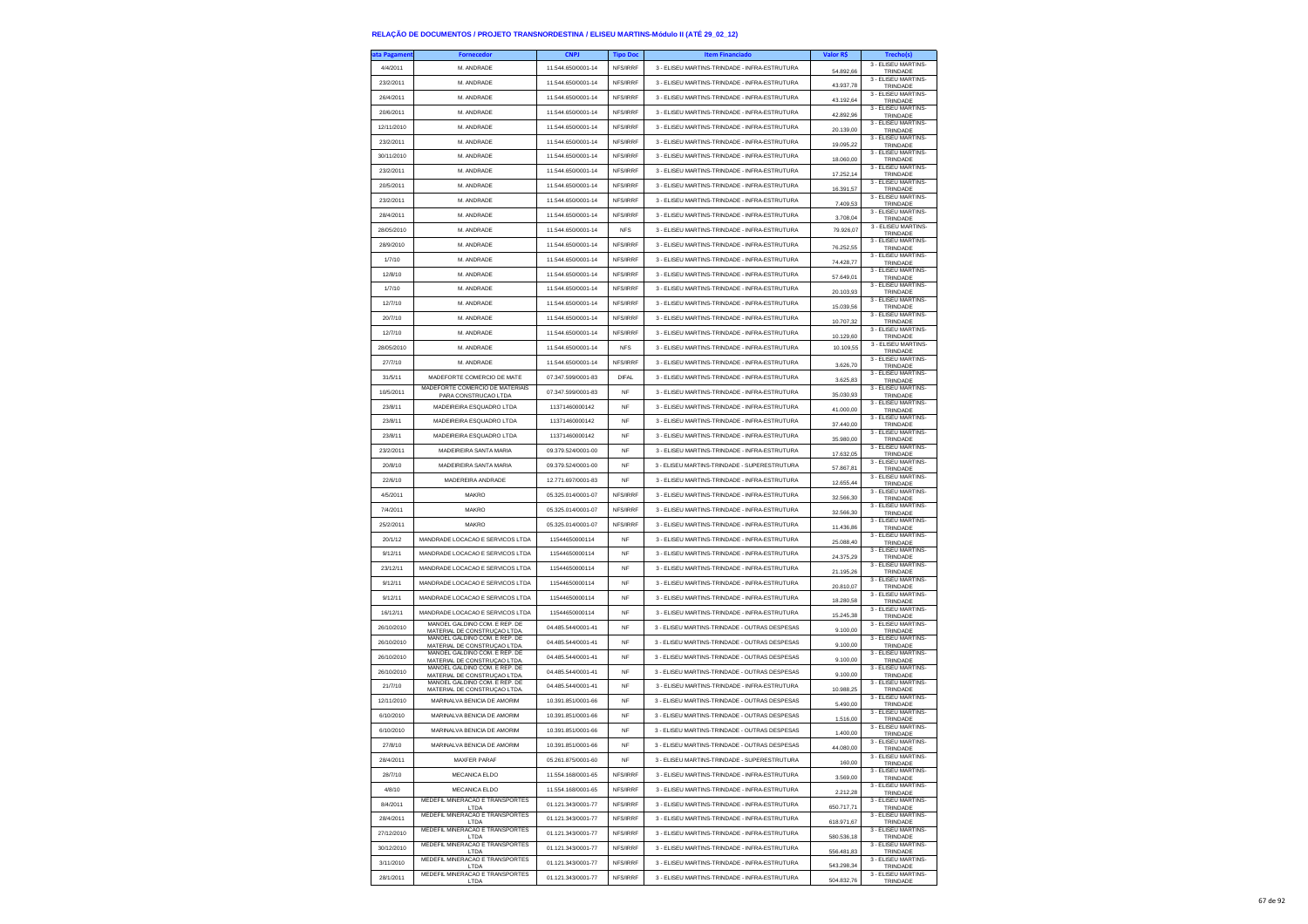| 26/11/2010<br>01.121.343/0001-77<br>NFS/IRRF<br>3 - ELISEU MARTINS-TRINDADE - INFRA-ESTRUTURA<br>422.298,31<br>LTDA<br>TRINDADE<br>MEDEFIL MINERACAO E TRANSPORTES<br>3 - ELISEU MARTINS-<br>3/12/2010<br>01.121.343/0001-77<br>3 - ELISEU MARTINS-TRINDADE - INFRA-ESTRUTURA<br>NFS/IRRF<br>421.859,99<br>LTDA<br>TRINDADE<br>MEDEFIL MINERACAO E TRANSPORTES<br>3 - FLISEU MARTINS-<br>23/2/2011<br>01.121.343/0001-77<br>3 - ELISEU MARTINS-TRINDADE - INFRA-ESTRUTURA<br>NFS/IRRF<br>383,875.79<br>LTDA<br>TRINDADE<br>MEDEFIL MINERACAO E TRANSPORTES<br>3 - ELISEU MARTINS-<br>28/10/2010<br>01.121.343/0001-77<br>NFS/IRRF<br>3 - ELISEU MARTINS-TRINDADE - INFRA-ESTRUTURA<br>342.629,89<br>LTDA<br>TRINDADE<br>MEDEFIL MINERACAO E TRANSPORTES<br>3 - ELISEU MARTINS-<br>30/5/2011<br>01.121.343/0001-77<br>3 - ELISEU MARTINS-TRINDADE - INFRA-ESTRUTURA<br>NFS/IRRF<br>307.643,49<br>TRINDADE<br>LTDA<br>MEDEEL MINERACAO E TRANSPORTES<br>3 - ELISEU MARTINS-<br>23/2/2011<br>01.121.343/0001-77<br>NFS/IRRF<br>3 - ELISEU MARTINS-TRINDADE - INFRA-ESTRUTURA<br>247.149.31<br>LTDA<br>TRINDADE<br>MEDEFIL MINERACAO E TRANSPORTES<br>3 - ELISEU MARTINS-<br>30/5/2011<br>01.121.343/0001-77<br>3 - ELISEU MARTINS-TRINDADE - INFRA-ESTRUTURA<br>NFS/IRRF<br>203.849.62<br>LTDA<br>TRINDADE<br>MEDEFIL MINERACAO E TRANSPORTES<br>3 - ELISEU MARTINS-<br>2/3/2011<br>01.121.343/0001-77<br>NFS/IRRF<br>3 - ELISEU MARTINS-TRINDADE - INFRA-ESTRUTURA<br>92.916,23<br>LTDA<br>TRINDADE<br>MEDEFIL MINERACAO E TRANSPORTES<br>3 - ELISEU MARTINS-<br>4/4/2011<br>01.121.343/0001-77<br>NFS/IRRF<br>3 - ELISEU MARTINS-TRINDADE - INFRA-ESTRUTURA<br>84,478.18<br>LTDA<br>TRINDADE<br>MEDEFIL MINERACAO E TRANSPORTES<br>3 - ELISEU MARTINS-<br>4/4/2011<br>01.121.343/0001-77<br>NFS/IRRF<br>3 - ELISEU MARTINS-TRINDADE - INFRA-ESTRUTURA<br>31.514,40<br>LTDA<br>TRINDADE<br>MEDEFIL MINERACAO E TRANSPORTES<br>3 - ELISEU MARTINS-<br>2/3/2011<br>01.121.343/0001-77<br>NFS/IRRF<br>3 - ELISEU MARTINS-TRINDADE - INFRA-ESTRUTURA<br>30.903,17<br>TRINDADE<br>LTDA<br>MEDEFIL MINERACAO E TRANSPORTES<br>3 - FLISEU MARTINS-<br>1/4/2011<br>01.121.343/0001-77<br>NFS/IRRF<br>3 - ELISEU MARTINS-TRINDADE - INFRA-ESTRUTURA<br>19.076.99<br>LTDA<br>TRINDADE<br>3 - ELISEU MARTINS-<br>METAURGICA WOLF LTDA<br>20/7/10<br>46.374.203/0001-49<br>3 - ELISEU MARTINS-TRINDADE - OUTRAS DESPESAS<br><b>NF</b><br>49.155,00<br>TRINDADE<br>3 - ELISEU MARTINS-<br>20/7/10<br>METAURGICA WOLF LTDA<br>46.374.203/0001-49<br><b>NF</b><br>3 - ELISEU MARTINS-TRINDADE - OUTRAS DESPESAS<br>32,160.00<br>TRINDADE<br>3 - FLISEU MARTINS<br>METAURGICA WOLF LTDA<br>46.374.203/0001-49<br>3 - ELISEU MARTINS-TRINDADE - OUTRAS DESPESAS<br>20/7/10<br>NF<br>14.105.07<br>TRINDADE<br>3 - ELISEU MARTINS-<br>20/7/10<br>METAURGICA WOLF LTDA<br>46.374.203/0001-49<br>3 - ELISEU MARTINS-TRINDADE - OUTRAS DESPESAS<br><b>NF</b><br>12.428,16<br>TRINDADE<br>3 - ELISEU MARTINS-<br>20/7/10<br>METAURGICA WOLF LTDA<br>46.374.203/0001-49<br><b>NF</b><br>3 - ELISEU MARTINS-TRINDADE - OUTRAS DESPESAS<br>10.451,46<br>TRINDADE<br>3 - ELISEU MARTINS-<br>20/7/10<br>METAURGICA WOLF LTDA<br>46.374.203/0001-49<br>NF<br>3 - ELISEU MARTINS-TRINDADE - OUTRAS DESPESAS<br>9.900,00<br>TRINDADE<br>3 - ELISEU MARTINS-<br>20/7/10<br>METAURGICA WOLF LTDA<br>46.374.203/0001-49<br>3 - ELISEU MARTINS-TRINDADE - OUTRAS DESPESAS<br><b>NF</b><br>1.980,00<br>TRINDADE<br>3 - ELISEU MARTINS-<br>20/7/10<br>METAURGICA WOLF LTDA<br>46.374.203/0001-49<br><b>NF</b><br>3 - ELISEU MARTINS-TRINDADE - OUTRAS DESPESAS<br>1.260,00<br>TRINDADE<br>3 - ELISEU MARTINS-<br>46.374.203/0001-49<br>3 - ELISEU MARTINS-TRINDADE - OUTRAS DESPESAS<br>20/7/10<br>METAURGICA WOLF LTDA<br>NF<br>833,04<br>TRINDADE<br>3 - FLISEU MARTINS-<br>METAURGICA WOLF LTDA<br>46.374.203/0001-49<br>3 - ELISEU MARTINS-TRINDADE - OUTRAS DESPESAS<br>20/7/10<br><b>NF</b><br>519,90<br>TRINDADE<br>3 - ELISEU MARTINS-<br>20/7/10<br>METAURGICA WOLF LTDA<br>46.374.203/0001-49<br><b>NF</b><br>3 - ELISEU MARTINS-TRINDADE - OUTRAS DESPESAS<br>192,00<br>TRINDADE<br>3 - ELISEU MARTINS-<br>24/9/2010<br>METAURGICA WOLF LTDA<br>46.374.203/0001-49<br>3 - ELISEU MARTINS-TRINDADE - INFRA-ESTRUTURA<br>NF<br>9.735,00<br>TRINDADE<br>3 - ELISEU MARTINS-<br>METAURGICA WOLF LTDA<br>46.374.203/0001-49<br>3 - ELISEU MARTINS-TRINDADE - INFRA-ESTRUTURA<br>24/9/2010<br><b>NF</b><br>9,168.00<br>TRINDADE<br>3 - ELISEU MARTINS-<br>24/9/2010<br>METAURGICA WOLF LTDA<br>46 374 203/0001-49<br><b>NF</b><br>3 - ELISEU MARTINS-TRINDADE - INFRA-ESTRUTURA<br>4.920,00<br>TRINDADE<br>3 - ELISEU MARTINS-<br>46.374.203/0001-49<br>3 - ELISEU MARTINS-TRINDADE - INFRA-ESTRUTURA<br>24/9/2010<br>METAURGICA WOLF LTDA<br>NF<br>1.695,00<br>TRINDADE<br>3 - ELISEU MARTINS-<br>METAURGICA WOLF LTDA<br>46.374.203/0001-49<br>3 - FLISEU MARTINS-TRINDADE - INFRA-ESTRUTURA<br>24/9/2010<br><b>NF</b><br>1.098.54<br>TRINDADE<br>3 - ELISEU MARTINS-<br>24/9/2010<br>METAURGICA WOLF LTDA<br>46.374.203/0001-49<br>3 - ELISEU MARTINS-TRINDADE - INFRA-ESTRUTURA<br><b>NF</b><br>748,00<br>TRINDADE<br>3 - ELISEU MARTINS-<br>METAURGICA WOLF LTDA<br>46.374.203/0001-49<br>24/9/2010<br>NF<br>3 - ELISEU MARTINS-TRINDADE - INFRA-ESTRUTURA<br>587,52<br>TRINDADE<br>3 - ELISEU MARTINS-<br>28/7/11<br>MILLS ESTRUTURAS E SERVICOS DE ENGE<br>27093558000468<br>3 - ELISEU MARTINS-TRINDADE - INFRA-ESTRUTURA<br><b>NF</b><br>390,225.00<br>TRINDADE<br>3 - ELISEU MARTINS-<br>29/8/11<br>MILLS ESTRUTURAS E SERVICOS DE ENGE<br>27093558000468<br>3 - ELISEU MARTINS-TRINDADE - INFRA-ESTRUTURA<br><b>NF</b><br>83.434,45<br>TRINDADE<br>3 - ELISEU MARTINS-<br>MILLS ESTRUTURAS E SERVICOS DE ENGE<br>29/8/11<br>27093558000468<br>NF<br>3 - ELISEU MARTINS-TRINDADE - INFRA-ESTRUTURA<br>81.752,31<br>TRINDADE<br>3 - ELISEU MARTINS-<br>29/8/11<br>MILLS ESTRUTURAS E SERVICOS DE ENGE<br>27093558000468<br>3 - ELISEU MARTINS-TRINDADE - INFRA-ESTRUTURA<br><b>NF</b><br>80.341.66<br>TRINDADE<br>3 - ELISEU MARTINS-<br>3/11/11<br>MILLS ESTRUTURAS E SERVICOS DE ENGE<br>27093558000468<br>3 - ELISEU MARTINS-TRINDADE - INFRA-ESTRUTURA<br><b>NF</b><br>78.845,44<br>TRINDADE<br>3 - ELISEU MARTINS-<br>29/8/11<br>MILLS ESTRUTURAS E SERVICOS DE ENGE<br>27093558000468<br><b>NF</b><br>3 - ELISEU MARTINS-TRINDADE - INFRA-ESTRUTURA<br>75.155,22<br>TRINDADE<br>3 - ELISEU MARTINS-<br>MILLS ESTRUTURAS E SERVICOS DE ENGE<br>27093558000468<br>3 - ELISEU MARTINS-TRINDADE - INFRA-ESTRUTURA<br>18/11/11<br><b>NF</b><br>71.723,78<br>TRINDADE<br>3 - ELISEU MARTINS-<br>3/1/12<br>MILLS ESTRUTURAS E SERVICOS DE ENGE<br>27093558000468<br>3 - ELISEU MARTINS-TRINDADE - INFRA-ESTRUTURA<br><b>NFS</b><br>91.677,33<br>TRINDADE<br>3 - ELISEU MARTINS-<br>20/1/12<br>MILLS ESTRUTURAS E SERVICOS DE ENGE<br>27093558000468<br><b>NFS</b><br>3 - ELISEU MARTINS-TRINDADE - INFRA-ESTRUTURA<br>86.152,54<br>TRINDADE<br>3 - ELISEU MARTINS-<br>12/1/12<br>MILLS ESTRUTURAS E SERVICOS DE ENGE<br>27093558000468<br>3 - ELISEU MARTINS-TRINDADE - INFRA-ESTRUTURA<br><b>NFS</b><br>80,602.27<br>TRINDADE<br>3 - FLISEU MARTINS-<br>29/2/12<br>MILLS ESTRUTURAS E SERVICOS DE ENGE<br>27093558000468<br>3 - ELISEU MARTINS-TRINDADE - INFRA-ESTRUTURA<br><b>NFS</b><br>80.601,43<br>TRINDADE<br>3 - ELISEU MARTINS-<br>3/1/12<br>MILLS ESTRUTURAS E SERVICOS DE ENGE<br>27093558000468<br><b>NFS</b><br>3 - ELISEU MARTINS-TRINDADE - INFRA-ESTRUTURA<br>70.906,60<br>TRINDADE<br>3 - ELISEU MARTINS-<br>5/7/11<br>MILLS ESTRUTURAS E SERVICOS DE ENGE<br>27093558000468<br><b>NF</b><br>3 - ELISEU MARTINS-TRINDADE - INFRA-ESTRUTURA<br>TRINDADE<br>97.379.98<br>3 - FLISEU MARTINS-<br>MILLS ESTRUTURAS E SERVICOS DE ENGE<br>27093558000468<br>3 - ELISEU MARTINS-TRINDADE - INFRA-ESTRUTURA<br>5/7/11<br><b>NF</b><br>TRINDADE<br>89.968,73<br>3 - ELISEU MARTINS-<br>5/10/11<br>MILLS ESTRUTURAS E SERVICOS DE ENGE<br>27093558000468<br>3 - ELISEU MARTINS-TRINDADE - INFRA-ESTRUTURA<br><b>NF</b><br>85.262.05<br><b>TRINDADE</b><br>3 - ELISEU MARTINS-<br>MILLS ESTRUTURAS E SERVICOS DE ENGE<br>27093558000468<br>20/1/12<br><b>NFS</b><br>3 - ELISELLMARTINS-TRINDADE - INFRA-ESTRUTURA<br>51.623,25<br>TRINDADE<br>3 - ELISEU MARTINS-<br>20/1/12<br>MILLS ESTRUTURAS E SERVICOS DE ENGE<br>27093558000468<br><b>NFS</b><br>3 - ELISEU MARTINS-TRINDADE - INFRA-ESTRUTURA<br>50.980,00<br>TRINDADE<br>3 - ELISEU MARTINS-<br>4/1/12<br>MILLS ESTRUTURAS E SERVICOS DE ENGE<br>27093558000468<br><b>NFS</b><br>3 - ELISEU MARTINS-TRINDADE - INFRA-ESTRUTURA<br>47.567.81<br>TRINDADE<br>3 - ELISEU MARTINS-<br>16/11/11<br>MILLS ESTRUTURAS E SERVICOS DE ENGE<br>27093558000468<br>3 - ELISEU MARTINS-TRINDADE - INFRA-ESTRUTURA<br>NF<br>71.725,30<br>TRINDADE<br>3 - ELISEU MARTINS-<br>12/7/11<br>MILLS ESTRUTURAS E SERVICOS DE ENGE<br>27093558000468<br>3 - ELISEU MARTINS-TRINDADE - INFRA-ESTRUTURA<br>NF<br>TRINDADE<br>70.917.49<br>3 - ELISEU MARTINS-<br>12/7/11<br>MILLS ESTRUTURAS E SERVICOS DE ENGE<br>27093558000468<br><b>NF</b><br>3 - ELISEU MARTINS-TRINDADE - INFRA-ESTRUTURA<br>TRINDADE<br>70.917,49<br>3 - ELISEU MARTINS-<br>5/7/11<br>MILLS ESTRUTURAS E SERVICOS DE ENGE<br>27093558000468<br><b>NF</b><br>3 - ELISEU MARTINS-TRINDADE - INFRA-ESTRUTURA<br>TRINDADE<br>40.387,57 | ata Pagamer | <b>Fornecedor</b>               | <b>CNPJ</b> | <b>Tipo Doc</b> | <b>Item Financiado</b> | Valor R\$ | Trecho(s)           |
|------------------------------------------------------------------------------------------------------------------------------------------------------------------------------------------------------------------------------------------------------------------------------------------------------------------------------------------------------------------------------------------------------------------------------------------------------------------------------------------------------------------------------------------------------------------------------------------------------------------------------------------------------------------------------------------------------------------------------------------------------------------------------------------------------------------------------------------------------------------------------------------------------------------------------------------------------------------------------------------------------------------------------------------------------------------------------------------------------------------------------------------------------------------------------------------------------------------------------------------------------------------------------------------------------------------------------------------------------------------------------------------------------------------------------------------------------------------------------------------------------------------------------------------------------------------------------------------------------------------------------------------------------------------------------------------------------------------------------------------------------------------------------------------------------------------------------------------------------------------------------------------------------------------------------------------------------------------------------------------------------------------------------------------------------------------------------------------------------------------------------------------------------------------------------------------------------------------------------------------------------------------------------------------------------------------------------------------------------------------------------------------------------------------------------------------------------------------------------------------------------------------------------------------------------------------------------------------------------------------------------------------------------------------------------------------------------------------------------------------------------------------------------------------------------------------------------------------------------------------------------------------------------------------------------------------------------------------------------------------------------------------------------------------------------------------------------------------------------------------------------------------------------------------------------------------------------------------------------------------------------------------------------------------------------------------------------------------------------------------------------------------------------------------------------------------------------------------------------------------------------------------------------------------------------------------------------------------------------------------------------------------------------------------------------------------------------------------------------------------------------------------------------------------------------------------------------------------------------------------------------------------------------------------------------------------------------------------------------------------------------------------------------------------------------------------------------------------------------------------------------------------------------------------------------------------------------------------------------------------------------------------------------------------------------------------------------------------------------------------------------------------------------------------------------------------------------------------------------------------------------------------------------------------------------------------------------------------------------------------------------------------------------------------------------------------------------------------------------------------------------------------------------------------------------------------------------------------------------------------------------------------------------------------------------------------------------------------------------------------------------------------------------------------------------------------------------------------------------------------------------------------------------------------------------------------------------------------------------------------------------------------------------------------------------------------------------------------------------------------------------------------------------------------------------------------------------------------------------------------------------------------------------------------------------------------------------------------------------------------------------------------------------------------------------------------------------------------------------------------------------------------------------------------------------------------------------------------------------------------------------------------------------------------------------------------------------------------------------------------------------------------------------------------------------------------------------------------------------------------------------------------------------------------------------------------------------------------------------------------------------------------------------------------------------------------------------------------------------------------------------------------------------------------------------------------------------------------------------------------------------------------------------------------------------------------------------------------------------------------------------------------------------------------------------------------------------------------------------------------------------------------------------------------------------------------------------------------------------------------------------------------------------------------------------------------------------------------------------------------------------------------------------------------------------------------------------------------------------------------------------------------------------------------------------------------------------------------------------------------------------------------------------------------------------------------------------------------------------------------------------------------------------------------------------------------------------------------------------------------------------------------------------------------------------------------------------------------------------------------------------------------------------------------------------------------------------------------------------------------------------------------------------------------------------------------------------------------------------------------------------------------------------------------------------------------------------------------------------------------------------------------------------------------------------------------------------------------------------------------------------------------------------------------------------------------------------------------------------------------------------------------------------------------------------------------------------------------------------------------------------------------------------------------------------------------------------------------------------------------------------------------------------------------------------------------------------------------------------------------------------------------------------------------------------------------------------------------------------------------------------------------------------------------------------------------------------------------------------------------------------------------------------------------------------------------------------------------------------------------------------------------------------------------------------------------------------------------------------------------------------------------------------------------------------------------------------------------------------------------------------------------------------------------------------------------------------------------------------------------------------------------------------------------------|-------------|---------------------------------|-------------|-----------------|------------------------|-----------|---------------------|
|                                                                                                                                                                                                                                                                                                                                                                                                                                                                                                                                                                                                                                                                                                                                                                                                                                                                                                                                                                                                                                                                                                                                                                                                                                                                                                                                                                                                                                                                                                                                                                                                                                                                                                                                                                                                                                                                                                                                                                                                                                                                                                                                                                                                                                                                                                                                                                                                                                                                                                                                                                                                                                                                                                                                                                                                                                                                                                                                                                                                                                                                                                                                                                                                                                                                                                                                                                                                                                                                                                                                                                                                                                                                                                                                                                                                                                                                                                                                                                                                                                                                                                                                                                                                                                                                                                                                                                                                                                                                                                                                                                                                                                                                                                                                                                                                                                                                                                                                                                                                                                                                                                                                                                                                                                                                                                                                                                                                                                                                                                                                                                                                                                                                                                                                                                                                                                                                                                                                                                                                                                                                                                                                                                                                                                                                                                                                                                                                                                                                                                                                                                                                                                                                                                                                                                                                                                                                                                                                                                                                                                                                                                                                                                                                                                                                                                                                                                                                                                                                                                                                                                                                                                                                                                                                                                                                                                                                                                                                                                                                                                                                                                                                                                                                                                                                                                                                                                                                                                                                                                                                                                                                                                                                                                                                                                                                                                                                                                                                                                                                                                                                                                                                                                                                                                                                                                                                                                                                                        |             | MEDEFIL MINERACAO E TRANSPORTES |             |                 |                        |           | 3 - ELISEU MARTINS- |
|                                                                                                                                                                                                                                                                                                                                                                                                                                                                                                                                                                                                                                                                                                                                                                                                                                                                                                                                                                                                                                                                                                                                                                                                                                                                                                                                                                                                                                                                                                                                                                                                                                                                                                                                                                                                                                                                                                                                                                                                                                                                                                                                                                                                                                                                                                                                                                                                                                                                                                                                                                                                                                                                                                                                                                                                                                                                                                                                                                                                                                                                                                                                                                                                                                                                                                                                                                                                                                                                                                                                                                                                                                                                                                                                                                                                                                                                                                                                                                                                                                                                                                                                                                                                                                                                                                                                                                                                                                                                                                                                                                                                                                                                                                                                                                                                                                                                                                                                                                                                                                                                                                                                                                                                                                                                                                                                                                                                                                                                                                                                                                                                                                                                                                                                                                                                                                                                                                                                                                                                                                                                                                                                                                                                                                                                                                                                                                                                                                                                                                                                                                                                                                                                                                                                                                                                                                                                                                                                                                                                                                                                                                                                                                                                                                                                                                                                                                                                                                                                                                                                                                                                                                                                                                                                                                                                                                                                                                                                                                                                                                                                                                                                                                                                                                                                                                                                                                                                                                                                                                                                                                                                                                                                                                                                                                                                                                                                                                                                                                                                                                                                                                                                                                                                                                                                                                                                                                                                                        |             |                                 |             |                 |                        |           |                     |
|                                                                                                                                                                                                                                                                                                                                                                                                                                                                                                                                                                                                                                                                                                                                                                                                                                                                                                                                                                                                                                                                                                                                                                                                                                                                                                                                                                                                                                                                                                                                                                                                                                                                                                                                                                                                                                                                                                                                                                                                                                                                                                                                                                                                                                                                                                                                                                                                                                                                                                                                                                                                                                                                                                                                                                                                                                                                                                                                                                                                                                                                                                                                                                                                                                                                                                                                                                                                                                                                                                                                                                                                                                                                                                                                                                                                                                                                                                                                                                                                                                                                                                                                                                                                                                                                                                                                                                                                                                                                                                                                                                                                                                                                                                                                                                                                                                                                                                                                                                                                                                                                                                                                                                                                                                                                                                                                                                                                                                                                                                                                                                                                                                                                                                                                                                                                                                                                                                                                                                                                                                                                                                                                                                                                                                                                                                                                                                                                                                                                                                                                                                                                                                                                                                                                                                                                                                                                                                                                                                                                                                                                                                                                                                                                                                                                                                                                                                                                                                                                                                                                                                                                                                                                                                                                                                                                                                                                                                                                                                                                                                                                                                                                                                                                                                                                                                                                                                                                                                                                                                                                                                                                                                                                                                                                                                                                                                                                                                                                                                                                                                                                                                                                                                                                                                                                                                                                                                                                                        |             |                                 |             |                 |                        |           |                     |
|                                                                                                                                                                                                                                                                                                                                                                                                                                                                                                                                                                                                                                                                                                                                                                                                                                                                                                                                                                                                                                                                                                                                                                                                                                                                                                                                                                                                                                                                                                                                                                                                                                                                                                                                                                                                                                                                                                                                                                                                                                                                                                                                                                                                                                                                                                                                                                                                                                                                                                                                                                                                                                                                                                                                                                                                                                                                                                                                                                                                                                                                                                                                                                                                                                                                                                                                                                                                                                                                                                                                                                                                                                                                                                                                                                                                                                                                                                                                                                                                                                                                                                                                                                                                                                                                                                                                                                                                                                                                                                                                                                                                                                                                                                                                                                                                                                                                                                                                                                                                                                                                                                                                                                                                                                                                                                                                                                                                                                                                                                                                                                                                                                                                                                                                                                                                                                                                                                                                                                                                                                                                                                                                                                                                                                                                                                                                                                                                                                                                                                                                                                                                                                                                                                                                                                                                                                                                                                                                                                                                                                                                                                                                                                                                                                                                                                                                                                                                                                                                                                                                                                                                                                                                                                                                                                                                                                                                                                                                                                                                                                                                                                                                                                                                                                                                                                                                                                                                                                                                                                                                                                                                                                                                                                                                                                                                                                                                                                                                                                                                                                                                                                                                                                                                                                                                                                                                                                                                                        |             |                                 |             |                 |                        |           |                     |
|                                                                                                                                                                                                                                                                                                                                                                                                                                                                                                                                                                                                                                                                                                                                                                                                                                                                                                                                                                                                                                                                                                                                                                                                                                                                                                                                                                                                                                                                                                                                                                                                                                                                                                                                                                                                                                                                                                                                                                                                                                                                                                                                                                                                                                                                                                                                                                                                                                                                                                                                                                                                                                                                                                                                                                                                                                                                                                                                                                                                                                                                                                                                                                                                                                                                                                                                                                                                                                                                                                                                                                                                                                                                                                                                                                                                                                                                                                                                                                                                                                                                                                                                                                                                                                                                                                                                                                                                                                                                                                                                                                                                                                                                                                                                                                                                                                                                                                                                                                                                                                                                                                                                                                                                                                                                                                                                                                                                                                                                                                                                                                                                                                                                                                                                                                                                                                                                                                                                                                                                                                                                                                                                                                                                                                                                                                                                                                                                                                                                                                                                                                                                                                                                                                                                                                                                                                                                                                                                                                                                                                                                                                                                                                                                                                                                                                                                                                                                                                                                                                                                                                                                                                                                                                                                                                                                                                                                                                                                                                                                                                                                                                                                                                                                                                                                                                                                                                                                                                                                                                                                                                                                                                                                                                                                                                                                                                                                                                                                                                                                                                                                                                                                                                                                                                                                                                                                                                                                                        |             |                                 |             |                 |                        |           |                     |
|                                                                                                                                                                                                                                                                                                                                                                                                                                                                                                                                                                                                                                                                                                                                                                                                                                                                                                                                                                                                                                                                                                                                                                                                                                                                                                                                                                                                                                                                                                                                                                                                                                                                                                                                                                                                                                                                                                                                                                                                                                                                                                                                                                                                                                                                                                                                                                                                                                                                                                                                                                                                                                                                                                                                                                                                                                                                                                                                                                                                                                                                                                                                                                                                                                                                                                                                                                                                                                                                                                                                                                                                                                                                                                                                                                                                                                                                                                                                                                                                                                                                                                                                                                                                                                                                                                                                                                                                                                                                                                                                                                                                                                                                                                                                                                                                                                                                                                                                                                                                                                                                                                                                                                                                                                                                                                                                                                                                                                                                                                                                                                                                                                                                                                                                                                                                                                                                                                                                                                                                                                                                                                                                                                                                                                                                                                                                                                                                                                                                                                                                                                                                                                                                                                                                                                                                                                                                                                                                                                                                                                                                                                                                                                                                                                                                                                                                                                                                                                                                                                                                                                                                                                                                                                                                                                                                                                                                                                                                                                                                                                                                                                                                                                                                                                                                                                                                                                                                                                                                                                                                                                                                                                                                                                                                                                                                                                                                                                                                                                                                                                                                                                                                                                                                                                                                                                                                                                                                                        |             |                                 |             |                 |                        |           |                     |
|                                                                                                                                                                                                                                                                                                                                                                                                                                                                                                                                                                                                                                                                                                                                                                                                                                                                                                                                                                                                                                                                                                                                                                                                                                                                                                                                                                                                                                                                                                                                                                                                                                                                                                                                                                                                                                                                                                                                                                                                                                                                                                                                                                                                                                                                                                                                                                                                                                                                                                                                                                                                                                                                                                                                                                                                                                                                                                                                                                                                                                                                                                                                                                                                                                                                                                                                                                                                                                                                                                                                                                                                                                                                                                                                                                                                                                                                                                                                                                                                                                                                                                                                                                                                                                                                                                                                                                                                                                                                                                                                                                                                                                                                                                                                                                                                                                                                                                                                                                                                                                                                                                                                                                                                                                                                                                                                                                                                                                                                                                                                                                                                                                                                                                                                                                                                                                                                                                                                                                                                                                                                                                                                                                                                                                                                                                                                                                                                                                                                                                                                                                                                                                                                                                                                                                                                                                                                                                                                                                                                                                                                                                                                                                                                                                                                                                                                                                                                                                                                                                                                                                                                                                                                                                                                                                                                                                                                                                                                                                                                                                                                                                                                                                                                                                                                                                                                                                                                                                                                                                                                                                                                                                                                                                                                                                                                                                                                                                                                                                                                                                                                                                                                                                                                                                                                                                                                                                                                                        |             |                                 |             |                 |                        |           |                     |
|                                                                                                                                                                                                                                                                                                                                                                                                                                                                                                                                                                                                                                                                                                                                                                                                                                                                                                                                                                                                                                                                                                                                                                                                                                                                                                                                                                                                                                                                                                                                                                                                                                                                                                                                                                                                                                                                                                                                                                                                                                                                                                                                                                                                                                                                                                                                                                                                                                                                                                                                                                                                                                                                                                                                                                                                                                                                                                                                                                                                                                                                                                                                                                                                                                                                                                                                                                                                                                                                                                                                                                                                                                                                                                                                                                                                                                                                                                                                                                                                                                                                                                                                                                                                                                                                                                                                                                                                                                                                                                                                                                                                                                                                                                                                                                                                                                                                                                                                                                                                                                                                                                                                                                                                                                                                                                                                                                                                                                                                                                                                                                                                                                                                                                                                                                                                                                                                                                                                                                                                                                                                                                                                                                                                                                                                                                                                                                                                                                                                                                                                                                                                                                                                                                                                                                                                                                                                                                                                                                                                                                                                                                                                                                                                                                                                                                                                                                                                                                                                                                                                                                                                                                                                                                                                                                                                                                                                                                                                                                                                                                                                                                                                                                                                                                                                                                                                                                                                                                                                                                                                                                                                                                                                                                                                                                                                                                                                                                                                                                                                                                                                                                                                                                                                                                                                                                                                                                                                                        |             |                                 |             |                 |                        |           |                     |
|                                                                                                                                                                                                                                                                                                                                                                                                                                                                                                                                                                                                                                                                                                                                                                                                                                                                                                                                                                                                                                                                                                                                                                                                                                                                                                                                                                                                                                                                                                                                                                                                                                                                                                                                                                                                                                                                                                                                                                                                                                                                                                                                                                                                                                                                                                                                                                                                                                                                                                                                                                                                                                                                                                                                                                                                                                                                                                                                                                                                                                                                                                                                                                                                                                                                                                                                                                                                                                                                                                                                                                                                                                                                                                                                                                                                                                                                                                                                                                                                                                                                                                                                                                                                                                                                                                                                                                                                                                                                                                                                                                                                                                                                                                                                                                                                                                                                                                                                                                                                                                                                                                                                                                                                                                                                                                                                                                                                                                                                                                                                                                                                                                                                                                                                                                                                                                                                                                                                                                                                                                                                                                                                                                                                                                                                                                                                                                                                                                                                                                                                                                                                                                                                                                                                                                                                                                                                                                                                                                                                                                                                                                                                                                                                                                                                                                                                                                                                                                                                                                                                                                                                                                                                                                                                                                                                                                                                                                                                                                                                                                                                                                                                                                                                                                                                                                                                                                                                                                                                                                                                                                                                                                                                                                                                                                                                                                                                                                                                                                                                                                                                                                                                                                                                                                                                                                                                                                                                                        |             |                                 |             |                 |                        |           |                     |
|                                                                                                                                                                                                                                                                                                                                                                                                                                                                                                                                                                                                                                                                                                                                                                                                                                                                                                                                                                                                                                                                                                                                                                                                                                                                                                                                                                                                                                                                                                                                                                                                                                                                                                                                                                                                                                                                                                                                                                                                                                                                                                                                                                                                                                                                                                                                                                                                                                                                                                                                                                                                                                                                                                                                                                                                                                                                                                                                                                                                                                                                                                                                                                                                                                                                                                                                                                                                                                                                                                                                                                                                                                                                                                                                                                                                                                                                                                                                                                                                                                                                                                                                                                                                                                                                                                                                                                                                                                                                                                                                                                                                                                                                                                                                                                                                                                                                                                                                                                                                                                                                                                                                                                                                                                                                                                                                                                                                                                                                                                                                                                                                                                                                                                                                                                                                                                                                                                                                                                                                                                                                                                                                                                                                                                                                                                                                                                                                                                                                                                                                                                                                                                                                                                                                                                                                                                                                                                                                                                                                                                                                                                                                                                                                                                                                                                                                                                                                                                                                                                                                                                                                                                                                                                                                                                                                                                                                                                                                                                                                                                                                                                                                                                                                                                                                                                                                                                                                                                                                                                                                                                                                                                                                                                                                                                                                                                                                                                                                                                                                                                                                                                                                                                                                                                                                                                                                                                                                                        |             |                                 |             |                 |                        |           |                     |
|                                                                                                                                                                                                                                                                                                                                                                                                                                                                                                                                                                                                                                                                                                                                                                                                                                                                                                                                                                                                                                                                                                                                                                                                                                                                                                                                                                                                                                                                                                                                                                                                                                                                                                                                                                                                                                                                                                                                                                                                                                                                                                                                                                                                                                                                                                                                                                                                                                                                                                                                                                                                                                                                                                                                                                                                                                                                                                                                                                                                                                                                                                                                                                                                                                                                                                                                                                                                                                                                                                                                                                                                                                                                                                                                                                                                                                                                                                                                                                                                                                                                                                                                                                                                                                                                                                                                                                                                                                                                                                                                                                                                                                                                                                                                                                                                                                                                                                                                                                                                                                                                                                                                                                                                                                                                                                                                                                                                                                                                                                                                                                                                                                                                                                                                                                                                                                                                                                                                                                                                                                                                                                                                                                                                                                                                                                                                                                                                                                                                                                                                                                                                                                                                                                                                                                                                                                                                                                                                                                                                                                                                                                                                                                                                                                                                                                                                                                                                                                                                                                                                                                                                                                                                                                                                                                                                                                                                                                                                                                                                                                                                                                                                                                                                                                                                                                                                                                                                                                                                                                                                                                                                                                                                                                                                                                                                                                                                                                                                                                                                                                                                                                                                                                                                                                                                                                                                                                                                                        |             |                                 |             |                 |                        |           |                     |
|                                                                                                                                                                                                                                                                                                                                                                                                                                                                                                                                                                                                                                                                                                                                                                                                                                                                                                                                                                                                                                                                                                                                                                                                                                                                                                                                                                                                                                                                                                                                                                                                                                                                                                                                                                                                                                                                                                                                                                                                                                                                                                                                                                                                                                                                                                                                                                                                                                                                                                                                                                                                                                                                                                                                                                                                                                                                                                                                                                                                                                                                                                                                                                                                                                                                                                                                                                                                                                                                                                                                                                                                                                                                                                                                                                                                                                                                                                                                                                                                                                                                                                                                                                                                                                                                                                                                                                                                                                                                                                                                                                                                                                                                                                                                                                                                                                                                                                                                                                                                                                                                                                                                                                                                                                                                                                                                                                                                                                                                                                                                                                                                                                                                                                                                                                                                                                                                                                                                                                                                                                                                                                                                                                                                                                                                                                                                                                                                                                                                                                                                                                                                                                                                                                                                                                                                                                                                                                                                                                                                                                                                                                                                                                                                                                                                                                                                                                                                                                                                                                                                                                                                                                                                                                                                                                                                                                                                                                                                                                                                                                                                                                                                                                                                                                                                                                                                                                                                                                                                                                                                                                                                                                                                                                                                                                                                                                                                                                                                                                                                                                                                                                                                                                                                                                                                                                                                                                                                                        |             |                                 |             |                 |                        |           |                     |
|                                                                                                                                                                                                                                                                                                                                                                                                                                                                                                                                                                                                                                                                                                                                                                                                                                                                                                                                                                                                                                                                                                                                                                                                                                                                                                                                                                                                                                                                                                                                                                                                                                                                                                                                                                                                                                                                                                                                                                                                                                                                                                                                                                                                                                                                                                                                                                                                                                                                                                                                                                                                                                                                                                                                                                                                                                                                                                                                                                                                                                                                                                                                                                                                                                                                                                                                                                                                                                                                                                                                                                                                                                                                                                                                                                                                                                                                                                                                                                                                                                                                                                                                                                                                                                                                                                                                                                                                                                                                                                                                                                                                                                                                                                                                                                                                                                                                                                                                                                                                                                                                                                                                                                                                                                                                                                                                                                                                                                                                                                                                                                                                                                                                                                                                                                                                                                                                                                                                                                                                                                                                                                                                                                                                                                                                                                                                                                                                                                                                                                                                                                                                                                                                                                                                                                                                                                                                                                                                                                                                                                                                                                                                                                                                                                                                                                                                                                                                                                                                                                                                                                                                                                                                                                                                                                                                                                                                                                                                                                                                                                                                                                                                                                                                                                                                                                                                                                                                                                                                                                                                                                                                                                                                                                                                                                                                                                                                                                                                                                                                                                                                                                                                                                                                                                                                                                                                                                                                                        |             |                                 |             |                 |                        |           |                     |
|                                                                                                                                                                                                                                                                                                                                                                                                                                                                                                                                                                                                                                                                                                                                                                                                                                                                                                                                                                                                                                                                                                                                                                                                                                                                                                                                                                                                                                                                                                                                                                                                                                                                                                                                                                                                                                                                                                                                                                                                                                                                                                                                                                                                                                                                                                                                                                                                                                                                                                                                                                                                                                                                                                                                                                                                                                                                                                                                                                                                                                                                                                                                                                                                                                                                                                                                                                                                                                                                                                                                                                                                                                                                                                                                                                                                                                                                                                                                                                                                                                                                                                                                                                                                                                                                                                                                                                                                                                                                                                                                                                                                                                                                                                                                                                                                                                                                                                                                                                                                                                                                                                                                                                                                                                                                                                                                                                                                                                                                                                                                                                                                                                                                                                                                                                                                                                                                                                                                                                                                                                                                                                                                                                                                                                                                                                                                                                                                                                                                                                                                                                                                                                                                                                                                                                                                                                                                                                                                                                                                                                                                                                                                                                                                                                                                                                                                                                                                                                                                                                                                                                                                                                                                                                                                                                                                                                                                                                                                                                                                                                                                                                                                                                                                                                                                                                                                                                                                                                                                                                                                                                                                                                                                                                                                                                                                                                                                                                                                                                                                                                                                                                                                                                                                                                                                                                                                                                                                                        |             |                                 |             |                 |                        |           |                     |
|                                                                                                                                                                                                                                                                                                                                                                                                                                                                                                                                                                                                                                                                                                                                                                                                                                                                                                                                                                                                                                                                                                                                                                                                                                                                                                                                                                                                                                                                                                                                                                                                                                                                                                                                                                                                                                                                                                                                                                                                                                                                                                                                                                                                                                                                                                                                                                                                                                                                                                                                                                                                                                                                                                                                                                                                                                                                                                                                                                                                                                                                                                                                                                                                                                                                                                                                                                                                                                                                                                                                                                                                                                                                                                                                                                                                                                                                                                                                                                                                                                                                                                                                                                                                                                                                                                                                                                                                                                                                                                                                                                                                                                                                                                                                                                                                                                                                                                                                                                                                                                                                                                                                                                                                                                                                                                                                                                                                                                                                                                                                                                                                                                                                                                                                                                                                                                                                                                                                                                                                                                                                                                                                                                                                                                                                                                                                                                                                                                                                                                                                                                                                                                                                                                                                                                                                                                                                                                                                                                                                                                                                                                                                                                                                                                                                                                                                                                                                                                                                                                                                                                                                                                                                                                                                                                                                                                                                                                                                                                                                                                                                                                                                                                                                                                                                                                                                                                                                                                                                                                                                                                                                                                                                                                                                                                                                                                                                                                                                                                                                                                                                                                                                                                                                                                                                                                                                                                                                                        |             |                                 |             |                 |                        |           |                     |
|                                                                                                                                                                                                                                                                                                                                                                                                                                                                                                                                                                                                                                                                                                                                                                                                                                                                                                                                                                                                                                                                                                                                                                                                                                                                                                                                                                                                                                                                                                                                                                                                                                                                                                                                                                                                                                                                                                                                                                                                                                                                                                                                                                                                                                                                                                                                                                                                                                                                                                                                                                                                                                                                                                                                                                                                                                                                                                                                                                                                                                                                                                                                                                                                                                                                                                                                                                                                                                                                                                                                                                                                                                                                                                                                                                                                                                                                                                                                                                                                                                                                                                                                                                                                                                                                                                                                                                                                                                                                                                                                                                                                                                                                                                                                                                                                                                                                                                                                                                                                                                                                                                                                                                                                                                                                                                                                                                                                                                                                                                                                                                                                                                                                                                                                                                                                                                                                                                                                                                                                                                                                                                                                                                                                                                                                                                                                                                                                                                                                                                                                                                                                                                                                                                                                                                                                                                                                                                                                                                                                                                                                                                                                                                                                                                                                                                                                                                                                                                                                                                                                                                                                                                                                                                                                                                                                                                                                                                                                                                                                                                                                                                                                                                                                                                                                                                                                                                                                                                                                                                                                                                                                                                                                                                                                                                                                                                                                                                                                                                                                                                                                                                                                                                                                                                                                                                                                                                                                                        |             |                                 |             |                 |                        |           |                     |
|                                                                                                                                                                                                                                                                                                                                                                                                                                                                                                                                                                                                                                                                                                                                                                                                                                                                                                                                                                                                                                                                                                                                                                                                                                                                                                                                                                                                                                                                                                                                                                                                                                                                                                                                                                                                                                                                                                                                                                                                                                                                                                                                                                                                                                                                                                                                                                                                                                                                                                                                                                                                                                                                                                                                                                                                                                                                                                                                                                                                                                                                                                                                                                                                                                                                                                                                                                                                                                                                                                                                                                                                                                                                                                                                                                                                                                                                                                                                                                                                                                                                                                                                                                                                                                                                                                                                                                                                                                                                                                                                                                                                                                                                                                                                                                                                                                                                                                                                                                                                                                                                                                                                                                                                                                                                                                                                                                                                                                                                                                                                                                                                                                                                                                                                                                                                                                                                                                                                                                                                                                                                                                                                                                                                                                                                                                                                                                                                                                                                                                                                                                                                                                                                                                                                                                                                                                                                                                                                                                                                                                                                                                                                                                                                                                                                                                                                                                                                                                                                                                                                                                                                                                                                                                                                                                                                                                                                                                                                                                                                                                                                                                                                                                                                                                                                                                                                                                                                                                                                                                                                                                                                                                                                                                                                                                                                                                                                                                                                                                                                                                                                                                                                                                                                                                                                                                                                                                                                                        |             |                                 |             |                 |                        |           |                     |
|                                                                                                                                                                                                                                                                                                                                                                                                                                                                                                                                                                                                                                                                                                                                                                                                                                                                                                                                                                                                                                                                                                                                                                                                                                                                                                                                                                                                                                                                                                                                                                                                                                                                                                                                                                                                                                                                                                                                                                                                                                                                                                                                                                                                                                                                                                                                                                                                                                                                                                                                                                                                                                                                                                                                                                                                                                                                                                                                                                                                                                                                                                                                                                                                                                                                                                                                                                                                                                                                                                                                                                                                                                                                                                                                                                                                                                                                                                                                                                                                                                                                                                                                                                                                                                                                                                                                                                                                                                                                                                                                                                                                                                                                                                                                                                                                                                                                                                                                                                                                                                                                                                                                                                                                                                                                                                                                                                                                                                                                                                                                                                                                                                                                                                                                                                                                                                                                                                                                                                                                                                                                                                                                                                                                                                                                                                                                                                                                                                                                                                                                                                                                                                                                                                                                                                                                                                                                                                                                                                                                                                                                                                                                                                                                                                                                                                                                                                                                                                                                                                                                                                                                                                                                                                                                                                                                                                                                                                                                                                                                                                                                                                                                                                                                                                                                                                                                                                                                                                                                                                                                                                                                                                                                                                                                                                                                                                                                                                                                                                                                                                                                                                                                                                                                                                                                                                                                                                                                                        |             |                                 |             |                 |                        |           |                     |
|                                                                                                                                                                                                                                                                                                                                                                                                                                                                                                                                                                                                                                                                                                                                                                                                                                                                                                                                                                                                                                                                                                                                                                                                                                                                                                                                                                                                                                                                                                                                                                                                                                                                                                                                                                                                                                                                                                                                                                                                                                                                                                                                                                                                                                                                                                                                                                                                                                                                                                                                                                                                                                                                                                                                                                                                                                                                                                                                                                                                                                                                                                                                                                                                                                                                                                                                                                                                                                                                                                                                                                                                                                                                                                                                                                                                                                                                                                                                                                                                                                                                                                                                                                                                                                                                                                                                                                                                                                                                                                                                                                                                                                                                                                                                                                                                                                                                                                                                                                                                                                                                                                                                                                                                                                                                                                                                                                                                                                                                                                                                                                                                                                                                                                                                                                                                                                                                                                                                                                                                                                                                                                                                                                                                                                                                                                                                                                                                                                                                                                                                                                                                                                                                                                                                                                                                                                                                                                                                                                                                                                                                                                                                                                                                                                                                                                                                                                                                                                                                                                                                                                                                                                                                                                                                                                                                                                                                                                                                                                                                                                                                                                                                                                                                                                                                                                                                                                                                                                                                                                                                                                                                                                                                                                                                                                                                                                                                                                                                                                                                                                                                                                                                                                                                                                                                                                                                                                                                                        |             |                                 |             |                 |                        |           |                     |
|                                                                                                                                                                                                                                                                                                                                                                                                                                                                                                                                                                                                                                                                                                                                                                                                                                                                                                                                                                                                                                                                                                                                                                                                                                                                                                                                                                                                                                                                                                                                                                                                                                                                                                                                                                                                                                                                                                                                                                                                                                                                                                                                                                                                                                                                                                                                                                                                                                                                                                                                                                                                                                                                                                                                                                                                                                                                                                                                                                                                                                                                                                                                                                                                                                                                                                                                                                                                                                                                                                                                                                                                                                                                                                                                                                                                                                                                                                                                                                                                                                                                                                                                                                                                                                                                                                                                                                                                                                                                                                                                                                                                                                                                                                                                                                                                                                                                                                                                                                                                                                                                                                                                                                                                                                                                                                                                                                                                                                                                                                                                                                                                                                                                                                                                                                                                                                                                                                                                                                                                                                                                                                                                                                                                                                                                                                                                                                                                                                                                                                                                                                                                                                                                                                                                                                                                                                                                                                                                                                                                                                                                                                                                                                                                                                                                                                                                                                                                                                                                                                                                                                                                                                                                                                                                                                                                                                                                                                                                                                                                                                                                                                                                                                                                                                                                                                                                                                                                                                                                                                                                                                                                                                                                                                                                                                                                                                                                                                                                                                                                                                                                                                                                                                                                                                                                                                                                                                                                                        |             |                                 |             |                 |                        |           |                     |
|                                                                                                                                                                                                                                                                                                                                                                                                                                                                                                                                                                                                                                                                                                                                                                                                                                                                                                                                                                                                                                                                                                                                                                                                                                                                                                                                                                                                                                                                                                                                                                                                                                                                                                                                                                                                                                                                                                                                                                                                                                                                                                                                                                                                                                                                                                                                                                                                                                                                                                                                                                                                                                                                                                                                                                                                                                                                                                                                                                                                                                                                                                                                                                                                                                                                                                                                                                                                                                                                                                                                                                                                                                                                                                                                                                                                                                                                                                                                                                                                                                                                                                                                                                                                                                                                                                                                                                                                                                                                                                                                                                                                                                                                                                                                                                                                                                                                                                                                                                                                                                                                                                                                                                                                                                                                                                                                                                                                                                                                                                                                                                                                                                                                                                                                                                                                                                                                                                                                                                                                                                                                                                                                                                                                                                                                                                                                                                                                                                                                                                                                                                                                                                                                                                                                                                                                                                                                                                                                                                                                                                                                                                                                                                                                                                                                                                                                                                                                                                                                                                                                                                                                                                                                                                                                                                                                                                                                                                                                                                                                                                                                                                                                                                                                                                                                                                                                                                                                                                                                                                                                                                                                                                                                                                                                                                                                                                                                                                                                                                                                                                                                                                                                                                                                                                                                                                                                                                                                                        |             |                                 |             |                 |                        |           |                     |
|                                                                                                                                                                                                                                                                                                                                                                                                                                                                                                                                                                                                                                                                                                                                                                                                                                                                                                                                                                                                                                                                                                                                                                                                                                                                                                                                                                                                                                                                                                                                                                                                                                                                                                                                                                                                                                                                                                                                                                                                                                                                                                                                                                                                                                                                                                                                                                                                                                                                                                                                                                                                                                                                                                                                                                                                                                                                                                                                                                                                                                                                                                                                                                                                                                                                                                                                                                                                                                                                                                                                                                                                                                                                                                                                                                                                                                                                                                                                                                                                                                                                                                                                                                                                                                                                                                                                                                                                                                                                                                                                                                                                                                                                                                                                                                                                                                                                                                                                                                                                                                                                                                                                                                                                                                                                                                                                                                                                                                                                                                                                                                                                                                                                                                                                                                                                                                                                                                                                                                                                                                                                                                                                                                                                                                                                                                                                                                                                                                                                                                                                                                                                                                                                                                                                                                                                                                                                                                                                                                                                                                                                                                                                                                                                                                                                                                                                                                                                                                                                                                                                                                                                                                                                                                                                                                                                                                                                                                                                                                                                                                                                                                                                                                                                                                                                                                                                                                                                                                                                                                                                                                                                                                                                                                                                                                                                                                                                                                                                                                                                                                                                                                                                                                                                                                                                                                                                                                                                                        |             |                                 |             |                 |                        |           |                     |
|                                                                                                                                                                                                                                                                                                                                                                                                                                                                                                                                                                                                                                                                                                                                                                                                                                                                                                                                                                                                                                                                                                                                                                                                                                                                                                                                                                                                                                                                                                                                                                                                                                                                                                                                                                                                                                                                                                                                                                                                                                                                                                                                                                                                                                                                                                                                                                                                                                                                                                                                                                                                                                                                                                                                                                                                                                                                                                                                                                                                                                                                                                                                                                                                                                                                                                                                                                                                                                                                                                                                                                                                                                                                                                                                                                                                                                                                                                                                                                                                                                                                                                                                                                                                                                                                                                                                                                                                                                                                                                                                                                                                                                                                                                                                                                                                                                                                                                                                                                                                                                                                                                                                                                                                                                                                                                                                                                                                                                                                                                                                                                                                                                                                                                                                                                                                                                                                                                                                                                                                                                                                                                                                                                                                                                                                                                                                                                                                                                                                                                                                                                                                                                                                                                                                                                                                                                                                                                                                                                                                                                                                                                                                                                                                                                                                                                                                                                                                                                                                                                                                                                                                                                                                                                                                                                                                                                                                                                                                                                                                                                                                                                                                                                                                                                                                                                                                                                                                                                                                                                                                                                                                                                                                                                                                                                                                                                                                                                                                                                                                                                                                                                                                                                                                                                                                                                                                                                                                                        |             |                                 |             |                 |                        |           |                     |
|                                                                                                                                                                                                                                                                                                                                                                                                                                                                                                                                                                                                                                                                                                                                                                                                                                                                                                                                                                                                                                                                                                                                                                                                                                                                                                                                                                                                                                                                                                                                                                                                                                                                                                                                                                                                                                                                                                                                                                                                                                                                                                                                                                                                                                                                                                                                                                                                                                                                                                                                                                                                                                                                                                                                                                                                                                                                                                                                                                                                                                                                                                                                                                                                                                                                                                                                                                                                                                                                                                                                                                                                                                                                                                                                                                                                                                                                                                                                                                                                                                                                                                                                                                                                                                                                                                                                                                                                                                                                                                                                                                                                                                                                                                                                                                                                                                                                                                                                                                                                                                                                                                                                                                                                                                                                                                                                                                                                                                                                                                                                                                                                                                                                                                                                                                                                                                                                                                                                                                                                                                                                                                                                                                                                                                                                                                                                                                                                                                                                                                                                                                                                                                                                                                                                                                                                                                                                                                                                                                                                                                                                                                                                                                                                                                                                                                                                                                                                                                                                                                                                                                                                                                                                                                                                                                                                                                                                                                                                                                                                                                                                                                                                                                                                                                                                                                                                                                                                                                                                                                                                                                                                                                                                                                                                                                                                                                                                                                                                                                                                                                                                                                                                                                                                                                                                                                                                                                                                                        |             |                                 |             |                 |                        |           |                     |
|                                                                                                                                                                                                                                                                                                                                                                                                                                                                                                                                                                                                                                                                                                                                                                                                                                                                                                                                                                                                                                                                                                                                                                                                                                                                                                                                                                                                                                                                                                                                                                                                                                                                                                                                                                                                                                                                                                                                                                                                                                                                                                                                                                                                                                                                                                                                                                                                                                                                                                                                                                                                                                                                                                                                                                                                                                                                                                                                                                                                                                                                                                                                                                                                                                                                                                                                                                                                                                                                                                                                                                                                                                                                                                                                                                                                                                                                                                                                                                                                                                                                                                                                                                                                                                                                                                                                                                                                                                                                                                                                                                                                                                                                                                                                                                                                                                                                                                                                                                                                                                                                                                                                                                                                                                                                                                                                                                                                                                                                                                                                                                                                                                                                                                                                                                                                                                                                                                                                                                                                                                                                                                                                                                                                                                                                                                                                                                                                                                                                                                                                                                                                                                                                                                                                                                                                                                                                                                                                                                                                                                                                                                                                                                                                                                                                                                                                                                                                                                                                                                                                                                                                                                                                                                                                                                                                                                                                                                                                                                                                                                                                                                                                                                                                                                                                                                                                                                                                                                                                                                                                                                                                                                                                                                                                                                                                                                                                                                                                                                                                                                                                                                                                                                                                                                                                                                                                                                                                                        |             |                                 |             |                 |                        |           |                     |
|                                                                                                                                                                                                                                                                                                                                                                                                                                                                                                                                                                                                                                                                                                                                                                                                                                                                                                                                                                                                                                                                                                                                                                                                                                                                                                                                                                                                                                                                                                                                                                                                                                                                                                                                                                                                                                                                                                                                                                                                                                                                                                                                                                                                                                                                                                                                                                                                                                                                                                                                                                                                                                                                                                                                                                                                                                                                                                                                                                                                                                                                                                                                                                                                                                                                                                                                                                                                                                                                                                                                                                                                                                                                                                                                                                                                                                                                                                                                                                                                                                                                                                                                                                                                                                                                                                                                                                                                                                                                                                                                                                                                                                                                                                                                                                                                                                                                                                                                                                                                                                                                                                                                                                                                                                                                                                                                                                                                                                                                                                                                                                                                                                                                                                                                                                                                                                                                                                                                                                                                                                                                                                                                                                                                                                                                                                                                                                                                                                                                                                                                                                                                                                                                                                                                                                                                                                                                                                                                                                                                                                                                                                                                                                                                                                                                                                                                                                                                                                                                                                                                                                                                                                                                                                                                                                                                                                                                                                                                                                                                                                                                                                                                                                                                                                                                                                                                                                                                                                                                                                                                                                                                                                                                                                                                                                                                                                                                                                                                                                                                                                                                                                                                                                                                                                                                                                                                                                                                                        |             |                                 |             |                 |                        |           |                     |
|                                                                                                                                                                                                                                                                                                                                                                                                                                                                                                                                                                                                                                                                                                                                                                                                                                                                                                                                                                                                                                                                                                                                                                                                                                                                                                                                                                                                                                                                                                                                                                                                                                                                                                                                                                                                                                                                                                                                                                                                                                                                                                                                                                                                                                                                                                                                                                                                                                                                                                                                                                                                                                                                                                                                                                                                                                                                                                                                                                                                                                                                                                                                                                                                                                                                                                                                                                                                                                                                                                                                                                                                                                                                                                                                                                                                                                                                                                                                                                                                                                                                                                                                                                                                                                                                                                                                                                                                                                                                                                                                                                                                                                                                                                                                                                                                                                                                                                                                                                                                                                                                                                                                                                                                                                                                                                                                                                                                                                                                                                                                                                                                                                                                                                                                                                                                                                                                                                                                                                                                                                                                                                                                                                                                                                                                                                                                                                                                                                                                                                                                                                                                                                                                                                                                                                                                                                                                                                                                                                                                                                                                                                                                                                                                                                                                                                                                                                                                                                                                                                                                                                                                                                                                                                                                                                                                                                                                                                                                                                                                                                                                                                                                                                                                                                                                                                                                                                                                                                                                                                                                                                                                                                                                                                                                                                                                                                                                                                                                                                                                                                                                                                                                                                                                                                                                                                                                                                                                                        |             |                                 |             |                 |                        |           |                     |
|                                                                                                                                                                                                                                                                                                                                                                                                                                                                                                                                                                                                                                                                                                                                                                                                                                                                                                                                                                                                                                                                                                                                                                                                                                                                                                                                                                                                                                                                                                                                                                                                                                                                                                                                                                                                                                                                                                                                                                                                                                                                                                                                                                                                                                                                                                                                                                                                                                                                                                                                                                                                                                                                                                                                                                                                                                                                                                                                                                                                                                                                                                                                                                                                                                                                                                                                                                                                                                                                                                                                                                                                                                                                                                                                                                                                                                                                                                                                                                                                                                                                                                                                                                                                                                                                                                                                                                                                                                                                                                                                                                                                                                                                                                                                                                                                                                                                                                                                                                                                                                                                                                                                                                                                                                                                                                                                                                                                                                                                                                                                                                                                                                                                                                                                                                                                                                                                                                                                                                                                                                                                                                                                                                                                                                                                                                                                                                                                                                                                                                                                                                                                                                                                                                                                                                                                                                                                                                                                                                                                                                                                                                                                                                                                                                                                                                                                                                                                                                                                                                                                                                                                                                                                                                                                                                                                                                                                                                                                                                                                                                                                                                                                                                                                                                                                                                                                                                                                                                                                                                                                                                                                                                                                                                                                                                                                                                                                                                                                                                                                                                                                                                                                                                                                                                                                                                                                                                                                                        |             |                                 |             |                 |                        |           |                     |
|                                                                                                                                                                                                                                                                                                                                                                                                                                                                                                                                                                                                                                                                                                                                                                                                                                                                                                                                                                                                                                                                                                                                                                                                                                                                                                                                                                                                                                                                                                                                                                                                                                                                                                                                                                                                                                                                                                                                                                                                                                                                                                                                                                                                                                                                                                                                                                                                                                                                                                                                                                                                                                                                                                                                                                                                                                                                                                                                                                                                                                                                                                                                                                                                                                                                                                                                                                                                                                                                                                                                                                                                                                                                                                                                                                                                                                                                                                                                                                                                                                                                                                                                                                                                                                                                                                                                                                                                                                                                                                                                                                                                                                                                                                                                                                                                                                                                                                                                                                                                                                                                                                                                                                                                                                                                                                                                                                                                                                                                                                                                                                                                                                                                                                                                                                                                                                                                                                                                                                                                                                                                                                                                                                                                                                                                                                                                                                                                                                                                                                                                                                                                                                                                                                                                                                                                                                                                                                                                                                                                                                                                                                                                                                                                                                                                                                                                                                                                                                                                                                                                                                                                                                                                                                                                                                                                                                                                                                                                                                                                                                                                                                                                                                                                                                                                                                                                                                                                                                                                                                                                                                                                                                                                                                                                                                                                                                                                                                                                                                                                                                                                                                                                                                                                                                                                                                                                                                                                                        |             |                                 |             |                 |                        |           |                     |
|                                                                                                                                                                                                                                                                                                                                                                                                                                                                                                                                                                                                                                                                                                                                                                                                                                                                                                                                                                                                                                                                                                                                                                                                                                                                                                                                                                                                                                                                                                                                                                                                                                                                                                                                                                                                                                                                                                                                                                                                                                                                                                                                                                                                                                                                                                                                                                                                                                                                                                                                                                                                                                                                                                                                                                                                                                                                                                                                                                                                                                                                                                                                                                                                                                                                                                                                                                                                                                                                                                                                                                                                                                                                                                                                                                                                                                                                                                                                                                                                                                                                                                                                                                                                                                                                                                                                                                                                                                                                                                                                                                                                                                                                                                                                                                                                                                                                                                                                                                                                                                                                                                                                                                                                                                                                                                                                                                                                                                                                                                                                                                                                                                                                                                                                                                                                                                                                                                                                                                                                                                                                                                                                                                                                                                                                                                                                                                                                                                                                                                                                                                                                                                                                                                                                                                                                                                                                                                                                                                                                                                                                                                                                                                                                                                                                                                                                                                                                                                                                                                                                                                                                                                                                                                                                                                                                                                                                                                                                                                                                                                                                                                                                                                                                                                                                                                                                                                                                                                                                                                                                                                                                                                                                                                                                                                                                                                                                                                                                                                                                                                                                                                                                                                                                                                                                                                                                                                                                                        |             |                                 |             |                 |                        |           |                     |
|                                                                                                                                                                                                                                                                                                                                                                                                                                                                                                                                                                                                                                                                                                                                                                                                                                                                                                                                                                                                                                                                                                                                                                                                                                                                                                                                                                                                                                                                                                                                                                                                                                                                                                                                                                                                                                                                                                                                                                                                                                                                                                                                                                                                                                                                                                                                                                                                                                                                                                                                                                                                                                                                                                                                                                                                                                                                                                                                                                                                                                                                                                                                                                                                                                                                                                                                                                                                                                                                                                                                                                                                                                                                                                                                                                                                                                                                                                                                                                                                                                                                                                                                                                                                                                                                                                                                                                                                                                                                                                                                                                                                                                                                                                                                                                                                                                                                                                                                                                                                                                                                                                                                                                                                                                                                                                                                                                                                                                                                                                                                                                                                                                                                                                                                                                                                                                                                                                                                                                                                                                                                                                                                                                                                                                                                                                                                                                                                                                                                                                                                                                                                                                                                                                                                                                                                                                                                                                                                                                                                                                                                                                                                                                                                                                                                                                                                                                                                                                                                                                                                                                                                                                                                                                                                                                                                                                                                                                                                                                                                                                                                                                                                                                                                                                                                                                                                                                                                                                                                                                                                                                                                                                                                                                                                                                                                                                                                                                                                                                                                                                                                                                                                                                                                                                                                                                                                                                                                                        |             |                                 |             |                 |                        |           |                     |
|                                                                                                                                                                                                                                                                                                                                                                                                                                                                                                                                                                                                                                                                                                                                                                                                                                                                                                                                                                                                                                                                                                                                                                                                                                                                                                                                                                                                                                                                                                                                                                                                                                                                                                                                                                                                                                                                                                                                                                                                                                                                                                                                                                                                                                                                                                                                                                                                                                                                                                                                                                                                                                                                                                                                                                                                                                                                                                                                                                                                                                                                                                                                                                                                                                                                                                                                                                                                                                                                                                                                                                                                                                                                                                                                                                                                                                                                                                                                                                                                                                                                                                                                                                                                                                                                                                                                                                                                                                                                                                                                                                                                                                                                                                                                                                                                                                                                                                                                                                                                                                                                                                                                                                                                                                                                                                                                                                                                                                                                                                                                                                                                                                                                                                                                                                                                                                                                                                                                                                                                                                                                                                                                                                                                                                                                                                                                                                                                                                                                                                                                                                                                                                                                                                                                                                                                                                                                                                                                                                                                                                                                                                                                                                                                                                                                                                                                                                                                                                                                                                                                                                                                                                                                                                                                                                                                                                                                                                                                                                                                                                                                                                                                                                                                                                                                                                                                                                                                                                                                                                                                                                                                                                                                                                                                                                                                                                                                                                                                                                                                                                                                                                                                                                                                                                                                                                                                                                                                                        |             |                                 |             |                 |                        |           |                     |
|                                                                                                                                                                                                                                                                                                                                                                                                                                                                                                                                                                                                                                                                                                                                                                                                                                                                                                                                                                                                                                                                                                                                                                                                                                                                                                                                                                                                                                                                                                                                                                                                                                                                                                                                                                                                                                                                                                                                                                                                                                                                                                                                                                                                                                                                                                                                                                                                                                                                                                                                                                                                                                                                                                                                                                                                                                                                                                                                                                                                                                                                                                                                                                                                                                                                                                                                                                                                                                                                                                                                                                                                                                                                                                                                                                                                                                                                                                                                                                                                                                                                                                                                                                                                                                                                                                                                                                                                                                                                                                                                                                                                                                                                                                                                                                                                                                                                                                                                                                                                                                                                                                                                                                                                                                                                                                                                                                                                                                                                                                                                                                                                                                                                                                                                                                                                                                                                                                                                                                                                                                                                                                                                                                                                                                                                                                                                                                                                                                                                                                                                                                                                                                                                                                                                                                                                                                                                                                                                                                                                                                                                                                                                                                                                                                                                                                                                                                                                                                                                                                                                                                                                                                                                                                                                                                                                                                                                                                                                                                                                                                                                                                                                                                                                                                                                                                                                                                                                                                                                                                                                                                                                                                                                                                                                                                                                                                                                                                                                                                                                                                                                                                                                                                                                                                                                                                                                                                                                                        |             |                                 |             |                 |                        |           |                     |
|                                                                                                                                                                                                                                                                                                                                                                                                                                                                                                                                                                                                                                                                                                                                                                                                                                                                                                                                                                                                                                                                                                                                                                                                                                                                                                                                                                                                                                                                                                                                                                                                                                                                                                                                                                                                                                                                                                                                                                                                                                                                                                                                                                                                                                                                                                                                                                                                                                                                                                                                                                                                                                                                                                                                                                                                                                                                                                                                                                                                                                                                                                                                                                                                                                                                                                                                                                                                                                                                                                                                                                                                                                                                                                                                                                                                                                                                                                                                                                                                                                                                                                                                                                                                                                                                                                                                                                                                                                                                                                                                                                                                                                                                                                                                                                                                                                                                                                                                                                                                                                                                                                                                                                                                                                                                                                                                                                                                                                                                                                                                                                                                                                                                                                                                                                                                                                                                                                                                                                                                                                                                                                                                                                                                                                                                                                                                                                                                                                                                                                                                                                                                                                                                                                                                                                                                                                                                                                                                                                                                                                                                                                                                                                                                                                                                                                                                                                                                                                                                                                                                                                                                                                                                                                                                                                                                                                                                                                                                                                                                                                                                                                                                                                                                                                                                                                                                                                                                                                                                                                                                                                                                                                                                                                                                                                                                                                                                                                                                                                                                                                                                                                                                                                                                                                                                                                                                                                                                                        |             |                                 |             |                 |                        |           |                     |
|                                                                                                                                                                                                                                                                                                                                                                                                                                                                                                                                                                                                                                                                                                                                                                                                                                                                                                                                                                                                                                                                                                                                                                                                                                                                                                                                                                                                                                                                                                                                                                                                                                                                                                                                                                                                                                                                                                                                                                                                                                                                                                                                                                                                                                                                                                                                                                                                                                                                                                                                                                                                                                                                                                                                                                                                                                                                                                                                                                                                                                                                                                                                                                                                                                                                                                                                                                                                                                                                                                                                                                                                                                                                                                                                                                                                                                                                                                                                                                                                                                                                                                                                                                                                                                                                                                                                                                                                                                                                                                                                                                                                                                                                                                                                                                                                                                                                                                                                                                                                                                                                                                                                                                                                                                                                                                                                                                                                                                                                                                                                                                                                                                                                                                                                                                                                                                                                                                                                                                                                                                                                                                                                                                                                                                                                                                                                                                                                                                                                                                                                                                                                                                                                                                                                                                                                                                                                                                                                                                                                                                                                                                                                                                                                                                                                                                                                                                                                                                                                                                                                                                                                                                                                                                                                                                                                                                                                                                                                                                                                                                                                                                                                                                                                                                                                                                                                                                                                                                                                                                                                                                                                                                                                                                                                                                                                                                                                                                                                                                                                                                                                                                                                                                                                                                                                                                                                                                                                                        |             |                                 |             |                 |                        |           |                     |
|                                                                                                                                                                                                                                                                                                                                                                                                                                                                                                                                                                                                                                                                                                                                                                                                                                                                                                                                                                                                                                                                                                                                                                                                                                                                                                                                                                                                                                                                                                                                                                                                                                                                                                                                                                                                                                                                                                                                                                                                                                                                                                                                                                                                                                                                                                                                                                                                                                                                                                                                                                                                                                                                                                                                                                                                                                                                                                                                                                                                                                                                                                                                                                                                                                                                                                                                                                                                                                                                                                                                                                                                                                                                                                                                                                                                                                                                                                                                                                                                                                                                                                                                                                                                                                                                                                                                                                                                                                                                                                                                                                                                                                                                                                                                                                                                                                                                                                                                                                                                                                                                                                                                                                                                                                                                                                                                                                                                                                                                                                                                                                                                                                                                                                                                                                                                                                                                                                                                                                                                                                                                                                                                                                                                                                                                                                                                                                                                                                                                                                                                                                                                                                                                                                                                                                                                                                                                                                                                                                                                                                                                                                                                                                                                                                                                                                                                                                                                                                                                                                                                                                                                                                                                                                                                                                                                                                                                                                                                                                                                                                                                                                                                                                                                                                                                                                                                                                                                                                                                                                                                                                                                                                                                                                                                                                                                                                                                                                                                                                                                                                                                                                                                                                                                                                                                                                                                                                                                                        |             |                                 |             |                 |                        |           |                     |
|                                                                                                                                                                                                                                                                                                                                                                                                                                                                                                                                                                                                                                                                                                                                                                                                                                                                                                                                                                                                                                                                                                                                                                                                                                                                                                                                                                                                                                                                                                                                                                                                                                                                                                                                                                                                                                                                                                                                                                                                                                                                                                                                                                                                                                                                                                                                                                                                                                                                                                                                                                                                                                                                                                                                                                                                                                                                                                                                                                                                                                                                                                                                                                                                                                                                                                                                                                                                                                                                                                                                                                                                                                                                                                                                                                                                                                                                                                                                                                                                                                                                                                                                                                                                                                                                                                                                                                                                                                                                                                                                                                                                                                                                                                                                                                                                                                                                                                                                                                                                                                                                                                                                                                                                                                                                                                                                                                                                                                                                                                                                                                                                                                                                                                                                                                                                                                                                                                                                                                                                                                                                                                                                                                                                                                                                                                                                                                                                                                                                                                                                                                                                                                                                                                                                                                                                                                                                                                                                                                                                                                                                                                                                                                                                                                                                                                                                                                                                                                                                                                                                                                                                                                                                                                                                                                                                                                                                                                                                                                                                                                                                                                                                                                                                                                                                                                                                                                                                                                                                                                                                                                                                                                                                                                                                                                                                                                                                                                                                                                                                                                                                                                                                                                                                                                                                                                                                                                                                                        |             |                                 |             |                 |                        |           |                     |
|                                                                                                                                                                                                                                                                                                                                                                                                                                                                                                                                                                                                                                                                                                                                                                                                                                                                                                                                                                                                                                                                                                                                                                                                                                                                                                                                                                                                                                                                                                                                                                                                                                                                                                                                                                                                                                                                                                                                                                                                                                                                                                                                                                                                                                                                                                                                                                                                                                                                                                                                                                                                                                                                                                                                                                                                                                                                                                                                                                                                                                                                                                                                                                                                                                                                                                                                                                                                                                                                                                                                                                                                                                                                                                                                                                                                                                                                                                                                                                                                                                                                                                                                                                                                                                                                                                                                                                                                                                                                                                                                                                                                                                                                                                                                                                                                                                                                                                                                                                                                                                                                                                                                                                                                                                                                                                                                                                                                                                                                                                                                                                                                                                                                                                                                                                                                                                                                                                                                                                                                                                                                                                                                                                                                                                                                                                                                                                                                                                                                                                                                                                                                                                                                                                                                                                                                                                                                                                                                                                                                                                                                                                                                                                                                                                                                                                                                                                                                                                                                                                                                                                                                                                                                                                                                                                                                                                                                                                                                                                                                                                                                                                                                                                                                                                                                                                                                                                                                                                                                                                                                                                                                                                                                                                                                                                                                                                                                                                                                                                                                                                                                                                                                                                                                                                                                                                                                                                                                                        |             |                                 |             |                 |                        |           |                     |
|                                                                                                                                                                                                                                                                                                                                                                                                                                                                                                                                                                                                                                                                                                                                                                                                                                                                                                                                                                                                                                                                                                                                                                                                                                                                                                                                                                                                                                                                                                                                                                                                                                                                                                                                                                                                                                                                                                                                                                                                                                                                                                                                                                                                                                                                                                                                                                                                                                                                                                                                                                                                                                                                                                                                                                                                                                                                                                                                                                                                                                                                                                                                                                                                                                                                                                                                                                                                                                                                                                                                                                                                                                                                                                                                                                                                                                                                                                                                                                                                                                                                                                                                                                                                                                                                                                                                                                                                                                                                                                                                                                                                                                                                                                                                                                                                                                                                                                                                                                                                                                                                                                                                                                                                                                                                                                                                                                                                                                                                                                                                                                                                                                                                                                                                                                                                                                                                                                                                                                                                                                                                                                                                                                                                                                                                                                                                                                                                                                                                                                                                                                                                                                                                                                                                                                                                                                                                                                                                                                                                                                                                                                                                                                                                                                                                                                                                                                                                                                                                                                                                                                                                                                                                                                                                                                                                                                                                                                                                                                                                                                                                                                                                                                                                                                                                                                                                                                                                                                                                                                                                                                                                                                                                                                                                                                                                                                                                                                                                                                                                                                                                                                                                                                                                                                                                                                                                                                                                                        |             |                                 |             |                 |                        |           |                     |
|                                                                                                                                                                                                                                                                                                                                                                                                                                                                                                                                                                                                                                                                                                                                                                                                                                                                                                                                                                                                                                                                                                                                                                                                                                                                                                                                                                                                                                                                                                                                                                                                                                                                                                                                                                                                                                                                                                                                                                                                                                                                                                                                                                                                                                                                                                                                                                                                                                                                                                                                                                                                                                                                                                                                                                                                                                                                                                                                                                                                                                                                                                                                                                                                                                                                                                                                                                                                                                                                                                                                                                                                                                                                                                                                                                                                                                                                                                                                                                                                                                                                                                                                                                                                                                                                                                                                                                                                                                                                                                                                                                                                                                                                                                                                                                                                                                                                                                                                                                                                                                                                                                                                                                                                                                                                                                                                                                                                                                                                                                                                                                                                                                                                                                                                                                                                                                                                                                                                                                                                                                                                                                                                                                                                                                                                                                                                                                                                                                                                                                                                                                                                                                                                                                                                                                                                                                                                                                                                                                                                                                                                                                                                                                                                                                                                                                                                                                                                                                                                                                                                                                                                                                                                                                                                                                                                                                                                                                                                                                                                                                                                                                                                                                                                                                                                                                                                                                                                                                                                                                                                                                                                                                                                                                                                                                                                                                                                                                                                                                                                                                                                                                                                                                                                                                                                                                                                                                                                                        |             |                                 |             |                 |                        |           |                     |
|                                                                                                                                                                                                                                                                                                                                                                                                                                                                                                                                                                                                                                                                                                                                                                                                                                                                                                                                                                                                                                                                                                                                                                                                                                                                                                                                                                                                                                                                                                                                                                                                                                                                                                                                                                                                                                                                                                                                                                                                                                                                                                                                                                                                                                                                                                                                                                                                                                                                                                                                                                                                                                                                                                                                                                                                                                                                                                                                                                                                                                                                                                                                                                                                                                                                                                                                                                                                                                                                                                                                                                                                                                                                                                                                                                                                                                                                                                                                                                                                                                                                                                                                                                                                                                                                                                                                                                                                                                                                                                                                                                                                                                                                                                                                                                                                                                                                                                                                                                                                                                                                                                                                                                                                                                                                                                                                                                                                                                                                                                                                                                                                                                                                                                                                                                                                                                                                                                                                                                                                                                                                                                                                                                                                                                                                                                                                                                                                                                                                                                                                                                                                                                                                                                                                                                                                                                                                                                                                                                                                                                                                                                                                                                                                                                                                                                                                                                                                                                                                                                                                                                                                                                                                                                                                                                                                                                                                                                                                                                                                                                                                                                                                                                                                                                                                                                                                                                                                                                                                                                                                                                                                                                                                                                                                                                                                                                                                                                                                                                                                                                                                                                                                                                                                                                                                                                                                                                                                                        |             |                                 |             |                 |                        |           |                     |
|                                                                                                                                                                                                                                                                                                                                                                                                                                                                                                                                                                                                                                                                                                                                                                                                                                                                                                                                                                                                                                                                                                                                                                                                                                                                                                                                                                                                                                                                                                                                                                                                                                                                                                                                                                                                                                                                                                                                                                                                                                                                                                                                                                                                                                                                                                                                                                                                                                                                                                                                                                                                                                                                                                                                                                                                                                                                                                                                                                                                                                                                                                                                                                                                                                                                                                                                                                                                                                                                                                                                                                                                                                                                                                                                                                                                                                                                                                                                                                                                                                                                                                                                                                                                                                                                                                                                                                                                                                                                                                                                                                                                                                                                                                                                                                                                                                                                                                                                                                                                                                                                                                                                                                                                                                                                                                                                                                                                                                                                                                                                                                                                                                                                                                                                                                                                                                                                                                                                                                                                                                                                                                                                                                                                                                                                                                                                                                                                                                                                                                                                                                                                                                                                                                                                                                                                                                                                                                                                                                                                                                                                                                                                                                                                                                                                                                                                                                                                                                                                                                                                                                                                                                                                                                                                                                                                                                                                                                                                                                                                                                                                                                                                                                                                                                                                                                                                                                                                                                                                                                                                                                                                                                                                                                                                                                                                                                                                                                                                                                                                                                                                                                                                                                                                                                                                                                                                                                                                                        |             |                                 |             |                 |                        |           |                     |
|                                                                                                                                                                                                                                                                                                                                                                                                                                                                                                                                                                                                                                                                                                                                                                                                                                                                                                                                                                                                                                                                                                                                                                                                                                                                                                                                                                                                                                                                                                                                                                                                                                                                                                                                                                                                                                                                                                                                                                                                                                                                                                                                                                                                                                                                                                                                                                                                                                                                                                                                                                                                                                                                                                                                                                                                                                                                                                                                                                                                                                                                                                                                                                                                                                                                                                                                                                                                                                                                                                                                                                                                                                                                                                                                                                                                                                                                                                                                                                                                                                                                                                                                                                                                                                                                                                                                                                                                                                                                                                                                                                                                                                                                                                                                                                                                                                                                                                                                                                                                                                                                                                                                                                                                                                                                                                                                                                                                                                                                                                                                                                                                                                                                                                                                                                                                                                                                                                                                                                                                                                                                                                                                                                                                                                                                                                                                                                                                                                                                                                                                                                                                                                                                                                                                                                                                                                                                                                                                                                                                                                                                                                                                                                                                                                                                                                                                                                                                                                                                                                                                                                                                                                                                                                                                                                                                                                                                                                                                                                                                                                                                                                                                                                                                                                                                                                                                                                                                                                                                                                                                                                                                                                                                                                                                                                                                                                                                                                                                                                                                                                                                                                                                                                                                                                                                                                                                                                                                                        |             |                                 |             |                 |                        |           |                     |
|                                                                                                                                                                                                                                                                                                                                                                                                                                                                                                                                                                                                                                                                                                                                                                                                                                                                                                                                                                                                                                                                                                                                                                                                                                                                                                                                                                                                                                                                                                                                                                                                                                                                                                                                                                                                                                                                                                                                                                                                                                                                                                                                                                                                                                                                                                                                                                                                                                                                                                                                                                                                                                                                                                                                                                                                                                                                                                                                                                                                                                                                                                                                                                                                                                                                                                                                                                                                                                                                                                                                                                                                                                                                                                                                                                                                                                                                                                                                                                                                                                                                                                                                                                                                                                                                                                                                                                                                                                                                                                                                                                                                                                                                                                                                                                                                                                                                                                                                                                                                                                                                                                                                                                                                                                                                                                                                                                                                                                                                                                                                                                                                                                                                                                                                                                                                                                                                                                                                                                                                                                                                                                                                                                                                                                                                                                                                                                                                                                                                                                                                                                                                                                                                                                                                                                                                                                                                                                                                                                                                                                                                                                                                                                                                                                                                                                                                                                                                                                                                                                                                                                                                                                                                                                                                                                                                                                                                                                                                                                                                                                                                                                                                                                                                                                                                                                                                                                                                                                                                                                                                                                                                                                                                                                                                                                                                                                                                                                                                                                                                                                                                                                                                                                                                                                                                                                                                                                                                                        |             |                                 |             |                 |                        |           |                     |
|                                                                                                                                                                                                                                                                                                                                                                                                                                                                                                                                                                                                                                                                                                                                                                                                                                                                                                                                                                                                                                                                                                                                                                                                                                                                                                                                                                                                                                                                                                                                                                                                                                                                                                                                                                                                                                                                                                                                                                                                                                                                                                                                                                                                                                                                                                                                                                                                                                                                                                                                                                                                                                                                                                                                                                                                                                                                                                                                                                                                                                                                                                                                                                                                                                                                                                                                                                                                                                                                                                                                                                                                                                                                                                                                                                                                                                                                                                                                                                                                                                                                                                                                                                                                                                                                                                                                                                                                                                                                                                                                                                                                                                                                                                                                                                                                                                                                                                                                                                                                                                                                                                                                                                                                                                                                                                                                                                                                                                                                                                                                                                                                                                                                                                                                                                                                                                                                                                                                                                                                                                                                                                                                                                                                                                                                                                                                                                                                                                                                                                                                                                                                                                                                                                                                                                                                                                                                                                                                                                                                                                                                                                                                                                                                                                                                                                                                                                                                                                                                                                                                                                                                                                                                                                                                                                                                                                                                                                                                                                                                                                                                                                                                                                                                                                                                                                                                                                                                                                                                                                                                                                                                                                                                                                                                                                                                                                                                                                                                                                                                                                                                                                                                                                                                                                                                                                                                                                                                                        |             |                                 |             |                 |                        |           |                     |
|                                                                                                                                                                                                                                                                                                                                                                                                                                                                                                                                                                                                                                                                                                                                                                                                                                                                                                                                                                                                                                                                                                                                                                                                                                                                                                                                                                                                                                                                                                                                                                                                                                                                                                                                                                                                                                                                                                                                                                                                                                                                                                                                                                                                                                                                                                                                                                                                                                                                                                                                                                                                                                                                                                                                                                                                                                                                                                                                                                                                                                                                                                                                                                                                                                                                                                                                                                                                                                                                                                                                                                                                                                                                                                                                                                                                                                                                                                                                                                                                                                                                                                                                                                                                                                                                                                                                                                                                                                                                                                                                                                                                                                                                                                                                                                                                                                                                                                                                                                                                                                                                                                                                                                                                                                                                                                                                                                                                                                                                                                                                                                                                                                                                                                                                                                                                                                                                                                                                                                                                                                                                                                                                                                                                                                                                                                                                                                                                                                                                                                                                                                                                                                                                                                                                                                                                                                                                                                                                                                                                                                                                                                                                                                                                                                                                                                                                                                                                                                                                                                                                                                                                                                                                                                                                                                                                                                                                                                                                                                                                                                                                                                                                                                                                                                                                                                                                                                                                                                                                                                                                                                                                                                                                                                                                                                                                                                                                                                                                                                                                                                                                                                                                                                                                                                                                                                                                                                                                                        |             |                                 |             |                 |                        |           |                     |
|                                                                                                                                                                                                                                                                                                                                                                                                                                                                                                                                                                                                                                                                                                                                                                                                                                                                                                                                                                                                                                                                                                                                                                                                                                                                                                                                                                                                                                                                                                                                                                                                                                                                                                                                                                                                                                                                                                                                                                                                                                                                                                                                                                                                                                                                                                                                                                                                                                                                                                                                                                                                                                                                                                                                                                                                                                                                                                                                                                                                                                                                                                                                                                                                                                                                                                                                                                                                                                                                                                                                                                                                                                                                                                                                                                                                                                                                                                                                                                                                                                                                                                                                                                                                                                                                                                                                                                                                                                                                                                                                                                                                                                                                                                                                                                                                                                                                                                                                                                                                                                                                                                                                                                                                                                                                                                                                                                                                                                                                                                                                                                                                                                                                                                                                                                                                                                                                                                                                                                                                                                                                                                                                                                                                                                                                                                                                                                                                                                                                                                                                                                                                                                                                                                                                                                                                                                                                                                                                                                                                                                                                                                                                                                                                                                                                                                                                                                                                                                                                                                                                                                                                                                                                                                                                                                                                                                                                                                                                                                                                                                                                                                                                                                                                                                                                                                                                                                                                                                                                                                                                                                                                                                                                                                                                                                                                                                                                                                                                                                                                                                                                                                                                                                                                                                                                                                                                                                                                                        |             |                                 |             |                 |                        |           |                     |
|                                                                                                                                                                                                                                                                                                                                                                                                                                                                                                                                                                                                                                                                                                                                                                                                                                                                                                                                                                                                                                                                                                                                                                                                                                                                                                                                                                                                                                                                                                                                                                                                                                                                                                                                                                                                                                                                                                                                                                                                                                                                                                                                                                                                                                                                                                                                                                                                                                                                                                                                                                                                                                                                                                                                                                                                                                                                                                                                                                                                                                                                                                                                                                                                                                                                                                                                                                                                                                                                                                                                                                                                                                                                                                                                                                                                                                                                                                                                                                                                                                                                                                                                                                                                                                                                                                                                                                                                                                                                                                                                                                                                                                                                                                                                                                                                                                                                                                                                                                                                                                                                                                                                                                                                                                                                                                                                                                                                                                                                                                                                                                                                                                                                                                                                                                                                                                                                                                                                                                                                                                                                                                                                                                                                                                                                                                                                                                                                                                                                                                                                                                                                                                                                                                                                                                                                                                                                                                                                                                                                                                                                                                                                                                                                                                                                                                                                                                                                                                                                                                                                                                                                                                                                                                                                                                                                                                                                                                                                                                                                                                                                                                                                                                                                                                                                                                                                                                                                                                                                                                                                                                                                                                                                                                                                                                                                                                                                                                                                                                                                                                                                                                                                                                                                                                                                                                                                                                                                                        |             |                                 |             |                 |                        |           |                     |
|                                                                                                                                                                                                                                                                                                                                                                                                                                                                                                                                                                                                                                                                                                                                                                                                                                                                                                                                                                                                                                                                                                                                                                                                                                                                                                                                                                                                                                                                                                                                                                                                                                                                                                                                                                                                                                                                                                                                                                                                                                                                                                                                                                                                                                                                                                                                                                                                                                                                                                                                                                                                                                                                                                                                                                                                                                                                                                                                                                                                                                                                                                                                                                                                                                                                                                                                                                                                                                                                                                                                                                                                                                                                                                                                                                                                                                                                                                                                                                                                                                                                                                                                                                                                                                                                                                                                                                                                                                                                                                                                                                                                                                                                                                                                                                                                                                                                                                                                                                                                                                                                                                                                                                                                                                                                                                                                                                                                                                                                                                                                                                                                                                                                                                                                                                                                                                                                                                                                                                                                                                                                                                                                                                                                                                                                                                                                                                                                                                                                                                                                                                                                                                                                                                                                                                                                                                                                                                                                                                                                                                                                                                                                                                                                                                                                                                                                                                                                                                                                                                                                                                                                                                                                                                                                                                                                                                                                                                                                                                                                                                                                                                                                                                                                                                                                                                                                                                                                                                                                                                                                                                                                                                                                                                                                                                                                                                                                                                                                                                                                                                                                                                                                                                                                                                                                                                                                                                                                                        |             |                                 |             |                 |                        |           |                     |
|                                                                                                                                                                                                                                                                                                                                                                                                                                                                                                                                                                                                                                                                                                                                                                                                                                                                                                                                                                                                                                                                                                                                                                                                                                                                                                                                                                                                                                                                                                                                                                                                                                                                                                                                                                                                                                                                                                                                                                                                                                                                                                                                                                                                                                                                                                                                                                                                                                                                                                                                                                                                                                                                                                                                                                                                                                                                                                                                                                                                                                                                                                                                                                                                                                                                                                                                                                                                                                                                                                                                                                                                                                                                                                                                                                                                                                                                                                                                                                                                                                                                                                                                                                                                                                                                                                                                                                                                                                                                                                                                                                                                                                                                                                                                                                                                                                                                                                                                                                                                                                                                                                                                                                                                                                                                                                                                                                                                                                                                                                                                                                                                                                                                                                                                                                                                                                                                                                                                                                                                                                                                                                                                                                                                                                                                                                                                                                                                                                                                                                                                                                                                                                                                                                                                                                                                                                                                                                                                                                                                                                                                                                                                                                                                                                                                                                                                                                                                                                                                                                                                                                                                                                                                                                                                                                                                                                                                                                                                                                                                                                                                                                                                                                                                                                                                                                                                                                                                                                                                                                                                                                                                                                                                                                                                                                                                                                                                                                                                                                                                                                                                                                                                                                                                                                                                                                                                                                                                                        |             |                                 |             |                 |                        |           |                     |
|                                                                                                                                                                                                                                                                                                                                                                                                                                                                                                                                                                                                                                                                                                                                                                                                                                                                                                                                                                                                                                                                                                                                                                                                                                                                                                                                                                                                                                                                                                                                                                                                                                                                                                                                                                                                                                                                                                                                                                                                                                                                                                                                                                                                                                                                                                                                                                                                                                                                                                                                                                                                                                                                                                                                                                                                                                                                                                                                                                                                                                                                                                                                                                                                                                                                                                                                                                                                                                                                                                                                                                                                                                                                                                                                                                                                                                                                                                                                                                                                                                                                                                                                                                                                                                                                                                                                                                                                                                                                                                                                                                                                                                                                                                                                                                                                                                                                                                                                                                                                                                                                                                                                                                                                                                                                                                                                                                                                                                                                                                                                                                                                                                                                                                                                                                                                                                                                                                                                                                                                                                                                                                                                                                                                                                                                                                                                                                                                                                                                                                                                                                                                                                                                                                                                                                                                                                                                                                                                                                                                                                                                                                                                                                                                                                                                                                                                                                                                                                                                                                                                                                                                                                                                                                                                                                                                                                                                                                                                                                                                                                                                                                                                                                                                                                                                                                                                                                                                                                                                                                                                                                                                                                                                                                                                                                                                                                                                                                                                                                                                                                                                                                                                                                                                                                                                                                                                                                                                                        |             |                                 |             |                 |                        |           |                     |
|                                                                                                                                                                                                                                                                                                                                                                                                                                                                                                                                                                                                                                                                                                                                                                                                                                                                                                                                                                                                                                                                                                                                                                                                                                                                                                                                                                                                                                                                                                                                                                                                                                                                                                                                                                                                                                                                                                                                                                                                                                                                                                                                                                                                                                                                                                                                                                                                                                                                                                                                                                                                                                                                                                                                                                                                                                                                                                                                                                                                                                                                                                                                                                                                                                                                                                                                                                                                                                                                                                                                                                                                                                                                                                                                                                                                                                                                                                                                                                                                                                                                                                                                                                                                                                                                                                                                                                                                                                                                                                                                                                                                                                                                                                                                                                                                                                                                                                                                                                                                                                                                                                                                                                                                                                                                                                                                                                                                                                                                                                                                                                                                                                                                                                                                                                                                                                                                                                                                                                                                                                                                                                                                                                                                                                                                                                                                                                                                                                                                                                                                                                                                                                                                                                                                                                                                                                                                                                                                                                                                                                                                                                                                                                                                                                                                                                                                                                                                                                                                                                                                                                                                                                                                                                                                                                                                                                                                                                                                                                                                                                                                                                                                                                                                                                                                                                                                                                                                                                                                                                                                                                                                                                                                                                                                                                                                                                                                                                                                                                                                                                                                                                                                                                                                                                                                                                                                                                                                                        |             |                                 |             |                 |                        |           |                     |
|                                                                                                                                                                                                                                                                                                                                                                                                                                                                                                                                                                                                                                                                                                                                                                                                                                                                                                                                                                                                                                                                                                                                                                                                                                                                                                                                                                                                                                                                                                                                                                                                                                                                                                                                                                                                                                                                                                                                                                                                                                                                                                                                                                                                                                                                                                                                                                                                                                                                                                                                                                                                                                                                                                                                                                                                                                                                                                                                                                                                                                                                                                                                                                                                                                                                                                                                                                                                                                                                                                                                                                                                                                                                                                                                                                                                                                                                                                                                                                                                                                                                                                                                                                                                                                                                                                                                                                                                                                                                                                                                                                                                                                                                                                                                                                                                                                                                                                                                                                                                                                                                                                                                                                                                                                                                                                                                                                                                                                                                                                                                                                                                                                                                                                                                                                                                                                                                                                                                                                                                                                                                                                                                                                                                                                                                                                                                                                                                                                                                                                                                                                                                                                                                                                                                                                                                                                                                                                                                                                                                                                                                                                                                                                                                                                                                                                                                                                                                                                                                                                                                                                                                                                                                                                                                                                                                                                                                                                                                                                                                                                                                                                                                                                                                                                                                                                                                                                                                                                                                                                                                                                                                                                                                                                                                                                                                                                                                                                                                                                                                                                                                                                                                                                                                                                                                                                                                                                                                                        |             |                                 |             |                 |                        |           |                     |
|                                                                                                                                                                                                                                                                                                                                                                                                                                                                                                                                                                                                                                                                                                                                                                                                                                                                                                                                                                                                                                                                                                                                                                                                                                                                                                                                                                                                                                                                                                                                                                                                                                                                                                                                                                                                                                                                                                                                                                                                                                                                                                                                                                                                                                                                                                                                                                                                                                                                                                                                                                                                                                                                                                                                                                                                                                                                                                                                                                                                                                                                                                                                                                                                                                                                                                                                                                                                                                                                                                                                                                                                                                                                                                                                                                                                                                                                                                                                                                                                                                                                                                                                                                                                                                                                                                                                                                                                                                                                                                                                                                                                                                                                                                                                                                                                                                                                                                                                                                                                                                                                                                                                                                                                                                                                                                                                                                                                                                                                                                                                                                                                                                                                                                                                                                                                                                                                                                                                                                                                                                                                                                                                                                                                                                                                                                                                                                                                                                                                                                                                                                                                                                                                                                                                                                                                                                                                                                                                                                                                                                                                                                                                                                                                                                                                                                                                                                                                                                                                                                                                                                                                                                                                                                                                                                                                                                                                                                                                                                                                                                                                                                                                                                                                                                                                                                                                                                                                                                                                                                                                                                                                                                                                                                                                                                                                                                                                                                                                                                                                                                                                                                                                                                                                                                                                                                                                                                                                                        |             |                                 |             |                 |                        |           |                     |
|                                                                                                                                                                                                                                                                                                                                                                                                                                                                                                                                                                                                                                                                                                                                                                                                                                                                                                                                                                                                                                                                                                                                                                                                                                                                                                                                                                                                                                                                                                                                                                                                                                                                                                                                                                                                                                                                                                                                                                                                                                                                                                                                                                                                                                                                                                                                                                                                                                                                                                                                                                                                                                                                                                                                                                                                                                                                                                                                                                                                                                                                                                                                                                                                                                                                                                                                                                                                                                                                                                                                                                                                                                                                                                                                                                                                                                                                                                                                                                                                                                                                                                                                                                                                                                                                                                                                                                                                                                                                                                                                                                                                                                                                                                                                                                                                                                                                                                                                                                                                                                                                                                                                                                                                                                                                                                                                                                                                                                                                                                                                                                                                                                                                                                                                                                                                                                                                                                                                                                                                                                                                                                                                                                                                                                                                                                                                                                                                                                                                                                                                                                                                                                                                                                                                                                                                                                                                                                                                                                                                                                                                                                                                                                                                                                                                                                                                                                                                                                                                                                                                                                                                                                                                                                                                                                                                                                                                                                                                                                                                                                                                                                                                                                                                                                                                                                                                                                                                                                                                                                                                                                                                                                                                                                                                                                                                                                                                                                                                                                                                                                                                                                                                                                                                                                                                                                                                                                                                                        |             |                                 |             |                 |                        |           |                     |
|                                                                                                                                                                                                                                                                                                                                                                                                                                                                                                                                                                                                                                                                                                                                                                                                                                                                                                                                                                                                                                                                                                                                                                                                                                                                                                                                                                                                                                                                                                                                                                                                                                                                                                                                                                                                                                                                                                                                                                                                                                                                                                                                                                                                                                                                                                                                                                                                                                                                                                                                                                                                                                                                                                                                                                                                                                                                                                                                                                                                                                                                                                                                                                                                                                                                                                                                                                                                                                                                                                                                                                                                                                                                                                                                                                                                                                                                                                                                                                                                                                                                                                                                                                                                                                                                                                                                                                                                                                                                                                                                                                                                                                                                                                                                                                                                                                                                                                                                                                                                                                                                                                                                                                                                                                                                                                                                                                                                                                                                                                                                                                                                                                                                                                                                                                                                                                                                                                                                                                                                                                                                                                                                                                                                                                                                                                                                                                                                                                                                                                                                                                                                                                                                                                                                                                                                                                                                                                                                                                                                                                                                                                                                                                                                                                                                                                                                                                                                                                                                                                                                                                                                                                                                                                                                                                                                                                                                                                                                                                                                                                                                                                                                                                                                                                                                                                                                                                                                                                                                                                                                                                                                                                                                                                                                                                                                                                                                                                                                                                                                                                                                                                                                                                                                                                                                                                                                                                                                                        |             |                                 |             |                 |                        |           |                     |
|                                                                                                                                                                                                                                                                                                                                                                                                                                                                                                                                                                                                                                                                                                                                                                                                                                                                                                                                                                                                                                                                                                                                                                                                                                                                                                                                                                                                                                                                                                                                                                                                                                                                                                                                                                                                                                                                                                                                                                                                                                                                                                                                                                                                                                                                                                                                                                                                                                                                                                                                                                                                                                                                                                                                                                                                                                                                                                                                                                                                                                                                                                                                                                                                                                                                                                                                                                                                                                                                                                                                                                                                                                                                                                                                                                                                                                                                                                                                                                                                                                                                                                                                                                                                                                                                                                                                                                                                                                                                                                                                                                                                                                                                                                                                                                                                                                                                                                                                                                                                                                                                                                                                                                                                                                                                                                                                                                                                                                                                                                                                                                                                                                                                                                                                                                                                                                                                                                                                                                                                                                                                                                                                                                                                                                                                                                                                                                                                                                                                                                                                                                                                                                                                                                                                                                                                                                                                                                                                                                                                                                                                                                                                                                                                                                                                                                                                                                                                                                                                                                                                                                                                                                                                                                                                                                                                                                                                                                                                                                                                                                                                                                                                                                                                                                                                                                                                                                                                                                                                                                                                                                                                                                                                                                                                                                                                                                                                                                                                                                                                                                                                                                                                                                                                                                                                                                                                                                                                                        |             |                                 |             |                 |                        |           |                     |
|                                                                                                                                                                                                                                                                                                                                                                                                                                                                                                                                                                                                                                                                                                                                                                                                                                                                                                                                                                                                                                                                                                                                                                                                                                                                                                                                                                                                                                                                                                                                                                                                                                                                                                                                                                                                                                                                                                                                                                                                                                                                                                                                                                                                                                                                                                                                                                                                                                                                                                                                                                                                                                                                                                                                                                                                                                                                                                                                                                                                                                                                                                                                                                                                                                                                                                                                                                                                                                                                                                                                                                                                                                                                                                                                                                                                                                                                                                                                                                                                                                                                                                                                                                                                                                                                                                                                                                                                                                                                                                                                                                                                                                                                                                                                                                                                                                                                                                                                                                                                                                                                                                                                                                                                                                                                                                                                                                                                                                                                                                                                                                                                                                                                                                                                                                                                                                                                                                                                                                                                                                                                                                                                                                                                                                                                                                                                                                                                                                                                                                                                                                                                                                                                                                                                                                                                                                                                                                                                                                                                                                                                                                                                                                                                                                                                                                                                                                                                                                                                                                                                                                                                                                                                                                                                                                                                                                                                                                                                                                                                                                                                                                                                                                                                                                                                                                                                                                                                                                                                                                                                                                                                                                                                                                                                                                                                                                                                                                                                                                                                                                                                                                                                                                                                                                                                                                                                                                                                                        |             |                                 |             |                 |                        |           |                     |
|                                                                                                                                                                                                                                                                                                                                                                                                                                                                                                                                                                                                                                                                                                                                                                                                                                                                                                                                                                                                                                                                                                                                                                                                                                                                                                                                                                                                                                                                                                                                                                                                                                                                                                                                                                                                                                                                                                                                                                                                                                                                                                                                                                                                                                                                                                                                                                                                                                                                                                                                                                                                                                                                                                                                                                                                                                                                                                                                                                                                                                                                                                                                                                                                                                                                                                                                                                                                                                                                                                                                                                                                                                                                                                                                                                                                                                                                                                                                                                                                                                                                                                                                                                                                                                                                                                                                                                                                                                                                                                                                                                                                                                                                                                                                                                                                                                                                                                                                                                                                                                                                                                                                                                                                                                                                                                                                                                                                                                                                                                                                                                                                                                                                                                                                                                                                                                                                                                                                                                                                                                                                                                                                                                                                                                                                                                                                                                                                                                                                                                                                                                                                                                                                                                                                                                                                                                                                                                                                                                                                                                                                                                                                                                                                                                                                                                                                                                                                                                                                                                                                                                                                                                                                                                                                                                                                                                                                                                                                                                                                                                                                                                                                                                                                                                                                                                                                                                                                                                                                                                                                                                                                                                                                                                                                                                                                                                                                                                                                                                                                                                                                                                                                                                                                                                                                                                                                                                                                                        |             |                                 |             |                 |                        |           |                     |
|                                                                                                                                                                                                                                                                                                                                                                                                                                                                                                                                                                                                                                                                                                                                                                                                                                                                                                                                                                                                                                                                                                                                                                                                                                                                                                                                                                                                                                                                                                                                                                                                                                                                                                                                                                                                                                                                                                                                                                                                                                                                                                                                                                                                                                                                                                                                                                                                                                                                                                                                                                                                                                                                                                                                                                                                                                                                                                                                                                                                                                                                                                                                                                                                                                                                                                                                                                                                                                                                                                                                                                                                                                                                                                                                                                                                                                                                                                                                                                                                                                                                                                                                                                                                                                                                                                                                                                                                                                                                                                                                                                                                                                                                                                                                                                                                                                                                                                                                                                                                                                                                                                                                                                                                                                                                                                                                                                                                                                                                                                                                                                                                                                                                                                                                                                                                                                                                                                                                                                                                                                                                                                                                                                                                                                                                                                                                                                                                                                                                                                                                                                                                                                                                                                                                                                                                                                                                                                                                                                                                                                                                                                                                                                                                                                                                                                                                                                                                                                                                                                                                                                                                                                                                                                                                                                                                                                                                                                                                                                                                                                                                                                                                                                                                                                                                                                                                                                                                                                                                                                                                                                                                                                                                                                                                                                                                                                                                                                                                                                                                                                                                                                                                                                                                                                                                                                                                                                                                                        |             |                                 |             |                 |                        |           |                     |
|                                                                                                                                                                                                                                                                                                                                                                                                                                                                                                                                                                                                                                                                                                                                                                                                                                                                                                                                                                                                                                                                                                                                                                                                                                                                                                                                                                                                                                                                                                                                                                                                                                                                                                                                                                                                                                                                                                                                                                                                                                                                                                                                                                                                                                                                                                                                                                                                                                                                                                                                                                                                                                                                                                                                                                                                                                                                                                                                                                                                                                                                                                                                                                                                                                                                                                                                                                                                                                                                                                                                                                                                                                                                                                                                                                                                                                                                                                                                                                                                                                                                                                                                                                                                                                                                                                                                                                                                                                                                                                                                                                                                                                                                                                                                                                                                                                                                                                                                                                                                                                                                                                                                                                                                                                                                                                                                                                                                                                                                                                                                                                                                                                                                                                                                                                                                                                                                                                                                                                                                                                                                                                                                                                                                                                                                                                                                                                                                                                                                                                                                                                                                                                                                                                                                                                                                                                                                                                                                                                                                                                                                                                                                                                                                                                                                                                                                                                                                                                                                                                                                                                                                                                                                                                                                                                                                                                                                                                                                                                                                                                                                                                                                                                                                                                                                                                                                                                                                                                                                                                                                                                                                                                                                                                                                                                                                                                                                                                                                                                                                                                                                                                                                                                                                                                                                                                                                                                                                                        |             |                                 |             |                 |                        |           |                     |
|                                                                                                                                                                                                                                                                                                                                                                                                                                                                                                                                                                                                                                                                                                                                                                                                                                                                                                                                                                                                                                                                                                                                                                                                                                                                                                                                                                                                                                                                                                                                                                                                                                                                                                                                                                                                                                                                                                                                                                                                                                                                                                                                                                                                                                                                                                                                                                                                                                                                                                                                                                                                                                                                                                                                                                                                                                                                                                                                                                                                                                                                                                                                                                                                                                                                                                                                                                                                                                                                                                                                                                                                                                                                                                                                                                                                                                                                                                                                                                                                                                                                                                                                                                                                                                                                                                                                                                                                                                                                                                                                                                                                                                                                                                                                                                                                                                                                                                                                                                                                                                                                                                                                                                                                                                                                                                                                                                                                                                                                                                                                                                                                                                                                                                                                                                                                                                                                                                                                                                                                                                                                                                                                                                                                                                                                                                                                                                                                                                                                                                                                                                                                                                                                                                                                                                                                                                                                                                                                                                                                                                                                                                                                                                                                                                                                                                                                                                                                                                                                                                                                                                                                                                                                                                                                                                                                                                                                                                                                                                                                                                                                                                                                                                                                                                                                                                                                                                                                                                                                                                                                                                                                                                                                                                                                                                                                                                                                                                                                                                                                                                                                                                                                                                                                                                                                                                                                                                                                                        |             |                                 |             |                 |                        |           |                     |
|                                                                                                                                                                                                                                                                                                                                                                                                                                                                                                                                                                                                                                                                                                                                                                                                                                                                                                                                                                                                                                                                                                                                                                                                                                                                                                                                                                                                                                                                                                                                                                                                                                                                                                                                                                                                                                                                                                                                                                                                                                                                                                                                                                                                                                                                                                                                                                                                                                                                                                                                                                                                                                                                                                                                                                                                                                                                                                                                                                                                                                                                                                                                                                                                                                                                                                                                                                                                                                                                                                                                                                                                                                                                                                                                                                                                                                                                                                                                                                                                                                                                                                                                                                                                                                                                                                                                                                                                                                                                                                                                                                                                                                                                                                                                                                                                                                                                                                                                                                                                                                                                                                                                                                                                                                                                                                                                                                                                                                                                                                                                                                                                                                                                                                                                                                                                                                                                                                                                                                                                                                                                                                                                                                                                                                                                                                                                                                                                                                                                                                                                                                                                                                                                                                                                                                                                                                                                                                                                                                                                                                                                                                                                                                                                                                                                                                                                                                                                                                                                                                                                                                                                                                                                                                                                                                                                                                                                                                                                                                                                                                                                                                                                                                                                                                                                                                                                                                                                                                                                                                                                                                                                                                                                                                                                                                                                                                                                                                                                                                                                                                                                                                                                                                                                                                                                                                                                                                                                                        |             |                                 |             |                 |                        |           |                     |
|                                                                                                                                                                                                                                                                                                                                                                                                                                                                                                                                                                                                                                                                                                                                                                                                                                                                                                                                                                                                                                                                                                                                                                                                                                                                                                                                                                                                                                                                                                                                                                                                                                                                                                                                                                                                                                                                                                                                                                                                                                                                                                                                                                                                                                                                                                                                                                                                                                                                                                                                                                                                                                                                                                                                                                                                                                                                                                                                                                                                                                                                                                                                                                                                                                                                                                                                                                                                                                                                                                                                                                                                                                                                                                                                                                                                                                                                                                                                                                                                                                                                                                                                                                                                                                                                                                                                                                                                                                                                                                                                                                                                                                                                                                                                                                                                                                                                                                                                                                                                                                                                                                                                                                                                                                                                                                                                                                                                                                                                                                                                                                                                                                                                                                                                                                                                                                                                                                                                                                                                                                                                                                                                                                                                                                                                                                                                                                                                                                                                                                                                                                                                                                                                                                                                                                                                                                                                                                                                                                                                                                                                                                                                                                                                                                                                                                                                                                                                                                                                                                                                                                                                                                                                                                                                                                                                                                                                                                                                                                                                                                                                                                                                                                                                                                                                                                                                                                                                                                                                                                                                                                                                                                                                                                                                                                                                                                                                                                                                                                                                                                                                                                                                                                                                                                                                                                                                                                                                                        |             |                                 |             |                 |                        |           |                     |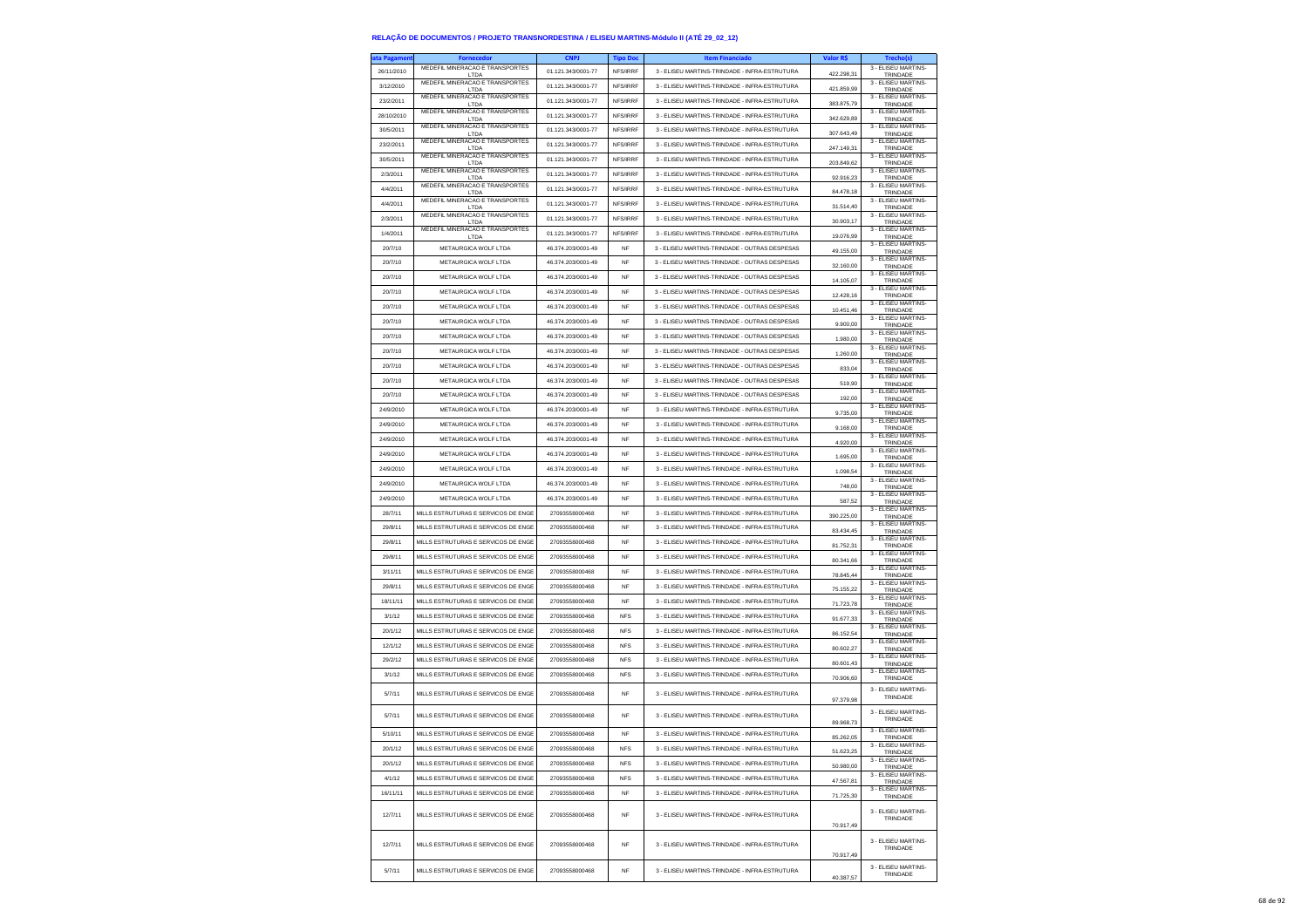| ita Pagament | <b>Fornecedor</b>                                        | <b>CNPJ</b>        | <b>Tipo Doc</b> | <b>Item Financiado</b>                        | Valor R\$  | Trecho(s)                       |
|--------------|----------------------------------------------------------|--------------------|-----------------|-----------------------------------------------|------------|---------------------------------|
| 16/11/11     | MILLS ESTRUTURAS E SERVICOS DE ENGE                      | 27093558000468     | NF              | 3 - ELISEU MARTINS-TRINDADE - INFRA-ESTRUTURA | 38,266.28  | 3 - ELISEU MARTINS-<br>TRINDADE |
| 5/10/11      | MILLS ESTRUTURAS E SERVICOS DE ENGE                      | 27093558000468     | <b>NF</b>       | 3 - ELISEU MARTINS-TRINDADE - INFRA-ESTRUTURA |            | 3 - FLISEU MARTINS-             |
|              | MILLS ESTRUTURAS E SERVIÇOS DE                           |                    |                 |                                               | 34.654,68  | TRINDADE<br>3 - ELISEU MARTINS- |
| 14/4/2011    | <b>ENGENHARIA S.A</b>                                    | 27 093 558/0004-68 | NFS/IRRF        | 3 - ELISEU MARTINS-TRINDADE - INFRA-ESTRUTURA | 112.675,68 | TRINDADE                        |
|              | MILLS ESTRUTURAS E SERVIÇOS DE                           |                    |                 |                                               |            | 3 - ELISEU MARTINS-             |
| 12/5/2011    | <b>ENGENHARIA S.A</b>                                    | 27.093.558/0004-68 | NFS/IRRF        | 3 - ELISEU MARTINS-TRINDADE - INFRA-ESTRUTURA |            | TRINDADE                        |
|              |                                                          |                    |                 |                                               | 111.206,78 |                                 |
| 22/3/2011    | MILLS ESTRUTURAS E SERVIÇOS DE                           | 27.093.558/0004-68 | NFS/IRRF        | 3 - ELISEU MARTINS-TRINDADE - INFRA-ESTRUTURA |            | 3 - ELISEU MARTINS-             |
|              | <b>ENGENHARIA S.A.</b>                                   |                    |                 |                                               | 110.684.91 | TRINDADE                        |
| 22/3/2011    | MILLS ESTRUTURAS E SERVIÇOS DE                           | 27.093.558/0004-68 | NFS/IRRF        | 3 - ELISEU MARTINS-TRINDADE - INFRA-ESTRUTURA |            | 3 - ELISEU MARTINS-             |
|              | ENGENHARIA S.A                                           |                    |                 |                                               | 94.790,37  | TRINDADE                        |
| 5/11/2010    | MILLS ESTRUTURAS E SERVICOS DE                           | 27.093.558/0004-68 | NFS/IRRF        | 3 - ELISEU MARTINS-TRINDADE - INFRA-ESTRUTURA |            | 3 - ELISEU MARTINS-             |
|              | <b>ENGENHARIA S.A.</b>                                   |                    |                 |                                               | 93,563.04  | TRINDADE                        |
|              |                                                          |                    |                 |                                               |            |                                 |
| 13/12/2010   | MILLS ESTRUTURAS E SERVIÇOS DE<br>ENGENHARIA S.A         | 27.093.558/0004-68 | NFS/IRRF        | 3 - ELISEU MARTINS-TRINDADE - INFRA-ESTRUTURA |            | 3 - ELISEU MARTINS-<br>TRINDADE |
|              |                                                          |                    |                 |                                               | 89.319,94  |                                 |
| 23/3/2011    | MILLS ESTRUTURAS E SERVIÇOS DE<br><b>ENGENHARIA S.A</b>  | 27.093.558/0004-68 | NFS/IRRF        | 3 - ELISEU MARTINS-TRINDADE - INFRA-ESTRUTURA | 80,462.03  | 3 - ELISEU MARTINS-<br>TRINDADE |
| 23/3/2011    | MILLS ESTRUTURAS E SERVIÇOS DE                           | 27.093.558/0004-68 | NFS/IRRF        | 3 - ELISEU MARTINS-TRINDADE - INFRA-ESTRUTURA |            | 3 - ELISEU MARTINS-             |
|              | <b>ENGENHARIA S.A.</b>                                   |                    |                 |                                               | 80.462,03  | TRINDADE                        |
| 16/3/2011    | MILLS ESTRUTURAS E SERVIÇOS DE<br><b>ENGENHARIA S.A</b>  | 27.093.558/0004-68 | NFS/IRRF        | 3 - ELISEU MARTINS-TRINDADE - INFRA-ESTRUTURA | 80.462,03  | 3 - ELISEU MARTINS-<br>TRINDADE |
|              |                                                          |                    |                 |                                               |            |                                 |
| 12/5/2011    | MILLS ESTRUTURAS E SERVIÇOS DE<br><b>ENGENHARIA S.A</b>  | 27.093.558/0004-68 | NFS/IRRF        | 3 - ELISEU MARTINS-TRINDADE - INFRA-ESTRUTURA |            | 3 - ELISEU MARTINS-<br>TRINDADE |
|              |                                                          |                    |                 |                                               | 74.902,39  |                                 |
|              | MILLS ESTRUTURAS E SERVICOS DE                           |                    |                 |                                               |            | 3 - ELISEU MARTINS-             |
| 13/12/2010   | <b>ENGENHARIA S.A</b>                                    | 27.093.558/0004-68 | NFS/IRRF        | 3 - ELISEU MARTINS-TRINDADE - INFRA-ESTRUTURA |            | TRINDADE                        |
|              |                                                          |                    |                 |                                               | 74.702,35  |                                 |
| 8/10/2010    | MILLS ESTRUTURAS E SERVIÇOS DE                           | 27.093.558/0004-68 | NFS/IRRF        | 3 - ELISEU MARTINS-TRINDADE - INFRA-ESTRUTURA |            | 3 - ELISEU MARTINS-             |
|              | <b>ENGENHARIA S.A.</b>                                   |                    |                 |                                               | 72.204,76  | TRINDADE                        |
| 22/12/2010   | MILLS ESTRUTURAS E SERVICOS DE                           | 27.093.558/0004-68 | NFS/IRRF        | 3 - FLISEU MARTINS-TRINDADE - INFRA-ESTRUTURA |            | 3 - ELISEU MARTINS-             |
|              | <b>ENGENHARIA S.A</b><br>MILLS ESTRUTURAS E SERVIÇOS DE  |                    |                 |                                               | 10.138,12  | TRINDADE<br>3 - ELISEU MARTINS- |
| 14/9/2010    | ENGENHARIA S.A                                           | 27.093.558/0004-68 | NFS/IRRF        | 3 - ELISEU MARTINS-TRINDADE - INFRA-ESTRUTURA | 51.517,21  | TRINDADE                        |
| 29/9/2010    | MILLS ESTRUTURAS E SERVICOS DE<br><b>ENGENHARIA S.A.</b> | 27.093.558/0004-68 | NFS/IRRF        | 3 - ELISEU MARTINS-TRINDADE - INFRA-ESTRUTURA | 48.731,11  | 3 - ELISEU MARTINS<br>TRINDADE  |
|              |                                                          |                    |                 |                                               |            |                                 |
| 21/9/2010    | MILLS ESTRUTURAS E SERVIÇOS DE<br><b>ENGENHARIA S.A</b>  | 27.093.558/0004-68 | NFS/IRRF        | 3 - ELISEU MARTINS-TRINDADE - INFRA-ESTRUTURA |            | 3 - ELISEU MARTINS-<br>TRINDADE |
|              |                                                          |                    |                 |                                               | 41.602,60  |                                 |
| 20/8/10      | MILLS ESTRUTURAS E SERVIÇOS DE<br><b>ENGENHARIA S.A.</b> | 27.093.558/0004-68 | NFS/IRRF        | 3 - ELISEU MARTINS-TRINDADE - INFRA-ESTRUTURA | 36.288,68  | 3 - FLISEU MARTINS-<br>TRINDADE |
| 4/5/2011     | MIT                                                      | 07.653.607/0001-10 | NES/IRRE        | 3 - ELISEU MARTINS-TRINDADE - SUPERESTRUTURA  |            | 3 - ELISEU MARTINS-             |
|              |                                                          |                    |                 |                                               | 17.000,00  | TRINDADE<br>3 - ELISEU MARTINS- |
| 14/6/10      | MM PARAFUSOS E EQUIPAMENTOS                              | 01.353.277/0001-60 | <b>NF</b>       | 3 - ELISEU MARTINS-TRINDADE - INFRA-ESTRUTURA | 67.298,07  | TRINDADE                        |
| 14/6/10      | MM PARAFUSOS E EQUIPAMENTOS                              | 01.353.277/0001-60 | NF              | 3 - ELISEU MARTINS-TRINDADE - INFRA-ESTRUTURA | 67.298,07  | 3 - ELISEU MARTINS-<br>TRINDADE |
| 23/6/10      | MM PARAFUSOS E EQUIPAMENTOS                              | 01.353.277/0001-60 | <b>NF</b>       | 3 - ELISEU MARTINS-TRINDADE - INFRA-ESTRUTURA |            | 3 - ELISEU MARTINS-             |
|              |                                                          |                    | NF              |                                               | 9.881,68   | TRINDADE<br>3 - ELISEU MARTINS- |
| 15/6/10      | MM PARAFUSOS E EQUIPAMENTOS                              | 01.353.277/0001-60 |                 | 3 - ELISEU MARTINS-TRINDADE - INFRA-ESTRUTURA | 9.789,16   | TRINDADE<br>3 - ELISEU MARTINS  |
| 9/5/2011     | <b>MONTENORTE</b>                                        | 10.921.677/0001-16 | NFS/IRRF        | 3 - ELISEU MARTINS-TRINDADE - INFRA-ESTRUTURA | 24.642,10  | TRINDADE                        |
| 4/3/2011     | <b>MONTENORTE</b>                                        | 10.921.677/0001-16 | NFS/IRRF        | 3 - ELISEU MARTINS-TRINDADE - INFRA-ESTRUTURA | 22.983.10  | 3 - ELISEU MARTINS<br>TRINDADE  |
| 24/1/2011    | <b>MONTENORTE</b>                                        | 10.921.677/0001-16 | NFS/IRRF        | 3 - ELISEU MARTINS-TRINDADE - INFRA-ESTRUTURA |            | 3 - ELISEU MARTINS-             |
|              |                                                          |                    |                 |                                               | 12.320,00  | TRINDADE<br>3 - ELISEU MARTINS  |
| 24/6/10      | <b>MOSAMEC</b>                                           | 41.079.914/0001-77 | <b>NFS</b>      | 3 - ELISEU MARTINS-TRINDADE - INFRA-ESTRUTURA | 63.891,61  | TRINDADE                        |
| 28/05/2010   | <b>MOSAMEC</b>                                           | 41.079.914/0001-77 | <b>NFS</b>      | 3 - ELISEU MARTINS-TRINDADE - INFRA-ESTRUTURA | 24.586,33  | 3 - ELISEU MARTINS-<br>TRINDADE |
| 28/6/10      | <b>MOSAMEC</b>                                           | 41.079.914/0001-77 | <b>NFS</b>      | 3 - ELISEU MARTINS-TRINDADE - INFRA-ESTRUTURA |            | 3 - ELISEU MARTINS-             |
|              |                                                          |                    |                 |                                               | 20.496,87  | TRINDADE<br>3 - ELISEU MARTINS- |
| 22/7/10      | MOSAMEC                                                  | 41.079.914/0001-77 | NFS/IRRF        | 3 - ELISEU MARTINS-TRINDADE - INFRA-ESTRUTURA | 17.491,39  | TRINDADE                        |
| 28/7/10      | MOSAMEC                                                  | 41.079.914/0001-77 | NFS/IRRF        | 3 - ELISEU MARTINS-TRINDADE - INFRA-ESTRUTURA | 16.134.29  | 3 - ELISEU MARTINS-<br>TRINDADE |
| 20/8/10      | <b>MOSAMEC</b>                                           | 41.079.914/0001-77 | NFS/IRRF        | 3 - ELISEU MARTINS-TRINDADE - INFRA-ESTRUTURA | 11.851.05  | 3 - ELISEU MARTINS-             |
|              |                                                          |                    |                 |                                               |            | TRINDADE<br>3 - ELISEU MARTINS- |
| 30/9/2010    | MOSAMEC                                                  | 41.079.914/0001-77 | NFS/IRRF        | 3 - ELISEU MARTINS-TRINDADE - INFRA-ESTRUTURA | 8.671,50   | TRINDADE                        |
| 2/9/2010     | MOSAMEC                                                  | 41.079.914/0001-77 | NFS/IRRF        | 3 - ELISEU MARTINS-TRINDADE - INFRA-ESTRUTURA | 6.057,71   | 3 - ELISEU MARTINS-<br>TRINDADE |
| 6/4/2011     | <b>MOTOR PECAS</b>                                       | 00.422.614/0001-61 | NF              | 3 - ELISEU MARTINS-TRINDADE - OUTRAS DESPESAS | 1.095.00   | 3 - ELISEU MARTINS-             |
|              |                                                          |                    |                 |                                               |            | TRINDADE<br>3 - ELISEU MARTINS- |
| 12/11/2010   | MULTI - RENTAL                                           | 04.445.434/0001-56 | NFS/IRRF        | 3 - ELISEU MARTINS-TRINDADE - INFRA-ESTRUTURA | 85.935,61  | TRINDADE                        |
| 12/11/2010   | MULTI - RENTAL                                           | 04.445.434/0001-56 | NFS/IRRF        | 3 - ELISEU MARTINS-TRINDADE - INFRA-ESTRUTURA | 82,586.90  | 3 - ELISEU MARTINS<br>TRINDADE  |
| 10/12/2010   | MULTI - RENTAL                                           | 04 445 434/0001-56 | NFS/IRRF        | 3 - FLISELLMARTINS-TRINDADE - INFRA-ESTRUTURA | 69.364,11  | 3 - ELISEU MARTINS-             |
|              |                                                          |                    | NFS/IRRF        |                                               |            | TRINDADE<br>3 - ELISEU MARTINS- |
| 30/12/2010   | MULTI - RENTAL                                           | 04.445.434/0001-56 |                 | 3 - ELISEU MARTINS-TRINDADE - INFRA-ESTRUTURA | 67.773,06  | TRINDADE<br>3 - ELISEU MARTINS- |
| 28/1/2011    | MULTI - RENTAL                                           | 04.445.434/0001-56 | NFS/IRRF        | 3 - ELISEU MARTINS-TRINDADE - INFRA-ESTRUTURA | 52 097 46  | TRINDADE                        |
| 16/11/2010   | MULTI - RENTAL                                           | 04.445.434/0001-56 | NFS/IRRF        | 3 - ELISEU MARTINS-TRINDADE - INFRA-ESTRUTURA | 27.265,60  | 3 - ELISEU MARTINS-             |
| 30/12/2010   | MULTI - RENTAL                                           |                    | NFS/IRRF        |                                               |            | TRINDADE<br>3 - ELISEU MARTINS- |
|              |                                                          | 04.445.434/0001-56 |                 | 3 - ELISEU MARTINS-TRINDADE - INFRA-ESTRUTURA | 24.991,26  | TRINDADE<br>3 - FLISEU MARTINS- |
| 19/11/2010   | MULTI - RENTAL                                           | 04.445.434/0001-56 | NFS/IRRF        | 3 - ELISEU MARTINS-TRINDADE - INFRA-ESTRUTURA | 17.519.37  | TRINDADE                        |
| 19/1/2011    | MULTI - RENTAL                                           | 04.445.434/0001-56 | NFS/IRRF        | 3 - FLISELLMARTINS-TRINDADE - INFRA-ESTRUTURA | 17.169,57  | 3 - ELISEU MARTINS-<br>TRINDADE |
| 16/11/2010   | MULTI - RENTAL                                           | 04.445.434/0001-56 | NFS/IRRF        | 3 - ELISEU MARTINS-TRINDADE - INFRA-ESTRUTURA |            | 3 - ELISEU MARTINS-             |
|              |                                                          |                    |                 |                                               | 16.083,54  | TRINDADE<br>3 - FLISEU MARTINS- |
| 10/12/2010   | MULTI - RENTAL                                           | 04.445.434/0001-56 | NFS/IRRF        | 3 - ELISEU MARTINS-TRINDADE - INFRA-ESTRUTURA | 12.716,29  | TRINDADE                        |
| 5/4/2011     | MULTI - RENTAL                                           | 04.445.434/0001-56 | NFS/IRRF        | 3 - FLISEU MARTINS-TRINDADE - INFRA-ESTRUTURA | 6.950,04   | 3 - FLISEU MARTINS-<br>TRINDADE |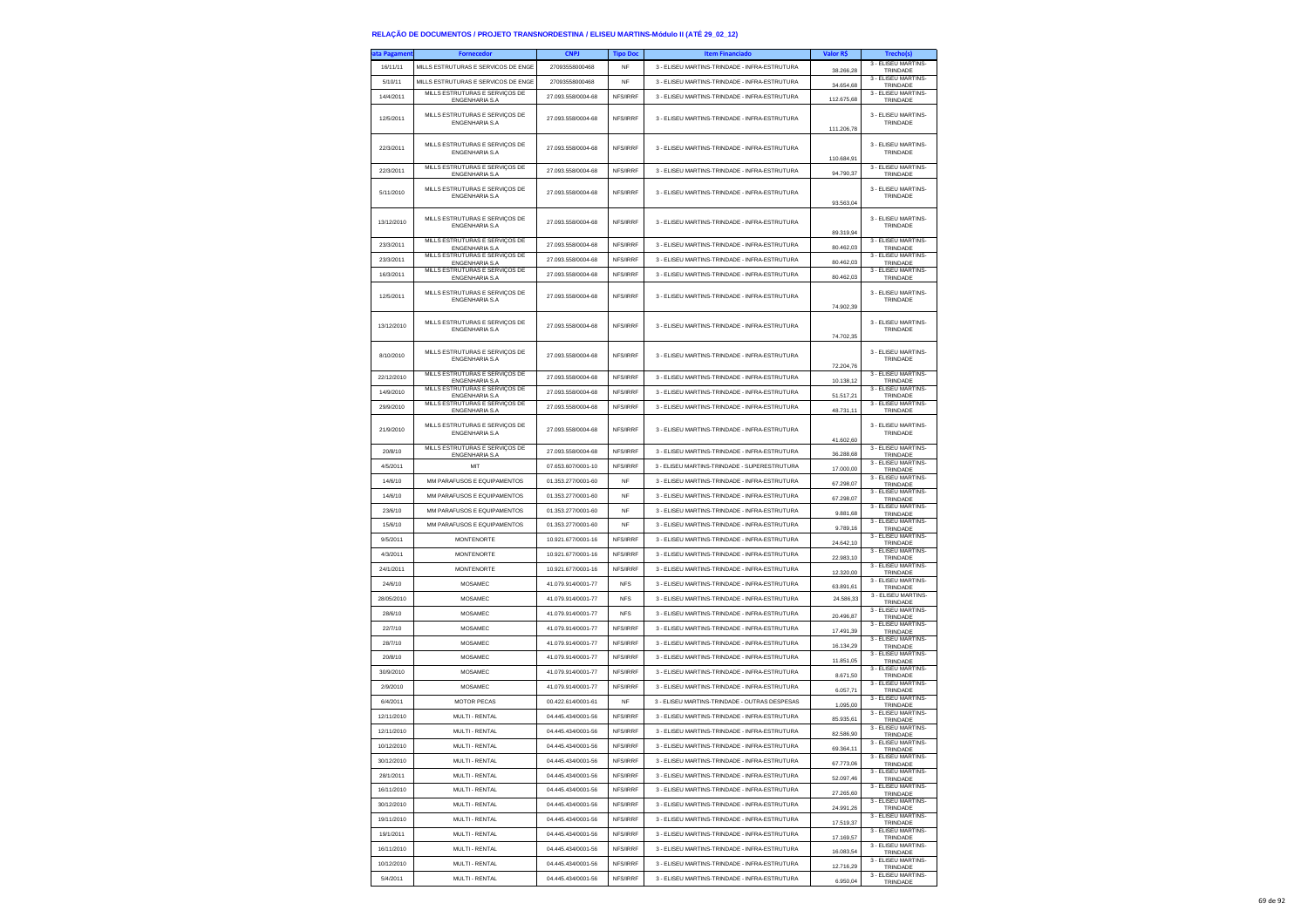| ita Pagameni | <b>Fornecedor</b>                                      | <b>CNPJ</b>        | <b>Tipo Doc</b> | <b>Item Financiado</b>                           | <b>Valor RS</b> | Trecho(s)                              |
|--------------|--------------------------------------------------------|--------------------|-----------------|--------------------------------------------------|-----------------|----------------------------------------|
| 30/3/2011    | MULTI - RENTAL                                         | 04.445.434/0001-56 | NFS/IRRF        | 3 - ELISEU MARTINS-TRINDADE - INFRA-ESTRUTURA    | 5.532.42        | 3 - ELISEU MARTINS-<br>TRINDADE        |
| 5/4/2011     | MULTI - RENTAL                                         | 04.445.434/0001-56 | NFS/IRRF        | 3 - ELISEU MARTINS-TRINDADE - INFRA-ESTRUTURA    | 1.409,84        | 3 - ELISEU MARTINS-<br>TRINDADE        |
| 19/11/2010   | MULTI - RENTAL                                         | 04.445.434/0001-56 | NFS/IRRF        | 3 - ELISEU MARTINS-TRINDADE - INFRA-ESTRUTURA    |                 | 3 - ELISEU MARTINS-                    |
|              | <b>MULTICARGO</b>                                      |                    | <b>NFS</b>      |                                                  | 762,30          | <b>TRINDADE</b><br>3 - ELISEU MARTINS- |
| 25/2/2011    | MULTLOG LOCACAO E SERVICOS DE                          | 65.153.090/0001-04 |                 | 3 - ELISEU MARTINS-TRINDADE - OUTRAS DESPESAS    | 7.142.85        | TRINDADE<br>3 - ELISEU MARTINS-        |
| 25/10/2010   | <b>LOGISTICA LTDA</b>                                  | 09.041.003/0001-48 | NFS/IRRF        | 3 - ELISEU MARTINS-TRINDADE - SUPERESTRUTURA     | 2.370.945,32    | TRINDADE<br>3 - ELISEU MARTINS         |
| 3/1/2011     | MULTLOG LOCACAO E SERVICOS DE<br><b>LOGISTICA LTDA</b> | 09.041.003/0001-48 | NFS/IRRF        | 3 - ELISEU MARTINS-TRINDADE - SUPERESTRUTURA     | 620.904,06      | TRINDADE                               |
| 1/2/2011     | MULTLOG LOCACAO E SERVICOS DE<br>LOGISTICA LTDA        | 09.041.003/0001-48 | NFS/IRRF        | 3 - ELISEU MARTINS-TRINDADE - SUPERESTRUTURA     | 417.106.27      | 3 - FLISEU MARTINS-<br>TRINDADE        |
| 13/1/2011    | MULTLOG LOCACAO E SERVICOS DE<br><b>LOGISTICA LTDA</b> | 09.041.003/0001-48 | NFS/IRRF        | 3 - ELISEU MARTINS-TRINDADE - SUPERESTRUTURA     | 190.936,22      | 3 - ELISEU MARTINS-<br>TRINDADE        |
| 30/04/2010   | MULTLOG LOCACAO E SERVICOS DE                          | 09.041.003/0001-48 | <b>NFS</b>      | 3 - ELISEU MARTINS-TRINDADE - SUPERESTRUTURA     | 79,045.70       | 3 - ELISEU MARTINS-                    |
| 30/04/2010   | LOGISTICA LTDA<br>MULTLOG LOCACAO E SERVICOS DE        | 09.041.003/0001-48 | <b>NFS</b>      | 3 - ELISEU MARTINS-TRINDADE - SUPERESTRUTURA     | 64.688,34       | TRINDADE<br>3 - ELISEU MARTINS-        |
|              | <b>LOGISTICA LTDA</b><br>MULTLOG LOCACAO E SERVICOS DE |                    |                 |                                                  |                 | TRINDADE<br>3 - ELISEU MARTINS-        |
| 30/04/2010   | <b>LOGISTICA LTDA</b><br>MULTLOG LOCACAO E SERVICOS DE | 09.041.003/0001-48 | <b>NFS</b>      | 3 - ELISELLMARTINS-TRINDADE - SUPERESTRUTURA     | 42.162.10       | TRINDADE<br>3 - ELISEU MARTINS-        |
| 30/04/2010   | LOGISTICA LTDA                                         | 09.041.003/0001-48 | <b>NFS</b>      | 3 - ELISEU MARTINS-TRINDADE - SUPERESTRUTURA     | 34.504,05       | TRINDADE                               |
| 28/4/2011    | MULTLOG LOCACOES E SERVICOS<br><b>LOGISTICOS LTDA</b>  | 09.041.003/0002-29 | NFS/IRRF        | 3 - ELISEU MARTINS-TRINDADE - SUPERESTRUTURA     | 259504347       | 3 - FLISEU MARTINS-<br>TRINDADE        |
| 28/4/2011    | MULTLOG LOCACOES E SERVICOS<br><b>LOGISTICOS LTDA</b>  | 09.041.003/0002-29 | NFS/IRRF        | 3 - ELISEU MARTINS-TRINDADE - SUPERESTRUTURA     | 301.902,18      | 3 - FLISEU MARTINS-<br>TRINDADE        |
| 15/4/2011    | MULTLOG LOCACOES E SERVICOS<br>LOGISTICOS LTDA         | 09.041.003/0002-29 | NFS/IRRF        | 3 - ELISEU MARTINS-TRINDADE - SUPERESTRUTURA     | 286.013,33      | 3 - ELISEU MARTINS-<br>TRINDADE        |
| 17/3/2011    | MULTLOG LOCACOES E SERVICOS                            | 09.041.003/0002-29 | NFS/IRRF        | 3 - ELISEU MARTINS-TRINDADE - SUPERESTRUTURA     |                 | 3 - ELISEU MARTINS-                    |
|              | <b>LOGISTICOS LTDA</b>                                 |                    |                 |                                                  | 79,448.81       | TRINDADE                               |
|              |                                                        |                    |                 |                                                  |                 |                                        |
| 14/7/11      | N & A INDUSTRIA, COMERCIO E REPRE                      | 01611969000161     | <b>NF</b>       | 3 - ELISEU MARTINS-TRINDADE - INFRA-ESTRUTURA    |                 | 3 - ELISEU MARTINS<br>TRINDADE         |
|              |                                                        |                    |                 |                                                  |                 |                                        |
|              |                                                        |                    |                 |                                                  | 57,000.00       | 3 - ELISEU MARTINS-                    |
| 7/10/2010    | NARZETTI                                               | 12.150.265/0001-55 | <b>NF</b>       | 3 - ELISEU MARTINS-TRINDADE - INFRA-ESTRUTURA    | 37.170,00       | TRINDADE<br>3 - ELISEU MARTINS-        |
| 7/10/2010    | NARZETTI                                               | 12.150.265/0001-55 | NF              | 3 - ELISEU MARTINS-TRINDADE - INFRA-ESTRUTURA    | 1.180,00        | TRINDADE                               |
| 16/11/2010   | NORCONSULT PROJETOS E CONSULTORIA                      | 41.075.755/0001-32 | <b>NFS</b>      | 3 - ELISEU MARTINS-TRINDADE - OUTRAS DESPESAS    |                 | 3 - ELISEU MARTINS<br>TRINDADE         |
|              | LTDA                                                   |                    |                 |                                                  | 31.881.21       |                                        |
| 14/10/2010   | NORCONSULT PROJETOS E CONSULTORIA<br>LTDA              | 41.075.755/0001-32 | <b>NFS</b>      | 3 - ELISEU MARTINS-TRINDADE - OUTRAS DESPESAS    | 31.819,68       | 3 - FLISEU MARTINS<br>TRINDADE         |
|              | NORCONSULT PROJETOS E CONSULTORIA                      |                    |                 |                                                  |                 | 3 - ELISEU MARTINS                     |
| 23/5/2011    | LTDA                                                   | 41.075.755/0001-32 | <b>NFS</b>      | 3 - ELISEU MARTINS-TRINDADE - OUTRAS DESPESAS    | 14.152,40       | TRINDADE                               |
| 13/5/2011    | NORCONSULT PROJETOS E CONSULTORIA                      | 41.075.755/0001-32 | <b>NFS</b>      | 3 - ELISEU MARTINS-TRINDADE - OUTRAS DESPESAS    |                 | 3 - ELISEU MARTINS-                    |
|              | LTDA                                                   |                    |                 |                                                  | 10.729,25       | TRINDADE                               |
| 16/5/2011    | NORCONSULT PROJETOS E CONSULTORIA<br>LTDA              | 41.075.755/0001-32 | <b>NFS</b>      | 3 - ELISEU MARTINS-TRINDADE - OUTRAS DESPESAS    |                 | 3 - ELISEU MARTINS-<br>TRINDADE        |
|              |                                                        |                    |                 |                                                  | 10.575,98       |                                        |
| 27/8/10      | NORCONSULT PROJETOS E CONSULTORIA<br>LTDA              | 41.075.755/0001-32 | <b>NFS</b>      | 3 - FLISEU MARTINS-TRINDADE - OUTRAS DESPESAS    | 30.978.95       | 3 - ELISEU MARTINS-<br>TRINDADE        |
|              | NORCONSULT PROJETOS E CONSULTORIA                      |                    |                 |                                                  |                 | 3 - ELISEU MARTINS-                    |
| 6/9/2010     | LTDA                                                   | 41.075.755/0001-32 | <b>NFS</b>      | 3 - ELISEU MARTINS-TRINDADE - OUTRAS DESPESAS    | 30.868,70       | TRINDADE                               |
| 18/8/10      | NT GUINDASTES                                          | 05.352.587/0001-11 | NFS/IRRF        | 3 - ELISEU MARTINS-TRINDADE - INFRA-ESTRUTURA    | 19.800,00       | 3 - ELISEU MARTINS-<br>TRINDADE        |
| 18/8/10      | NT GUINDASTES                                          | 05.352.587/0001-11 | NFS/IRRF        | 3 - ELISEU MARTINS-TRINDADE - INFRA-ESTRUTURA    | 2.712.60        | 3 - ELISEU MARTINS<br>TRINDADE         |
| 04/12/2009   | OASIS CONSTRUÇÕES E CONSULTORIA                        | 01.640.947/0001-20 | <b>NF</b>       | 3 - ELISEU MARTINS-TRINDADE - OUTRAS DESPESAS    | 20,000.00       | 3 - ELISEU MARTINS-                    |
| 11/03/2010   | LTDA<br>OGMO - FORTALEZA                               | 01.075.411/0001-09 | <b>NFS</b>      | 3 - ELISEU MARTINS-TRINDADE - SUPERESTRUTURA     | 71.403,47       | TRINDADE<br>3 - ELISEU MARTINS-        |
|              |                                                        |                    |                 |                                                  |                 | TRINDADE                               |
| 21/7/10      | OGMO - FORTALEZA                                       | 01.075.411/0001-09 | <b>NFS</b>      | 3 - ELISEU MARTINS-TRINDADE - SUPERESTRUTURA     | 51.442,84       | 3 - ELISEU MARTINS-<br>TRINDADE        |
| 20/8/10      | OMEGA FERRAMENTAS E MAQUINAS                           | 33.831.108/0001-85 | <b>NF</b>       | 3 - ELISEU MARTINS-TRINDADE - INFRA-ESTRUTURA    |                 | 3 - ELISEU MARTINS-                    |
| 5/11/2010    | PAC ENGENHARIA                                         | 09.020.353/0001-28 | <b>NFS</b>      | 3 - ELISEU MARTINS-TRINDADE - ESTUDOS E PROJETOS | 540,00          | TRINDADE<br>3 - ELISEU MARTINS-        |
|              |                                                        |                    |                 |                                                  | 86.588,17       | TRINDADE<br>3 - ELISEU MARTINS-        |
| 20/6/2011    | PALAS INFORMATICA                                      | 69.920.213/0001-38 | <b>NF</b>       | 3 - ELISEU MARTINS-TRINDADE - OUTRAS DESPESAS    | 3,940.00        | TRINDADE<br>3 - ELISEU MARTINS-        |
| 1/4/2011     | PALECAM                                                | 09.096.112/0001-62 | <b>NF</b>       | 3 - ELISEU MARTINS-TRINDADE - INFRA-ESTRUTURA    | 19.998,83       | TRINDADE                               |
| 25/10/2010   | <b>PARAFUSAO</b>                                       | 01.910.727/0001-79 | NF              | 3 - ELISEU MARTINS-TRINDADE - OUTRAS DESPESAS    | 13.000,00       | 3 - ELISEU MARTINS<br>TRINDADE         |
| 24/6/10      | <b>PARAFUSAO</b>                                       | 01.910.727/0001-79 | <b>NF</b>       | 3 - ELISEU MARTINS-TRINDADE - INFRA-ESTRUTURA    | 43.832,00       | 3 - FLISEU MARTINS-<br>TRINDADE        |
| 24/6/10      | <b>PARAFUSAO</b>                                       | 01 910 727/0001-79 | <b>NF</b>       | 3 - ELISEU MARTINS-TRINDADE - INFRA-ESTRUTURA    | 23.538,24       | 3 - ELISEU MARTINS-<br>TRINDADE        |
|              | PARAFUSAO                                              | 01 910 727/0001-79 |                 |                                                  |                 | 3 - ELISEU MARTINS-                    |
| 24/6/10      |                                                        |                    | <b>NF</b>       | 3 - ELISEU MARTINS-TRINDADE - INFRA-ESTRUTURA    | 8,180.00        | TRINDADE                               |
| 14/6/10      | <b>PARAFLISAO</b>                                      | 01.910.727/0001-79 | <b>NF</b>       | 3 - FLISELLMARTINS-TRINDADE - INFRA-ESTRUTURA    | 5.999.75        | 3 - ELISEU MARTINS-<br>TRINDADE        |
| 14/6/10      | <b>PARAFUSAO</b>                                       | 01.910.727/0001-79 | <b>NF</b>       | 3 - ELISEU MARTINS-TRINDADE - INFRA-ESTRUTURA    | 5.262,45        | 3 - ELISEU MARTINS-<br>TRINDADE        |
| 14/6/10      | PARAFUSAO                                              | 01.910.727/0001-79 | NF              | 3 - ELISEU MARTINS-TRINDADE - INFRA-ESTRUTURA    | 3 578 45        | 3 - ELISEU MARTINS-                    |
|              |                                                        |                    |                 |                                                  |                 | TRINDADE<br>3 - ELISEU MARTINS-        |
| 24/6/10      | PARAFUSAO                                              | 01.910.727/0001-79 | NF              | 3 - ELISEU MARTINS-TRINDADE - INFRA-ESTRUTURA    | 2.928,00        | TRINDADE                               |
| 14/6/10      | PARAFUSAO                                              | 01.910.727/0001-79 | NF              | 3 - ELISEU MARTINS-TRINDADE - INFRA-ESTRUTURA    | 2.694,36        | 3 - FLISEU MARTINS-<br>TRINDADE        |
| 24/6/10      | <b>PARAFUSAO</b>                                       | 01.910.727/0001-79 | NF              | 3 - ELISEU MARTINS-TRINDADE - INFRA-ESTRUTURA    |                 | 3 - FLISEU MARTINS-<br>TRINDADE        |
| 14/6/10      | PARAFUSAO                                              | 01.910.727/0001-79 | NF              | 3 - ELISEU MARTINS-TRINDADE - INFRA-ESTRUTURA    | 2.504,00        | 3 - ELISEU MARTINS-                    |
|              |                                                        |                    |                 |                                                  | 2.290,00        | TRINDADE<br>3 - ELISEU MARTINS-        |
| 2/8/10       | PARAFUSAO                                              | 01.910.727/0001-79 | NF              | 3 - ELISEU MARTINS-TRINDADE - INFRA-ESTRUTURA    | 1.161,00        | TRINDADE<br>3 - ELISEU MARTINS-        |
| 2/8/10       | PARAFUSAO                                              | 01.910.727/0001-79 | <b>NF</b>       | 3 - ELISEU MARTINS-TRINDADE - INFRA-ESTRUTURA    | 1.076.40        | TRINDADE                               |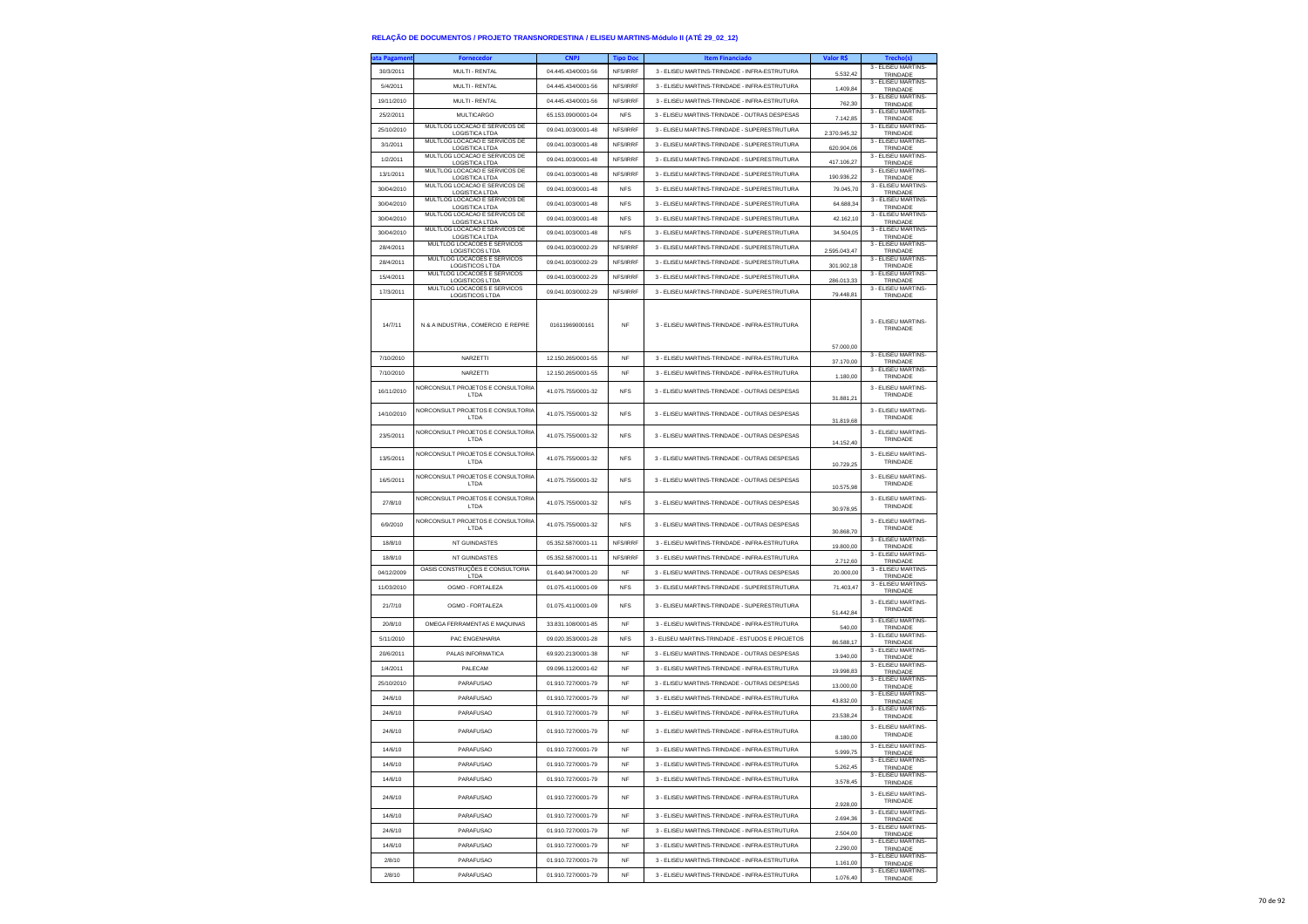| ita Pagamen | <b>Fornecedor</b>          | <b>CNPJ</b>        | <b>Tipo Doc</b> | <b>Item Financiado</b>                        | Valor R\$ | <b>Trecho(s</b>                        |
|-------------|----------------------------|--------------------|-----------------|-----------------------------------------------|-----------|----------------------------------------|
| 2/8/10      | <b>PARAFUSAO</b>           | 01.910.727/0001-79 | NF              | 3 - ELISEU MARTINS-TRINDADE - INFRA-ESTRUTURA | 1.018,80  | 3 - ELISEU MARTINS-<br>TRINDADE        |
| 2/8/10      | PARAFUSAO                  | 01.910.727/0001-79 | <b>NF</b>       | 3 - ELISEU MARTINS-TRINDADE - INFRA-ESTRUTURA | 951.60    | 3 - ELISEU MARTINS-<br>TRINDADE        |
| 2/8/10      | PARAFUSAO                  | 01 910 727/0001-79 | <b>NF</b>       | 3 - ELISEU MARTINS-TRINDADE - INFRA-ESTRUTURA | 771,00    | 3 - ELISEU MARTINS-                    |
| 2/8/10      | PARAFUSAO                  | 01.910.727/0001-79 | NF              | 3 - ELISEU MARTINS-TRINDADE - INFRA-ESTRUTURA |           | TRINDADE<br>3 - ELISEU MARTINS-        |
| 2/8/10      | PARAFUSAO                  | 01.910.727/0001-79 | <b>NF</b>       | 3 - ELISEU MARTINS-TRINDADE - INFRA-ESTRUTURA | 550,20    | TRINDADE<br>3 - ELISEU MARTINS-        |
|             |                            |                    |                 |                                               | 502.80    | TRINDADE<br>3 - ELISEU MARTINS-        |
| 2/8/10      | PARAFUSAO                  | 01.910.727/0001-79 | <b>NF</b>       | 3 - ELISEU MARTINS-TRINDADE - INFRA-ESTRUTURA | 406,80    | TRINDADE<br>3 - ELISEU MARTINS-        |
| 2/8/10      | PARAFUSAO                  | 01.910.727/0001-79 | <b>NF</b>       | 3 - ELISEU MARTINS-TRINDADE - INFRA-ESTRUTURA | 171,60    | TRINDADE<br>3 - ELISEU MARTINS-        |
| 2/8/10      | PARAFUSAO                  | 01.910.727/0001-79 | <b>NF</b>       | 3 - ELISEU MARTINS-TRINDADE - INFRA-ESTRUTURA | 67.90     | TRINDADE                               |
| 2/8/10      | PARAFUSAO                  | 01.910.727/0001-79 | <b>NF</b>       | 3 - ELISEU MARTINS-TRINDADE - INFRA-ESTRUTURA | 48.50     | 3 - ELISEU MARTINS-<br>TRINDADE        |
| 2/8/10      | PARAFUSAO                  | 01.910.727/0001-79 | <b>NF</b>       | 3 - ELISEU MARTINS-TRINDADE - INFRA-ESTRUTURA | 29,88     | 3 - ELISEU MARTINS-<br>TRINDADE        |
| 2/8/10      | PARAFUSAO                  | 01.910.727/0001-79 | <b>NF</b>       | 3 - ELISEU MARTINS-TRINDADE - INFRA-ESTRUTURA | 21.32     | 3 - ELISEU MARTINS-<br>TRINDADE        |
| 2/8/10      | PARAFUSAO                  | 01.910.727/0001-79 | <b>NF</b>       | 3 - ELISEU MARTINS-TRINDADE - INFRA-ESTRUTURA | 19,78     | 3 - ELISEU MARTINS-<br>TRINDADE        |
| 3/12/2010   | PARAGUAÇU ELETRICA E REDES | 05 419 193/0001-33 | <b>NF</b>       | 3 - ELISEU MARTINS-TRINDADE - INFRA-ESTRUTURA | 26.499,38 | 3 - ELISEU MARTINS-<br>TRINDADE        |
| 12/11/2010  | PARAGUAÇU ELETRICA E REDES | 05.419.193/0001-33 | NF              | 3 - ELISEU MARTINS-TRINDADE - INFRA-ESTRUTURA | 10.505,09 | 3 - ELISEU MARTINS-<br>TRINDADE        |
| 24/05/2010  | PARANA REFRIGERACAO        | 33.395.164/0001-60 | <b>NF</b>       | 3 - ELISEU MARTINS-TRINDADE - INFRA-ESTRUTURA | 65,340.00 | 3 - ELISEU MARTINS-<br>TRINDADE        |
| 27/05/2010  | PARANA REFRIGERACAO        | 33.395.164/0001-60 | NF              | 3 - ELISEU MARTINS-TRINDADE - INFRA-ESTRUTURA | 45.868.14 | 3 - ELISEU MARTINS-                    |
| 27/05/2010  | PARANA REFRIGERACAO        | 33.395.164/0001-60 | NF              | 3 - ELISEU MARTINS-TRINDADE - INFRA-ESTRUTURA | 45.868,14 | TRINDADE<br>3 - ELISEU MARTINS-        |
| 21/6/10     | PARANA REFRIGERACAO        | 33.395.164/0001-60 | <b>NF</b>       | 3 - ELISEU MARTINS-TRINDADE - INFRA-ESTRUTURA |           | TRINDADE<br>3 - ELISEU MARTINS-        |
|             |                            |                    | NF              |                                               | 45.868,14 | TRINDADE<br>3 - ELISEU MARTINS-        |
| 21/6/10     | PARANA REFRIGERACAO        | 33.395.164/0001-60 |                 | 3 - ELISEU MARTINS-TRINDADE - INFRA-ESTRUTURA | 45.868,14 | TRINDADE<br>3 - ELISEU MARTINS-        |
| 9/8/10      | PARANA REFRIGERACAO        | 33.395.164/0001-60 | NF              | 3 - ELISEU MARTINS-TRINDADE - INFRA-ESTRUTURA | 42.108,00 | TRINDADE<br>3 - ELISEU MARTINS-        |
| 8/6/10      | PARANA REFRIGERACAO        | 33.395.164/0001-60 | <b>NF</b>       | 3 - ELISEU MARTINS-TRINDADE - INFRA-ESTRUTURA | 40,388.50 | TRINDADE<br>3 - ELISEU MARTINS-        |
| 29/6/10     | PARANA REFRIGERACAO        | 33 395 164/0001-60 | NF              | 3 - ELISEU MARTINS-TRINDADE - INFRA-ESTRUTURA | 40.388,50 | TRINDADE<br>3 - FLISEU MARTINS-        |
| 29/7/10     | PARANA REFRIGERACAO        | 33.395.164/0001-60 | NF              | 3 - ELISEU MARTINS-TRINDADE - INFRA-ESTRUTURA | 40.388,50 | TRINDADE                               |
| 21/6/10     | PARANA REFRIGERACAO        | 33.395.164/0001-60 | <b>NF</b>       | 3 - ELISEU MARTINS-TRINDADE - INFRA-ESTRUTURA | 38.139,82 | 3 - ELISEU MARTINS-<br>TRINDADE        |
| 21/6/10     | PARANA REFRIGERACAO        | 33 395 164/0001-60 | <b>NF</b>       | 3 - ELISEU MARTINS-TRINDADE - INFRA-ESTRUTURA | 38.139,82 | 3 - ELISEU MARTINS-<br>TRINDADE        |
| 21/6/10     | PARANA REFRIGERACAO        | 33.395.164/0001-60 | NF              | 3 - ELISEU MARTINS-TRINDADE - INFRA-ESTRUTURA | 25.483,00 | 3 - ELISEU MARTINS-<br>TRINDADE        |
| 2/8/10      | PARANA REFRIGERACAO        | 33.395.164/0001-60 | <b>NF</b>       | 3 - ELISEU MARTINS-TRINDADE - INFRA-ESTRUTURA | 13.417.11 | 3 - ELISEU MARTINS-<br>TRINDADE        |
| 27/05/2010  | PARANA REFRIGERACAO        | 33 395 164/0001-60 | NF              | 3 - FLISELLMARTINS-TRINDADE - INFRA-ESTRUTURA | 11,806.80 | 3 - ELISEU MARTINS-<br>TRINDADE        |
| 27/05/2010  | PARANA REFRIGERACAO        | 33.395.164/0001-60 | NF              | 3 - ELISEU MARTINS-TRINDADE - INFRA-ESTRUTURA | 11.806,80 | 3 - ELISEU MARTINS-<br>TRINDADE        |
| 21/6/10     | PARANA REFRIGERACAO        | 33.395.164/0001-60 | <b>NF</b>       | 3 - ELISEU MARTINS-TRINDADE - INFRA-ESTRUTURA | 1180680   | 3 - ELISEU MARTINS-<br>TRINDADE        |
| 21/6/10     | PARANA REFRIGERACAO        | 33.395.164/0001-60 | <b>NF</b>       | 3 - ELISEU MARTINS-TRINDADE - INFRA-ESTRUTURA | 11.806,80 | 3 - ELISEU MARTINS-<br>TRINDADE        |
| 2/8/10      | PARANA REFRIGERACAO        | 33.395.164/0001-60 | NF              | 3 - ELISEU MARTINS-TRINDADE - INFRA-ESTRUTURA | 10.408,56 | 3 - ELISEU MARTINS-<br>TRINDADE        |
| 27/05/2010  | PARANA REFRIGERACAO        | 33.395.164/0001-60 | <b>NF</b>       | 3 - ELISEU MARTINS-TRINDADE - INFRA-ESTRUTURA | 8.199,18  | 3 - ELISEU MARTINS-                    |
| 27/05/2010  | PARANA REFRIGERACAO        | 33.395.164/0001-60 | <b>NF</b>       | 3 - ELISEU MARTINS-TRINDADE - INFRA-ESTRUTURA | 8.199.18  | TRINDADE<br>3 - ELISEU MARTINS-        |
| 21/6/10     | PARANA REFRIGERACAO        | 33.395.164/0001-60 | NF              | 3 - ELISEU MARTINS-TRINDADE - INFRA-ESTRUTURA |           | TRINDADE<br>3 - ELISEU MARTINS-        |
|             |                            |                    | <b>NF</b>       |                                               | 8.199,18  | TRINDADE<br>3 - ELISEU MARTINS-        |
| 21/6/10     | PARANA REFRIGERACAO        | 33.395.164/0001-60 |                 | 3 - ELISEU MARTINS-TRINDADE - INFRA-ESTRUTURA | 8.199.18  | TRINDADE<br>3 - ELISEU MARTINS-        |
| 27/05/2010  | PARANA REFRIGERACAO        | 33.395.164/0001-60 | <b>NF</b>       | 3 - ELISEU MARTINS-TRINDADE - INFRA-ESTRUTURA | 7.581.06  | TRINDADE<br>3 - ELISEU MARTINS-        |
| 27/05/2010  | PARANA REFRIGERACAO        | 33.395.164/0001-60 | <b>NF</b>       | 3 - ELISEU MARTINS-TRINDADE - INFRA-ESTRUTURA | 7.581,06  | TRINDADE<br>3 - ELISEU MARTINS-        |
| 21/6/10     | PARANA REFRIGERACAO        | 33.395.164/0001-60 | <b>NF</b>       | 3 - ELISEU MARTINS-TRINDADE - INFRA-ESTRUTURA | 7,581.06  | TRINDADE<br>3 - ELISEU MARTINS-        |
| 21/6/10     | PARANA REFRIGERACAO        | 33.395.164/0001-60 | NF              | 3 - ELISEU MARTINS-TRINDADE - INFRA-ESTRUTURA | 7.581,06  | TRINDADE                               |
| 8/6/10      | PARANA REFRIGERACAO        | 33 395 164/0001-60 | <b>NF</b>       | 3 - ELISEU MARTINS-TRINDADE - INFRA-ESTRUTURA | 4.663,65  | 3 - ELISEU MARTINS-<br>TRINDADE        |
| 29/6/10     | PARANA REFRIGERACAO        | 33.395.164/0001-60 | NF              | 3 - ELISEU MARTINS-TRINDADE - INFRA-ESTRUTURA | 4.663,65  | 3 - ELISEU MARTINS-<br>TRINDADE        |
| 29/7/10     | PARANA REFRIGERACAO        | 33.395.164/0001-60 | <b>NF</b>       | 3 - FLISELLMARTINS-TRINDADE - INFRA-ESTRUTURA | 4.663,65  | 3 - ELISEU MARTINS-<br>TRINDADE        |
| 29/7/10     | PARANA REFRIGERACAO        | 33 395 164/0001-60 | <b>NF</b>       | 3 - FLISELLMARTINS-TRINDADE - INFRA-ESTRUTURA | 3.805,00  | 3 - ELISEU MARTINS-<br>TRINDADE        |
| 8/6/10      | PARANA REFRIGERACAO        | 33.395.164/0001-60 | NF              | 3 - ELISEU MARTINS-TRINDADE - INFRA-ESTRUTURA | 3.075,88  | 3 - ELISEU MARTINS-<br>TRINDADE        |
| 29/6/10     | PARANA REFRIGERACAO        | 33 395 164/0001-60 | <b>NF</b>       | 3 - FLISELLMARTINS-TRINDADE - INFRA-ESTRUTURA | 3.075,88  | 3 - ELISEU MARTINS-<br>TRINDADE        |
| 29/7/10     | PARANA REFRIGERACAO        | 33.395.164/0001-60 | NF              | 3 - ELISEU MARTINS-TRINDADE - INFRA-ESTRUTURA |           | 3 - ELISEU MARTINS-<br><b>I RINDAL</b> |
| 2/8/10      | PARANA REFRIGERACAO        | 33.395.164/0001-60 | NF              | 3 - ELISEU MARTINS-TRINDADE - INFRA-ESTRUTURA | 2.784,56  | 3 - ELISEU MARTINS-<br>TRINDADE        |
| 2/8/10      | PARANA REFRIGERACAO        | 33.395.164/0001-60 | <b>NF</b>       | 3 - ELISEU MARTINS-TRINDADE - INFRA-ESTRUTURA |           | 3 - ELISEU MARTINS-                    |
| 29/7/10     | PARANA REFRIGERACAO        | 33.395.164/0001-60 | NF              | 3 - ELISEU MARTINS-TRINDADE - INFRA-ESTRUTURA | 2.112,09  | TRINDADE<br>3 - ELISEU MARTINS-        |
| 21/6/10     | PARANA REFRIGERACAO        | 33.395.164/0001-60 | NF              | 3 - ELISEU MARTINS-TRINDADE - INFRA-ESTRUTURA | 1.960,35  | TRINDADE<br>3 - FLISEU MARTINS-        |
| 2/8/10      | PARANA REFRIGERACAO        | 33.395.164/0001-60 | <b>NF</b>       | 3 - ELISEU MARTINS-TRINDADE - INFRA-ESTRUTURA | 1.941,72  | TRINDADE<br>3 - FLISEU MARTINS-        |
|             |                            |                    |                 |                                               | 1.271.00  | TRINDADE<br>3 - ELISEU MARTINS-        |
| 6/8/10      | PBA TRANSPORTES            | 02.645.607/0001-54 | NFS/IRRF        | 3 - ELISEU MARTINS-TRINDADE - INFRA-ESTRUTURA | 28.787,07 | TRINDADE<br>3 - ELISEU MARTINS-        |
| 16/8/10     | PEDREIRA CORDEIRO          | 00.878.597/0001-71 | NF              | 3 - ELISEU MARTINS-TRINDADE - INFRA-ESTRUTURA | 52.990,00 | TRINDADE<br>3 - ELISEU MARTINS-        |
| 26/10/2010  | PEDREIRA VITORIA           | 07.408.257/0001-26 | <b>NF</b>       | 3 - ELISEU MARTINS-TRINDADE - OUTRAS DESPESAS | 1,800.00  | TRINDADE<br>3 - ELISEU MARTINS-        |
| 26/10/2010  | PEDREIRA VITORIA           | 07.408.257/0001-26 | <b>NF</b>       | 3 - ELISEU MARTINS-TRINDADE - OUTRAS DESPESAS | 1800.00   | TRINDADE                               |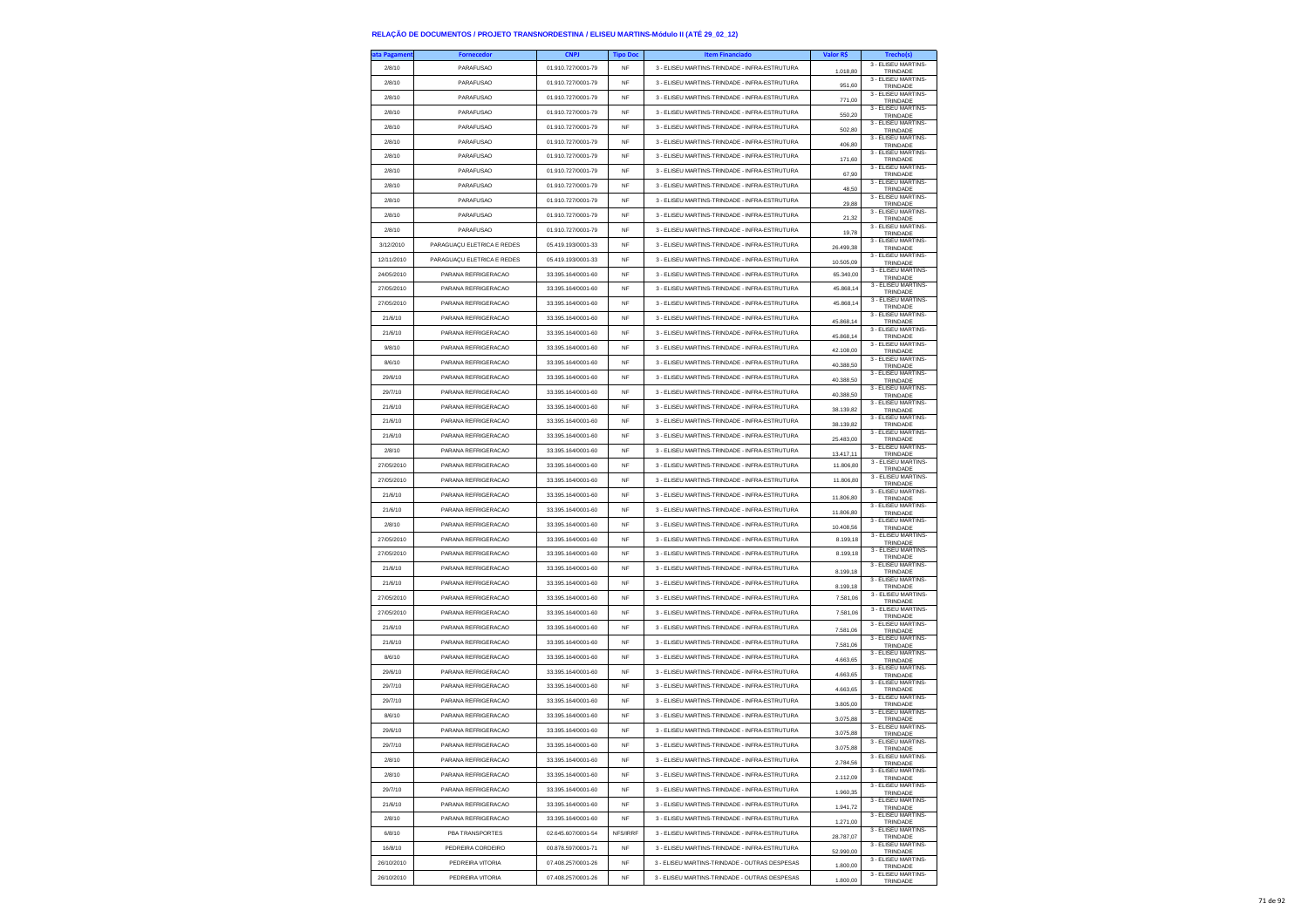| ta Pagamen | <b>Fornecedor</b>     | <b>CNPJ</b>        | <b>Tipo Doc</b> | <b>Item Financiado</b>                        | Valor R\$              | <b>Trecho(s)</b>                            |
|------------|-----------------------|--------------------|-----------------|-----------------------------------------------|------------------------|---------------------------------------------|
| 26/10/2010 | PEDREIRA VITORIA      | 07.408.257/0001-26 | NF              | 3 - ELISEU MARTINS-TRINDADE - OUTRAS DESPESAS | 1.800,00               | 3 - ELISEU MARTINS-<br>TRINDADE             |
| 26/10/2010 | PEDREIRA VITORIA      | 07.408.257/0001-26 | NF              | 3 - ELISEU MARTINS-TRINDADE - OUTRAS DESPESAS | 1.800,00               | 3 - ELISEU MARTINS-<br>TRINDADE             |
| 26/10/2010 | PEDREIRA VITORIA      | 07.408.257/0001-26 | <b>NF</b>       | 3 - ELISEU MARTINS-TRINDADE - OUTRAS DESPESAS | 1,800.00               | 3 - FLISEU MARTINS-<br>TRINDADE             |
| 26/10/2010 | PEDREIRA VITORIA      | 07.408.257/0001-26 | <b>NF</b>       | 3 - ELISEU MARTINS-TRINDADE - OUTRAS DESPESAS |                        | 3 - ELISEU MARTINS-                         |
| 26/10/2010 | PEDREIRA VITORIA      | 07.408.257/0001-26 | NF              | 3 - ELISEU MARTINS-TRINDADE - OUTRAS DESPESAS | 1.800,00               | TRINDADE<br>3 - ELISEU MARTINS-             |
| 21/2/2011  | PEDREIRA VITORIA      | 07.408.257/0001-26 | <b>NF</b>       | 3 - ELISEU MARTINS-TRINDADE - OUTRAS DESPESAS | 1.800,00               | TRINDADE<br>3 - ELISEU MARTINS-             |
| 26/10/2010 | PEDREIRA VITORIA      | 07 408 257/0001-26 | <b>NF</b>       | 3 - ELISEU MARTINS-TRINDADE - OUTRAS DESPESAS | 1800.00                | <b>TRINDADE</b><br>3 - ELISEU MARTINS-      |
|            |                       |                    |                 |                                               | 1.500,00               | TRINDADE<br>3 - ELISEU MARTINS-             |
| 26/10/2010 | PEDREIRA VITORIA      | 07.408.257/0001-26 | NF              | 3 - ELISEU MARTINS-TRINDADE - OUTRAS DESPESAS | 1.500,00               | TRINDADE<br>3 - ELISEU MARTINS-             |
| 26/10/2010 | PEDREIRA VITORIA      | 07.408.257/0001-26 | <b>NF</b>       | 3 - ELISEU MARTINS-TRINDADE - OUTRAS DESPESAS | 1,500.00               | TRINDADE<br>3 - ELISEU MARTINS-             |
| 26/10/2010 | PEDREIRA VITORIA      | 07.408.257/0001-26 | <b>NF</b>       | 3 - ELISEU MARTINS-TRINDADE - OUTRAS DESPESAS | 1.500,00               | TRINDADE<br>3 - ELISEU MARTINS-             |
| 26/10/2010 | PEDREIRA VITORIA      | 07.408.257/0001-26 | NF              | 3 - ELISEU MARTINS-TRINDADE - OUTRAS DESPESAS | 1.500,00               | TRINDADE<br>3 - ELISEU MARTINS-             |
| 26/10/2010 | PEDREIRA VITORIA      | 07.408.257/0001-26 | <b>NF</b>       | 3 - ELISEU MARTINS-TRINDADE - OUTRAS DESPESAS | 1,500.00               | TRINDADE                                    |
| 26/10/2010 | PEDREIRA VITORIA      | 07.408.257/0001-26 | <b>NF</b>       | 3 - ELISEU MARTINS-TRINDADE - OUTRAS DESPESAS | 1.500,00               | 3 - ELISEU MARTINS-<br>TRINDADE             |
| 26/10/2010 | PEDREIRA VITORIA      | 07.408.257/0001-26 | <b>NF</b>       | 3 - ELISEU MARTINS-TRINDADE - OUTRAS DESPESAS | 1.320,00               | 3 - ELISEU MARTINS-<br>TRINDADE             |
| 26/10/2010 | PEDREIRA VITORIA      | 07.408.257/0001-26 | <b>NF</b>       | 3 - ELISEU MARTINS-TRINDADE - OUTRAS DESPESAS | 1.320.00               | 3 - ELISEU MARTINS-<br>TRINDADE             |
| 5/10/2010  | PERNAMBUCO RENT A CAR | 03.065.742/0001-93 | NFS/IRRF        | 3 - ELISEU MARTINS-TRINDADE - INFRA-ESTRUTURA | 30.681,60              | 3 - ELISEU MARTINS-<br>TRINDADE             |
| 19/5/2011  | PETRAL                | 06.640.130/0001-75 | <b>NF</b>       | 3 - ELISEU MARTINS-TRINDADE - SUPERESTRUTURA  | 17.931,76              | 3 - ELISEU MARTINS-<br>TRINDADE             |
| 30/6/2011  | PETROBRÁS             | 34.274.233/0323-06 | <b>NF</b>       | 3 - ELISEU MARTINS-TRINDADE - INFRA-ESTRUTURA | 89,779.20              | 3 - ELISEU MARTINS-<br>TRINDADE             |
| 30/6/2011  | PETROBRÁS             | 34.274.233/0323-06 | <b>NF</b>       | 3 - ELISEU MARTINS-TRINDADE - INFRA-ESTRUTURA | 89.260,80              | 3 - ELISEU MARTINS-<br>TRINDADE             |
| 30/6/2011  | PETROBRÁS             | 34.274.233/0323-06 | <b>NF</b>       | 3 - ELISEU MARTINS-TRINDADE - INFRA-ESTRUTURA | 89.172,24              | 3 - ELISEU MARTINS-<br>TRINDADE             |
| 30/6/2011  | PETROBRÁS             | 34.274.233/0323-06 | NF              | 3 - ELISEU MARTINS-TRINDADE - INFRA-ESTRUTURA | 87.710,40              | 3 - ELISEU MARTINS-<br>TRINDADE             |
| 30/6/2011  | PETROBRÁS             | 34.274.233/0323-06 | <b>NF</b>       | 3 - FLISELLMARTINS-TRINDADE - INFRA-ESTRUTURA | 87.192,00              | 3 - FLISEU MARTINS-<br>TRINDADE             |
| 30/6/2011  | PETROBRÁS             | 34 274 233/0323-06 | NF              | 3 - ELISEU MARTINS-TRINDADE - INFRA-ESTRUTURA | 87.192,00              | 3 - ELISEU MARTINS-<br>TRINDADE             |
| 30/6/2011  | PETROBRÁS             | 34.274.233/0323-06 | NF              | 3 - ELISEU MARTINS-TRINDADE - INFRA-ESTRUTURA | 84.607,80              | 3 - ELISEU MARTINS-<br>TRINDADE             |
| 30/6/2011  | PETROBRÁS             | 34.274.233/0323-06 | <b>NF</b>       | 3 - ELISEU MARTINS-TRINDADE - INFRA-ESTRUTURA | 84.051,20              | 3 - ELISEU MARTINS-<br>TRINDADE             |
| 30/6/2011  | PETROBRÁS             | 34.274.233/0323-06 | NF              | 3 - ELISEU MARTINS-TRINDADE - INFRA-ESTRUTURA | 83.687,80              | 3 - ELISEU MARTINS-<br>TRINDADE             |
| 30/6/2011  | PETROBRÁS             | 34.274.233/0323-06 | NF              | 3 - ELISEU MARTINS-TRINDADE - INFRA-ESTRUTURA | 83.687,80              | 3 - FLISEU MARTINS-                         |
| 30/6/2011  | PETROBRÁS             | 34.274.233/0323-06 | <b>NF</b>       | 3 - ELISEU MARTINS-TRINDADE - INFRA-ESTRUTURA | 83.434.50              | TRINDADE<br>3 - FLISEU MARTINS-<br>TRINDADE |
| 30/6/2011  | PETROBRÁS             | 34 274 233/0323-06 | NF              | 3 - ELISEU MARTINS-TRINDADE - INFRA-ESTRUTURA |                        | 3 - ELISEU MARTINS-                         |
| 30/6/2011  | PETROBRÁS             | 34.274.233/0323-06 | NF              | 3 - ELISEU MARTINS-TRINDADE - INFRA-ESTRUTURA | 83.394,90              | TRINDADE<br>3 - ELISEU MARTINS-             |
| 30/6/2011  | PETROBRÁS             | 34.274.233/0323-06 | <b>NF</b>       | 3 - ELISEU MARTINS-TRINDADE - INFRA-ESTRUTURA | 82.768,50<br>82,768.50 | TRINDADE<br>3 - ELISEU MARTINS-             |
| 30/6/2011  | PETROBRÁS             | 34.274.233/0323-06 | <b>NF</b>       | 3 - ELISEU MARTINS-TRINDADE - INFRA-ESTRUTURA |                        | TRINDADE<br>3 - ELISEU MARTINS-             |
| 30/6/2011  | PETROBRÁS             | 34.274.233/0323-06 | NF              | 3 - ELISEU MARTINS-TRINDADE - INFRA-ESTRUTURA | 82.768,50              | TRINDADE<br>3 - ELISEU MARTINS-             |
| 30/6/2011  | PETROBRÁS             | 34.274.233/0323-06 | <b>NF</b>       | 3 - ELISEU MARTINS-TRINDADE - INFRA-ESTRUTURA | 82.768,50              | TRINDADE<br>3 - ELISEU MARTINS-             |
| 30/6/2011  | PETROBRÁS             | 34.274.233/0323-06 | NF              | 3 - ELISEU MARTINS-TRINDADE - INFRA-ESTRUTURA | 82.363.50              | TRINDADE<br>3 - ELISEU MARTINS-             |
| 30/6/2011  | PETROBRÁS             | 34.274.233/0323-06 | NF              | 3 - ELISEU MARTINS-TRINDADE - INFRA-ESTRUTURA | 82.363,50              | TRINDADE<br>3 - ELISEU MARTINS-             |
| 30/6/2011  | PETROBRÁS             | 34.274.233/0323-06 | <b>NF</b>       | 3 - ELISEU MARTINS-TRINDADE - INFRA-ESTRUTURA | 82.228,50              | TRINDADE<br>3 - ELISEU MARTINS-             |
|            |                       |                    |                 |                                               | 82,224.00              | TRINDADE<br>3 - ELISEU MARTINS-             |
| 30/6/2011  | PETROBRÁS             | 34.274.233/0323-06 | <b>NF</b>       | 3 - ELISEU MARTINS-TRINDADE - INFRA-ESTRUTURA | 82.224,00              | TRINDADE<br>3 - ELISEU MARTINS-             |
| 30/6/2011  | PETROBRÁS             | 34.274.233/0323-06 | NF              | 3 - ELISEU MARTINS-TRINDADE - INFRA-ESTRUTURA | 81.868,50              | TRINDADE<br>3 - ELISEU MARTINS-             |
| 30/6/2011  | PETROBRÁS             | 34.274.233/0323-06 | <b>NF</b>       | 3 - ELISEU MARTINS-TRINDADE - INFRA-ESTRUTURA | 81.822.40              | TRINDADE<br>3 - ELISEU MARTINS-             |
| 30/6/2011  | PETROBRÁS             | 34.274.233/0323-06 | <b>NF</b>       | 3 - ELISEU MARTINS-TRINDADE - INFRA-ESTRUTURA | 80.533,20              | TRINDADE<br>3 - ELISEU MARTINS-             |
| 30/6/2011  | PETROBRÁS             | 34 274 233/0323-06 | <b>NF</b>       | 3 - ELISEU MARTINS-TRINDADE - INFRA-ESTRUTURA | 80.533,20              | TRINDADE<br>3 - ELISEU MARTINS-             |
| 30/6/2011  | PETROBRÁS             | 34.274.233/0323-06 | <b>NF</b>       | 3 - ELISEU MARTINS-TRINDADE - INFRA-ESTRUTURA | 80.533.20              | TRINDADE<br>3 - ELISEU MARTINS-             |
| 30/6/2011  | PETROBRÁS             | 34 274 233/0323-06 | <b>NF</b>       | 3 - ELISEU MARTINS-TRINDADE - INFRA-ESTRUTURA | 80.049,20              | TRINDADE<br>3 - ELISEU MARTINS-             |
| 30/6/2011  | PETROBRÁS             | 34 274 233/0323-06 | <b>NF</b>       | 3 - FLISELLMARTINS-TRINDADE - INFRA-ESTRUTURA | 74.384,00              | TRINDADE<br>3 - FLISEU MARTINS-             |
| 30/6/2011  | PETROBRÁS             | 34.274.233/0323-06 | <b>NF</b>       | 3 - ELISEU MARTINS-TRINDADE - INFRA-ESTRUTURA | 74.164,00              | TRINDADE                                    |
| 30/6/2011  | PETROBRÁS             | 34.274.233/0323-06 | NF              | 3 - ELISEU MARTINS-TRINDADE - INFRA-ESTRUTURA | 74 164 00              | 3 - ELISEU MARTINS-<br>TRINDAD              |
| 30/6/2011  | <b>PETROBRÁS</b>      | 34.274.233/0323-06 | NF              | 3 - ELISEU MARTINS-TRINDADE - INFRA-ESTRUTURA | 74.164,00              | 3 - ELISEU MARTINS-<br>TRINDADE             |
| 30/6/2011  | PETROBRÁS             | 34.274.233/0323-06 | NF              | 3 - ELISEU MARTINS-TRINDADE - INFRA-ESTRUTURA | 72.660,00              | 3 - ELISEU MARTINS-<br>TRINDADE             |
| 30/6/2011  | PETROBRÁS             | 34.274.233/0323-06 | NF              | 3 - ELISEU MARTINS-TRINDADE - INFRA-ESTRUTURA | 64.638,00              | 3 - ELISEU MARTINS-<br>TRINDADE             |
| 30/6/2011  | PETROBRÁS             | 34.274.233/0323-06 | NF              | 3 - ELISEU MARTINS-TRINDADE - INFRA-ESTRUTURA | 58.569,60              | 3 - ELISEU MARTINS-<br>TRINDADE             |
| 30/6/2011  | PETROBRÁS             | 34.274.233/0323-06 | NF              | 3 - ELISEU MARTINS-TRINDADE - INFRA-ESTRUTURA | 55.623,00              | 3 - FLISEU MARTINS-<br>TRINDADE             |
| 30/6/2011  | <b>PETROBRÁS</b>      | 34.274.233/0323-06 | NF              | 3 - ELISEU MARTINS-TRINDADE - INFRA-ESTRUTURA | 46.170,00              | 3 - FLISEU MARTINS-<br>TRINDADE             |
| 30/6/2011  | <b>PETROBRÁS</b>      | 34.274.233/0323-06 | NF              | 3 - ELISEU MARTINS-TRINDADE - INFRA-ESTRUTURA | 45.982,50              | 3 - ELISEU MARTINS-<br>TRINDADE             |
| 30/6/2011  | PETROBRÁS             | 34.274.233/0323-06 | NF              | 3 - ELISEU MARTINS-TRINDADE - INFRA-ESTRUTURA | 45.757,50              | 3 - ELISEU MARTINS-<br>TRINDADE             |
| 30/6/2011  | PETROBRÁS             | 34.274.233/0323-06 | <b>NF</b>       | 3 - ELISEU MARTINS-TRINDADE - INFRA-ESTRUTURA | 44.143.20              | 3 - FLISEU MARTINS-<br>TRINDADE             |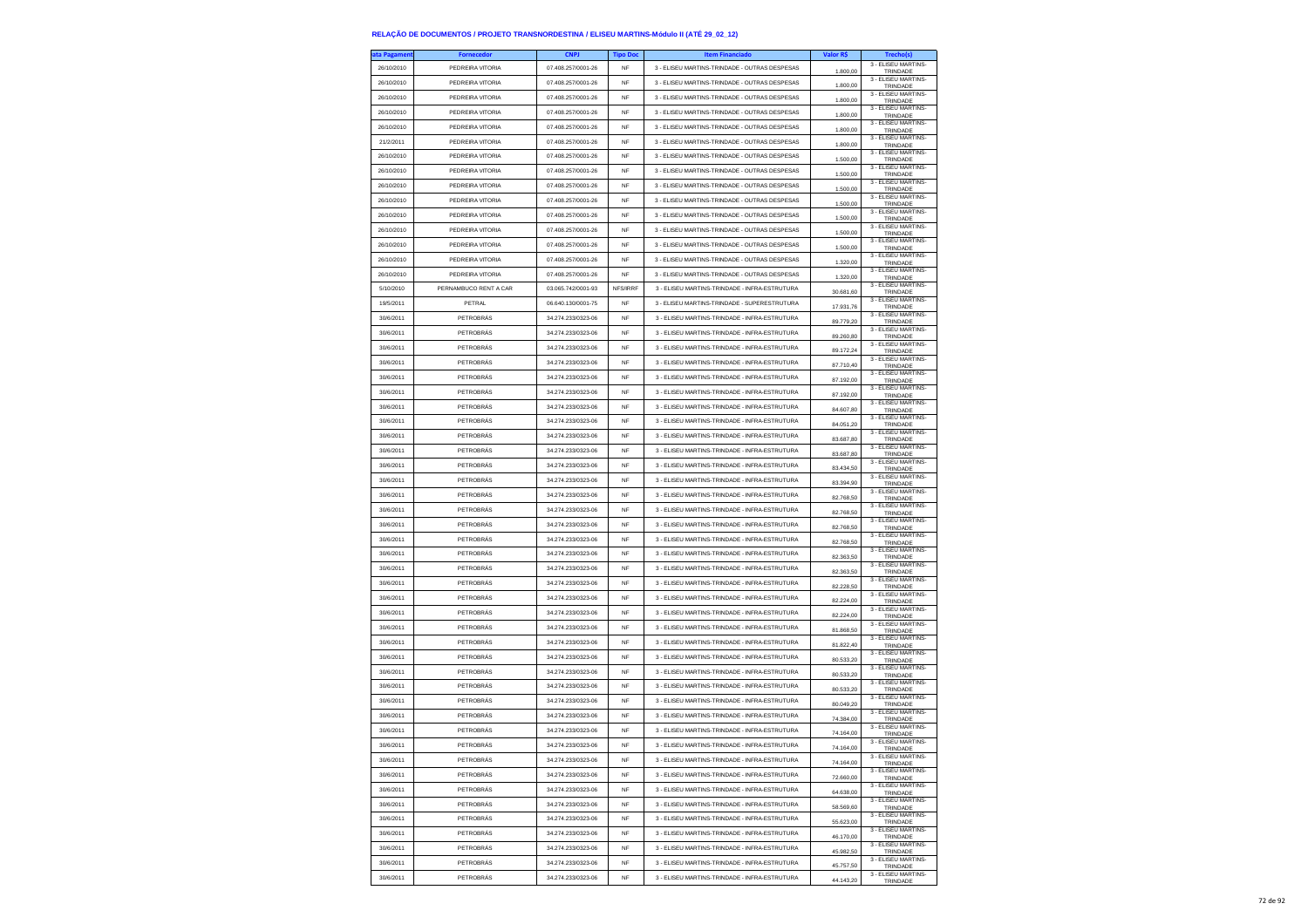| ta Pagament | <b>Fornecedor</b>           | <b>CNPJ</b>        | <b>Tipo Doc</b> | <b>Item Financiado</b>                        | Valor R\$  | <b>Trecho(s)</b>                       |
|-------------|-----------------------------|--------------------|-----------------|-----------------------------------------------|------------|----------------------------------------|
| 30/6/2011   | PETROBRÁS                   | 34.274.233/0323-06 | NF              | 3 - ELISEU MARTINS-TRINDADE - INFRA-ESTRUTURA | 44.143,20  | 3 - ELISEU MARTINS-<br>TRINDADE        |
| 30/6/2011   | PETROBRÁS                   | 34.274.233/0323-06 | <b>NF</b>       | 3 - ELISEU MARTINS-TRINDADE - INFRA-ESTRUTURA | 42,476.40  | 3 - ELISEU MARTINS-<br>TRINDADE        |
| 30/6/2011   | PETROBRÁS                   | 34.274.233/0323-06 | <b>NF</b>       | 3 - ELISEU MARTINS-TRINDADE - INFRA-ESTRUTURA | 42.476,40  | 3 - ELISEU MARTINS-<br>TRINDADE        |
| 30/6/2011   | PETROBRÁS                   | 34.274.233/0323-06 | NF              | 3 - ELISEU MARTINS-TRINDADE - INFRA-ESTRUTURA | 40.629,60  | 3 - ELISEU MARTINS-<br>TRINDADE        |
| 30/6/2011   | PETROBRÁS                   | 34.274.233/0323-06 | <b>NF</b>       | 3 - ELISEU MARTINS-TRINDADE - INFRA-ESTRUTURA | 36 936 00  | 3 - ELISEU MARTINS-<br>TRINDADE        |
| 30/6/2011   | PETROBRÁS                   | 34.274.233/0323-06 | <b>NF</b>       | 3 - ELISEU MARTINS-TRINDADE - INFRA-ESTRUTURA | 36,786.00  | 3 - ELISEU MARTINS-                    |
| 30/6/2011   | PETROBRÁS                   | 34.274.233/0323-06 | <b>NF</b>       | 3 - ELISEU MARTINS-TRINDADE - INFRA-ESTRUTURA |            | TRINDADE<br>3 - ELISEU MARTINS-        |
| 30/6/2011   | PETROBRÁS                   | 34.274.233/0323-06 | <b>NF</b>       | 3 - ELISEU MARTINS-TRINDADE - INFRA-ESTRUTURA | 36.606,00  | TRINDADE<br>3 - ELISEU MARTINS-        |
| 30/6/2011   | PETROBRÁS                   | 34.274.233/0323-06 | <b>NF</b>       | 3 - ELISEU MARTINS-TRINDADE - INFRA-ESTRUTURA | 33.242.40  | TRINDADE<br>3 - ELISEU MARTINS-        |
| 30/6/2011   | PETROBRÁS                   | 34.274.233/0323-06 | <b>NF</b>       | 3 - ELISEU MARTINS-TRINDADE - INFRA-ESTRUTURA | 23.793,90  | TRINDADE<br>3 - ELISEU MARTINS-        |
|             |                             | 34.274.233/0323-06 | <b>NF</b>       |                                               | 18,468.00  | TRINDADE<br>3 - ELISEU MARTINS-        |
| 30/6/2011   | PETROBRÁS                   |                    |                 | 3 - ELISEU MARTINS-TRINDADE - INFRA-ESTRUTURA | 18 393 00  | TRINDADE<br>3 - ELISEU MARTINS-        |
| 30/6/2011   | PETROBRÁS                   | 34.274.233/0323-06 | <b>NF</b>       | 3 - ELISEU MARTINS-TRINDADE - INFRA-ESTRUTURA | 9.270,50   | TRINDADE<br>3 - ELISEU MARTINS-        |
| 30/6/2011   | PETROBRÁS                   | 34 274 233/0323-06 | <b>NF</b>       | 3 - ELISEU MARTINS-TRINDADE - INFRA-ESTRUTURA | 9.234,00   | TRINDADE<br>3 - ELISEU MARTINS-        |
| 9/2/12      | PETROBRAS DISTRIBUIDORA S/A | 34274233032306     | NF              | 3 - ELISEU MARTINS-TRINDADE - INFRA-ESTRUTURA | 29.736,00  | TRINDADE<br>3 - ELISEU MARTINS-        |
| 9/2/12      | PETROBRAS DISTRIBUIDORA S/A | 34274233032306     | <b>NF</b>       | 3 - ELISEU MARTINS-TRINDADE - INFRA-ESTRUTURA | 29.734,50  | TRINDADE<br>3 - ELISEU MARTINS-        |
| 9/2/12      | PETROBRAS DISTRIBUIDORA S/A | 34274233032306     | <b>NF</b>       | 3 - ELISEU MARTINS-TRINDADE - INFRA-ESTRUTURA | 29.734,50  | TRINDADE                               |
| 17/2/12     | PETROBRAS DISTRIBUIDORA S/A | 34274233032306     | NF              | 3 - ELISEU MARTINS-TRINDADE - INFRA-ESTRUTURA | 29.734,50  | 3 - ELISEU MARTINS-<br>TRINDADE        |
| 9/2/12      | PETROBRAS DISTRIBUIDORA S/A | 34274233032306     | <b>NF</b>       | 3 - ELISEU MARTINS-TRINDADE - INFRA-ESTRUTURA | 29.511,00  | 3 - ELISEU MARTINS-<br>TRINDADE        |
| 9/2/12      | PETROBRAS DISTRIBUIDORA S/A | 34274233032306     | <b>NF</b>       | 3 - ELISEU MARTINS-TRINDADE - INFRA-ESTRUTURA | 29.511,00  | 3 - ELISEU MARTINS-<br>TRINDADE        |
| 9/2/12      | PETROBRAS DISTRIBUIDORA S/A | 34274233032306     | NF              | 3 - ELISEU MARTINS-TRINDADE - INFRA-ESTRUTURA | 29.511,00  | 3 - ELISEU MARTINS-<br>TRINDADE        |
| 9/2/12      | PETROBRAS DISTRIBUIDORA S/A | 34274233032306     | <b>NF</b>       | 3 - ELISEU MARTINS-TRINDADE - INFRA-ESTRUTURA | 29.511.00  | 3 - ELISEU MARTINS-<br>TRINDADE        |
| 17/2/12     | PETROBRAS DISTRIBUIDORA S/A | 34274233032306     | <b>NF</b>       | 3 - ELISEU MARTINS-TRINDADE - INFRA-ESTRUTURA | 29.511.00  | 3 - ELISEU MARTINS-<br>TRINDADE        |
| 17/2/12     | PETROBRAS DISTRIBUIDORA S/A | 34274233032306     | NF              | 3 - ELISEU MARTINS-TRINDADE - INFRA-ESTRUTURA | 29.511,00  | 3 - ELISEU MARTINS-<br>TRINDADE        |
| 17/2/12     | PETROBRAS DISTRIBUIDORA S/A | 34274233032306     | <b>NF</b>       | 3 - ELISEU MARTINS-TRINDADE - INFRA-ESTRUTURA | 29.511.00  | 3 - ELISEU MARTINS-<br><b>TRINDADE</b> |
| 17/2/12     | PETROBRAS DISTRIBUIDORA S/A | 34274233032306     | <b>NF</b>       | 3 - ELISEU MARTINS-TRINDADE - INFRA-ESTRUTURA | 29.511,00  | 3 - ELISEU MARTINS-<br>TRINDADE        |
| 30/11/11    | PETROBRAS DISTRIBUIDORA SA  | 34274233032993     | NF              | 3 - ELISEU MARTINS-TRINDADE - INFRA-ESTRUTURA | 115.110,00 | 3 - ELISEU MARTINS-                    |
| 21/11/11    | PETROBRAS DISTRIBUIDORA SA  | 34274233032993     | <b>NF</b>       | 3 - ELISEU MARTINS-TRINDADE - INFRA-ESTRUTURA | 115 110 00 | TRINDADE<br>3 - ELISEU MARTINS-        |
| 30/11/11    | PETROBRAS DISTRIBUIDORA SA  | 34274233032993     | <b>NF</b>       | 3 - FLISELLMARTINS-TRINDADE - INFRA-ESTRUTURA |            | TRINDADE<br>3 - ELISEU MARTINS-        |
| 21/11/11    | PETROBRAS DISTRIBUIDORA SA  | 34274233032993     | NF              | 3 - ELISEU MARTINS-TRINDADE - INFRA-ESTRUTURA | 111.273,00 | TRINDADE<br>3 - ELISEU MARTINS-        |
| 17/2/12     | PETROBRAS DISTRIBUIDORA SA  | 34274233032993     | <b>NF</b>       | 3 - ELISEU MARTINS-TRINDADE - INFRA-ESTRUTURA | 111.273.00 | TRINDADE<br>3 - ELISEU MARTINS-        |
| 17/2/12     | PETROBRAS DISTRIBUIDORA SA  | 34274233032993     | <b>NF</b>       | 3 - ELISEU MARTINS-TRINDADE - INFRA-ESTRUTURA | 115.110,00 | TRINDADE<br>3 - ELISEU MARTINS-        |
|             |                             |                    |                 |                                               | 115.110,00 | TRINDADE<br>3 - ELISEU MARTINS-        |
| 9/2/12      | PETROBRAS DISTRIBUIDORA SA  | 34274233032993     | NF              | 3 - ELISEU MARTINS-TRINDADE - INFRA-ESTRUTURA | 115.110,00 | TRINDADE<br>3 - ELISEU MARTINS-        |
| 9/2/12      | PETROBRAS DISTRIBUIDORA SA  | 34274233032993     | <b>NF</b>       | 3 - ELISEU MARTINS-TRINDADE - INFRA-ESTRUTURA | 115.110,00 | TRINDADE<br>3 - ELISEU MARTINS-        |
| 9/2/12      | PETROBRAS DISTRIBUIDORA SA  | 34274233032993     | <b>NF</b>       | 3 - ELISEU MARTINS-TRINDADE - INFRA-ESTRUTURA | 115.110,00 | TRINDADE<br>3 - ELISEU MARTINS-        |
| 30/1/12     | PETROBRAS DISTRIBUIDORA SA  | 34274233032993     | <b>NF</b>       | 3 - ELISEU MARTINS-TRINDADE - INFRA-ESTRUTURA | 115.110,00 | TRINDADE<br>3 - ELISEU MARTINS-        |
| 30/1/12     | PETROBRAS DISTRIBUIDORA SA  | 34274233032993     | <b>NF</b>       | 3 - ELISEU MARTINS-TRINDADE - INFRA-ESTRUTURA | 115,110.00 | TRINDADE                               |
| 30/1/12     | PETROBRAS DISTRIBUIDORA SA  | 34274233032993     | <b>NF</b>       | 3 - ELISEU MARTINS-TRINDADE - INFRA-ESTRUTURA | 115.110,00 | 3 - ELISEU MARTINS-<br>TRINDADE        |
| 9/1/12      | PETROBRAS DISTRIBUIDORA SA  | 34274233032993     | <b>NF</b>       | 3 - ELISEU MARTINS-TRINDADE - INFRA-ESTRUTURA | 115.110,00 | 3 - ELISEU MARTINS-<br>TRINDADE        |
| 9/1/12      | PETROBRAS DISTRIBUIDORA SA  | 34274233032993     | <b>NF</b>       | 3 - ELISEU MARTINS-TRINDADE - INFRA-ESTRUTURA | 115.110,00 | 3 - ELISEU MARTINS-<br>TRINDADE        |
| 29/12/11    | PETROBRAS DISTRIBUIDORA SA  | 34274233032993     | <b>NF</b>       | 3 - ELISEU MARTINS-TRINDADE - INFRA-ESTRUTURA | 115.110,00 | 3 - ELISEU MARTINS-<br>TRINDADE        |
| 20/12/11    | PETROBRAS DISTRIBUIDORA SA  | 34274233032993     | <b>NF</b>       | 3 - ELISEU MARTINS-TRINDADE - INFRA-ESTRUTURA | 115.110,00 | 3 - ELISEU MARTINS-<br>TRINDADE        |
| 12/12/11    | PETROBRAS DISTRIBUIDORA SA  | 34274233032993     | NF              | 3 - ELISEU MARTINS-TRINDADE - INFRA-ESTRUTURA | 115.110,00 | 3 - ELISEU MARTINS-<br>TRINDADE        |
| 12/12/11    | PETROBRAS DISTRIBUIDORA SA  | 34274233032993     | <b>NF</b>       | 3 - ELISEU MARTINS-TRINDADE - INFRA-ESTRUTURA | 115.110,00 | 3 - ELISEU MARTINS-<br>TRINDADE        |
| 12/12/11    | PETROBRAS DISTRIBUIDORA SA  | 34274233032993     | <b>NF</b>       | 3 - FLISELLMARTINS-TRINDADE - INFRA-ESTRUTURA | 115.110,00 | 3 - ELISEU MARTINS-<br>TRINDADE        |
| 21/11/11    | PETROBRAS DISTRIBUIDORA SA  | 34274233032993     | NF              | 3 - ELISEU MARTINS-TRINDADE - INFRA-ESTRUTURA | 111.273,00 | 3 - ELISEU MARTINS-<br>TRINDADE        |
| 20/1/12     | PETROBRAS DISTRIBUIDORA SA  | 34274233032993     | <b>NF</b>       | 3 - ELISEU MARTINS-TRINDADE - INFRA-ESTRUTURA |            | 3 - FLISEU MARTINS-                    |
| 29/12/11    | PETROBRAS DISTRIBUIDORA SA  | 34274233032993     | NF              | 3 - ELISEU MARTINS-TRINDADE - INFRA-ESTRUTURA | 111.273,00 | TRINDADE<br>3 - ELISEU MARTINS-        |
| 29/12/11    | PETROBRAS DISTRIBUIDORA SA  | 34274233032993     | NF              | 3 - ELISEU MARTINS-TRINDADE - INFRA-ESTRUTURA | .273,00    | TRINDAD<br>3 - ELISEU MARTINS          |
| 20/12/11    | PETROBRAS DISTRIBUIDORA SA  | 34274233032993     | NF              | 3 - ELISEU MARTINS-TRINDADE - INFRA-ESTRUTURA | 111.273,00 | TRINDADE<br>3 - ELISEU MARTINS-        |
|             |                             |                    |                 |                                               | 111 273 00 | TRINDADE<br>3 - ELISEU MARTINS-        |
| 20/12/11    | PETROBRAS DISTRIBUIDORA SA  | 34274233032993     | <b>NF</b>       | 3 - ELISEU MARTINS-TRINDADE - INFRA-ESTRUTURA | 111.273,00 | TRINDADE<br>3 - FLISEU MARTINS-        |
| 17/2/12     | PETROBRAS DISTRIBUIDORA SA  | 34274233032993     | NF              | 3 - ELISEU MARTINS-TRINDADE - INFRA-ESTRUTURA | 86.332,50  | TRINDADE<br>3 - ELISEU MARTINS-        |
| 9/2/12      | PETROBRAS DISTRIBUIDORA SA  | 34274233032993     | NF              | 3 - ELISEU MARTINS-TRINDADE - INFRA-ESTRUTURA | 84,414.00  | TRINDADE<br>3 - ELISEU MARTINS-        |
| 9/2/12      | PETROBRAS DISTRIBUIDORA SA  | 34274233032993     | <b>NF</b>       | 3 - ELISEU MARTINS-TRINDADE - INFRA-ESTRUTURA | 84.414,00  | TRINDADE<br>3 - ELISEU MARTINS-        |
| 22/12/11    | PETROBRAS DISTRIBUIDORA SA  | 34274233032993     | NF              | 3 - ELISEU MARTINS-TRINDADE - INFRA-ESTRUTURA | 57.815,13  | TRINDADE<br>3 - ELISEU MARTINS-        |
| 22/12/11    | PETROBRAS DISTRIBUIDORA SA  | 34274233032993     | NF              | 3 - ELISEU MARTINS-TRINDADE - INFRA-ESTRUTURA | 54,402.55  | TRINDADE                               |
| 20/12/11    | PETROBRAS DISTRIBUIDORA SA  | 34274233032993     | <b>NF</b>       | 3 - ELISEU MARTINS-TRINDADE - INFRA-ESTRUTURA | 47.280,29  | 3 - ELISEU MARTINS-<br>TRINDADE        |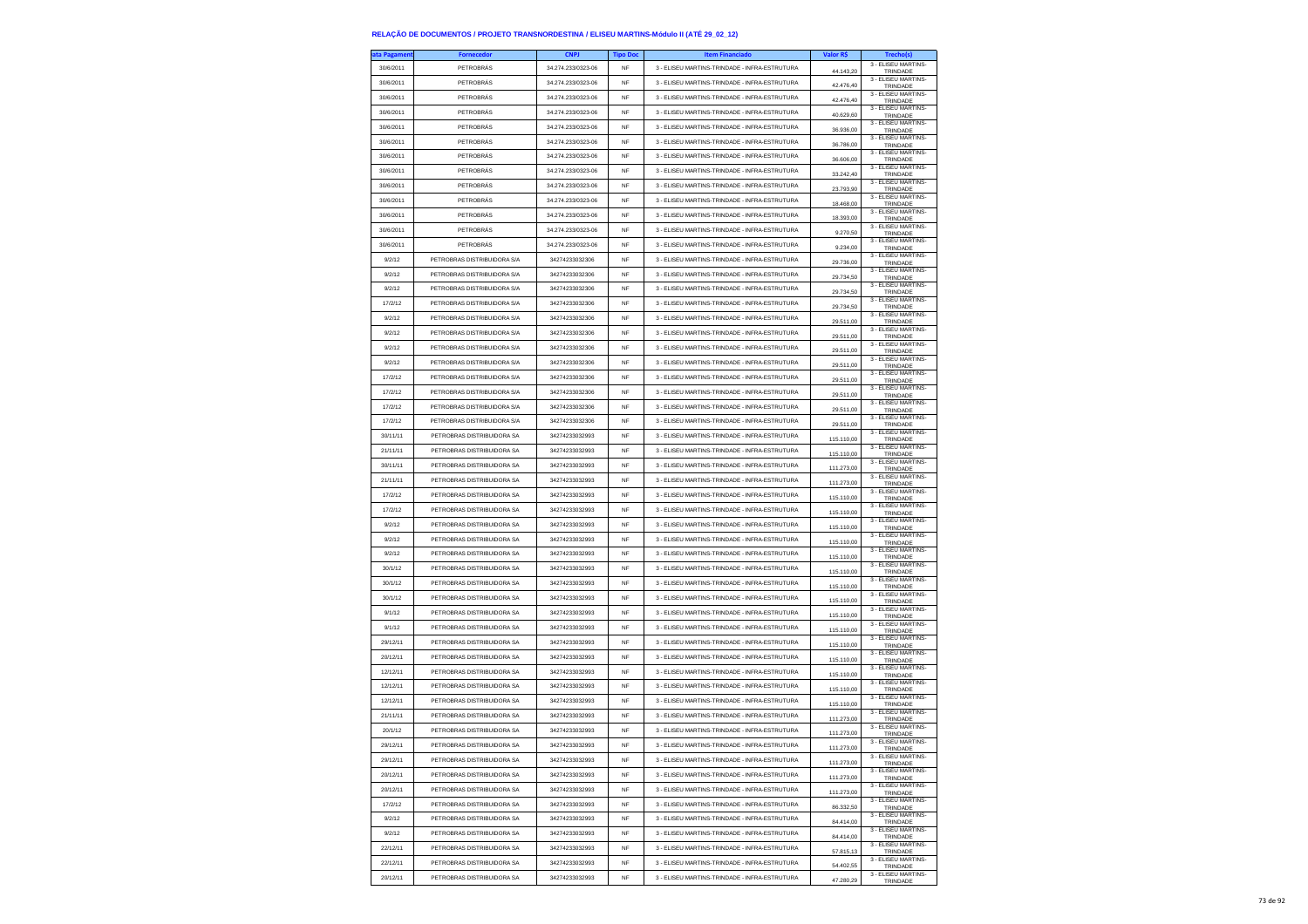| ta Pagamen | <b>Fornecedor</b>          | <b>CNPJ</b>    | <b>Tipo Doc</b> | <b>Item Financiado</b>                        | Valor R\$ |                                 |
|------------|----------------------------|----------------|-----------------|-----------------------------------------------|-----------|---------------------------------|
| 20/12/11   | PETROBRAS DISTRIBUIDORA SA | 34274233032993 | NF              | 3 - ELISEU MARTINS-TRINDADE - INFRA-ESTRUTURA | 42.156,80 | 3 - ELISEU MARTINS-<br>TRINDADE |
| 20/12/11   | PETROBRAS DISTRIBUIDORA SA | 34274233032993 | NF              | 3 - ELISEU MARTINS-TRINDADE - INFRA-ESTRUTURA | 26.593,80 | 3 - ELISEU MARTINS-             |
| 20/12/11   | PETROBRAS DISTRIBUIDORA SA | 34274233032993 | <b>NF</b>       | 3 - ELISEU MARTINS-TRINDADE - INFRA-ESTRUTURA |           | TRINDADE<br>3 - ELISEU MARTINS- |
| 20/12/11   | PETROBRAS DISTRIBUIDORA SA | 34274233032993 | NF              | 3 - ELISEU MARTINS-TRINDADE - INFRA-ESTRUTURA | 24.036.62 | TRINDADE<br>3 - ELISEU MARTINS- |
| 22/12/11   | PETROBRAS DISTRIBUIDORA SA | 34274233032993 | NF              | 3 - ELISEU MARTINS-TRINDADE - INFRA-ESTRUTURA | 15.650,64 | TRINDADE<br>3 - ELISEU MARTINS- |
|            |                            |                |                 |                                               | 14.047,80 | TRINDADE<br>3 - ELISEU MARTINS- |
| 20/12/11   | PETROBRAS DISTRIBUIDORA SA | 34274233032993 | <b>NF</b>       | 3 - ELISEU MARTINS-TRINDADE - INFRA-ESTRUTURA | 13,774.51 | TRINDADE<br>3 - ELISEU MARTINS- |
| 20/12/11   | PETROBRAS DISTRIBUIDORA SA | 34274233032993 | NF              | 3 - ELISEU MARTINS-TRINDADE - INFRA-ESTRUTURA | 13,259.42 | TRINDADE<br>3 - ELISEU MARTINS- |
| 20/12/11   | PETROBRAS DISTRIBUIDORA SA | 34274233032993 | NF              | 3 - ELISEU MARTINS-TRINDADE - INFRA-ESTRUTURA | 12.044,82 | TRINDADE                        |
| 20/12/11   | PETROBRAS DISTRIBUIDORA SA | 34274233032993 | NF              | 3 - ELISEU MARTINS-TRINDADE - INFRA-ESTRUTURA | 11.137,28 | 3 - ELISEU MARTINS-<br>TRINDADE |
| 20/12/11   | PETROBRAS DISTRIBUIDORA SA | 34274233032993 | NF              | 3 - ELISEU MARTINS-TRINDADE - INFRA-ESTRUTURA | 10.045,57 | 3 - ELISEU MARTINS-<br>TRINDADE |
| 22/12/11   | PETROBRAS DISTRIBUIDORA SA | 34274233032993 | NF              | 3 - ELISEU MARTINS-TRINDADE - INFRA-ESTRUTURA | 9.630,18  | 3 - ELISEU MARTINS-<br>TRINDADE |
| 20/12/11   | PETROBRAS DISTRIBUIDORA SA | 34274233032993 | <b>NF</b>       | 3 - ELISEU MARTINS-TRINDADE - INFRA-ESTRUTURA | 8.371.36  | 3 - ELISEU MARTINS-<br>TRINDADE |
| 20/12/11   | PETROBRAS DISTRIBUIDORA SA | 34274233032993 | <b>NF</b>       | 3 - ELISEU MARTINS-TRINDADE - INFRA-ESTRUTURA | 8.350,60  | 3 - ELISEU MARTINS-<br>TRINDADE |
| 22/12/11   | PETROBRAS DISTRIBUIDORA SA | 34274233032993 | <b>NF</b>       | 3 - FLISELLMARTINS-TRINDADE - INFRA-ESTRUTURA | 7.943,11  | 3 - ELISEU MARTINS-<br>TRINDADE |
| 20/12/11   | PETROBRAS DISTRIBUIDORA SA | 34274233032993 | <b>NF</b>       | 3 - ELISEU MARTINS-TRINDADE - INFRA-ESTRUTURA | 7.620.30  | 3 - ELISEU MARTINS-<br>TRINDADE |
| 20/12/11   | PETROBRAS DISTRIBUIDORA SA | 34274233032993 | <b>NF</b>       | 3 - ELISEU MARTINS-TRINDADE - INFRA-ESTRUTURA | 7.620,30  | 3 - ELISEU MARTINS-<br>TRINDADE |
| 22/12/11   | PETROBRAS DISTRIBUIDORA SA | 34274233032993 | <b>NF</b>       | 3 - ELISEU MARTINS-TRINDADE - INFRA-ESTRUTURA | 6.994,70  | 3 - ELISEU MARTINS-             |
| 20/12/11   | PETROBRAS DISTRIBUIDORA SA | 34274233032993 | <b>NF</b>       | 3 - ELISEU MARTINS-TRINDADE - INFRA-ESTRUTURA |           | TRINDADE<br>3 - ELISEU MARTINS- |
| 20/12/11   | PETROBRAS DISTRIBUIDORA SA | 34274233032993 | <b>NF</b>       | 3 - ELISEU MARTINS-TRINDADE - INFRA-ESTRUTURA | 5,449.04  | TRINDADE<br>3 - ELISEU MARTINS- |
| 22/12/11   | PETROBRAS DISTRIBUIDORA SA | 34274233032993 | <b>NF</b>       | 3 - ELISEU MARTINS-TRINDADE - INFRA-ESTRUTURA | 5.008,92  | TRINDADE<br>3 - ELISEU MARTINS- |
|            | PETROBRAS DISTRIBUIDORA SA |                |                 |                                               | 4.851,25  | TRINDADE<br>3 - ELISEU MARTINS- |
| 20/12/11   |                            | 34274233032993 | NF              | 3 - ELISEU MARTINS-TRINDADE - INFRA-ESTRUTURA | 4.196,79  | TRINDADE<br>3 - FLISEU MARTINS- |
| 20/12/11   | PETROBRAS DISTRIBUIDORA SA | 34274233032993 | <b>NF</b>       | 3 - ELISEU MARTINS-TRINDADE - INFRA-ESTRUTURA | 3.924,18  | TRINDADE<br>3 - ELISEU MARTINS- |
| 20/12/11   | PETROBRAS DISTRIBUIDORA SA | 34274233032993 | NF              | 3 - FLISELLMARTINS-TRINDADE - INFRA-ESTRUTURA | 3.841,98  | TRINDADE<br>3 - ELISEU MARTINS- |
| 20/12/11   | PETROBRAS DISTRIBUIDORA SA | 34274233032993 | NF              | 3 - ELISEU MARTINS-TRINDADE - INFRA-ESTRUTURA | 3.810,16  | TRINDADE<br>3 - ELISEU MARTINS- |
| 20/12/11   | PETROBRAS DISTRIBUIDORA SA | 34274233032993 | <b>NF</b>       | 3 - ELISEU MARTINS-TRINDADE - INFRA-ESTRUTURA | 3.587,71  | TRINDADE<br>3 - ELISEU MARTINS- |
| 20/12/11   | PETROBRAS DISTRIBUIDORA SA | 34274233032993 | NF              | 3 - ELISEU MARTINS-TRINDADE - INFRA-ESTRUTURA | 3.493,32  | TRINDADE<br>3 - ELISEU MARTINS- |
| 20/12/11   | PETROBRAS DISTRIBUIDORA SA | 34274233032993 | NF              | 3 - ELISEU MARTINS-TRINDADE - INFRA-ESTRUTURA | 2.797,88  | TRINDADE<br>3 - ELISEU MARTINS- |
| 22/12/11   | PETROBRAS DISTRIBUIDORA SA | 34274233032993 | <b>NF</b>       | 3 - ELISEU MARTINS-TRINDADE - INFRA-ESTRUTURA | 2724.52   | TRINDADE<br>3 - ELISEU MARTINS- |
| 20/12/11   | PETROBRAS DISTRIBUIDORA SA | 34274233032993 | NF              | 3 - FLISELLMARTINS-TRINDADE - INFRA-ESTRUTURA | 2.704,86  | TRINDADE<br>3 - ELISEU MARTINS- |
| 20/12/11   | PETROBRAS DISTRIBUIDORA SA | 34274233032993 | NF              | 3 - ELISEU MARTINS-TRINDADE - INFRA-ESTRUTURA | 2.536,59  | TRINDADE<br>3 - ELISEU MARTINS- |
| 22/12/11   | PETROBRAS DISTRIBUIDORA SA | 34274233032993 | <b>NF</b>       | 3 - ELISEU MARTINS-TRINDADE - INFRA-ESTRUTURA | 1.958.68  | TRINDADE<br>3 - ELISEU MARTINS- |
| 20/12/11   | PETROBRAS DISTRIBUIDORA SA | 34274233032993 | <b>NF</b>       | 3 - ELISEU MARTINS-TRINDADE - INFRA-ESTRUTURA | 1.352,45  | TRINDADE<br>3 - ELISEU MARTINS- |
| 20/12/11   | PETROBRAS DISTRIBUIDORA SA | 34274233032993 | NF              | 3 - ELISEU MARTINS-TRINDADE - INFRA-ESTRUTURA | 1.329,64  | TRINDADE                        |
| 20/12/11   | PETROBRAS DISTRIBUIDORA SA | 34274233032993 | <b>NF</b>       | 3 - ELISEU MARTINS-TRINDADE - INFRA-ESTRUTURA | 1.270.05  | 3 - ELISEU MARTINS-<br>TRINDADE |
| 22/12/11   | PETROBRAS DISTRIBUIDORA SA | 34274233032993 | NF              | 3 - ELISEU MARTINS-TRINDADE - INFRA-ESTRUTURA | 1.230,10  | 3 - ELISEU MARTINS-<br>TRINDADE |
| 10/10/11   | PETROBRAS DISTRIBUIDORA SA | 34274233032993 | NF              | 3 - ELISEU MARTINS-TRINDADE - INFRA-ESTRUTURA | 85.432,50 | 3 - ELISEU MARTINS-<br>TRINDADE |
| 20/10/11   | PETROBRAS DISTRIBUIDORA SA | 34274233032993 | <b>NF</b>       | 3 - ELISEU MARTINS-TRINDADE - INFRA-ESTRUTURA | 85.432.50 | 3 - ELISEU MARTINS-<br>TRINDADE |
| 30/8/11    | PETROBRAS DISTRIBUIDORA SA | 34274233032993 | NF              | 3 - ELISEU MARTINS-TRINDADE - INFRA-ESTRUTURA | 85.414,50 | 3 - ELISEU MARTINS-<br>TRINDADE |
| 9/9/11     | PETROBRAS DISTRIBUIDORA SA | 34274233032993 | NF              | 3 - ELISEU MARTINS-TRINDADE - INFRA-ESTRUTURA | 85.414,50 | 3 - ELISEU MARTINS-<br>TRINDADE |
| 9/9/11     | PETROBRAS DISTRIBUIDORA SA | 34274233032993 | <b>NF</b>       | 3 - ELISEU MARTINS-TRINDADE - INFRA-ESTRUTURA | 85.414,50 | 3 - ELISEU MARTINS-<br>TRINDADE |
| 20/9/11    | PETROBRAS DISTRIBUIDORA SA | 34274233032993 | <b>NF</b>       | 3 - ELISEU MARTINS-TRINDADE - INFRA-ESTRUTURA | 85.414,50 | 3 - ELISEU MARTINS-<br>TRINDADE |
| 1/8/11     | PETROBRAS DISTRIBUIDORA SA | 34274233032993 | NF              | 3 - ELISEU MARTINS-TRINDADE - INFRA-ESTRUTURA | 85.009,50 | 3 - ELISEU MARTINS-<br>TRINDADE |
| 1/8/11     | PETROBRAS DISTRIBUIDORA SA | 34274233032993 | <b>NF</b>       | 3 - ELISEU MARTINS-TRINDADE - INFRA-ESTRUTURA | 85,009.50 | 3 - ELISEU MARTINS-<br>TRINDADE |
| 9/8/11     | PETROBRAS DISTRIBUIDORA SA | 34274233032993 | NF              | 3 - ELISEU MARTINS-TRINDADE - INFRA-ESTRUTURA | 85.009,50 | 3 - ELISEU MARTINS-<br>TRINDADE |
| 9/8/11     | PETROBRAS DISTRIBUIDORA SA | 34274233032993 | <b>NF</b>       | 3 - ELISEU MARTINS-TRINDADE - INFRA-ESTRUTURA | 85.009,50 | 3 - ELISEU MARTINS-<br>TRINDADE |
| 22/8/11    | PETROBRAS DISTRIBUIDORA SA | 34274233032993 | <b>NF</b>       | 3 - FLISEU MARTINS-TRINDADE - INFRA-ESTRUTURA | 85,009.50 | 3 - ELISEU MARTINS-<br>TRINDADE |
| 30/9/11    | PETROBRAS DISTRIBUIDORA SA | 34274233032993 | <b>NF</b>       | 3 - ELISEU MARTINS-TRINDADE - INFRA-ESTRUTURA | 83 534 00 | 3 - ELISEU MARTINS-<br>TRINDADE |
| 11/7/11    | PETROBRAS DISTRIBUIDORA SA | 34274233032993 | NF              | 3 - ELISEU MARTINS-TRINDADE - INFRA-ESTRUTURA | 81.822,40 | 3 - ELISEU MARTINS-<br>TRINDADE |
| 27/7/11    | PETROBRAS DISTRIBUIDORA SA | 34274233032993 | NF              | 3 - ELISEU MARTINS-TRINDADE - INFRA-ESTRUTURA | 81.822,40 | 3 - ELISEU MARTINS-<br>TRINDADE |
| 20/10/11   | PETROBRAS DISTRIBUIDORA SA | 34274233032993 | NF              | 3 - ELISEU MARTINS-TRINDADE - INFRA-ESTRUTURA | 67.147.50 | 3 - FLISEU MARTINS-<br>TRINDADE |
| 31/10/11   | PETROBRAS DISTRIBUIDORA SA | 34274233032993 | NF              | 3 - ELISEU MARTINS-TRINDADE - INFRA-ESTRUTURA | 67.147,50 | 3 - FLISEU MARTINS-<br>TRINDADE |
| 9/11/11    | PETROBRAS DISTRIBUIDORA SA | 34274233032993 | NF              | 3 - ELISEU MARTINS-TRINDADE - INFRA-ESTRUTURA | 67.147,50 | 3 - ELISEU MARTINS-<br>TRINDADE |
| 21/11/11   | PETROBRAS DISTRIBUIDORA SA | 34274233032993 | NF              | 3 - ELISEU MARTINS-TRINDADE - INFRA-ESTRUTURA |           | 3 - FLISEU MARTINS-             |
| 30/9/11    | PETROBRAS DISTRIBUIDORA SA | 34274233032993 | NF              | 3 - ELISEU MARTINS-TRINDADE - INFRA-ESTRUTURA | 67.147,50 | TRINDADE<br>3 - ELISEU MARTINS- |
| 30/9/11    | PETROBRAS DISTRIBUIDORA SA | 34274233032993 | NF              | 3 - ELISEU MARTINS-TRINDADE - INFRA-ESTRUTURA | 66.447,50 | TRINDADE<br>3 - FLISEU MARTINS- |
| 10/10/11   | PETROBRAS DISTRIBUIDORA SA | 34274233032993 | NF              | 3 - ELISEU MARTINS-TRINDADE - INFRA-ESTRUTURA | 66,447.50 | TRINDADE<br>3 - ELISEU MARTINS- |
|            |                            |                |                 |                                               | 66,447.50 | TRINDADE                        |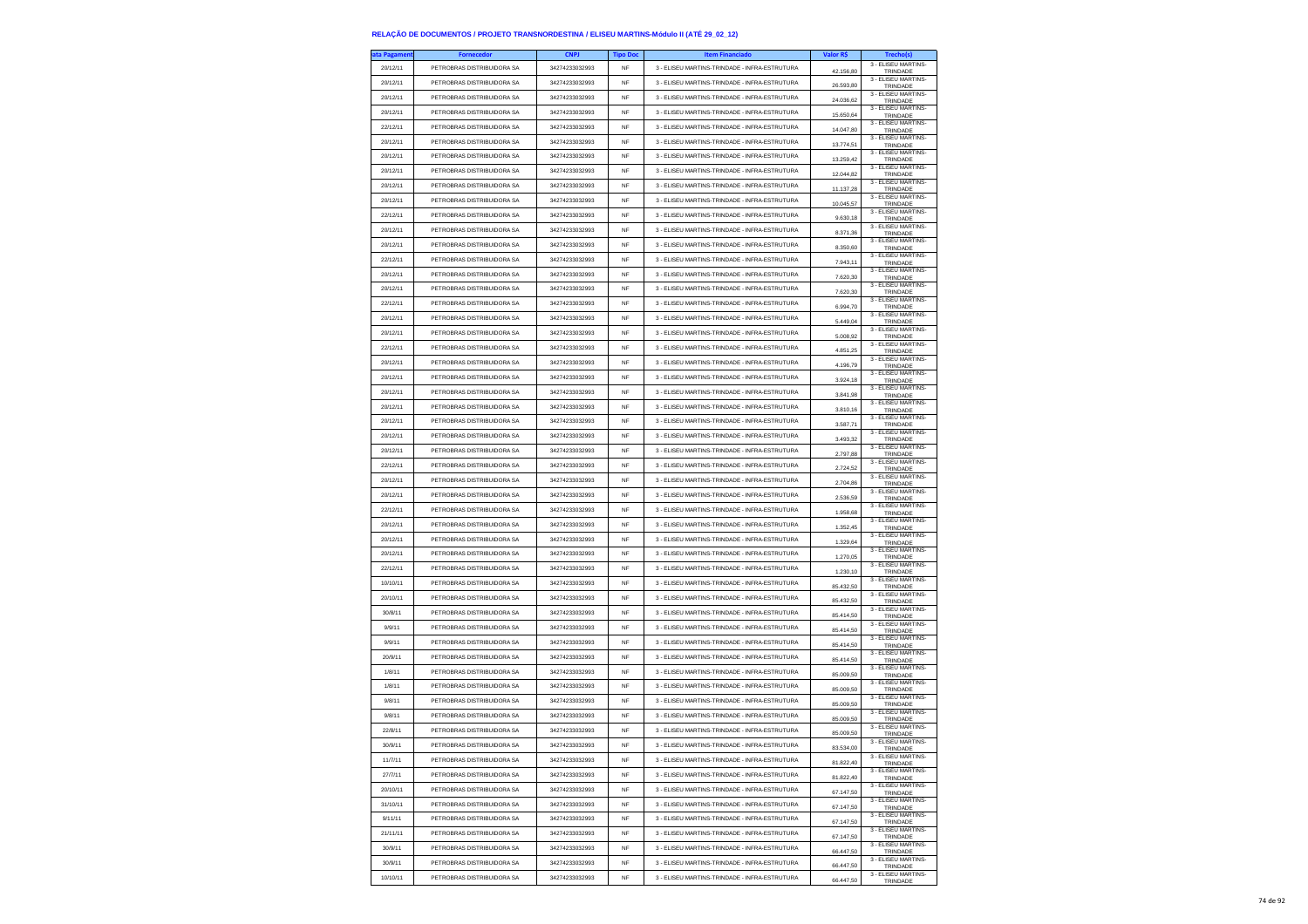| ta Pagamen | <b>Fornecedor</b>          | <b>CNPJ</b>    | <b>Tipo Doc</b> | <b>Item Financiado</b>                        | Valor R\$ | Trecho(s)                             |
|------------|----------------------------|----------------|-----------------|-----------------------------------------------|-----------|---------------------------------------|
| 10/10/11   | PETROBRAS DISTRIBUIDORA SA | 34274233032993 | NF              | 3 - ELISEU MARTINS-TRINDADE - INFRA-ESTRUTURA | 66.447,50 | 3 - ELISEU MARTINS-<br>TRINDADE       |
| 20/10/11   | PETROBRAS DISTRIBUIDORA SA | 34274233032993 | <b>NF</b>       | 3 - ELISEU MARTINS-TRINDADE - INFRA-ESTRUTURA | 66,447.50 | 3 - ELISEU MARTINS-<br>TRINDADE       |
| 30/8/11    | PETROBRAS DISTRIBUIDORA SA | 34274233032993 | <b>NF</b>       | 3 - FLISELLMARTINS-TRINDADE - INFRA-ESTRUTURA | 66.433,50 | 3 - ELISEU MARTINS-                   |
| 9/9/11     | PETROBRAS DISTRIBUIDORA SA | 34274233032993 | NF              | 3 - ELISEU MARTINS-TRINDADE - INFRA-ESTRUTURA |           | TRINDADE<br>3 - ELISEU MARTINS-       |
| 20/9/11    | PETROBRAS DISTRIBUIDORA SA | 34274233032993 | <b>NF</b>       | 3 - ELISEU MARTINS-TRINDADE - INFRA-ESTRUTURA | 66.433,50 | TRINDADE<br>3 - ELISEU MARTINS-       |
| 1/8/11     | PETROBRAS DISTRIBUIDORA SA | 34274233032993 | <b>NF</b>       | 3 - ELISEU MARTINS-TRINDADE - INFRA-ESTRUTURA | 66 433 50 | TRINDADE<br>3 - ELISEU MARTINS-       |
|            | PETROBRAS DISTRIBUIDORA SA | 34274233032993 | <b>NF</b>       | 3 - ELISEU MARTINS-TRINDADE - INFRA-ESTRUTURA | 66.118.50 | TRINDADE<br>3 - ELISEU MARTINS-       |
| 1/8/11     |                            |                |                 |                                               | 66.118,50 | TRINDADE<br>3 - ELISEU MARTINS-       |
| 9/8/11     | PETROBRAS DISTRIBUIDORA SA | 34274233032993 | <b>NF</b>       | 3 - ELISEU MARTINS-TRINDADE - INFRA-ESTRUTURA | 66.118,50 | TRINDADE<br>3 - ELISEU MARTINS-       |
| 9/8/11     | PETROBRAS DISTRIBUIDORA SA | 34274233032993 | <b>NF</b>       | 3 - ELISEU MARTINS-TRINDADE - INFRA-ESTRUTURA | 66.118,50 | TRINDADE<br>3 - ELISEU MARTINS-       |
| 9/8/11     | PETROBRAS DISTRIBUIDORA SA | 34274233032993 | <b>NF</b>       | 3 - ELISEU MARTINS-TRINDADE - INFRA-ESTRUTURA | 66.118,50 | TRINDADE<br>3 - ELISEU MARTINS-       |
| 9/8/11     | PETROBRAS DISTRIBUIDORA SA | 34274233032993 | <b>NF</b>       | 3 - ELISEU MARTINS-TRINDADE - INFRA-ESTRUTURA | 66.118.50 | TRINDADE                              |
| 22/8/11    | PETROBRAS DISTRIBUIDORA SA | 34274233032993 | <b>NF</b>       | 3 - ELISEU MARTINS-TRINDADE - INFRA-ESTRUTURA | 66.118,50 | 3 - ELISEU MARTINS-<br>TRINDADE       |
| 22/8/11    | PETROBRAS DISTRIBUIDORA SA | 34274233032993 | <b>NF</b>       | 3 - ELISEU MARTINS-TRINDADE - INFRA-ESTRUTURA | 66.118.50 | 3 - ELISEU MARTINS-<br>TRINDADE       |
| 31/10/11   | PETROBRAS DISTRIBUIDORA SA | 34274233032993 | NF              | 3 - ELISEU MARTINS-TRINDADE - INFRA-ESTRUTURA | 65.229,00 | 3 - ELISEU MARTINS-<br>TRINDADE       |
| 9/11/11    | PETROBRAS DISTRIBUIDORA SA | 34274233032993 | <b>NF</b>       | 3 - ELISEU MARTINS-TRINDADE - INFRA-ESTRUTURA | 65.229,00 | 3 - FLISEU MARTINS-<br>TRINDADE       |
| 9/11/11    | PETROBRAS DISTRIBUIDORA SA | 34274233032993 | <b>NF</b>       | 3 - ELISEU MARTINS-TRINDADE - INFRA-ESTRUTURA | 65.229,00 | 3 - ELISEU MARTINS-<br>TRINDADE       |
| 27/7/11    | PETROBRAS DISTRIBUIDORA SA | 34274233032993 | NF              | 3 - ELISEU MARTINS-TRINDADE - INFRA-ESTRUTURA | 65.086,00 | 3 - ELISEU MARTINS-<br>TRINDADE       |
| 27/7/11    | PETROBRAS DISTRIBUIDORA SA | 34274233032993 | <b>NF</b>       | 3 - ELISEU MARTINS-TRINDADE - INFRA-ESTRUTURA | 65.086,00 | 3 - ELISEU MARTINS-                   |
| 30/9/11    | PETROBRAS DISTRIBUIDORA SA | 34274233032993 | <b>NF</b>       | 3 - ELISEU MARTINS-TRINDADE - INFRA-ESTRUTURA |           | TRINDADE<br>3 - ELISEU MARTINS-       |
| 10/10/11   | PETROBRAS DISTRIBUIDORA SA | 34274233032993 | NF              | 3 - ELISEU MARTINS-TRINDADE - INFRA-ESTRUTURA | 64.549,00 | TRINDADE<br>3 - ELISEU MARTINS-       |
| 20/10/11   | PETROBRAS DISTRIBUIDORA SA | 34274233032993 | <b>NF</b>       | 3 - ELISEU MARTINS-TRINDADE - INFRA-ESTRUTURA | 64.549,00 | TRINDADE<br>3 - FLISEU MARTINS-       |
| 30/8/11    | PETROBRAS DISTRIBUIDORA SA | 34274233032993 | <b>NF</b>       | 3 - ELISEU MARTINS-TRINDADE - INFRA-ESTRUTURA | 64,549.00 | TRINDADE<br>3 - ELISEU MARTINS-       |
| 9/9/11     | PETROBRAS DISTRIBUIDORA SA | 34274233032993 | NF              | 3 - ELISEU MARTINS-TRINDADE - INFRA-ESTRUTURA | 64.535,40 | TRINDADE<br>3 - ELISEU MARTINS-       |
| 9/9/11     | PETROBRAS DISTRIBUIDORA SA | 34274233032993 | <b>NF</b>       | 3 - ELISEU MARTINS-TRINDADE - INFRA-ESTRUTURA | 64.535,40 | TRINDADE<br>3 - ELISEU MARTINS-       |
|            |                            |                |                 |                                               | 64.535.40 | TRINDADE<br>3 - ELISEU MARTINS-       |
| 20/9/11    | PETROBRAS DISTRIBUIDORA SA | 34274233032993 | <b>NF</b>       | 3 - ELISEU MARTINS-TRINDADE - INFRA-ESTRUTURA | 64.535,40 | TRINDADE<br>3 - ELISEU MARTINS-       |
| 20/9/11    | PETROBRAS DISTRIBUIDORA SA | 34274233032993 | NF              | 3 - ELISEU MARTINS-TRINDADE - INFRA-ESTRUTURA | 64.535,40 | TRINDADE<br>3 - ELISEU MARTINS-       |
| 22/8/11    | PETROBRAS DISTRIBUIDORA SA | 34274233032993 | <b>NF</b>       | 3 - ELISEU MARTINS-TRINDADE - INFRA-ESTRUTURA | 64 229 40 | TRINDADE<br>3 - ELISEU MARTINS-       |
| 20/10/11   | PETROBRAS DISTRIBUIDORA SA | 34274233032993 | <b>NF</b>       | 3 - FLISELLMARTINS-TRINDADE - INFRA-ESTRUTURA | 47.962.50 | TRINDADE<br>3 - ELISEU MARTINS-       |
| 31/10/11   | PETROBRAS DISTRIBUIDORA SA | 34274233032993 | NF              | 3 - ELISEU MARTINS-TRINDADE - INFRA-ESTRUTURA | 47.962,50 | TRINDADE<br>3 - ELISEU MARTINS-       |
| 9/11/11    | PETROBRAS DISTRIBUIDORA SA | 34274233032993 | <b>NF</b>       | 3 - ELISEU MARTINS-TRINDADE - INFRA-ESTRUTURA | 47.962.50 | TRINDADE<br>3 - ELISEU MARTINS-       |
| 21/11/11   | PETROBRAS DISTRIBUIDORA SA | 34274233032993 | <b>NF</b>       | 3 - ELISEU MARTINS-TRINDADE - INFRA-ESTRUTURA | 47.962,50 | TRINDADE<br>3 - ELISEU MARTINS-       |
| 30/9/11    | PETROBRAS DISTRIBUIDORA SA | 34274233032993 | NF              | 3 - ELISEU MARTINS-TRINDADE - INFRA-ESTRUTURA | 47.462,50 | TRINDADE<br>3 - ELISEU MARTINS-       |
| 30/9/11    | PETROBRAS DISTRIBUIDORA SA | 34274233032993 | <b>NF</b>       | 3 - ELISEU MARTINS-TRINDADE - INFRA-ESTRUTURA | 47.462,50 | TRINDADE                              |
| 10/10/11   | PETROBRAS DISTRIBUIDORA SA | 34274233032993 | <b>NF</b>       | 3 - ELISEU MARTINS-TRINDADE - INFRA-ESTRUTURA | 47.462,50 | 3 - ELISEU MARTINS-<br>TRINDADE       |
| 10/10/11   | PETROBRAS DISTRIBUIDORA SA | 34274233032993 | <b>NF</b>       | 3 - ELISEU MARTINS-TRINDADE - INFRA-ESTRUTURA | 47.462,50 | 3 - ELISEU MARTINS-<br>TRINDADE       |
| 20/10/11   | PETROBRAS DISTRIBUIDORA SA | 34274233032993 | <b>NF</b>       | 3 - ELISEU MARTINS-TRINDADE - INFRA-ESTRUTURA | 47.462.50 | 3 - ELISEU MARTINS-<br>TRINDADE       |
| 1/8/11     | PETROBRAS DISTRIBUIDORA SA | 34274233032993 | <b>NF</b>       | 3 - ELISEU MARTINS-TRINDADE - INFRA-ESTRUTURA | 47.227,50 | 3 - ELISEU MARTINS-<br>TRINDADE       |
| 9/8/11     | PETROBRAS DISTRIBUIDORA SA | 34274233032993 | <b>NF</b>       | 3 - ELISEU MARTINS-TRINDADE - INFRA-ESTRUTURA | 47.227,50 | 3 - ELISEU MARTINS-<br>TRINDADE       |
| 9/8/11     | PETROBRAS DISTRIBUIDORA SA | 34274233032993 | <b>NF</b>       | 3 - ELISEU MARTINS-TRINDADE - INFRA-ESTRUTURA | 47.227.50 | 3 - ELISEU MARTINS-<br>TRINDADE       |
| 9/8/11     | PETROBRAS DISTRIBUIDORA SA | 34274233032993 | <b>NF</b>       | 3 - ELISEU MARTINS-TRINDADE - INFRA-ESTRUTURA | 47.227,50 | 3 - ELISEU MARTINS-<br>TRINDADE       |
| 22/8/11    | PETROBRAS DISTRIBUIDORA SA | 34274233032993 | <b>NF</b>       | 3 - ELISEU MARTINS-TRINDADE - INFRA-ESTRUTURA | 47.227,50 | 3 - ELISEU MARTINS-<br>TRINDADE       |
| 27/7/11    | PETROBRAS DISTRIBUIDORA SA | 34274233032993 | NF              | 3 - ELISEU MARTINS-TRINDADE - INFRA-ESTRUTURA | 46.490,00 | 3 - ELISEU MARTINS-<br>TRINDADE       |
| 27/7/11    | PETROBRAS DISTRIBUIDORA SA | 34274233032993 | <b>NF</b>       | 3 - FLISELLMARTINS-TRINDADE - INFRA-ESTRUTURA | 46.490,00 | 3 - ELISEU MARTINS-<br>TRINDADE       |
| 31/10/11   | PETROBRAS DISTRIBUIDORA SA | 34274233032993 | <b>NF</b>       | 3 - ELISEU MARTINS-TRINDADE - INFRA-ESTRUTURA | 46.044,00 | 3 - ELISEU MARTINS-<br>TRINDADE       |
| 9/11/11    | PETROBRAS DISTRIBUIDORA SA | 34274233032993 | NF              | 3 - ELISEU MARTINS-TRINDADE - INFRA-ESTRUTURA | 46.044,00 | 3 - ELISEU MARTINS-<br>TRINDADE       |
| 9/11/11    | PETROBRAS DISTRIBUIDORA SA | 34274233032993 | <b>NF</b>       | 3 - FLISELLMARTINS-TRINDADE - INFRA-ESTRUTURA | 46.044,00 | 3 - FLISEU MARTINS-<br>TRINDADE       |
| 30/9/11    | PETROBRAS DISTRIBUIDORA SA | 34274233032993 | NF              | 3 - ELISEU MARTINS-TRINDADE - INFRA-ESTRUTURA | \$4.00    | 3 - ELISEU MARTINS-<br><b>TRINDAD</b> |
| 10/10/11   | PETROBRAS DISTRIBUIDORA SA | 34274233032993 | NF              | 3 - ELISEU MARTINS-TRINDADE - INFRA-ESTRUTURA | 45.564,00 | 3 - ELISEU MARTINS<br>TRINDADE        |
| 20/10/11   | PETROBRAS DISTRIBUIDORA SA | 34274233032993 | <b>NF</b>       | 3 - ELISEU MARTINS-TRINDADE - INFRA-ESTRUTURA | 45.564.00 | 3 - ELISEU MARTINS-                   |
| 22/8/11    | PETROBRAS DISTRIBUIDORA SA | 34274233032993 | <b>NF</b>       | 3 - ELISEU MARTINS-TRINDADE - INFRA-ESTRUTURA |           | TRINDADE<br>3 - ELISEU MARTINS-       |
| 1/8/11     | PETROBRAS DISTRIBUIDORA SA | 34274233032993 | NF              | 3 - ELISEU MARTINS-TRINDADE - INFRA-ESTRUTURA | 45.338,40 | TRINDADE<br>3 - ELISEU MARTINS-       |
| 1/8/11     | PETROBRAS DISTRIBUIDORA SA | 34274233032993 | <b>NF</b>       | 3 - ELISEU MARTINS-TRINDADE - INFRA-ESTRUTURA | 41.560,20 | TRINDADE<br>3 - FLISEU MARTINS-       |
| 20/9/11    | PETROBRAS DISTRIBUIDORA SA | 34274233032993 | <b>NF</b>       | 3 - ELISEU MARTINS-TRINDADE - INFRA-ESTRUTURA | 41.560.20 | TRINDADE<br>3 - ELISEU MARTINS-       |
| 30/9/11    | PETROBRAS DISTRIBUIDORA SA | 34274233032993 | NF              | 3 - ELISEU MARTINS-TRINDADE - INFRA-ESTRUTURA | 39.709,95 | TRINDADE<br>3 - ELISEU MARTINS-       |
| 18/10/11   | PETROBRAS DISTRIBUIDORA SA | 34274233032993 | <b>NF</b>       | 3 - ELISEU MARTINS-TRINDADE - INFRA-ESTRUTURA | 26.579,00 | TRINDADE<br>3 - ELISEU MARTINS-       |
| 30/9/11    | PETROBRAS DISTRIBUIDORA SA | 34274233032993 | <b>NF</b>       | 3 - ELISEU MARTINS-TRINDADE - INFRA-ESTRUTURA | 26,498.56 | TRINDADE<br>3 - ELISEU MARTINS-       |
|            |                            |                |                 |                                               | 25.289.17 | TRINDADE                              |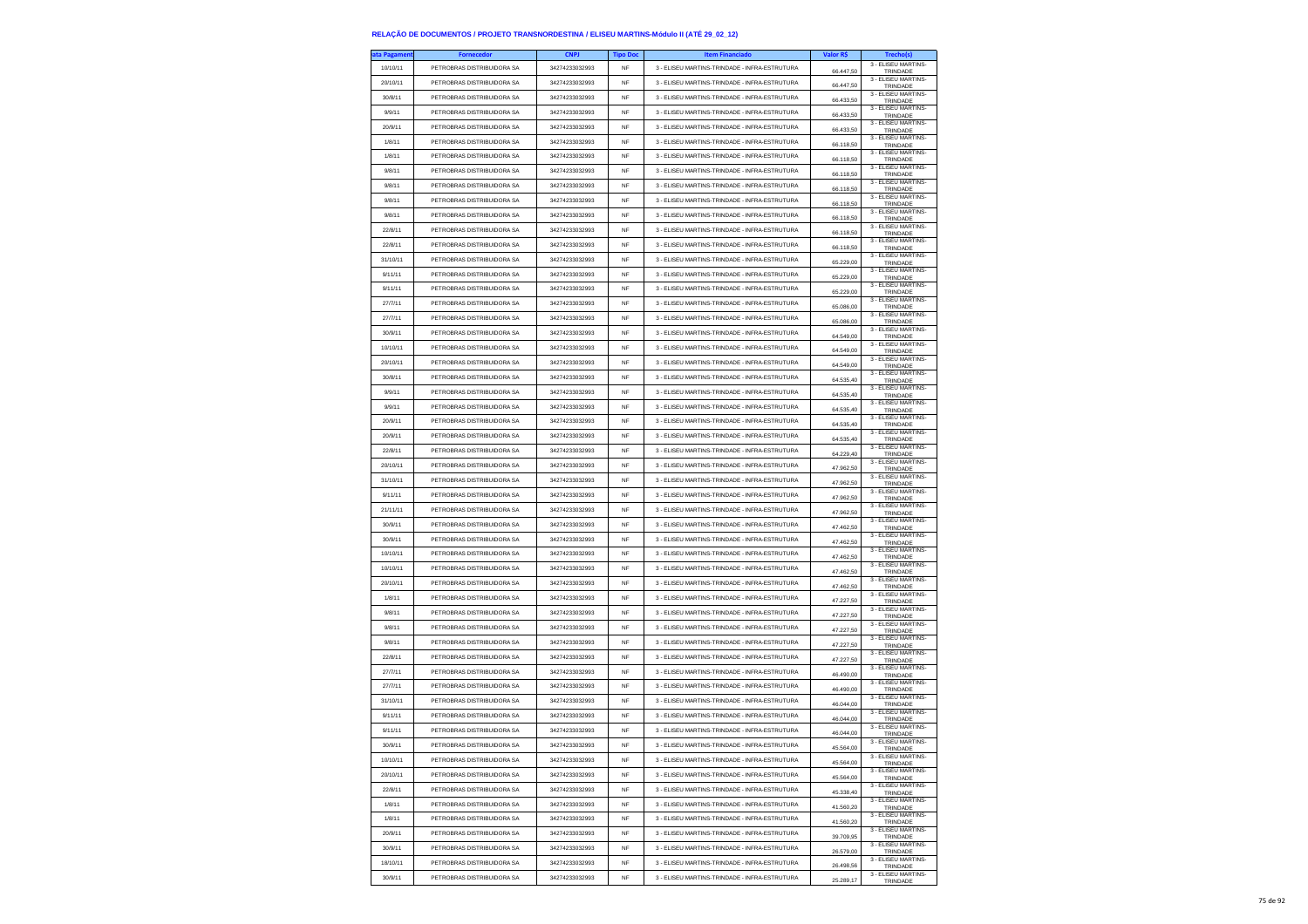| ıta Pagameni | <b>Fornecedor</b>          | <b>CNPJ</b>        | <b>Tipo Doc</b> | <b>Item Financiado</b>                        | Valor R\$ | Trecho(s)                       |
|--------------|----------------------------|--------------------|-----------------|-----------------------------------------------|-----------|---------------------------------|
| 20/9/11      | PETROBRAS DISTRIBUIDORA SA | 34274233032993     | <b>NF</b>       | 3 - ELISEU MARTINS-TRINDADE - INFRA-ESTRUTURA | 16,354.00 | 3 - ELISEU MARTINS-<br>TRINDADE |
| 18/10/11     | PETROBRAS DISTRIBUIDORA SA | 34274233032993     | NF              | 3 - ELISEU MARTINS-TRINDADE - INFRA-ESTRUTURA |           | 3 - ELISEU MARTINS-             |
| 17/2/12      | PETROBRAS DISTRIBUIDORA SA | 34274233032993     | <b>NF</b>       | 3 - ELISEU MARTINS-TRINDADE - INFRA-ESTRUTURA | 13.443,76 | TRINDADE<br>3 - ELISEU MARTINS- |
|              |                            |                    |                 |                                               | 13.710,83 | TRINDADE<br>3 - ELISEU MARTINS  |
| 20/9/11      | PETROBRAS DISTRIBUIDORA SA | 34274233032993     | <b>NF</b>       | 3 - ELISEU MARTINS-TRINDADE - INFRA-ESTRUTURA | 11,880.82 | TRINDADE<br>3 - ELISEU MARTINS- |
| 20/1/12      | PETROBRAS DISTRIBUIDORA SA | 34274233032993     | <b>NF</b>       | 3 - ELISEU MARTINS-TRINDADE - INFRA-ESTRUTURA | 11.191,51 | TRINDADE                        |
| 30/9/11      | PETROBRAS DISTRIBUIDORA SA | 34274233032993     | <b>NF</b>       | 3 - ELISEU MARTINS-TRINDADE - INFRA-ESTRUTURA | 10,834.48 | 3 - ELISEU MARTINS-<br>TRINDADE |
| 20/1/12      | PETROBRAS DISTRIBUIDORA SA | 34274233032993     | NF              | 3 - ELISEU MARTINS-TRINDADE - INFRA-ESTRUTURA | 9.349,84  | 3 - ELISEU MARTINS-<br>TRINDADE |
| 27/7/11      | PETROBRAS DISTRIBUIDORA SA | 34274233032993     | NF              | 3 - ELISEU MARTINS-TRINDADE - INFRA-ESTRUTURA | 8.640,94  | 3 - ELISEU MARTINS-<br>TRINDADE |
| 18/10/11     | PETROBRAS DISTRIBUIDORA SA | 34274233032993     | <b>NF</b>       | 3 - ELISEU MARTINS-TRINDADE - INFRA-ESTRUTURA | 7,465.81  | 3 - ELISEU MARTINS-<br>TRINDADE |
| 17/10/11     | PETROBRAS DISTRIBUIDORA SA | 34274233032993     | NF              | 3 - FLISELLMARTINS-TRINDADE - INFRA-ESTRUTURA | 7.465,80  | 3 - ELISEU MARTINS-<br>TRINDADE |
| 20/1/12      | PETROBRAS DISTRIBUIDORA SA | 34274233032993     | NF              | 3 - ELISEU MARTINS-TRINDADE - INFRA-ESTRUTURA |           | 3 - ELISEU MARTINS-             |
| 20/1/12      | PETROBRAS DISTRIBUIDORA SA | 34274233032993     | <b>NF</b>       | 3 - ELISEU MARTINS-TRINDADE - INFRA-ESTRUTURA | 7.418,53  | TRINDADE<br>3 - ELISEU MARTINS  |
|              | PETROBRAS DISTRIBUIDORA SA |                    |                 |                                               | 5,595.76  | TRINDADE<br>3 - ELISEU MARTINS- |
| 18/10/11     |                            | 34274233032993     | <b>NF</b>       | 3 - ELISEU MARTINS-TRINDADE - INFRA-ESTRUTURA | 3.970.97  | TRINDADE<br>3 - ELISEU MARTINS- |
| 2/12/11      | PETROBRAS-PI               | 34274233032306     | <b>NF</b>       | 3 - ELISEU MARTINS-TRINDADE - INFRA-ESTRUTURA | 58.590,00 | TRINDADE<br>3 - ELISEU MARTINS- |
| 29/12/11     | PETROBRAS-PI               | 34274233032306     | <b>NF</b>       | 3 - ELISEU MARTINS-TRINDADE - INFRA-ESTRUTURA | 29,589.00 | TRINDADE                        |
| 29/12/11     | PETROBRAS-PI               | 34274233032306     | <b>NF</b>       | 3 - ELISEU MARTINS-TRINDADE - INFRA-ESTRUTURA | 29.589,00 | 3 - ELISEU MARTINS-<br>TRINDADE |
| 20/12/11     | PETROBRAS-PI               | 34274233032306     | <b>NF</b>       | 3 - ELISEU MARTINS-TRINDADE - INFRA-ESTRUTURA | 29.515,50 | 3 - ELISEU MARTINS-<br>TRINDADE |
| 20/12/11     | PETROBRAS-PI               | 34274233032306     | <b>NF</b>       | 3 - ELISEU MARTINS-TRINDADE - INFRA-ESTRUTURA | 29.515.50 | 3 - ELISEU MARTINS<br>TRINDADE  |
| 20/12/11     | PETROBRAS-PI               | 34274233032306     | <b>NF</b>       | 3 - ELISEU MARTINS-TRINDADE - INFRA-ESTRUTURA |           | 3 - ELISEU MARTINS-             |
| 12/12/11     | PETROBRAS-PI               | 34274233032306     | <b>NF</b>       | 3 - ELISEU MARTINS-TRINDADE - INFRA-ESTRUTURA | 29.515,50 | TRINDADE<br>3 - ELISEU MARTINS- |
|              |                            |                    |                 |                                               | 29.515,50 | TRINDADE<br>3 - ELISEU MARTINS- |
| 29/12/11     | PETROBRAS-PI               | 34274233032306     | NF              | 3 - ELISEU MARTINS-TRINDADE - INFRA-ESTRUTURA | 29,362.50 | TRINDADE<br>3 - FLISEU MARTINS- |
| 29/12/11     | PETROBRAS-PI               | 34274233032306     | NF              | 3 - ELISEU MARTINS-TRINDADE - INFRA-ESTRUTURA | 29.362,50 | TRINDADE                        |
| 29/12/11     | PETROBRAS-PI               | 34274233032306     | <b>NF</b>       | 3 - ELISEU MARTINS-TRINDADE - INFRA-ESTRUTURA | 29,362.50 | 3 - ELISEU MARTINS-<br>TRINDADE |
| 29/12/11     | PETROBRAS-PI               | 34274233032306     | NF              | 3 - ELISEU MARTINS-TRINDADE - INFRA-ESTRUTURA | 29.362,50 | 3 - ELISEU MARTINS-<br>TRINDADE |
| 29/12/11     | PETROBRAS-PI               | 34274233032306     | <b>NF</b>       | 3 - ELISEU MARTINS-TRINDADE - INFRA-ESTRUTURA | 29.362,50 | 3 - FLISEU MARTINS-<br>TRINDADE |
| 20/12/11     | PETROBRAS-PI               | 34274233032306     | <b>NF</b>       | 3 - ELISEU MARTINS-TRINDADE - INFRA-ESTRUTURA |           | 3 - ELISEU MARTINS-             |
| 20/12/11     | PETROBRAS-P                | 34274233032306     | NF              | 3 - ELISEU MARTINS-TRINDADE - INFRA-ESTRUTURA | 29.289,00 | TRINDADE<br>3 - ELISEU MARTINS- |
| 20/12/11     | PETROBRAS-PI               | 34274233032306     | <b>NF</b>       | 3 - ELISEU MARTINS-TRINDADE - INFRA-ESTRUTURA | 29.289,00 | TRINDADE<br>3 - ELISEU MARTINS- |
|              |                            |                    |                 |                                               | 29.289,00 | TRINDADE<br>3 - ELISEU MARTINS- |
| 20/12/11     | PETROBRAS-PI               | 34274233032306     | NF              | 3 - ELISEU MARTINS-TRINDADE - INFRA-ESTRUTURA | 29.289,00 | TRINDADE<br>3 - ELISEU MARTINS  |
| 12/12/11     | PETROBRAS-PI               | 34274233032306     | NF              | 3 - ELISEU MARTINS-TRINDADE - INFRA-ESTRUTURA | 29,289.00 | TRINDADE                        |
| 12/12/11     | PETROBRAS-PI               | 34274233032306     | <b>NF</b>       | 3 - ELISEU MARTINS-TRINDADE - INFRA-ESTRUTURA | 29,289.00 | 3 - ELISEU MARTINS-<br>TRINDADE |
| 30/11/2010   | PETROBRAS-PI               | 34.274.233/0323-06 | <b>NF</b>       | 3 - ELISEU MARTINS-TRINDADE - INFRA-ESTRUTURA | 27.661,50 | 3 - ELISEU MARTINS-<br>TRINDADE |
| 30/11/2010   | PETROBRAS-PI               | 34.274.233/0323-06 | NF              | 3 - ELISEU MARTINS-TRINDADE - INFRA-ESTRUTURA | 27.661,50 | 3 - ELISEU MARTINS-<br>TRINDADE |
| 30/11/2010   | PETROBRAS-PI               | 34.274.233/0323-06 | <b>NF</b>       | 3 - ELISEU MARTINS-TRINDADE - INFRA-ESTRUTURA | 27.661.50 | 3 - ELISEU MARTINS-<br>TRINDADE |
| 30/11/2010   | PETROBRAS-PI               | 34.274.233/0323-06 | NF              | 3 - ELISEU MARTINS-TRINDADE - INFRA-ESTRUTURA |           | 3 - ELISEU MARTINS-             |
| 30/11/2010   | PETROBRAS-PI               | 34.274.233/0323-06 | NF              | 3 - ELISEU MARTINS-TRINDADE - INFRA-ESTRUTURA | 27.661,50 | TRINDADE<br>3 - ELISEU MARTINS- |
|              |                            |                    |                 |                                               | 27.661,50 | TRINDADE<br>3 - ELISEU MARTINS- |
| 30/11/2010   | PETROBRAS-PI               | 34.274.233/0323-06 | <b>NF</b>       | 3 - ELISEU MARTINS-TRINDADE - INFRA-ESTRUTURA | 27.661.50 | TRINDADE<br>3 - ELISEU MARTINS- |
| 8/11/2010    | PETROBRAS-PI               | 34.274.233/0323-06 | <b>NF</b>       | 3 - ELISEU MARTINS-TRINDADE - INFRA-ESTRUTURA | 27.661,50 | TRINDADE                        |
| 8/11/2010    | PETROBRAS-PI               | 34.274.233/0323-06 | NF              | 3 - ELISEU MARTINS-TRINDADE - INFRA-ESTRUTURA | 27.661,50 | 3 - ELISEU MARTINS-<br>TRINDADE |
| 13/10/2010   | PETROBRAS-PI               | 34.274.233/0323-06 | <b>NF</b>       | 3 - ELISEU MARTINS-TRINDADE - INFRA-ESTRUTURA | 27,655.50 | 3 - ELISEU MARTINS-<br>TRINDADE |
| 11/10/2010   | PETROBRAS-PI               | 34.274.233/0323-06 | NF              | 3 - ELISEU MARTINS-TRINDADE - INFRA-ESTRUTURA | 27.655,50 | 3 - ELISEU MARTINS-<br>TRINDADE |
| 5/10/2010    | PETROBRAS-PI               | 34.274.233/0323-06 | <b>NF</b>       | 3 - ELISEU MARTINS-TRINDADE - INFRA-ESTRUTURA | 27.655,50 | 3 - ELISEU MARTINS-<br>TRINDADE |
| 9/2/2011     | PETROBRAS-PI               | 34.274.233/0323-06 | <b>NF</b>       | 3 - ELISEU MARTINS-TRINDADE - OUTRAS DESPESAS | 10.125.95 | 3 - ELISEU MARTINS-<br>TRINDADE |
| 9/2/2011     | PETROBRAS-PI               | 34.274.233/0323-06 | <b>NF</b>       | 3 - ELISEU MARTINS-TRINDADE - OUTRAS DESPESAS | 9.539,20  | 3 - ELISEU MARTINS-<br>TRINDADE |
| 9/2/2011     | PETROBRAS-PI               | 34.274.233/0323-06 | NF              | 3 - ELISEU MARTINS-TRINDADE - OUTRAS DESPESAS |           | 3 - ELISEU MARTINS-             |
| 9/2/2011     | PETROBRAS-PI               | 34.274.233/0323-06 | <b>NF</b>       | 3 - ELISEU MARTINS-TRINDADE - OUTRAS DESPESAS | 7.554.84  | TRINDADE<br>3 - ELISEU MARTINS- |
| 9/2/2011     | PETROBRAS-PI               | 34.274.233/0323-06 | NF              | 3 - ELISEU MARTINS-TRINDADE - OUTRAS DESPESAS | 6.937,44  | TRINDADE<br>3 - ELISEU MARTINS- |
|              |                            |                    |                 |                                               | 6.693,60  | TRINDADE<br>3 - ELISEU MARTINS- |
| 30/1/12      | PETROBRAS-PI               | 34274233032306     | NF              | 3 - ELISEU MARTINS-TRINDADE - INFRA-ESTRUTURA | 59.022,00 | TRINDADE<br>3 - ELISEU MARTINS- |
| 30/1/12      | PETROBRAS-PI               | 34274233032306     | NF              | 3 - ELISEU MARTINS-TRINDADE - INFRA-ESTRUTURA | 29.736.00 | TRINDADE                        |
| 30/1/12      | PETROBRAS-PI               | 34274233032306     | NF              | 3 - ELISEU MARTINS-TRINDADE - INFRA-ESTRUTURA | 29.736,00 | 3 - ELISEU MARTINS-<br>TRINDADE |
| 9/1/12       | PETROBRAS-PI               | 34274233032306     | NF              | 3 - ELISEU MARTINS-TRINDADE - INFRA-ESTRUTURA | 29.589,00 | 3 - ELISEU MARTINS-<br>TRINDADE |
| 30/1/12      | PETROBRAS-PI               | 34274233032306     | <b>NF</b>       | 3 - FLISEU MARTINS-TRINDADE - INFRA-ESTRUTURA | 29.511.00 | 3 - ELISEU MARTINS-<br>TRINDADE |
| 30/1/12      | PETROBRAS-PI               | 34274233032306     | NF              | 3 - ELISEU MARTINS-TRINDADE - INFRA-ESTRUTURA | 29.511,00 | 3 - ELISEU MARTINS-<br>TRINDADE |
| 9/11/11      | PETROBRAS-PI               | 34274233032306     | NF              | 3 - ELISEU MARTINS-TRINDADE - INFRA-ESTRUTURA |           | 3 - ELISEU MARTINS-             |
|              |                            |                    |                 |                                               | 58.566,00 | TRINDADE                        |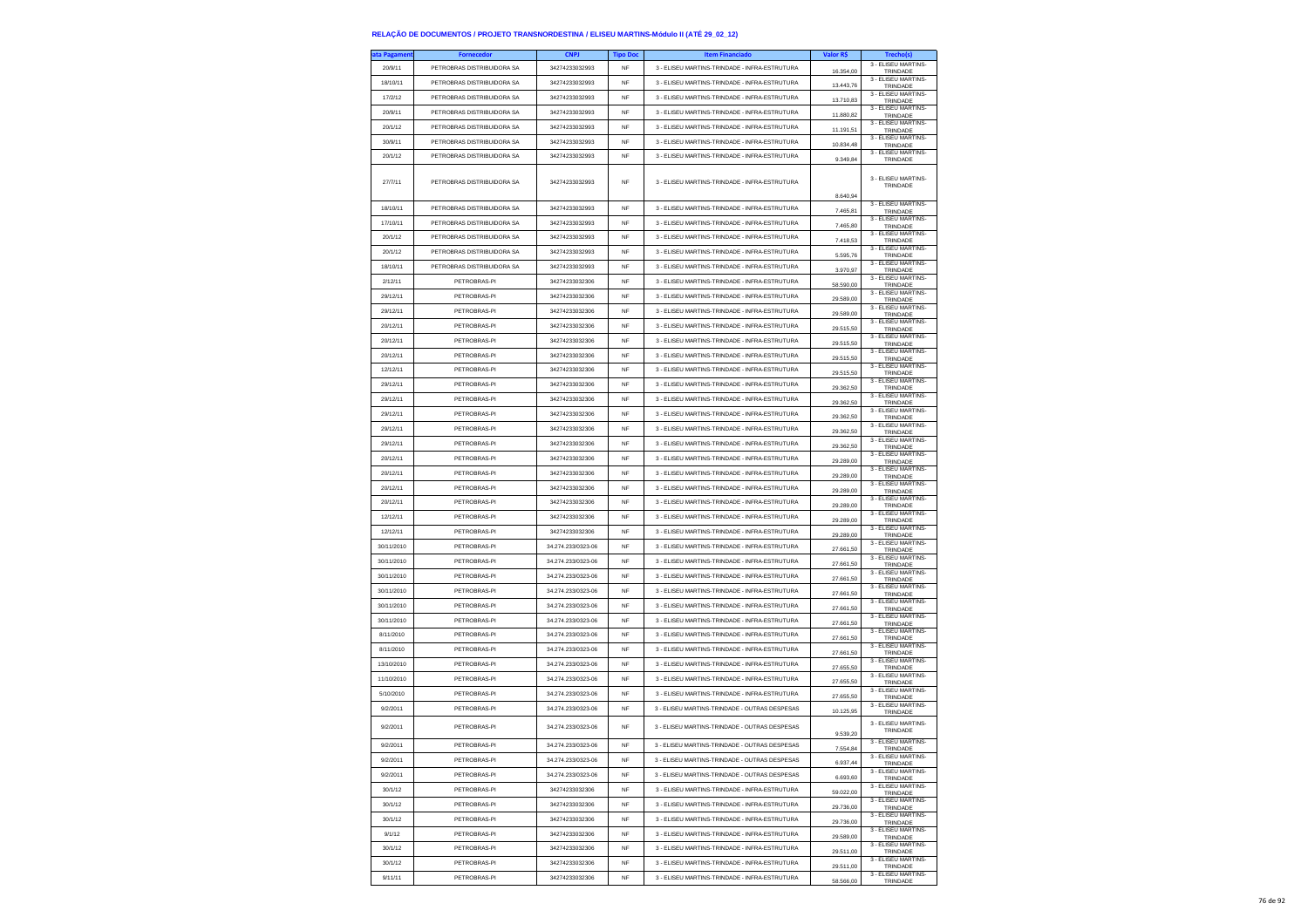| ta Pagamen           | <b>Fornecedor</b>                        | <b>CNPJ</b>                              | <b>Tipo Dor</b>         | <b>Item Financiado</b>                                                                         | Valor R\$              | <b>Trecho(s</b>                 |
|----------------------|------------------------------------------|------------------------------------------|-------------------------|------------------------------------------------------------------------------------------------|------------------------|---------------------------------|
| 10/1/12              | PETROBRAS-PI                             | 34274233032306                           | <b>NF</b>               | 3 - ELISEU MARTINS-TRINDADE - INFRA-ESTRUTURA                                                  | 29.383,50              | 3 - ELISEU MARTINS-<br>TRINDADE |
| 9/1/12               | PETROBRAS-PI                             | 34274233032306                           | NF                      | 3 - ELISEU MARTINS-TRINDADE - INFRA-ESTRUTURA                                                  | 29.362,50              | 3 - ELISEU MARTINS-             |
| 30/11/11             | PETROBRAS-PI                             | 34274233032306                           | <b>NF</b>               | 3 - ELISEU MARTINS-TRINDADE - INFRA-ESTRUTURA                                                  |                        | TRINDADE<br>3 - ELISEU MARTINS- |
| 21/11/11             | PETROBRAS-PI                             | 34274233032306                           | NF                      | 3 - ELISEU MARTINS-TRINDADE - INFRA-ESTRUTURA                                                  | 29,520.00              | TRINDADE<br>3 - ELISEU MARTINS- |
| 21/11/11             | PETROBRAS-PI                             | 34274233032306                           | <b>NF</b>               | 3 - ELISEU MARTINS-TRINDADE - INFRA-ESTRUTURA                                                  | 29.509,50              | TRINDADE<br>3 - ELISEU MARTINS- |
|                      |                                          |                                          |                         |                                                                                                | 29.509,50              | TRINDADE<br>3 - ELISEU MARTINS- |
| 31/10/11             | PETROBRAS-PI                             | 34274233032306                           | <b>NF</b>               | 3 - ELISEU MARTINS-TRINDADE - INFRA-ESTRUTURA                                                  | 29,505.00              | TRINDADE<br>3 - ELISEU MARTINS- |
| 31/10/11             | PETROBRAS-PI                             | 34274233032306                           | <b>NF</b>               | 3 - ELISEU MARTINS-TRINDADE - INFRA-ESTRUTURA                                                  | 29,505.00              | TRINDADE<br>3 - ELISEU MARTINS- |
| 9/11/11              | PETROBRAS-PI                             | 34274233032306                           | <b>NF</b>               | 3 - ELISEU MARTINS-TRINDADE - INFRA-ESTRUTURA                                                  | 29.505,00              | TRINDADE<br>3 - ELISEU MARTINS- |
| 30/11/11             | PETROBRAS-PI                             | 34274233032306                           | <b>NF</b>               | 3 - ELISEU MARTINS-TRINDADE - INFRA-ESTRUTURA                                                  | 29,295.00              | TRINDADE                        |
| 21/11/11             | PETROBRAS-PI                             | 34274233032306                           | <b>NF</b>               | 3 - ELISEU MARTINS-TRINDADE - INFRA-ESTRUTURA                                                  | 29.283,00              | 3 - ELISEU MARTINS-<br>TRINDADE |
| 22/9/2010            | PETROBRAS-PI                             | 34 274 233/0323-06                       | <b>NF</b>               | 3 - ELISEU MARTINS-TRINDADE - INFRA-ESTRUTURA                                                  | 27.885,00              | 3 - ELISEU MARTINS-<br>TRINDADE |
| 23/9/2010            | PETROBRAS-PI                             | 34.274.233/0323-06                       | NF                      | 3 - ELISEU MARTINS-TRINDADE - INFRA-ESTRUTURA                                                  | 27,885.00              | 3 - FLISEU MARTINS-<br>TRINDADE |
| 27/9/2010            | PETROBRAS-PI                             | 34.274.233/0323-06                       | <b>NF</b>               | 3 - ELISEU MARTINS-TRINDADE - INFRA-ESTRUTURA                                                  | 27.661,50              | 3 - ELISEU MARTINS-<br>TRINDADE |
| 28/9/2010            | PFTROBRAS-PI                             | 34 274 233/0323-06                       | <b>NF</b>               | 3 - ELISEU MARTINS-TRINDADE - INFRA-ESTRUTURA                                                  | 27.661,50              | 3 - ELISEU MARTINS-<br>TRINDADE |
| 18/7/11              | PONTO 15 PRESTADORA DE SERVICOS LTD      | 05424586000135                           | NF                      | 3 - ELISEU MARTINS-TRINDADE - INFRA-ESTRUTURA                                                  | 56.646.05              | 3 - ELISEU MARTINS-<br>TRINDADE |
| 16/11/2010           | PONTO 15 PRESTADORA DE SERVICOS<br>LTDA  | 05.424.586/0001-35                       | NFS/IRRF                | 3 - ELISEU MARTINS-TRINDADE - INFRA-ESTRUTURA                                                  | 101.067,68             | 3 - ELISEU MARTINS-<br>TRINDADE |
| 4/4/2011             | PONTO 15 PRESTADORA DE SERVICOS          | 05.424.586/0001-35                       | NFS/IRRF                | 3 - ELISEU MARTINS-TRINDADE - INFRA-ESTRUTURA                                                  | 99.640,19              | 3 - ELISEU MARTINS-             |
| 25/1/2011            | LTDA<br>PONTO 15 PRESTADORA DE SERVICOS  | 05.424.586/0001-35                       | NFS/IRRF                | 3 - ELISEU MARTINS-TRINDADE - INFRA-ESTRUTURA                                                  | 99.027.19              | TRINDADE<br>3 - ELISEU MARTINS- |
| 16/2/2011            | LTDA<br>PONTO 15 PRESTADORA DE SERVICOS  | 05.424.586/0001-35                       | NFS/IRRF                | 3 - ELISEU MARTINS-TRINDADE - INFRA-ESTRUTURA                                                  | 96.900,42              | TRINDADE<br>3 - ELISEU MARTINS- |
| 5/10/2010            | LTDA<br>PONTO 15 PRESTADORA DE SERVICOS  | 05.424.586/0001-35                       | NFS/IRRF                | 3 - ELISEU MARTINS-TRINDADE - INFRA-ESTRUTURA                                                  |                        | TRINDADE<br>3 - ELISEU MARTINS- |
| 26/11/2010           | LTDA<br>PONTO 15 PRESTADORA DE SERVICOS  | 05.424.586/0001-35                       | NFS/IRRF                | 3 - ELISEU MARTINS-TRINDADE - INFRA-ESTRUTURA                                                  | 86.795,60              | TRINDADE<br>3 - FLISEU MARTINS- |
| 27/5/2011            | LTDA<br>PONTO 15 PRESTADORA DE SERVICOS  | 05.424.586/0001-35                       | NFS/IRRF                | 3 - ELISEU MARTINS-TRINDADE - INFRA-ESTRUTURA                                                  | 84 429 66              | TRINDADE<br>3 - ELISEU MARTINS- |
| 29/3/2011            | LTDA<br>PONTO 15 PRESTADORA DE SERVICOS  | 05.424.586/0001-35                       | NFS/IRRF                | 3 - ELISEU MARTINS-TRINDADE - INFRA-ESTRUTURA                                                  | 59.792,22              | TRINDADE<br>3 - ELISEU MARTINS- |
| 2/12/2010            | LTDA<br>PONTO 15 PRESTADORA DE SERVICOS  | 05.424.586/0001-35                       | NFS/IRRF                | 3 - ELISEU MARTINS-TRINDADE - INFRA-ESTRUTURA                                                  | 55.531,56              | TRINDADE<br>3 - FLISEU MARTINS- |
| 22/7/10              | LTDA<br>PONTO 15 PRESTADORA DE SERVICOS  | 05 424 586/0001-35                       | NFS/IRRF                | 3 - ELISEU MARTINS-TRINDADE - INFRA-ESTRUTURA                                                  | 21 145 59              | TRINDADE<br>3 - ELISEU MARTINS- |
| 20/8/10              | LTDA<br>PONTO 15 PRESTADORA DE SERVICOS  | 05.424.586/0001-35                       | NFS/IRRF                | 3 - ELISEU MARTINS-TRINDADE - INFRA-ESTRUTURA                                                  | 63.730,80              | TRINDADE<br>3 - FLISEU MARTINS  |
| 28/6/10              | LTDA<br>PONTO 15 PRESTADORA DE SERVICOS  | 05.424.586/0001-35                       | <b>NFS</b>              | 3 - ELISEU MARTINS-TRINDADE - INFRA-ESTRUTURA                                                  | 62.559,90              | TRINDADE<br>3 - ELISEU MARTINS- |
|                      | I TDA<br>PONTO 15 PRESTADORA DE SERVICOS |                                          |                         |                                                                                                | 45 733 70<br>34 700 00 | TRINDADE<br>3 - ELISEU MARTINS- |
| 28/05/2010<br>2/8/10 | LTDA<br>PONTO 15 PRESTADORA DE SERVICOS  | 05.424.586/0001-35<br>05.424.586/0001-35 | <b>NFS</b><br>NES/IRRE  | 3 - ELISEU MARTINS-TRINDADE - INFRA-ESTRUTURA<br>3 - ELISEU MARTINS-TRINDADE - INFRA-ESTRUTURA |                        | TRINDADE<br>3 - ELISEU MARTINS- |
| 1/7/10               | LTDA<br>PONTO 15 PRESTADORA DE SERVICOS  | 05.424.586/0001-35                       | NFS/IRRF                | 3 - ELISEU MARTINS-TRINDADE - INFRA-ESTRUTURA                                                  | 27.539,14              | TRINDADE<br>3 - FLISEU MARTINS- |
|                      | I TDA<br>PONTO 15 PRESTADORA DE SERVICOS |                                          |                         |                                                                                                | 26.417.53              | TRINDADE<br>3 - ELISEU MARTINS- |
| 22/6/10              | LTD/                                     | 05.424.586/0001-35                       | <b>NFS</b><br><b>NF</b> | 3 - ELISEU MARTINS-TRINDADE - INFRA-ESTRUTURA                                                  | 2.520,00               | TRINDADE<br>3 - ELISEU MARTINS- |
| 18/11/2010           | POSTO O PIONEIRO                         | 07.137.895/0001-50                       |                         | 3 - ELISEU MARTINS-TRINDADE - SUPERESTRUTURA                                                   | 80.860,64              | TRINDADE<br>3 - ELISEU MARTINS  |
| 17/12/2010           | POSTO O PIONEIRO                         | 07.137.895/0001-50                       | NF                      | 3 - ELISEU MARTINS-TRINDADE - SUPERESTRUTURA                                                   | 80.636,31              | TRINDADE<br>3 - ELISEU MARTINS- |
| 18/10/2010           | POSTO O PIONEIRO                         | 07.137.895/0001-50                       | <b>NF</b>               | 3 - ELISEU MARTINS-TRINDADE - SUPERESTRUTURA                                                   | 71.604,49              | TRINDADE<br>3 - ELISEU MARTINS- |
| 6/10/2010            | POSTO O PIONEIRO                         | 07.137.895/0001-50                       | NF                      | 3 - ELISEU MARTINS-TRINDADE - SUPERESTRUTURA                                                   | 57.751,65              | TRINDADE<br>3 - ELISEU MARTINS- |
| 3/11/2010            | POSTO O PIONEIRO                         | 07.137.895/0001-50                       | NF                      | 3 - ELISEU MARTINS-TRINDADE - SUPERESTRUTURA                                                   | 53.825,10              | TRINDADE<br>3 - ELISEU MARTINS- |
| 29/3/2011            | POSTO O PIONEIRO                         | 07.137.895/0001-50                       | <b>NF</b>               | 3 - ELISEU MARTINS-TRINDADE - SUPERESTRUTURA                                                   | 49.158,32              | TRINDADE<br>3 - ELISEU MARTINS- |
| 4/2/2011             | POSTO O PIONEIRO                         | 07.137.895/0001-50                       | NF                      | 3 - ELISEU MARTINS-TRINDADE - SUPERESTRUTURA                                                   | 46.801,04              | TRINDADE                        |
| 6/1/2011             | POSTO O PIONEIRO                         | 07.137.895/0001-50                       | <b>NF</b>               | 3 - ELISEU MARTINS-TRINDADE - SUPERESTRUTURA                                                   | 43.646,35              | 3 - ELISEU MARTINS-<br>TRINDADE |
| 17/12/2010           | POSTO O PIONEIRO                         | 07.137.895/0001-50                       | <b>NF</b>               | 3 - ELISEU MARTINS-TRINDADE - SUPERESTRUTURA                                                   | 42.307,25              | 3 - ELISEU MARTINS-<br>TRINDADE |
| 24/2/2011            | POSTO O PIONEIRO                         | 07.137.895/0001-50                       | NF                      | 3 - ELISEU MARTINS-TRINDADE - SUPERESTRUTURA                                                   | 33.343,11              | 3 - ELISEU MARTINS-<br>TRINDADE |
| 19/1/2011            | POSTO O PIONEIRO                         | 07.137.895/0001-50                       | <b>NF</b>               | 3 - ELISEU MARTINS-TRINDADE - SUPERESTRUTURA                                                   | 33.256,76              | 3 - ELISEU MARTINS<br>TRINDADE  |
| 30/3/2011            | POSTO O PIONEIRO                         | 07 137 895/0001-50                       | NF                      | 3 - ELISEU MARTINS-TRINDADE - SUPERESTRUTURA                                                   | 18,034.56              | 3 - ELISEU MARTINS-<br>TRINDADE |
| 24/3/2011            | POSTO O PIONEIRO                         | 07.137.895/0001-50                       | NF                      | 3 - ELISEU MARTINS-TRINDADE - SUPERESTRUTURA                                                   | 17.979.21              | 3 - FLISEU MARTINS-<br>TRINDADE |
| 6/1/2011             | POSTO O PIONEIRO                         | 07.137.895/0001-50                       | NF                      | 3 - ELISEU MARTINS-TRINDADE - SUPERESTRUTURA                                                   | 2.379.12               | 3 - FLISEU MARTINS<br>TRINDADE  |
| 17/12/2010           | POSTO O PIONEIRO                         | 07.137.895/0001-50                       | NF                      | 3 - ELISEU MARTINS-TRINDADE - SUPERESTRUTURA                                                   | 2.264,52               | 3 - ELISEU MARTINS-<br>TRINDADE |
| 18/10/2010           | POSTO O PIONEIRO                         | 07.137.895/0001-50                       | <b>NF</b>               | 3 - ELISEU MARTINS-TRINDADE - SUPERESTRUTURA                                                   | 1.733.90               | 3 - FLISEU MARTINS-<br>TRINDADE |
| 17/12/2010           | POSTO O PIONEIRO                         | 07.137.895/0001-50                       | NF                      | 3 - ELISEU MARTINS-TRINDADE - SUPERESTRUTURA                                                   | 1.615,41               | 3 - ELISEU MARTINS-<br>TRINDADE |
| 18/11/2010           | POSTO O PIONEIRO                         | 07.137.895/0001-50                       | <b>NF</b>               | 3 - ELISEU MARTINS-TRINDADE - SUPERESTRUTURA                                                   | 1.517,31               | 3 - ELISEU MARTINS<br>TRINDADE  |
| 3/11/2010            | POSTO O PIONEIRO                         | 07.137.895/0001-50                       | NF                      | 3 - ELISEU MARTINS-TRINDADE - SUPERESTRUTURA                                                   | 874,25                 | 3 - ELISEU MARTINS-<br>TRINDADE |
| 6/10/2010            | POSTO O PIONEIRO                         | 07.137.895/0001-50                       | NF                      | 3 - ELISEU MARTINS-TRINDADE - SUPERESTRUTURA                                                   | 677,82                 | 3 - FLISELLMARTINS-<br>TRINDADE |
| 24/3/2011            | POSTO O PIONEIRO                         | 07.137.895/0001-50                       | NF                      | 3 - ELISEU MARTINS-TRINDADE - SUPERESTRUTURA                                                   | 335,07                 | 3 - ELISEU MARTINS-<br>TRINDADE |
| 24/2/2011            | POSTO O PIONEIRO                         | 07.137.895/0001-50                       | NF                      | 3 - ELISEU MARTINS-TRINDADE - SUPERESTRUTURA                                                   | 220.22                 | 3 - ELISEU MARTINS-<br>TRINDADE |
| 29/3/2011            | POSTO O PIONEIRO                         | 07 137 895/0001-50                       | <b>NF</b>               | 3 - ELISEU MARTINS-TRINDADE - SUPERESTRUTURA                                                   | 204,85                 | 3 - FLISEU MARTINS-<br>TRINDADE |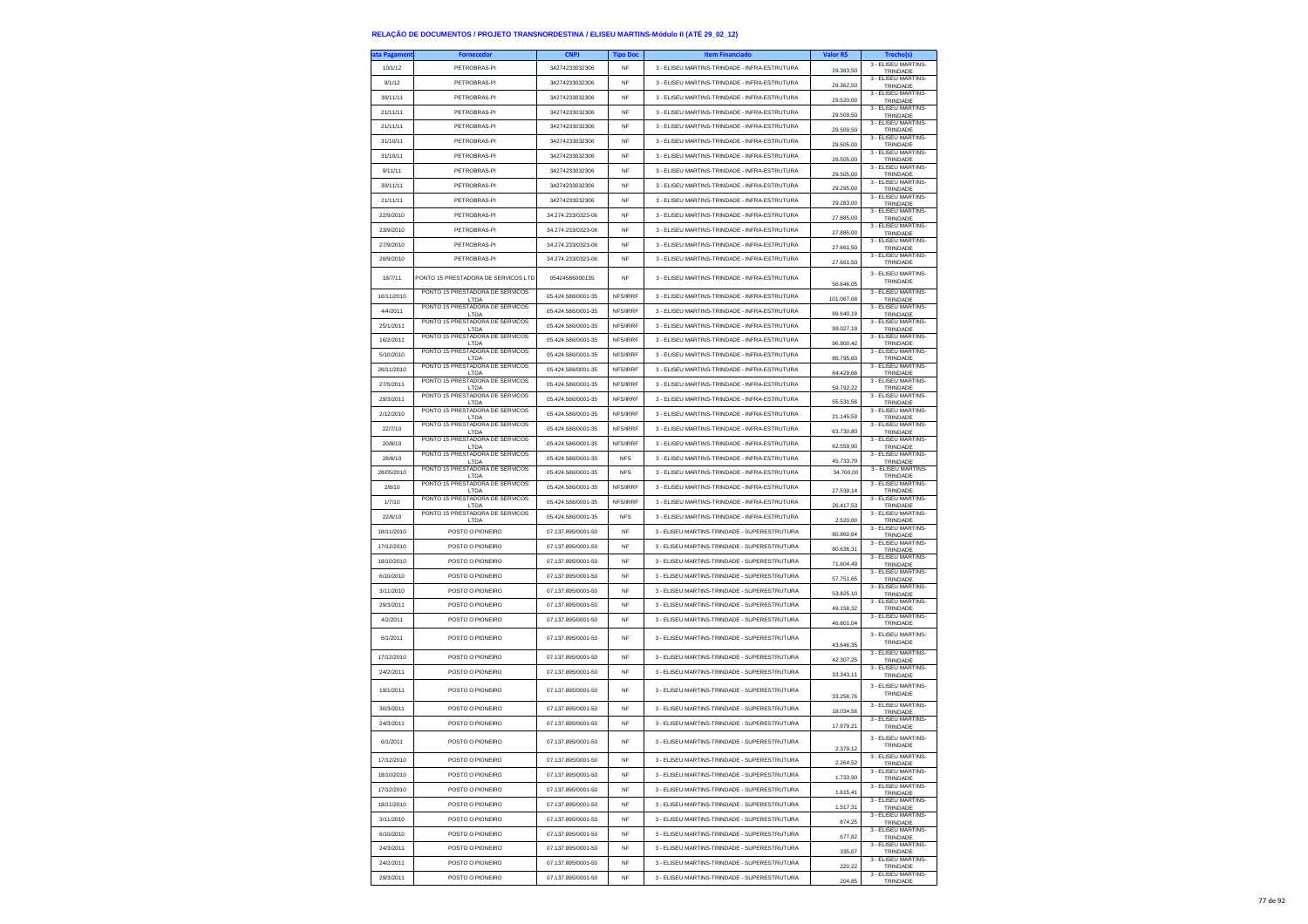| ata Pagameni          | <b>Fornecedor</b>                                        | <b>CNPJ</b>                                | <b>Tipo Doc</b> | <b>Item Financiado</b>                        | Valor R\$  |                                 |
|-----------------------|----------------------------------------------------------|--------------------------------------------|-----------------|-----------------------------------------------|------------|---------------------------------|
| 6/10/2010             | POSTO O PIONEIRO                                         | 07.137.895/0001-50                         | <b>NF</b>       | 3 - ELISEU MARTINS-TRINDADE - SUPERESTRUTURA  | 199,60     | 3 - ELISEU MARTINS-<br>TRINDADE |
| 19/1/2011             | POSTO O PIONEIRO                                         | 07.137.895/0001-50                         | NF              | 3 - ELISEU MARTINS-TRINDADE - SUPERESTRUTURA  |            | 3 - ELISEU MARTINS-             |
|                       |                                                          |                                            |                 |                                               | 122.40     | TRINDADE<br>3 - FLISEU MARTINS- |
| 30/3/2011             | POSTO O PIONEIRO                                         | 07.137.895/0001-50                         | <b>NF</b>       | 3 - ELISEU MARTINS-TRINDADE - SUPERESTRUTURA  | 102,76     | TRINDADE<br>3 - ELISEU MARTINS- |
| 29/3/2011             | POSTO O PIONEIRO                                         | 07.137.895/0001-50                         | <b>NF</b>       | 3 - ELISEU MARTINS-TRINDADE - SUPERESTRUTURA  | 91,84      | TRINDADE<br>3 - ELISEU MARTINS- |
| 4/2/2011              | POSTO O PIONEIRO                                         | 07.137.895/0001-50                         | NF              | 3 - ELISEU MARTINS-TRINDADE - SUPERESTRUTURA  | 46,30      | TRINDADE<br>3 - FLISEU MARTINS- |
| 18/10/2010            | POSTO O PIONEIRO                                         | 07.137.895/0001-50                         | <b>NF</b>       | 3 - ELISEU MARTINS-TRINDADE - SUPERESTRUTURA  | 14.34      | TRINDADE<br>3 - ELISEU MARTINS- |
| 16/8/10               | POSTO O PIONEIRO                                         | 07.137.895/0001-50                         | <b>NF</b>       | 3 - ELISEU MARTINS-TRINDADE - SUPERESTRUTURA  | 73.323,59  | TRINDADE<br>3 - ELISEU MARTINS- |
| 15/9/2010             | POSTO O PIONEIRO                                         | 07.137.895/0001-50                         | NF              | 3 - ELISEU MARTINS-TRINDADE - SUPERESTRUTURA  | 69.855,09  | TRINDADE<br>3 - ELISEU MARTINS  |
| 6/9/2010              | POSTO O PIONEIRO                                         | 07.137.895/0001-50                         | <b>NF</b>       | 3 - ELISEU MARTINS-TRINDADE - SUPERESTRUTURA  | 58,549.33  | TRINDADE<br>3 - ELISEU MARTINS- |
| 14/10/2010            | PREMA.                                                   | 96 221 767/0002-09                         | <b>NF</b>       | 3 - ELISEU MARTINS-TRINDADE - SUPERESTRUTURA  | 38,440.00  | TRINDADE<br>3 - ELISEU MARTINS- |
| 15/10/2010<br>30/6/10 | PREMA.                                                   | 96.221.767/0002-09                         | NF              | 3 - ELISEU MARTINS-TRINDADE - SUPERESTRUTURA  | 38.440,00  | TRINDADE<br>3 - ELISEU MARTINS- |
|                       | PREMOLDADOS PRIMAVERA LTDA<br>PREMOLDADOS PRIMAVERA LTDA | 02.105.094/0001-99<br>02.105.094/0001-99   | NF              | 3 - ELISEU MARTINS-TRINDADE - INFRA-ESTRUTURA | 3.740.00   | TRINDADE<br>3 - ELISEU MARTINS- |
| 30/6/10               |                                                          |                                            | NF              | 3 - ELISEU MARTINS-TRINDADE - INFRA-ESTRUTURA | 3.740,00   | TRINDADE                        |
| 16/11/2010            | PROJETEC                                                 | 12 285 441/0001-66                         | <b>NFS</b>      | 3 - ELISEU MARTINS-TRINDADE - OUTRAS DESPESAS | 42.508,29  | 3 - ELISEU MARTINS-<br>TRINDADE |
| 14/10/2010            | PROJETEC                                                 | 12.285.441/0001-66                         | <b>NFS</b>      | 3 - ELISEU MARTINS-TRINDADE - OUTRAS DESPESAS | 42.440,16  | 3 - ELISEU MARTINS-<br>TRINDADE |
| 13/5/2011             | PROJETEC                                                 | 12.285.441/0001-66                         | <b>NFS</b>      | 3 - ELISEU MARTINS-TRINDADE - OUTRAS DESPESAS | 18,869.86  | 3 - ELISEU MARTINS-<br>TRINDADE |
| 23/5/2011             | PROJETEC                                                 | 12.285.441/0001-66                         | <b>NFS</b>      | 3 - ELISEU MARTINS-TRINDADE - OUTRAS DESPESAS | 14.305,67  | 3 - ELISEU MARTINS<br>TRINDADE  |
| 23/5/2011             | PROJETEC                                                 | 12.285.441/0001-66                         | <b>NFS</b>      | 3 - ELISEU MARTINS-TRINDADE - OUTRAS DESPESAS | 14.101,31  | 3 - ELISEU MARTINS-<br>TRINDADE |
| 27/8/10               | PROJETEC                                                 | 12.285.441/0001-66                         | <b>NFS</b>      | 3 - ELISEU MARTINS-TRINDADE - OUTRAS DESPESAS | 41.305,27  | 3 - FLISEU MARTINS-<br>TRINDADE |
| 6/9/2010              | PROJETEC                                                 | 12.285.441/0001-66                         | <b>NFS</b>      | 3 - ELISEU MARTINS-TRINDADE - OUTRAS DESPESAS | 41 213 96  | 3 - ELISEU MARTINS-<br>TRINDADE |
| 14/7/10               | PROJETEC                                                 | 12.285.441/0001-66                         | <b>NFS</b>      | 3 - ELISEU MARTINS-TRINDADE - OUTRAS DESPESAS | 39.834,21  | 3 - ELISEU MARTINS<br>TRINDADE  |
| 10/1/2011             | PROPAV ENGENHARIA E PAVIMENTACAO<br>LTDA                 | 11.000.323/0001-00                         | NFS/IRRF        | 3 - ELISEU MARTINS-TRINDADE - INFRA-ESTRUTURA | 33.722,75  | 3 - ELISEU MARTINS<br>TRINDADE  |
| 15/4/2011             | PSI MANGUEIRAS E CONEXOES                                | 05.486.250/0001-05                         | <b>NF</b>       | 3 - ELISEU MARTINS-TRINDADE - OUTRAS DESPESAS | 1.632,00   | 3 - ELISEU MARTINS-<br>TRINDADE |
| 15/4/2011             | PSI MANGUEIRAS E CONEXOES                                | 05.486.250/0001-05                         | <b>NF</b>       | 3 - ELISEU MARTINS-TRINDADE - OUTRAS DESPESAS | 1.338,80   | 3 - ELISEU MARTINS-<br>TRINDADE |
| 17/6/2011             | RAMA CONSTRUCAO LTDA                                     | 05.979.868/0001-07                         | NFS/IRRF        | 3 - ELISEU MARTINS-TRINDADE - INFRA-ESTRUTURA | 113.134,69 | 3 - ELISEU MARTINS-<br>TRINDADE |
| 29/3/2011             | RAMA CONSTRUCAO LTDA                                     | 05.979.868/0001-07                         | NFS/IRRF        | 3 - ELISEU MARTINS-TRINDADE - INFRA-ESTRUTURA | 67.232,52  | 3 - FLISEU MARTINS-<br>TRINDADE |
| 20/4/2011             | RAMA CONSTRUCAO LTDA                                     | 05.979.868/0001-07                         | NFS/IRRF        | 3 - ELISEU MARTINS-TRINDADE - INFRA-ESTRUTURA | 66.492,43  | 3 - ELISEU MARTINS-<br>TRINDADE |
| 3/3/2011              | RAMA CONSTRUCAO LTDA                                     | 05.979.868/0001-07                         | NFS/IRRF        | 3 - ELISEU MARTINS-TRINDADE - INFRA-ESTRUTURA | 13.475,25  | 3 - ELISEU MARTINS-<br>TRINDADE |
| 2/2/2011              | REBOQUE LIDER                                            | 07.234.995/0001-02                         | NFS/IRRF        | 3 - ELISEU MARTINS-TRINDADE - INFRA-ESTRUTURA | 91.106,73  | 3 - ELISEU MARTINS-<br>TRINDADE |
| 11/3/2011             | <b>REBOQUE LIDER</b>                                     | 07.234.995/0001-02                         | NFS/IRRF        | 3 - ELISEU MARTINS-TRINDADE - INFRA-ESTRUTURA | 62.294,57  | 3 - ELISEU MARTINS-<br>TRINDADE |
| 8/4/2011              | REBOQUE LIDER                                            | 07.234.995/0001-02                         | NFS/IRRF        | 3 - ELISEU MARTINS-TRINDADE - INFRA-ESTRUTURA | 53.123,85  | 3 - ELISEU MARTINS-<br>TRINDADE |
| 16/12/2010            | RECIFE BOMBAS                                            | 10.879.721/0001-77                         | <b>NF</b>       | 3 - ELISEU MARTINS-TRINDADE - OUTRAS DESPESAS | 2,560.00   | 3 - ELISEU MARTINS-<br>TRINDADE |
| 16/5/2011             | RECIFE BOMBAS                                            | 10.879.721/0001-77                         | NF              | 3 - ELISEU MARTINS-TRINDADE - OUTRAS DESPESAS | 2.299,00   | 3 - ELISEU MARTINS-<br>TRINDADE |
| 27/7/10               | RECIFE MADEIRAS LTDA                                     | 02.300.780/0001-10 /<br>02.300.780/0002-00 | NF              | 3 - ELISEU MARTINS-TRINDADE - INFRA-ESTRUTURA | 24.512,30  | 3 - ELISEU MARTINS-<br>TRINDADE |
| 4/8/10                | <b>RECIFE MADEIRAS LTDA</b>                              | 02.300.780/0001-10 /<br>02.300.780/0002-00 | <b>NF</b>       | 3 - ELISEU MARTINS-TRINDADE - INFRA-ESTRUTURA | 11.561,99  | 3 - ELISEU MARTINS-<br>TRINDADE |
| 10/12/2010            | RECONCRET RECUPERAÇÃO E<br>CONSTRUÇÃO LTDA               | 03.584.650/0001-10                         | NFS/IRRF        | 3 - ELISEU MARTINS-TRINDADE - INFRA-ESTRUTURA | 369.526.37 | 3 - ELISEU MARTINS-<br>TRINDADE |
| 10/12/2010            | RECONCRET RECUPERAÇÃO E<br>CONSTRUCÃO LTDA               | 03.584.650/0001-10                         | NFS/IRRF        | 3 - ELISEU MARTINS-TRINDADE - INFRA-ESTRUTURA | 340.179,87 | 3 - ELISEU MARTINS-<br>TRINDADE |
| 10/12/2010            | RECONCRET RECUPERAÇÃO E<br>CONSTRUÇÃO LTDA               | 03.584.650/0001-10                         | NFS/IRRF        | 3 - ELISEU MARTINS-TRINDADE - INFRA-ESTRUTURA | 279.742,43 | 3 - ELISEU MARTINS-<br>TRINDADE |
| 10/12/2010            | RECONCRET RECUPERAÇÃO E<br>CONSTRUÇÃO LTDA               | 03.584.650/0001-10                         | NFS/IRRF        | 3 - ELISEU MARTINS-TRINDADE - INFRA-ESTRUTURA | 257.477.86 | 3 - ELISEU MARTINS-<br>TRINDADE |
| 10/12/2010            | RECONCRET RECUPERAÇÃO E<br>CONSTRUCÃO LTDA               | 03.584.650/0001-10                         | NFS/IRRF        | 3 - ELISEU MARTINS-TRINDADE - INFRA-ESTRUTURA | 85.643,88  | 3 - ELISEU MARTINS-<br>TRINDADE |
| 10/12/2010            | RECONCRET RECUPERAÇÃO E<br>CONSTRUÇÃO LTDA               | 03 584 650/0001-10                         | NFS/IRRF        | 3 - ELISEU MARTINS-TRINDADE - INFRA-ESTRUTURA | 64.879,83  | 3 - FLISEU MARTINS-<br>TRINDADE |
| 10/12/2010            | RECONCRET RECUPERAÇÃO E<br>)NSTRUCÃO LTD                 | 03.584.650/0001-10                         | NFS/IRRF        | 3 - ELISEU MARTINS-TRINDADE - INFRA-ESTRUTURA | .774,89    | 3 - ELISEU MARTINS-<br>TRINDAD  |
| 10/12/2010            | RECONCRET RECUPERAÇÃO E<br>CONSTRUCÃO LTDA               | 03.584.650/0001-10                         | NFS/IRRF        | 3 - ELISEU MARTINS-TRINDADE - INFRA-ESTRUTURA | 10.462,43  | 3 - ELISEU MARTINS<br>TRINDADE  |
| 10/12/2010            | RECONCRET RECUPERAÇÃO E<br>CONSTRUÇÃO LTDA               | 03.584.650/0001-10                         | NFS/IRRF        | 3 - ELISEU MARTINS-TRINDADE - INFRA-ESTRUTURA | 2.994.54   | 3 - ELISEU MARTINS-<br>TRINDADE |
| 10/12/2010            | RECONCRET RECUPERAÇÃO E<br>CONSTRUÇÃO LTDA               | 03.584.650/0001-10                         | NFS/IRRF        | 3 - ELISEU MARTINS-TRINDADE - INFRA-ESTRUTURA | 2.266,47   | 3 - ELISEU MARTINS-<br>TRINDADE |
| 29/9/2010             | RECONCRET RECUPERAÇÃO E<br>CONSTRUCÃO LTDA               | 03.584.650/0001-10                         | NFS/IRRF        | 3 - ELISEU MARTINS-TRINDADE - INFRA-ESTRUTURA | 99.523,71  | 3 - ELISEU MARTINS-<br>TRINDADE |
| 27/9/2010             | RECONCRET RECUPERAÇÃO E<br>CONSTRUCÃO LTDA               | 03.584.650/0001-10                         | NFS/IRRF        | 3 - ELISEU MARTINS-TRINDADE - INFRA-ESTRUTURA | 94.031,22  | 3 - ELISEU MARTINS-<br>TRINDADE |
| 22/6/10               | RECONCRET RECUPERAÇÃO E<br>CONSTRUÇÃO LTDA               | 03 584 650/0001-10                         | <b>NFS</b>      | 3 - ELISEU MARTINS-TRINDADE - INFRA-ESTRUTURA | 92.354,79  | 3 - ELISEU MARTINS-<br>TRINDADE |
| 20/8/10               | RECONCRET RECUPERAÇÃO E<br>CONSTRUCÃO LTDA               | 03.584.650/0001-10                         | NFS/IRRF        | 3 - ELISEU MARTINS-TRINDADE - INFRA-ESTRUTURA | 91.309,56  | 3 - ELISEU MARTINS-<br>TRINDADE |
| 27/9/2010             | RECONCRET RECUPERAÇÃO E<br>CONSTRUÇÃO LTDA               | 03.584.650/0001-10                         | NFS/IRRF        | 3 - ELISEU MARTINS-TRINDADE - INFRA-ESTRUTURA | 86 563 59  | 3 - ELISEU MARTINS-<br>TRINDADE |
| 19/7/10               | RECONCRET RECUPERAÇÃO E<br>CONSTRUÇÃO LTDA               | 03 584 650/0001-10                         | NFS/IRRF        | 3 - ELISEU MARTINS-TRINDADE - INFRA-ESTRUTURA | 74.927.51  | 3 - ELISEU MARTINS-<br>TRINDADE |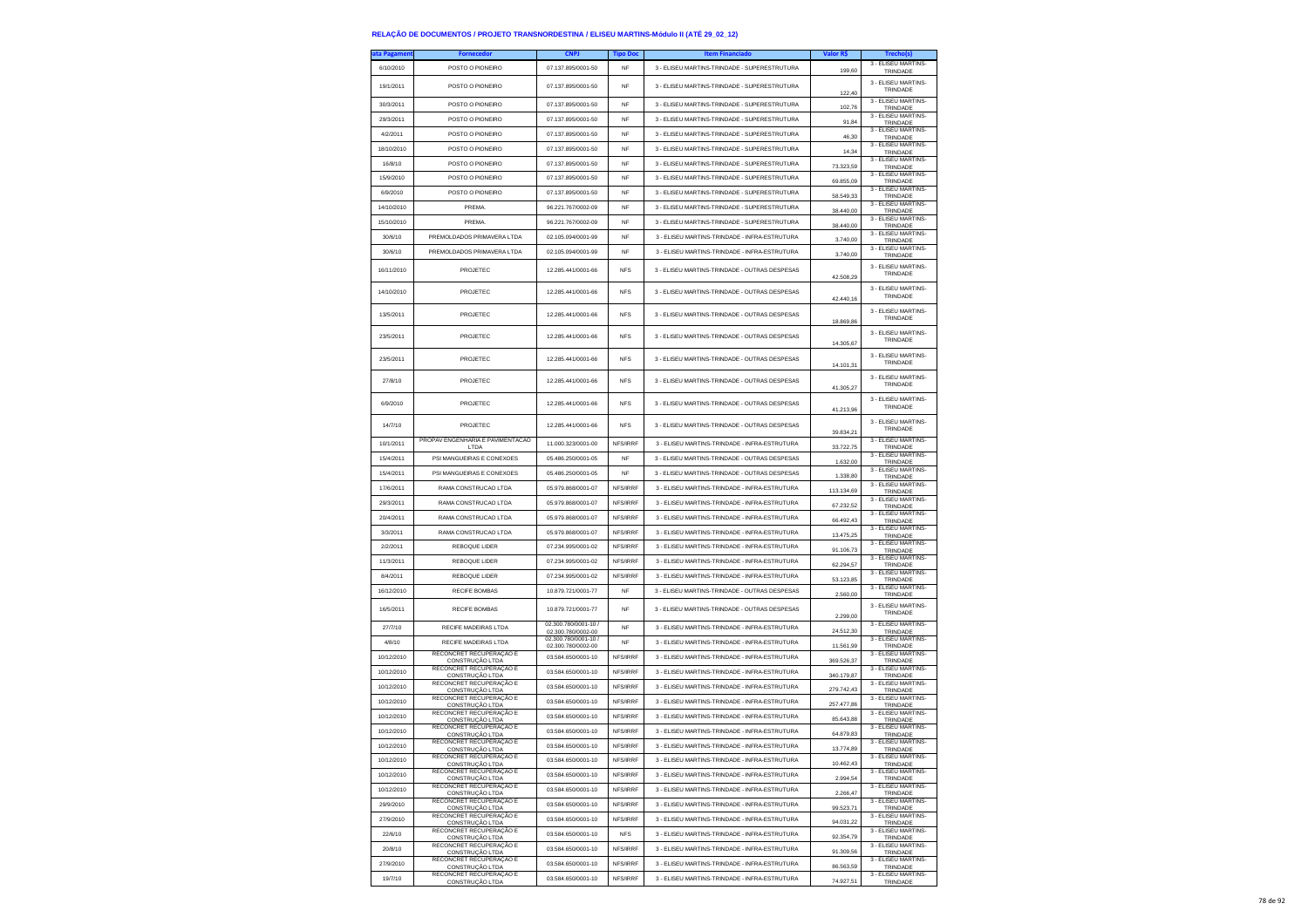| a Pagamen  |                                             | <b>CNPJ</b>        | <b>Tipo Doc</b> | <b>Item Financiado</b>                        | Valor R\$  |                                 |
|------------|---------------------------------------------|--------------------|-----------------|-----------------------------------------------|------------|---------------------------------|
| 12/03/2010 | RECONCRET RECUPERAÇÃO E<br>CONSTRUÇÃO LTDA  | 03.584.650/0001-10 | <b>NFS</b>      | 3 - ELISEU MARTINS-TRINDADE - INFRA-ESTRUTURA | 51.022,68  | 3 - ELISEU MARTINS-<br>TRINDADE |
| 25/01/2010 | RECONCRET RECUPERAÇÃO E                     | 03.584.650/0001-10 | <b>NFS</b>      | 3 - ELISEU MARTINS-TRINDADE - INFRA-ESTRUTURA | 46.362.41  | 3 - ELISEU MARTINS-             |
| 27/9/2010  | CONSTRUÇÃO LTDA<br>RECONCRET RECUPERAÇÃO E  | 03.584.650/0001-10 | NFS/IRRF        | 3 - ELISEU MARTINS-TRINDADE - INFRA-ESTRUTURA |            | TRINDADE<br>3 - ELISEU MARTINS- |
|            | CONSTRUCÃO LTDA<br>RECONCRET RECUPERAÇÃO E  |                    |                 |                                               | 21.793,30  | TRINDADE<br>3 - ELISEU MARTINS- |
| 29/9/2010  | CONSTRUÇÃO LTDA<br>RECONCRET RECUPERAÇÃO E  | 03.584.650/0001-10 | NFS/IRRF        | 3 - ELISEU MARTINS-TRINDADE - INFRA-ESTRUTURA | 16.007.31  | TRINDADE<br>3 - ELISEU MARTINS- |
| 20/8/10    | CONSTRUÇÃO LTDA                             | 03.584.650/0001-10 | NFS/IRRF        | 3 - ELISEU MARTINS-TRINDADE - INFRA-ESTRUTURA | 14.686,15  | TRINDADE                        |
| 27/9/2010  | RECONCRET RECUPERAÇÃO E<br>CONSTRUCÃO I TDA | 03 584 650/0001-10 | NFS/IRRF        | 3 - ELISEU MARTINS-TRINDADE - INFRA-ESTRUTURA | 3.505,22   | 3 - ELISEU MARTINS-<br>TRINDADE |
| 29/9/2010  | RECONCRET RECUPERAÇÃO E<br>CONSTRUÇÃO LTDA  | 03.584.650/0001-10 | NFS/IRRF        | 3 - ELISEU MARTINS-TRINDADE - INFRA-ESTRUTURA | 347985     | 3 - FLISEU MARTINS-<br>TRINDADE |
| 20/8/10    | RECONCRET RECUPERAÇÃO E<br>CONSTRUÇÃO LTDA  | 03.584.650/0001-10 | NFS/IRRF        | 3 - ELISEU MARTINS-TRINDADE - INFRA-ESTRUTURA | 3.192,65   | 3 - ELISEU MARTINS-<br>TRINDADE |
| 23/12/2009 | RECONCRET RECUPERAÇÃO E                     | 03.584.650/0001-10 | <b>NFS</b>      | 3 - ELISEU MARTINS-TRINDADE - INFRA-ESTRUTURA | 3.046,31   | 3 - ELISEU MARTINS-             |
| 23/12/2009 | CONSTRUÇÃO LTDA<br>RECONCRET RECUPERAÇÃO E  | 03.584.650/0001-10 | <b>NFS</b>      | 3 - ELISEU MARTINS-TRINDADE - INFRA-ESTRUTURA | 2.269,49   | TRINDADE<br>3 - ELISEU MARTINS- |
|            | CONSTRUÇÃO LTDA<br>RECONCRET RECUPERAÇÃO E  |                    |                 | 3 - FLISELLMARTINS-TRINDADE - INFRA-ESTRUTURA |            | TRINDADE<br>3 - ELISEU MARTINS- |
| 27/9/2010  | CONSTRUÇÃO LTDA                             | 03.584.650/0001-10 | NFS/IRRF        |                                               | 762,00     | TRINDADE<br>3 - ELISEU MARTINS- |
| 2/2/2011   | REDE EQUIPAMENTOS IINDUSTRIAIS LTDA         | 06.156.896/0001-89 | <b>NF</b>       | 3 - ELISEU MARTINS-TRINDADE - OUTRAS DESPESAS | 34.000,00  | TRINDADE<br>3 - ELISEU MARTINS- |
| 2/2/2011   | REDE EQUIPAMENTOS IINDUSTRIAIS LTDA         | 06.156.896/0001-89 | NF              | 3 - ELISEU MARTINS-TRINDADE - INFRA-ESTRUTURA | 820.00     | TRINDADE                        |
| 20/1/12    | REINAR EMPREENDIMENTOS E LOCACOES           | 10286513000164     | NFS/IRRF        | 3 - ELISEU MARTINS-TRINDADE - INFRA-ESTRUTURA | 203.936,59 | 3 - ELISEU MARTINS-<br>TRINDADE |
| 20/12/11   | REINAR EMPREENDIMENTOS E LOCACOES           | 10286513000164     | NFS/IRRF        | 3 - ELISEU MARTINS-TRINDADE - INFRA-ESTRUTURA | 146.958,77 | 3 - ELISEU MARTINS-<br>TRINDADE |
| 9/9/11     | REINAR EMPREENDIMENTOS E LOCACOES           | 10286513000164     | NF              | 3 - ELISEU MARTINS-TRINDADE - INFRA-ESTRUTURA | 151.683,52 | 3 - ELISEU MARTINS-<br>TRINDADE |
| 21/11/11   | REINAR EMPREENDIMENTOS E LOCACOES           | 10286513000164     | <b>NF</b>       | 3 - ELISEU MARTINS-TRINDADE - INFRA-ESTRUTURA |            | 3 - ELISEU MARTINS-             |
| 20/10/11   | REINAR EMPREENDIMENTOS E LOCACOES           | 10286513000164     | <b>NF</b>       | 3 - ELISEU MARTINS-TRINDADE - INFRA-ESTRUTURA | 149.380,40 | TRINDADE<br>3 - ELISEU MARTINS- |
|            |                                             |                    |                 |                                               | 148.909,43 | TRINDADE<br>3 - ELISEU MARTINS- |
| 27/9/11    | REINAR EMPREENDIMENTOS E LOCACOES           | 10286513000164     | NF              | 3 - ELISEU MARTINS-TRINDADE - INFRA-ESTRUTURA | 148.630,29 | TRINDADE<br>3 - ELISEU MARTINS- |
| 2/8/11     | REINAR EMPREENDIMENTOS E LOCACOES           | 10286513000164     | <b>NF</b>       | 3 - ELISEU MARTINS-TRINDADE - INFRA-ESTRUTURA | 130.326,85 | TRINDADE                        |
| 5/7/11     | REINAR EMPREENDIMENTOS E LOCACOES           | 10286513000164     | NF              | 3 - ELISEU MARTINS-TRINDADE - INFRA-ESTRUTURA |            | 3 - ELISEU MARTINS-             |
|            |                                             |                    |                 |                                               | 147.582,61 | TRINDADE                        |
| 23/11/11   | REINAR EMPREENDIMENTOS E LOCACOES           | 10286513000164     | <b>NF</b>       | 3 - ELISEU MARTINS-TRINDADE - INFRA-ESTRUTURA | 62.884,48  | 3 - FLISEU MARTINS-<br>TRINDADE |
|            |                                             |                    |                 |                                               |            |                                 |
| 5/7/11     | REINAR EMPREENDIMENTOS E LOCACOES           | 10286513000164     | NF              | 3 - ELISEU MARTINS-TRINDADE - INFRA-ESTRUTURA |            | 3 - FLISEU MARTINS-             |
|            |                                             |                    |                 |                                               |            | TRINDADE                        |
|            |                                             |                    |                 |                                               | 15.869,07  | 3 - ELISEU MARTINS-             |
| 28/10/11   | REINAR EMPREENDIMENTOS E LOCACOES           | 10286513000164     | <b>NF</b>       | 3 - ELISEU MARTINS-TRINDADE - INFRA-ESTRUTURA | 9.213,45   | TRINDADE<br>3 - ELISEU MARTINS- |
| 23/11/11   | REINAR EMPREENDIMENTOS E LOCACOES           | 10286513000164     | NF              | 3 - ELISEU MARTINS-TRINDADE - INFRA-ESTRUTURA | 6.935,49   | TRINDADE                        |
| 3/11/11    | REINAR EMPREENDIMENTOS E LOCACOES           | 10286513000164     | <b>NF</b>       | 3 - ELISEU MARTINS-TRINDADE - INFRA-ESTRUTURA | 5.914,28   | 3 - ELISEU MARTINS-<br>TRINDADE |
| 21/12/11   | REINAR EMPREENDIMENTOS E LOCACOES           | 10286513000164     | NFS/IRRF        | 3 - ELISEU MARTINS-TRINDADE - INFRA-ESTRUTURA | 5.658,95   | 3 - ELISEU MARTINS-<br>TRINDADE |
| 23/2/2011  | REINAR EMPREENDIMENTOS E LOCACOES<br>LTDA   | 10.286.513/0001-64 | NFS/IRRF        | 3 - ELISEU MARTINS-TRINDADE - INFRA-ESTRUTURA | 185.928,37 | 3 - ELISEU MARTINS-<br>TRINDADE |
| 1/4/2011   | REINAR EMPREENDIMENTOS E LOCACOES           | 10.286.513/0001-64 | NFS/IRRF        | 3 - ELISEU MARTINS-TRINDADE - INFRA-ESTRUTURA | 184.466,40 | 3 - ELISEU MARTINS-             |
| 4/2/2011   | LTDA<br>REINAR EMPREENDIMENTOS E LOCACOES   | 10.286.513/0001-64 | NFS/IRRF        | 3 - ELISEU MARTINS-TRINDADE - INFRA-ESTRUTURA |            | TRINDADE<br>3 - ELISEU MARTINS- |
| 6/5/2011   | LTDA<br>REINAR EMPREENDIMENTOS E LOCACOES   | 10.286.513/0001-64 | NFS/IRRF        | 3 - ELISEU MARTINS-TRINDADE - INFRA-ESTRUTURA | 147.516,85 | TRINDADE<br>3 - ELISEU MARTINS- |
|            | LTDA<br>REINAR EMPREENDIMENTOS E LOCACOES   |                    |                 |                                               | 139.535,42 | TRINDADE<br>3 - ELISEU MARTINS- |
| 1/6/2011   | LTDA<br>REINAR EMPREENDIMENTOS E LOCACOES   | 10.286.513/0001-64 | NFS/IRRF        | 3 - ELISEU MARTINS-TRINDADE - INFRA-ESTRUTURA | 134.096.35 | TRINDADE<br>3 - ELISEU MARTINS- |
| 23/2/2011  | LTDA                                        | 10.286.513/0001-64 | NFS/IRRF        | 3 - ELISEU MARTINS-TRINDADE - INFRA-ESTRUTURA | 111.051,24 | TRINDADE                        |
| 16/12/2010 | REINAR EMPREENDIMENTOS E LOCACOES<br>LTDA   | 10.286.513/0001-64 | NFS/IRRF        | 3 - ELISEU MARTINS-TRINDADE - INFRA-ESTRUTURA | 49.486,87  | 3 - ELISEU MARTINS-<br>TRINDADE |
| 26/4/2011  | REINAR EMPREENDIMENTOS E LOCACOES<br>LTDA   | 10.286.513/0001-64 | NFS/IRRF        | 3 - ELISEU MARTINS-TRINDADE - INFRA-ESTRUTURA | 19,307.34  | 3 - ELISEU MARTINS-<br>TRINDADE |
| 4/2/2011   | RENAULT DO BRASIL S/A                       | 00.913.443/0001-73 | <b>NF</b>       | 3 - ELISEU MARTINS-TRINDADE - INFRA-ESTRUTURA | 103.480,30 | 3 - ELISEU MARTINS-<br>TRINDADE |
| 4/2/2011   | RENAULT DO BRASIL S/A                       | 00.913.443/0001-73 | NF              | 3 - ELISEU MARTINS-TRINDADE - INFRA-ESTRUTURA | 103.480,30 | 3 - ELISEU MARTINS-             |
| 31/1/11    | RENAULT DO BRASIL S/A                       | 00.913.443/0001-73 | <b>DIFAL</b>    | 3 - ELISEU MARTINS-TRINDADE - INFRA-ESTRUTURA |            | TRINDADE<br>3 - ELISEU MARTINS- |
| 31/1/11    | RENAULT DO BRASIL S/A                       | 00 913 443/0001-73 | <b>DIFAL</b>    | 3 - ELISEU MARTINS-TRINDADE - INFRA-ESTRUTURA | 5.174,01   | TRINDADE<br>3 - ELISEU MARTINS- |
|            |                                             |                    |                 |                                               | 5.174.01   | TRINDADE                        |
| 7/1/2011   | RIOMAO                                      | 01.873.859/0001-78 | <b>NF</b>       | 3 - ELISEU MARTINS-TRINDADE - OUTRAS DESPESAS | 11 520 00  | 3 - ELISEU MARTINS-<br>TRINDADE |
|            |                                             |                    |                 |                                               |            | 3 - ELISEU MARTINS-             |
| 7/1/2011   | <b>RIOMAQ</b>                               | 01.873.859/0001-78 | NF              | 3 - ELISEU MARTINS-TRINDADE - OUTRAS DESPESAS | 7.040,10   | TRINDADE                        |
| 7/1/2011   | <b>RIOMAQ</b>                               | 01 873 859/0001-78 | <b>NF</b>       | 3 - FLISEU MARTINS-TRINDADE - OUTRAS DESPESAS |            | 3 - ELISEU MARTINS-             |
|            |                                             |                    |                 |                                               | 6,208.20   | TRINDADE                        |
| 7/1/2011   | <b>RIOMAQ</b>                               | 01.873.859/0001-78 | NF              | 3 - ELISEU MARTINS-TRINDADE - OUTRAS DESPESAS |            | 3 - FLISEU MARTINS-<br>TRINDADE |
|            |                                             | 12.800.694/0001-20 |                 |                                               | 2.752,00   | 3 - ELISEU MARTINS-             |
| 1/4/2011   | ROCHA COMERCIO & INDUSTRIA LTDA             |                    | NF              | 3 - ELISEU MARTINS-TRINDADE - INFRA-ESTRUTURA | 11,700.00  | TRINDADE<br>3 - ELISEU MARTINS- |
| 25/3/2011  | ROCHA COMERCIO & INDUSTRIA LTDA             | 12.800.694/0001-20 | <b>NF</b>       | 3 - ELISEU MARTINS-TRINDADE - INFRA-ESTRUTURA | 11,700.00  | TRINDADE                        |
| 1/4/2011   | ROCHA COMERCIO & INDUSTRIA LTDA             | 12.800.694/0001-20 | <b>NF</b>       | 3 - ELISEU MARTINS-TRINDADE - INFRA-ESTRUTURA | 11.250,00  | 3 - ELISEU MARTINS-<br>TRINDADE |
| 8/10/2010  | ROCHA MATERIAL DE CONSTRUCAO                | 24.448.359/0001-94 | NF              | 3 - ELISEU MARTINS-TRINDADE - OUTRAS DESPESAS | 11.883,55  | 3 - ELISEU MARTINS-<br>TRINDADE |
| 4/4/2011   | ROCHA MATERIAL DE CONSTRUCAO                | 24.448.359/0001-94 | <b>NF</b>       | 3 - ELISEU MARTINS-TRINDADE - INFRA-ESTRUTURA | 11.925.00  | 3 - ELISEU MARTINS-<br>TRINDADE |
| 6/4/2011   | ROCHA MATERIAL DE CONSTRUCAO                | 24.448.359/0001-94 | <b>NF</b>       | 3 - ELISEU MARTINS-TRINDADE - INFRA-ESTRUTURA | 11.925,00  | 3 - ELISEU MARTINS-             |
| 17/6/2011  | ROCHA MATERIAL DE CONSTRUCAO                | 24.448.359/0001-94 | NF              | 3 - ELISEU MARTINS-TRINDADE - INFRA-ESTRUTURA |            | TRINDADE<br>3 - ELISEU MARTINS- |
|            |                                             |                    |                 |                                               | 11.925.00  | TRINDADE<br>3 - ELISEU MARTINS- |
| 29/6/10    | ROCHA MATERIAL DE CONSTRUCAO                | 24.448.359/0001-94 | <b>NF</b>       | 3 - ELISEU MARTINS-TRINDADE - INFRA-ESTRUTURA | 67.231.55  | TRINDADE                        |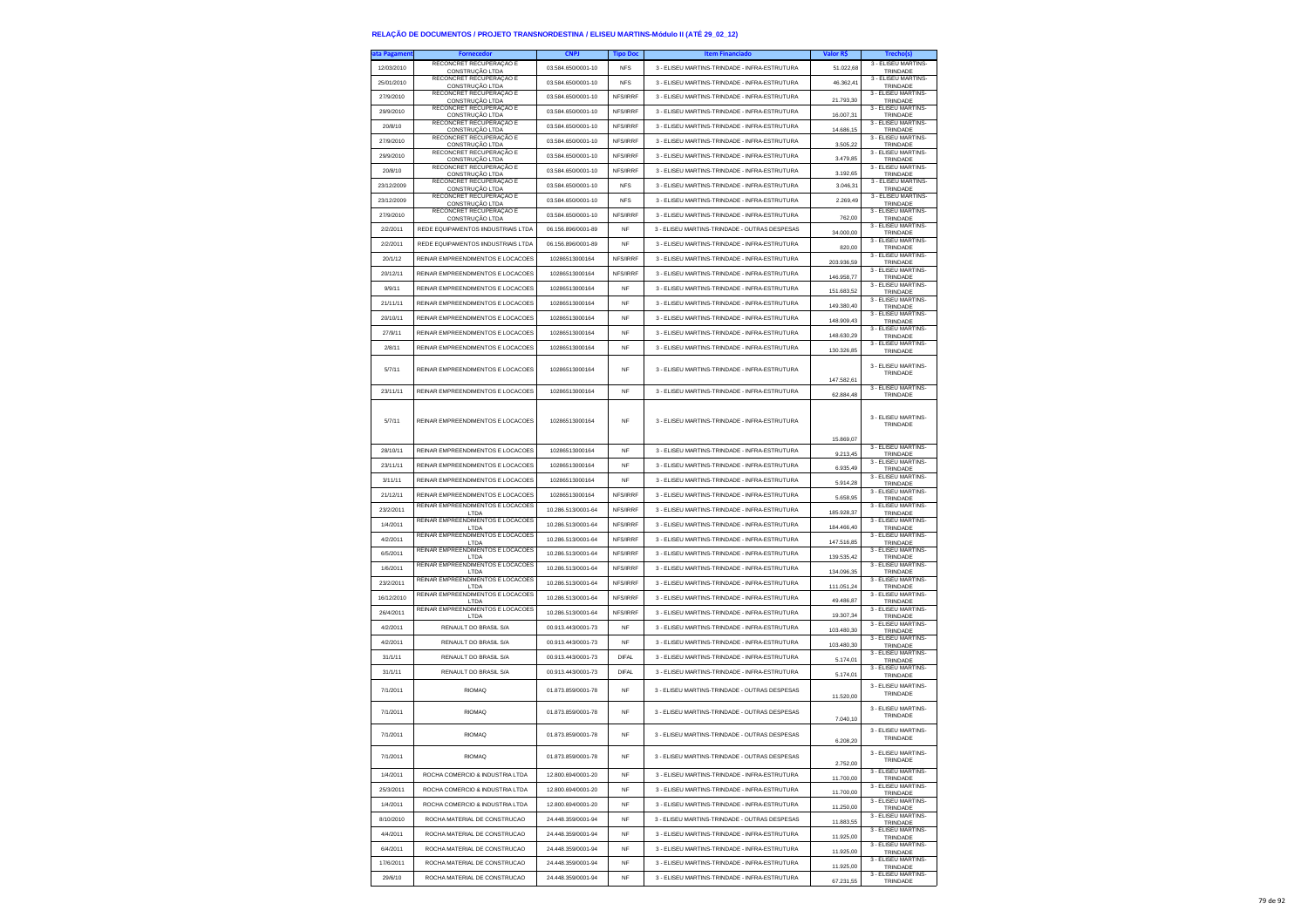| ata Pagamen | <b>Fornecedor</b>                  | <b>CNPJ</b>        | <b>Tipo Doc</b> | <b>Item Financiado</b>                        | Valor R\$              | Trecho(s)                                   |
|-------------|------------------------------------|--------------------|-----------------|-----------------------------------------------|------------------------|---------------------------------------------|
| 23/6/10     | ROCHA MATERIAL DE CONSTRUCAO       | 24.448.359/0001-94 | NF              | 3 - ELISEU MARTINS-TRINDADE - INFRA-ESTRUTURA | 21.693,00              | 3 - ELISEU MARTINS-<br>TRINDADE             |
| 27/10/11    | RR TRANSPORTE E LOGISTICA LTDA     | 10893900000169     | NF              | 3 - ELISEU MARTINS-TRINDADE - INFRA-ESTRUTURA | 46.242,77              | 3 - ELISEU MARTINS-<br>TRINDADE             |
| 24/11/11    | RR TRANSPORTE E LOGISTICA LTDA     | 10893900000169     | <b>NF</b>       | 3 - ELISEU MARTINS-TRINDADE - INFRA-ESTRUTURA |                        | 3 - ELISEU MARTINS                          |
| 13/10/11    | RR TRANSPORTE E LOGISTICA LTDA     | 10893900000169     | <b>NF</b>       | 3 - ELISEU MARTINS-TRINDADE - INFRA-ESTRUTURA | 37,693.46              | TRINDADE<br>3 - ELISEU MARTINS-             |
| 3/1/12      | RR TRANSPORTE E LOGISTICA LTDA     | 10893900000169     | NF              | 3 - ELISEU MARTINS-TRINDADE - INFRA-ESTRUTURA | 35.054,49              | TRINDADE<br>3 - ELISEU MARTINS-             |
| 20/1/12     | RR TRANSPORTE E LOGISTICA LTDA     | 10893900000169     | <b>NF</b>       | 3 - ELISEU MARTINS-TRINDADE - INFRA-ESTRUTURA | 38.636,78              | TRINDADE<br>3 - ELISEU MARTINS-             |
|             |                                    |                    |                 |                                               | 36 191 45              | TRINDADE<br>3 - ELISEU MARTINS-             |
| 20/1/12     | RR TRANSPORTE E LOGISTICA LTDA     | 10893900000169     | NF              | 3 - ELISEU MARTINS-TRINDADE - INFRA-ESTRUTURA | 28,008.94              | TRINDADE<br>3 - ELISEU MARTINS-             |
| 27/10/11    | RR TRANSPORTE E LOGISTICA LTDA     | 10893900000169     | NF              | 3 - ELISEU MARTINS-TRINDADE - INFRA-ESTRUTURA | 22.484,97              | TRINDADE<br>3 - ELISEU MARTINS-             |
| 3/1/12      | RR TRANSPORTE E LOGISTICA LTDA     | 10893900000169     | <b>NF</b>       | 3 - ELISEU MARTINS-TRINDADE - INFRA-ESTRUTURA | 22.983.31              | TRINDADE<br>3 - ELISEU MARTINS-             |
| 14/12/11    | RR TRANSPORTE E LOGISTICA LTDA     | 10893900000169     | <b>NF</b>       | 3 - ELISEU MARTINS-TRINDADE - INFRA-ESTRUTURA | 17.739,00              | TRINDADE                                    |
| 17/11/11    | RR TRANSPORTE E LOGISTICA LTDA     | 10893900000169     | <b>NF</b>       | 3 - ELISEU MARTINS-TRINDADE - INFRA-ESTRUTURA | 13.457,66              | 3 - ELISEU MARTINS-<br>TRINDADE             |
| 2/12/11     | RR TRANSPORTE E LOGISTICA LTDA     | 10893900000169     | <b>NF</b>       | 3 - ELISEU MARTINS-TRINDADE - INFRA-ESTRUTURA | 15.263,32              | 3 - ELISEU MARTINS-<br>TRINDADE             |
| 3/1/12      | RR TRANSPORTE E LOGISTICA LTDA     | 10893900000169     | <b>NF</b>       | 3 - ELISEU MARTINS-TRINDADE - INFRA-ESTRUTURA | 12.175,20              | 3 - ELISEU MARTINS-<br>TRINDADE             |
| 16/6/2011   | S P V HIDROTECNICA BRASILEIRA LTDA | 43.588.821/0001-01 | NF              | 3 - ELISEU MARTINS-TRINDADE - OUTRAS DESPESAS | 4.302,90               | 3 - ELISEU MARTINS-<br>TRINDADE             |
| 16/6/2011   | S P V HIDROTECNICA BRASILEIRA LTDA | 43.588.821/0001-01 | NF              | 3 - ELISEU MARTINS-TRINDADE - OUTRAS DESPESAS | 2.151,45               | 3 - ELISEU MARTINS-<br>TRINDADE             |
| 26/10/2010  | SANTIAGO & CINTRA                  | 51.536.795/0001-98 | NFS/IRRF        | 3 - ELISEU MARTINS-TRINDADE - INFRA-ESTRUTURA | 61.278,60              | 3 - ELISEU MARTINS-<br>TRINDADE             |
| 23/12/2010  | SANTIAGO & CINTRA                  | 51.536.795/0001-98 | NFS/IRRF        | 3 - ELISEU MARTINS-TRINDADE - INFRA-ESTRUTURA | 48.753,10              | 3 - ELISEU MARTINS-<br>TRINDADE             |
| 18/2/2011   | SANTIAGO & CINTRA                  | 51.536.795/0001-98 | NFS/IRRF        | 3 - ELISEU MARTINS-TRINDADE - INFRA-ESTRUTURA | 42.779,40              | 3 - ELISEU MARTINS-<br>TRINDADE             |
| 15/3/2011   | <b>SANTIAGO &amp; CINTRA</b>       | 51.536.795/0001-98 | NFS/IRRF        | 3 - ELISEU MARTINS-TRINDADE - INFRA-ESTRUTURA | 40,293.00              | 3 - ELISEU MARTINS-<br>TRINDADE             |
| 15/4/2011   | SANTIAGO & CINTRA                  | 51.536.795/0001-98 | NFS/IRRF        | 3 - ELISEU MARTINS-TRINDADE - INFRA-ESTRUTURA | 40 293 00              | 3 - ELISEU MARTINS-<br>TRINDADE             |
|             |                                    |                    |                 |                                               |                        | 3 - ELISEU MARTINS-                         |
| 11/5/2011   | SANTIAGO & CINTRA                  | 51.536.795/0001-98 | NFS/IRRF        | 3 - ELISEU MARTINS-TRINDADE - INFRA-ESTRUTURA | 40.293,00              | TRINDADE                                    |
| 10/1/2011   | SANTIAGO & CINTRA                  | 51.536.795/0001-98 | NFS/IRRF        | 3 - ELISEU MARTINS-TRINDADE - INFRA-ESTRUTURA | 33.962.78              | 3 - ELISEU MARTINS-<br>TRINDADE             |
| 17/1/2011   | SANTIAGO & CINTRA                  | 51.536.795/0001-98 | NFS/IRRF        | 3 - ELISEU MARTINS-TRINDADE - INFRA-ESTRUTURA | 32 855 35              | 3 - FLISEU MARTINS-<br>TRINDADE             |
| 15/3/2011   | <b>SANTIAGO &amp; CINTRA</b>       | 51.536.795/0001-98 | NFS/IRRF        | 3 - FLISEU MARTINS-TRINDADE - INFRA-ESTRUTURA | 32.125.50              | 3 - ELISEU MARTINS-<br>TRINDADE             |
| 15/4/2011   | SANTIAGO & CINTRA                  | 51.536.795/0001-98 | NFS/IRRF        | 3 - ELISEU MARTINS-TRINDADE - INFRA-ESTRUTURA | 32.125,50              | 3 - ELISEU MARTINS-<br>TRINDADE             |
| 16/5/2011   | SANTIAGO & CINTRA                  | 51.536.795/0001-98 | NFS/IRRF        | 3 - ELISEU MARTINS-TRINDADE - INFRA-ESTRUTURA | 32.125,50              | 3 - ELISEU MARTINS-<br>TRINDADE             |
| 16/11/2010  | SANTIAGO & CINTRA                  | 51 536 795/0001-98 | NFS/IRRF        | 3 - ELISEU MARTINS-TRINDADE - INFRA-ESTRUTURA | 31.747,33              | 3 - FLISEU MARTINS-<br>TRINDADE             |
| 4/10/2010   | SANTIAGO & CINTRA                  | 51.536.795/0001-98 | NFS/IRRF        | 3 - ELISEU MARTINS-TRINDADE - INFRA-ESTRUTURA | 30.687,47              | 3 - ELISEU MARTINS-<br>TRINDADE             |
| 18/2/2011   | <b>SANTIAGO &amp; CINTRA</b>       | 51.536.795/0001-98 | NFS/IRRF        | 3 - ELISEU MARTINS-TRINDADE - INFRA-ESTRUTURA | 30.061,20              | 3 - ELISEU MARTINS-<br>TRINDADE             |
| 15/12/2010  | <b>SANTIAGO &amp; CINTRA</b>       | 51.536.795/0001-98 | NFS/IRRF        | 3 - ELISEU MARTINS-TRINDADE - INFRA-ESTRUTURA | 28.953.17              | 3 - ELISEU MARTINS-<br>TRINDADE             |
| 12/11/2010  | SANTIAGO & CINTRA                  | 51.536.795/0001-98 | NFS/IRRF        | 3 - ELISEU MARTINS-TRINDADE - INFRA-ESTRUTURA | 27.234,98              | 3 - ELISEU MARTINS-<br>TRINDADE             |
| 22/6/2011   | SANTIAGO & CINTRA                  | 51.536.795/0001-98 | NFS/IRRF        | 3 - ELISEU MARTINS-TRINDADE - INFRA-ESTRUTURA | 20.220,59              | 3 - ELISEU MARTINS-<br>TRINDADE             |
| 10/6/2011   | SANTIAGO & CINTRA                  | 51.536.795/0001-98 | NFS/IRRF        | 3 - ELISEU MARTINS-TRINDADE - INFRA-ESTRUTURA | 12,525.50              | 3 - ELISEU MARTINS-                         |
| 15/4/2011   | <b>SANTIAGO &amp; CINTRA</b>       | 51.536.795/0001-98 | NFS/IRRF        | 3 - ELISEU MARTINS-TRINDADE - INFRA-ESTRUTURA |                        | TRINDADE<br>3 - ELISEU MARTINS-             |
| 10/5/2011   | <b>SANTIAGO &amp; CINTRA</b>       | 51.536.795/0001-98 | NFS/IRRF        | 3 - ELISEU MARTINS-TRINDADE - INFRA-ESTRUTURA | 12.525,50              | TRINDADE<br>3 - ELISEU MARTINS-<br>TRINDADE |
| 06/05/2010  | SANTIAGO & CINTRA                  | 51.536.795/0001-98 | <b>NFS</b>      | 3 - ELISEU MARTINS-TRINDADE - INFRA-ESTRUTURA | 12,525.00<br>85.363.33 | 3 - ELISEU MARTINS-                         |
| 06/05/2010  | <b>SANTIAGO &amp; CINTRA</b>       | 51.536.795/0001-98 | <b>NFS</b>      | 3 - FLISEU MARTINS-TRINDADE - INFRA-ESTRUTURA | 12.600,00              | TRINDADE<br>3 - ELISEU MARTINS-             |
| 9/7/10      | SANTIAGO & CINTRA                  | 51.536.795/0001-98 | NFS/IRRF        | 3 - ELISEU MARTINS-TRINDADE - INFRA-ESTRUTURA |                        | TRINDADE<br>3 - ELISEU MARTINS-<br>TRINDADE |
| 3/11/11     | SANTIAGO E CINTRA IMPORTACAO       | 51536795000198     | NF              | 3 - ELISEU MARTINS-TRINDADE - INFRA-ESTRUTURA | 28,600.00              | 3 - ELISEU MARTINS-                         |
| 12/12/11    | SAO SIMAO LOCACOES DE MAQUINAS E   | 03065742000193     | <b>NFS</b>      | 3 - ELISEU MARTINS-TRINDADE - INFRA-ESTRUTURA | 47,553.00              | TRINDADE<br>3 - ELISEU MARTINS-             |
| 21/12/11    | SAO SIMAO LOCACOES DE MAQUINAS E   | 03065742000193     | <b>NFS</b>      | 3 - ELISEU MARTINS-TRINDADE - INFRA-ESTRUTURA | 75.677,19              | TRINDADE<br>3 - ELISEU MARTINS-             |
| 13/12/11    | SAO SIMAO LOCACOES DE MAQUINAS E   | 03065742000193     |                 | 3 - ELISEU MARTINS-TRINDADE - INFRA-ESTRUTURA | 74 648 17              | TRINDADE<br>3 - ELISEU MARTINS-             |
|             |                                    |                    | <b>NFS</b>      |                                               | 74.578,42              | TRINDADE<br>3 - ELISEU MARTINS-             |
| 22/12/11    | SAO SIMAO LOCACOES DE MAQUINAS E   | 03065742000193     | <b>NFS</b>      | 3 - ELISEU MARTINS-TRINDADE - INFRA-ESTRUTURA | 62.453,91              | TRINDADE<br>3 - ELISEU MARTINS-             |
| 20/1/12     | SAO SIMAO LOCACOES DE MAQUINAS E   | 03065742000193     | <b>NFS</b>      | 3 - ELISEU MARTINS-TRINDADE - INFRA-ESTRUTURA | 57,189.57              | TRINDADE<br>3 - ELISEU MARTINS-             |
| 30/8/11     | SAO SIMAO LOCACOES DE MAQUINAS E   | 03065742000193     | NF              | 3 - ELISEU MARTINS-TRINDADE - INFRA-ESTRUTURA | 62.600,67              | TRINDADE                                    |
| 2/8/11      | SAO SIMAO LOCACOES DE MAQUINAS E   | 03065742000193     | NF              | 3 - ELISEU MARTINS-TRINDADE - INFRA-ESTRUTURA | 53.801,02              | 3 - ELISEU MARTINS-<br>TRINDADE             |
| 8/10/2010   | SEGURANCA E CIA                    | 11.498.906/0001-02 | NF              | 3 - ELISEU MARTINS-TRINDADE - OUTRAS DESPESAS | 3.250.00               | 3 - ELISEU MARTINS-<br>TRINDADE             |
| 26/10/2010  | SEGURANCA E CIA                    | 11.498.906/0001-02 | NF              | 3 - ELISEU MARTINS-TRINDADE - OUTRAS DESPESAS | 2.163.40               | 3 - ELISEU MARTINS-<br>TRINDADE             |
| 6/10/2010   | SEGURANCA E CIA                    | 11.498.906/0001-02 | NF              | 3 - ELISEU MARTINS-TRINDADE - OUTRAS DESPESAS | 1.474,20               | 3 - ELISEU MARTINS-<br>TRINDADE             |
| 6/10/2010   | SEGURANCA E CIA                    | 11.498.906/0001-02 | NF              | 3 - ELISEU MARTINS-TRINDADE - OUTRAS DESPESAS | 1.155,00               | 3 - ELISEU MARTINS-<br>TRINDADE             |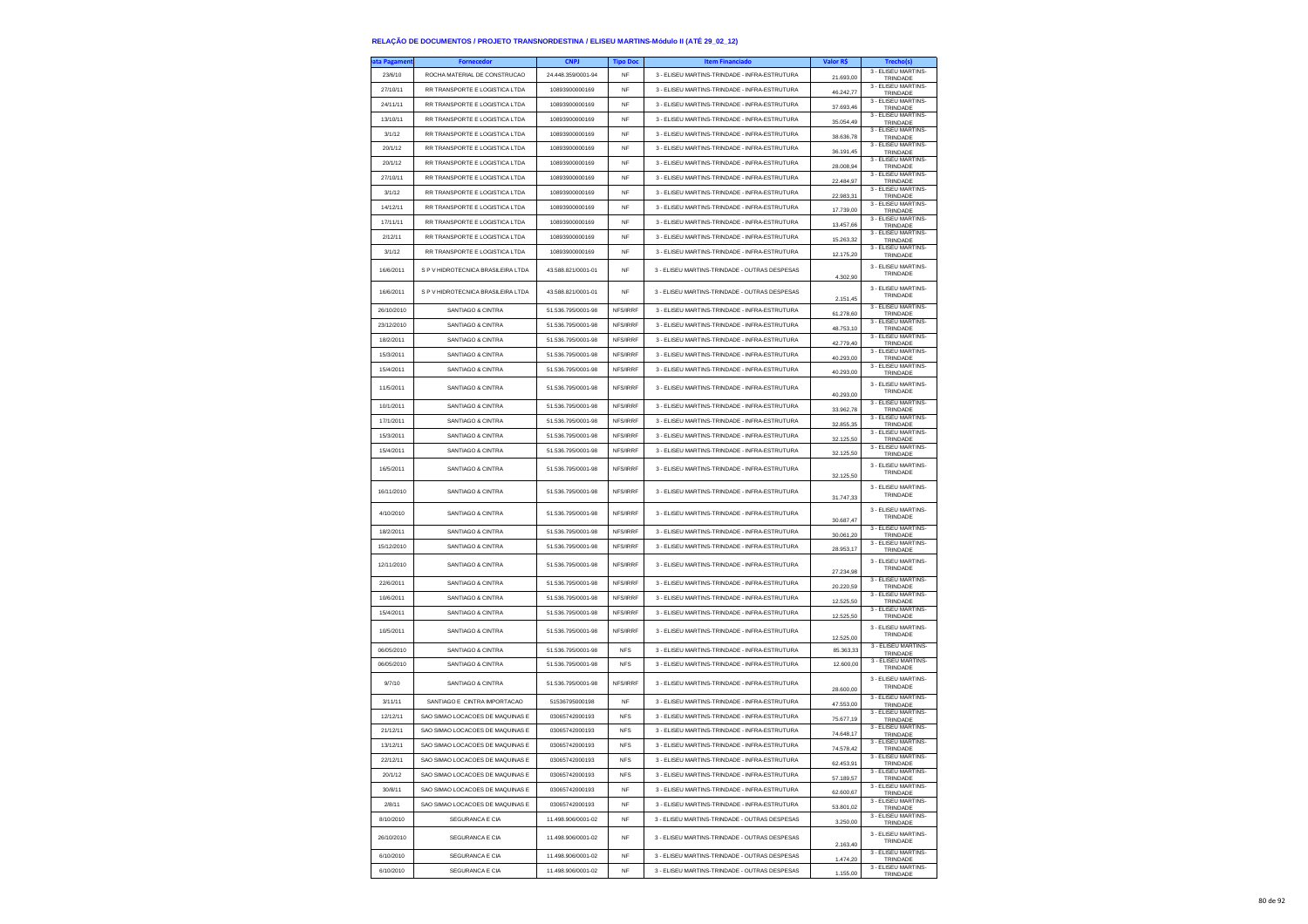| <b>ita Pagamen</b> | <b>Fornecedor</b>                                                         | <b>CNPJ</b>        | <b>Tipo Doc</b> | <b>Item Financiado</b>                        | Valor R\$            | Trecho(s)                       |
|--------------------|---------------------------------------------------------------------------|--------------------|-----------------|-----------------------------------------------|----------------------|---------------------------------|
| 26/10/2010         | SEGURANCA E CIA                                                           | 11.498.906/0001-02 | <b>NF</b>       | 3 - ELISEU MARTINS-TRINDADE - OUTRAS DESPESAS | 1.090,20             | 3 - ELISEU MARTINS-<br>TRINDADE |
| 22/6/10            | SEGURANCA E CIA                                                           | 11.498.906/0001-02 | <b>NF</b>       | 3 - ELISEU MARTINS-TRINDADE - INFRA-ESTRUTURA | 12.759,74            | 3 - ELISEU MARTINS-<br>TRINDADE |
| 6/12/2010          | <b>SEMF</b>                                                               | 12.875.597/0001-05 | NFS/IRRF        | 3 - ELISEU MARTINS-TRINDADE - OUTRAS DESPESAS | 3.000,00             | 3 - ELISEU MARTINS-<br>TRINDADE |
| 21/12/11           | SENA - PERNAMBUCO                                                         | 00621158000189     | <b>NFS</b>      | 3 - ELISEU MARTINS-TRINDADE - INFRA-ESTRUTURA | 126.813,28           | 3 - ELISEU MARTINS-<br>TRINDADE |
| 21/12/11           | SENA - PERNAMBUCO                                                         | 00621158000189     | <b>NFS</b>      | 3 - ELISEU MARTINS-TRINDADE - INFRA-ESTRUTURA | 114,349.63           | 3 - FLISEU MARTINS-<br>TRINDADE |
| 24/11/11           | SENA - PERNAMBUCO                                                         | 00621158000189     | <b>NF</b>       | 3 - ELISEU MARTINS-TRINDADE - INFRA-ESTRUTURA | 103.247,81           | 3 - ELISEU MARTINS-<br>TRINDADE |
| 20/9/11            | SENA - PERNAMBUCO                                                         | 00621158000189     | NF              | 3 - ELISEU MARTINS-TRINDADE - INFRA-ESTRUTURA | 100.395,90           | 3 - ELISEU MARTINS-<br>TRINDADE |
| 10/8/11            | SENA - PERNAMBUCO                                                         | 00621158000189     | <b>NF</b>       | 3 - ELISEU MARTINS-TRINDADE - INFRA-ESTRUTURA | 92.198.54            | 3 - ELISEU MARTINS-<br>TRINDADE |
| 27/7/10            | SENA - PERNAMBUCO                                                         | 00.621.158/0001-89 | <b>NFS</b>      | 3 - ELISEU MARTINS-TRINDADE - INFRA-ESTRUTURA | 87.478,10            | 3 - ELISEU MARTINS-<br>TRINDADE |
| 2/8/11             | SENA - PIAUI                                                              | 00621158000693     | <b>NF</b>       | 3 - ELISEU MARTINS-TRINDADE - INFRA-ESTRUTURA | 55.064.39            | 3 - ELISEU MARTINS-<br>TRINDADE |
| 6/8/10             | SENA - PIAUI                                                              | 00.621.158/0006-93 | <b>NFS</b>      | 3 - ELISEU MARTINS-TRINDADE - INFRA-ESTRUTURA | 91.723,82            | 3 - ELISEU MARTINS-<br>TRINDADE |
| 19/7/10            | <b>SENA - PIAUI</b>                                                       | 00.621.158/0006-93 | <b>NFS</b>      | 3 - FLISELLMARTINS-TRINDADE - INFRA-ESTRUTURA | 80.535,29            | 3 - ELISEU MARTINS-<br>TRINDADE |
| 19/7/10            | SENA - PIAUI                                                              | 00.621.158/0006-93 | <b>NFS</b>      | 3 - ELISEU MARTINS-TRINDADE - INFRA-ESTRUTURA | 56.457,23            | 3 - ELISEU MARTINS-<br>TRINDADE |
| 10/2/12            | SENA SEGURANCA INTELIGENTE LTDA                                           | 00621158000189     | <b>NFS</b>      | 3 - ELISEU MARTINS-TRINDADE - INFRA-ESTRUTURA | 132 833 03           | 3 - ELISEU MARTINS-<br>TRINDADE |
| 5/8/11             | SET SERVICOS ESPECIAIS EM TRANSPORT                                       | 01863511000108     | NF              | 3 - ELISEU MARTINS-TRINDADE - INFRA-ESTRUTURA | 62.592,40            | 3 - ELISEU MARTINS-<br>TRINDADE |
| 8/10/2010          | SET SERVIÇOS ESPECIAIS EM<br>TRANSPORTE LTDA - ME                         | 01.863.511/0001-08 | NFS/IRRF        | 3 - ELISEU MARTINS-TRINDADE - INFRA-ESTRUTURA | 87.336,50            | 3 - ELISEU MARTINS-<br>TRINDADE |
| 3/1/2011           | SET SERVIÇOS ESPECIAIS EM<br>TRANSPORTE LTDA - ME                         | 01.863.511/0001-08 | NFS/IRRF        | 3 - ELISEU MARTINS-TRINDADE - INFRA-ESTRUTURA | 63.454.80            | 3 - ELISEU MARTINS<br>TRINDADE  |
| 19/11/2010         | SET SERVIÇOS ESPECIAIS EM<br>TRANSPORTE LTDA - ME                         | 01.863.511/0001-08 | NFS/IRRF        | 3 - ELISEU MARTINS-TRINDADE - INFRA-ESTRUTURA | 63.390,80            | 3 - ELISEU MARTINS-<br>TRINDADE |
| 7/12/2010          | SET SERVIÇOS ESPECIAIS EM<br>TRANSPORTE LTDA - ME                         | 01.863.511/0001-08 | NFS/IRRF        | 3 - ELISEU MARTINS-TRINDADE - INFRA-ESTRUTURA | 57.684,00            | 3 - ELISEU MARTINS-<br>TRINDADE |
| 4/4/2011           | SET SERVICOS ESPECIAIS EM                                                 | 01.863.511/0001-08 | NFS/IRRF        | 3 - ELISEU MARTINS-TRINDADE - INFRA-ESTRUTURA | 56,207.90            | 3 - ELISEU MARTINS-<br>TRINDADE |
| 11/5/2011          | TRANSPORTE LTDA - ME<br>SET SERVIÇOS ESPECIAIS EM<br>TRANSPORTE LTDA - ME | 01.863.511/0001-08 | NFS/IRRF        | 3 - FLISELLMARTINS-TRINDADE - INFRA-ESTRUTURA | 49.836,90            | 3 - ELISEU MARTINS-<br>TRINDADE |
| 28/1/2011          | SET SERVIÇOS ESPECIAIS EM<br>TRANSPORTE LTDA - ME                         | 01.863.511/0001-08 | NFS/IRRF        | 3 - ELISEU MARTINS-TRINDADE - INFRA-ESTRUTURA | 42.155,10            | 3 - ELISEU MARTINS-<br>TRINDADE |
| 25/2/2011          | SET SERVIÇOS ESPECIAIS EM<br>TRANSPORTE LTDA - ME                         | 01.863.511/0001-08 | NFS/IRRF        | 3 - ELISEU MARTINS-TRINDADE - INFRA-ESTRUTURA | 23.591.12            | 3 - ELISEU MARTINS-<br>TRINDADE |
|                    |                                                                           |                    |                 |                                               |                      | 3 - ELISEU MARTINS-             |
| 3/3/2011           | SH FORMAS ANDAIMES E ESCORAMENTOS                                         | 42.292.292/0016-00 | NFS/IRRF        | 3 - ELISEU MARTINS-TRINDADE - INFRA-ESTRUTURA | 27.242,27            | TRINDADE                        |
| 14/10/2010         | SH FORMAS ANDAIMES E ESCORAMENTOS                                         | 42.292.292/0016-00 | NFS/IRRF        | 3 - ELISEU MARTINS-TRINDADE - INFRA-ESTRUTURA | 23.917.70            | 3 - ELISEU MARTINS-<br>TRINDADE |
| 30/12/2010         |                                                                           | 42.292.292/0016-00 | NFS/IRRF        | 3 - ELISEU MARTINS-TRINDADE - INFRA-ESTRUTURA |                      | 3 - ELISEU MARTINS-             |
|                    | SH FORMAS ANDAIMES E ESCORAMENTOS                                         |                    |                 |                                               | 22.956,26            | TRINDADE                        |
| 24/6/2011          | SH FORMAS ANDAIMES E ESCORAMENTOS                                         | 42.292.292/0016-00 | NFS/IRRF        | 3 - ELISEU MARTINS-TRINDADE - INFRA-ESTRUTURA | 22,800.96            | 3 - ELISEU MARTINS<br>TRINDADE  |
| 25/2/2011          | SH FORMAS ANDAIMES E ESCORAMENTOS                                         | 42.292.292/0016-00 | NFS/IRRF        | 3 - ELISEU MARTINS-TRINDADE - INFRA-ESTRUTURA |                      | 3 - ELISEU MARTINS-<br>TRINDADE |
|                    |                                                                           |                    |                 |                                               | 21.619.10            |                                 |
| 12/11/2010         | SH FORMAS ANDAIMES E ESCORAMENTOS                                         | 42.292.292/0016-00 | NFS/IRRF        | 3 - ELISEU MARTINS-TRINDADE - INFRA-ESTRUTURA |                      | 3 - ELISEU MARTINS-<br>TRINDADE |
|                    |                                                                           |                    |                 |                                               | 21.619,09            |                                 |
| 5/4/2011           | SH FORMAS ANDAIMES E ESCORAMENTOS                                         | 42.292.292/0016-00 | NFS/IRRF        | 3 - ELISEU MARTINS-TRINDADE - INFRA-ESTRUTURA |                      | 3 - ELISEU MARTINS<br>TRINDADE  |
|                    |                                                                           |                    |                 |                                               | 21.522,12            |                                 |
| 5/5/2011           | SH FORMAS ANDAIMES E ESCORAMENTOS                                         | 42.292.292/0016-00 | NFS/IRRF        | 3 - ELISEU MARTINS-TRINDADE - INFRA-ESTRUTURA |                      | 3 - ELISEU MARTINS-<br>TRINDADE |
|                    |                                                                           |                    |                 |                                               | 18,604.46            | 3 - ELISEU MARTINS-             |
| 24/1/2011          | SH FORMAS ANDAIMES E ESCORAMENTOS                                         | 42.292.292/0016-00 | NFS/IRRF        | 3 - ELISEU MARTINS-TRINDADE - INFRA-ESTRUTURA | 15.095,40            | TRINDADE<br>3 - ELISEU MARTINS- |
| 21/7/10            | <b>SIEMENS</b>                                                            | 67.071.001/0003-60 | <b>NF</b>       | 3 - ELISEU MARTINS-TRINDADE - OUTRAS DESPESAS | 11.970,42            | TRINDADE                        |
| 8/10/2010          | SIKA                                                                      | 33.081.704/0001-95 | <b>NF</b>       | 3 - ELISEU MARTINS-TRINDADE - INFRA-ESTRUTURA | 25.230.01            | 3 - ELISEU MARTINS-<br>TRINDADE |
| 8/10/2010          | SIKA                                                                      | 33.081.704/0001-95 | <b>NF</b>       | 3 - ELISEU MARTINS-TRINDADE - INFRA-ESTRUTURA | 25.230,01            | 3 - ELISEU MARTINS-<br>TRINDADE |
| 15/10/2010         | SIKA                                                                      | 33.081.704/0001-95 | <b>NF</b>       | 3 - ELISEU MARTINS-TRINDADE - INFRA-ESTRUTURA |                      | 3 - ELISEU MARTINS-             |
|                    |                                                                           |                    |                 |                                               | 18.640,13            | TRINDADE<br>3 - ELISEU MARTINS- |
| 26/10/2010         | SIKA                                                                      | 33.081.704/0001-95 | <b>NF</b>       | 3 - ELISEU MARTINS-TRINDADE - INFRA-ESTRUTURA | 17.673,16            | TRINDADE                        |
| 26/10/2010         | SIKA                                                                      | 33.081.704/0001-95 | NF              | 3 - ELISEU MARTINS-TRINDADE - INFRA-ESTRUTURA | 17.673,16            | 3 - ELISEU MARTINS-<br>TRINDADE |
| 31/1/2011          | <b>SIKA</b>                                                               | 33.081.704/0001-95 | NF              | 3 - ELISEU MARTINS-TRINDADE - INFRA-ESTRUTURA |                      | 3 - ELISEU MARTINS-<br>TRINDADE |
|                    |                                                                           |                    |                 |                                               | 17.577,00            | 3 - ELISEU MARTINS-             |
| 31/1/2011          | SIKA                                                                      | 33.081.704/0001-95 | <b>NF</b>       | 3 - ELISEU MARTINS-TRINDADE - INFRA-ESTRUTURA | 17.577,00            | TRINDADE                        |
| 13/10/2010         | SIKA                                                                      | 33.081.704/0001-95 | NF              | 3 - ELISEU MARTINS-TRINDADE - INFRA-ESTRUTURA | 17.080,88            | 3 - ELISEU MARTINS-<br>TRINDADE |
| 27/12/2010         | SIKA                                                                      | 33.081.704/0001-95 | <b>NF</b>       | 3 - FLISELLMARTINS-TRINDADE - INFRA-ESTRUTURA | 16.740,12            | 3 - FIJSEU MARTINS-<br>TRINDADE |
| 1/4/2011           | SIKA                                                                      | 33.081.704/0001-95 | NF              | 3 - FLISELLMARTINS-TRINDADE - INFRA-ESTRUTURA |                      | 3 - FLISEU MARTINS-             |
| 1/4/2011           | SIKA                                                                      | 33.081.704/0001-95 | NF              | 3 - ELISEU MARTINS-TRINDADE - INFRA-ESTRUTURA | 8.118,00<br>6.494,40 | TRINDADE<br>3 - ELISEU MARTINS- |
|                    |                                                                           |                    |                 |                                               |                      | TRINDADE<br>3 - ELISEU MARTINS- |
| 25/10/2010         | SIKA                                                                      | 33.081.704/0001-95 | <b>NF</b>       | 3 - ELISEU MARTINS-TRINDADE - INFRA-ESTRUTURA | 6.002.83             | TRINDADE                        |

6.002,83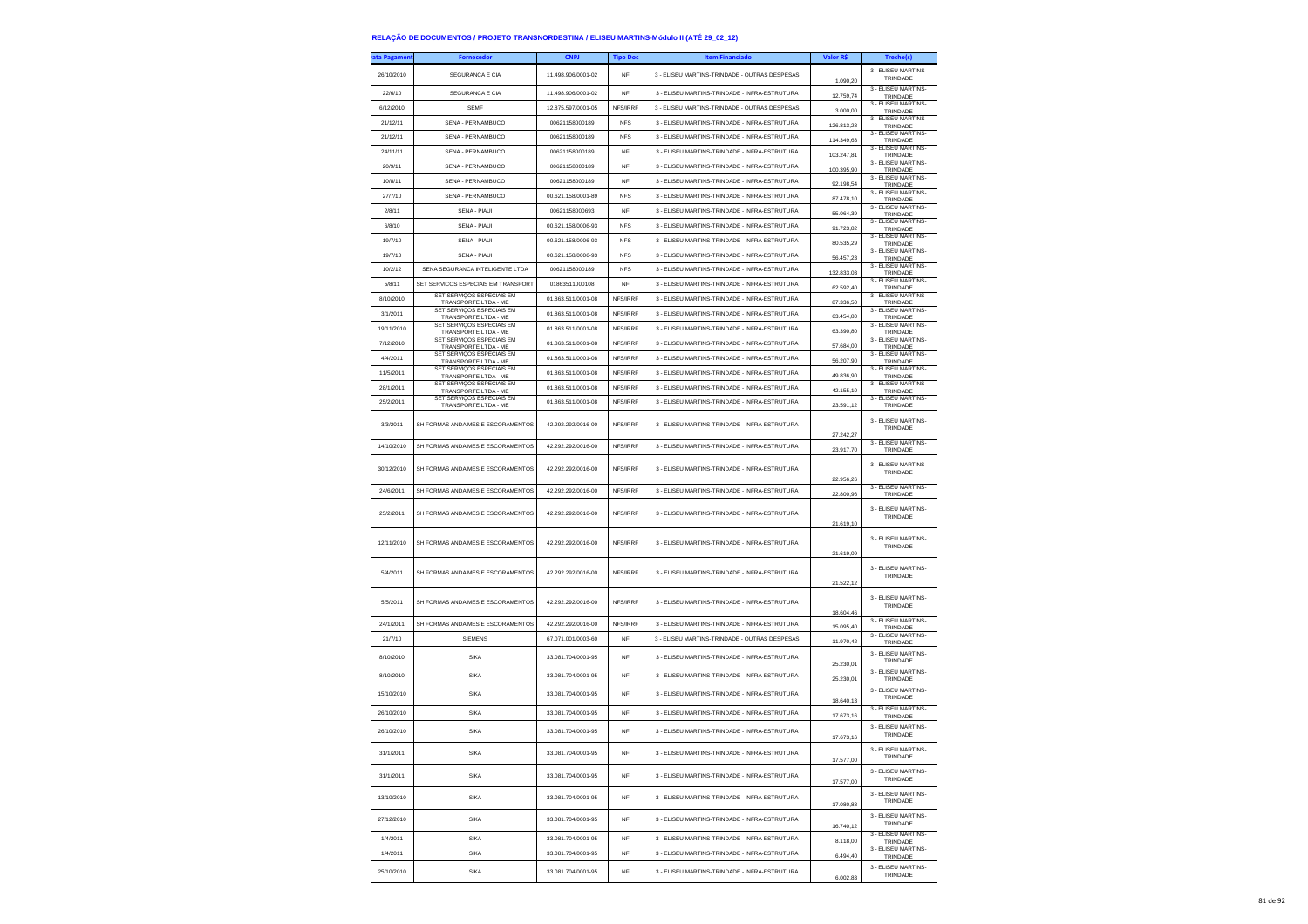| ta Pagamen | <b>Fornecedor</b>                                                  | <b>CNPJ</b>        | <b>Tipo Doc</b> | <b>Item Financiado</b>                        | Valor R\$  | Trecho(s)                              |
|------------|--------------------------------------------------------------------|--------------------|-----------------|-----------------------------------------------|------------|----------------------------------------|
| 8/10/2010  | <b>SIKA</b>                                                        | 33.081.704/0001-95 | <b>NF</b>       | 3 - ELISEU MARTINS-TRINDADE - INFRA-ESTRUTURA | 5.693.63   | 3 - ELISEU MARTINS-<br>TRINDADE        |
| 22/12/2010 | <b>SIKA</b>                                                        | 33.081.704/0001-95 | <b>NF</b>       | 3 - ELISEU MARTINS-TRINDADE - INFRA-ESTRUTURA | 5.492.81   | 3 - ELISEU MARTINS-<br>TRINDADE        |
| 18/2/2011  | SIKA                                                               | 33.081.704/0001-95 | NF              | 3 - ELISEU MARTINS-TRINDADE - INFRA-ESTRUTURA | 2.904,01   | 3 - ELISEU MARTINS-<br>TRINDADE        |
| 27/12/2010 | SIKA                                                               | 33.081.704/0001-95 | NF              | 3 - ELISEU MARTINS-TRINDADE - INFRA-ESTRUTURA | 1.740.04   | 3 - ELISEU MARTINS<br><b>TRINDADE</b>  |
| 18/2/2011  | SIKA                                                               | 33.081.704/0001-95 | <b>NF</b>       | 3 - ELISEU MARTINS-TRINDADE - INFRA-ESTRUTURA | 1.631,31   | 3 - ELISEU MARTINS-<br>TRINDADE        |
| 18/2/2011  | <b>SIKA</b>                                                        | 33.081.704/0001-95 | NF              | 3 - ELISEU MARTINS-TRINDADE - INFRA-ESTRUTURA |            | 3 - ELISEU MARTINS-                    |
| 18/2/2011  | SIKA                                                               | 33.081.704/0001-95 | <b>NF</b>       | 3 - ELISEU MARTINS-TRINDADE - INFRA-ESTRUTURA | 622,28     | TRINDADE<br>3 - ELISEU MARTINS-        |
| 31/10/10   | SIKA S/A                                                           | 33.081.704/0001-95 | <b>DIFAL</b>    | 3 - ELISEU MARTINS-TRINDADE - INFRA-ESTRUTURA | 370.30     | TRINDADE<br>3 - ELISEU MARTINS-        |
| 31/12/10   | SIKA S/A                                                           | 33.081.704/0001-95 | DIFAL           | 3 - ELISEU MARTINS-TRINDADE - INFRA-ESTRUTURA | 4.805,72   | TRINDADE<br>3 - ELISEU MARTINS-        |
|            | SIKA S/A                                                           | 33.081.704/0001-95 | <b>DIFAL</b>    |                                               | 1.848,00   | TRINDADE<br>3 - ELISEU MARTINS-        |
| 31/1/11    |                                                                    | 33.081.704/0001-95 |                 | 3 - ELISEU MARTINS-TRINDADE - INFRA-ESTRUTURA | 1.757.70   | TRINDADE<br>3 - ELISEU MARTINS-        |
| 31/1/11    | SIKA S/A                                                           |                    | <b>DIFAL</b>    | 3 - ELISEU MARTINS-TRINDADE - INFRA-ESTRUTURA | 1.757,70   | TRINDADE<br>3 - ELISEU MARTINS-        |
| 31/10/10   | SIKA S/A                                                           | 33.081.704/0001-95 | DIFAI           | 3 - ELISEU MARTINS-TRINDADE - INFRA-ESTRUTURA | 1.626,75   | TRINDADE<br>3 - FLISEU MARTINS-        |
| 31/10/10   | SIKA S/A                                                           | 33.081.704/0001-95 | DIFAL           | 3 - ELISEU MARTINS-TRINDADE - INFRA-ESTRUTURA | 600.00     | TRINDADE<br>3 - ELISEU MARTINS-        |
| 28/2/11    | SIKA S/A                                                           | 33.081.704/0001-95 | <b>DIFAL</b>    | 3 - ELISEU MARTINS-TRINDADE - INFRA-ESTRUTURA | 552,79     | TRINDADE                               |
| 31/10/10   | SIKA S/A                                                           | 33.081.704/0001-95 | <b>DIFAL</b>    | 3 - ELISEU MARTINS-TRINDADE - INFRA-ESTRUTURA | 542,25     | 3 - ELISEU MARTINS-<br>TRINDADE        |
| 03/05/2010 | SINOBRAS SIDERURGICA NORTE BRASIL<br>S A                           | 07.933.914/0001-54 | <b>NF</b>       | 3 - ELISEU MARTINS-TRINDADE - INFRA-ESTRUTURA | 39.035,37  | 3 - ELISEU MARTINS-<br>TRINDADE        |
| 03/05/2010 | SINOBRAS SIDERURGICA NORTE BRASIL<br>S.A                           | 07.933.914/0001-54 | <b>NF</b>       | 3 - ELISEU MARTINS-TRINDADE - INFRA-ESTRUTURA | 38,774.09  | 3 - ELISEU MARTINS-<br>TRINDADE        |
| 03/05/2010 | SINOBRAS SIDERURGICA NORTE BRASIL<br>S.A                           | 07.933.914/0001-54 | <b>NF</b>       | 3 - ELISEU MARTINS-TRINDADE - INFRA-ESTRUTURA | 11.254.88  | 3 - ELISEU MARTINS-<br>TRINDADE        |
| 15/7/10    | SOCIEDADE TECNICA DE ELASTOMEROS<br><b>STELA LTDA</b>              | 61.415.824/0001-17 | NF              | 3 - ELISEU MARTINS-TRINDADE - INFRA-ESTRUTURA | 73 643 04  | 3 - ELISEU MARTINS-<br>TRINDADE        |
| 7/12/11    | SOLARIS EQUIPAMENTOS E SERVICOS                                    | 01633840000154     | NFS/IRRF        | 3 - ELISEU MARTINS-TRINDADE - INFRA-ESTRUTURA | 104.405.43 | 3 - ELISEU MARTINS-<br>TRINDADE        |
| 25/1/12    | SOLARIS EQUIPAMENTOS E SERVICOS                                    | 01633840000154     | NFS/IRRF        | 3 - ELISEU MARTINS-TRINDADE - INFRA-ESTRUTURA | 102.915,07 | 3 - ELISEU MARTINS-<br>TRINDADE        |
| 7/12/11    | SOLARIS EQUIPAMENTOS E SERVICOS                                    | 01633840000154     | NFS/IRRF        | 3 - ELISEU MARTINS-TRINDADE - INFRA-ESTRUTURA | 99.257,40  | 3 - ELISEU MARTINS-<br>TRINDADE        |
| 25/1/12    | SOLARIS EQUIPAMENTOS E SERVICOS                                    | 01633840000154     | NFS/IRRF        | 3 - ELISEU MARTINS-TRINDADE - INFRA-ESTRUTURA |            | 3 - ELISEU MARTINS-                    |
| 28/10/11   | SOLARIS EQUIPAMENTOS E SERVICOS                                    | 01633840000154     | <b>NF</b>       | 3 - ELISEU MARTINS-TRINDADE - INFRA-ESTRUTURA | 97.497,77  | TRINDADE<br>3 - ELISEU MARTINS-        |
| 8/12/11    | SOLARIS EQUIPAMENTOS E SERVICOS                                    | 01633840000154     | NFS/IRRF        | 3 - ELISEU MARTINS-TRINDADE - INFRA-ESTRUTURA | 89.768.36  | TRINDADE<br>3 - FLISEU MARTINS-        |
| 23/8/11    | SOLARIS EQUIPAMENTOS E SERVICOS                                    | 01633840000154     | <b>NF</b>       | 3 - ELISEU MARTINS-TRINDADE - INFRA-ESTRUTURA | 81.488,14  | TRINDADE<br>3 - FLISEU MARTINS-        |
|            | SOLARIS EQUIPAMENTOS E SERVICOS                                    | 01633840000154     | NFS/IRRF        | 3 - ELISEU MARTINS-TRINDADE - INFRA-ESTRUTURA | 83.105,54  | TRINDADE<br>3 - ELISEU MARTINS-        |
| 25/1/12    |                                                                    |                    |                 |                                               | 60.055,69  | TRINDADE<br>3 - ELISEU MARTINS-        |
| 7/12/11    | SOLARIS EQUIPAMENTOS E SERVICOS                                    | 01633840000154     | NFS/IRRF        | 3 - ELISEU MARTINS-TRINDADE - INFRA-ESTRUTURA | 25.820,98  | TRINDADE<br>3 - ELISEU MARTINS-        |
| 8/12/11    | SOLARIS EQUIPAMENTOS E SERVICOS                                    | 01633840000154     | NFS/IRRF        | 3 - ELISEU MARTINS-TRINDADE - INFRA-ESTRUTURA | 17.616.15  | TRINDADE<br>3 - ELISEU MARTINS-        |
| 25/10/11   | SOLARIS EQUIPAMENTOS E SERVICOS                                    | 01633840000154     | <b>NF</b>       | 3 - ELISEU MARTINS-TRINDADE - INFRA-ESTRUTURA | 14.338,50  | TRINDADE<br>3 - ELISEU MARTINS-        |
| 8/12/11    | SOLARIS EQUIPAMENTOS E SERVICOS<br>SOLARIS EQUIPAMENTOS E SERVICOS | 01633840000154     | NFS/IRRF        | 3 - ELISEU MARTINS-TRINDADE - INFRA-ESTRUTURA | 12.525,50  | TRINDADE<br>3 - ELISEU MARTINS-        |
| 25/4/2011  | LTDA                                                               | 01.633.840/0001-54 | NFS/IRRF        | 3 - ELISEU MARTINS-TRINDADE - INFRA-ESTRUTURA | 89.156.76  | TRINDADE                               |
| 17/12/2010 | SOLARIS EQUIPAMENTOS E SERVICOS<br>LTDA                            | 01.633.840/0001-54 | NFS/IRRF        | 3 - ELISEU MARTINS-TRINDADE - INFRA-ESTRUTURA | 83.263,55  | 3 - ELISEU MARTINS-<br>TRINDADE        |
| 5/11/2010  | SOLARIS EQUIPAMENTOS E SERVICOS<br>LTDA                            | 01.633.840/0001-54 | NFS/IRRF        | 3 - ELISEU MARTINS-TRINDADE - INFRA-ESTRUTURA | 69.436,09  | 3 - ELISEU MARTINS-<br>TRINDADE        |
| 27/12/2010 | SOLARIS EQUIPAMENTOS E SERVICOS<br>I TDA                           | 01.633.840/0001-54 | NFS/IRRF        | 3 - ELISEU MARTINS-TRINDADE - INFRA-ESTRUTURA | 61.672.97  | 3 - ELISEU MARTINS-<br>TRINDADE        |
| 29/4/2011  | SOLARIS EQUIPAMENTOS E SERVICOS<br>LTDA                            | 01.633.840/0001-54 | NFS/IRRF        | 3 - ELISEU MARTINS-TRINDADE - INFRA-ESTRUTURA | 58.793,66  | 3 - ELISEU MARTINS-<br>TRINDADE        |
| 24/6/2011  | SOLARIS EQUIPAMENTOS E SERVICOS<br>LTDA                            | 01.633.840/0001-54 | NFS/IRRF        | 3 - ELISEU MARTINS-TRINDADE - INFRA-ESTRUTURA | 58.604,71  | 3 - ELISEU MARTINS-<br>TRINDADE        |
| 17/12/2010 | SOLARIS EQUIPAMENTOS E SERVICOS<br>LTDA                            | 01.633.840/0001-54 | NFS/IRRF        | 3 - ELISEU MARTINS-TRINDADE - INFRA-ESTRUTURA | 56,402.94  | 3 - ELISEU MARTINS-<br>TRINDADE        |
| 29/4/2011  | SOLARIS EQUIPAMENTOS E SERVICOS<br>LTDA                            | 01.633.840/0001-54 | NFS/IRRF        | 3 - ELISEU MARTINS-TRINDADE - INFRA-ESTRUTURA | 55.539,00  | 3 - ELISEU MARTINS-<br>TRINDADE        |
| 7/10/2010  | SOLARIS EQUIPAMENTOS E SERVICOS<br>LTDA                            | 01.633.840/0001-54 | NFS/IRRF        | 3 - ELISEU MARTINS-TRINDADE - INFRA-ESTRUTURA | 53.777,17  | 3 - ELISEU MARTINS-<br>TRINDADE        |
| 24/6/2011  | SOLARIS EQUIPAMENTOS E SERVICOS<br>I TDA                           | 01.633.840/0001-54 | NFS/IRRF        | 3 - ELISEU MARTINS-TRINDADE - INFRA-ESTRUTURA | 46 583 78  | 3 - ELISEU MARTINS-<br>TRINDADE        |
| 25/5/2011  | SOLARIS EQUIPAMENTOS E SERVICOS                                    | 01.633.840/0001-54 | NFS/IRRF        | 3 - ELISEU MARTINS-TRINDADE - INFRA-ESTRUTURA |            | 3 - ELISEU MARTINS-                    |
| 27/12/2010 | LTDA<br>SOLARIS EQUIPAMENTOS E SERVICOS                            | 01 633 840/0001-54 | NFS/IRRF        | 3 - ELISEU MARTINS-TRINDADE - INFRA-ESTRUTURA | 45.595,40  | TRINDADE<br>3 - ELISEU MARTINS-        |
| 25/3/2011  | LTDA<br>SOLARIS EQUIPAMENTOS E SERVICOS                            | 01.633.840/0001-54 | NFS/IRRF        | 3 - ELISEU MARTINS-TRINDADE - INFRA-ESTRUTURA | 39.021,05  | TRINDADE<br>3 - ELISEU MARTINS-        |
| 25/5/2011  | I TDA<br>SOLARIS EQUIPAMENTOS E SERVICOS                           | 01 633 840/0001-54 | NFS/IRRF        | 3 - ELISEU MARTINS-TRINDADE - INFRA-ESTRUTURA | 29.647.07  | TRINDADE<br>3 - FLISEU MARTINS-        |
| 25/5/2011  | LTDA<br>SOLARIS EQUIPAMENTOS E SERVICOS                            | 01 633 840/0001-54 | NES/IRRE        |                                               | 27.838,35  | TRINDADE<br>3 - ELISEU MARTINS-        |
|            | SOLARIS EQUIPAMENTOS E SERVICOS                                    |                    |                 | 3 - ELISEU MARTINS-TRINDADE - INFRA-ESTRUTURA | 27.785,77  | <b>I RINDAL</b><br>3 - ELISEU MARTINS- |
| 26/5/2011  | LTDA<br>SOLARIS EQUIPAMENTOS E SERVICOS                            | 01.633.840/0001-54 | NFS/IRRF        | 3 - ELISEU MARTINS-TRINDADE - INFRA-ESTRUTURA | 27.666.84  | TRINDADE<br>3 - FLISEU MARTINS-        |
| 24/6/2011  | LTDA<br>SOLARIS EQUIPAMENTOS E SERVICOS                            | 01.633.840/0001-54 | NFS/IRRF        | 3 - ELISEU MARTINS-TRINDADE - INFRA-ESTRUTURA | 26.775,98  | TRINDADE<br>3 - ELISEU MARTINS-        |
| 25/4/2011  | LTDA<br>SOLARIS FOURAMENTOS E SERVICOS                             | 01.633.840/0001-54 | NFS/IRRF        | 3 - ELISEU MARTINS-TRINDADE - INFRA-ESTRUTURA | 25.223,96  | TRINDADE                               |
| 29/4/2011  | LTDA                                                               | 01.633.840/0007-40 | NFS/IRRF        | 3 - ELISEU MARTINS-TRINDADE - INFRA-ESTRUTURA | 25.033,39  | 3 - ELISEU MARTINS-<br>TRINDADE        |
| 25/3/2011  | SOLARIS EQUIPAMENTOS E SERVICOS<br>LTDA                            | 01.633.840/0001-54 | NFS/IRRF        | 3 - FLISELLMARTINS-TRINDADE - INFRA-ESTRUTURA | 20.520,24  | 3 - ELISEU MARTINS-<br>TRINDADE        |
| 25/4/2011  | SOLARIS EQUIPAMENTOS E SERVICOS<br>LTDA                            | 01.633.840/0001-54 | NFS/IRRF        | 3 - ELISEU MARTINS-TRINDADE - INFRA-ESTRUTURA | 20.520,24  | 3 - ELISEU MARTINS-<br>TRINDADE        |
| 25/5/2011  | SOLARIS FOURAMENTOS E SERVICOS<br>LTDA                             | 01.633.840/0002-35 | NFS/IRRF        | 3 - ELISEU MARTINS-TRINDADE - INFRA-ESTRUTURA | 20.378,03  | 3 - FLISEU MARTINS-<br>TRINDADE        |
| 3/11/2010  | SOLARIS EQUIPAMENTOS E SERVICOS<br>LTDA                            | 01.633.840/0001-54 | NFS/IRRF        | 3 - ELISEU MARTINS-TRINDADE - INFRA-ESTRUTURA | 18.564,53  | 3 - ELISEU MARTINS-<br>TRINDADE        |
| 24/6/2011  | SOLARIS EQUIPAMENTOS E SERVICOS<br>LTDA                            | 01.633.840/0007-40 | NFS/IRRF        | 3 - ELISEU MARTINS-TRINDADE - INFRA-ESTRUTURA | 16.840,22  | 3 - ELISEU MARTINS-<br>TRINDADE        |
|            |                                                                    |                    |                 |                                               |            |                                        |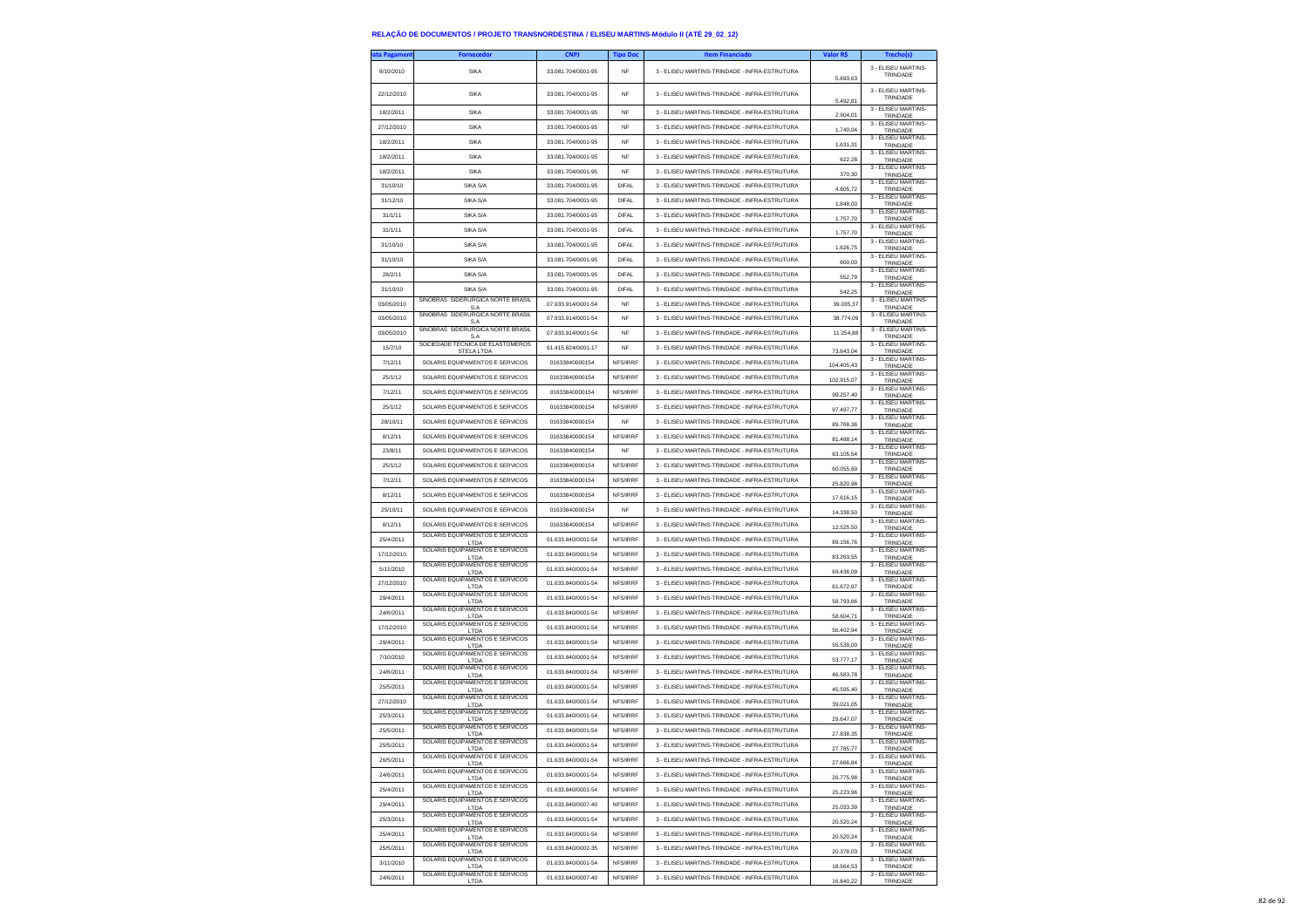| ta Pagament | <b>Fornecedor</b>                                       | <b>CNPJ</b>        | <b>Tipo Doc</b> | <b>Item Financiado</b>                        | Valor R\$              | <b>Trecho(s)</b>                |
|-------------|---------------------------------------------------------|--------------------|-----------------|-----------------------------------------------|------------------------|---------------------------------|
| 25/3/2011   | SOLARIS EQUIPAMENTOS E SERVICOS<br>LTDA                 | 01.633.840/0001-54 | NFS/IRRF        | 3 - ELISEU MARTINS-TRINDADE - INFRA-ESTRUTURA | 16.618,73              | 3 - ELISEU MARTINS-<br>TRINDADE |
| 25/5/2011   | SOLARIS EQUIPAMENTOS E SERVICOS                         | 01.633.840/0007-40 | NFS/IRRF        | 3 - ELISEU MARTINS-TRINDADE - INFRA-ESTRUTURA |                        | 3 - FLISEU MARTINS-             |
|             | LTDA<br>SOLARIS EQUIPAMENTOS E SERVICOS                 | 01 633 840/0002-35 |                 |                                               | 16,525.61              | TRINDADE<br>3 - ELISEU MARTINS- |
| 24/6/2011   | LTDA<br>SOLARIS EQUIPAMENTOS E SERVICOS                 |                    | NFS/IRRF        | 3 - ELISEU MARTINS-TRINDADE - INFRA-ESTRUTURA | 8.262,86               | TRINDADE<br>3 - ELISEU MARTINS- |
| 25/5/2011   | LTDA                                                    | 01.633.840/0001-54 | NFS/IRRF        | 3 - ELISEU MARTINS-TRINDADE - INFRA-ESTRUTURA | 13.100,40              | TRINDADE                        |
| 25/5/2011   | SOLARIS EQUIPAMENTOS E SERVICOS<br>I TDA                | 01.633.840/0002-35 | NFS/IRRF        | 3 - ELISEU MARTINS-TRINDADE - INFRA-ESTRUTURA | 8.187.75               | 3 - ELISEU MARTINS<br>TRINDADE  |
| 25/5/2011   | SOLARIS EQUIPAMENTOS E SERVICOS<br>LTDA                 | 01 633 840/0007-40 | NFS/IRRF        | 3 - FLISELLMARTINS-TRINDADE - INFRA-ESTRUTURA | 8.187,75               | 3 - FLISEU MARTINS-<br>TRINDADE |
| 29/4/2011   | SOLARIS EQUIPAMENTOS E SERVICOS                         | 01.633.840/0002-35 | NFS/IRRF        | 3 - ELISEU MARTINS-TRINDADE - INFRA-ESTRUTURA |                        | 3 - ELISEU MARTINS-             |
| 25/5/2011   | LTDA<br>SOLOTEST                                        | 60.820.321/0001-64 | NF              | 3 - ELISEU MARTINS-TRINDADE - OUTRAS DESPESAS | 6.156,93               | TRINDADE<br>3 - ELISEU MARTINS- |
|             |                                                         |                    |                 |                                               | 3.600,00               | TRINDADE<br>3 - ELISEU MARTINS- |
| 25/5/2011   | SOLOTEST                                                | 60.820.321/0001-64 | <b>NF</b>       | 3 - ELISEU MARTINS-TRINDADE - OUTRAS DESPESAS | 1.013,63               | TRINDADE<br>3 - ELISEU MARTINS- |
| 6/10/2010   | SOMA MATERIAIS ELETRICO                                 | 01.734.538/0001-92 | <b>NF</b>       | 3 - ELISEU MARTINS-TRINDADE - INFRA-ESTRUTURA | 11.700,00              | TRINDADE                        |
| 3/12/2010   | SOUSA FERRO EMPREITEIRA E COMERCIO<br>LTDA              | 07.010.279/0001-33 | NFS/IRRF        | 3 - ELISEU MARTINS-TRINDADE - INFRA-ESTRUTURA | 109.199,40             | 3 - ELISEU MARTINS<br>TRINDADE  |
| 5/11/2010   | SOUSA FERRO EMPREITEIRA E COMERCIO<br>LTDA              | 07.010.279/0001-33 | NFS/IRRF        | 3 - ELISEU MARTINS-TRINDADE - INFRA-ESTRUTURA | 107.504,36             | 3 - FLISEU MARTINS-<br>TRINDADE |
| 4/5/2011    | SOUSA FERRO EMPREITEIRA E COMERCIO<br>LTDA              | 07.010.279/0001-33 | <b>NES/IRRE</b> | 3 - ELISEU MARTINS-TRINDADE - INFRA-ESTRUTURA | 64.356,13              | 3 - ELISEU MARTINS-<br>TRINDADE |
| 29/12/2010  | SOUSA FERRO EMPREITEIRA E COMERCIO                      | 07.010.279/0001-33 | NFS/IRRF        | 3 - ELISEU MARTINS-TRINDADE - INFRA-ESTRUTURA | 49.508,05              | 3 - ELISEU MARTINS-             |
| 29/12/2010  | LTDA<br>SOUSA FERRO EMPREITEIRA E COMERCIO              | 07.010.279/0001-33 | NFS/IRRF        | 3 - ELISEU MARTINS-TRINDADE - INFRA-ESTRUTURA |                        | TRINDADE<br>3 - ELISEU MARTINS- |
|             | LTDA<br>SOUSA FERRO EMPREITEIRA E COMERCIO              |                    |                 |                                               | 34,404.20              | TRINDADE<br>3 - ELISEU MARTINS- |
| 28/05/2010  | LTDA<br>SOUSA FERRO EMPREITEIRA E COMERCIO              | 07.010.279/0001-33 | <b>NFS</b>      | 3 - ELISEU MARTINS-TRINDADE - INFRA-ESTRUTURA | 86.785,29              | TRINDADE<br>3 - ELISEU MARTINS- |
| 29/9/2010   | LTDA                                                    | 07.010.279/0001-33 | NFS/IRRF        | 3 - ELISEU MARTINS-TRINDADE - INFRA-ESTRUTURA | 72.413,77              | TRINDADE                        |
| 31/05/2010  | SOUSA FERRO EMPREITEIRA E COMERCIO<br>LTDA              | 07.010.279/0001-33 | <b>NFS</b>      | 3 - ELISEU MARTINS-TRINDADE - INFRA-ESTRUTURA | 54.689,17              | 3 - ELISEU MARTINS-<br>TRINDADE |
| 13/1/12     | T.D. TRANSPORTES E LOCACOES LTDA                        | 12218446000176     | <b>NFS</b>      | 3 - ELISEU MARTINS-TRINDADE - INFRA-ESTRUTURA | 145.064,73             | 3 - ELISEU MARTINS-<br>TRINDADE |
| 13/10/11    | T.D. TRANSPORTES E LOCACOES LTDA                        | 12218446000176     | NF              | 3 - ELISEU MARTINS-TRINDADE - INFRA-ESTRUTURA | 89.219,48              | 3 - ELISEU MARTINS-<br>TRINDADE |
| 13/10/11    | T.D. TRANSPORTES E LOCACOES LTDA                        | 12218446000176     | <b>NF</b>       | 3 - ELISEU MARTINS-TRINDADE - INFRA-ESTRUTURA |                        | 3 - ELISEU MARTINS-             |
| 28/10/11    | T.D. TRANSPORTES E LOCACOES LTDA                        | 12218446000176     | <b>NF</b>       | 3 - ELISEU MARTINS-TRINDADE - INFRA-ESTRUTURA | 978.50                 | TRINDADE<br>3 - ELISEU MARTINS- |
|             |                                                         |                    |                 |                                               | 78.812,70              | TRINDADE<br>3 - ELISEU MARTINS- |
| 26/12/11    | T.D. TRANSPORTES E LOCACOES LTDA                        | 12218446000176     | <b>NFS</b>      | 3 - ELISEU MARTINS-TRINDADE - INFRA-ESTRUTURA | 78.216,79              | TRINDADE<br>3 - ELISEU MARTINS  |
| 14/12/11    | T.D. TRANSPORTES E LOCACOES LTDA                        | 12218446000176     | <b>NFS</b>      | 3 - ELISEU MARTINS-TRINDADE - INFRA-ESTRUTURA | 71.233.34              | TRINDADE                        |
| 23/12/11    | T.D. TRANSPORTES E LOCACOES LTDA                        | 12218446000176     | <b>NFS</b>      | 3 - ELISEU MARTINS-TRINDADE - INFRA-ESTRUTURA | 33,695.00              | 3 - ELISEU MARTINS-<br>TRINDADE |
| 13/1/12     | T.D. TRANSPORTES E LOCACOES LTDA                        | 12218446000176     | <b>NFS</b>      | 3 - ELISEU MARTINS-TRINDADE - INFRA-ESTRUTURA | 27.748,80              | 3 - ELISEU MARTINS-<br>TRINDADE |
| 23/11/11    | T.D. TRANSPORTES E LOCACOES LTDA                        | 12218446000176     | <b>NF</b>       | 3 - ELISEU MARTINS-TRINDADE - INFRA-ESTRUTURA | 9,000.00               | 3 - ELISEU MARTINS-<br>TRINDADE |
| 30/8/10     | T.S.P MADEIRA LTDA                                      | 09 314 067/0001-75 | <b>NF</b>       | 3 - ELISEU MARTINS-TRINDADE - INFRA-ESTRUTURA | 17.500,00              | 3 - ELISEU MARTINS-<br>TRINDADE |
| 5/7/10      | TECNENGE ENGENHARIA LTDA                                | 04.667.738/0001-68 | <b>NFS</b>      | 3 - ELISEU MARTINS-TRINDADE - OUTRAS DESPESAS |                        | 3 - FLISEU MARTINS              |
| 26/04/2010  | TECNOCABOS COMERCIO VAREJISTA DE                        | 09.065.906/0001-69 | <b>NF</b>       | 3 - ELISEU MARTINS-TRINDADE - INFRA-ESTRUTURA | 52.638,48<br>42.571,60 | TRINDADE<br>3 - ELISEU MARTINS- |
|             | MATERIAIS ELETRICOS<br>TECNOCABOS COMERCIO VAREJISTA DE |                    |                 |                                               |                        | TRINDADE<br>3 - ELISEU MARTINS- |
| 24/6/10     | MATERIAIS ELETRICOS                                     | 09.065.906/0001-69 | <b>NF</b>       | 3 - ELISEU MARTINS-TRINDADE - INFRA-ESTRUTURA | 42.571,60              | TRINDADE<br>3 - ELISEU MARTINS- |
| 3/11/2010   | <b>TECOMAT</b>                                          | 41.012.964/0001-37 | <b>NFS</b>      | 3 - ELISEU MARTINS-TRINDADE - INFRA-ESTRUTURA | 117.000,00             | TRINDADE                        |
| 4/3/2011    | <b>TECOMAT</b>                                          | 41.012.964/0001-37 | <b>NFS</b>      | 3 - ELISEU MARTINS-TRINDADE - INFRA-ESTRUTURA |                        | 3 - ELISEU MARTINS-<br>TRINDADE |
|             |                                                         |                    |                 |                                               | 114,375.24             | 3 - ELISEU MARTINS-             |
| 3/12/2010   | <b>TECOMAT</b>                                          | 41.012.964/0001-37 | <b>NFS</b>      | 3 - ELISEU MARTINS-TRINDADE - INFRA-ESTRUTURA | 109.983,86             | TRINDADE<br>3 - ELISEU MARTINS- |
| 29/12/2010  | <b>TECOMAT</b>                                          | 41.012.964/0001-37 | <b>NFS</b>      | 3 - ELISEU MARTINS-TRINDADE - INFRA-ESTRUTURA | 106.355,72             | TRINDADE                        |
| 3/12/2010   | <b>TECOMAT</b>                                          | 41.012.964/0001-37 | <b>NFS</b>      | 3 - ELISEU MARTINS-TRINDADE - INFRA-ESTRUTURA | 102.575.98             | 3 - ELISEU MARTINS-<br>TRINDADE |
| 6/10/2010   | <b>TECOMAT</b>                                          | 41.012.964/0001-37 | <b>NFS</b>      | 3 - ELISEU MARTINS-TRINDADE - INFRA-ESTRUTURA | 102.300,00             | 3 - ELISEU MARTINS-<br>TRINDADE |
| 4/3/2011    | <b>TECOMAT</b>                                          | 41.012.964/0001-37 | <b>NFS</b>      | 3 - ELISEU MARTINS-TRINDADE - INFRA-ESTRUTURA |                        | 3 - ELISEU MARTINS-             |
|             |                                                         |                    |                 |                                               | 101.867.76             | TRINDADE                        |
| 29/12/2010  | <b>TECOMAT</b>                                          | 41.012.964/0001-37 | <b>NFS</b>      | 3 - ELISEU MARTINS-TRINDADE - INFRA-ESTRUTURA |                        | 3 - ELISEU MARTINS-<br>TRINDADE |
|             |                                                         |                    |                 |                                               | 97.367,87              | 3 - ELISEU MARTINS-             |
| 16/11/2010  | <b>TECOMAT</b>                                          | 41.012.964/0001-37 | <b>NFS</b>      | 3 - ELISEU MARTINS-TRINDADE - INFRA-ESTRUTURA | 93.528,58              | TRINDADE<br>3 - FLISEU MARTINS- |
| 26/10/2010  | <b>TECOMAT</b>                                          | 41.012.964/0001-37 | <b>NFS</b>      | 3 - ELISEU MARTINS-TRINDADE - INFRA-ESTRUTURA | 91,403.98              | TRINDADE                        |
| 8/4/2011    | <b>TECOMAT</b>                                          | 41.012.964/0001-37 | <b>NFS</b>      | 3 - ELISEU MARTINS-TRINDADE - INFRA-ESTRUTURA |                        | 3 - ELISEU MARTINS-<br>TRINDADE |
|             |                                                         |                    |                 |                                               | 74.159,66              | 3 - FLISEU MARTINS-             |
| 22/6/2011   | <b>TECOMAT</b>                                          | 41.012.964/0001-37 | <b>NFS</b>      | 3 - ELISEU MARTINS-TRINDADE - INFRA-ESTRUTURA | 73.621.52              | TRINDADE<br>3 - FLISEU MARTINS- |
| 31/1/2011   | <b>TECOMAT</b>                                          | 41.012.964/0001-37 | <b>NFS</b>      | 3 - ELISEU MARTINS-TRINDADE - INFRA-ESTRUTURA | 67.834.86              | TRINDADE                        |
| 17/1/2011   | <b>TECOMAT</b>                                          | 41.012.964/0001-37 | <b>NFS</b>      | 3 - ELISEU MARTINS-TRINDADE - INFRA-ESTRUTURA | 67.780,53              | 3 - ELISEU MARTINS-<br>I RIND   |
| 8/4/2011    | <b>TECOMAT</b>                                          | 41.012.964/0001-37 | <b>NFS</b>      | 3 - ELISEU MARTINS-TRINDADE - INFRA-ESTRUTURA |                        | 3 - ELISEU MARTINS-             |
|             |                                                         |                    |                 |                                               | 62.108.49              | TRINDADE<br>3 - ELISEU MARTINS- |
| 27/1/2011   | <b>TECOMAT</b>                                          | 41.012.964/0001-37 | <b>NFS</b>      | 3 - ELISEU MARTINS-TRINDADE - INFRA-ESTRUTURA | 59.396,43              | TRINDADE                        |
| 12/8/10     | <b>TECOMAT</b>                                          | 41.012.964/0001-37 | <b>NFS</b>      | 3 - ELISEU MARTINS-TRINDADE - INFRA-ESTRUTURA | 71.185,46              | 3 - ELISEU MARTINS-<br>TRINDADE |
| 14/12/11    | TECOMAT TECNOLOGIA DA CONSTRUCAO                        | 41012964000137     | ${\sf NFS}$     | 3 - FLISEU MARTINS-TRINDADE - INFRA-ESTRUTURA | 82.249.11              | 3 - ELISEU MARTINS-<br>TRINDADE |
| 26/02/2010  | TENAZ ENGENHARIA E SERVICOS LTDA                        | 08.020.542/0001-38 | <b>NFS</b>      | 3 - ELISEU MARTINS-TRINDADE - SUPERESTRUTURA  | 74.000,00              | 3 - FLISEU MARTINS-             |
|             |                                                         |                    |                 |                                               |                        | TRINDADE<br>3 - ELISEU MARTINS- |
| 29/12/11    | <b>TENDAS &amp; COMPANHIA</b>                           | 00505619000158     | NF              | 3 - ELISEU MARTINS-TRINDADE - INFRA-ESTRUTURA | 96,580.00              | TRINDADE                        |
| 22/12/11    | <b>TENDAS &amp; COMPANHIA</b>                           | 00505619000158     | <b>NF</b>       | 3 - ELISEU MARTINS-TRINDADE - INFRA-ESTRUTURA | 52.000,00              | 3 - ELISEU MARTINS-<br>TRINDADE |
| 2/8/10      | <b>TENDAS &amp; COMPANHIA</b>                           | 00.505.619/0001-58 | <b>NF</b>       | 3 - ELISEU MARTINS-TRINDADE - INFRA-ESTRUTURA | 82.482,90              | 3 - ELISEU MARTINS-<br>TRINDADE |
|             |                                                         |                    |                 |                                               |                        |                                 |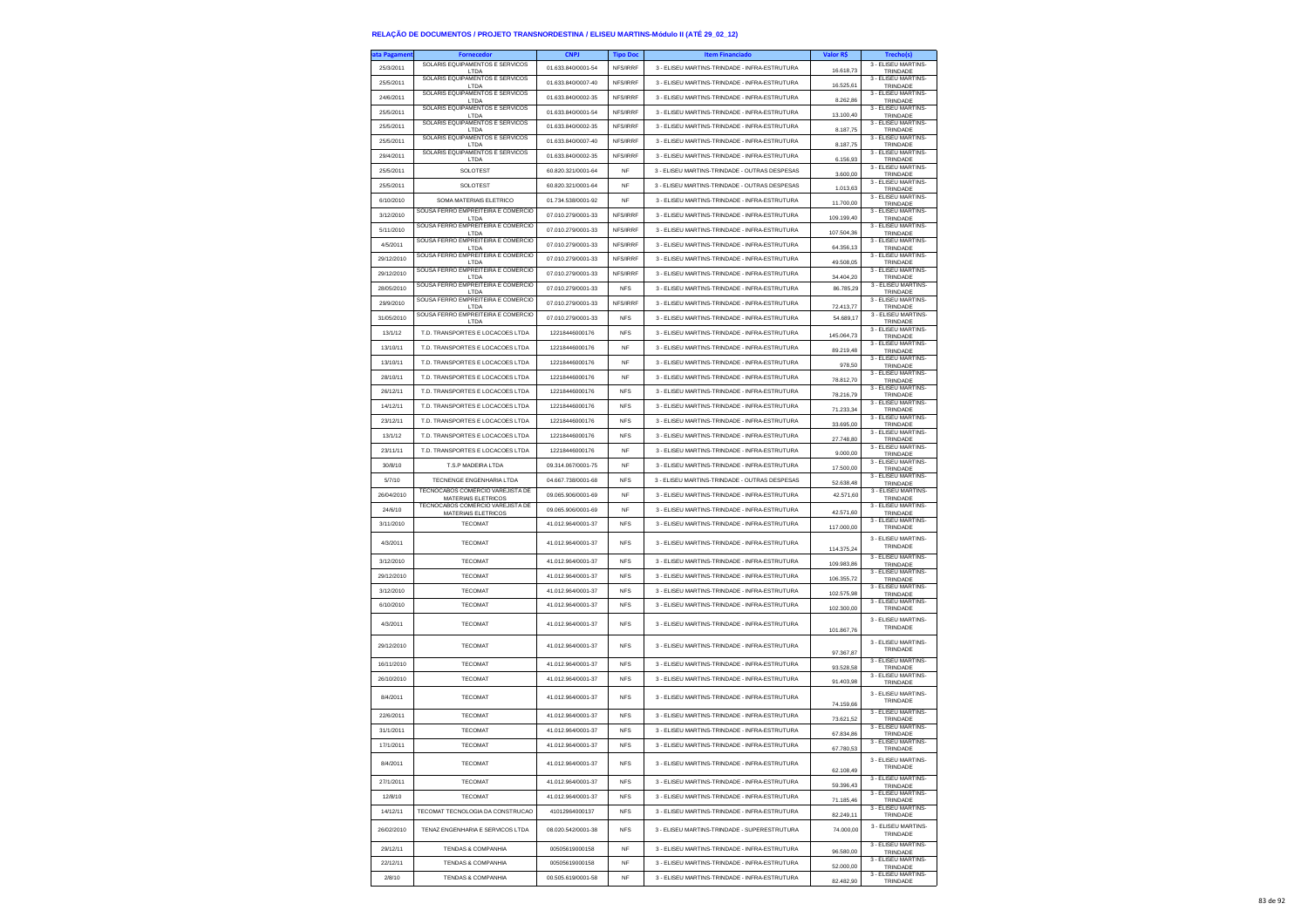| ata Pagamen | <b>Fornecedor</b>                                                | <b>CNPJ</b>        | <b>Tipo Doc</b> | <b>Item Financiado</b>                        | Valor R\$               | Trecho(s)                       |
|-------------|------------------------------------------------------------------|--------------------|-----------------|-----------------------------------------------|-------------------------|---------------------------------|
| 6/10/11     | <b>TENDAS MARANATA</b>                                           | 12743981000146     | <b>NF</b>       | 3 - ELISEU MARTINS-TRINDADE - INFRA-ESTRUTURA | 50.175,00               | 3 - ELISEU MARTINS-<br>TRINDADE |
| 31/10/10    | TENSACCIAI INDUSTRIA E C                                         | 48.726.483/0001-32 | <b>DIFAL</b>    | 3 - ELISEU MARTINS-TRINDADE - INFRA-ESTRUTURA | 19.069,69               | 3 - ELISEU MARTINS-             |
| 31/10/10    | TENSACCIAI INDUSTRIA E C                                         | 48.726.483/0001-32 | <b>DIFAL</b>    | 3 - ELISEU MARTINS-TRINDADE - INFRA-ESTRUTURA |                         | TRINDADE<br>3 - ELISEU MARTINS- |
|             |                                                                  |                    |                 | 3 - ELISEU MARTINS-TRINDADE - INFRA-ESTRUTURA | 8.521.43                | TRINDADE<br>3 - ELISEU MARTINS- |
| 6/10/2010   | TENSACCIAI INDUSTRIA E COMER                                     | 48.726.483/0001-32 | NF              |                                               | 59.895,00               | TRINDADE<br>3 - ELISEU MARTINS- |
| 6/10/2010   | TENSACCIAI INDUSTRIA E COMER                                     | 48.726.483/0001-32 | NF              | 3 - ELISEU MARTINS-TRINDADE - INFRA-ESTRUTURA | 19.057.50               | TRINDADE                        |
| 6/10/2010   | TENSACCIAI INDUSTRIA E COMER                                     | 48 726 483/0001-32 | <b>NF</b>       | 3 - ELISEU MARTINS-TRINDADE - INFRA-ESTRUTURA | 5.240,81                | 3 - ELISEU MARTINS-<br>TRINDADE |
| 6/10/2010   | TENSACCIAI INDUSTRIA E COMER                                     | 48.726.483/0001-32 | NF              | 3 - ELISEU MARTINS-TRINDADE - INFRA-ESTRUTURA | 1.020.97                | 3 - ELISEU MARTINS-<br>TRINDADE |
| 5/11/2010   | TENSACCIAI INDUSTRIA E COMERCIO LTDA                             | 48 726 483/0001-32 | <b>NF</b>       | 3 - ELISEU MARTINS-TRINDADE - INFRA-ESTRUTURA | 125.780,20              | 3 - ELISEU MARTINS-<br>TRINDADE |
| 5/11/2010   | TENSACCIAI INDUSTRIA E COMERCIO LTD/                             | 48.726.483/0001-32 | NF              | 3 - ELISEU MARTINS-TRINDADE - INFRA-ESTRUTURA | 59.823,46               | 3 - ELISEU MARTINS-<br>TRINDADE |
| 5/11/2010   | TENSACCIAI INDUSTRIA E COMERCIO LTDA                             | 48.726.483/0001-32 | <b>NF</b>       | 3 - ELISEU MARTINS-TRINDADE - INFRA-ESTRUTURA | 5.104.72                | 3 - ELISEU MARTINS<br>TRINDADE  |
| 1/1/2011    | TERMACO                                                          | 11.552.312/0001-24 | NFS/IRRF        | 3 - ELISEU MARTINS-TRINDADE - SUPERESTRUTURA  |                         | 3 - FLISEU MARTINS-             |
| 12/03/2010  | TERMACO                                                          | 11.552.312/0007-10 | <b>NFS</b>      | 3 - ELISEU MARTINS-TRINDADE - SUPERESTRUTURA  | 104.720,00<br>34,686.00 | TRINDADE<br>3 - ELISEU MARTINS- |
| 21/12/11    | TERRATOMBADA ARAPONGA                                            | 10677393000126     | NFS/IRRF        | 3 - ELISEU MARTINS-TRINDADE - INFRA-ESTRUTURA |                         | TRINDADE<br>3 - ELISEU MARTINS- |
|             | TERRAPLANAGEM<br><b>TERRATOMBADA ARAPONGA</b>                    |                    |                 |                                               | 354.305,11              | TRINDADE<br>3 - ELISEU MARTINS- |
| 21/12/11    | TERRAPLANAGEM<br>TERRATOMBADA ARAPONGA                           | 10677393000126     | NFS/IRRF        | 3 - ELISEU MARTINS-TRINDADE - INFRA-ESTRUTURA | 352.531.68              | TRINDADE<br>3 - ELISEU MARTINS- |
| 21/12/11    | TERRAPLANAGEM                                                    | 10677393000126     | NFS/IRRF        | 3 - ELISEU MARTINS-TRINDADE - INFRA-ESTRUTURA | 341.719,21              | TRINDADE                        |
| 5/10/11     | TERRATOMBADA ARAPONGA<br>TERRAPLANAGEM                           | 10677393000126     | <b>NF</b>       | 3 - ELISEU MARTINS-TRINDADE - INFRA-ESTRUTURA | 323.787,45              | 3 - ELISEU MARTINS<br>TRINDADE  |
| 7/7/11      | TERRATOMBADA ARAPONGA                                            | 10.677.393/0001-26 | NF              | 3 - ELISEU MARTINS-TRINDADE - INFRA-ESTRUTURA |                         | 3 - ELISEU MARTINS-             |
|             | TERRAPLANAGEM                                                    |                    |                 |                                               | 271.426.16              | TRINDADE                        |
| 7/7/11      | TERRATOMBADA ARAPONGA                                            | 10 677 393/0001-26 | <b>NF</b>       | 3 - ELISEU MARTINS-TRINDADE - INFRA-ESTRUTURA |                         | 3 - ELISEU MARTINS-             |
|             | TERRAPLANAGEM                                                    |                    |                 |                                               | 29,470.20               | TRINDADE                        |
| 9/9/11      | <b>TERRATOMBADA ARAPONGA</b><br>TERRAPLANAGEM                    | 10677393000126     | NF              | 3 - ELISEU MARTINS-TRINDADE - INFRA-ESTRUTURA | 281.754,71              | 3 - ELISEU MARTINS-<br>TRINDADE |
| 26/7/11     | TERRATOMBADA ARAPONGA                                            | 10.677.393/0001-26 | <b>NF</b>       | 3 - ELISEU MARTINS-TRINDADE - INFRA-ESTRUTURA |                         | 3 - ELISEU MARTINS              |
|             | TERRAPLANAGEM<br>TERRATOMBADA ARAPONGA                           |                    |                 |                                               | 226.066,21              | TRINDADE<br>3 - ELISEU MARTINS- |
| 28/7/11     | TERRAPLANAGEM                                                    | 10677393000126     | <b>NF</b>       | 3 - FLISELLMARTINS-TRINDADE - INFRA-ESTRUTURA | 226.066,21              | TRINDADE                        |
| 12/5/2011   | TERRATOMBADA ARAPONGA<br>TERRAPLANAGEM E TRANS. DE CARGAS        | 10.677.393/0001-26 | NFS/IRRF        | 3 - ELISEU MARTINS-TRINDADE - INFRA-ESTRUTURA |                         | 3 - ELISEU MARTINS<br>TRINDADE  |
|             | LTDA<br>TERRATOMBADA ARAPONGA                                    |                    |                 |                                               | 192.569,26              |                                 |
| 4/4/2011    | TERRAPLANAGEM E TRANS. DE CARGAS<br>LTDA                         | 10.677.393/0001-26 | NFS/IRRF        | 3 - ELISEU MARTINS-TRINDADE - INFRA-ESTRUTURA | 186.723,32              | 3 - ELISEU MARTINS-<br>TRINDADE |
| 4/3/2011    | TERRATOMBADA ARAPONGA<br>TERRAPLANAGEM E TRANS. DE CARGAS        | 10.677.393/0001-26 | NFS/IRRF        | 3 - ELISEU MARTINS-TRINDADE - INFRA-ESTRUTURA |                         | 3 - ELISEU MARTINS-             |
|             | LTDA                                                             |                    |                 |                                               | 45.262,48               | TRINDADE                        |
| 24/6/2011   | TERRATOMBADA ARAPONGA<br>TERRAPLANAGEM E TRANS. DE CARGAS        | 10.677.393/0001-26 | NFS/IRRF        | 3 - ELISEU MARTINS-TRINDADE - INFRA-ESTRUTURA |                         | 3 - ELISEU MARTINS-<br>TRINDADE |
|             | LTDA<br><b>TERRATOMBADA ARAPONGA</b>                             |                    |                 |                                               | 31.653.23               | 3 - ELISEU MARTINS-             |
| 10/5/2011   | TERRAPLANAGEM E TRANS. DE CARGAS<br>LTDA                         | 10.677.393/0001-26 | NFS/IRRF        | 3 - ELISEU MARTINS-TRINDADE - INFRA-ESTRUTURA | 26.535,01               | TRINDADE                        |
| 11/5/2011   | <b>TERRATOMBADA ARAPONGA</b><br>TERRAPLANAGEM E TRANS. DE CARGAS | 10.677.393/0001-26 | NFS/IRRF        | 3 - ELISEU MARTINS-TRINDADE - INFRA-ESTRUTURA |                         | 3 - ELISEU MARTINS              |
|             | LTDA                                                             |                    |                 |                                               | 19.897,36               | TRINDADE                        |
| 24/6/2011   | TERRATOMBADA ARAPONGA<br>TERRAPLANAGEM E TRANS. DE CARGAS        | 10.677.393/0001-26 | NFS/IRRF        | 3 - ELISEU MARTINS-TRINDADE - INFRA-ESTRUTURA |                         | 3 - ELISEU MARTINS-<br>TRINDADE |
|             | LTDA<br><b>TERRATOMBADA ARAPONGA</b>                             |                    |                 |                                               | 17.493,56               | 3 - ELISEU MARTINS-             |
| 29/3/2011   | TERRAPLANAGEM E TRANS. DE CARGAS<br>LTDA                         | 10.677.393/0001-26 | NFS/IRRF        | 3 - ELISEU MARTINS-TRINDADE - INFRA-ESTRUTURA | 14.383,20               | TRINDADE                        |
| 30/3/2011   | <b>TERRATOMBADA ARAPONGA</b><br>TERRAPLANAGEM E TRANS. DE CARGAS | 10.677.393/0001-26 | NFS/IRRF        | 3 - ELISEU MARTINS-TRINDADE - INFRA-ESTRUTURA |                         | 3 - ELISEU MARTINS-             |
|             | LTDA                                                             |                    |                 |                                               | 13.234.95               | TRINDADE                        |
| 10/5/2011   | TERRATOMBADA ARAPONGA<br>TERRAPLANAGEM E TRANS. DE CARGAS        | 10.677.393/0001-26 | NFS/IRRF        | 3 - ELISEU MARTINS-TRINDADE - INFRA-ESTRUTURA |                         | 3 - ELISEU MARTINS<br>TRINDADE  |
|             | LTDA<br>TERRATOMBADA ARAPONGA                                    |                    |                 |                                               | 8.716,94                |                                 |
| 7/4/2011    | TERRAPLANAGEM E TRANS. DE CARGAS<br>LTDA                         | 10.677.393/0001-26 | NFS/IRRF        | 3 - ELISEU MARTINS-TRINDADE - INFRA-ESTRUTURA | 7.671,40                | 3 - ELISEU MARTINS-<br>TRINDADE |
| 9/9/11      | TFT EMPRESA DE TRANSPORTES LTDA                                  | 00341210000143     | <b>NF</b>       | 3 - ELISEU MARTINS-TRINDADE - INFRA-ESTRUTURA | 1.752.801.05            | 3 - ELISEU MARTINS-<br>TRINDADE |
| 29/11/11    | TFT EMPRESA DE TRANSPORTES LTDA                                  | 00341210000143     | <b>NF</b>       | 3 - ELISEU MARTINS-TRINDADE - INFRA-ESTRUTURA |                         | 3 - ELISEU MARTINS              |
| 26/7/11     | TFT EMPRESA DE TRANSPORTES LTDA                                  | 00341210000143     | <b>NF</b>       | 3 - ELISEU MARTINS-TRINDADE - INFRA-ESTRUTURA | 1.702.484,92            | TRINDADE<br>3 - ELISEU MARTINS- |
| 29/11/11    | TFT EMPRESA DE TRANSPORTES LTDA                                  | 00341210000143     | NF              | 3 - ELISEU MARTINS-TRINDADE - INFRA-ESTRUTURA | 1.678.044.77            | TRINDADE<br>3 - ELISEU MARTINS- |
|             |                                                                  |                    |                 |                                               | 1.543.739,57            | TRINDADE<br>3 - ELISEU MARTINS- |
| 20/1/12     | TFT EMPRESA DE TRANSPORTES LTDA                                  | 00341210000143     | NFS/IRRF        | 3 - ELISEU MARTINS-TRINDADE - INFRA-ESTRUTURA | 1.449.592,19            | TRINDADE<br>3 - ELISEU MARTINS- |
| 29/11/11    | TET EMPRESA DE TRANSPORTES I TDA                                 | 00341210000143     | <b>NF</b>       | 3 - FLISELLMARTINS-TRINDADE - INFRA-ESTRUTURA | 1.412.326,15            | TRINDADE<br>3 - ELISEU MARTINS- |
| 20/12/11    | TFT EMPRESA DE TRANSPORTES LTDA                                  | 00341210000143     | NFS/IRRF        | 3 - ELISEU MARTINS-TRINDADE - INFRA-ESTRUTURA | 1.406.185,80            | TRINDADE                        |
|             |                                                                  |                    |                 |                                               |                         | 3 - ELISEU MARTINS-             |
| 21/7/11     | TFT EMPRESA DE TRANSPORTES LTDA                                  | 00341210000143     | <b>NF</b>       | 3 - ELISEU MARTINS-TRINDADE - INFRA-ESTRUTURA |                         | TRINDADE                        |
|             |                                                                  |                    |                 |                                               | 1.075.933,24            | 3 - ELISEU MARTINS-             |
| 9/9/11      | TFT EMPRESA DE TRANSPORTES LTDA                                  | 00341210000143     | <b>NF</b>       | 3 - ELISEU MARTINS-TRINDADE - INFRA-ESTRUTURA | 723.362,65              | TRINDADE<br>3 - ELISEU MARTINS  |
| 9/9/11      | TFT EMPRESA DE TRANSPORTES LTDA                                  | 00341210000143     | <b>NF</b>       | 3 - ELISEU MARTINS-TRINDADE - INFRA-ESTRUTURA | 552.253,67              | TRINDADE                        |
| 19/9/11     | TFT EMPRESA DE TRANSPORTES LTDA                                  | 00341210000143     | <b>NF</b>       | 3 - ELISEU MARTINS-TRINDADE - INFRA-ESTRUTURA | 282.812,58              | 3 - ELISEU MARTINS-<br>TRINDADE |
| 21/10/11    | TFT EMPRESA DE TRANSPORTES LTDA                                  | 00341210000143     | <b>NF</b>       | 3 - ELISEU MARTINS-TRINDADE - INFRA-ESTRUTURA | 189,664.68              | 3 - ELISEU MARTINS-<br>TRINDADE |
| 28/7/11     | TFT EMPRESA DE TRANSPORTES LTDA                                  | 00341210000143     | NF              | 3 - ELISEU MARTINS-TRINDADE - INFRA-ESTRUTURA | 118.846,38              | 3 - ELISEU MARTINS-<br>TRINDADE |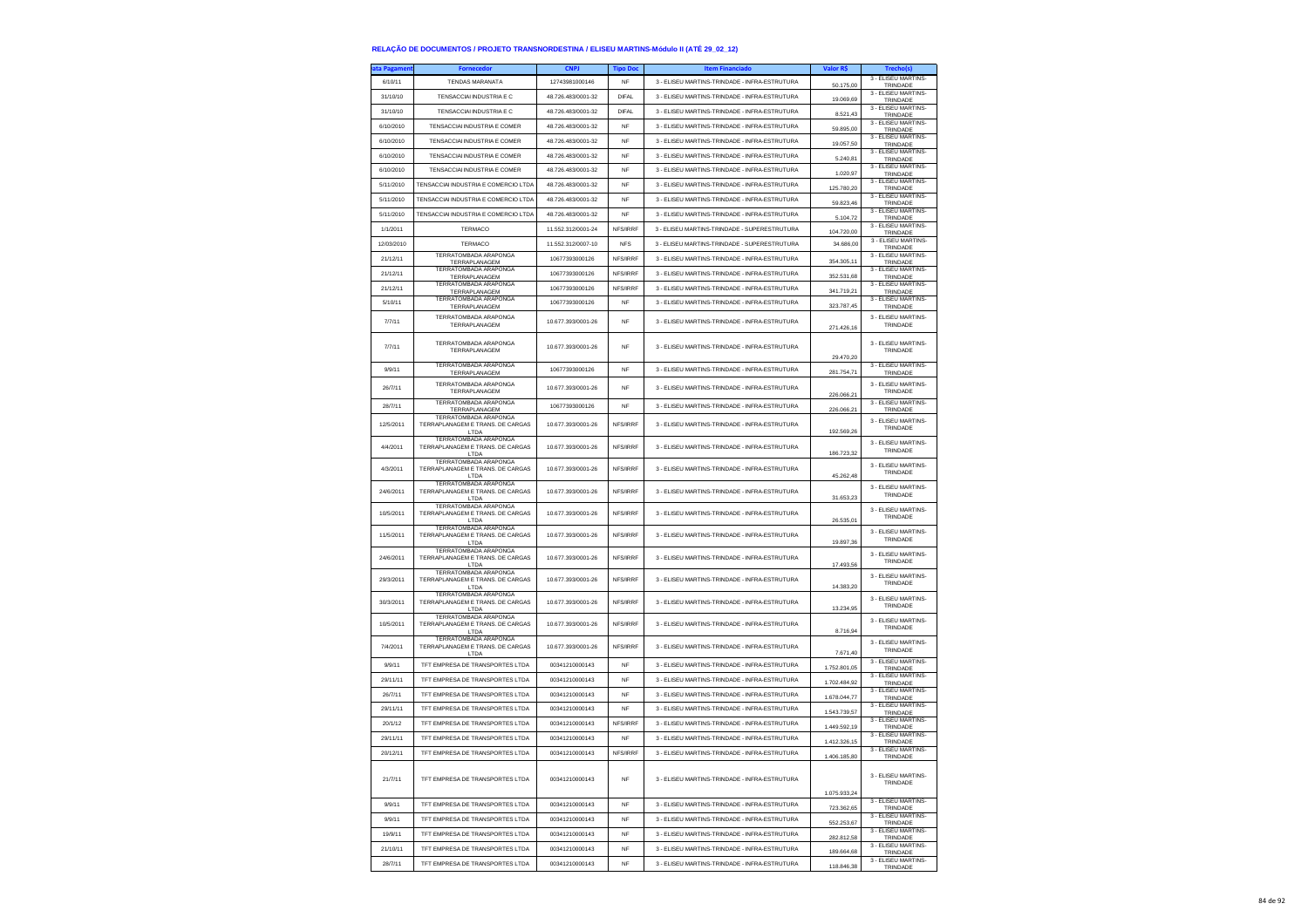| ata Pagament | <b>Fornecedor</b>               | <b>CNPJ</b>        | <b>Tipo Doc</b> | <b>Item Financiado</b>                                                                         | Valor R\$                | Trecho(s)                              |
|--------------|---------------------------------|--------------------|-----------------|------------------------------------------------------------------------------------------------|--------------------------|----------------------------------------|
| 21/7/11      | TFT EMPRESA DE TRANSPORTES LTDA | 00341210000143     | NF              | 3 - ELISEU MARTINS-TRINDADE - INFRA-ESTRUTURA                                                  |                          | 3 - FLISEU MARTINS<br>TRINDADE         |
| 25/10/11     | TFT EMPRESA DE TRANSPORTES LTDA | 00341210000143     | NF              | 3 - ELISEU MARTINS-TRINDADE - INFRA-ESTRUTURA                                                  | 107.643.84<br>107.550,02 | 3 - ELISEU MARTINS-<br>TRINDADE        |
| 21/7/11      | TFT EMPRESA DE TRANSPORTES LTDA | 00341210000143     | NF              | 3 - ELISEU MARTINS-TRINDADE - INFRA-ESTRUTURA                                                  | 106,186.86               | 3 - ELISEU MARTINS-<br>TRINDADE        |
| 28/11/11     | TFT EMPRESA DE TRANSPORTES LTDA | 00341210000143     | NF              | 3 - ELISEU MARTINS-TRINDADE - INFRA-ESTRUTURA                                                  | 104.051,74               | 3 - ELISEU MARTINS-<br>TRINDADE        |
| 19/9/11      | TFT EMPRESA DE TRANSPORTES LTDA | 00341210000143     | <b>NF</b>       | 3 - ELISEU MARTINS-TRINDADE - INFRA-ESTRUTURA                                                  | 90.435,08                | 3 - ELISEU MARTINS-<br>TRINDADE        |
| 21/7/11      | TFT EMPRESA DE TRANSPORTES LTDA | 00341210000143     | NF              | 3 - ELISEU MARTINS-TRINDADE - INFRA-ESTRUTURA                                                  | 75,345.70                | 3 - ELISEU MARTINS-<br>TRINDADE        |
| 27/7/11      | TFT EMPRESA DE TRANSPORTES LTDA | 00341210000143     | <b>NF</b>       | 3 - ELISEU MARTINS-TRINDADE - INFRA-ESTRUTURA                                                  | 40.029,22                | 3 - ELISEU MARTINS-<br>TRINDADE        |
| 27/7/11      | TFT EMPRESA DE TRANSPORTES LTDA | 00341210000143     | NF              | 3 - ELISEU MARTINS-TRINDADE - INFRA-ESTRUTURA                                                  | 29.901,48                | 3 - ELISEU MARTINS<br>TRINDADE         |
| 21/7/11      | TFT EMPRESA DE TRANSPORTES LTDA | 00341210000143     | NF              | 3 - ELISEU MARTINS-TRINDADE - INFRA-ESTRUTURA                                                  | 15.030,30                | 3 - ELISEU MARTINS-<br>TRINDADE        |
| 9/9/11       | TFT EMPRESA DE TRANSPORTES LTDA | 00341210000143     | NF              | 3 - ELISEU MARTINS-TRINDADE - INFRA-ESTRUTURA                                                  | 96.918,75                | 3 - ELISEU MARTINS-<br>TRINDADE        |
| 9/9/11       | TFT EMPRESA DE TRANSPORTES LTDA | 00341210000143     | <b>NF</b>       | 3 - ELISEU MARTINS-TRINDADE - INFRA-ESTRUTURA                                                  | 91.472,01                | 3 - ELISEU MARTINS-<br>TRINDADE        |
| 28/11/11     | TFT EMPRESA DE TRANSPORTES LTDA | 00341210000143     | <b>NF</b>       | 3 - ELISEU MARTINS-TRINDADE - INFRA-ESTRUTURA                                                  | 71.105,53                | 3 - ELISEU MARTINS-<br>TRINDADE        |
| 20/12/11     | TFT EMPRESA DE TRANSPORTES LTDA | 00341210000143     | NFS/IRRF        | 3 - ELISEU MARTINS-TRINDADE - INFRA-ESTRUTURA                                                  | 75.949,20                | 3 - ELISEU MARTINS-<br>TRINDADE        |
| 20/1/12      | TFT EMPRESA DE TRANSPORTES LTDA | 00341210000143     | NFS/IRRF        | 3 - ELISEU MARTINS-TRINDADE - INFRA-ESTRUTURA                                                  | 60.025,65                | 3 - ELISEU MARTINS-<br>TRINDADE        |
| 20/1/12      | TFT EMPRESA DE TRANSPORTES LTDA | 00341210000143     | NFS/IRRF        | 3 - ELISEU MARTINS-TRINDADE - INFRA-ESTRUTURA                                                  | 41.048,97                | 3 - ELISEU MARTINS-<br>TRINDADE        |
| 12/9/11      | TFT EMPRESA DE TRANSPORTES LTDA | 00341210000143     | NF              | 3 - ELISEU MARTINS-TRINDADE - INFRA-ESTRUTURA                                                  | 19.485,83                | 3 - ELISEU MARTINS-<br>TRINDADE        |
| 6/2/12       | TFT EMPRESA DE TRANSPORTES LTDA | 00341210000143     | NFS/IRRF        | 3 - ELISEU MARTINS-TRINDADE - INFRA-ESTRUTURA                                                  | 21.047.16                | 3 - ELISEU MARTINS-                    |
| 6/2/12       | TFT EMPRESA DE TRANSPORTES LTDA | 00341210000143     | NFS/IRRF        | 3 - ELISEU MARTINS-TRINDADE - INFRA-ESTRUTURA                                                  |                          | TRINDADE<br>3 - ELISEU MARTINS-        |
| 28/7/11      | TFT EMPRESA DE TRANSPORTES LTDA | 00341210000143     | NF              | 3 - ELISEU MARTINS-TRINDADE - INFRA-ESTRUTURA                                                  | 19.054,18                | TRINDADE<br>3 - ELISEU MARTINS-        |
| 28/7/11      | TFT EMPRESA DE TRANSPORTES LTDA | 00341210000143     | <b>NF</b>       | 3 - ELISEU MARTINS-TRINDADE - INFRA-ESTRUTURA                                                  | 16.256,17                | TRINDADE<br>3 - ELISEU MARTINS-        |
| 3/8/11       | TFT EMPRESA DE TRANSPORTES LTDA | 00341210000143     | <b>NF</b>       | 3 - ELISEU MARTINS-TRINDADE - INFRA-ESTRUTURA                                                  | 16 256 17                | TRINDADE<br>3 - ELISEU MARTINS-        |
| 28/7/11      | TFT EMPRESA DE TRANSPORTES LTDA | 00341210000143     | NF              | 3 - ELISEU MARTINS-TRINDADE - INFRA-ESTRUTURA                                                  | 16.256.17                | TRINDADE<br>3 - ELISEU MARTINS-        |
| 9/9/11       | TFT EMPRESA DE TRANSPORTES LTDA | 00341210000143     | <b>NF</b>       |                                                                                                | 16.256,17                | TRINDADE<br>3 - ELISEU MARTINS         |
| 9/9/11       | TFT EMPRESA DE TRANSPORTES LTDA | 00341210000143     |                 | 3 - ELISEU MARTINS-TRINDADE - INFRA-ESTRUTURA<br>3 - ELISEU MARTINS-TRINDADE - INFRA-ESTRUTURA | 16,256.17                | TRINDADE<br>3 - ELISEU MARTINS-        |
|              |                                 |                    | <b>NF</b>       |                                                                                                | 16,256.17                | TRINDADE<br>3 - ELISEU MARTINS-        |
| 9/9/11       | TFT EMPRESA DE TRANSPORTES LTDA | 00341210000143     | NF              | 3 - ELISEU MARTINS-TRINDADE - INFRA-ESTRUTURA                                                  | 16.256,17                | TRINDADE<br>3 - ELISEU MARTINS-        |
| 9/9/11       | TFT EMPRESA DE TRANSPORTES LTDA | 00341210000143     | NF              | 3 - ELISEU MARTINS-TRINDADE - INFRA-ESTRUTURA                                                  | 16,256.17                | TRINDADE<br>3 - ELISEU MARTINS-        |
| 21/9/11      | TFT EMPRESA DE TRANSPORTES LTDA | 00341210000143     | <b>NF</b>       | 3 - ELISEU MARTINS-TRINDADE - INFRA-ESTRUTURA                                                  | 16.256,17                | TRINDADE<br>3 - ELISEU MARTINS-        |
| 21/9/11      | TFT EMPRESA DE TRANSPORTES LTDA | 00341210000143     | <b>NF</b>       | 3 - ELISEU MARTINS-TRINDADE - INFRA-ESTRUTURA                                                  | 16.256,17                | TRINDADE<br>3 - ELISEU MARTINS         |
| 21/9/11      | TFT EMPRESA DE TRANSPORTES LTDA | 00341210000143     | <b>NF</b>       | 3 - ELISEU MARTINS-TRINDADE - INFRA-ESTRUTURA                                                  | 16,256.17                | TRINDADE                               |
| 21/9/11      | TFT EMPRESA DE TRANSPORTES LTDA | 00341210000143     | <b>NF</b>       | 3 - ELISEU MARTINS-TRINDADE - INFRA-ESTRUTURA                                                  | 16.256,17                | 3 - ELISEU MARTINS-<br>TRINDADE        |
| 7/11/11      | TFT EMPRESA DE TRANSPORTES LTDA | 00341210000143     | NF              | 3 - ELISEU MARTINS-TRINDADE - INFRA-ESTRUTURA                                                  | 16.256,17                | 3 - ELISEU MARTINS-<br>TRINDADE        |
| 3/11/11      | TFT EMPRESA DE TRANSPORTES LTDA | 00341210000143     | NF              | 3 - ELISEU MARTINS-TRINDADE - INFRA-ESTRUTURA                                                  | 16,256.17                | 3 - ELISEU MARTINS-<br>TRINDADE        |
| 4/11/11      | TFT EMPRESA DE TRANSPORTES LTDA | 00341210000143     | <b>NF</b>       | 3 - ELISEU MARTINS-TRINDADE - INFRA-ESTRUTURA                                                  | 16.256,17                | 3 - ELISEU MARTINS-<br>TRINDADE        |
| 9/9/11       | TFT EMPRESA DE TRANSPORTES LTDA | 00341210000143     | NF              | 3 - ELISEU MARTINS-TRINDADE - INFRA-ESTRUTURA                                                  | 8.128,09                 | 3 - ELISEU MARTINS-<br>TRINDADE        |
| 9/9/11       | TFT EMPRESA DE TRANSPORTES LTDA | 00341210000143     | NF              | 3 - ELISEU MARTINS-TRINDADE - INFRA-ESTRUTURA                                                  | 8,128.09                 | 3 - FLISEU MARTINS-<br>TRINDADE        |
| 27/7/11      | TET EMPRESA DE TRANSPORTES LTDA | 00341210000143     | <b>NF</b>       | 3 - FLISELLMARTINS-TRINDADE - INFRA-ESTRUTURA                                                  | 8.128,08                 | 3 - ELISEU MARTINS-<br>TRINDADE        |
| 27/7/11      | TFT EMPRESA DE TRANSPORTES LTDA | 00341210000143     | <b>NF</b>       | 3 - ELISEU MARTINS-TRINDADE - INFRA-ESTRUTURA                                                  | 8.128,08                 | 3 - ELISEU MARTINS-<br>TRINDADE        |
| 21/9/11      | TFT EMPRESA DE TRANSPORTES LTDA | 00341210000143     | NF              | 3 - ELISEU MARTINS-TRINDADE - INFRA-ESTRUTURA                                                  | 8.128,08                 | 3 - ELISEU MARTINS-<br>TRINDADE        |
| 21/9/11      | TET EMPRESA DE TRANSPORTES LTDA | 00341210000143     | <b>NF</b>       | 3 - ELISEU MARTINS-TRINDADE - INFRA-ESTRUTURA                                                  | 8.128,08                 | 3 - FLISEU MARTINS-<br>TRINDADE        |
| 8/11/11      | TFT EMPRESA DE TRANSPORTES LTDA | 00341210000143     | <b>NF</b>       | 3 - FLISELLMARTINS-TRINDADE - INFRA-ESTRUTURA                                                  | 8.128,08                 | 3 - ELISEU MARTINS-<br>TRINDADE        |
| 4/11/11      | TFT EMPRESA DE TRANSPORTES LTDA | 00341210000143     | NF              | 3 - ELISEU MARTINS-TRINDADE - INFRA-ESTRUTURA                                                  | 8.128.08                 | 3 - ELISEU MARTINS-<br><b>TRINDADE</b> |
| 5/5/2011     | TFT EMPRESA DE TRANSPORTES LTDA | 00.341.210/0001-43 | NFS/IRRF        | 3 - ELISEU MARTINS-TRINDADE - INFRA-ESTRUTURA                                                  | 903.922,59               | 3 - ELISEU MARTINS-<br>TRINDADE        |
| 4/4/2011     | TFT EMPRESA DE TRANSPORTES LTDA | 00.341.210/0001-43 | NFS/IRRF        | 3 - ELISEU MARTINS-TRINDADE - INFRA-ESTRUTURA                                                  | 712.343,07               | 3 - ELISEU MARTINS-                    |
| 12/4/2011    | TFT EMPRESA DE TRANSPORTES LTDA | 00.341.210/0001-43 | NFS/IRRF        | 3 - ELISEU MARTINS-TRINDADE - INFRA-ESTRUTURA                                                  |                          | TRINDADE<br>3 - FLISEU MARTINS-        |
| 6/5/2011     | TFT EMPRESA DE TRANSPORTES LTDA | 00.341.210/0001-43 | NFS/IRRF        | 3 - ELISEU MARTINS-TRINDADE - INFRA-ESTRUTURA                                                  | 235.330,46               | TRINDADE<br>3 - ELISEU MARTINS-        |
| 4/3/2011     | TFT EMPRESA DE TRANSPORTES LTDA | 00.341.210/0001-43 | NFS/IRRF        | 3 - ELISEU MARTINS-TRINDADE - INFRA-ESTRUTURA                                                  | 192.035.88               | TRINDADE<br>3 - ELISEU MARTINS-        |
| 6/5/2011     | TFT EMPRESA DE TRANSPORTES LTDA | 00.341.210/0001-43 | NFS/IRRF        | 3 - ELISEU MARTINS-TRINDADE - INFRA-ESTRUTURA                                                  | 185.149.00               | TRINDADE<br>3 - ELISEU MARTINS-        |
|              | TFT EMPRESA DE TRANSPORTES LTDA |                    |                 |                                                                                                | 178.112,44               | TRINDADE<br>3 - ELISEU MARTINS-        |
| 20/1/2011    |                                 | 00.341.210/0001-43 | NFS/IRRF        | 3 - ELISEU MARTINS-TRINDADE - INFRA-ESTRUTURA                                                  | 82.679.24                | TRINDADE<br>3 - ELISEU MARTINS-        |
| 2/3/2011     | TFT EMPRESA DE TRANSPORTES LTDA | 00.341.210/0001-43 | NFS/IRRF        | 3 - ELISEU MARTINS-TRINDADE - INFRA-ESTRUTURA                                                  | 70.000,00                | TRINDADE<br>3 - ELISEU MARTINS-        |
| 4/4/2011     | TFT EMPRESA DE TRANSPORTES LTDA | 00.341.210/0001-43 | NFS/IRRF        | 3 - ELISEU MARTINS-TRINDADE - INFRA-ESTRUTURA                                                  | 45.541,72                | TRINDADE                               |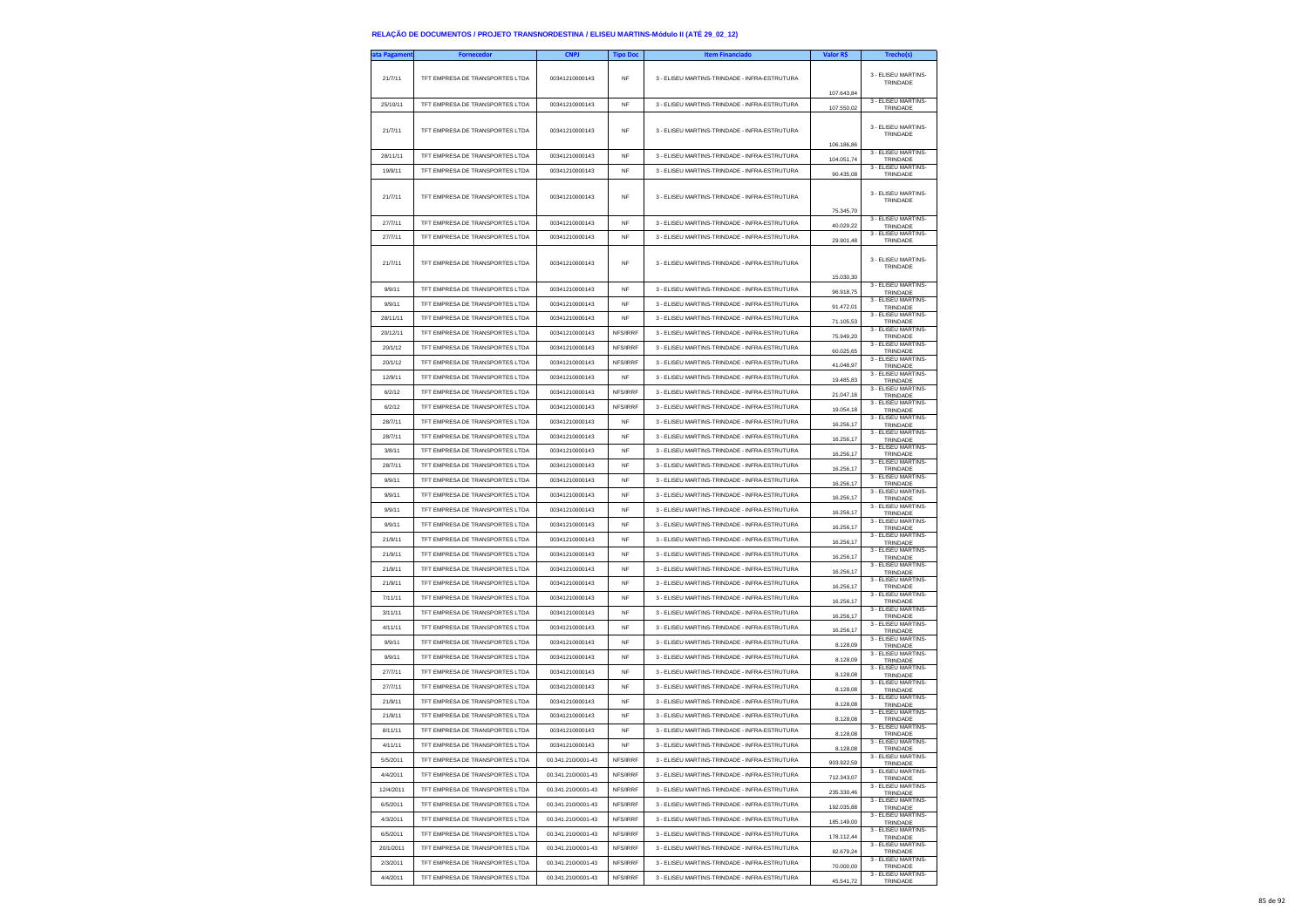| ta Pagamen | <b>Fornecedor</b>              | <b>CNPJ</b>        | <b>Tipo Doc</b> | <b>Item Financiado</b>                           | Valor R\$              | <b>Trecho(s)</b>                          |
|------------|--------------------------------|--------------------|-----------------|--------------------------------------------------|------------------------|-------------------------------------------|
| 8/11/11    | TGPORT SERVICOS DE GEOTECNIA E | 02410931000193     | NF              | 3 - ELISEU MARTINS-TRINDADE - INFRA-ESTRUTURA    | 195.789,84             | 3 - ELISEU MARTINS-<br>TRINDADE           |
| 8/11/11    | TGPORT SERVICOS DE GEOTECNIA E | 02410931000193     | NF              | 3 - ELISEU MARTINS-TRINDADE - INFRA-ESTRUTURA    | 165.578,76             | 3 - ELISEU MARTINS-<br>TRINDADE           |
| 12/9/11    | TGPORT SERVICOS DE GEOTECNIA E | 02410931000193     | <b>NF</b>       | 3 - ELISEU MARTINS-TRINDADE - INFRA-ESTRUTURA    | 29.038.55              | 3 - FLISEU MARTINS-<br>TRINDADE           |
| 5/12/11    | TGPORT SERVICOS DE GEOTECNIA E | 02410931000193     | <b>NF</b>       | 3 - ELISEU MARTINS-TRINDADE - INFRA-ESTRUTURA    |                        | 3 - ELISEU MARTINS-                       |
| 17/9/2010  | TOLDO FESTA LTDA               | 02.641.208/0001-15 | NF              | 3 - ELISEU MARTINS-TRINDADE - INFRA-ESTRUTURA    | 89.891,18              | TRINDADE<br>3 - ELISEU MARTINS-           |
| 18/09/2008 | TOPOCART                       | 26.994.285/0001-17 | <b>NFS</b>      | 3 - ELISEU MARTINS-TRINDADE - ESTUDOS E PROJETOS | 20.300,01<br>49.788,20 | TRINDADE<br>3 - ELISEU MARTINS-           |
| 18/09/2008 | TOPOCART                       | 26.994.285/0001-17 | <b>NFS</b>      | 3 - ELISEU MARTINS-TRINDADE - ESTUDOS E PROJETOS | 40.735.80              | TRINDADE<br>3 - ELISEU MARTINS-           |
|            |                                |                    |                 |                                                  |                        | TRINDADE<br>3 - ELISEU MARTINS-           |
| 02/07/2008 | TOPOCART                       | 26.994.285/0001-17 | <b>NFS</b>      | 3 - ELISEU MARTINS-TRINDADE - ESTUDOS E PROJETOS | 33.595,18              | TRINDADE<br>3 - ELISEU MARTINS-           |
| 18/02/2008 | TOPOCART                       | 26.994.285/0001-17 | <b>NFS</b>      | 3 - ELISEU MARTINS-TRINDADE - ESTUDOS E PROJETOS | 32.584.86              | TRINDADE<br>3 - ELISEU MARTINS-           |
| 02/07/2008 | TOPOCART                       | 26.994.285/0001-17 | <b>NFS</b>      | 3 - ELISEU MARTINS-TRINDADE - ESTUDOS E PROJETOS | 27,486.97              | TRINDADE<br>3 - ELISEU MARTINS-           |
| 18/02/2008 | TOPOCART                       | 26.994.285/0001-17 | <b>NFS</b>      | 3 - ELISEU MARTINS-TRINDADE - ESTUDOS E PROJETOS | 26.660,34              | TRINDADE<br>3 - FLISEU MARTINS-           |
| 22/05/2009 | TOPOCART                       | 26.994.285/0001-17 | <b>NFS</b>      | 3 - ELISEU MARTINS-TRINDADE - ESTUDOS E PROJETOS | 8,500.80               | TRINDADE<br>3 - ELISEU MARTINS-           |
| 22/05/2009 | TOPOCART                       | 26 994 285/0001-17 | <b>NFS</b>      | 3 - ELISEU MARTINS-TRINDADE - ESTUDOS E PROJETOS | 6.955.20               | TRINDADE<br>3 - ELISEU MARTINS-           |
| 01/04/2010 | TOTAL MATERIAIS DE CONSTRUCAO  | 05.326.893/0001-83 | <b>NF</b>       | 3 - ELISEU MARTINS-TRINDADE - INFRA-ESTRUTURA    | 38.016,00              | TRINDADE<br>3 - ELISEU MARTINS-           |
| 17/5/2011  | TRANSBRASIL                    | 11.267.000/0001-79 | CTRC            | 3 - ELISEU MARTINS-TRINDADE - OUTRAS DESPESAS    | 1.359.00               | TRINDADE<br>3 - ELISEU MARTINS-           |
| 17/5/2011  | TRANSBRASIL                    | 11.267.000/0001-79 | CTRC            | 3 - ELISEU MARTINS-TRINDADE - OUTRAS DESPESAS    | 1.183,50               | TRINDADE<br>3 - ELISEU MARTINS-           |
| 17/5/2011  | TRANSBRASIL                    | 11.267.000/0001-79 | CTRC            | 3 - ELISEU MARTINS-TRINDADE - OUTRAS DESPESAS    | 1.179,00               | TRINDADE<br>3 - ELISEU MARTINS-           |
| 23/3/2011  | TRANSMAQUINA                   | 07.294.095/0001-42 | NFS/IRRF        | 3 - ELISEU MARTINS-TRINDADE - SUPERESTRUTURA     | 384,000.00             | TRINDADE                                  |
| 14/10/2010 | TRANSMAQUINA                   | 07.294.095/0001-42 | NFS/IRRF        | 3 - ELISEU MARTINS-TRINDADE - SUPERESTRUTURA     | 192.000,00             | 3 - ELISEU MARTINS-<br>TRINDADE           |
| 26/10/2010 | TRANSMAQUINA                   | 07.294.095/0001-42 | NES/IRRE        | 3 - ELISEU MARTINS-TRINDADE - SUPERESTRUTURA     | 192.000,00             | 3 - ELISEU MARTINS-<br>TRINDADE           |
| 12/11/2010 | TRANSMAQUINA                   | 07.294.095/0001-42 | NFS/IRRF        | 3 - ELISEU MARTINS-TRINDADE - SUPERESTRUTURA     | 192.000,00             | 3 - ELISEU MARTINS-<br>TRINDADE           |
| 12/11/2010 | <b>TRANSMAOUINA</b>            | 07 294 095/0001-42 | NFS/IRRF        | 3 - ELISEU MARTINS-TRINDADE - SUPERESTRUTURA     | 192.000,00             | 3 - ELISEU MARTINS-<br>TRINDADE           |
| 1/12/2010  | <b>TRANSMAOUINA</b>            | 07.294.095/0001-42 | NFS/IRRF        | 3 - ELISEU MARTINS-TRINDADE - SUPERESTRUTURA     | 192.000,00             | 3 - ELISEU MARTINS-<br>TRINDADE           |
| 7/2/2011   | TRANSMAQUINA                   | 07.294.095/0001-42 | NFS/IRRF        | 3 - ELISEU MARTINS-TRINDADE - SUPERESTRUTURA     | 68.000,00              | 3 - ELISEU MARTINS-<br>TRINDADE           |
| 8/10/2010  | TRANSMAQUINA                   | 07.294.095/0001-42 | NES/IRRE        | 3 - ELISEU MARTINS-TRINDADE - SUPERESTRUTURA     | 60.000,00              | 3 - ELISEU MARTINS-<br>TRINDADE           |
| 25/10/2010 | TRANSMAQUINA                   | 07.294.095/0001-42 | NFS/IRRF        | 3 - ELISEU MARTINS-TRINDADE - SUPERESTRUTURA     | 60.000,00              | 3 - ELISEU MARTINS-<br>TRINDADE           |
| 21/10/2010 | TRANSMAQUINA                   | 07.294.095/0001-42 | NFS/IRRF        | 3 - ELISEU MARTINS-TRINDADE - SUPERESTRUTURA     | 60.000,00              | 3 - ELISEU MARTINS-<br>TRINDADE           |
| 12/11/2010 | TRANSMAQUINA                   | 07.294.095/0001-42 | NFS/IRRF        | 3 - ELISEU MARTINS-TRINDADE - SUPERESTRUTURA     | 60,000.00              | 3 - ELISEU MARTINS-<br>TRINDADE           |
| 12/11/2010 | <b>TRANSMAOUINA</b>            | 07.294.095/0001-42 | NFS/IRRF        | 3 - ELISEU MARTINS-TRINDADE - SUPERESTRUTURA     | 60.000,00              | 3 - ELISEU MARTINS-<br>TRINDADE           |
| 12/11/2010 | TRANSMAQUINA                   | 07.294.095/0001-42 | NFS/IRRF        | 3 - ELISEU MARTINS-TRINDADE - SUPERESTRUTURA     | 60,000.00              | 3 - FLISEU MARTINS-<br>TRINDADE           |
| 1/12/2010  | TRANSMAQUINA                   | 07.294.095/0001-42 | NFS/IRRF        | 3 - ELISEU MARTINS-TRINDADE - SUPERESTRUTURA     | 60,000.00              | 3 - ELISEU MARTINS-<br>TRINDADE           |
| 6/1/2011   | TRANSMAQUINA                   | 07.294.095/0001-42 | NFS/IRRF        | 3 - ELISEU MARTINS-TRINDADE - SUPERESTRUTURA     | 60.000,00              | 3 - ELISEU MARTINS-<br>TRINDADE           |
| 6/1/2011   | TRANSMAQUINA                   | 07.294.095/0001-42 | NFS/IRRF        | 3 - ELISEU MARTINS-TRINDADE - SUPERESTRUTURA     | 60.000,00              | 3 - ELISEU MARTINS-<br>TRINDADE           |
| 7/2/2011   | TRANSMAQUINA                   | 07.294.095/0001-42 | NFS/IRRF        | 3 - ELISEU MARTINS-TRINDADE - SUPERESTRUTURA     | 60,000.00              | 3 - ELISEU MARTINS-<br>TRINDADE           |
| 7/2/2011   | TRANSMAQUINA                   | 07.294.095/0001-42 | NFS/IRRF        | 3 - ELISEU MARTINS-TRINDADE - SUPERESTRUTURA     | 60.000,00              | 3 - ELISEU MARTINS-<br>TRINDADE           |
| 25/2/2011  | TRANSMAQUINA                   | 07.294.095/0001-42 | NFS/IRRF        | 3 - ELISEU MARTINS-TRINDADE - SUPERESTRUTURA     | 60.000,00              | 3 - ELISEU MARTINS-<br>TRINDADE           |
| 24/2/2011  | TRANSMAQUINA                   | 07.294.095/0001-42 | NFS/IRRF        | 3 - ELISEU MARTINS-TRINDADE - SUPERESTRUTURA     | 60,000.00              | 3 - ELISEU MARTINS-<br>TRINDADE           |
| 24/2/2011  | TRANSMAQUINA                   | 07.294.095/0001-42 | NFS/IRRF        | 3 - ELISEU MARTINS-TRINDADE - SUPERESTRUTURA     | 60.000,00              | 3 - ELISEU MARTINS-<br>TRINDADE           |
| 30/3/2011  | TRANSMAQUINA                   | 07.294.095/0001-42 | NFS/IRRF        | 3 - ELISEU MARTINS-TRINDADE - SUPERESTRUTURA     | 60.000,00              | 3 - ELISEU MARTINS-<br>TRINDADE           |
| 30/3/2011  | TRANSMAQUINA                   | 07.294.095/0001-42 | NFS/IRRF        | 3 - ELISEU MARTINS-TRINDADE - SUPERESTRUTURA     | 60,000.00              | 3 - ELISEU MARTINS-<br>TRINDADE           |
| 30/3/2011  | TRANSMAQUINA                   | 07 294 095/0001-42 | NFS/IRRF        | 3 - ELISEU MARTINS-TRINDADE - SUPERESTRUTURA     | 60.000,00              | 3 - ELISEU MARTINS-<br>TRINDADE           |
| 6/1/2011   | <b>TRANSMAOUINA</b>            | 07.294.095/0001-42 | NFS/IRRF        | 3 - ELISEU MARTINS-TRINDADE - SUPERESTRUTURA     | 60,000.00              | 3 - ELISEU MARTINS-<br>TRINDADE           |
| 27/1/2011  | TRANSMAQUINA                   | 07.294.095/0001-42 | NES/IRRE        | 3 - ELISEU MARTINS-TRINDADE - SUPERESTRUTURA     | 60,000.00              | 3 - ELISEU MARTINS-<br>TRINDADE           |
| 21/10/2010 | TRANSMAQUINA                   | 07.294.095/0001-42 | NFS/IRRF        | 3 - ELISEU MARTINS-TRINDADE - SUPERESTRUTURA     | 36.000,00              | 3 - ELISEU MARTINS-                       |
| 28/4/2011  | TRANSMAQUINA                   | 07.294.095/0001-42 | NFS/IRRF        | 3 - ELISEU MARTINS-TRINDADE - SUPERESTRUTURA     |                        | TRINDADE<br>3 - ELISEU MARTINS-           |
| 27/5/2011  | TRANSMAQUINA                   | 07 294 095/0001-42 | NFS/IRRF        | 3 - FLISEU MARTINS-TRINDADE - SUPERESTRUTURA     | 60.000,00              | TRINDADE<br>3 - FLISEU MARTINS-           |
| 27/5/2011  | TRANSMAQUINA                   | 07.294.095/0001-42 | NFS/IRRF        | 3 - ELISEU MARTINS-TRINDADE - SUPERESTRUTURA     | 60.000,00              | TRINDADE<br>3 - ELISEU MARTINS-<br>TOMOAD |
| 27/5/2011  | TRANSMAQUINA                   | 07.294.095/0001-42 | NFS/IRRF        | 3 - ELISEU MARTINS-TRINDADE - SUPERESTRUTURA     | 60,000.00              | 3 - ELISEU MARTINS-                       |
| 27/5/2011  | TRANSMAQUINA                   | 07.294.095/0001-42 | NFS/IRRF        | 3 - ELISEU MARTINS-TRINDADE - SUPERESTRUTURA     | 60.000,00              | TRINDADE<br>3 - ELISEU MARTINS-           |
| 27/5/2011  | <b>TRANSMAOUINA</b>            | 07 294 095/0001-42 | NFS/IRRF        | 3 - ELISEU MARTINS-TRINDADE - SUPERESTRUTURA     | 60,000.00              | TRINDADE<br>3 - ELISEU MARTINS-           |
| 12/11/2010 | TRANSMAQUINA                   | 07.294.095/0001-42 | NFS/IRRF        | 3 - ELISEU MARTINS-TRINDADE - SUPERESTRUTURA     | 60.000,00              | TRINDADE<br>3 - ELISEU MARTINS-           |
| 18/11/2010 | TRANSMAQUINA                   | 07.294.095/0001-42 | NFS/IRRF        | 3 - ELISEU MARTINS-TRINDADE - SUPERESTRUTURA     | 19.200,00              | TRINDADE<br>3 - ELISEU MARTINS-           |
| 21/10/2010 | <b>TRANSMAOUINA</b>            | 07.294.095/0001-42 | NFS/IRRF        | 3 - ELISEU MARTINS-TRINDADE - SUPERESTRUTURA     | 15.000,00              | TRINDADE<br>3 - FLISEU MARTINS-           |
|            |                                |                    | NFS/IRRF        | 3 - ELISEU MARTINS-TRINDADE - SUPERESTRUTURA     | 8.000.00               | TRINDADE<br>3 - ELISEU MARTINS-           |
| 21/1/2011  | TRANSMAQUINA                   | 07.294.095/0001-42 |                 |                                                  | 7.000,00               | TRINDADE<br>3 - ELISEU MARTINS-           |
| 25/2/2011  | TRANSMAQUINA                   | 07.294.095/0001-42 | NFS/IRRF        | 3 - ELISEU MARTINS-TRINDADE - SUPERESTRUTURA     | 7.000,00               | TRINDADE<br>3 - FLISEU MARTINS-           |
| 29/3/2011  | TRANSMAQUINA                   | 07.294.095/0001-42 | NFS/IRRF        | 3 - ELISEU MARTINS-TRINDADE - SUPERESTRUTURA     | 7,000.00               | TRINDADE                                  |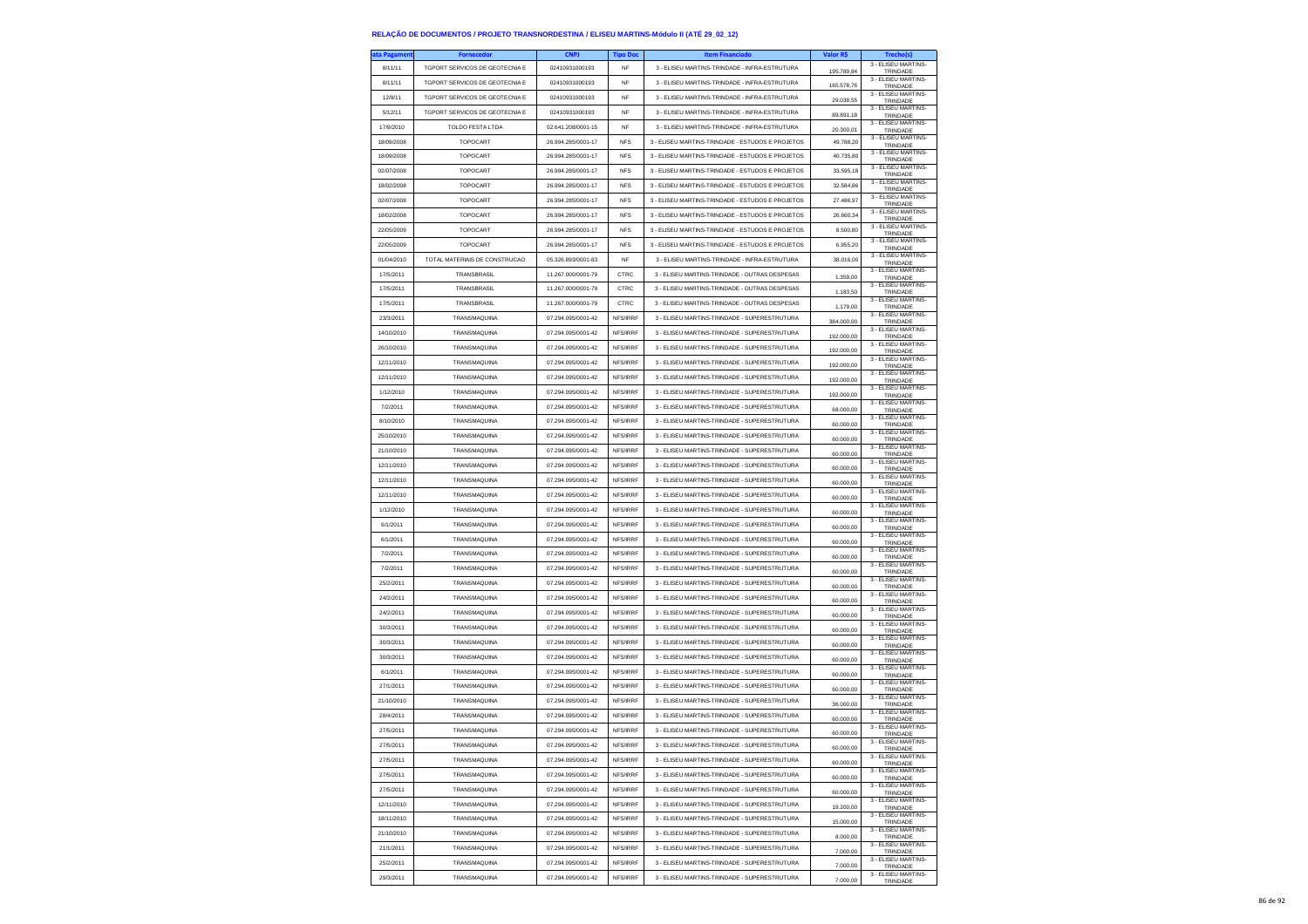| ita Pagamen            | <b>Fornecedor</b>                                     | <b>CNPJ</b>                              | <b>Tipo Doc</b>      | <b>Item Financiado</b>                        | Valor R\$  | <b>Trecho(s)</b>                                       |
|------------------------|-------------------------------------------------------|------------------------------------------|----------------------|-----------------------------------------------|------------|--------------------------------------------------------|
| 15/12/2010             | TRANSMAQUINA                                          | 07.294.095/0001-42                       | NFS/IRRF             | 3 - ELISEU MARTINS-TRINDADE - SUPERESTRUTURA  | 6.000,00   | 3 - ELISEU MARTINS-<br>TRINDADE                        |
| 14/3/2011              | TRANSMAQUINA                                          | 07.294.095/0001-42                       | NFS/IRRF             | 3 - ELISEU MARTINS-TRINDADE - SUPERESTRUTURA  | 5.600.00   | 3 - ELISEU MARTINS-<br>TRINDADE                        |
| 21/10/2010             | TRANSMAQUINA                                          | 07.294.095/0001-42                       | NFS/IRRF             | 3 - ELISEU MARTINS-TRINDADE - SUPERESTRUTURA  | 400,00     | 3 - ELISEU MARTINS-<br>TRINDADE                        |
| 29/3/2011              | TRANSMAQUINA                                          | 07.294.095/0001-42                       | NFS/IRRF             | 3 - ELISEU MARTINS-TRINDADE - SUPERESTRUTURA  |            | 3 - ELISEU MARTINS-                                    |
| 26/7/10                | TRANSMAQUINA                                          | 07.294.095/0001-42                       | NFS/IRRF             | 3 - ELISEU MARTINS-TRINDADE - SUPERESTRUTURA  | 384.000,00 | TRINDADE<br>3 - ELISEU MARTINS-                        |
| 18/8/10                | TRANSMAQUINA                                          | 07.294.095/0001-42                       | NFS/IRRF             | 3 - ELISEU MARTINS-TRINDADE - SUPERESTRUTURA  | 60,000.00  | TRINDADE<br>3 - ELISEU MARTINS-                        |
|                        |                                                       |                                          | NFS/IRRF             |                                               | 60.000,00  | TRINDADE<br>3 - ELISEU MARTINS-                        |
| 1/9/2010               | TRANSMAQUINA                                          | 07.294.095/0001-42                       |                      | 3 - ELISEU MARTINS-TRINDADE - SUPERESTRUTURA  | 60.000,00  | TRINDADE<br>3 - ELISEU MARTINS-                        |
| 14/9/2010              | TRANSMAQUINA                                          | 07.294.095/0001-42                       | NFS/IRRF             | 3 - ELISEU MARTINS-TRINDADE - SUPERESTRUTURA  | 60,000.00  | TRINDADE<br>3 - ELISEU MARTINS-                        |
| 18/8/10                | TRANSMAQUINA                                          | 07.294.095/0001-42                       | NFS/IRRF             | 3 - ELISEU MARTINS-TRINDADE - SUPERESTRUTURA  | 36.000,00  | TRINDADE<br>3 - ELISEU MARTINS-                        |
| 14/9/2010              | TRANSMAQUINA                                          | 07.294.095/0001-42                       | NFS/IRRF             | 3 - ELISEU MARTINS-TRINDADE - SUPERESTRUTURA  | 36.000,00  | TRINDADE                                               |
| 16/8/10                | TRANSMAQUINA                                          | 07.294.095/0001-42                       | NFS/IRRF             | 3 - ELISEU MARTINS-TRINDADE - INFRA-ESTRUTURA | 43.079.00  | 3 - ELISEU MARTINS-<br>TRINDADE                        |
| 29/9/2010              | TRANSMAQUINA                                          | 10.870.832/0001-12                       | NFS/IRRF             | 3 - ELISEU MARTINS-TRINDADE - INFRA-ESTRUTURA | 18,000.00  | 3 - ELISEU MARTINS-<br>TRINDADE                        |
| 26/10/2010             | TRANSMÁQUINAS TRANSPORTES E<br><b>SERVICOS</b>        | 10.870.832/0001-12                       | NES/IRRE             | 3 - ELISEU MARTINS-TRINDADE - INFRA-ESTRUTURA | 37,666.80  | 3 - ELISEU MARTINS-<br>TRINDADE                        |
| 12/11/2010             | <b>TRANSMAQUINAS TRANSPORTES E</b><br><b>SERVICOS</b> | 10.870.832/0001-12                       | NFS/IRRF             | 3 - ELISEU MARTINS-TRINDADE - INFRA-ESTRUTURA | 32.000,00  | 3 - ELISEU MARTINS-<br>TRINDADE                        |
| 15/12/2010             | TRANSMÁQUINAS TRANSPORTES E<br><b>SERVIÇOS</b>        | 10.870.832/0001-12                       | NFS/IRRF             | 3 - ELISEU MARTINS-TRINDADE - INFRA-ESTRUTURA | 21.000,00  | 3 - ELISEU MARTINS-<br>TRINDADE                        |
| 2/12/2010              | TRANSMÁQUINAS TRANSPORTES E<br><b>SERVICOS</b>        | 10.870.832/0001-12                       | NFS/IRRF             | 3 - ELISEU MARTINS-TRINDADE - INFRA-ESTRUTURA | 19.866,20  | 3 - ELISEU MARTINS-<br>TRINDADE                        |
| 8/12/2010              | <b>TRANSMÁQUINAS TRANSPORTES E</b><br><b>SERVICOS</b> | 10.870.832/0001-12                       | NFS/IRRF             | 3 - ELISEU MARTINS-TRINDADE - INFRA-ESTRUTURA | 12.344,40  | 3 - ELISEU MARTINS-<br>TRINDADE                        |
| 30/8/10                | TRANSMÁQUINAS TRANSPORTES E<br><b>SERVICOS</b>        | 10:870.832/0001-12                       | NFS/IRRF             | 3 - ELISEU MARTINS-TRINDADE - INFRA-ESTRUTURA | 20.551,45  | 3 - ELISEU MARTINS-<br>TRINDADE                        |
| 12/9/11                | TRANSUL TRANSPORTES                                   | 35196765000123                           | <b>NF</b>            | 3 - ELISEU MARTINS-TRINDADE - INFRA-ESTRUTURA | 120.098,42 | 3 - ELISEU MARTINS-                                    |
| 12/9/11                | TRANSUL TRANSPORTES                                   | 35196765000123                           | NF                   | 3 - ELISEU MARTINS-TRINDADE - INFRA-ESTRUTURA | 81.574,96  | TRINDADE<br>3 - ELISEU MARTINS-                        |
| 21/9/11                | TRANSUL TRANSPORTES                                   | 35196765000123                           | <b>NF</b>            | 3 - ELISEU MARTINS-TRINDADE - INFRA-ESTRUTURA | 25 884 94  | TRINDADE<br>3 - ELISEU MARTINS-                        |
| 24/8/11                | TRANSUL TRANSPORTES                                   | 35196765000123                           | <b>NF</b>            | 3 - ELISEU MARTINS-TRINDADE - INFRA-ESTRUTURA |            | TRINDADE<br>3 - ELISEU MARTINS-                        |
| 20/9/11                | TRANSUL TRANSPORTES                                   | 35196765000123                           | NF                   | 3 - ELISEU MARTINS-TRINDADE - INFRA-ESTRUTURA | 20.485.43  | TRINDADE<br>3 - ELISEU MARTINS-                        |
| 26/9/11                | TRANSUL TRANSPORTES                                   | 35196765000123                           | <b>NF</b>            | 3 - ELISEU MARTINS-TRINDADE - INFRA-ESTRUTURA | 18.204,99  | TRINDADE<br>3 - ELISEU MARTINS-                        |
| 2/5/2011               | TRANSUL TRANSPORTES                                   | 35 196 765/0001-23                       | NFS/IRRF             | 3 - ELISEU MARTINS-TRINDADE - INFRA-ESTRUTURA | 13 305 98  | TRINDADE<br>3 - ELISEU MARTINS-                        |
| 25/5/2011              | TRANSUL TRANSPORTES                                   | 35.196.765/0001-23                       | NFS/IRRF             | 3 - ELISEU MARTINS-TRINDADE - INFRA-ESTRUTURA | 43.117.04  | TRINDADE<br>3 - ELISEU MARTINS-                        |
| 24/8/11                | TRANSUL TRANSPORTES                                   | 35196765000123                           | <b>NF</b>            | 3 - ELISEU MARTINS-TRINDADE - INFRA-ESTRUTURA | 42.384,80  | TRINDADE<br>3 - ELISEU MARTINS-                        |
| 12/9/11                | <b>TRANSUL TRANSPORTES</b>                            | 35196765000123                           | <b>NF</b>            | 3 - ELISEU MARTINS-TRINDADE - INFRA-ESTRUTURA | 8.933.02   | TRINDADE<br>3 - ELISEU MARTINS-                        |
|                        |                                                       |                                          | NFS/IRRF             | 3 - ELISEU MARTINS-TRINDADE - INFRA-ESTRUTURA | 2,369.82   | TRINDADE<br>3 - ELISEU MARTINS-                        |
| 12/4/2011<br>28/2/2011 | TRANSUL TRANSPORTES<br>TRANSUL TRANSPORTES            | 35.196.765/0001-23<br>35.196.765/0001-23 | NFS/IRRF             | 3 - ELISEU MARTINS-TRINDADE - INFRA-ESTRUTURA | 37.160,10  | TRINDADE<br>3 - ELISEU MARTINS-                        |
| 27/5/2011              | <b>TRANSUL TRANSPORTES</b>                            | 35.196.765/0001-23                       | NFS/IRRF             | 3 - ELISEU MARTINS-TRINDADE - INFRA-ESTRUTURA | 19 090 93  | TRINDADE<br>3 - ELISEU MARTINS-                        |
|                        |                                                       |                                          |                      |                                               | 14.062,82  | TRINDADE<br>3 - ELISEU MARTINS                         |
| 25/5/2011              | TRANSUL TRANSPORTES                                   | 35.196.765/0001-23                       | NFS/IRRF<br>NFS/IRRF | 3 - ELISEU MARTINS-TRINDADE - INFRA-ESTRUTURA | 10.638,78  | TRINDADE<br>3 - ELISEU MARTINS-                        |
| 28/1/2011              | TRANSUL TRANSPORTES                                   | 35.196.765/0001-23                       |                      | 3 - ELISEU MARTINS-TRINDADE - INFRA-ESTRUTURA | 7.247.93   | TRINDADE<br>3 - ELISEU MARTINS-                        |
| 25/5/2011              | <b>TRANSUL TRANSPORTES</b>                            | 35.196.765/0001-23                       | NFS/IRRF             | 3 - ELISEU MARTINS-TRINDADE - INFRA-ESTRUTURA | 2.872,47   | TRINDADE<br>3 - ELISEU MARTINS-                        |
| 3/3/2011               | TREVISAN AUD                                          | 52.803.244/0001-06                       | <b>NFS</b>           | 3 - ELISEU MARTINS-TRINDADE - OUTRAS DESPESAS | 67.021,84  | TRINDADE<br>3 - ELISEU MARTINS-                        |
| 4/4/2011               | TREVISAN AUD                                          | 52.803.244/0001-06                       | <b>NFS</b>           | 3 - ELISEU MARTINS-TRINDADE - OUTRAS DESPESAS | 9.078.32   | TRINDADE<br>3 - ELISEU MARTINS-                        |
| 3/12/2010              | UNIAO COMERCIAL BARAO                                 | 24.013.278/0004-04                       | NFS/IRRF             | 3 - ELISEU MARTINS-TRINDADE - OUTRAS DESPESAS | 132.845,69 | TRINDADE<br>3 - ELISEU MARTINS-                        |
| 7/10/2010              | UNIAO COMERCIAL BARAO                                 | 24.013.278/0004-04                       | <b>NF</b>            | 3 - ELISEU MARTINS-TRINDADE - INFRA-ESTRUTURA | 85.920,00  | TRINDADE<br>3 - ELISEU MARTINS-                        |
| 16/12/2010             | UNIAO COMERCIAL BARAO                                 | 24.013.278/0004-04                       | <b>NF</b>            | 3 - ELISEU MARTINS-TRINDADE - INFRA-ESTRUTURA | 85.919.99  | TRINDADE<br>3 - ELISEU MARTINS-                        |
| 6/12/2010              | UNIAO COMERCIAL BARAO                                 | 24.013.278/0004-04                       | NFS/IRRF             | 3 - ELISEU MARTINS-TRINDADE - INFRA-ESTRUTURA | 83.421,94  | TRINDADE                                               |
| 16/11/2010             | UNIAO COMERCIAL BARAO                                 | 24.013.278/0004-04                       | NFS/IRRF             | 3 - ELISEU MARTINS-TRINDADE - INFRA-ESTRUTURA | 55.033,53  | 3 - ELISEU MARTINS-<br>TRINDADE<br>3 - ELISEU MARTINS- |
| 6/10/2010              | UNIAO COMERCIAL BARAO                                 | 24.013.278/0004-04                       | NFS/IRRF             | 3 - ELISEU MARTINS-TRINDADE - INFRA-ESTRUTURA | 52.970,24  | TRINDADE                                               |
| 15/12/2010             | UNIAO COMERCIAL BARAO                                 | 24.013.278/0004-04                       | <b>NF</b>            | 3 - FLISELLMARTINS-TRINDADE - INFRA-ESTRUTURA | 42.960,80  | 3 - ELISEU MARTINS-<br>TRINDADE                        |
| 3/11/2010              | UNIAO COMERCIAL BARAO                                 | 24.013.278/0004-04                       | NFS/IRRF             | 3 - FLISELLMARTINS-TRINDADE - INFRA-ESTRUTURA | 38,732.70  | 3 - ELISEU MARTINS-<br>TRINDADE                        |
| 24/1/2011              | UNIAO COMERCIAL BARAO                                 | 24.013.278/0004-04                       | NFS/IRRF             | 3 - ELISEU MARTINS-TRINDADE - INFRA-ESTRUTURA | 23.558,48  | 3 - ELISEU MARTINS-<br>TRINDADE                        |
| 24/1/2011              | UNIAO COMERCIAL BARAO                                 | 24.013.278/0004-04                       | NFS/IRRF             | 3 - ELISEU MARTINS-TRINDADE - INFRA-ESTRUTURA | 22.982.48  | 3 - FLISEU MARTINS-<br>TRINDADE                        |
| 28/2/2011              | UNIAO COMERCIAL BARAO                                 | 24.013.278/0004-04                       | NFS/IRRF             | 3 - ELISEU MARTINS-TRINDADE - INFRA-ESTRUTURA | .48        | 3 - ELISEU MARTINS-<br>TRINDAD                         |
| 22/3/2011              | UNIAO COMERCIAL BARAO                                 | 24.013.278/0004-04                       | NFS/IRRF             | 3 - ELISEU MARTINS-TRINDADE - INFRA-ESTRUTURA | 22.982,44  | 3 - ELISEU MARTINS-<br>TRINDADE                        |
| 8/4/2011               | UNIAO COMERCIAL BARAO                                 | 24.013.278/0004-04                       | NFS/IRRF             | 3 - ELISEU MARTINS-TRINDADE - INFRA-ESTRUTURA | 22 982 43  | 3 - ELISEU MARTINS-<br>TRINDADE                        |
| 13/5/2011              | UNIAO COMERCIAL BARAO                                 | 24.013.278/0004-04                       | NFS/IRRF             | 3 - ELISEU MARTINS-TRINDADE - INFRA-ESTRUTURA | 22.722,57  | 3 - ELISEU MARTINS-<br>TRINDADE                        |
| 6/1/2011               | UNIAO COMERCIAL BARAO                                 | 24.013.278/0004-04                       | NFS/IRRF             | 3 - ELISEU MARTINS-TRINDADE - INFRA-ESTRUTURA | 20.795,00  | 3 - ELISEU MARTINS-<br>TRINDADE                        |
| 9/12/2010              | UNIAO COMERCIAL BARAO                                 | 24.013.278/0004-04                       | NFS/IRRF             | 3 - ELISEU MARTINS-TRINDADE - INFRA-ESTRUTURA | 20,764.00  | 3 - ELISEU MARTINS-<br>TRINDADE                        |
| 8/2/2011               | UNIAO COMERCIAL BARAO                                 | 24.013.278/0004-04                       | NFS/IRRF             | 3 - ELISEU MARTINS-TRINDADE - INFRA-ESTRUTURA | 18.871,46  | 3 - ELISEU MARTINS-<br>TRINDADE                        |
| 14/4/2011              | UNIAO COMERCIAL BARAO                                 | 24.013.278/0004-04                       | NFS/IRRF             | 3 - ELISEU MARTINS-TRINDADE - INFRA-ESTRUTURA | 18.871,46  | 3 - ELISEU MARTINS-<br>TRINDADE                        |
| 4/5/2011               | UNIAO COMERCIAL BARAO                                 | 24.013.278/0004-04                       | NFS/IRRF             | 3 - ELISEU MARTINS-TRINDADE - INFRA-ESTRUTURA | 18,871.46  | 3 - ELISEU MARTINS-<br>TRINDADE                        |
| 27/5/2011              | UNIAO COMERCIAL BARAO                                 | 24.013.278/0004-04                       | NFS/IRRF             | 3 - ELISEU MARTINS-TRINDADE - INFRA-ESTRUTURA | 18,871.46  | 3 - ELISEU MARTINS-<br>TRINDADE                        |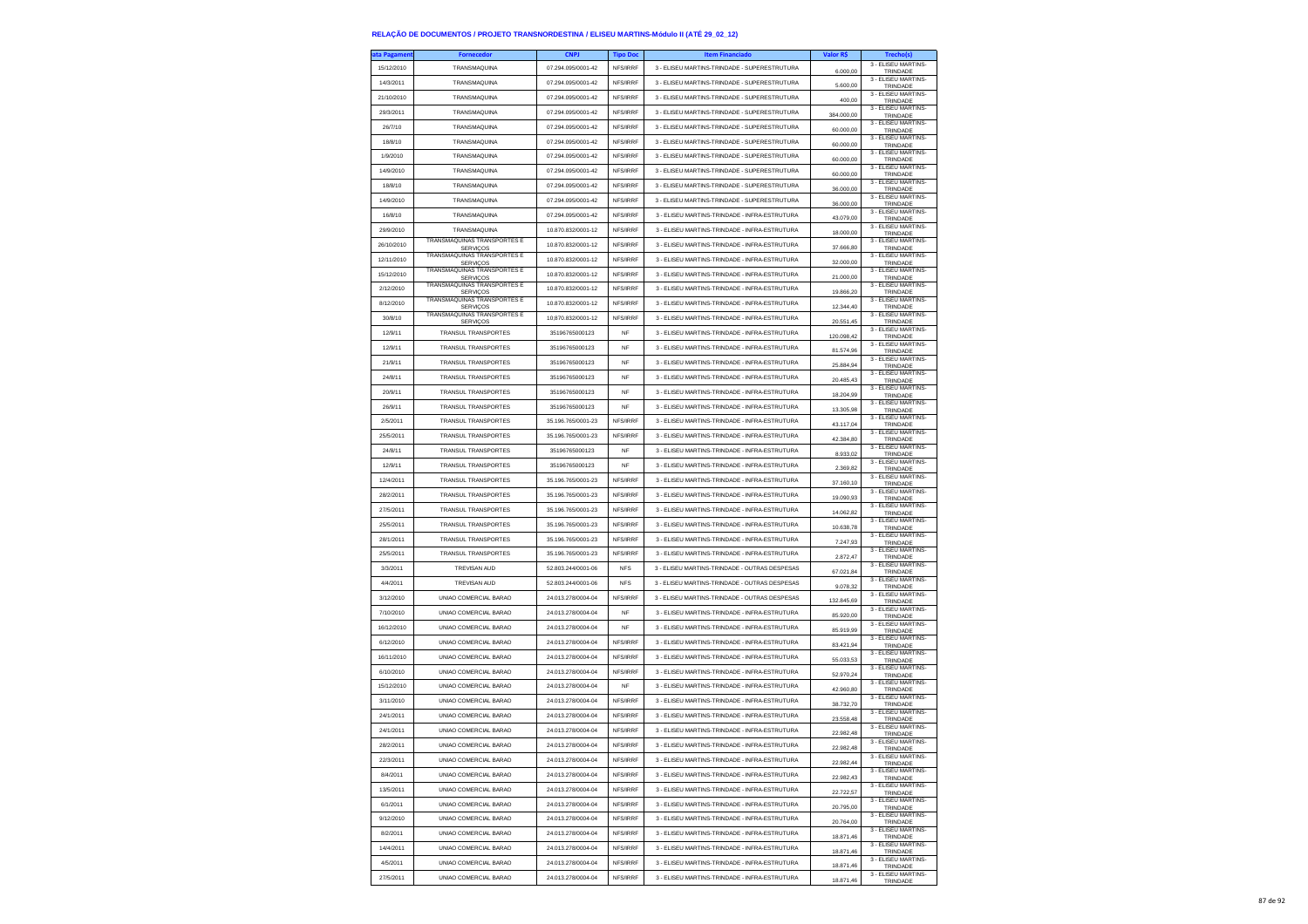| ta Pagamer | Fornecedo                           | <b>CNPJ</b>        | <b>Tipo Doc</b> | <b>Item Financiado</b>                        | <b>Valor RS</b> |                                             |
|------------|-------------------------------------|--------------------|-----------------|-----------------------------------------------|-----------------|---------------------------------------------|
| 4/5/2011   | UNIAO COMERCIAL BARAO               | 24.013.278/0004-04 | NFS/IRRF        | 3 - ELISEU MARTINS-TRINDADE - INFRA-ESTRUTURA | 16.000,00       | 3 - ELISEU MARTINS-<br>TRINDADE             |
| 3/1/2011   | UNIAO COMERCIAL BARAO               | 24.013.278/0004-04 | NFS/IRRF        | 3 - ELISEU MARTINS-TRINDADE - INFRA-ESTRUTURA | 14.163,45       | 3 - ELISEU MARTINS-<br>TRINDADE             |
| 10/1/2011  | UNIAO COMERCIAL BARAO               | 24.013.278/0004-04 | NFS/IRRF        | 3 - ELISEU MARTINS-TRINDADE - INFRA-ESTRUTURA | 13.552,11       | 3 - ELISEU MARTINS-<br>TRINDADE             |
| 15/12/2010 | UNIAO COMERCIAL BARAO               | 24.013.278/0004-04 | <b>NF</b>       | 3 - ELISEU MARTINS-TRINDADE - INFRA-ESTRUTURA | 6.042,44        | 3 - ELISEU MARTINS-<br>TRINDADE             |
| 1/6/2011   | UNIAO COMERCIAL BARAO               | 24.013.278/0004-04 | NFS/IRRF        | 3 - ELISEU MARTINS-TRINDADE - INFRA-ESTRUTURA | 4.455,83        | 3 - ELISEU MARTINS-                         |
| 4/3/2011   | UNIAO COMERCIAL BARAO               | 24.013.278/0004-04 | NFS/IRRF        | 3 - ELISEU MARTINS-TRINDADE - INFRA-ESTRUTURA |                 | TRINDADE<br>3 - FLISEU MARTINS-             |
| 28/4/2011  | UNIAO COMERCIAL BARAO               | 24.013.278/0004-04 | NFS/IRRF        | 3 - ELISEU MARTINS-TRINDADE - INFRA-ESTRUTURA | 13.413,22       | TRINDADE<br>3 - ELISEU MARTINS-             |
| 13/9/2010  | UNIAO COMERCIAL BARAO               | 24.013.278/0004-04 | NF              | 3 - ELISEU MARTINS-TRINDADE - INFRA-ESTRUTURA | 9.855,49        | TRINDADE<br>3 - ELISEU MARTINS-             |
| 16/8/10    | UNIAO COMERCIAL BARAO               | 24.013.278/0004-04 | <b>NF</b>       | 3 - ELISEU MARTINS-TRINDADE - INFRA-ESTRUTURA | 85.931,36       | TRINDADE<br>3 - ELISEU MARTINS-             |
|            |                                     |                    |                 |                                               | 85.931,36       | TRINDADE<br>3 - ELISEU MARTINS-             |
| 14/7/10    | UNIAO COMERCIAL BARAO               | 24.013.278/0004-04 | <b>NF</b>       | 3 - ELISEU MARTINS-TRINDADE - INFRA-ESTRUTURA | 42.965,68       | TRINDADE<br>3 - FLISEU MARTINS-             |
| 14/7/10    | UNIAO COMERCIAL BARAO               | 24.013.278/0004-04 | NF              | 3 - ELISEU MARTINS-TRINDADE - INFRA-ESTRUTURA | 42.965,68       | TRINDADE<br>3 - FLISEU MARTINS-             |
| 14/7/10    | UNIAO COMERCIAL BARAO               | 24.013.278/0004-04 | <b>NF</b>       | 3 - ELISEU MARTINS-TRINDADE - INFRA-ESTRUTURA | 42.965.68       | TRINDADE                                    |
| 10/8/10    | UNIAO COMERCIAL BARAO               | 24.013.278/0004-04 | <b>NF</b>       | 3 - ELISEU MARTINS-TRINDADE - INFRA-ESTRUTURA | 42.965.68       | 3 - ELISEU MARTINS-<br>TRINDADE             |
| 9/8/10     | UNIAO COMERCIAL BARAO               | 24.013.278/0004-04 | NF              | 3 - ELISEU MARTINS-TRINDADE - INFRA-ESTRUTURA | 42.965,68       | 3 - ELISEU MARTINS-<br>TRINDADE             |
| 23/9/2010  | UNIAO COMERCIAL BARAO               | 24.013.278/0004-04 | NFS/IRRF        | 3 - ELISEU MARTINS-TRINDADE - INFRA-ESTRUTURA | 34.012.50       | 3 - ELISEU MARTINS-<br>TRINDADE             |
| 20/8/10    | UNIAO COMERCIAL BARAO               | 24.013.278/0004-04 | NFS/IRRF        | 3 - ELISEU MARTINS-TRINDADE - INFRA-ESTRUTURA | 30.775,88       | 3 - ELISEU MARTINS-<br>TRINDADE             |
| 20/8/10    | UNIAO COMERCIAL BARAO               | 24.013.278/0004-04 | NFS/IRRF        | 3 - ELISEU MARTINS-TRINDADE - INFRA-ESTRUTURA | 25.867,62       | 3 - ELISEU MARTINS-<br>TRINDADE             |
| 28/7/10    | UNIAO COMERCIAL BARAO               | 24.013.278/0004-04 | NFS/IRRF        | 3 - ELISEU MARTINS-TRINDADE - INFRA-ESTRUTURA | 20.532.19       | 3 - ELISEU MARTINS-<br>TRINDADE             |
| 27/7/10    | UNIAO COMERCIAL BARAO               | 24.013.278/0004-04 | NFS/IRRF        | 3 - ELISEU MARTINS-TRINDADE - INFRA-ESTRUTURA | 18.210,15       | 3 - ELISEU MARTINS-<br>TRINDADE             |
| 15/04/2010 | UNIAO COMERCIAL BARAO               | 24.013.278/0004-04 | <b>NF</b>       | 3 - ELISEU MARTINS-TRINDADE - INFRA-ESTRUTURA | 16.842,81       | 3 - ELISEU MARTINS-<br>TRINDADE             |
| 13/05/2010 | UNIAO COMERCIAL BARAO               | 24.013.278/0004-04 | <b>NF</b>       | 3 - ELISEU MARTINS-TRINDADE - INFRA-ESTRUTURA | 14.183,64       | 3 - ELISEU MARTINS-<br>TRINDADE             |
| 7/6/10     | UNIAO COMERCIAL BARAO               | 24 013 278/0004-04 | <b>NFS</b>      | 3 - ELISEU MARTINS-TRINDADE - INFRA-ESTRUTURA | 13.007,25       | 3 - ELISEU MARTINS-<br>TRINDADE             |
| 15/04/2010 | UNIAO COMERCIAL BARAO               | 24.013.278/0004-04 | <b>NF</b>       | 3 - ELISEU MARTINS-TRINDADE - INFRA-ESTRUTURA | 11.425,54       | 3 - ELISEU MARTINS-<br>TRINDADE             |
| 20/8/10    | UNIAO COMERCIAL BARAO               | 24 013 278/0004-04 | NFS/IRRF        | 3 - ELISEU MARTINS-TRINDADE - INFRA-ESTRUTURA | 8.454,71        | 3 - ELISEU MARTINS-                         |
| 7/6/10     | UNIAO COMERCIAL BARAO               | 24.013.278/0004-04 | <b>NFS</b>      | 3 - ELISEU MARTINS-TRINDADE - INFRA-ESTRUTURA | 7.760,99        | TRINDADE<br>3 - ELISEU MARTINS-<br>TRINDADE |
| 1/7/10     | UNIAO COMERCIAL BARAO               | 24.013.278/0004-04 | NFS/IRRF        | 3 - ELISEU MARTINS-TRINDADE - INFRA-ESTRUTURA |                 | 3 - ELISEU MARTINS-                         |
| 22/7/10    | UNIAO COMERCIAL BARAO               | 24.013.278/0004-04 | NFS/IRRF        | 3 - ELISEU MARTINS-TRINDADE - INFRA-ESTRUTURA | 7.515,30        | TRINDADE<br>3 - FLISEU MARTINS-             |
| 14/7/10    | UNIAO COMERCIAL BARAO               | 24.013.278/0004-04 | <b>NF</b>       | 3 - ELISEU MARTINS-TRINDADE - INFRA-ESTRUTURA | 751530          | TRINDADE<br>3 - ELISEU MARTINS-             |
| 14/7/10    | UNIAO COMERCIAL BARAO               | 24 013 278/0004-04 | <b>NF</b>       | 3 - ELISEU MARTINS-TRINDADE - INFRA-ESTRUTURA | 6.339,20        | TRINDADE<br>3 - ELISEU MARTINS-             |
| 14/7/10    | UNIAO COMERCIAL BARAO               | 24.013.278/0004-04 | NF              | 3 - ELISEU MARTINS-TRINDADE - INFRA-ESTRUTURA | 6.339,20        | TRINDADE<br>3 - ELISEU MARTINS-             |
| 9/8/10     | UNIAO COMERCIAL BARAO               | 24.013.278/0004-04 | <b>NF</b>       | 3 - ELISEU MARTINS-TRINDADE - INFRA-ESTRUTURA | 6.339,20        | TRINDADE<br>3 - ELISEU MARTINS-             |
| 9/8/10     | UNIAO COMERCIAL BARAO               | 24.013.278/0004-04 | <b>NF</b>       | 3 - ELISEU MARTINS-TRINDADE - INFRA-ESTRUTURA | 6.339,20        | TRINDADE<br>3 - ELISEU MARTINS-             |
|            |                                     |                    |                 |                                               | 6.339,20        | TRINDADE<br>3 - ELISEU MARTINS-             |
| 10/8/10    | UNIAO COMERCIAL BARAO               | 24.013.278/0004-04 | NF              | 3 - ELISEU MARTINS-TRINDADE - INFRA-ESTRUTURA | 6.339,20        | TRINDADE<br>3 - ELISEU MARTINS-             |
| 10/8/10    | UNIAO COMERCIAL BARAO               | 24.013.278/0004-04 | <b>NF</b>       | 3 - ELISEU MARTINS-TRINDADE - INFRA-ESTRUTURA | 6.339,20        | TRINDADE<br>3 - ELISEU MARTINS-             |
| 9/8/10     | UNIAO COMERCIAL BARAO               | 24.013.278/0004-04 | <b>NF</b>       | 3 - ELISEU MARTINS-TRINDADE - INFRA-ESTRUTURA | 6.339,20        | TRINDADE<br>3 - ELISEU MARTINS-             |
| 11/03/2010 | UNILINK TRANSPORTES INTEGRADOS LTD/ | 04.009.865/0004-12 | CTRC            | 3 - ELISEU MARTINS-TRINDADE - SUPERESTRUTURA  | 40.467,00       | TRINDADE<br>3 - ELISEU MARTINS-             |
| 14/9/2010  | VEGA DESSALINIZADORES               | 03.765.953/0001-39 | <b>NF</b>       | 3 - ELISEU MARTINS-TRINDADE - INFRA-ESTRUTURA | 93.852.00       | TRINDADE<br>3 - ELISEU MARTINS-             |
| 6/2/12     | VENAMAQ                             | 03071324000109     | NFS/IRRF        | 3 - ELISEU MARTINS-TRINDADE - INFRA-ESTRUTURA | 182.910,84      | TRINDADE                                    |
| 6/1/2011   | VENAMAQ                             | 03.071.324/0001-09 | NFS/IRRF        | 3 - ELISEU MARTINS-TRINDADE - INFRA-ESTRUTURA | 155.104,23      | 3 - ELISEU MARTINS-<br>TRINDADE             |
| 5/10/2010  | VENAMAQ                             | 03.071.324/0001-09 | NFS/IRRF        | 3 - ELISEU MARTINS-TRINDADE - INFRA-ESTRUTURA | 154.844.64      | 3 - ELISEU MARTINS-<br>TRINDADE             |
| 5/11/2010  | <b>VENAMAQ</b>                      | 03.071.324/0001-09 | NFS/IRRF        | 3 - FLISELLMARTINS-TRINDADE - INFRA-ESTRUTURA | 153.000,00      | 3 - ELISEU MARTINS-<br>TRINDADE             |
| 29/11/2010 | VENAMAQ                             | 03.071.324/0001-09 | NFS/IRRF        | 3 - ELISEU MARTINS-TRINDADE - INFRA-ESTRUTURA | 120.361,22      | 3 - ELISEU MARTINS-<br>TRINDADE             |
| 30/3/2011  | VENAMAQ                             | 03.071.324/0001-09 | NFS/IRRF        | 3 - ELISEU MARTINS-TRINDADE - INFRA-ESTRUTURA | 115 632 38      | 3 - ELISEU MARTINS-<br>TRINDADE             |
| 30/12/2010 | <b>VENAMAQ</b>                      | 03.071.324/0001-09 | NES/IRRE        | 3 - ELISEU MARTINS-TRINDADE - INFRA-ESTRUTURA | 114.726.93      | 3 - ELISEU MARTINS-<br>TRINDADE             |
| 28/10/2010 | VENAMAQ                             | 03.071.324/0001-09 | NFS/IRRF        | 3 - ELISEU MARTINS-TRINDADE - INFRA-ESTRUTURA | 103.770,02      | 3 - ELISEU MARTINS-<br><b>TRINDADE</b>      |
| 24/2/2011  | VENAMAQ                             | 03.071.324/0001-09 | NFS/IRRF        | 3 - ELISEU MARTINS-TRINDADE - INFRA-ESTRUTURA | 97.020.00       | 3 - ELISEU MARTINS-<br>TRINDADE             |
| 14/1/2011  |                                     | 03 071 324/0001-09 | <b>NES/IRRE</b> | 3 - FLISELLMARTINS-TRINDADE - INFRA-ESTRUTURA | 88.200,00       | 3 - ELISEU MARTINS-<br>TRINDADE             |
| 6/12/2010  | VENAMAQ                             | 03.071.324/0001-09 | NFS/IRRF        | 3 - ELISEU MARTINS-TRINDADE - INFRA-ESTRUTURA | 83.160,00       | 3 - ELISEU MARTINS-<br>TRINDADE             |
| 21/1/2011  | VENAMAQ                             | 03.071.324/0001-09 | NFS/IRRF        | 3 - ELISEU MARTINS-TRINDADE - INFRA-ESTRUTURA | 79.020,00       | 3 - FLISEU MARTINS-<br>TRINDADE             |
| 23/2/2011  | VENAMAQ                             | 03.071.324/0001-09 | NFS/IRRF        | 3 - ELISEU MARTINS-TRINDADE - INFRA-ESTRUTURA | 72.900,00       | 3 - ELISEU MARTINS-<br>TRINDADE             |
| 5/7/11     | VENAMAQ                             | 03071324000109     | <b>NF</b>       | 3 - ELISEU MARTINS-TRINDADE - INFRA-ESTRUTURA |                 | 3 - ELISEU MARTINS-<br>TRINDADE             |
|            |                                     |                    |                 |                                               | 94.675,15       | 3 - ELISEU MARTINS-                         |
| 21/12/11   | VENAMAO                             | 03071324000109     | NFS/IRRF        | 3 - ELISEU MARTINS-TRINDADE - INFRA-ESTRUTURA | 55.191,04       | TRINDADE                                    |
| 7/2/12     | VENAMAQ                             | 03071324000109     | NFS/IRRF        | 3 - ELISEU MARTINS-TRINDADE - INFRA-ESTRUTURA | 31.737,69       | 3 - ELISEU MARTINS-<br>TRINDADE             |
| 21/12/11   | VENAMAQ                             | 03071324000109     | NFS/IRRF        | 3 - ELISEU MARTINS-TRINDADE - INFRA-ESTRUTURA | 28 442 52       | 3 - FLISEU MARTINS-<br>TRINDADE             |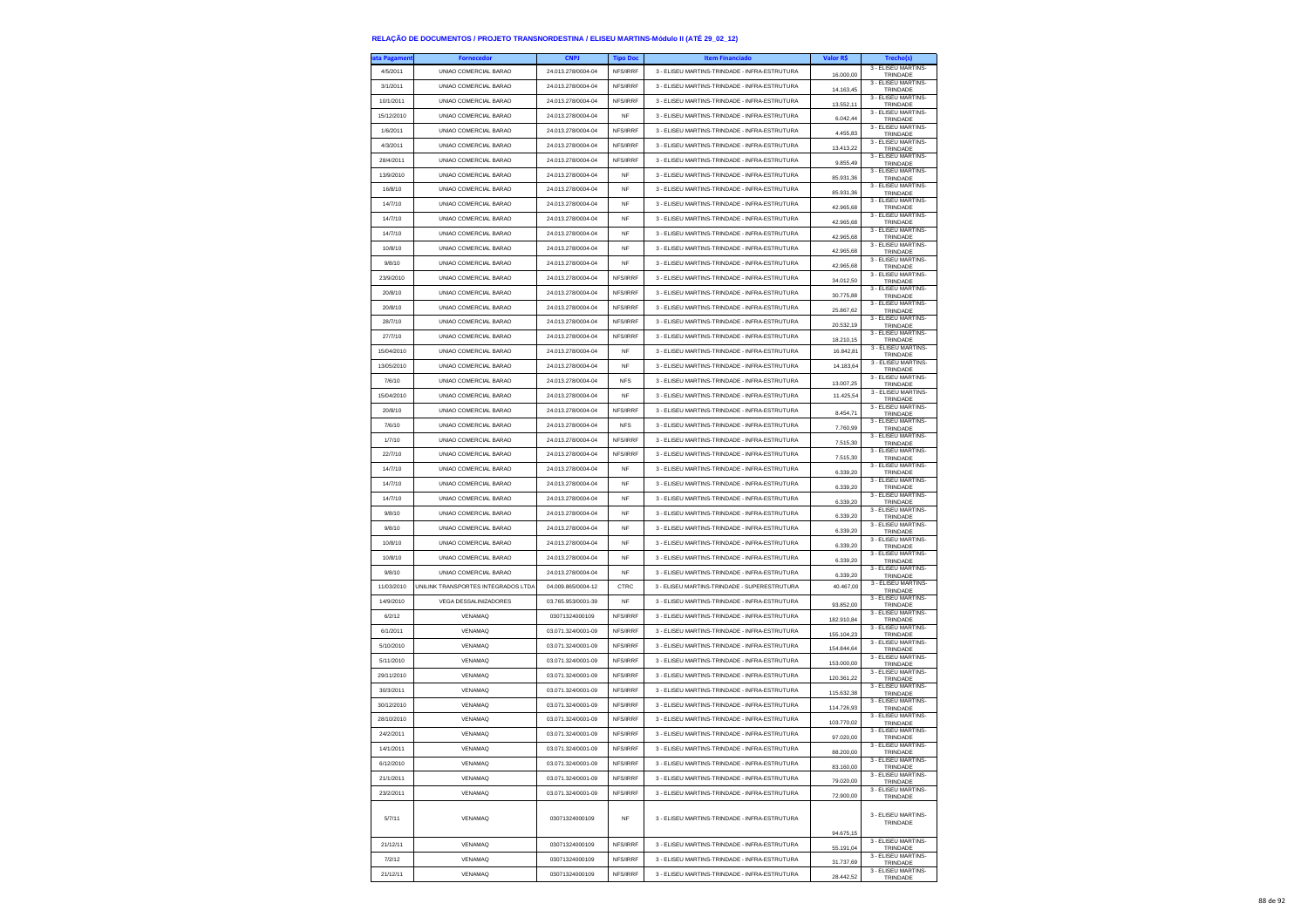| ita Pagamen | <b>Fornecedor</b>                       | <b>CNPJ</b>        | <b>Tipo Doc</b> | <b>Item Financiado</b>                        | Valor R\$  | Trecho(s)                                   |
|-------------|-----------------------------------------|--------------------|-----------------|-----------------------------------------------|------------|---------------------------------------------|
| 6/10/11     | VENAMAQ                                 | 03071324000109     | NF              | 3 - ELISEU MARTINS-TRINDADE - INFRA-ESTRUTURA | 20.233,50  | 3 - ELISEU MARTINS-<br>TRINDADE             |
| 2/3/2011    | VENAMAQ                                 | 03.071.324/0001-09 | NFS/IRRF        | 3 - ELISEU MARTINS-TRINDADE - INFRA-ESTRUTURA | 10.504,70  | 3 - ELISEU MARTINS-                         |
| 21/12/11    | <b>VENAMAQ</b>                          | 03071324000109     | NFS/IRRF        | 3 - ELISEU MARTINS-TRINDADE - INFRA-ESTRUTURA |            | TRINDADE<br>3 - ELISEU MARTINS-             |
| 7/2/12      | VENAMAQ                                 | 03071324000109     | NFS/IRRF        | 3 - ELISEU MARTINS-TRINDADE - INFRA-ESTRUTURA | 6.792,67   | TRINDADE<br>3 - ELISEU MARTINS-             |
|             | VENAMAQ                                 |                    |                 |                                               | 6.520,97   | TRINDADE<br>3 - ELISEU MARTINS-             |
| 26/7/10     |                                         | 03.071.324/0001-09 | NFS/IRRF        | 3 - ELISEU MARTINS-TRINDADE - INFRA-ESTRUTURA | 99.220,15  | TRINDADE<br>3 - ELISEU MARTINS-             |
| 24/6/10     | VENAMAQ                                 | 03.071.324/0001-09 | <b>NFS</b>      | 3 - ELISEU MARTINS-TRINDADE - INFRA-ESTRUTURA | 82.990,30  | TRINDADE<br>3 - ELISEU MARTINS-             |
| 20/8/10     | VENAMAQ                                 | 03.071.324/0001-09 | NFS/IRRF        | 3 - ELISEU MARTINS-TRINDADE - INFRA-ESTRUTURA | 69.341,84  | TRINDADE                                    |
| 7/12/11     | VIACAO SAO JORGE                        | 09609595000151     | <b>NFS</b>      | 3 - ELISEU MARTINS-TRINDADE - INFRA-ESTRUTURA | 242.168.82 | 3 - ELISEU MARTINS-<br>TRINDADE             |
| 14/12/11    | VIACAO SAO JORGE                        | 09609595000151     | <b>NFS</b>      | 3 - ELISEU MARTINS-TRINDADE - INFRA-ESTRUTURA | 239.482,35 | 3 - ELISEU MARTINS-<br>TRINDADE             |
| 10/1/12     | VIACAO SAO JORGE                        | 09609595000151     | <b>NFS</b>      | 3 - ELISEU MARTINS-TRINDADE - INFRA-ESTRUTURA | 238.179,16 | 3 - ELISEU MARTINS-<br>TRINDADE             |
| 24/1/12     | VIACAO SAO JORGE                        | 09609595000151     | <b>NFS</b>      | 3 - ELISEU MARTINS-TRINDADE - INFRA-ESTRUTURA | 221 341 49 | 3 - ELISEU MARTINS-<br>TRINDADE             |
| 13/1/2011   | VIACAO SAO JORGE                        | 09 609 595/0001-51 | NFS/IRRF        | 3 - ELISEU MARTINS-TRINDADE - INFRA-ESTRUTURA | 216.200,00 | 3 - ELISEU MARTINS-<br>TRINDADE             |
| 26/11/2010  | VIACAO SAO JORGE                        | 09.609.595/0001-51 | NFS/IRRF        | 3 - ELISEU MARTINS-TRINDADE - INFRA-ESTRUTURA | 211.858,12 | 3 - ELISEU MARTINS-<br>TRINDADE             |
| 12/11/2010  | VIACAO SAO JORGE                        | 09.609.595/0001-51 | NFS/IRRF        | 3 - ELISEU MARTINS-TRINDADE - INFRA-ESTRUTURA | 210 047 88 | 3 - ELISEU MARTINS-<br>TRINDADE             |
| 20/6/2011   | VIACAO SAO JORGE                        | 09.609.595/0001-51 | NFS/IRRF        | 3 - FLISELLMARTINS-TRINDADE - INFRA-ESTRUTURA | 208.857,56 | 3 - ELISEU MARTINS-                         |
| 10/12/2010  | VIACAO SAO JORGE                        | 09.609.595/0001-51 | NFS/IRRF        | 3 - ELISEU MARTINS-TRINDADE - INFRA-ESTRUTURA |            | TRINDADE<br>3 - ELISEU MARTINS-             |
| 24/1/12     | VIACAO SAO JORGE                        | 09609595000151     | <b>NFS</b>      | 3 - ELISEU MARTINS-TRINDADE - INFRA-ESTRUTURA | 198.472,80 | TRINDADE<br>3 - ELISEU MARTINS-             |
| 21/12/11    | VIACAO SAO JORGE                        | 09609595000151     | <b>NFS</b>      | 3 - ELISEU MARTINS-TRINDADE - INFRA-ESTRUTURA | 101.674.73 | TRINDADE<br>3 - ELISEU MARTINS-             |
| 7/6/2011    | VIACAO SAO JORGE                        | 09.609.595/0001-51 | NFS/IRRF        | 3 - ELISEU MARTINS-TRINDADE - INFRA-ESTRUTURA | 88.908,56  | TRINDADE<br>3 - ELISEU MARTINS-             |
|             |                                         |                    |                 |                                               | 76.656,80  | TRINDADE<br>3 - ELISEU MARTINS-             |
| 7/12/11     | VIACAO SAO JORGE                        | 09609595000151     | <b>NFS</b>      | 3 - ELISEU MARTINS-TRINDADE - INFRA-ESTRUTURA | 76.529,31  | TRINDADE<br>3 - ELISEU MARTINS-             |
| 20/1/12     | VIACAO SAO JORGE                        | 09609595000151     | <b>NFS</b>      | 3 - ELISEU MARTINS-TRINDADE - INFRA-ESTRUTURA | 62.149,67  | TRINDADE<br>3 - ELISEU MARTINS-             |
| 29/12/11    | VIACAO SAO JORGE                        | 09609595000151     | <b>NFS</b>      | 3 - ELISEU MARTINS-TRINDADE - INFRA-ESTRUTURA | 48.332,80  | TRINDADE<br>3 - ELISEU MARTINS-             |
| 8/12/11     | VIACAO SAO JORGE                        | 09609595000151     | <b>NFS</b>      | 3 - ELISEU MARTINS-TRINDADE - INFRA-ESTRUTURA | 42 646 73  | TRINDADE                                    |
| 7/12/11     | VIACAO SAO JORGE                        | 09609595000151     | <b>NFS</b>      | 3 - ELISEU MARTINS-TRINDADE - INFRA-ESTRUTURA | 38.567,95  | 3 - ELISEU MARTINS-<br>TRINDADE             |
| 4/8/11      | VIACAO SAO JORGE                        | 09609595000151     | <b>NF</b>       | 3 - ELISEU MARTINS-TRINDADE - INFRA-ESTRUTURA | 223.983,20 | 3 - ELISEU MARTINS-<br>TRINDADE             |
| 13/10/11    | VIACAO SAO JORGE                        | 09609595000151     | NF              | 3 - ELISEU MARTINS-TRINDADE - INFRA-ESTRUTURA | 223.751,34 | 3 - ELISEU MARTINS-<br>TRINDADE             |
| 9/9/11      | VIACAO SAO JORGE                        | 09609595000151     | NF              | 3 - ELISEU MARTINS-TRINDADE - INFRA-ESTRUTURA | 220.648,23 | 3 - ELISEU MARTINS-<br>TRINDADE             |
| 8/12/11     | VIACAO SAO JORGE                        | 09609595000151     | <b>NFS</b>      | 3 - ELISEU MARTINS-TRINDADE - INFRA-ESTRUTURA | 31.618,17  | 3 - ELISEU MARTINS-<br>TRINDADE             |
| 7/7/11      | VIACAO SAO JORGE                        | 09609595000151     | NF              | 3 - FLISEU MARTINS-TRINDADE - INFRA-ESTRUTURA | 206.819,77 | 3 - ELISEU MARTINS-<br>TRINDADE             |
| 13/10/11    | VIACAO SAO JORGE                        | 09609595000151     | NF              | 3 - ELISEU MARTINS-TRINDADE - INFRA-ESTRUTURA | 106.810,98 | 3 - ELISEU MARTINS-<br>TRINDADE             |
| 22/6/2011   | VIACAO SAO JORGE                        | 09.609.595/0001-51 | NFS/IRRF        | 3 - ELISEU MARTINS-TRINDADE - INFRA-ESTRUTURA | 26.726,20  | 3 - ELISEU MARTINS-<br>TRINDADE             |
| 7/12/11     | VIACAO SAO JORGE                        | 09609595000151     | <b>NFS</b>      | 3 - ELISEU MARTINS-TRINDADE - INFRA-ESTRUTURA | 26.316,63  | 3 - ELISEU MARTINS-                         |
| 13/10/11    | VIACAO SAO JORGE                        | 09609595000151     | NF              | 3 - ELISEU MARTINS-TRINDADE - INFRA-ESTRUTURA |            | TRINDADE<br>3 - ELISEU MARTINS-             |
| 7/7/11      | VIACAO SAO JORGE                        | 09609595000151     | NF              | 3 - ELISEU MARTINS-TRINDADE - INFRA-ESTRUTURA | 54.966,08  | TRINDADE<br>3 - ELISEU MARTINS-<br>TRINDADE |
|             |                                         |                    |                 |                                               | 53.994,59  | 3 - ELISEU MARTINS-                         |
| 23/9/11     | VIACAO SAO JORGE                        | 09609595000151     | NF              | 3 - ELISEU MARTINS-TRINDADE - INFRA-ESTRUTURA | 49.169,71  | TRINDADE<br>3 - ELISEU MARTINS-             |
| 27/5/2011   | VIACAO SAO JORGE                        | 09.609.595/0001-51 | NFS/IRRF        | 3 - ELISEU MARTINS-TRINDADE - INFRA-ESTRUTURA | 23.212,42  | TRINDADE<br>3 - ELISEU MARTINS-             |
| 20/9/11     | VIACAO SAO JORGE                        | 09609595000151     | NF              | 3 - ELISEU MARTINS-TRINDADE - INFRA-ESTRUTURA | 37.520,80  | TRINDADE                                    |
| 18/7/11     | VIACAO SAO JORGE                        | 09609595000151     | NF              | 3 - ELISEU MARTINS-TRINDADE - INFRA-ESTRUTURA | 37.382,73  | 3 - FLISEU MARTINS-<br>TRINDADE             |
| 20/9/11     | VIACAO SAO JORGE                        | 09609595000151     | <b>NF</b>       | 3 - ELISEU MARTINS-TRINDADE - INFRA-ESTRUTURA | 26.020,44  | 3 - ELISEU MARTINS-<br>TRINDADE             |
| 4/8/11      | VIACAO SAO JORGE                        | 09609595000151     | NF              | 3 - ELISEU MARTINS-TRINDADE - INFRA-ESTRUTURA | 25.414,51  | 3 - ELISEU MARTINS-<br>TRINDADE             |
| 5/10/11     | VIACAO SAO JORGE                        | 09609595000151     | NF              | 3 - ELISEU MARTINS-TRINDADE - INFRA-ESTRUTURA | 21.841,50  | 3 - FLISEU MARTINS-<br>TRINDADE             |
| 7/12/11     | VIACAO SAO JORGE                        | 09609595000151     | <b>NFS</b>      | 3 - ELISEU MARTINS-TRINDADE - INFRA-ESTRUTURA | 3.148,67   | 3 - ELISEU MARTINS-<br>TRINDADE             |
| 26/10/11    | VIACAO SAO JORGE                        | 09609595000151     | NF              | 3 - ELISEU MARTINS-TRINDADE - INFRA-ESTRUTURA | 64.918,04  | 3 - ELISEU MARTINS-<br><b>TRINDADE</b>      |
| 29/2/12     | VIACAO SAO JORGE LTDA                   | 09609595000151     | <b>NFS</b>      | 3 - ELISEU MARTINS-TRINDADE - INFRA-ESTRUTURA | 252,557.56 | 3 - ELISEU MARTINS-<br>TRINDADE             |
| 29/2/12     | VIACAO SAO JORGE LTDA                   | 09609595000151     | <b>NFS</b>      | 3 - ELISEU MARTINS-TRINDADE - INFRA-ESTRUTURA | 108.627,24 | 3 - ELISEU MARTINS-<br>TRINDADE             |
| 14/7/10     | VIACERTA CONSTRUTORA E LOCACOES<br>LTDA | 03.013.634/0001-77 | NFS/IRRF        | 3 - ELISEU MARTINS-TRINDADE - INFRA-ESTRUTURA | 13.582,58  | 3 - FLISEU MARTINS-<br>TRINDADE             |
| 14/7/10     | VIACERTA CONSTRUTORA E LOCACOES<br>LTDA | 03.013.634/0001-77 | NFS/IRRF        | 3 - ELISEU MARTINS-TRINDADE - INFRA-ESTRUTURA | 8.139.65   | 3 - ELISEU MARTINS-<br>TRINDADE             |
| 29/12/2010  | VIALOC                                  | 09.068.157/0001-23 | NFS/IRRF        | 3 - ELISEU MARTINS-TRINDADE - INFRA-ESTRUTURA | 547.506,49 | 3 - ELISEU MARTINS-<br>TRINDADE             |
| 5/10/2010   | VIALOC                                  | 09.068.157/0001-23 | NFS/IRRF        | 3 - ELISEU MARTINS-TRINDADE - INFRA-ESTRUTURA | 485.429.72 | 3 - ELISEU MARTINS-                         |
| 22/2/2011   | VIALOC                                  | 09.068.157/0001-23 | NFS/IRRF        | 3 - ELISEU MARTINS-TRINDADE - INFRA-ESTRUTURA | 469 786 30 | TRINDADE<br>3 - ELISEU MARTINS-             |
| 17/1/2011   | VIALOC                                  | 09.068.157/0001-23 | NFS/IRRF        | 3 - ELISEU MARTINS-TRINDADE - INFRA-ESTRUTURA | 440.424,37 | TRINDADE<br>3 - ELISEU MARTINS-<br>TRINDADE |
| 26/11/2010  | VIALOC                                  | 09.068.157/0001-23 | NFS/IRRF        | 3 - ELISEU MARTINS-TRINDADE - INFRA-ESTRUTURA | 370.232.26 | 3 - ELISEU MARTINS-                         |
|             |                                         |                    |                 |                                               |            | TRINDADE                                    |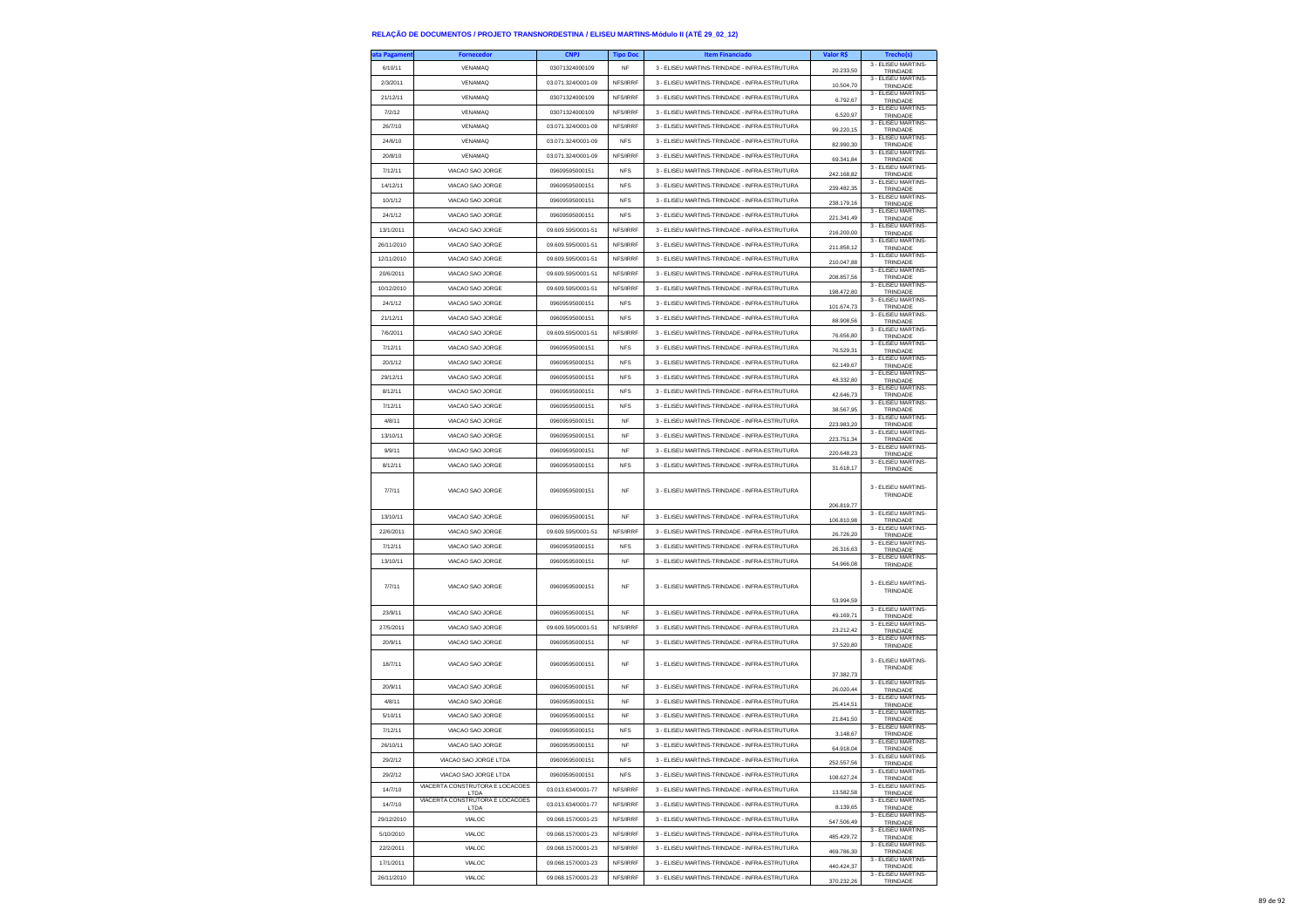| ata Pagameni | <b>Fornecedor</b>             | <b>CNPJ</b>        | <b>Tipo Doc</b> | <b>Item Financiado</b>                           | Valor R\$  | Trecho(s)                              |
|--------------|-------------------------------|--------------------|-----------------|--------------------------------------------------|------------|----------------------------------------|
| 28/10/2010   | VIALOC                        | 09.068.157/0001-23 | NFS/IRRF        | 3 - ELISEU MARTINS-TRINDADE - INFRA-ESTRUTURA    | 369,293.87 | 3 - ELISEU MARTINS-<br>TRINDADE        |
| 4/4/2011     | VIALOC                        | 09.068.157/0001-23 | NFS/IRRF        | 3 - ELISEU MARTINS-TRINDADE - INFRA-ESTRUTURA    | 257.855,72 | 3 - ELISEU MARTINS-<br>TRINDADE        |
| 28/4/2011    | VIALOC                        | 09.068.157/0001-23 | NFS/IRRF        | 3 - ELISEU MARTINS-TRINDADE - INFRA-ESTRUTURA    | 177.608,36 | 3 - ELISEU MARTINS-<br>TRINDADE        |
| 29/3/2011    | VIALOC                        | 09.068.157/0001-23 | NFS/IRRF        | 3 - ELISEU MARTINS-TRINDADE - INFRA-ESTRUTURA    | 161.671.45 | 3 - ELISEU MARTINS-<br>TRINDADE        |
| 24/2/2011    | VIALOC                        | 09.068.157/0001-23 | NFS/IRRF        | 3 - ELISEU MARTINS-TRINDADE - INFRA-ESTRUTURA    | 111.917,40 | 3 - ELISEU MARTINS-<br>TRINDADE        |
| 6/12/2010    | VIALOC                        | 09.068.157/0001-23 | NFS/IRRF        | 3 - ELISEU MARTINS-TRINDADE - INFRA-ESTRUTURA    | 111.158,21 | 3 - ELISEU MARTINS-                    |
| 20/4/2011    | VIALOC                        | 09.068.157/0001-23 | NFS/IRRF        | 3 - ELISEU MARTINS-TRINDADE - INFRA-ESTRUTURA    |            | TRINDADE<br>3 - ELISEU MARTINS-        |
| 26/4/2011    | VIALOC                        | 09.068.157/0001-23 | NFS/IRRF        | 3 - ELISEU MARTINS-TRINDADE - INFRA-ESTRUTURA    | 56,670.96  | TRINDADE<br>3 - ELISEU MARTINS-        |
| 23/5/2011    | VIALOC                        | 09.068.157/0001-23 | NFS/IRRF        | 3 - ELISEU MARTINS-TRINDADE - INFRA-ESTRUTURA    | 22.852,29  | TRINDADE<br>3 - ELISEU MARTINS-        |
| 28/1/2011    | VILLA CONSTRUCOES LTDA        | 08.972.726/0001-06 | NFS/IRRF        | 3 - ELISEU MARTINS-TRINDADE - INFRA-ESTRUTURA    | 20.805,82  | TRINDADE<br>3 - ELISEU MARTINS         |
| 2/12/2010    | VILLA CONSTRUCOES LTDA        | 08.972.726/0001-06 | NFS/IRRF        | 3 - FLISELLMARTINS-TRINDADE - INFRA-ESTRUTURA    | 152,772.18 | TRINDADE<br>3 - ELISEU MARTINS-        |
| 23/2/2011    | VILLA CONSTRUCOES LTDA        | 08.972.726/0001-06 | NFS/IRRF        | 3 - ELISEU MARTINS-TRINDADE - INFRA-ESTRUTURA    | 134.641,93 | TRINDADE<br>3 - ELISEU MARTINS-        |
| 23/12/2010   | VILLA CONSTRUCOES LTDA        | 08.972.726/0001-06 | NFS/IRRF        | 3 - ELISEU MARTINS-TRINDADE - INFRA-ESTRUTURA    | 134.362,71 | TRINDADE<br>3 - ELISEU MARTINS-        |
| 1/10/2010    | VILLA CONSTRUCOES LTDA        | 08.972.726/0001-06 | NFS/IRRF        | 3 - FLISELLMARTINS-TRINDADE - INFRA-ESTRUTURA    | 128 337 22 | TRINDADE<br>3 - FLISEU MARTINS-        |
| 9/11/2010    | VILLA CONSTRUCOES LTDA        | 08.972.726/0001-06 | NFS/IRRF        |                                                  | 119.292,61 | TRINDADE<br>3 - ELISEU MARTINS-        |
|              |                               |                    |                 | 3 - ELISEU MARTINS-TRINDADE - INFRA-ESTRUTURA    | 78.873,07  | TRINDADE<br>3 - ELISEU MARTINS-        |
| 10/11/2010   | VILLA CONSTRUCOES LTDA        | 08.972.726/0001-06 | NFS/IRRF        | 3 - ELISEU MARTINS-TRINDADE - INFRA-ESTRUTURA    | 78.203,26  | TRINDADE<br>3 - ELISEU MARTINS-        |
| 25/1/2011    | VILLA CONSTRUCOES LTDA        | 08.972.726/0001-06 | NFS/IRRF        | 3 - ELISEU MARTINS-TRINDADE - INFRA-ESTRUTURA    | 71.403,77  | TRINDADE<br>3 - ELISEU MARTINS-        |
| 6/12/2010    | VILLA CONSTRUCOES LTDA        | 08.972.726/0001-06 | NFS/IRRF        | 3 - ELISEU MARTINS-TRINDADE - INFRA-ESTRUTURA    | 61.664,00  | TRINDADE<br>3 - ELISEU MARTINS-        |
| 23/12/2010   | VILLA CONSTRUCOES LTDA        | 08.972.726/0001-06 | NFS/IRRF        | 3 - ELISEU MARTINS-TRINDADE - INFRA-ESTRUTURA    | 61.664,00  | TRINDADE<br>3 - ELISEU MARTINS-        |
| 1/10/2010    | VILLA CONSTRUCOES LTDA        | 08.972.726/0001-06 | NFS/IRRF        | 3 - ELISEU MARTINS-TRINDADE - INFRA-ESTRUTURA    | 61.529,11  | TRINDADE<br>3 - ELISEU MARTINS-        |
| 29/3/2011    | VILLA CONSTRUCOES LTDA        | 08 972 726/0001-06 | NFS/IRRF        | 3 - ELISEU MARTINS-TRINDADE - INFRA-ESTRUTURA    | 60.694,35  | TRINDADE                               |
| 25/1/2011    | VILLA CONSTRUCOES LTDA        | 08.972.726/0001-06 | NFS/IRRF        | 3 - ELISEU MARTINS-TRINDADE - INFRA-ESTRUTURA    | 58.940,61  | 3 - ELISEU MARTINS-<br>TRINDADE        |
| 23/2/2011    | VILLA CONSTRUCOES LTDA        | 08.972.726/0001-06 | NFS/IRRF        | 3 - ELISEU MARTINS-TRINDADE - INFRA-ESTRUTURA    | 58 281 44  | 3 - ELISEU MARTINS-<br>TRINDADE        |
| 7/2/12       | VILLA CONSTRUCOES LTDA        | 08972726000106     | NFS/IRRF        | 3 - ELISEU MARTINS-TRINDADE - INFRA-ESTRUTURA    | 50.242,28  | 3 - ELISEU MARTINS-<br>TRINDADE        |
| 16/5/2011    | VILLA CONSTRUCOES LTDA        | 08.972.726/0001-06 | NFS/IRRF        | 3 - ELISEU MARTINS-TRINDADE - INFRA-ESTRUTURA    | 50.071,55  | 3 - ELISEU MARTINS-<br>TRINDADE        |
| 1/4/2011     | VILLA CONSTRUCOES LTDA        | 08.972.726/0001-06 | NFS/IRRF        | 3 - ELISEU MARTINS-TRINDADE - INFRA-ESTRUTURA    | 40.176.44  | 3 - FLISEU MARTINS-<br>TRINDADE        |
| 4/5/2011     | VILLA CONSTRUCOES LTDA        | 08 972 726/0001-06 | NFS/IRRF        | 3 - ELISEU MARTINS-TRINDADE - INFRA-ESTRUTURA    | 40.081.60  | 3 - ELISEU MARTINS-<br>TRINDADE        |
| 24/6/2011    | VILLA CONSTRUCOES LTDA        | 08.972.726/0001-06 | NFS/IRRF        | 3 - ELISEU MARTINS-TRINDADE - INFRA-ESTRUTURA    | 40.081,60  | 3 - ELISEU MARTINS-<br>TRINDADE        |
| 20/5/2011    | VILLA CONSTRUCOES LTDA        | 08.972.726/0001-06 | NFS/IRRF        | 3 - ELISEU MARTINS-TRINDADE - INFRA-ESTRUTURA    | 36.073.44  | 3 - ELISEU MARTINS<br>TRINDADE         |
| 4/5/2011     | VILLA CONSTRUCOES LTDA        | 08.972.726/0001-06 | NFS/IRRF        | 3 - ELISEU MARTINS-TRINDADE - INFRA-ESTRUTURA    | 26.961,60  | 3 - ELISEU MARTINS-<br>TRINDADE        |
| 25/5/2011    | VILLA CONSTRUCOES LTDA        | 08.972.726/0001-06 | NFS/IRRF        | 3 - ELISEU MARTINS-TRINDADE - INFRA-ESTRUTURA    | 25.886,03  | 3 - ELISEU MARTINS-<br>TRINDADE        |
| 4/5/2011     | VILLA CONSTRUCOES LTDA        | 08.972.726/0001-06 | NFS/IRRF        | 3 - ELISEU MARTINS-TRINDADE - INFRA-ESTRUTURA    | 21.582.40  | 3 - ELISEU MARTINS-<br>TRINDADE        |
| 13/4/2011    | VILLA CONSTRUCOES LTDA        | 08.972.726/0001-06 | NFS/IRRF        | 3 - ELISEU MARTINS-TRINDADE - INFRA-ESTRUTURA    | 349,99     | 3 - ELISEU MARTINS-<br>TRINDADE        |
| 20/1/12      | VILLA CONSTRUCOES LTDA        | 08972726000106     | NFS/IRRF        | 3 - ELISEU MARTINS-TRINDADE - INFRA-ESTRUTURA    | 44.690,98  | 3 - ELISEU MARTINS-<br>TRINDADE        |
| 21/12/11     | VILLA CONSTRUCOES LTDA        | 08972726000106     | NFS/IRRF        | 3 - ELISEU MARTINS-TRINDADE - INFRA-ESTRUTURA    | 40.081.60  | 3 - ELISEU MARTINS-<br>TRINDADE        |
| 29/3/2011    | VILLA CONSTRUCOES LTDA        | 08.972.726/0001-06 | NFS/IRRF        | 3 - ELISEU MARTINS-TRINDADE - INFRA-ESTRUTURA    | 30.781,49  | 3 - ELISEU MARTINS-<br>TRINDADE        |
| 24/6/2011    | VILLA CONSTRUCOES LTDA        | 08.972.726/0001-06 | NFS/IRRF        | 3 - ELISEU MARTINS-TRINDADE - INFRA-ESTRUTURA    | 21.582,40  | 3 - ELISEU MARTINS-<br>TRINDADE        |
| 23/11/11     | VILLA CONSTRUCOES LTDA        | 08972726000106     | <b>NF</b>       | 3 - ELISEU MARTINS-TRINDADE - INFRA-ESTRUTURA    | 40.081.60  | 3 - ELISEU MARTINS-<br>TRINDADE        |
| 31/3/2011    | VILLA CONSTRUCOES LTDA        | 08.972.726/0001-06 | NFS/IRRF        | 3 - ELISEU MARTINS-TRINDADE - INFRA-ESTRUTURA    | 20.297,73  | 3 - ELISEU MARTINS-<br>TRINDADE        |
| 30/8/11      | VILLA CONSTRUCOES LTDA        | 08972726000106     | <b>NF</b>       | 3 - ELISEU MARTINS-TRINDADE - INFRA-ESTRUTURA    | 40.062,95  | 3 - ELISEU MARTINS-<br>TRINDADE        |
| 30/5/2011    | VILLA CONSTRUCOES LTDA        | 08.972.726/0001-06 | NFS/IRRF        | 3 - ELISEU MARTINS-TRINDADE - INFRA-ESTRUTURA    |            | 3 - FLISEU MARTINS-                    |
| 20/5/2011    | VILLA CONSTRUCOES LTDA        | 08.972.726/0001-06 | NFS/IRRF        | 3 - ELISEU MARTINS-TRINDADE - INFRA-ESTRUTURA    | 13.128.25  | TRINDADE<br>3 - ELISEU MARTINS-        |
| 25/8/10      | VILLA CONSTRUCOES LTDA        | 08.972.726/0001-06 | NFS/IRRF        | 3 - ELISEU MARTINS-TRINDADE - INFRA-ESTRUTURA    | 18.267,96  | TRINDADE<br>3 - ELISEU MARTINS-        |
| 30/8/10      | VILLA CONSTRUCOES LTDA        | 08.972.726/0001-06 | NFS/IRRF        | 3 - ELISEU MARTINS-TRINDADE - INFRA-ESTRUTURA    | 83.793,90  | TRINDADE<br>3 - ELISEU MARTINS-        |
| 18/8/10      | VILLA CONSTRUCOES LTDA        | 08.972.726/0001-06 | NFS/IRRF        | 3 - ELISEU MARTINS-TRINDADE - INFRA-ESTRUTURA    | 53.830,75  | TRINDADE<br>3 - ELISEU MARTINS-        |
| 2/8/10       | VILLA CONSTRUCOES LTDA        | 08 972 726/0001-06 | NFS/IRRF        | 3 - ELISEU MARTINS-TRINDADE - INFRA-ESTRUTURA    | 33.134,62  | TRINDADE<br>3 - ELISEU MARTINS-        |
| 12/11/2010   | VISAO AMBIENTAL PROJETOS LTDA | 08.060.716/0001-96 | NFS/IRRF        | 3 - ELISEU MARTINS-TRINDADE - OUTRAS DESPESAS    | 18,840.82  | TRINDADE<br>3 - FLISEU MARTINS-        |
|              |                               |                    |                 |                                                  | 147.955,54 | <b>TRINDADE</b><br>3 - ELISEU MARTINS- |
| 01/02/2010   | VISAO AMBIENTAL PROJETOS LTDA | 08.060.716/0001-96 | <b>NFS</b>      | 3 - ELISEU MARTINS-TRINDADE - ESTUDOS E PROJETOS | 97.962,77  | TRINDADE<br>3 - ELISEU MARTINS-        |
| 18/5/10      | VISAO AMBIENTAL PROJETOS LTDA | 08.060.716/0001-96 | <b>NFS</b>      | 3 - ELISEU MARTINS-TRINDADE - OUTRAS DESPESAS    | 84.991,74  | TRINDADE                               |
| 23/02/2010   | VISAO AMBIENTAL PROJETOS LTDA | 08.060.716/0001-96 | NF              | 3 - ELISEU MARTINS-TRINDADE - OUTRAS DESPESAS    | 64 220 95  | 3 - ELISEU MARTINS-<br>TRINDADE        |
| 27/07/2009   | VISAO AMBIENTAL PROJETOS LTDA | 08.060.716/0001-96 | <b>NFS</b>      | 3 - ELISEU MARTINS-TRINDADE - OUTRAS DESPESAS    | 50,000.00  | 3 - ELISEU MARTINS-<br>TRINDADE        |
| 18/5/10      | VISAO AMBIENTAL PROJETOS LTDA | 08.060.716/0001-96 | <b>NFS</b>      | 3 - ELISEU MARTINS-TRINDADE - OUTRAS DESPESAS    | 43.297,94  | 3 - ELISEU MARTINS-<br>TRINDADE        |
| 5/10/11      | WAGNER RIBEIRO FEITOSA        | 63517403000122     | NF              | 3 - ELISEU MARTINS-TRINDADE - INFRA-ESTRUTURA    | 144.135,00 | 3 - FLISEU MARTINS-<br>TRINDADE        |
| 25/10/11     | WAGNER RIBEIRO FEITOSA        | 63517403000122     | NF              | 3 - ELISEU MARTINS-TRINDADE - INFRA-ESTRUTURA    | 121.575,00 | 3 - ELISEU MARTINS-<br>TRINDADE        |
| 21/12/11     | WAGNER RIBEIRO FEITOSA        | 63517403000122     | <b>NFS</b>      | 3 - ELISEU MARTINS-TRINDADE - INFRA-ESTRUTURA    | 111.435,00 | 3 - ELISEU MARTINS-<br>TRINDADE        |
|              |                               |                    |                 |                                                  |            |                                        |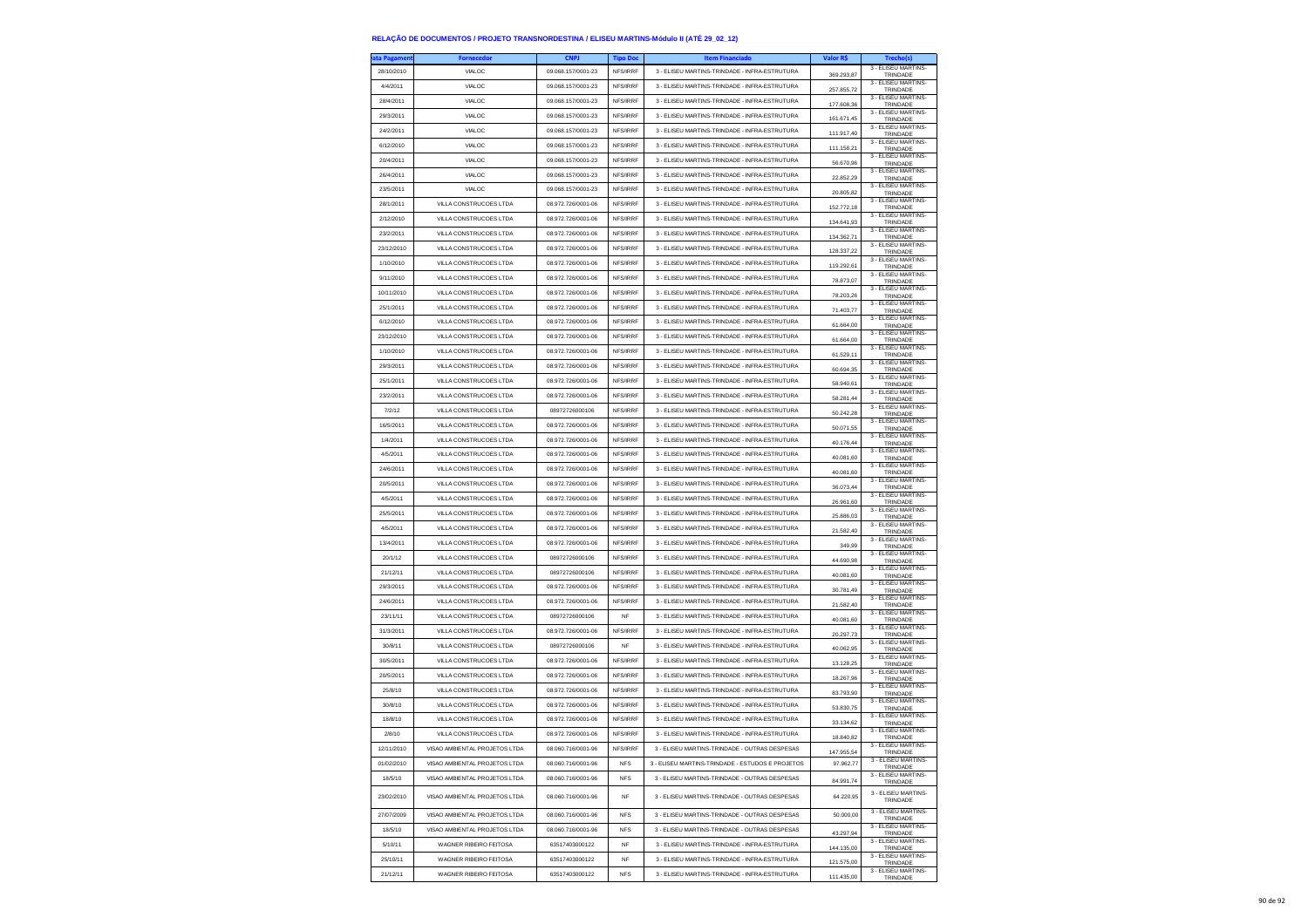| ta Pagamen | <b>Fornecedor</b>                                      | <b>CNPJ</b>        | <b>Tipo Doc</b> | <b>Item Financiado</b>                        | Valor R\$              | <b>Trecho(s)</b>                |
|------------|--------------------------------------------------------|--------------------|-----------------|-----------------------------------------------|------------------------|---------------------------------|
| 5/12/11    | WAGNER RIBEIRO FEITOSA                                 | 63517403000122     | <b>NFS</b>      | 3 - ELISEU MARTINS-TRINDADE - INFRA-ESTRUTURA | 109.630,00             | 3 - ELISEU MARTINS<br>TRINDADE  |
| 9/9/11     | WAGNER RIBEIRO FEITOSA                                 | 63517403000122     | NF              | 3 - ELISEU MARTINS-TRINDADE - INFRA-ESTRUTURA |                        | 3 - ELISEU MARTINS-             |
| 17/8/11    | WAGNER RIBEIRO FEITOSA                                 | 63517403000122     | <b>NF</b>       | 3 - ELISEU MARTINS-TRINDADE - INFRA-ESTRUTURA | 127.890,00             | TRINDADE<br>3 - FLISEU MARTINS- |
|            |                                                        |                    |                 |                                               | 112 072 50             | TRINDADE<br>3 - ELISEU MARTINS- |
| 9/1/12     | WAGNER RIBEIRO FEITOSA<br>WANDER NOGUEIRA SERVICOS DE  | 63517403000122     | <b>NFS</b>      | 3 - ELISEU MARTINS-TRINDADE - INFRA-ESTRUTURA | 80.477,50              | TRINDADE<br>3 - ELISEU MARTINS- |
| 4/10/2010  | TERRAPLANAGEM LTDA<br>WANDER NOGUEIRA SERVICOS DE      | 10.427.576/0001-93 | NFS/IRRF        | 3 - ELISEU MARTINS-TRINDADE - INFRA-ESTRUTURA | 142.329,10             | TRINDADE                        |
| 16/11/2010 | TERRAPLANAGEM LTDA                                     | 10.427.576/0001-93 | NFS/IRRF        | 3 - ELISEU MARTINS-TRINDADE - INFRA-ESTRUTURA | 86.610.00              | 3 - ELISEU MARTINS-<br>TRINDADE |
| 28/6/10    | WANDER NOGUEIRA SERVICOS DE<br>TERRAPLANAGEM LTDA      | 10 427 576/0001-93 | <b>NFS</b>      | 3 - ELISEU MARTINS-TRINDADE - INFRA-ESTRUTURA | 48.120,59              | 3 - ELISEU MARTINS-<br>TRINDADE |
| 29/7/10    | WANDER NOGUEIRA SERVICOS DE<br>TERRAPLANAGEM LTDA      | 10.427.576/0001-93 | NFS/IRRF        | 3 - ELISEU MARTINS-TRINDADE - INFRA-ESTRUTURA | 34.976,71              | 3 - ELISEU MARTINS-<br>TRINDADE |
| 31/8/10    | WANDER NOGUEIRA SERVICOS DE                            | 10.427.576/0001-93 | NFS/IRRF        | 3 - ELISEU MARTINS-TRINDADE - INFRA-ESTRUTURA |                        | 3 - ELISEU MARTINS-             |
| 28/05/2010 | TERRAPLANAGEM LTDA<br>WANDER NOGUEIRA SERVICOS DE      | 10.427.576/0001-93 | <b>NFS</b>      | 3 - ELISEU MARTINS-TRINDADE - INFRA-ESTRUTURA | 25.151.34<br>22.246.23 | TRINDADE<br>3 - ELISEU MARTINS- |
|            | TERRAPLANAGEM LTDA<br>WANDER NOGUEIRA SERVICOS DE      |                    |                 |                                               |                        | TRINDADE<br>3 - ELISEU MARTINS- |
| 06/05/2010 | TERRAPLANAGEM LTDA<br>ZANETTINI ARQUEOLOGIA SOCIEDADE  | 10 427 576/0001-93 | <b>NFS</b>      | 3 - ELISEU MARTINS-TRINDADE - INFRA-ESTRUTURA | 6,751.24               | TRINDADE<br>3 - FLISEU MARTINS- |
| 2/3/2011   | SIMPLES LDTA                                           | 59.836.791/0001-37 | <b>NFS</b>      | 3 - ELISEU MARTINS-TRINDADE - OUTRAS DESPESAS | 105.957.85             | TRINDADE                        |
| 2/3/2011   | ZANETTINI ARQUEOLOGIA SOCIEDADE<br>SIMPLES LDTA        | 59.836.791/0001-37 | <b>NFS</b>      | 3 - ELISEU MARTINS-TRINDADE - OUTRAS DESPESAS | 19.794,34              | 3 - ELISEU MARTINS-<br>TRINDADE |
| 12/1/2011  | ZANETTINI ARQUEOLOGIA SOCIEDADE<br>SIMPLES LDTA        | 59 836 791/0001-37 | <b>NFS</b>      | 3 - ELISEU MARTINS-TRINDADE - OUTRAS DESPESAS | 19.776,18              | 3 - ELISEU MARTINS-<br>TRINDADE |
| 10/1/2011  | ZANETTINI ARQUEOLOGIA SOCIEDADE<br>SIMPLES LDTA        | 59.836.791/0001-37 | <b>NFS</b>      | 3 - ELISEU MARTINS-TRINDADE - OUTRAS DESPESAS | 14.589,18              | 3 - FLISEU MARTINS-<br>TRINDADE |
| 10/1/2011  | ZANETTINI ARQUEOLOGIA SOCIEDADE                        | 59.836.791/0001-37 | <b>NFS</b>      | 3 - ELISEU MARTINS-TRINDADE - OUTRAS DESPESAS |                        | 3 - ELISEU MARTINS-             |
|            | SIMPLES LDTA<br>ZANETTINI ARQUEOLOGIA SOCIEDADE        |                    |                 |                                               | 14.589,18              | TRINDADE<br>3 - ELISEU MARTINS- |
| 10/1/2011  | SIMPLES LDTA<br>ZANETTINI ARQUEOLOGIA SOCIEDADE        | 59.836.791/0001-37 | <b>NFS</b>      | 3 - ELISEU MARTINS-TRINDADE - OUTRAS DESPESAS | 14.589,18              | TRINDADE<br>3 - ELISEU MARTINS- |
| 10/1/2011  | SIMPLES LDTA<br>ZANETTINI ARQUEOLOGIA SOCIEDADE        | 59.836.791/0001-37 | <b>NFS</b>      | 3 - ELISEU MARTINS-TRINDADE - OUTRAS DESPESAS | 14.589,18              | TRINDADE<br>3 - ELISEU MARTINS- |
| 10/1/2011  | SIMPLES LDTA                                           | 59.836.791/0001-37 | <b>NFS</b>      | 3 - ELISEU MARTINS-TRINDADE - OUTRAS DESPESAS | 14.589,18              | TRINDADE                        |
| 10/1/2011  | ZANETTINI ARQUEOLOGIA SOCIEDADE<br>SIMPLES LDTA        | 59.836.791/0001-37 | <b>NFS</b>      | 3 - ELISEU MARTINS-TRINDADE - OUTRAS DESPESAS | 14.589,18              | 3 - ELISEU MARTINS-<br>TRINDADE |
| 20/12/2010 | ZANETTINI ARQUEOLOGIA SOCIEDADE<br>SIMPLES LDTA        | 59.836.791/0001-37 | <b>NFS</b>      | 3 - ELISEU MARTINS-TRINDADE - OUTRAS DESPESAS | 14.589,18              | 3 - ELISEU MARTINS-<br>TRINDADE |
| 20/12/2010 | ZANETTINI ARQUEOLOGIA SOCIEDADE<br>SIMPLES LDTA        | 59.836.791/0001-37 | <b>NFS</b>      | 3 - ELISEU MARTINS-TRINDADE - OUTRAS DESPESAS | 14,589.18              | 3 - FLISEU MARTINS-<br>TRINDADE |
| 20/12/2010 | ZANETTINI ARQUEOLOGIA SOCIEDADE                        | 59.836.791/0001-37 | <b>NFS</b>      | 3 - ELISEU MARTINS-TRINDADE - OUTRAS DESPESAS |                        | 3 - ELISEU MARTINS-             |
|            | SIMPLES LDTA<br>ZANETTINI ARQUEOLOGIA SOCIEDADE        |                    |                 | 3 - ELISEU MARTINS-TRINDADE - OUTRAS DESPESAS | 14.589,18              | TRINDADE<br>3 - ELISEU MARTINS- |
| 13/12/2010 | SIMPLES LDTA<br>ZANETTINI ARQUEOLOGIA SOCIEDADE        | 59.836.791/0001-37 | <b>NFS</b>      |                                               | 14.589,18              | TRINDADE<br>3 - ELISEU MARTINS- |
| 11/4/2011  | SIMPLES LDTA<br>ZANETTINI ARQUEOLOGIA SOCIEDADE        | 59.836.791/0001-37 | <b>NFS</b>      | 3 - ELISEU MARTINS-TRINDADE - OUTRAS DESPESAS | 14,585.69              | TRINDADE<br>3 - ELISEU MARTINS- |
| 11/4/2011  | SIMPLES LDTA                                           | 59 836 791/0001-37 | <b>NFS</b>      | 3 - ELISEU MARTINS-TRINDADE - OUTRAS DESPESAS | 14.585,69              | TRINDADE                        |
| 11/4/2011  | ZANETTINI ARQUEOLOGIA SOCIEDADE<br>SIMPLES LDTA        | 59.836.791/0001-37 | <b>NFS</b>      | 3 - ELISEU MARTINS-TRINDADE - OUTRAS DESPESAS | 14.585,69              | 3 - ELISEU MARTINS-<br>TRINDADE |
| 11/4/2011  | ZANETTINI ARQUEOLOGIA SOCIEDADE<br>SIMPLES LDTA        | 59.836.791/0001-37 | <b>NFS</b>      | 3 - ELISEU MARTINS-TRINDADE - OUTRAS DESPESAS | 14,585.69              | 3 - ELISEU MARTINS-<br>TRINDADE |
| 11/4/2011  | ZANETTINI ARQUEOLOGIA SOCIEDADE<br>SIMPLES LDTA        | 59.836.791/0001-37 | <b>NFS</b>      | 3 - ELISEU MARTINS-TRINDADE - OUTRAS DESPESAS | 14.585,69              | 3 - ELISEU MARTINS-<br>TRINDADE |
| 11/4/2011  | ZANETTINI ARQUEOLOGIA SOCIEDADE                        | 59.836.791/0001-37 | <b>NFS</b>      | 3 - ELISEU MARTINS-TRINDADE - OUTRAS DESPESAS |                        | 3 - ELISEU MARTINS-             |
| 13/5/2011  | SIMPLES LDTA<br>ZANETTINI ARQUEOLOGIA SOCIEDADE        | 59.836.791/0001-37 | <b>NFS</b>      | 3 - ELISEU MARTINS-TRINDADE - OUTRAS DESPESAS | 14.585,69              | TRINDADE<br>3 - ELISEU MARTINS  |
|            | SIMPLES LDTA<br>ZANETTINI ARQUEOLOGIA SOCIEDADE        |                    |                 |                                               | 14,585.69              | TRINDADE<br>3 - ELISEU MARTINS- |
| 11/5/2011  | <b>SIMPLES LDTA</b><br>ZANETTINI ARQUEOLOGIA SOCIEDADE | 59.836.791/0001-37 | <b>NFS</b>      | 3 - ELISEU MARTINS-TRINDADE - OUTRAS DESPESAS | 14.585,69              | TRINDADE<br>3 - ELISEU MARTINS- |
| 11/5/2011  | SIMPLES LDTA                                           | 59.836.791/0001-37 | <b>NFS</b>      | 3 - ELISEU MARTINS-TRINDADE - OUTRAS DESPESAS | 14.585,69              | TRINDADE                        |
| 11/5/2011  | ZANETTINI ARQUEOLOGIA SOCIEDADE<br>SIMPLES LDTA        | 59.836.791/0001-37 | <b>NFS</b>      | 3 - ELISEU MARTINS-TRINDADE - OUTRAS DESPESAS | 14,585.69              | 3 - ELISEU MARTINS-<br>TRINDADE |
| 11/5/2011  | ZANETTINI ARQUEOLOGIA SOCIEDADE<br>SIMPLES LDTA        | 59.836.791/0001-37 | <b>NFS</b>      | 3 - ELISEU MARTINS-TRINDADE - OUTRAS DESPESAS | 14.585,69              | 3 - ELISEU MARTINS-<br>TRINDADE |
| 11/5/2011  | ZANETTINI ARQUEOLOGIA SOCIEDADE<br>SIMPLES LDTA        | 59.836.791/0001-37 | <b>NFS</b>      | 3 - ELISEU MARTINS-TRINDADE - OUTRAS DESPESAS | 14.585,69              | 3 - ELISEU MARTINS-<br>TRINDADE |
| 7/10/2010  | ZANETTINI ARQUEOLOGIA SOCIEDADE                        | 59.836.791/0001-37 | <b>NFS</b>      | 3 - ELISEU MARTINS-TRINDADE - OUTRAS DESPESAS | 14,585.69              | 3 - ELISEU MARTINS-             |
| 4/11/2010  | SIMPLES LDTA<br>ZANETTINI ARQUEOLOGIA SOCIEDADE        | 59.836.791/0001-37 | <b>NFS</b>      | 3 - ELISEU MARTINS-TRINDADE - OUTRAS DESPESAS |                        | TRINDADE<br>3 - ELISEU MARTINS- |
|            | SIMPLES LDTA<br>ZANETTINI ARQUEOLOGIA SOCIEDADE        |                    | <b>NFS</b>      |                                               | 14.585,69              | TRINDADE<br>3 - ELISEU MARTINS- |
| 17/2/2011  | SIMPLES LDTA<br>ZANETTINI ARQUEOLOGIA SOCIEDADE        | 59.836.791/0001-37 |                 | 3 - ELISEU MARTINS-TRINDADE - OUTRAS DESPESAS | 14.585,69              | TRINDADE<br>3 - ELISEU MARTINS- |
| 17/2/2011  | SIMPLES LDTA<br>ZANETTINI ARQUEOLOGIA SOCIEDADE        | 59.836.791/0001-37 | <b>NFS</b>      | 3 - ELISEU MARTINS-TRINDADE - OUTRAS DESPESAS | 14,585.69              | TRINDADE<br>3 - FLISEU MARTINS- |
| 17/2/2011  | SIMPLES LDTA                                           | 59.836.791/0001-37 | <b>NFS</b>      | 3 - ELISEU MARTINS-TRINDADE - OUTRAS DESPESAS | 14.585,69              | TRINDADE                        |
| 17/2/2011  | ZANETTINI ARQUEOLOGIA SOCIEDADE<br>SIMPLES LDTA        | 59.836.791/0001-37 | <b>NFS</b>      | 3 - ELISEU MARTINS-TRINDADE - OUTRAS DESPESAS | 14.585,69              | 3 - ELISEU MARTINS-<br>TRINDADE |
| 17/2/2011  | ZANETTINI ARQUEOLOGIA SOCIEDADE<br>SIMPLES LDTA        | 59.836.791/0001-37 | <b>NFS</b>      | 3 - ELISEU MARTINS-TRINDADE - OUTRAS DESPESAS | 14.585,69              | 3 - ELISEU MARTINS<br>TRINDADE  |
| 17/2/2011  | ZANETTINI ARQUEOLOGIA SOCIEDADE                        | 59.836.791/0001-37 | <b>NFS</b>      | 3 - ELISEU MARTINS-TRINDADE - OUTRAS DESPESAS | 14.585,69              | 3 - ELISEU MARTINS-<br>TRINDADE |
| 24/2/2011  | SIMPLES LDTA<br>ZANETTINI ARQUEOLOGIA SOCIEDADE        | 59.836.791/0001-37 | <b>NFS</b>      | 3 - ELISEU MARTINS-TRINDADE - OUTRAS DESPESAS |                        | 3 - ELISEU MARTINS-             |
|            | SIMPLES LDTA<br>ZANETTINI ARQUEOLOGIA SOCIEDADE        |                    | <b>NFS</b>      |                                               | 14.585,69              | TRINDADE<br>3 - ELISEU MARTINS- |
| 10/3/2011  | SIMPLES LDTA<br>ZANETTINI ARQUEOLOGIA SOCIEDADE        | 59.836.791/0001-37 |                 | 3 - ELISEU MARTINS-TRINDADE - OUTRAS DESPESAS | 14.585,69              | TRINDADE<br>3 - FLISEU MARTINS- |
| 10/3/2011  | ZANETTINI ARQUEOLOGIA SOCIEDADE                        | 59.836.791/0001-37 | <b>NFS</b>      | 3 - ELISEU MARTINS-TRINDADE - OUTRAS DESPESAS | 14 585 60              | 3 - ELISEU MARTINS-             |
| 10/3/2011  | SIMPLES LDTA                                           | 59.836.791/0001-37 | <b>NFS</b>      | 3 - ELISEU MARTINS-TRINDADE - OUTRAS DESPESAS | 14.585,69              | TRINDADE                        |
| 10/3/2011  | ZANETTINI ARQUEOLOGIA SOCIEDADE<br>SIMPLES LDTA        | 59.836.791/0001-37 | <b>NFS</b>      | 3 - ELISEU MARTINS-TRINDADE - OUTRAS DESPESAS | 14.585.69              | 3 - ELISEU MARTINS-<br>TRINDADE |
| 10/3/2011  | ZANETTINI ARQUEOLOGIA SOCIEDADE<br>SIMPLES LDTA        | 59.836.791/0001-37 | <b>NFS</b>      | 3 - ELISEU MARTINS-TRINDADE - OUTRAS DESPESAS | 14,585.69              | 3 - ELISEU MARTINS-<br>TRINDADE |
| 19/02/2010 | ZANETTINI ARQUEOLOGIA SOCIEDADE<br>SIMPLES LDTA        | 59 836 791/0001-37 | <b>NFS</b>      | 3 - ELISEU MARTINS-TRINDADE - OUTRAS DESPESAS | 15,138.24              | 3 - ELISEU MARTINS-<br>TRINDADE |
| 19/02/2010 | ZANETTINI ARQUEOLOGIA SOCIEDADE<br>SIMPLES LDTA        | 59.836.791/0001-37 | <b>NFS</b>      | 3 - ELISEU MARTINS-TRINDADE - OUTRAS DESPESAS | 15.138.24              | 3 - ELISEU MARTINS-<br>TRINDADE |
| 31/5/10    | ZANETTINI ARQUEOLOGIA SOCIEDADE<br>SIMPLES LDTA        | 59.836.791/0001-37 | <b>NFS</b>      | 3 - ELISEU MARTINS-TRINDADE - OUTRAS DESPESAS | 14,585.69              | 3 - ELISEU MARTINS<br>TRINDADE  |
| 19/7/10    | ZANETTINI ARQUEOLOGIA SOCIEDADE                        | 59.836.791/0001-37 | <b>NFS</b>      | 3 - ELISEU MARTINS-TRINDADE - OUTRAS DESPESAS | 14.585,69              | 3 - FLISEU MARTINS-             |
|            | SIMPLES LDTA                                           |                    |                 |                                               |                        | TRINDADE                        |